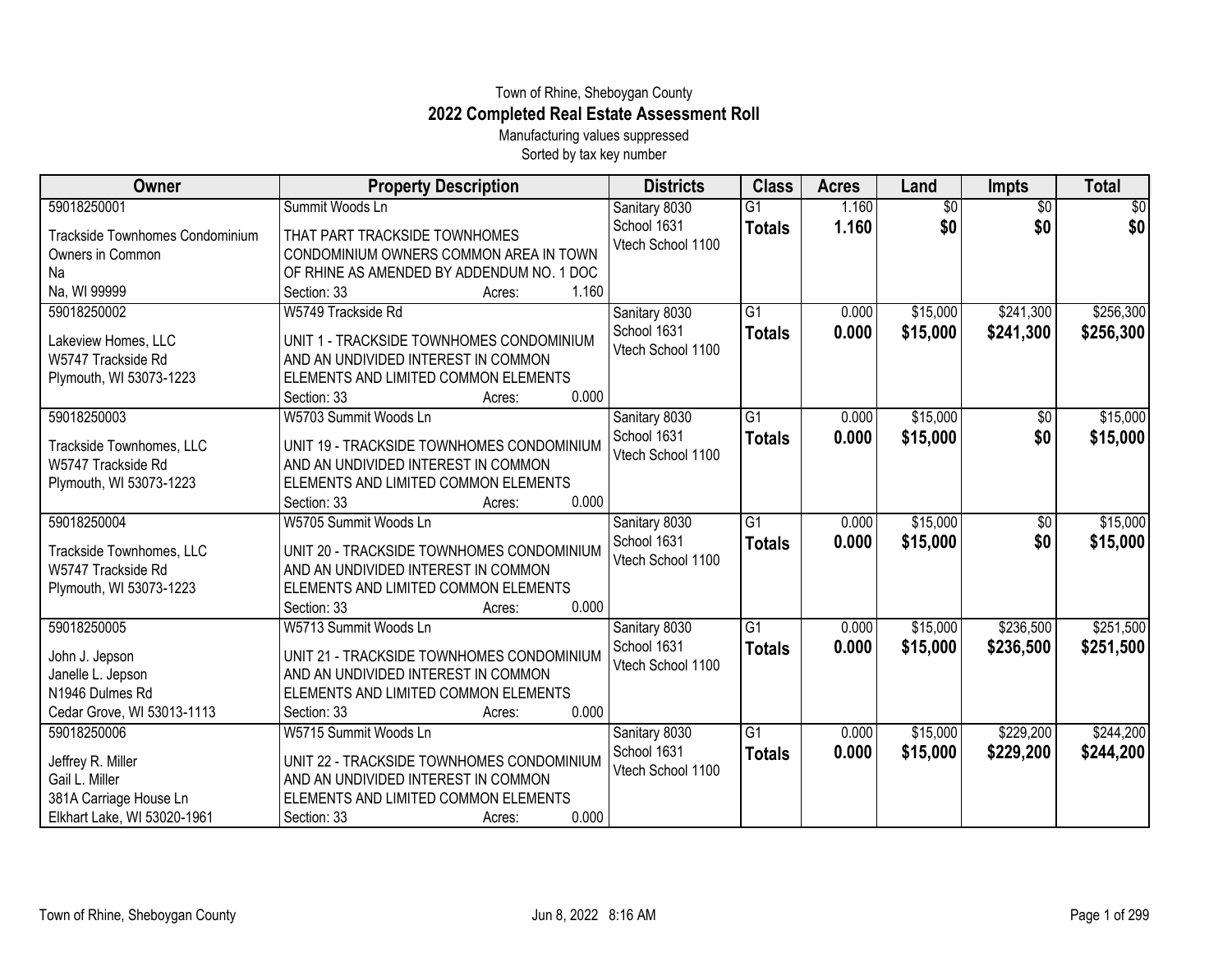| <b>Owner</b>                           | <b>Property Description</b>                                                           | <b>Districts</b>  | <b>Class</b>     | <b>Acres</b> | Land       | <b>Impts</b>    | <b>Total</b> |
|----------------------------------------|---------------------------------------------------------------------------------------|-------------------|------------------|--------------|------------|-----------------|--------------|
| 59018250100                            | N9662 Willow Rd                                                                       | School 2828       | $\overline{G1}$  | 2.000        | \$43,500   | \$164,900       | \$208,400    |
| Thomas H. Dawe                         | NE NE, SEC 1, SUBJ TO HWY CONV REC IN V 1382 P                                        | Vtech School 1100 | G4               | 16.000       | \$1,600    | \$0             | \$1,600      |
| Sherry I. Dawe                         | 136.                                                                                  |                   | G <sub>5</sub>   | 15.420       | \$4,600    | \$0             | \$4,600      |
| N9662 Willow Rd                        |                                                                                       |                   | G5M              | 6.810        | \$9,200    | \$0             | \$9,200      |
| Elkhart Lake, WI 53020-1639            | 40.230<br>Section: 1<br>Acres:                                                        |                   | <b>Totals</b>    | 40.230       | \$58,900   | \$164,900       | \$223,800    |
| 59018250110                            | W4711 County Line Rd                                                                  | School 2828       | $\overline{G1}$  | 5.400        | \$67,000   | \$213,400       | \$280,400    |
|                                        |                                                                                       | Vtech School 1100 | G <sub>5</sub>   | 3.570        | \$1,600    | \$0             | \$1,600      |
| Groh, Kenneth A & Patricia M Groh Trus | NW NE, SEC 1, EXC ALL THAT PRT LYING S OF                                             |                   | G <sub>6</sub>   | 6.750        | \$18,200   | \$0             | \$18,200     |
| et al                                  | CENLN STH 32, BUT ALSO INCL PRT NE NW, SD SEC,                                        |                   | W8               | 27.000       | (\$72,900) | \$0             | \$0          |
| W4711 County Line Rd                   | COM AT N1/4 COR, TH S89 DEG 4'26"W 329.65', S0<br>42.720                              |                   | <b>Totals</b>    | 42.720       | \$86,800   | \$213,400       | \$300,200    |
| Elkhart Lake, WI 53020-1641            | Section: 1<br>Acres:                                                                  |                   |                  |              |            |                 |              |
| 59018250111                            | W4681 State Highway 32                                                                | School 2828       | $\overline{G1}$  | 2.650        | \$53,300   | \$155,500       | \$208,800    |
| James Udovich                          | LOT 2 & PRT LOT R CSM V5 P 311 & OTHERLANDS -                                         | Vtech School 1100 | <b>Totals</b>    | 2.650        | \$53,300   | \$155,500       | \$208,800    |
| Karen A. Udovich                       | PRT NW NE, SEC 1, COM AT INTER OF S LN SD1/4 &                                        |                   |                  |              |            |                 |              |
| W4681 State Rd 32                      | CENLN STH 32 TH S88 DEG 26'28"W 410.14', NO DEG                                       |                   |                  |              |            |                 |              |
| Elkhart Lake, WI 53020-1642            | 2.650<br>Section: 1<br>Acres:                                                         |                   |                  |              |            |                 |              |
| 59018250121                            | W4619 State Highway 32                                                                | School 2605       | G1               | 6.000        | \$70,000   | \$349,400       | \$419,400    |
|                                        |                                                                                       | Vtech School 1100 | G4               | 18.000       | \$1,800    | \$0             | \$1,800      |
| Scott Teunissen                        | LOT 1 CSM V23 P162-64 #1837293 - PRT SE NE &                                          |                   | G5M              | 17.050       | \$23,000   | \$0             | \$23,000     |
| Janelle Teunissen<br>W4619 State Rd 32 | PRT SW NE SEC 1                                                                       |                   | <b>Totals</b>    | 41.050       | \$94,800   | \$349,400       | \$444,200    |
| Elkhart Lake, WI 53020-1642            | 41.050<br>Section: 1                                                                  |                   |                  |              |            |                 |              |
| 59018250122                            | Acres:<br>State Highway 32                                                            | School 2605       | $\overline{G5}$  | 7.340        | \$3,700    | $\overline{50}$ | \$3,700      |
|                                        |                                                                                       |                   | G <sub>5</sub> M | 5.000        | \$3,400    | \$0             | \$3,400      |
| Scott Teunissen                        | LOT 2 CSM V23 P162-64 #1837293 - PRT SE NE &                                          | Vtech School 1100 |                  | 12.340       |            | \$0             |              |
| Janelle Teunissen                      | PRT SW NE SEC 1                                                                       |                   | <b>Totals</b>    |              | \$7,100    |                 | \$7,100      |
| W4619 State Rd 32                      |                                                                                       |                   |                  |              |            |                 |              |
| Elkhart Lake, WI 53020-1642            | 12.340<br>Section: 1<br>Acres:                                                        |                   |                  |              |            |                 |              |
| 59018250131                            | W4507 State Highway 32                                                                | School 2605       | $\overline{G1}$  | 4.540        | \$49,900   | \$235,400       | \$285,300    |
| Jonathan E. Vlietstra                  | LOT 1 CSM V13 P 55 - PRT SE NE, SEC 1, COM N02                                        | Vtech School 1100 | <b>Totals</b>    | 4.540        | \$49,900   | \$235,400       | \$285,300    |
| Jane D. Vlietstra                      | DEG 04'19"W 80' & S86 DEG 32'08"W 37.98' FROM E1/                                     |                   |                  |              |            |                 |              |
| W4507 State Rd 32                      | COR, SD SEC, TH N0 DEG 36'39"W 33.60', N04 DEG                                        |                   |                  |              |            |                 |              |
| Elkhart Lake, WI 53020-1642            | Section: 1<br>4.540<br>Acres:                                                         |                   |                  |              |            |                 |              |
| 59018250132                            | <b>Willow Rd</b>                                                                      | School 2605       | G4               | 12.370       | \$1,200    | $\overline{30}$ | \$1,200      |
|                                        |                                                                                       | Vtech School 1100 | <b>Totals</b>    | 12.370       | \$1,200    | \$0             | \$1,200      |
|                                        | Groh, Kenneth A & Patricia M Groh Trus   PRT SE NE & SW NE, SEC 1, COM AT E1/4 COR SD |                   |                  |              |            |                 |              |
| et al                                  | SEC 1, TH N00 DEG 02'18"E 636.14', N89 DEG 57'42"W                                    |                   |                  |              |            |                 |              |
| W4711 County Line Rd                   | 32.17' TO PNT ON NLY LN STH 32, N62 DEG 24'21"W                                       |                   |                  |              |            |                 |              |
| Elkhart Lake, WI 53020-1641            | Section: 1<br>12.370<br>Acres:                                                        |                   |                  |              |            |                 |              |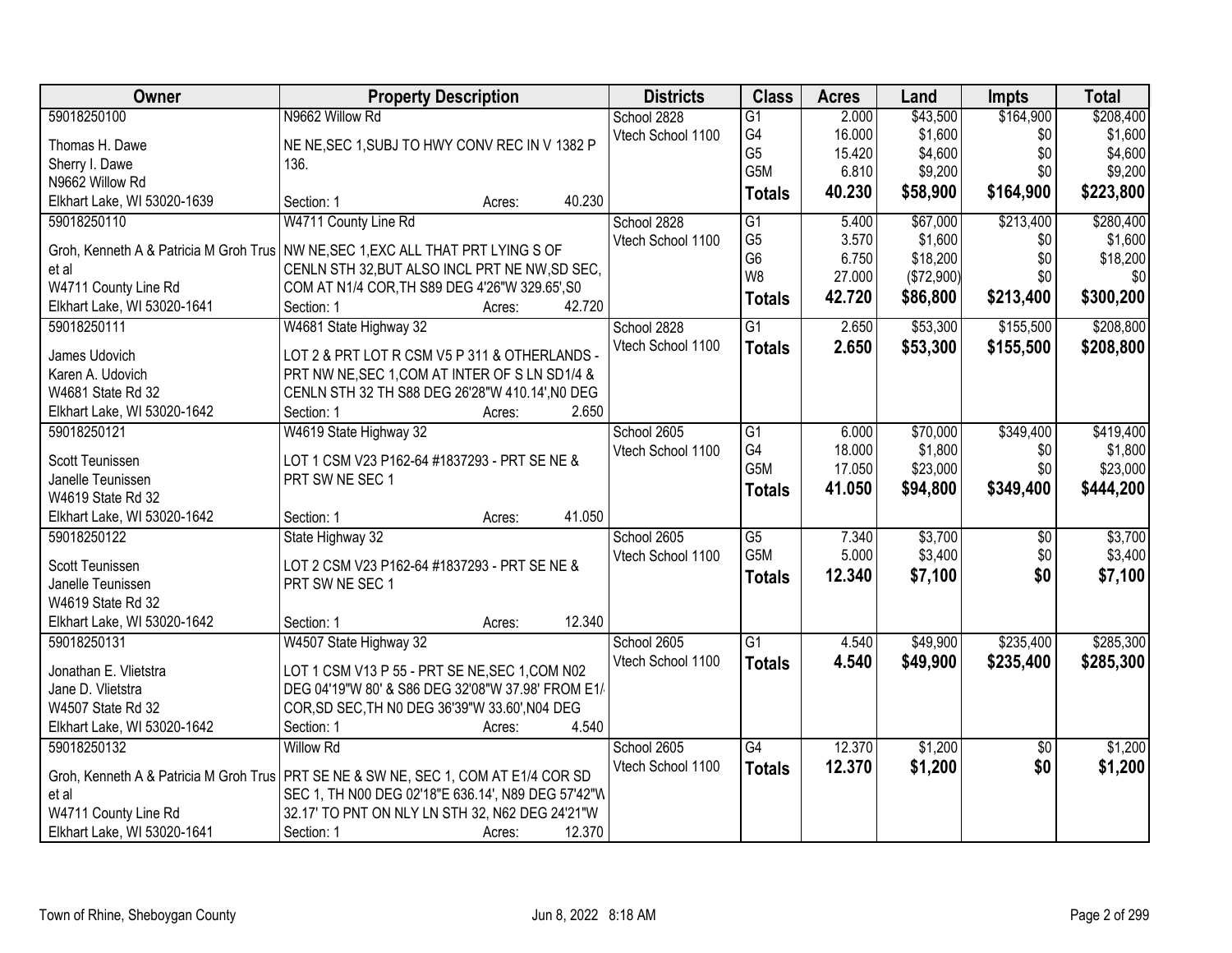| Owner                       | <b>Property Description</b>                       | <b>Districts</b>  | <b>Class</b>    | <b>Acres</b> | Land       | <b>Impts</b>    | <b>Total</b> |
|-----------------------------|---------------------------------------------------|-------------------|-----------------|--------------|------------|-----------------|--------------|
| 59018250140                 | State Highway 32                                  | School 2828       | $\overline{G1}$ | 0.070        | \$100      | $\overline{50}$ | \$100        |
| Brandon M. Schelk           | PRT N1/2 NW1/4, SEC 1, COM IN CEN STH 32          | Vtech School 1100 | <b>Totals</b>   | 0.070        | \$100      | \$0             | \$100        |
| Katrina R. Schelk           | 903.79'ELY OF NW COR SD SEC, TH S0 DEG 02'W       |                   |                 |              |            |                 |              |
| W4809 State Rd 32           | 984.01', N84 DEG 33'36"E 673.94', N1 DEG 09'27"E  |                   |                 |              |            |                 |              |
| Elkhart Lake, WI 53020-1643 | 0.070<br>Section: 1<br>Acres:                     |                   |                 |              |            |                 |              |
| 59018250141                 | State Highway 32                                  | School 2828       | $\overline{G1}$ | 13.560       | \$72,400   | \$0             | \$72,400     |
|                             |                                                   | Vtech School 1100 | <b>Totals</b>   | 13.560       | \$72,400   | \$0             | \$72,400     |
| Brandon M. Schelk           | PRT LOT 1 CSM V23 P13-15 #1822063 - PRT NE 1/4 &  |                   |                 |              |            |                 |              |
| Katrina R. Schelk           | NW 1/4 OF NW 1/4, SEC 1, EXC W 25' THEREOF CONV   |                   |                 |              |            |                 |              |
| W4809 State Rd 32           | IN #1908116 & INCL THOSE LANDS DESC IN            |                   |                 |              |            |                 |              |
| Elkhart Lake, WI 53020-1643 | 13.560<br>Section: 1<br>Acres:                    |                   |                 |              |            |                 |              |
| 59018250142                 | W4809 State Highway 32                            | School 2828       | G1              | 1.070        | \$29,600   | \$131,700       | \$161,300    |
| Brandon M. Schelk           | LOT 2 CSM V23 P13-15 #1822063 - PRT NE 1/4 & NW   | Vtech School 1100 | <b>Totals</b>   | 1.070        | \$29,600   | \$131,700       | \$161,300    |
| Katrina R. Schelk           | 1/4 OF NW 1/4, SEC 1.                             |                   |                 |              |            |                 |              |
| W4809 State Rd 32           |                                                   |                   |                 |              |            |                 |              |
| Elkhart Lake, WI 53020-1643 | 1.070<br>Section: 1<br>Acres:                     |                   |                 |              |            |                 |              |
| 59018250150                 | W4743 State Highway 32                            | School 2828       | G1              | 4.400        | \$62,000   | \$175,800       | \$237,800    |
|                             |                                                   | Vtech School 1100 | G <sub>5</sub>  | 13.000       | \$5,900    | \$0             | \$5,900      |
| Dale R. Laack               | A-10388 - PRT NE NW, SE NW & NW NE, SEC 1, COM IN |                   | <b>Totals</b>   | 17.400       | \$67,900   | \$175,800       | \$243,700    |
| W4743 State Rd 32           | CENLN STH 32, S0 DEG 22'E 882.54'FROM N 1/4       |                   |                 |              |            |                 |              |
| Elkhart Lake, WI 53020      | COR, SD SEC, TH N57 DEG 21'W 1190.44'ALG SD       |                   |                 |              |            |                 |              |
|                             | 17.400<br>Section: 1<br>Acres:                    |                   |                 |              |            |                 |              |
| 59018250170                 | W4785 State Highway 32                            | School 2828       | $\overline{G1}$ | 2.870        | \$45,700   | \$140,200       | \$185,900    |
| James S. Gross              | TR 1, CSM V 1 P 236 - PRT NE NW, SEC 1, COM N58   | Vtech School 1100 | <b>Totals</b>   | 2.870        | \$45,700   | \$140,200       | \$185,900    |
| W4785 State Rd 32           | DEG 36'51"W 1186.8'FROM INTER OF CEN STH 32       |                   |                 |              |            |                 |              |
| Elkhart Lake, WI 53020-1642 | WITH N&S1/4 LN, TH NWLY ON CEN SD HWY             |                   |                 |              |            |                 |              |
|                             | 2.870<br>Section: 1<br>Acres:                     |                   |                 |              |            |                 |              |
| 59018250180                 | County Rd MC                                      | School 2828       | $\overline{G5}$ | 3.640        | \$1,100    | $\overline{60}$ | \$1,100      |
|                             |                                                   | Vtech School 1100 | W <sub>6</sub>  | 6.000        | (\$16,200) | \$0             | \$0          |
| Georgene E. Dexheimmer      | PRT NW NW, SEC 1, LYING S OF CEN OF SHEB          |                   | <b>Totals</b>   | 9.640        | \$1,100    | \$0             | \$1,100      |
| N9551 County Rd Mc          | RIV, SUBJ TO HWY CONV AS REC IN VOL 423 P 89-90   |                   |                 |              |            |                 |              |
| Elkhart Lake, WI 53020-1612 |                                                   |                   |                 |              |            |                 |              |
|                             | 9.640<br>Section: 1<br>Acres:                     |                   |                 |              |            |                 |              |
| 59018250190                 | N9683 County Rd MC                                | School 2828       | $\overline{G1}$ | 3.580        | \$28,000   | $\overline{50}$ | \$28,000     |
| Ronald E. Platz             | PRT NW NW, SEC 1, COM AT INTER OF W LN SD1/4      | Vtech School 1100 | <b>Totals</b>   | 3.580        | \$28,000   | \$0             | \$28,000     |
| Marjorie Platz              | WITH CEN STH 32, TH S85 DEG 29'E 263.1'ON CEN     |                   |                 |              |            |                 |              |
| W4863 State Rd 32           | SD HWY, S0 DEG 17'W 747.52', S86 DEG 20'W 259.11' |                   |                 |              |            |                 |              |
| Elkhart Lake, WI 53020-1643 | 3.580<br>Section: 1<br>Acres:                     |                   |                 |              |            |                 |              |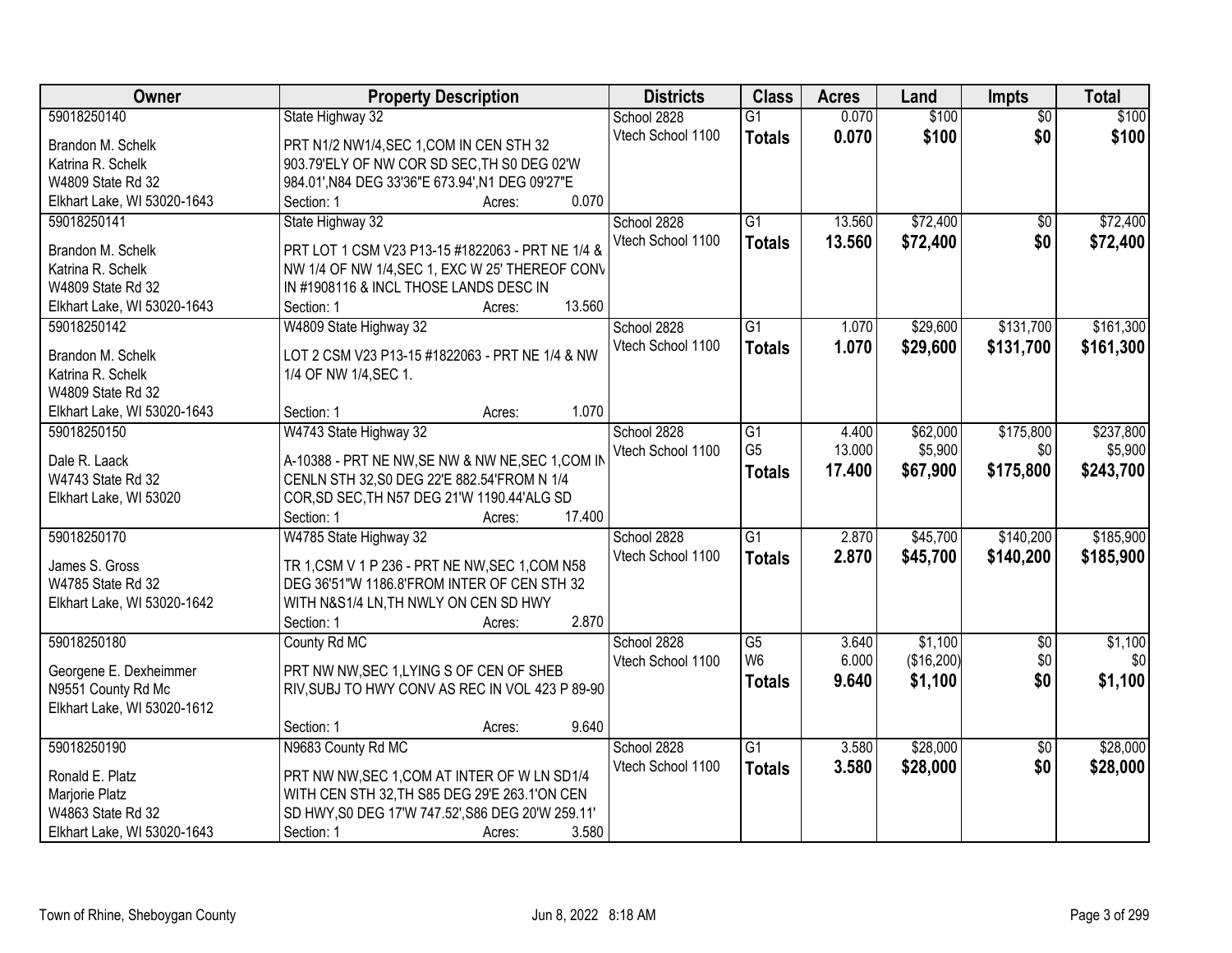| Owner                       | <b>Property Description</b>                           | <b>Districts</b>  | <b>Class</b>    | <b>Acres</b> | Land       | <b>Impts</b>    | <b>Total</b> |
|-----------------------------|-------------------------------------------------------|-------------------|-----------------|--------------|------------|-----------------|--------------|
| 59018250200                 | W4863 State Highway 32                                | School 2828       | $\overline{G1}$ | 14.120       | \$73,800   | \$137,200       | \$211,000    |
| Ronald E. Platz             | PRT NW NW, SEC 1, COM IN CEN STH 32 S85 DEG           | Vtech School 1100 | <b>Totals</b>   | 14.120       | \$73,800   | \$137,200       | \$211,000    |
| W4863 State Rd 32           | 29'E 263.1' FROM ITS INTER WITH W LN SEC 1, TH        |                   |                 |              |            |                 |              |
| Elkhart Lake, WI 53020-1643 | N87 DEG 23'E 640.69', S0 DEG 02'W 984.01', S85 DEG    |                   |                 |              |            |                 |              |
|                             | 14.120<br>Section: 1<br>Acres:                        |                   |                 |              |            |                 |              |
| 59018250210                 | County Rd MC                                          | School 2828       | $\overline{G1}$ | 1.600        | \$24,000   | \$0             | \$24,000     |
|                             |                                                       | Vtech School 1100 | <b>Totals</b>   | 1.600        | \$24,000   | \$0             | \$24,000     |
| Ronald E. Platz             | PRT NW NW, SEC 1, COM 784.86'S OF INTER OF WLN        |                   |                 |              |            |                 |              |
| Marjorie Platz              | SEC 1 WITH CEN STH 32, TH N86 DEG 20'E 259.11', S0    |                   |                 |              |            |                 |              |
| W4863 State Rd 32           | DEG 17'W 293'M/L TO CEN SHEB RIV, UPSTREAM ON         |                   |                 |              |            |                 |              |
| Elkhart Lake, WI 53020-1643 | 1.600<br>Section: 1<br>Acres:                         |                   |                 |              |            |                 |              |
| 59018250220                 | County Rd MC                                          | School 2828       | G1              | 1.000        | \$28,500   | \$7,800         | \$36,300     |
| Georgene E. Dexheimmer      | SW NW, SEC 1, SUBJ TO HWY CONV REC V 423 P            | Vtech School 1100 | G4              | 31.030       | \$4,500    | \$0             | \$4,500      |
| N9551 County Rd Mc          | 89-90, EXC COM 736.38'N & 42.09'E OF W1/4 COR SD      |                   | G <sub>5</sub>  | 5.500        | \$6,900    | \$0             | \$6,900      |
| Elkhart Lake, WI 53020-1612 | SEC, TH NO DEG 13'35"W 176.50', N07 DEG 03'55"E       |                   | W <sub>6</sub>  | 1.000        | (\$2,700)  | \$0             | \$0          |
|                             | Section: 1<br>38.530<br>Acres:                        |                   | <b>Totals</b>   | 38.530       | \$39,900   | \$7,800         | \$47,700     |
| 59018250221                 | N9551 County Rd MC                                    | School 2828       | G1              | 1.020        | \$28,800   | \$120,700       | \$149,500    |
|                             |                                                       | Vtech School 1100 | <b>Totals</b>   | 1.020        | \$28,800   | \$120,700       | \$149,500    |
| Georgene E. Dexheimmer      | LOT 1, CSM V 11 P 34-36 - PRT SW NW, SEC 1, COM       |                   |                 |              |            |                 |              |
| N9551 County Rd Mc          | 736.38'N & 42.09'E OF W1/4 COR SD SEC, TH N0 DEG      |                   |                 |              |            |                 |              |
| Elkhart Lake, WI 53020-1612 | 13'35"W 176.50', N07 DEG 03'55"E 20.66', E 223.07', S |                   |                 |              |            |                 |              |
|                             | 1.020<br>Section: 1<br>Acres:                         |                   |                 |              |            |                 |              |
| 59018250230                 | State Highway 32                                      | School 2828       | $\overline{G4}$ | 25.700       | \$2,600    | $\overline{50}$ | \$2,600      |
| Steven F. Bouc              | PRT E1/2 NW1/4, SEC 1, COM 1622.28'E OF W1/4 POS'     | Vtech School 1100 | G <sub>5</sub>  | 2.000        | \$900      | \$0             | \$900        |
| 10730 Spring Lake Rd        | OF SEC 1, TH N 1617'TO CEN OF SHEBOYGAN               |                   | G5M             | 4.000        | \$5,400    | \$0             | \$5,400      |
| Valders, WI 54245-9786      | RIV, SELY ALG CEN OF RIVER TO N & S1/4 LN SEC         |                   | <b>Totals</b>   | 31.700       | \$8,900    | \$0             | \$8,900      |
|                             | 31.700<br>Section: 1<br>Acres:                        |                   |                 |              |            |                 |              |
| 59018250240                 | County Rd MC                                          | School 2828       | G4              | 7.000        | \$900      | $\overline{50}$ | \$900        |
|                             |                                                       | Vtech School 1100 | G <sub>5</sub>  | 0.510        | \$100      | \$0             | \$100        |
| Georgene E. Dexheimmer      | PRT E1/2 NW1/4, SEC 1, COM 1622.28'E OF W1/4          |                   | W <sub>6</sub>  | 4.000        | (\$10,800) | \$0             | \$0          |
| N9551 County Rd Mc          | POST, TH N TO CEN OF SHEB RIV, WLY ALG CEN OF         |                   | <b>Totals</b>   | 11.510       | \$1,000    | \$0             | \$1,000      |
| Elkhart Lake, WI 53020-1612 | RIV TO W LN OF E1/2 NW1/4,S TO SW COR SE NW, TH       |                   |                 |              |            |                 |              |
|                             | 11.510<br>Section: 1<br>Acres:                        |                   |                 |              |            |                 |              |
| 59018250251                 |                                                       | School 2828       | $\overline{G4}$ | 20.300       | \$2,600    | $\overline{50}$ | \$2,600      |
| Steven F. Bouc              | NE SW, SEC 1, EXC THAT PRT CONV IN #1993841.          | Vtech School 1100 | G <sub>5</sub>  | 3.000        | \$1,400    | \$0             | \$1,400      |
| 10730 Spring Lake Rd        |                                                       |                   | <b>Totals</b>   | 23.300       | \$4,000    | \$0             | \$4,000      |
| Valders, WI 54245-9786      |                                                       |                   |                 |              |            |                 |              |
|                             | 23.300<br>Section: 1<br>Acres:                        |                   |                 |              |            |                 |              |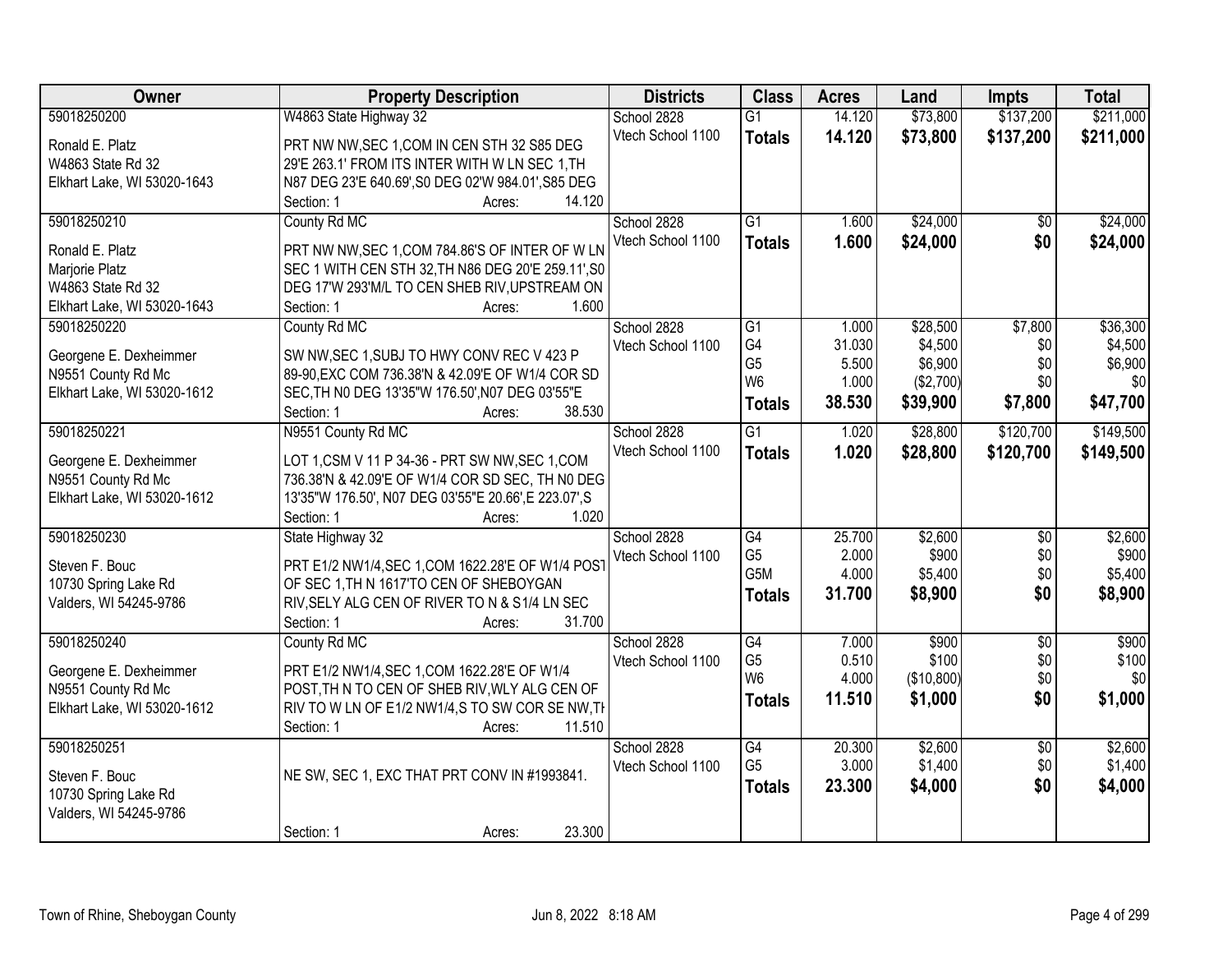| Owner                       | <b>Property Description</b>                             | <b>Districts</b>  | <b>Class</b>     | <b>Acres</b> | Land     | <b>Impts</b>    | <b>Total</b> |
|-----------------------------|---------------------------------------------------------|-------------------|------------------|--------------|----------|-----------------|--------------|
| 59018250261                 | County Rd MC                                            | School 2828       | G4               | 21.910       | \$3,500  | $\overline{50}$ | \$3,500      |
| Steven F. Bouc              | NW SW, SEC 1, EXC COM 761.04'S OF W1/4 POST, TH         | Vtech School 1100 | <b>Totals</b>    | 21.910       | \$3,500  | \$0             | \$3,500      |
| 10730 Spring Lake Rd        | N87 DEG 37' 36"E 89.31'TO E R/W LN CTH MC & THE         |                   |                  |              |          |                 |              |
| Valders, WI 54245-9786      | PNT OF BEG, TH SLY ON SD E R/W LN 447.23', N82          |                   |                  |              |          |                 |              |
|                             | 21.910<br>Section: 1<br>Acres:                          |                   |                  |              |          |                 |              |
| 59018250270                 | N9417 County Rd MC                                      | School 2828       | $\overline{G1}$  | 2.240        | \$44,100 | \$113,000       | \$157,100    |
|                             |                                                         | Vtech School 1100 | <b>Totals</b>    | 2.240        | \$44,100 | \$113,000       | \$157,100    |
| <b>Brian Mikota</b>         | PRT NW SW, SEC 1, COM 761.04'S OF W1/4 POST, TH         |                   |                  |              |          |                 |              |
| Renata Mikota               | N87 DEG 37' 36"E 89.31'TO E R/W LN CTH MC & THE         |                   |                  |              |          |                 |              |
| 5724 Capri Ln               | PNT OF BEG, TH SLY ON SD E R/W LN 447.23', N82<br>2.240 |                   |                  |              |          |                 |              |
| Morton Grove, IL 60053-1519 | Section: 1<br>Acres:                                    |                   |                  |              |          |                 |              |
| 59018250271                 | County Rd MC                                            | School 2828       | $\overline{G1}$  | 0.520        | \$1,300  | $\sqrt[6]{}$    | \$1,300      |
| Coreen L. Bitter            | PRT NW SW, SEC 1, COM S0 DEG 24'28"W                    | Vtech School 1100 | <b>Totals</b>    | 0.520        | \$1,300  | \$0             | \$1,300      |
| N9416 County Rd Mc          | 932.24'FROM W1/4 COR, SD SEC, TH SELY 186.66'&          |                   |                  |              |          |                 |              |
| PO Box 346                  | S14 DEG 23'8"E 213.87'ALG W LN CTH"MC", N89 DEG         |                   |                  |              |          |                 |              |
| Kiel, WI 53042-0346         | 0.520<br>Section: 1<br>Acres:                           |                   |                  |              |          |                 |              |
| 59018250281                 |                                                         | School 2828       | G4               | 62.640       | \$6,300  | \$0             | \$6,300      |
| Brian R. Schmitz            | SW SW, SEC 1, SUBJ TO HWY CONV AS REC IN VOL            | Vtech School 1100 | G <sub>5</sub>   | 5.000        | \$1,500  | \$0             | \$1,500      |
| W4756 County Rd Eh          | 361 P 570-71, VOL 424 P 586-87, VOL 429 P 587-90, &     |                   | G <sub>5</sub> M | 14.360       | \$19,400 | \$0             | \$19,400     |
| Elkhart Lake, WI 53020-1650 | VOL 478 P 318-19 & EXC CSM V26 P94-97 #1983446 &        |                   | <b>Totals</b>    | 82.000       | \$27,200 | \$0             | \$27,200     |
|                             | 82.000<br>Section: 1<br>Acres:                          |                   |                  |              |          |                 |              |
| 59018250282                 |                                                         | School 2828       | $\overline{G6}$  | 4.800        | \$13,000 | $\overline{60}$ | \$13,000     |
|                             |                                                         | Vtech School 1100 | <b>Totals</b>    | 4.800        | \$13,000 | \$0             | \$13,000     |
| Brian K. Gottsacker         | OUTLOT 1 CSM V26 P94-97 #1983446 - PRT SW SW,           |                   |                  |              |          |                 |              |
| Rose A. Gottsacker          | SEC <sub>1</sub>                                        |                   |                  |              |          |                 |              |
| N9323 County Rd Mc          |                                                         |                   |                  |              |          |                 |              |
| Elkhart Lake, WI 53020-1612 | 4.800<br>Section: 1<br>Acres:                           |                   |                  |              |          |                 |              |
| 59018250283                 | N9323 County Rd MC                                      | School 2828       | $\overline{G1}$  | 1.700        | \$39,000 | \$351,500       | \$390,500    |
| Brian K. Gottsacker         | LOT 1 CSM V26 P94-97 #1983446 - PRT SW SW, SEC          | Vtech School 1100 | G4               | 4.500        | \$200    | \$0             | \$200        |
| Rose A. Gottsacker          |                                                         |                   | G <sub>5</sub>   | 1.000        | \$500    | \$0             | \$500        |
| N9323 County Rd Mc          |                                                         |                   | <b>Totals</b>    | 7.200        | \$39,700 | \$351,500       | \$391,200    |
| Elkhart Lake, WI 53020-1612 | 7.200<br>Section: 1<br>Acres:                           |                   |                  |              |          |                 |              |
| 59018250291                 | County Rd EH                                            | School 2828       | G6               | 0.820        | \$2,100  | $\overline{50}$ | \$2,100      |
|                             |                                                         | Vtech School 1100 | <b>Totals</b>    | 0.820        | \$2,100  | \$0             | \$2,100      |
| Brian R. Schmitz            | OUTLOT 1 CSM V23 P 300-302 #1854542 PRT SE              |                   |                  |              |          |                 |              |
| W4756 County Rd Eh          | SW, SEC 1                                               |                   |                  |              |          |                 |              |
| Elkhart Lake, WI 53020-1650 |                                                         |                   |                  |              |          |                 |              |
|                             | 0.820<br>Section: 1<br>Acres:                           |                   |                  |              |          |                 |              |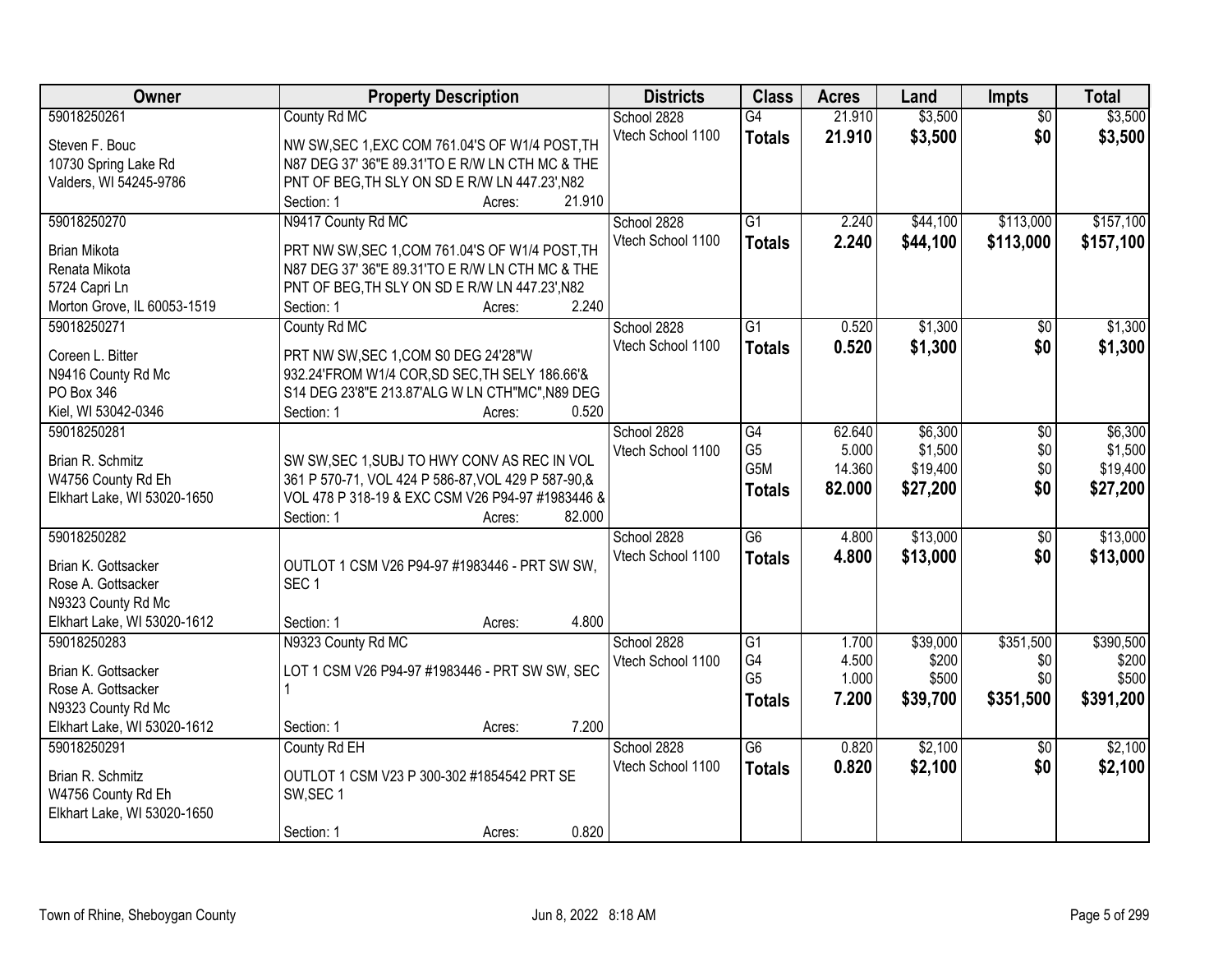| Owner                                                                                                 | <b>Property Description</b>                                                                                                                                         |                  | <b>Districts</b>                 | <b>Class</b>                                 | <b>Acres</b>                       | Land                                    | <b>Impts</b>                   | <b>Total</b>                             |
|-------------------------------------------------------------------------------------------------------|---------------------------------------------------------------------------------------------------------------------------------------------------------------------|------------------|----------------------------------|----------------------------------------------|------------------------------------|-----------------------------------------|--------------------------------|------------------------------------------|
| 59018250292                                                                                           | W4756 County Rd EH                                                                                                                                                  |                  | School 2828                      | $\overline{G1}$                              | 5.320                              | \$51,800                                | \$248,300                      | \$300,100                                |
| Brian R. Schmitz<br>W4756 County Rd Eh<br>Elkhart Lake, WI 53020-1650                                 | LOT 1 CSM V23 P300-302 #1854542 - PRT SE SW, SEC                                                                                                                    |                  | Vtech School 1100                | <b>Totals</b>                                | 5.320                              | \$51,800                                | \$248,300                      | \$300,100                                |
|                                                                                                       | Section: 1                                                                                                                                                          | 5.320<br>Acres:  |                                  |                                              |                                    |                                         |                                |                                          |
| 59018250300                                                                                           | <b>Willow Rd</b><br>NE SE, SEC 1, SUBJ TO HWY CONV REC IN V 1384 P                                                                                                  |                  | School 2605<br>Vtech School 1100 | G4<br>G <sub>5</sub>                         | 29.930<br>8.000                    | \$3,300<br>\$3,300                      | \$0<br>\$0                     | \$3,300<br>\$3,300                       |
| Frederick A. Meyer<br>N9318 Willow Rd<br>Elkhart Lake, WI 53020-1638                                  | 790.                                                                                                                                                                |                  |                                  | G5M<br><b>Totals</b>                         | 2.000<br>39.930                    | \$2,700<br>\$9,300                      | \$0<br>\$0                     | \$2,700<br>\$9,300                       |
|                                                                                                       | Section: 1                                                                                                                                                          | 39.930<br>Acres: |                                  |                                              |                                    |                                         |                                |                                          |
| 59018250310                                                                                           | County Rd EH                                                                                                                                                        |                  | School 2605                      | G4                                           | 21.300                             | \$2,400                                 | \$0                            | \$2,400                                  |
| J&B Stoelting Trust 2-15-10<br>W4690 County Rd Eh<br>Elkhart Lake, WI 53020-1650                      | ALL LAND LYING W OF CEN OF SHEBOYGAN RIV IN<br>NW SE, SEC 1.                                                                                                        |                  | Vtech School 1100                | G <sub>5</sub><br><b>Totals</b>              | 11.310<br>32.610                   | \$5,100<br>\$7,500                      | \$0<br>\$0                     | \$5,100<br>\$7,500                       |
|                                                                                                       | Section: 1                                                                                                                                                          | 32.610<br>Acres: |                                  |                                              |                                    |                                         |                                |                                          |
| 59018250330                                                                                           | W4690 County Rd EH                                                                                                                                                  |                  | School 2605                      | $\overline{G1}$                              | 1.000                              | \$28,500                                | \$310,200                      | \$338,700                                |
| J&B Stoelting Trust 2-15-10<br>W4690 County Rd Eh<br>Elkhart Lake, WI 53020-1650                      | ALL LAND LYING W OF CEN OF SHEBOYGAN RIV IN<br>SW SE, SEC 1, SUBJ TO HWY AS REC IN VOL 478 P<br>316-17.                                                             |                  | Vtech School 1100                | G4<br>G <sub>5</sub><br>G5M<br><b>Totals</b> | 5.000<br>11.390<br>4.000<br>21.390 | \$500<br>\$4,800<br>\$5,400<br>\$39,200 | \$0<br>\$0<br>\$0<br>\$310,200 | \$500<br>\$4,800<br>\$5,400<br>\$349,400 |
|                                                                                                       | Section: 1                                                                                                                                                          | 21.390<br>Acres: |                                  |                                              |                                    |                                         |                                |                                          |
| 59018250340<br>County of Sheboygan (Hwy)<br>Attn: Hwy<br>W5741 County Rd J<br>Plymouth, WI 53073-3340 | County Rd EH<br>PT.SW SE, LYING S&W.OF HWY. & ELY.OF<br>SHEBOYGAN RIVER., CONT.1.58 AC.M/L.INCL 0.84<br>AC.M/L.FOR HWY.<br>Section: 1                               | 1.580<br>Acres:  | School 2605<br>Vtech School 1100 | $\overline{\chi_3}$<br><b>Totals</b>         | 1.580<br>1.580                     | \$0<br>\$0                              | \$0<br>\$0                     | $\overline{50}$<br>\$0                   |
| 59018250350                                                                                           | W4604 County Rd EH                                                                                                                                                  |                  | School 2605                      | $\overline{G1}$                              | 6.500                              | \$54,800                                | \$134,300                      | \$189,100                                |
| Brian J. Moenning<br>Diane L. Moenning<br>W4604 County Rd Eh<br>Elkhart Lake, WI 53020-1650           | PRT SW SE, SEC 1, COM 124.18'N & 1413.54'W OF SE<br>COR SEC 1, TH N1 DEG 24'44"E 593.58', N78 DEG<br>23'16"W 250', S30 DEG 01'32"W 663.39'TO N R/W LN<br>Section: 1 | 6.500<br>Acres:  | Vtech School 1100                | <b>Totals</b>                                | 6.500                              | \$54,800                                | \$134,300                      | \$189,100                                |
| 59018250360                                                                                           | County Rd EH                                                                                                                                                        |                  | School 2605                      | $\overline{G1}$                              | 16.800                             | \$80,500                                | $\overline{30}$                | \$80,500                                 |
| Brian J. Moenning<br>Diane L. Moenning<br>W4604 County Rd Eh<br>Elkhart Lake, WI 53020-1650           | PRT OF THE W1/2 SE1/4, SEC 1, COM S88 DEG<br>20'29"W 1316.88' FROM E1/4 COR, SD SEC, TH S0 DEC<br>45'38"E 2499.01'TO N R/W LN CTH EH, N85 DEG<br>Section: 1         | 16.800<br>Acres: | Vtech School 1100                | <b>Totals</b>                                | 16.800                             | \$80,500                                | \$0                            | \$80,500                                 |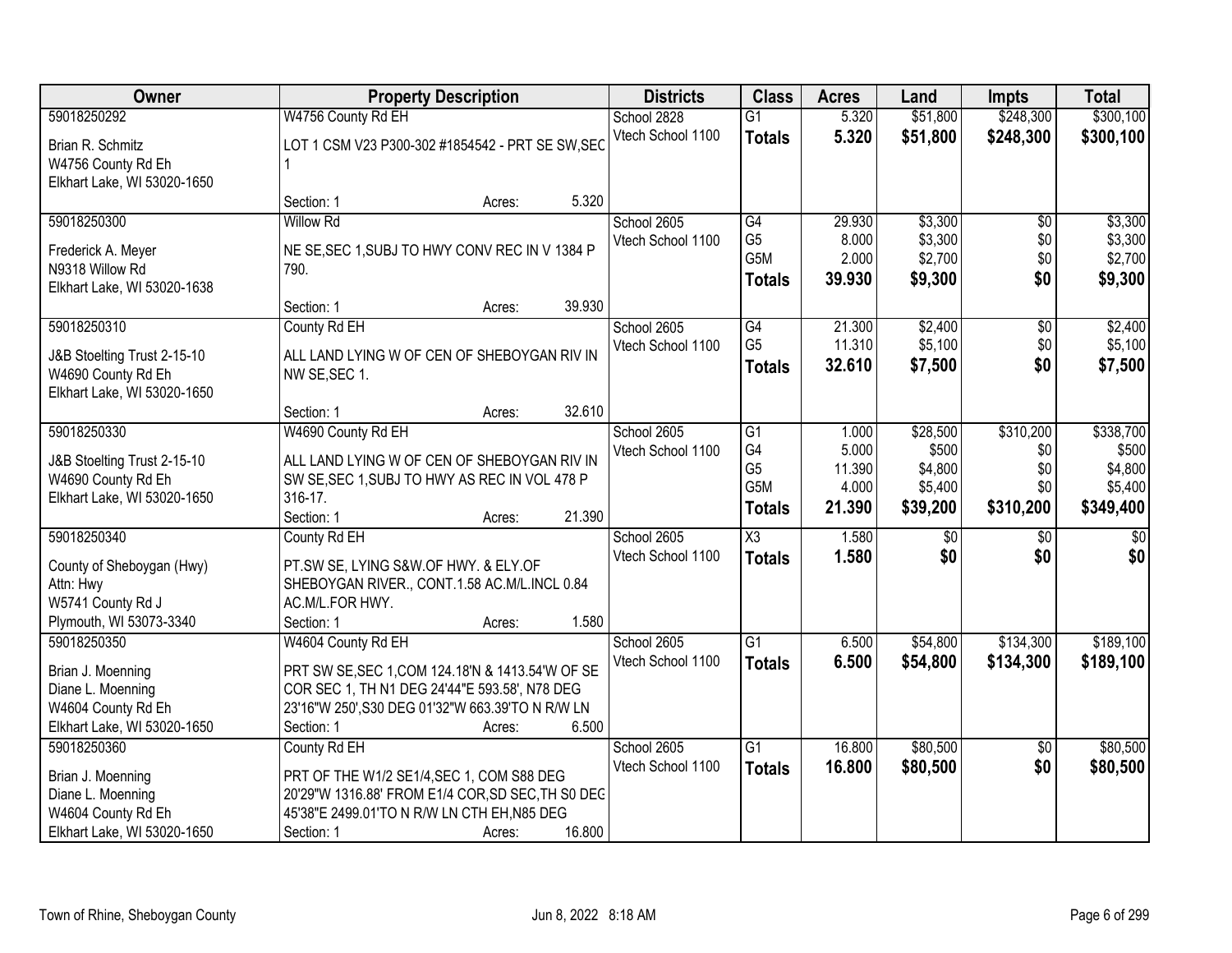| 59018250370<br>N9318 Willow Rd<br>2.500<br>\$43,500<br>\$101,500<br>\$145,000<br>School 2605<br>$\overline{G1}$<br>G4<br>\$2,600<br>\$2,600<br>Vtech School 1100<br>25.500<br>\$0<br>SE SE, SEC 1, SUBJ TO HWY AS REC IN VOL 480 P<br>Frederick A. Meyer<br>G <sub>5</sub><br>\$100<br>\$0<br>\$100<br>2.000<br>N9318 Willow Rd<br>687/88.<br>G5M<br>\$13,500<br>\$0<br>10.000<br>Elkhart Lake, WI 53020-1638<br>\$59,700<br>\$101,500<br>\$161,200<br>40.000<br><b>Totals</b><br>40.000<br>Section: 1<br>Acres:<br>$\overline{\text{X2}}$<br>59018250371<br>State Highway 32<br>School 2828<br>19.880<br>$\overline{50}$<br>$\overline{50}$<br>\$0<br>\$0<br>Vtech School 1100<br>\$0<br>\$0<br>19.880<br><b>Totals</b><br>PRT S1/2 NE, SEC 1 (TEUNISSEN) 8.48 AC. PRT NE<br>State of Wisconsin Dept of Transportatic<br>NW, SEC 1 (GROSS) 0.23 AC. PRT NE NE, SEC 1<br>PO Box 28080 |
|---------------------------------------------------------------------------------------------------------------------------------------------------------------------------------------------------------------------------------------------------------------------------------------------------------------------------------------------------------------------------------------------------------------------------------------------------------------------------------------------------------------------------------------------------------------------------------------------------------------------------------------------------------------------------------------------------------------------------------------------------------------------------------------------------------------------------------------------------------------------------------------|
|                                                                                                                                                                                                                                                                                                                                                                                                                                                                                                                                                                                                                                                                                                                                                                                                                                                                                       |
| \$13,500                                                                                                                                                                                                                                                                                                                                                                                                                                                                                                                                                                                                                                                                                                                                                                                                                                                                              |
|                                                                                                                                                                                                                                                                                                                                                                                                                                                                                                                                                                                                                                                                                                                                                                                                                                                                                       |
|                                                                                                                                                                                                                                                                                                                                                                                                                                                                                                                                                                                                                                                                                                                                                                                                                                                                                       |
|                                                                                                                                                                                                                                                                                                                                                                                                                                                                                                                                                                                                                                                                                                                                                                                                                                                                                       |
|                                                                                                                                                                                                                                                                                                                                                                                                                                                                                                                                                                                                                                                                                                                                                                                                                                                                                       |
|                                                                                                                                                                                                                                                                                                                                                                                                                                                                                                                                                                                                                                                                                                                                                                                                                                                                                       |
|                                                                                                                                                                                                                                                                                                                                                                                                                                                                                                                                                                                                                                                                                                                                                                                                                                                                                       |
| Green Bay, WI 54324-0080<br>(DAWE) 0.15 AC. PRT NW NW, SEC 1 (ANDRE) 0.47                                                                                                                                                                                                                                                                                                                                                                                                                                                                                                                                                                                                                                                                                                                                                                                                             |
| 19.880<br>Section: 1<br>Acres:                                                                                                                                                                                                                                                                                                                                                                                                                                                                                                                                                                                                                                                                                                                                                                                                                                                        |
| N9596 County Rd MC<br>\$65,400<br>\$163,200<br>\$228,600<br>59018250380<br>School 2828<br>$\overline{G1}$<br>5.080                                                                                                                                                                                                                                                                                                                                                                                                                                                                                                                                                                                                                                                                                                                                                                    |
| Vtech School 1100<br>\$163,200<br>5.080<br>\$65,400<br>\$228,600<br><b>Totals</b><br>ALL THAT PRT LYING SOUTH OF SHEBOYGAN<br>Paul Mannenbach                                                                                                                                                                                                                                                                                                                                                                                                                                                                                                                                                                                                                                                                                                                                         |
| Laura Mannenbach<br>RIVER & W OF W R/W LN CTH MC IN N1/2 OF NE1/4,                                                                                                                                                                                                                                                                                                                                                                                                                                                                                                                                                                                                                                                                                                                                                                                                                    |
| 1101 W Park Ave<br><b>SEC 2.</b>                                                                                                                                                                                                                                                                                                                                                                                                                                                                                                                                                                                                                                                                                                                                                                                                                                                      |
| 5.080<br>Section: 2<br>Kiel, WI 53042-9604                                                                                                                                                                                                                                                                                                                                                                                                                                                                                                                                                                                                                                                                                                                                                                                                                                            |
| Acres:<br>59018250390<br>N9656 County Rd MC<br>School 2828<br>$\overline{G1}$<br>\$65,000<br>\$112,900<br>\$177,900<br>5.000                                                                                                                                                                                                                                                                                                                                                                                                                                                                                                                                                                                                                                                                                                                                                          |
|                                                                                                                                                                                                                                                                                                                                                                                                                                                                                                                                                                                                                                                                                                                                                                                                                                                                                       |
| Vtech School 1100<br>5.000<br>\$65,000<br>\$112,900<br>\$177,900<br><b>Totals</b><br>ALL THAT PRT OF NE NE, SEC 2, LYING N OF<br>Cynthia Beattie                                                                                                                                                                                                                                                                                                                                                                                                                                                                                                                                                                                                                                                                                                                                      |
| Nathan Beattie<br>SHEBOYGAN RIVER & E OF CTH MC, (NOW DISC CTH                                                                                                                                                                                                                                                                                                                                                                                                                                                                                                                                                                                                                                                                                                                                                                                                                        |
| N9656 County Rd Mc<br>MC), SUBJ TO HWY CONV AS REC IN VOL 424 P 569.                                                                                                                                                                                                                                                                                                                                                                                                                                                                                                                                                                                                                                                                                                                                                                                                                  |
| Section: 2<br>5.000<br>Elkhart Lake, WI 53020-1611<br>Acres:                                                                                                                                                                                                                                                                                                                                                                                                                                                                                                                                                                                                                                                                                                                                                                                                                          |
| N9658 County Rd MC<br>$\overline{G5}$<br>\$500<br>\$500<br>59018250400<br>School 2828<br>1.000<br>\$0                                                                                                                                                                                                                                                                                                                                                                                                                                                                                                                                                                                                                                                                                                                                                                                 |
| G <sub>6</sub><br>8.770<br>\$13,200<br>\$0<br>\$13,200<br>Vtech School 1100                                                                                                                                                                                                                                                                                                                                                                                                                                                                                                                                                                                                                                                                                                                                                                                                           |
| NE NE, SEC 2, LYING N OF SHEBOYGAN RIV & W OF V<br>Jeane Sager<br>\$0<br>9.770<br>\$13,700<br>\$13,700<br><b>Totals</b><br>N9438 Winnebago Park Rd<br>R/W LINE CTH"MC", EXC PRT E OF                                                                                                                                                                                                                                                                                                                                                                                                                                                                                                                                                                                                                                                                                                  |
| DISC.CTH"MC", SUBJ TO HWY CONV AS REC IN VOL                                                                                                                                                                                                                                                                                                                                                                                                                                                                                                                                                                                                                                                                                                                                                                                                                                          |
| Fond Du Lac, WI 54937-9335<br>9.770<br>Section: 2                                                                                                                                                                                                                                                                                                                                                                                                                                                                                                                                                                                                                                                                                                                                                                                                                                     |
| Acres:<br>$\overline{G1}$<br>\$48,500<br>\$117,600<br>\$166,100<br>59018250401<br>School 2828<br>4.000                                                                                                                                                                                                                                                                                                                                                                                                                                                                                                                                                                                                                                                                                                                                                                                |
| W4939 State Highway 32                                                                                                                                                                                                                                                                                                                                                                                                                                                                                                                                                                                                                                                                                                                                                                                                                                                                |
| Vtech School 1100<br>4.000<br>\$48,500<br>\$117,600<br>\$166,100<br><b>Totals</b><br>TR 1 CSM V4 P 152 - PRT NE NE, SEC 2, COM AT NE<br>Jeffrey L. Clements                                                                                                                                                                                                                                                                                                                                                                                                                                                                                                                                                                                                                                                                                                                           |
| COR, SD SEC, S89 DEG 04'26"W 9.90'ALG N LN NE1/4<br>Lisa J. Clements                                                                                                                                                                                                                                                                                                                                                                                                                                                                                                                                                                                                                                                                                                                                                                                                                  |
| W4939 State Rd 32<br>TO SE COR SEC 35, & N88 DEG 43'09"W 275.32'TO                                                                                                                                                                                                                                                                                                                                                                                                                                                                                                                                                                                                                                                                                                                                                                                                                    |
| Kiel, WI 53042-5100<br>Section: 2<br>4.000<br>Acres:                                                                                                                                                                                                                                                                                                                                                                                                                                                                                                                                                                                                                                                                                                                                                                                                                                  |
| \$2,000<br>59018250402<br>County Road MC &<br>School 2828<br>$\overline{G4}$<br>19.840<br>\$2,000<br>$\overline{30}$                                                                                                                                                                                                                                                                                                                                                                                                                                                                                                                                                                                                                                                                                                                                                                  |
| \$0<br>Vtech School 1100<br>\$2,000<br>\$2,000<br>19.840<br><b>Totals</b><br>PRT NE NE & NW NE, SEC 2, COM S89 DEG 55'37"E<br>Joseph H. Meyer                                                                                                                                                                                                                                                                                                                                                                                                                                                                                                                                                                                                                                                                                                                                         |
| 1219.58'FROM N1/4 COR SD SEC. TH S89 DEG<br>Mary Meyer                                                                                                                                                                                                                                                                                                                                                                                                                                                                                                                                                                                                                                                                                                                                                                                                                                |
| 22511 Mueller Rd<br>55'37"E 436.64', SO DEG 36'E 246.05', S89 DEG 55'37"E                                                                                                                                                                                                                                                                                                                                                                                                                                                                                                                                                                                                                                                                                                                                                                                                             |
| Kiel, WI 53042-1520<br>Section: 2<br>19.840<br>Acres:                                                                                                                                                                                                                                                                                                                                                                                                                                                                                                                                                                                                                                                                                                                                                                                                                                 |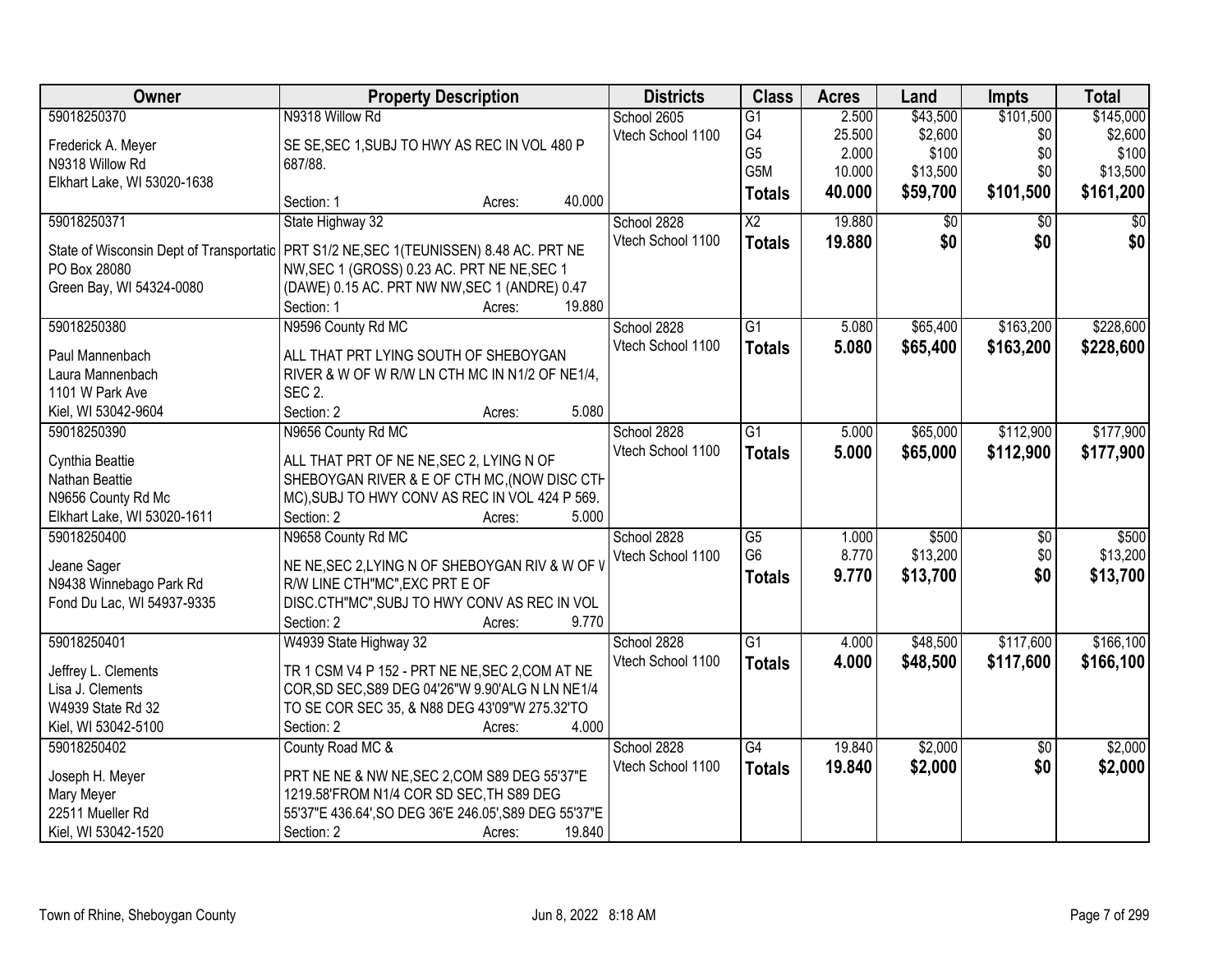| Owner                              | <b>Property Description</b>                         | <b>Districts</b>  | <b>Class</b>     | <b>Acres</b> | Land     | <b>Impts</b>    | <b>Total</b> |
|------------------------------------|-----------------------------------------------------|-------------------|------------------|--------------|----------|-----------------|--------------|
| 59018250410                        | State Highway 57                                    | School 2828       | $\overline{G5}$  | 10.000       | \$4,500  | $\overline{50}$ | \$4,500      |
| Jeane Sager                        | ALL THAT PRT OF NW NE & NE NW, SEC 2, LYING E       | Vtech School 1100 | G <sub>6</sub>   | 20.810       | \$37,200 | \$0             | \$37,200     |
| N9438 Winnebago Park Rd            | OF STH"57"& N OF SHEB RIV, EXC COM AT N 1/4         |                   | <b>Totals</b>    | 30.810       | \$41,700 | \$0             | \$41,700     |
| Fond Du Lac, WI 54937-9335         | COR SD SEC, TH S89 DEG 55'37"E 340', S12 DEG E      |                   |                  |              |          |                 |              |
|                                    | 30.810<br>Section: 2<br>Acres:                      |                   |                  |              |          |                 |              |
| 59018250411                        | State Highway 57                                    | School 2828       | $\overline{G4}$  | 3.310        | \$400    | $\overline{50}$ | \$400        |
|                                    |                                                     | Vtech School 1100 | <b>Totals</b>    | 3.310        | \$400    | \$0             | \$400        |
| Joseph H. Meyer                    | LOT 2 CSM V 6 P 288 - PRT NW NE & NE NW, SEC        |                   |                  |              |          |                 |              |
| Mary Meyer                         | 2, COM AT N1/4 COR SD SEC, TH S89 DEG 31' 40"W      |                   |                  |              |          |                 |              |
| 22511 Mueller Rd                   | 191.28', S28 DEG 39'E 340.06', E 431.91', N12 DEG W |                   |                  |              |          |                 |              |
| Kiel, WI 53042-1520                | 3.310<br>Section: 2<br>Acres:                       |                   |                  |              |          |                 |              |
| 59018250412                        | State Highway 57                                    | School 2828       | $\overline{G4}$  | 4.410        | \$600    | \$0             | \$600        |
| Joseph H. Meyer                    | LOT 1 CSM V 6 P 287 - PRT NW NE, SEC 2, COM S0      | Vtech School 1100 | <b>Totals</b>    | 4.410        | \$600    | \$0             | \$600        |
| Mary Meyer                         | DEG 10'38"W 349.69'& S28 DEG 39'E 547.68'FROM       |                   |                  |              |          |                 |              |
| 22511 Mueller Rd                   | N1/4 COR SD SEC, TH N61 DEG 21'E 200', S67 DEG      |                   |                  |              |          |                 |              |
| Kiel, WI 53042-1520                | 4.410<br>Section: 2<br>Acres:                       |                   |                  |              |          |                 |              |
| 59018250420                        | N9534 County Rd MC                                  | School 2828       | G1               | 3.000        | \$48,500 | \$178,300       | \$226,800    |
|                                    |                                                     | Vtech School 1100 | G4               | 44.250       | \$5,600  | \$0             | \$5,600      |
| Paul J. Mannenbach                 | S1/2 NE1/4, SEC 2, SUBJ TO HWY CONV REC IN V 361    |                   | G5M              | 4.000        | \$5,400  | \$0             | \$5,400      |
| Laura T. Mannenbach                | P 199, V 423 P 86/87 & V 423 P 89/90, EXC CSM V21   |                   | <b>Totals</b>    | 51.250       | \$59,500 | \$178,300       | \$237,800    |
| 1251 State Rd 67                   | P30-32 #1744859.                                    |                   |                  |              |          |                 |              |
| Kiel, WI 53042-1849                | Section: 2<br>51.250<br>Acres:                      |                   |                  |              |          |                 |              |
| 59018250421                        | State Highway 57                                    | School 2828       | $\overline{G4}$  | 6.370        | \$900    | \$0             | \$900        |
| Susan L Bemis 2015 Revocable Trust | LOT 1 CSM V21 P30-32 #1744859 - PRT SW NE, SEC      | Vtech School 1100 | G <sub>5</sub> M | 17.000       | \$23,000 | \$0             | \$23,000     |
| 1-19-2015                          | 2.                                                  |                   | <b>Totals</b>    | 23.370       | \$23,900 | \$0             | \$23,900     |
| N9444 State Rd 57                  |                                                     |                   |                  |              |          |                 |              |
| Elkhart Lake, WI 53020-1658        | 23.370<br>Section: 2<br>Acres:                      |                   |                  |              |          |                 |              |
| 59018250450                        | State Highway 57                                    | School 2828       | $\overline{G5}$  | 1.000        | \$200    | $\sqrt{6}$      | \$200        |
|                                    |                                                     | Vtech School 1100 | G <sub>6</sub>   | 5.350        | \$2,700  | \$0             | \$2,700      |
| Jeane Sager                        | LOT 1 CSM V 6 P 286 - PRT NE NW & NW NE, SEC        |                   | <b>Totals</b>    | 6.350        | \$2,900  | \$0             | \$2,900      |
| N9438 Winnebago Park Rd            | 2, COM S89 DEG 31'40"W 390.58'FROM N1/4 COR SD      |                   |                  |              |          |                 |              |
| Fond Du Lac, WI 54937-9335         | SEC, TH S89 DEG 31'40"W 200', S2 DEG 55'10"W        |                   |                  |              |          |                 |              |
|                                    | 6.350<br>Section: 2<br>Acres:                       |                   |                  |              |          |                 |              |
| 59018250451                        | State Highway 57                                    | School 2828       | G4               | 38.350       | \$4,800  | $\overline{50}$ | \$4,800      |
| Joseph H. Meyer                    | PRT NW NE, NE NW& NW NW, SEC 2 COM S89 DEG          | Vtech School 1100 | <b>Totals</b>    | 38.350       | \$4,800  | \$0             | \$4,800      |
| Mary Meyer                         | 31'40"W 590.58' FROM N1/4 COR SD SEC, TH S2 DEG     |                   |                  |              |          |                 |              |
| 22511 Mueller Rd                   | 55'10"W 475', S73 DEG 33' 50"E 404.50', S53 DEG     |                   |                  |              |          |                 |              |
| Kiel, WI 53042-1520                | 38.350<br>Section: 2<br>Acres:                      |                   |                  |              |          |                 |              |
|                                    |                                                     |                   |                  |              |          |                 |              |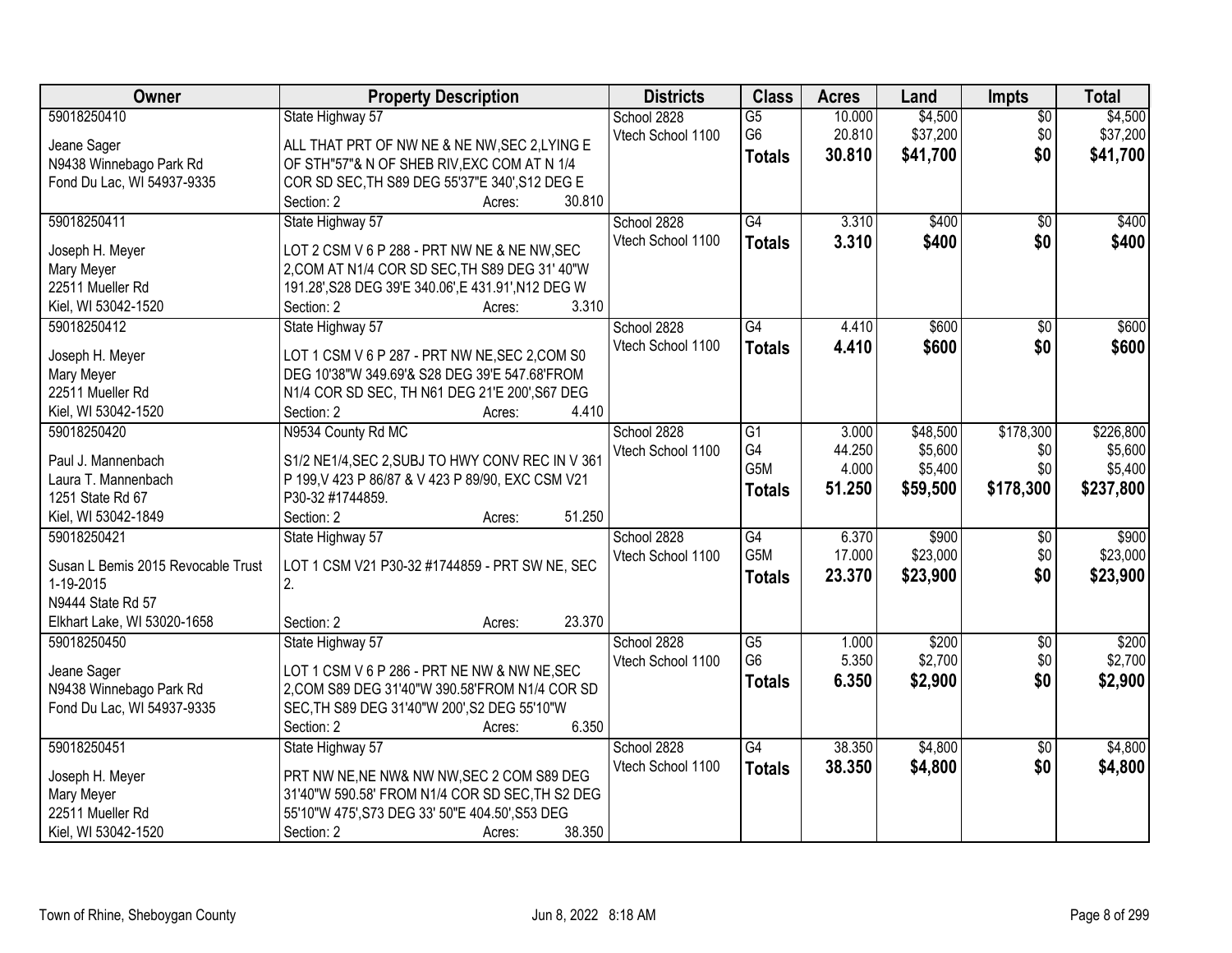| Owner                                  | <b>Property Description</b>                       | <b>Districts</b>  | <b>Class</b>    | <b>Acres</b> | Land      | <b>Impts</b>    | <b>Total</b> |
|----------------------------------------|---------------------------------------------------|-------------------|-----------------|--------------|-----------|-----------------|--------------|
| 59018250461                            | W5333 Gobbler Ln                                  | School 2828       | $\overline{G1}$ | 5.360        | \$76,400  | \$217,800       | \$294,200    |
| Richard J. Sedlachek                   | "ERROR DEED" PRT NW NW, SEC 2 & PRT NE NE,        | Vtech School 1100 | <b>Totals</b>   | 5.360        | \$76,400  | \$217,800       | \$294,200    |
| Joanne E. Sedlachek                    | SEC 3, COM S1 DEG 17"W 487.74'FROM NW COR SEC     |                   |                 |              |           |                 |              |
| W5333 Gobbler Ln                       | 2, TH N78 DEG 10'E 172.68'TO PNT OF BEG, TH N17   |                   |                 |              |           |                 |              |
| Elkhart Lake, WI 53020-1672            | 5.360<br>Section: 2<br>Acres:                     |                   |                 |              |           |                 |              |
| 59018250462                            | N9594 State Highway 57                            | School 2828       | G1              | 4.600        | \$63,000  | \$251,800       | \$314,800    |
|                                        |                                                   | Vtech School 1100 | G <sub>6</sub>  | 24.000       | \$64,800  | \$0             | \$64,800     |
| James A. Kistner                       | PRT NW1/4 & PRT NW NE, SEC 2, COM S89 DEG         |                   | <b>Totals</b>   | 28.600       | \$127,800 | \$251,800       | \$379,600    |
| Mary A. Kistner                        | 31'40"W 1310.58' FROM N1/4 COR, SD SEC, TH CONT   |                   |                 |              |           |                 |              |
| N9594 State Rd 57                      | S89 DEG 31'40"W 1232'M/L TO CEN SHEB RIV, SELY    |                   |                 |              |           |                 |              |
| Elkhart Lake, WI 53020-1658            | 28.600<br>Section: 2<br>Acres:                    |                   |                 |              |           |                 |              |
| 59018250463                            | Rhine Rd                                          | School 2828       | $\overline{G5}$ | 6.640        | \$2,000   | $\overline{50}$ | \$2,000      |
| Joel T. Prange                         | LOT 2 CSM V14 P199-200 #1487973, EXC COM AT NW    | Vtech School 1100 | <b>Totals</b>   | 6.640        | \$2,000   | \$0             | \$2,000      |
| N6675 Willow Rd                        | COR, SD LOT 2, TH N60 DEG 29'30"E 206.99'TO A     |                   |                 |              |           |                 |              |
| Sheboygan Falls, WI 53085-2011         | MEANDER COR, S10 DEG 55'14"E (REC AS              |                   |                 |              |           |                 |              |
|                                        | 6.640<br>Section: 2<br>Acres:                     |                   |                 |              |           |                 |              |
| 59018250464                            | <b>White Oak Estates</b>                          | School 2828       | X4              | 0.070        | \$0       | \$0             | \$0          |
|                                        |                                                   | Vtech School 1100 | <b>Totals</b>   | 0.070        | \$0       | \$0             | \$0          |
| Town of Rhine                          | THAT PRT NW NW SEC 2, SHOWN AS DEDICATED          |                   |                 |              |           |                 |              |
| W5250 County Rd Ff                     | FOR RHINE RD BY PLAT OF WHITE OAKS ESTATES        |                   |                 |              |           |                 |              |
| Elkhart Lake, WI 53020-2020            |                                                   |                   |                 |              |           |                 |              |
|                                        | 0.070<br>Section: 2<br>Acres:                     |                   |                 |              |           |                 |              |
| 59018250470                            | N9568 Rhine Rd                                    | School 2828       | $\overline{G1}$ | 5.980        | \$53,500  | \$304,700       | \$358,200    |
| Gary R. Hammann                        | LOT 1 CSM V5 P 278 - PRT SW NW, SEC 2, COM N1     | Vtech School 1100 | <b>Totals</b>   | 5.980        | \$53,500  | \$304,700       | \$358,200    |
| Deborah J. Hammann                     | DEG 17"E 813.60'FROM W1/4 COR, SD SEC, TH N86     |                   |                 |              |           |                 |              |
| N9568 Rhine Rd                         | DEG 28'40"E 344.65', N03 DEG 31'20"W 215.82', N86 |                   |                 |              |           |                 |              |
| Elkhart Lake, WI 53020-1623            | Section: 2<br>5.980<br>Acres:                     |                   |                 |              |           |                 |              |
| 59018250471                            | N9566 Rhine Rd                                    |                   | G1              | 2.010        |           | \$254,300       | \$297,800    |
|                                        |                                                   | School 2828       |                 |              | \$43,500  |                 |              |
| Stemper Joint Revocable Trust          | LOT 2 CSM V5 P 278 - PRT SW NW, SEC 2, COM N1     | Vtech School 1100 | <b>Totals</b>   | 2.010        | \$43,500  | \$254,300       | \$297,800    |
| Attn: John A & Mary K Stemper, Trustee | DEG 17"E 813.60'& N86 DEG 28'40"E 344.65'FROM     |                   |                 |              |           |                 |              |
| N9566 Rhine Rd                         | W1/4 COR, SD SEC, TH CONT N86 DEG 28'40"E         |                   |                 |              |           |                 |              |
| Elkhart Lake, WI 53020-1622            | 2.010<br>Section: 2<br>Acres:                     |                   |                 |              |           |                 |              |
| 59018250480                            | Rhine Rd                                          | School 2828       | $\overline{G5}$ | 0.090        | \$100     | $\overline{50}$ | \$100        |
|                                        | PRT SW NW, SEC 2, COM AT SW COR, TH E 528'TO W    | Vtech School 1100 | <b>Totals</b>   | 0.090        | \$100     | \$0             | \$100        |
| Elroy R. Koeser                        |                                                   |                   |                 |              |           |                 |              |
| Joanne O. Koeser<br>W5312 Koeser Ln    | LN CTH E, NELY ALG HWY 561', WLY 660'TO W SEC     |                   |                 |              |           |                 |              |
|                                        | LN, TH S 495'TO BEG, EXC COM N89 DEG 18'10"E      |                   |                 |              |           |                 |              |
| Elkhart Lake, WI 53020-1648            | 0.090<br>Section: 2<br>Acres:                     |                   |                 |              |           |                 |              |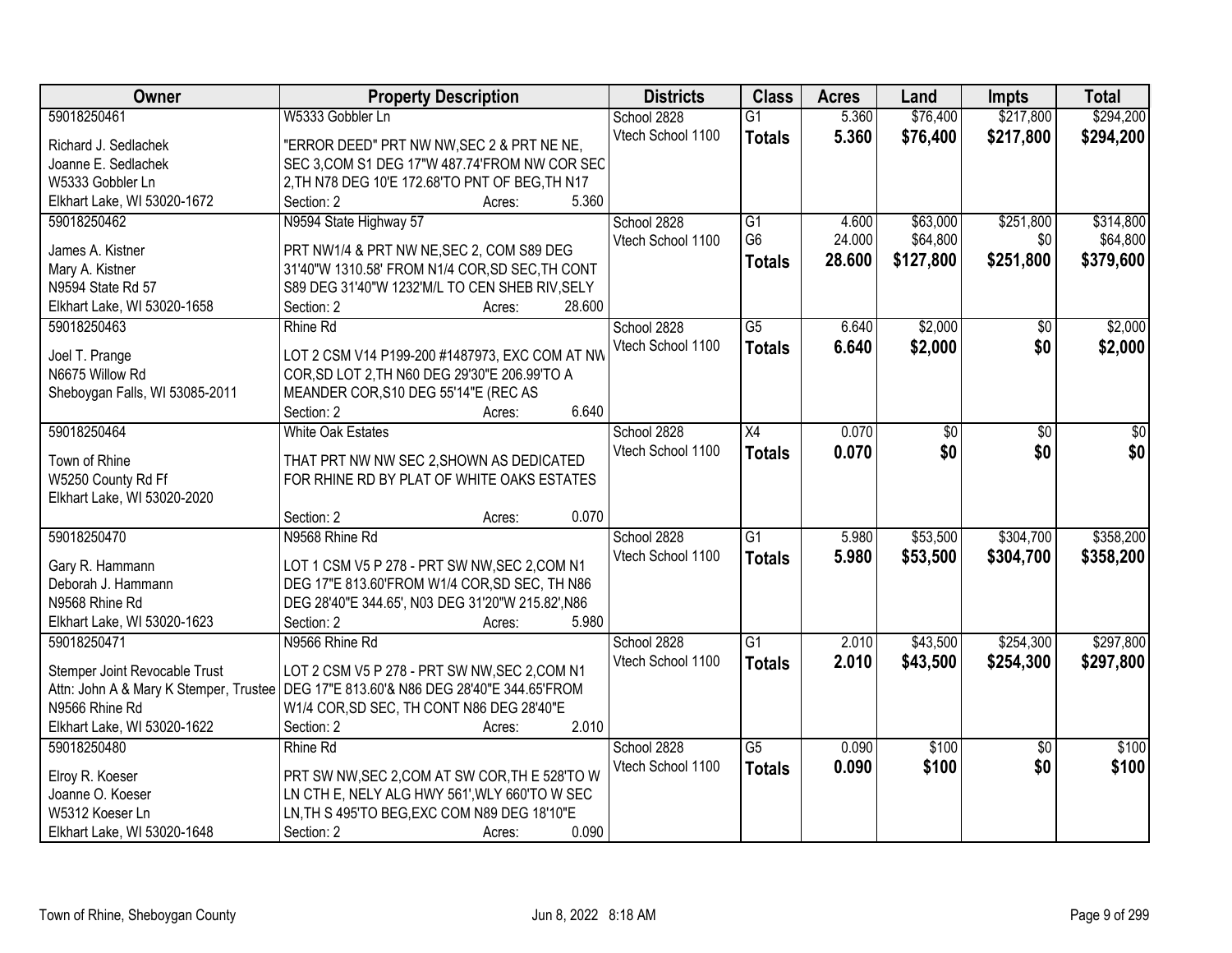| Owner                       | <b>Property Description</b>                      | <b>Districts</b>  | <b>Class</b>    | <b>Acres</b> | Land     | <b>Impts</b>    | <b>Total</b> |
|-----------------------------|--------------------------------------------------|-------------------|-----------------|--------------|----------|-----------------|--------------|
| 59018250481                 | W5292 Koeser Ln                                  | School 2828       | $\overline{G1}$ | 3.200        | \$46,500 | \$150,200       | \$196,700    |
| Keith L. Koeser             | LOT 1 CSM V9 P 39, A-26650 & A-28917 - PRT SW    | Vtech School 1100 | G <sub>5</sub>  | 2.950        | \$1,400  | \$0             | \$1,400      |
| Michelle L. Koeser          | NW, SEC 2, COM N89 DEG 18'10"E 344.45'FROM W1/4  |                   | <b>Totals</b>   | 6.150        | \$47,900 | \$150,200       | \$198,100    |
| W5292 Koeser Ln             | COR SD SEC, TH CONT N89 DEG 18' 10"E             |                   |                 |              |          |                 |              |
| Elkhart Lake, WI 53020-1663 | 6.150<br>Section: 2<br>Acres:                    |                   |                 |              |          |                 |              |
| 59018250490                 | N9546 Rhine Rd                                   | School 2828       | $\overline{G1}$ | 5.380        | \$52,000 | \$37,800        | \$89,800     |
|                             |                                                  | Vtech School 1100 | <b>Totals</b>   | 5.380        | \$52,000 | \$37,800        | \$89,800     |
| G & D Land Management, LLC  | PRT SW NW, SEC 2, COM 495'N OF SW COR, NW1/4, TH |                   |                 |              |          |                 |              |
| N9568 Rhine Rd              | N 318.6', NELY 776'TO CEN CTH E, SWLY ALG CEN SE |                   |                 |              |          |                 |              |
| Elkhart Lake, WI 53020-1623 | HWY 325.4', TH WLY 696'TO BEG.                   |                   |                 |              |          |                 |              |
|                             | 5.380<br>Section: 2<br>Acres:                    |                   |                 |              |          |                 |              |
| 59018250491                 | N9573 Rhine Rd                                   | School 2828       | G1              | 3.400        | \$57,000 | \$163,500       | \$220,500    |
| Art Vanderwaal              | LOT 1,CSM V 5 P 279 - PRT SW NW, SEC 2,COM S1    | Vtech School 1100 | <b>Totals</b>   | 3.400        | \$57,000 | \$163,500       | \$220,500    |
| Candace L. Vanderwaal       | DEG 0'17"W 1423.39'& N89 DEG 22'10"E 565.75'FROM |                   |                 |              |          |                 |              |
| N9573 Rhine Rd              | NW COR SD SEC, TH N89 DEG 22'10"E 500'M/L TO     |                   |                 |              |          |                 |              |
| Elkhart Lake, WI 53020-1624 | 3.400<br>Section: 2<br>Acres:                    |                   |                 |              |          |                 |              |
| 59018250492                 | <b>Rhine Rd</b>                                  | School 2828       | G6              | 15.040       | \$40,600 | \$0             | \$40,600     |
|                             |                                                  | Vtech School 1100 | <b>Totals</b>   | 15.040       | \$40,600 | \$0             | \$40,600     |
| Art Vanderwaal              | PRT SE NW & SW NW, SEC 2, COM S89 DEG 18'10"W    |                   |                 |              |          |                 |              |
| Candace L. Vanderwaal       | 1331.17'FROM CEN SD SEC, TH S89 DEG 18'10" W     |                   |                 |              |          |                 |              |
| N9573 Rhine Rd              | 792.95'M/L TO CEN RHINE RD NELY ALG SD CENLN     |                   |                 |              |          |                 |              |
| Elkhart Lake, WI 53020-1624 | Section: 2<br>15.040<br>Acres:                   |                   |                 |              |          |                 |              |
| 59018250493                 | N9509 Rhine Rd                                   | School 2828       | $\overline{G1}$ | 5.000        | \$51,000 | \$101,200       | \$152,200    |
| David D. Bitter             | LOT 1 CSM V17 P 297-98,#1599361 - PRT SW NW &    | Vtech School 1100 | <b>Totals</b>   | 5.000        | \$51,000 | \$101,200       | \$152,200    |
| N8334 Meadowlark Rd         | SE NW, SEC 2.                                    |                   |                 |              |          |                 |              |
| Sheboygan, WI 53083-5281    |                                                  |                   |                 |              |          |                 |              |
|                             | 5.000<br>Section: 2<br>Acres:                    |                   |                 |              |          |                 |              |
| 59018250501                 | Rhine Rd                                         | School 2828       | $\overline{G1}$ | 2.300        | \$22,100 | $\overline{60}$ | \$22,100     |
|                             |                                                  | Vtech School 1100 | <b>Totals</b>   | 2.300        | \$22,100 | \$0             | \$22,100     |
| Candace L. Vanderwaal       | LOT 2 CSM V 5 P 279 - PRT SW NW & PRT SE         |                   |                 |              |          |                 |              |
| Art Vanderwaal              | NW, SEC 2, COM AT A PNT S26 DEG 19'10"E 292.91'& |                   |                 |              |          |                 |              |
| N9573 Rhine Rd              | SELY 116.11'FROM INTER OF CEN RHINE RD WITH N    |                   |                 |              |          |                 |              |
| Elkhart Lake, WI 53020-1624 | 2.300<br>Section: 2<br>Acres:                    |                   |                 |              |          |                 |              |
| 59018250502                 | W5126 Pilgrim Ln                                 | School 2828       | $\overline{G1}$ | 6.600        | \$55,000 | \$304,500       | \$359,500    |
| Ryan M. Baumann             | LOT 2 CSM V 6 P 309-310 #1094985 - PRT SE NW,    | Vtech School 1100 | <b>Totals</b>   | 6.600        | \$55,000 | \$304,500       | \$359,500    |
| Jessica L. Baumann          | SEC <sub>2</sub>                                 |                   |                 |              |          |                 |              |
| W5126 Pilgrim Ln            |                                                  |                   |                 |              |          |                 |              |
| Elkhart Lake, WI 53020-1646 | 6.600<br>Section: 2<br>Acres:                    |                   |                 |              |          |                 |              |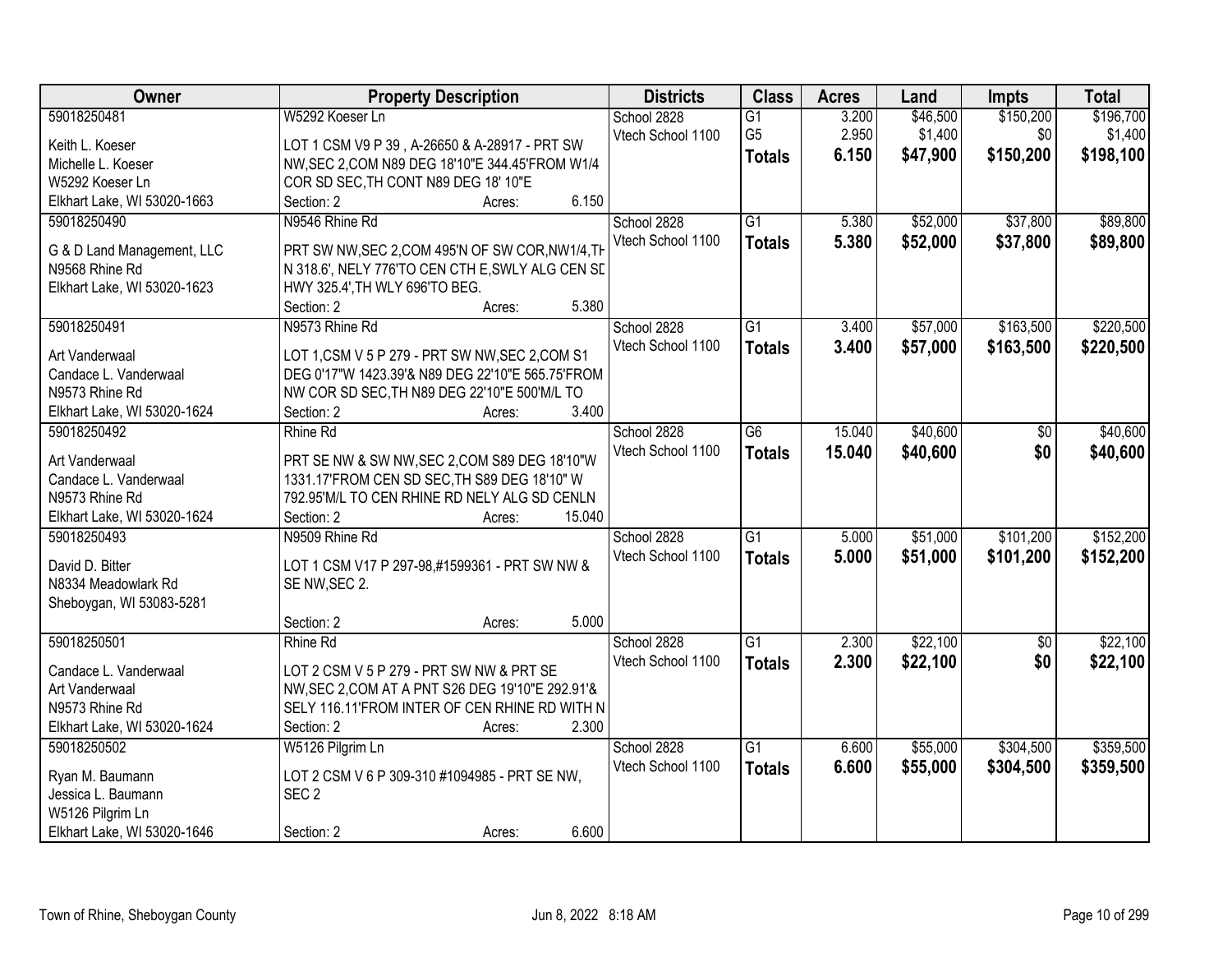| Owner                                      | <b>Property Description</b>                                                                        | <b>Districts</b>  | <b>Class</b>    | <b>Acres</b> | Land     | <b>Impts</b>    | <b>Total</b> |
|--------------------------------------------|----------------------------------------------------------------------------------------------------|-------------------|-----------------|--------------|----------|-----------------|--------------|
| 59018250503                                | W5166 Pilgrim Ln                                                                                   | School 2828       | $\overline{G1}$ | 8.300        | \$56,300 | \$358,800       | \$415,100    |
| S & J Revocable Trust                      | LOT 1 CSM V 6 P 309/10 - PRT SE NW, SEC 2, COM                                                     | Vtech School 1100 | <b>Totals</b>   | 8.300        | \$56,300 | \$358,800       | \$415,100    |
| 2221 Lincoln Ave                           | S89 DEG 18' 10"W 288.80'& N0 DEG 10'38"E                                                           |                   |                 |              |          |                 |              |
| Two Rivers, WI 54241-2427                  | 589.90'FROM CEN SD SEC, TH N85 DEG 20'W                                                            |                   |                 |              |          |                 |              |
|                                            | 8.300<br>Section: 2<br>Acres:                                                                      |                   |                 |              |          |                 |              |
| 59018250504                                | W5165 Pilgrim Ln                                                                                   | School 2828       | $\overline{G1}$ | 12.960       | \$81,900 | \$312,000       | \$393,900    |
|                                            |                                                                                                    | Vtech School 1100 | <b>Totals</b>   | 12.960       | \$81,900 | \$312,000       | \$393,900    |
| Keith L. Kaat                              | LOT 1 CSM V12 P 238 - PRT S 1/2 NW1/4, SEC 2, COM                                                  |                   |                 |              |          |                 |              |
| Laura Kaat                                 | S89 DEG 18'10"W 288.8'FROM CEN, SD SEC, TH CONT                                                    |                   |                 |              |          |                 |              |
| W5165 Pilgrim Ln                           | S89 DEG 18'10"W 1042.37', N04 DEG 23'40"W 93.5', N45<br>12.960<br>Section: 2                       |                   |                 |              |          |                 |              |
| Elkhart Lake, WI 53020-1647<br>59018250521 | Acres:<br>N9472 Rhine Rd                                                                           | School 2828       | $\overline{G1}$ | 6.000        | \$53,500 | \$94,900        | \$148,400    |
|                                            |                                                                                                    | Vtech School 1100 |                 |              |          |                 |              |
| Robert J. Henschel                         | LOT 1 CSM V12 P 113 - PRT NW SW, SEC 2, BEG AT                                                     |                   | <b>Totals</b>   | 6.000        | \$53,500 | \$94,900        | \$148,400    |
| N9472 Rhine Rd                             | W1/4 COR, SD SEC, TH N89 DEG 46'28"E 559.29', S21                                                  |                   |                 |              |          |                 |              |
| Elkhart Lake, WI 53020-1621                | DEG 48'W 445.37' SWLY 172.77'ALG CURVE, S89 DEG                                                    |                   |                 |              |          |                 |              |
|                                            | Section: 2<br>6.000<br>Acres:                                                                      |                   |                 |              |          |                 |              |
| 59018250522                                | N9450 Rhine Rd                                                                                     | School 2828       | G1              | 6.450        | \$54,600 | \$255,600       | \$310,200    |
|                                            |                                                                                                    | Vtech School 1100 | G <sub>6</sub>  | 1.000        | \$2,700  | \$0             | \$2,700      |
| Christopher J. Boge<br>N9450 Rhine Rd      | LOT 2 CSM V12 P 114 - PRT NW SW, SEC 2, COM AT<br>W1/4 COR, SD SEC, TH S01 DEG 02'56"W 580' TO PNT |                   | <b>Totals</b>   | 7.450        | \$57,300 | \$255,600       | \$312,900    |
|                                            | OF BEG, TH CONT S01 DEG 02'56"W 761.03', N89 DEG                                                   |                   |                 |              |          |                 |              |
| Elkhart Lake, WI 53020-1621                | 7.450<br>Section: 2                                                                                |                   |                 |              |          |                 |              |
| 59018250523                                | Acres:<br>N9469 Rhine Rd                                                                           | School 2828       | $\overline{G2}$ | 2.000        | \$36,000 | \$30,200        | \$66,200     |
|                                            |                                                                                                    | Vtech School 1100 | G <sub>5</sub>  | 3.050        | \$3,800  | \$0             | \$3,800      |
| Arthur Vanderwaal                          | LOT 2 CSM V16 P 236-37, #1564535 - PRT NW                                                          |                   |                 |              |          |                 |              |
| Candace L. Vanderwaal                      | SW, SEC 2.                                                                                         |                   | <b>Totals</b>   | 5.050        | \$39,800 | \$30,200        | \$70,000     |
| N9573 Rhine Rd                             |                                                                                                    |                   |                 |              |          |                 |              |
| Elkhart Lake, WI 53020-1624                | 5.050<br>Section: 2<br>Acres:                                                                      |                   |                 |              |          |                 |              |
| 59018250524                                | N9497 Rhine Rd                                                                                     | School 2828       | $\overline{G1}$ | 5.480        | \$52,200 | \$219,800       | \$272,000    |
| Michael John Pacovsky                      | LOT 2 CSM V17 P 297-98,#1599361 - PRT NW SW, SEC                                                   | Vtech School 1100 | <b>Totals</b>   | 5.480        | \$52,200 | \$219,800       | \$272,000    |
| Jaclyn A. Pacovsky                         | 2.                                                                                                 |                   |                 |              |          |                 |              |
| N9497 Rhine Rd                             |                                                                                                    |                   |                 |              |          |                 |              |
| Elkhart Lake, WI 53020-1671                | 5.480<br>Section: 2<br>Acres:                                                                      |                   |                 |              |          |                 |              |
| 59018250530                                | Rhine Rd                                                                                           | School 2828       | $\overline{G4}$ | 20.000       | \$2,900  | $\overline{50}$ | \$2,900      |
|                                            |                                                                                                    | Vtech School 1100 | G <sub>5</sub>  | 20.000       | \$8,200  | \$0             | \$8,200      |
| Renee Madson                               | SW SW, SEC 2, SUBJ TO HWY AS REC IN VOL 478 P                                                      |                   |                 | 40.000       | \$11,100 | \$0             | \$11,100     |
| Roxanne Nauth                              | 302/03.                                                                                            |                   | <b>Totals</b>   |              |          |                 |              |
| W5168 County Rd Eh                         |                                                                                                    |                   |                 |              |          |                 |              |
| Elkhart Lake, WI 53020-1652                | 40.000<br>Section: 2<br>Acres:                                                                     |                   |                 |              |          |                 |              |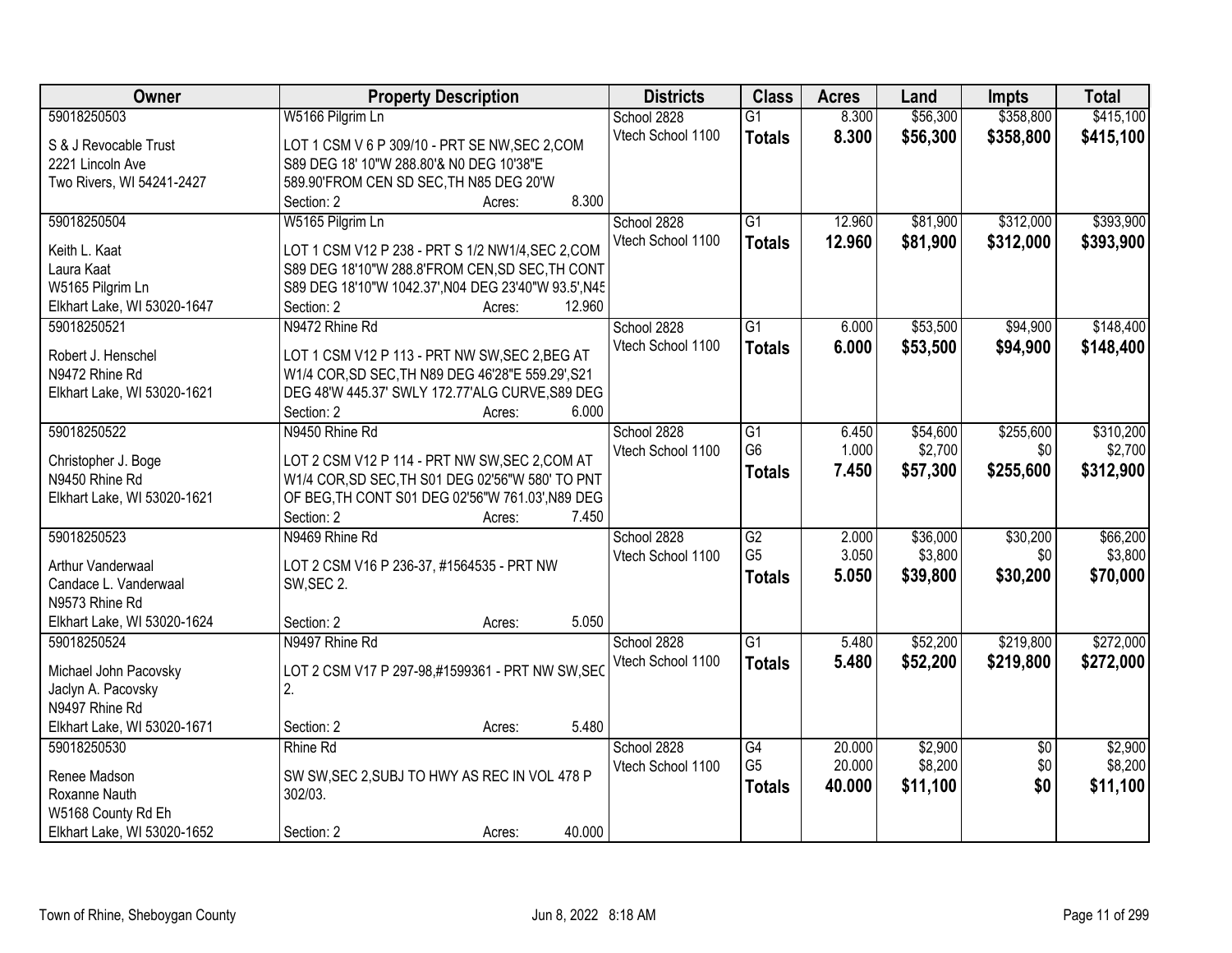| Owner                              | <b>Property Description</b>                            |        |        | <b>Districts</b>  | <b>Class</b>    | <b>Acres</b>    | Land                | <b>Impts</b>    | <b>Total</b>       |
|------------------------------------|--------------------------------------------------------|--------|--------|-------------------|-----------------|-----------------|---------------------|-----------------|--------------------|
| 59018250540                        | W5168 County Rd EH                                     |        |        | School 2828       | $\overline{G1}$ | 4.000           | \$48,500            | \$123,700       | \$172,200          |
| Renee Madson                       | SE SW, SEC 2, SUBJ TO HWY AS REC IN VOL 478 P          |        |        | Vtech School 1100 | G4              | 29.000          | \$3,700             | \$0             | \$3,700            |
| Roxanne Nauth                      | 302/03.                                                |        |        |                   | G <sub>5</sub>  | 7.000           | \$6,400             | \$0             | \$6,400            |
| W5168 County Rd Eh                 |                                                        |        |        |                   | <b>Totals</b>   | 40.000          | \$58,600            | \$123,700       | \$182,300          |
| Elkhart Lake, WI 53020-1652        | Section: 2                                             | Acres: | 40.000 |                   |                 |                 |                     |                 |                    |
| 59018250541                        | N9411 Rhine Rd                                         |        |        | School 2828       | $\overline{G4}$ | 31.510          | \$3,900             | $\overline{50}$ | \$3,900            |
|                                    |                                                        |        |        | Vtech School 1100 | G <sub>5</sub>  | 7.000           | \$2,900             | \$0             | \$2,900            |
| Susan L Bemis 2015 Revocable Trust | C-2623 - PRT NE SW & NW SW, SEC 2, COM N89 DEG         |        |        |                   | G7              | 1.520           | \$22,600            | \$12,200        | \$34,800           |
| 1-19-2015                          | 47'23"E 2078.75'FROM W1/4 COR, SD SEC, TH S00          |        |        |                   | <b>Totals</b>   | 40.030          | \$29,400            | \$12,200        | \$41,600           |
| N9444 State Rd 57                  | DEG 38'48"W 1334.57', S89 DEG 37'16"W 1569.02'TO       |        |        |                   |                 |                 |                     |                 |                    |
| Elkhart Lake, WI 53020-1658        | Section: 2                                             | Acres: | 40.030 |                   |                 |                 |                     |                 |                    |
| 59018250550                        | N9446 County Rd MC                                     |        |        | School 2828       | G1              | 3.380           | \$47,000            | \$93,600        | \$140,600          |
| Jeremy G. Bitter                   | NE SE & NW SE, SEC 2, COM AT E1/4 COR SD SEC 2         |        |        | Vtech School 1100 | G4              | 24.940          | \$2,500             | \$0             | \$2,500            |
| N9446 County Rd Mc                 | TH S89 DEG 43'49"W 35', S04 DEG 17'26"W 184.67',       |        |        |                   | G <sub>5</sub>  | 0.500           | \$100               | \$0             | \$100              |
| Elkhart Lake, WI 53020-1611        | S00 DEG 22'07"E 309.30', S05 DEG 38'30"E 361.18',      |        |        |                   | <b>Totals</b>   | 28.820          | \$49,600            | \$93,600        | \$143,200          |
|                                    | Section: 2                                             | Acres: | 28.820 |                   |                 |                 |                     |                 |                    |
| 59018250560                        | N9443 State Highway 57                                 |        |        | School 2828       | G1              | 1.700           | \$39,000            | \$187,600       | \$226,600          |
|                                    |                                                        |        |        | Vtech School 1100 | <b>Totals</b>   | 1.700           | \$39,000            | \$187,600       | \$226,600          |
| Roy E. Grunwald et al              | TR A, CSM V 2 P 268 - PRT NE SE, SEC 2 & ALSO          |        |        |                   |                 |                 |                     |                 |                    |
| N9443 State Rd 57                  | THAT PRT NE SE SD SEC 2 DESC IN #1868177 &             |        |        |                   |                 |                 |                     |                 |                    |
| Elkhart Lake, WI 53020-1659        | #1868178.                                              |        |        |                   |                 |                 |                     |                 |                    |
|                                    | Section: 2                                             | Acres: | 1.700  |                   |                 |                 |                     |                 |                    |
| 59018250561                        | N9416 County Rd MC                                     |        |        | School 2828       | $\overline{G1}$ | 1.000           | \$28,500            | \$158,800       | \$187,300          |
| Coreen L. Bitter                   | PRT NE SE, SEC 2, COM N0 DEG 24'28"E                   |        |        | Vtech School 1100 | <b>Totals</b>   | 1.000           | \$28,500            | \$158,800       | \$187,300          |
| N9416 County Rd Mc                 | 1318.73'FROM SE COR, SD SEC, TH N89 DEG 58'27"W        |        |        |                   |                 |                 |                     |                 |                    |
| PO Box 346                         | 205', NO DEG 24'28"E 212', S89 DEG 58'27"E 205', TH S0 |        |        |                   |                 |                 |                     |                 |                    |
| Kiel, WI 53042-0346                | Section: 2                                             | Acres: | 1.000  |                   |                 |                 |                     |                 |                    |
| 59018250562                        | County Rd MC                                           |        |        | School 2828       | G1              | 1.000           | \$15,000            | $\sqrt{6}$      | \$15,000           |
|                                    |                                                        |        |        | Vtech School 1100 | <b>Totals</b>   | 1.000           | \$15,000            | \$0             | \$15,000           |
| Coreen L. Bitter                   | PRT NE SE, SEC 2, COM N0 DEG 24'28"E                   |        |        |                   |                 |                 |                     |                 |                    |
| N9416 County Rd Mc                 | 1530.73'FROM SE COR, SD SEC, TH N89 DEG 58'27"W        |        |        |                   |                 |                 |                     |                 |                    |
| PO Box 346                         | 205', NO DEG 24'28"E 213.50', S89 DEG 58'27"E          |        |        |                   |                 |                 |                     |                 |                    |
| Kiel, WI 53042-0346                | Section: 2                                             | Acres: | 1.000  |                   |                 |                 |                     |                 |                    |
| 59018250570                        | N9444 State Highway 57                                 |        |        | School 2828       | G1<br>G4        | 14.000<br>4.000 | \$73,500<br>\$400   | \$643,300       | \$716,800<br>\$400 |
| Susan L Bemis 2015 Revocable Trust | PRT N1/2 SE1/4, SEC 2, COM N0 DEG 27'56"E 1936.42'     |        |        | Vtech School 1100 | G <sub>5</sub>  |                 |                     | \$0             | \$23,200           |
| 1-19-2015                          | FROM S1/4 POST, TH N0 DEG 27'56"E 731.59', N89         |        |        |                   | G5M             | 18.500<br>3.530 | \$23,200<br>\$4,800 | \$0<br>\$0      | \$4,800            |
| N9444 State Rd 57                  | DEG 25'33"E 1134.48'TO WLY LN STH 57, S28 DEG          |        |        |                   |                 | 40.030          |                     |                 |                    |
| Elkhart Lake, WI 53020-1658        | Section: 2                                             | Acres: | 40.030 |                   | <b>Totals</b>   |                 | \$101,900           | \$643,300       | \$745,200          |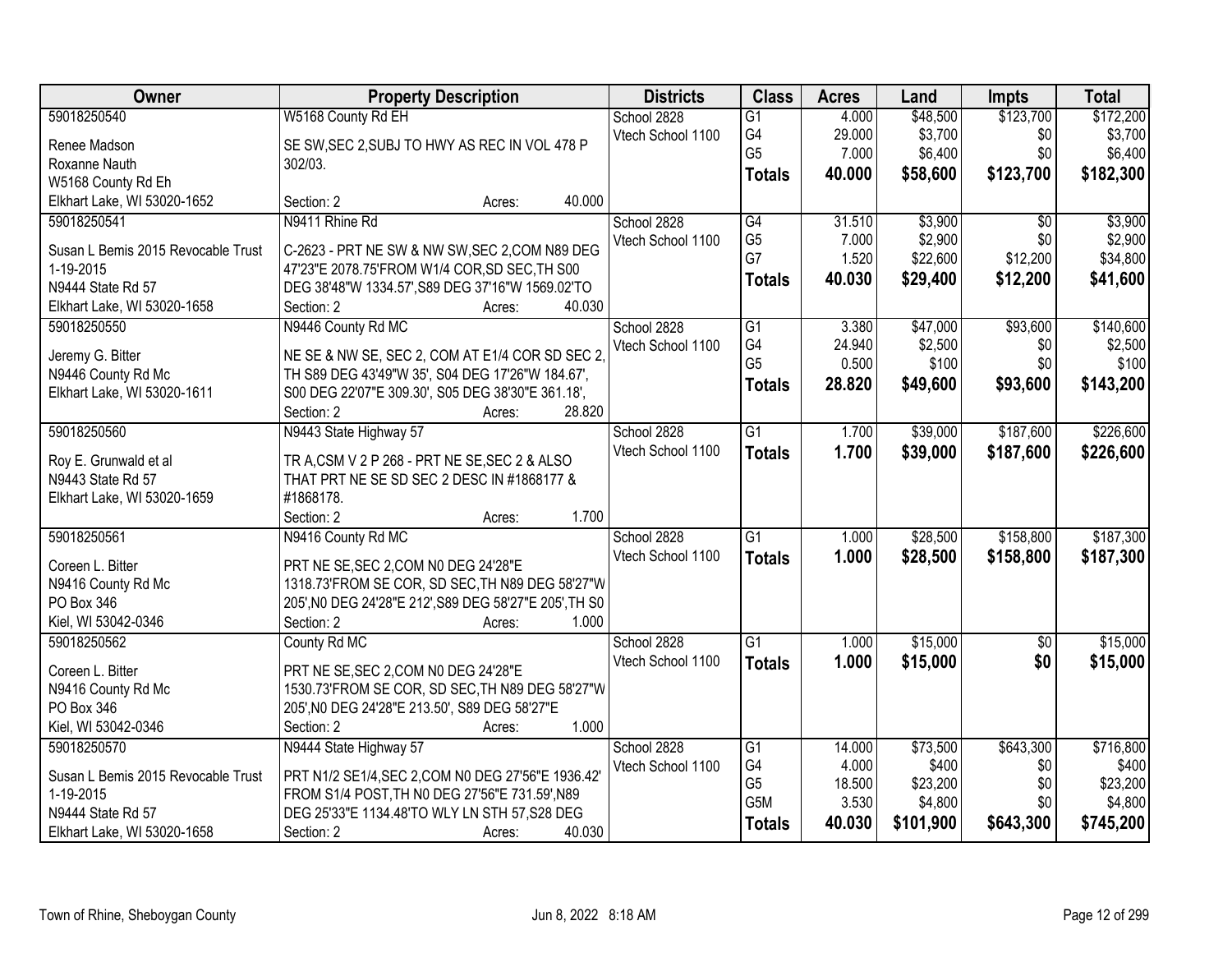| Owner                                                                        | <b>Property Description</b>                                   | <b>Districts</b>  | <b>Class</b>           | <b>Acres</b> | Land            | <b>Impts</b>    | <b>Total</b> |
|------------------------------------------------------------------------------|---------------------------------------------------------------|-------------------|------------------------|--------------|-----------------|-----------------|--------------|
| 59018250580                                                                  | N9442 State Highway 57                                        | School 2828       | $\overline{G1}$        | 9.210        | \$61,500        | \$286,800       | \$348,300    |
| Susan L Bemis 2015 Revocable Trust                                           | PRT N1/2 SE1/4, SEC 2, COM N0 DEG 27'56"E                     | Vtech School 1100 | G4                     | 15.000       | \$2,000         | \$0             | \$2,000      |
| 1-19-2015                                                                    | 1334.01'.FROM S1/4 POST, TH N89 DEG 05'59"E                   |                   | <b>Totals</b>          | 24.210       | \$63,500        | \$286,800       | \$350,300    |
| N9444 State Rd 57                                                            | 1861.98'TO W LN STH 57, N28 DEG 33'52"W 731.09'ON             |                   |                        |              |                 |                 |              |
| Elkhart Lake, WI 53020-1658                                                  | 24.210<br>Section: 2<br>Acres:                                |                   |                        |              |                 |                 |              |
| 59018250601                                                                  | W4994 County Rd EH                                            | School 2828       | $\overline{G1}$        | 2.500        | \$43,500        | \$119,500       | \$163,000    |
|                                                                              |                                                               | Vtech School 1100 | G4                     | 1.500        | \$200           | \$0             | \$200        |
| Susan L J. Bemis<br>N9444 State Rd 57                                        | LOT 1 29CSM24-26 #2063505 IN S1/2 SE1/4 SEC 2,<br>T16N, R21E. |                   | G <sub>5</sub>         | 1.000        | \$100           | \$0             | \$100        |
| Elkhart Lake, WI 53020-1658                                                  |                                                               |                   | <b>Totals</b>          | 5.000        | \$43,800        | \$119,500       | \$163,300    |
|                                                                              | 5.000<br>Section: 2<br>Acres:                                 |                   |                        |              |                 |                 |              |
| 59018250602                                                                  | County Rd MC                                                  | School 2828       | $\overline{\text{X3}}$ | 0.120        | $\overline{50}$ | \$0             | $\sqrt{50}$  |
|                                                                              |                                                               | Vtech School 1100 | <b>Totals</b>          | 0.120        | \$0             | \$0             | \$0          |
| Sheboygan County Transportation Dept<br>W5741 County Rd J                    | NE NE, SEC 2 0.12 AC                                          |                   |                        |              |                 |                 |              |
| Plymouth, WI 53073-3340                                                      |                                                               |                   |                        |              |                 |                 |              |
|                                                                              | 0.120<br>Section: 2<br>Acres:                                 |                   |                        |              |                 |                 |              |
| 59018250603                                                                  | N9363 State Highway 57                                        | School 2828       | X <sub>2</sub>         | 0.680        | \$0             | $\sqrt[6]{3}$   | $\sqrt{50}$  |
|                                                                              |                                                               | Vtech School 1100 | <b>Totals</b>          | 0.680        | \$0             | \$0             | \$0          |
| State of Wisconsin Dept of Transportatic   PRT NE NE, SEC 2 (MEYER) 0.68 AC. |                                                               |                   |                        |              |                 |                 |              |
| PO Box 28080                                                                 |                                                               |                   |                        |              |                 |                 |              |
| Green Bay, WI 54324-0080                                                     |                                                               |                   |                        |              |                 |                 |              |
|                                                                              | 0.680<br>Section: 2<br>Acres:                                 |                   |                        |              |                 |                 |              |
| 59018250604                                                                  | County Rd EH                                                  | School 2828       | $\overline{G4}$        | 61.940       | \$8,800         | $\overline{50}$ | \$8,800      |
| Susan L. Bemis                                                               | LOT 2 29CSM24-26 #2063505 IN S1/2 SE1/4 SEC 2,                | Vtech School 1100 | <b>Totals</b>          | 61.940       | \$8,800         | \$0             | \$8,800      |
| N9444 State Rd 57                                                            | T16N, R21E, SUBJ TO HWY CONV AS REC IN VOL 36                 |                   |                        |              |                 |                 |              |
| Elkhart Lake, WI 53020-1658                                                  | P 112-13 & VOL 478 P 322-23.                                  |                   |                        |              |                 |                 |              |
|                                                                              | 61.940<br>Section: 2<br>Acres:                                |                   |                        |              |                 |                 |              |
| 59018250605                                                                  | N9363 State Highway 57                                        | School 2828       | G1                     | 3.000        | \$46,000        | \$153,000       | \$199,000    |
| Jody D. Barrette                                                             | LOT 3 29CSM24-26 #2063505 IN S1/2 SE1/4 SEC 2,                | Vtech School 1100 | G <sub>2</sub>         | 1.000        | \$5,000         | \$0             | \$5,000      |
| Michelle M. Barrette                                                         | T16N, R21E. SUBJ TO HWY CONV AS REC IN VOL 36                 |                   | G <sub>5</sub>         | 8.160        | \$9,600         | \$0             | \$9,600      |
| N9363 State Rd 57                                                            | P 112-13 & VOL 478 P 322-23.                                  |                   | <b>Totals</b>          | 12.160       | \$60,600        | \$153,000       | \$213,600    |
| Elkhart Lake, WI 53020-1659                                                  | 12.160<br>Section: 2<br>Acres:                                |                   |                        |              |                 |                 |              |
| 59018250610                                                                  | N9642 Rhine Rd                                                | School 2828       | G1                     | 18.270       | \$84,200        | \$259,300       | \$343,500    |
|                                                                              | PRT NE NE, SEC 3, & PRT NW NW SEC 2, COM AT SE                | Vtech School 1100 | <b>Totals</b>          | 18.270       | \$84,200        | \$259,300       | \$343,500    |
| Deanna Todd<br>Robert Todd                                                   | COR V 6 CSM P 55, TH S80 DEG 20'50"W 590.37', N02             |                   |                        |              |                 |                 |              |
| N9642 Rhine Rd                                                               | DEG 11'50"E 233.35', S78 DEG 23'W 593.26' S27 DEG             |                   |                        |              |                 |                 |              |
| Elkhart Lake, WI 53020-1623                                                  | 18.270<br>Section: 3<br>Acres:                                |                   |                        |              |                 |                 |              |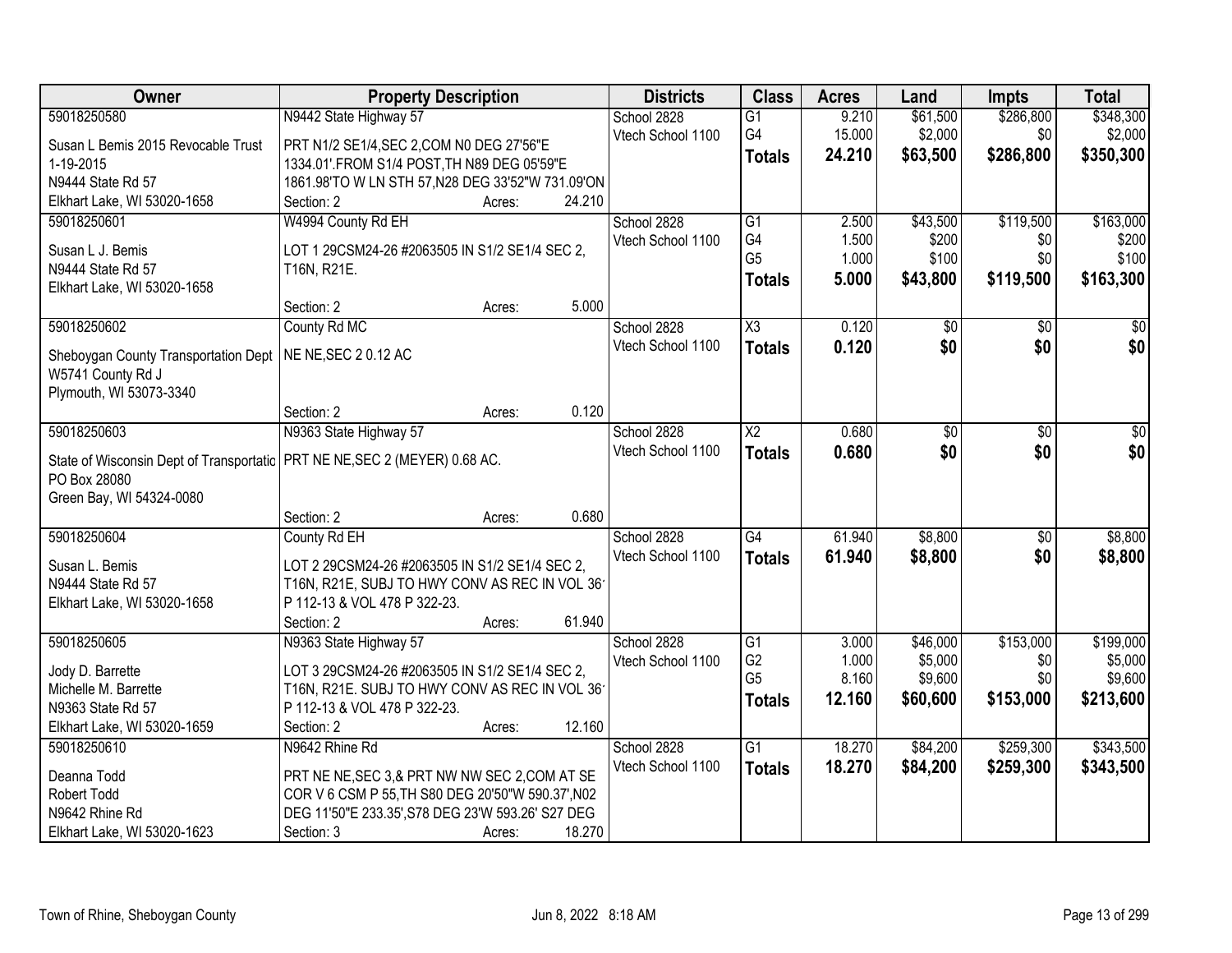| Owner                       | <b>Property Description</b>                         | <b>Districts</b>  | <b>Class</b>    | <b>Acres</b> | Land     | <b>Impts</b>    | <b>Total</b> |
|-----------------------------|-----------------------------------------------------|-------------------|-----------------|--------------|----------|-----------------|--------------|
| 59018250611                 | N9692 Rhine Rd                                      | School 2828       | $\overline{G1}$ | 2.160        | \$59,400 | \$165,800       | \$225,200    |
| Thomas Casper               | LOT 2,CSM V 6 P 64 - PRT NW NW, SEC 2 & PRT NE      | Vtech School 1100 | <b>Totals</b>   | 2.160        | \$59,400 | \$165,800       | \$225,200    |
| Laura Casper                | NE, SEC 3, COM S89 DEG 18'20"W 46.62' FROM NW       |                   |                 |              |          |                 |              |
| N9692 Rhine Rd              | COR SEC 2, TH SELY ALG CEN OF CTH E 332.54'&        |                   |                 |              |          |                 |              |
| Elkhart Lake, WI 53020-1623 | 2.160<br>Section: 2<br>Acres:                       |                   |                 |              |          |                 |              |
| 59018250612                 | W5351 Gobbler Ln                                    | School 2828       | $\overline{G1}$ | 4.020        | \$69,100 | \$157,900       | \$227,000    |
|                             |                                                     | Vtech School 1100 | <b>Totals</b>   | 4.020        | \$69,100 | \$157,900       | \$227,000    |
| Penny J. Willems            | LOT 1 CSM V 6 P 251-52 - PRT NE NE, SEC 3, COM      |                   |                 |              |          |                 |              |
| W5351 Gobbler Ln            | S89 DEG 18'20"W 293.07'& S4 DEG 40'W 160' FROM      |                   |                 |              |          |                 |              |
| Elkhart Lake, WI 53020      | NW COR SEC 2, TH S4 DEG 40'W 395', S78 DEG 23'W     |                   |                 |              |          |                 |              |
|                             | 4.020<br>Section: 3<br>Acres:                       |                   |                 |              |          |                 |              |
| 59018250613                 | Gobbler Ln                                          | School 2828       | G1              | 4.700        | \$6,400  | $\sqrt{6}$      | \$6,400      |
| Kimberly Wolfert            | PRT NE NE, SEC 3, COM S89 DEG 18'20"W               | Vtech School 1100 | <b>Totals</b>   | 4.700        | \$6,400  | \$0             | \$6,400      |
| Ryan Wolfert                | 293.07'FROM NE COR SD SEC, TH S89 DEG 18'20"W       |                   |                 |              |          |                 |              |
| 17018 Lax Chapel Rd         | 674.27'ALG N LN NE1/4,S 481.13', N62 DEG 56'E 150', |                   |                 |              |          |                 |              |
| Kiel, WI 53042-3130         | 4.700<br>Section: 3<br>Acres:                       |                   |                 |              |          |                 |              |
| 59018250614                 | W5393 Gobbler Ln                                    | School 2828       | G1              | 4.070        | \$72,900 | \$143,800       | \$216,700    |
|                             |                                                     | Vtech School 1100 | <b>Totals</b>   | 4.070        | \$72,900 | \$143,800       | \$216,700    |
| Jesus G. Martinez           | LOT 1 CSM V12 P 122-23 - PRT NE NE, SEC 3, COM AT   |                   |                 |              |          |                 |              |
| Cheryl L. Martinez          | SW COR CSM V6 P 252, TH N42 DEG 31'E 302.49', N12   |                   |                 |              |          |                 |              |
| W5393 Gobbler Ln            | DEG 10'13"W 111.77', S49 DEG 44'57"W 124.84', S62   |                   |                 |              |          |                 |              |
| Elkhart Lake, WI 53020-1672 | 4.070<br>Section: 3<br>Acres:                       |                   |                 |              |          |                 |              |
| 59018250615                 | Rhine Rd                                            | School 2828       | $\overline{G5}$ | 3.960        | \$1,200  | $\overline{50}$ | \$1,200      |
| Thomas Casper               | OUTLOT 1 & PRT LOT 2 CSM V14 P 199-200 - PRT        | Vtech School 1100 | <b>Totals</b>   | 3.960        | \$1,200  | \$0             | \$1,200      |
| Laura Casper                | NW NW, SEC 2,& PRT NE NE, SEC 3, BEG AT NW          |                   |                 |              |          |                 |              |
| N9692 Rhine Rd              | COR, SEC 2, TH S89 DEG 18'20"W 46.62', SELY         |                   |                 |              |          |                 |              |
| Elkhart Lake, WI 53020-1623 | Section: 2<br>3.960<br>Acres:                       |                   |                 |              |          |                 |              |
| 59018250622                 | Memorandum                                          | School 2828       |                 |              |          |                 |              |
|                             |                                                     |                   |                 |              |          |                 |              |
| Memorandum                  | PRT NW NE & NE NE, SEC 3,& PRT NW NW, SEC           | Vtech School 1100 | <b>Totals</b>   |              |          |                 |              |
| c/o White Oaks Estates      | 2, CONT 43.71AC M/L HAS BEEN PLATTED AS WHITE       |                   |                 |              |          |                 |              |
| Na                          | OAKS ESTATES & IS ASSESSED IN THE PLATTED           |                   |                 |              |          |                 |              |
| Na, WI 99999                | 43.710<br>Section: 3<br>Acres:                      |                   |                 |              |          |                 |              |
| 59018250623                 | W5420 Burrows Ln                                    | School 2828       | $\overline{G1}$ | 6.290        | \$54,200 | \$208,500       | \$262,700    |
|                             |                                                     | Vtech School 1100 | <b>Totals</b>   | 6.290        | \$54,200 | \$208,500       | \$262,700    |
| John M. Sohre               | LOT 1 CSM V15 P312-15 #1529850 - PRT NW NE, SEC     |                   |                 |              |          |                 |              |
| Jeanne M. Sohre             | 3                                                   |                   |                 |              |          |                 |              |
| W5420 Burrows Ln            |                                                     |                   |                 |              |          |                 |              |
| Elkhart Lake, WI 53020-1677 | 6.290<br>Section: 3<br>Acres:                       |                   |                 |              |          |                 |              |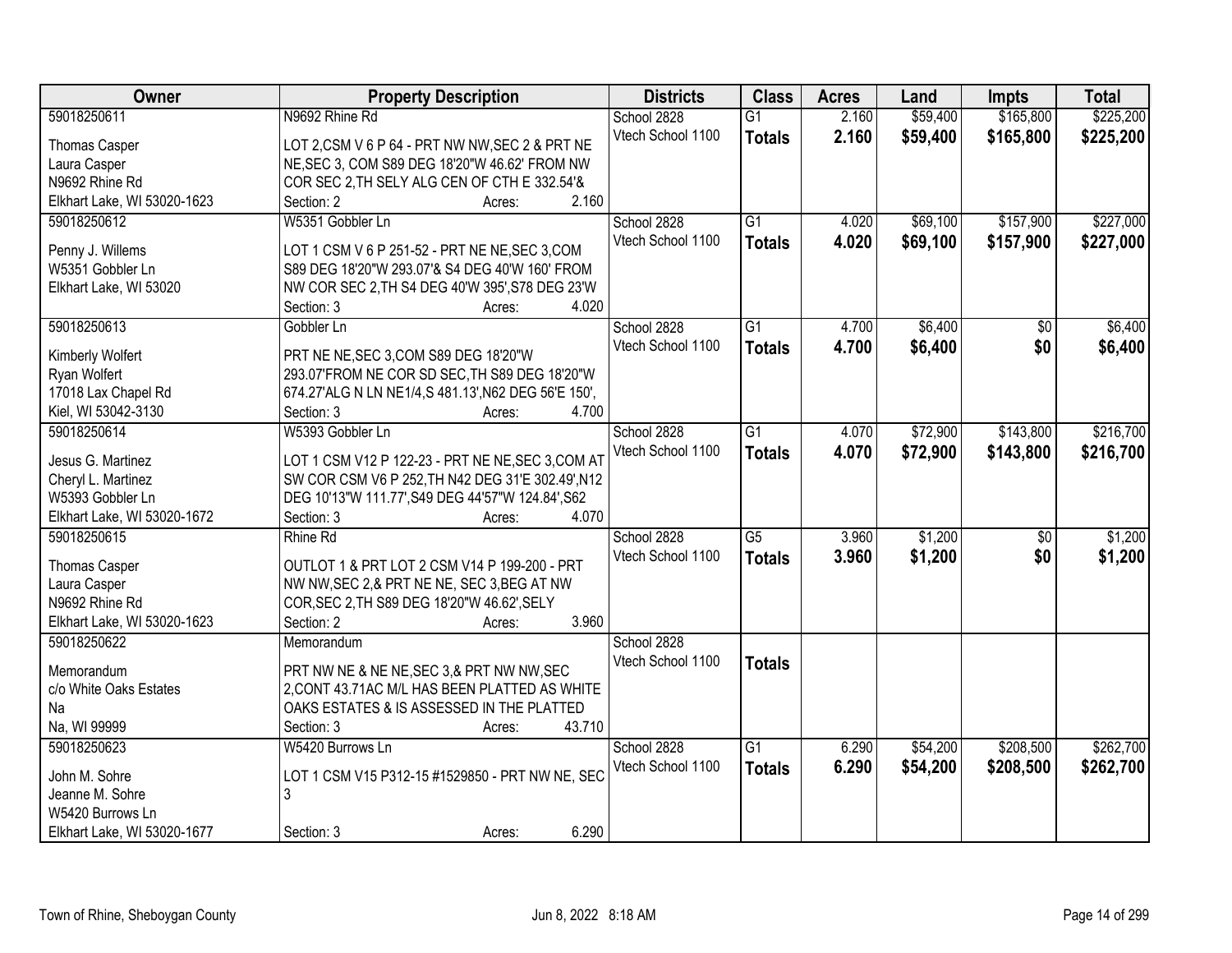| Owner                                          | <b>Property Description</b>                       |        |        | <b>Districts</b>  | <b>Class</b>     | <b>Acres</b> | Land      | <b>Impts</b>    | <b>Total</b> |
|------------------------------------------------|---------------------------------------------------|--------|--------|-------------------|------------------|--------------|-----------|-----------------|--------------|
| 59018250624                                    | W5389 Burrows Ln                                  |        |        | School 2828       | $\overline{G1}$  | 5.840        | \$77,700  | \$248,700       | \$326,400    |
| Frank J Eder Trust                             | LOT 2 CSM V15 P 312-15 1529850 - PRT NW NE & NE   |        |        | Vtech School 1100 | <b>Totals</b>    | 5.840        | \$77,700  | \$248,700       | \$326,400    |
| Carol L Eder Trust                             | NE, SEC 3                                         |        |        |                   |                  |              |           |                 |              |
| 411 Springsouth Rd                             |                                                   |        |        |                   |                  |              |           |                 |              |
| Schaumburg, IL 60193-3548                      | Section: 3                                        | Acres: | 5.840  |                   |                  |              |           |                 |              |
| 59018250630                                    | Koeser Ln                                         |        |        | School 2828       | G4               | 18.000       | \$1,900   | \$0             | \$1,900      |
| Circle K Acres, LLC                            | SW NE, SEC 3                                      |        |        | Vtech School 1100 | G <sub>5</sub>   | 2.000        | \$2,500   | \$0             | \$2,500      |
| 3270 Dreamer Ln                                |                                                   |        |        |                   | G <sub>5</sub> M | 20.000       | \$27,000  | \$0             | \$27,000     |
| Green Bay, WI 54311-8040                       |                                                   |        |        |                   | <b>Totals</b>    | 40.000       | \$31,400  | \$0             | \$31,400     |
|                                                | Section: 3                                        | Acres: | 40.000 |                   |                  |              |           |                 |              |
| 59018250644                                    | <b>Burrows Ln</b>                                 |        |        | School 2828       | G4               | 16.960       | \$1,900   | $\overline{50}$ | \$1,900      |
| Circle K Acres, LLC                            | SENE SEC 3, T16N, R21E, EXC CSM V24 P317-318      |        |        | Vtech School 1100 | G5M              | 6.000        | \$8,100   | \$0             | \$8,100      |
| 3270 Dreamer Ln                                | #1911872 AND EXC OUTLOT 1 28CSM66-68              |        |        |                   | <b>Totals</b>    | 22.960       | \$10,000  | \$0             | \$10,000     |
| Green Bay, WI 54311-8040                       | #2041274 IN SENE SEC 3, T16N, R21E.               |        |        |                   |                  |              |           |                 |              |
|                                                | Section: 3                                        | Acres: | 22.960 |                   |                  |              |           |                 |              |
| 59018250645                                    | Koeser Ln                                         |        |        | School 2828       | G4               | 8.040        | \$800     | \$0             | \$800        |
|                                                |                                                   |        |        | Vtech School 1100 | G <sub>5</sub>   | 8.060        | \$10,100  | \$0             | \$10,100     |
| Justin J. Ehlenbeck                            | LOT 1 CSM 28CSM274-276 #2057942 IN SENE, NESE     |        |        |                   | <b>Totals</b>    | 16.100       | \$10,900  | \$0             | \$10,900     |
| Amanda L. Ehlenbeck                            | SEC 3 AND SWNW SEC 2, T16N, R21E.                 |        |        |                   |                  |              |           |                 |              |
| W5312 Koeser Ln<br>Elkhart Lake, WI 53020-1648 | Section: 3                                        |        | 16.100 |                   |                  |              |           |                 |              |
| 59018250646                                    | W5312 Koeser Ln                                   | Acres: |        | School 2828       | $\overline{G1}$  | 2.000        | \$43,500  | \$170,600       | \$214,100    |
|                                                |                                                   |        |        | Vtech School 1100 |                  |              |           |                 |              |
| Justin J. Ehlenbeck                            | LOT 2 28CSM274-276 #2057942 IN SENE, NESE SEC3    |        |        |                   | <b>Totals</b>    | 2.000        | \$43,500  | \$170,600       | \$214,100    |
| Amanda L. Ehlenbeck                            | AND SWNW SEC 2, T16N, R21E.                       |        |        |                   |                  |              |           |                 |              |
| W5312 Koeser Ln                                |                                                   |        |        |                   |                  |              |           |                 |              |
| Elkhart Lake, WI 53020-1648                    | Section: 3                                        | Acres: | 2.000  |                   |                  |              |           |                 |              |
| 59018250650                                    | N9676 Millhome Ln                                 |        |        | School 2828       | $\overline{G1}$  | 31.930       | \$169,700 | \$310,200       | \$479,900    |
| Gregory S. Furdek                              | E1/2 NW1/4, SEC 3, EXC THE S 20 AC & EXC LOT 1    |        |        | Vtech School 1100 | <b>Totals</b>    | 31.930       | \$169,700 | \$310,200       | \$479,900    |
| Laura N. Furdek                                | CSM V6 P 257-58, CONT 7.40 AC, & ALSO EXC COM     |        |        |                   |                  |              |           |                 |              |
| N9676 Millhome Ln                              | S89 DEG 46'44"W 605.11'FROM N1/4 COR, SD SEC, TH  |        |        |                   |                  |              |           |                 |              |
| Kiel, WI 53042-3100                            | Section: 3                                        | Acres: | 31.930 |                   |                  |              |           |                 |              |
| 59018250651                                    | N9657 Millhome Ln                                 |        |        | School 2828       | $\overline{G1}$  | 7.400        | \$77,000  | \$188,000       | \$265,000    |
| Randy Lee Kolpin                               | LOT 1 CSM V 6 P 257-58 - PRT NE NW, SEC 3, COM AT |        |        | Vtech School 1100 | <b>Totals</b>    | 7.400        | \$77,000  | \$188,000       | \$265,000    |
| Chris H. Kolpin                                | N1/4 COR, SD SEC, TH S89 DEG 46'44"W 605.11', S18 |        |        |                   |                  |              |           |                 |              |
| N9657 Millhome Ln                              | DEG 14'E 223.65', S45 DEG 17'E 162.65', S19 DEG E |        |        |                   |                  |              |           |                 |              |
| Kiel, WI 53042-3113                            | Section: 3                                        | Acres: | 7.400  |                   |                  |              |           |                 |              |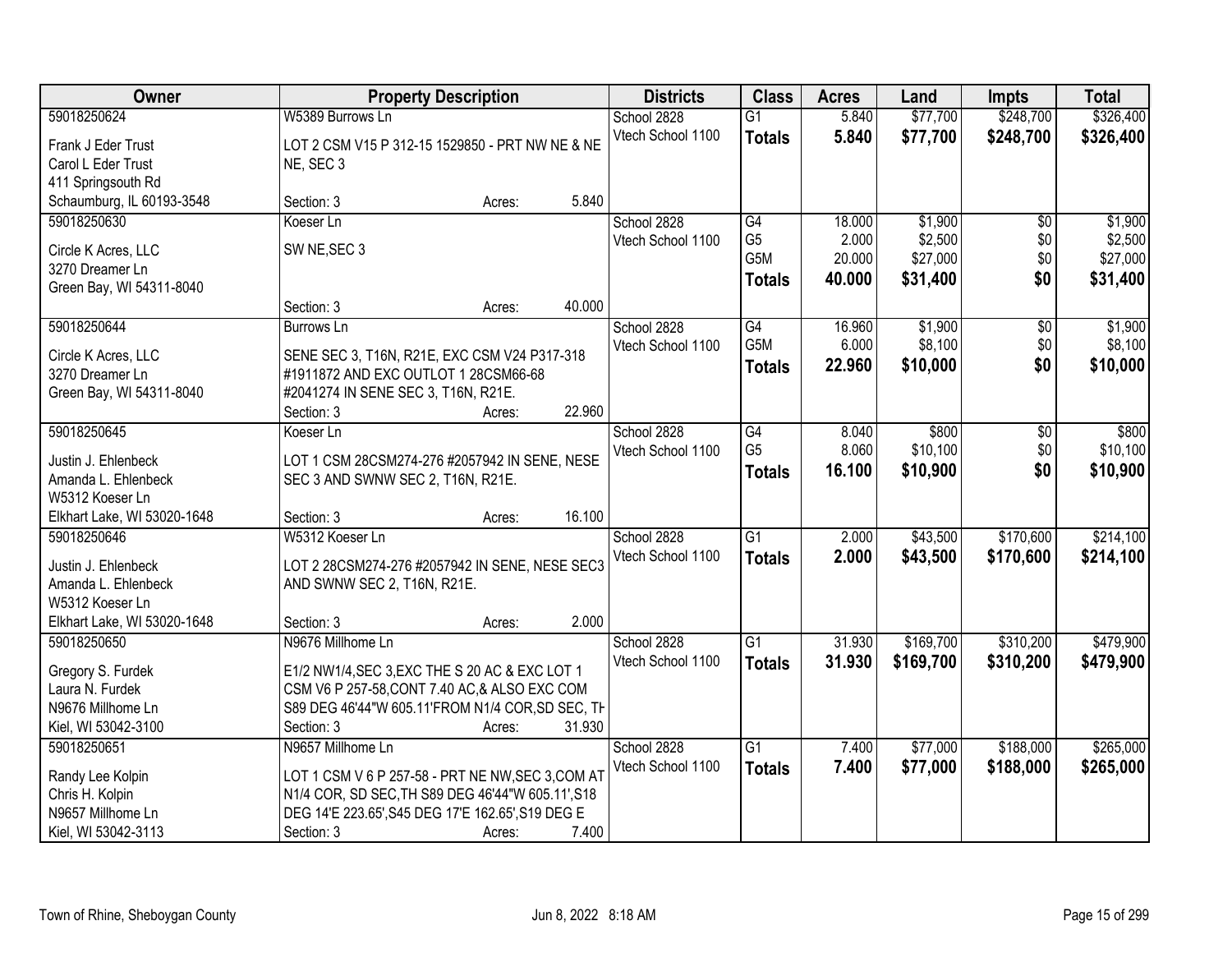| Owner                        | <b>Property Description</b>                       | <b>Districts</b>  | <b>Class</b>    | <b>Acres</b> | Land      | <b>Impts</b> | <b>Total</b> |
|------------------------------|---------------------------------------------------|-------------------|-----------------|--------------|-----------|--------------|--------------|
| 59018250652                  | N9686 Millhome Ln                                 | School 2828       | $\overline{G1}$ | 5.230        | \$56,900  | \$244,600    | \$301,500    |
| Joel L. Clark                | LOT 2,CSM V 9 P 154 - PRT NE NW, SEC 3,COM S89    | Vtech School 1100 | <b>Totals</b>   | 5.230        | \$56,900  | \$244,600    | \$301,500    |
| Carlyn J. Clark              | DEG 46'44"W 605.11'FROM N1/4 COR SD SEC, TH S18   |                   |                 |              |           |              |              |
| N9686 Millhome Ln            | DEG 14'E 100', S79 DEG 16'W 120.70', S35 DEG 35'W |                   |                 |              |           |              |              |
| Kiel, WI 53042-3100          | 5.230<br>Section: 3<br>Acres:                     |                   |                 |              |           |              |              |
| 59018250662                  | N9655 Little Elkhart Lake Rd                      | School 2828       | G4              | 23.000       | \$2,300   | \$0          | \$2,300      |
| Russell J. Brandl            | PART LOTS 1 AND 2 18CSM101 #1611232 AND PART      | Vtech School 1100 | G5M             | 12.000       | \$16,200  | \$0          | \$16,200     |
| Catherine M. Best            | NWNW SEC 3-16-21 BEG AT NW COR SD SEC 3; TH       |                   | <b>Totals</b>   | 35.000       | \$18,500  | \$0          | \$18,500     |
| 514 S Washington Dr          | S89-47-59E, 1293.57'; TH S00-29-24W, 1436.10'; TH |                   |                 |              |           |              |              |
| Howards Grove, WI 53083-1270 | 35.000<br>Section: 3<br>Acres:                    |                   |                 |              |           |              |              |
| 59018250673                  | N9643 Little Elkhart Lake Rd                      | School 2828       | G1              | 2.310        | \$53,600  | \$80,700     | \$134,300    |
|                              |                                                   | Vtech School 1100 | G <sub>5</sub>  | 2.690        | \$1,300   | \$0          | \$1,300      |
| Khou Y. Lao                  | PRT LOTS 1 & 2 CSM V18 P101 #1611232 PRT NW       |                   | <b>Totals</b>   | 5.000        | \$54,900  | \$80,700     | \$135,600    |
| N9647 Little Elkhart Lake Rd | NW, SEC 3, COM AT NW COR SD SEC 3, TH S00 DEG     |                   |                 |              |           |              |              |
| Elkhart Lake, WI 53020-1610  | 17'06"W 674.17' ALG W LN SD NW 1/4 TO POB, TH S00 |                   |                 |              |           |              |              |
|                              | 5.000<br>Section: 3<br>Acres:                     |                   |                 |              |           |              |              |
| 59018250674                  | N9591 Little Elkhart Lake Rd                      | School 2828       | G1              | 1.990        | \$38,400  | $\sqrt[6]{}$ | \$38,400     |
| Nejazi S. Alili              | PRT LOT 2 CSM V18 P 101-03,#1612232 - PRT NW      | Vtech School 1100 | G4              | 2.010        | \$200     | \$0          | \$200        |
| Zeliha L. Alili              | NW, SEC 3 & PRT NW & SW NW SD SEC 3, COM AT       |                   | G <sub>5</sub>  | 1.000        | \$500     | \$0          | \$500        |
| 12497 Meggers Rd             | NW COR SD SEC 3, TH S00 DEG 17'06"W 1193.78' TO   |                   | <b>Totals</b>   | 5.000        | \$39,100  | \$0          | \$39,100     |
| Kiel, WI 53042-2335          | 5.000<br>Section: 3<br>Acres:                     |                   |                 |              |           |              |              |
| 59018250682                  | N9565 Little Elkhart Lake Rd                      | School 2828       | $\overline{G1}$ | 2.000        | \$38,500  | \$235,000    | \$273,500    |
| Douglas S. Lax               | PRT NWNW AND SWNW SEC 3, T16N, R21E: BEG AT       | Vtech School 1100 | G4              | 19.840       | \$2,000   | \$0          | \$2,000      |
| Jane M. Fontaine             | W1/4 COR SD SEC 3; TH N00-17-06E, 1254.10';       |                   | G <sub>5</sub>  | 13.000       | \$16,300  | \$0          | \$16,300     |
| N9565 Little Elkhart Lake Rd | THS89-42-54E, 459'; TH N00-17-06E, 234.11'; TH    |                   | G5M             | 6.000        | \$8,100   | \$0          | \$8,100      |
| Elkhart Lake, WI 53020-1610  | 40.840<br>Section: 3<br>Acres:                    |                   | <b>Totals</b>   | 40.840       | \$64,900  | \$235,000    | \$299,900    |
| 59018250690                  | N9558 Millhome Ln                                 | School 2828       | $\overline{G1}$ | 3.860        | \$59,300  | \$350,300    | \$409,600    |
|                              |                                                   | Vtech School 1100 | G4              | 8.000        | \$1,100   | \$0          | \$1,100      |
| Thomas C. Dolack             | PRT E1/2 NW1/4, SEC 3, COM S0 DEG 12'26"W         |                   | G5M             | 8.140        | \$11,000  | \$0          | \$11,000     |
| Linda L. Dolack              | 1485.70'FROM N1/4 COR SD SEC, TH CONT S0 DEG      |                   | <b>Totals</b>   | 20.000       | \$71,400  | \$350,300    | \$421,700    |
| N9558 Millhome Ln            | 12'26"W 677.66', S87 DEG 59'W 1285.50', NO DEG    |                   |                 |              |           |              |              |
| Kiel, WI 53042-3100          | Section: 3<br>20.000<br>Acres:                    |                   |                 |              |           |              |              |
| 59018250700                  | N9500 Millhome Ln                                 | School 2828       | $\overline{G1}$ | 20.000       | \$140,000 | \$230,100    | \$370,100    |
| Tyler J. Thielmann           | THE S 20 AC OF SE NW, SEC 3.                      | Vtech School 1100 | <b>Totals</b>   | 20.000       | \$140,000 | \$230,100    | \$370,100    |
| N9500 Millhome Ln            |                                                   |                   |                 |              |           |              |              |
| Kiel, WI 53042-3100          |                                                   |                   |                 |              |           |              |              |
|                              | 20.000<br>Section: 3<br>Acres:                    |                   |                 |              |           |              |              |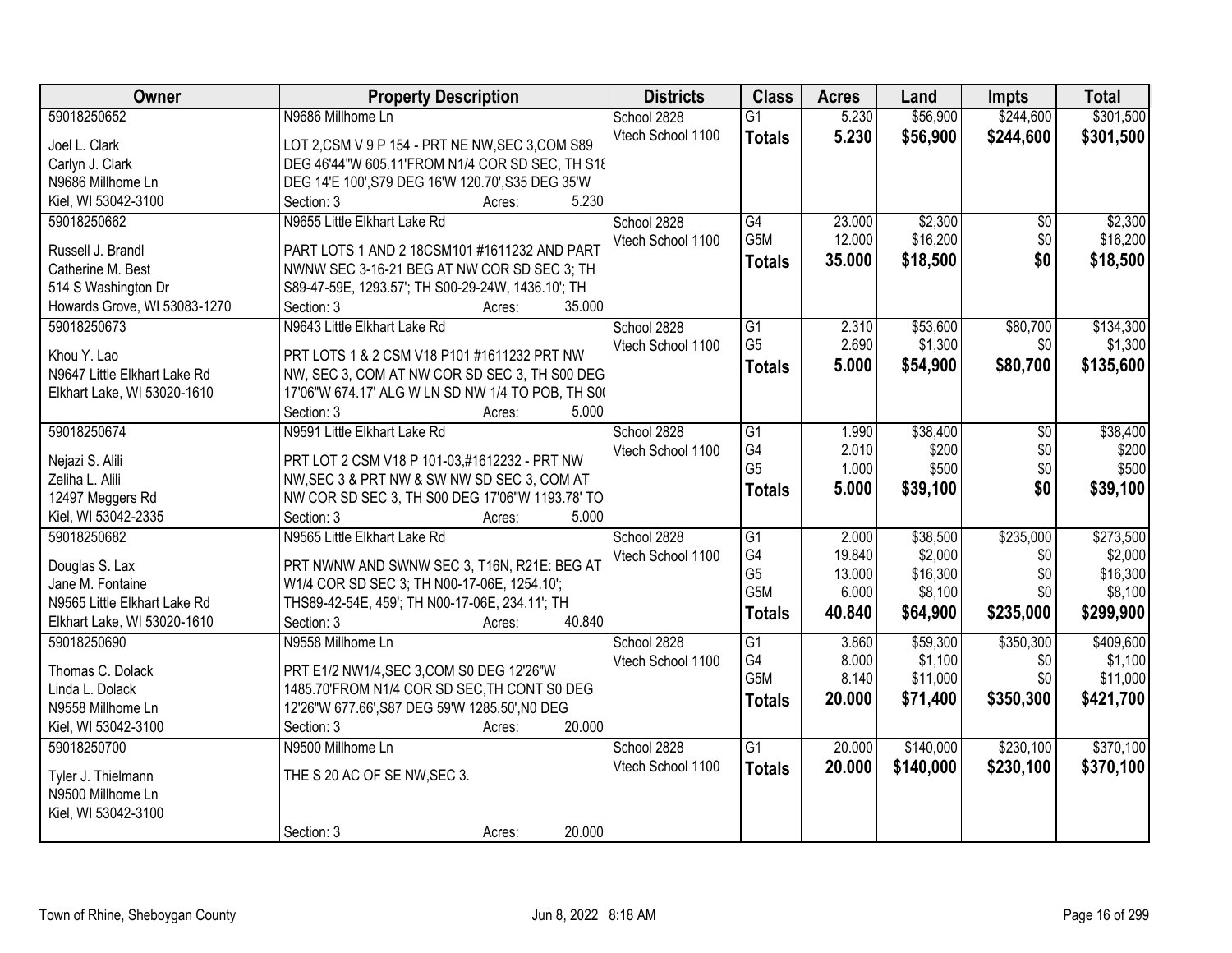| 59018250710<br>County Rd EH<br>10.500<br>\$13,200<br>School 2828<br>$\overline{G5}$<br>$\overline{50}$                                             | \$13,200  |
|----------------------------------------------------------------------------------------------------------------------------------------------------|-----------|
|                                                                                                                                                    |           |
| \$79,700<br>G <sub>6</sub><br>29.500<br>\$0<br>Vtech School 1100<br>NE SW, SEC 3.<br>Eric B. Freitag et al                                         | \$79,700  |
| \$92,900<br>\$0<br>40.000<br><b>Totals</b><br>W4376 Four Leaf Dr                                                                                   | \$92,900  |
| Plymouth, WI 53073-2935                                                                                                                            |           |
| 40.000<br>Section: 3<br>Acres:                                                                                                                     |           |
| \$3,000<br>59018250720<br>Little Elkhart Lake Rd<br>School 2828<br>$\overline{G4}$<br>28.000<br>$\overline{50}$                                    | \$3,000   |
| G <sub>5</sub><br>1.000<br>\$100<br>\$0<br>Vtech School 1100<br>NW SW, SEC 3<br>John E. Diefenthaler                                               | \$100     |
| G5M<br>11.000<br>\$14,900<br>\$0<br>Nancy A. Diefenthaler                                                                                          | \$14,900  |
| \$0<br>40.000<br>\$18,000<br><b>Totals</b><br>N9363 Little Elkhart Lake Rd                                                                         | \$18,000  |
| 40.000<br>Elkhart Lake, WI 53020-1610<br>Section: 3<br>Acres:                                                                                      |           |
| \$132,500<br>59018250731<br>W5606 County Rd EH<br>School 2828<br>$\overline{G1}$<br>\$43,500<br>2.000                                              | \$176,000 |
| G4<br>2.890<br>\$400<br>Vtech School 1100<br>\$0                                                                                                   | \$400     |
| LOT 1 CSM V24 P97-98 #1874400 - PRT SW SW, SEC 3<br>Thomas C. Diefenthaler<br>G <sub>5</sub> M<br>2.000<br>\$2,700<br>\$0                          | \$2,700   |
| W5606 County Rd Eh<br>6.890<br>\$46,600<br>\$132,500<br><b>Totals</b>                                                                              | \$179,100 |
| Elkhart Lake, WI 53020-1667<br>6.890                                                                                                               |           |
| Section: 3<br>Acres:<br>N9319 Little Elkhart Lake Rd                                                                                               |           |
| 59018250750<br>School 2828<br>X4<br>1.220<br>\$0<br>$\sqrt[6]{3}$<br>\$0<br>Vtech School 1100                                                      | \$0       |
| \$0<br>1.220<br><b>Totals</b><br>Town of Rhine<br>PT.SW SW, COM 5 RD N OF SW COR, TH E 15 RD, N                                                    | \$0       |
| W5250 County Rd Ff<br>13 RD, W 15 RD, TH S 13 RD TO BEG, & ALSO COM                                                                                |           |
| AT SW COR SD SEC 3 TH N01 DEG 22'07"E 297', TH<br>Elkhart Lake, WI 53020-2020                                                                      |           |
| Section: 3<br>1.220<br>Acres:                                                                                                                      |           |
| 59018250751<br>N9363 Little Elkhart Lake Rd<br>$\overline{G1}$<br>2.000<br>\$43,500<br>\$160,900<br>School 2828                                    | \$204,400 |
| G4<br>16.470<br>\$2,100<br>\$0<br>Vtech School 1100<br>John E. Diefenthaler<br>TRACT 1 CSM V4 P18 #1014758 - PRT SW SW, SEC 3                      | \$2,100   |
| G <sub>5</sub><br>1.000<br>\$100<br>\$0<br>Nancy A. Diefenthaler<br>& PRT SW SW SD SEC 3, EXC COM AT SW COR SD                                     | \$100     |
| G <sub>5</sub> M<br>9.000<br>\$12,200<br>\$0<br>N9363 Little Elkhart Lake Rd<br>1/4 TH E 132', N82.50', E 115.50', N 214.50', W 247.50'            | \$12,200  |
| 28.470<br>\$57,900<br>\$160,900<br><b>Totals</b><br>Elkhart Lake, WI 53020-1610<br>28.470<br>Section: 3<br>Acres:                                  | \$218,800 |
| 59018250752<br>W5674 County Rd EH<br>School 2828<br>$\overline{G1}$<br>2.920<br>\$45,800<br>\$49,200                                               | \$95,000  |
| G <sub>2</sub><br>0.500<br>\$20,000<br>\$35,800<br>Vtech School 1100<br>LOT 1, CSM V 9 P 234-35 & OTHER LANDS - PRT SW<br>James C. Diefenthaler    | \$55,800  |
| 3.420<br>\$65,800<br>\$85,000<br><b>Totals</b><br>SW, SEC 3, COM N87 DEG 57'20"E 132' FROM SW COF<br>W5674 County Rd Eh                            | \$150,800 |
| SD SEC, TH CONT N87 DEG 57'20"E 440.50', N<br>Elkhart Lake, WI 53020-1667                                                                          |           |
| 3.420<br>Section: 3<br>Acres:                                                                                                                      |           |
| 59018250760<br>School 2828<br>G4<br>\$2,000<br>County Rd EH<br>17.360<br>$\overline{50}$                                                           | \$2,000   |
| G <sub>5</sub><br>\$9,500<br>8.000<br>\$0<br>Vtech School 1100<br>SE SW, SEC 3, EXC COM AT S1/4 COR SD SEC, TH W                                   | \$9,500   |
| Eric B. Freitag et al<br>G <sub>5</sub> M<br>2.500<br>\$3,400<br>\$0<br>W4376 Four Leaf Dr<br>624', NO DEG 5'E 509', S82 DEG 59'E 636.3' TH S1 DEG | \$3,400   |
| G7<br>1.000<br>\$20,000<br>\$18,300<br>Plymouth, WI 53073-2935<br>6'W 431.38'TO BEG, & ALSO EXC COM 674'W OF S1/4                                  | \$38,300  |
| 28.860<br>\$34,900<br>\$18,300<br><b>Totals</b><br>28.860<br>Section: 3<br>Acres:                                                                  | \$53,200  |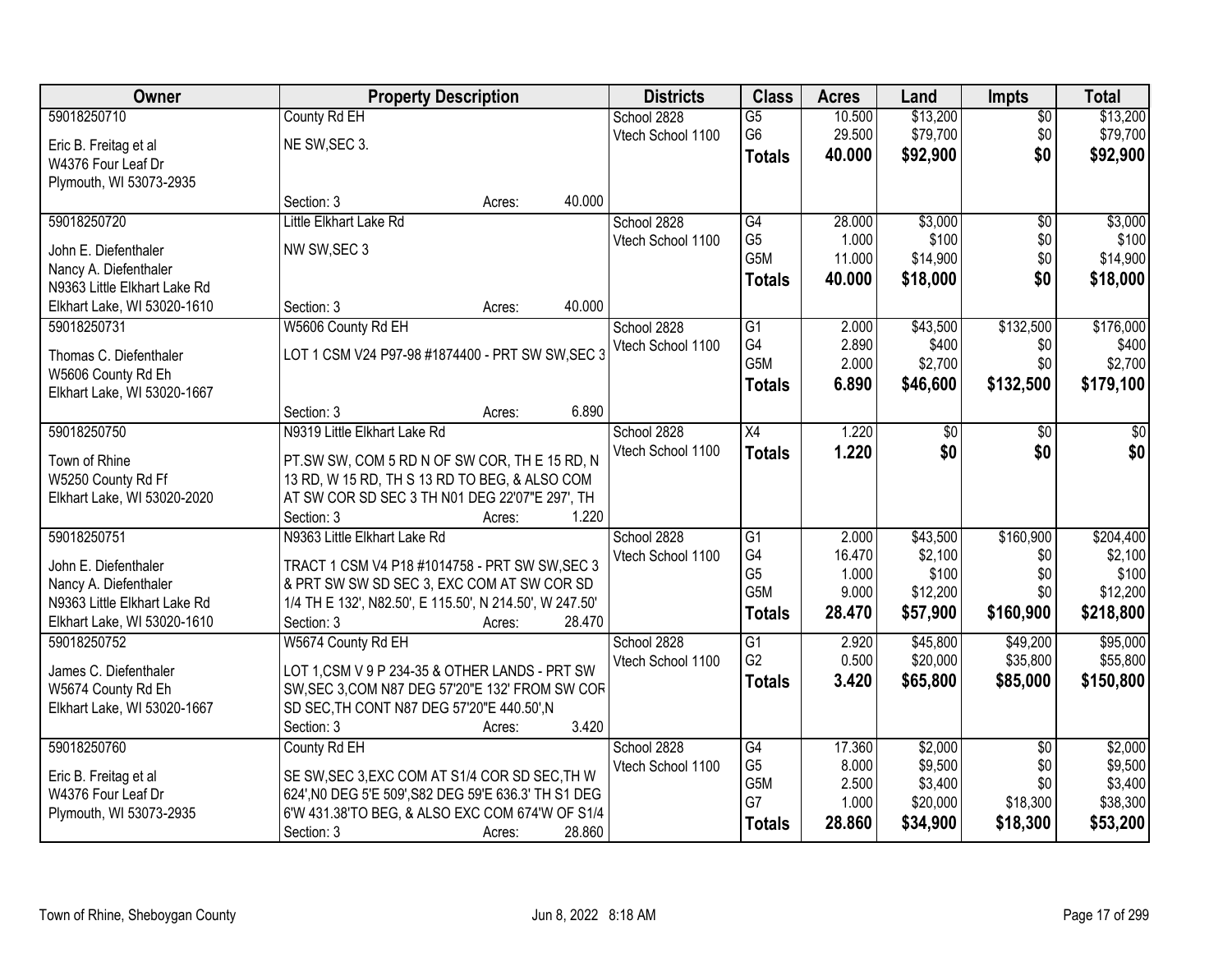| \$55,500<br>\$159,800<br>\$215,300<br>59018250761<br>W5528 County Rd EH<br>School 2828<br>6.780<br>$\overline{G1}$<br>Vtech School 1100<br>6.780<br>\$55,500<br>\$159,800<br>\$215,300<br><b>Totals</b><br>LOT 1, CSM V 8 P 174 & A-22137 - PRT SE SW, SEC 3,<br>Thomas J. Wittliff<br>Tracy L. Wittliff<br>COM AT S1/4 COR SD SEC, TH W 624', NO DEG 5'E<br>509', S82 DEG 59'E 636.3'TH S1 DEG 6'W 431.38'TO<br>W5528 County Rd Eh<br>6.780<br>Elkhart Lake, WI 53020-1654<br>Section: 3<br>Acres:<br>59018250762<br>W5576 County Rd EH<br>$\overline{G1}$<br>\$49,400<br>\$166,200<br>School 2828<br>4.360<br>4.360<br>Vtech School 1100<br>\$49,400<br>\$166,200<br><b>Totals</b><br>LOT 2,CSM V 11 P 14 - PRT SE SW, SEC 3, COM 674'W<br>Karl W. Freitag<br>OF S1/4 COR SD SEC, TH CONT W 368', N 527', S86<br>Jacqueline L. Freitag<br>W5576 County Rd Eh<br>DEG 26'E 369.45', TH S0 DEG 05'W 504'TO BEG.<br>4.360<br>Elkhart Lake, WI 53020-1654<br>Section: 3<br>Acres:<br>\$131,100<br>School 2828<br>$\overline{G1}$<br>\$47,800<br>59018250771<br>W5311 Koeser Ln<br>2.630<br>G <sub>5</sub><br>5.960<br>\$2,700<br>\$0<br>Vtech School 1100<br>LOT 1, CSM V 9 P 38 & A-28918 - PRT NE SE, SEC<br>Brian A. Schad |
|----------------------------------------------------------------------------------------------------------------------------------------------------------------------------------------------------------------------------------------------------------------------------------------------------------------------------------------------------------------------------------------------------------------------------------------------------------------------------------------------------------------------------------------------------------------------------------------------------------------------------------------------------------------------------------------------------------------------------------------------------------------------------------------------------------------------------------------------------------------------------------------------------------------------------------------------------------------------------------------------------------------------------------------------------------------------------------------------------------------------------------------------------------------------------------------------------------------------------|
|                                                                                                                                                                                                                                                                                                                                                                                                                                                                                                                                                                                                                                                                                                                                                                                                                                                                                                                                                                                                                                                                                                                                                                                                                            |
|                                                                                                                                                                                                                                                                                                                                                                                                                                                                                                                                                                                                                                                                                                                                                                                                                                                                                                                                                                                                                                                                                                                                                                                                                            |
|                                                                                                                                                                                                                                                                                                                                                                                                                                                                                                                                                                                                                                                                                                                                                                                                                                                                                                                                                                                                                                                                                                                                                                                                                            |
| \$215,600<br>\$215,600                                                                                                                                                                                                                                                                                                                                                                                                                                                                                                                                                                                                                                                                                                                                                                                                                                                                                                                                                                                                                                                                                                                                                                                                     |
| \$178,900<br>\$2,700                                                                                                                                                                                                                                                                                                                                                                                                                                                                                                                                                                                                                                                                                                                                                                                                                                                                                                                                                                                                                                                                                                                                                                                                       |
|                                                                                                                                                                                                                                                                                                                                                                                                                                                                                                                                                                                                                                                                                                                                                                                                                                                                                                                                                                                                                                                                                                                                                                                                                            |
|                                                                                                                                                                                                                                                                                                                                                                                                                                                                                                                                                                                                                                                                                                                                                                                                                                                                                                                                                                                                                                                                                                                                                                                                                            |
|                                                                                                                                                                                                                                                                                                                                                                                                                                                                                                                                                                                                                                                                                                                                                                                                                                                                                                                                                                                                                                                                                                                                                                                                                            |
|                                                                                                                                                                                                                                                                                                                                                                                                                                                                                                                                                                                                                                                                                                                                                                                                                                                                                                                                                                                                                                                                                                                                                                                                                            |
|                                                                                                                                                                                                                                                                                                                                                                                                                                                                                                                                                                                                                                                                                                                                                                                                                                                                                                                                                                                                                                                                                                                                                                                                                            |
|                                                                                                                                                                                                                                                                                                                                                                                                                                                                                                                                                                                                                                                                                                                                                                                                                                                                                                                                                                                                                                                                                                                                                                                                                            |
|                                                                                                                                                                                                                                                                                                                                                                                                                                                                                                                                                                                                                                                                                                                                                                                                                                                                                                                                                                                                                                                                                                                                                                                                                            |
|                                                                                                                                                                                                                                                                                                                                                                                                                                                                                                                                                                                                                                                                                                                                                                                                                                                                                                                                                                                                                                                                                                                                                                                                                            |
| 8.590<br>\$131,100<br>\$50,500<br>\$181,600<br><b>Totals</b><br>3, COM S0 DEG 35'W 66' FROM E1/4 COR SD SEC, TH<br>Brenda L. Schad                                                                                                                                                                                                                                                                                                                                                                                                                                                                                                                                                                                                                                                                                                                                                                                                                                                                                                                                                                                                                                                                                         |
| W5311 Koeser Ln<br>CONT S0 DEG 35'W 608.30', N87 DEG 04'30"W                                                                                                                                                                                                                                                                                                                                                                                                                                                                                                                                                                                                                                                                                                                                                                                                                                                                                                                                                                                                                                                                                                                                                               |
| 8.590<br>Elkhart Lake, WI 53020-1649<br>Section: 3<br>Acres:                                                                                                                                                                                                                                                                                                                                                                                                                                                                                                                                                                                                                                                                                                                                                                                                                                                                                                                                                                                                                                                                                                                                                               |
| \$2,300<br>\$2,300<br>59018250772<br>School 2828<br>G4<br>20.870<br>$\sqrt[6]{3}$                                                                                                                                                                                                                                                                                                                                                                                                                                                                                                                                                                                                                                                                                                                                                                                                                                                                                                                                                                                                                                                                                                                                          |
| G <sub>5</sub><br>10.200<br>\$4,600<br>\$0<br>\$4,600<br>Vtech School 1100                                                                                                                                                                                                                                                                                                                                                                                                                                                                                                                                                                                                                                                                                                                                                                                                                                                                                                                                                                                                                                                                                                                                                 |
| Circle K Acres, LLC<br>NE SE, SEC 3, EXC COM S0 DEG 35'W 66'FROM E1/4<br>\$6,900<br>\$0<br>\$6,900<br>31.070<br><b>Totals</b>                                                                                                                                                                                                                                                                                                                                                                                                                                                                                                                                                                                                                                                                                                                                                                                                                                                                                                                                                                                                                                                                                              |
| 3270 Dreamer Ln<br>COR, TH CONT S0 DEG 35'W 608.30', N87 DEG 04'30"W                                                                                                                                                                                                                                                                                                                                                                                                                                                                                                                                                                                                                                                                                                                                                                                                                                                                                                                                                                                                                                                                                                                                                       |
| 154.95', NO DEG 45'30"E 597.23', TH N88 DEG 48'40"E<br>Green Bay, WI 54311-8040                                                                                                                                                                                                                                                                                                                                                                                                                                                                                                                                                                                                                                                                                                                                                                                                                                                                                                                                                                                                                                                                                                                                            |
| Section: 3<br>31.070<br>Acres:                                                                                                                                                                                                                                                                                                                                                                                                                                                                                                                                                                                                                                                                                                                                                                                                                                                                                                                                                                                                                                                                                                                                                                                             |
| $\overline{G4}$<br>\$1,600<br>59018250780<br>County Rd EH<br>16.000<br>$\overline{50}$<br>\$1,600<br>School 2828                                                                                                                                                                                                                                                                                                                                                                                                                                                                                                                                                                                                                                                                                                                                                                                                                                                                                                                                                                                                                                                                                                           |
| G <sub>5</sub><br>9.000<br>\$11,300<br>\$0<br>\$11,300<br>Vtech School 1100<br>NW SE, SEC 3<br>Circle K Acres, LLC                                                                                                                                                                                                                                                                                                                                                                                                                                                                                                                                                                                                                                                                                                                                                                                                                                                                                                                                                                                                                                                                                                         |
| G5M<br>\$0<br>15.000<br>\$20,300<br>\$20,300<br>3270 Dreamer Ln                                                                                                                                                                                                                                                                                                                                                                                                                                                                                                                                                                                                                                                                                                                                                                                                                                                                                                                                                                                                                                                                                                                                                            |
| \$0<br>40.000<br>\$33,200<br>\$33,200<br><b>Totals</b><br>Green Bay, WI 54311-8040                                                                                                                                                                                                                                                                                                                                                                                                                                                                                                                                                                                                                                                                                                                                                                                                                                                                                                                                                                                                                                                                                                                                         |
| 40.000<br>Section: 3<br>Acres:                                                                                                                                                                                                                                                                                                                                                                                                                                                                                                                                                                                                                                                                                                                                                                                                                                                                                                                                                                                                                                                                                                                                                                                             |
| 59018250812<br>School 2828<br>$\overline{G1}$<br>9.330<br>\$61,800<br>\$116,700<br>\$178,500<br>W5350 County Rd EH                                                                                                                                                                                                                                                                                                                                                                                                                                                                                                                                                                                                                                                                                                                                                                                                                                                                                                                                                                                                                                                                                                         |
| \$61,800<br>Vtech School 1100<br>9.330<br>\$116,700<br>\$178,500<br><b>Totals</b>                                                                                                                                                                                                                                                                                                                                                                                                                                                                                                                                                                                                                                                                                                                                                                                                                                                                                                                                                                                                                                                                                                                                          |
| <b>Cheryl Shewell</b><br>LOT 1, CSM V 8 P 194 - PRT SE SE, SEC 3, EXC COM                                                                                                                                                                                                                                                                                                                                                                                                                                                                                                                                                                                                                                                                                                                                                                                                                                                                                                                                                                                                                                                                                                                                                  |
| Wayne Shewell<br>AT SE COR SD SEC 3, TH N01 DEG 02'56"E 440.01',                                                                                                                                                                                                                                                                                                                                                                                                                                                                                                                                                                                                                                                                                                                                                                                                                                                                                                                                                                                                                                                                                                                                                           |
| N01 DEG 02'56"E 64.52', S88 DEG 13'57"W 925', S01<br>W5350 County Rd Eh                                                                                                                                                                                                                                                                                                                                                                                                                                                                                                                                                                                                                                                                                                                                                                                                                                                                                                                                                                                                                                                                                                                                                    |
| Elkhart Lake, WI 53020-1654<br>Section: 3<br>9.330<br>Acres:                                                                                                                                                                                                                                                                                                                                                                                                                                                                                                                                                                                                                                                                                                                                                                                                                                                                                                                                                                                                                                                                                                                                                               |
| \$442,600<br>59018250813<br>W5454 County Rd EH<br>School 2828<br>$\overline{G1}$<br>\$48,500<br>\$491,100<br>3.000                                                                                                                                                                                                                                                                                                                                                                                                                                                                                                                                                                                                                                                                                                                                                                                                                                                                                                                                                                                                                                                                                                         |
| G <sub>5</sub><br>\$31,000<br>\$31,000<br>25.500<br>\$0<br>Vtech School 1100<br>PRT S1/4 SE SEC 3, BEG AT S1/4 COR SD SEC 3, TH<br>Brian A. Henne                                                                                                                                                                                                                                                                                                                                                                                                                                                                                                                                                                                                                                                                                                                                                                                                                                                                                                                                                                                                                                                                          |
| G <sub>6</sub><br>0.500<br>\$1,400<br>\$1,400<br>\$0<br>N00 DEG 50'49"E 1336.52', N88 DEG 08'27"E 2586.86',<br>Mally J. Henne                                                                                                                                                                                                                                                                                                                                                                                                                                                                                                                                                                                                                                                                                                                                                                                                                                                                                                                                                                                                                                                                                              |
| W <sub>6</sub><br>41.000<br>(\$110,700)<br>\$0<br>\$0<br>W5454 County Rd Eh<br>S01 DEG 02'56"W 836.36', S88 DEG 13'57"W 925', S01                                                                                                                                                                                                                                                                                                                                                                                                                                                                                                                                                                                                                                                                                                                                                                                                                                                                                                                                                                                                                                                                                          |
| \$523,500<br>70.000<br>\$80,900<br>\$442,600<br><b>Totals</b><br>Elkhart Lake, WI 53020-1654<br>70.000<br>Section: 3<br>Acres:                                                                                                                                                                                                                                                                                                                                                                                                                                                                                                                                                                                                                                                                                                                                                                                                                                                                                                                                                                                                                                                                                             |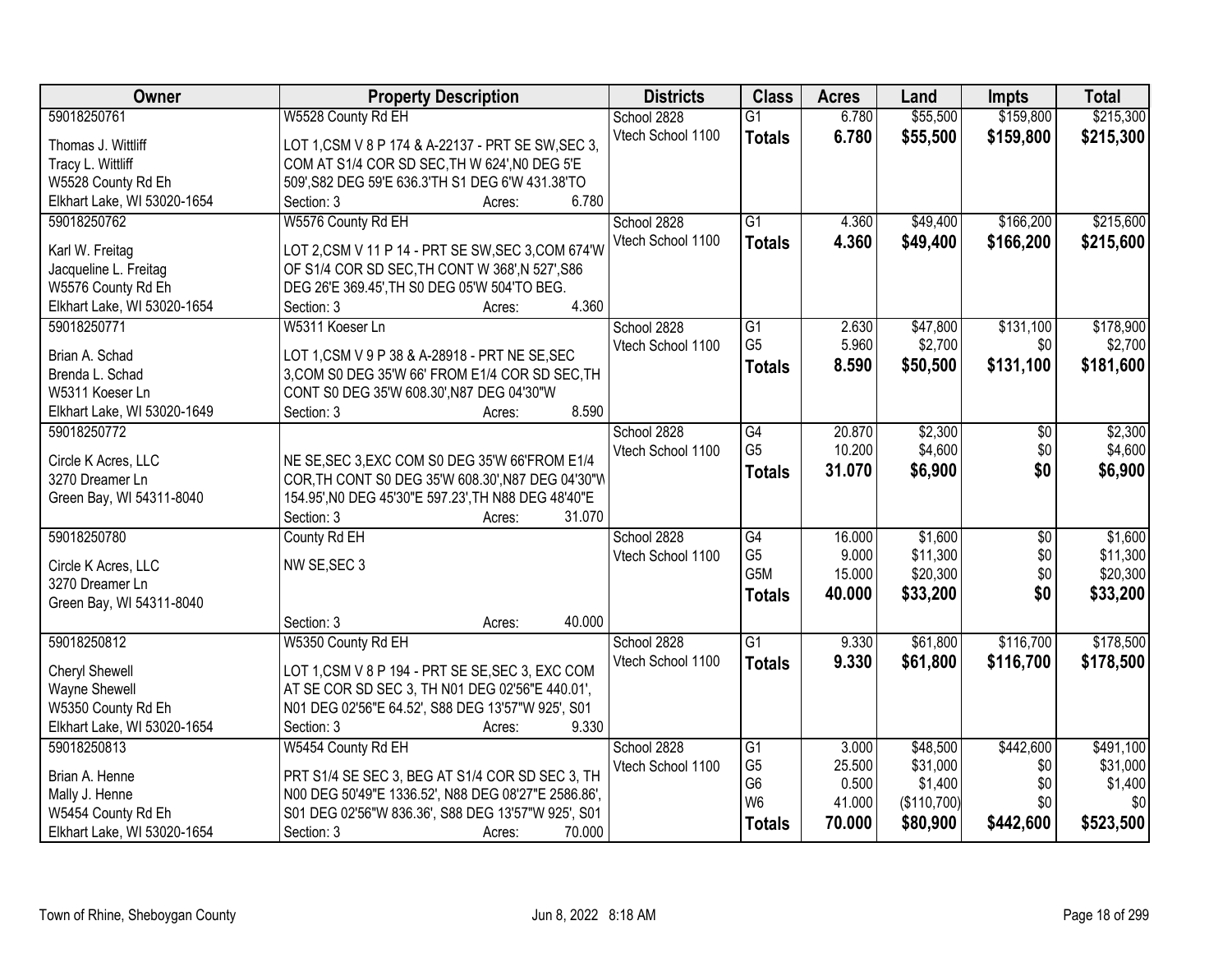| Owner                                      | <b>Property Description</b>                                                | <b>Districts</b>  | <b>Class</b>    | <b>Acres</b> | Land     | Impts           | <b>Total</b> |
|--------------------------------------------|----------------------------------------------------------------------------|-------------------|-----------------|--------------|----------|-----------------|--------------|
| 59018250820                                | N9642 Little Elkhart Lake Rd                                               | School 2828       | G4              | 9.830        | \$1,300  | $\overline{50}$ | \$1,300      |
| Aggrecon Ltd                               | TR A B-1619 - PRT NE NE, SEC 4, BEG AT NE COR SD                           | Vtech School 1100 | G <sub>5</sub>  | 9.870        | \$11,000 | \$0             | \$11,000     |
| 16800 Little Elkhart Lake Rd               | SEC, TH S88 DEG 37'50"W ALG N LN NE 1/4                                    |                   | G7              | 2.000        | \$25,000 | \$97,000        | \$122,000    |
| Kiel, WI 53042-3163                        | 595.79', S01 DEG 08'28"E 1586.36', N88 DEG 37'50"E                         |                   | <b>Totals</b>   | 21.700       | \$37,300 | \$97,000        | \$134,300    |
|                                            | 21.700<br>Section: 4<br>Acres:                                             |                   |                 |              |          |                 |              |
| 59018250830                                | W5865 County Line Rd                                                       | School 2828       | $\overline{G1}$ | 13.380       | \$72,000 | \$406,300       | \$478,300    |
| Eric R. Burrows                            | PRT NW NE & SW NE, SEC 4, COM AT N1/4 COR SD                               | Vtech School 1100 | <b>Totals</b>   | 13.380       | \$72,000 | \$406,300       | \$478,300    |
| W5865 County Line Rd                       | SEC, TH N88 DEG 37'50"E ALG N LN NE1/4 456'TO                              |                   |                 |              |          |                 |              |
| Elkhart Lake, WI 53020-1520                | PNT OF BEG, TH S0 DEG 22'28"E 495.3', S88 DEG 37'                          |                   |                 |              |          |                 |              |
|                                            | 13.380<br>Section: 4<br>Acres:                                             |                   |                 |              |          |                 |              |
| 59018250832                                | W5887 County Line Rd                                                       | School 2828       | $\overline{G1}$ | 5.180        | \$51,500 | \$193,000       | \$244,500    |
|                                            |                                                                            | Vtech School 1100 | <b>Totals</b>   | 5.180        | \$51,500 | \$193,000       | \$244,500    |
| Christopher D. Brunner                     | LOT 1, CSM V 4 P 132 & A-8892 PRT NW NE, SEC                               |                   |                 |              |          |                 |              |
| April L. Brunner                           | 4, COM AT N1/4 COR SD SEC, TH S0 DEG 21'29"E                               |                   |                 |              |          |                 |              |
| W5887 County Line Rd                       | 495.30'ALG W LN NE1/4, N88 DEG 37'49"E 456', N0 DEC<br>5.180<br>Section: 4 |                   |                 |              |          |                 |              |
| Elkhart Lake, WI 53020-1520<br>59018250840 | Acres:<br>N9546 Little Elkhart Lake Rd                                     | School 2828       | $\overline{G4}$ | 61.210       | \$6,100  | \$0             | \$6,100      |
|                                            |                                                                            | Vtech School 1100 | G <sub>5</sub>  | 7.000        | \$5,600  | \$0             | \$5,600      |
| Aggrecon Ltd                               | PRT S1/2 NE, SEC 4, BEG AT E1/4 COR, SD SEC, TH                            |                   | G5M             | 13.750       | \$18,600 | \$0             | \$18,600     |
| 16800 Little Elkhart Lake Rd               | N01 DEG 08'28"W 1336.14', S88 DEG 37' 50"W                                 |                   | G7              | 1.500        | \$22,500 | \$178,600       | \$201,100    |
| Kiel, WI 53042-3163                        | 2189.31', S0 DEG 22'28"E 6.00', S88 DEG 37'50"W                            |                   |                 | 83.460       | \$52,800 | \$178,600       | \$231,400    |
|                                            | Section: 4<br>83.460<br>Acres:                                             |                   | <b>Totals</b>   |              |          |                 |              |
| 59018250851                                | W5809 County Line Rd                                                       | School 2828       | $\overline{G4}$ | 56.000       | \$5,600  | $\overline{50}$ | \$5,600      |
| Aggrecon Ltd                               | PRT B-1619 - PRT NE SEC 4, COM S88 DEG 37'50"W                             | Vtech School 1100 | G <sub>5</sub>  | 1.650        | \$100    | \$0             | \$100        |
| 16800 Little Elkhart Lake Rd               | 595.79'FROM NE COR SD SEC, TH S01 DEG 08'28"E                              |                   | <b>Totals</b>   | 57.650       | \$5,700  | \$0             | \$5,700      |
| Kiel, WI 53042-3163                        | 1586.36', S88 DEG 37'50"W 1593.52', N0 DEG 22'28"W                         |                   |                 |              |          |                 |              |
|                                            | Section: 4<br>57.650<br>Acres:                                             |                   |                 |              |          |                 |              |
| 59018250863                                | W5971 County Line Rd                                                       | School 2828       | $\overline{G1}$ | 10.000       | \$63,500 | \$202,000       | \$265,500    |
| Lee R. Opitz                               | LOT 4 CSM V5 P 189 & LOT 5 CSM V5 P 190 - PRT                              | Vtech School 1100 | <b>Totals</b>   | 10.000       | \$63,500 | \$202,000       | \$265,500    |
|                                            |                                                                            |                   |                 |              |          |                 |              |
| Rhonda J. Opitz<br>W5971 County Line Rd    | N1/2 NW 1/4, SEC 4.                                                        |                   |                 |              |          |                 |              |
| Elkhart Lake, WI 53020-1520                | 10.000<br>Section: 4<br>Acres:                                             |                   |                 |              |          |                 |              |
| 59018250864                                | W5955 County Line Rd                                                       | School 2828       | $\overline{G1}$ | 9.000        | \$61,000 | \$182,200       | \$243,200    |
|                                            |                                                                            | Vtech School 1100 |                 | 9.000        | \$61,000 | \$182,200       |              |
| Richard Zahrobsky                          | LOT 3, CSM V 5 P 189 - PRT NE NW, SEC 4 & PRT LOT                          |                   | <b>Totals</b>   |              |          |                 | \$243,200    |
| Charlotte Zahrobsky                        | 2 CSM V5 P188 PRT NE NW SD SEC 4, BEG AT NW                                |                   |                 |              |          |                 |              |
| W5955 County Line Rd                       | COR SD LOT 2, TH N88 DEG 48'13"E 275.50', S00 DEC                          |                   |                 |              |          |                 |              |
| Elkhart Lake, WI 53020-1520                | 9.000<br>Section: 4<br>Acres:                                              |                   |                 |              |          |                 |              |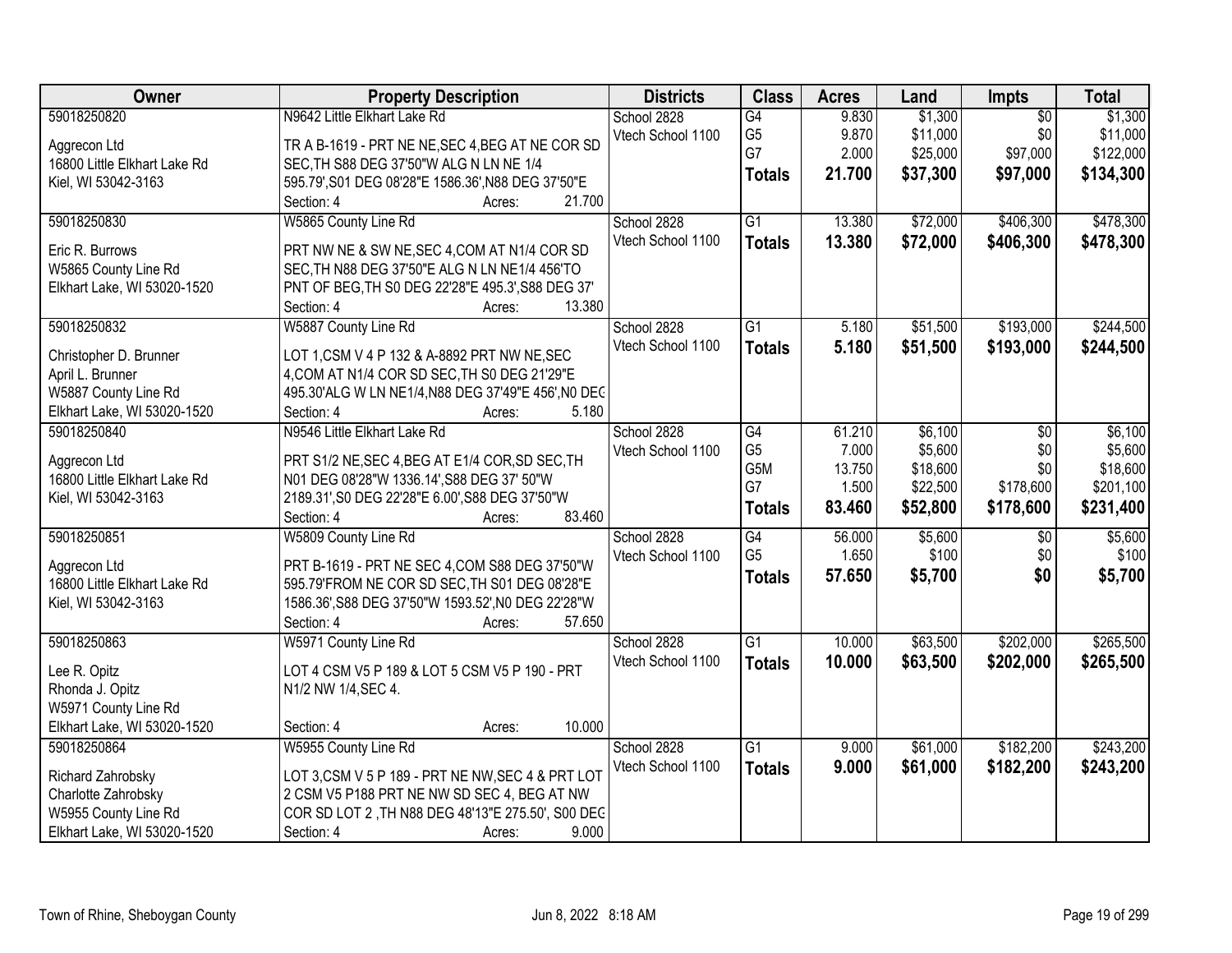| \$151,700<br>\$202,900<br>59018250865<br>W5909 County Line Rd<br>5.070<br>\$51,200<br>School 2828<br>$\overline{G1}$<br>\$51,200<br>Vtech School 1100<br>5.070<br>\$151,700<br>\$202,900<br><b>Totals</b><br>LOT 1,CSM V 5 P 188 - PRT NE NW, SEC 4, COM AT<br>Gary M. Pitzen<br>W5909 County Line Rd<br>N1/4 COR SD SEC, TH S0 DEG 22'28"E 735.84', S88<br>DEG 48'13"W 304.72', N0 DEG 22'27"E 736', N88 DEG<br>Elkhart Lake, WI 53020-1520<br>5.070<br>Section: 4<br>Acres:<br>W6037 County Line Rd<br>$\overline{G1}$<br>\$146,100<br>\$197,100<br>59018250872<br>School 2828<br>\$51,000<br>5.000<br>Vtech School 1100<br>5.000<br>\$51,000<br>\$146,100<br>\$197,100<br><b>Totals</b><br>David Paul Kobylorz<br>LOT 6, CSM V 5 P 190 - PRT NW NW, SEC 4, COM N88<br>DEG 48'13"E 825'FROM NW COR SD SEC, TH S0 DEG<br>W6037 County Line Rd<br>Elkhart Lake, WI 53020-1520<br>22'27"W 736', N88 DEG 48' 13"E 295.50', N0 DEG<br>5.000<br>Section: 4<br>Acres:<br>59018250882<br>$\overline{G1}$<br>\$66,500<br>\$216,300<br>\$282,800<br>N9605 Snake Rd<br>School 2828<br>4.800<br>Vtech School 1100<br>\$216,300<br>4.800<br>\$66,500<br>\$282,800<br><b>Totals</b><br>LOT 1 CSM V15 P 5-6 - PRT NW NW, SEC 4, COM AT<br>Douglas E. Lulloff<br>NW COR, SD SEC, TH S01 DEG 47'55"W 1243.58', TH<br>Tanya B. Lulloff<br>N9605 Snake Rd<br>N89 DEG 56'35"E 33.02'TO PNT OF BEG, TH S01 DEG<br>4.800<br>Elkhart Lake, WI 53020-1541<br>Section: 4<br>Acres:<br>59018250883<br>School 2828<br>$\overline{X4}$<br>0.200<br>Snake Rd<br>$\sqrt{30}$<br>\$0<br>$\overline{50}$<br>\$0<br>\$0<br>\$0<br>Vtech School 1100<br>0.200<br><b>Totals</b><br>Town of Rhine<br>PRT NW NW, SEC 4, DEDICATED FOR HWY BY CSM<br>W5250 County Rd Ff<br>V15 P 5-6, #1496174.<br>Elkhart Lake, WI 53020-2020<br>0.200<br>Section: 4<br>Acres:<br>59018250884<br>\$153,600<br>\$202,100<br>N9689 Snake Rd<br>$\overline{G1}$<br>3.000<br>\$48,500<br>School 2828<br>G4<br>2.500<br>\$300<br>\$300<br>\$0<br>Vtech School 1100<br>John J. Adleman<br>LOT 1 CSM V23 P5-7 #1821776 & AFFT #1824294 -<br>\$153,600<br>\$202,400<br>5.500<br>\$48,800<br><b>Totals</b><br>PRT NW NW, SEC 4<br>N9689 Snake Rd<br>Elkhart Lake, WI 53020-1541<br>5.500<br>Section: 4<br>Acres:<br>\$156,000<br>59018250886<br>School 2828<br>$\overline{G1}$<br>\$28,500<br>\$184,500<br>W5967 County Line Rd<br>1.000<br>G <sub>5</sub><br>10.610<br>\$4,800<br>\$4,800<br>\$0<br>Vtech School 1100<br>Philip W. Schaefer<br>LOT 1 28CSM195-197 #2052521 IN NW1/4 SEC 4,<br>11.610<br>\$33,300<br>\$156,000<br>\$189,300<br><b>Totals</b><br>Jolene J. Schaefer<br>T16N, R21E.<br>W5967 County Line Rd<br>11.610<br>Elkhart Lake, WI 53020-1520<br>Section: 4<br>Acres: | Owner       | <b>Property Description</b> | <b>Districts</b> | <b>Class</b>    | <b>Acres</b> | Land     | <b>Impts</b> | <b>Total</b> |
|--------------------------------------------------------------------------------------------------------------------------------------------------------------------------------------------------------------------------------------------------------------------------------------------------------------------------------------------------------------------------------------------------------------------------------------------------------------------------------------------------------------------------------------------------------------------------------------------------------------------------------------------------------------------------------------------------------------------------------------------------------------------------------------------------------------------------------------------------------------------------------------------------------------------------------------------------------------------------------------------------------------------------------------------------------------------------------------------------------------------------------------------------------------------------------------------------------------------------------------------------------------------------------------------------------------------------------------------------------------------------------------------------------------------------------------------------------------------------------------------------------------------------------------------------------------------------------------------------------------------------------------------------------------------------------------------------------------------------------------------------------------------------------------------------------------------------------------------------------------------------------------------------------------------------------------------------------------------------------------------------------------------------------------------------------------------------------------------------------------------------------------------------------------------------------------------------------------------------------------------------------------------------------------------------------------------------------------------------------------------------------------------------------------------------------------------------------------------------------------------------------------------------------------------------------------------------------------------------------------------------------------------------------------------------------------------------------------------------------|-------------|-----------------------------|------------------|-----------------|--------------|----------|--------------|--------------|
|                                                                                                                                                                                                                                                                                                                                                                                                                                                                                                                                                                                                                                                                                                                                                                                                                                                                                                                                                                                                                                                                                                                                                                                                                                                                                                                                                                                                                                                                                                                                                                                                                                                                                                                                                                                                                                                                                                                                                                                                                                                                                                                                                                                                                                                                                                                                                                                                                                                                                                                                                                                                                                                                                                                                |             |                             |                  |                 |              |          |              |              |
|                                                                                                                                                                                                                                                                                                                                                                                                                                                                                                                                                                                                                                                                                                                                                                                                                                                                                                                                                                                                                                                                                                                                                                                                                                                                                                                                                                                                                                                                                                                                                                                                                                                                                                                                                                                                                                                                                                                                                                                                                                                                                                                                                                                                                                                                                                                                                                                                                                                                                                                                                                                                                                                                                                                                |             |                             |                  |                 |              |          |              |              |
|                                                                                                                                                                                                                                                                                                                                                                                                                                                                                                                                                                                                                                                                                                                                                                                                                                                                                                                                                                                                                                                                                                                                                                                                                                                                                                                                                                                                                                                                                                                                                                                                                                                                                                                                                                                                                                                                                                                                                                                                                                                                                                                                                                                                                                                                                                                                                                                                                                                                                                                                                                                                                                                                                                                                |             |                             |                  |                 |              |          |              |              |
|                                                                                                                                                                                                                                                                                                                                                                                                                                                                                                                                                                                                                                                                                                                                                                                                                                                                                                                                                                                                                                                                                                                                                                                                                                                                                                                                                                                                                                                                                                                                                                                                                                                                                                                                                                                                                                                                                                                                                                                                                                                                                                                                                                                                                                                                                                                                                                                                                                                                                                                                                                                                                                                                                                                                |             |                             |                  |                 |              |          |              |              |
|                                                                                                                                                                                                                                                                                                                                                                                                                                                                                                                                                                                                                                                                                                                                                                                                                                                                                                                                                                                                                                                                                                                                                                                                                                                                                                                                                                                                                                                                                                                                                                                                                                                                                                                                                                                                                                                                                                                                                                                                                                                                                                                                                                                                                                                                                                                                                                                                                                                                                                                                                                                                                                                                                                                                |             |                             |                  |                 |              |          |              |              |
|                                                                                                                                                                                                                                                                                                                                                                                                                                                                                                                                                                                                                                                                                                                                                                                                                                                                                                                                                                                                                                                                                                                                                                                                                                                                                                                                                                                                                                                                                                                                                                                                                                                                                                                                                                                                                                                                                                                                                                                                                                                                                                                                                                                                                                                                                                                                                                                                                                                                                                                                                                                                                                                                                                                                |             |                             |                  |                 |              |          |              |              |
|                                                                                                                                                                                                                                                                                                                                                                                                                                                                                                                                                                                                                                                                                                                                                                                                                                                                                                                                                                                                                                                                                                                                                                                                                                                                                                                                                                                                                                                                                                                                                                                                                                                                                                                                                                                                                                                                                                                                                                                                                                                                                                                                                                                                                                                                                                                                                                                                                                                                                                                                                                                                                                                                                                                                |             |                             |                  |                 |              |          |              |              |
|                                                                                                                                                                                                                                                                                                                                                                                                                                                                                                                                                                                                                                                                                                                                                                                                                                                                                                                                                                                                                                                                                                                                                                                                                                                                                                                                                                                                                                                                                                                                                                                                                                                                                                                                                                                                                                                                                                                                                                                                                                                                                                                                                                                                                                                                                                                                                                                                                                                                                                                                                                                                                                                                                                                                |             |                             |                  |                 |              |          |              |              |
|                                                                                                                                                                                                                                                                                                                                                                                                                                                                                                                                                                                                                                                                                                                                                                                                                                                                                                                                                                                                                                                                                                                                                                                                                                                                                                                                                                                                                                                                                                                                                                                                                                                                                                                                                                                                                                                                                                                                                                                                                                                                                                                                                                                                                                                                                                                                                                                                                                                                                                                                                                                                                                                                                                                                |             |                             |                  |                 |              |          |              |              |
|                                                                                                                                                                                                                                                                                                                                                                                                                                                                                                                                                                                                                                                                                                                                                                                                                                                                                                                                                                                                                                                                                                                                                                                                                                                                                                                                                                                                                                                                                                                                                                                                                                                                                                                                                                                                                                                                                                                                                                                                                                                                                                                                                                                                                                                                                                                                                                                                                                                                                                                                                                                                                                                                                                                                |             |                             |                  |                 |              |          |              |              |
|                                                                                                                                                                                                                                                                                                                                                                                                                                                                                                                                                                                                                                                                                                                                                                                                                                                                                                                                                                                                                                                                                                                                                                                                                                                                                                                                                                                                                                                                                                                                                                                                                                                                                                                                                                                                                                                                                                                                                                                                                                                                                                                                                                                                                                                                                                                                                                                                                                                                                                                                                                                                                                                                                                                                |             |                             |                  |                 |              |          |              |              |
|                                                                                                                                                                                                                                                                                                                                                                                                                                                                                                                                                                                                                                                                                                                                                                                                                                                                                                                                                                                                                                                                                                                                                                                                                                                                                                                                                                                                                                                                                                                                                                                                                                                                                                                                                                                                                                                                                                                                                                                                                                                                                                                                                                                                                                                                                                                                                                                                                                                                                                                                                                                                                                                                                                                                |             |                             |                  |                 |              |          |              |              |
|                                                                                                                                                                                                                                                                                                                                                                                                                                                                                                                                                                                                                                                                                                                                                                                                                                                                                                                                                                                                                                                                                                                                                                                                                                                                                                                                                                                                                                                                                                                                                                                                                                                                                                                                                                                                                                                                                                                                                                                                                                                                                                                                                                                                                                                                                                                                                                                                                                                                                                                                                                                                                                                                                                                                |             |                             |                  |                 |              |          |              |              |
|                                                                                                                                                                                                                                                                                                                                                                                                                                                                                                                                                                                                                                                                                                                                                                                                                                                                                                                                                                                                                                                                                                                                                                                                                                                                                                                                                                                                                                                                                                                                                                                                                                                                                                                                                                                                                                                                                                                                                                                                                                                                                                                                                                                                                                                                                                                                                                                                                                                                                                                                                                                                                                                                                                                                |             |                             |                  |                 |              |          |              |              |
|                                                                                                                                                                                                                                                                                                                                                                                                                                                                                                                                                                                                                                                                                                                                                                                                                                                                                                                                                                                                                                                                                                                                                                                                                                                                                                                                                                                                                                                                                                                                                                                                                                                                                                                                                                                                                                                                                                                                                                                                                                                                                                                                                                                                                                                                                                                                                                                                                                                                                                                                                                                                                                                                                                                                |             |                             |                  |                 |              |          |              |              |
|                                                                                                                                                                                                                                                                                                                                                                                                                                                                                                                                                                                                                                                                                                                                                                                                                                                                                                                                                                                                                                                                                                                                                                                                                                                                                                                                                                                                                                                                                                                                                                                                                                                                                                                                                                                                                                                                                                                                                                                                                                                                                                                                                                                                                                                                                                                                                                                                                                                                                                                                                                                                                                                                                                                                |             |                             |                  |                 |              |          |              |              |
|                                                                                                                                                                                                                                                                                                                                                                                                                                                                                                                                                                                                                                                                                                                                                                                                                                                                                                                                                                                                                                                                                                                                                                                                                                                                                                                                                                                                                                                                                                                                                                                                                                                                                                                                                                                                                                                                                                                                                                                                                                                                                                                                                                                                                                                                                                                                                                                                                                                                                                                                                                                                                                                                                                                                |             |                             |                  |                 |              |          |              |              |
|                                                                                                                                                                                                                                                                                                                                                                                                                                                                                                                                                                                                                                                                                                                                                                                                                                                                                                                                                                                                                                                                                                                                                                                                                                                                                                                                                                                                                                                                                                                                                                                                                                                                                                                                                                                                                                                                                                                                                                                                                                                                                                                                                                                                                                                                                                                                                                                                                                                                                                                                                                                                                                                                                                                                |             |                             |                  |                 |              |          |              |              |
|                                                                                                                                                                                                                                                                                                                                                                                                                                                                                                                                                                                                                                                                                                                                                                                                                                                                                                                                                                                                                                                                                                                                                                                                                                                                                                                                                                                                                                                                                                                                                                                                                                                                                                                                                                                                                                                                                                                                                                                                                                                                                                                                                                                                                                                                                                                                                                                                                                                                                                                                                                                                                                                                                                                                |             |                             |                  |                 |              |          |              |              |
|                                                                                                                                                                                                                                                                                                                                                                                                                                                                                                                                                                                                                                                                                                                                                                                                                                                                                                                                                                                                                                                                                                                                                                                                                                                                                                                                                                                                                                                                                                                                                                                                                                                                                                                                                                                                                                                                                                                                                                                                                                                                                                                                                                                                                                                                                                                                                                                                                                                                                                                                                                                                                                                                                                                                |             |                             |                  |                 |              |          |              |              |
|                                                                                                                                                                                                                                                                                                                                                                                                                                                                                                                                                                                                                                                                                                                                                                                                                                                                                                                                                                                                                                                                                                                                                                                                                                                                                                                                                                                                                                                                                                                                                                                                                                                                                                                                                                                                                                                                                                                                                                                                                                                                                                                                                                                                                                                                                                                                                                                                                                                                                                                                                                                                                                                                                                                                |             |                             |                  |                 |              |          |              |              |
|                                                                                                                                                                                                                                                                                                                                                                                                                                                                                                                                                                                                                                                                                                                                                                                                                                                                                                                                                                                                                                                                                                                                                                                                                                                                                                                                                                                                                                                                                                                                                                                                                                                                                                                                                                                                                                                                                                                                                                                                                                                                                                                                                                                                                                                                                                                                                                                                                                                                                                                                                                                                                                                                                                                                |             |                             |                  |                 |              |          |              |              |
|                                                                                                                                                                                                                                                                                                                                                                                                                                                                                                                                                                                                                                                                                                                                                                                                                                                                                                                                                                                                                                                                                                                                                                                                                                                                                                                                                                                                                                                                                                                                                                                                                                                                                                                                                                                                                                                                                                                                                                                                                                                                                                                                                                                                                                                                                                                                                                                                                                                                                                                                                                                                                                                                                                                                |             |                             |                  |                 |              |          |              |              |
|                                                                                                                                                                                                                                                                                                                                                                                                                                                                                                                                                                                                                                                                                                                                                                                                                                                                                                                                                                                                                                                                                                                                                                                                                                                                                                                                                                                                                                                                                                                                                                                                                                                                                                                                                                                                                                                                                                                                                                                                                                                                                                                                                                                                                                                                                                                                                                                                                                                                                                                                                                                                                                                                                                                                |             |                             |                  |                 |              |          |              |              |
|                                                                                                                                                                                                                                                                                                                                                                                                                                                                                                                                                                                                                                                                                                                                                                                                                                                                                                                                                                                                                                                                                                                                                                                                                                                                                                                                                                                                                                                                                                                                                                                                                                                                                                                                                                                                                                                                                                                                                                                                                                                                                                                                                                                                                                                                                                                                                                                                                                                                                                                                                                                                                                                                                                                                |             |                             |                  |                 |              |          |              |              |
|                                                                                                                                                                                                                                                                                                                                                                                                                                                                                                                                                                                                                                                                                                                                                                                                                                                                                                                                                                                                                                                                                                                                                                                                                                                                                                                                                                                                                                                                                                                                                                                                                                                                                                                                                                                                                                                                                                                                                                                                                                                                                                                                                                                                                                                                                                                                                                                                                                                                                                                                                                                                                                                                                                                                |             |                             |                  |                 |              |          |              |              |
|                                                                                                                                                                                                                                                                                                                                                                                                                                                                                                                                                                                                                                                                                                                                                                                                                                                                                                                                                                                                                                                                                                                                                                                                                                                                                                                                                                                                                                                                                                                                                                                                                                                                                                                                                                                                                                                                                                                                                                                                                                                                                                                                                                                                                                                                                                                                                                                                                                                                                                                                                                                                                                                                                                                                |             |                             |                  |                 |              |          |              |              |
|                                                                                                                                                                                                                                                                                                                                                                                                                                                                                                                                                                                                                                                                                                                                                                                                                                                                                                                                                                                                                                                                                                                                                                                                                                                                                                                                                                                                                                                                                                                                                                                                                                                                                                                                                                                                                                                                                                                                                                                                                                                                                                                                                                                                                                                                                                                                                                                                                                                                                                                                                                                                                                                                                                                                |             |                             |                  |                 |              |          |              |              |
|                                                                                                                                                                                                                                                                                                                                                                                                                                                                                                                                                                                                                                                                                                                                                                                                                                                                                                                                                                                                                                                                                                                                                                                                                                                                                                                                                                                                                                                                                                                                                                                                                                                                                                                                                                                                                                                                                                                                                                                                                                                                                                                                                                                                                                                                                                                                                                                                                                                                                                                                                                                                                                                                                                                                |             |                             |                  |                 |              |          |              |              |
|                                                                                                                                                                                                                                                                                                                                                                                                                                                                                                                                                                                                                                                                                                                                                                                                                                                                                                                                                                                                                                                                                                                                                                                                                                                                                                                                                                                                                                                                                                                                                                                                                                                                                                                                                                                                                                                                                                                                                                                                                                                                                                                                                                                                                                                                                                                                                                                                                                                                                                                                                                                                                                                                                                                                |             |                             |                  |                 |              |          |              |              |
|                                                                                                                                                                                                                                                                                                                                                                                                                                                                                                                                                                                                                                                                                                                                                                                                                                                                                                                                                                                                                                                                                                                                                                                                                                                                                                                                                                                                                                                                                                                                                                                                                                                                                                                                                                                                                                                                                                                                                                                                                                                                                                                                                                                                                                                                                                                                                                                                                                                                                                                                                                                                                                                                                                                                |             |                             |                  |                 |              |          |              |              |
|                                                                                                                                                                                                                                                                                                                                                                                                                                                                                                                                                                                                                                                                                                                                                                                                                                                                                                                                                                                                                                                                                                                                                                                                                                                                                                                                                                                                                                                                                                                                                                                                                                                                                                                                                                                                                                                                                                                                                                                                                                                                                                                                                                                                                                                                                                                                                                                                                                                                                                                                                                                                                                                                                                                                |             |                             |                  |                 |              |          |              |              |
|                                                                                                                                                                                                                                                                                                                                                                                                                                                                                                                                                                                                                                                                                                                                                                                                                                                                                                                                                                                                                                                                                                                                                                                                                                                                                                                                                                                                                                                                                                                                                                                                                                                                                                                                                                                                                                                                                                                                                                                                                                                                                                                                                                                                                                                                                                                                                                                                                                                                                                                                                                                                                                                                                                                                | 59018250887 | W6045 County Line Rd        | School 2828      | $\overline{G1}$ | 6.000        | \$73,500 | \$332,000    | \$405,500    |
| G4<br>9.930<br>\$1,300<br>\$1,300<br>Vtech School 1100<br>\$0<br>Scott D. Adleman<br>LOT 2 CSM V23 P5-7 #1821776 & AFFT #1824294                                                                                                                                                                                                                                                                                                                                                                                                                                                                                                                                                                                                                                                                                                                                                                                                                                                                                                                                                                                                                                                                                                                                                                                                                                                                                                                                                                                                                                                                                                                                                                                                                                                                                                                                                                                                                                                                                                                                                                                                                                                                                                                                                                                                                                                                                                                                                                                                                                                                                                                                                                                               |             |                             |                  |                 |              |          |              |              |
| G <sub>5</sub><br>10.050<br>\$7,600<br>\$0<br>\$7,600<br>AND ALSO PRT W1/2 NW1/4 SEC 4, T16N, R21E DESC<br>Christine L. Adleman                                                                                                                                                                                                                                                                                                                                                                                                                                                                                                                                                                                                                                                                                                                                                                                                                                                                                                                                                                                                                                                                                                                                                                                                                                                                                                                                                                                                                                                                                                                                                                                                                                                                                                                                                                                                                                                                                                                                                                                                                                                                                                                                                                                                                                                                                                                                                                                                                                                                                                                                                                                                |             |                             |                  |                 |              |          |              |              |
| 25.980<br>\$82,400<br>\$332,000<br>\$414,400<br><b>Totals</b><br>AS: COM AT NW COR SEC 4; TH S89-45-57E, ALG N<br>W6045 County Line Rd                                                                                                                                                                                                                                                                                                                                                                                                                                                                                                                                                                                                                                                                                                                                                                                                                                                                                                                                                                                                                                                                                                                                                                                                                                                                                                                                                                                                                                                                                                                                                                                                                                                                                                                                                                                                                                                                                                                                                                                                                                                                                                                                                                                                                                                                                                                                                                                                                                                                                                                                                                                         |             |                             |                  |                 |              |          |              |              |
| 25.980<br>Elkhart Lake, WI 53020-1520<br>Section: 4<br>Acres:                                                                                                                                                                                                                                                                                                                                                                                                                                                                                                                                                                                                                                                                                                                                                                                                                                                                                                                                                                                                                                                                                                                                                                                                                                                                                                                                                                                                                                                                                                                                                                                                                                                                                                                                                                                                                                                                                                                                                                                                                                                                                                                                                                                                                                                                                                                                                                                                                                                                                                                                                                                                                                                                  |             |                             |                  |                 |              |          |              |              |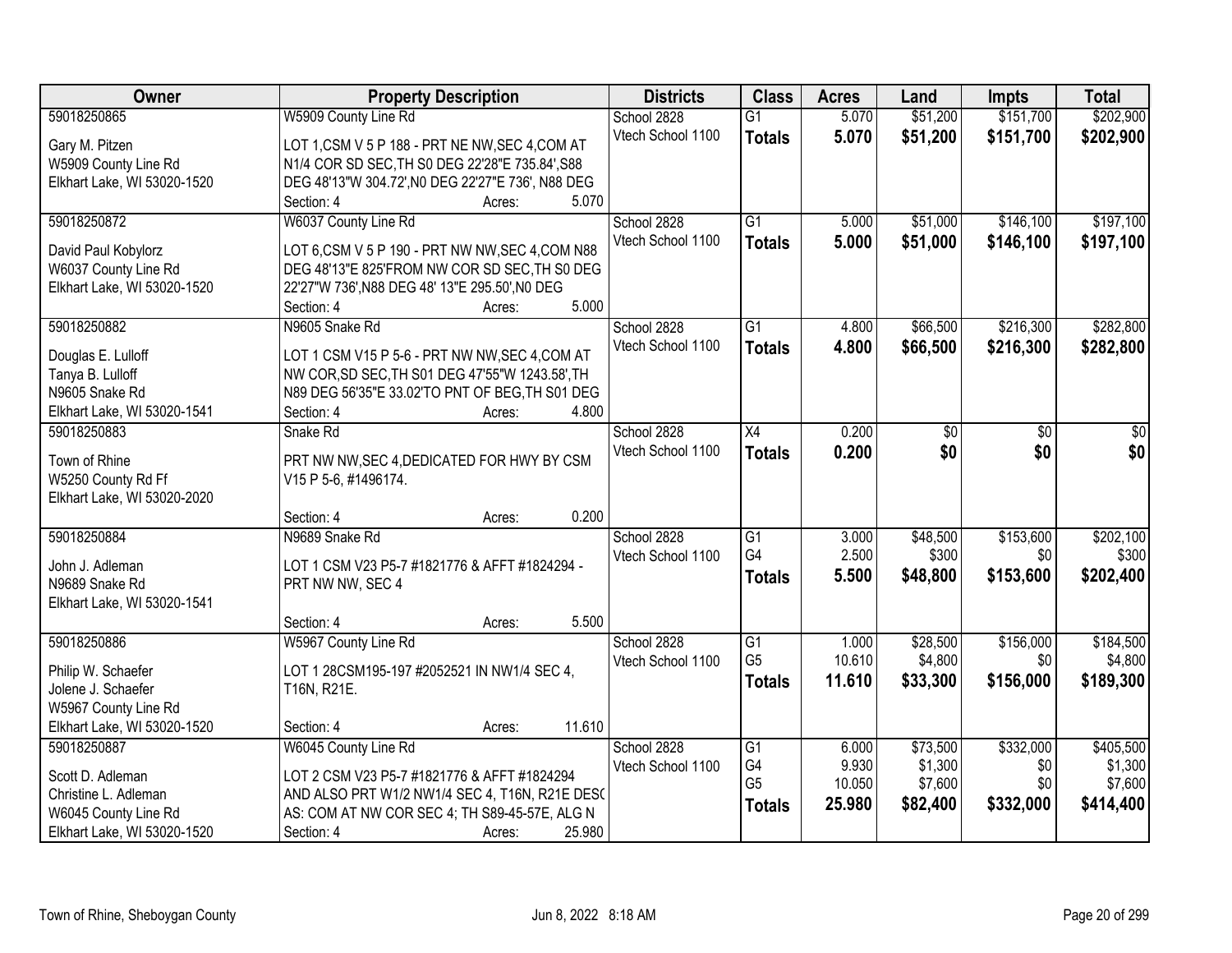| Owner                       | <b>Property Description</b>                        | <b>Districts</b>  | <b>Class</b>           | <b>Acres</b> | Land        | <b>Impts</b>    | <b>Total</b> |
|-----------------------------|----------------------------------------------------|-------------------|------------------------|--------------|-------------|-----------------|--------------|
| 59018250888                 | W5965 County Line Rd                               | School 2828       | $\overline{G1}$        | 2.000        | \$43,500    | \$153,800       | \$197,300    |
| Terry J. Heinrichs          | LOT 2 28CSM195-197 #2052521 IN NW1/4 SEC 4,        | Vtech School 1100 | G <sub>5</sub>         | 5.280        | \$6,700     | \$0             | \$6,700      |
| Elizabeth R. Heinrichs      | T16N, R21E.                                        |                   | G <sub>6</sub>         | 11.640       | \$31,400    | \$0             | \$31,400     |
| 5509 Trempealeau Trl        |                                                    |                   | <b>Totals</b>          | 18.920       | \$81,600    | \$153,800       | \$235,400    |
| Madison, WI 53705-4647      | 18.920<br>Section: 4<br>Acres:                     |                   |                        |              |             |                 |              |
| 59018250890                 | Snake Rd                                           | School 2828       | $\overline{G6}$        | 1.000        | \$2,700     | \$0             | \$2,700      |
|                             |                                                    | Vtech School 1100 | W <sub>5</sub>         | 42.860       | (\$115,700) | \$0             | 30           |
| Schmahl Heritage Land Trust | SW NW, SEC 4, EXC COM AT NE COR SD SW NW, TH       |                   | <b>Totals</b>          | 43.860       | \$2,700     | \$0             | \$2,700      |
| 03-03-2020                  | S88 DEG 26' 56"W 516.70', S 78', N88 DEG 56'30"E   |                   |                        |              |             |                 |              |
| 1970 Terry Ln               | 516.60'TO E LN SD SW NW, TH N0 DEG 9"W 82'TO       |                   |                        |              |             |                 |              |
| De Pere, WI 54115-1730      | Section: 4<br>43.860<br>Acres:                     |                   |                        |              |             |                 |              |
| 59018250900                 | Snake Rd                                           | School 2828       | $\overline{G5}$        | 23.830       | \$29,800    | $\overline{50}$ | \$29,800     |
| Robert J. Kleiber           | SE NW, SEC 4, EXC COM S88 DEG 29'56"W 17.5'FROM    | Vtech School 1100 | G <sub>6</sub>         | 18.000       | \$48,600    | \$0             | \$48,600     |
| Diane M. Kleiber            | NE COR SD SE NW, TH CONT S88 DEG 29' 56"W          |                   | <b>Totals</b>          | 41.830       | \$78,400    | \$0             | \$78,400     |
| N8265 County Rd J           | 1324.20'TO W LN SE NW, S0 DEG 9"E 82', N89 DEG 41' |                   |                        |              |             |                 |              |
| Elkhart Lake, WI 53020-1837 | 41.830<br>Section: 4<br>Acres:                     |                   |                        |              |             |                 |              |
| 59018250911                 |                                                    | School 2828       | $\overline{G5}$        | 27.130       | \$34,000    | \$0             | \$34,000     |
|                             |                                                    | Vtech School 1100 | G <sub>6</sub>         | 12.000       | \$32,400    | \$0             | \$32,400     |
| Robert J. Kleiber           | NESW SEC 4, T16N, R21E EXC THEREFROM THAT          |                   | <b>Totals</b>          | 39.130       | \$66,400    | \$0             | \$66,400     |
| Diane M. Kleiber            | PART SD NESW AS DESC AS FOLLOWS: COM AT S          |                   |                        |              |             |                 |              |
| N8265 County Rd J           | 1/4 COR SD SEC 4; TH N89-59-09W 1340.27' TO W      |                   |                        |              |             |                 |              |
| Elkhart Lake, WI 53020-1837 | 39.130<br>Section: 4<br>Acres:                     |                   |                        |              |             |                 |              |
| 59018250921                 | Snake Rd                                           | School 2828       | $\overline{\text{G5}}$ | 24.910       | \$20,400    | $\overline{60}$ | \$20,400     |
| Schmahl Heritage Land Trust | NWSW, SEC 4, T16N, R21E AND ALSO THAT PART         | Vtech School 1100 | W <sub>5</sub>         | 17.000       | (\$45,900)  | \$0             | \$0          |
| 03-03-2020                  | NESW AS DESC AS FOLLOWS: COM AT S 1/4 COR SI       |                   | <b>Totals</b>          | 41.910       | \$20,400    | \$0             | \$20,400     |
| 1970 Terry Ln               | SEC 4; TH N89-59-09W 1340.27' TO W LINE OF E 1/2   |                   |                        |              |             |                 |              |
| De Pere, WI 54115-1730      | 41.910<br>Section: 4<br>Acres:                     |                   |                        |              |             |                 |              |
| 59018250931                 | W6024 County Rd EH                                 | School 2828       | $\overline{G1}$        | 1.500        | \$33,500    | \$108,800       | \$142,300    |
|                             |                                                    | Vtech School 1100 | G <sub>2</sub>         | 0.500        | \$20,000    | \$40,000        | \$60,000     |
| Robin L. Schmahl            | SWSW SEC 4, T16N, R21E EXC COM AT SW COR           |                   | G4                     | 33.590       | \$4,100     | \$0             | \$4,100      |
| Becky A. Schmahl            | SD1/4, TH E 10 RDS, TH N 16 RDS, TH W 10 RDS, TH S |                   | G <sub>5</sub>         | 1.750        | \$100       | \$0             | \$100        |
| W6024 County Rd Eh          | 16 RDS TO BEG; FURTHER EXCEPTING THAT PART         |                   | G5M                    | 1.310        | \$1,800     | \$0             | \$1,800      |
| Elkhart Lake, WI 53020-1514 | Section: 4<br>38.650<br>Acres:                     |                   | <b>Totals</b>          | 38.650       | \$59,500    | \$148,800       | \$208,300    |
| 59018250940                 | N9319 Snake Rd                                     | School 2828       | $\overline{G1}$        | 1.000        | \$28,500    | \$160,700       | \$189,200    |
|                             |                                                    | Vtech School 1100 | <b>Totals</b>          | 1.000        | \$28,500    | \$160,700       | \$189,200    |
| Steven E. Holzmann          | PRT SW SW, SEC 4, COM AT SW COR, THE 10 RODS, I    |                   |                        |              |             |                 |              |
| Virginia L. Holzmann        | 16 RODS, W 10 RODS, TH S 16 RODS TO BEG.           |                   |                        |              |             |                 |              |
| N9319 Snake Rd              |                                                    |                   |                        |              |             |                 |              |
| Elkhart Lake, WI 53020-1541 | 1.000<br>Section: 4<br>Acres:                      |                   |                        |              |             |                 |              |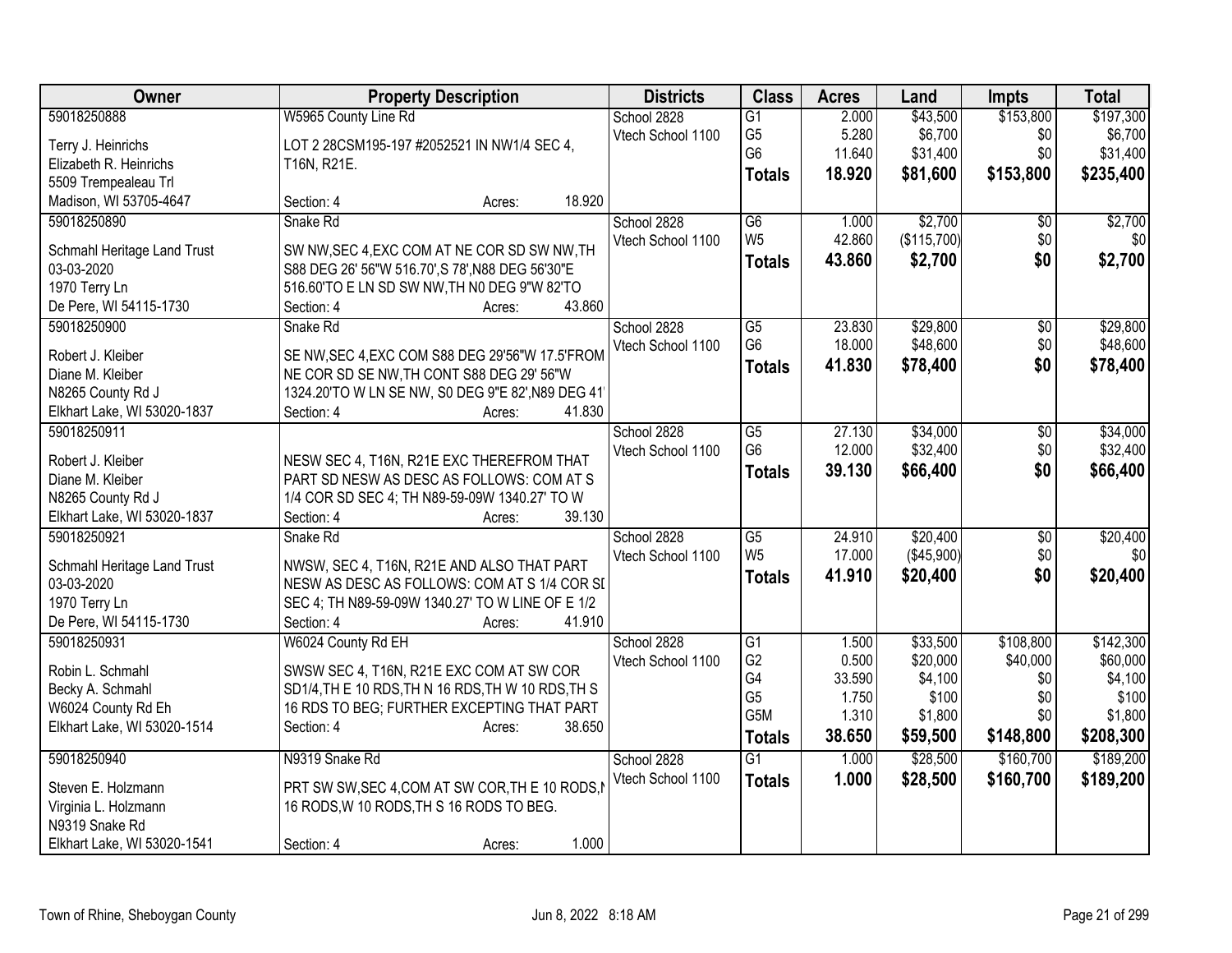| Owner                                | <b>Property Description</b>                                    |        |        | <b>Districts</b>  | <b>Class</b>     | <b>Acres</b> | Land         | <b>Impts</b>    | <b>Total</b>    |
|--------------------------------------|----------------------------------------------------------------|--------|--------|-------------------|------------------|--------------|--------------|-----------------|-----------------|
| 59018250951                          | W5920 County Rd EH                                             |        |        | School 2828       | $\overline{G1}$  | 4.000        | \$58,500     | \$11,800        | \$70,300        |
| Robert J. Kleiber                    | SESW, SEC 4, T16N, R21E AND ALSO THAT PART                     |        |        | Vtech School 1100 | G4               | 5.500        | \$600        | \$0             | \$600           |
| Diane M. Kleiber                     | SWSE SD SEC 4 DES AS FOLLOWS: COM AT S1/4                      |        |        |                   | G <sub>5</sub>   | 15.890       | \$19,900     | \$0             | \$19,900        |
| N8265 County Rd J                    | COR SD SEC 4; TH N89-59-09W 1340.27' TO W LINE                 |        |        |                   | G5M              | 15.690       | \$21,200     | \$0             | \$21,200        |
| Elkhart Lake, WI 53020-1837          | Section: 4                                                     | Acres: | 41.080 |                   | <b>Totals</b>    | 41.080       | \$100,200    | \$11,800        | \$112,000       |
| 59018250960                          | Little Elkhart Lake Rd                                         |        |        | School 2828       | W <sub>5</sub>   | 9.000        | (\$24,300)   | $\overline{50}$ | \$0             |
| Terrence B. Webb                     | N 9 AC OF NE SE, SEC 4                                         |        |        | Vtech School 1100 | <b>Totals</b>    | 9.000        | \$0          | \$0             | \$0             |
| Robert E. Webb                       |                                                                |        |        |                   |                  |              |              |                 |                 |
| PO Box 622                           |                                                                |        |        |                   |                  |              |              |                 |                 |
| Libertyville, IL 60048-0622          | Section: 4                                                     | Acres: | 9.000  |                   |                  |              |              |                 |                 |
| 59018250970                          | N9448 Little Elkhart Lake Rd                                   |        |        | School 2828       | $\overline{G1}$  | 5.110        | \$59,000     | \$160,500       | \$219,500       |
|                                      |                                                                |        |        | Vtech School 1100 | <b>Totals</b>    | 5.110        | \$59,000     | \$160,500       | \$219,500       |
| Tyler Scott Schaefer                 | A-21995 - PRT NE SE, SEC 4, COM S0 DEG 03'38"E                 |        |        |                   |                  |              |              |                 |                 |
| Elizabeth Ann Schaefer<br>PO Box 243 | 296.21' FROM E1/4 COR SD SEC, TH CONT S0 DEG                   |        |        |                   |                  |              |              |                 |                 |
| Kiel, WI 53042-0243                  | 03'38"E 362.11', S88 DEG 17'51"W 615.87', NO DEG<br>Section: 4 | Acres: | 5.110  |                   |                  |              |              |                 |                 |
| 59018250980                          | N9424 Little Elkhart Lake Rd                                   |        |        | School 2828       | G1               | 5.000        | \$65,000     | \$253,200       | \$318,200       |
|                                      |                                                                |        |        | Vtech School 1100 | G <sub>6</sub>   | 15.000       | \$40,500     | \$0             | \$40,500        |
| William D. Hayes                     | N1/2 OF S1/2 NE SE & N1/2 OF S1/2 NW SE, SEC 4.                |        |        |                   |                  | 20.000       | \$105,500    | \$253,200       | \$358,700       |
| Linda K. Hayes                       |                                                                |        |        |                   | <b>Totals</b>    |              |              |                 |                 |
| N9424 Little Elkhart Lake Rd         |                                                                |        |        |                   |                  |              |              |                 |                 |
| Elkhart Lake, WI 53020-1609          | Section: 4                                                     | Acres: | 20.000 |                   |                  |              |              |                 |                 |
| 59018250990                          | <b>Little Elkhart Lake</b>                                     |        |        | School 2828       | G4               | 3.750        | \$500        | $\overline{50}$ | \$500           |
| Scott D. Adleman                     | S1/2 OF S1/2 NE SE                                             |        |        | Vtech School 1100 | G <sub>5</sub> M | 6.250        | \$8,500      | \$0             | \$8,500         |
| Christine L. Adleman                 |                                                                |        |        |                   | <b>Totals</b>    | 10.000       | \$9,000      | \$0             | \$9,000         |
| W6045 County Line Rd                 |                                                                |        |        |                   |                  |              |              |                 |                 |
| Elkhart Lake, WI 53020-1520          | Section: 4                                                     | Acres: | 10.000 |                   |                  |              |              |                 |                 |
| 59018251000                          | Little Elkhart Lake                                            |        |        | School 2828       | W <sub>5</sub>   | 9.000        | ( \$24, 300) | $\overline{50}$ | $\overline{50}$ |
| Terrence B. Webb                     | N9 AC OF NW SE, SEC 4                                          |        |        | Vtech School 1100 | <b>Totals</b>    | 9.000        | \$0          | \$0             | \$0             |
| Robert E. Webb                       |                                                                |        |        |                   |                  |              |              |                 |                 |
| PO Box 622                           |                                                                |        |        |                   |                  |              |              |                 |                 |
| Libertyville, IL 60048-0622          | Section: 4                                                     | Acres: | 9.000  |                   |                  |              |              |                 |                 |
| 59018251010                          | Little Elkhart Lake Rd                                         |        |        | School 2828       | W8               | 17.000       | (\$45,900)   | $\overline{50}$ | $\sqrt{50}$     |
|                                      |                                                                |        |        | Vtech School 1100 | <b>Totals</b>    | 17.000       | \$0          | \$0             | \$0             |
| Tyler Scott Schaefer                 | S 11 AC OF N1/2 NW SE, SEC 11, & THE W 6 AC OF S               |        |        |                   |                  |              |              |                 |                 |
| Elizabeth Ann Schaefer               | 11 AC OF N1/2 OF NE SE.                                        |        |        |                   |                  |              |              |                 |                 |
| PO Box 243                           |                                                                |        |        |                   |                  |              |              |                 |                 |
| Kiel, WI 53042-0243                  | Section: 4                                                     | Acres: | 17.000 |                   |                  |              |              |                 |                 |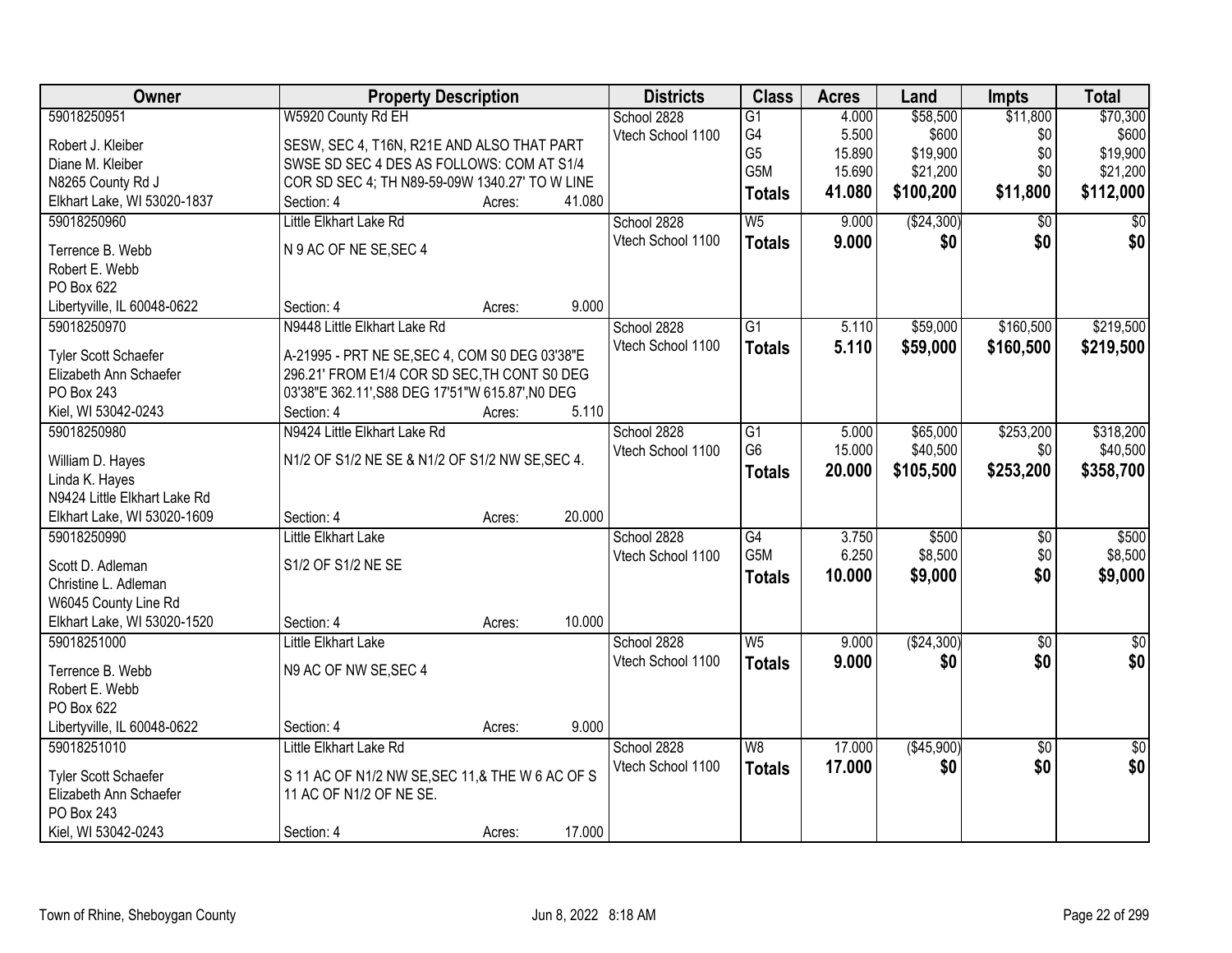| Owner                       |                                                       | <b>Property Description</b> |        | <b>Districts</b>  | <b>Class</b>        | <b>Acres</b> | Land                | <b>Impts</b>    | <b>Total</b> |
|-----------------------------|-------------------------------------------------------|-----------------------------|--------|-------------------|---------------------|--------------|---------------------|-----------------|--------------|
| 59018251030                 | Little Elkhart Lake                                   |                             |        | School 2828       | $\overline{G4}$     | 2.000        | \$200               | $\overline{50}$ | \$200        |
| Scott D. Adleman            | S1/2 OF S1/2 NW SE                                    |                             |        | Vtech School 1100 | G <sub>5</sub> M    | 8.000        | \$10,800            | \$0             | \$10,800     |
| Christine L. Adleman        |                                                       |                             |        |                   | <b>Totals</b>       | 10.000       | \$11,000            | \$0             | \$11,000     |
| W6045 County Line Rd        |                                                       |                             |        |                   |                     |              |                     |                 |              |
| Elkhart Lake, WI 53020-1520 | Section: 4                                            | Acres:                      | 10.000 |                   |                     |              |                     |                 |              |
| 59018251040                 | County Rd EH                                          |                             |        | School 2828       | G4                  | 6.650        | \$800               | \$0             | \$800        |
|                             |                                                       |                             |        | Vtech School 1100 | G5M                 | 31.000       | \$41,900            | \$0             | \$41,900     |
| Scott D. Adleman            | SW SE, SEC 4, SUBJ TO HWY CONV REC IN V 1488 P        |                             |        |                   | <b>Totals</b>       | 37.650       | \$42,700            | \$0             | \$42,700     |
| Christine L. Adleman        | 591, DOC #1469865.                                    |                             |        |                   |                     |              |                     |                 |              |
| W6045 County Line Rd        |                                                       |                             | 37.650 |                   |                     |              |                     |                 |              |
| Elkhart Lake, WI 53020-1520 | Section: 4                                            | Acres:                      |        |                   | $\overline{G1}$     | 2.000        |                     | \$104,200       | \$142,700    |
| 59018251050                 | W5772 County Rd EH                                    |                             |        | School 2828       | G4                  | 27.530       | \$38,500<br>\$2,600 |                 | \$2,600      |
| Scott D. Adleman            | SE SE, SEC 4, SUBJ TO HWY CONV REC IN V 1488 P        |                             |        | Vtech School 1100 | G <sub>5</sub>      | 1.720        | \$100               | \$0<br>\$0      | \$100        |
| Christine L. Adleman        | 591, DOC #1469865.                                    |                             |        |                   | G5M                 | 8.030        | \$10,900            | \$0             | \$10,900     |
| W6045 County Line Rd        |                                                       |                             |        |                   | <b>Totals</b>       | 39.280       | \$52,100            | \$104,200       | \$156,300    |
| Elkhart Lake, WI 53020-1520 | Section: 4                                            | Acres:                      | 39.280 |                   |                     |              |                     |                 |              |
| 59018251051                 | Memorandum                                            |                             |        | School 2828       |                     |              |                     |                 |              |
| Memorandum                  | N1/2 NW1/4, SEC 4 0.90 AC                             |                             |        | Vtech School 1100 | <b>Totals</b>       |              |                     |                 |              |
| Na                          |                                                       |                             |        |                   |                     |              |                     |                 |              |
| Na, WI 99999                |                                                       |                             |        |                   |                     |              |                     |                 |              |
|                             | Section: 4                                            | Acres:                      | 0.900  |                   |                     |              |                     |                 |              |
| 59018251052                 | County Rd EH                                          |                             |        | School 2828       | $\overline{\chi_3}$ | 3.070        | $\overline{50}$     | $\overline{30}$ | $\sqrt{50}$  |
|                             |                                                       |                             |        | Vtech School 1100 | <b>Totals</b>       | 3.070        | \$0                 | \$0             | \$0          |
| Sheboygan County            | PRT S1/2 SE1/4, SEC 4 (SCHMAHL) 3.07 AC.              |                             |        |                   |                     |              |                     |                 |              |
| 615 N 6th St                |                                                       |                             |        |                   |                     |              |                     |                 |              |
| Sheboygan, WI 53081-4612    | Section: 4                                            |                             | 3.070  |                   |                     |              |                     |                 |              |
| 59018251060                 | Snake Rd                                              | Acres:                      |        | School 2828       | G4                  | 29.780       | \$3,800             | $\overline{50}$ | \$3,800      |
|                             |                                                       |                             |        | Vtech School 1100 | G <sub>5</sub>      | 4.800        | \$2,200             | \$0             | \$2,200      |
| Lynnette Raquet             | PRT NE NE, SEC 5, COM AT NE COR SD1/4, TH W           |                             |        |                   | <b>Totals</b>       | 34.580       | \$6,000             | \$0             | \$6,000      |
| 17028 Cemetery Rd           | 1119.57', S 363.44', W 196.18', S0 DEG 26' 14"W       |                             |        |                   |                     |              |                     |                 |              |
| Kiel, WI 53042-1569         | 699.92', S74 DEG 45'04"E 266.9', S49 DEG 53' 39"E     |                             |        |                   |                     |              |                     |                 |              |
|                             | Section: 5                                            | Acres:                      | 34.580 |                   |                     |              |                     |                 |              |
| 59018251070                 | W6197 County Line Rd                                  |                             |        | School 2828       | $\overline{G1}$     | 1.480        | \$35,700            | \$123,200       | \$158,900    |
| Kohler Credit Union         | PRT NW & NE OF NE, SEC 5, COM 1233.08'W OF NE         |                             |        | Vtech School 1100 | <b>Totals</b>       | 1.480        | \$35,700            | \$123,200       | \$158,900    |
| 5727 Superior Ave           | COR, SD SEC, TH S 363.44', W 177.90', N 363.44', TH E |                             |        |                   |                     |              |                     |                 |              |
| Sheboygan, WI 53083-3329    | 177.90'TO BEG.                                        |                             |        |                   |                     |              |                     |                 |              |
|                             | Section: 5                                            | Acres:                      | 1.480  |                   |                     |              |                     |                 |              |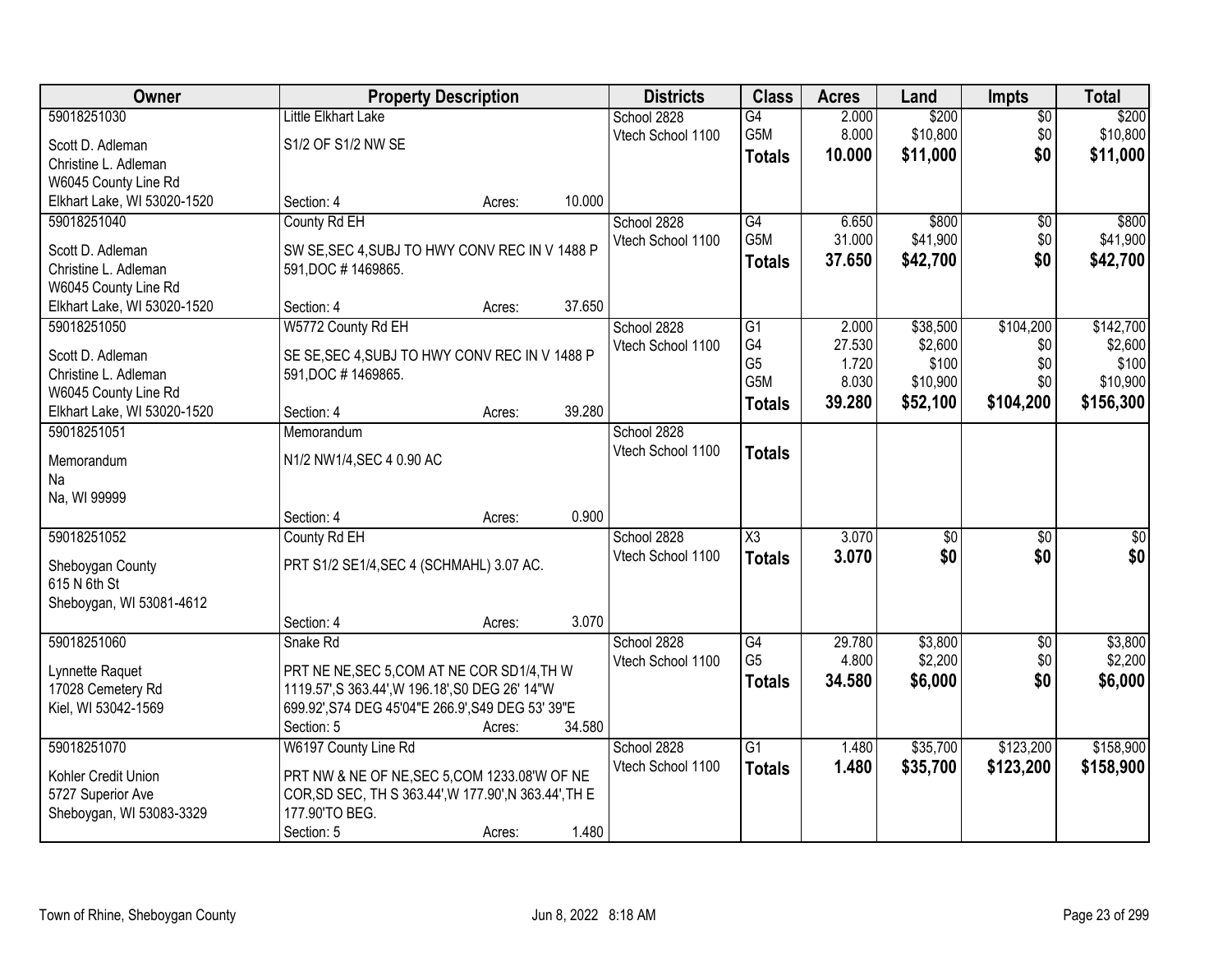| Owner                       | <b>Property Description</b>                           | <b>Districts</b>  | <b>Class</b>                      | <b>Acres</b> | Land        | <b>Impts</b>    | <b>Total</b> |
|-----------------------------|-------------------------------------------------------|-------------------|-----------------------------------|--------------|-------------|-----------------|--------------|
| 59018251071                 | W6185 County Line Rd                                  | School 2828       | $\overline{G1}$                   | 0.830        | \$25,600    | \$104,500       | \$130,100    |
| Jack J. Blanke              | LOT 2,CSM V 5 P 191 - PRT NE NE, SEC 5,COM            | Vtech School 1100 | <b>Totals</b>                     | 0.830        | \$25,600    | \$104,500       | \$130,100    |
| Anna L. Blanke              | 1133.08'W OF NE COR SD SEC, TH S 363.44', W 100', N   |                   |                                   |              |             |                 |              |
| W6185 County Line Rd        | 363.44', TH E 100'TO BEG.                             |                   |                                   |              |             |                 |              |
| Elkhart Lake, WI 53020-1521 | 0.830<br>Section: 5<br>Acres:                         |                   |                                   |              |             |                 |              |
| 59018251080                 | County Line Rd                                        | School 2828       | $\overline{G4}$                   | 19.820       | \$2,300     | $\overline{50}$ | \$2,300      |
|                             |                                                       | Vtech School 1100 | <b>Totals</b>                     | 19.820       | \$2,300     | \$0             | \$2,300      |
| Robert R. Kissinger         | W1/2 NW NE, SEC 5, EXC THE E 2 RDS THEREOF.           |                   |                                   |              |             |                 |              |
| Diane L. Kissinger          |                                                       |                   |                                   |              |             |                 |              |
| 1407 1st St                 | 19.820                                                |                   |                                   |              |             |                 |              |
| Kiel, WI 53042-1783         | Section: 5<br>Acres:                                  |                   |                                   |              |             |                 |              |
| 59018251081                 | County Line Rd                                        | School 2828       | $\overline{G4}$<br>G <sub>5</sub> | 24.400       | \$3,200     | $\overline{50}$ | \$3,200      |
| Daniel R. Meyer             | PRT N1/2 NE1/4, SEC 5, COM 1397.47'W OF NE            | Vtech School 1100 |                                   | 0.500        | \$300       | \$0             | \$300        |
| Becky L. Meyer              | COR, SD SEC, TH S 363.44', E 81.72', S0 DEG 26'14"W   |                   | <b>Totals</b>                     | 24.900       | \$3,500     | \$0             | \$3,500      |
| 22419 Mueller Rd            | 1267.70', N89 DEG 40' 31"W 688.25', N0 DEG 44'13"E    |                   |                                   |              |             |                 |              |
| Kiel, WI 53042-1518         | 24.900<br>Section: 5<br>Acres:                        |                   |                                   |              |             |                 |              |
| 59018251090                 | Snake Rd                                              | School 2828       | W6                                | 20.000       | ( \$54,000) | \$0             | $\sqrt{50}$  |
| Douglas L. Genke            | E1/2 SW NE, SEC 5                                     | Vtech School 1100 | <b>Totals</b>                     | 20.000       | \$0         | \$0             | \$0          |
| Kim M. Genke                |                                                       |                   |                                   |              |             |                 |              |
| N9550 Snake Rd              |                                                       |                   |                                   |              |             |                 |              |
| Elkhart Lake, WI 53020-1540 | 20.000<br>Section: 5<br>Acres:                        |                   |                                   |              |             |                 |              |
| 59018251100                 | County Line Rd                                        | School 2828       | G4                                | 2.050        | \$200       | \$0             | \$200        |
|                             |                                                       | Vtech School 1100 | W <sub>8</sub>                    | 19.000       | (\$51,300)  | \$0             | \$0          |
| Stevens Nytsch              | W1/2 SW NE, SEC 5, ALSO THE E 2 RDS OF W1/2 NW        |                   | <b>Totals</b>                     | 21.050       | \$200       | \$0             | \$200        |
| 3619 State Highway 42       | NE.                                                   |                   |                                   |              |             |                 |              |
| Sheboygan, WI 53083-2646    |                                                       |                   |                                   |              |             |                 |              |
|                             | 21.050<br>Section: 5<br>Acres:                        |                   |                                   |              |             |                 |              |
| 59018251111                 | N9550 Snake Rd                                        | School 2828       | $\overline{G1}$                   | 2.000        | \$43,500    | \$417,100       | \$460,600    |
| Douglas L. Genke            | SE NE & PRTS OF NE NE, NE SE, & NW SE, SEC            | Vtech School 1100 | G4                                | 51.530       | \$7,100     | \$0             | \$7,100      |
| Kim M. Genke                | 5, COM N0 DEG 38'10"E 381.19'FROM NE COR SE           |                   | G <sub>5</sub><br>W <sub>6</sub>  | 10.400       | \$9,800     | \$0             | \$9,800      |
| N9550 Snake Rd              | NE, SD SEC, TH N86 DEG 30'12"W 339.30', N88 DEG       |                   |                                   | 27.000       | (\$36,500)  | \$0             | \$0          |
| Elkhart Lake, WI 53020-1540 | 90.930<br>Section: 5<br>Acres:                        |                   | <b>Totals</b>                     | 90.930       | \$60,400    | \$417,100       | \$477,500    |
| 59018251120                 | W6425 County Line Rd                                  | School 2828       | G4                                | 31.600       | \$4,200     | $\overline{50}$ | \$4,200      |
|                             |                                                       | Vtech School 1100 | G <sub>5</sub>                    | 29.000       | \$21,600    | \$0             | \$21,600     |
| Trusts Deibele et al        | PRT N1/2 NW1/4, SEC 5, COM E 330'FROM NW              |                   | G7                                | 0.500        | \$10,000    | \$500           | \$10,500     |
| 19714 Reichardt Rd          | COR, SD SEC, TH S0 DEG 4'20"E 393', S43 DEG 41'E      |                   | <b>Totals</b>                     | 61.100       | \$35,800    | \$500           | \$36,300     |
| Kiel, WI 53042-3341         | 778.56', S70 DEG 43'E 363', S64 DEG 57'E 149.10', S35 |                   |                                   |              |             |                 |              |
|                             | 61.100<br>Section: 5<br>Acres:                        |                   |                                   |              |             |                 |              |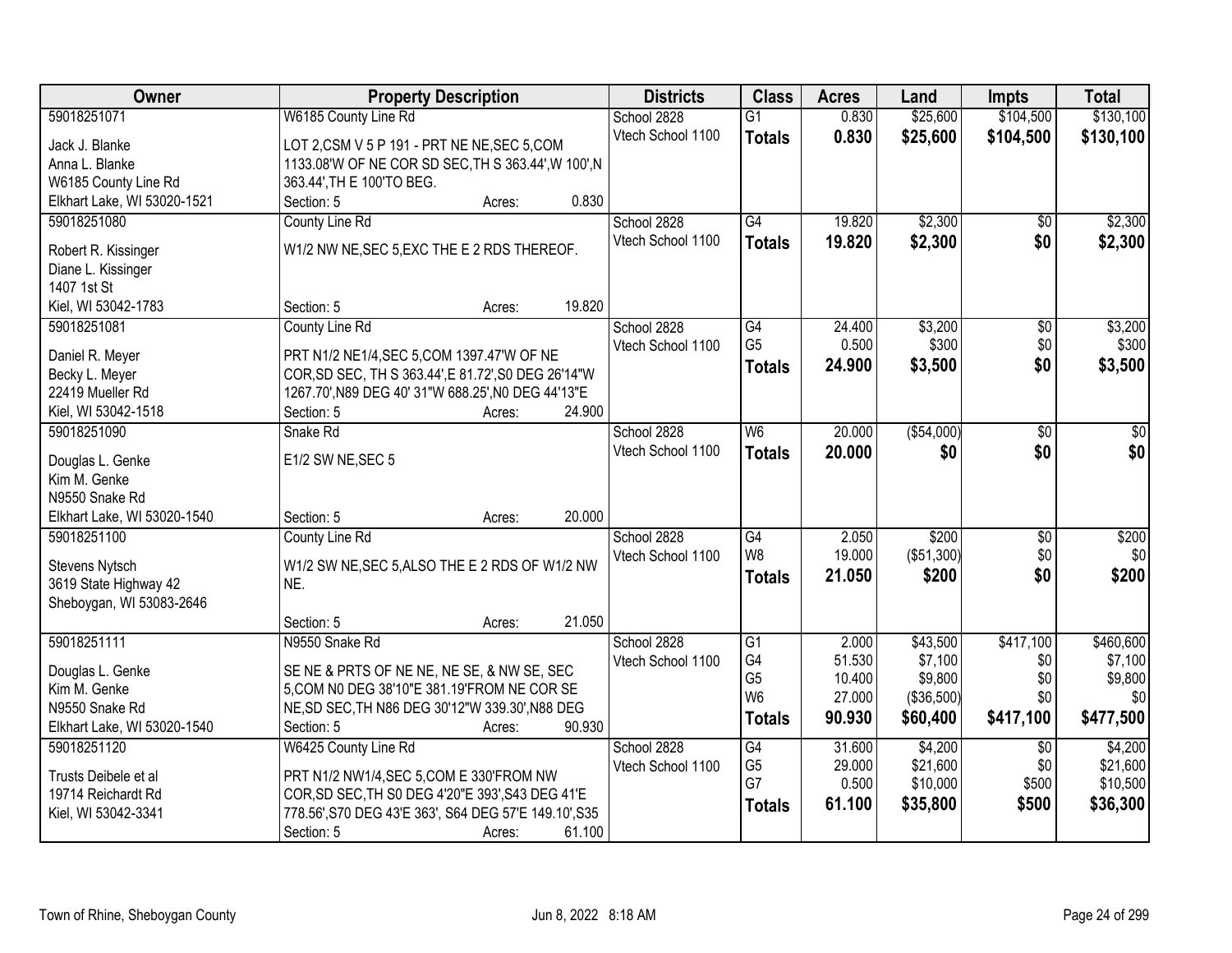| Owner                       | <b>Property Description</b>                                                          | <b>Districts</b>  | <b>Class</b>     | <b>Acres</b> | Land     | <b>Impts</b>    | <b>Total</b> |
|-----------------------------|--------------------------------------------------------------------------------------|-------------------|------------------|--------------|----------|-----------------|--------------|
| 59018251131                 | W6481 County Line Rd                                                                 | School 2828       | $\overline{G1}$  | 11.170       | \$66,400 | \$206,600       | \$273,000    |
| Thomas R. Graff             | LOT 1, V 6 CSM P 41-42 - PRT NW NW, SEC 5, COM                                       | Vtech School 1100 | <b>Totals</b>    | 11.170       | \$66,400 | \$206,600       | \$273,000    |
| Cheryl A. Graff             | 55.30'E OF NW COR SD SEC, TH E 274.70', S0 DEG                                       |                   |                  |              |          |                 |              |
| W6481 County Line Rd        | 4'20"E 1517.82', N87 DEG 22'W 330.37', N0 DEG 4' 20"W                                |                   |                  |              |          |                 |              |
| Elkhart Lake, WI 53020-1521 | 11.170<br>Section: 5<br>Acres:                                                       |                   |                  |              |          |                 |              |
| 59018251132                 | W6403 County Line Rd                                                                 | School 2828       | $\overline{G1}$  | 12.020       | \$68,600 | \$152,700       | \$221,300    |
| Daniel D. Ninmer            | LOT 1, CSM V 9 P 29 & LOT 2 CSM V 9 P 299 - PRT NW                                   | Vtech School 1100 | <b>Totals</b>    | 12.020       | \$68,600 | \$152,700       | \$221,300    |
| Kelly A. Ninmer             | NW, SEC 5, COM AT N1/4 COR SD SEC TH W                                               |                   |                  |              |          |                 |              |
| W6403 County Line Rd        | 1391.20', S02 DEG W 1080.43', N64 DEG 57'W 8.97', TH                                 |                   |                  |              |          |                 |              |
| Elkhart Lake, WI 53020-1521 | 12.020<br>Section: 5<br>Acres:                                                       |                   |                  |              |          |                 |              |
| 59018251134                 | W6401 County Line Rd                                                                 | School 2828       | $\overline{G1}$  | 10.040       | \$63,600 | \$158,400       | \$222,000    |
|                             |                                                                                      | Vtech School 1100 |                  |              |          |                 |              |
| Danny R. Bachmann           | LOT 3,CSM V 9 P 299 - PRT NE NW & NW NW,SEC                                          |                   | <b>Totals</b>    | 10.040       | \$63,600 | \$158,400       | \$222,000    |
| Kathleen E. Bachmann        | 5, COM AT NE COR LOT 1, CSM V 9 P 29, TH S70 DEG                                     |                   |                  |              |          |                 |              |
| PO Box 361                  | 43'E 193.80', S64 DEG 57'E 149.10', S35 DEG 16'E                                     |                   |                  |              |          |                 |              |
| Elkhart Lake, WI 53020-0361 | 10.040<br>Section: 5<br>Acres:                                                       |                   |                  |              |          |                 |              |
| 59018251141                 | N9513 State Highway 67                                                               | School 2828       | G1               | 3.000        | \$46,000 | \$113,900       | \$159,900    |
|                             |                                                                                      | Vtech School 1100 | G4               | 2.000        | \$300    | \$0             | \$300        |
| David W. Hansmann           | LOT 1 CSM V21 P275-277 #1782246 - PRT SW                                             |                   | <b>Totals</b>    | 5.000        | \$46,300 | \$113,900       | \$160,200    |
| Cindy L. Hansmann           | NW, SEC 5.                                                                           |                   |                  |              |          |                 |              |
| N9513 State Rd 67           |                                                                                      |                   |                  |              |          |                 |              |
| Elkhart Lake, WI 53020-1550 | 5.000<br>Section: 5<br>Acres:                                                        |                   |                  |              |          |                 |              |
| 59018251142                 | N9575 State Highway 67                                                               | School 2828       | $\overline{G1}$  | 1.000        | \$28,500 | \$319,800       | \$348,300    |
| Daniel Scharenbroch         | LOT 2 CSM V21 P275-277 #1782246 - PRT SW                                             | Vtech School 1100 | G <sub>5</sub>   | 26.500       | \$33,200 | \$0             | \$33,200     |
| Tammy Scharenbroch          | NW, SEC 5.                                                                           |                   | G <sub>6</sub>   | 10.730       | \$29,000 | \$0             | \$29,000     |
| N9575 State Rd 67           |                                                                                      |                   | <b>Totals</b>    | 38.230       | \$90,700 | \$319,800       | \$410,500    |
| Elkhart Lake, WI 53020-1550 | 38.230<br>Section: 5<br>Acres:                                                       |                   |                  |              |          |                 |              |
| 59018251151                 | N9446 Snake Rd                                                                       | School 2828       | $\overline{G4}$  | 30.520       | \$3,100  | $\overline{50}$ | \$3,100      |
|                             |                                                                                      | Vtech School 1100 | G <sub>5</sub>   | 3.000        | \$3,800  | \$0             | \$3,800      |
| Michael A. Becker           | PARTS OF SE NW, NE SW, NW SE, & NE SE OF SEC                                         |                   | G <sub>5</sub> M | 27.500       | \$37,200 | \$0             | \$37,200     |
| Kellie K. Becker            | T16N, R21E, COM AT THE E1/4 COR OF SD SEC, TH                                        |                   | <b>Totals</b>    | 61.020       | \$44,100 | \$0             | \$44,100     |
| 110 Moraine Dr              | N89-25-58W 2629.26' ALG THE N LINE OF SE1/4 TO                                       |                   |                  |              |          |                 |              |
| Elkhart Lake, WI 53020-1937 | 61.020<br>Section: 5<br>Acres:                                                       |                   |                  |              |          |                 |              |
| 59018251161                 | N9436 Snake Rd                                                                       | School 2828       | G1               | 2.000        | \$38,500 | \$3,500         | \$42,000     |
|                             | Matthew & Dawn Faust Living Trust U/A   PRT OF NE SW, NW SE, & NE SE S5, T16N, R21E, | Vtech School 1100 | G4               | 30.970       | \$3,500  | \$0             | \$3,500      |
| Dtd 4/11/08                 | COM AT E1/4 COR SEC 5, TH S00-45-24W 1307.45'                                        |                   | G <sub>5</sub>   | 7.690        | \$9,600  | \$0             | \$9,600      |
| 5426 Bremer Rd              | ALG E LINE OF SE1/4 TO S LINE OF N1/2 SE1/4 SEC                                      |                   | G <sub>5</sub> M | 12.000       | \$16,200 | \$0             | \$16,200     |
| Mcfarland, WI 53558-9483    | 52.660<br>Section: 5<br>Acres:                                                       |                   | <b>Totals</b>    | 52.660       | \$67,800 | \$3,500         | \$71,300     |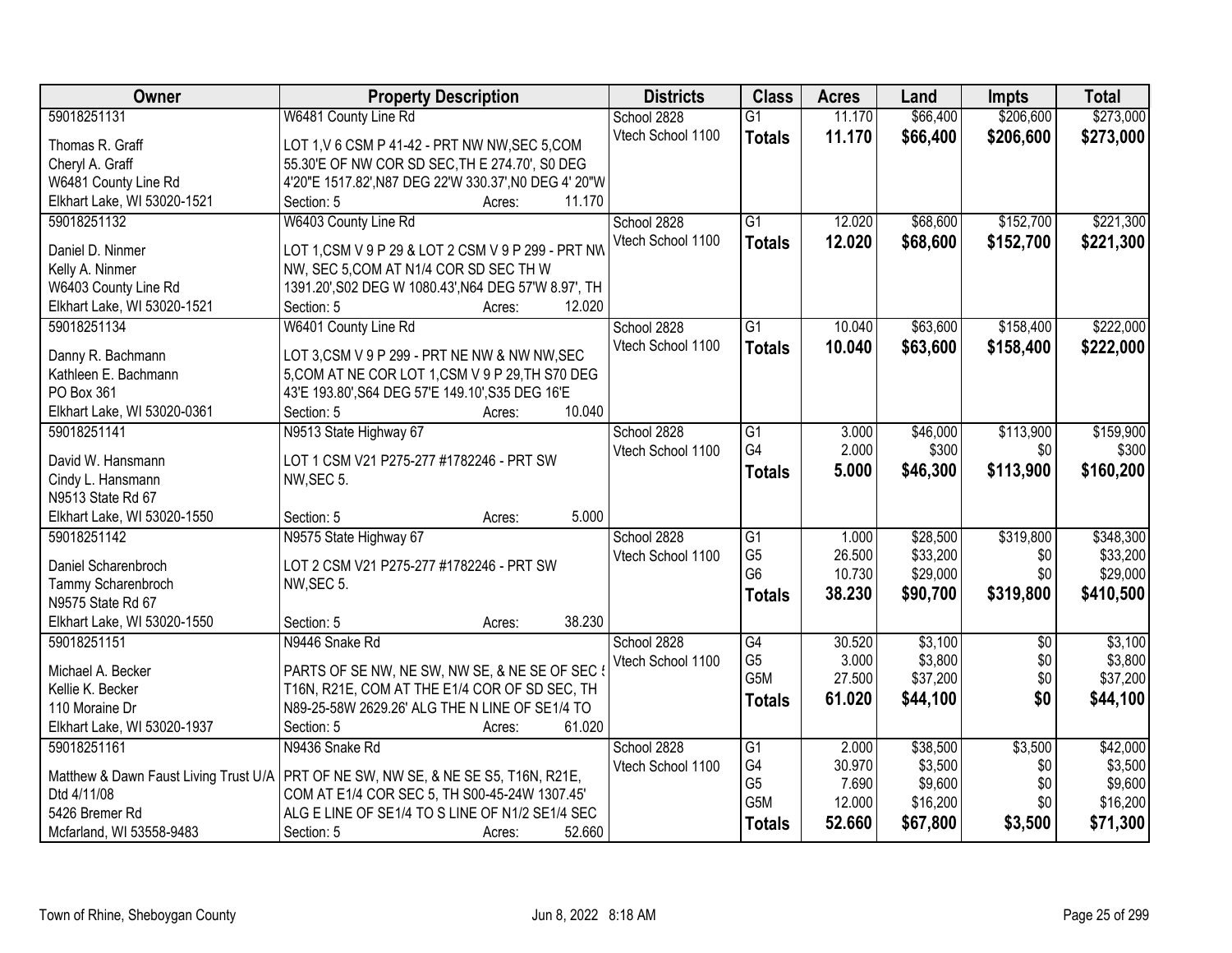| Owner                       | <b>Property Description</b>                           | <b>Districts</b>  | <b>Class</b>     | <b>Acres</b> | Land     | Impts           | <b>Total</b>    |
|-----------------------------|-------------------------------------------------------|-------------------|------------------|--------------|----------|-----------------|-----------------|
| 59018251171                 | N9433 State Highway 67                                | School 2828       | G4               | 13.220       | \$1,300  | $\overline{50}$ | \$1,300         |
| Rodney D. Arnold            | LOT 1 28CSM75-77 #2042548 IN NESW AND NWSW            | Vtech School 1100 | G5M              | 21.977       | \$29,700 | \$0             | \$29,700        |
| Kelly D. Arnold             | OF SEC 5 AND ALSO IN NESE SEC 6, ALL IN T16N,         |                   | G7               | 3.000        | \$30,000 | \$204,800       | \$234,800       |
| N9433 State Rd 67           | R21E; EXC PARCEL 23 TPP 4550-04-21-4.12 REC AS        |                   | <b>Totals</b>    | 38.197       | \$61,000 | \$204,800       | \$265,800       |
| Elkhart Lake, WI 53020-1550 | 38.197<br>Section: 5<br>Acres:                        |                   |                  |              |          |                 |                 |
| 59018251172                 | N9481 State Highway 67                                | School 2828       | $\overline{G1}$  | 2.372        | \$44,400 | \$390,900       | \$435,300       |
|                             |                                                       | Vtech School 1100 | <b>Totals</b>    | 2.372        | \$44,400 | \$390,900       | \$435,300       |
| Brett G. Schmitz            | LOT 2 28CSM75-77 #2042548 IN NESW AND NWSW            |                   |                  |              |          |                 |                 |
| Shelly R. Schmitz           | OF SEC 5 AND ALSO IN NESE SEC 6, ALL IN T16N,         |                   |                  |              |          |                 |                 |
| N9481 State Rd 67           | R21E; EXC PARCEL 24 TPP 4550-04-21-4.12               |                   |                  |              |          |                 |                 |
| Elkhart Lake, WI 53020-1550 | 2.372<br>Section: 5<br>Acres:                         |                   |                  |              |          |                 |                 |
| 59018251180                 | W6426 County Rd EH                                    | School 2828       | X4               | 27.530       | \$0      | \$0             | $\overline{50}$ |
| Town of Rhine (Town Hall)   | PRT S1/2 SW1/4, SEC 5, COM N87 DEG 48'21"E            | Vtech School 1100 | <b>Totals</b>    | 27.530       | \$0      | \$0             | \$0             |
| Attn: Town Hall             | 331.75'FROM SW COR, SD SEC, TH N03 DEG 55' 20"W       |                   |                  |              |          |                 |                 |
| W5250 County Rd Ff          | 1314.72', N87 DEG 41' 41"E 1066.94', S01 DEG 38' 22"E |                   |                  |              |          |                 |                 |
| Elkhart Lake, WI 53020-2020 | Section: 5<br>27.530<br>Acres:                        |                   |                  |              |          |                 |                 |
| 59018251190                 | W6404 County Rd EH                                    | School 2828       | $\overline{G1}$  | 3.010        | \$46,000 | \$238,900       | \$284,900       |
|                             |                                                       | Vtech School 1100 | <b>Totals</b>    | 3.010        | \$46,000 | \$238,900       | \$284,900       |
| Gene L. Feldmann            | PRT S1/2 SW1/4, SEC 5, COM N87 DEG 48'21"E            |                   |                  |              |          |                 |                 |
| Bonnie J. Feldmann          | 874.15'FROM SW COR SD SEC, TH N87 DEG 48' 21"E        |                   |                  |              |          |                 |                 |
| W6404 County Rd Eh          | 311.75', N16 DEG 48'21"E 507', S87 DEG 48'21"W        |                   |                  |              |          |                 |                 |
| Elkhart Lake, WI 53020-1516 | 3.010<br>Section: 5<br>Acres:                         |                   |                  |              |          |                 |                 |
| 59018251191                 | W6498 County Rd EH                                    | School 2828       | $\overline{G1}$  | 10.000       | \$63,500 | \$207,700       | \$271,200       |
| Michelle D. Hiebing         | PRT SW SW, SEC 5, COM AT SW COR SD SEC, TH N87        | Vtech School 1100 | <b>Totals</b>    | 10.000       | \$63,500 | \$207,700       | \$271,200       |
| Dennis Hiebing              | DEG 48' 21"E 331.75', N03 DEG 55'20"W 1314.72', S87   |                   |                  |              |          |                 |                 |
| W6498 County Rd Eh          | DEG 41'41"W 331.75', TH S03 DEG 55'20"E 1314.08'TO    |                   |                  |              |          |                 |                 |
| Elkhart Lake, WI 53020-1516 | 10.000<br>Section: 5<br>Acres:                        |                   |                  |              |          |                 |                 |
| 59018251192                 | W6378 County Rd EH                                    | School 2828       | $\overline{G1}$  | 1.770        | \$40,100 | \$113,400       | \$153,500       |
|                             |                                                       | Vtech School 1100 | <b>Totals</b>    | 1.770        | \$40,100 | \$113,400       | \$153,500       |
| George A. Dietsche          | LOT 1 CSM V6 P 307 - PRT SE SW, SEC 5, COM S87        |                   |                  |              |          |                 |                 |
| Bonnie L. Dietsche          | DEG 48'21"W 769.41'FROM S1/4 COR, SD SEC, TH N2       |                   |                  |              |          |                 |                 |
| W6378 County Rd Eh          | DEG 11'39"W 327', S87 DEG 48'21"W 235.78', S2 DEG     |                   |                  |              |          |                 |                 |
| Elkhart Lake, WI 53020-1516 | Section: 5<br>1.770<br>Acres:                         |                   |                  |              |          |                 |                 |
| 59018251193                 | W6356 County Rd EH                                    | School 2828       | G1               | 4.000        | \$48,500 | \$148,700       | \$197,200       |
| Tracy Lynn Sabrowsky        | PRT S1/2 SW1/4, SEC 5, COM AT S1/4 COR, SD SEC, TH    | Vtech School 1100 | G4               | 17.000       | \$1,700  | \$0             | \$1,700         |
| W6356 County Rd Eh          | N1 DEG 38'22"W 1318.50', S87 DEG 41' 41"W             |                   | G <sub>5</sub> M | 13.000       | \$17,600 | \$0             | \$17,600        |
| Elkhart Lake, WI 53020-1516 | 1153.70', S1 DEG 38'22"E 836.86', S16 DEG 48'21"W     |                   | <b>Totals</b>    | 34.000       | \$67,800 | \$148,700       | \$216,500       |
|                             | 34.000<br>Section: 5<br>Acres:                        |                   |                  |              |          |                 |                 |
|                             |                                                       |                   |                  |              |          |                 |                 |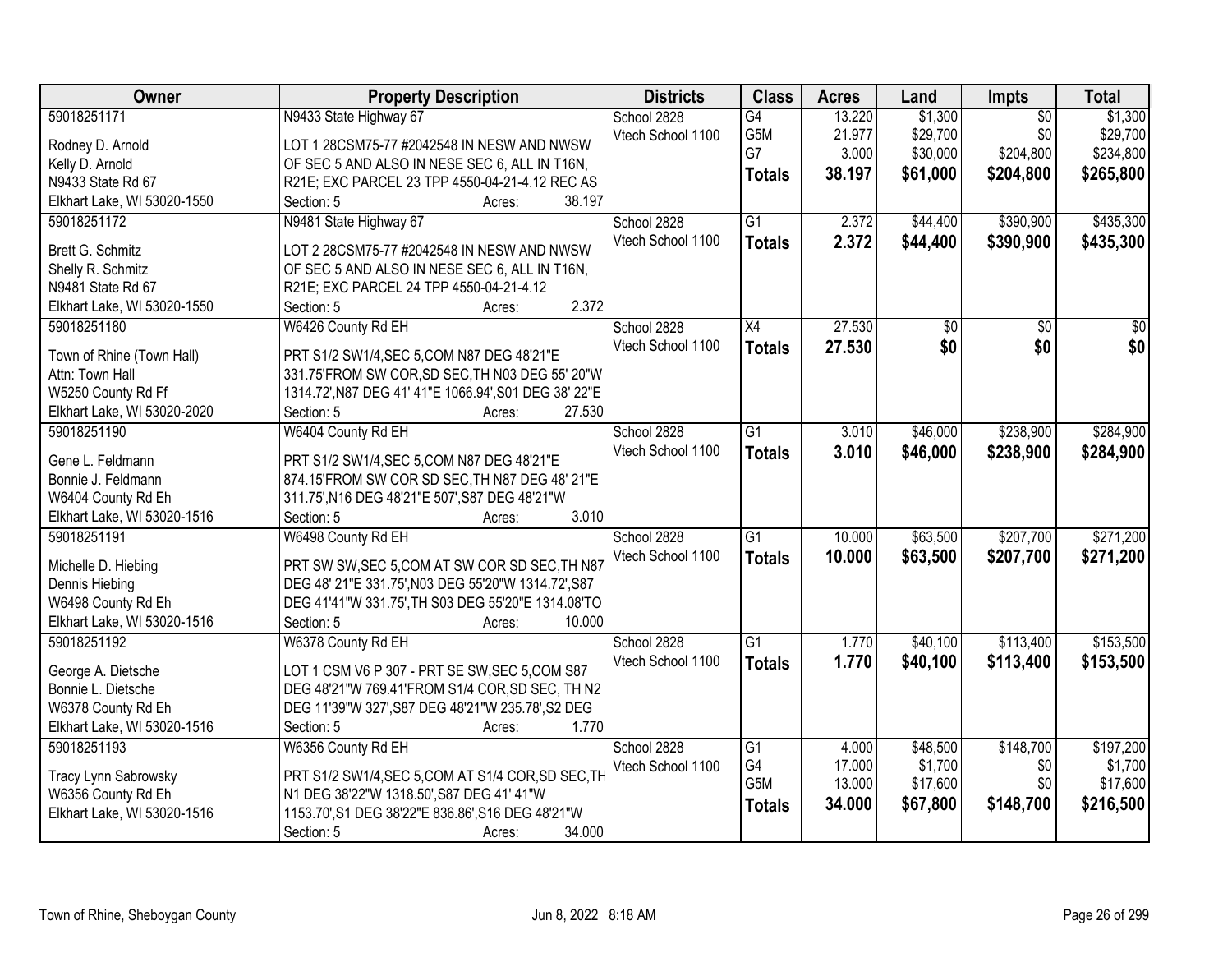| Owner                                  | <b>Property Description</b>                                                           | <b>Districts</b>  | <b>Class</b>     | <b>Acres</b> | Land       | <b>Impts</b>    | <b>Total</b> |
|----------------------------------------|---------------------------------------------------------------------------------------|-------------------|------------------|--------------|------------|-----------------|--------------|
| 59018251201                            | Snake Rd                                                                              | School 2828       | $\overline{G6}$  | 6.310        | \$17,000   | $\overline{50}$ | \$17,000     |
|                                        | Matthew & Dawn Faust Living Trust U/A   PRT OF NE SE S5, T16N, R21E, COM AT E1/4 COR  | Vtech School 1100 | <b>Totals</b>    | 6.310        | \$17,000   | \$0             | \$17,000     |
| Dtd 4/11/08                            | OF SEC 5 TH S00-45-24W 536.74' ALG THE E LINE OF                                      |                   |                  |              |            |                 |              |
| 5426 Bremer Rd                         | SE1/4 OF SD SEC TO THE CENTERLINE OF SNAKE                                            |                   |                  |              |            |                 |              |
| Mcfarland, WI 53558-9483               | Section: 5<br>Acres:                                                                  | 6.310             |                  |              |            |                 |              |
| 59018251221                            | W6288 County Rd EH                                                                    | School 2828       | $\overline{G1}$  | 2.120        | \$43,800   | \$93,900        | \$137,700    |
|                                        |                                                                                       | Vtech School 1100 | <b>Totals</b>    | 2.120        | \$43,800   | \$93,900        | \$137,700    |
| Kate M. Scharinger                     | LOT 1 CSM V25 P325-327 #1970534 - PRT SW SE,                                          |                   |                  |              |            |                 |              |
| Samuel D. Scharinger                   | <b>SEC 5.</b>                                                                         |                   |                  |              |            |                 |              |
| W6288 County Rd Eh                     |                                                                                       |                   |                  |              |            |                 |              |
| Elkhart Lake, WI 53020-1516            | Section: 5<br>Acres:                                                                  | 2.120             |                  |              |            |                 |              |
| 59018251222                            | County Rd EH                                                                          | School 2828       | G4               | 11.600       | \$1,400    | \$0             | \$1,400      |
|                                        | Faust, Gerald B & Darlene K Faust Trus   LOT 2 CSM V25 P325-327 #1970534 - PRT SW SE, | Vtech School 1100 | W <sub>8</sub>   | 26.000       | (\$70,200) | \$0             | \$0          |
| et al                                  | SEC <sub>5</sub> .                                                                    |                   | <b>Totals</b>    | 37.600       | \$1,400    | \$0             | \$1,400      |
| 1111 4th St                            |                                                                                       |                   |                  |              |            |                 |              |
| Kiel, WI 53042-1145                    | Section: 5<br>Acres:                                                                  | 37.600            |                  |              |            |                 |              |
| 59018251230                            | W6118 County Rd EH                                                                    | School 2828       | G1               | 3.000        | \$48,500   | \$126,000       | \$174,500    |
| James D. Kiel                          | SE SE, SEC 5.                                                                         | Vtech School 1100 | G4               | 35.000       | \$4,300    | \$0             | \$4,300      |
| Lena J. Kiel                           |                                                                                       |                   | G <sub>5</sub>   | 2.000        | \$100      | \$0             | \$100        |
| W6118 County Rd Eh                     |                                                                                       |                   | <b>Totals</b>    | 40.000       | \$52,900   | \$126,000       | \$178,900    |
| Elkhart Lake, WI 53020-1516            | Section: 5<br>Acres:                                                                  | 40.000            |                  |              |            |                 |              |
| 59018251231                            | Memorandum                                                                            | School 2828       |                  |              |            |                 |              |
|                                        |                                                                                       | Vtech School 1100 | <b>Totals</b>    |              |            |                 |              |
| Memorandum                             | N1/2 NE1/4, SEC 5 0.21 AC NW NW, SEC 5 0.21 AC                                        |                   |                  |              |            |                 |              |
| Na                                     |                                                                                       |                   |                  |              |            |                 |              |
| Na, WI 99999                           |                                                                                       |                   |                  |              |            |                 |              |
|                                        | Section: 5<br>Acres:                                                                  | 0.420             |                  |              |            |                 |              |
| 59018251240                            | N9646 State Highway 67                                                                | School 2828       | G1               | 4.000        | \$48,500   | \$210,100       | \$258,600    |
| Kuhlow Irrevocable Trust Dated 3-28-17 | NENE, SEC 5; EXC PARCEL 26 TPP 4550-04-21-4.13                                        | Vtech School 1100 | G4               | 18.000       | \$1,800    | \$0             | \$1,800      |
| N9646 State Rd 67                      | AND 4.14 AS RECORDED IN #2057701 AND                                                  |                   | G <sub>5</sub>   | 14.581       | \$2,900    | \$0             | \$2,900      |
| Elkhart Lake, WI 53020-1549            | #2057702.                                                                             |                   | G <sub>5</sub> M | 4.000        | \$5,400    | \$0             | \$5,400      |
|                                        | 40.581<br>Section: 6<br>Acres:                                                        |                   | <b>Totals</b>    | 40.581       | \$58,600   | \$210,100       | \$268,700    |
| 59018251250                            | W6615 County Line Rd                                                                  | School 2828       | G1               | 4.000        | \$48,500   | \$88,600        | \$137,100    |
|                                        |                                                                                       | Vtech School 1100 | G4               | 17.900       | \$1,400    | \$0             | \$1,400      |
| David M. Charles                       | NW NE, SEC 6, EXC COM AT NE COR, SD SEC, TH N89                                       |                   | G <sub>5</sub>   | 13.130       | \$5,900    | \$0             | \$5,900      |
| W6613 County Line Rd                   | DEG 32'41" W 1320.2'ALG N LN NE TO NE COR NW NE                                       |                   | G5M              | 4.000        | \$5,400    | \$0             | \$5,400      |
| Elkhart Lake, WI 53020-1554            | & PNT OF BEG, TH S0 DEG 24'07"E 479.23', N87 DEG                                      | 39.030            | <b>Totals</b>    | 39.030       | \$61,200   | \$88,600        | \$149,800    |
|                                        | Section: 6<br>Acres:                                                                  |                   |                  |              |            |                 |              |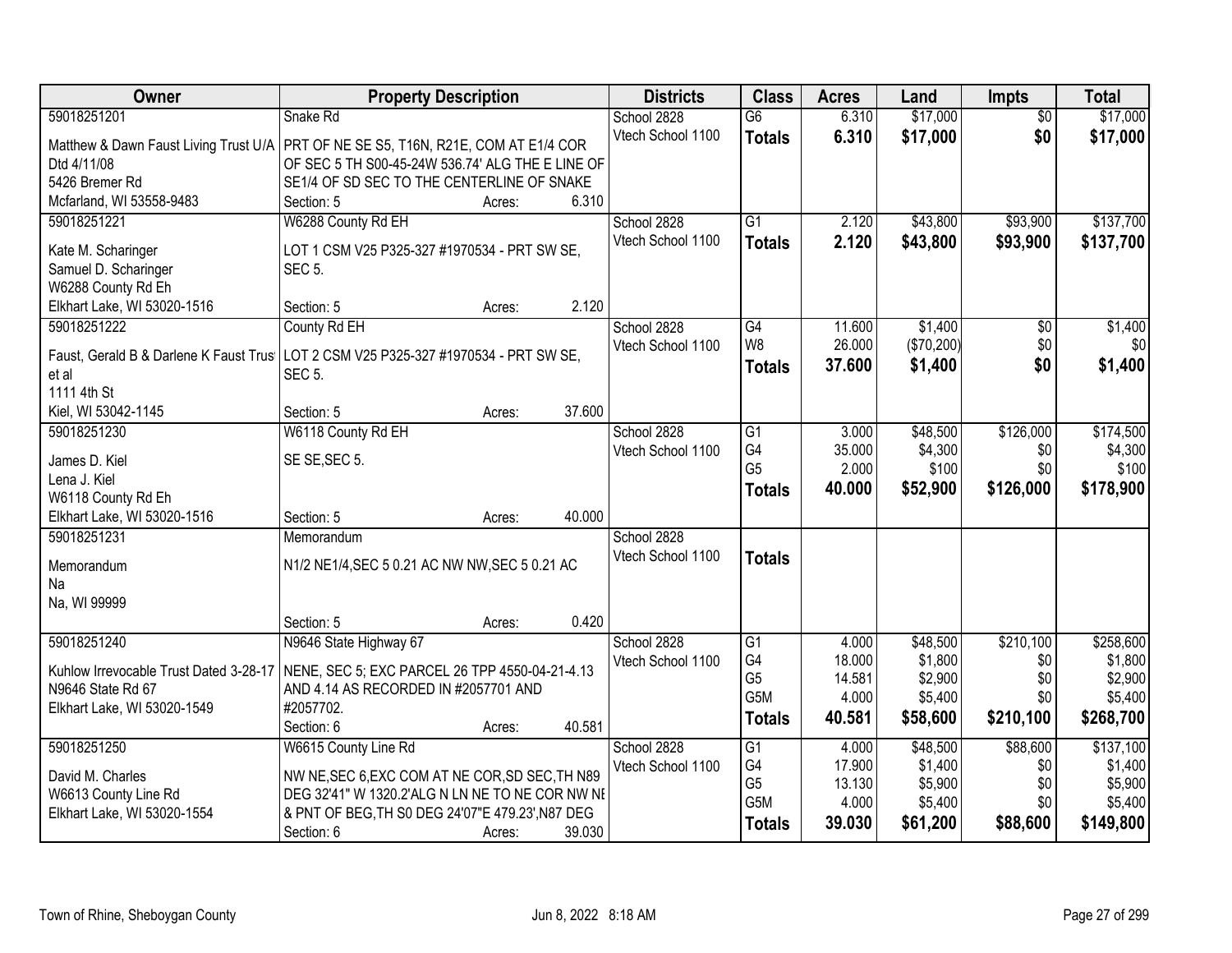| Owner                       | <b>Property Description</b>                         |        |        | <b>Districts</b>  | <b>Class</b>    | <b>Acres</b> | Land     | <b>Impts</b>    | <b>Total</b> |
|-----------------------------|-----------------------------------------------------|--------|--------|-------------------|-----------------|--------------|----------|-----------------|--------------|
| 59018251251                 | W6613 County Line Rd                                |        |        | School 2828       | $\overline{G1}$ | 2.080        | \$43,700 | \$235,200       | \$278,900    |
| Jaclyn K. Charles           | LOT 1 CSM V12 P 84-86 - PRT NW NE, SEC 6, COM AT    |        |        | Vtech School 1100 | <b>Totals</b>   | 2.080        | \$43,700 | \$235,200       | \$278,900    |
| David M. Charles            | NE COR SD SEC, TH N89 DEG 32'41"W 1320.2'ALG N      |        |        |                   |                 |              |          |                 |              |
| W6613 County Line Rd        | LN NE1/4 TO NE COR NW NE & PNT OF BEG, TH S0        |        |        |                   |                 |              |          |                 |              |
| Elkhart Lake, WI 53020-1554 | Section: 6                                          | Acres: | 2.080  |                   |                 |              |          |                 |              |
| 59018251260                 | State Highway 67                                    |        |        | School 2828       | $\overline{G5}$ | 20.000       | \$6,700  | $\overline{50}$ | \$6,700      |
|                             |                                                     |        |        | Vtech School 1100 | <b>Totals</b>   | 20.000       | \$6,700  | \$0             | \$6,700      |
| Michelle Putnam             | N1/2 SW NE, SEC 6.                                  |        |        |                   |                 |              |          |                 |              |
| John Putnam                 |                                                     |        |        |                   |                 |              |          |                 |              |
| N9556 State Rd 67           |                                                     |        |        |                   |                 |              |          |                 |              |
| Elkhart Lake, WI 53020-1549 | Section: 6                                          | Acres: | 20.000 |                   |                 |              |          |                 |              |
| 59018251270                 | State Highway 67                                    |        |        | School 2828       | $\overline{G5}$ | 20.000       | \$4,000  | $\overline{50}$ | \$4,000      |
| Agris Rozite                | S1/2 SW NE, SEC 6.                                  |        |        | Vtech School 1100 | <b>Totals</b>   | 20.000       | \$4,000  | \$0             | \$4,000      |
| 2705 W Main St              |                                                     |        |        |                   |                 |              |          |                 |              |
| Little Chute, WI 54911-4182 |                                                     |        |        |                   |                 |              |          |                 |              |
|                             | Section: 6                                          | Acres: | 20.000 |                   |                 |              |          |                 |              |
| 59018251280                 | N9556 State Highway 67                              |        |        | School 2828       | $\overline{G1}$ | 17.690       | \$82,700 | \$311,700       | \$394,400    |
|                             |                                                     |        |        | Vtech School 1100 | <b>Totals</b>   | 17.690       | \$82,700 | \$311,700       | \$394,400    |
| Michelle Putnam             | N1/2 SE NE, SEC 6, EXC COM S03 DEG 04'16"W          |        |        |                   |                 |              |          |                 |              |
| John Putnam                 | 1610.13'FROM NE COR, SD SEC, TH S03 DEG 04' 16"W    |        |        |                   |                 |              |          |                 |              |
| N9556 State Rd 67           | 310.51', N87 DEG 27'09"W 352.93', N14 DEG 32'51"E   |        |        |                   |                 |              |          |                 |              |
| Elkhart Lake, WI 53020-1549 | Section: 6                                          | Acres: | 17.690 |                   |                 |              |          |                 |              |
| 59018251290                 | N9552 State Highway 67                              |        |        | School 2828       | $\overline{G1}$ | 16.120       | \$78,800 | \$11,200        | \$90,000     |
| Agris Rozite et al          | S1/2 SE NE, SEC 6, EXC THE S 385' OF THE E          |        |        | Vtech School 1100 | <b>Totals</b>   | 16.120       | \$78,800 | \$11,200        | \$90,000     |
| 2705 W Main St              | 375'THEREOF, & EXC THE E 200'OF N 63'OF S 448'OF    |        |        |                   |                 |              |          |                 |              |
| Little Chute, WI 54911-4182 | S1/2 SE NE, SEC 6, & ALSO EXC N 60'OF E 200'OF S    |        |        |                   |                 |              |          |                 |              |
|                             | Section: 6                                          | Acres: | 16.120 |                   |                 |              |          |                 |              |
| 59018251300                 | N9512 State Highway 67                              |        |        | School 2828       | $\overline{G1}$ | 2.150        | \$43,900 | \$84,100        | \$128,000    |
|                             |                                                     |        |        | Vtech School 1100 | <b>Totals</b>   | 2.150        | \$43,900 | \$84,100        | \$128,000    |
| Bille P. Eldridge           | THE S 250'OF THE E 375'OF THE SE NE, SEC 6.         |        |        |                   |                 |              |          |                 |              |
| N9512 State Rd 67           |                                                     |        |        |                   |                 |              |          |                 |              |
| Elkhart Lake, WI 53020-1549 |                                                     |        |        |                   |                 |              |          |                 |              |
|                             | Section: 6                                          | Acres: | 2.150  |                   |                 |              |          |                 |              |
| 59018251310                 | N9528 State Highway 67                              |        |        | School 2828       | $\overline{G1}$ | 1.730        | \$39,500 | \$80,800        | \$120,300    |
| William L. Knepfel          | PRT SE NE, SEC 6, COM 385'N OF SE COR SD1/4, TH     |        |        | Vtech School 1100 | <b>Totals</b>   | 1.730        | \$39,500 | \$80,800        | \$120,300    |
| Clarice Knepfel             | W 375', S 135', E 375', TH N 135'TO BEG, ALSO THE E |        |        |                   |                 |              |          |                 |              |
| N9528 State Rd 67           | 200'OF N 63'OF S 448'OF S1/2 SE NE, SEC 6, & ALSO   |        |        |                   |                 |              |          |                 |              |
| Elkhart Lake, WI 53020-1549 | Section: 6                                          | Acres: | 1.730  |                   |                 |              |          |                 |              |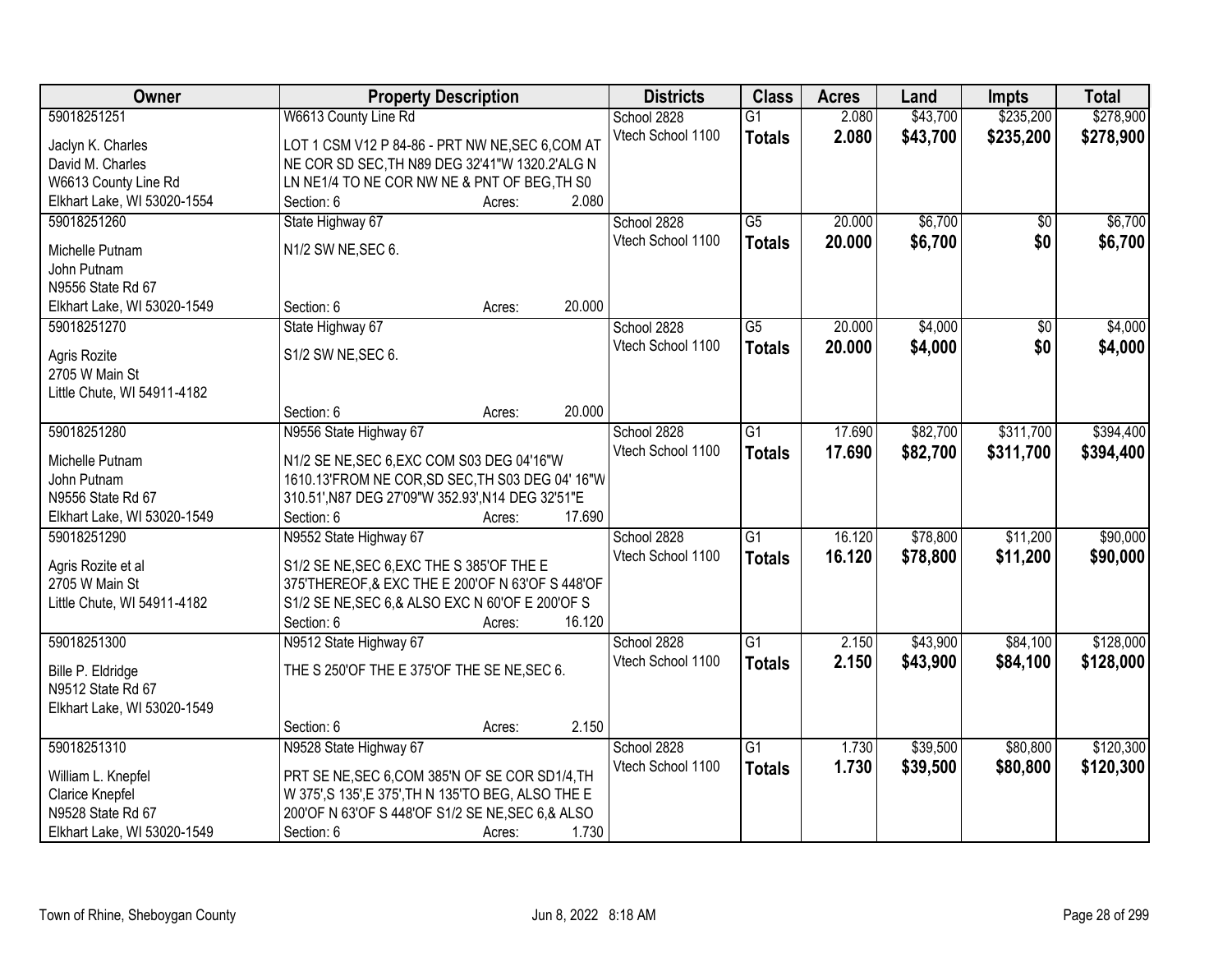| Owner                                                                                                  | <b>Property Description</b>                       |        |         | <b>Districts</b>  | <b>Class</b>    | <b>Acres</b> | Land            | <b>Impts</b>    | <b>Total</b> |
|--------------------------------------------------------------------------------------------------------|---------------------------------------------------|--------|---------|-------------------|-----------------|--------------|-----------------|-----------------|--------------|
| 59018251320                                                                                            | N9594 State Highway 67                            |        |         | School 2828       | $\overline{G1}$ | 2.310        | \$44,300        | \$87,200        | \$131,500    |
| Richard J. Kienbaum                                                                                    | PRT N1/2 SE NE, SEC 6, COM S03 DEG 04'16"W        |        |         | Vtech School 1100 | <b>Totals</b>   | 2.310        | \$44,300        | \$87,200        | \$131,500    |
| N9594 State Rd 67                                                                                      | 1610.13'FROM NE COR, SD SEC, TH S03 DEG 04' 16"W  |        |         |                   |                 |              |                 |                 |              |
| Elkhart Lake, WI 53020-1549                                                                            | 310.51', N87 DEG 27'09"W 352.93', N14 DEG 32'51"E |        |         |                   |                 |              |                 |                 |              |
|                                                                                                        | Section: 6                                        | Acres: | 2.310   |                   |                 |              |                 |                 |              |
| 59018251330                                                                                            | State Highway 67                                  |        |         | School 2828       | $\overline{X2}$ | 106.120      | $\overline{50}$ | \$0             | \$0          |
|                                                                                                        |                                                   |        |         | Vtech School 1100 | <b>Totals</b>   | 106.120      | \$0             | \$0             | \$0          |
| State of Wisconsin Dept of Nat Resourc   ALL THAT PRT OF NW1/4, SEC 6, LYING W OF W R/W<br>PO Box 7921 | LN OF CMST PP RR, EXC THE S 484'OF THE W          |        |         |                   |                 |              |                 |                 |              |
| Madison, WI 53707-7921                                                                                 | 900'OF THE NW1/4.                                 |        |         |                   |                 |              |                 |                 |              |
|                                                                                                        | Section: 6                                        | Acres: | 106.120 |                   |                 |              |                 |                 |              |
| 59018251340                                                                                            | County Line Rd                                    |        |         | School 2828       | G4              | 13.600       | \$1,100         | $\overline{60}$ | \$1,100      |
|                                                                                                        |                                                   |        |         | Vtech School 1100 | G <sub>5</sub>  | 1.400        | \$700           | \$0             | \$700        |
| David M. Charles                                                                                       | NE NW, SEC 6, LYING E OF E R/W LN OF CMSTP&P      |        |         |                   | G5M             | 2.000        | \$2,700         | \$0             | \$2,700      |
| W6613 County Line Rd                                                                                   | RR.                                               |        |         |                   | <b>Totals</b>   | 17.000       | \$4,500         | \$0             | \$4,500      |
| Elkhart Lake, WI 53020-1554                                                                            |                                                   |        |         |                   |                 |              |                 |                 |              |
|                                                                                                        | Section: 6                                        | Acres: | 17.000  |                   |                 |              |                 |                 |              |
| 59018251350                                                                                            | <b>Highview Rd</b>                                |        |         | School 1631       | G4              | 5.600        | \$700           | \$0             | \$700        |
| Aven N. Brauer et al                                                                                   | W 900'OF THE S 484'OF SW NW, SEC 6.               |        |         | Vtech School 1100 | G <sub>5</sub>  | 4.400        | \$2,000         | \$0             | \$2,000      |
| 1070 W 19th Ave                                                                                        |                                                   |        |         |                   | <b>Totals</b>   | 10.000       | \$2,700         | \$0             | \$2,700      |
| Oshkosh, WI 54902-6604                                                                                 |                                                   |        |         |                   |                 |              |                 |                 |              |
|                                                                                                        | Section: 6                                        | Acres: | 10.000  |                   |                 |              |                 |                 |              |
| 59018251360                                                                                            | State Highway 67                                  |        |         | School 2828       | $\overline{G5}$ | 15.000       | \$6,800         | $\overline{50}$ | \$6,800      |
| David M. Charles                                                                                       | SE NW, SEC 6, LYING E OF E R/W LN OF CMSTP&P      |        |         | Vtech School 1100 | <b>Totals</b>   | 15.000       | \$6,800         | \$0             | \$6,800      |
| W6613 County Line Rd                                                                                   | RR.                                               |        |         |                   |                 |              |                 |                 |              |
| Elkhart Lake, WI 53020-1554                                                                            |                                                   |        |         |                   |                 |              |                 |                 |              |
|                                                                                                        | Section: 6                                        | Acres: | 15.000  |                   |                 |              |                 |                 |              |
| 59018251370                                                                                            | <b>Highview Rd</b>                                |        |         | School 1631       | $\overline{X2}$ | 73.980       | $\sqrt{50}$     | \$0             | \$0          |
| State of Wisconsin Dept of Nat Resourc   THE E1/2 OF THE SW1/4, SEC 6, EXC 6.02 AC FOR                 |                                                   |        |         | Vtech School 1100 | <b>Totals</b>   | 73.980       | \$0             | \$0             | \$0          |
| PO Box 7921                                                                                            | R/W OF CMST P&P RR.                               |        |         |                   |                 |              |                 |                 |              |
| Madison, WI 53707-7921                                                                                 |                                                   |        |         |                   |                 |              |                 |                 |              |
|                                                                                                        | Section: 6                                        | Acres: | 73.980  |                   |                 |              |                 |                 |              |
| 59018251380                                                                                            | <b>Highview Rd</b>                                |        |         | School 1631       | G4              | 6.610        | \$900           | $\overline{60}$ | \$900        |
|                                                                                                        |                                                   |        |         | Vtech School 1100 | G5M             | 11.000       | \$14,900        | \$0             | \$14,900     |
| Aven N. Brauer et al                                                                                   | NW SW, EXC THE E 20 AC OF SD1/4, & EXC COM AT     |        |         |                   | <b>Totals</b>   | 17.610       | \$15,800        | \$0             | \$15,800     |
| 1070 W 19th Ave                                                                                        | NW COR OF SD NW SW, THE TO NW COR OF E 20 A       |        |         |                   |                 |              |                 |                 |              |
| Oshkosh, WI 54902-6604                                                                                 | OF SD1/4, TH S 33', TH W TO W LINE OF SEC 6, TH N |        |         |                   |                 |              |                 |                 |              |
|                                                                                                        | Section: 6                                        | Acres: | 17.610  |                   |                 |              |                 |                 |              |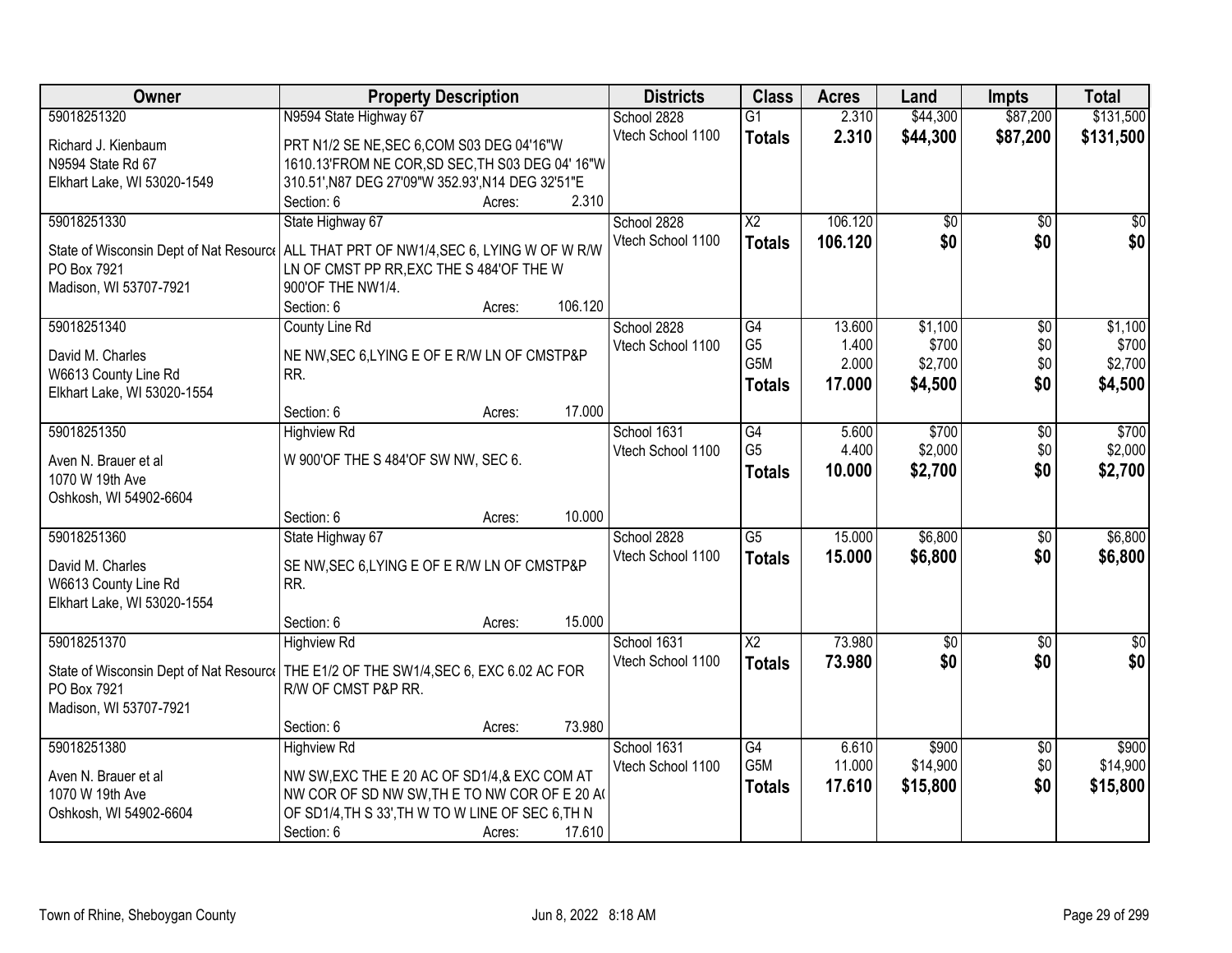| Owner                                                | <b>Property Description</b>                                    | <b>Districts</b>  | <b>Class</b>             | <b>Acres</b> | Land            | <b>Impts</b>    | <b>Total</b> |
|------------------------------------------------------|----------------------------------------------------------------|-------------------|--------------------------|--------------|-----------------|-----------------|--------------|
| 59018251390                                          | N9499 Highview Rd                                              | School 1631       | $\overline{\mathsf{x2}}$ | 20.440       | $\overline{50}$ | $\overline{50}$ | $\sqrt{50}$  |
| State of Wisconsin Dept of Nat Resource              | THE E 20 AC OF NW SW, SEC 6, ALSO COM AT NW                    | Vtech School 1100 | <b>Totals</b>            | 20.440       | \$0             | \$0             | \$0          |
| PO Box 7921                                          | COR OF SD NW SW, THE TO NW COR OF E 20 AC OF                   |                   |                          |              |                 |                 |              |
| Madison, WI 53707-7921                               | SD1/4,S 33', W TO W LN OF SEC 6, TH N 33'TO BEG.               |                   |                          |              |                 |                 |              |
|                                                      | Section: 6<br>20.440<br>Acres:                                 |                   |                          |              |                 |                 |              |
| 59018251400                                          | N9319 Highview Rd                                              | School 1631       | $\overline{G1}$          | 4.000        | \$48,500        | \$118,800       | \$167,300    |
|                                                      | SW SW, SEC 6.                                                  | Vtech School 1100 | G <sub>4</sub>           | 18.950       | \$1,900         | \$0             | \$1,900      |
| Aven N. Brauer et al<br>1070 W 19th Ave              |                                                                |                   | G5M                      | 16.000       | \$21,600        | \$0             | \$21,600     |
| Oshkosh, WI 54902-6604                               |                                                                |                   | <b>Totals</b>            | 38.950       | \$72,000        | \$118,800       | \$190,800    |
|                                                      | 38.950<br>Section: 6<br>Acres:                                 |                   |                          |              |                 |                 |              |
| 59018251410                                          | N9426 State Highway 67                                         | School 2828       | $\overline{G1}$          | 4.000        | \$48,500        | \$108,700       | \$157,200    |
|                                                      |                                                                | Vtech School 1100 | G <sub>5</sub>           | 19.073       | \$23,900        | \$0             | \$23,900     |
| Becker Birds, Inc                                    | PRT N1/2 SE1/4, SEC 6, COM AT NE COR SD1/4, TH W               |                   | <b>Totals</b>            | 23.073       | \$72,400        | \$108,700       | \$181,100    |
| N9426 State Rd 67                                    | 246.03'TO PNT OF BEG, TH N89 DEG 47'W 1590.1', S9              |                   |                          |              |                 |                 |              |
| Elkhart Lake, WI 53020-1549                          | DEG 05'E 405.09', S43 DEG 19'E 733.68', N89 DEG 26'E<br>23.073 |                   |                          |              |                 |                 |              |
| 59018251420                                          | Section: 6<br>Acres:<br>Hermitage Rd                           | School 2828       | $\overline{X4}$          | 2.390        | $\overline{50}$ | \$0             | \$0          |
|                                                      |                                                                | Vtech School 1100 |                          | 2.390        | \$0             | \$0             | \$0          |
| Town of Rhine (Road)                                 | A STRIP OF LAND 66'IN WIDTH IN N1/2 SE1/4 SEC                  |                   | <b>Totals</b>            |              |                 |                 |              |
| Attn: Road                                           | 6, AS DESC IN VOL 470 P 159/60.                                |                   |                          |              |                 |                 |              |
| W5250 County Rd Ff                                   |                                                                |                   |                          |              |                 |                 |              |
| Elkhart Lake, WI 53020-2020                          | 2.390<br>Section: 6<br>Acres:                                  |                   |                          |              |                 |                 |              |
| 59018251430                                          | N9480 State Highway 67                                         | School 2828       | $\overline{G1}$          | 2.830        | \$45,600        | \$154,200       | \$199,800    |
| Kyle A. Kozak                                        | LOT 1 CSM V2 P 125 & OTHER LANDS - PRT NE                      | Vtech School 1100 | <b>Totals</b>            | 2.830        | \$45,600        | \$154,200       | \$199,800    |
| N9480 State Rd 67                                    | SE, SEC 6, COM AT E1/4 POST, TH N89 DEG 47'W                   |                   |                          |              |                 |                 |              |
| Elkhart Lake, WI 53020                               | 246.03', S04 DEG 03'48"W 453.89', S89 DEG 15'50"E              |                   |                          |              |                 |                 |              |
|                                                      | 2.830<br>Section: 6<br>Acres:                                  |                   |                          |              |                 |                 |              |
| 59018251440                                          | W6650 Hermitage Rd                                             | School 2828       | $\overline{G2}$          | 4.000        | \$48,000        | \$156,400       | \$204,400    |
|                                                      | N1/2 SE1/4, SEC 6, EXC COM AT NE COR SD1/4, TH W               | Vtech School 1100 | G4                       | 18.930       | \$1,900         | \$0             | \$1,900      |
| Hermitage Conservation Club, Inc.<br>W6650 Hermitage | 4'TO CEN STH 67, TH N89 DEG 47'W 1836.13', S9 DEG              |                   | G <sub>5</sub>           | 24.872       | \$7,500         | \$0             | \$7,500      |
| PO Box 576                                           | 05'E 405.09' S43 DEG 19'E 733.68', N89 DEG 26'E                |                   | <b>Totals</b>            | 47.802       | \$57,400        | \$156,400       | \$213,800    |
| Elkhart Lake, WI 53020-0576                          | 47.802<br>Section: 6<br>Acres:                                 |                   |                          |              |                 |                 |              |
| 59018251450                                          | Hermitage Rd                                                   | School 2828       | $\overline{G4}$          | 7.000        | \$700           | $\overline{30}$ | \$700        |
|                                                      |                                                                | Vtech School 1100 | G <sub>5</sub>           | 33.000       | \$15,700        | \$0             | \$15,700     |
| Hermitage Conservation Club, Inc                     | SW SE, SEC 6                                                   |                   | <b>Totals</b>            | 40.000       | \$16,400        | \$0             | \$16,400     |
| W6650 Hermitage                                      |                                                                |                   |                          |              |                 |                 |              |
| PO Box 576                                           |                                                                |                   |                          |              |                 |                 |              |
| Elkhart Lake, WI 53020-0576                          | 40.000<br>Section: 6<br>Acres:                                 |                   |                          |              |                 |                 |              |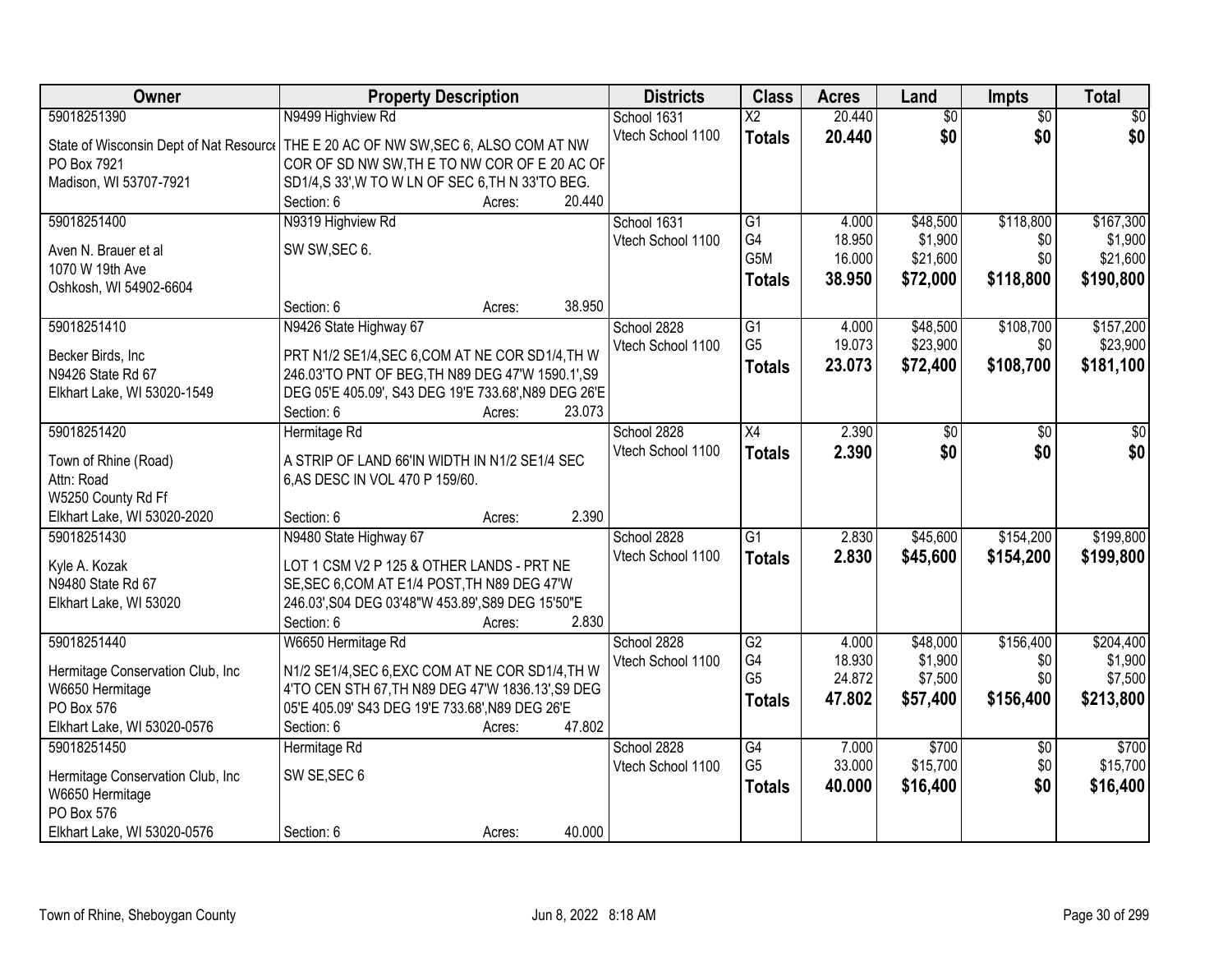| \$34,600<br>\$34,600<br>59018251460<br>$\overline{G5}$<br>27.619<br>Hermitage Rd<br>School 2828<br>$\overline{50}$<br>\$34,600<br>\$0<br>Vtech School 1100<br>27.619<br>\$34,600<br><b>Totals</b><br>ALL THAT PRT OF SE SE, SEC 6, LYING W OF STH 67<br>Hermitage Conservation Club, Inc<br>EXC PARCEL 18 TPP 4550-04-21-4.11 REC AS<br>W6650 Hermitage<br>#2057700.<br>PO Box 576<br>Elkhart Lake, WI 53020-0576<br>27.619<br>Section: 6<br>Acres: |
|-----------------------------------------------------------------------------------------------------------------------------------------------------------------------------------------------------------------------------------------------------------------------------------------------------------------------------------------------------------------------------------------------------------------------------------------------------|
|                                                                                                                                                                                                                                                                                                                                                                                                                                                     |
|                                                                                                                                                                                                                                                                                                                                                                                                                                                     |
|                                                                                                                                                                                                                                                                                                                                                                                                                                                     |
|                                                                                                                                                                                                                                                                                                                                                                                                                                                     |
|                                                                                                                                                                                                                                                                                                                                                                                                                                                     |
| School 2828<br>$\overline{X2}$<br>5.576<br>$\overline{50}$<br>$\sqrt{50}$<br>59018251461<br>$\overline{50}$                                                                                                                                                                                                                                                                                                                                         |
| \$0<br>Vtech School 1100<br>5.576<br>\$0<br>\$0<br><b>Totals</b>                                                                                                                                                                                                                                                                                                                                                                                    |
| State of Wisconsin (Dot)<br>PARCELS 18 (HERM CONS 1.081 AC), 19 (GILSON                                                                                                                                                                                                                                                                                                                                                                             |
| 944 Vanderperren Way<br>0.372 AC) AND 20 (PIPPING 0.630 AC) TPP                                                                                                                                                                                                                                                                                                                                                                                     |
| Green Bay, WI 54304-5344<br>4550-04-21-4.11 RECORDED AS #2057700 AND<br>5.576                                                                                                                                                                                                                                                                                                                                                                       |
| Section: 6<br>Acres:                                                                                                                                                                                                                                                                                                                                                                                                                                |
| \$217,100<br>\$272,400<br>59018251470<br>W6502 County Rd EH<br>School 2828<br>$\overline{G1}$<br>6.720<br>\$55,300                                                                                                                                                                                                                                                                                                                                  |
| Vtech School 1100<br>6.720<br>\$55,300<br>\$217,100<br>\$272,400<br><b>Totals</b><br>PRT SE SE, SEC 6, COM AT SE COR, SD SEC, TH NO<br>Keith M. Pipping                                                                                                                                                                                                                                                                                             |
| Tammy L. Pipping<br>DEG 54'15"W 941.54', N78 DEG 2'27"W 142.81', S8 DEG                                                                                                                                                                                                                                                                                                                                                                             |
| W6502 County Rd Eh<br>23'36"W 341.47', N77 DEG 32'55"W 216.50'TO CEN STH                                                                                                                                                                                                                                                                                                                                                                            |
| 6.720<br>Elkhart Lake, WI 53020-1516<br>Section: 6<br>Acres:                                                                                                                                                                                                                                                                                                                                                                                        |
| N9373 State Highway 67<br>$\overline{G1}$<br>\$32,800<br>\$101,400<br>\$134,200<br>59018251480<br>School 2828<br>1.288                                                                                                                                                                                                                                                                                                                              |
| Vtech School 1100<br>1.288<br>\$32,800<br>\$101,400<br>\$134,200<br><b>Totals</b><br>TR 1, CSM V 6 P 214 - PRT SE SE, SEC 6, COM N0 DEG<br>Jerry A. Gilson                                                                                                                                                                                                                                                                                          |
| 54'15"W 941.54'& N78 DEG 2'27"W 142.81'FROM SE<br>N9373 State Rd 67                                                                                                                                                                                                                                                                                                                                                                                 |
| Elkhart Lake, WI 53020-1548<br>COR SD SEC, TH N78 DEG 2'27"W 201.47'TO CEN STH                                                                                                                                                                                                                                                                                                                                                                      |
| 1.288<br>Section: 6<br>Acres:                                                                                                                                                                                                                                                                                                                                                                                                                       |
| N9385 State Highway 67<br>$\overline{G1}$<br>\$41,700<br>\$95,300<br>\$137,000<br>59018251490<br>3.122<br>School 2828                                                                                                                                                                                                                                                                                                                               |
| Vtech School 1100<br>3.122<br>\$41,700<br>\$95,300<br>\$137,000<br><b>Totals</b>                                                                                                                                                                                                                                                                                                                                                                    |
| Patrick M. Immel<br>PRT E1/2 SE1/4, SEC 6, COM S00 DEG 48'40"E                                                                                                                                                                                                                                                                                                                                                                                      |
| N9385 State Rd 67<br>210.21'FROM E1/4 POST, TH S00 DEG 48'40"E                                                                                                                                                                                                                                                                                                                                                                                      |
| 1474.5', N78 DEG 02'27"W 350.07'TO CEN STH 67, TH<br>Elkhart Lake, WI 53020-1548                                                                                                                                                                                                                                                                                                                                                                    |
| 3.122<br>Section: 6<br>Acres:                                                                                                                                                                                                                                                                                                                                                                                                                       |
| $\overline{X2}$<br>12.060<br>59018251495<br>School 2828<br>$\sqrt{$0}$<br>$\frac{1}{2}$<br>County Rd MC<br>\$0                                                                                                                                                                                                                                                                                                                                      |
| \$0<br>\$0<br>\$0<br>Vtech School 1100<br>12.060<br><b>Totals</b><br>State of Wisconsin Dept of Transportatic   NE NW R/W. 3.04 AC. SE NW R/W. 3.00 AC. NE SW                                                                                                                                                                                                                                                                                       |
| 4802 Sheboygan Ave Rm 701<br>R/W. 3.00 AC. SE SW R/W. 3.02 AC.                                                                                                                                                                                                                                                                                                                                                                                      |
| PO Box 7914                                                                                                                                                                                                                                                                                                                                                                                                                                         |
| Madison, WI 53707-7914<br>12.060<br>Section: 6<br>Acres:                                                                                                                                                                                                                                                                                                                                                                                            |
| N9232 State Highway 67<br>\$334,300<br>16.428<br>\$79,600<br>\$254,700<br>59018251500<br>School 1631<br>G1                                                                                                                                                                                                                                                                                                                                          |
| Vtech School 1100<br>16.428<br>\$79,600<br>\$334,300<br>\$254,700<br><b>Totals</b><br>Willis, Robert & Betsy Willis Trust et al<br>NE NE, SEC 7, EXC COM AT NE COR, TH W 248', S                                                                                                                                                                                                                                                                    |
| 50', TH NELY 296'TO A PNT 39'S OF BEG, TH N 39'TO<br>N9232 State Rd 67                                                                                                                                                                                                                                                                                                                                                                              |
| BEG,& EXC ALL LAND LYING ELY OF CEN STH 67 &<br>Elkhart Lake, WI 53020-1547                                                                                                                                                                                                                                                                                                                                                                         |
| 16.428<br>Section: 7<br>Acres:                                                                                                                                                                                                                                                                                                                                                                                                                      |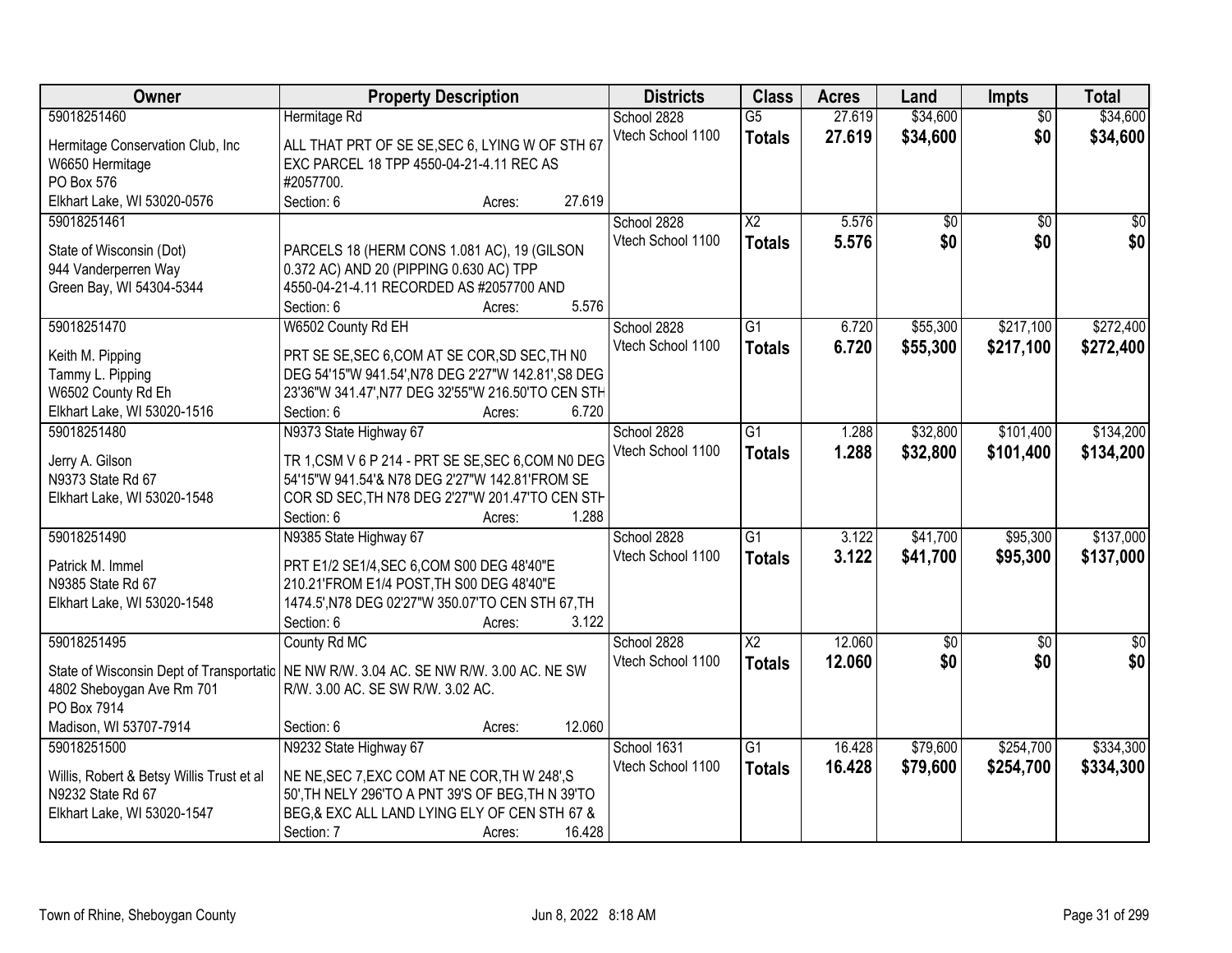| Owner                            | <b>Property Description</b>                                     | <b>Districts</b> | <b>Class</b>      | <b>Acres</b>    | Land   | Impts           | <b>Total</b>    |                 |
|----------------------------------|-----------------------------------------------------------------|------------------|-------------------|-----------------|--------|-----------------|-----------------|-----------------|
| 59018251510                      | State Highway 67                                                |                  | School 1631       | $\overline{X4}$ | 0.250  | $\overline{60}$ | $\overline{50}$ | $\overline{50}$ |
| Town of Rhine                    | PT.NE NE, COM.AT NE.SEC.COR, TH.W. 284', S 50',                 |                  | Vtech School 1100 | <b>Totals</b>   | 0.250  | \$0             | \$0             | \$0             |
| W5250 County Rd Ff               | TH.NELY 296'.TO A PNT 39'.S.OF BEG, TH.N 39'.TO                 |                  |                   |                 |        |                 |                 |                 |
| Elkhart Lake, WI 53020-2020      | BEG.                                                            |                  |                   |                 |        |                 |                 |                 |
|                                  | Section: 7                                                      | Acres:           | 0.250             |                 |        |                 |                 |                 |
| 59018251511                      | State Highway 67                                                |                  | School 1631       | $\overline{G1}$ | 1.930  | \$4,200         | $\overline{50}$ | \$4,200         |
|                                  |                                                                 |                  | Vtech School 1100 | <b>Totals</b>   | 1.930  | \$4,200         | \$0             | \$4,200         |
| David A. Becker                  | PRT N1/2 NE1/4, SEC 7, COM N86 DEG 59'50"W                      |                  |                   |                 |        |                 |                 |                 |
| N9426 State Rd 67                | 383.17'FROM NE COR, SD SEC, TH SELY ALG CEN OF                  |                  |                   |                 |        |                 |                 |                 |
| Elkhart Lake, WI 53020-1549      | STH 67 419.92', N86 DEG 59'50"W 503', N3 DEG 10"E<br>Section: 7 | Acres:           | 1.930             |                 |        |                 |                 |                 |
| 59018251512                      | W6503 County Rd EH                                              |                  | School 1631       | $\overline{G1}$ | 11.386 | \$67,000        | \$125,200       | \$192,200       |
|                                  |                                                                 |                  | Vtech School 1100 |                 |        |                 |                 |                 |
| Samuel A. Schneider              | TRACT 1 CSM V3 P282 - PRT E1/2 NE, SEC 7, EXC                   |                  |                   | <b>Totals</b>   | 11.386 | \$67,000        | \$125,200       | \$192,200       |
| W6503 County Rd Eh               | THAT PRT CONV BY V232 P392; EXC PARCEL 16 OF                    |                  |                   |                 |        |                 |                 |                 |
| Elkhart Lake, WI 53020-1517      | TPP 4550-04-21 - 4.09, RECORDED AS DOCUMENT                     |                  |                   |                 |        |                 |                 |                 |
|                                  | Section: 7                                                      | 11.386<br>Acres: |                   |                 |        |                 |                 |                 |
| 59018251513                      | N9254 State Highway 67                                          |                  | School 1631       | $\overline{G1}$ | 4.708  | \$50,300        | \$197,200       | \$247,500       |
| Michael C. Vogel                 | TR 1, CSM V5 P196 IN NENE SEC 7, T16N, R21E; EXC                |                  | Vtech School 1100 | <b>Totals</b>   | 4.708  | \$50,300        | \$197,200       | \$247,500       |
| Mary Lou E. Vogel                | PARCEL 17 TPP 4550-04-21-4.10 RECORDED AS                       |                  |                   |                 |        |                 |                 |                 |
| N9254 State Rd 67                | DOC #2057603.                                                   |                  |                   |                 |        |                 |                 |                 |
| Elkhart Lake, WI 53020-1547      | Section: 7                                                      | Acres:           | 4.708             |                 |        |                 |                 |                 |
| 59018251514                      | N9278 State Highway 67                                          |                  | School 1631       | $\overline{G1}$ | 2.460  | \$44,700        | \$306,700       | \$351,400       |
|                                  |                                                                 |                  | Vtech School 1100 | <b>Totals</b>   | 2.460  | \$44,700        | \$306,700       | \$351,400       |
| <b>Todd Dezwarte</b>             | LOT 1 CSM V20 P35-37 #1705165 - PRT NE NE SEC 7                 |                  |                   |                 |        |                 |                 |                 |
| Sarah Dezwarte                   |                                                                 |                  |                   |                 |        |                 |                 |                 |
| N9278 State Rd 67                |                                                                 |                  |                   |                 |        |                 |                 |                 |
| Elkhart Lake, WI 53020-1547      | Section: 7                                                      | Acres:           | 2.460             |                 |        |                 |                 |                 |
| 59018251515                      | State Highway 67                                                |                  | School 1631       | $\overline{G1}$ | 10.620 | \$26,600        | $\overline{60}$ | \$26,600        |
| David A. Becker                  | OUTLOT 1 CSM V20 P35-37 #1705165 - PRT NE NE &                  |                  | Vtech School 1100 | <b>Totals</b>   | 10.620 | \$26,600        | \$0             | \$26,600        |
| N9426 State Rd 67                | NW NE SEC 7.                                                    |                  |                   |                 |        |                 |                 |                 |
| Elkhart Lake, WI 53020-1549      |                                                                 |                  |                   |                 |        |                 |                 |                 |
|                                  | Section: 7                                                      | 10.620<br>Acres: |                   |                 |        |                 |                 |                 |
| 59018251516                      | State Highway 67                                                |                  | School 1631       | $\overline{X2}$ | 1.444  | \$0             | $\overline{50}$ | \$0             |
|                                  |                                                                 |                  | Vtech School 1100 | <b>Totals</b>   | 1.444  | \$0             | \$0             | \$0             |
| State of Wisconsin Department of | PARCELS 14 AND 16 OF TPP 4550-04-21 - 4.09,                     |                  |                   |                 |        |                 |                 |                 |
| Transportation                   | RECORDED AS DOC #2057602 AND PARCELS 14, 16                     |                  |                   |                 |        |                 |                 |                 |
| 944 Vanderperren Way             | AND 17 OF TPP 4550-04-21 - 4.10, RECORDED AS                    |                  |                   |                 |        |                 |                 |                 |
| Green Bay, WI 54304-5344         | Section: 7                                                      | Acres:           | 1.444             |                 |        |                 |                 |                 |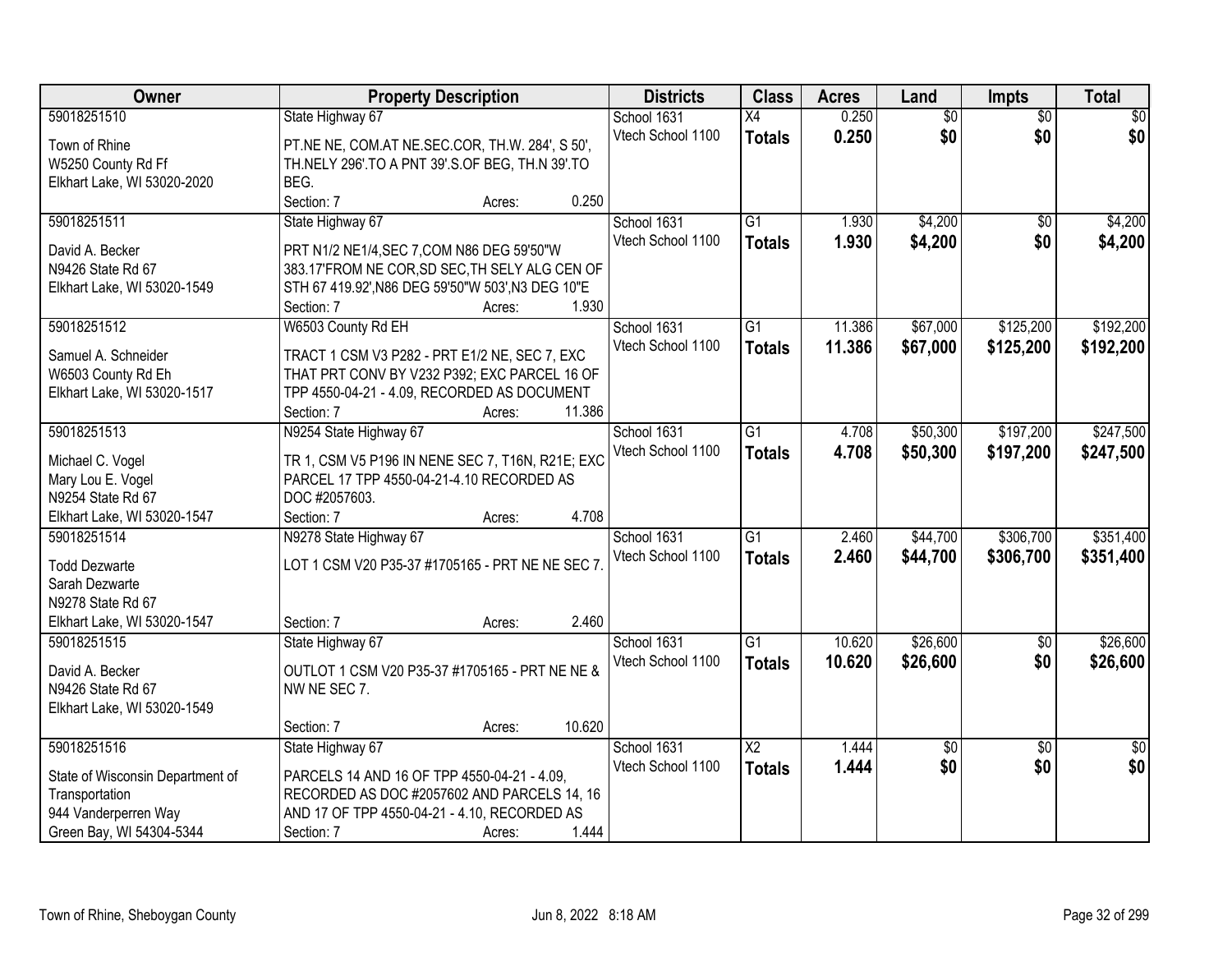| Owner                                          | <b>Property Description</b>                            | <b>Districts</b>  | <b>Class</b>    | <b>Acres</b> | Land     | <b>Impts</b>    | <b>Total</b> |
|------------------------------------------------|--------------------------------------------------------|-------------------|-----------------|--------------|----------|-----------------|--------------|
| 59018251520                                    | County                                                 | School 1631       | $\overline{G5}$ | 7.000        | \$3,200  | $\overline{50}$ | \$3,200      |
| Willis, Robert & Betsy Willis Trust et al      | NW NE, SEC 7, EXC COM N86 DEG 59'50"W                  | Vtech School 1100 | G <sub>6</sub>  | 25.220       | \$68,100 | \$0             | \$68,100     |
| N9232 State Rd 67                              | 2571.26'FROM NE COR, SD SEC, TH S0 DEG 56'26"E         |                   | <b>Totals</b>   | 32.220       | \$71,300 | \$0             | \$71,300     |
| Elkhart Lake, WI 53020-1547                    | 262.62', S86 DEG 59'50"E TO E LN NW NE, TH NLY ALG     |                   |                 |              |          |                 |              |
|                                                | 32.220<br>Section: 7<br>Acres:                         |                   |                 |              |          |                 |              |
| 59018251530                                    | County                                                 | School 1631       | $\overline{G5}$ | 38.300       | \$19,300 | \$0             | \$19,300     |
| Willis, Robert & Betsy Willis Trust et al      | SW NE, SEC 7, EXC 1.70 AC FOR R/W OF CMSTP&P           | Vtech School 1100 | <b>Totals</b>   | 38.300       | \$19,300 | \$0             | \$19,300     |
| N9232 State Rd 67                              | RR.                                                    |                   |                 |              |          |                 |              |
| Elkhart Lake, WI 53020-1547                    |                                                        |                   |                 |              |          |                 |              |
|                                                | 38.300<br>Section: 7<br>Acres:                         |                   |                 |              |          |                 |              |
| 59018251540                                    | State Highway 67                                       | School 1631       | G5              | 9.304        | \$11,700 | \$0             | \$11,700     |
| Willis, Robert & Betsy Willis Trust et al      | SE NE, SEC 7, CONT 40 AC INCL HWY, EXC PRT E OF        | Vtech School 1100 | G <sub>6</sub>  | 29.000       | \$78,300 | \$0             | \$78,300     |
| N9232 State Rd 67                              | CEN STH 67 CONV IN CSM V 3 P 282; EXC PARCEL           |                   | <b>Totals</b>   | 38.304       | \$90,000 | \$0             | \$90,000     |
| Elkhart Lake, WI 53020-1547                    | 14 TPP 4550-04-21-4.09 REC AS DOC #2057602.            |                   |                 |              |          |                 |              |
|                                                | 38.304<br>Section: 7<br>Acres:                         |                   |                 |              |          |                 |              |
| 59018251550                                    | Little Elkhart Rd                                      | School 1631       | G4              | 10.000       | \$1,200  | $\sqrt[6]{}$    | \$1,200      |
| Richard J. Kraus                               | NE NW, EXC 3.05 AC FOR R/W OF CMSTP&P RR, SEC          | Vtech School 1100 | G <sub>5</sub>  | 26.950       | \$33,700 | \$0             | \$33,700     |
| N9063 County Rd J                              | 7.                                                     |                   | <b>Totals</b>   | 36.950       | \$34,900 | \$0             | \$34,900     |
| Elkhart Lake, WI 53020-1429                    |                                                        |                   |                 |              |          |                 |              |
|                                                | 36.950<br>Section: 7<br>Acres:                         |                   |                 |              |          |                 |              |
| 59018251560                                    | N9261 Highview Rd                                      | School 1631       | $\overline{G1}$ | 4.640        | \$50,100 | \$124,300       | \$174,400    |
| Tina M. Blanke                                 | PRT NW NW, SEC 7, COM 345'S OF NW COR SD1/4, TH        | Vtech School 1100 | <b>Totals</b>   | 4.640        | \$50,100 | \$124,300       | \$174,400    |
| N9261 Highview Rd                              | E 703', S10 DEG 13'40"W 304.13', W 649', TH N 299.3'TC |                   |                 |              |          |                 |              |
| Elkhart Lake, WI 53020-1422                    | BEG.                                                   |                   |                 |              |          |                 |              |
|                                                | Section: 7<br>4.640<br>Acres:                          |                   |                 |              |          |                 |              |
| 59018251570                                    | N9201 Highview Rd                                      | School 1631       | $\overline{G4}$ | 34.790       | \$5,400  | $\overline{50}$ | \$5,400      |
| Richard J. Kraus                               | NW NW, SEC 7, EXC COM 345'S OF NW COR SD1/4, TH        | Vtech School 1100 | <b>Totals</b>   | 34.790       | \$5,400  | \$0             | \$5,400      |
| N9063 County Rd J                              | E 703', S10 DEG 13'40"W 304.13', W 649', TH N 299.3'TC |                   |                 |              |          |                 |              |
| Elkhart Lake, WI 53020-1429                    | BEG.                                                   |                   |                 |              |          |                 |              |
|                                                | 34.790<br>Section: 7<br>Acres:                         |                   |                 |              |          |                 |              |
| 59018251580                                    | <b>Highview Rd</b>                                     | School 1631       | $\overline{G4}$ | 11.000       | \$1,500  | $\overline{50}$ | \$1,500      |
|                                                |                                                        | Vtech School 1100 | G <sub>5</sub>  | 28.480       | \$35,700 | \$0             | \$35,700     |
| Mil P O Cons & Sp Cl Ltd<br>c/o George Hegerty | SW NW, SEC 7                                           |                   | <b>Totals</b>   | 39.480       | \$37,200 | \$0             | \$37,200     |
| 26639 Richard Dr                               |                                                        |                   |                 |              |          |                 |              |
| Waterford, WI 53185-1345                       | 39.480<br>Section: 7<br>Acres:                         |                   |                 |              |          |                 |              |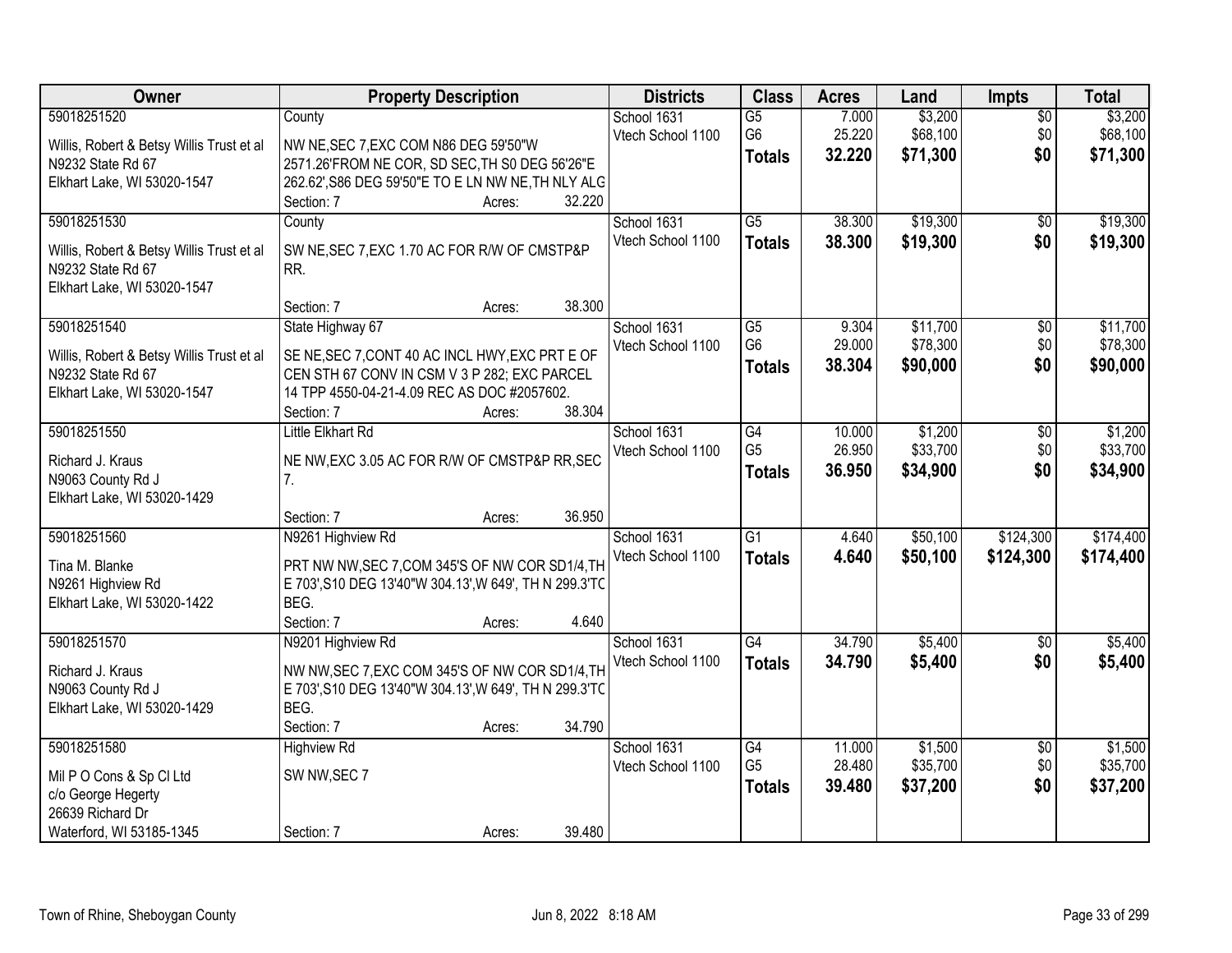| N9201 Highview Rd<br>\$29,600<br>59018251590<br>School 1631<br>$\overline{G1}$<br>1.000<br>\$28,500<br>G4<br>\$3,900<br>29.000<br>\$0<br>Vtech School 1100<br>SE NW, EXC 1.35 AC FOR R/W OF CMSTP&P RR, SEC<br>Richard J. Kraus<br>G <sub>5</sub><br>8.650<br>\$3,900<br>\$0<br>N9063 County Rd J<br>7.<br>38.650<br>\$36,300<br>\$29,600<br><b>Totals</b><br>Elkhart Lake, WI 53020-1429 | \$58,100<br>\$3,900<br>\$3,900<br>\$65,900<br>\$1,500 |
|-------------------------------------------------------------------------------------------------------------------------------------------------------------------------------------------------------------------------------------------------------------------------------------------------------------------------------------------------------------------------------------------|-------------------------------------------------------|
|                                                                                                                                                                                                                                                                                                                                                                                           |                                                       |
|                                                                                                                                                                                                                                                                                                                                                                                           |                                                       |
|                                                                                                                                                                                                                                                                                                                                                                                           |                                                       |
|                                                                                                                                                                                                                                                                                                                                                                                           |                                                       |
| 38.650<br>Section: 7<br>Acres:                                                                                                                                                                                                                                                                                                                                                            |                                                       |
| 59018251600<br>School 1631<br>G4<br>\$1,500<br>Spindler Ln<br>11.500<br>\$0                                                                                                                                                                                                                                                                                                               |                                                       |
| G <sub>5</sub><br>2.500<br>\$1,200<br>\$0<br>Vtech School 1100<br>N 7/20 OF NE SW, SEC 7<br>Richard J. Kraus                                                                                                                                                                                                                                                                              | \$1,200                                               |
| \$0<br>14.000<br>\$2,700<br><b>Totals</b><br>N9063 County Rd J                                                                                                                                                                                                                                                                                                                            | \$2,700                                               |
| Elkhart Lake, WI 53020-1429                                                                                                                                                                                                                                                                                                                                                               |                                                       |
| 14.000<br>Section: 7<br>Acres:                                                                                                                                                                                                                                                                                                                                                            |                                                       |
| \$2,200<br>59018251610<br>G4<br>13.620<br>\$0<br>Spindler Ln<br>School 1631                                                                                                                                                                                                                                                                                                               | \$2,200                                               |
| Vtech School 1100<br>13.620<br>\$2,200<br>\$0<br><b>Totals</b><br>Mjwj, LLC<br>S 13/20 OF NE SW, SEC 7, EXC COM S0 DEG 56'26"E                                                                                                                                                                                                                                                            | \$2,200                                               |
| W5860 County Road A N<br>461.71' FROM CEN OF SEC, TH N87 DEG 19'53"W                                                                                                                                                                                                                                                                                                                      |                                                       |
| Elkhart Lake, WI 53020-2032<br>547', S6 DEG 30'W 708.44', N87 DEG 14'56"W 102.50', S(                                                                                                                                                                                                                                                                                                     |                                                       |
| 13.620<br>Section: 7<br>Acres:                                                                                                                                                                                                                                                                                                                                                            |                                                       |
| \$900<br>59018251620<br>School 1631<br>$\overline{G4}$<br><b>Highview Rd</b><br>6.800<br>\$0                                                                                                                                                                                                                                                                                              | \$900                                                 |
| G <sub>5</sub><br>28.780<br>\$36,100<br>\$0<br>Vtech School 1100<br>NW SW, SEC 7, EXC COM N0 DEG 11'W 1320.81'FROM<br>Mil P O Cons & Sp Cl Ltd                                                                                                                                                                                                                                            | \$36,100                                              |
| \$0<br>35.580<br>\$37,000<br><b>Totals</b><br>SW COR, SD SEC, TH NO DEG 11'W 319.80', N89 DEG<br>c/o George Hegerty                                                                                                                                                                                                                                                                       | \$37,000                                              |
| 26639 Richard Dr<br>49'E 401.20', S34 DEG 19'40"E 424.10', TH N87 DEG                                                                                                                                                                                                                                                                                                                     |                                                       |
| Waterford, WI 53185-1345<br>35.580<br>Section: 7<br>Acres:                                                                                                                                                                                                                                                                                                                                |                                                       |
| $\overline{G1}$<br>\$174,900<br>59018251621<br>3.960<br>\$48,400<br>N9015 Highview Rd<br>School 1631                                                                                                                                                                                                                                                                                      | \$223,300                                             |
| 3.960<br>\$174,900<br>Vtech School 1100<br><b>Totals</b><br>\$48,400<br>LOT 1 CSM V 7 P 49-PRT NW SW SEC 7, COM N0 DEG<br>Stacey L. Cournia                                                                                                                                                                                                                                               | \$223,300                                             |
| N9015 Highview Rd<br>11'W 1320.81'FROM SW COR, SD SEC, TH NO DEG                                                                                                                                                                                                                                                                                                                          |                                                       |
| Elkhart Lake, WI 53020<br>11'W 319.80', N89 DEG 49'E 401.20', S34 DEG 19' 40"E                                                                                                                                                                                                                                                                                                            |                                                       |
| 3.960<br>Section: 7<br>Acres:                                                                                                                                                                                                                                                                                                                                                             |                                                       |
| $\overline{G4}$<br>37.590<br>\$5,100<br>59018251630<br>School 1631<br>$\overline{60}$<br><b>Highview Rd</b>                                                                                                                                                                                                                                                                               | \$5,100                                               |
| \$0<br>Vtech School 1100<br>37.590<br>\$5,100<br><b>Totals</b>                                                                                                                                                                                                                                                                                                                            | \$5,100                                               |
| Mjwj, LLC<br>SW SW, SEC 7, EXC THE N 4 RDS FOR RD<br>W5860 County Road A N<br>PURPOSES.                                                                                                                                                                                                                                                                                                   |                                                       |
| Elkhart Lake, WI 53020-2032                                                                                                                                                                                                                                                                                                                                                               |                                                       |
| 37.590<br>Section: 7<br>Acres:                                                                                                                                                                                                                                                                                                                                                            |                                                       |
| 59018251640<br>School 1631<br>2.850<br>X4<br>\$0<br>$\overline{50}$<br>Spindler Ln                                                                                                                                                                                                                                                                                                        | $\overline{50}$                                       |
| 2.850<br>\$0<br>\$0<br>Vtech School 1100<br><b>Totals</b>                                                                                                                                                                                                                                                                                                                                 | \$0                                                   |
| Town of Rhine (Road)<br>THE N 4 RDS OF SW SW AND THE N 4 RDS OF THE                                                                                                                                                                                                                                                                                                                       |                                                       |
| Attn: Road<br>W 34 RDS OF SE SW.<br>W5250 County Rd Ff                                                                                                                                                                                                                                                                                                                                    |                                                       |
| 2.850<br>Elkhart Lake, WI 53020-2020<br>Section: 7<br>Acres:                                                                                                                                                                                                                                                                                                                              |                                                       |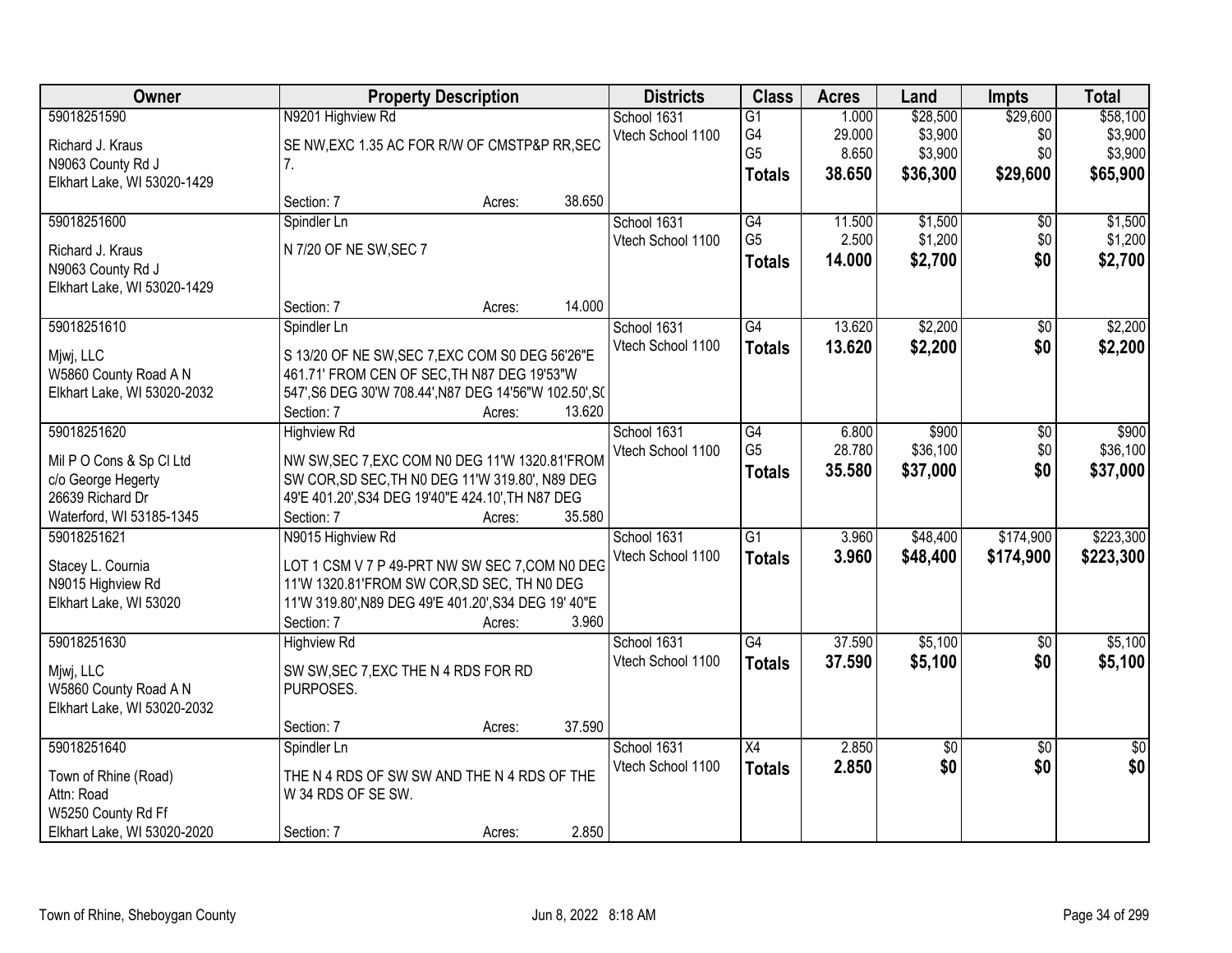| Owner<br><b>Property Description</b><br><b>Districts</b><br><b>Class</b><br><b>Acres</b><br>Land                                                     | <b>Impts</b>    | <b>Total</b> |
|------------------------------------------------------------------------------------------------------------------------------------------------------|-----------------|--------------|
| 59018251650<br>29.980<br>\$4,800<br>Spindler Ln<br>School 1631<br>$\overline{G4}$                                                                    | $\overline{50}$ | \$4,800      |
| Vtech School 1100<br>29.980<br>\$4,800<br><b>Totals</b><br>Mjwj, LLC<br>SE SW, SEC 7, EXC THE N 4 RDS OF THE W 34 RDS                                | \$0             | \$4,800      |
| W5860 County Road A N<br>FOR RD PURPOSES, & ALSO EXC COM NO DEG                                                                                      |                 |              |
| 56'26"W 1138.03'FROM S1/4 COR, SD SEC, TH S86<br>Elkhart Lake, WI 53020-2032                                                                         |                 |              |
| 29.980<br>Section: 7<br>Acres:                                                                                                                       |                 |              |
| 59018251653<br>G4<br>13.520<br>\$1,500<br>School 1631<br>Spindler Ln                                                                                 | \$0             | \$1,500      |
| Vtech School 1100<br>13.520<br>\$1,500<br><b>Totals</b><br>Mjwj, LLC<br>PRT E1/2 SW1/4, SEC 7, COM S0 DEG 56'26"E                                    | \$0             | \$1,500      |
| W5860 County Road A N<br>461.71'FROM CEN OF SEC, TH N87 DEG 19'53"W                                                                                  |                 |              |
| Elkhart Lake, WI 53020-2032<br>547', S6 DEG 30'W 708.44', E 364.19'M/L, S 466.69', W                                                                 |                 |              |
| 13.520<br>Section: 7<br>Acres:                                                                                                                       |                 |              |
| 59018251654<br>W6759 Spindler Ln<br>G1<br>\$51,000<br>School 1631<br>5.000                                                                           | \$106,700       | \$157,700    |
| Vtech School 1100<br>\$51,000<br>5.000<br><b>Totals</b><br>TR 1 CSM V 5 P 211 & OTHER LAND - PRT E1/2<br>Margaret H. Gens                            | \$106,700       | \$157,700    |
| W6759 Spindler Ln<br>SW1/4, SEC 7, COM 561'E OF NW COR SE SW, TH N                                                                                   |                 |              |
| Elkhart Lake, WI 53020-1523<br>150', E 466.69', S 466.69', W 466.69', TH N 316.69'TO                                                                 |                 |              |
| 5.000<br>Section: 7<br>Acres:                                                                                                                        |                 |              |
| \$17,600<br>59018251660<br>$\overline{G5}$<br>39.006<br>School 1631<br>Spindler Ln                                                                   | $\sqrt[6]{3}$   | \$17,600     |
| Vtech School 1100<br>39,006<br>\$17,600<br><b>Totals</b><br>Gary L. Schmitz et al<br>NE SE, SEC 7 EXC E 30' THEREOF.                                 | \$0             | \$17,600     |
| N10722 Artesia Beach Rd                                                                                                                              |                 |              |
| Malone, WI 53049-1200                                                                                                                                |                 |              |
| 39.006<br>Section: 7<br>Acres:                                                                                                                       |                 |              |
| \$400<br>59018251670<br>$\overline{G4}$<br>2.500<br>State Highway 67<br>School 1631                                                                  | \$0             | \$400        |
| G <sub>5</sub><br>34.450<br>\$15,200<br>Vtech School 1100                                                                                            | \$0             | \$15,200     |
| Mjwj, LLC<br>NW SE, SEC 7, EXC 3.05 AC FOR R/W OF CMSTP&P<br>36.950<br>\$15,600<br><b>Totals</b><br>W5860 County Road A N<br>RR.                     | \$0             | \$15,600     |
| Elkhart Lake, WI 53020-2032                                                                                                                          |                 |              |
| 36.950<br>Section: 7<br>Acres:                                                                                                                       |                 |              |
| 59018251680<br>School 1631<br>G5<br>2.000<br>\$900<br>State Highway 67                                                                               | $\overline{50}$ | \$900        |
| W <sub>6</sub><br>18.000<br>(\$48,600)<br>Vtech School 1100                                                                                          | \$0             | \$0          |
| ALL THAT PRT OF SW SE, SEC 7, LYING E OF<br>Gary L. Schmitz et al<br>20,000<br>\$900<br><b>Totals</b><br>SHEBOYGAN RIVER.<br>N10722 Artesia Beach Rd | \$0             | \$900        |
| Malone, WI 53049-1200                                                                                                                                |                 |              |
| 20.000<br>Section: 7<br>Acres:                                                                                                                       |                 |              |
| 59018251690<br>G4<br>\$1,000<br>School 1631<br>10.000<br>Spindler Ln                                                                                 | $\overline{50}$ | \$1,000      |
| G <sub>5</sub><br>\$8,700<br>6.950<br>Vtech School 1100                                                                                              | \$0             | \$8,700      |
| SW SE, SEC 7, LYING W OF SHEBOYGAN RIV, EXC 3.0<br>Mjwj, LLC<br>\$9,700<br>16.950<br><b>Totals</b><br>AC FOR R/W OF CMSTPP RR.                       | \$0             | \$9,700      |
| W5860 County Road A N<br>Elkhart Lake, WI 53020-2032                                                                                                 |                 |              |
| 16.950<br>Section: 7<br>Acres:                                                                                                                       |                 |              |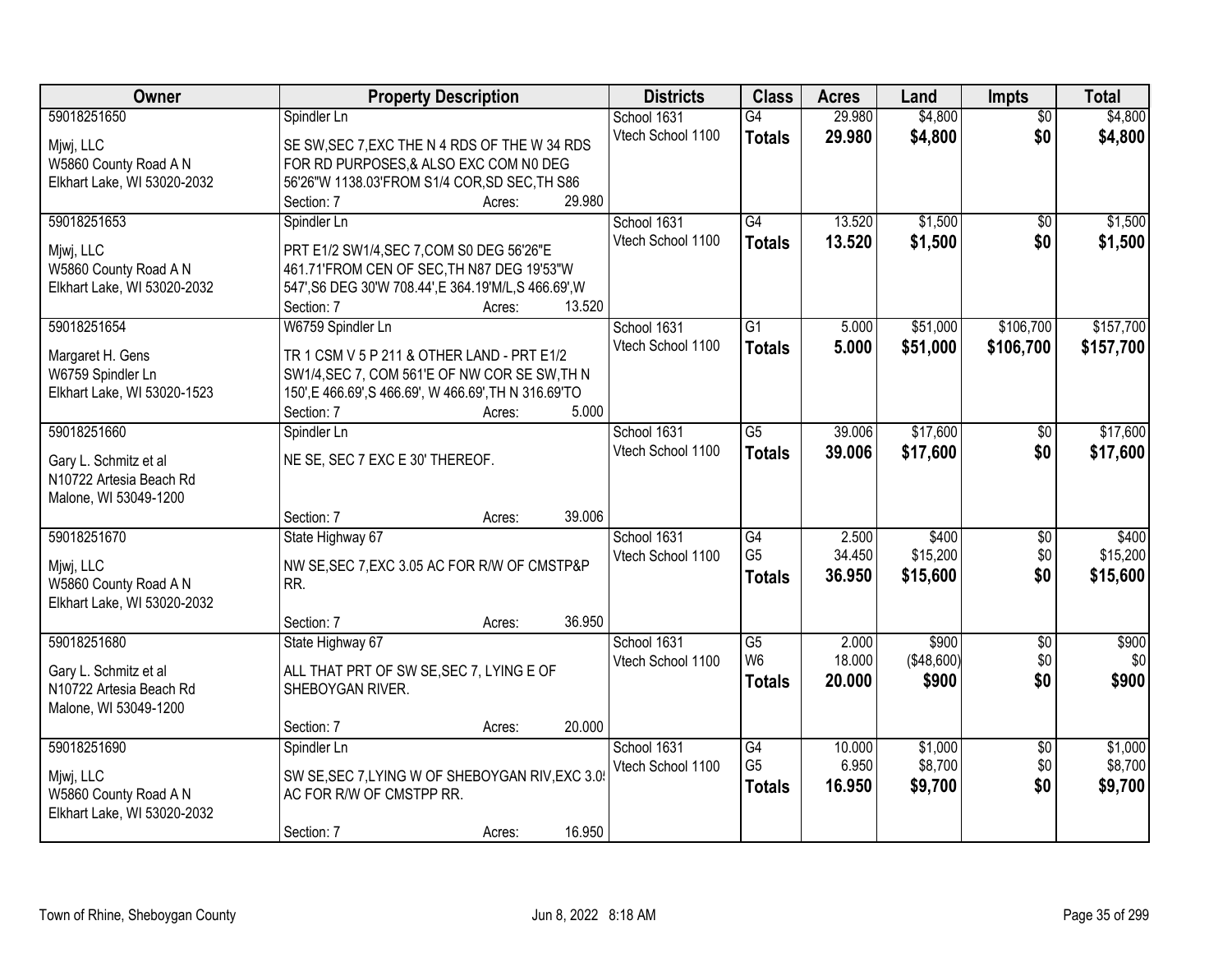| Owner                                                                                  | <b>Property Description</b>                          |        |        | <b>Districts</b>  | <b>Class</b>           | <b>Acres</b> | Land            | <b>Impts</b>    | <b>Total</b>    |
|----------------------------------------------------------------------------------------|------------------------------------------------------|--------|--------|-------------------|------------------------|--------------|-----------------|-----------------|-----------------|
| 59018251700                                                                            | State Highway 67                                     |        |        | School 1631       | $\overline{G5}$        | 32.006       | \$14,400        | $\overline{50}$ | \$14,400        |
| Gary L. Schmitz et al                                                                  | SE SE, SEC 7, EXC PRT DESC IN VOL 429 P 362/3;       |        |        | Vtech School 1100 | W <sub>6</sub>         | 7.000        | (\$18,900)      | \$0             | \$0             |
| N10722 Artesia Beach Rd                                                                | EXC E 30' THEREOF.                                   |        |        |                   | <b>Totals</b>          | 39.006       | \$14,400        | \$0             | \$14,400        |
| Malone, WI 53049-1200                                                                  |                                                      |        |        |                   |                        |              |                 |                 |                 |
|                                                                                        | Section: 7                                           | Acres: | 39.006 |                   |                        |              |                 |                 |                 |
| 59018251701                                                                            | State Highway 67                                     |        |        | School 1631       | $\overline{\text{X2}}$ | 1.988        | $\overline{50}$ | $\overline{50}$ | $\sqrt{50}$     |
| State of Wisconsin (Department of Natur                                                | E 30' OF SE1/4 SEC 7, T16N, R21E.                    |        |        | Vtech School 1100 | <b>Totals</b>          | 1.988        | \$0             | \$0             | \$0             |
| Resources)                                                                             |                                                      |        |        |                   |                        |              |                 |                 |                 |
| PO Box 7921                                                                            |                                                      |        |        |                   |                        |              |                 |                 |                 |
| Madison, WI 53707                                                                      | Section: 7                                           | Acres: | 1.988  |                   |                        |              |                 |                 |                 |
| 59018251705                                                                            | County Rd MC                                         |        |        | School 1631       | X <sub>2</sub>         | 12.200       | \$0             | \$0             | $\overline{30}$ |
| State of Wisconsin Dept of Transportatic   SW NE R/W.1.70 AC; NE NW R/W.3.05 AC. SE NW |                                                      |        |        | Vtech School 1100 | <b>Totals</b>          | 12.200       | \$0             | \$0             | \$0             |
| 4802 Sheboygan Ave Rm 701                                                              | R/W.1.35 AC; NW SE R/W.3.05 AC. SW SE R/W.3.05 A(    |        |        |                   |                        |              |                 |                 |                 |
| PO Box 7914                                                                            |                                                      |        |        |                   |                        |              |                 |                 |                 |
| Madison, WI 53707-7914                                                                 | Section: 7                                           | Acres: | 12.200 |                   |                        |              |                 |                 |                 |
| 59018251710                                                                            | Snake Rd & County                                    |        |        | School 2828       | G4                     | 34.250       | \$3,900         | $\sqrt[6]{}$    | \$3,900         |
| Schmahl Heritage Land Trust                                                            | NE NE, SEC 8.                                        |        |        | Vtech School 1100 | G <sub>5</sub>         | 2.000        | \$100           | \$0             | \$100           |
| 03-03-2020 et al                                                                       |                                                      |        |        |                   | G5M                    | 3.000        | \$4,100         | \$0             | \$4,100         |
| W6024 County Rd Eh                                                                     |                                                      |        |        |                   | G7                     | 0.750        | \$24,200        | \$8,400         | \$32,600        |
| Elkhart Lake, WI 53020-1514                                                            | Section: 8                                           | Acres: | 40.000 |                   | <b>Totals</b>          | 40.000       | \$32,300        | \$8,400         | \$40,700        |
| 59018251720                                                                            | W6223 County Rd EH                                   |        |        | School 2828       | $\overline{G1}$        | 4.000        | \$48,500        | \$229,300       | \$277,800       |
| Cory J. Meyer                                                                          | NW NE, SEC 8, EXC COM S89 DEG 36'29"E 207.02'& S0    |        |        | Vtech School 1100 | G4                     | 11.000       | \$1,200         | \$0             | \$1,200         |
| Amanda M. Meyer                                                                        | DEG 23' 31"W 545.08'FROM N1/4 COR, SD SEC, TH S89    |        |        |                   | G <sub>5</sub>         | 15.000       | \$17,700        | \$0             | \$17,700        |
| W6223 County Rd Eh                                                                     | DEG 36'29"E 641.26', S0 DEG 23'31"W 339.64', N89 DEC |        |        |                   | G5M                    | 5.000        | \$6,800         | \$0             | \$6,800         |
| Elkhart Lake, WI 53020-1517                                                            | Section: 8                                           | Acres: | 35.000 |                   | <b>Totals</b>          | 35.000       | \$74,200        | \$229,300       | \$303,500       |
| 59018251721                                                                            | W6253 County Rd EH                                   |        |        | School 2828       | $\overline{G1}$        | 5.000        | \$51,000        | \$118,900       | \$169,900       |
| Brissette, Veronica Gilsdorf Brissette Tru                                             | LOT 1 CSM V12 P 263-65 - PRT NW NE, SEC 8, COM       |        |        | Vtech School 1100 | <b>Totals</b>          | 5.000        | \$51,000        | \$118,900       | \$169,900       |
| Veronica Gilsdorf Brissette                                                            | S89 DEG 36' 29"E 207.02'& S0 DEG 23'31"W             |        |        |                   |                        |              |                 |                 |                 |
| 1601 35th St                                                                           | 545.08'FROM N1/4 COR, TH S89 DEG 36'29"E             |        |        |                   |                        |              |                 |                 |                 |
| Kenosha, WI 53140-5205                                                                 | Section: 8                                           | Acres: | 5.000  |                   |                        |              |                 |                 |                 |
| 59018251730                                                                            | Holzman Rd                                           |        |        | School 2828       | G4                     | 37.000       | \$4,100         | $\overline{50}$ | \$4,100         |
| Veronica Gilsdorf                                                                      | SW NE, SEC 8.                                        |        |        | Vtech School 1100 | G <sub>5</sub>         | 3.000        | \$1,000         | \$0             | \$1,000         |
| 1601 35th St                                                                           |                                                      |        |        |                   | <b>Totals</b>          | 40.000       | \$5,100         | \$0             | \$5,100         |
| Kenosha, WI 53140-5205                                                                 |                                                      |        |        |                   |                        |              |                 |                 |                 |
|                                                                                        | Section: 8                                           | Acres: | 40.000 |                   |                        |              |                 |                 |                 |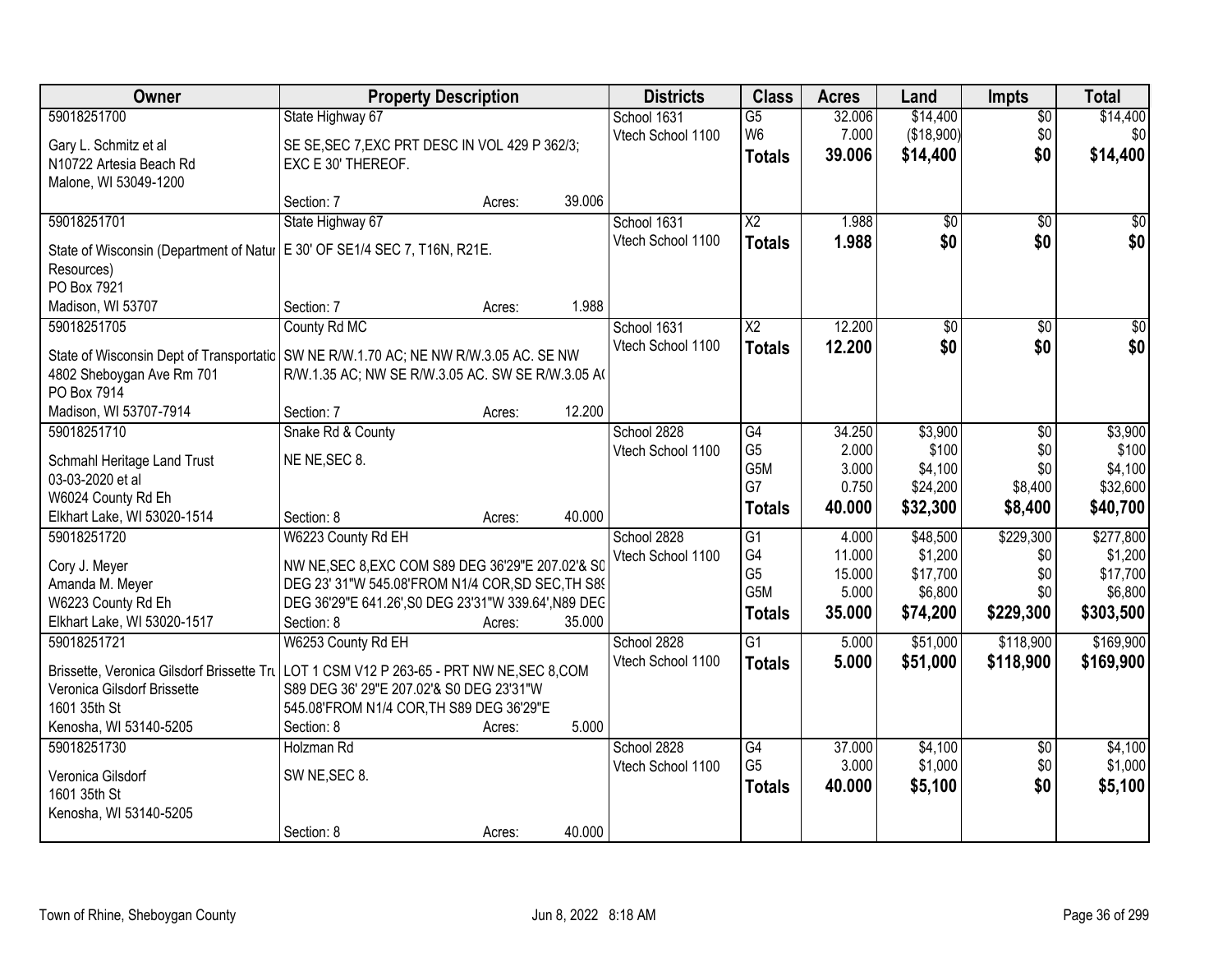| Owner                                 | <b>Property Description</b>                           |        |        | <b>Districts</b>  | <b>Class</b>     | <b>Acres</b> | Land       | <b>Impts</b>    | <b>Total</b> |
|---------------------------------------|-------------------------------------------------------|--------|--------|-------------------|------------------|--------------|------------|-----------------|--------------|
| 59018251740                           | Snake Rd                                              |        |        | School 2828       | $\overline{G4}$  | 35.000       | \$3,600    | $\overline{50}$ | \$3,600      |
| Shari C. Grenzow-Mauer                | SE NE, SEC 8.                                         |        |        | Vtech School 1100 | G <sub>5</sub> M | 5.000        | \$6,800    | \$0             | \$6,800      |
| Thomas P. Mauer                       |                                                       |        |        |                   | <b>Totals</b>    | 40.000       | \$10,400   | \$0             | \$10,400     |
| 613 W Park Ave                        |                                                       |        |        |                   |                  |              |            |                 |              |
| Kiel, WI 53042-1715                   | Section: 8                                            | Acres: | 40.000 |                   |                  |              |            |                 |              |
| 59018251760                           | County Rd EH                                          |        |        | School 2828       | G4               | 6.960        | \$500      | $\overline{50}$ | \$500        |
|                                       |                                                       |        |        | Vtech School 1100 | W <sub>8</sub>   | 11.000       | (\$29,700) | \$0             | \$0          |
| Delmar J. Faust                       | PRT NE NW, SEC 8, COM AT NW COR SD1/4, TH E 68        |        |        |                   | <b>Totals</b>    | 17.960       | \$500      | \$0             | \$500        |
| W3745 Johnsburg Rd                    | RDS, S 40 RDS, SW TO W LN NE NW, TH N 48 RDS TO       |        |        |                   |                  |              |            |                 |              |
| Fond Du Lac, WI 54937-7837            | BEG, EXC COM N87 DEG 48'21"E 1406.96'FROM NW          |        |        |                   |                  |              |            |                 |              |
|                                       | Section: 8                                            | Acres: | 17.960 |                   |                  |              |            |                 |              |
| 59018251761                           | W6356 Holzman Rd                                      |        |        | School 1631       | G4               | 5.430        | \$500      | \$0             | \$500        |
| Holzmann Family Revocable Living Trus | LOT 1 CSM V22 P313-315 #1820065 - PRT NE NW           |        |        | Vtech School 1100 | <b>Totals</b>    | 5.430        | \$500      | \$0             | \$500        |
| 631 Miller Ct                         | SEC 8.                                                |        |        |                   |                  |              |            |                 |              |
| Kiel, WI 53042-1761                   |                                                       |        |        |                   |                  |              |            |                 |              |
|                                       | Section: 8                                            | Acres: | 5.430  |                   |                  |              |            |                 |              |
| 59018251770                           | County Rd EH                                          |        |        | School 2828       | G4               | 10.260       | \$1,200    | \$0             | \$1,200      |
|                                       |                                                       |        |        | Vtech School 1100 | W <sub>8</sub>   | 21.000       | (\$28,400) | \$0             | \$0          |
| Delmar J. Faust                       | NW NW, SEC 8, EXC COM N87 DEG 48'21"E                 |        |        |                   | <b>Totals</b>    | 31.260       | \$1,200    | \$0             | \$1,200      |
| W3745 Johnsburg Rd                    | 893.8'FROM NW COR SEC 8, TH S01 DEG 31'42"W           |        |        |                   |                  |              |            |                 |              |
| Fond Du Lac, WI 54937-7837            | 374.63', N87 DEG 18'39"E 256.73', N87 DEG 48'21"E TO  |        |        |                   |                  |              |            |                 |              |
|                                       | Section: 8                                            | Acres: | 31.260 |                   |                  |              |            |                 |              |
| 59018251780                           | W6391 County Rd EH                                    |        |        | School 2828       | $\overline{G1}$  | 2.190        | \$44,000   | \$112,600       | \$156,600    |
| Alan M. Yurk                          | PRT N1/2 NW1/4, SEC 8, COM N87 DEG 48'21"E            |        |        | Vtech School 1100 | <b>Totals</b>    | 2.190        | \$44,000   | \$112,600       | \$156,600    |
| Jodi L. Yurk                          | 1150.38'FROM NW COR SEC 8, TH N87 DEG 48'21" E        |        |        |                   |                  |              |            |                 |              |
| W6391 County Rd Eh                    | 256.58', S1 DEG 31'42"W 372.41', S87 DEG 48'21" W     |        |        |                   |                  |              |            |                 |              |
| Elkhart Lake, WI 53020-1517           | Section: 8                                            | Acres: | 2.190  |                   |                  |              |            |                 |              |
| 59018251790                           | W6405 County Rd EH                                    |        |        | School 2828       | G1               | 2.000        | \$43,500   | \$148,700       | \$192,200    |
|                                       |                                                       |        |        | Vtech School 1100 | <b>Totals</b>    | 2.000        | \$43,500   | \$148,700       | \$192,200    |
| Nathan J. Huss                        | PRT NW NW, SEC 8, COM N87 DEG 48'21"E                 |        |        |                   |                  |              |            |                 |              |
| Julie A. Huss                         | 893.8'FROM NW COR, SD 1/4, TH N87 DEG 48'21"E         |        |        |                   |                  |              |            |                 |              |
| W6405 County Rd Eh                    | 256.58', S01 DEG 31'42"W 372.41', S87 DEG 18'39"W     |        |        |                   |                  |              |            |                 |              |
| Elkhart Lake, WI 53020-1517           | Section: 8                                            | Acres: | 2.000  |                   |                  |              |            |                 |              |
| 59018251791                           | W6499 County Rd EH                                    |        |        | School 2828       | $\overline{G1}$  | 5.100        | \$51,300   | \$146,000       | \$197,300    |
| Daniel J. Scott                       | LOT 1, CSM V 8 P 106 - PRT NW NW, SEC 8, COM AT       |        |        | Vtech School 1100 | <b>Totals</b>    | 5.100        | \$51,300   | \$146,000       | \$197,300    |
| Marcia A. Scott                       | NW COR SD SEC, TH S89 DEG 35'6"E 280', S1 DEG         |        |        |                   |                  |              |            |                 |              |
| W6499 County Rd Eh                    | 39'24"E 794', N89 DEG 35'6"W 280', TH N1 DEG 39' 24"V |        |        |                   |                  |              |            |                 |              |
| Elkhart Lake, WI 53020-1517           | Section: 8                                            | Acres: | 5.100  |                   |                  |              |            |                 |              |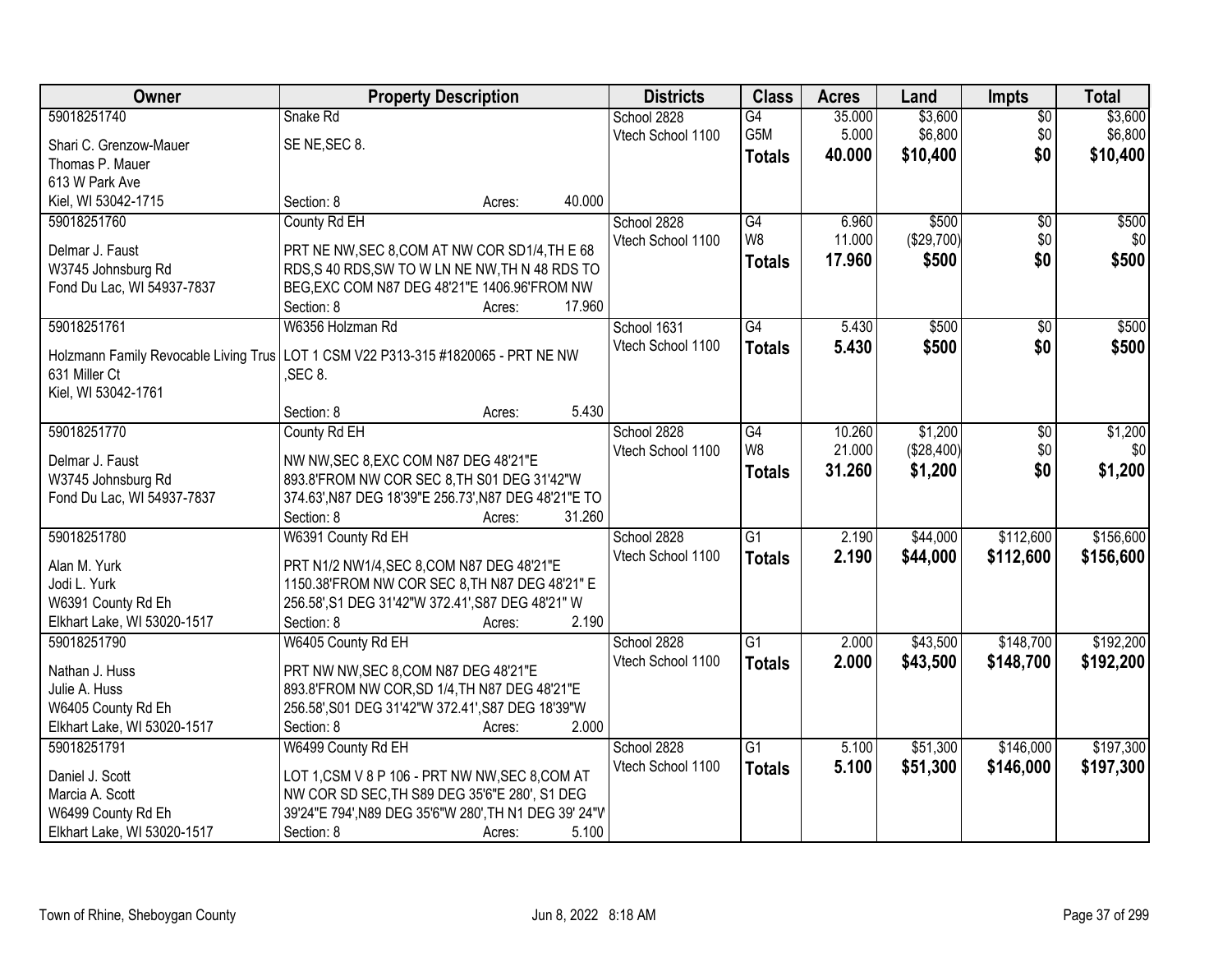| Owner                                                             | <b>Property Description</b>                                                                    | <b>Districts</b>  | <b>Class</b>                     | <b>Acres</b>   | Land                | <b>Impts</b>     | <b>Total</b>        |
|-------------------------------------------------------------------|------------------------------------------------------------------------------------------------|-------------------|----------------------------------|----------------|---------------------|------------------|---------------------|
| 59018251800                                                       | N9183 State Highway 67                                                                         | School 1631       | $\overline{G1}$                  | 5.000<br>1.976 | \$51,000<br>\$2,500 | \$300,600<br>\$0 | \$351,600           |
| Platz Living Trust                                                | PRT SW NW & SE NW, SEC 8, EXC COM AT INTER OF                                                  | Vtech School 1100 | G <sub>5</sub><br>G <sub>6</sub> | 29.969         | \$80,900            | \$0              | \$2,500<br>\$80,900 |
| N9183 State Rd 67                                                 | E&W 1/4 LN WITH CEN STH 67, TH N22 DEG 21'W                                                    |                   |                                  | 36.945         | \$134,400           | \$300,600        | \$435,000           |
| Elkhart Lake, WI 53020                                            | 189.4'ON CEN SD HWY, N85 DEG 14'E 266.5', N85 DEG                                              |                   | <b>Totals</b>                    |                |                     |                  |                     |
|                                                                   | Section: 8<br>36.945<br>Acres:                                                                 |                   |                                  |                |                     |                  |                     |
| 59018251810                                                       | W6424 Holzman Rd                                                                               | School 1631       | $\overline{G1}$                  | 0.638          | \$22,300            | \$141,900        | \$164,200           |
| Jeffrey M. Geiser                                                 | PRT SW NW, SEC 8, COM AT INTER OF E&W1/4 LN                                                    | Vtech School 1100 | <b>Totals</b>                    | 0.638          | \$22,300            | \$141,900        | \$164,200           |
| Jane L. Geiser                                                    | WITH CEN STH 67 TH N22 DEG 21'W 189.4'ON CEN                                                   |                   |                                  |                |                     |                  |                     |
| W6424 Holzman Rd                                                  | SD HWY, N85 DEG 14'E 266.5', N85 DEG 19'E 57', S5                                              |                   |                                  |                |                     |                  |                     |
| Elkhart Lake, WI 53020-1525                                       | 0.638<br>Section: 8<br>Acres:                                                                  |                   |                                  |                |                     |                  |                     |
| 59018251811                                                       | State Highway 67                                                                               | School 1631       | $\overline{\text{X2}}$           | 6.316          | $\overline{50}$     | $\overline{50}$  | $\overline{50}$     |
|                                                                   |                                                                                                | Vtech School 1100 | <b>Totals</b>                    | 6.316          | \$0                 | \$0              | \$0                 |
| Wisconsin Department of Transportation<br><b>Real Estate Sect</b> | PARCELS 12 & 13 OF TPP 4550-04-21 - 4.08, REC AS<br>DOC #2057601 & #2065164 AND ALSO PARCEL 11 |                   |                                  |                |                     |                  |                     |
| 944 Vanderperren Way                                              | TPP 4550-04-21-4.06 & 4.07, REC AS DOC #2057598                                                |                   |                                  |                |                     |                  |                     |
| Green Bay, WI 54304-5344                                          | Section: 8<br>6.316<br>Acres:                                                                  |                   |                                  |                |                     |                  |                     |
| 59018251830                                                       | W6330 Holzman Rd                                                                               | School 1631       | $\overline{G1}$                  | 0.390          | \$17,500            | \$90,500         | \$108,000           |
|                                                                   |                                                                                                | Vtech School 1100 | <b>Totals</b>                    | 0.390          | \$17,500            | \$90,500         | \$108,000           |
| Joshua J. Puetz                                                   | PRT SE NW, SEC 8, COM IN CEN OF TN RD N82 DEG                                                  |                   |                                  |                |                     |                  |                     |
| W6330 Holzman Rd                                                  | 31'W 360.56'FROM ITS INTER WITH N&S1/4 LINE, TH                                                |                   |                                  |                |                     |                  |                     |
| Elkhart Lake, WI 53020-1525                                       | N79 DEG 20'W ON CEN SD RD 111.13', N0 DEG 19'E                                                 |                   |                                  |                |                     |                  |                     |
|                                                                   | 0.390<br>Section: 8<br>Acres:                                                                  |                   |                                  |                |                     |                  |                     |
| 59018251832                                                       | Holzman Rd                                                                                     | School 1631       | $\overline{G4}$                  | 35.710         | \$3,600             | \$0              | \$3,600             |
| Stanley A. Holzmann                                               | (B-1479) LOT 1 28CSM2963-295 #2059445 IN NE, SE                                                | Vtech School 1100 | G <sub>5</sub>                   | 1.000          | \$100               | \$0              | \$100               |
| W6299 Holzman Rd                                                  | AND SW OF NW1/4 SEC 8, T16N, R21E.                                                             |                   | <b>Totals</b>                    | 36.710         | \$3,700             | \$0              | \$3,700             |
| Elkhart Lake, WI 53020-1526                                       |                                                                                                |                   |                                  |                |                     |                  |                     |
|                                                                   | 36.710<br>Section: 8<br>Acres:                                                                 |                   |                                  |                |                     |                  |                     |
| 59018251833                                                       | W6300 Holzman Rd                                                                               | School 1631       | $\overline{G1}$                  | 1.000          | \$28,500            | \$273,800        | \$302,300           |
| Jeffrey R. Holzmann                                               | (B-1479) LOT 2 28CSM293-295 #2059445 IN NE, SE                                                 | Vtech School 1100 | G4                               | 11.000         | \$1,200             | \$0              | \$1,200             |
| W6300 Holzman Rd                                                  | AND SW OF NW1/4 SEC 8, T16N, R21E.                                                             |                   | <b>Totals</b>                    | 12.000         | \$29,700            | \$273,800        | \$303,500           |
| Elkhart Lake, WI 53020-1526                                       |                                                                                                |                   |                                  |                |                     |                  |                     |
|                                                                   | 12.000<br>Section: 8<br>Acres:                                                                 |                   |                                  |                |                     |                  |                     |
| 59018251841                                                       | Holzman Rd                                                                                     | School 1631       | G4                               | 16.700         | \$1,100             | $\overline{50}$  | \$1,100             |
|                                                                   |                                                                                                | Vtech School 1100 | G5M                              | 17.000         | \$23,000            | \$0              | \$23,000            |
| Jason J. Schweitzer                                               | OL1 27CSM178-180 #2022256 LOC IN NWSE AND                                                      |                   | <b>Totals</b>                    | 33.700         | \$24,100            | \$0              | \$24,100            |
| Holly J. Schweitzer                                               | PART OF E1/2 OF E1/2 OF SW1/4 SEC 8, T16N, R21E,                                               |                   |                                  |                |                     |                  |                     |
| 2492 Clear Brook Cir                                              | TOWN OF RHINE.                                                                                 |                   |                                  |                |                     |                  |                     |
| Green Bay, WI 54313-3975                                          | 33.700<br>Section: 8<br>Acres:                                                                 |                   |                                  |                |                     |                  |                     |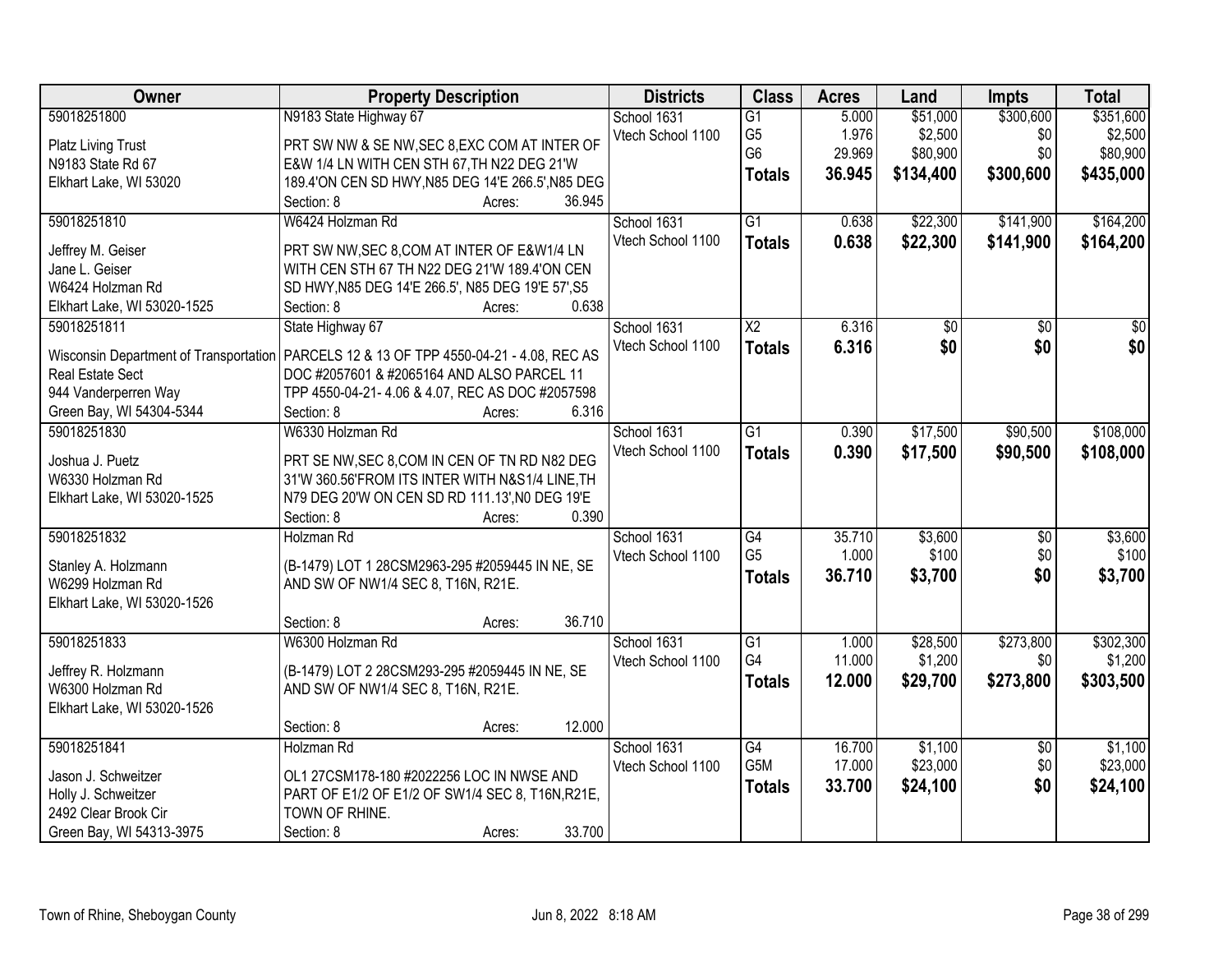| Owner                                  | <b>Property Description</b>                                       | <b>Districts</b>  | <b>Class</b>           | <b>Acres</b> | Land            | <b>Impts</b>    | <b>Total</b>     |
|----------------------------------------|-------------------------------------------------------------------|-------------------|------------------------|--------------|-----------------|-----------------|------------------|
| 59018251851                            | W6313 Holzman Rd                                                  | School 1631       | $\overline{G1}$        | 0.640        | \$22,400        | \$119,400       | \$141,800        |
| Raechel C. Holzmann                    | PRT NESW, SEC 8, T16N, R21E; COM 270' W OF NE                     | Vtech School 1100 | <b>Totals</b>          | 0.640        | \$22,400        | \$119,400       | \$141,800        |
| W6313 Holzman Rd                       | COR SD1/4, TH S 125', E 120.5', N 125', TH W 120.5' TC            |                   |                        |              |                 |                 |                  |
| Elkhart Lake, WI 53020-1526            | BEG; AND ALSO COM 149.5' N88-28-56W OF NE COR                     |                   |                        |              |                 |                 |                  |
|                                        | 0.640<br>Section: 8<br>Acres:                                     |                   |                        |              |                 |                 |                  |
| 59018251861                            | W6337 Holzman Rd                                                  | School 1631       | $\overline{G1}$        | 2.710        | \$45,300        | \$132,400       | \$177,700        |
|                                        |                                                                   | Vtech School 1100 | W <sub>6</sub>         | 19.000       | (\$51,300)      | \$0             | \$0              |
| David L. Holzmann                      | THE W 1/2 NE SW, SEC 8 & COM AT W1/4 COR SD                       |                   | <b>Totals</b>          | 21.710       | \$45,300        | \$132,400       | \$177,700        |
| Lisa A. Holzmann                       | SEC 8, TH S88 DEG 29'12"E 1919.55', S88 DEG                       |                   |                        |              |                 |                 |                  |
| W6337 Holzman Rd                       | 29'12"E 155.39', S01 DEG 37'24"E 480.72', N88 DEG                 |                   |                        |              |                 |                 |                  |
| Elkhart Lake, WI 53020-1526            | 21.710<br>Section: 8<br>Acres:                                    |                   |                        |              |                 |                 |                  |
| 59018251862                            | W6331 Holzman Rd                                                  | School 1631       | G1                     | 0.750        | \$24,200        | \$124,200       | \$148,400        |
|                                        | PRT NESW, SEC 8, COM 470' W OF NE COR SD1/4,                      | Vtech School 1100 | <b>Totals</b>          | 0.750        | \$24,200        | \$124,200       | \$148,400        |
| Larry H. Holzmann<br>Irene F. Holzmann | TH S 125', E 150', N 125', TH W 150' TO BEG; AND                  |                   |                        |              |                 |                 |                  |
|                                        |                                                                   |                   |                        |              |                 |                 |                  |
| W6331 Holzman Rd                       | ALSO COM 320' N88-28-56W, OF NE COR SD 1/4<br>0.750<br>Section: 8 |                   |                        |              |                 |                 |                  |
| Elkhart Lake, WI 53020-1526            | Acres:                                                            |                   |                        |              |                 |                 |                  |
| 59018251870                            | State Highway 67                                                  | School 1631       | W <sub>6</sub>         | 5.000        | (\$13,500)      | $\sqrt{6}$      | \$0              |
| David L. Holzmann                      | TR 1, CSM V 8 P 44 - PRT NW SW, SEC 8, COM S88                    | Vtech School 1100 | <b>Totals</b>          | 5.000        | \$0             | \$0             | \$0              |
| Lisa A. Holzmann                       | DEG 45'41"W 1246.31'FROM CEN SD SEC, TH CONT                      |                   |                        |              |                 |                 |                  |
| W6337 Holzman Rd                       | S88 DEG 45'41"W 311.40' S3 DEG 32'25"E 700', N88                  |                   |                        |              |                 |                 |                  |
| Elkhart Lake, WI 53020-1526            | 5.000<br>Section: 8<br>Acres:                                     |                   |                        |              |                 |                 |                  |
| 59018251871                            | W6423 Holzman Rd                                                  | School 1631       | $\overline{X2}$        | 34.056       | $\overline{50}$ | $\overline{30}$ | $\overline{30}$  |
|                                        |                                                                   | Vtech School 1100 | <b>Totals</b>          | 34.056       | \$0             | \$0             | \$0              |
| State of Wisconsin Dept of Natural     | NW SW, SEC 8, EXC COM S88 DEG 45'41"W                             |                   |                        |              |                 |                 |                  |
| <b>Resources</b>                       | 1246.31'FROM CEN SD SEC.TH CONT S88 DEG                           |                   |                        |              |                 |                 |                  |
| PO Box 7921                            | 45'41"W 311.40', S3 DEG 32'25"E 700', N88 DEG 45'41"E             |                   |                        |              |                 |                 |                  |
| Madison, WI 53707-7921                 | Section: 8<br>34.056<br>Acres:                                    |                   |                        |              |                 |                 |                  |
| 59018251880                            | State Highway 67                                                  | School 1631       | $\overline{\text{X2}}$ | 38.075       | $\overline{50}$ | $\overline{50}$ | $\overline{\$0}$ |
| State of Wisconsin Dept of Natural     | SW SW, SEC 8 EXC PARCEL 11 TPP 4550-04-21-4.06                    | Vtech School 1100 | <b>Totals</b>          | 38.075       | \$0             | \$0             | \$0              |
| Resources                              | REC AS DOC #2057598.                                              |                   |                        |              |                 |                 |                  |
| PO Box 7921                            |                                                                   |                   |                        |              |                 |                 |                  |
| Madison, WI 53707-7921                 | 38.075<br>Section: 8<br>Acres:                                    |                   |                        |              |                 |                 |                  |
| 59018251900                            | County                                                            | School 1631       | G4                     | 4.000        | \$400           | $\overline{50}$ | \$400            |
|                                        |                                                                   | Vtech School 1100 | W <sub>6</sub>         | 16.000       | (\$21,600)      | \$0             | \$0              |
| Donna M. Jost et al                    | W1/2 SE SW, SEC 8.                                                |                   | <b>Totals</b>          | 20.000       | \$400           | \$0             | \$400            |
| W5076 Tuxedo Ln                        |                                                                   |                   |                        |              |                 |                 |                  |
| Fond Du Lac, WI 54935-2738             |                                                                   |                   |                        |              |                 |                 |                  |
|                                        | 20.000<br>Section: 8<br>Acres:                                    |                   |                        |              |                 |                 |                  |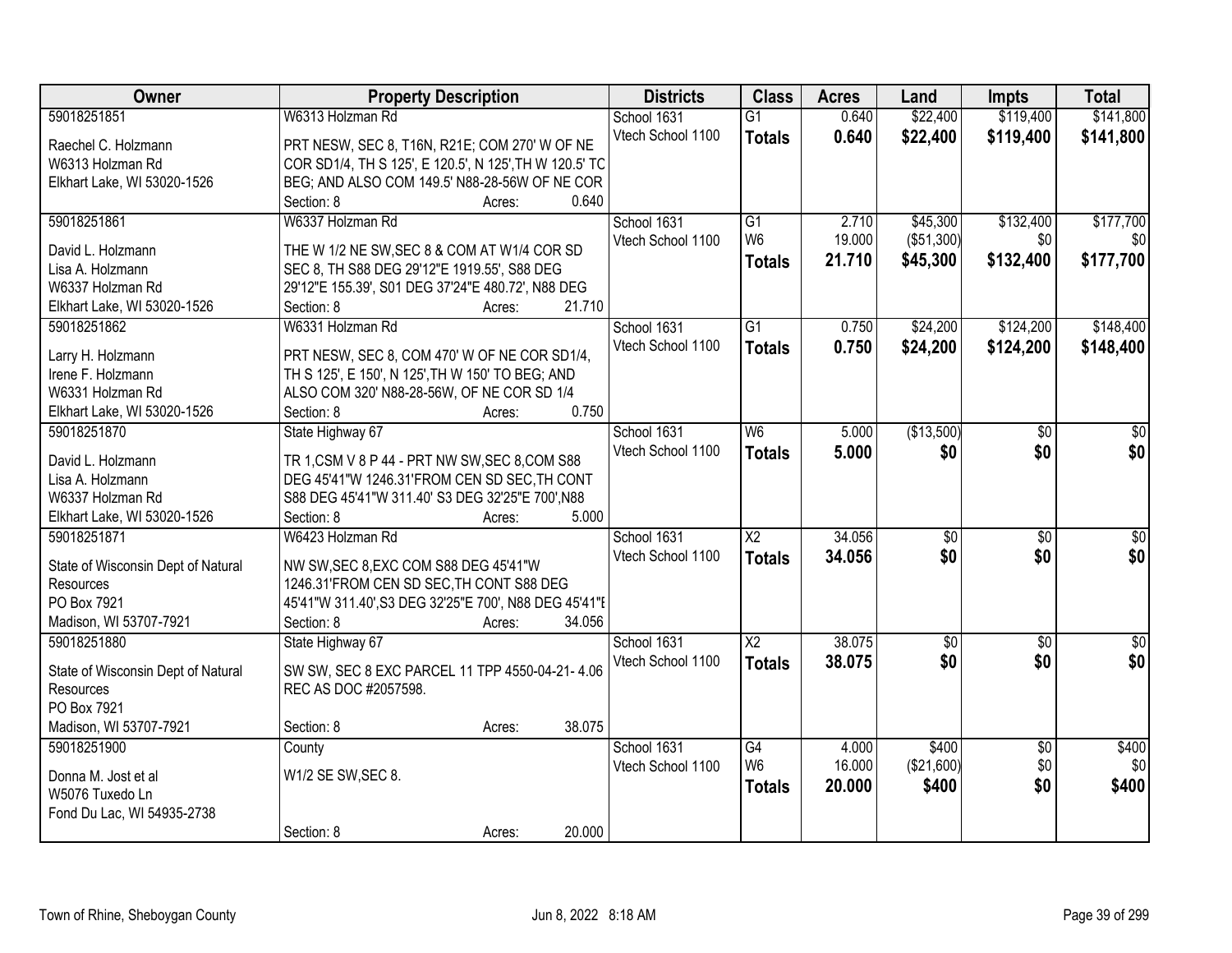| Owner                                                                                 | <b>Property Description</b>                                                                                                                                                                 |        |        | <b>Districts</b>                 | <b>Class</b>                                                    | <b>Acres</b>                                 | Land                                                  | <b>Impts</b>                                | <b>Total</b>                                            |
|---------------------------------------------------------------------------------------|---------------------------------------------------------------------------------------------------------------------------------------------------------------------------------------------|--------|--------|----------------------------------|-----------------------------------------------------------------|----------------------------------------------|-------------------------------------------------------|---------------------------------------------|---------------------------------------------------------|
| 59018251911<br>Steven E. Holzmann<br>Virginia L. Holzmann<br>N9319 Snake Rd           | Holzman Rd<br>LOT 1 CSM V23 P205-207 #1841643 - PRT NE SE &<br>NW SE, SEC 8.                                                                                                                |        |        | School 1631<br>Vtech School 1100 | G4<br>G <sub>5</sub><br><b>Totals</b>                           | 37.380<br>0.520<br>37.900                    | \$5,000<br>\$100<br>\$5,100                           | $\overline{50}$<br>\$0<br>\$0               | \$5,000<br>\$100<br>\$5,100                             |
| Elkhart Lake, WI 53020-1541<br>59018251912<br>Brian R. Schuh<br>Cassandra L. Schuh    | Section: 8<br>N9058 Snake Rd<br>LOT 1 CSM V23 P 217-219 #1842259 - PRT NE SE &<br>NW SE, SEC 8                                                                                              | Acres: | 37.900 | School 1631<br>Vtech School 1100 | $\overline{G1}$<br>G4<br>G <sub>5</sub><br>G <sub>5</sub> M     | 2.000<br>8.000<br>20.000<br>5.000            | \$38,500<br>\$800<br>\$25,000<br>\$6,800              | \$312,800<br>\$0<br>\$0<br>\$0              | \$351,300<br>\$800<br>\$25,000<br>\$6,800               |
| N9058 Snake Rd<br>Elkhart Lake, WI 53020-1509                                         | Section: 8                                                                                                                                                                                  | Acres: | 35.000 |                                  | <b>Totals</b>                                                   | 35.000                                       | \$71,100                                              | \$312,800                                   | \$383,900                                               |
| 59018251921<br>Jeffrey R. Holzmann<br>W6300 Holzman Rd<br>Elkhart Lake, WI 53020-1526 | W6299 Holzman Rd<br>LOT 1 27CSM178-180 #2022256 IN NWSE AND PART<br>E1/2 OF E1/2 SW1/4 SEC 8, T16N, R21E, TOWN OF<br>RHINE.                                                                 |        |        | School 1631<br>Vtech School 1100 | $\overline{G4}$<br>G <sub>5</sub><br>G7<br><b>Totals</b>        | 1.460<br>1.000<br>3.060<br>5.520             | \$200<br>\$1,300<br>\$30,300<br>\$31,800              | $\sqrt{6}$<br>\$0<br>\$141,600<br>\$141,600 | \$200<br>\$1,300<br>\$171,900<br>\$173,400              |
|                                                                                       | Section: 8                                                                                                                                                                                  | Acres: | 5.520  |                                  |                                                                 |                                              |                                                       |                                             |                                                         |
| 59018251930<br>Kuhn Farm, LLC<br>W6176 Kuhn Rd<br>Elkhart Lake, WI 53020-1527         | County Rd MC<br>SW SE, SEC 8                                                                                                                                                                |        |        | School 1631<br>Vtech School 1100 | G4<br>G <sub>5</sub><br>G <sub>5</sub> M<br><b>Totals</b>       | 32.000<br>3.000<br>5.000<br>40.000           | \$3,400<br>\$3,800<br>\$6,800<br>\$14,000             | \$0<br>\$0<br>\$0<br>\$0                    | \$3,400<br>\$3,800<br>\$6,800<br>\$14,000               |
|                                                                                       | Section: 8                                                                                                                                                                                  | Acres: | 40.000 |                                  |                                                                 |                                              |                                                       |                                             |                                                         |
| 59018251940<br>Frederic G. Kuhn et al<br>W6176 Kuhn Rd<br>Elkhart Lake, WI 53020-1527 | W6176 Kuhn Rd<br>SE SE, SEC 8.<br>Section: 8                                                                                                                                                | Acres: | 40.000 | School 1631<br>Vtech School 1100 | $\overline{G4}$<br>G <sub>5</sub><br>G5M<br>G7<br><b>Totals</b> | 9.000<br>11.000<br>17.000<br>3.000<br>40.000 | \$900<br>\$13,800<br>\$23,000<br>\$30,000<br>\$67,700 | \$0<br>\$0<br>\$0<br>\$146,900<br>\$146,900 | \$900<br>\$13,800<br>\$23,000<br>\$176,900<br>\$214,600 |
| 59018251950<br>Hidden Hollow Farm, LLC<br>18326 Split Rail Ln<br>Kiel, WI 53042-3703  | N County Rd A<br>E1/2 NE NE, SEC 9.<br>Section: 9                                                                                                                                           | Acres: | 20.000 | School 2828<br>Vtech School 1100 | $\overline{G4}$<br>G5M<br><b>Totals</b>                         | 9.000<br>11.000<br>20.000                    | \$900<br>\$14,900<br>\$15,800                         | $\sqrt{$0}$<br>\$0<br>\$0                   | \$900<br>\$14,900<br>\$15,800                           |
| 59018251970<br>Brenda Lee Lodes<br>W5763 County Rd Eh<br>Elkhart Lake, WI 53020-1513  | W5763 County Rd EH<br>LOT 1, CSM V 2 P 172 - PRT W1/2 NE NE, SEC 9, COM<br>S89 DEG 13'38"W 677.3'& S0 DEG 25' 10"E 6.23'FROM<br>NE COR SD1/4, TH WLY ON CEN CTH EH 349.18' S1<br>Section: 9 | Acres: | 3.940  | School 2828<br>Vtech School 1100 | G1<br><b>Totals</b>                                             | 3.940<br>3.940                               | \$48,400<br>\$48,400                                  | \$121,400<br>\$121,400                      | \$169,800<br>\$169,800                                  |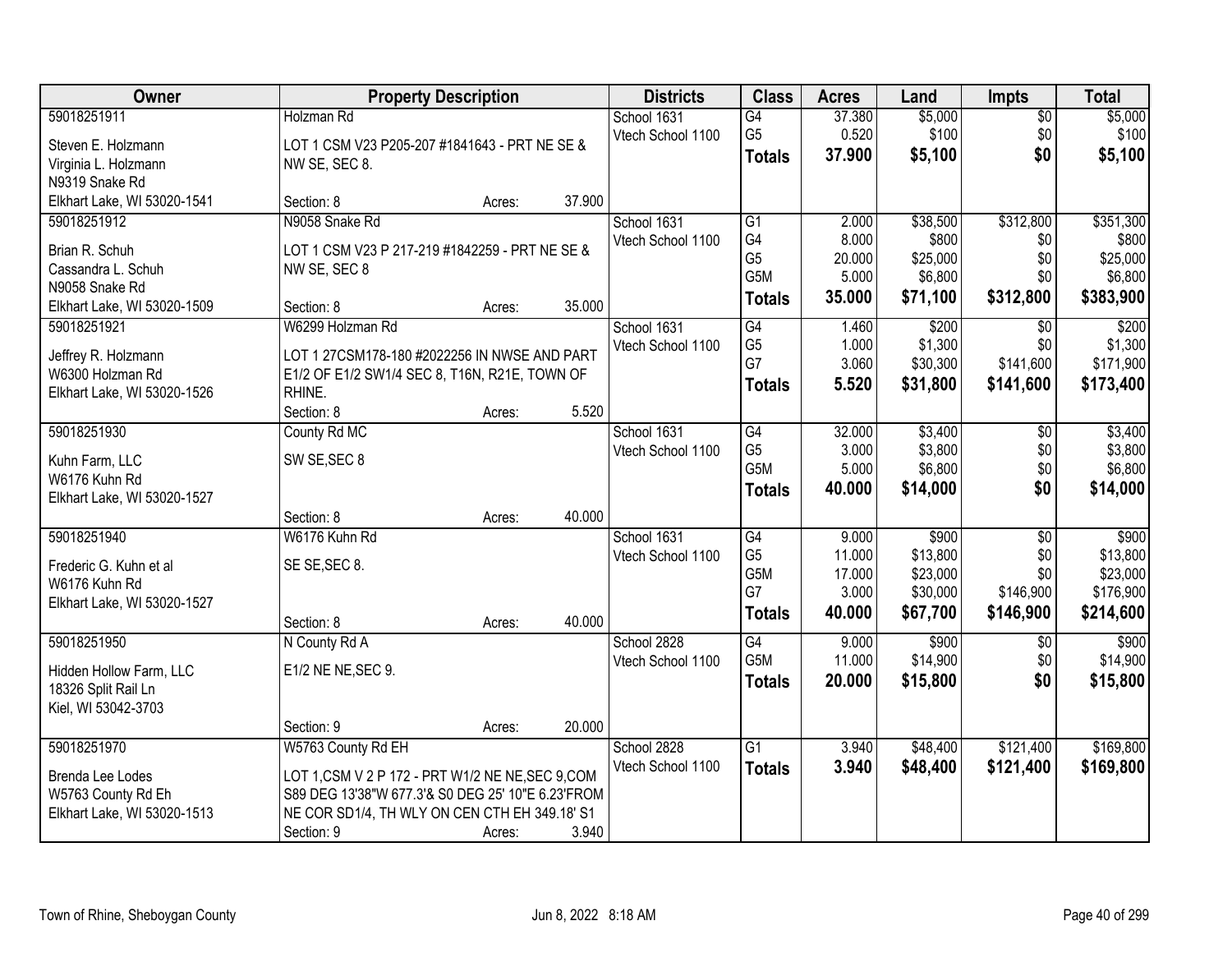| Owner                       | <b>Property Description</b>                                     |        | <b>Districts</b>  | <b>Class</b>         | <b>Acres</b>     | Land                | <b>Impts</b> | <b>Total</b>         |
|-----------------------------|-----------------------------------------------------------------|--------|-------------------|----------------------|------------------|---------------------|--------------|----------------------|
| 59018252000                 | W5899 County Rd EH                                              |        | School 2828       | $\overline{G1}$      | 1.000            | \$28,500            | \$60,700     | \$89,200             |
| Montana Faust               | PRT NW NE, SEC 9, COM 24.25'E OF NW COR OF                      |        | Vtech School 1100 | <b>Totals</b>        | 1.000            | \$28,500            | \$60,700     | \$89,200             |
| W5899 County Rd Eh          | LAND DESC AS FOLLOWS W1/2 W1/2 NE1/4 AS REC                     |        |                   |                      |                  |                     |              |                      |
| Elkhart Lake, WI 53020-1513 | IN VOL 70 OF DEEDS P 457, TH S 16 RDS, E 10 RDS, N              |        |                   |                      |                  |                     |              |                      |
|                             | Section: 9<br>Acres:                                            | 1.000  |                   |                      |                  |                     |              |                      |
| 59018252010                 | W5877 County Rd EH                                              |        | School 2828       | $\overline{G1}$      | 8.270            | \$73,200            | \$126,600    | \$199,800            |
|                             |                                                                 |        | Vtech School 1100 | <b>Totals</b>        | 8.270            | \$73,200            | \$126,600    | \$199,800            |
| Wayne M. Breckheimer        | PRT W1/2 NW NE, SEC 9, COM S89 DEG 20'E                         |        |                   |                      |                  |                     |              |                      |
| W5877 County Rd Eh          | 214.50'FROM THE N1/4 COR, TH S89 DEG 20'E                       |        |                   |                      |                  |                     |              |                      |
| Elkhart Lake, WI 53020-1513 | 462.22', S0 DEG 20'01"W 1068.27', N85 DEG 08'38"W<br>Section: 9 | 8.270  |                   |                      |                  |                     |              |                      |
| 59018252032                 | Acres:<br>N9151 Jung Rd                                         |        | School 2828       | $\overline{G1}$      | 2.000            | \$38,500            | \$276,200    | \$314,700            |
|                             |                                                                 |        | Vtech School 1100 | G4                   | 18.420           | \$2,000             | \$0          | \$2,000              |
| James D. Kohlmann           | LOT 1 CSM V27 P85-86, #2013039 LOCATED IN W1/2                  |        |                   | G <sub>5</sub>       | 2.000            | \$900               | \$0          | \$900                |
| Cortney A. Kohlmann         | NE1/4 AND N1/2 SE1/4, SEC 9, T16N, R21E.                        |        |                   | G5M                  | 0.790            | \$1,100             | \$0          | \$1,100              |
| N9151 Jung Rd               |                                                                 |        |                   | <b>Totals</b>        | 23.210           | \$42,500            | \$276,200    | \$318,700            |
| Elkhart Lake, WI 53020-1519 | Section: 9<br>Acres:                                            | 23.210 |                   |                      |                  |                     |              |                      |
| 59018252033                 | Jung Rd                                                         |        | School 2828       | G4                   | 6.120            | \$600               | $\sqrt{6}$   | \$600                |
| Stephen J. Steinert         | THAT PART LOT 2 CSM V27 P85-86, #2013039                        |        | Vtech School 1100 | G5M                  | 1.500            | \$2,100             | \$0          | \$2,100              |
| Lori J. Steinert            | LOCATED IN W1/2 NE1/4 AND N1/2 SE1/4, SEC 9,                    |        |                   | <b>Totals</b>        | 7.620            | \$2,700             | \$0          | \$2,700              |
| N9103 Jung Rd               | T16N, R21E, LYING WITHIN KIEL SCHOOL DISTRICT.                  |        |                   |                      |                  |                     |              |                      |
| Elkhart Lake, WI 53020-1519 | Section: 9<br>Acres:                                            | 7.620  |                   |                      |                  |                     |              |                      |
| 59018252040                 | Little Elkhart Lake                                             |        | School 2828       | $\overline{G4}$      | 19.000           | \$1,900             | \$0          | \$1,900              |
|                             |                                                                 |        | Vtech School 1100 | G <sub>5</sub>       | 1.000            | \$1,300             | \$0          | \$1,300              |
| Hidden Hollow Farm, LLC     | E1/2 SE NE, SEC 9.                                              |        |                   | <b>Totals</b>        | 20.000           | \$3,200             | \$0          | \$3,200              |
| 18326 Split Rail Ln         |                                                                 |        |                   |                      |                  |                     |              |                      |
| Kiel, WI 53042-3703         |                                                                 |        |                   |                      |                  |                     |              |                      |
|                             | Section: 9<br>Acres:                                            | 20.000 |                   |                      |                  |                     |              |                      |
| 59018252051                 | W5809 County Rd EH                                              |        | School 2828       | $\overline{G1}$      | 5.030            | \$65,200            | \$482,200    | \$547,400            |
| Hidden Hollow Farm, LLC     | B-2162 - PRT NE NE, SE NE & E1/2 W1/2 NE1/4, SEC                |        | Vtech School 1100 | G4<br>G <sub>5</sub> | 39.290<br>20.355 | \$4,800<br>\$25,500 | \$0          | \$4,800              |
| 18326 Split Rail Ln         | 9, COM S89 DEG 54'22"W 677.30'& S00 DEG 15'34"W                 |        |                   | G5M                  | 10.200           | \$13,800            | \$0<br>\$0   | \$25,500<br>\$13,800 |
| Kiel, WI 53042-3703         | 527.72'FROM NE COR, SD SEC, TH S00 DEG 08'56" E                 |        |                   |                      |                  |                     |              |                      |
|                             | Section: 9<br>Acres:                                            | 74.875 |                   | <b>Totals</b>        | 74.875           | \$109,300           | \$482,200    | \$591,500            |
| 59018252061                 | W5947 County Rd EH                                              |        | School 2828       | $\overline{G1}$      | 4.000            | \$48,500            | \$100,700    | \$149,200            |
| Robin L. Schmahl            | N1/2 NW1/4, SEC 9, EXC COM S01 DEG 13'02"E                      |        | Vtech School 1100 | G4                   | 28.530           | \$3,000             | \$0          | \$3,000              |
| Becky A. Schmahl            | 634.07'FROM N1/4 COR SD SEC, TH CONT S01 DEG                    |        |                   | G <sub>5</sub>       | 3.000            | \$200               | \$0          | \$200                |
| W6024 County Rd Eh          | 13'02"E 681.10', S89 DEG 25' 25"W 2663.58', N01 DEG             |        |                   | <b>Totals</b>        | 35.530           | \$51,700            | \$100,700    | \$152,400            |
| Elkhart Lake, WI 53020-1514 | Section: 9<br>Acres:                                            | 35.530 |                   |                      |                  |                     |              |                      |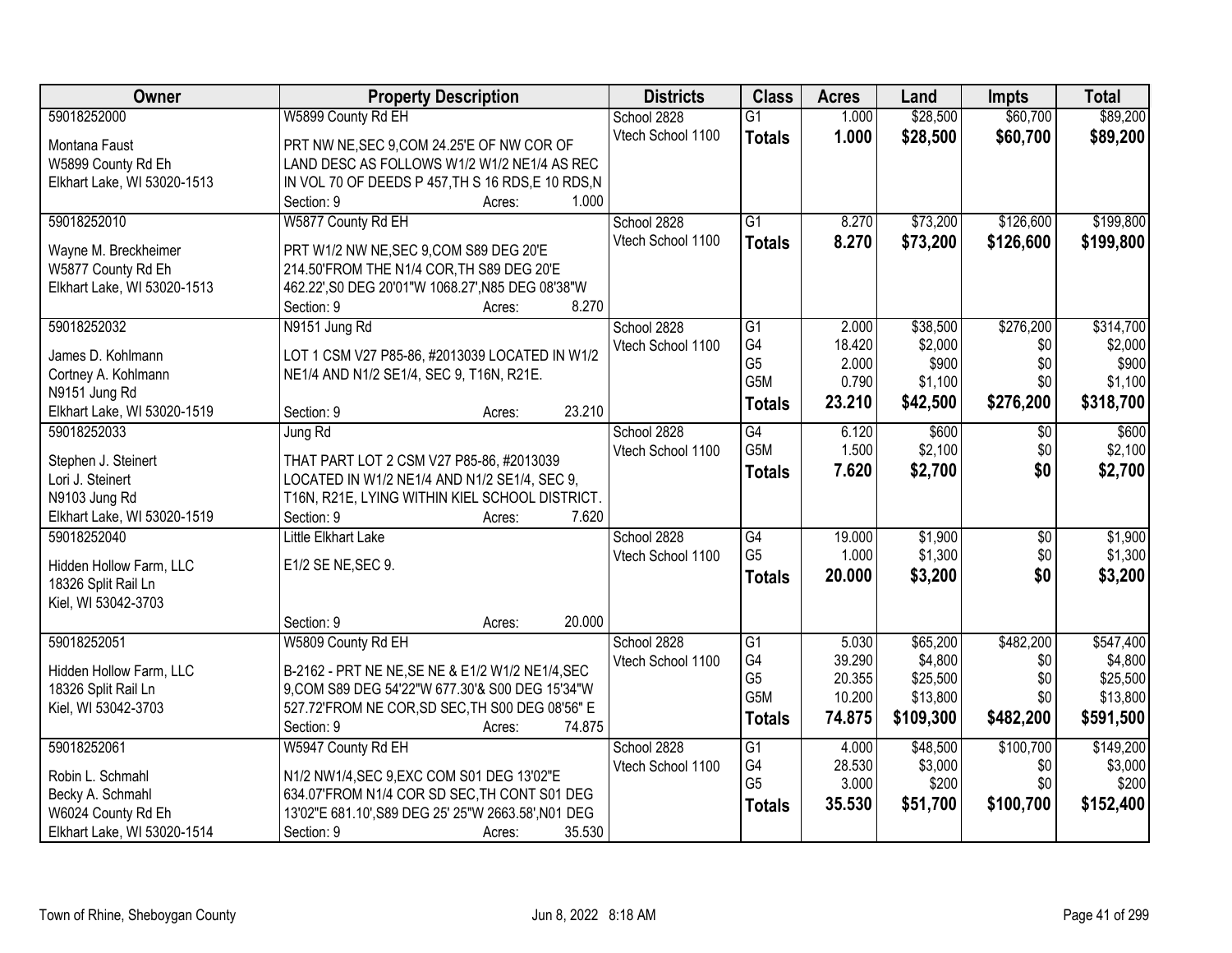| Owner                                        | <b>Property Description</b>                                                                     |        |        | <b>Districts</b>  | <b>Class</b>         | <b>Acres</b>   | Land             | <b>Impts</b>    | <b>Total</b>     |
|----------------------------------------------|-------------------------------------------------------------------------------------------------|--------|--------|-------------------|----------------------|----------------|------------------|-----------------|------------------|
| 59018252064                                  | N9224 Jung Rd                                                                                   |        |        | School 2828       | G1                   | 2.930          | \$45,800         | \$286,100       | \$331,900        |
| Gary L. Meyer                                | LOT 1 27CSM199-201 #2023601 IN NENW AND NWNW                                                    |        |        | Vtech School 1100 | G <sub>6</sub>       | 2.150          | \$5,800          | \$0             | \$5,800          |
| Patricia J. Meyer                            | SEC 9, T16N, R21E.                                                                              |        |        |                   | <b>Totals</b>        | 5.080          | \$51,600         | \$286,100       | \$337,700        |
| N9224 Jung Rd                                |                                                                                                 |        |        |                   |                      |                |                  |                 |                  |
| Elkhart Lake, WI 53020-1553                  | Section: 9                                                                                      | Acres: | 5.080  |                   |                      |                |                  |                 |                  |
| 59018252065                                  |                                                                                                 |        |        | School 2828       | W6                   | 39.520         | ( \$48, 800)     | $\overline{50}$ | \$0              |
|                                              |                                                                                                 |        |        | Vtech School 1100 | <b>Totals</b>        | 39.520         | \$0              | \$0             | \$0              |
| Cory J. Meyer et al                          | LOT 2 27CSM199-201 #2023601 IN NENW AND NWNW                                                    |        |        |                   |                      |                |                  |                 |                  |
| N9224 Jung Rd<br>Elkhart Lake, WI 53020-1553 | SEC 9, T16N, R21E.                                                                              |        |        |                   |                      |                |                  |                 |                  |
|                                              | Section: 9                                                                                      | Acres: | 39.520 |                   |                      |                |                  |                 |                  |
| 59018252080                                  | Snake Rd                                                                                        |        |        | School 2828       | G4                   | 17.000         | \$1,700          | \$0             | \$1,700          |
|                                              |                                                                                                 |        |        | Vtech School 1100 | G <sub>5</sub>       | 5.000          | \$1,900          | \$0             | \$1,900          |
| Veronica Gilsdorf                            | SW NW, SEC 9.                                                                                   |        |        |                   | G5M                  | 18.000         | \$24,300         | \$0             | \$24,300         |
| 1601 35th St                                 |                                                                                                 |        |        |                   | <b>Totals</b>        | 40.000         | \$27,900         | \$0             | \$27,900         |
| Kenosha, WI 53140-5205                       |                                                                                                 |        |        |                   |                      |                |                  |                 |                  |
|                                              | Section: 9                                                                                      | Acres: | 40.000 |                   |                      |                |                  |                 |                  |
| 59018252090                                  | N9172 Jung Rd                                                                                   |        |        | School 2828       | $\overline{G1}$      | 4.000          | \$48,500         | \$222,300       | \$270,800        |
| Dennis Melger                                | SE NW, SEC 9, EXC COM AT CEN OF SEC, TH N                                                       |        |        | Vtech School 1100 | G4<br>G <sub>5</sub> | 25.000         | \$2,500          | \$0             | \$2,500          |
| Carol Melger                                 | 286.75', N87 DEG 45'W 185', S 295', TH N89 DEG 41'40"E                                          |        |        |                   | G5M                  | 2.500<br>3.500 | \$900<br>\$4,800 | \$0<br>\$0      | \$900<br>\$4,800 |
| N9172 Jung Rd                                | 184.86'TO BEG, & ALSO EXC COM S89 DEG 52'56"W                                                   |        |        |                   |                      |                |                  |                 |                  |
| Elkhart Lake, WI 53020-1553                  | Section: 9                                                                                      | Acres: | 35.000 |                   | <b>Totals</b>        | 35.000         | \$56,700         | \$222,300       | \$279,000        |
| 59018252092                                  | N9116 Jung Rd                                                                                   |        |        | School 2828       | $\overline{G1}$      | 2.000          | \$43,500         | \$177,100       | \$220,600        |
| Donald J. Shepherd                           | TR 1 CSM V4 P 69 & LOT 2 CSM V12 P 189 - PRT SE                                                 |        |        | Vtech School 1100 | <b>Totals</b>        | 2.000          | \$43,500         | \$177,100       | \$220,600        |
| Kristin L. Shepherd                          | NW, SEC 9, COM AT CEN OF SEC, TH N 286.75', N87                                                 |        |        |                   |                      |                |                  |                 |                  |
| N9116 Jung Rd                                | DEG 45'W 185', S89 DEG 52'56"W 115.20', S0 DEG                                                  |        |        |                   |                      |                |                  |                 |                  |
| Elkhart Lake, WI 53020-1553                  | Section: 9                                                                                      | Acres: | 2.000  |                   |                      |                |                  |                 |                  |
| 59018252093                                  | N9122 Jung Rd                                                                                   |        |        | School 2828       | $\overline{G1}$      | 3.000          | \$18,400         | \$21,100        | \$39,500         |
|                                              |                                                                                                 |        |        | Vtech School 1100 | <b>Totals</b>        | 3.000          | \$18,400         | \$21,100        | \$39,500         |
| Donald J. Shepherd<br>Kristin L. Shepherd    | LOT 3 CSM V12 P 189 - PRT SE NW, SEC 9, COM S89<br>DEG 52'56"W 300.06'FROM CEN, SD SEC, TH CONT |        |        |                   |                      |                |                  |                 |                  |
| N9116 Jung Rd                                | S89 DEG 52'56"W 165.50' NO DEG 45'26"W 469.80', N89                                             |        |        |                   |                      |                |                  |                 |                  |
| Elkhart Lake, WI 53020-1553                  | Section: 9                                                                                      | Acres: | 3.000  |                   |                      |                |                  |                 |                  |
| 59018252100                                  | N9080 Jung Rd                                                                                   |        |        | School 1631       | $\overline{G1}$      | 6.400          | \$54,500         | \$183,500       | \$238,000        |
|                                              |                                                                                                 |        |        | Vtech School 1100 | <b>Totals</b>        | 6.400          | \$54,500         | \$183,500       | \$238,000        |
| Rodney G. Zabel                              | TR 1, CSM V 5 P 52 - PRT NE SW, SEC 9, COM AT CEN                                               |        |        |                   |                      |                |                  |                 |                  |
| Tammy L. Zabel                               | SD SEC, TH S89 DEG 41'40"W 358.16', S 776.31', S89                                              |        |        |                   |                      |                |                  |                 |                  |
| N9080 Jung Rd                                | DEG 36'41"E 358.16', TH N 780.65'TO BEG.                                                        |        |        |                   |                      |                |                  |                 |                  |
| PO Box 457                                   | Section: 9                                                                                      | Acres: | 6.400  |                   |                      |                |                  |                 |                  |
| Elkhart Lake, WI 53020-0457                  |                                                                                                 |        |        |                   |                      |                |                  |                 |                  |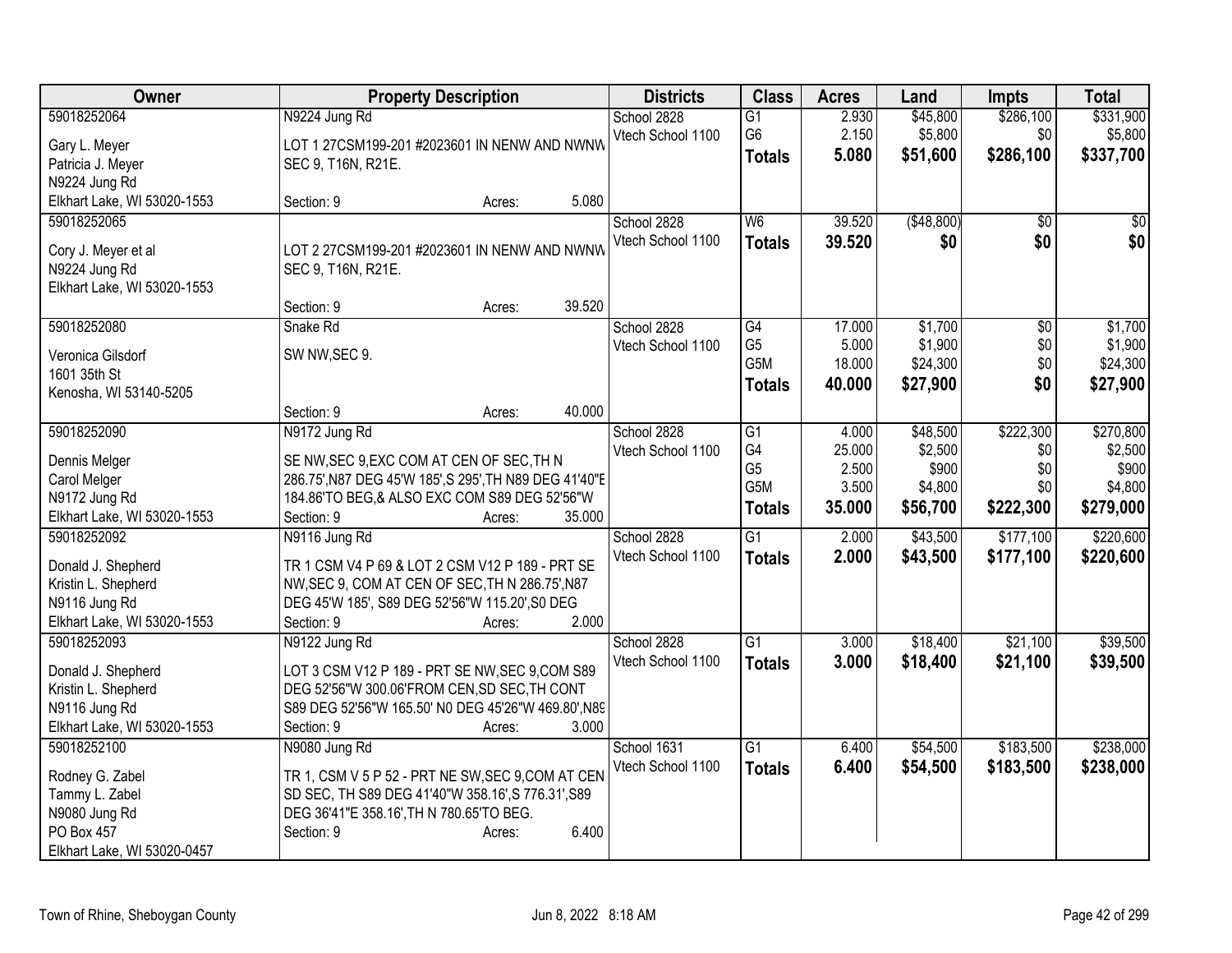| Owner                                 | <b>Property Description</b>                                                           |        | <b>Districts</b>  | <b>Class</b>     | <b>Acres</b> | Land     | <b>Impts</b>    | <b>Total</b> |
|---------------------------------------|---------------------------------------------------------------------------------------|--------|-------------------|------------------|--------------|----------|-----------------|--------------|
| 59018252110                           | N9018 Jung Rd                                                                         |        | School 1631       | $\overline{G1}$  | 4.000        | \$48,500 | \$156,500       | \$205,000    |
| Donald Knauer                         | PRT E1/2 SW1/4, SEC 9, COM 1304.88'N OF S1/4                                          |        | Vtech School 1100 | <b>Totals</b>    | 4.000        | \$48,500 | \$156,500       | \$205,000    |
| N9018 Jung Rd                         | COR, SD SEC, TH N89 DEG 36'41"W 358.16', N                                            |        |                   |                  |              |          |                 |              |
| Elkhart Lake, WI 53020-1553           | 486.49', S89 DEG 36'41"E 358.16'TO E LN OF SW1/4, TH                                  |        |                   |                  |              |          |                 |              |
|                                       | Section: 9                                                                            | Acres: | 4.000             |                  |              |          |                 |              |
| 59018252111                           | County Rd MM                                                                          |        | School 1631       | $\overline{G5}$  | 16.520       | \$20,700 | \$0             | \$20,700     |
|                                       |                                                                                       |        | Vtech School 1100 | G <sub>6</sub>   | 26.580       | \$71,800 | \$0             | \$71,800     |
| Sandra M. Lundsberg                   | PRT E1/2 SW1/4, SEC 9, COM S89 DEG 27'39"E<br>64'FROM NW COR NE SW, TH S0 DEG 44'52"E |        |                   | <b>Totals</b>    | 43.100       | \$92,500 | \$0             | \$92,500     |
| David Lundsberg<br>4948 W Gunnison St | 2621.74'TO S LN SW1/4, S89 DEG 02'E 372.39', N21                                      |        |                   |                  |              |          |                 |              |
| Chicago, IL 60630-2413                | Section: 9                                                                            |        | 43.100            |                  |              |          |                 |              |
| 59018252130                           | Snake Rd                                                                              | Acres: | School 1631       | G4               | 2.000        | \$300    | $\overline{50}$ | \$300        |
|                                       |                                                                                       |        | Vtech School 1100 | G <sub>5</sub> M | 18.000       | \$24,300 | \$0             | \$24,300     |
| Frederic G. Kuhn et al                | W1/2 NW SW, SEC 9, CONT 20 AC INCL HWY.                                               |        |                   |                  | 20.000       | \$24,600 | \$0             |              |
| W6176 Kuhn Rd                         |                                                                                       |        |                   | Totals           |              |          |                 | \$24,600     |
| Elkhart Lake, WI 53020-1527           |                                                                                       |        |                   |                  |              |          |                 |              |
|                                       | Section: 9                                                                            | Acres: | 20.000            |                  |              |          |                 |              |
| 59018252150                           | Snake Rd                                                                              |        | School 1631       | G4               | 19.000       | \$1,900  | \$0             | \$1,900      |
| Frederic G. Kuhn et al                | W1/2 SW SW, SEC 9, CONT 20 AC INCL HWY.                                               |        | Vtech School 1100 | G5M              | 1.000        | \$1,400  | \$0             | \$1,400      |
| W6176 Kuhn Rd                         |                                                                                       |        |                   | <b>Totals</b>    | 20.000       | \$3,300  | \$0             | \$3,300      |
| Elkhart Lake, WI 53020-1527           |                                                                                       |        |                   |                  |              |          |                 |              |
|                                       | Section: 9                                                                            | Acres: | 20.000            |                  |              |          |                 |              |
| 59018252162                           | N8948 Jung Rd                                                                         |        | School 1631       | $\overline{G1}$  | 5.000        | \$51,000 | \$190,400       | \$241,400    |
|                                       |                                                                                       |        | Vtech School 1100 | <b>Totals</b>    | 5.000        | \$51,000 | \$190,400       | \$241,400    |
| Edward N. Schema                      | PRT SE SW, SEC 9, COM 432.87'N FROM S1/4 COR, SD                                      |        |                   |                  |              |          |                 |              |
| N8948 Jung Rd                         | SEC, TH N 317.96', W 685', S 317.96', TH E 685'TO BEG.                                |        |                   |                  |              |          |                 |              |
| Elkhart Lake, WI 53020-1518           |                                                                                       |        |                   |                  |              |          |                 |              |
|                                       | Section: 9                                                                            | Acres: | 5.000             |                  |              |          |                 |              |
| 59018252163                           | N8916 Jung Rd                                                                         |        | School 1631       | $\overline{G1}$  | 3.760        | \$47,900 | \$184,200       | \$232,100    |
| Peter J. Pagelow                      | TR B CSM V5 P 25 - PRT SE SW SEC 9, COM AT S1/4                                       |        | Vtech School 1100 | <b>Totals</b>    | 3.760        | \$47,900 | \$184,200       | \$232,100    |
| N8916 Jung Rd                         | COR, SD SEC TH N89 DEG 2'W 378.65', N 426.48', E                                      |        |                   |                  |              |          |                 |              |
| Elkhart Lake, WI 53020-1518           | 378.60', TH S 432.87'TO BEG.                                                          |        |                   |                  |              |          |                 |              |
|                                       | Section: 9                                                                            | Acres: | 3.760             |                  |              |          |                 |              |
| 59018252164                           | W5956 County Rd MM                                                                    |        | School 1631       | $\overline{G1}$  | 3.760        | \$47,900 | \$189,200       | \$237,100    |
|                                       |                                                                                       |        | Vtech School 1100 | <b>Totals</b>    | 3.760        | \$47,900 | \$189,200       | \$237,100    |
| Timmothy T. Deblaey                   | TR A, CSM V 5 P 25 - PRT SE SW, SEC 9, COM N89                                        |        |                   |                  |              |          |                 |              |
| Kristine K. Deblaey                   | DEG 2'W 378.65'FROM S1/4 COR, TH N89 DEG 2'W                                          |        |                   |                  |              |          |                 |              |
| W5956 County Rd Mm                    | 473.59', N21 DEG 46'E 450.63', E 306.40', TH S                                        |        |                   |                  |              |          |                 |              |
| Elkhart Lake, WI 53020-1502           | Section: 9                                                                            | Acres: | 3.760             |                  |              |          |                 |              |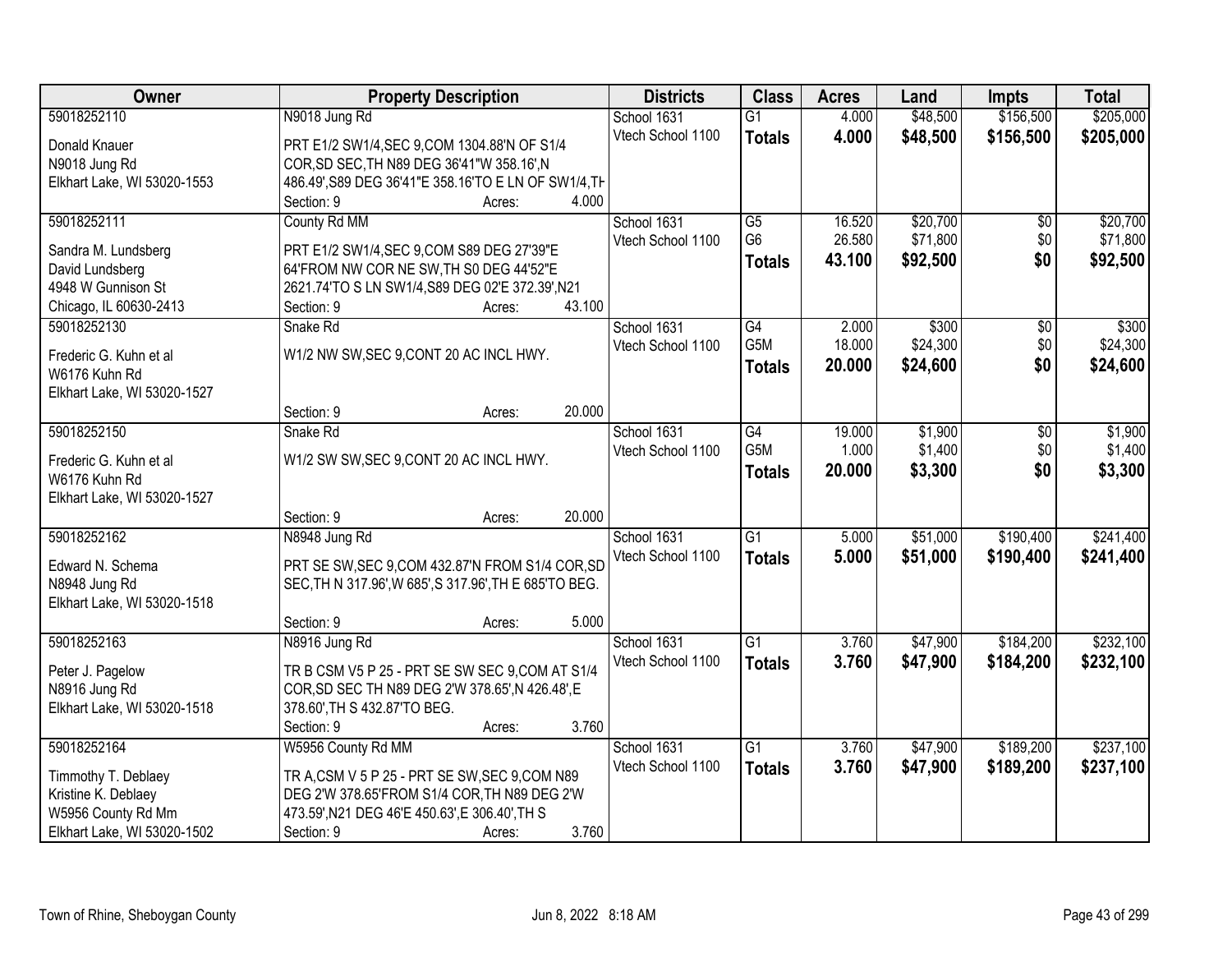| Owner<br><b>Districts</b><br><b>Class</b><br><b>Property Description</b><br><b>Acres</b><br>Land<br><b>Impts</b>                                  | <b>Total</b> |
|---------------------------------------------------------------------------------------------------------------------------------------------------|--------------|
| \$331,900<br>59018252165<br>\$55,400<br>N8972 Jung Rd<br>School 1631<br>$\overline{G1}$<br>6.770                                                  | \$387,300    |
| Vtech School 1100<br>6.770<br>\$55,400<br>\$331,900<br><b>Totals</b><br>TR 1 CSM V5 P 340 - PRT SE SW, SEC 9, COM 750.83'N<br>Steven C. Lieffring | \$387,300    |
| OF S 1/4 COR, SD SEC, TH N 554.05', N89 DEG 36'41"W<br>Monica E. Lieffring                                                                        |              |
| 531.11', S 557.65', TH E 531.10'TO BEG.<br>N8972 Jung Rd                                                                                          |              |
| Elkhart Lake, WI 53020-1518<br>6.770<br>Section: 9<br>Acres:                                                                                      |              |
| \$206,100<br>59018252166<br>W5986 County Rd MM<br>$\overline{G1}$<br>2.010<br>\$43,500<br>School 1631                                             | \$249,600    |
| 2.010<br>\$206,100<br>Vtech School 1100<br>\$43,500<br><b>Totals</b>                                                                              | \$249,600    |
| Thomas E. Klover<br>LOT 1 CSM V 8 P 376 - PRT SE SW, SEC 9, COM N89                                                                               |              |
| Linae A. Klover<br>DEG 02'W 852.24'& N21 DEG 46'E 428.45'FROM S1/4                                                                                |              |
| W5986 County Rd Mm<br>COR SD SEC, TH N89 DEG 02'W 300', N0 DEG 1'13"E                                                                             |              |
| 2.010<br>Elkhart Lake, WI 53020-1502<br>Section: 9<br>Acres:                                                                                      |              |
| \$1,900<br>59018252167<br>County Rd MM<br>School 1631<br>$\overline{G4}$<br>16.900<br>$\overline{50}$                                             | \$1,900      |
| G5M<br>\$0<br>26.200<br>\$35,400<br>Vtech School 1100<br>PRT SW1/4, SEC 9, COM AT NE COR NW SW, TH N89<br>Ronald W. Wilson                        | \$35,400     |
| \$37,300<br>\$0<br>43.100<br><b>Totals</b><br>23753 Hidden River Dr<br>DEG 27'39"W 661.05'TO W LN E1/2 NW SW, S01 DEG                             | \$37,300     |
| 07'49"E 2616.90'TO S LN SW1/4, S89 DEG 02'E<br>Sturgis, MI 49091-8309                                                                             |              |
| 43.100<br>Section: 9<br>Acres:                                                                                                                    |              |
| 59018252180<br>N9030 Little Elkhart Lake Rd<br>$\overline{G1}$<br>\$43,500<br>\$136,800<br>School 1631<br>2.010                                   | \$180,300    |
| Vtech School 1100<br>2.010<br>\$43,500<br>\$136,800<br><b>Totals</b>                                                                              | \$180,300    |
| Richard A. Wittgreve<br>PRT NE SE, SEC 9, COM S01 DEG 32'12"W                                                                                     |              |
| Brenda L. Wittgreve<br>850.84'FROM E1/4 POST, TH S88 DEG 54'26"W                                                                                  |              |
| N9030 Little Elkhart Lake Rd<br>303.16', S0 DEG 33'02"E 286.16', S87 DEG 48' 29"E                                                                 |              |
| 2.010<br>Elkhart Lake, WI 53020-1607<br>Section: 9<br>Acres:                                                                                      |              |
| N9096 Little Elkhart Lake Rd<br>\$249,400<br>59018252181<br>$\overline{G1}$<br>7.000<br>\$56,000<br>School 1631                                   | \$305,400    |
| G4<br>28.010<br>\$2,800<br>\$0<br>Vtech School 1100<br>Diane L. O'Keefe<br>BB-2006 - PRT NE SE, SEC 9, BEG AT E1/4 COR, SD                        | \$2,800      |
| 35.010<br>\$249,400<br>\$58,800<br><b>Totals</b><br>N9096 Little Elkhart Lake Rd<br>SEC, TH S0 DEG 46'47"W 850.84', S88 DEG 09'01"W               | \$308,200    |
| 303.16', S01 DEG 18' 27"E 286.16', S88 DEG 33'56"E<br>Elkhart Lake, WI 53020-1607                                                                 |              |
| 35.010<br>Section: 9<br>Acres:                                                                                                                    |              |
| $\overline{G1}$<br>\$65,100<br>\$159,700<br>59018252192<br>N9007 Jung Rd<br>School 1631<br>5.010                                                  | \$224,800    |
| Vtech School 1100<br>5.010<br>\$65,100<br>\$159,700<br><b>Totals</b>                                                                              | \$224,800    |
| Chad C. Kuehn<br>PRT NW SE, SEC 9, COM 969.11'S OF CEN OF SD                                                                                      |              |
| SEC, TH S89 DEG 18'24"E 624.81', S0 DEG 51' 34"E<br>Theresa L. Kuehn                                                                              |              |
| 347', N89 DEG 18'24"W 630', TH NLY 346.90'TO BEG.<br>N9007 Jung Rd                                                                                |              |
| Elkhart Lake, WI 53020-1519<br>5.010<br>Section: 9<br>Acres:                                                                                      |              |
| \$191,900<br>$\overline{G1}$<br>\$65,100<br>59018252194<br>N9049 Jung Rd<br>School 1631<br>5.010                                                  | \$257,000    |
| Vtech School 1100<br>5.010<br>\$65,100<br>\$191,900<br><b>Totals</b><br>PRT NW SE, SEC 9, COM 463'S OF CEN OF SD SEC, TH<br>James C. Meyer        | \$257,000    |
| N88 DEG 26' 19"E 875.45', S0 DEG 51'34"E 248.80', S88<br>N9049 Jung Rd                                                                            |              |
| Elkhart Lake, WI 53020-1519<br>DEG 26'19"W 879.19'TO W LINE SE1/4, TH N 248.88'TC                                                                 |              |
| 5.010<br>Section: 9<br>Acres:                                                                                                                     |              |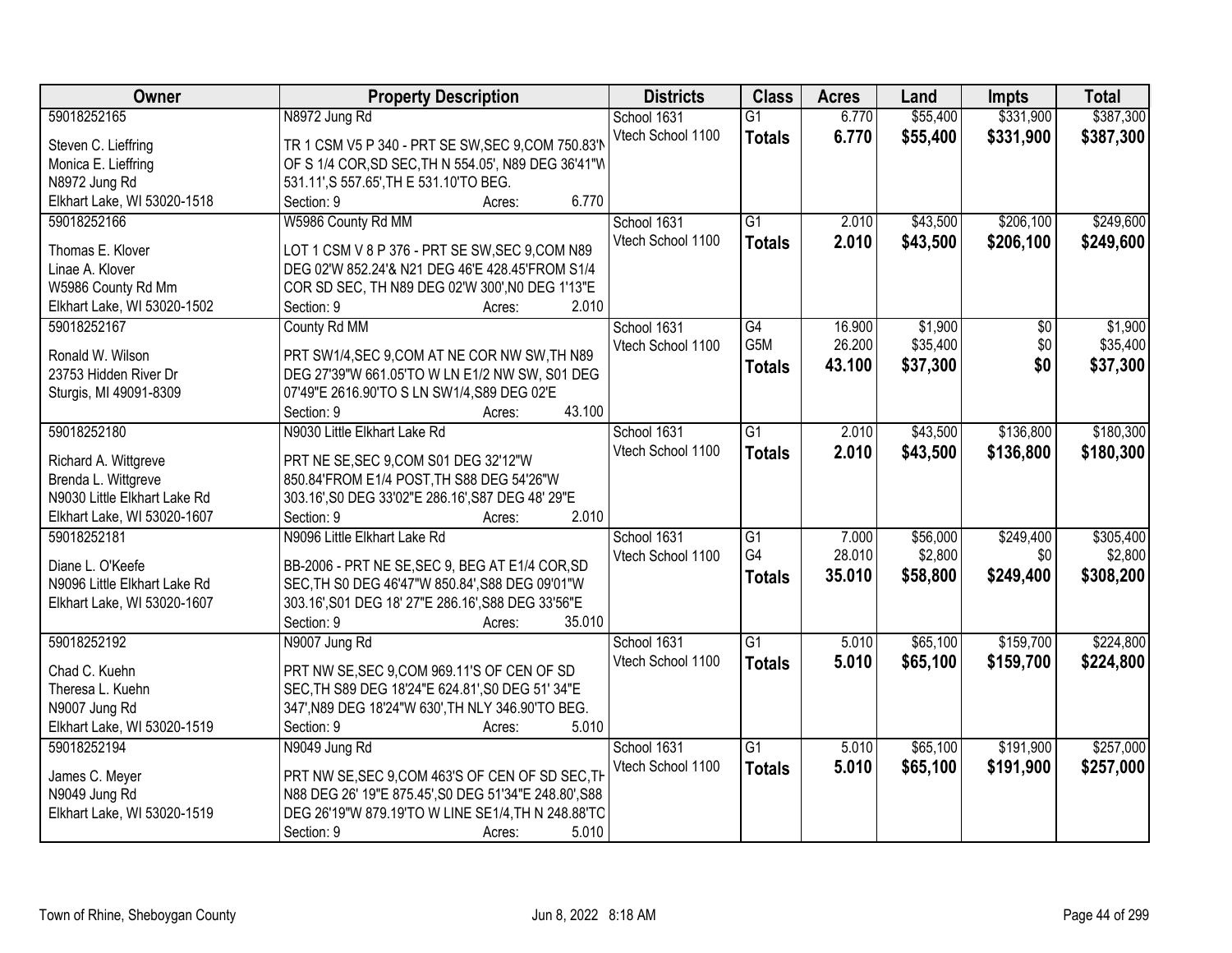| Owner                                        | <b>Property Description</b>                                                    | <b>Districts</b>  | <b>Class</b>           | <b>Acres</b> | Land            | <b>Impts</b>    | <b>Total</b>    |
|----------------------------------------------|--------------------------------------------------------------------------------|-------------------|------------------------|--------------|-----------------|-----------------|-----------------|
| 59018252196                                  | N9031 Jung Rd                                                                  | School 1631       | $\overline{G1}$        | 5.000        | \$65,000        | \$191,500       | \$256,500       |
| Craig S. Plehn                               | TR B CSM V4 P 58 - PRT NW SE SEC 9, COM 711.88'S                               | Vtech School 1100 | <b>Totals</b>          | 5.000        | \$65,000        | \$191,500       | \$256,500       |
| Stephanie L. Plehn                           | OF CEN SD SEC, TH N88 DEG 26'19"E 879.19', S0 DEG                              |                   |                        |              |                 |                 |                 |
| N9031 Jung Rd                                | 51'34"E 196.20', S88 DEG 26'19"W 258.43', S0 DEG                               |                   |                        |              |                 |                 |                 |
| Elkhart Lake, WI 53020-1519                  | 5.000<br>Section: 9<br>Acres:                                                  |                   |                        |              |                 |                 |                 |
| 59018252199                                  | N9103 Jung Rd                                                                  | School 1631       | G1                     | 4.250        | \$49,100        | \$271,900       | \$321,000       |
|                                              |                                                                                | Vtech School 1100 | G4                     | 16.960       | \$1,900         | \$0             | \$1,900         |
| Stephen J. Steinert                          | THAT PART LOT 2 CSM V27 P85-86 #2013039.                                       |                   | G <sub>5</sub>         | 2.250        | \$2,800         | \$0             | \$2,800         |
| Lori J. Steinert                             | LOCATED IN W1/2 NE1/4 AND N1/2 SE1/4 SEC 9,                                    |                   | G5M                    | 4.000        | \$5,400         | \$0             | \$5,400         |
| N9103 Jung Rd<br>Elkhart Lake, WI 53020-1519 | T16N, R21E, LYING WITHIN ELKHART LAKE SCHOOL<br>27.460<br>Section: 9<br>Acres: |                   | <b>Totals</b>          | 27.460       | \$59,200        | \$271,900       | \$331,100       |
| 59018252200                                  | County Rd MM                                                                   | School 1631       | G4                     | 26.000       | \$2,500         | \$0             | \$2,500         |
|                                              |                                                                                | Vtech School 1100 | G <sub>5</sub>         | 1.000        | \$100           | \$0             | \$100           |
| Frederic G. Kuhn et al                       | SW SE, SEC 9                                                                   |                   | G5M                    | 13.000       | \$17,600        | \$0             | \$17,600        |
| W6176 Kuhn Rd                                |                                                                                |                   | <b>Totals</b>          | 40.000       | \$20,200        | \$0             | \$20,200        |
| Elkhart Lake, WI 53020-1527                  |                                                                                |                   |                        |              |                 |                 |                 |
|                                              | 40.000<br>Section: 9<br>Acres:                                                 |                   |                        |              |                 |                 |                 |
| 59018252210                                  | Little Elkhart Lake                                                            | School 1631       | $\overline{G4}$        | 17.250       | \$2,300         | \$0             | \$2,300         |
| Neils Family Farm, LLC                       | N3/4 SE SE, SEC 9.                                                             | Vtech School 1100 | G <sub>5</sub>         | 0.750        | \$100           | \$0             | \$100           |
| W5765 County Rd Mm                           |                                                                                |                   | W <sub>8</sub>         | 12.000       | (\$32,400)      | \$0             | \$0             |
| Elkhart Lake, WI 53020-1500                  |                                                                                |                   | <b>Totals</b>          | 30.000       | \$2,400         | \$0             | \$2,400         |
|                                              | Section: 9<br>30.000<br>Acres:                                                 |                   |                        |              |                 |                 |                 |
| 59018252220                                  | W5748 County Rd MM                                                             | School 1631       | $\overline{G1}$        | 6.650        | \$62,300        | \$181,700       | \$244,000       |
|                                              |                                                                                | Vtech School 1100 | <b>Totals</b>          | 6.650        | \$62,300        | \$181,700       | \$244,000       |
| Ralph E. Schmitt                             | PRT SE SE, SEC 9, COM S89 DEG 18'W 397.32'FROM                                 |                   |                        |              |                 |                 |                 |
| Janice L. Schmitt                            | SE COR, SD SEC, TH S89 DEG 18'W 876.38' ON CEN                                 |                   |                        |              |                 |                 |                 |
| W5748 County Rd Mm                           | OF CTH MM, N0 DEG 44' 04"W 329.72', N89 DEG<br>6.650                           |                   |                        |              |                 |                 |                 |
| Elkhart Lake, WI 53020-1500                  | Section: 9<br>Acres:                                                           |                   |                        |              |                 |                 |                 |
| 59018252230                                  | W5710 County Rd MM                                                             | School 1631       | $\overline{G1}$        | 3.010        | \$46,000        | \$146,900       | \$192,900       |
| Jocye S. Neils                               | PRT SE SE, SEC 9, COM AT THE SE COR SD SEC, S89                                | Vtech School 1100 | <b>Totals</b>          | 3.010        | \$46,000        | \$146,900       | \$192,900       |
| W5710 County Rd Mm                           | DEG 18'W 397.32'ON CEN OF CTH MM, TH N00 DEG                                   |                   |                        |              |                 |                 |                 |
| Elkhart Lake, WI 53020-1500                  | 11'10"E 329.92', N89 DEG 17'21"E 397.32', TH S 330'TO                          |                   |                        |              |                 |                 |                 |
|                                              | 3.010<br>Section: 9<br>Acres:                                                  |                   |                        |              |                 |                 |                 |
| 59018252238                                  | County Rd EH                                                                   | School 2828       | $\overline{\text{X3}}$ | 2.030        | $\overline{30}$ | $\overline{50}$ | $\overline{30}$ |
| Sheboygan County (Hwy Purposes)              | PRT N1/2 NE1/4, SEC 9(BRANDT) 2.03 AC.                                         | Vtech School 1100 | <b>Totals</b>          | 2.030        | \$0             | \$0             | \$0             |
| W5741 County Rd J                            |                                                                                |                   |                        |              |                 |                 |                 |
| Plymouth, WI 53073-3340                      |                                                                                |                   |                        |              |                 |                 |                 |
|                                              | 2.030<br>Section: 9<br>Acres:                                                  |                   |                        |              |                 |                 |                 |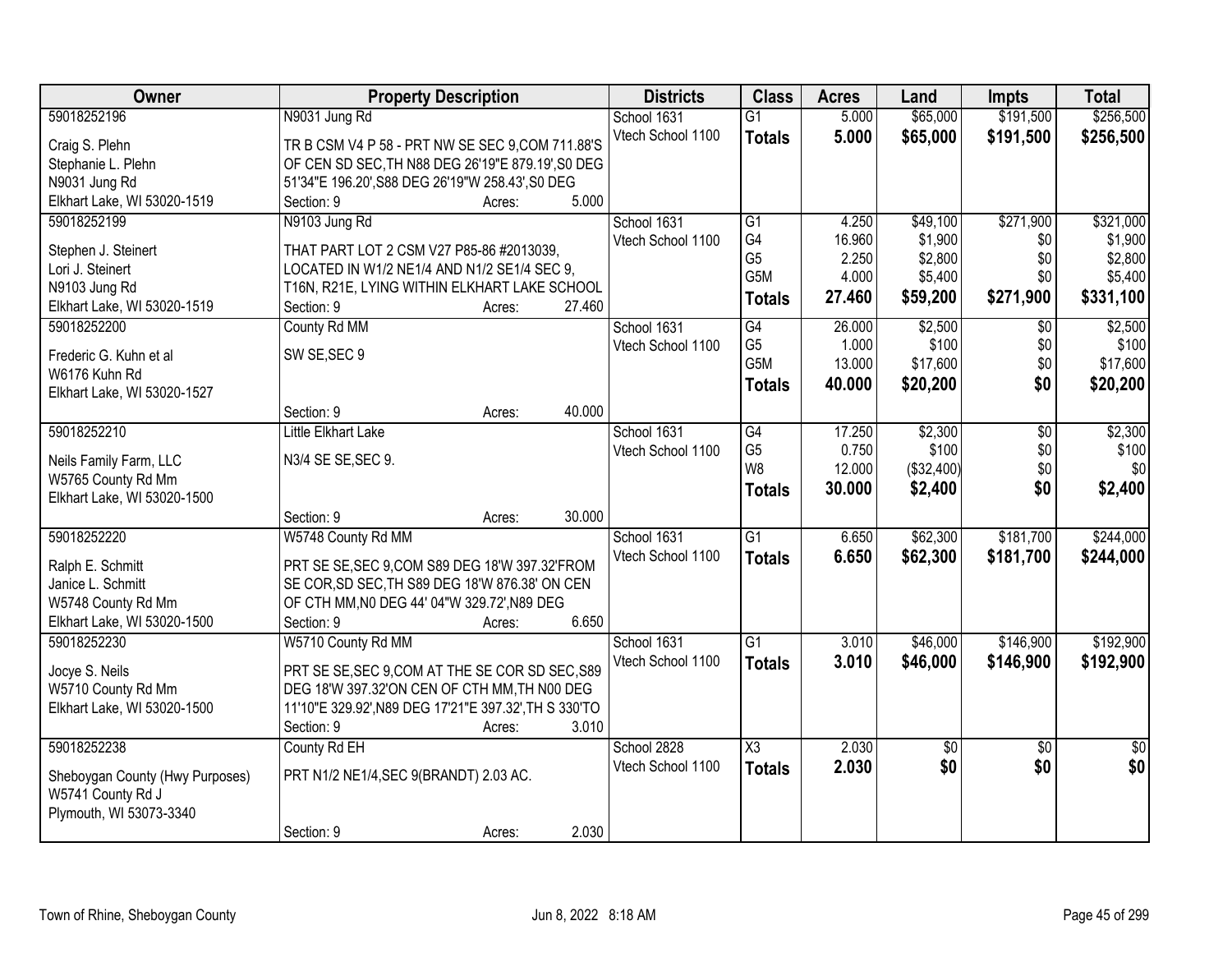| <b>Class</b><br>Owner<br><b>Property Description</b><br><b>Districts</b><br><b>Acres</b><br>Land                                         | Impts           | <b>Total</b>    |
|------------------------------------------------------------------------------------------------------------------------------------------|-----------------|-----------------|
| 59018252240<br>W5373 County Rd EH<br>\$48,500<br>School 2828<br>$\overline{G1}$<br>4.000                                                 | \$277,100       | \$325,600       |
| G <sub>5</sub><br>3.730<br>\$4,700<br>Vtech School 1100<br>Daniel A. Heimann<br>NE NE, SEC 10, EXC COM 413.49' W OF NE COR, SD           | \$0             | \$4,700         |
| W <sub>6</sub><br>32.000<br>(\$62,900)<br>Debra D. Heimann<br>SEC, TH WLY 877.5'TO W LINE SD1/4, SLY ALG SD W                            | \$0             | \$0             |
| 39.730<br>\$53,200<br><b>Totals</b><br>LINE 60', NELY 577.85', ELY 200', NELY 100.24'TO<br>W5373 County Rd Eh                            | \$277,100       | \$330,300       |
| Elkhart Lake, WI 53020-1655<br>39.730<br>Section: 10<br>Acres:                                                                           |                 |                 |
| G4<br>\$3,300<br>59018252250<br>County Rd EH<br>31.370<br>School 2828                                                                    | \$0             | \$3,300         |
| 31.370<br>\$3,300<br>Vtech School 1100<br><b>Totals</b>                                                                                  | \$0             | \$3,300         |
| Ronald W. Zimmermann<br>NW NE, SEC 10, EXC FOR PRT IN CTH EH REC V 881                                                                   |                 |                 |
| N8845 Willow Rd<br>P 444,& ALSO EXC COM AT N1/4 COR SD SEC, TH                                                                           |                 |                 |
| N89 DEG 22'42"E 868.49', S0 DEG 37'18"E 33', S82 DEC<br>Elkhart Lake, WI 53020-1635                                                      |                 |                 |
| 31.370<br>Section: 10<br>Acres:                                                                                                          |                 |                 |
| 59018252251<br>County Rd EH<br>School 1631<br>$\overline{\text{X3}}$<br>0.470<br>\$0                                                     | $\overline{50}$ | $\overline{50}$ |
| \$0<br>Vtech School 1100<br>0.470<br><b>Totals</b><br>PRT N1/2 NE1/4, SEC 10, COM 413.49'W OF NE<br>Sheboygan County Transportation Dept | \$0             | \$0             |
| W5741 County Rd J<br>COR, SD SEC, TH SLY 33', SWLY 100.24', WLY                                                                          |                 |                 |
| Plymouth, WI 53073-3340<br>200', SWLY 577.85'TO W LINE NE NE, WLY 222.5', NWLY                                                           |                 |                 |
| Section: 10<br>0.470<br>Acres:                                                                                                           |                 |                 |
| 59018252252<br>W5457 County Rd EH<br>\$87,500<br>School 2828<br>G1<br>11.440                                                             | \$237,300       | \$324,800       |
| Vtech School 1100<br>11.440<br>\$87,500<br><b>Totals</b><br>LOT 1 CSM V11 P 124-25 - PRT NW NE, SEC 10 &<br>Joseph C. Holzwart           | \$237,300       | \$324,800       |
| A-27271 - PRT NE NW, COM AT N1/4 COR, SD SEC TH<br>Kalli R. Holzwart                                                                     |                 |                 |
| S00 DEG 46'15"W 1309.93', S89 DEG 13'56"W 100', N00<br>W5457 County Rd Eh                                                                |                 |                 |
| Elkhart Lake, WI 53020-1655<br>Section: 10<br>11.440<br>Acres:                                                                           |                 |                 |
| \$3,100<br>59018252260<br>$\overline{G4}$<br>31.000<br>County Rd EH<br>School 2828                                                       | $\overline{50}$ | \$3,100         |
| G <sub>5</sub><br>4.000<br>\$5,000<br>Vtech School 1100                                                                                  | \$0             | \$5,000         |
| SW NE, SEC 10.<br>Ronald W. Zimmermann<br>G <sub>5</sub> M<br>\$6,800<br>5.000                                                           | \$0             | \$6,800         |
| N8845 Willow Rd<br>40.000<br>\$14,900<br><b>Totals</b>                                                                                   | \$0             | \$14,900        |
| Elkhart Lake, WI 53020-1635                                                                                                              |                 |                 |
| 40.000<br>Section: 10<br>Acres:                                                                                                          |                 |                 |
| G6<br>\$12,500<br>59018252271<br>N9107 Sebald Rd<br>School 2828<br>5.000                                                                 | $\overline{50}$ | \$12,500        |
| \$12,500<br>Vtech School 1100<br>5.000<br><b>Totals</b><br>LOT 1 OF CSM V29 P127-128 BEING PRT SE NE, SEC<br>David D. Heimann            | \$0             | \$12,500        |
| 1013 4th St<br>10.                                                                                                                       |                 |                 |
| Kiel, WI 53042-1143                                                                                                                      |                 |                 |
| 5.000<br>Section: 10<br>Acres:                                                                                                           |                 |                 |
| \$13,300<br>59018252272<br>School 2828<br>Sebald Rd<br>G6<br>5.000                                                                       | $\overline{50}$ | \$13,300        |
| W <sub>6</sub><br>30.000<br>( \$81,000)<br>Vtech School 1100<br>SE NE, SEC 10 EXC LOT 1 OF CSM V29 P127-128.<br>Daniel A. Heimann        | \$0             | \$0             |
| \$13,300<br>35.000<br><b>Totals</b><br>Debra D. Heimann                                                                                  | \$0             | \$13,300        |
| W5373 County Rd Eh                                                                                                                       |                 |                 |
| 35.000<br>Elkhart Lake, WI 53020-1655<br>Section: 10<br>Acres:                                                                           |                 |                 |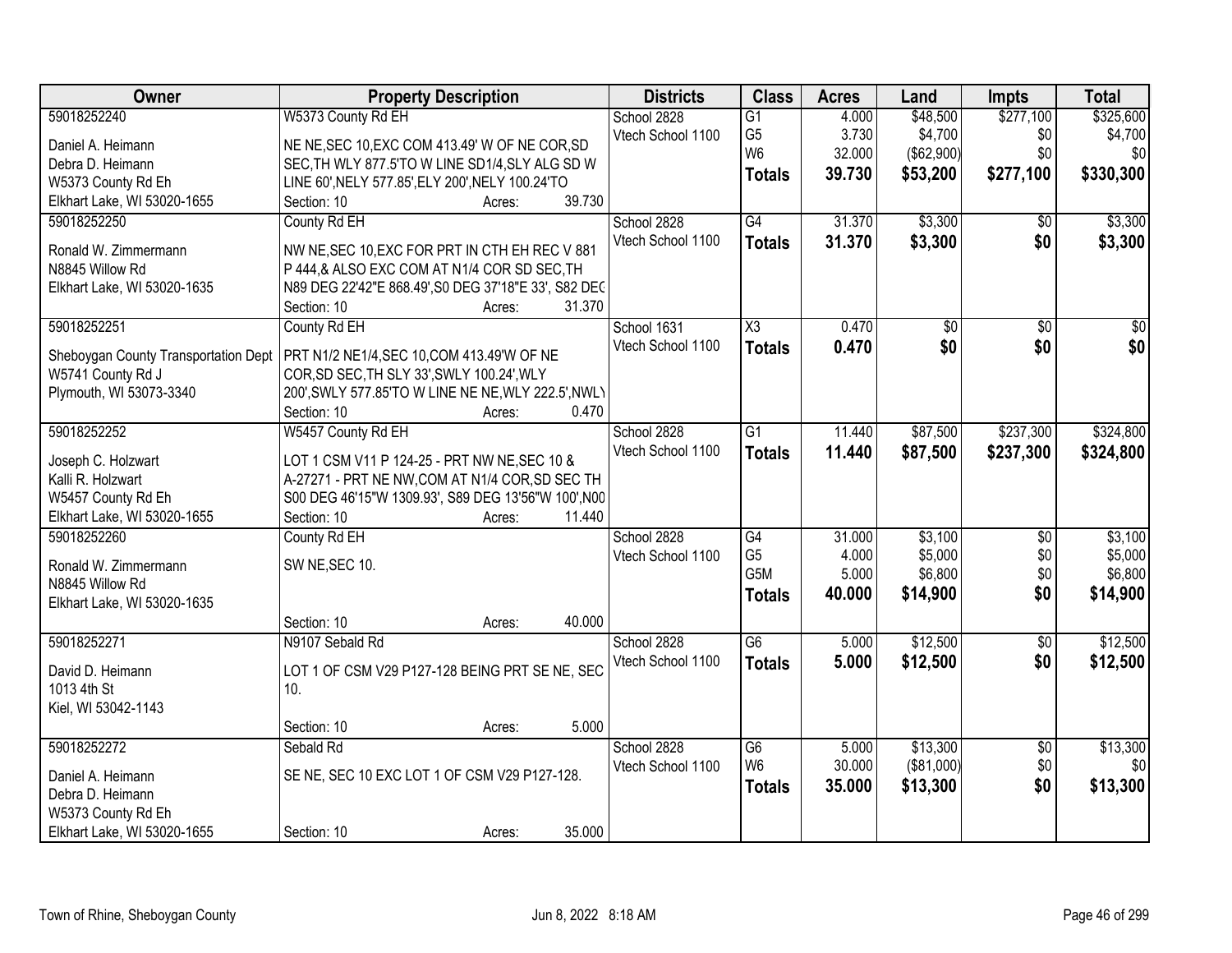| Owner                        | <b>Property Description</b>                           |        | <b>Districts</b>  | <b>Class</b>    | <b>Acres</b> | Land     | <b>Impts</b>    | <b>Total</b> |
|------------------------------|-------------------------------------------------------|--------|-------------------|-----------------|--------------|----------|-----------------|--------------|
| 59018252280                  | W5533 County Rd EH                                    |        | School 2828       | $\overline{G1}$ | 4.000        | \$48,500 | \$335,400       | \$383,900    |
| Curtis J. Lentz              | NE NW, SEC 10, EXC COM AT N1/4 COR, SD SEC, TH        |        | Vtech School 1100 | G4              | 19.990       | \$2,000  | \$0             | \$2,000      |
| Kelly C. Lentz               | S00 DEG 46'15" W 1309.93', S89 DEG 13'56"W 100', N00  |        |                   | G5M             | 13.000       | \$17,600 | \$0             | \$17,600     |
| W5533 County Rd Eh           | DEG 46'15"E 1310.06', TH N89 DEG 18'16"E 100'TO       |        |                   | <b>Totals</b>   | 36.990       | \$68,100 | \$335,400       | \$403,500    |
| Elkhart Lake, WI 53020-1655  | Section: 10<br>Acres:                                 | 36.990 |                   |                 |              |          |                 |              |
| 59018252290                  | County Road EH &                                      |        | School 2828       | G4              | 31.600       | \$3,500  | $\overline{30}$ | \$3,500      |
|                              |                                                       |        | Vtech School 1100 | G <sub>5</sub>  | 3.240        | \$1,500  | \$0             | \$1,500      |
| Matthew L. Koele             | NW NW, SEC 10, EXC COM 447.41' E OF NW COR SD         |        |                   | <b>Totals</b>   | 34.840       | \$5,000  | \$0             | \$5,000      |
| Janet D. Koele               | SEC, TH S01 DEG 23'04"W 265', E 847.59', N01 DEG      |        |                   |                 |              |          |                 |              |
| N194 County Rd I             | 23'04"E 265', TH W 847.59'TO BEG.                     |        |                   |                 |              |          |                 |              |
| Random Lake, WI 53075-1613   | Section: 10<br>Acres:                                 | 34.840 |                   |                 |              |          |                 |              |
| 59018252291                  | W5645 County Rd EH                                    |        | School 2828       | $\overline{G1}$ | 5.160        | \$51,400 | \$120,300       | \$171,700    |
| Edward R. Lasek              | LOT 1, CSM V 10 P 258-60 - PRT NW NW, SEC 10, COM     |        | Vtech School 1100 | <b>Totals</b>   | 5.160        | \$51,400 | \$120,300       | \$171,700    |
| W5645 County Rd Eh           | 447.41' E OF NW COR SD SEC, TH S01 DEG 23'04"W        |        |                   |                 |              |          |                 |              |
| PO Box 27                    | 265', E 847.59', N01 DEG 23'04"E 265', TH W 847.59'TO |        |                   |                 |              |          |                 |              |
| Elkhart Lake, WI 53020-0027  | Section: 10<br>Acres:                                 | 5.160  |                   |                 |              |          |                 |              |
| 59018252300                  | Little Elkhart Lake Rd                                |        | School 2828       | $\overline{G4}$ | 19.500       | \$2,200  | \$0             | \$2,200      |
|                              |                                                       |        | Vtech School 1100 | G <sub>5</sub>  | 0.500        | \$100    | \$0             | \$100        |
| Matthew L. Koele             | N1/2 SW NW, SEC 10.                                   |        |                   | <b>Totals</b>   | 20.000       | \$2,300  | \$0             | \$2,300      |
| Janet D. Koele               |                                                       |        |                   |                 |              |          |                 |              |
| N194 County Rd I             |                                                       |        |                   |                 |              |          |                 |              |
| Random Lake, WI 53075-1613   | Section: 10<br>Acres:                                 | 20.000 |                   |                 |              |          |                 |              |
| 59018252310                  | N9117 Little Elkhart Lake Rd                          |        | School 1631       | $\overline{G1}$ | 2.000        | \$38,500 | \$443,200       | \$481,700    |
| Richard A. Navis             | S1/2 S1/2 NW1/4, SEC 10.                              |        | Vtech School 1100 | G4              | 25.500       | \$2,700  | \$0             | \$2,700      |
| Dawn R. Navis                |                                                       |        |                   | G <sub>5</sub>  | 3.500        | \$3,900  | \$0             | \$3,900      |
| N9117 Little Elkhart Lake Rd |                                                       |        |                   | G5M             | 9.000        | \$12,200 | \$0             | \$12,200     |
| Elkhart Lake, WI 53020-1608  | Section: 10<br>Acres:                                 | 40.000 |                   | <b>Totals</b>   | 40.000       | \$57,300 | \$443,200       | \$500,500    |
| 59018252320                  | <b>Little Elkhart Lake</b>                            |        | School 2828       | $\overline{G4}$ | 20.000       | \$2,000  | \$0             | \$2,000      |
|                              |                                                       |        | Vtech School 1100 | <b>Totals</b>   | 20.000       | \$2,000  | \$0             | \$2,000      |
| Matthew L. Koele             | N1/2 SE NW, SEC 10.                                   |        |                   |                 |              |          |                 |              |
| Janet D. Koele               |                                                       |        |                   |                 |              |          |                 |              |
| N194 County Rd I             |                                                       |        |                   |                 |              |          |                 |              |
| Random Lake, WI 53075-1613   | Section: 10<br>Acres:                                 | 20.000 |                   |                 |              |          |                 |              |
| 59018252340                  | Little Elkhart Lake                                   |        | School 2828       | $\overline{G4}$ | 31.250       | \$3,100  | $\overline{50}$ | \$3,100      |
| Patty Weber                  | NE SW, SEC 10.                                        |        | Vtech School 1100 | G5M             | 8.750        | \$11,800 | \$0             | \$11,800     |
| Peter Weber                  |                                                       |        |                   | <b>Totals</b>   | 40.000       | \$14,900 | \$0             | \$14,900     |
| N9034 Sebald Rd              |                                                       |        |                   |                 |              |          |                 |              |
| Elkhart Lake, WI 53020-1613  | Section: 10<br>Acres:                                 | 40.000 |                   |                 |              |          |                 |              |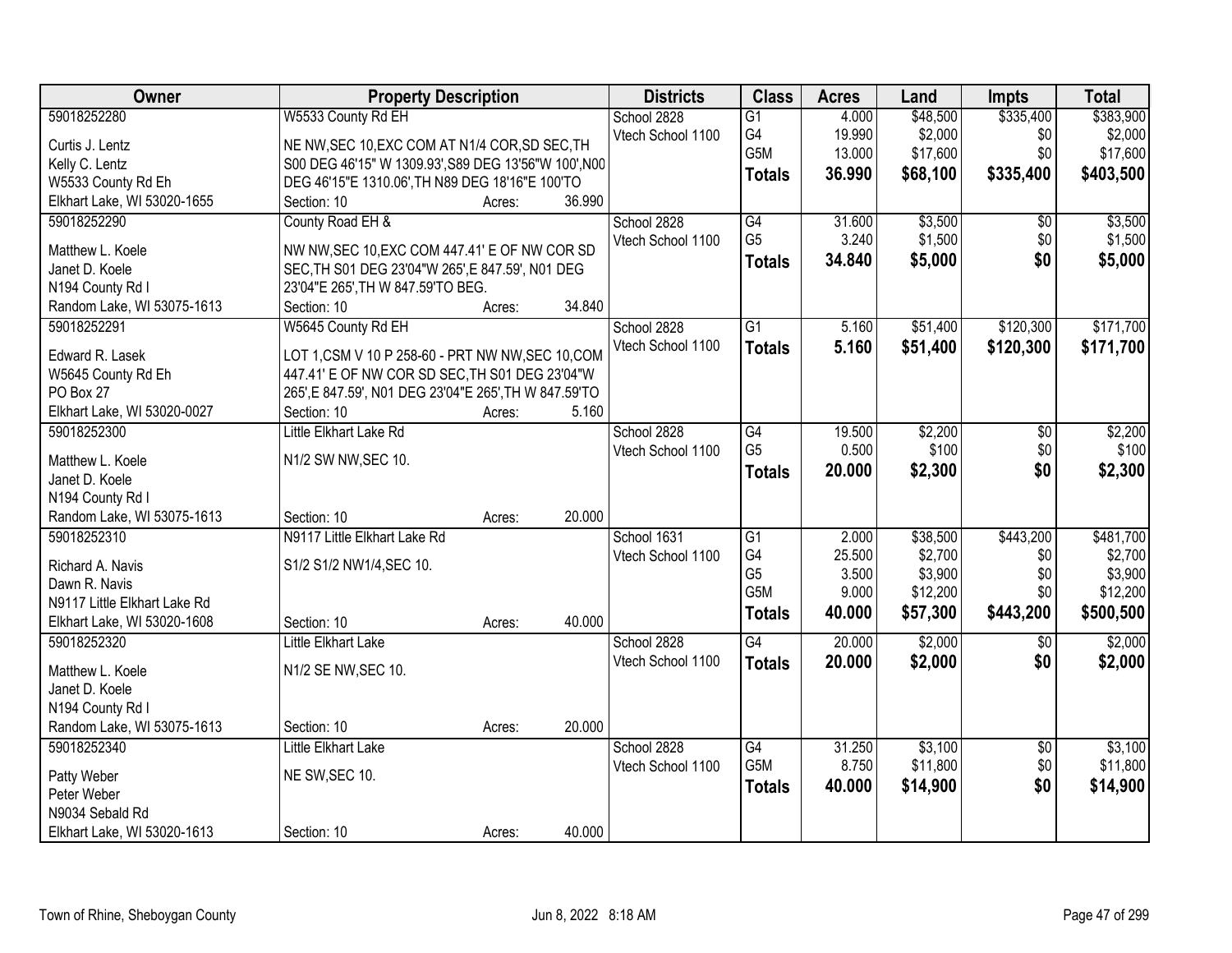| Owner                        | <b>Property Description</b>                                     | <b>Districts</b>  | <b>Class</b>         | <b>Acres</b>   | Land               | <b>Impts</b>    | <b>Total</b>       |
|------------------------------|-----------------------------------------------------------------|-------------------|----------------------|----------------|--------------------|-----------------|--------------------|
| 59018252350                  | Little Elkhart Lake                                             | School 1631       | $\overline{G6}$      | 7.730          | \$20,900           | $\overline{50}$ | \$20,900           |
| Dennis E. Jung               | LOT 1 CSM V13 P 16 - PRT NW SW, SEC 10, COM AT                  | Vtech School 1100 | <b>Totals</b>        | 7.730          | \$20,900           | \$0             | \$20,900           |
| Derek D. Jung                | W1/4, SD SEC TH S0 DEG 46'47"W 206', S89 DEG                    |                   |                      |                |                    |                 |                    |
| N8847 Little Elkhart Lake Rd | 13'13"E 50', N0 DEG 46' 47"E 157.41', N89 DEG 09'45"E           |                   |                      |                |                    |                 |                    |
| Elkhart Lake, WI 53020-1606  | 7.730<br>Section: 10<br>Acres:                                  |                   |                      |                |                    |                 |                    |
| 59018252351                  | Little Elkhart Lake Rd                                          | School 1631       | $\overline{G4}$      | 61.740         | \$9,500            | $\overline{50}$ | \$9,500            |
|                              |                                                                 | Vtech School 1100 | G <sub>5</sub>       | 2.250          | \$100              | \$0             | \$100              |
| Donald F. Zimmermann         | PRT NW SW & SW SW, SEC 10, COM N0 DEG 46'47"E                   |                   | G5M                  | 2.000          | \$2,700            | \$0             | \$2,700            |
| N8845 Willow Rd              | 476'FROM SW COR, SD SEC, TH CONT NO DEG                         |                   | <b>Totals</b>        | 65.990         | \$12,300           | \$0             | \$12,300           |
| Elkhart Lake, WI 53020-1635  | 46'47"E 1960.5', S89 DEG 13' 13"E 50', N0 DEG 46'47"E<br>65.990 |                   |                      |                |                    |                 |                    |
|                              | Section: 10<br>Acres:                                           |                   |                      |                |                    |                 |                    |
| 59018252360                  | W5682 County Rd MM                                              | School 1631       | $\overline{G1}$      | 5.000          | \$51,000           | \$144,900       | \$195,900          |
| Eric M. Landwehr             | LOT 2 CSM V 13 P 15 - PRT SW SW, SEC 10, COM AT                 | Vtech School 1100 | <b>Totals</b>        | 5.000          | \$51,000           | \$144,900       | \$195,900          |
| W5682 County Rd Mm           | SW COR, SD SEC, TH N89 DEG 19'27"E 457.70', N0 DEC              |                   |                      |                |                    |                 |                    |
| Elkhart Lake, WI 53020-1632  | 46'47"E 476', S89 DEG 19'27"W 457.70', TH S0 DEG                |                   |                      |                |                    |                 |                    |
|                              | 5.000<br>Section: 10<br>Acres:                                  |                   |                      |                |                    |                 |                    |
| 59018252370                  | W5530 County Rd MM                                              | School 1631       | G4                   | 30.750         | \$3,300            | $\sqrt[6]{3}$   | \$3,300            |
| Suzanne R. Tenpas            | SE SW, SEC 10.                                                  | Vtech School 1100 | G <sub>5</sub>       | 1.000          | \$100              | \$0             | \$100              |
| W5530 County Rd Mm           |                                                                 |                   | G5M                  | 6.250          | \$8,500            | \$0             | \$8,500            |
| Elkhart Lake, WI 53020-1632  |                                                                 |                   | G7                   | 2.000          | \$25,000           | \$202,000       | \$227,000          |
|                              | 40.000<br>Section: 10<br>Acres:                                 |                   | <b>Totals</b>        | 40.000         | \$36,900           | \$202,000       | \$238,900          |
| 59018252380                  | N9034 Sebald Rd                                                 | School 2828       | $\overline{G1}$      | 2.000          | \$38,500           | \$210,500       | \$249,000          |
|                              |                                                                 | Vtech School 1100 | G4                   | 26.500         | \$2,700            | \$0             | \$2,700            |
| Patty Weber                  | NE SE, SEC 10, EXC NW1/4 THEREOF & EXC THE N 2                  |                   | G <sub>5</sub>       | 1.000          | \$100              | \$0             | \$100              |
| Peter Weber                  | RODS OF E1/2 OF SD NE SE.                                       |                   | <b>Totals</b>        | 29.500         | \$41,300           | \$210,500       | \$251,800          |
| N9034 Sebald Rd              |                                                                 |                   |                      |                |                    |                 |                    |
| Elkhart Lake, WI 53020-1613  | 29.500<br>Section: 10<br>Acres:                                 |                   |                      |                |                    |                 |                    |
| 59018252390                  | N9140 Sebald Rd                                                 | School 2828       | $\overline{G1}$      | 2.500          | \$44,800           | \$137,700       | \$182,500          |
| Steven F. Tilton             | NE1/4 OF NW SE, SEC 10, & THE NW1/4 OF NE SE & N                | Vtech School 1100 | G4<br>G <sub>5</sub> | 12.300         | \$1,600            | \$0             | \$1,600            |
| Nola J. Hitchcock Cross      | 2 RDS OF E1/2 OF SD NE SE.                                      |                   | G <sub>5</sub> M     | 4.600<br>1.100 | \$1,400<br>\$1,500 | \$0<br>\$0      | \$1,400<br>\$1,500 |
| 3070 N Cambridge Ave         |                                                                 |                   |                      |                |                    |                 |                    |
| Milwaukee, WI 53211-3217     | 20.500<br>Section: 10<br>Acres:                                 |                   | <b>Totals</b>        | 20.500         | \$49,300           | \$137,700       | \$187,000          |
| 59018252400                  | Sebald Rd                                                       | School 2828       | G4                   | 20.600         | \$2,100            | $\overline{50}$ | \$2,100            |
| Patty Weber                  | NW SE, SEC 10, EXC THE NE1/4 THEREOF.                           | Vtech School 1100 | G <sub>5</sub>       | 9.400          | \$11,800           | \$0             | \$11,800           |
| Peter Weber                  |                                                                 |                   | <b>Totals</b>        | 30.000         | \$13,900           | \$0             | \$13,900           |
| N9034 Sebald Rd              |                                                                 |                   |                      |                |                    |                 |                    |
| Elkhart Lake, WI 53020-1613  | 30.000<br>Section: 10<br>Acres:                                 |                   |                      |                |                    |                 |                    |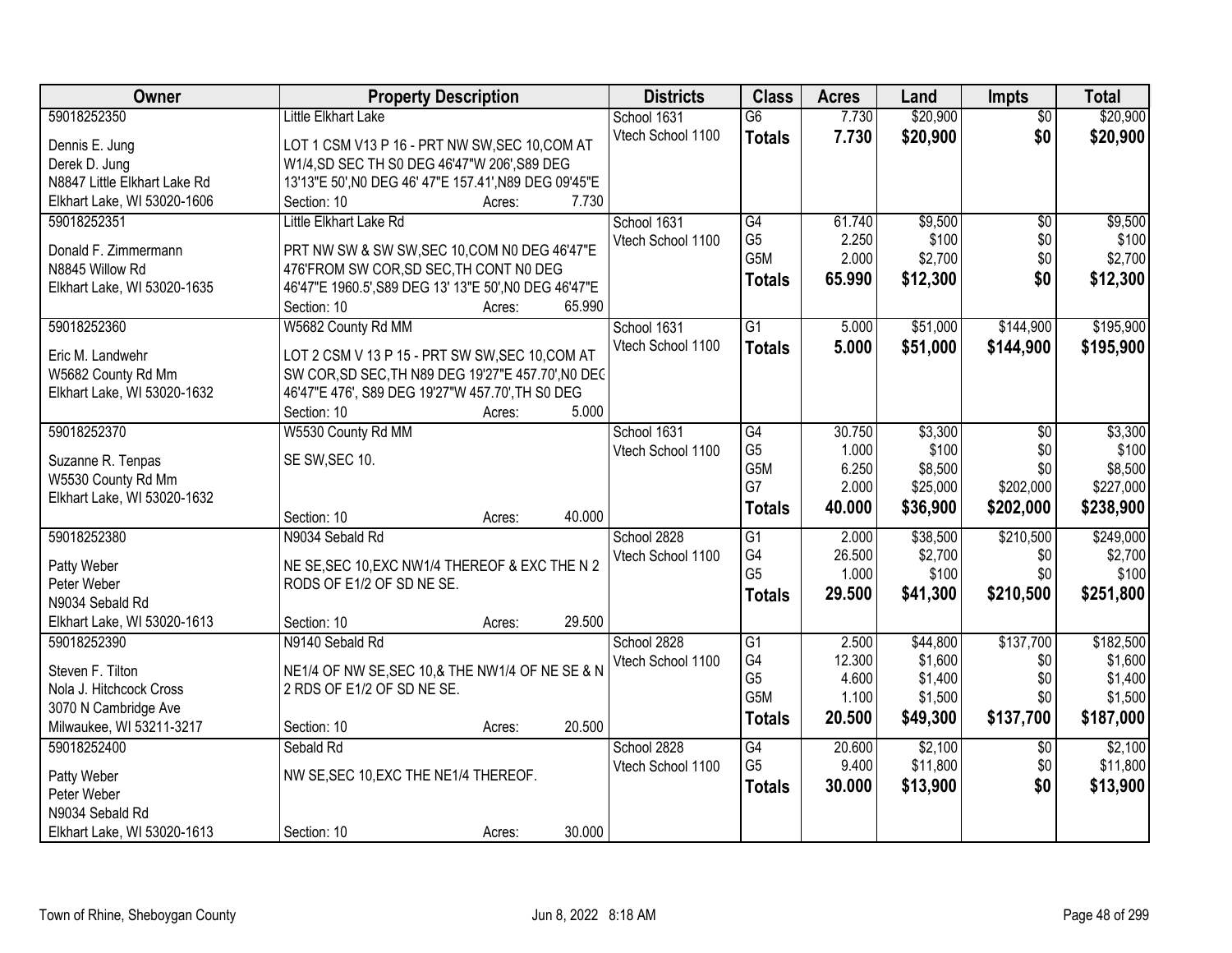| Owner                           | <b>Property Description</b>                             |        |        | <b>Districts</b>  | <b>Class</b>    | <b>Acres</b> | Land     | <b>Impts</b>    | <b>Total</b> |
|---------------------------------|---------------------------------------------------------|--------|--------|-------------------|-----------------|--------------|----------|-----------------|--------------|
| 59018252410                     | County Rd MM                                            |        |        | School 2828       | $\overline{G6}$ | 10.000       | \$23,500 | $\overline{50}$ | \$23,500     |
| Weldon R. Kuhn                  | E1/4 OF SW SE, SEC 10.                                  |        |        | Vtech School 1100 | <b>Totals</b>   | 10.000       | \$23,500 | \$0             | \$23,500     |
| Cheryl T. Kuhn                  |                                                         |        |        |                   |                 |              |          |                 |              |
| W887 Putz Rd                    |                                                         |        |        |                   |                 |              |          |                 |              |
| Fountain City, WI 54629-7628    | Section: 10                                             | Acres: | 10.000 |                   |                 |              |          |                 |              |
| 59018252420                     | County Rd MM                                            |        |        | School 1631       | G4              | 12.000       | \$1,200  | $\overline{50}$ | \$1,200      |
| Suzanne R. Tenpas               | W3/4 OF SW SE                                           |        |        | Vtech School 1100 | G <sub>5</sub>  | 5.000        | \$5,400  | \$0             | \$5,400      |
| W5530 County Rd Mm              |                                                         |        |        |                   | G5M             | 13.000       | \$17,600 | \$0             | \$17,600     |
| Elkhart Lake, WI 53020-1632     |                                                         |        |        |                   | <b>Totals</b>   | 30.000       | \$24,200 | \$0             | \$24,200     |
|                                 | Section: 10                                             | Acres: | 30.000 |                   |                 |              |          |                 |              |
| 59018252430                     | N8970 Sebald Rd                                         |        |        | School 2828       | $\overline{G1}$ | 4.000        | \$48,500 | \$45,700        | \$94,200     |
| Weldon R. Kuhn                  | SE SE, SEC 10.                                          |        |        | Vtech School 1100 | G4              | 15.000       | \$1,500  | \$0             | \$1,500      |
| Cheryl T. Kuhn                  |                                                         |        |        |                   | G <sub>5</sub>  | 21.000       | \$23,900 | \$0             | \$23,900     |
| W887 Putz Rd                    |                                                         |        |        |                   | <b>Totals</b>   | 40.000       | \$73,900 | \$45,700        | \$119,600    |
| Fountain City, WI 54629-7628    | Section: 10                                             | Acres: | 40.000 |                   |                 |              |          |                 |              |
| 59018252440                     | W4957 County Rd EH                                      |        |        | School 2828       | G1              | 4.000        | \$48,500 | \$89,000        | \$137,500    |
| Peter J. Wesley                 | E1/2 OF NE1/4, SEC 11, EXC THE S                        |        |        | Vtech School 1100 | G4              | 33.200       | \$3,900  | \$0             | \$3,900      |
| Janet M. Wesley                 | 1146'THEREOF, SUBJ TO HWY AS REC IN VOL 480 P           |        |        |                   | G <sub>5</sub>  | 8.070        | \$9,300  | \$0             | \$9,300      |
| W4957 County Rd Eh              | 685-86.                                                 |        |        |                   | <b>Totals</b>   | 45.270       | \$61,700 | \$89,000        | \$150,700    |
| Elkhart Lake, WI 53020-1653     | Section: 11                                             | Acres: | 45.270 |                   |                 |              |          |                 |              |
| 59018252450                     | County Rd EH                                            |        |        | School 2828       | $\overline{G1}$ | 1.000        | \$5,000  | \$0             | \$5,000      |
| <b>Gentine Eh Hunting Trust</b> | NW NE, SEC 11, SUBJ TO HWY CONV AS REC V 478 P          |        |        | Vtech School 1100 | G4              | 22.000       | \$3,600  | \$0             | \$3,600      |
| W6607 Sandstone Ln              | 320-21, EXC COM 508.50'E & 39.20'S OF N1/4 COR SD       |        |        |                   | G <sub>5</sub>  | 7.000        | \$3,200  | \$0             | \$3,200      |
| Plymouth, WI 53073-3435         | SEC, TH CONT S 500.70', E 435', N 500.70', TH W 435'TO  |        |        |                   | <b>Totals</b>   | 30.000       | \$11,800 | \$0             | \$11,800     |
|                                 | Section: 11                                             | Acres: | 30.000 |                   |                 |              |          |                 |              |
| 59018252451                     | W5041 County Rd EH                                      |        |        | School 2828       | $\overline{G1}$ | 5.000        | \$51,000 | \$125,200       | \$176,200    |
| Jack J. Blanke                  | LOT 1,CSM V 9 P 26 - PRT NW NE, SEC 11, COM             |        |        | Vtech School 1100 | <b>Totals</b>   | 5.000        | \$51,000 | \$125,200       | \$176,200    |
| Anna L. Blanke                  | 508.5'E & 39.20'S OF N1/4 COR SD SEC, TH CONT S         |        |        |                   |                 |              |          |                 |              |
| W5041 County Rd Eh              | 500.70', E 435', N 500.70', TH W 435'TO BEG.            |        |        |                   |                 |              |          |                 |              |
| Elkhart Lake, WI 53020-1653     | Section: 11                                             | Acres: | 5.000  |                   |                 |              |          |                 |              |
| 59018252452                     | W5087 County Rd EH                                      |        |        | School 2828       | G2              | 5.000        | \$54,000 | \$119,300       | \$173,300    |
| Tam & Rich, LLC                 | LOT 2 CSM V13 P 212-13 - PRT NW NE, SEC 11, BEG         |        |        | Vtech School 1100 | <b>Totals</b>   | 5.000        | \$54,000 | \$119,300       | \$173,300    |
| W5087 County Rd Eh              | 66'W OF NW COR LOT 1 CSM V9 P 26, TH CONT W             |        |        |                   |                 |              |          |                 |              |
| Elkhart Lake, WI 53020-1653     | 442.76', S0 DEG 22'W 492.20', E 445.91', TH N 492.20'TO |        |        |                   |                 |              |          |                 |              |
|                                 | Section: 11                                             | Acres: | 5.000  |                   |                 |              |          |                 |              |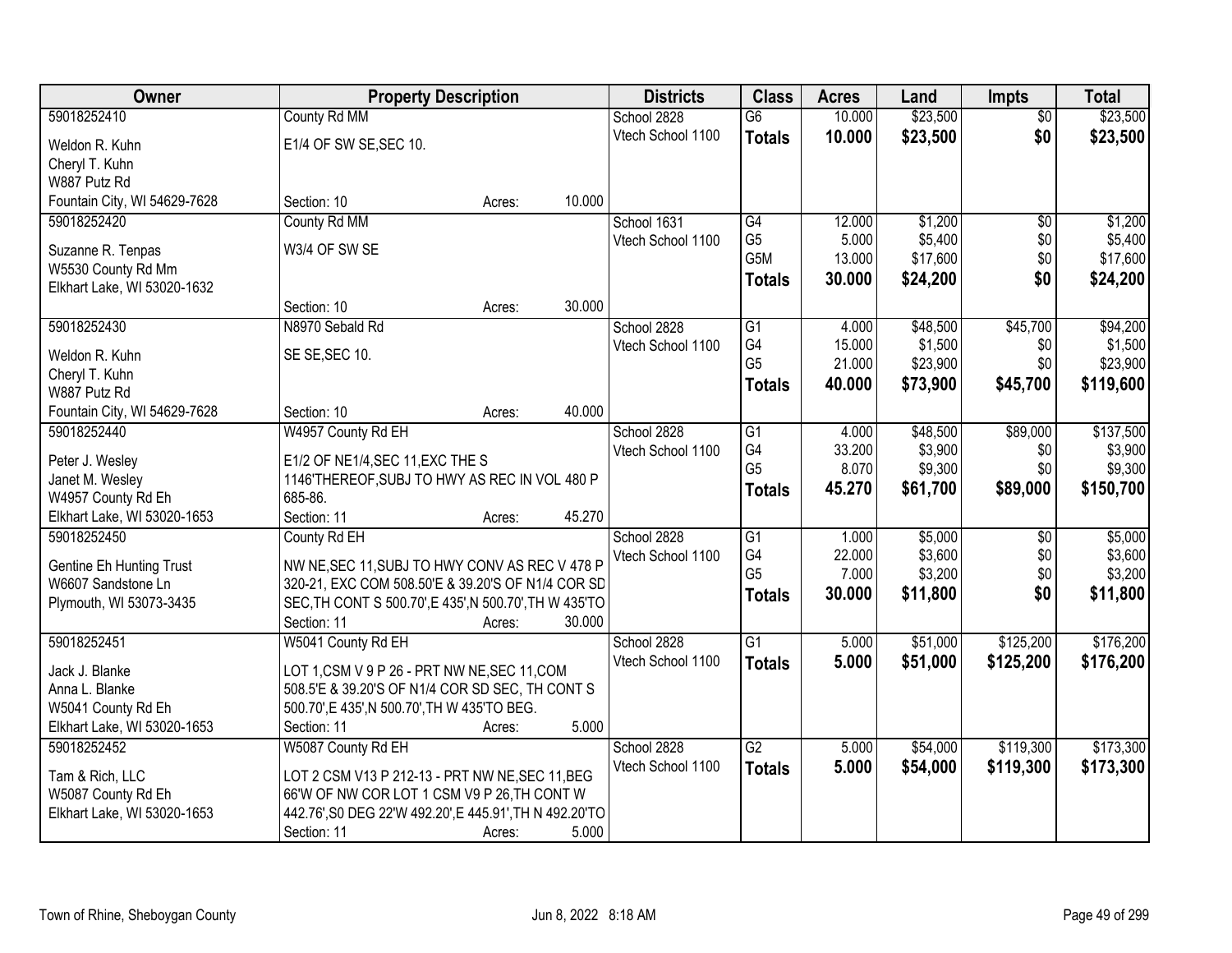| Owner                           |                                                        | <b>Property Description</b> |        | <b>Districts</b>  | <b>Class</b>           | <b>Acres</b> | Land      | <b>Impts</b>    | <b>Total</b>    |
|---------------------------------|--------------------------------------------------------|-----------------------------|--------|-------------------|------------------------|--------------|-----------|-----------------|-----------------|
| 59018252460                     | W5063 County Rd EH                                     |                             |        | School 2828       | $\overline{G1}$        | 22.000       | \$150,000 | \$386,700       | \$536,700       |
| <b>Gentine Eh Hunting Trust</b> | SW NE, SEC 11.                                         |                             |        | Vtech School 1100 | G <sub>5</sub>         | 5.000        | \$2,300   | \$0             | \$2,300         |
| W6607 Sandstone Ln              |                                                        |                             |        |                   | G5M                    | 13.000       | \$17,600  | \$0             | \$17,600        |
| Plymouth, WI 53073-3435         |                                                        |                             |        |                   | <b>Totals</b>          | 40.000       | \$169,900 | \$386,700       | \$556,600       |
|                                 | Section: 11                                            | Acres:                      | 40.000 |                   |                        |              |           |                 |                 |
| 59018252470                     | N9178 State Highway 57                                 |                             |        | School 2828       | $\overline{X2}$        | 33.000       | \$0       | $\overline{50}$ | \$0             |
| State of Wisconsin              | PRT SE NE, SEC 11, COM AT SW COR SD1/4, TH E           |                             |        | Vtech School 1100 | <b>Totals</b>          | 33.000       | \$0       | \$0             | \$0             |
| Attn: Dept of Natural Resources | 1253.42', NO DEG 16'22"W 728.7', E 10', NO DEG 16'22"V |                             |        |                   |                        |              |           |                 |                 |
| 101 S Webster St                | 417.3', W 1263.42' M/L TO W LINE SE NE, TH S 1146'TO   |                             |        |                   |                        |              |           |                 |                 |
| Madison, WI 53703-3474          | Section: 11                                            | Acres:                      | 33.000 |                   |                        |              |           |                 |                 |
| 59018252480                     | County Rd EH                                           |                             |        | School 2828       | $\overline{\text{X3}}$ | 3.070        | \$0       | $\overline{50}$ | $\overline{50}$ |
| Sheboygan County                | HWY R/W IN SE NE & NE SE IN SECTION 11                 |                             |        | Vtech School 1100 | <b>Totals</b>          | 3.070        | \$0       | \$0             | \$0             |
| W5741 County Rd J               |                                                        |                             |        |                   |                        |              |           |                 |                 |
| Plymouth, WI 53073-3340         |                                                        |                             |        |                   |                        |              |           |                 |                 |
|                                 | Section: 11                                            | Acres:                      | 3.070  |                   |                        |              |           |                 |                 |
| 59018252490                     | County                                                 |                             |        | School 2828       | G4                     | 37.000       | \$5,400   | \$0             | \$5,400         |
|                                 |                                                        |                             |        | Vtech School 1100 | G <sub>5</sub>         | 3.000        | \$1,000   | \$0             | \$1,000         |
| Janet M. Vogel                  | NE NW, SEC 11, SUBJ TO HWY AS REC IN VOL 478 P         |                             |        |                   | <b>Totals</b>          | 40.000       | \$6,400   | \$0             | \$6,400         |
| 422 Limestone St                | 302/03.                                                |                             |        |                   |                        |              |           |                 |                 |
| Kiel, WI 53042-1663             | Section: 11                                            | Acres:                      | 40.000 |                   |                        |              |           |                 |                 |
| 59018252510                     | W5251 County Rd EH                                     |                             |        | School 2828       | $\overline{G1}$        | 0.500        | \$20,000  | \$84,200        | \$104,200       |
|                                 |                                                        |                             |        | Vtech School 1100 | <b>Totals</b>          | 0.500        | \$20,000  | \$84,200        | \$104,200       |
| Prahl Rentals, LLC              | PRT NW NW, SEC 11, COM AT INTER OF CEN CTH E           |                             |        |                   |                        |              |           |                 |                 |
| N7534 Schwaller Dr              | WITH N SEC LN, TH SLY ALG CEN SD HWY 147.59', W        |                             |        |                   |                        |              |           |                 |                 |
| Plymouth, WI 53073-2859         | 147.59', NLY 147.59', TH E 147.59'TO BEG.              |                             |        |                   |                        |              |           |                 |                 |
|                                 | Section: 11                                            | Acres:                      | 0.500  |                   |                        |              |           |                 |                 |
| 59018252511                     | N9277 Rhine Rd                                         |                             |        | School 2828       | $\overline{G1}$        | 7.260        | \$56,700  | \$120,600       | \$177,300       |
| Todd M. Stokdyk                 | LOT 1 CSM V18 P 69-70,#1607813 - PRT NW NW, SEC        |                             |        | Vtech School 1100 | <b>Totals</b>          | 7.260        | \$56,700  | \$120,600       | \$177,300       |
| Joan M. Stokdyk                 | 11.                                                    |                             |        |                   |                        |              |           |                 |                 |
| N9277 Rhine Rd                  |                                                        |                             |        |                   |                        |              |           |                 |                 |
| Elkhart Lake, WI 53020-1620     | Section: 11                                            | Acres:                      | 7.260  |                   |                        |              |           |                 |                 |
| 59018252512                     | Rhine Rd                                               |                             |        | School 2828       | $\overline{G4}$        | 5.000        | \$700     | $\overline{50}$ | \$700           |
| Janet M. Vogel                  | LOT 2 CSM V18 P 69-70,#1607813 - PRT NW NW, SEC        |                             |        | Vtech School 1100 | <b>Totals</b>          | 5.000        | \$700     | \$0             | \$700           |
| 422 Limestone St                | 11.                                                    |                             |        |                   |                        |              |           |                 |                 |
| Kiel, WI 53042-1663             |                                                        |                             |        |                   |                        |              |           |                 |                 |
|                                 | Section: 11                                            | Acres:                      | 5.000  |                   |                        |              |           |                 |                 |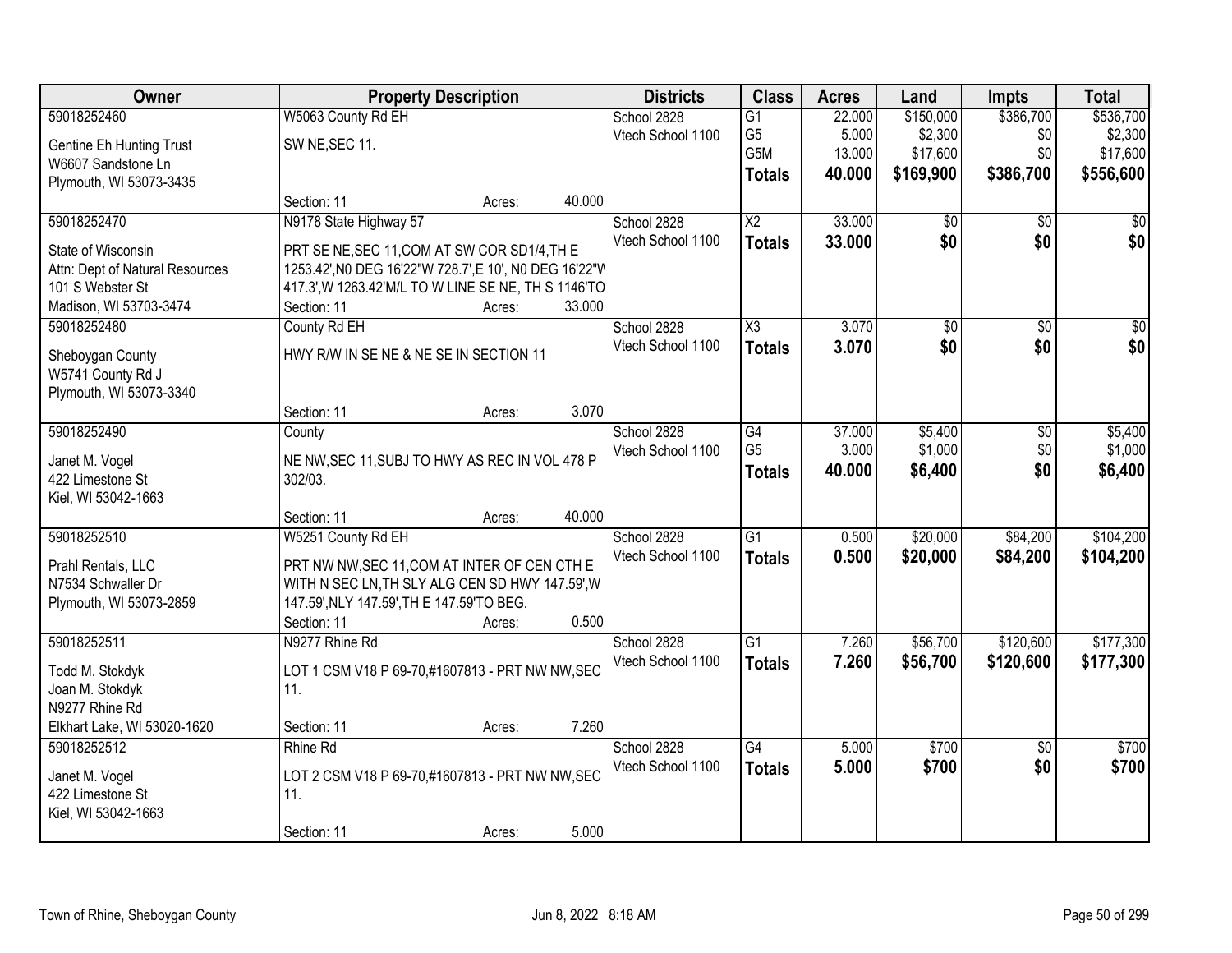| <b>Owner</b>                |                                                 | <b>Property Description</b> |        | <b>Districts</b>  | <b>Class</b>    | <b>Acres</b> | Land            | <b>Impts</b>    | <b>Total</b> |
|-----------------------------|-------------------------------------------------|-----------------------------|--------|-------------------|-----------------|--------------|-----------------|-----------------|--------------|
| 59018252513                 | County Rd EH                                    |                             |        | School 2828       | G4              | 0.670        | \$100           | $\overline{50}$ | \$100        |
| Janet M. Vogel              | OUTLOT 1 CSM V18 P 69-70,#1607813 - PRT NW      |                             |        | Vtech School 1100 | G <sub>5</sub>  | 1.500        | \$700           | \$0             | \$700        |
| 422 Limestone St            | <b>NW, SEC 11.</b>                              |                             |        |                   | <b>Totals</b>   | 2.170        | \$800           | \$0             | \$800        |
| Kiel, WI 53042-1663         |                                                 |                             |        |                   |                 |              |                 |                 |              |
|                             | Section: 11                                     | Acres:                      | 2.170  |                   |                 |              |                 |                 |              |
| 59018252514                 | Rhine Rd                                        |                             |        | School 2828       | G4              | 6.660        | \$700           | \$0             | \$700        |
| Renee Madson                | LOT 1 CSM V18 P 71-72,#1607814 - PRT NW NW, SEC |                             |        | Vtech School 1100 | G5M             | 18.000       | \$24,300        | \$0             | \$24,300     |
| Roxanne Nauth               | 11.                                             |                             |        |                   | <b>Totals</b>   | 24.660       | \$25,000        | \$0             | \$25,000     |
| W5168 County Rd Eh          |                                                 |                             |        |                   |                 |              |                 |                 |              |
| Elkhart Lake, WI 53020-1652 | Section: 11                                     | Acres:                      | 24.660 |                   |                 |              |                 |                 |              |
| 59018252522                 | N9132 Rhine Rd                                  |                             |        | School 2828       | $\overline{G1}$ | 4.000        | \$48,500        | \$82,200        | \$130,700    |
| Jennifer L. Peterson        | LOT 1 CSM V25 P86-88 #1932197 - PRT SW NW, SEC  |                             |        | Vtech School 1100 | G4              | 6.480        | \$700           | \$0             | \$700        |
| N9132 Rhine Rd              | 11                                              |                             |        |                   | G <sub>5</sub>  | 5.540        | \$6,200         | \$0             | \$6,200      |
| Elkhart Lake, WI 53020-1619 |                                                 |                             |        |                   | <b>Totals</b>   | 16.020       | \$55,400        | \$82,200        | \$137,600    |
|                             | Section: 11                                     | Acres:                      | 16.020 |                   |                 |              |                 |                 |              |
| 59018252523                 | N9170 Rhine Rd                                  |                             |        | School 2828       | G1              | 2.000        | \$43,500        | \$349,600       | \$393,100    |
| Rick M. Bunge               | LOT 2 CSM V25 P86-88 #1932197 - PRT SW NW, SEC  |                             |        | Vtech School 1100 | G4              | 9.700        | \$1,300         | \$0             | \$1,300      |
| Patricia R. Bunge           | 11                                              |                             |        |                   | G <sub>5</sub>  | 0.300        | \$100           | \$0             | \$100        |
| N9170 Rhine Rd              |                                                 |                             |        |                   | <b>Totals</b>   | 12.000       | \$44,900        | \$349,600       | \$394,500    |
| Elkhart Lake, WI 53020-1619 | Section: 11                                     | Acres:                      | 12.000 |                   |                 |              |                 |                 |              |
| 59018252524                 | Rhine Rd                                        |                             |        | School 2828       | $\overline{G4}$ | 11.480       | \$1,100         | $\overline{50}$ | \$1,100      |
| Ronald W. Zimmermann        | LOT 1 CSM V25 P117-119 #1937849 - PRT SW        |                             |        | Vtech School 1100 | G <sub>5</sub>  | 1.000        | \$100           | \$0             | \$100        |
| Donald F. Zimmermann        | NW, SEC 11                                      |                             |        |                   | <b>Totals</b>   | 12.480       | \$1,200         | \$0             | \$1,200      |
| N8845 Willow Rd             |                                                 |                             |        |                   |                 |              |                 |                 |              |
| Elkhart Lake, WI 53020-1635 | Section: 11                                     | Acres:                      | 12.480 |                   |                 |              |                 |                 |              |
| 59018252530                 | Sebald Rd                                       |                             |        | School 2828       | X4              | 0.160        | $\overline{50}$ | \$0             | $\sqrt{50}$  |
| Cemetery                    | PT.SW NW, COM.AT NW.COR, TH. S.5 RD, TH E.5 RD, |                             |        | Vtech School 1100 | <b>Totals</b>   | 0.160        | \$0             | \$0             | \$0          |
| Rhine Rd                    | TH.N.5 5 RD, TH.W.5 RD.TO BEG., FOR CEMETERY.   |                             |        |                   |                 |              |                 |                 |              |
| Elkhart Lake, WI 53020      |                                                 |                             |        |                   |                 |              |                 |                 |              |
|                             | Section: 11                                     | Acres:                      | 0.160  |                   |                 |              |                 |                 |              |
| 59018252540                 | Rhine rdCounty                                  |                             |        | School 2828       | $\overline{G4}$ | 31.250       | \$4,200         | $\overline{50}$ | \$4,200      |
| Janet M. Vogel              | SE NW, SEC 11.                                  |                             |        | Vtech School 1100 | G5M             | 8.750        | \$11,800        | \$0             | \$11,800     |
| 422 Limestone St            |                                                 |                             |        |                   | <b>Totals</b>   | 40.000       | \$16,000        | \$0             | \$16,000     |
| Kiel, WI 53042-1663         |                                                 |                             |        |                   |                 |              |                 |                 |              |
|                             | Section: 11                                     | Acres:                      | 40.000 |                   |                 |              |                 |                 |              |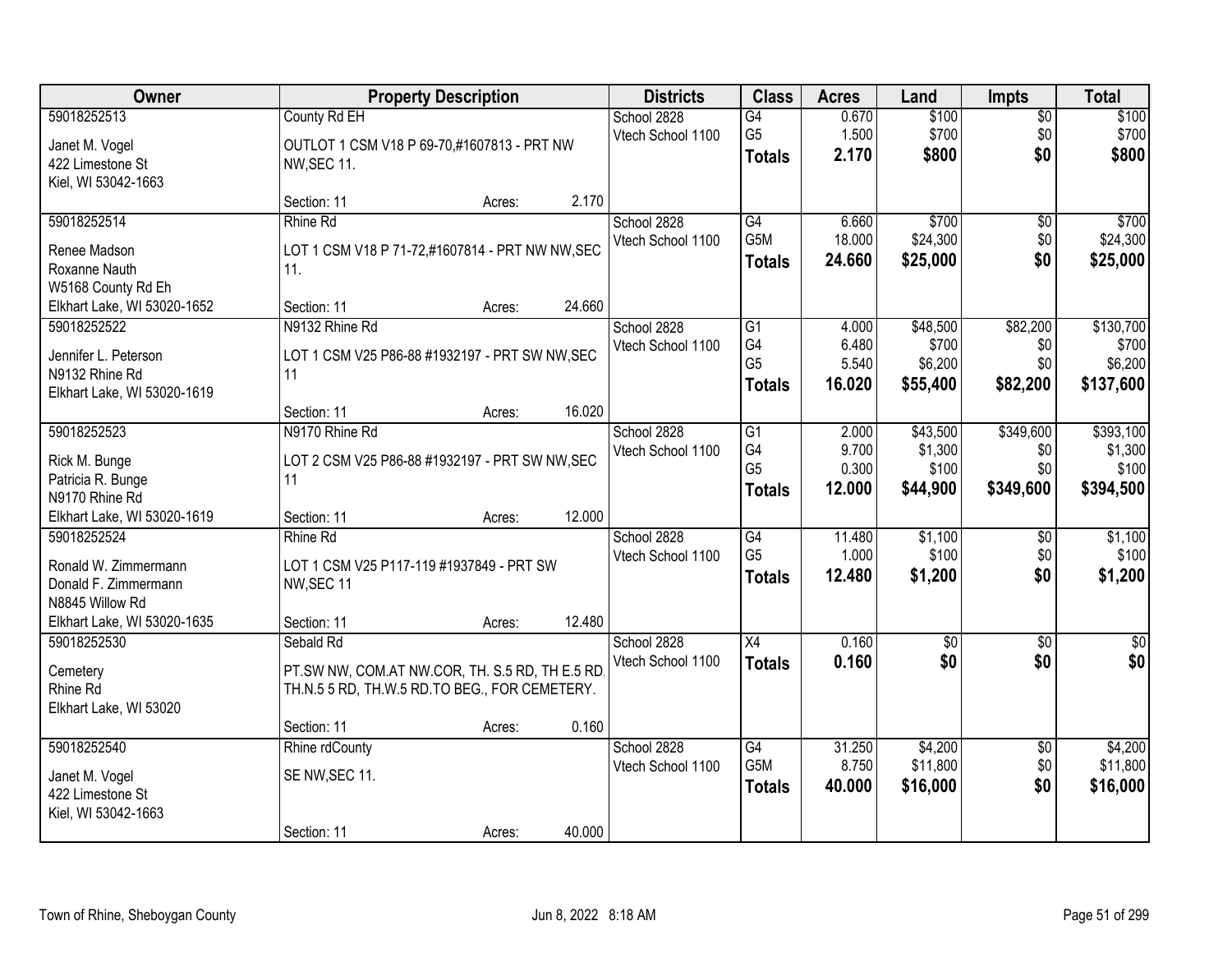| Owner                          | <b>Property Description</b>                                                        | <b>Districts</b>  | <b>Class</b>    | <b>Acres</b> | Land       | <b>Impts</b>    | <b>Total</b> |
|--------------------------------|------------------------------------------------------------------------------------|-------------------|-----------------|--------------|------------|-----------------|--------------|
| 59018252550                    | N9007 Rhine Rd                                                                     | School 2828       | $\overline{G1}$ | 2.000        | \$43,500   | \$217,200       | \$260,700    |
| Thomas D. Feldmann             | NE SW, SEC 11                                                                      | Vtech School 1100 | G4              | 23.000       | \$2,800    | \$0             | \$2,800      |
| Vickie A. Feldmann             |                                                                                    |                   | G <sub>5</sub>  | 2.000        | \$2,500    | \$0             | \$2,500      |
| N9007 Rhine Rd                 |                                                                                    |                   | W <sub>8</sub>  | 13.000       | (\$35,100) | \$0             | \$0          |
| Elkhart Lake, WI 53020-1620    | 40.000<br>Section: 11<br>Acres:                                                    |                   | <b>Totals</b>   | 40.000       | \$48,800   | \$217,200       | \$266,000    |
| 59018252560                    | N9054 Rhine Rd                                                                     | School 2828       | $\overline{G1}$ | 2.720        | \$45,300   | \$109,900       | \$155,200    |
|                                |                                                                                    | Vtech School 1100 | <b>Totals</b>   | 2.720        | \$45,300   | \$109,900       | \$155,200    |
| Robert L. Rice                 | LOT 1 CSM V 6 P 249 - PRT NW SW, SEC 11, COM N87                                   |                   |                 |              |            |                 |              |
| Lisa C. Rice<br>N9054 Rhine Rd | DEG 37' 14"E 920.83'& S8 DEG 8'E 407.69'FROM W1/4                                  |                   |                 |              |            |                 |              |
| Elkhart Lake, WI 53020-1619    | COR, SEC 11, TH S81 DEG 52'W 361.50', S8 DEG 8'E<br>2.720<br>Section: 11<br>Acres: |                   |                 |              |            |                 |              |
| 59018252561                    | Sebald Rd                                                                          | School 2828       | G4              | 8.970        | \$1,100    | \$0             | \$1,100      |
|                                |                                                                                    | Vtech School 1100 | G <sub>5</sub>  | 12.500       | \$15,700   | \$0             | \$15,700     |
| Thomas D. Feldmann             | NW SW, SEC 11, EXC COM N87 DEG 37'14"E 920.83'&                                    |                   |                 | 21.470       | \$16,800   | \$0             |              |
| Vickie A. Feldmann             | S8 DEG 8'E 407.69'FROM W1/4 COR, SEC 11, TH S81                                    |                   | <b>Totals</b>   |              |            |                 | \$16,800     |
| N9007 Rhine Rd                 | DEG 52'W 361.50', S8 DEG 8'E 361.50', N81 DEG 52'E                                 |                   |                 |              |            |                 |              |
| Elkhart Lake, WI 53020-1620    | Section: 11<br>21.470<br>Acres:                                                    |                   |                 |              |            |                 |              |
| 59018252562                    | Rhine Rd                                                                           | School 2828       | $\overline{G4}$ | 9.530        | \$1,300    | \$0             | \$1,300      |
| Thomas D. Feldmann             | THAT PRT NW SW, SEC 11, LYING E OF TOWN RD.                                        | Vtech School 1100 | <b>Totals</b>   | 9.530        | \$1,300    | \$0             | \$1,300      |
| Vickie A. Feldmann             |                                                                                    |                   |                 |              |            |                 |              |
| N9007 Rhine Rd                 |                                                                                    |                   |                 |              |            |                 |              |
| Elkhart Lake, WI 53020-1620    | 9.530<br>Section: 11<br>Acres:                                                     |                   |                 |              |            |                 |              |
| 59018252563                    | Sebald Rd                                                                          | School 2828       | $\overline{G1}$ | 4.090        | \$60,500   | $\overline{50}$ | \$60,500     |
|                                |                                                                                    | Vtech School 1100 | G4              | 1.910        | \$300      | \$0             | \$300        |
| Keith A. Peter                 | LOT 1 CSM V14 P 82-83 - PRT NW SW, SEC 11, COM                                     |                   | <b>Totals</b>   | 6.000        | \$60,800   | \$0             | \$60,800     |
| N8396 Rhine Rd                 | S0 DEG 36' 35"W 916.31'FROM W1/4 COR, SD SEC, TH                                   |                   |                 |              |            |                 |              |
| Elkhart Lake, WI 53020         | N89 DEG 15'45"E 654', S0 DEG 36'35"W 400', S89 DEG                                 |                   |                 |              |            |                 |              |
|                                | Section: 11<br>6.000<br>Acres:                                                     |                   |                 |              |            |                 |              |
| 59018252570                    | N8936 Rhine Rd                                                                     | School 1631       | $\overline{G1}$ | 13.290       | \$71,700   | \$159,300       | \$231,000    |
| Judith E. Peter                | ALL OF SW SW LYING W OF CTH E, SEC 11, EXC COM                                     | Vtech School 1100 | <b>Totals</b>   | 13.290       | \$71,700   | \$159,300       | \$231,000    |
| N8936 Rhine Rd                 | AT INTER OF S SEC LN WITH CEN CTH E, TH W                                          |                   |                 |              |            |                 |              |
| Elkhart Lake, WI 53020-1619    | 375', N10 DEG 15'W 190.74', E 135', N4 DEG 46'40"W                                 |                   |                 |              |            |                 |              |
|                                | 13.290<br>Section: 11<br>Acres:                                                    |                   |                 |              |            |                 |              |
| 59018252580                    | N8910 Rhine Rd                                                                     | School 2828       | $\overline{G1}$ | 1.300        | \$33,000   | \$88,400        | \$121,400    |
|                                |                                                                                    | Vtech School 1100 | <b>Totals</b>   | 1.300        | \$33,000   | \$88,400        | \$121,400    |
| Joshua Vreeke                  | PRT SW SW, SEC 11, COM AT INTER OF S SEC LN                                        |                   |                 |              |            |                 |              |
| N8910 Rhine Rd                 | WITH CEN CTH E, TH N13 DEG 15'W ALG CEN SD                                         |                   |                 |              |            |                 |              |
| Elkhart Lake, WI 53020-1619    | HWY 190.74', W 297', S13 DEG 15'E 190.74', TH E                                    |                   |                 |              |            |                 |              |
|                                | 1.300<br>Section: 11<br>Acres:                                                     |                   |                 |              |            |                 |              |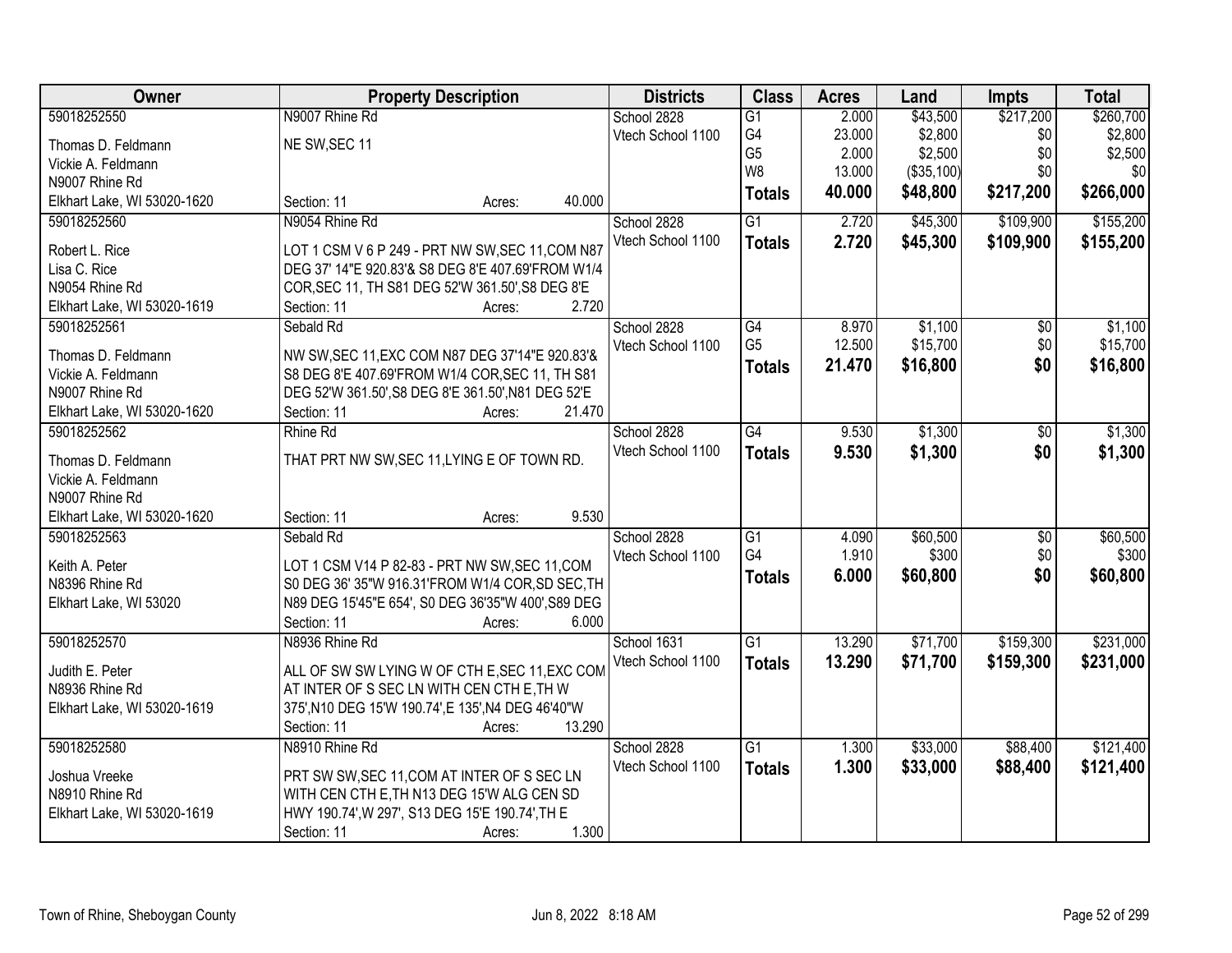| Owner                       | <b>Property Description</b>                       | <b>Districts</b>  | <b>Class</b>    | <b>Acres</b> | Land      | <b>Impts</b> | <b>Total</b> |
|-----------------------------|---------------------------------------------------|-------------------|-----------------|--------------|-----------|--------------|--------------|
| 59018252590                 | W5222 County Rd MM                                | School 2828       | $\overline{G1}$ | 0.340        | \$16,300  | \$77,200     | \$93,500     |
| Douglas J. Peterman         | PRT SW SW, SEC 11, COM 297'W OF INTER OF S SEC    | Vtech School 1100 | <b>Totals</b>   | 0.340        | \$16,300  | \$77,200     | \$93,500     |
| Candice E. Lewandoske       | LN WITH CEN CTH E, TH N10 DEG 15'W 190.74', W     |                   |                 |              |           |              |              |
| W5222 County Rd Mm          | 78', S10 DEG 15'E 190.74', TH E 78'TO BEG.        |                   |                 |              |           |              |              |
| Elkhart Lake, WI 53020-1629 | 0.340<br>Section: 11<br>Acres:                    |                   |                 |              |           |              |              |
| 59018252600                 | N8928 Rhine Rd                                    | School 1631       | $\overline{G1}$ | 1.000        | \$28,500  | \$115,100    | \$143,600    |
| Rebecca K. Haen             | PRT SW SW, SEC 11, COM IN CEN CTH E N10 DEG       | Vtech School 1100 | <b>Totals</b>   | 1.000        | \$28,500  | \$115,100    | \$143,600    |
| N8928 Rhine Rd              | 20'W 190.74' FROM ITS INTER WITH S LN SEC 11, TH  |                   |                 |              |           |              |              |
| Elkhart Lake, WI 53020      | N12 DEG W 203'ON CEN CTH E, S86 DEG 35'W          |                   |                 |              |           |              |              |
|                             | 1.000<br>Section: 11<br>Acres:                    |                   |                 |              |           |              |              |
| 59018252610                 | N8935 Sebald Rd                                   | School 1631       | G1              | 13.514       | \$107,600 | \$144,700    | \$252,300    |
|                             |                                                   | Vtech School 1100 | G <sub>5</sub>  | 6.656        | \$3,000   | \$0          | \$3,000      |
| Karen Schultz               | PRT SW SW, SEC 11, COM AT SW COR SD1/4, TH N87    |                   |                 | 20.170       | \$110,600 | \$144,700    | \$255,300    |
| N8935 Sebald Rd             | DEG 34'50"E 667.76', N1 DEG 06'11"W 1316.62', S87 |                   | <b>Totals</b>   |              |           |              |              |
| Elkhart Lake, WI 53020-1614 | DEG 33'49"W 667.44', TH S1 DEG 05'17"E 1316.43'TO |                   |                 |              |           |              |              |
|                             | 20.170<br>Section: 11<br>Acres:                   |                   |                 |              |           |              |              |
| 59018252620                 | Rhine Rd                                          | School 1631       | $\overline{G4}$ | 35.000       | \$4,700   | \$0          | \$4,700      |
| Carol Sue M. Nett           | S1/2 SW1/4, LYING E OF CTH"E" SEC 11, EXC COM     | Vtech School 1100 | G <sub>5</sub>  | 4.560        | \$2,100   | \$0          | \$2,100      |
| W4908 County Rd Mm          | S87 DEG 34' 50"W 331.58'FROM S1/4 COR, SD         |                   | <b>Totals</b>   | 39.560       | \$6,800   | \$0          | \$6,800      |
| Elkhart Lake, WI 53020-1627 | SEC, N11 DEG 17'50"W 214.98', S87 DEG 3'W         |                   |                 |              |           |              |              |
|                             | 39.560<br>Section: 11<br>Acres:                   |                   |                 |              |           |              |              |
| 59018252630                 | W5190 County Rd MM                                | School 2828       | $\overline{G1}$ | 0.750        | \$24,200  | \$134,600    | \$158,800    |
|                             |                                                   | Vtech School 1100 |                 | 0.750        | \$24,200  |              |              |
| Tony W. Stipe               | PRT SE SW, SEC 11, COM 354'E OF SW COR, TH N11    |                   | <b>Totals</b>   |              |           | \$134,600    | \$158,800    |
| Amy J. Stipe                | DEG 33'W 92', W PARA WITH SEC LN TO CEN CTH       |                   |                 |              |           |              |              |
| W5190 County Rd Mm          | E, SLY ALG HWY TO S SEC LN, TH E TO BEG.          |                   |                 |              |           |              |              |
| Elkhart Lake, WI 53020-1627 | 0.750<br>Section: 11<br>Acres:                    |                   |                 |              |           |              |              |
| 59018252640                 | W5168 County Rd MM                                | School 2828       | $\overline{G1}$ | 0.710        | \$23,600  | \$68,500     | \$92,100     |
| Calvin J. Bahrs             | PRT SE SW, SEC 11, COM 354'E OF SW COR, TH N11    | Vtech School 1100 | <b>Totals</b>   | 0.710        | \$23,600  | \$68,500     | \$92,100     |
| Pamela J. Bahrs             | DEG 33'W 188.98', E PARA WITH SEC LN 164.23', S11 |                   |                 |              |           |              |              |
| W5168 County Rd Mm          | DEG 33'E 188.98' TO S SEC LN, TH W 164.23'TO BEG. |                   |                 |              |           |              |              |
| Elkhart Lake, WI 53020-1627 | 0.710<br>Section: 11<br>Acres:                    |                   |                 |              |           |              |              |
| 59018252650                 | W5150 County Rd MM                                | School 1631       | $\overline{G1}$ | 0.710        | \$23,600  | \$153,100    | \$176,700    |
|                             |                                                   | Vtech School 1100 | <b>Totals</b>   | 0.710        | \$23,600  | \$153,100    | \$176,700    |
| Michael P. Damrow           | PRT SE SW, SEC 11, COM S87 DEG 34'50"W 686.82'&   |                   |                 |              |           |              |              |
| Lori Damrow                 | N11 DEG 17' 50"W 7.94'FROM S1/4 POST, TH N87      |                   |                 |              |           |              |              |
| W5150 County Rd Mm          | DEG 03'E 30.32', N11 DEG 17'50"W 203.74', S87 DEG |                   |                 |              |           |              |              |
| Elkhart Lake, WI 53020-1627 | 0.710<br>Section: 11<br>Acres:                    |                   |                 |              |           |              |              |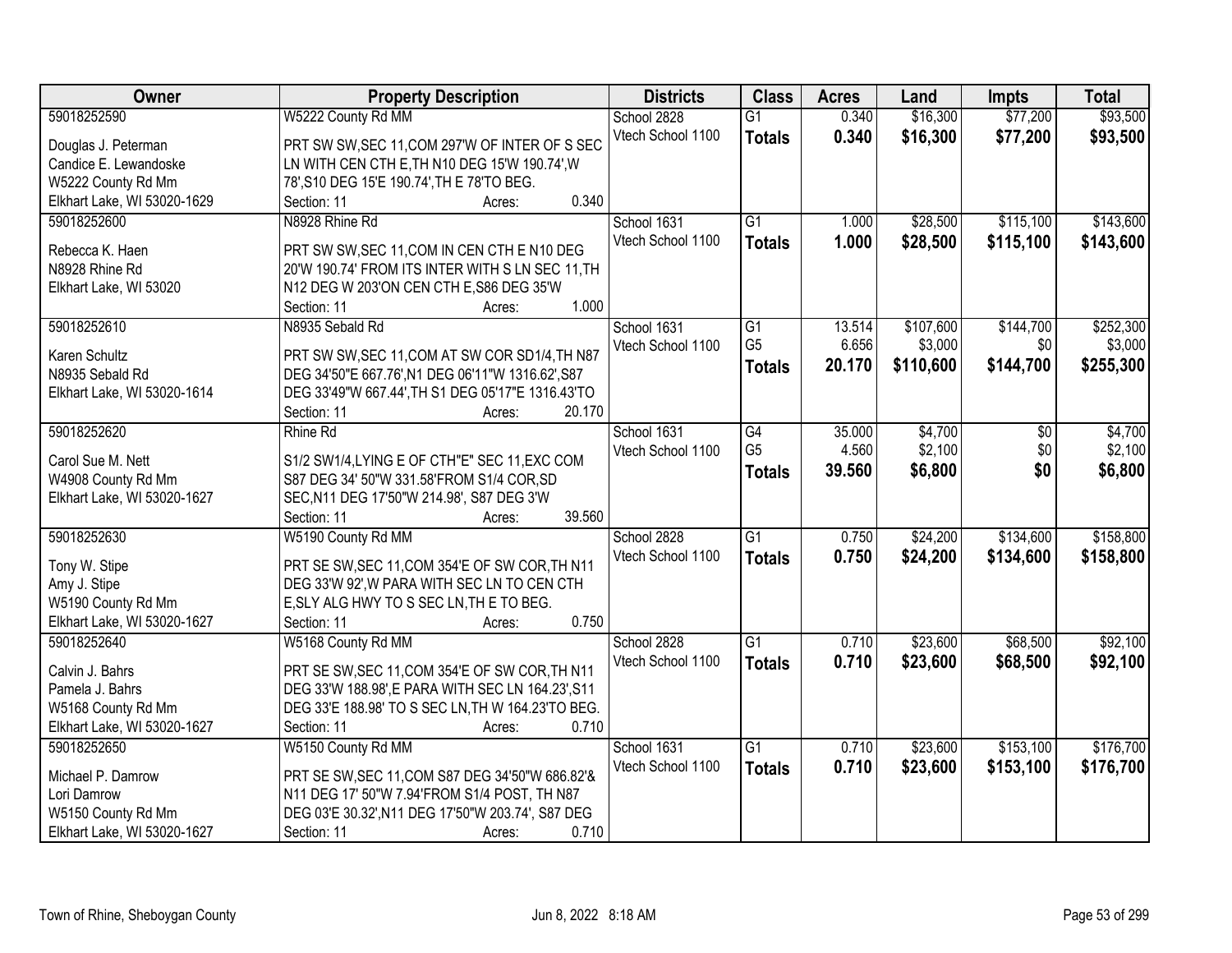| Owner                           | <b>Property Description</b>                        | <b>Districts</b>  | <b>Class</b>    | <b>Acres</b> | Land     | <b>Impts</b>    | <b>Total</b> |
|---------------------------------|----------------------------------------------------|-------------------|-----------------|--------------|----------|-----------------|--------------|
| 59018252660                     | W5138 County Rd MM                                 | School 1631       | $\overline{G1}$ | 1.500        | \$36,000 | \$155,600       | \$191,600    |
| Kenneth C. Drake                | PRT SE SW, SEC 11, COM S87 DEG 34'50"W 686.82".&   | Vtech School 1100 | <b>Totals</b>   | 1.500        | \$36,000 | \$155,600       | \$191,600    |
| W5138 County Rd Mm              | N11 DEG 17'50"W 7.94'FROM S1/4 POST, TH N87 DEC    |                   |                 |              |          |                 |              |
| Elkhart Lake, WI 53020-1627     | 03'E 30.32'TO PNT OF BEG, TH N87 DEG 03' E         |                   |                 |              |          |                 |              |
|                                 | 1.500<br>Section: 11<br>Acres:                     |                   |                 |              |          |                 |              |
| 59018252661                     | Rhine Rd                                           | School 1631       | $\overline{G1}$ | 0.670        | \$22,900 | $\overline{50}$ | \$22,900     |
|                                 |                                                    | Vtech School 1100 | <b>Totals</b>   | 0.670        | \$22,900 | \$0             | \$22,900     |
| Tony W. Stipe                   | PRT S1/2 SW1/4, SEC 11, COM N87 DEG 34'50"W        |                   |                 |              |          |                 |              |
| Amy J. Stipe                    | 1298.72'& N8 DEG 43'50"W 92.66'FROM S1/4 COR, SD   |                   |                 |              |          |                 |              |
| W5190 County Rd Mm              | SEC, TH N8 DEG 43'50"W 81.14', N89 DEG 36'10"E     |                   |                 |              |          |                 |              |
| Elkhart Lake, WI 53020-1627     | 0.670<br>Section: 11<br>Acres:                     |                   |                 |              |          |                 |              |
| 59018252670                     | County Rd MM                                       | School 2828       | $\overline{G4}$ | 8.750        | \$900    | $\overline{50}$ | \$900        |
| Carol Sue M. Nett               | NE SE, SEC 11, EXC THE E 844' OF THE N             | Vtech School 1100 | G <sub>5</sub>  | 9.910        | \$9,900  | \$0             | \$9,900      |
| W4908 County Rd Mm              | 1032.22'THEREOF LYING W OF W R/W LN OF STH         |                   | <b>Totals</b>   | 18.660       | \$10,800 | \$0             | \$10,800     |
| Elkhart Lake, WI 53020-1627     | 57, SUBJ TO HWY CONV AS REC IN VOL 361 P 281-83    |                   |                 |              |          |                 |              |
|                                 | 18.660<br>Section: 11<br>Acres:                    |                   |                 |              |          |                 |              |
| 59018252680                     | State Highway 57                                   | School 2828       | $\overline{X2}$ | 20.000       | \$0      | \$0             | \$0          |
|                                 |                                                    | Vtech School 1100 | <b>Totals</b>   | 20.000       | \$0      | \$0             | \$0          |
| State of Wisconsin              | PRT NE SE, SEC 11, COM 419.2'E OF NW COR SD1/4, E  |                   |                 |              |          |                 |              |
| Attn: Dept of Natural Resources | 844'TO W R/W LN OF STH 57, S0 DEG 12' 22"E         |                   |                 |              |          |                 |              |
| 101 S Webster St                | 1032.22', W 844', TH NO DEG 16'22"W 1032.22'TO BEG |                   |                 |              |          |                 |              |
| Madison, WI 53703-3474          | 20.000<br>Section: 11<br>Acres:                    |                   |                 |              |          |                 |              |
| 59018252690                     | County Rd EH                                       | School 2828       | $\overline{G4}$ | 10.000       | \$1,600  | $\overline{30}$ | \$1,600      |
| <b>Gentine Eh Hunting Trust</b> | NW SE, SEC 11.                                     | Vtech School 1100 | G <sub>5</sub>  | 5.000        | \$2,300  | \$0             | \$2,300      |
| W6607 Sandstone Ln              |                                                    |                   | G5M             | 25.000       | \$33,800 | \$0             | \$33,800     |
| Plymouth, WI 53073-3435         |                                                    |                   | <b>Totals</b>   | 40.000       | \$37,700 | \$0             | \$37,700     |
|                                 | 40.000<br>Section: 11<br>Acres:                    |                   |                 |              |          |                 |              |
| 59018252700                     | County Rd MM                                       | School 1631       | G4              | 20.000       | \$2,000  | $\sqrt{6}$      | \$2,000      |
|                                 |                                                    | Vtech School 1100 | G <sub>5</sub>  | 18.510       | \$8,400  | \$0             | \$8,400      |
| Carol Sue M. Nett               | SW SE, SEC 11 SUBJ TO HWY AS REC IN VOL 541 P      |                   | <b>Totals</b>   | 38.510       | \$10,400 | \$0             | \$10,400     |
| W4908 County Rd Mm              | 394-95,& EXC COM S87 DEG 34'50"W 70.10'& N1 DEG    |                   |                 |              |          |                 |              |
| Elkhart Lake, WI 53020-1627     | 40'W 57'FROM S1/4 COR, SD SEC, TH N87 DEG E        |                   |                 |              |          |                 |              |
|                                 | 38.510<br>Section: 11<br>Acres:                    |                   |                 |              |          |                 |              |
| 59018252701                     | W5084 County Rd MM                                 | School 2828       | $\overline{G1}$ | 1.980        | \$43,200 | \$297,800       | \$341,000    |
| Andrew J. Gierke                | PRT SW SE & SE SW, SEC 11, COM S87 DEG 34'50"W     | Vtech School 1100 | <b>Totals</b>   | 1.980        | \$43,200 | \$297,800       | \$341,000    |
| Jennifer J. Gierke              | 70.10'& N1 DEG 40'W 57'FROM S1/4 COR, SD SEC, TH   |                   |                 |              |          |                 |              |
| W5084 County Rd Mm              | N1 DEG 40'W 301.70', N87 DEG 35'E 287.60', S1 DEG  |                   |                 |              |          |                 |              |
| Elkhart Lake, WI 53020-1627     | 1.980<br>Section: 11<br>Acres:                     |                   |                 |              |          |                 |              |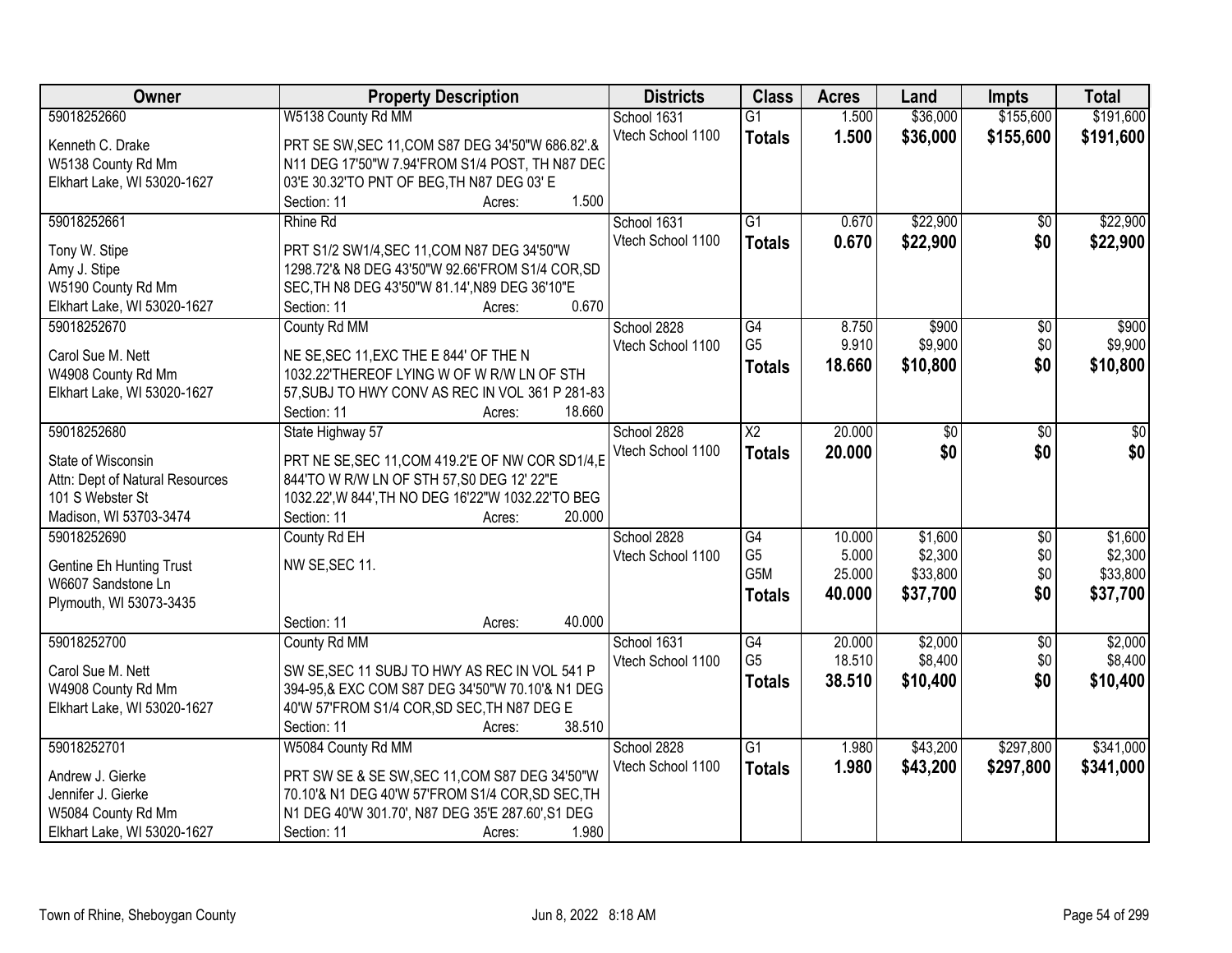| Owner                           | <b>Property Description</b>                     |        |        | <b>Districts</b>  | <b>Class</b>    | <b>Acres</b> | Land     | <b>Impts</b>    | <b>Total</b>    |
|---------------------------------|-------------------------------------------------|--------|--------|-------------------|-----------------|--------------|----------|-----------------|-----------------|
| 59018252710                     | W4908 County Rd MM                              |        |        | School 2828       | $\overline{G1}$ | 4.000        | \$48,500 | \$124,100       | \$172,600       |
| Carol Sue M. Nett               | SE SE, SEC 11, SUBJ TO HWY CONV AS REC IN VOL   |        |        | Vtech School 1100 | G <sub>2</sub>  | 20.000       | \$40,000 | \$0             | \$40,000        |
| W4908 County Rd Mm              | 361 P 281-83 & VOL 541 P 388-89.                |        |        |                   | G4              | 10.750       | \$1,100  | \$0             | \$1,100         |
| Elkhart Lake, WI 53020-1627     |                                                 |        |        |                   | G <sub>5</sub>  | 5.250        | \$6,600  | \$0             | \$6,600         |
|                                 | Section: 11                                     | Acres: | 40.000 |                   | <b>Totals</b>   | 40.000       | \$96,200 | \$124,100       | \$220,300       |
| 59018252719                     | Rhine Rd                                        |        |        | School 2828       | $\overline{X4}$ | 0.270        | \$0      | \$0             | $\overline{50}$ |
|                                 |                                                 |        |        | Vtech School 1100 |                 | 0.270        | \$0      | \$0             | \$0             |
| Town of Rhine (Road)            | NW SW, SEC 11 0.27 AC (LOT 1 CSM V 6 P 249)     |        |        |                   | <b>Totals</b>   |              |          |                 |                 |
| Attn: Road                      |                                                 |        |        |                   |                 |              |          |                 |                 |
| W5250 County Rd Ff              |                                                 |        |        |                   |                 |              |          |                 |                 |
| Elkhart Lake, WI 53020-2020     | Section: 11                                     | Acres: | 0.270  |                   |                 |              |          |                 |                 |
| 59018252720                     | W4519 County Rd EH                              |        |        | School 2605       | $\overline{G1}$ | 4.000        | \$48,500 | \$313,700       | \$362,200       |
| Randall S. Johnson              |                                                 |        |        | Vtech School 1100 | G4              | 31.590       | \$3,000  | \$0             | \$3,000         |
|                                 | PRT NE NE & SE NE, SEC 12, COM 121'S OF NE COR  |        |        |                   | G <sub>5</sub>  | 1.000        | \$500    | \$0             | \$500           |
| Lynnette F. Johnson             | SD SEC, TH CONT S 2530.27', S88 DEG 20' 54"W    |        |        |                   | G5M             | 4.000        | \$5,400  | \$0             | \$5,400         |
| W4519 County Rd Eh              | 663.07', NO DEG 20'54"E 383'M/L TO CEN OF SHEB  |        | 40.590 |                   | <b>Totals</b>   | 40.590       | \$57,400 | \$313,700       | \$371,100       |
| Elkhart Lake, WI 53020-1651     | Section: 12                                     | Acres: |        |                   |                 |              |          |                 |                 |
| 59018252730                     | W4561 County Rd EH                              |        |        | School 2605       | G1              | 11.530       | \$67,300 | \$752,000       | \$819,300       |
| Schaller, Terrence W & Denise M | W1/2 NE NE, SEC 12, EXC COM S88 DEG 50'33"W     |        |        | Vtech School 1100 | <b>Totals</b>   | 11.530       | \$67,300 | \$752,000       | \$819,300       |
| Schaller Trust et al            | 1004.75'& S01 DEG 45'25"W 48.25'FROM NE COR SD  |        |        |                   |                 |              |          |                 |                 |
| W4561 County Rd Eh              | SEC, TH S01 DEG 45' 25"W TO S LN SD NE NE, W TO |        |        |                   |                 |              |          |                 |                 |
| Elkhart Lake, WI 53020-1651     | Section: 12                                     | Acres: | 11.530 |                   |                 |              |          |                 |                 |
| 59018252741                     | W4637 County Rd EH                              |        |        | School 2605       | $\overline{G1}$ | 5.850        | \$72,800 | \$567,700       | \$640,500       |
|                                 |                                                 |        |        | Vtech School 1100 | G4              | 16.590       | \$1,900  | \$0             | \$1,900         |
| Jeffery J. Ebersole             | LOT 1 CSM V29 P203-206 #2083239 BEING PRT NW    |        |        |                   | G <sub>5</sub>  | 4.720        | \$2,100  | \$0             | \$2,100         |
| Teresa L. Ebersole              | NE & SW NE, SEC 12.                             |        |        |                   | G5M             | 4.000        | \$5,400  | \$0             | \$5,400         |
| W4637 County Rd Eh              |                                                 |        |        |                   | <b>Totals</b>   | 31.160       | \$82,200 | \$567,700       | \$649,900       |
| Elkhart Lake, WI 53020-1651     | Section: 12                                     | Acres: | 31.160 |                   |                 |              |          |                 |                 |
| 59018252742                     | County Rd EH                                    |        |        | School 2605       | G4              | 19.650       | \$2,500  | $\sqrt{6}$      | \$2,500         |
| Jeffery J. Ebersole             | LOT 2 CSM V29 P203-206 #2083239 BEING PRT NW    |        |        | Vtech School 1100 | G <sub>5</sub>  | 0.500        | \$300    | \$0             | \$300           |
| Teresa L. Ebersole              | NE & SW NE, SEC 12.                             |        |        |                   | <b>Totals</b>   | 20.150       | \$2,800  | \$0             | \$2,800         |
| W4637 County Rd Eh              |                                                 |        |        |                   |                 |              |          |                 |                 |
| Elkhart Lake, WI 53020-1651     | Section: 12                                     | Acres: | 20.150 |                   |                 |              |          |                 |                 |
| 59018252743                     |                                                 |        |        | School 2605       | $\overline{G5}$ | 0.530        | \$100    | $\overline{50}$ | \$100           |
|                                 |                                                 |        |        | Vtech School 1100 | <b>Totals</b>   | 0.530        | \$100    | \$0             | \$100           |
| Jeffery J. Ebersole             | OUTLOT 1 CSM V29 P203-206 #2083239 BEING PRT    |        |        |                   |                 |              |          |                 |                 |
| Teresa L. Ebersole              | NW NE, SEC 12.                                  |        |        |                   |                 |              |          |                 |                 |
| W4637 County Rd Eh              |                                                 |        |        |                   |                 |              |          |                 |                 |
| Elkhart Lake, WI 53020-1651     | Section: 12                                     | Acres: | 0.530  |                   |                 |              |          |                 |                 |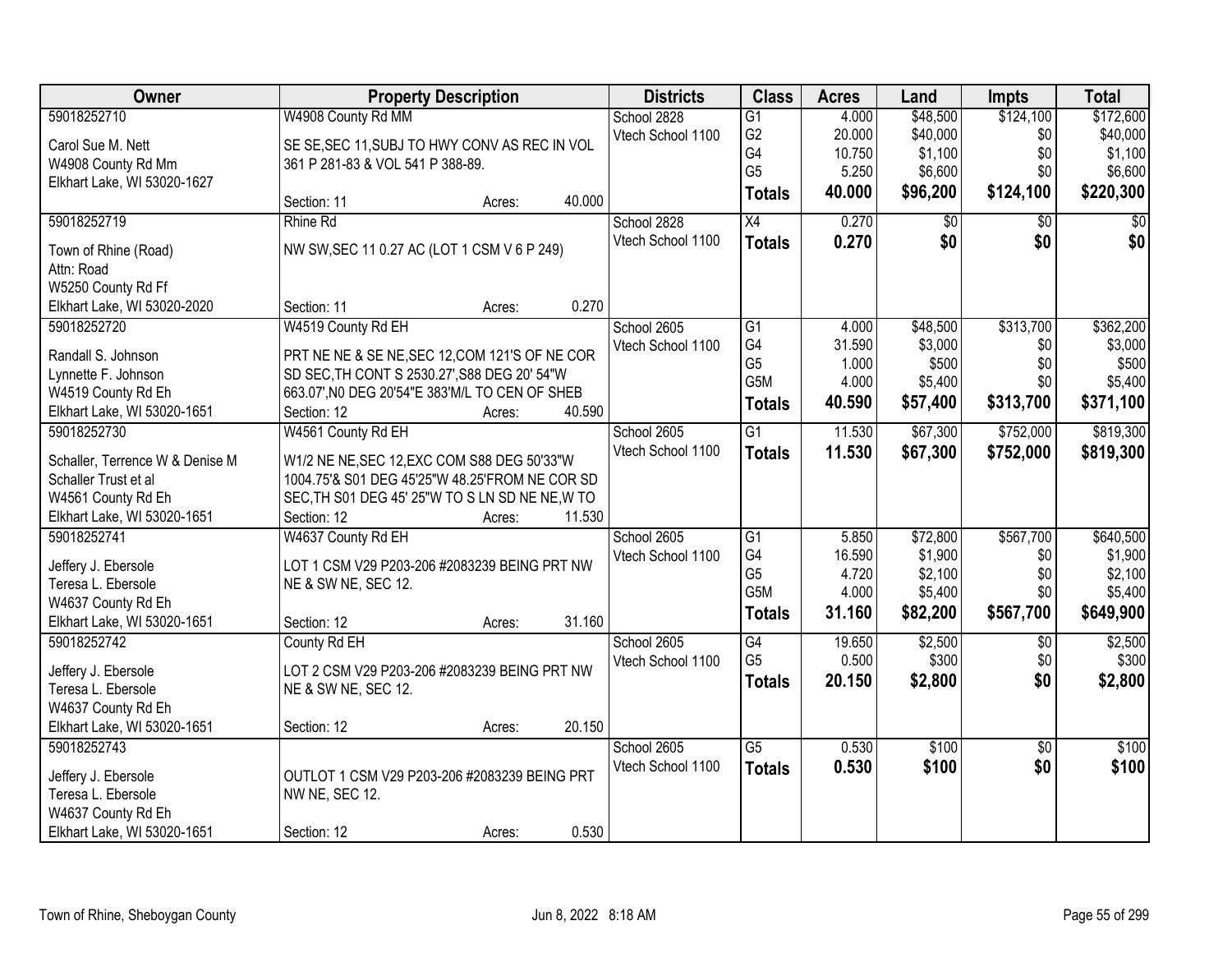| Owner                              | <b>Property Description</b>                      |        |        | <b>Districts</b>  | <b>Class</b>    | <b>Acres</b>   | Land       | Impts                  | <b>Total</b>   |
|------------------------------------|--------------------------------------------------|--------|--------|-------------------|-----------------|----------------|------------|------------------------|----------------|
| 59018252760                        | County Rd EH                                     |        |        | School 1631       | $\overline{G5}$ | 2.000          | \$2,500    | $\overline{50}$        | \$2,500        |
| Mark A. Zimmermann                 | SW NE, SEC 12, LYING S&W OF CEN OF SHEBOYGAN     |        |        | Vtech School 1100 | G5M             | 3.500          | \$4,800    | \$0                    | \$4,800        |
| Judy A. Zimmermann                 | RIVER.                                           |        |        |                   | W8              | 22.000         | (\$59,400) | \$0                    | \$0            |
| N8920 Willow Rd                    |                                                  |        |        |                   | <b>Totals</b>   | 27.500         | \$7,300    | \$0                    | \$7,300        |
| Elkhart Lake, WI 53020-1636        | Section: 12                                      | Acres: | 27.500 |                   |                 |                |            |                        |                |
| 59018252780                        | County Rd EH                                     |        |        | School 2605       | $\overline{G1}$ | 8.830          | \$60,600   | $\overline{50}$        | \$60,600       |
|                                    |                                                  |        |        | Vtech School 1100 | <b>Totals</b>   | 8.830          | \$60,600   | \$0                    | \$60,600       |
| Schaller, Terrence W & Denise M    | W1/2 SE NE, SEC 12, LYING N OF CEN OF SHEB       |        |        |                   |                 |                |            |                        |                |
| Schaller Trust et al               | RIV, EXC THAT PRT CONV BY V 1298 P 568 & V 1314  |        |        |                   |                 |                |            |                        |                |
| W4561 County Rd Eh                 | P 944-45.                                        |        | 8.830  |                   |                 |                |            |                        |                |
| Elkhart Lake, WI 53020-1651        | Section: 12<br><b>Willow Rd</b>                  | Acres: |        |                   | $\overline{G4}$ |                | \$400      |                        |                |
| 59018252790                        |                                                  |        |        | School 1631       | G <sub>5</sub>  | 4.000<br>2.000 | \$900      | $\overline{50}$<br>\$0 | \$400<br>\$900 |
| Mark A. Zimmermann                 | W1/2 OF SE NE, SEC 12, LYING S OF CEN OF         |        |        | Vtech School 1100 |                 |                |            |                        |                |
| Judy A. Zimmermann                 | SHEBOYGAN RIVER.                                 |        |        |                   | <b>Totals</b>   | 6.000          | \$1,300    | \$0                    | \$1,300        |
| N8920 Willow Rd                    |                                                  |        |        |                   |                 |                |            |                        |                |
| Elkhart Lake, WI 53020-1636        | Section: 12                                      | Acres: | 6.000  |                   |                 |                |            |                        |                |
| 59018252791                        | W4571 County Rd EH                               |        |        | School 2605       | $\overline{G1}$ | 15.000         | \$76,000   | \$266,700              | \$342,700      |
| David J. Konz                      | A-22576 - PRT NE1/4, SEC 12, COM S88 DEG 50'33"W |        |        | Vtech School 1100 | <b>Totals</b>   | 15.000         | \$76,000   | \$266,700              | \$342,700      |
| Marie T. Konz                      | 1004.75' & S1 DEG 45'25"W 48.25'FROM NE COR SD   |        |        |                   |                 |                |            |                        |                |
| W4571 County Rd Eh                 | SEC, TH CONT S1 DEG 45'25"W 2141.7'M/L TO CENLN  |        |        |                   |                 |                |            |                        |                |
| Elkhart Lake, WI 53020-1651        | Section: 12                                      | Acres: | 15.000 |                   |                 |                |            |                        |                |
| 59018252800                        | County Rd EH                                     |        |        | School 1631       | $\overline{G5}$ | 12.000         | \$9,500    | \$0                    | \$9,500        |
|                                    |                                                  |        |        | Vtech School 1100 | G <sub>6</sub>  | 14.670         | \$39,600   | \$0                    | \$39,600       |
| Wayne Boettcher et al              | N 2/3 OF NE NW, SEC 12, SUBJ TO HWY AS REC IN    |        |        |                   | <b>Totals</b>   | 26.670         | \$49,100   | \$0                    | \$49,100       |
| 620 12th St Lot 3a                 | VOL 478 P 310/11.                                |        |        |                   |                 |                |            |                        |                |
| Kiel, WI 53042-4828                |                                                  |        |        |                   |                 |                |            |                        |                |
|                                    | Section: 12                                      | Acres: | 26.670 |                   |                 |                |            |                        |                |
| 59018252810                        | County Rd CJ                                     |        |        | School 2828       | $\overline{G5}$ | 11.590         | \$2,300    | $\sqrt{6}$             | \$2,300        |
| Manitowoc Area Off Highway Vehicle | THE N 875'OF W 1075'OF S 2/3 OF E1/2 NW1/4       |        |        | Vtech School 1100 | G <sub>6</sub>  | 10.000         | \$20,000   | \$0                    | \$20,000       |
| Club, Inc                          |                                                  |        |        |                   | <b>Totals</b>   | 21.590         | \$22,300   | \$0                    | \$22,300       |
| W6556 Penny Ln                     |                                                  |        |        |                   |                 |                |            |                        |                |
| Glenbeulah, WI 53023               | Section: 12                                      | Acres: | 21.590 |                   |                 |                |            |                        |                |
| 59018252820                        | W4881 County Rd EH                               |        |        | School 2828       | $\overline{G2}$ | 44.630         | \$44,600   | \$6,000                | \$50,600       |
|                                    |                                                  |        |        | Vtech School 1100 | <b>Totals</b>   | 44.630         | \$44,600   | \$6,000                | \$50,600       |
| Manitowoc Area Off Highway Vehicle | PRT W1/2 NW1/4, SEC 12, COM AT NW COR NW1/4, TH  |        |        |                   |                 |                |            |                        |                |
| Club, Inc                          | S 1450'ALONG W LINE SEC 12,E 954',S 212', E TO E |        |        |                   |                 |                |            |                        |                |
| W6556 Penny Ln                     | LINE W1/2 NW1/4,N TO NE COR SD W1/2,TH W ON SL   |        |        |                   |                 |                |            |                        |                |
| Glenbeulah, WI 53023               | Section: 12                                      | Acres: | 44.630 |                   |                 |                |            |                        |                |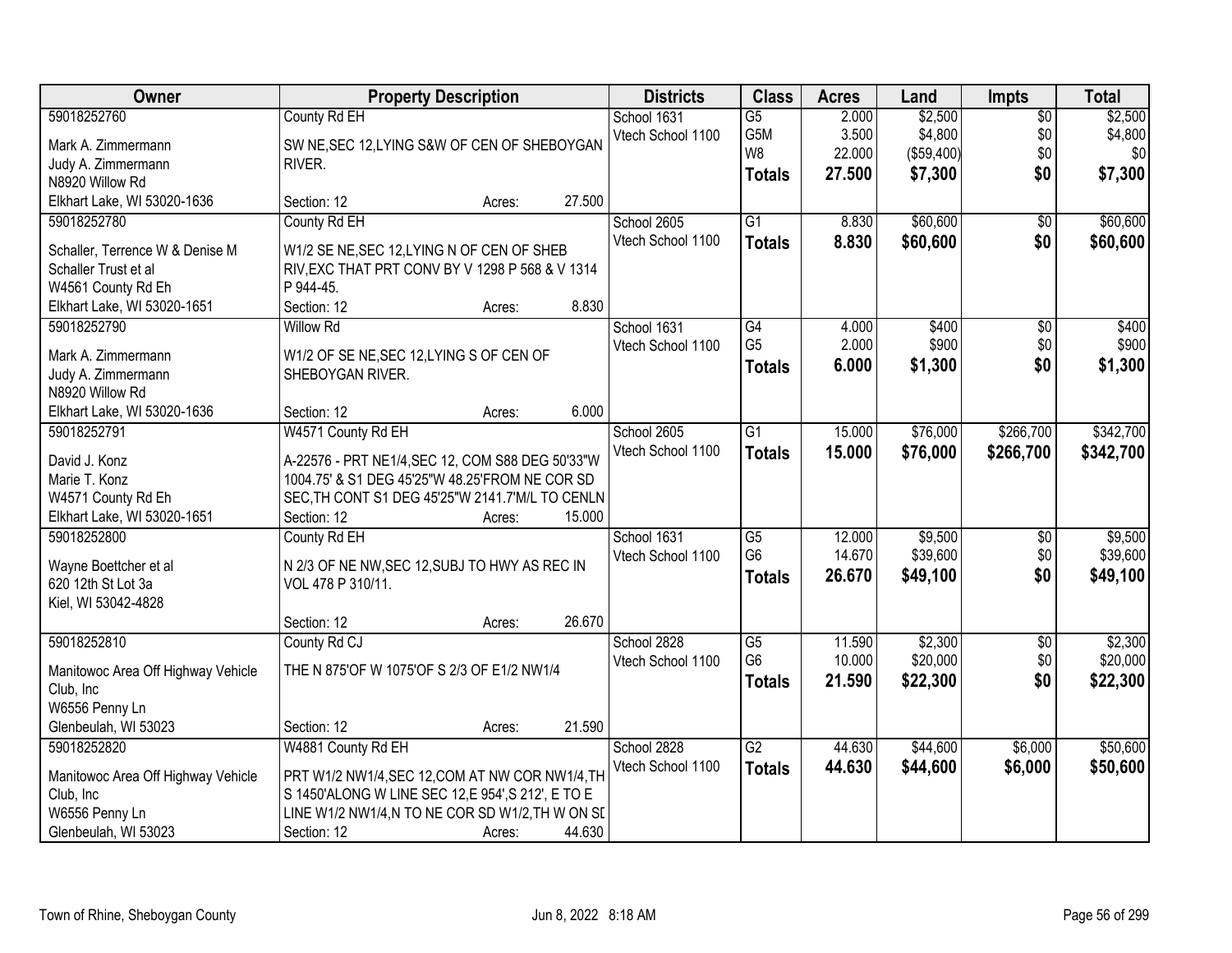| Owner                              | <b>Property Description</b>                                           | <b>Districts</b>  | <b>Class</b>    | <b>Acres</b> | Land            | <b>Impts</b>    | <b>Total</b>    |
|------------------------------------|-----------------------------------------------------------------------|-------------------|-----------------|--------------|-----------------|-----------------|-----------------|
| 59018252830                        | State Highway 57                                                      | School 2828       | $\overline{G4}$ | 30.060       | \$3,000         | $\overline{50}$ | \$3,000         |
| Arlene L. Schneider                | SW NW, SEC 12, EXC COM 1850'S OF NW COR SD                            | Vtech School 1100 | G <sub>5</sub>  | 2.000        | \$100           | \$0             | \$100           |
| N9107 State Rd 57                  | SEC, TH E 360', N 400', E 594', S 212', E TO E LN SW                  |                   | <b>Totals</b>   | 32.060       | \$3,100         | \$0             | \$3,100         |
| Elkhart Lake, WI 53020-1656        | NW,N TO NE COR SD1/4, TH W TO NW COR SD1/4, TH                        |                   |                 |              |                 |                 |                 |
|                                    | 32.060<br>Section: 12<br>Acres:                                       |                   |                 |              |                 |                 |                 |
| 59018252840                        | N9169 State Highway 57                                                | School 2828       | $\overline{G1}$ | 3.310        | \$46,800        | \$114,000       | \$160,800       |
|                                    |                                                                       | Vtech School 1100 | <b>Totals</b>   | 3.310        | \$46,800        | \$114,000       | \$160,800       |
| Peter A. Moehring                  | PRT SW NW, SEC 12, COM 1850'S OF NW COR SD                            |                   |                 |              |                 |                 |                 |
| N9169 State Rd 57                  | SEC, TH E 360', N 400', W TO W SEC LINE, TH S TO                      |                   |                 |              |                 |                 |                 |
| Elkhart Lake, WI 53020-1656        | BEG, SUBJ TO HWY CONV REC IN VOL 362 P 22/24.<br>3.310<br>Section: 12 |                   |                 |              |                 |                 |                 |
| 59018252851                        | Acres:<br>W4698 County Rd MM                                          | School 1631       | G1              | 1.000        | \$28,500        | \$395,700       | \$424,200       |
|                                    |                                                                       | Vtech School 1100 | G4              | 8.680        | \$900           | \$0             | \$900           |
| David C. Otte                      | PARCEL 1, C-2239 & A-33850 - PRT NE NW, SE NW, NE                     |                   | G <sub>5</sub>  | 32.630       | \$39,200        | \$0             | \$39,200        |
| Joann E. Otte                      | SW & SE SW, SEC 12, COM AT S1/4 COR SD SEC, TH                        |                   | G <sub>6</sub>  | 5.000        | \$13,500        | \$0             | \$13,500        |
| W4698 County Rd Mm                 | S89 DEG 07'11"W 25', NO DEG 20'10"E 1778.83', N89                     |                   | <b>Totals</b>   | 47.310       | \$82,100        | \$395,700       | \$477,800       |
| Elkhart Lake, WI 53020-1625        | 47.310<br>Section: 12<br>Acres:                                       |                   |                 |              |                 |                 |                 |
| 59018252870                        | State Highway 57                                                      | School 2828       | G4              | 13.920       | \$1,600         | $\overline{50}$ | \$1,600         |
| Arlene L. Schneider                | PARCEL 3,C-2239 & OTHER LAND W1/2 NE SW, SEC                          | Vtech School 1100 | G <sub>5</sub>  | 0.500        | \$100           | \$0             | \$100           |
| N9107 State Rd 57                  | 12,& PRT SE NW, COM AT SW COR SE NW, TH N88                           |                   | <b>Totals</b>   | 14.420       | \$1,700         | \$0             | \$1,700         |
| Elkhart Lake, WI 53020-1656        | DEG 52'55"E 663.47', NO DEG 25'05"E 23.67', S88 DEG                   |                   |                 |              |                 |                 |                 |
|                                    | Section: 12<br>14.420<br>Acres:                                       |                   |                 |              |                 |                 |                 |
| 59018252880                        | N9107 State Highway 57                                                | School 2828       | $\overline{G1}$ | 4.000        | \$48,500        | \$123,100       | \$171,600       |
|                                    |                                                                       | Vtech School 1100 | G4              | 16.040       | \$1,600         | \$0             | \$1,600         |
| Arlene L. Schneider                | NW SW, SEC 12, SUBJ TO HWY CONV AS REC IN VOL                         |                   | G <sub>5</sub>  | 2.000        | \$900           | \$0             | \$900           |
| N9107 State Rd 57                  | 361 P 7-8 EXC COM N0 DEG 39'50"E 1317.7'& N89                         |                   | <b>Totals</b>   | 22.040       | \$51,000        | \$123,100       | \$174,100       |
| Elkhart Lake, WI 53020-1656        | DEG E 81.54' FROM SW COR, SD SEC, TH NO DEG                           |                   |                 |              |                 |                 |                 |
|                                    | 22.040<br>Section: 12<br>Acres:                                       |                   |                 |              |                 |                 |                 |
| 59018252891                        | W4820 County Rd MM                                                    | School 1631       | $\overline{G1}$ | 4.000        | \$72,800        | \$110,100       | \$182,900       |
| Steven J. Schultz                  | PRT SW SW, SEC 12, COM N89 DEG 22'13"E                                | Vtech School 1100 | G4              | 4.500        | \$400           | \$0             | \$400           |
| Sabina U. Schultz                  | 800.20'FROM SW COR, SD SEC, TH N00 DEG 55'43"E                        |                   | G <sub>5</sub>  | 6.260        | \$4,100         | \$0             | \$4,100         |
| W4820 County Rd Mm                 | 445.17', S89 DEG 50'43"W 211.88', N00 DEG 02'22"W                     |                   | <b>Totals</b>   | 14.760       | \$77,300        | \$110,100       | \$187,400       |
| Elkhart Lake, WI 53020-1625        | 14.760<br>Section: 12<br>Acres:                                       |                   |                 |              |                 |                 |                 |
| 59018252892                        | State Highway 57                                                      | School 1631       | $\overline{X2}$ | 7.430        | $\overline{50}$ | $\overline{30}$ | $\overline{50}$ |
| State of Wisconsin Dept of Natural | PRT SW SW, SEC 12, BEING THE LANDS LYING                              | Vtech School 1100 | <b>Totals</b>   | 7.430        | \$0             | \$0             | \$0             |
| <b>Resources</b>                   | BELOW THE ORDINARY HWM OF UNNAMED LAKE.                               |                   |                 |              |                 |                 |                 |
| PO Box 7921                        |                                                                       |                   |                 |              |                 |                 |                 |
| Madison, WI 53707-7921             | 7.430<br>Section: 12<br>Acres:                                        |                   |                 |              |                 |                 |                 |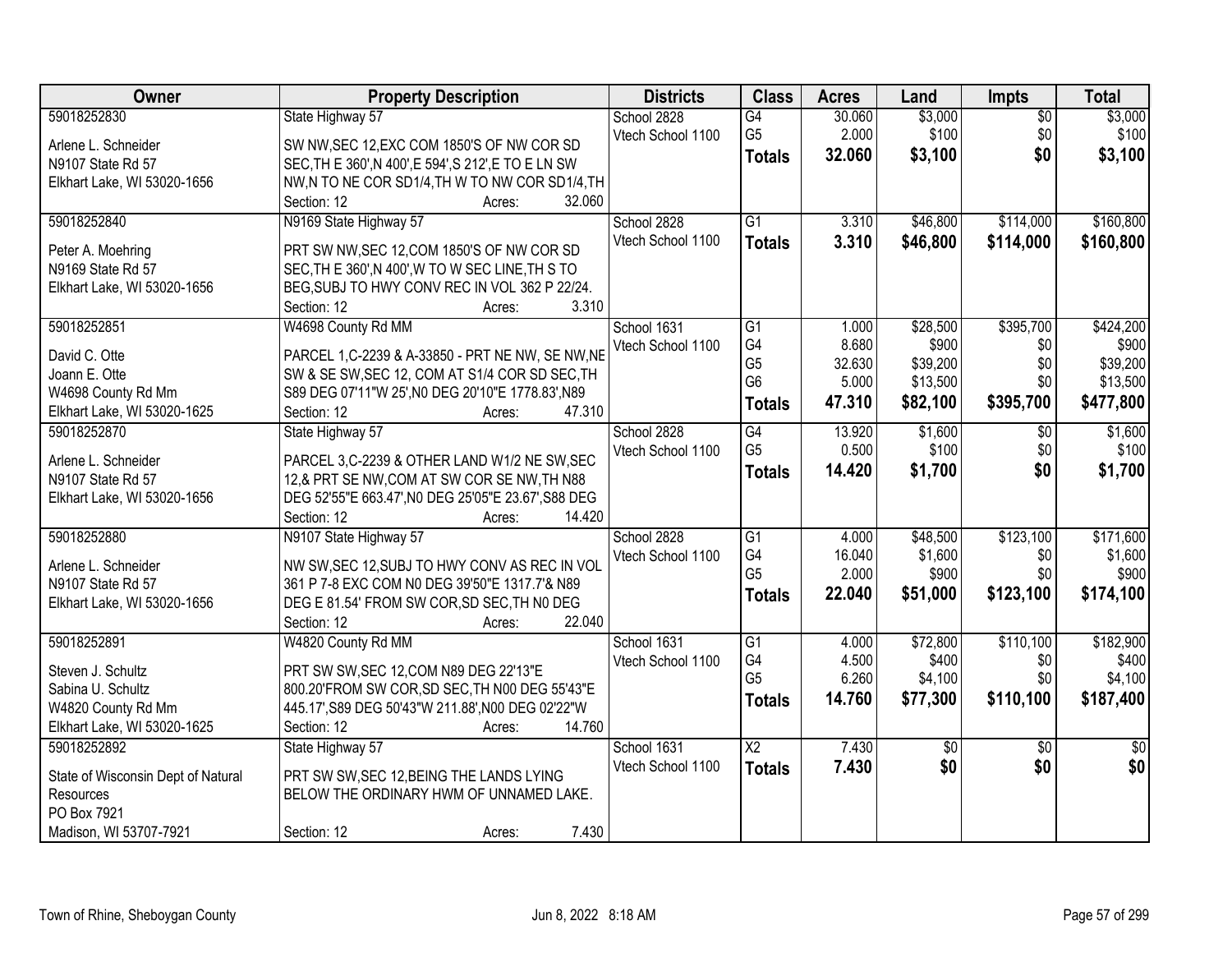| Owner                                   | <b>Property Description</b>                                                      | <b>Districts</b>  | <b>Class</b>    | <b>Acres</b> | Land     | Impts     | <b>Total</b> |
|-----------------------------------------|----------------------------------------------------------------------------------|-------------------|-----------------|--------------|----------|-----------|--------------|
| 59018252900                             | W4854 County Rd MM                                                               | School 1631       | $\overline{G1}$ | 2.620        | \$45,100 | \$218,100 | \$263,200    |
| Michael J. Schneider                    | PRT SW SW, SEC 12, COM 522'E OF SW COR, SD SEC                                   | Vtech School 1100 | <b>Totals</b>   | 2.620        | \$45,100 | \$218,100 | \$263,200    |
| Sandra K. Lubach                        | ON S LINE OF SEC, TH E 279', N1 DEG 33' 30"E                                     |                   |                 |              |          |           |              |
| W4854 County Rd Mm                      | 445.17', N89 DEG 31'30"W 278.95', TH S1 DEG 33'30"W                              |                   |                 |              |          |           |              |
| Elkhart Lake, WI 53020-1625             | 2.620<br>Section: 12<br>Acres:                                                   |                   |                 |              |          |           |              |
| 59018252910                             | W4862 County Rd MM                                                               | School 1631       | $\overline{G1}$ | 4.000        | \$48,500 | \$133,900 | \$182,400    |
| Richard A. Lorenz                       | TR A CSM V3 P66 - PRT SW SW, SEC 12, COM 328.80'                                 | Vtech School 1100 | <b>Totals</b>   | 4.000        | \$48,500 | \$133,900 | \$182,400    |
| W4862 County Rd Mm                      | E OF SW COR, SD SEC, ON CENLN OF CTH MM, TH                                      |                   |                 |              |          |           |              |
| Elkhart Lake, WI 53020-1625             | N44 DEG 39'40"W 316.55'TO E R/W STH 57,N0 DEG                                    |                   |                 |              |          |           |              |
|                                         | 4.000<br>Section: 12<br>Acres:                                                   |                   |                 |              |          |           |              |
| 59018252911                             | N8953 State Highway 57                                                           | School 1631       | G1              | 7.860        | \$78,500 | \$168,300 | \$246,800    |
|                                         | TR 1 CSM V5 P 22 & OTHER LANDS - PRT SW                                          | Vtech School 1100 | <b>Totals</b>   | 7.860        | \$78,500 | \$168,300 | \$246,800    |
| Thomas Uraynar                          | SW, SEC 12, & COM AT NE COR AFOREDESC, TH N89                                    |                   |                 |              |          |           |              |
| Cynthia A. Uraynar<br>N8953 State Rd 57 |                                                                                  |                   |                 |              |          |           |              |
| Elkhart Lake, WI 53020-1656             | DEG 15'15"E 24.34'TO A MEANDER LN, S12 22'22"E<br>7.860<br>Section: 12<br>Acres: |                   |                 |              |          |           |              |
| 59018252941                             | W4740 County Rd MM                                                               | School 1631       | G1              | 2.500        | \$44,800 | \$147,400 | \$192,200    |
|                                         |                                                                                  | Vtech School 1100 | G4              | 24.030       | \$3,300  | \$0       | \$3,300      |
| Harold M. Sinner                        | PRT PARCEL 2 & ALL PARCEL 4 C-2239 - PRT SE                                      |                   |                 |              |          |           |              |
| W4740 County Rd Mm                      | NW, NE SW & SE SW, SEC 12, COM S89 DEG 07' 11"W                                  |                   | <b>Totals</b>   | 26.530       | \$48,100 | \$147,400 | \$195,500    |
| Elkhart Lake, WI 53020-1625             | 25'FROM S1/4 COR SD SEC TH N0 DEG 20'10"E                                        |                   |                 |              |          |           |              |
|                                         | 26.530<br>Section: 12<br>Acres:                                                  |                   |                 |              |          |           |              |
| 59018252942                             | W4774 County Rd MM                                                               | School 2828       | $\overline{G1}$ | 2.760        | \$45,400 | \$169,300 | \$214,700    |
| Alice J. Manier                         | LOT 2 CSM V12 P 289 - PRT SE SW, SEC 12, COM N89                                 | Vtech School 1100 | <b>Totals</b>   | 2.760        | \$45,400 | \$169,300 | \$214,700    |
| W4774 County Rd Mm                      | DEG 07'11" E 1334.35'FROM SW COR, SD SEC TH                                      |                   |                 |              |          |           |              |
| Elkhart Lake, WI 53020-1625             | CONT N89 DEG 07'11"E 320.57', N01 DEG 0'40"E                                     |                   |                 |              |          |           |              |
|                                         | 2.760<br>Section: 12<br>Acres:                                                   |                   |                 |              |          |           |              |
| 59018252943                             | W4750 County Rd MM                                                               | School 2828       | G1              | 2.760        | \$45,400 | \$140,800 | \$186,200    |
|                                         |                                                                                  | Vtech School 1100 | <b>Totals</b>   | 2.760        | \$45,400 | \$140,800 | \$186,200    |
| Annette E. Cote                         | LOT 1 CSM V12 P 289 - PRT SE SW, SEC 12, COM N89                                 |                   |                 |              |          |           |              |
| W4750 County Rd Mm                      | DEG 07'11" E 1654.92'FROM SW COR, SD SEC TH                                      |                   |                 |              |          |           |              |
| Elkhart Lake, WI 53020-1625             | CONT N89 DEG 07'11"E 298.56', N01 DEG 27'30"E                                    |                   |                 |              |          |           |              |
|                                         | 2.760<br>Section: 12<br>Acres:                                                   |                   |                 |              |          |           |              |
| 59018252944                             | N9063 State Highway 57                                                           | School 2828       | G1              | 5.000        | \$68,500 | \$253,700 | \$322,200    |
| Allen D. Schneider                      | PRT B-1951 - PRT NE SW, NW SW & SE SW, SEC                                       | Vtech School 1100 | G4              | 5.000        | \$500    | \$0       | \$500        |
| N9063 State Rd 57                       | 12, COM AT SW COR SD SEC, TH N0 DEG 39'50"E                                      |                   | G <sub>5</sub>  | 25.000       | \$11,300 | \$0       | \$11,300     |
| Elkhart Lake, WI 53020-1656             | 1317.7'TO S LN NW SW, SD SEC, TH N89 DEG E                                       |                   | <b>Totals</b>   | 35.000       | \$80,300 | \$253,700 | \$334,000    |
|                                         | 35.000<br>Section: 12<br>Acres:                                                  |                   |                 |              |          |           |              |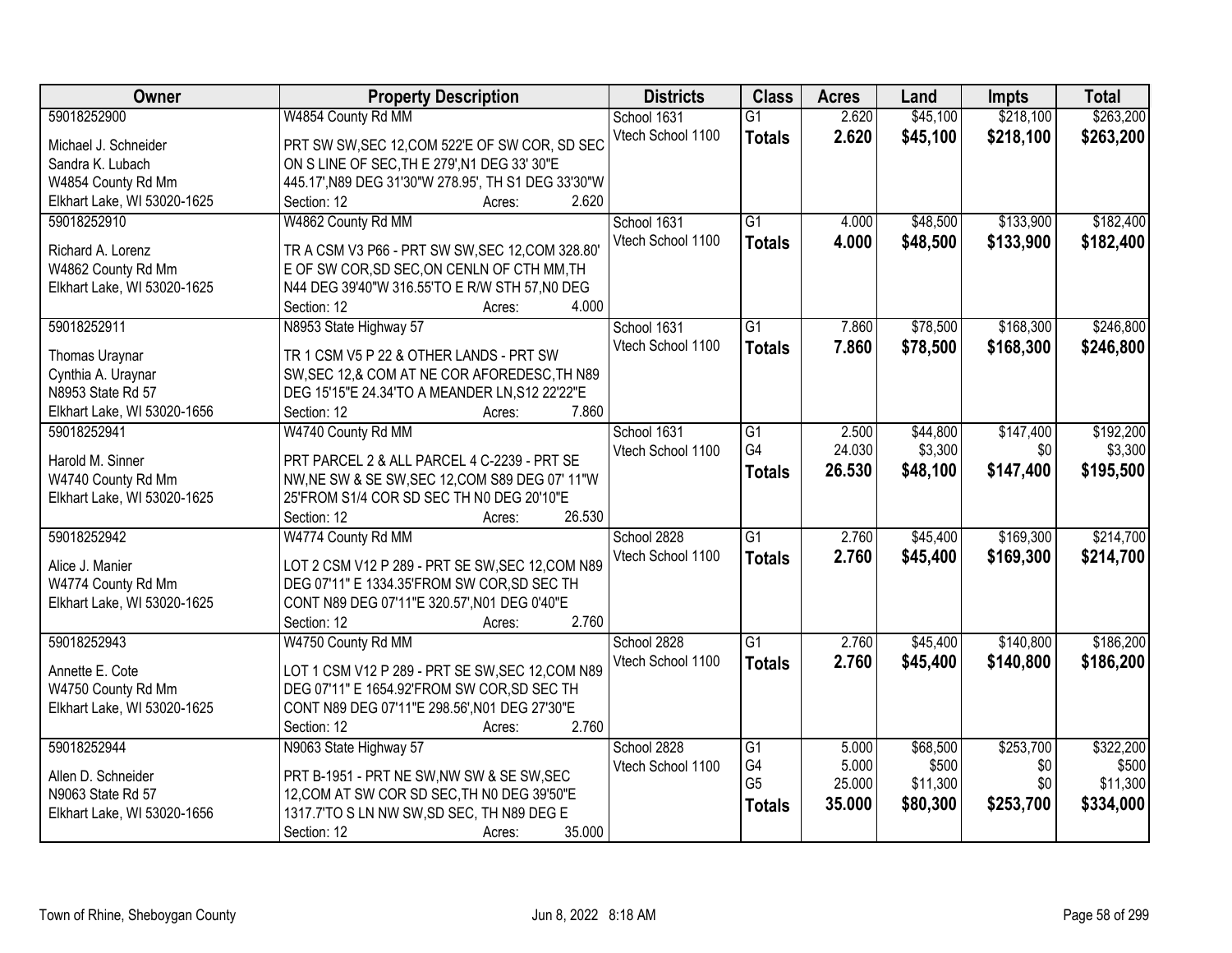| <b>Owner</b>                                                             | <b>Property Description</b>                                                                 | <b>Districts</b>  | <b>Class</b>                    | <b>Acres</b>    | Land             | <b>Impts</b>    | <b>Total</b>     |
|--------------------------------------------------------------------------|---------------------------------------------------------------------------------------------|-------------------|---------------------------------|-----------------|------------------|-----------------|------------------|
| 59018252945                                                              | State Highway 57                                                                            | School 1631       | $\overline{\text{X3}}$          | 3.390           | $\overline{50}$  | $\overline{50}$ | $\overline{30}$  |
| Sheboygan County Highway<br>W5741 County Rd J<br>Plymouth, WI 53073-3340 | PRT SW SW, SEC 12 (SINNER) 3.39 AC (PER GIS)                                                | Vtech School 1100 | <b>Totals</b>                   | 3.390           | \$0              | \$0             | \$0              |
|                                                                          | 3.390<br>Section: 12<br>Acres:                                                              |                   |                                 |                 |                  |                 |                  |
| 59018252950                                                              | <b>Willow Rd</b>                                                                            | School 1631       | $\overline{G4}$                 | 33.550          | \$4,300          | $\overline{50}$ | \$4,300          |
| Mark A. Zimmermann                                                       | NE SE, SEC 12, EXC CSM V21 P22-23 #1743833                                                  | Vtech School 1100 | G <sub>5</sub><br><b>Totals</b> | 1.000<br>34.550 | \$100<br>\$4,400 | \$0<br>\$0      | \$100<br>\$4,400 |
| Judy A. Zimmermann<br>N8920 Willow Rd                                    |                                                                                             |                   |                                 |                 |                  |                 |                  |
| Elkhart Lake, WI 53020-1636                                              | 34.550<br>Section: 12<br>Acres:                                                             |                   |                                 |                 |                  |                 |                  |
| 59018252951                                                              | N9082 Willow Rd                                                                             | School 1631       | G1                              | 3.450           | \$53,000         | \$172,800       | \$225,800        |
|                                                                          |                                                                                             | Vtech School 1100 | G4                              | 2.000           | \$300            | \$0             | \$300            |
| Jeffrey M. Zimmermann<br>Jill A. Zimmermann                              | LOT 1 CSM V21 P22-23 #1743833 - PRT NE SE, SEC<br>12.                                       |                   | <b>Totals</b>                   | 5.450           | \$53,300         | \$172,800       | \$226,100        |
| N9082 Willow Rd                                                          |                                                                                             |                   |                                 |                 |                  |                 |                  |
| Elkhart Lake, WI 53020-1636                                              | 5.450<br>Section: 12<br>Acres:                                                              |                   |                                 |                 |                  |                 |                  |
| 59018252961                                                              |                                                                                             | School 1631       | G4                              | 16.000          | \$1,900          | \$0             | \$1,900          |
|                                                                          |                                                                                             | Vtech School 1100 | G <sub>5</sub>                  | 5.000           | \$2,300          | \$0             | \$2,300          |
| Mark A. Zimmermann                                                       | E1/2 NW SE, SEC 12, AND ALSO THAT PRT OF THE<br>FOLLOWING LYG IN NW SE: COMM AT S1/4 COR SD |                   | <b>Totals</b>                   | 21.000          | \$4,200          | \$0             | \$4,200          |
| Judy A. Zimmermann<br>N8920 Willow Rd                                    | SEC 12, TH N89-21-41E ALG S LN SE1/4 602' TO POB;                                           |                   |                                 |                 |                  |                 |                  |
| Elkhart Lake, WI 53020-1636                                              | 21.000<br>Section: 12<br>Acres:                                                             |                   |                                 |                 |                  |                 |                  |
| 59018252971                                                              |                                                                                             | School 1631       | $\overline{\chi_3}$             | 19.000          | $\overline{50}$  | $\overline{50}$ | $\overline{50}$  |
|                                                                          |                                                                                             | Vtech School 1100 | <b>Totals</b>                   | 19.000          | \$0              | \$0             | \$0              |
| County of Sheboygan (Gravel Pit)                                         | W1/2 NW SE EXC THRFRM THAT PRT OF THE                                                       |                   |                                 |                 |                  |                 |                  |
| Attn: Gravel Pit                                                         | FOLLOWING LYG IN NW SE: COMM AT S1/4 COR SD                                                 |                   |                                 |                 |                  |                 |                  |
| W5741 County Rd J<br>Plymouth, WI 53073-3340                             | SEC 12, TH N89-21-41E ALG S LN SE1/4 602' TO POB;<br>19.000<br>Section: 12<br>Acres:        |                   |                                 |                 |                  |                 |                  |
| 59018252981                                                              | County Rd MM                                                                                | School 1631       | $\overline{G4}$                 | 9.500           | \$1,000          | $\overline{60}$ | \$1,000          |
|                                                                          |                                                                                             | Vtech School 1100 | G <sub>5</sub>                  | 12.150          | \$5,600          | \$0             | \$5,600          |
| Mark A. Zimmermann                                                       | E1/2 SW SE, SEC 12 AND ALSO THAT PRT OF THE                                                 |                   | <b>Totals</b>                   | 21.650          | \$6,600          | \$0             | \$6,600          |
| Judy A. Zimmermann                                                       | FOLLOWING LYG IN SW SE: COMM AT S1/4 COR SD                                                 |                   |                                 |                 |                  |                 |                  |
| N8920 Willow Rd<br>Elkhart Lake, WI 53020-1636                           | SEC 12, TH N89-21-41E ALG S LN SE1/4 602' TO POB;<br>21.650<br>Section: 12                  |                   |                                 |                 |                  |                 |                  |
| 59018252991                                                              | Acres:<br>W4674 County Rd MM                                                                | School 1631       | X3                              | 18.350          | $\overline{50}$  | $\overline{30}$ | $\overline{50}$  |
|                                                                          |                                                                                             | Vtech School 1100 | <b>Totals</b>                   | 18.350          | \$0              | \$0             | \$0              |
| Sheboygan County Highway (Gravel Pit)                                    | W1/2 SW SE EXC THRFROM THAT PRT OF THE                                                      |                   |                                 |                 |                  |                 |                  |
| Attn: Gravel Pit                                                         | FOLLOWING LYG IN SW SE: COMM AT S1/4 COR SD                                                 |                   |                                 |                 |                  |                 |                  |
| W5741 County Rd J                                                        | SEC 12, TH N89-21-41E ALG S LN SE1/4 602' TO POB;                                           |                   |                                 |                 |                  |                 |                  |
| Plymouth, WI 53073-3340                                                  | 18.350<br>Section: 12<br>Acres:                                                             |                   |                                 |                 |                  |                 |                  |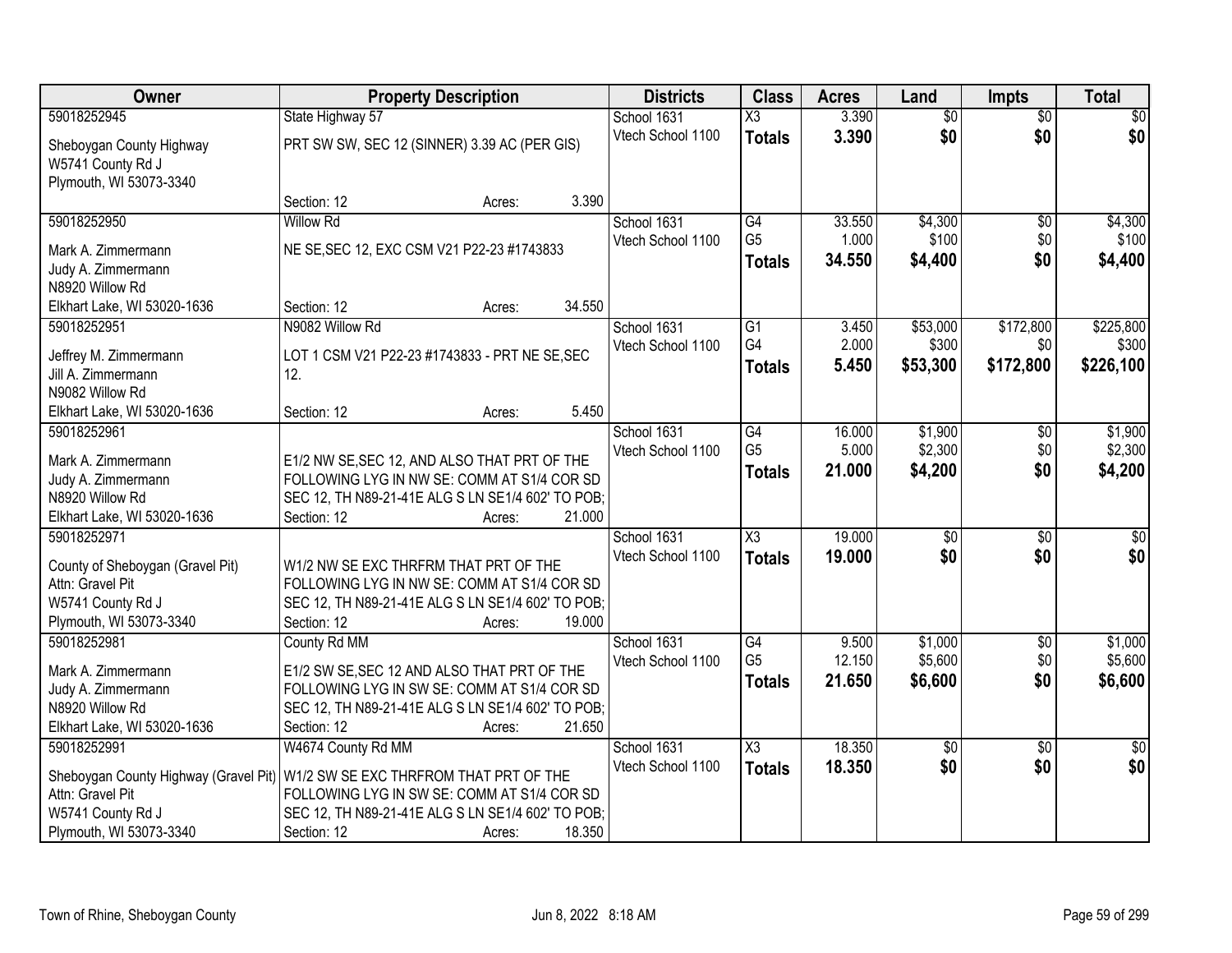| School 1631<br>$\overline{G4}$<br>G <sub>5</sub><br>\$1,000<br>\$1,000<br>Vtech School 1100<br>3.000<br>\$0<br>SE SE, SEC 12, EXC COM 220.9'N & 240.84' W OF SE<br>Mark A. Zimmermann<br>G5M<br>17.570<br>\$23,700<br>\$0<br>\$23,700<br>COR SD1/4, TH N22 DEG 16'02"W 314.67' S 80 DEG<br>Judy A. Zimmermann<br>G7<br>2.500<br>\$27,500<br>\$129,700<br>\$157,200<br>N8920 Willow Rd<br>22'33"E 302.65', TH S36 DEG 40'14"W 299.98'TO BEG.<br>39.070<br>\$53,800<br>\$129,700<br>\$183,500<br><b>Totals</b><br>Elkhart Lake, WI 53020-1636<br>39.070<br>Section: 12<br>Acres:<br>N8920 Willow Rd<br>$\overline{G1}$<br>\$27,300<br>\$117,600<br>\$144,900<br>59018253010<br>School 1631<br>0.930<br>Vtech School 1100<br>0.930<br>\$27,300<br>\$117,600<br>\$144,900<br><b>Totals</b><br>PRT SE SE, SEC 12, COM 220.9'N & 240.84'W OF SE<br>Mark A. Zimmermann<br>N8920 Willow Rd<br>COR SD1/4, TH N22 DEG 16'02"W 314.67', S80 DEG<br>22'33"E 302.65', TH S36 DEG 40'14"W 299.98'TO BEG.<br>Elkhart Lake, WI 53020-1636<br>0.930<br>Section: 12<br>Acres:<br>59018253020<br>N8845 Willow Rd<br>School 1631<br>$\overline{G4}$<br>\$900<br>\$900<br>12.080<br>\$0<br>G7<br>\$334,600<br>3.000<br>\$30,000<br>\$364,600<br>Vtech School 1100<br>"ERROR DEED" PRT NE NE, SEC 13, COM AT NE COR<br>Donald F. Zimmermann et al<br>15.080<br>\$30,900<br>\$334,600<br>\$365,500<br><b>Totals</b><br>N8845 Willow Rd<br>SD1/4, TH W TO W BANK SHEB. RIV, SLY ON RIV 33<br>Elkhart Lake, WI 53020-1635<br>RDS W 4 RDS TO CEN OF HWY, SLY ON HWY 13<br>15.080<br>Section: 13<br>Acres:<br>\$197,300<br>59018253030<br>N8866 Willow Rd<br>15.000<br>\$76,000<br>\$121,300<br>School 1631<br>G1<br>Vtech School 1100<br>15.000<br>\$76,000<br>\$121,300<br>\$197,300<br><b>Totals</b><br>PRT NE NE, SEC 13, COM AT INTER OF W BANK OF<br>Randall L. Stange<br>SHEB RIV WITH N SEC LN, TH SLY ALG RIVER 33<br>Kathleen M. Smith<br>N8866 Willow Rd<br>RD, W 4 RD TO CEN OF HWY, SLY ALG CEN OF HWY<br>15.000<br>Elkhart Lake, WI 53020-1634<br>Section: 13<br>Acres:<br>59018253040<br>$\overline{\text{X2}}$<br>44.130<br>$\sqrt{50}$<br>$\overline{50}$<br><b>Willow Rd</b><br>School 1631<br>\$0<br>\$0<br>\$0<br>44.130<br>\$0<br>Vtech School 1100<br><b>Totals</b><br>PRT NE1/4, SEC 13, COM AT NE COR SD1/4, TH W TO<br>State of Wisconsin Dept of Nat Resource<br>W BANK OF SHEB RIV, SLY ON RIV 33 RDS, W 4 RDS<br>PO Box 7921<br>Madison, WI 53707-7921<br>TO CEN OF HWY, SLY ON HWY 13 RDS TO PNT OF<br>44.130<br>Section: 13<br>Acres:<br>59018253050<br>School 2828<br>G4<br>\$800<br>$\overline{50}$<br>\$800<br>County Rd MM<br>8.000<br>G <sub>5</sub><br>\$2,300<br>\$0<br>\$2,300<br>5.000<br>Vtech School 1100<br>NW NE, SEC 13.<br>Corey W. Gosse<br>G <sub>5</sub> M<br>27.000<br>\$36,500<br>\$0<br>\$36,500<br>Jodi A. Gosse<br>40.000<br>\$39,600<br>\$0<br>\$39,600 | Owner       | <b>Property Description</b> | <b>Districts</b> | <b>Class</b>  | <b>Acres</b> | Land    | Impts           | <b>Total</b> |
|------------------------------------------------------------------------------------------------------------------------------------------------------------------------------------------------------------------------------------------------------------------------------------------------------------------------------------------------------------------------------------------------------------------------------------------------------------------------------------------------------------------------------------------------------------------------------------------------------------------------------------------------------------------------------------------------------------------------------------------------------------------------------------------------------------------------------------------------------------------------------------------------------------------------------------------------------------------------------------------------------------------------------------------------------------------------------------------------------------------------------------------------------------------------------------------------------------------------------------------------------------------------------------------------------------------------------------------------------------------------------------------------------------------------------------------------------------------------------------------------------------------------------------------------------------------------------------------------------------------------------------------------------------------------------------------------------------------------------------------------------------------------------------------------------------------------------------------------------------------------------------------------------------------------------------------------------------------------------------------------------------------------------------------------------------------------------------------------------------------------------------------------------------------------------------------------------------------------------------------------------------------------------------------------------------------------------------------------------------------------------------------------------------------------------------------------------------------------------------------------------------------------------------------------------------------------------------------------------------------------------------------------------------------------------------------------------------------------------------------------------------------------------------------------------------------------------------------------------------------------------------|-------------|-----------------------------|------------------|---------------|--------------|---------|-----------------|--------------|
|                                                                                                                                                                                                                                                                                                                                                                                                                                                                                                                                                                                                                                                                                                                                                                                                                                                                                                                                                                                                                                                                                                                                                                                                                                                                                                                                                                                                                                                                                                                                                                                                                                                                                                                                                                                                                                                                                                                                                                                                                                                                                                                                                                                                                                                                                                                                                                                                                                                                                                                                                                                                                                                                                                                                                                                                                                                                                    | 59018253000 | N8988 Willow Rd             |                  |               | 16.000       | \$1,600 | $\overline{60}$ | \$1,600      |
|                                                                                                                                                                                                                                                                                                                                                                                                                                                                                                                                                                                                                                                                                                                                                                                                                                                                                                                                                                                                                                                                                                                                                                                                                                                                                                                                                                                                                                                                                                                                                                                                                                                                                                                                                                                                                                                                                                                                                                                                                                                                                                                                                                                                                                                                                                                                                                                                                                                                                                                                                                                                                                                                                                                                                                                                                                                                                    |             |                             |                  |               |              |         |                 |              |
|                                                                                                                                                                                                                                                                                                                                                                                                                                                                                                                                                                                                                                                                                                                                                                                                                                                                                                                                                                                                                                                                                                                                                                                                                                                                                                                                                                                                                                                                                                                                                                                                                                                                                                                                                                                                                                                                                                                                                                                                                                                                                                                                                                                                                                                                                                                                                                                                                                                                                                                                                                                                                                                                                                                                                                                                                                                                                    |             |                             |                  |               |              |         |                 |              |
|                                                                                                                                                                                                                                                                                                                                                                                                                                                                                                                                                                                                                                                                                                                                                                                                                                                                                                                                                                                                                                                                                                                                                                                                                                                                                                                                                                                                                                                                                                                                                                                                                                                                                                                                                                                                                                                                                                                                                                                                                                                                                                                                                                                                                                                                                                                                                                                                                                                                                                                                                                                                                                                                                                                                                                                                                                                                                    |             |                             |                  |               |              |         |                 |              |
|                                                                                                                                                                                                                                                                                                                                                                                                                                                                                                                                                                                                                                                                                                                                                                                                                                                                                                                                                                                                                                                                                                                                                                                                                                                                                                                                                                                                                                                                                                                                                                                                                                                                                                                                                                                                                                                                                                                                                                                                                                                                                                                                                                                                                                                                                                                                                                                                                                                                                                                                                                                                                                                                                                                                                                                                                                                                                    |             |                             |                  |               |              |         |                 |              |
|                                                                                                                                                                                                                                                                                                                                                                                                                                                                                                                                                                                                                                                                                                                                                                                                                                                                                                                                                                                                                                                                                                                                                                                                                                                                                                                                                                                                                                                                                                                                                                                                                                                                                                                                                                                                                                                                                                                                                                                                                                                                                                                                                                                                                                                                                                                                                                                                                                                                                                                                                                                                                                                                                                                                                                                                                                                                                    |             |                             |                  |               |              |         |                 |              |
|                                                                                                                                                                                                                                                                                                                                                                                                                                                                                                                                                                                                                                                                                                                                                                                                                                                                                                                                                                                                                                                                                                                                                                                                                                                                                                                                                                                                                                                                                                                                                                                                                                                                                                                                                                                                                                                                                                                                                                                                                                                                                                                                                                                                                                                                                                                                                                                                                                                                                                                                                                                                                                                                                                                                                                                                                                                                                    |             |                             |                  |               |              |         |                 |              |
|                                                                                                                                                                                                                                                                                                                                                                                                                                                                                                                                                                                                                                                                                                                                                                                                                                                                                                                                                                                                                                                                                                                                                                                                                                                                                                                                                                                                                                                                                                                                                                                                                                                                                                                                                                                                                                                                                                                                                                                                                                                                                                                                                                                                                                                                                                                                                                                                                                                                                                                                                                                                                                                                                                                                                                                                                                                                                    |             |                             |                  |               |              |         |                 |              |
|                                                                                                                                                                                                                                                                                                                                                                                                                                                                                                                                                                                                                                                                                                                                                                                                                                                                                                                                                                                                                                                                                                                                                                                                                                                                                                                                                                                                                                                                                                                                                                                                                                                                                                                                                                                                                                                                                                                                                                                                                                                                                                                                                                                                                                                                                                                                                                                                                                                                                                                                                                                                                                                                                                                                                                                                                                                                                    |             |                             |                  |               |              |         |                 |              |
|                                                                                                                                                                                                                                                                                                                                                                                                                                                                                                                                                                                                                                                                                                                                                                                                                                                                                                                                                                                                                                                                                                                                                                                                                                                                                                                                                                                                                                                                                                                                                                                                                                                                                                                                                                                                                                                                                                                                                                                                                                                                                                                                                                                                                                                                                                                                                                                                                                                                                                                                                                                                                                                                                                                                                                                                                                                                                    |             |                             |                  |               |              |         |                 |              |
|                                                                                                                                                                                                                                                                                                                                                                                                                                                                                                                                                                                                                                                                                                                                                                                                                                                                                                                                                                                                                                                                                                                                                                                                                                                                                                                                                                                                                                                                                                                                                                                                                                                                                                                                                                                                                                                                                                                                                                                                                                                                                                                                                                                                                                                                                                                                                                                                                                                                                                                                                                                                                                                                                                                                                                                                                                                                                    |             |                             |                  |               |              |         |                 |              |
|                                                                                                                                                                                                                                                                                                                                                                                                                                                                                                                                                                                                                                                                                                                                                                                                                                                                                                                                                                                                                                                                                                                                                                                                                                                                                                                                                                                                                                                                                                                                                                                                                                                                                                                                                                                                                                                                                                                                                                                                                                                                                                                                                                                                                                                                                                                                                                                                                                                                                                                                                                                                                                                                                                                                                                                                                                                                                    |             |                             |                  |               |              |         |                 |              |
|                                                                                                                                                                                                                                                                                                                                                                                                                                                                                                                                                                                                                                                                                                                                                                                                                                                                                                                                                                                                                                                                                                                                                                                                                                                                                                                                                                                                                                                                                                                                                                                                                                                                                                                                                                                                                                                                                                                                                                                                                                                                                                                                                                                                                                                                                                                                                                                                                                                                                                                                                                                                                                                                                                                                                                                                                                                                                    |             |                             |                  |               |              |         |                 |              |
|                                                                                                                                                                                                                                                                                                                                                                                                                                                                                                                                                                                                                                                                                                                                                                                                                                                                                                                                                                                                                                                                                                                                                                                                                                                                                                                                                                                                                                                                                                                                                                                                                                                                                                                                                                                                                                                                                                                                                                                                                                                                                                                                                                                                                                                                                                                                                                                                                                                                                                                                                                                                                                                                                                                                                                                                                                                                                    |             |                             |                  |               |              |         |                 |              |
|                                                                                                                                                                                                                                                                                                                                                                                                                                                                                                                                                                                                                                                                                                                                                                                                                                                                                                                                                                                                                                                                                                                                                                                                                                                                                                                                                                                                                                                                                                                                                                                                                                                                                                                                                                                                                                                                                                                                                                                                                                                                                                                                                                                                                                                                                                                                                                                                                                                                                                                                                                                                                                                                                                                                                                                                                                                                                    |             |                             |                  |               |              |         |                 |              |
|                                                                                                                                                                                                                                                                                                                                                                                                                                                                                                                                                                                                                                                                                                                                                                                                                                                                                                                                                                                                                                                                                                                                                                                                                                                                                                                                                                                                                                                                                                                                                                                                                                                                                                                                                                                                                                                                                                                                                                                                                                                                                                                                                                                                                                                                                                                                                                                                                                                                                                                                                                                                                                                                                                                                                                                                                                                                                    |             |                             |                  |               |              |         |                 |              |
|                                                                                                                                                                                                                                                                                                                                                                                                                                                                                                                                                                                                                                                                                                                                                                                                                                                                                                                                                                                                                                                                                                                                                                                                                                                                                                                                                                                                                                                                                                                                                                                                                                                                                                                                                                                                                                                                                                                                                                                                                                                                                                                                                                                                                                                                                                                                                                                                                                                                                                                                                                                                                                                                                                                                                                                                                                                                                    |             |                             |                  |               |              |         |                 |              |
|                                                                                                                                                                                                                                                                                                                                                                                                                                                                                                                                                                                                                                                                                                                                                                                                                                                                                                                                                                                                                                                                                                                                                                                                                                                                                                                                                                                                                                                                                                                                                                                                                                                                                                                                                                                                                                                                                                                                                                                                                                                                                                                                                                                                                                                                                                                                                                                                                                                                                                                                                                                                                                                                                                                                                                                                                                                                                    |             |                             |                  |               |              |         |                 |              |
|                                                                                                                                                                                                                                                                                                                                                                                                                                                                                                                                                                                                                                                                                                                                                                                                                                                                                                                                                                                                                                                                                                                                                                                                                                                                                                                                                                                                                                                                                                                                                                                                                                                                                                                                                                                                                                                                                                                                                                                                                                                                                                                                                                                                                                                                                                                                                                                                                                                                                                                                                                                                                                                                                                                                                                                                                                                                                    |             |                             |                  |               |              |         |                 |              |
|                                                                                                                                                                                                                                                                                                                                                                                                                                                                                                                                                                                                                                                                                                                                                                                                                                                                                                                                                                                                                                                                                                                                                                                                                                                                                                                                                                                                                                                                                                                                                                                                                                                                                                                                                                                                                                                                                                                                                                                                                                                                                                                                                                                                                                                                                                                                                                                                                                                                                                                                                                                                                                                                                                                                                                                                                                                                                    |             |                             |                  |               |              |         |                 |              |
|                                                                                                                                                                                                                                                                                                                                                                                                                                                                                                                                                                                                                                                                                                                                                                                                                                                                                                                                                                                                                                                                                                                                                                                                                                                                                                                                                                                                                                                                                                                                                                                                                                                                                                                                                                                                                                                                                                                                                                                                                                                                                                                                                                                                                                                                                                                                                                                                                                                                                                                                                                                                                                                                                                                                                                                                                                                                                    |             |                             |                  |               |              |         |                 |              |
|                                                                                                                                                                                                                                                                                                                                                                                                                                                                                                                                                                                                                                                                                                                                                                                                                                                                                                                                                                                                                                                                                                                                                                                                                                                                                                                                                                                                                                                                                                                                                                                                                                                                                                                                                                                                                                                                                                                                                                                                                                                                                                                                                                                                                                                                                                                                                                                                                                                                                                                                                                                                                                                                                                                                                                                                                                                                                    |             |                             |                  |               |              |         |                 |              |
|                                                                                                                                                                                                                                                                                                                                                                                                                                                                                                                                                                                                                                                                                                                                                                                                                                                                                                                                                                                                                                                                                                                                                                                                                                                                                                                                                                                                                                                                                                                                                                                                                                                                                                                                                                                                                                                                                                                                                                                                                                                                                                                                                                                                                                                                                                                                                                                                                                                                                                                                                                                                                                                                                                                                                                                                                                                                                    |             |                             |                  |               |              |         |                 |              |
|                                                                                                                                                                                                                                                                                                                                                                                                                                                                                                                                                                                                                                                                                                                                                                                                                                                                                                                                                                                                                                                                                                                                                                                                                                                                                                                                                                                                                                                                                                                                                                                                                                                                                                                                                                                                                                                                                                                                                                                                                                                                                                                                                                                                                                                                                                                                                                                                                                                                                                                                                                                                                                                                                                                                                                                                                                                                                    |             |                             |                  |               |              |         |                 |              |
|                                                                                                                                                                                                                                                                                                                                                                                                                                                                                                                                                                                                                                                                                                                                                                                                                                                                                                                                                                                                                                                                                                                                                                                                                                                                                                                                                                                                                                                                                                                                                                                                                                                                                                                                                                                                                                                                                                                                                                                                                                                                                                                                                                                                                                                                                                                                                                                                                                                                                                                                                                                                                                                                                                                                                                                                                                                                                    |             |                             |                  |               |              |         |                 |              |
|                                                                                                                                                                                                                                                                                                                                                                                                                                                                                                                                                                                                                                                                                                                                                                                                                                                                                                                                                                                                                                                                                                                                                                                                                                                                                                                                                                                                                                                                                                                                                                                                                                                                                                                                                                                                                                                                                                                                                                                                                                                                                                                                                                                                                                                                                                                                                                                                                                                                                                                                                                                                                                                                                                                                                                                                                                                                                    |             |                             |                  |               |              |         |                 |              |
|                                                                                                                                                                                                                                                                                                                                                                                                                                                                                                                                                                                                                                                                                                                                                                                                                                                                                                                                                                                                                                                                                                                                                                                                                                                                                                                                                                                                                                                                                                                                                                                                                                                                                                                                                                                                                                                                                                                                                                                                                                                                                                                                                                                                                                                                                                                                                                                                                                                                                                                                                                                                                                                                                                                                                                                                                                                                                    |             |                             |                  |               |              |         |                 |              |
|                                                                                                                                                                                                                                                                                                                                                                                                                                                                                                                                                                                                                                                                                                                                                                                                                                                                                                                                                                                                                                                                                                                                                                                                                                                                                                                                                                                                                                                                                                                                                                                                                                                                                                                                                                                                                                                                                                                                                                                                                                                                                                                                                                                                                                                                                                                                                                                                                                                                                                                                                                                                                                                                                                                                                                                                                                                                                    |             |                             |                  |               |              |         |                 |              |
|                                                                                                                                                                                                                                                                                                                                                                                                                                                                                                                                                                                                                                                                                                                                                                                                                                                                                                                                                                                                                                                                                                                                                                                                                                                                                                                                                                                                                                                                                                                                                                                                                                                                                                                                                                                                                                                                                                                                                                                                                                                                                                                                                                                                                                                                                                                                                                                                                                                                                                                                                                                                                                                                                                                                                                                                                                                                                    |             |                             |                  |               |              |         |                 |              |
|                                                                                                                                                                                                                                                                                                                                                                                                                                                                                                                                                                                                                                                                                                                                                                                                                                                                                                                                                                                                                                                                                                                                                                                                                                                                                                                                                                                                                                                                                                                                                                                                                                                                                                                                                                                                                                                                                                                                                                                                                                                                                                                                                                                                                                                                                                                                                                                                                                                                                                                                                                                                                                                                                                                                                                                                                                                                                    |             |                             |                  |               |              |         |                 |              |
| W4761 County Rd Mm                                                                                                                                                                                                                                                                                                                                                                                                                                                                                                                                                                                                                                                                                                                                                                                                                                                                                                                                                                                                                                                                                                                                                                                                                                                                                                                                                                                                                                                                                                                                                                                                                                                                                                                                                                                                                                                                                                                                                                                                                                                                                                                                                                                                                                                                                                                                                                                                                                                                                                                                                                                                                                                                                                                                                                                                                                                                 |             |                             |                  | <b>Totals</b> |              |         |                 |              |
| Elkhart Lake, WI 53020-1626<br>40.000<br>Section: 13<br>Acres:                                                                                                                                                                                                                                                                                                                                                                                                                                                                                                                                                                                                                                                                                                                                                                                                                                                                                                                                                                                                                                                                                                                                                                                                                                                                                                                                                                                                                                                                                                                                                                                                                                                                                                                                                                                                                                                                                                                                                                                                                                                                                                                                                                                                                                                                                                                                                                                                                                                                                                                                                                                                                                                                                                                                                                                                                     |             |                             |                  |               |              |         |                 |              |
| 59018253060<br>\$3,800<br>\$3,800<br>County Rd MM<br>School 1631<br>G4<br>35.600<br>$\overline{50}$                                                                                                                                                                                                                                                                                                                                                                                                                                                                                                                                                                                                                                                                                                                                                                                                                                                                                                                                                                                                                                                                                                                                                                                                                                                                                                                                                                                                                                                                                                                                                                                                                                                                                                                                                                                                                                                                                                                                                                                                                                                                                                                                                                                                                                                                                                                                                                                                                                                                                                                                                                                                                                                                                                                                                                                |             |                             |                  |               |              |         |                 |              |
| G <sub>5</sub><br>\$7,400<br>\$0<br>\$7,400<br>10.000<br>Vtech School 1100<br>"ERROR DEED"SE NE, SEC 13, & PRT SW NE, DESC<br>Donald F. Zimmermann et al                                                                                                                                                                                                                                                                                                                                                                                                                                                                                                                                                                                                                                                                                                                                                                                                                                                                                                                                                                                                                                                                                                                                                                                                                                                                                                                                                                                                                                                                                                                                                                                                                                                                                                                                                                                                                                                                                                                                                                                                                                                                                                                                                                                                                                                                                                                                                                                                                                                                                                                                                                                                                                                                                                                           |             |                             |                  |               |              |         |                 |              |
| \$11,200<br>\$0<br>\$11,200<br>45.600<br><b>Totals</b><br>AS, COM AT SE COR SD1/4, TH W 198', N 594', W 132',<br>N8845 Willow Rd                                                                                                                                                                                                                                                                                                                                                                                                                                                                                                                                                                                                                                                                                                                                                                                                                                                                                                                                                                                                                                                                                                                                                                                                                                                                                                                                                                                                                                                                                                                                                                                                                                                                                                                                                                                                                                                                                                                                                                                                                                                                                                                                                                                                                                                                                                                                                                                                                                                                                                                                                                                                                                                                                                                                                   |             |                             |                  |               |              |         |                 |              |
| N 528',E 330'TO E LINE SW NE, TH S TO BEG, EXC<br>Elkhart Lake, WI 53020-1635                                                                                                                                                                                                                                                                                                                                                                                                                                                                                                                                                                                                                                                                                                                                                                                                                                                                                                                                                                                                                                                                                                                                                                                                                                                                                                                                                                                                                                                                                                                                                                                                                                                                                                                                                                                                                                                                                                                                                                                                                                                                                                                                                                                                                                                                                                                                                                                                                                                                                                                                                                                                                                                                                                                                                                                                      |             |                             |                  |               |              |         |                 |              |
| Section: 13<br>45.600<br>Acres:                                                                                                                                                                                                                                                                                                                                                                                                                                                                                                                                                                                                                                                                                                                                                                                                                                                                                                                                                                                                                                                                                                                                                                                                                                                                                                                                                                                                                                                                                                                                                                                                                                                                                                                                                                                                                                                                                                                                                                                                                                                                                                                                                                                                                                                                                                                                                                                                                                                                                                                                                                                                                                                                                                                                                                                                                                                    |             |                             |                  |               |              |         |                 |              |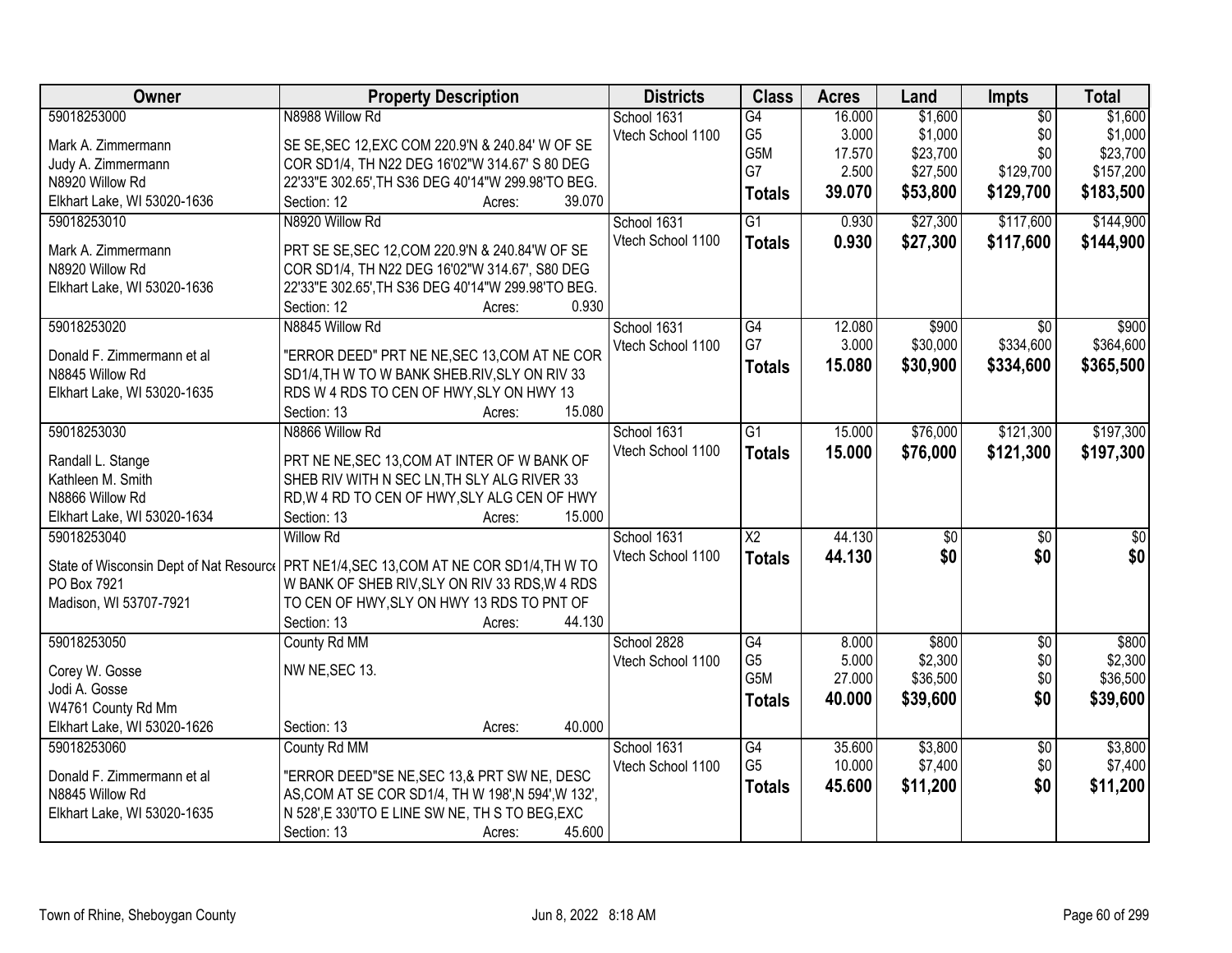| Owner                            | <b>Property Description</b>                        |        |        | <b>Districts</b>  | <b>Class</b>    | <b>Acres</b> | Land       | Impts           | <b>Total</b> |
|----------------------------------|----------------------------------------------------|--------|--------|-------------------|-----------------|--------------|------------|-----------------|--------------|
| 59018253070                      | W4761 County Rd MM                                 |        |        | School 2828       | $\overline{G1}$ | 3.000        | \$46,000   | \$207,100       | \$253,100    |
| Corey W. Gosse                   | NE NW, SEC 13.                                     |        |        | Vtech School 1100 | G4              | 33.500       | \$3,400    | \$0             | \$3,400      |
| Jodi A. Gosse                    |                                                    |        |        |                   | G5M             | 3.500        | \$4,800    | \$0             | \$4,800      |
| W4761 County Rd Mm               |                                                    |        |        |                   | <b>Totals</b>   | 40.000       | \$54,200   | \$207,100       | \$261,300    |
| Elkhart Lake, WI 53020-1626      | Section: 13                                        | Acres: | 40.000 |                   |                 |              |            |                 |              |
| 59018253080                      | State Highway 57                                   |        |        | School 1631       | G4              | 40.000       | \$5,300    | $\overline{50}$ | \$5,300      |
|                                  |                                                    |        |        | Vtech School 1100 | <b>Totals</b>   | 40.000       | \$5,300    | \$0             | \$5,300      |
| Donald F. Zimmermann et al       | NW NW, SEC 13, SUBJ TO HWY CONV REC V 361 P        |        |        |                   |                 |              |            |                 |              |
| N8845 Willow Rd                  | 109-10.                                            |        |        |                   |                 |              |            |                 |              |
| Elkhart Lake, WI 53020-1635      |                                                    |        |        |                   |                 |              |            |                 |              |
|                                  | Section: 13                                        | Acres: | 40.000 |                   |                 |              |            |                 |              |
| 59018253090                      | State Highway 57                                   |        |        | School 1631       | G4              | 40.000       | \$5,300    | \$0             | \$5,300      |
| Donald F. Zimmermann et al       | SW NW, SEC 13, SUBJ TO HWY CONV REC V 361 P        |        |        | Vtech School 1100 | <b>Totals</b>   | 40.000       | \$5,300    | \$0             | \$5,300      |
| N8845 Willow Rd                  | 109-10.                                            |        |        |                   |                 |              |            |                 |              |
| Elkhart Lake, WI 53020-1635      |                                                    |        |        |                   |                 |              |            |                 |              |
|                                  | Section: 13                                        | Acres: | 40.000 |                   |                 |              |            |                 |              |
| 59018253100                      | State Highway 57                                   |        |        | School 2828       | G4              | 22.800       | \$2,300    | \$0             | \$2,300      |
|                                  | SE NW, SEC 13.                                     |        |        | Vtech School 1100 | G <sub>5</sub>  | 14.700       | \$16,800   | \$0             | \$16,800     |
| Corey W. Gosse<br>Jodi A. Gosse  |                                                    |        |        |                   | G5M             | 2.500        | \$3,400    | \$0             | \$3,400      |
| W4761 County Rd Mm               |                                                    |        |        |                   | <b>Totals</b>   | 40.000       | \$22,500   | \$0             | \$22,500     |
| Elkhart Lake, WI 53020-1626      | Section: 13                                        | Acres: | 40.000 |                   |                 |              |            |                 |              |
| 59018253110                      | N8598 Rhine Forest Ln                              |        |        | School 1631       | $\overline{G1}$ | 2.125        | \$43,800   | \$116,100       | \$159,900    |
|                                  |                                                    |        |        | Vtech School 1100 | W <sub>8</sub>  | 10.800       | (\$29,200) | \$0             | \$0          |
| Nancy C Haberman Revocable Trust | PRT E1/2 SW1/4, SEC 13, COM N0 DEG 25'13"W         |        |        |                   | <b>Totals</b>   | 12.925       | \$43,800   | \$116,100       | \$159,900    |
| Dated September 22 202           | 865.91'FROM SW COR SD E1/2, TH N85 DEG 10' 56"E    |        |        |                   |                 |              |            |                 |              |
| 1507 N 50th PI                   | 346.61', NELY ON CURVE 156.26', N3 DEG 00'26"E     |        |        |                   |                 |              |            |                 |              |
| Milwaukee, WI 53208-2204         | Section: 13                                        | Acres: | 12.925 |                   |                 |              |            |                 |              |
| 59018253130                      | N8635 Rhine Forest Ln                              |        |        | School 1631       | $\overline{G1}$ | 7.250        | \$56,600   | \$191,200       | \$247,800    |
| Mark E. Francis                  | LOT 2 CSM V5 P74-75 #1042471 - PRT E1/2            |        |        | Vtech School 1100 | <b>Totals</b>   | 7.250        | \$56,600   | \$191,200       | \$247,800    |
| Janene K. Francis                | SW1/4, SEC 13, COM N0 DEG 8'18"W 1884.87'FROM      |        |        |                   |                 |              |            |                 |              |
| N8635 Rhine Forest Ln            | S1/4 COR, SD SEC, TH S54 DEG 47' 27"W 366.33', S87 |        |        |                   |                 |              |            |                 |              |
| Elkhart Lake, WI 53020-1601      | Section: 13                                        | Acres: | 7.250  |                   |                 |              |            |                 |              |
| 59018253131                      | N8639 Rhine Forest Ln                              |        |        | School 1631       | G1              | 7.000        | \$56,000   | \$198,200       | \$254,200    |
|                                  |                                                    |        |        | Vtech School 1100 | <b>Totals</b>   | 7.000        | \$56,000   | \$198,200       | \$254,200    |
| Tamara L. Mueller                | LOT 1 CSM V5 P74-75 #1042471 - PRT E1/2 SW         |        |        |                   |                 |              |            |                 |              |
| N8639 Rhine Forest Ln            | 1/4, SEC 13, COM N0 DEG 8'18"W 2418.30'FROM S 1/4  |        |        |                   |                 |              |            |                 |              |
| Elkhart Lake, WI 53020-1601      | COR, SD SEC, TH NO DEG 8' 18"W 225'TO N LINE SD    |        |        |                   |                 |              |            |                 |              |
|                                  | Section: 13                                        | Acres: | 7.000  |                   |                 |              |            |                 |              |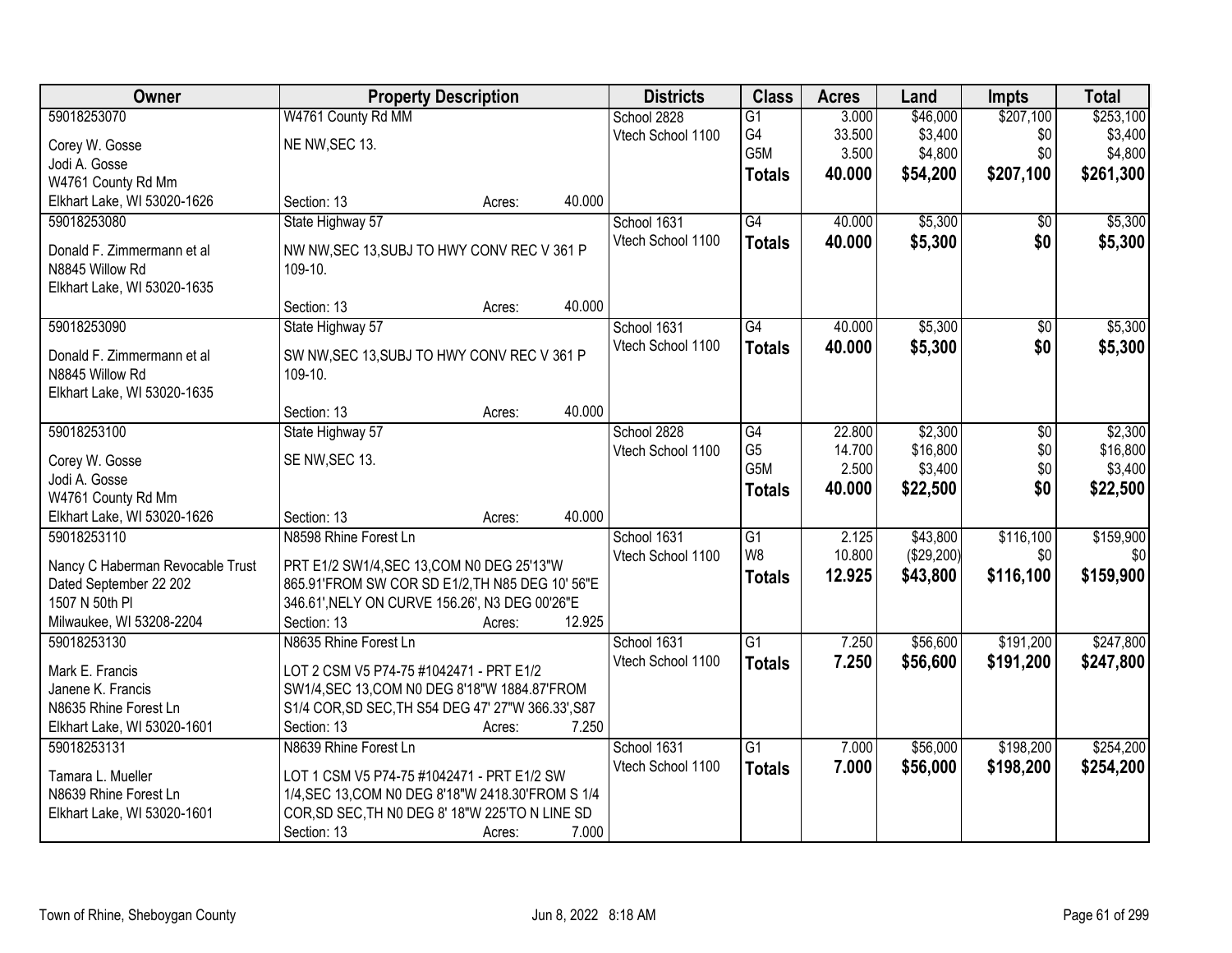| (\$27,500)<br>59018253140<br>County Rd FF<br>10.200<br>$\overline{50}$<br>$\overline{50}$<br>School 1631<br>$\overline{\mathsf{W}8}$<br>\$0<br>Vtech School 1100<br>\$0<br>10.200<br>\$0<br><b>Totals</b><br>Nancy C Haberman Revocable Trust<br>PRT E1/2 SW1/4, SEC 13, COM S89 DEG 49'56"W<br>647.49'FROM CEN SD SEC, TH S89 DEG 49'56" W<br>Dated September 22 202<br>1507 N 50th PI<br>673.69', S0 DEG 25'13"E 664.38', N89 DEG 47'25"E<br>Milwaukee, WI 53208-2204<br>10.200<br>Section: 13<br>Acres:<br>\$283,300<br>\$335,200<br>59018253141<br>N8623 Rhine Forest Ln<br>$\overline{G1}$<br>5.340<br>\$51,900<br>School 1631<br>Vtech School 1100<br>5.340<br>\$51,900<br>\$283,300<br><b>Totals</b><br>Richard J. Servais<br>LOT 1 CSM V15 P 23-24 & PARCEL B, A-30096- PRT<br>NE SW SEC 13, COM AT SE COR OF LOT 2 CSM V5 P<br>Kathryn M. Servais<br>N8623 Rhine Forest Ln<br>74, TH S00 DEG 08'18"E 544', S88 DEG 52' 18"W<br>5.340<br>Elkhart Lake, WI 53020-1601<br>Section: 13<br>Acres:<br>\$2,000<br>59018253150<br>State Highway 57<br>School 1631<br>$\overline{G4}$<br>14.680<br>$\overline{50}$<br>G <sub>5</sub><br>\$100<br>\$0<br>0.500<br>Vtech School 1100<br>NW SW, SEC 13, SUBJ TO HWY CONV AS REC IN V 36<br>Lawrence T. Eberle<br>15.180<br>\$2,100<br>\$0<br>\$2,100<br><b>Totals</b><br>P 90-1, EXC COM N89 DEG 49'56"E 87.47'FROM W1/4<br>Ann G. Eberle<br>W4890 County Rd Ff<br>COR SD SEC, TH S0 DEG 49'42"E 385', N89 DEG<br>15.180<br>Elkhart Lake, WI 53020-2019<br>Section: 13<br>Acres:<br>\$207,300<br>59018253151<br>W4850 Greatwood Ln<br>$\overline{G1}$<br>\$67,500<br>\$274,800<br>School 1631<br>5.500<br>Vtech School 1100<br>5.500<br>\$67,500<br>\$207,300<br><b>Totals</b><br>James N. Potter<br>PRT NW SW, SEC 13, COM N89 DEG 49'56"E<br>404.32'FROM W1/4 COR SD SEC, TH S0 DEG 49'42"E<br>W4850 Greatwood Ln<br>385', N89 DEG 49'56"E 622.27' N0 DEG 49'42"W TO N<br>Elkhart Lake, WI 53020-1675<br>5.500<br>Section: 13<br>Acres:<br>\$209,000<br>59018253152<br>$\overline{G1}$<br>2.800<br>\$54,000<br>W4878 Greatwood Ln<br>School 1631 | Owner                | <b>Property Description</b>            | <b>Districts</b>  | <b>Class</b>  | <b>Acres</b> | Land     | Impts     | <b>Total</b> |
|-------------------------------------------------------------------------------------------------------------------------------------------------------------------------------------------------------------------------------------------------------------------------------------------------------------------------------------------------------------------------------------------------------------------------------------------------------------------------------------------------------------------------------------------------------------------------------------------------------------------------------------------------------------------------------------------------------------------------------------------------------------------------------------------------------------------------------------------------------------------------------------------------------------------------------------------------------------------------------------------------------------------------------------------------------------------------------------------------------------------------------------------------------------------------------------------------------------------------------------------------------------------------------------------------------------------------------------------------------------------------------------------------------------------------------------------------------------------------------------------------------------------------------------------------------------------------------------------------------------------------------------------------------------------------------------------------------------------------------------------------------------------------------------------------------------------------------------------------------------------------------------------------------------------------------------------------------------------------------------------------------------------------------------------------------------------------------------------------|----------------------|----------------------------------------|-------------------|---------------|--------------|----------|-----------|--------------|
|                                                                                                                                                                                                                                                                                                                                                                                                                                                                                                                                                                                                                                                                                                                                                                                                                                                                                                                                                                                                                                                                                                                                                                                                                                                                                                                                                                                                                                                                                                                                                                                                                                                                                                                                                                                                                                                                                                                                                                                                                                                                                                 |                      |                                        |                   |               |              |          |           |              |
| \$335,200<br>\$2,000<br>\$100<br>\$274,800<br>\$263,000                                                                                                                                                                                                                                                                                                                                                                                                                                                                                                                                                                                                                                                                                                                                                                                                                                                                                                                                                                                                                                                                                                                                                                                                                                                                                                                                                                                                                                                                                                                                                                                                                                                                                                                                                                                                                                                                                                                                                                                                                                         |                      |                                        |                   |               |              |          |           |              |
|                                                                                                                                                                                                                                                                                                                                                                                                                                                                                                                                                                                                                                                                                                                                                                                                                                                                                                                                                                                                                                                                                                                                                                                                                                                                                                                                                                                                                                                                                                                                                                                                                                                                                                                                                                                                                                                                                                                                                                                                                                                                                                 |                      |                                        |                   |               |              |          |           |              |
|                                                                                                                                                                                                                                                                                                                                                                                                                                                                                                                                                                                                                                                                                                                                                                                                                                                                                                                                                                                                                                                                                                                                                                                                                                                                                                                                                                                                                                                                                                                                                                                                                                                                                                                                                                                                                                                                                                                                                                                                                                                                                                 |                      |                                        |                   |               |              |          |           |              |
|                                                                                                                                                                                                                                                                                                                                                                                                                                                                                                                                                                                                                                                                                                                                                                                                                                                                                                                                                                                                                                                                                                                                                                                                                                                                                                                                                                                                                                                                                                                                                                                                                                                                                                                                                                                                                                                                                                                                                                                                                                                                                                 |                      |                                        |                   |               |              |          |           |              |
|                                                                                                                                                                                                                                                                                                                                                                                                                                                                                                                                                                                                                                                                                                                                                                                                                                                                                                                                                                                                                                                                                                                                                                                                                                                                                                                                                                                                                                                                                                                                                                                                                                                                                                                                                                                                                                                                                                                                                                                                                                                                                                 |                      |                                        |                   |               |              |          |           |              |
|                                                                                                                                                                                                                                                                                                                                                                                                                                                                                                                                                                                                                                                                                                                                                                                                                                                                                                                                                                                                                                                                                                                                                                                                                                                                                                                                                                                                                                                                                                                                                                                                                                                                                                                                                                                                                                                                                                                                                                                                                                                                                                 |                      |                                        |                   |               |              |          |           |              |
|                                                                                                                                                                                                                                                                                                                                                                                                                                                                                                                                                                                                                                                                                                                                                                                                                                                                                                                                                                                                                                                                                                                                                                                                                                                                                                                                                                                                                                                                                                                                                                                                                                                                                                                                                                                                                                                                                                                                                                                                                                                                                                 |                      |                                        |                   |               |              |          |           |              |
|                                                                                                                                                                                                                                                                                                                                                                                                                                                                                                                                                                                                                                                                                                                                                                                                                                                                                                                                                                                                                                                                                                                                                                                                                                                                                                                                                                                                                                                                                                                                                                                                                                                                                                                                                                                                                                                                                                                                                                                                                                                                                                 |                      |                                        |                   |               |              |          |           |              |
|                                                                                                                                                                                                                                                                                                                                                                                                                                                                                                                                                                                                                                                                                                                                                                                                                                                                                                                                                                                                                                                                                                                                                                                                                                                                                                                                                                                                                                                                                                                                                                                                                                                                                                                                                                                                                                                                                                                                                                                                                                                                                                 |                      |                                        |                   |               |              |          |           |              |
|                                                                                                                                                                                                                                                                                                                                                                                                                                                                                                                                                                                                                                                                                                                                                                                                                                                                                                                                                                                                                                                                                                                                                                                                                                                                                                                                                                                                                                                                                                                                                                                                                                                                                                                                                                                                                                                                                                                                                                                                                                                                                                 |                      |                                        |                   |               |              |          |           |              |
|                                                                                                                                                                                                                                                                                                                                                                                                                                                                                                                                                                                                                                                                                                                                                                                                                                                                                                                                                                                                                                                                                                                                                                                                                                                                                                                                                                                                                                                                                                                                                                                                                                                                                                                                                                                                                                                                                                                                                                                                                                                                                                 |                      |                                        |                   |               |              |          |           |              |
|                                                                                                                                                                                                                                                                                                                                                                                                                                                                                                                                                                                                                                                                                                                                                                                                                                                                                                                                                                                                                                                                                                                                                                                                                                                                                                                                                                                                                                                                                                                                                                                                                                                                                                                                                                                                                                                                                                                                                                                                                                                                                                 |                      |                                        |                   |               |              |          |           |              |
|                                                                                                                                                                                                                                                                                                                                                                                                                                                                                                                                                                                                                                                                                                                                                                                                                                                                                                                                                                                                                                                                                                                                                                                                                                                                                                                                                                                                                                                                                                                                                                                                                                                                                                                                                                                                                                                                                                                                                                                                                                                                                                 |                      |                                        |                   |               |              |          |           |              |
|                                                                                                                                                                                                                                                                                                                                                                                                                                                                                                                                                                                                                                                                                                                                                                                                                                                                                                                                                                                                                                                                                                                                                                                                                                                                                                                                                                                                                                                                                                                                                                                                                                                                                                                                                                                                                                                                                                                                                                                                                                                                                                 |                      |                                        |                   |               |              |          |           |              |
|                                                                                                                                                                                                                                                                                                                                                                                                                                                                                                                                                                                                                                                                                                                                                                                                                                                                                                                                                                                                                                                                                                                                                                                                                                                                                                                                                                                                                                                                                                                                                                                                                                                                                                                                                                                                                                                                                                                                                                                                                                                                                                 |                      |                                        |                   |               |              |          |           |              |
|                                                                                                                                                                                                                                                                                                                                                                                                                                                                                                                                                                                                                                                                                                                                                                                                                                                                                                                                                                                                                                                                                                                                                                                                                                                                                                                                                                                                                                                                                                                                                                                                                                                                                                                                                                                                                                                                                                                                                                                                                                                                                                 |                      |                                        |                   |               |              |          |           |              |
|                                                                                                                                                                                                                                                                                                                                                                                                                                                                                                                                                                                                                                                                                                                                                                                                                                                                                                                                                                                                                                                                                                                                                                                                                                                                                                                                                                                                                                                                                                                                                                                                                                                                                                                                                                                                                                                                                                                                                                                                                                                                                                 |                      |                                        |                   |               |              |          |           |              |
|                                                                                                                                                                                                                                                                                                                                                                                                                                                                                                                                                                                                                                                                                                                                                                                                                                                                                                                                                                                                                                                                                                                                                                                                                                                                                                                                                                                                                                                                                                                                                                                                                                                                                                                                                                                                                                                                                                                                                                                                                                                                                                 |                      |                                        |                   |               |              |          |           |              |
|                                                                                                                                                                                                                                                                                                                                                                                                                                                                                                                                                                                                                                                                                                                                                                                                                                                                                                                                                                                                                                                                                                                                                                                                                                                                                                                                                                                                                                                                                                                                                                                                                                                                                                                                                                                                                                                                                                                                                                                                                                                                                                 |                      |                                        |                   |               |              |          |           |              |
|                                                                                                                                                                                                                                                                                                                                                                                                                                                                                                                                                                                                                                                                                                                                                                                                                                                                                                                                                                                                                                                                                                                                                                                                                                                                                                                                                                                                                                                                                                                                                                                                                                                                                                                                                                                                                                                                                                                                                                                                                                                                                                 |                      |                                        |                   |               |              |          |           |              |
|                                                                                                                                                                                                                                                                                                                                                                                                                                                                                                                                                                                                                                                                                                                                                                                                                                                                                                                                                                                                                                                                                                                                                                                                                                                                                                                                                                                                                                                                                                                                                                                                                                                                                                                                                                                                                                                                                                                                                                                                                                                                                                 |                      |                                        |                   |               |              |          |           |              |
|                                                                                                                                                                                                                                                                                                                                                                                                                                                                                                                                                                                                                                                                                                                                                                                                                                                                                                                                                                                                                                                                                                                                                                                                                                                                                                                                                                                                                                                                                                                                                                                                                                                                                                                                                                                                                                                                                                                                                                                                                                                                                                 |                      |                                        |                   |               |              |          |           |              |
|                                                                                                                                                                                                                                                                                                                                                                                                                                                                                                                                                                                                                                                                                                                                                                                                                                                                                                                                                                                                                                                                                                                                                                                                                                                                                                                                                                                                                                                                                                                                                                                                                                                                                                                                                                                                                                                                                                                                                                                                                                                                                                 | Savage 2018 Ira, LLC | PRT NW SW, SEC 13, COM N89 DEG 49'56"E | Vtech School 1100 | <b>Totals</b> | 2.800        | \$54,000 | \$209,000 | \$263,000    |
| 13204 S Hamlin Dr<br>87.47'FROM W1/4 COR, SD SEC, TH S0 DEG 49'42"E                                                                                                                                                                                                                                                                                                                                                                                                                                                                                                                                                                                                                                                                                                                                                                                                                                                                                                                                                                                                                                                                                                                                                                                                                                                                                                                                                                                                                                                                                                                                                                                                                                                                                                                                                                                                                                                                                                                                                                                                                             |                      |                                        |                   |               |              |          |           |              |
| 385', N89 DEG 49'56"E 316.85' N0 DEG 49'42"W 385', TH<br>Yuma, AZ 85365-4843                                                                                                                                                                                                                                                                                                                                                                                                                                                                                                                                                                                                                                                                                                                                                                                                                                                                                                                                                                                                                                                                                                                                                                                                                                                                                                                                                                                                                                                                                                                                                                                                                                                                                                                                                                                                                                                                                                                                                                                                                    |                      |                                        |                   |               |              |          |           |              |
| Section: 13<br>2.800<br>Acres:                                                                                                                                                                                                                                                                                                                                                                                                                                                                                                                                                                                                                                                                                                                                                                                                                                                                                                                                                                                                                                                                                                                                                                                                                                                                                                                                                                                                                                                                                                                                                                                                                                                                                                                                                                                                                                                                                                                                                                                                                                                                  |                      |                                        |                   |               |              |          |           |              |
| \$305,400<br>\$363,300<br>59018253155<br>W4875 Greatwood Ln<br>School 1631<br>$\overline{G1}$<br>3.580<br>\$57,900                                                                                                                                                                                                                                                                                                                                                                                                                                                                                                                                                                                                                                                                                                                                                                                                                                                                                                                                                                                                                                                                                                                                                                                                                                                                                                                                                                                                                                                                                                                                                                                                                                                                                                                                                                                                                                                                                                                                                                              |                      |                                        |                   |               |              |          |           |              |
| G4<br>1.450<br>\$200<br>\$0<br>\$200<br>Vtech School 1100                                                                                                                                                                                                                                                                                                                                                                                                                                                                                                                                                                                                                                                                                                                                                                                                                                                                                                                                                                                                                                                                                                                                                                                                                                                                                                                                                                                                                                                                                                                                                                                                                                                                                                                                                                                                                                                                                                                                                                                                                                       |                      |                                        |                   |               |              |          |           |              |
| BB-2944 LOT 4 CSM V8 P354 & OTHER LAND IN<br>Glenn H. Skrube<br>\$363,500<br>5.030<br>\$58,100<br>\$305,400<br><b>Totals</b>                                                                                                                                                                                                                                                                                                                                                                                                                                                                                                                                                                                                                                                                                                                                                                                                                                                                                                                                                                                                                                                                                                                                                                                                                                                                                                                                                                                                                                                                                                                                                                                                                                                                                                                                                                                                                                                                                                                                                                    |                      |                                        |                   |               |              |          |           |              |
| NWSW SEC 13 T16, R21; COM AT SW COR TR 1 CSM<br>Patricia A. Skrube                                                                                                                                                                                                                                                                                                                                                                                                                                                                                                                                                                                                                                                                                                                                                                                                                                                                                                                                                                                                                                                                                                                                                                                                                                                                                                                                                                                                                                                                                                                                                                                                                                                                                                                                                                                                                                                                                                                                                                                                                              |                      |                                        |                   |               |              |          |           |              |
| W4875 Greatwood Ln<br>V4 P337; TH S01-10-09E, 412.18'; TH N89-27-09E,                                                                                                                                                                                                                                                                                                                                                                                                                                                                                                                                                                                                                                                                                                                                                                                                                                                                                                                                                                                                                                                                                                                                                                                                                                                                                                                                                                                                                                                                                                                                                                                                                                                                                                                                                                                                                                                                                                                                                                                                                           |                      |                                        |                   |               |              |          |           |              |
| 5.030<br>Elkhart Lake, WI 53020-1675<br>Section: 13<br>Acres:                                                                                                                                                                                                                                                                                                                                                                                                                                                                                                                                                                                                                                                                                                                                                                                                                                                                                                                                                                                                                                                                                                                                                                                                                                                                                                                                                                                                                                                                                                                                                                                                                                                                                                                                                                                                                                                                                                                                                                                                                                   |                      |                                        |                   |               |              |          |           |              |
| 59018253156<br>W4823 Greatwood Ln<br>School 1631<br>$\overline{G1}$<br>\$63,500<br>\$263,300<br>\$326,800<br>4.700                                                                                                                                                                                                                                                                                                                                                                                                                                                                                                                                                                                                                                                                                                                                                                                                                                                                                                                                                                                                                                                                                                                                                                                                                                                                                                                                                                                                                                                                                                                                                                                                                                                                                                                                                                                                                                                                                                                                                                              |                      |                                        |                   |               |              |          |           |              |
| G4<br>7.350<br>\$1,000<br>\$0<br>\$1,000<br>Vtech School 1100<br>BB-2294; TR 3 CSM V4 P337 #1035568 IN NWSW &<br>Patti L. Swoboda                                                                                                                                                                                                                                                                                                                                                                                                                                                                                                                                                                                                                                                                                                                                                                                                                                                                                                                                                                                                                                                                                                                                                                                                                                                                                                                                                                                                                                                                                                                                                                                                                                                                                                                                                                                                                                                                                                                                                               |                      |                                        |                   |               |              |          |           |              |
| \$263,300<br>12.050<br>\$64,500<br>\$327,800<br><b>Totals</b><br>William L. Swoboda<br>SWSW SEC 13, T16N. R21E; PLUS ADD'L LANDS IN                                                                                                                                                                                                                                                                                                                                                                                                                                                                                                                                                                                                                                                                                                                                                                                                                                                                                                                                                                                                                                                                                                                                                                                                                                                                                                                                                                                                                                                                                                                                                                                                                                                                                                                                                                                                                                                                                                                                                             |                      |                                        |                   |               |              |          |           |              |
| NWSW SD SEC 13 DESC AS COM AT W 1/4 COR; TH<br>W4823 Greatwood Ln                                                                                                                                                                                                                                                                                                                                                                                                                                                                                                                                                                                                                                                                                                                                                                                                                                                                                                                                                                                                                                                                                                                                                                                                                                                                                                                                                                                                                                                                                                                                                                                                                                                                                                                                                                                                                                                                                                                                                                                                                               |                      |                                        |                   |               |              |          |           |              |
| Elkhart Lake, WI 53020-1675<br>12.050<br>Section: 13<br>Acres:                                                                                                                                                                                                                                                                                                                                                                                                                                                                                                                                                                                                                                                                                                                                                                                                                                                                                                                                                                                                                                                                                                                                                                                                                                                                                                                                                                                                                                                                                                                                                                                                                                                                                                                                                                                                                                                                                                                                                                                                                                  |                      |                                        |                   |               |              |          |           |              |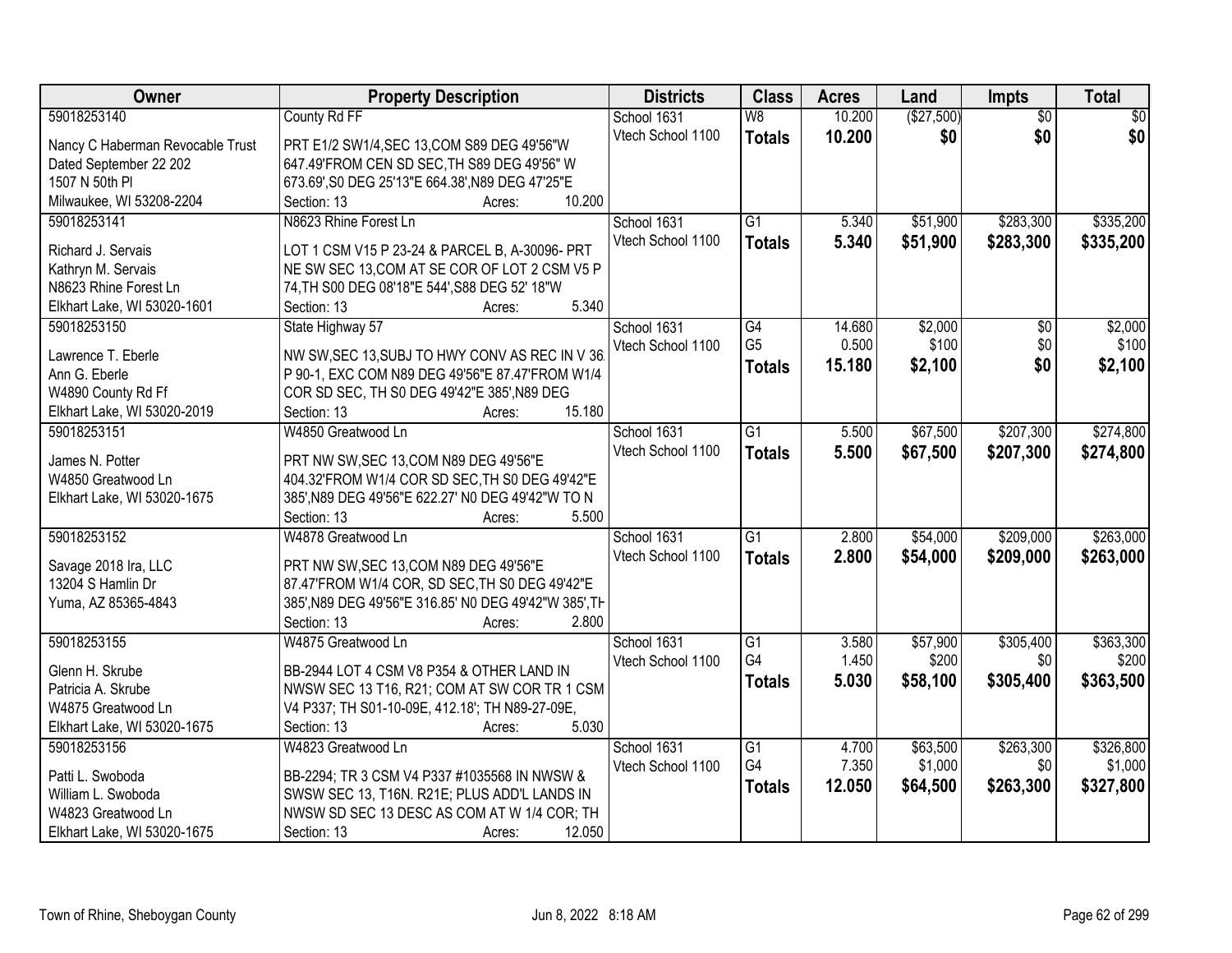| Owner                       | <b>Property Description</b>                       | <b>Districts</b>  | <b>Class</b>    | <b>Acres</b> | Land     | Impts           | <b>Total</b> |
|-----------------------------|---------------------------------------------------|-------------------|-----------------|--------------|----------|-----------------|--------------|
| 59018253160                 | W4890 County Rd FF                                | School 1631       | G4              | 28.700       | \$3,400  | $\overline{50}$ | \$3,400      |
| Lawrence T. Eberle          | SW SW, SEC 13, SUBJ TO HWY CONV REC V 362 P       | Vtech School 1100 | G <sub>5</sub>  | 1.000        | \$100    | \$0             | \$100        |
| Ann G. Eberle               | 90-91 & V 403 P 513-14, EXC CSM V17 P             |                   | G7              | 2.500        | \$32,500 | \$183,800       | \$216,300    |
| W4890 County Rd Ff          | 155-56,#1584850,& ALSO EXC THAT PRT               |                   | <b>Totals</b>   | 32.200       | \$36,000 | \$183,800       | \$219,800    |
| Elkhart Lake, WI 53020-2019 | 32.200<br>Section: 13<br>Acres:                   |                   |                 |              |          |                 |              |
| 59018253161                 | W4834 County Rd FF                                | School 1631       | $\overline{G1}$ | 4.240        | \$60,900 | \$213,400       | \$274,300    |
|                             |                                                   | Vtech School 1100 | G <sub>5</sub>  | 3.000        | \$1,400  | \$0             | \$1,400      |
| Robert A. Vollbrecht Jr     | LOT 1 CSM V17 P 155-56, #1584850 - PRT SW         |                   |                 | 7.240        | \$62,300 | \$213,400       |              |
| Jean A. Vollbrecht          | <b>SW, SEC 13.</b>                                |                   | <b>Totals</b>   |              |          |                 | \$275,700    |
| W4834 County Rd Ff          |                                                   |                   |                 |              |          |                 |              |
| Elkhart Lake, WI 53020-2019 | 7.240<br>Section: 13<br>Acres:                    |                   |                 |              |          |                 |              |
| 59018253170                 | W4730 County Rd FF                                | School 1631       | $\overline{G1}$ | 10.930       | \$65,800 | \$161,300       | \$227,100    |
|                             |                                                   | Vtech School 1100 | <b>Totals</b>   | 10.930       | \$65,800 | \$161,300       | \$227,100    |
| James E. Brennfleck         | PRT SE SW, SEC 13, COM AT S1/4 POST, TH NO DEG    |                   |                 |              |          |                 |              |
| Nancy K. Brennfleck         | 08'18"W 706.05', S89 DEG 10'43"W 620.87', S 5 DEG |                   |                 |              |          |                 |              |
| W4730 County Rd Ff          | 08'56"W 402.02', S89 DEG 47'25"W 72.77', S0 DEG   |                   |                 |              |          |                 |              |
| Elkhart Lake, WI 53020-2017 | 10.930<br>Section: 13<br>Acres:                   |                   |                 |              |          |                 |              |
| 59018253180                 | N8569 Rhine Forest Ln                             | School 1631       | $\overline{G1}$ | 6.760        | \$49,900 | \$163,500       | \$213,400    |
| Allen R. Knabe              | PRT SE SW, SEC 13, COM S89 DEG 47'25"W            | Vtech School 1100 | <b>Totals</b>   | 6.760        | \$49,900 | \$163,500       | \$213,400    |
| N8569 Rhine Forest Ln       | 1308.16'FROM S1/4 COR, TH N0 DEG 25'13"W 485'TO   |                   |                 |              |          |                 |              |
| Elkhart Lake, WI 53020      | BEG, N89 DEG 47'25"E 669.88', N5 DEG 08' 56"E     |                   |                 |              |          |                 |              |
|                             | Section: 13<br>6.760<br>Acres:                    |                   |                 |              |          |                 |              |
| 59018253190                 | N8581 Rhine Forest Ln                             | School 1631       | $\overline{G1}$ | 7.400        | \$57,000 | \$215,700       | \$272,700    |
|                             |                                                   | Vtech School 1100 | <b>Totals</b>   | 7.400        | \$57,000 | \$215,700       | \$272,700    |
| Bruce D. Balisterri         | PRT SE SW, SEC 13, COM N0 DEG 08'18"W             |                   |                 |              |          |                 |              |
| Susan Balisterri            | 761.05'FROM S1/4 COR SD SEC, TH N0 DEG 08'18"W    |                   |                 |              |          |                 |              |
| N8581 Rhine Forest Ln       | 373.82', S88 DEG 52'18"W 619.08', N58 DEG 44'51"W |                   |                 |              |          |                 |              |
| Elkhart Lake, WI 53020-1601 | Section: 13<br>7.400<br>Acres:                    |                   |                 |              |          |                 |              |
| 59018253200                 | N8515 Rhine Forest Ln                             | School 1631       | $\overline{G1}$ | 6.790        | \$49,900 | \$142,600       | \$192,500    |
| Kimberly A. Meyer           | PRT SE SW, SEC 13, COM S89 DEG 47'25"W            | Vtech School 1100 | <b>Totals</b>   | 6.790        | \$49,900 | \$142,600       | \$192,500    |
| N8515 Rhine Forest Ln       | 730.64'FROM S1/4 POST, TH S89 DEG 47'25"W         |                   |                 |              |          |                 |              |
| Elkhart Lake, WI 53020      | 577.52'TO W LINE E1/2 SW, SD SEC, NO DEG 25' 13"W |                   |                 |              |          |                 |              |
|                             | 6.790<br>Section: 13<br>Acres:                    |                   |                 |              |          |                 |              |
| 59018253201                 | N8597 Rhine Forest Ln                             | School 1631       | $\overline{G1}$ | 5.190        | \$69,500 | \$210,800       | \$280,300    |
|                             |                                                   |                   |                 |              |          |                 |              |
| William J. Reinthaler       | LOT 2 CSM V15 P 23-24 - PRT NE SW & SE SW, SEC    | Vtech School 1100 | <b>Totals</b>   | 5.190        | \$69,500 | \$210,800       | \$280,300    |
| Angela M. Reinthaler        | 13, COM AT SE COR LOT 2 CSM V5 P 74, TH S00 DEG   |                   |                 |              |          |                 |              |
| N8597 Rhine Forest Ln       | 08'18"E 544'TO PNT OF BEG, TH S00 DEG 08'18"E     |                   |                 |              |          |                 |              |
| Elkhart Lake, WI 53020-1601 | 5.190<br>Section: 13<br>Acres:                    |                   |                 |              |          |                 |              |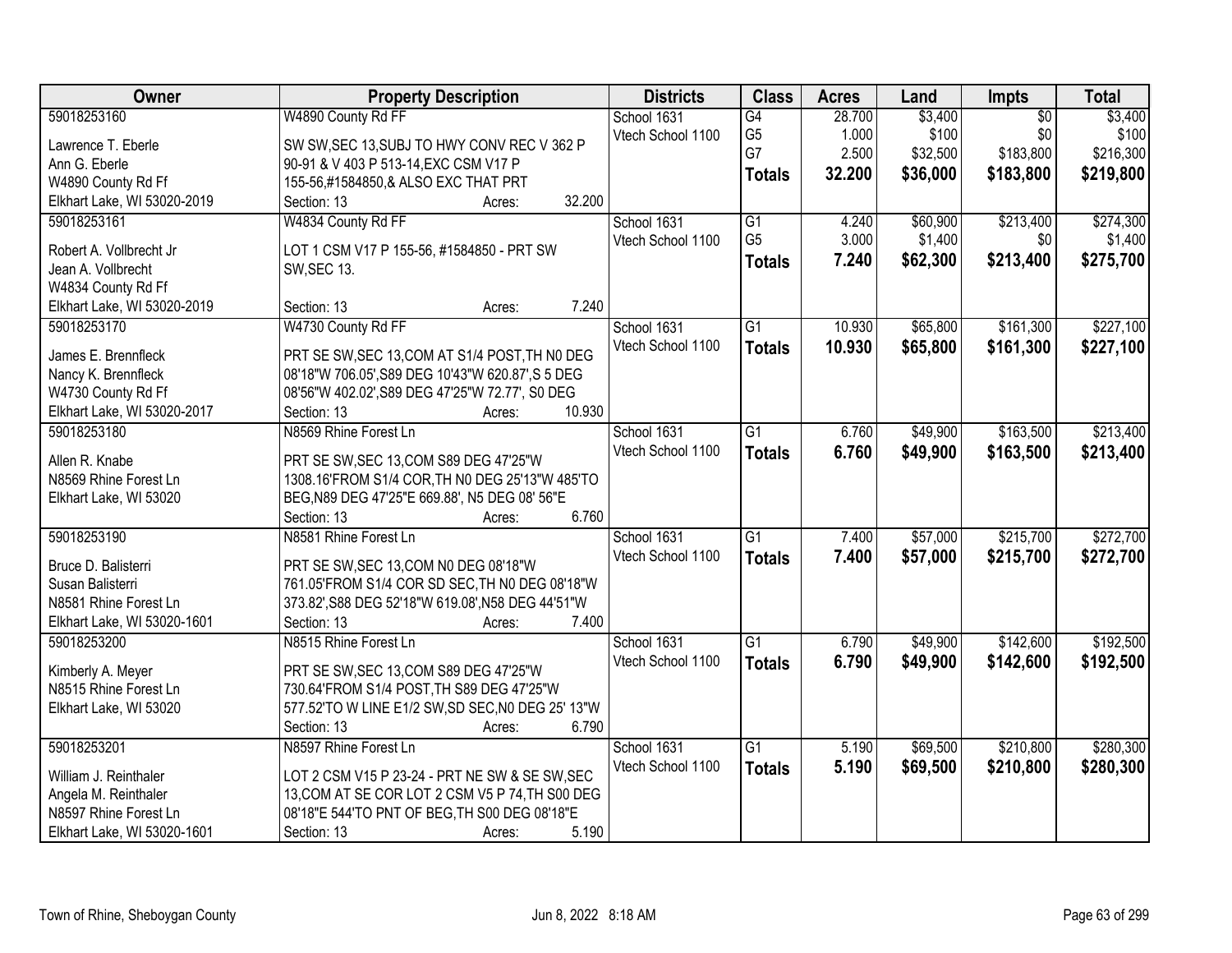| Owner                       | <b>Property Description</b>                          | <b>Districts</b>  | <b>Class</b>    | <b>Acres</b> | Land      | <b>Impts</b>    | <b>Total</b> |
|-----------------------------|------------------------------------------------------|-------------------|-----------------|--------------|-----------|-----------------|--------------|
| 59018253220                 | N8602 Willow Rd                                      | School 1631       | $\overline{G1}$ | 4.970        | \$50,900  | $\overline{50}$ | \$50,900     |
| Jeffrey J. Lutzke           | A-23056 & OTHER LANDS - THE S 400'OF E 350'OF        | Vtech School 1100 | <b>Totals</b>   | 4.970        | \$50,900  | \$0             | \$50,900     |
| Lisa S. Lutzke              | NE SE, SEC 13,& ALSO INCL COM AT SE COR SD           |                   |                 |              |           |                 |              |
| N8634 Willow Rd             | SEC, TH NO DEG 29'34"E ALG E LN OF SE1/4 SD SEC      |                   |                 |              |           |                 |              |
| Elkhart Lake, WI 53020-1634 | 4.970<br>Section: 13<br>Acres:                       |                   |                 |              |           |                 |              |
| 59018253221                 | N8690 Willow Rd                                      | School 1631       | $\overline{G1}$ | 4.100        | \$48,800  | \$103,700       | \$152,500    |
| Kurt B. Birkholz            | LOT 1 CSM V13 P 82-83 - PRT NE SE, SEC 13, COM S0    | Vtech School 1100 | <b>Totals</b>   | 4.100        | \$48,800  | \$103,700       | \$152,500    |
| Jayne M. Steuer             | DEG 29' 34"W 66'FROM E1/4 COR, SD SEC TH CONT        |                   |                 |              |           |                 |              |
| N8690 Willow Rd             | S0 DEG 29'34"W 793.55', S89 DEG 54'57"W 225' N0      |                   |                 |              |           |                 |              |
| Elkhart Lake, WI 53020-1634 | 4.100<br>Section: 13<br>Acres:                       |                   |                 |              |           |                 |              |
| 59018253222                 | <b>Willow Rd</b>                                     | School 1631       | $\overline{G5}$ | 16.230       | \$20,400  | \$0             | \$20,400     |
|                             |                                                      | Vtech School 1100 | G <sub>6</sub>  | 2.600        | \$7,000   | \$0             | \$7,000      |
| Kurt B. Birkholz            | PRT NE SE & NW SE, SEC 13, BEG AT E1/4 COR, SD       |                   | Totals          | 18.830       | \$27,400  | \$0             | \$27,400     |
| Jayne M. Steuer             | SEC, TH S89 DEG 49'35"W 1487.33', S0 DEG 08'16"E     |                   |                 |              |           |                 |              |
| N8690 Willow Rd             | 412.09', S85 DEG 10' 33"E 253.96', N87 DEG 44'E      |                   |                 |              |           |                 |              |
| Elkhart Lake, WI 53020-1634 | 18.830<br>Section: 13<br>Acres:                      |                   |                 |              |           |                 |              |
| 59018253223                 | N8634 Willow Rd                                      | School 1631       | $\overline{G1}$ | 3.000        | \$46,000  | \$182,200       | \$228,200    |
| Jeffrey Jon Lutzke          | PRT NE SE & NW SE, SEC 13, COM NO DEG 29'34"E        | Vtech School 1100 | G <sub>5</sub>  | 11.090       | \$5,000   | \$0             | \$5,000      |
| Lisa Sue Lutzke             | 1325.58'& S89 DEG 54'33"W 542.33'FROM SE COR, SD     |                   | G <sub>6</sub>  | 3.000        | \$8,100   | \$0             | \$8,100      |
| N8634 Willow Rd             | SEC, TH NO DEG 29'34"E 400', N88 DEG 41'02"W 84.72', |                   | <b>Totals</b>   | 17.090       | \$59,100  | \$182,200       | \$241,300    |
| Elkhart Lake, WI 53020-1634 | 17.090<br>Section: 13<br>Acres:                      |                   |                 |              |           |                 |              |
| 59018253231                 | N8700 Willow Rd                                      | School 1631       | $\overline{G1}$ | 2.000        | \$43,500  | \$320,800       | \$364,300    |
|                             |                                                      | Vtech School 1100 | G <sub>5</sub>  | 13.000       | \$16,300  | \$0             | \$16,300     |
| Chappa Living Trust         | PRT NW SE, SEC 13, BEG AT CEN, SD SEC, TH N89        |                   | G <sub>6</sub>  | 20.000       | \$54,000  | \$0             | \$54,000     |
| N8700 Willow Rd             | DEG 49'57"E 1153', S0 DEG 08'18"E 1323.33', S89 DEG  |                   | <b>Totals</b>   | 35.000       | \$113,800 | \$320,800       | \$434,600    |
| Elkhart Lake, WI 53020      | 54'56"W 1153', TH NO DEG 08'18"W 1321.65'TO BEG.     |                   |                 |              |           |                 |              |
|                             | 35.000<br>Section: 13<br>Acres:                      |                   |                 |              |           |                 |              |
| 59018253241                 | County Rd FF                                         | School 1631       | G4              | 18.860       | \$1,900   | $\sqrt{6}$      | \$1,900      |
| Robert W. Lutzke            | LOT 1 27CSM327-329 #235751 IN SWSE SEC 13,           | Vtech School 1100 | G <sub>5</sub>  | 1.000        | \$500     | \$0             | \$500        |
| W4480 County Rd Ff          | T16N, R21E, SUBJ.TO HWY CONV AS REC IN VOL 40.       |                   | <b>Totals</b>   | 19.860       | \$2,400   | \$0             | \$2,400      |
| Elkhart Lake, WI 53020-1702 | P435-6.                                              |                   |                 |              |           |                 |              |
|                             | Section: 13<br>19.860<br>Acres:                      |                   |                 |              |           |                 |              |
| 59018253242                 | W4656 County Rd FF                                   | School 1631       | G1              | 2.000        | \$50,000  | \$378,800       | \$428,800    |
|                             |                                                      | Vtech School 1100 | G <sub>5</sub>  | 1.040        | \$500     | \$0             | \$500        |
| Jonathan H. Kelly           | LOT 2 27CSM327-329 #235751 IN SWSE SEC 13,           |                   | G <sub>6</sub>  | 9.000        | \$24,300  | \$0             | \$24,300     |
| Heather A. Kelly            | T16N, R21E, SUBJ.TO HWY CONV AS REC IN VOL 40.       |                   | <b>Totals</b>   | 12.040       | \$74,800  | \$378,800       | \$453,600    |
| 303 Fairmont Ave            | P435-6.                                              |                   |                 |              |           |                 |              |
| Winchester, VA 22601-3903   | 12.040<br>Section: 13<br>Acres:                      |                   |                 |              |           |                 |              |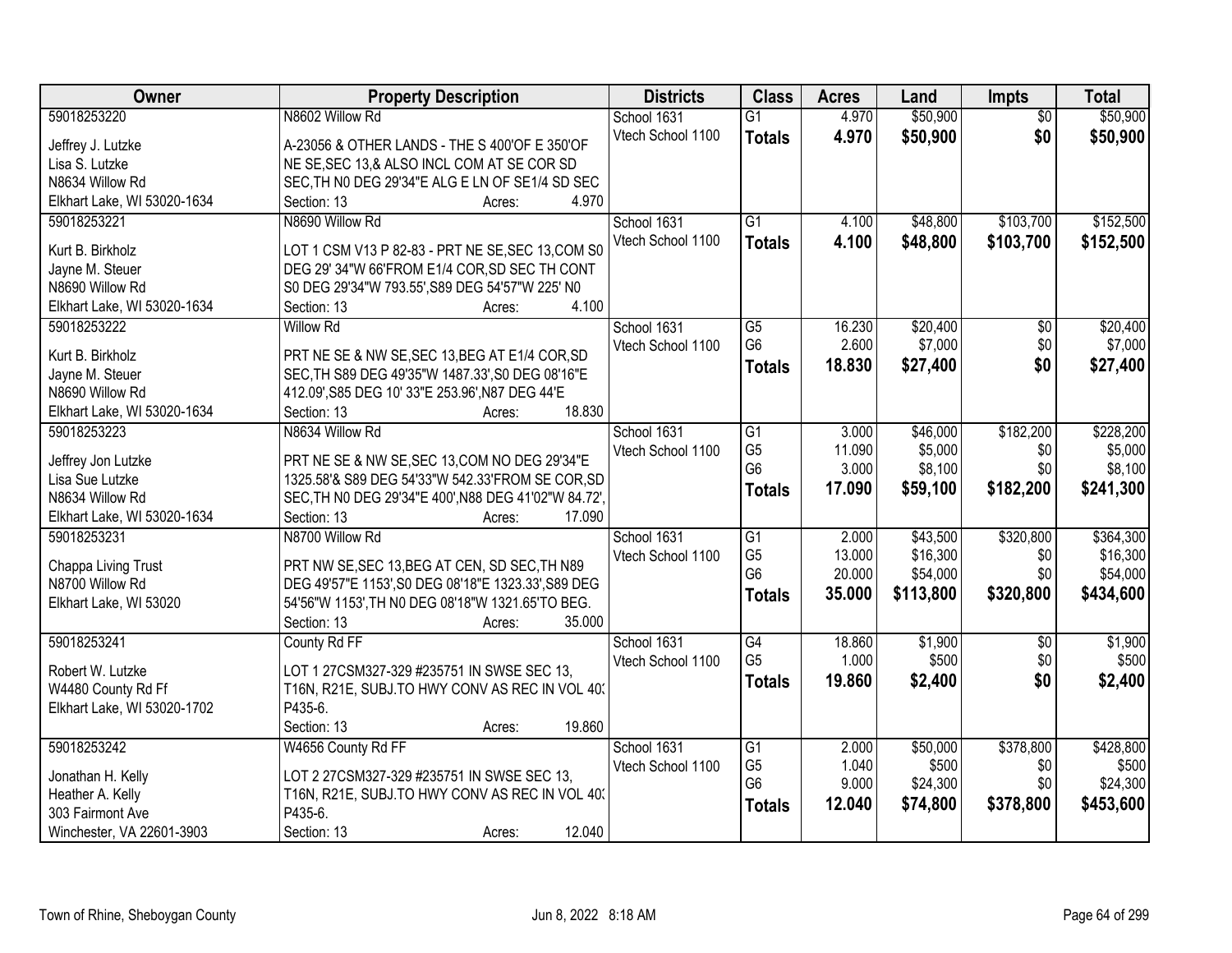| Owner                                  | <b>Property Description</b>                                                                            | <b>Districts</b>  | <b>Class</b>           | <b>Acres</b> | Land            | <b>Impts</b>    | <b>Total</b>    |
|----------------------------------------|--------------------------------------------------------------------------------------------------------|-------------------|------------------------|--------------|-----------------|-----------------|-----------------|
| 59018253243                            | County Rd FF                                                                                           | School 1631       | $\overline{G4}$        | 7.850        | \$1,000         | $\overline{50}$ | \$1,000         |
| Jonathan H. Kelly                      | LOT 3 27CSM327-329 #235751 IN SWSE SEC 13,                                                             | Vtech School 1100 | <b>Totals</b>          | 7.850        | \$1,000         | \$0             | \$1,000         |
| Heather A. Kelly                       | T16N, R21E, SUBJ.TO HWY CONV AS REC IN VOL 40.                                                         |                   |                        |              |                 |                 |                 |
| 303 Fairmont Ave                       | P435-6.                                                                                                |                   |                        |              |                 |                 |                 |
| Winchester, VA 22601-3903              | 7.850<br>Section: 13<br>Acres:                                                                         |                   |                        |              |                 |                 |                 |
| 59018253250                            | County Road FF &                                                                                       | School 1631       | G4                     | 6.100        | \$600           | $\overline{50}$ | \$600           |
|                                        |                                                                                                        | Vtech School 1100 | G <sub>5</sub>         | 8.410        | \$3,800         | \$0             | \$3,800         |
| Robert W. Lutzke<br>W4480 County Rd Ff | PRT SE SE, SEC 13, COM AT SE COR, SD SEC, TH W<br>647.58', NO DEG 10'40"E 1324.54'TO N LINE SD1/4, N89 |                   | G5M                    | 5.300        | \$7,200         | \$0             | \$7,200         |
| Elkhart Lake, WI 53020-1702            | DEG 54'53"E 654.87'TO E LINE OF SEC, TH S0 DEG                                                         |                   | <b>Totals</b>          | 19.810       | \$11,600        | \$0             | \$11,600        |
|                                        | 19.810<br>Section: 13<br>Acres:                                                                        |                   |                        |              |                 |                 |                 |
| 59018253252                            | W4566 County Rd FF                                                                                     | School 1631       | G1                     | 7.000        | \$56,000        | \$180,400       | \$236,400       |
|                                        |                                                                                                        | Vtech School 1100 | G <sub>5</sub>         | 3.000        | \$1,400         | \$0             | \$1,400         |
| Craig D Waas Trust                     | TR 2, CSM V 4 P 61 - PRT OF SE SE, SEC 13, COM                                                         |                   | Totals                 | 10.000       | \$57,400        | \$180,400       | \$237,800       |
| W4566 County Rd Ff                     | 1634.66'E FROM S1/4 COR SD SEC, TH N0 DEG                                                              |                   |                        |              |                 |                 |                 |
| Elkhart Lake, WI 53020-2017            | 10'40"E 1324.06', N89 DEG 54' 53"E 329.02', S0 DEG                                                     |                   |                        |              |                 |                 |                 |
|                                        | 10.000<br>Section: 13<br>Acres:                                                                        |                   |                        |              |                 |                 |                 |
| 59018253254                            | W4574 County Rd FF                                                                                     | School 1631       | $\overline{G1}$        | 7.000        | \$56,000        | \$114,800       | \$170,800       |
| Dennis F. Lautenbach                   | PRT OF SE SE, SEC 13, COM 1305.63'E FROM S1/4                                                          | Vtech School 1100 | G <sub>5</sub>         | 3.000        | \$1,400         | \$0             | \$1,400         |
| W4574 County Rd Ff                     | COR, SD SEC, TH NO DEG 10'40"E 1323.57', N89 DEG                                                       |                   | <b>Totals</b>          | 10.000       | \$57,400        | \$114,800       | \$172,200       |
| Elkhart Lake, WI 53020-2017            | 54'53"E 329.03', S0 DEG 10'40"W 1324.06', TH W                                                         |                   |                        |              |                 |                 |                 |
|                                        | 10.000<br>Section: 13<br>Acres:                                                                        |                   |                        |              |                 |                 |                 |
| 59018253255                            | County Rd FF                                                                                           | School 1631       | $\overline{\text{X3}}$ | 0.190        | $\overline{50}$ | \$0             | $\overline{50}$ |
| Sheboygan County (Hwy Purposes)        | PRT NE NE, SEC 13 0.19 AC (ZIMMERMANN)                                                                 | Vtech School 1100 | <b>Totals</b>          | 0.190        | \$0             | \$0             | \$0             |
| W5741 County Rd J                      |                                                                                                        |                   |                        |              |                 |                 |                 |
| Plymouth, WI 53073-3340                |                                                                                                        |                   |                        |              |                 |                 |                 |
|                                        | 0.190<br>Section: 13<br>Acres:                                                                         |                   |                        |              |                 |                 |                 |
| 59018253260                            | N8810 State Highway 57                                                                                 | School 1631       | G1                     | 4.000        | \$60,000        | \$215,200       | \$275,200       |
| Kummer, Martin A Kummer Trust          | NE NE, SEC 14, SUBJ TO HWY CONV REC V 361 P 6-7                                                        | Vtech School 1100 | G4                     | 19.000       | \$2,500         | \$0             | \$2,500         |
| Martin A. Kummer                       | & V 541 P 390-91.                                                                                      |                   | G <sub>5</sub>         | 17.000       | \$7,700         | \$0             | \$7,700         |
| 11039 N Pebble Ln                      |                                                                                                        |                   | <b>Totals</b>          | 40.000       | \$70,200        | \$215,200       | \$285,400       |
| Mequon, WI 53092-5832                  | 40.000<br>Section: 14<br>Acres:                                                                        |                   |                        |              |                 |                 |                 |
| 59018253270                            | County Rd MM                                                                                           | School 1631       | $\overline{G5}$        | 28.750       | \$20,700        | $\overline{60}$ | \$20,700        |
|                                        |                                                                                                        | Vtech School 1100 | G <sub>6</sub>         | 8.000        | \$21,600        | \$0             | \$21,600        |
| Kummer, Martin A Kummer Trust          | NW NE, SEC 14, EXC COM 54 RODS S OF NW COR, TH                                                         |                   | <b>Totals</b>          | 36.750       | \$42,300        | \$0             | \$42,300        |
| Martin A. Kummer<br>11039 N Pebble Ln  | E 20 RODS, S TO S LN NW NE, W 20 RODS TO SW<br>COR, SD1/4, TH N TO BEG, SUBJ TO HWY AS REC IN          |                   |                        |              |                 |                 |                 |
| Mequon, WI 53092-5832                  | 36.750<br>Section: 14<br>Acres:                                                                        |                   |                        |              |                 |                 |                 |
|                                        |                                                                                                        |                   |                        |              |                 |                 |                 |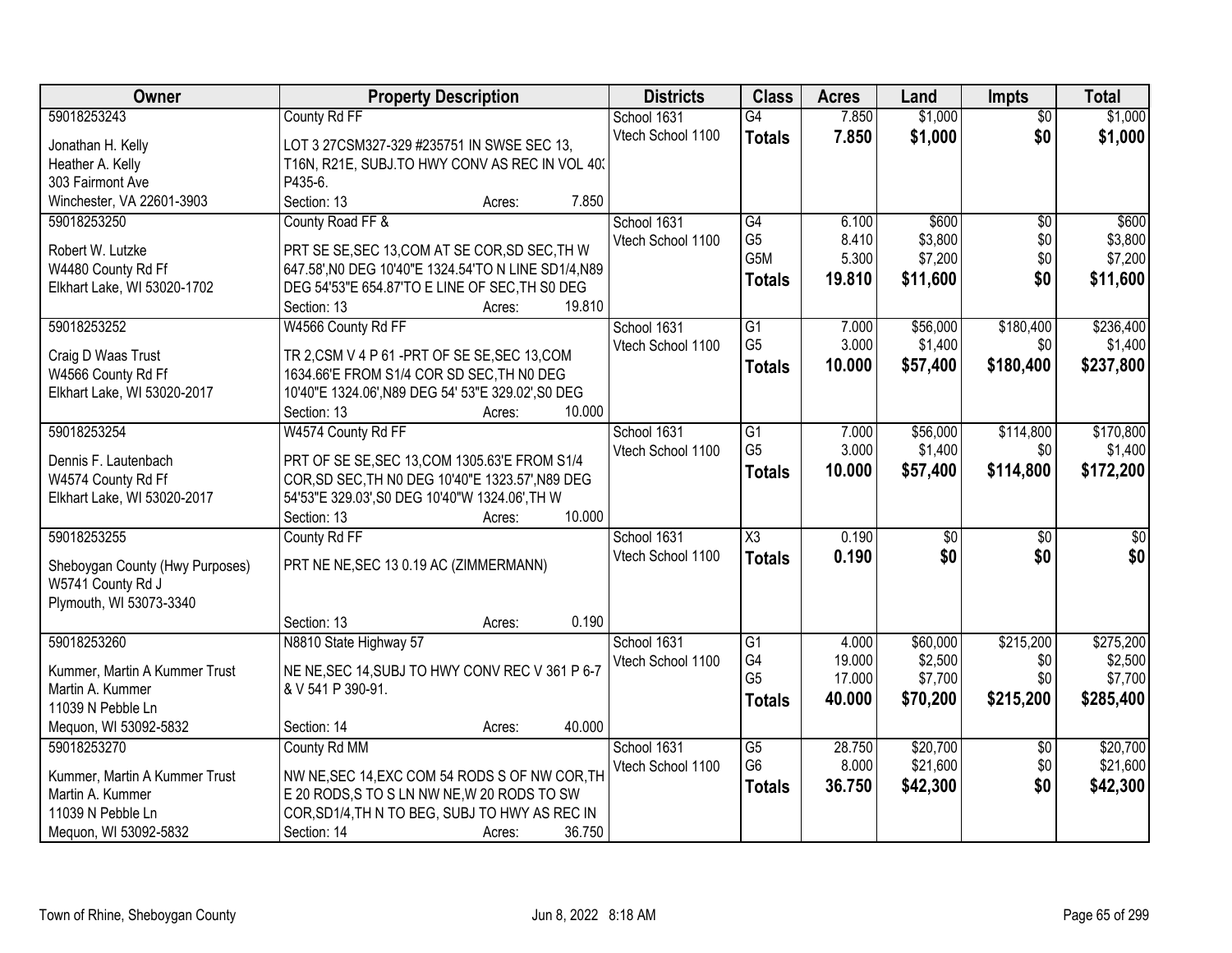| Owner                              | <b>Property Description</b>                                                                          | <b>Districts</b>  | <b>Class</b>         | <b>Acres</b> | Land     | <b>Impts</b>    | <b>Total</b> |
|------------------------------------|------------------------------------------------------------------------------------------------------|-------------------|----------------------|--------------|----------|-----------------|--------------|
| 59018253280                        | State Highway 57                                                                                     | School 1631       | $\overline{G6}$      | 6.000        | \$16,200 | $\overline{50}$ | \$16,200     |
| Joan C. Kissinger                  | PRT W1/2 NE1/4, SEC 14, COM 54 RDS S OF NW COR                                                       | Vtech School 1100 | <b>Totals</b>        | 6.000        | \$16,200 | \$0             | \$16,200     |
| W5247 Kissinger Rd                 | SD W1/2, TH E 20 RDS, S 48 RDS, W 20 RDS, TH N 48                                                    |                   |                      |              |          |                 |              |
| Elkhart Lake, WI 53020-1633        | RDS TO BEG.                                                                                          |                   |                      |              |          |                 |              |
|                                    | 6.000<br>Section: 14<br>Acres:                                                                       |                   |                      |              |          |                 |              |
| 59018253290                        | County Rd MM                                                                                         | School 1631       | $\overline{G5}$      | 37.250       | \$16,800 | $\overline{50}$ | \$16,800     |
|                                    |                                                                                                      | Vtech School 1100 | <b>Totals</b>        | 37.250       | \$16,800 | \$0             | \$16,800     |
| Kummer, Martin A Kummer Trust      | SW NE, SEC 14, EXC COM 102 RDS S OF N1/4                                                             |                   |                      |              |          |                 |              |
| Martin A. Kummer                   | POST, THE 20 RDS, N TO N LN SW NE, W 20 RDS TO                                                       |                   |                      |              |          |                 |              |
| 11039 N Pebble Ln                  | NW COR SD1/4, TH S TO BEG.<br>37.250                                                                 |                   |                      |              |          |                 |              |
| Mequon, WI 53092-5832              | Section: 14<br>Acres:                                                                                |                   |                      |              |          |                 |              |
| 59018253300                        | N8744 State Highway 57                                                                               | School 1631       | G1<br>G <sub>5</sub> | 4.000        | \$48,000 | \$0             | \$48,000     |
| Kummer, Martin A Kummer Trust      | SE NE, SEC 14, SUBJ TO HWY CONV REC V 361 P 6-7.                                                     | Vtech School 1100 |                      | 36.000       | \$16,200 | \$0             | \$16,200     |
| Martin A. Kummer                   |                                                                                                      |                   | <b>Totals</b>        | 40.000       | \$64,200 | \$0             | \$64,200     |
| 11039 N Pebble Ln                  |                                                                                                      |                   |                      |              |          |                 |              |
| Mequon, WI 53092-5832              | 40.000<br>Section: 14<br>Acres:                                                                      |                   |                      |              |          |                 |              |
| 59018253310                        | N8873 Rhine Rd                                                                                       | School 1631       | G1                   | 4.000        | \$48,500 | \$130,900       | \$179,400    |
|                                    |                                                                                                      | Vtech School 1100 | G4                   | 32.720       | \$3,300  | \$0             | \$3,300      |
| Shelly A. Lawonn<br>Brad T. Lawonn | NE1/4 NW1/4, SEC 14, EXC COM 439.8'E OF INTER OF<br>CEN CTH E WITH N SEC LN, TH S11 DEG 53'W 273', W |                   | G <sub>5</sub>       | 4.310        | \$2,000  | \$0             | \$2,000      |
| 1144 4th St                        | 440.3'TO CEN CTH E, NELY ON HWY TO N SEC LN, TH                                                      |                   | <b>Totals</b>        | 41.030       | \$53,800 | \$130,900       | \$184,700    |
| Kiel, WI 53042-1146                | 41.030<br>Section: 14                                                                                |                   |                      |              |          |                 |              |
| 59018253320                        | Acres:<br>W5169 County Rd MM                                                                         | School 1631       | $\overline{G1}$      | 1.240        | \$32,100 | \$102,200       | \$134,300    |
|                                    |                                                                                                      |                   |                      |              |          |                 |              |
| Joyce A. Scheibl                   | PRT NE NW, SEC 14, COM 439.8'E OF INTER OF CEN                                                       | Vtech School 1100 | <b>Totals</b>        | 1.240        | \$32,100 | \$102,200       | \$134,300    |
| W5169 County Rd Mm                 | OF CTH E & N SEC LN, TH S11 DEG 53'W 273', W                                                         |                   |                      |              |          |                 |              |
| Elkhart Lake, WI 53020-1628        | 203.2', N11 DEG 53'E 275.6' TO N SEC LN, TH E                                                        |                   |                      |              |          |                 |              |
|                                    | Section: 14<br>1.240<br>Acres:                                                                       |                   |                      |              |          |                 |              |
| 59018253330                        | W5179 County Rd MM                                                                                   | School 1631       | $\overline{G1}$      | 0.310        | \$15,100 | \$77,500        | \$92,600     |
| Brian G. Campbell                  | LOT 1, CSM V 1 P 207 - PRT NE NW, SEC 14, COM S87                                                    | Vtech School 1100 | <b>Totals</b>        | 0.310        | \$15,100 | \$77,500        | \$92,600     |
| Kimberly M. Campbell               | DEG 34' 50"W 1064.43'FROM N1/4 POST, TH N10 DEG                                                      |                   |                      |              |          |                 |              |
| W5179 County Rd Mm                 | 59'15"E 5.1'TO CEN CTH MM, BEING PNT OF BEG, TH                                                      |                   |                      |              |          |                 |              |
| Elkhart Lake, WI 53020-1628        | Section: 14<br>0.310<br>Acres:                                                                       |                   |                      |              |          |                 |              |
| 59018253340                        | W5183 County Rd MM                                                                                   | School 2828       | $\overline{G1}$      | 0.270        | \$13,400 | \$89,000        | \$102,400    |
|                                    |                                                                                                      | Vtech School 1100 | <b>Totals</b>        | 0.270        | \$13,400 | \$89,000        | \$102,400    |
| 5183mmelk, LLC                     | PRT NE NW, SEC 14, COM IN E LN CTH E 24.75'S OF N                                                    |                   |                      |              |          |                 |              |
| 2100 Hickory Ln                    | LN SEC 14 TH S14 DEG 00'W ALG E LN SD HWY                                                            |                   |                      |              |          |                 |              |
| New Holstein, WI 53061             | 108.9', E 113.1', N TO PNT E OF BEG, TH W 104.1'TO                                                   |                   |                      |              |          |                 |              |
|                                    | 0.270<br>Section: 14<br>Acres:                                                                       |                   |                      |              |          |                 |              |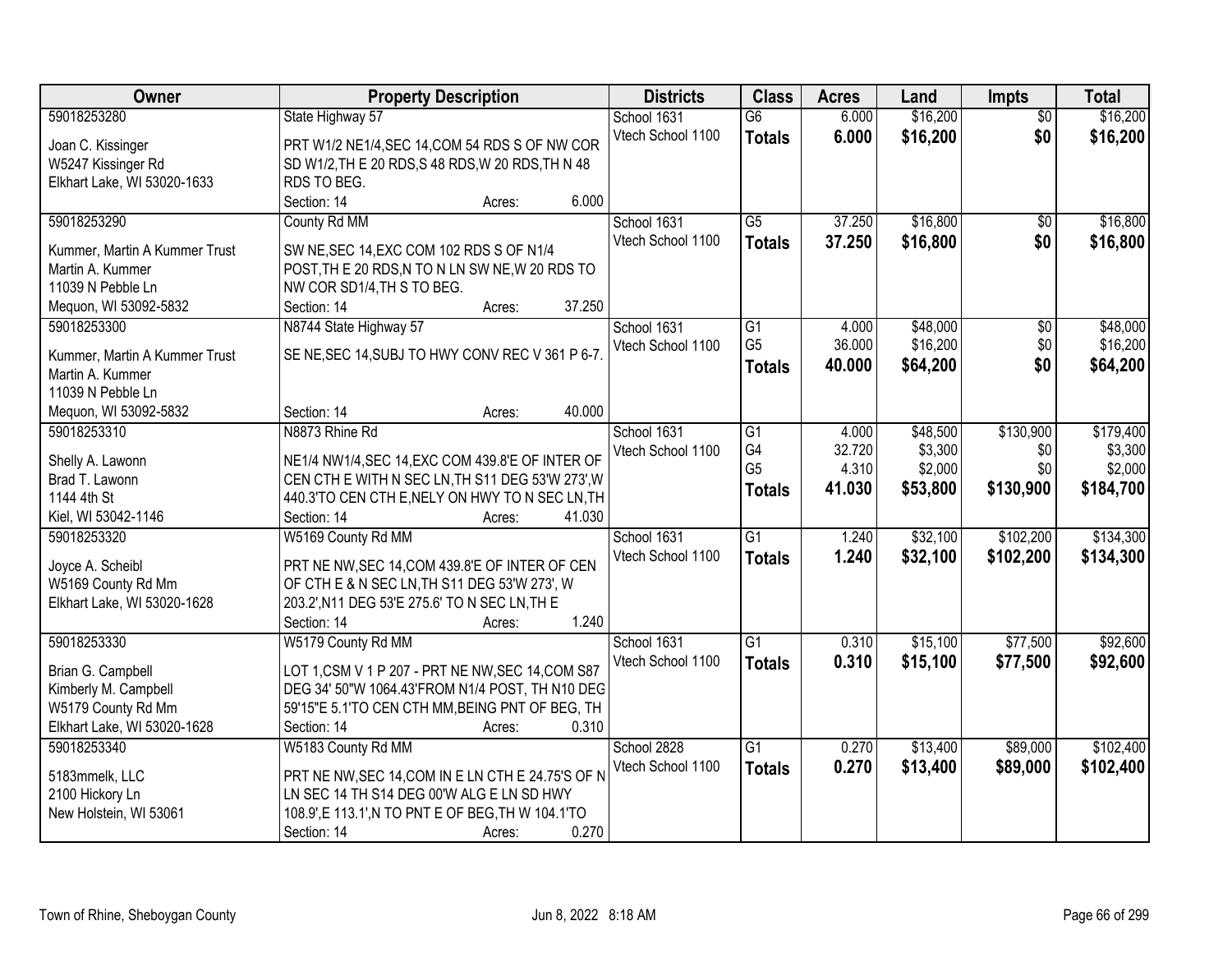| \$151,900<br>59018253350<br>N8891 Rhine Rd<br>School 2828<br>0.720<br>\$23,700<br>\$128,200<br>$\overline{G1}$<br>\$23,700<br>Vtech School 1100<br>0.720<br>\$128,200<br>\$151,900<br><b>Totals</b><br>PRT NE NW, SEC 14, COM IN CEN CTH E 278.6'SLY OF<br>Elkhart Lake Holdings, LLC<br>ITS INTER WITH N SEC LN, THE 237.1', N11 DEG 53'E<br>c/o William Hall<br>134.9', W TO CEN OF CTH E, TH SLY ALG HWY TO<br>PO Box 511283<br>0.720<br>Milwaukee, WI 53203-0221<br>Section: 14<br>Acres:<br>\$189,800<br>\$238,300<br>59018253360<br>N8850 Rhine Rd<br>School 1631<br>$\overline{G1}$<br>\$48,500<br>4.000<br>G4<br>6.000<br>Vtech School 1100<br>\$600<br>\$0<br>\$600<br>Nicholas J. Jensen<br>NW NW, SEC 14, EXC COM AT NW COR SD1/4, TH S<br>G <sub>5</sub><br>\$4,700<br>10.330<br>\$4,700<br>\$0<br>396.8', N89 DEG 14'E 615.5', N14 DEG 29'E 112', S82<br>Megan L. Jensen<br>20.330<br>\$53,800<br>\$189,800<br>\$243,600<br><b>Totals</b><br>N8850 Rhine Rd<br>DEG 54'E 497.8', SWLY PARA WITH CTH E 18.5', S82<br>20.330<br>Elkhart Lake, WI 53020-1674<br>Section: 14<br>Acres: |
|------------------------------------------------------------------------------------------------------------------------------------------------------------------------------------------------------------------------------------------------------------------------------------------------------------------------------------------------------------------------------------------------------------------------------------------------------------------------------------------------------------------------------------------------------------------------------------------------------------------------------------------------------------------------------------------------------------------------------------------------------------------------------------------------------------------------------------------------------------------------------------------------------------------------------------------------------------------------------------------------------------------------------------------------------------------------------------------------|
|                                                                                                                                                                                                                                                                                                                                                                                                                                                                                                                                                                                                                                                                                                                                                                                                                                                                                                                                                                                                                                                                                                |
|                                                                                                                                                                                                                                                                                                                                                                                                                                                                                                                                                                                                                                                                                                                                                                                                                                                                                                                                                                                                                                                                                                |
|                                                                                                                                                                                                                                                                                                                                                                                                                                                                                                                                                                                                                                                                                                                                                                                                                                                                                                                                                                                                                                                                                                |
|                                                                                                                                                                                                                                                                                                                                                                                                                                                                                                                                                                                                                                                                                                                                                                                                                                                                                                                                                                                                                                                                                                |
|                                                                                                                                                                                                                                                                                                                                                                                                                                                                                                                                                                                                                                                                                                                                                                                                                                                                                                                                                                                                                                                                                                |
|                                                                                                                                                                                                                                                                                                                                                                                                                                                                                                                                                                                                                                                                                                                                                                                                                                                                                                                                                                                                                                                                                                |
|                                                                                                                                                                                                                                                                                                                                                                                                                                                                                                                                                                                                                                                                                                                                                                                                                                                                                                                                                                                                                                                                                                |
|                                                                                                                                                                                                                                                                                                                                                                                                                                                                                                                                                                                                                                                                                                                                                                                                                                                                                                                                                                                                                                                                                                |
|                                                                                                                                                                                                                                                                                                                                                                                                                                                                                                                                                                                                                                                                                                                                                                                                                                                                                                                                                                                                                                                                                                |
|                                                                                                                                                                                                                                                                                                                                                                                                                                                                                                                                                                                                                                                                                                                                                                                                                                                                                                                                                                                                                                                                                                |
|                                                                                                                                                                                                                                                                                                                                                                                                                                                                                                                                                                                                                                                                                                                                                                                                                                                                                                                                                                                                                                                                                                |
| G1<br>\$47,900<br>\$47,900<br>59018253370<br>County Rd MM<br>School 1631<br>3.740<br>$\overline{50}$                                                                                                                                                                                                                                                                                                                                                                                                                                                                                                                                                                                                                                                                                                                                                                                                                                                                                                                                                                                           |
| Vtech School 1100<br>\$47,900<br>\$0<br>3.740<br>\$47,900<br><b>Totals</b><br>PRT NW NW, SEC 14, COM AT NW COR SD SEC, TH S:<br>Douglas J. Peterman                                                                                                                                                                                                                                                                                                                                                                                                                                                                                                                                                                                                                                                                                                                                                                                                                                                                                                                                            |
| DEG 22"W 420.75',& S89 DEG 20'22"E 549.59'TO PNT<br>Candace E. Lewandoske                                                                                                                                                                                                                                                                                                                                                                                                                                                                                                                                                                                                                                                                                                                                                                                                                                                                                                                                                                                                                      |
| OF BEG, TH S89 DEG 20'22"E 65.91', N16 DEG 45'19"E<br>W5222 County Rd Mm                                                                                                                                                                                                                                                                                                                                                                                                                                                                                                                                                                                                                                                                                                                                                                                                                                                                                                                                                                                                                       |
| Elkhart Lake, WI 53020-1629<br>Section: 14<br>3.740<br>Acres:                                                                                                                                                                                                                                                                                                                                                                                                                                                                                                                                                                                                                                                                                                                                                                                                                                                                                                                                                                                                                                  |
| 59018253371<br>W5267 County Rd MM<br>School 1631<br>$\overline{G1}$<br>\$51,500<br>\$12,500<br>\$64,000<br>5.200                                                                                                                                                                                                                                                                                                                                                                                                                                                                                                                                                                                                                                                                                                                                                                                                                                                                                                                                                                               |
| Vtech School 1100<br>5.200<br>\$51,500<br>\$12,500<br>\$64,000<br><b>Totals</b>                                                                                                                                                                                                                                                                                                                                                                                                                                                                                                                                                                                                                                                                                                                                                                                                                                                                                                                                                                                                                |
| Paul J. Cevaal<br>TR 1 CSM V3 P173 # 1002434 - PRT NW NW, SEC                                                                                                                                                                                                                                                                                                                                                                                                                                                                                                                                                                                                                                                                                                                                                                                                                                                                                                                                                                                                                                  |
| Bonnie L. Cevaal<br>14, COM AT NW COR SD SEC, TH S2 DEG 22"W                                                                                                                                                                                                                                                                                                                                                                                                                                                                                                                                                                                                                                                                                                                                                                                                                                                                                                                                                                                                                                   |
| 261 Amherst Ave<br>420.75', S89 DEG 20'22"E 549.59', N2 DEG 22"E 403.88'                                                                                                                                                                                                                                                                                                                                                                                                                                                                                                                                                                                                                                                                                                                                                                                                                                                                                                                                                                                                                       |
| 5.200<br>Sheboygan Fls, WI 53085-1734<br>Section: 14<br>Acres:                                                                                                                                                                                                                                                                                                                                                                                                                                                                                                                                                                                                                                                                                                                                                                                                                                                                                                                                                                                                                                 |
| \$141,900<br>\$182,700<br>59018253380<br>$\overline{G2}$<br>1.760<br>\$40,800<br>N8898 Rhine Rd<br>School 1631                                                                                                                                                                                                                                                                                                                                                                                                                                                                                                                                                                                                                                                                                                                                                                                                                                                                                                                                                                                 |
| 1.760<br>\$40,800<br>\$182,700<br>Vtech School 1100<br><b>Totals</b><br>\$141,900<br>Jennifer S. Yoho<br>PRT N1/2 NW1/4, SEC 14, COM AT INTER OF N SEC                                                                                                                                                                                                                                                                                                                                                                                                                                                                                                                                                                                                                                                                                                                                                                                                                                                                                                                                         |
| N2464 County Rd Cc<br>LN WITH CEN CTH E, TH SWLY ON CEN SD HWY                                                                                                                                                                                                                                                                                                                                                                                                                                                                                                                                                                                                                                                                                                                                                                                                                                                                                                                                                                                                                                 |
| Waldo, WI 53093<br>387.6', N82 DEG 54'W 267.3', NELY 347.82'TO N SEC                                                                                                                                                                                                                                                                                                                                                                                                                                                                                                                                                                                                                                                                                                                                                                                                                                                                                                                                                                                                                           |
| Section: 14<br>1.760<br>Acres:                                                                                                                                                                                                                                                                                                                                                                                                                                                                                                                                                                                                                                                                                                                                                                                                                                                                                                                                                                                                                                                                 |
| $\overline{G2}$<br>\$10,300<br>\$17,400<br>\$27,700<br>59018253390<br>N8884 Rhine Rd<br>School 1631<br>0.570                                                                                                                                                                                                                                                                                                                                                                                                                                                                                                                                                                                                                                                                                                                                                                                                                                                                                                                                                                                   |
| Vtech School 1100<br>0.570<br>\$10,300<br>\$17,400<br>\$27,700<br><b>Totals</b>                                                                                                                                                                                                                                                                                                                                                                                                                                                                                                                                                                                                                                                                                                                                                                                                                                                                                                                                                                                                                |
| PRT NW NW, SEC 14, COM IN CEN CTH E 406.1'SLY<br>Rhine Holdings, LLC                                                                                                                                                                                                                                                                                                                                                                                                                                                                                                                                                                                                                                                                                                                                                                                                                                                                                                                                                                                                                           |
| c/o William Hall<br>OF ITS INTER WITH N SEC LN, TH N82 DEG 54' W                                                                                                                                                                                                                                                                                                                                                                                                                                                                                                                                                                                                                                                                                                                                                                                                                                                                                                                                                                                                                               |
| 148.5', NELY PARA WITH CTH E 167', ELY 148.5'TO<br>PO Box 511283                                                                                                                                                                                                                                                                                                                                                                                                                                                                                                                                                                                                                                                                                                                                                                                                                                                                                                                                                                                                                               |
| Milwaukee, WI 53203-0221<br>0.570<br>Section: 14<br>Acres:                                                                                                                                                                                                                                                                                                                                                                                                                                                                                                                                                                                                                                                                                                                                                                                                                                                                                                                                                                                                                                     |
| 59018253391<br>School 1631<br>G4<br>\$400<br>Rhine Rd<br>4.010<br>\$400<br>$\overline{50}$                                                                                                                                                                                                                                                                                                                                                                                                                                                                                                                                                                                                                                                                                                                                                                                                                                                                                                                                                                                                     |
| \$300<br>G <sub>5</sub><br>1.000<br>\$300<br>\$0<br>Vtech School 1100<br>LOT 1 CSM V13 P 144-45 - PRT NW NW, SEC 14, COM<br>Nicholas J. Jensen                                                                                                                                                                                                                                                                                                                                                                                                                                                                                                                                                                                                                                                                                                                                                                                                                                                                                                                                                 |
| \$700<br>\$0<br>\$700<br>5.010<br><b>Totals</b><br>S89 DEG 15' W 1301.40', S11 DEG 47'27"W 373.01'&<br>Megan L. Jensen                                                                                                                                                                                                                                                                                                                                                                                                                                                                                                                                                                                                                                                                                                                                                                                                                                                                                                                                                                         |
| N8850 Rhine Rd<br>S12 DEG 58'16"W 18.50'FROM N1/4 COR, SD SEC, TH                                                                                                                                                                                                                                                                                                                                                                                                                                                                                                                                                                                                                                                                                                                                                                                                                                                                                                                                                                                                                              |
| Elkhart Lake, WI 53020-1674<br>5.010<br>Section: 14<br>Acres:                                                                                                                                                                                                                                                                                                                                                                                                                                                                                                                                                                                                                                                                                                                                                                                                                                                                                                                                                                                                                                  |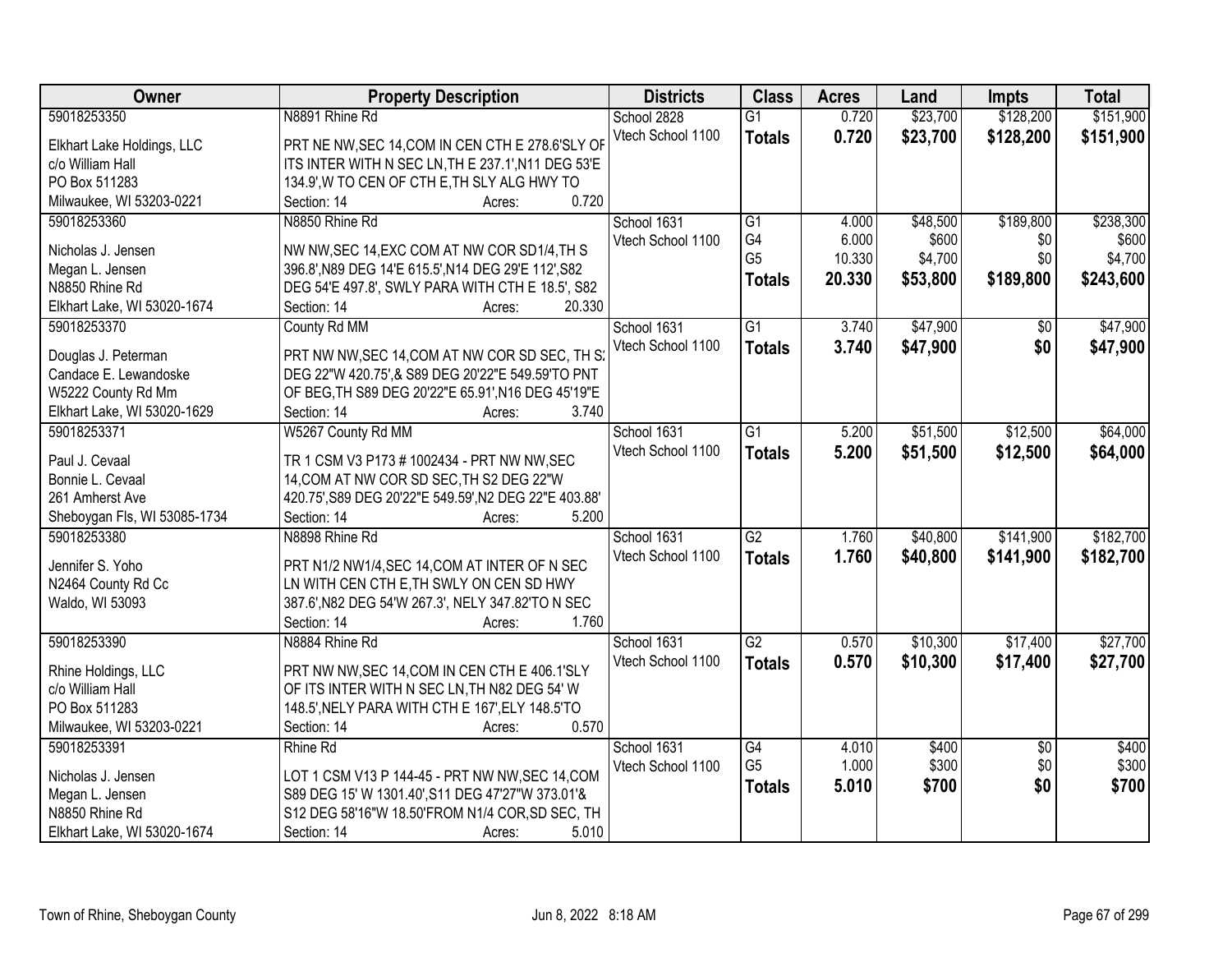| Owner                                                 | <b>Property Description</b>                         |        |        | <b>Districts</b>                 | <b>Class</b>         | <b>Acres</b>     | Land               | <b>Impts</b>      | <b>Total</b>       |
|-------------------------------------------------------|-----------------------------------------------------|--------|--------|----------------------------------|----------------------|------------------|--------------------|-------------------|--------------------|
| 59018253400                                           | Rhine Rd                                            |        |        | School 1631                      | G4                   | 24.000           | \$3,200            | $\overline{50}$   | \$3,200            |
| Joan C. Kissinger                                     | SW NW, SEC 14, & COM AT NW COR NW SW, TH E          |        |        | Vtech School 1100                | G <sub>5</sub>       | 4.740            | \$3,200            | \$0               | \$3,200            |
| W5247 Kissinger Rd                                    | 38', SWLY 53', TH N 33'TO BEG, EXC THAT PRT N1/4    |        |        |                                  | G7                   | 1.000            | \$20,000           | \$42,500          | \$62,500           |
| Elkhart Lake, WI 53020-1633                           | OF SD SW NW LYING W OF CTH E & EXC S 33'OF          |        |        |                                  | <b>Totals</b>        | 29.740           | \$26,400           | \$42,500          | \$68,900           |
|                                                       | Section: 14                                         | Acres: | 29.740 |                                  |                      |                  |                    |                   |                    |
| 59018253410                                           | N8780 Rhine Rd                                      |        |        | School 1631                      | $\overline{G1}$      | 7.500            | \$57,300           | \$103,900         | \$161,200          |
|                                                       | N1/4 OF SW NW, SEC 14, LYING W OF CTH E.            |        |        | Vtech School 1100                | <b>Totals</b>        | 7.500            | \$57,300           | \$103,900         | \$161,200          |
| Shelly Pfeil et al                                    |                                                     |        |        |                                  |                      |                  |                    |                   |                    |
| c/o Feldmann Life Est, Don & Judith<br>N8780 Rhine Rd |                                                     |        |        |                                  |                      |                  |                    |                   |                    |
| Elkhart Lake, WI 53020-1617                           | Section: 14                                         | Acres: | 7.500  |                                  |                      |                  |                    |                   |                    |
| 59018253420                                           | Rhine Rd                                            |        |        | School 1631                      | $\overline{X4}$      | 0.660            | \$0                | $\overline{50}$   | $\overline{50}$    |
|                                                       |                                                     |        |        | Vtech School 1100                | <b>Totals</b>        | 0.660            | \$0                | \$0               | \$0                |
| Town of Rhine (For Road)                              | A R/W 33' WIDE LYING N.OF & ADJACENT TO THE         |        |        |                                  |                      |                  |                    |                   |                    |
| W5250 County Rd Ff                                    | S.LINE OF N1/2 OF SW NW EXTEND. FROM                |        |        |                                  |                      |                  |                    |                   |                    |
| Elkhart Lake, WI 53020-2020                           | W.SEC.LINE, EAST 53 RD.TO CEN.OF C.T.H."E".         |        |        |                                  |                      |                  |                    |                   |                    |
|                                                       | Section: 14                                         | Acres: | 0.660  |                                  |                      |                  |                    |                   |                    |
| 59018253430                                           | N8730 Rhine Rd                                      |        |        | School 1631                      | G1                   | 1.100            | \$30,000           | \$118,100         | \$148,100          |
| Kari A. Blanke                                        | PRT SW NW, SEC 14, COM 661.1' M/L N & S89 DEG       |        |        | Vtech School 1100                | <b>Totals</b>        | 1.100            | \$30,000           | \$118,100         | \$148,100          |
| N8730 Rhine Rd                                        | 23'E 709.43' FROM W1/4 POST, TH S89 DEG 23'E        |        |        |                                  |                      |                  |                    |                   |                    |
| Elkhart Lake, WI 53020-1617                           | 173.82'TO CEN CTH E, S14 DEG 33'W ON CEN SD         |        |        |                                  |                      |                  |                    |                   |                    |
|                                                       | Section: 14                                         | Acres: | 1.100  |                                  |                      |                  |                    |                   |                    |
| 59018253440                                           | W5247 Kissinger Rd                                  |        |        | School 1631                      | $\overline{G1}$      | 1.000            | \$28,500           | \$122,700         | \$151,200          |
|                                                       |                                                     |        |        | Vtech School 1100                | <b>Totals</b>        | 1.000            | \$28,500           | \$122,700         | \$151,200          |
| Joan C. Kissinger                                     | PRT SW NW, SEC 14, COM S0 DEG 30'58"W 1976.01'&     |        |        |                                  |                      |                  |                    |                   |                    |
| W5247 Kissinger Rd                                    | S89 DEG 23'E 536.26'FROM NW COR, SD SEC, TH S89     |        |        |                                  |                      |                  |                    |                   |                    |
| Elkhart Lake, WI 53020-1633                           | DEG 23'E 172.56', S10 DEG 3'W 269.15', N78 DEG 57'W |        | 1.000  |                                  |                      |                  |                    |                   |                    |
|                                                       | Section: 14                                         | Acres: |        |                                  |                      |                  |                    |                   |                    |
| 59018253450                                           | Rhine Rd                                            |        |        | School 1631<br>Vtech School 1100 | G4<br>G <sub>5</sub> | 20.000<br>20.000 | \$2,300<br>\$9,000 | $\sqrt{6}$<br>\$0 | \$2,300<br>\$9,000 |
| Joan C. Kissinger                                     | SE NW, SEC 14.                                      |        |        |                                  |                      |                  |                    | \$0               |                    |
| W5247 Kissinger Rd                                    |                                                     |        |        |                                  | <b>Totals</b>        | 40.000           | \$11,300           |                   | \$11,300           |
| Elkhart Lake, WI 53020-1633                           |                                                     |        |        |                                  |                      |                  |                    |                   |                    |
|                                                       | Section: 14                                         | Acres: | 40.000 |                                  |                      |                  |                    |                   |                    |
| 59018253460                                           | W5102 County Rd FF                                  |        |        | School 1631                      | $\overline{G1}$      | 4.000            | \$60,000           | \$200,100         | \$260,100          |
| <b>Bernell Redeker</b>                                | NE SW, SEC 14.                                      |        |        | Vtech School 1100                | G4                   | 16.000           | \$2,400            | \$0               | \$2,400            |
| W5102 County Rd Ff                                    |                                                     |        |        |                                  | G <sub>5</sub> M     | 20.000           | \$27,000           | \$0               | \$27,000           |
| Elkhart Lake, WI 53020-2020                           |                                                     |        |        |                                  | <b>Totals</b>        | 40.000           | \$89,400           | \$200,100         | \$289,500          |
|                                                       | Section: 14                                         | Acres: | 40.000 |                                  |                      |                  |                    |                   |                    |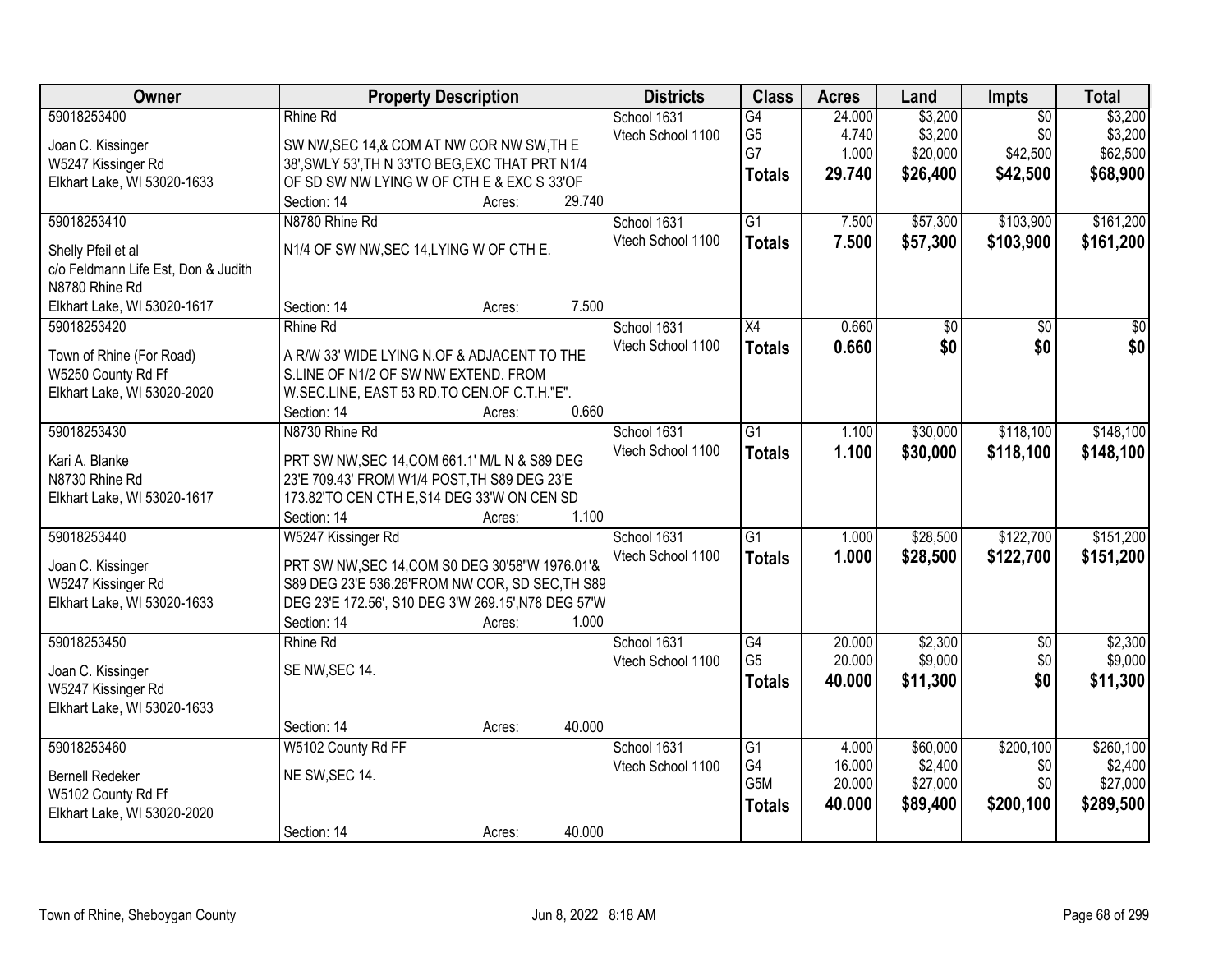| Owner                        | <b>Property Description</b>                         | <b>Districts</b>  | <b>Class</b>    | <b>Acres</b> | Land            | <b>Impts</b>    | <b>Total</b>    |
|------------------------------|-----------------------------------------------------|-------------------|-----------------|--------------|-----------------|-----------------|-----------------|
| 59018253470                  | N8690 Rhine Rd                                      | School 1631       | $\overline{G2}$ | 5.570        | \$13,900        | \$44,300        | \$58,200        |
| Jennifer L. Brusky et al     | LOT 1 CSM V14 P 166-68 - PRT NW SW, SEC 14, COM     | Vtech School 1100 | <b>Totals</b>   | 5.570        | \$13,900        | \$44,300        | \$58,200        |
| c/o Leroy & Susan Schweitzer | N88 DEG 44' 49"E 38'FROM W1/4 COR, SD SEC TH        |                   |                 |              |                 |                 |                 |
| N8638 Rhine Rd               | CONT N88 DEG 44'49"E 673.86', SWLY 330.41'ALG       |                   |                 |              |                 |                 |                 |
| Elkhart Lake, WI 53020-1615  | Section: 14<br>5.570<br>Acres:                      |                   |                 |              |                 |                 |                 |
| 59018253480                  | N8638 Rhine Rd                                      | School 1631       | $\overline{G1}$ | 1.950        | \$42,800        | \$196,400       | \$239,200       |
|                              |                                                     | Vtech School 1100 | <b>Totals</b>   | 1.950        | \$42,800        | \$196,400       | \$239,200       |
| Jennifer L. Brusky et al     | "ERROR DEED"CSM V 3 P 46 & A-8520 - PRT NW          |                   |                 |              |                 |                 |                 |
| c/o Leroy & Susan Schweitzer | SW, SEC 14, COM S0 DEG 22' 36"E 314.24' FROM W1/4   |                   |                 |              |                 |                 |                 |
| N8638 Rhine Rd               | COR, SD SEC, TH S54 DEG 55'37"E 346.46'TO CEN LN    |                   |                 |              |                 |                 |                 |
| Elkhart Lake, WI 53020-1615  | 1.950<br>Section: 14<br>Acres:                      |                   |                 |              |                 |                 |                 |
| 59018253481                  | N8693 Rhine Rd                                      | School 1631       | G1              | 1.160        | \$24,700        | \$156,500       | \$181,200       |
| Daniel Fulcer                | LOT 1 CSM V 6 P 276 - PRT NW SW, SEC 14, COM S3     | Vtech School 1100 | <b>Totals</b>   | 1.160        | \$24,700        | \$156,500       | \$181,200       |
| Barbara Fulcer               | DEG 8'W 175.87'& S84 DEG 45'E 592' FROM W1/4        |                   |                 |              |                 |                 |                 |
| N8693 Rhine Rd               | COR, SD SEC, TH S84 DEG 45'E 281.17', N15 DEG 8'E   |                   |                 |              |                 |                 |                 |
| Elkhart Lake, WI 53020-1616  | Section: 14<br>1.160<br>Acres:                      |                   |                 |              |                 |                 |                 |
| 59018253482                  | <b>Rhine Rd</b>                                     | School 1631       | $\overline{G4}$ | 31.320       | \$3,100         | $\frac{1}{20}$  | \$3,100         |
|                              |                                                     | Vtech School 1100 | <b>Totals</b>   | 31.320       | \$3,100         | \$0             | \$3,100         |
| Terry L. Groh                | NW SW, SEC 14, EXC LAND LYING N & W OF RHINE        |                   |                 |              |                 |                 |                 |
| Barbara L. Groh              | RD,& EXC COM S03 DEG 08'W 175.87'& S84 DEG 45'E     |                   |                 |              |                 |                 |                 |
| W5437 County Rd Ff           | 592'FROM W1/4 COR SD SEC, TH S84 DEG 45'E           |                   |                 |              |                 |                 |                 |
| Elkhart Lake, WI 53020       | 31.320<br>Section: 14<br>Acres:                     |                   |                 |              |                 |                 |                 |
| 59018253490                  | County Rd FF                                        | School 1631       | $\overline{X4}$ | 0.730        | $\overline{50}$ | $\overline{50}$ | $\sqrt{30}$     |
| Town of Rhine                | SW SW, SEC 14, EXC COM 809.4'W OF SE COR            | Vtech School 1100 | <b>Totals</b>   | 0.730        | \$0             | \$0             | \$0             |
| W5250 County Rd Ff           | SD1/4, TH W 288'TO CEN CTH E, N23 DEG 33'W ALG      |                   |                 |              |                 |                 |                 |
| Elkhart Lake, WI 53020-2020  | CEN OF HWY 218.3', E 375.3', TH S 200'TO BEG, SUBJ  |                   |                 |              |                 |                 |                 |
|                              | 0.730<br>Section: 14                                |                   |                 |              |                 |                 |                 |
|                              | Acres:                                              |                   |                 |              |                 |                 |                 |
| 59018253491                  | <b>Rhine Rd</b>                                     | School 1631       | X4              | 37.300       | $\sqrt{50}$     | $\overline{50}$ | $\sqrt{50}$     |
| Town of Rhine                | A-30224 - PRT SW SW, SEC 14, COM AT SW COR, SD      | Vtech School 1100 | <b>Totals</b>   | 37.300       | \$0             | \$0             | \$0             |
| W5250 County Rd Ff           | SEC, TH N00 DEG 09'00"W 1313.52', N89 DEG 02'13"E   |                   |                 |              |                 |                 |                 |
| Elkhart Lake, WI 53020-2020  | 1338.77', S00 DEG 36'49"E 1275.87', S89 DEG 09'04"W |                   |                 |              |                 |                 |                 |
|                              | 37.300<br>Section: 14<br>Acres:                     |                   |                 |              |                 |                 |                 |
| 59018253500                  | W5250 County Rd FF                                  | School 1631       | X4              | 2.520        | $\overline{50}$ | $\overline{50}$ | $\overline{50}$ |
|                              |                                                     | Vtech School 1100 | <b>Totals</b>   | 2.520        | \$0             | \$0             | \$0             |
| Town of Rhine (Town Hall)    | LOT 1, CSM V 6 P 45-46 & OTHER LANDS - PRT SW       |                   |                 |              |                 |                 |                 |
| Attn: Town Hall              | SW, SEC 14, COM 809.4'W OF SE COR SD 1/4, TH W      |                   |                 |              |                 |                 |                 |
| W5250 County Rd Ff           | 288'TO CEN CTH E, N23 DEG 33'W ALG CEN SD HWY       |                   |                 |              |                 |                 |                 |
| Elkhart Lake, WI 53020-2020  | 2.520<br>Section: 14<br>Acres:                      |                   |                 |              |                 |                 |                 |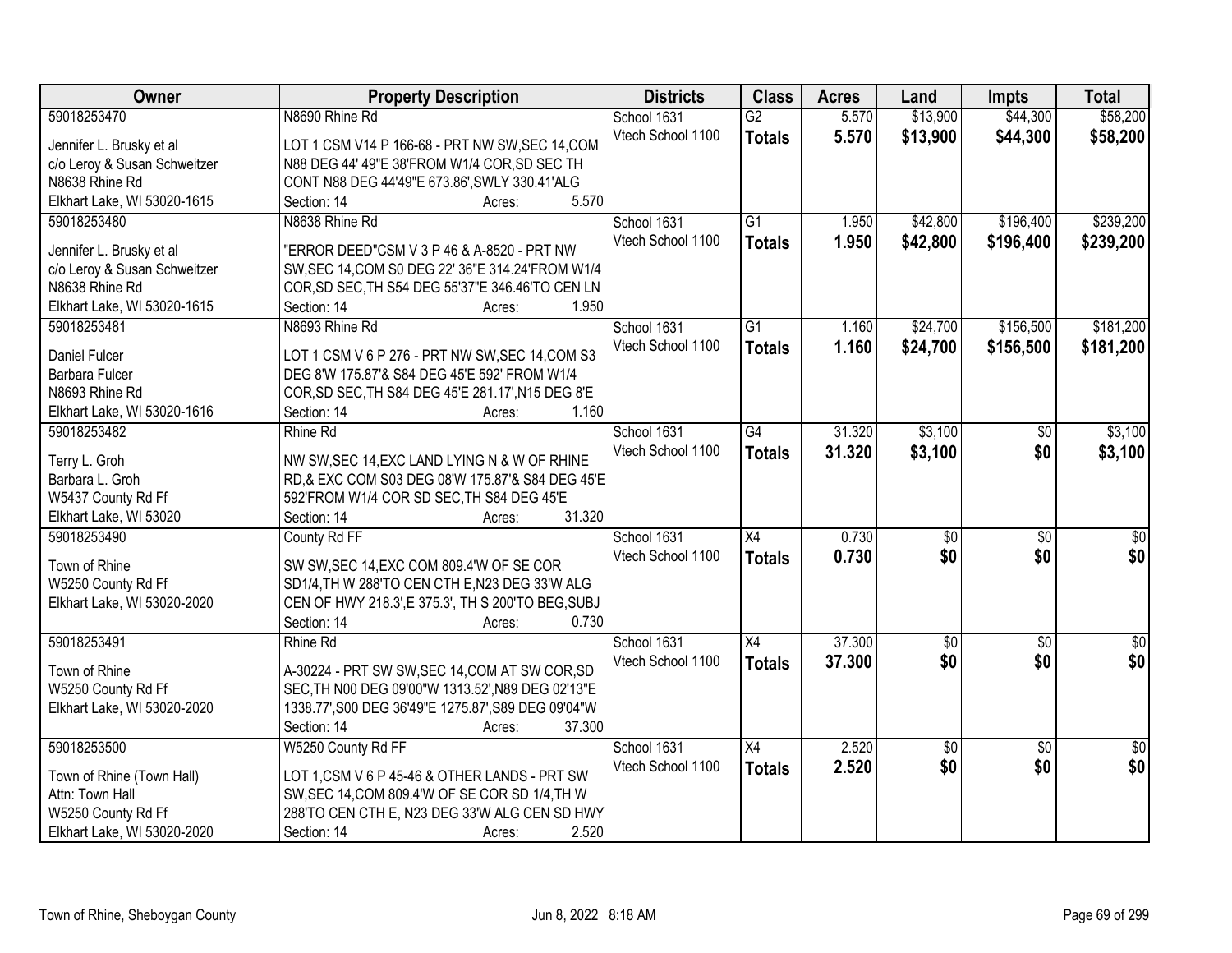| Owner                               | <b>Property Description</b>                        |        | <b>Districts</b>  | <b>Class</b>     | <b>Acres</b> | Land      | <b>Impts</b>    | <b>Total</b> |
|-------------------------------------|----------------------------------------------------|--------|-------------------|------------------|--------------|-----------|-----------------|--------------|
| 59018253510                         | County Rd FF                                       |        | School 1631       | $\overline{G4}$  | 26.620       | \$3,400   | $\overline{50}$ | \$3,400      |
| Robert L. Ruh                       | SE SW, SEC 14, EXC E 1 RD, SUBJ TO HWY CONV REC    |        | Vtech School 1100 | G <sub>5</sub>   | 0.750        | \$400     | \$0             | \$400        |
| Marlene E. Ruh                      | IN V 403 P 441 & V 701 P 92,& EXC COM 584'W & 30'N |        |                   | G5M              | 10.000       | \$13,500  | \$0             | \$13,500     |
| N8202 Rhine Rd                      | OF S1/4 COR, SD SEC, TH W 247.31'ALG N LN CTH      |        |                   | <b>Totals</b>    | 37.370       | \$17,300  | \$0             | \$17,300     |
| Elkhart Lake, WI 53020-2005         | Section: 14<br>Acres:                              | 37.370 |                   |                  |              |           |                 |              |
| 59018253520                         | County Rd FF                                       |        | School 1631       | $\overline{G5}$  | 0.500        | \$100     | $\overline{50}$ | \$100        |
|                                     |                                                    |        | Vtech School 1100 | <b>Totals</b>    | 0.500        | \$100     | \$0             | \$100        |
| <b>Bernell Redeker</b>              | E 1 RD OF SE SW, SEC 14, SUBJ TO HWY CONV AS       |        |                   |                  |              |           |                 |              |
| W5102 County Rd Ff                  | REC IN VOL 404 P 12/13.                            |        |                   |                  |              |           |                 |              |
| Elkhart Lake, WI 53020-2020         |                                                    |        |                   |                  |              |           |                 |              |
|                                     | Section: 14<br>Acres:                              | 0.500  |                   |                  |              |           |                 |              |
| 59018253521                         | W5162 County Rd FF                                 |        | School 1631       | $\overline{G1}$  | 1.000        | \$28,500  | \$224,500       | \$253,000    |
| Thomas & Patricia Meyer Meyer Trust | PRT SE SW, SEC 14, COM 584'W & 30'N OF S1/4        |        | Vtech School 1100 | <b>Totals</b>    | 1.000        | \$28,500  | \$224,500       | \$253,000    |
| Thomas & Patricia Meyer             | COR, SD SEC, TH W 247.31'ALG N LINE CTH"FF", N     |        |                   |                  |              |           |                 |              |
| W5162 County Rd Ff                  | 176.14', E 247.31', TH S 176.14'TO BEG.            |        |                   |                  |              |           |                 |              |
| Elkhart Lake, WI 53020-2020         | Section: 14<br>Acres:                              | 1.000  |                   |                  |              |           |                 |              |
| 59018253530                         | State Highway 57                                   |        | School 1631       | G4               | 35.000       | \$4,700   | \$0             | \$4,700      |
|                                     |                                                    |        | Vtech School 1100 | G <sub>5</sub>   | 5.000        | \$2,300   | \$0             | \$2,300      |
| Lawrence T. Eberle                  | NE SE, SEC 14, SUBJ TO HWY CONV REC V 362 P        |        |                   | Totals           | 40.000       | \$7,000   | \$0             | \$7,000      |
| Ann G. Eberle                       | 90-91.                                             |        |                   |                  |              |           |                 |              |
| W4890 County Rd Ff                  |                                                    |        |                   |                  |              |           |                 |              |
| Elkhart Lake, WI 53020-2019         | Section: 14<br>Acres:                              | 40.000 |                   |                  |              |           |                 |              |
| 59018253540                         | State Highway 57                                   |        | School 1631       | $\overline{G4}$  | 11.000       | \$1,500   | \$0             | \$1,500      |
| Lawrence T. Eberle                  | NW SE, SEC 14.                                     |        | Vtech School 1100 | G <sub>5</sub> M | 29.000       | \$39,200  | \$0             | \$39,200     |
| Ann G. Eberle                       |                                                    |        |                   | <b>Totals</b>    | 40.000       | \$40,700  | \$0             | \$40,700     |
| W4890 County Rd Ff                  |                                                    |        |                   |                  |              |           |                 |              |
| Elkhart Lake, WI 53020-2019         | Section: 14<br>Acres:                              | 40.000 |                   |                  |              |           |                 |              |
| 59018253550                         | W5086 County Rd FF                                 |        | School 1631       | $\overline{G1}$  | 4.000        | \$48,500  | \$131,800       | \$180,300    |
|                                     |                                                    |        | Vtech School 1100 | G <sub>5</sub>   | 6.500        | \$8,200   | \$0             | \$8,200      |
| Chirstopher L. Lisowe               | THE W 1039.7'OF SW SE, SEC 14, SUBJ TO HWY CON     |        |                   | G <sub>6</sub>   | 21.000       | \$56,700  | \$0             | \$56,700     |
| Lynn M. Lisowe                      | AS REC IN VOL 403 P 439-40.                        |        |                   | Totals           | 31.500       | \$113,400 | \$131,800       | \$245,200    |
| W5086 County Rd Ff                  |                                                    |        |                   |                  |              |           |                 |              |
| Elkhart Lake, WI 53020-2020         | Section: 14<br>Acres:                              | 31.500 |                   |                  |              |           |                 |              |
| 59018253560                         | County Rd FF                                       |        | School 1631       | G4               | 8.000        | \$1,100   | $\overline{30}$ | \$1,100      |
| Lawrence T. Eberle                  | SW SE, SEC 14, EXC THE W 1039.7'THEREOF, SUBJ TO   |        | Vtech School 1100 | G <sub>5</sub>   | 0.500        | \$100     | \$0             | \$100        |
| Ann G. Eberle                       | HWY CONV AS REC IN V 403 P 439-40.                 |        |                   | <b>Totals</b>    | 8.500        | \$1,200   | \$0             | \$1,200      |
| W4890 County Rd Ff                  |                                                    |        |                   |                  |              |           |                 |              |
| Elkhart Lake, WI 53020-2019         | Section: 14<br>Acres:                              | 8.500  |                   |                  |              |           |                 |              |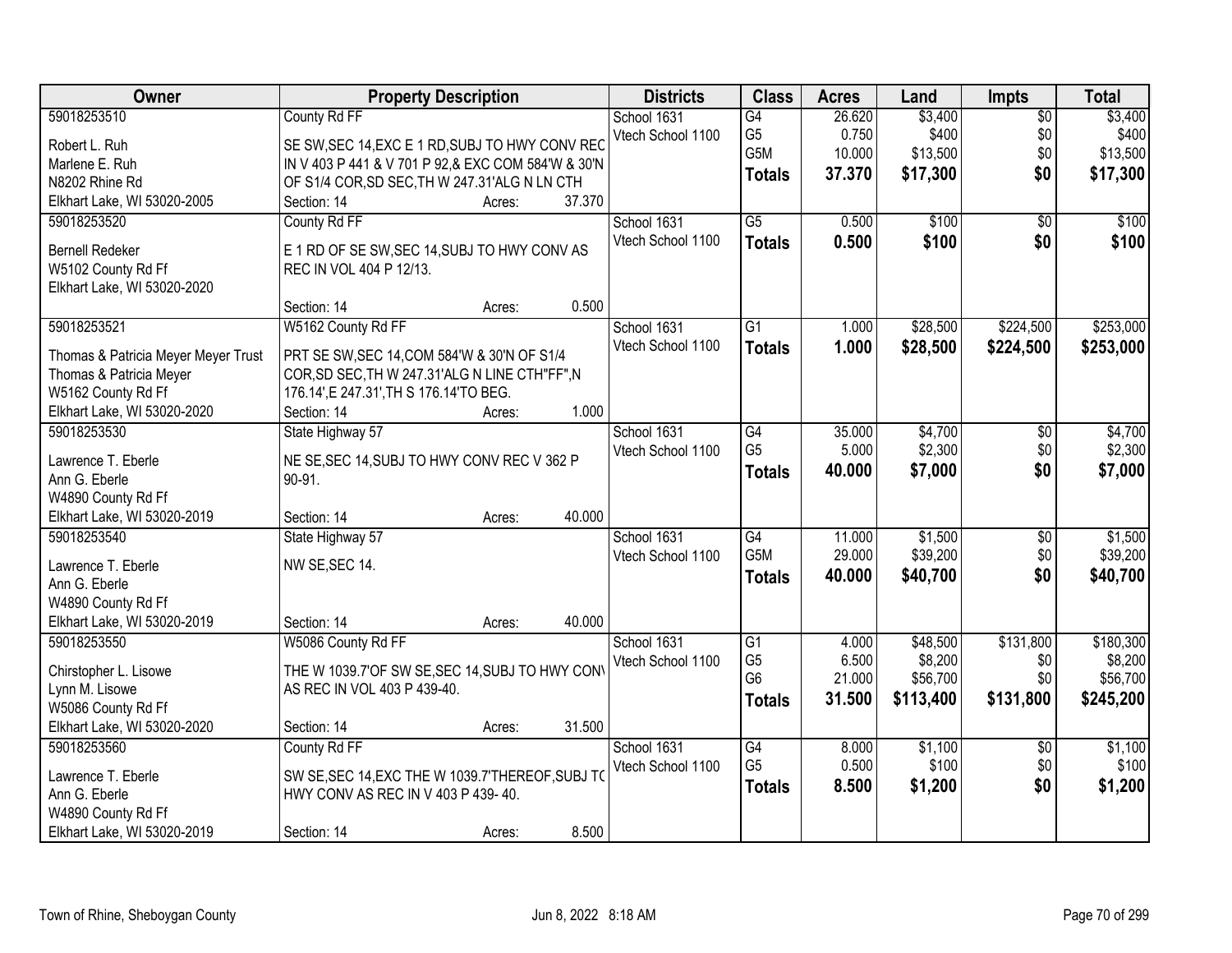| Owner                                                     | <b>Property Description</b>                           | <b>Districts</b>  | <b>Class</b>     | <b>Acres</b> | Land        | <b>Impts</b>    | <b>Total</b>    |
|-----------------------------------------------------------|-------------------------------------------------------|-------------------|------------------|--------------|-------------|-----------------|-----------------|
| 59018253570                                               | County Rd FF                                          | School 1631       | G4               | 37.200       | \$5,000     | $\overline{$0}$ | \$5,000         |
| Lawrence T. Eberle                                        | SE SE, SEC 14, EXC COM S89 DEG 35'42"W 195.71'&       | Vtech School 1100 | G <sub>5</sub>   | 1.000        | \$100       | \$0             | \$100           |
| Ann G. Eberle                                             | N1 DEG 27' 48"W 86.01'FROM SE COR SD SEC, TH N1       |                   | <b>Totals</b>    | 38,200       | \$5,100     | \$0             | \$5,100         |
| W4890 County Rd Ff                                        | DEG 27'48"W 634.94', N89 DEG 35'42"E 139' TO W R/W    |                   |                  |              |             |                 |                 |
| Elkhart Lake, WI 53020-2019                               | 38.200<br>Section: 14<br>Acres:                       |                   |                  |              |             |                 |                 |
| 59018253580                                               | N8532 State Highway 57                                | School 1631       | G1               | 1.800        | \$40,500    | \$94,100        | \$134,600       |
|                                                           |                                                       | Vtech School 1100 | <b>Totals</b>    | 1.800        | \$40,500    | \$94,100        | \$134,600       |
| Roman J & Agnes M Leider Family Trus                      | PRT SE SE, SEC 14, COM, S89 DEG 35'42"W 195.71'&      |                   |                  |              |             |                 |                 |
| 02-10-2020                                                | N1 DEG 27' 48"W 86.01'FROM SE COR SD SEC, TH N1       |                   |                  |              |             |                 |                 |
| W4828 Vorpahl Rd                                          | DEG 27'48"W 634.94', N89 DEG 35' 42"E 139'TO W R/W    |                   |                  |              |             |                 |                 |
| Random Lake, WI 53075-1327                                | 1.800<br>Section: 14<br>Acres:                        |                   |                  |              |             |                 |                 |
| 59018253590                                               | County Rd MM                                          | School 1631       | $\overline{G4}$  | 21.400       | \$2,100     | $\overline{50}$ | \$2,100         |
| Larry A. Kissinger Jr                                     | NE NE, SEC 15, EXC COM 1442.71'E OF N1/4 COR, SD      | Vtech School 1100 | G <sub>5</sub>   | 5.000        | \$2,300     | \$0             | \$2,300         |
| Kelly A. Kissinger                                        | SEC, TH SO DEG 52'9"W TO S LN SD1/4, WLY ALG SD S     |                   | G5M              | 5.560        | \$7,500     | \$0             | \$7,500         |
| W5303 Kissinger Rd                                        | LN TO W LN SD1/4, NLY ALG SD W LN TO N LN             |                   | <b>Totals</b>    | 31.960       | \$11,900    | \$0             | \$11,900        |
| Elkhart Lake, WI 53020-1633                               | 31.960<br>Section: 15<br>Acres:                       |                   |                  |              |             |                 |                 |
| 59018253591                                               | W5335 County Rd MM                                    | School 1631       | $\overline{G1}$  | 3.500        | \$47,300    | \$142,500       | \$189,800       |
|                                                           |                                                       | Vtech School 1100 | <b>Totals</b>    | 3.500        | \$47,300    | \$142,500       | \$189,800       |
| David P. Kissinger                                        | LOT 1 CSM V6 P 313 & A-20401 PRT NE NE, SEC           |                   |                  |              |             |                 |                 |
| Susan L. Kissinger                                        | 15, COM 15.20'S & S88 DEG 58'W 313.30'FROM NE         |                   |                  |              |             |                 |                 |
| W5335 County Rd Mm                                        | COR, SD SEC, TH S88 DEG 58' W 208.75', S 208.75', N88 |                   |                  |              |             |                 |                 |
| Elkhart Lake, WI 53020-1632                               | Section: 15<br>3.500<br>Acres:                        |                   |                  |              |             |                 |                 |
| 59018253600                                               | County Rd MM                                          | School 1631       | $\overline{W8}$  | 11.710       | ( \$31,600) | $\overline{50}$ | $\overline{50}$ |
| Raymond M & Mary A Block Life Est                         | TR 1 CSM V6 P 18 - PRT W1/2 NE1/4, SEC 15.            | Vtech School 1100 | <b>Totals</b>    | 11.710       | \$0         | \$0             | \$0             |
| <b>Block Trust</b>                                        |                                                       |                   |                  |              |             |                 |                 |
| Raymond M & Mary A Block Life Est                         |                                                       |                   |                  |              |             |                 |                 |
| 3529 N Frederick Ave                                      | 11.710<br>Section: 15<br>Acres:                       |                   |                  |              |             |                 |                 |
| Milwaukee, WI 53211-2510                                  |                                                       |                   |                  |              |             |                 |                 |
| 59018253601                                               | County Rd MM                                          | School 1631       | W <sub>8</sub>   | 23.410       | ( \$63,200) | $\sqrt{6}$      | $\overline{50}$ |
|                                                           |                                                       | Vtech School 1100 | <b>Totals</b>    | 23.410       | \$0         | \$0             | \$0             |
| Raymond M & Mary A Block Life Est<br><b>Block Trust</b>   | TR 2 CSM V6 P 18 - PRT NE1/4 SEC 15.                  |                   |                  |              |             |                 |                 |
|                                                           |                                                       |                   |                  |              |             |                 |                 |
| Raymond M & Mary A Block Life Est<br>3529 N Frederick Ave | 23.410                                                |                   |                  |              |             |                 |                 |
| Milwaukee, WI 53211-2510                                  | Section: 15<br>Acres:                                 |                   |                  |              |             |                 |                 |
| 59018253610                                               | County Rd MM                                          | School 1631       | $\overline{G4}$  | 15.500       | \$1,600     | $\overline{50}$ | \$1,600         |
|                                                           |                                                       | Vtech School 1100 | G <sub>5</sub>   | 0.500        | \$100       | \$0             | \$100           |
| Paul M. Dirks                                             | PRT NW NE, SEC 15, COM AT N1/4 POST, THE TO A         |                   | G <sub>5</sub> M | 3.340        | \$4,500     | \$0             | \$4,500         |
| Marsha M. Dirks                                           | PNT 1974.3'E OF NW COR NE NW, S0 DEG 24'W             |                   |                  | 19.340       | \$6,200     | \$0             | \$6,200         |
| W5425 County Road A N                                     | 1276.4', S87 DEG 36'W TO N&S1/4 LINE, TH N TO BEG.    |                   | <b>Totals</b>    |              |             |                 |                 |
| Elkhart Lake, WI 53020-2031                               | 19.340<br>Section: 15<br>Acres:                       |                   |                  |              |             |                 |                 |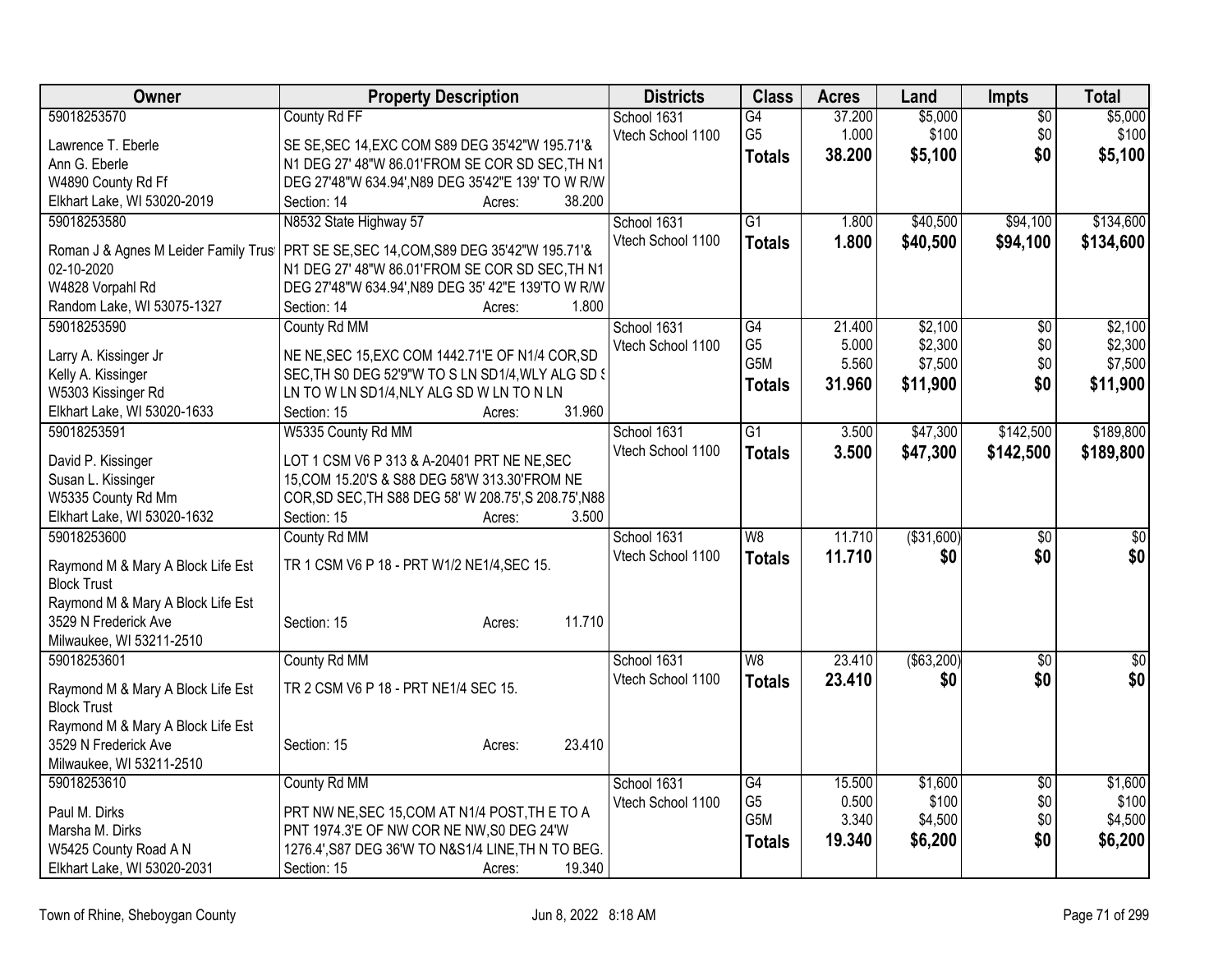| Owner                       | <b>Property Description</b>                       | <b>Districts</b>  | <b>Class</b>     | <b>Acres</b> | Land            | <b>Impts</b>    | <b>Total</b>  |
|-----------------------------|---------------------------------------------------|-------------------|------------------|--------------|-----------------|-----------------|---------------|
| 59018253620                 | Rhine Rd                                          | School 1631       | $\overline{G4}$  | 7.000        | \$700           | $\overline{50}$ | \$700         |
| Larry A. Kissinger Jr       | E1/2 SW NE, SEC 15, EXC COM E 646.50'& S0 DEG     | Vtech School 1100 | G <sub>5</sub>   | 2.570        | \$3,200         | \$0             | \$3,200       |
| Kelly A. Kissinger          | 52'9"W 1922' FROM N1/4 COR, SD SEC, TH E TO E     |                   | G5M              | 1.500        | \$2,100         | \$0             | \$2,100       |
| W5303 Kissinger Rd          | LINE SW NE, NLY ALG SD E LINE TO N LINE SD        |                   | <b>Totals</b>    | 11.070       | \$6,000         | \$0             | \$6,000       |
| Elkhart Lake, WI 53020-1633 | 11.070<br>Section: 15<br>Acres:                   |                   |                  |              |                 |                 |               |
| 59018253630                 | County Rd MM                                      | School 1631       | $\overline{X2}$  | 20.660       | $\overline{50}$ | $\overline{50}$ | $\sqrt{50}$   |
|                             |                                                   | Vtech School 1100 | <b>Totals</b>    | 20.660       | \$0             | \$0             | \$0           |
| WI Dnr                      | W1/2 SW NE & PRT W1/2 NW NE, SEC 15, COM S0 DE    |                   |                  |              |                 |                 |               |
| PO Box 7921                 | 24'W 1276.4'FROM NE COR SD W1/2, TH S87 DEG 36'   |                   |                  |              |                 |                 |               |
| Madison, WI 53707           | W TO W LINE OF NW NE, S TO SW COR SD1/4, E TO A   |                   |                  |              |                 |                 |               |
|                             | 20.660<br>Section: 15<br>Acres:                   |                   |                  |              |                 |                 |               |
| 59018253640                 | <b>Rhine Rd</b>                                   | School 1631       | G4               | 32.140       | \$2,800         | \$0             | \$2,800       |
| Larry A. Kissinger Jr       | SE NE, SEC 15, EXC COM 1442.71'E & S0 DEG 52'9"W  | Vtech School 1100 | G <sub>5</sub> M | 7.000        | \$9,500         | \$0             | \$9,500       |
| Kelly A. Kissinger          | 1922'FROM N1/4 COR, SD SEC, TH N0 DEG 52'9"E TO   |                   | <b>Totals</b>    | 39.140       | \$12,300        | \$0             | \$12,300      |
| W5303 Kissinger Rd          | N LN SD1/4, WLY ALG SD N LN TO W LN SD 1/4, SLY   |                   |                  |              |                 |                 |               |
| Elkhart Lake, WI 53020-1633 | 39.140<br>Section: 15<br>Acres:                   |                   |                  |              |                 |                 |               |
| 59018253641                 | W5303 Kissinger Rd                                | School 1631       | $\overline{G1}$  | 5.460        | \$52,200        | \$118,900       | \$171,100     |
|                             |                                                   | Vtech School 1100 | G <sub>2</sub>   | 0.200        | \$500           | \$27,000        | \$27,500      |
| Larry A. Kissinger Jr       | LOT 1, CSM V 11 P 69-71 - PRT SE NE & NE SE, SEC  |                   | <b>Totals</b>    | 5.660        | \$52,700        | \$145,900       | \$198,600     |
| W5303 Kissinger Rd          | 15, COM AT E1/4 COR SD SEC, TH S0 DEG 22'36"E     |                   |                  |              |                 |                 |               |
| Elkhart Lake, WI 53020-1633 | 450', N89 DEG 24'15"W 341.08', N35 DEG 13'03"E    |                   |                  |              |                 |                 |               |
|                             | 5.660<br>Section: 15<br>Acres:                    |                   |                  |              |                 |                 |               |
| 59018253650                 | W5551 County Rd MM                                | School 1631       | $\overline{G4}$  | 13.060       | \$1,300         | $\overline{30}$ | \$1,300       |
| Paul M. Dirks               | PRT NE NW, SEC 15, COM 369.36' E OF NW COR        | Vtech School 1100 | G5M              | 10.000       | \$13,500        | \$0             | \$13,500      |
| Marsha M. Dirks             | SD1/4, TH S0 DEG 45'47"E 508.13', S89 DEG 26' 1"E |                   | G7               | 1.500        | \$22,500        | \$108,500       | \$131,000     |
| W5425 County Road A N       | 139.11', S0 DEG 34'34"E 336.87', S89 DEG 26'1"E   |                   | <b>Totals</b>    | 24.560       | \$37,300        | \$108,500       | \$145,800     |
| Elkhart Lake, WI 53020-2031 | 24.560<br>Section: 15<br>Acres:                   |                   |                  |              |                 |                 |               |
| 59018253661                 | W5599 County Rd MM                                | School 1631       | $\overline{G1}$  | 4.000        | \$48,500        | \$251,100       | \$299,600     |
|                             |                                                   | Vtech School 1100 | G <sub>5</sub>   | 8.630        | \$10,800        | \$0             | \$10,800      |
| George O. Schur             | LOT 1 CSM V29 P157-158 #2080803 - PRT NE NW &     |                   | <b>Totals</b>    | 12.630       | \$59,300        | \$251,100       | \$310,400     |
| Margaret L. Schur           | SE NW, SEC 15.                                    |                   |                  |              |                 |                 |               |
| PO Box 277                  |                                                   |                   |                  |              |                 |                 |               |
| Elkhart Lake, WI 53020-0277 | 12.630<br>Section: 15<br>Acres:                   |                   |                  |              |                 |                 |               |
| 59018253662                 | County Rd MM                                      | School 1631       | $\overline{X2}$  | 4.800        | $\overline{50}$ | $\overline{30}$ | $\frac{1}{6}$ |
| WI Dnr                      | PRT NE NW, SEC 15, COM AT NW COR SD1/4, TH E      | Vtech School 1100 | <b>Totals</b>    | 4.800        | \$0             | \$0             | \$0           |
| c/o A Johnson Lf/6          | 369.36', S0 DEG 45'47"E 508.13', S89 DEG 26'1"E   |                   |                  |              |                 |                 |               |
| PO Box 7921                 | 139.11', S0 DEG 34' 34"E 336.87', S89 DEG 26'1"E  |                   |                  |              |                 |                 |               |
| Madison, WI 53707-7921      | 4.800<br>Section: 15<br>Acres:                    |                   |                  |              |                 |                 |               |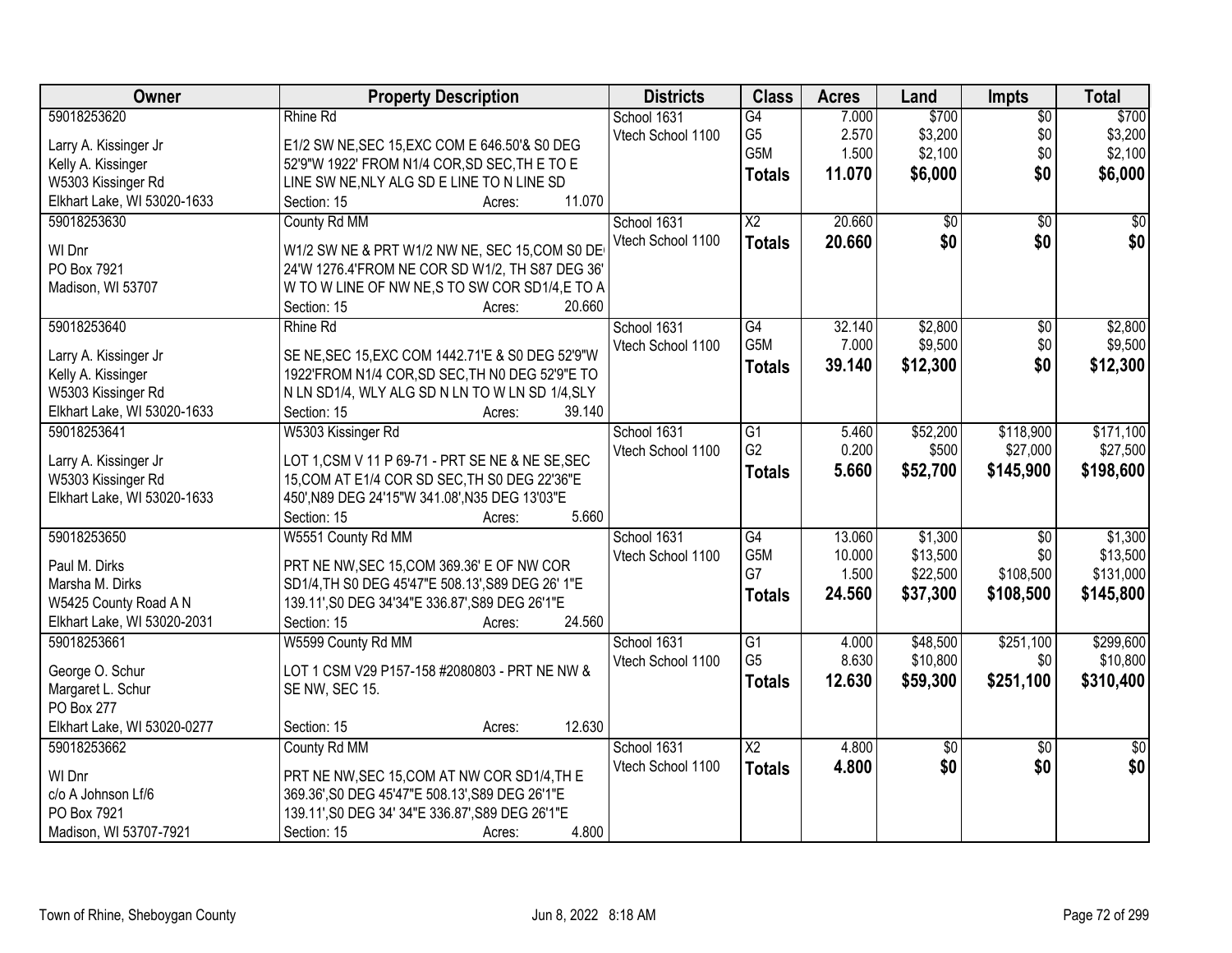| Owner                                | <b>Property Description</b>                            | <b>Districts</b>  | <b>Class</b>        | <b>Acres</b> | Land            | <b>Impts</b>    | <b>Total</b>    |
|--------------------------------------|--------------------------------------------------------|-------------------|---------------------|--------------|-----------------|-----------------|-----------------|
| 59018253670                          | County Road MM &                                       | School 1631       | G4                  | 30.300       | \$3,200         | $\overline{50}$ | \$3,200         |
| Donald F. Zimmermann                 | A-25287 - PRT NW NW, SEC 15, COM N89 DEG 20'04"E       | Vtech School 1100 | <b>Totals</b>       | 30.300       | \$3,200         | \$0             | \$3,200         |
| N8845 Willow Rd                      | 132'FROM NW COR, SD SEC, TH S0 DEG 09' 20"E            |                   |                     |              |                 |                 |                 |
| Elkhart Lake, WI 53020-1635          | 660', S81 DEG 49'10"E 291.06', S10 DEG 15'E 462.68' SC |                   |                     |              |                 |                 |                 |
|                                      | 30.300<br>Section: 15<br>Acres:                        |                   |                     |              |                 |                 |                 |
| 59018253680                          | N8889 Little Elkhart Lake Rd                           | School 1631       | $\overline{G1}$     | 1.870        | \$41,600        | \$91,900        | \$133,500       |
|                                      |                                                        | Vtech School 1100 | <b>Totals</b>       | 1.870        | \$41,600        | \$91,900        | \$133,500       |
| Janice L. Glaubig                    | PRT NW NW, SEC 15, COM AT NW COR SD1/4, TH E 8         |                   |                     |              |                 |                 |                 |
| N8889 Little Elkhart Lake Rd         | RDS, S 40 RDS, W 8 RDS, TH N 40 RDS TO BEG, EXC        |                   |                     |              |                 |                 |                 |
| Elkhart Lake, WI 53020-1606          | COM 132'E OF NW COR, TH SWLY TO A PNT ON THE           |                   |                     |              |                 |                 |                 |
|                                      | 1.870<br>Section: 15<br>Acres:                         |                   |                     |              |                 |                 |                 |
| 59018253690                          | Little Elkhart Lake                                    | School 1631       | $\overline{\chi_3}$ | 0.130        | $\overline{50}$ | \$0             | $\overline{30}$ |
|                                      |                                                        | Vtech School 1100 | <b>Totals</b>       | 0.130        | \$0             | \$0             | \$0             |
| Sheboygan County Transportation Dept | PRT NW NW, SEC 15, COM 132'E OF NW COR, TH             |                   |                     |              |                 |                 |                 |
| W5741 County Rd J                    | SWLY TO A PNT ON THE W LINE, SD SEC, 150' SLY          |                   |                     |              |                 |                 |                 |
| Plymouth, WI 53073-3340              | OF NW COR, TH NLY 150' TO BEG.<br>0.130                |                   |                     |              |                 |                 |                 |
|                                      | Section: 15<br>Acres:                                  |                   |                     |              |                 |                 |                 |
| 59018253692                          | N8847 Little Elkhart Lake Rd                           | School 1631       | $\overline{G1}$     | 6.890        | \$55,700        | \$229,300       | \$285,000       |
| Dennis E. Jung                       | TR 1 CSM V4 P 35 & A-25286 - PRT NW NW, SEC            | Vtech School 1100 | <b>Totals</b>       | 6.890        | \$55,700        | \$229,300       | \$285,000       |
| Diane Jung                           | 15, COM S0 DEG 09'20"E 660'FROM NW COR, SD             |                   |                     |              |                 |                 |                 |
| N8847 Little Elkhart Lake Rd         | SEC, TH S0 DEG 09'20"E 656.27', N89 DEG 57'05"E 404'   |                   |                     |              |                 |                 |                 |
| Elkhart Lake, WI 53020-1606          | 6.890<br>Section: 15<br>Acres:                         |                   |                     |              |                 |                 |                 |
| 59018253700                          | Little Elkhart Lake Rd                                 | School 1631       | $\overline{G5}$     | 0.720        | \$300           | $\overline{30}$ | \$300           |
|                                      |                                                        | Vtech School 1100 | <b>Totals</b>       | 0.720        | \$300           | \$0             | \$300           |
| Cynthia A. Chouinard                 | SW NW, SEC 15, EXC CSM V19 P 154-55, #1674387.         |                   |                     |              |                 |                 |                 |
| N8713 Little Elkhart Lake Rd         |                                                        |                   |                     |              |                 |                 |                 |
| Elkhart Lake, WI 53020-1606          |                                                        |                   |                     |              |                 |                 |                 |
|                                      | 0.720<br>Section: 15<br>Acres:                         |                   |                     |              |                 |                 |                 |
| 59018253701                          | <b>Little Elkhart Rd</b>                               | School 1631       | G5                  | 4.760        | \$2,200         | \$0             | \$2,200         |
| Cynthia A. Chouinard                 | OUTLOT 1 CSM V19 P 154-55,#1674387 - PRT SW            | Vtech School 1100 | <b>Totals</b>       | 4.760        | \$2,200         | \$0             | \$2,200         |
| N8713 Little Elkhart Lake Rd         | <b>NW, SEC 15.</b>                                     |                   |                     |              |                 |                 |                 |
| Elkhart Lake, WI 53020-1606          |                                                        |                   |                     |              |                 |                 |                 |
|                                      | 4.760<br>Section: 15<br>Acres:                         |                   |                     |              |                 |                 |                 |
| 59018253702                          | N8799 Little Elkhart Lake Rd                           | School 1631       | $\overline{G1}$     | 5.000        | \$51,000        | \$244,700       | \$295,700       |
|                                      |                                                        | Vtech School 1100 |                     |              |                 |                 |                 |
| Nicole L. Paripovich Stifle          | LOT 1 CSM V19 P 154-55,#1674387 - PRT SW NW, SEC       |                   | <b>Totals</b>       | 5.000        | \$51,000        | \$244,700       | \$295,700       |
| N8799 Little Elkhart Lake Rd         | 15.                                                    |                   |                     |              |                 |                 |                 |
| Elkhart Lake, WI 53020-1606          |                                                        |                   |                     |              |                 |                 |                 |
|                                      | 5.000<br>Section: 15<br>Acres:                         |                   |                     |              |                 |                 |                 |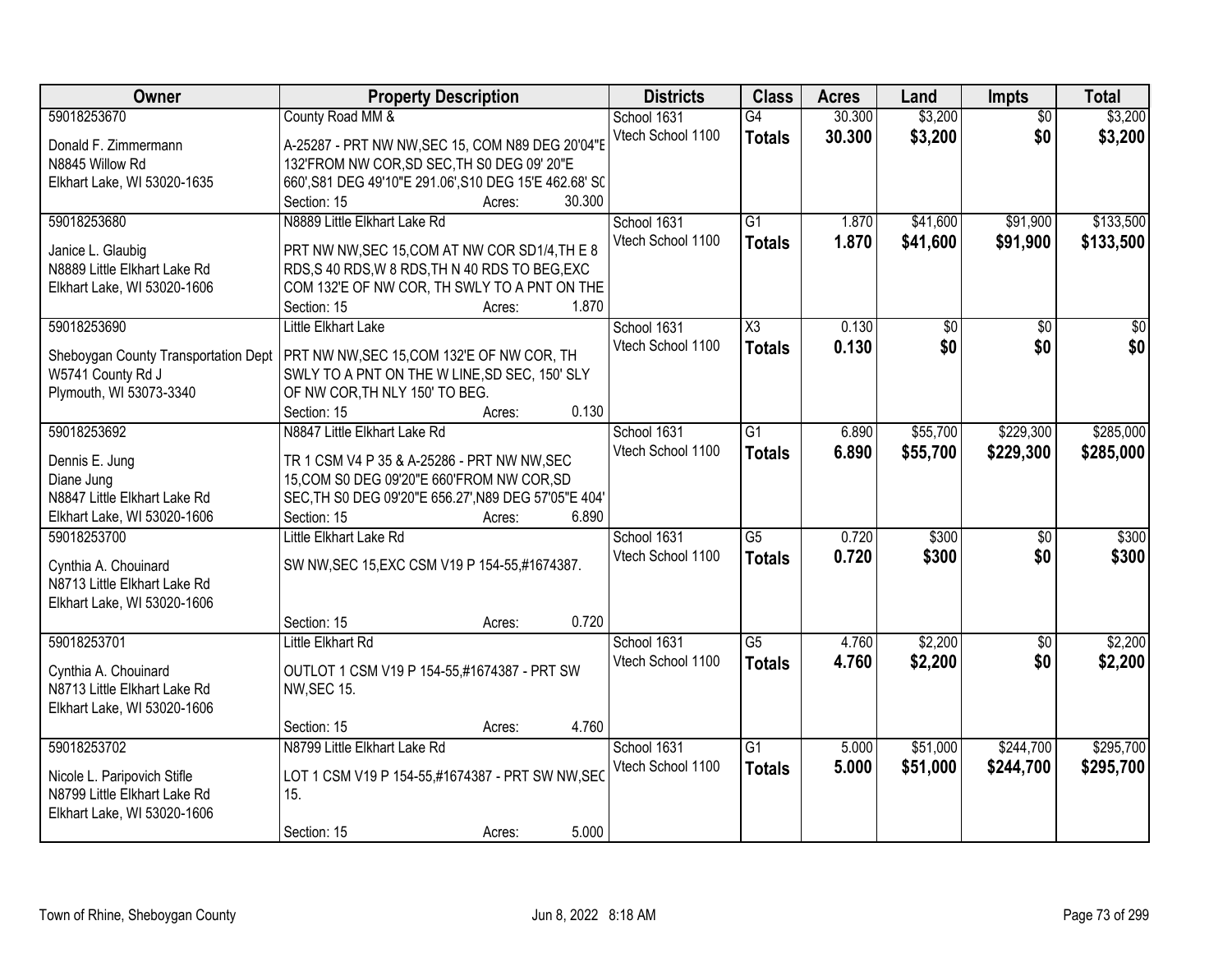| Owner                                             |                                                                                                 | <b>Property Description</b> | <b>Districts</b>  | <b>Class</b>           | <b>Acres</b> | Land            | <b>Impts</b>    | <b>Total</b>    |
|---------------------------------------------------|-------------------------------------------------------------------------------------------------|-----------------------------|-------------------|------------------------|--------------|-----------------|-----------------|-----------------|
| 59018253703                                       | N8713 Little Elkhart Lake Rd                                                                    |                             | School 1631       | $\overline{G1}$        | 4.000        | \$58,500        | \$208,200       | \$266,700       |
| Cynthia A. Chouinard                              | LOT 2 CSM V19 P 154-55,#1674387 - PRT SW NW, SEC                                                |                             | Vtech School 1100 | G <sub>5</sub>         | 25.600       | \$29,100        | \$0             | \$29,100        |
| N8713 Little Elkhart Lake Rd                      | 15.                                                                                             |                             |                   | <b>Totals</b>          | 29.600       | \$87,600        | \$208,200       | \$295,800       |
| Elkhart Lake, WI 53020-1606                       |                                                                                                 |                             |                   |                        |              |                 |                 |                 |
|                                                   | Section: 15                                                                                     | Acres:                      | 29.600            |                        |              |                 |                 |                 |
| 59018253711                                       |                                                                                                 |                             | School 1631       | $\overline{\text{X2}}$ | 38.010       | $\overline{50}$ | $\overline{50}$ | $\sqrt{50}$     |
| WI Dnr                                            | SE NW & PRT NE NW, SEC 15, COM 510'E OF SW COR                                                  |                             | Vtech School 1100 | <b>Totals</b>          | 38.010       | \$0             | \$0             | \$0             |
| PO Box 7921                                       | NE NW, TH N87 DEG 36'E TO E LINE SD1/4 TH S TO                                                  |                             |                   |                        |              |                 |                 |                 |
| Madison, WI 53707                                 | SE COR NE NW, TH W TO BEG, EXC PRT LYING IN                                                     |                             |                   |                        |              |                 |                 |                 |
|                                                   | Section: 15                                                                                     | Acres:                      | 38.010            |                        |              |                 |                 |                 |
| 59018253720                                       | W5504 County Rd FF                                                                              |                             | School 1631       | G1                     | 1.000        | \$10,000        | \$54,100        | \$64,100        |
| Philip A. Kissinger                               | E1/2 NE SW, SEC 15, AND E1/2 SE SW, SUB TO HWY                                                  |                             | Vtech School 1100 | G4                     | 15.060       | \$1,500         | \$0             | \$1,500         |
| Jayne E. Kissinger                                | CONV AS REC IN V403 P447-48, EXC COM N2 DEG 56                                                  |                             |                   | G <sub>5</sub> M       | 15.000       | \$20,300        | \$0             | \$20,300        |
| W5504 County Rd Ff                                | 43"E 40' FROM S1/4 COR, SD SEC, TH N86 DEG 38'                                                  |                             |                   | <b>Totals</b>          | 31.060       | \$31,800        | \$54,100        | \$85,900        |
| Elkhart Lake, WI 53020-2022                       | Section: 15                                                                                     | Acres:                      | 31.060            |                        |              |                 |                 |                 |
| 59018253740                                       |                                                                                                 |                             | School 1631       |                        |              |                 |                 |                 |
|                                                   |                                                                                                 |                             | Vtech School 1100 | <b>Totals</b>          |              |                 |                 |                 |
| Memorandum<br>Na                                  | PRT SW1/4, SEC 15, CONTAINING 112.05 AC.IS NOW<br>PLATTED AS RIDGE CREEK & IS ASSESSED IN       |                             |                   |                        |              |                 |                 |                 |
| Na, WI 99999                                      | PLATTED AREA.                                                                                   |                             |                   |                        |              |                 |                 |                 |
|                                                   | Section: 15                                                                                     | Acres:                      | 112.050           |                        |              |                 |                 |                 |
| 59018253760                                       | W5688 County Rd FF                                                                              |                             | School 1631       | $\overline{X4}$        | 2.000        | $\overline{50}$ | $\overline{50}$ | $\overline{50}$ |
|                                                   |                                                                                                 |                             | Vtech School 1100 | <b>Totals</b>          | 2.000        | \$0             | \$0             | \$0             |
| St Thomas Aquinas Congregation<br>94 N Lincoln St | PT.SW SW, COM.AT SW.COR, TH. E.18 RD,<br>TH.NWLY.21 RD, TH. W.14 RD.TO W.SEC. LINE, TH.         |                             |                   |                        |              |                 |                 |                 |
| Elkhart Lake, WI 53020-2146                       | S.20 RD.TO BEG.                                                                                 |                             |                   |                        |              |                 |                 |                 |
|                                                   | Section: 15                                                                                     | Acres:                      | 2.000             |                        |              |                 |                 |                 |
| 59018253770                                       | W5662 County Rd FF                                                                              |                             | School 1631       | $\overline{G1}$        | 3.790        | \$48,000        | \$107,200       | \$155,200       |
|                                                   |                                                                                                 |                             | Vtech School 1100 | <b>Totals</b>          | 3.790        | \$48,000        | \$107,200       | \$155,200       |
| James C. Spangenberg                              | TR 2 CSM V3 P 65 - PRT SW SW SEC 15, COM S89                                                    |                             |                   |                        |              |                 |                 |                 |
| Wendy S. Spangenberg<br>W5662 County Rd Ff        | DEG 50'37"E 297'& N11 DEG 16'58"W 40.83' FROM SW<br>COR SD1/4, TH S89 DEG 42'36"E 144'TO PNT OF |                             |                   |                        |              |                 |                 |                 |
| Elkhart Lake, WI 53020-2024                       | Section: 15                                                                                     | Acres:                      | 3.790             |                        |              |                 |                 |                 |
| 59018253780                                       | W5668 County Rd FF                                                                              |                             | School 1631       | $\overline{G1}$        | 1.220        | \$31,800        | \$84,900        | \$116,700       |
|                                                   |                                                                                                 |                             | Vtech School 1100 | <b>Totals</b>          | 1.220        | \$31,800        | \$84,900        | \$116,700       |
| lan K. Johanson                                   | TR 1 CSM V 3 P 65 - PRT SW SW, SEC 15, COM S89                                                  |                             |                   |                        |              |                 |                 |                 |
| W5668 County Rd Ff                                | DEG 42'36" E 297'& N11 DEG 16'58"W 40.83'FROM SW                                                |                             |                   |                        |              |                 |                 |                 |
| Elkhart Lake, WI 53020-2024                       | COR, SD SEC, TH S89 DEG 42'36"E 144'ON N LN CTH                                                 |                             |                   |                        |              |                 |                 |                 |
|                                                   | Section: 15                                                                                     | Acres:                      | 1.220             |                        |              |                 |                 |                 |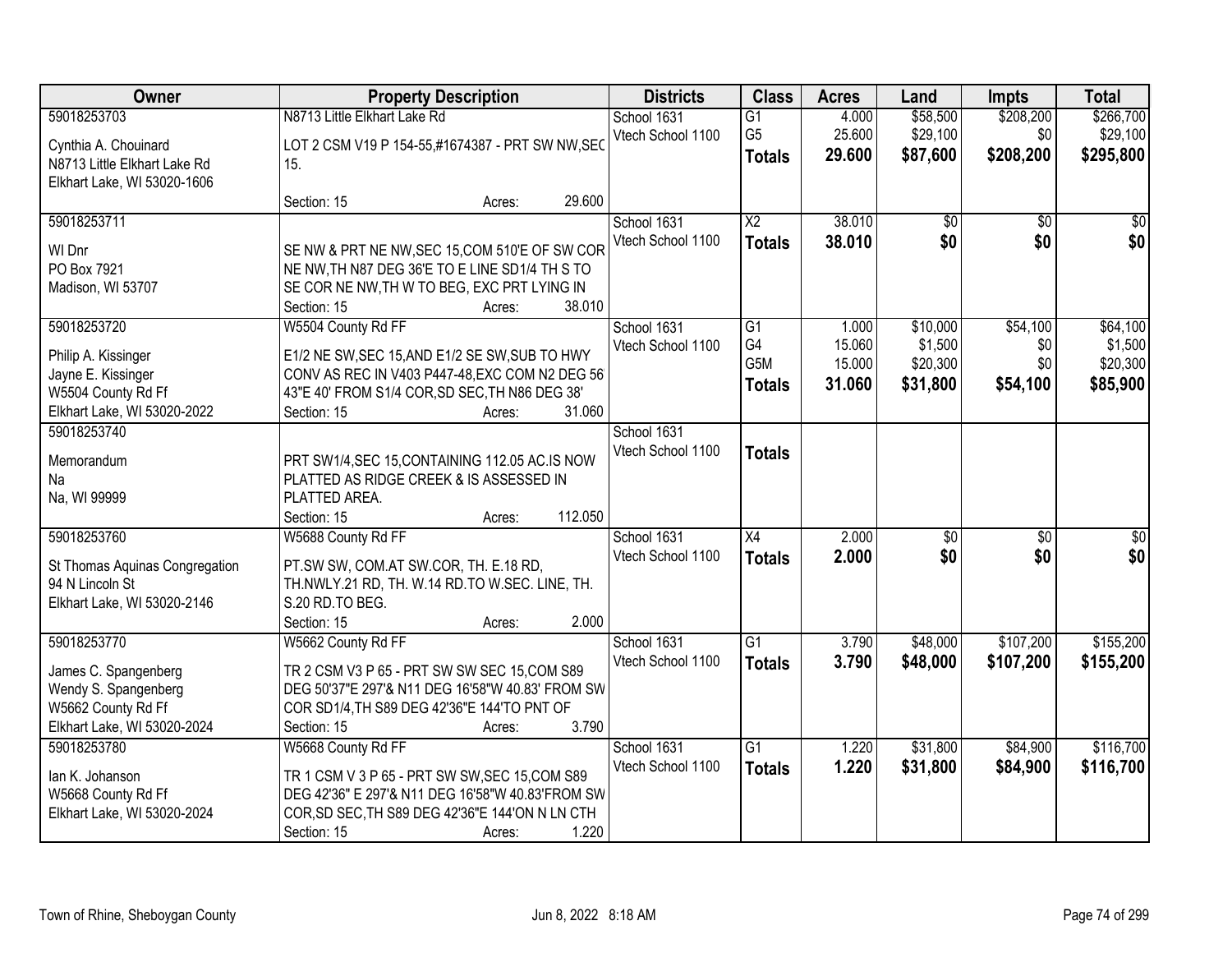| Owner                              | <b>Property Description</b>                         | <b>Districts</b>  | <b>Class</b>    | <b>Acres</b> | Land     | <b>Impts</b>    | <b>Total</b> |
|------------------------------------|-----------------------------------------------------|-------------------|-----------------|--------------|----------|-----------------|--------------|
| 59018253791                        | W5514 County Rd FF                                  | School 1631       | $\overline{G1}$ | 1.930        | \$42,500 | \$117,500       | \$160,000    |
| Diane A. Nohl                      | PRT SE SW, SEC 15, COM N2 DEG 56'43"E 40' FROM      | Vtech School 1100 | G4              | 4.960        | \$500    | \$0             | \$500        |
| W5514 County Rd Ff                 | S1/4 COR, SD SEC, TH N86 DEG 38'49"W 299.20', N2    |                   | <b>Totals</b>   | 6.890        | \$43,000 | \$117,500       | \$160,500    |
| Elkhart Lake, WI 53020-2022        | DEG 59'31"E 129.03', N87 DEG 59'31"E 300.21', TH S2 |                   |                 |              |          |                 |              |
|                                    | 6.890<br>Section: 15<br>Acres:                      |                   |                 |              |          |                 |              |
| 59018253792                        | W5532 County Rd FF                                  | School 1631       | $\overline{G1}$ | 2.050        | \$43,600 | \$203,300       | \$246,900    |
|                                    | TR 1, CSM V 6 P 70 - PRT SE SW, SEC 15, COM N02     | Vtech School 1100 | <b>Totals</b>   | 2.050        | \$43,600 | \$203,300       | \$246,900    |
| Robin D. Brandt<br>Donna J. Brandt | DEG 56' 43"E 40'& N86 DEG 38'49"W 299.20'FROM       |                   |                 |              |          |                 |              |
| W5532 County Rd Ff                 | S1/4 COR SD SEC, TH CONT N86 DEG 38'49"W            |                   |                 |              |          |                 |              |
| Elkhart Lake, WI 53020-2022        | 2.050<br>Section: 15<br>Acres:                      |                   |                 |              |          |                 |              |
| 59018253811                        | N8634 Rhine Rd                                      | School 1631       | G1              | 5.010        | \$65,100 | \$204,800       | \$269,900    |
|                                    |                                                     | Vtech School 1100 | <b>Totals</b>   | 5.010        | \$65,100 | \$204,800       | \$269,900    |
| Thomas L. Muehlbauer               | LOT 1 CSM V16 P 99-101, #1548950 - PRT NE SE, SEC   |                   |                 |              |          |                 |              |
| Shirley M. Muehlbauer              | 15                                                  |                   |                 |              |          |                 |              |
| N8634 Rhine Rd                     |                                                     |                   |                 |              |          |                 |              |
| Elkhart Lake, WI 53020-1615        | Section: 15<br>5.010<br>Acres:                      |                   |                 |              |          |                 |              |
| 59018253812                        | Rhine Rd                                            | School 1631       | G4              | 7.700        | \$800    | \$0             | \$800        |
| Joan C. Kissinger                  | LOT 2 CSM V16 P 99-101 1548950 - PRT NE SE & SE     | Vtech School 1100 | <b>Totals</b>   | 7.700        | \$800    | \$0             | \$800        |
| W5247 Kissinger Rd                 | <b>SE, SEC 15</b>                                   |                   |                 |              |          |                 |              |
| Elkhart Lake, WI 53020-1633        |                                                     |                   |                 |              |          |                 |              |
|                                    | 7.700<br>Section: 15<br>Acres:                      |                   |                 |              |          |                 |              |
| 59018253820                        | <b>Rhine Rd</b>                                     | School 1631       | $\overline{G1}$ | 3.750        | \$28,700 | $\overline{50}$ | \$28,700     |
| Jacob L. Muehlbauer                | PT.NE SE, COM.IN E.SEC.LINE 450'.S. OF E1/4 POST.   | Vtech School 1100 | <b>Totals</b>   | 3.750        | \$28,700 | \$0             | \$28,700     |
| 16617 Lax Chapel Rd                | TH.W. AT R/A.460', TH.S.AT R/A. 355', TH.E.AT       |                   |                 |              |          |                 |              |
| Kiel, WI 53042-3123                | R/A.460'.TO E. SEC LINE, TH.N.355'.TO BEG.          |                   |                 |              |          |                 |              |
|                                    | 3.750<br>Section: 15<br>Acres:                      |                   |                 |              |          |                 |              |
| 59018253830                        | County Rd FF                                        | School 1631       | G4              | 15.990       | \$1,600  | $\overline{50}$ | \$1,600      |
| Terry L. Groh                      | ALL THAT PRT OF W1/2 E1/2 SE1/4, SEC 15, LYING N    | Vtech School 1100 | <b>Totals</b>   | 15.990       | \$1,600  | \$0             | \$1,600      |
| Barbara L. Groh                    | OF HWY EXT ELY & SWLY ACROSS E1/2 SD                |                   |                 |              |          |                 |              |
| W5437 County Rd Ff                 | SE1/4, SUBJ TO HWY CONV AS REC IN V 403 P           |                   |                 |              |          |                 |              |
| Elkhart Lake, WI 53020             | 15.990<br>Section: 15<br>Acres:                     |                   |                 |              |          |                 |              |
| 59018253831                        | County Rd FF                                        | School 1631       | $\overline{G4}$ | 9.000        | \$900    | $\overline{30}$ | \$900        |
|                                    |                                                     | Vtech School 1100 | G5M             | 6.040        | \$8,200  | \$0             | \$8,200      |
| Jennifer L. Brusky et al           | "ERROR DEED" A-8522 - PRT W1/2 E1/2 SE1/4 SEC       |                   | <b>Totals</b>   | 15.040       | \$9,100  | \$0             | \$9,100      |
| N8638 Rhine Rd                     | 15, COM N88 DEG 29'5"W 651.33'FROM E1/4 COR, SD     |                   |                 |              |          |                 |              |
| Elkhart Lake, WI 53020-1615        | SEC, TH N88 DEG 29'5"W 651.33', S3 DEG 2'22"W       |                   |                 |              |          |                 |              |
|                                    | 15.040<br>Section: 15<br>Acres:                     |                   |                 |              |          |                 |              |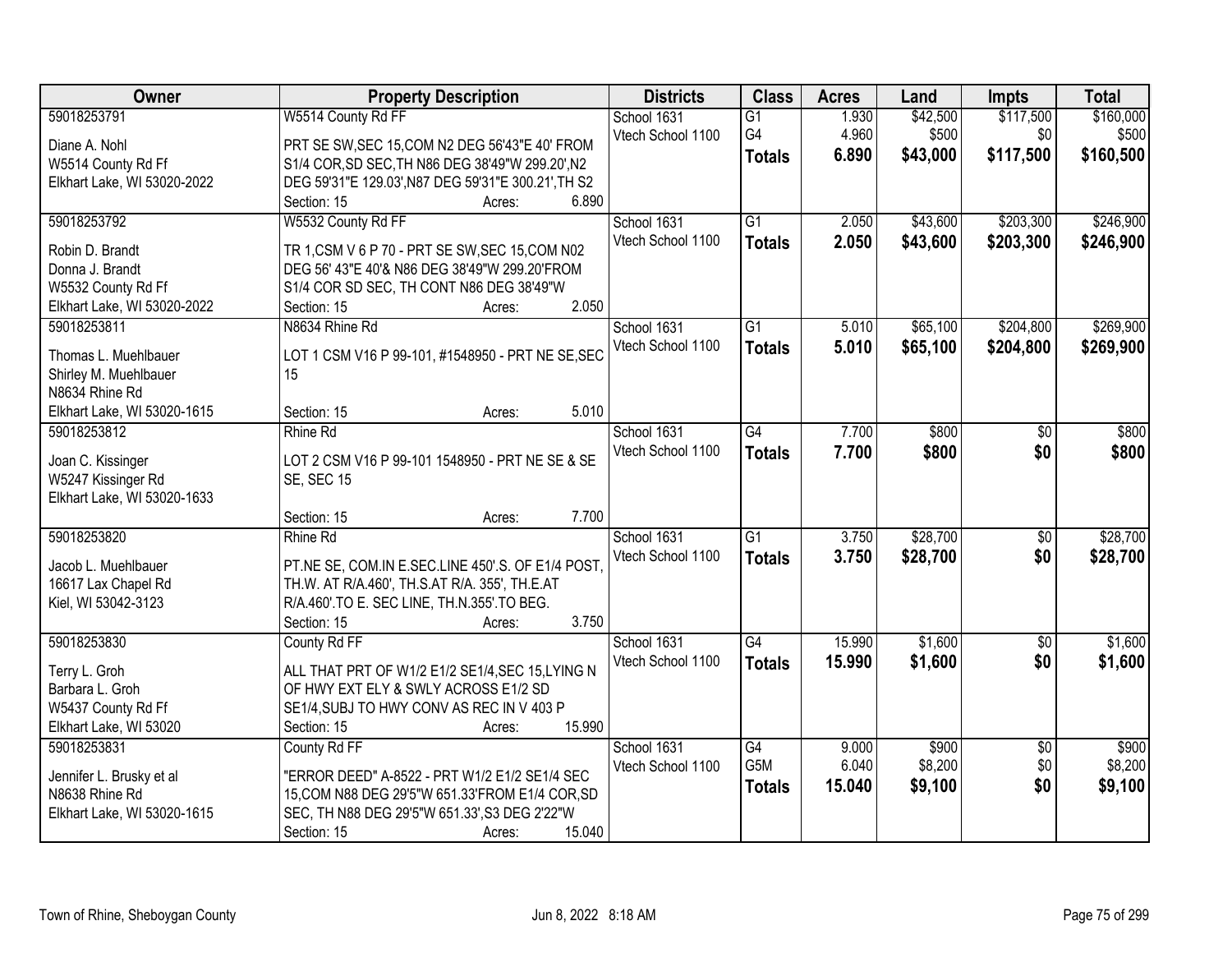| 59018253851<br>School 1631<br>$\overline{G5}$<br>0.190<br>$\overline{50}$<br>Vtech School 1100<br>\$300<br>0.190<br>\$300<br>\$0<br><b>Totals</b><br>Terry L. Groh<br>PRT SW SE, SEC 15, COM N89 DEG 5'29"W<br>1439.15'FROM SE COR SD SEC, TH CONT N89 DEG 5'<br>Barbara L. Groh<br>29"W 160.52'TO OLD CENLN CTH FF, N54 DEG 41'E<br>W5437 County Rd Ff<br>0.190<br>Elkhart Lake, WI 53020<br>Section: 15<br>Acres:<br>59018253854<br>W5504 County Rd FF<br>$\overline{G1}$<br>\$47,800<br>\$240,700<br>School 1631<br>3.710<br>G4<br>9.710<br>\$1,000<br>Vtech School 1100<br>\$0<br>LOT 1, CSM V 11 P 1-3 - PRT NW SE & SW SE, SEC 15<br>Philip A. Kissinger<br>13.420<br>\$48,800<br>\$240,700<br>\$289,500<br><b>Totals</b><br>& PRT SW SE, SEC 15, EXC PRT LYING S&E OF HWY<br>Jayne E. Kissinger<br>W5504 County Rd Ff<br>EXT NELY THRU SD1/4, SUBJ TO HWY CONV AS REC<br>13.420<br>Elkhart Lake, WI 53020-2022<br>Section: 15<br>Acres:<br>School 1631<br>\$5,000<br>59018253856<br>County Rd FF<br>G4<br>46.480<br>$\sqrt[6]{}$<br>G <sub>5</sub><br>\$13,300<br>\$0<br>11.220<br>Vtech School 1100<br>PRT SW SE & NW SE, SEC 15, COM AT S1/4 COR SD<br>Terry L. Groh<br>G5M<br>6.000<br>\$8,100<br>\$0<br>SEC, TH N87 DEG 37'31"E 50.03' TO POB, TH N87<br>Barbara L. Groh<br>\$0<br>63.700<br>\$26,400<br><b>Totals</b><br>DEG 37'31"E 904.42', N60 DEG 27'40"E 136.37', N00<br>W5415 County Rd Ff<br>63.700<br>Elkhart Lake, WI 53020-2023<br>Section: 15<br>Acres:<br>59018253857<br>County Rd FF<br>School 1631<br>$\overline{G4}$<br>\$200<br>$\overline{50}$<br>1.500<br>G <sub>5</sub><br>0.280<br>\$100<br>\$0<br>Vtech School 1100<br>LOT 1 CSM V19 P 143-45,#1671870 - PRT SW SE, SEC<br>Ronald A. Kissinger<br>\$0<br>1.780<br>\$300<br><b>Totals</b><br>15 & PRT SW SE, SD SEC 15, EXC PRT LYING S&E OF<br>14323 County Rd XX<br>Newton, WI 53063-9734<br>HWY EXT NELY THRU SD1/4, SUBJ TO HWY CONV AS<br>Section: 15<br>1.780<br>Acres:<br>59018253860<br>W5313 County Rd FF<br>$\overline{G1}$<br>2.000<br>\$43,500<br>$\overline{50}$<br>School 1631<br>G <sub>5</sub><br>7.530<br>\$3,400<br>\$0<br>Vtech School 1100<br>SE SE, SEC 15, LYING S&E OF SLY R/W LN OF CTH FF<br>Robert R. Rosenbeck<br>G <sub>6</sub><br>3.000<br>\$8,100<br>\$0<br>191 W Rhine St<br>AS RELOC IN MAR 1960, SD HWY EXT NELY & ELY<br>\$0<br>12.530<br>\$55,000<br><b>Totals</b><br>Elkhart Lake, WI 53020-2130<br>THRU SD1/4, EXC PRT IN SW COR OWNED BY<br>12.530<br>Section: 15<br>Acres:<br>$\overline{G4}$<br>59018253861<br>Rhine Rd & County<br>School 1631<br>4.860<br>\$500<br>$\sqrt{6}$<br>\$0<br>4.860<br>\$500<br>Vtech School 1100<br><b>Totals</b><br>OUTLOT 1 CSM V16 P 99-101 1548950 - PRT SE SE,<br>Joan C. Kissinger<br><b>SEC 15</b><br>W5247 Kissinger Rd<br>Elkhart Lake, WI 53020-1633<br>4.860<br>Section: 15<br>Acres:<br>W5375 County Rd FF<br>3.600<br>59018253870<br>School 1631<br>$\overline{X4}$<br>$\overline{50}$<br>$\overline{50}$<br>\$0<br>\$0<br>\$0<br>3.600<br>Vtech School 1100<br><b>Totals</b><br>TR 1, CSM V 8 P 215 - IN SESE, SEC 15, COM N89 DEG<br>St Peter Ev Church<br>5'29"W 739.70'FROM SE COR SD SEC, TH CONT N89<br>c/o Janice Schneider<br>N6148 Sunrise Ln<br>DEG 5'29"W 203.63', N35 DEG 19'W 387.87'TO CENLN | Owner                        | <b>Property Description</b> | <b>Districts</b> | <b>Class</b> | <b>Acres</b> | Land  | Impts | <b>Total</b> |
|------------------------------------------------------------------------------------------------------------------------------------------------------------------------------------------------------------------------------------------------------------------------------------------------------------------------------------------------------------------------------------------------------------------------------------------------------------------------------------------------------------------------------------------------------------------------------------------------------------------------------------------------------------------------------------------------------------------------------------------------------------------------------------------------------------------------------------------------------------------------------------------------------------------------------------------------------------------------------------------------------------------------------------------------------------------------------------------------------------------------------------------------------------------------------------------------------------------------------------------------------------------------------------------------------------------------------------------------------------------------------------------------------------------------------------------------------------------------------------------------------------------------------------------------------------------------------------------------------------------------------------------------------------------------------------------------------------------------------------------------------------------------------------------------------------------------------------------------------------------------------------------------------------------------------------------------------------------------------------------------------------------------------------------------------------------------------------------------------------------------------------------------------------------------------------------------------------------------------------------------------------------------------------------------------------------------------------------------------------------------------------------------------------------------------------------------------------------------------------------------------------------------------------------------------------------------------------------------------------------------------------------------------------------------------------------------------------------------------------------------------------------------------------------------------------------------------------------------------------------------------------------------------------------------------------------------------------------------------------------------------------------------------------------------------------------------------------------------------------------------------------------------------------------------------------------------------------------------------------------------------------------------------|------------------------------|-----------------------------|------------------|--------------|--------------|-------|-------|--------------|
|                                                                                                                                                                                                                                                                                                                                                                                                                                                                                                                                                                                                                                                                                                                                                                                                                                                                                                                                                                                                                                                                                                                                                                                                                                                                                                                                                                                                                                                                                                                                                                                                                                                                                                                                                                                                                                                                                                                                                                                                                                                                                                                                                                                                                                                                                                                                                                                                                                                                                                                                                                                                                                                                                                                                                                                                                                                                                                                                                                                                                                                                                                                                                                                                                                                                              |                              | County Rd FF                |                  |              |              | \$300 |       | \$300        |
| \$55,000                                                                                                                                                                                                                                                                                                                                                                                                                                                                                                                                                                                                                                                                                                                                                                                                                                                                                                                                                                                                                                                                                                                                                                                                                                                                                                                                                                                                                                                                                                                                                                                                                                                                                                                                                                                                                                                                                                                                                                                                                                                                                                                                                                                                                                                                                                                                                                                                                                                                                                                                                                                                                                                                                                                                                                                                                                                                                                                                                                                                                                                                                                                                                                                                                                                                     |                              |                             |                  |              |              |       |       |              |
|                                                                                                                                                                                                                                                                                                                                                                                                                                                                                                                                                                                                                                                                                                                                                                                                                                                                                                                                                                                                                                                                                                                                                                                                                                                                                                                                                                                                                                                                                                                                                                                                                                                                                                                                                                                                                                                                                                                                                                                                                                                                                                                                                                                                                                                                                                                                                                                                                                                                                                                                                                                                                                                                                                                                                                                                                                                                                                                                                                                                                                                                                                                                                                                                                                                                              |                              |                             |                  |              |              |       |       |              |
| \$288,500<br>\$1,000<br>\$5,000<br>\$13,300<br>\$8,100                                                                                                                                                                                                                                                                                                                                                                                                                                                                                                                                                                                                                                                                                                                                                                                                                                                                                                                                                                                                                                                                                                                                                                                                                                                                                                                                                                                                                                                                                                                                                                                                                                                                                                                                                                                                                                                                                                                                                                                                                                                                                                                                                                                                                                                                                                                                                                                                                                                                                                                                                                                                                                                                                                                                                                                                                                                                                                                                                                                                                                                                                                                                                                                                                       |                              |                             |                  |              |              |       |       |              |
|                                                                                                                                                                                                                                                                                                                                                                                                                                                                                                                                                                                                                                                                                                                                                                                                                                                                                                                                                                                                                                                                                                                                                                                                                                                                                                                                                                                                                                                                                                                                                                                                                                                                                                                                                                                                                                                                                                                                                                                                                                                                                                                                                                                                                                                                                                                                                                                                                                                                                                                                                                                                                                                                                                                                                                                                                                                                                                                                                                                                                                                                                                                                                                                                                                                                              |                              |                             |                  |              |              |       |       |              |
|                                                                                                                                                                                                                                                                                                                                                                                                                                                                                                                                                                                                                                                                                                                                                                                                                                                                                                                                                                                                                                                                                                                                                                                                                                                                                                                                                                                                                                                                                                                                                                                                                                                                                                                                                                                                                                                                                                                                                                                                                                                                                                                                                                                                                                                                                                                                                                                                                                                                                                                                                                                                                                                                                                                                                                                                                                                                                                                                                                                                                                                                                                                                                                                                                                                                              |                              |                             |                  |              |              |       |       |              |
|                                                                                                                                                                                                                                                                                                                                                                                                                                                                                                                                                                                                                                                                                                                                                                                                                                                                                                                                                                                                                                                                                                                                                                                                                                                                                                                                                                                                                                                                                                                                                                                                                                                                                                                                                                                                                                                                                                                                                                                                                                                                                                                                                                                                                                                                                                                                                                                                                                                                                                                                                                                                                                                                                                                                                                                                                                                                                                                                                                                                                                                                                                                                                                                                                                                                              |                              |                             |                  |              |              |       |       |              |
|                                                                                                                                                                                                                                                                                                                                                                                                                                                                                                                                                                                                                                                                                                                                                                                                                                                                                                                                                                                                                                                                                                                                                                                                                                                                                                                                                                                                                                                                                                                                                                                                                                                                                                                                                                                                                                                                                                                                                                                                                                                                                                                                                                                                                                                                                                                                                                                                                                                                                                                                                                                                                                                                                                                                                                                                                                                                                                                                                                                                                                                                                                                                                                                                                                                                              |                              |                             |                  |              |              |       |       |              |
|                                                                                                                                                                                                                                                                                                                                                                                                                                                                                                                                                                                                                                                                                                                                                                                                                                                                                                                                                                                                                                                                                                                                                                                                                                                                                                                                                                                                                                                                                                                                                                                                                                                                                                                                                                                                                                                                                                                                                                                                                                                                                                                                                                                                                                                                                                                                                                                                                                                                                                                                                                                                                                                                                                                                                                                                                                                                                                                                                                                                                                                                                                                                                                                                                                                                              |                              |                             |                  |              |              |       |       |              |
|                                                                                                                                                                                                                                                                                                                                                                                                                                                                                                                                                                                                                                                                                                                                                                                                                                                                                                                                                                                                                                                                                                                                                                                                                                                                                                                                                                                                                                                                                                                                                                                                                                                                                                                                                                                                                                                                                                                                                                                                                                                                                                                                                                                                                                                                                                                                                                                                                                                                                                                                                                                                                                                                                                                                                                                                                                                                                                                                                                                                                                                                                                                                                                                                                                                                              |                              |                             |                  |              |              |       |       |              |
|                                                                                                                                                                                                                                                                                                                                                                                                                                                                                                                                                                                                                                                                                                                                                                                                                                                                                                                                                                                                                                                                                                                                                                                                                                                                                                                                                                                                                                                                                                                                                                                                                                                                                                                                                                                                                                                                                                                                                                                                                                                                                                                                                                                                                                                                                                                                                                                                                                                                                                                                                                                                                                                                                                                                                                                                                                                                                                                                                                                                                                                                                                                                                                                                                                                                              |                              |                             |                  |              |              |       |       |              |
|                                                                                                                                                                                                                                                                                                                                                                                                                                                                                                                                                                                                                                                                                                                                                                                                                                                                                                                                                                                                                                                                                                                                                                                                                                                                                                                                                                                                                                                                                                                                                                                                                                                                                                                                                                                                                                                                                                                                                                                                                                                                                                                                                                                                                                                                                                                                                                                                                                                                                                                                                                                                                                                                                                                                                                                                                                                                                                                                                                                                                                                                                                                                                                                                                                                                              |                              |                             |                  |              |              |       |       |              |
| \$26,400<br>\$200<br>\$100<br>\$300<br>\$43,500<br>\$3,400<br>\$8,100<br>\$500<br>\$500<br>$\overline{50}$                                                                                                                                                                                                                                                                                                                                                                                                                                                                                                                                                                                                                                                                                                                                                                                                                                                                                                                                                                                                                                                                                                                                                                                                                                                                                                                                                                                                                                                                                                                                                                                                                                                                                                                                                                                                                                                                                                                                                                                                                                                                                                                                                                                                                                                                                                                                                                                                                                                                                                                                                                                                                                                                                                                                                                                                                                                                                                                                                                                                                                                                                                                                                                   |                              |                             |                  |              |              |       |       |              |
|                                                                                                                                                                                                                                                                                                                                                                                                                                                                                                                                                                                                                                                                                                                                                                                                                                                                                                                                                                                                                                                                                                                                                                                                                                                                                                                                                                                                                                                                                                                                                                                                                                                                                                                                                                                                                                                                                                                                                                                                                                                                                                                                                                                                                                                                                                                                                                                                                                                                                                                                                                                                                                                                                                                                                                                                                                                                                                                                                                                                                                                                                                                                                                                                                                                                              |                              |                             |                  |              |              |       |       |              |
|                                                                                                                                                                                                                                                                                                                                                                                                                                                                                                                                                                                                                                                                                                                                                                                                                                                                                                                                                                                                                                                                                                                                                                                                                                                                                                                                                                                                                                                                                                                                                                                                                                                                                                                                                                                                                                                                                                                                                                                                                                                                                                                                                                                                                                                                                                                                                                                                                                                                                                                                                                                                                                                                                                                                                                                                                                                                                                                                                                                                                                                                                                                                                                                                                                                                              |                              |                             |                  |              |              |       |       |              |
|                                                                                                                                                                                                                                                                                                                                                                                                                                                                                                                                                                                                                                                                                                                                                                                                                                                                                                                                                                                                                                                                                                                                                                                                                                                                                                                                                                                                                                                                                                                                                                                                                                                                                                                                                                                                                                                                                                                                                                                                                                                                                                                                                                                                                                                                                                                                                                                                                                                                                                                                                                                                                                                                                                                                                                                                                                                                                                                                                                                                                                                                                                                                                                                                                                                                              |                              |                             |                  |              |              |       |       |              |
|                                                                                                                                                                                                                                                                                                                                                                                                                                                                                                                                                                                                                                                                                                                                                                                                                                                                                                                                                                                                                                                                                                                                                                                                                                                                                                                                                                                                                                                                                                                                                                                                                                                                                                                                                                                                                                                                                                                                                                                                                                                                                                                                                                                                                                                                                                                                                                                                                                                                                                                                                                                                                                                                                                                                                                                                                                                                                                                                                                                                                                                                                                                                                                                                                                                                              |                              |                             |                  |              |              |       |       |              |
|                                                                                                                                                                                                                                                                                                                                                                                                                                                                                                                                                                                                                                                                                                                                                                                                                                                                                                                                                                                                                                                                                                                                                                                                                                                                                                                                                                                                                                                                                                                                                                                                                                                                                                                                                                                                                                                                                                                                                                                                                                                                                                                                                                                                                                                                                                                                                                                                                                                                                                                                                                                                                                                                                                                                                                                                                                                                                                                                                                                                                                                                                                                                                                                                                                                                              |                              |                             |                  |              |              |       |       |              |
|                                                                                                                                                                                                                                                                                                                                                                                                                                                                                                                                                                                                                                                                                                                                                                                                                                                                                                                                                                                                                                                                                                                                                                                                                                                                                                                                                                                                                                                                                                                                                                                                                                                                                                                                                                                                                                                                                                                                                                                                                                                                                                                                                                                                                                                                                                                                                                                                                                                                                                                                                                                                                                                                                                                                                                                                                                                                                                                                                                                                                                                                                                                                                                                                                                                                              |                              |                             |                  |              |              |       |       |              |
|                                                                                                                                                                                                                                                                                                                                                                                                                                                                                                                                                                                                                                                                                                                                                                                                                                                                                                                                                                                                                                                                                                                                                                                                                                                                                                                                                                                                                                                                                                                                                                                                                                                                                                                                                                                                                                                                                                                                                                                                                                                                                                                                                                                                                                                                                                                                                                                                                                                                                                                                                                                                                                                                                                                                                                                                                                                                                                                                                                                                                                                                                                                                                                                                                                                                              |                              |                             |                  |              |              |       |       |              |
|                                                                                                                                                                                                                                                                                                                                                                                                                                                                                                                                                                                                                                                                                                                                                                                                                                                                                                                                                                                                                                                                                                                                                                                                                                                                                                                                                                                                                                                                                                                                                                                                                                                                                                                                                                                                                                                                                                                                                                                                                                                                                                                                                                                                                                                                                                                                                                                                                                                                                                                                                                                                                                                                                                                                                                                                                                                                                                                                                                                                                                                                                                                                                                                                                                                                              |                              |                             |                  |              |              |       |       |              |
|                                                                                                                                                                                                                                                                                                                                                                                                                                                                                                                                                                                                                                                                                                                                                                                                                                                                                                                                                                                                                                                                                                                                                                                                                                                                                                                                                                                                                                                                                                                                                                                                                                                                                                                                                                                                                                                                                                                                                                                                                                                                                                                                                                                                                                                                                                                                                                                                                                                                                                                                                                                                                                                                                                                                                                                                                                                                                                                                                                                                                                                                                                                                                                                                                                                                              |                              |                             |                  |              |              |       |       |              |
|                                                                                                                                                                                                                                                                                                                                                                                                                                                                                                                                                                                                                                                                                                                                                                                                                                                                                                                                                                                                                                                                                                                                                                                                                                                                                                                                                                                                                                                                                                                                                                                                                                                                                                                                                                                                                                                                                                                                                                                                                                                                                                                                                                                                                                                                                                                                                                                                                                                                                                                                                                                                                                                                                                                                                                                                                                                                                                                                                                                                                                                                                                                                                                                                                                                                              |                              |                             |                  |              |              |       |       |              |
|                                                                                                                                                                                                                                                                                                                                                                                                                                                                                                                                                                                                                                                                                                                                                                                                                                                                                                                                                                                                                                                                                                                                                                                                                                                                                                                                                                                                                                                                                                                                                                                                                                                                                                                                                                                                                                                                                                                                                                                                                                                                                                                                                                                                                                                                                                                                                                                                                                                                                                                                                                                                                                                                                                                                                                                                                                                                                                                                                                                                                                                                                                                                                                                                                                                                              |                              |                             |                  |              |              |       |       |              |
|                                                                                                                                                                                                                                                                                                                                                                                                                                                                                                                                                                                                                                                                                                                                                                                                                                                                                                                                                                                                                                                                                                                                                                                                                                                                                                                                                                                                                                                                                                                                                                                                                                                                                                                                                                                                                                                                                                                                                                                                                                                                                                                                                                                                                                                                                                                                                                                                                                                                                                                                                                                                                                                                                                                                                                                                                                                                                                                                                                                                                                                                                                                                                                                                                                                                              |                              |                             |                  |              |              |       |       |              |
|                                                                                                                                                                                                                                                                                                                                                                                                                                                                                                                                                                                                                                                                                                                                                                                                                                                                                                                                                                                                                                                                                                                                                                                                                                                                                                                                                                                                                                                                                                                                                                                                                                                                                                                                                                                                                                                                                                                                                                                                                                                                                                                                                                                                                                                                                                                                                                                                                                                                                                                                                                                                                                                                                                                                                                                                                                                                                                                                                                                                                                                                                                                                                                                                                                                                              |                              |                             |                  |              |              |       |       |              |
|                                                                                                                                                                                                                                                                                                                                                                                                                                                                                                                                                                                                                                                                                                                                                                                                                                                                                                                                                                                                                                                                                                                                                                                                                                                                                                                                                                                                                                                                                                                                                                                                                                                                                                                                                                                                                                                                                                                                                                                                                                                                                                                                                                                                                                                                                                                                                                                                                                                                                                                                                                                                                                                                                                                                                                                                                                                                                                                                                                                                                                                                                                                                                                                                                                                                              |                              |                             |                  |              |              |       |       |              |
|                                                                                                                                                                                                                                                                                                                                                                                                                                                                                                                                                                                                                                                                                                                                                                                                                                                                                                                                                                                                                                                                                                                                                                                                                                                                                                                                                                                                                                                                                                                                                                                                                                                                                                                                                                                                                                                                                                                                                                                                                                                                                                                                                                                                                                                                                                                                                                                                                                                                                                                                                                                                                                                                                                                                                                                                                                                                                                                                                                                                                                                                                                                                                                                                                                                                              |                              |                             |                  |              |              |       |       |              |
|                                                                                                                                                                                                                                                                                                                                                                                                                                                                                                                                                                                                                                                                                                                                                                                                                                                                                                                                                                                                                                                                                                                                                                                                                                                                                                                                                                                                                                                                                                                                                                                                                                                                                                                                                                                                                                                                                                                                                                                                                                                                                                                                                                                                                                                                                                                                                                                                                                                                                                                                                                                                                                                                                                                                                                                                                                                                                                                                                                                                                                                                                                                                                                                                                                                                              |                              |                             |                  |              |              |       |       |              |
|                                                                                                                                                                                                                                                                                                                                                                                                                                                                                                                                                                                                                                                                                                                                                                                                                                                                                                                                                                                                                                                                                                                                                                                                                                                                                                                                                                                                                                                                                                                                                                                                                                                                                                                                                                                                                                                                                                                                                                                                                                                                                                                                                                                                                                                                                                                                                                                                                                                                                                                                                                                                                                                                                                                                                                                                                                                                                                                                                                                                                                                                                                                                                                                                                                                                              |                              |                             |                  |              |              |       |       |              |
|                                                                                                                                                                                                                                                                                                                                                                                                                                                                                                                                                                                                                                                                                                                                                                                                                                                                                                                                                                                                                                                                                                                                                                                                                                                                                                                                                                                                                                                                                                                                                                                                                                                                                                                                                                                                                                                                                                                                                                                                                                                                                                                                                                                                                                                                                                                                                                                                                                                                                                                                                                                                                                                                                                                                                                                                                                                                                                                                                                                                                                                                                                                                                                                                                                                                              |                              |                             |                  |              |              |       |       |              |
|                                                                                                                                                                                                                                                                                                                                                                                                                                                                                                                                                                                                                                                                                                                                                                                                                                                                                                                                                                                                                                                                                                                                                                                                                                                                                                                                                                                                                                                                                                                                                                                                                                                                                                                                                                                                                                                                                                                                                                                                                                                                                                                                                                                                                                                                                                                                                                                                                                                                                                                                                                                                                                                                                                                                                                                                                                                                                                                                                                                                                                                                                                                                                                                                                                                                              |                              |                             |                  |              |              |       |       |              |
|                                                                                                                                                                                                                                                                                                                                                                                                                                                                                                                                                                                                                                                                                                                                                                                                                                                                                                                                                                                                                                                                                                                                                                                                                                                                                                                                                                                                                                                                                                                                                                                                                                                                                                                                                                                                                                                                                                                                                                                                                                                                                                                                                                                                                                                                                                                                                                                                                                                                                                                                                                                                                                                                                                                                                                                                                                                                                                                                                                                                                                                                                                                                                                                                                                                                              |                              |                             |                  |              |              |       |       |              |
|                                                                                                                                                                                                                                                                                                                                                                                                                                                                                                                                                                                                                                                                                                                                                                                                                                                                                                                                                                                                                                                                                                                                                                                                                                                                                                                                                                                                                                                                                                                                                                                                                                                                                                                                                                                                                                                                                                                                                                                                                                                                                                                                                                                                                                                                                                                                                                                                                                                                                                                                                                                                                                                                                                                                                                                                                                                                                                                                                                                                                                                                                                                                                                                                                                                                              |                              |                             |                  |              |              |       |       |              |
|                                                                                                                                                                                                                                                                                                                                                                                                                                                                                                                                                                                                                                                                                                                                                                                                                                                                                                                                                                                                                                                                                                                                                                                                                                                                                                                                                                                                                                                                                                                                                                                                                                                                                                                                                                                                                                                                                                                                                                                                                                                                                                                                                                                                                                                                                                                                                                                                                                                                                                                                                                                                                                                                                                                                                                                                                                                                                                                                                                                                                                                                                                                                                                                                                                                                              |                              |                             |                  |              |              |       |       |              |
|                                                                                                                                                                                                                                                                                                                                                                                                                                                                                                                                                                                                                                                                                                                                                                                                                                                                                                                                                                                                                                                                                                                                                                                                                                                                                                                                                                                                                                                                                                                                                                                                                                                                                                                                                                                                                                                                                                                                                                                                                                                                                                                                                                                                                                                                                                                                                                                                                                                                                                                                                                                                                                                                                                                                                                                                                                                                                                                                                                                                                                                                                                                                                                                                                                                                              |                              |                             |                  |              |              |       |       |              |
| Acres:                                                                                                                                                                                                                                                                                                                                                                                                                                                                                                                                                                                                                                                                                                                                                                                                                                                                                                                                                                                                                                                                                                                                                                                                                                                                                                                                                                                                                                                                                                                                                                                                                                                                                                                                                                                                                                                                                                                                                                                                                                                                                                                                                                                                                                                                                                                                                                                                                                                                                                                                                                                                                                                                                                                                                                                                                                                                                                                                                                                                                                                                                                                                                                                                                                                                       | Sheboygan Fls, WI 53085-2224 | 3.600<br>Section: 15        |                  |              |              |       |       |              |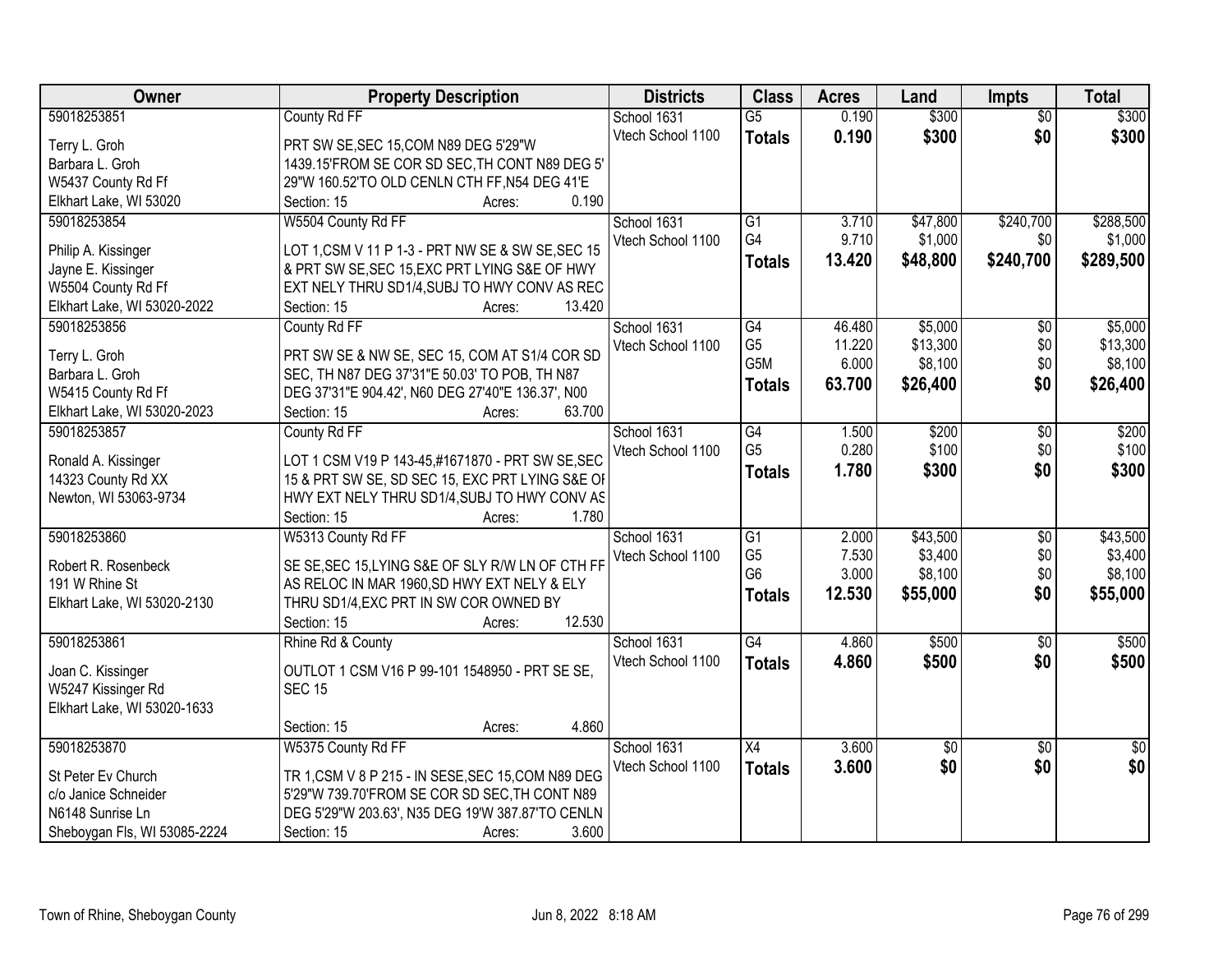| <b>Owner</b>                 | <b>Property Description</b>                          | <b>Districts</b>  | <b>Class</b>    | <b>Acres</b> | Land       | <b>Impts</b> | <b>Total</b> |
|------------------------------|------------------------------------------------------|-------------------|-----------------|--------------|------------|--------------|--------------|
| 59018253880                  | W5351 County Rd FF                                   | School 1631       | $\overline{G1}$ | 0.570        | \$21,200   | \$66,500     | \$87,700     |
| Russell B. Ringwell          | PRT SE SE, SEC 15, COM IN CEN CTH"FF" AT A PNT       | Vtech School 1100 | <b>Totals</b>   | 0.570        | \$21,200   | \$66,500     | \$87,700     |
| W5351 County Rd Ff           | N83 DEG 20'W 623.3'FROM ITS INTER WITH E LINE        |                   |                 |              |            |              |              |
| Elkhart Lake, WI 53020-2023  | SEC 15, TH S50 DEG 46'W 326'TO BEG OF PARCEL T(      |                   |                 |              |            |              |              |
|                              | 0.570<br>Section: 15<br>Acres:                       |                   |                 |              |            |              |              |
| 59018253890                  | W5376 County Rd FF                                   | School 1631       | $\overline{G1}$ | 1.000        | \$28,500   | \$73,800     | \$102,300    |
|                              |                                                      | Vtech School 1100 |                 | 1.000        | \$28,500   | \$73,800     | \$102,300    |
| Steven L. Koeppler           | TR A, CSM V 3 P 47 - PRT SE SE, SEC 15, COM N0 DEG   |                   | <b>Totals</b>   |              |            |              |              |
| W5376 County Rd Ff           | 22'36"W 491.08'& S89 DEG 37'24"W 994.35'FROM SE      |                   |                 |              |            |              |              |
| Elkhart Lake, WI 53020-2022  | COR SD SEC, TH S51 DEG 21'25"W 200'ON N LN CTH       |                   |                 |              |            |              |              |
|                              | 1.000<br>Section: 15<br>Acres:                       |                   |                 |              |            |              |              |
| 59018253892                  | W5398 County Rd FF                                   | School 1631       | $\overline{G1}$ | 1.570        | \$37,100   | \$189,100    | \$226,200    |
|                              |                                                      | Vtech School 1100 | <b>Totals</b>   | 1.570        | \$37,100   | \$189,100    | \$226,200    |
| Brian L. Matzdorf            | LOT 1 CSM V6 P 89 & A-25125 PRT SE SE, SEC           |                   |                 |              |            |              |              |
| Michele K. Matzdorf          | 15, COM N0 DEG 22'36"W 491.08'& S89 DEG 37' 24"W     |                   |                 |              |            |              |              |
| W5398 County Rd Ff           | 994.35'FROM SE COR, SD SEC, TH S51 DEG 21'25"W       |                   |                 |              |            |              |              |
| Elkhart Lake, WI 53020-2022  | Section: 15<br>1.570<br>Acres:                       |                   |                 |              |            |              |              |
| 59018253893                  | W5397 County Rd FF                                   | School 1631       | $\overline{G1}$ | 2.170        | \$43,900   | \$198,200    | \$242,100    |
| Tyler E. Groh                | TR 2, CSM V 8 P 215 - PRT S1/2 SE1/4, SEC 15, COM    | Vtech School 1100 | <b>Totals</b>   | 2.170        | \$43,900   | \$198,200    | \$242,100    |
| W5397 County Rd Ff           | N89 DEG 5'29"W 943.33'FROM SE COR SD SEC, TH         |                   |                 |              |            |              |              |
| Elkhart Lake, WI 53020-2023  | CONT N89 DEG 5'29"W 495.82', N11 DEG 7' 59"W         |                   |                 |              |            |              |              |
|                              | 2.170<br>Section: 15<br>Acres:                       |                   |                 |              |            |              |              |
| 59018253900                  | N8848 Little Elkhart Lake Rd                         | School 1631       | $\overline{G1}$ | 1.500        | \$33,500   | \$111,300    | \$144,800    |
|                              |                                                      | Vtech School 1100 | G4              | 16.750       | \$1,700    | \$0          | \$1,700      |
| Neils Family Farm, LLC       | NE NE, SEC 16, EXC COM 745.87' W OF NE COR, SD       |                   | G <sub>5</sub>  | 5.900        | \$7,400    | \$0          | \$7,400      |
| W5765 County Rd Mm           | SEC, TH W 581.44', S 340.07', N75 DEG 37'29"E        |                   | W <sub>8</sub>  | 11.000       | (\$29,700) | \$0          | \$0          |
| Elkhart Lake, WI 53020-1500  | 582.38', TH N5 DEG 3' 18"E 196.24'TO BEG, & EXC CON  |                   | <b>Totals</b>   | 35.150       | \$42,600   | \$111,300    | \$153,900    |
|                              | Section: 16<br>35.150<br>Acres:                      |                   |                 |              |            |              |              |
| 59018253901                  | W5765 County Rd MM                                   | School 1631       | G1              | 3.500        | \$54,600   | \$157,000    | \$211,600    |
| Steven A. Neils              | TR 1 CSM V6 P 90 & A-24541 - PRT NE NE, SEC          | Vtech School 1100 | <b>Totals</b>   | 3.500        | \$54,600   | \$157,000    | \$211,600    |
| W5765 County Rd Mm           | 16, COM 745.87' W OF NE COR SD SEC, TH W 581.44', \  |                   |                 |              |            |              |              |
| Elkhart Lake, WI 53020-1500  | 340.07', N75 DEG 37'29"E 582.38', TH N05 DEG 03'18"E |                   |                 |              |            |              |              |
|                              | 3.500<br>Section: 16<br>Acres:                       |                   |                 |              |            |              |              |
| 59018253902                  | N8802 Little Elkhart Lake Rd                         | School 1631       | $\overline{G1}$ | 1.350        | \$33,800   | \$236,100    | \$269,900    |
|                              |                                                      | Vtech School 1100 |                 |              |            |              |              |
| Jeffery R. Neils             | LOT 1 CSM V 7 P 271 - PRT NE NE, SEC 16, COM S0      |                   | <b>Totals</b>   | 1.350        | \$33,800   | \$236,100    | \$269,900    |
| Jean M. Neils                | DEG 56'48"E 1160.08'FROM NE COR SD SEC, TH S0        |                   |                 |              |            |              |              |
| N8802 Little Elkhart Lake Rd | DEG 56'48"E 156'ALG E LN SD1/4, S89 DEG 59'51"W      |                   |                 |              |            |              |              |
| Elkhart Lake, WI 53020-1666  | 1.350<br>Section: 16<br>Acres:                       |                   |                 |              |            |              |              |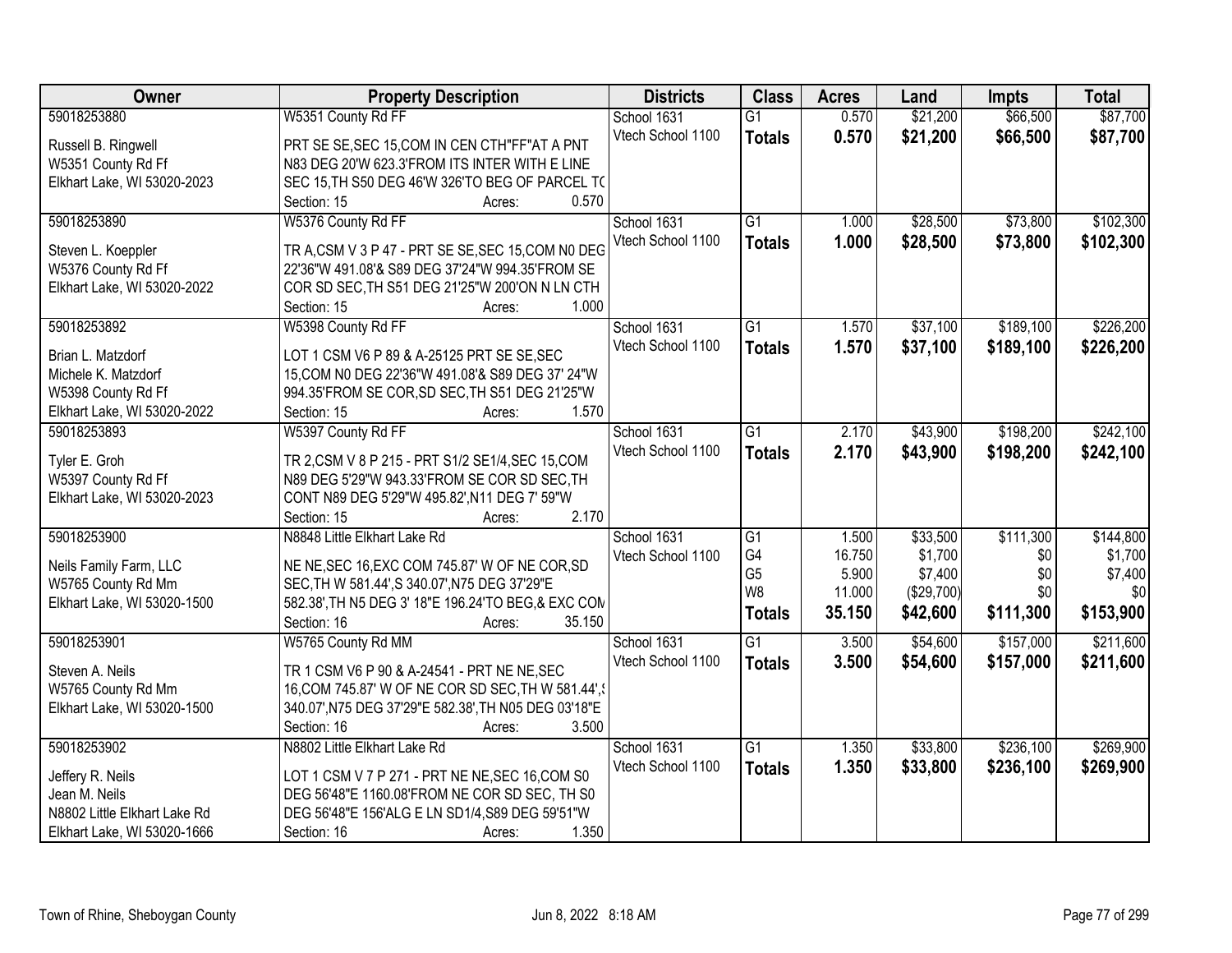| Owner                                    |                                                   | <b>Property Description</b> |        | <b>Districts</b>  | <b>Class</b>     | <b>Acres</b> | Land            | <b>Impts</b>    | <b>Total</b>    |
|------------------------------------------|---------------------------------------------------|-----------------------------|--------|-------------------|------------------|--------------|-----------------|-----------------|-----------------|
| 59018253910                              | County Rd MM                                      |                             |        | School 1631       | $\overline{G4}$  | 26.500       | \$2,700         | $\overline{50}$ | \$2,700         |
| Neils Family Farm, LLC                   | NW NE, SEC 16.                                    |                             |        | Vtech School 1100 | G <sub>5</sub>   | 1.000        | \$100           | \$0             | \$100           |
| W5765 County Rd Mm                       |                                                   |                             |        |                   | G <sub>5</sub> M | 7.500        | \$10,200        | \$0             | \$10,200        |
| Elkhart Lake, WI 53020-1500              |                                                   |                             |        |                   | W <sub>8</sub>   | 5.000        | (\$13,500)      | \$0             | \$0             |
|                                          | Section: 16                                       | Acres:                      | 40.000 |                   | <b>Totals</b>    | 40.000       | \$13,000        | \$0             | \$13,000        |
| 59018253920                              | County Rd MM                                      |                             |        | School 1631       | G4               | 25.000       | \$2,500         | $\overline{50}$ | \$2,500         |
| Neils Family Farm, LLC                   | SW NE, SEC 16.                                    |                             |        | Vtech School 1100 | W <sub>8</sub>   | 15.000       | (\$40,500)      | \$0             | \$0             |
| W5765 County Rd Mm                       |                                                   |                             |        |                   | <b>Totals</b>    | 40.000       | \$2,500         | \$0             | \$2,500         |
| Elkhart Lake, WI 53020-1500              |                                                   |                             |        |                   |                  |              |                 |                 |                 |
|                                          | Section: 16                                       | Acres:                      | 40.000 |                   |                  |              |                 |                 |                 |
| 59018253930                              | N8702 Little Elkhart Lake Rd                      |                             |        | School 1631       | $\overline{G1}$  | 4.000        | \$60,000        | \$159,800       | \$219,800       |
| Barry S. Johanson                        | SE NE, SEC 16.                                    |                             |        | Vtech School 1100 | G <sub>5</sub>   | 14.000       | \$17,500        | \$0             | \$17,500        |
| N8702 Little Elkhart Lake Rd             |                                                   |                             |        |                   | W <sub>8</sub>   | 22.000       | (\$59,400)      | \$0             | \$0             |
| Elkhart Lake, WI 53020-1605              |                                                   |                             |        |                   | <b>Totals</b>    | 40.000       | \$77,500        | \$159,800       | \$237,300       |
|                                          | Section: 16                                       | Acres:                      | 40.000 |                   |                  |              |                 |                 |                 |
| 59018253940                              | County Rd MM                                      |                             |        | School 1631       | G4               | 12.000       | \$1,500         | $\sqrt[6]{3}$   | \$1,500         |
| Frederic G. Kuhn et al                   | NE NW, SEC 16                                     |                             |        | Vtech School 1100 | G <sub>5</sub>   | 19.000       | \$23,800        | \$0             | \$23,800        |
| W6176 Kuhn Rd                            |                                                   |                             |        |                   | G5M              | 9.000        | \$12,200        | \$0             | \$12,200        |
| Elkhart Lake, WI 53020-1527              |                                                   |                             |        |                   | <b>Totals</b>    | 40.000       | \$37,500        | \$0             | \$37,500        |
|                                          | Section: 16                                       | Acres:                      | 40.000 |                   |                  |              |                 |                 |                 |
| 59018253951                              | County Rd MM                                      |                             |        | School 1631       | $\overline{G1}$  | 1.490        | \$35,900        | \$22,400        | \$58,300        |
| Steven A. Neils                          | LOT 1 CSM V11 P 59-60 - PRT NW NW, SEC 16, COM    |                             |        | Vtech School 1100 | <b>Totals</b>    | 1.490        | \$35,900        | \$22,400        | \$58,300        |
| W5765 County Rd Mm                       | N89 DEG 53'E 505.37'FROM NW COR SD SEC, TH        |                             |        |                   |                  |              |                 |                 |                 |
| Elkhart Lake, WI 53020-1500              | CONT N89 DEG 53'E 190.52', S06 DEG 05'01"E        |                             |        |                   |                  |              |                 |                 |                 |
|                                          | Section: 16                                       | Acres:                      | 1.490  |                   |                  |              |                 |                 |                 |
| 59018253952                              | W6025 County Rd MM                                |                             |        | School 1631       | $\overline{G1}$  | 1.190        | \$31,400        | \$80,900        | \$112,300       |
| Katherine A. Binversie                   | LOT 2 CSM V11 P 59-60 - PRT NW NW, SEC 16, COM    |                             |        | Vtech School 1100 | <b>Totals</b>    | 1.190        | \$31,400        | \$80,900        | \$112,300       |
| W6025 County Rd Mm                       | N89 DEG 53'E 695.89'FROM NW COR SD SEC, TH        |                             |        |                   |                  |              |                 |                 |                 |
| Elkhart Lake, WI 53020-1503              | CONT N89 DEG 53'E 170.31', S0 DEG 14'10"E         |                             |        |                   |                  |              |                 |                 |                 |
|                                          | Section: 16                                       | Acres:                      | 1.190  |                   |                  |              |                 |                 |                 |
| 59018253960                              | W6095 County Rd MM                                |                             |        | School 1631       | $\overline{X4}$  | 3.200        | $\overline{50}$ | $\overline{30}$ | $\overline{50}$ |
| <b>Elkhart Lake Cemetary Association</b> | A-21097 & OTHER LANDS - PRT NW NW, SEC 16, COM    |                             |        | Vtech School 1100 | <b>Totals</b>    | 3.200        | \$0             | \$0             | \$0             |
| W6095 County Rd Mm                       | AT SW COR, TH N 264', E 198', S 264', TH W 198'TO |                             |        |                   |                  |              |                 |                 |                 |
| Elkhart Lake, WI 53020                   | BEG,& COM 1324.04'N & N89 DEG 40'05"E 198'FROM    |                             |        |                   |                  |              |                 |                 |                 |
|                                          | Section: 16                                       | Acres:                      | 3.200  |                   |                  |              |                 |                 |                 |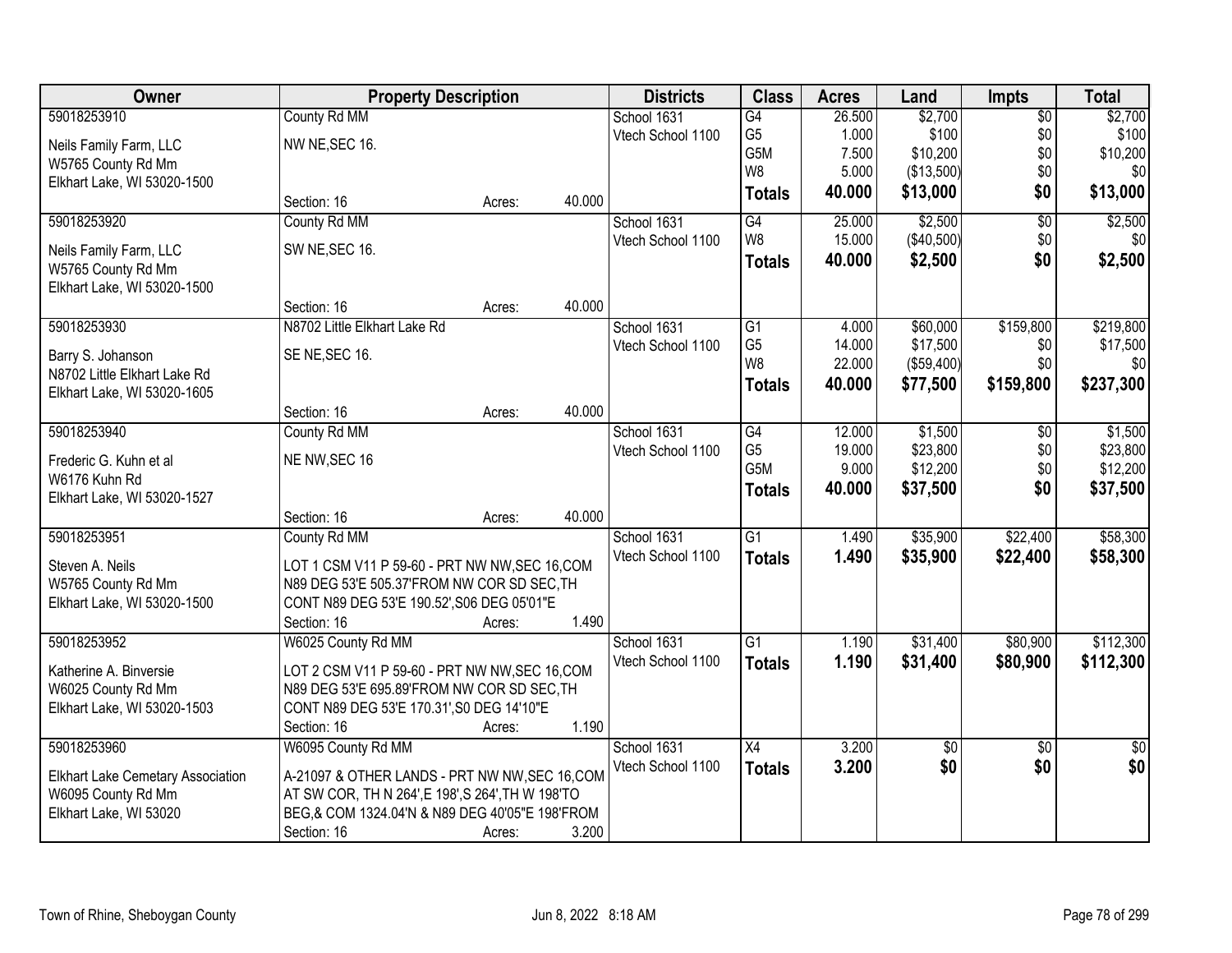| Owner                               | <b>Property Description</b>                               | <b>Districts</b>  | <b>Class</b>                       | <b>Acres</b>     | Land                 | <b>Impts</b>      | <b>Total</b>        |
|-------------------------------------|-----------------------------------------------------------|-------------------|------------------------------------|------------------|----------------------|-------------------|---------------------|
| 59018253961                         | County Rd MM                                              | School 1631       | G4                                 | 32.500           | \$4,300              | \$0               | \$4,300             |
| James B. Drake                      | NW NW, SEC 16, EXC COM AT SW COR, SD SEC, TH N            | Vtech School 1100 | G <sub>5</sub>                     | 1.620            | \$100                | \$0               | \$100               |
| N8870 Drake Ct                      | 264', E 198', S 264', TH W 198'TO BEG, EXC COM N89        |                   | <b>Totals</b>                      | 34.120           | \$4,400              | \$0               | \$4,400             |
| Elkhart Lake, WI 53020-1408         | DEG 53'E 505.37'FROM NW COR SD SEC, TH N89 DEC            |                   |                                    |                  |                      |                   |                     |
|                                     | 34.120<br>Section: 16<br>Acres:                           |                   |                                    |                  |                      |                   |                     |
| 59018253971                         | W6121 County Rd MM                                        | School 1631       | $\overline{G1}$                    | 3.000            | \$46,000             | \$189,400         | \$235,400           |
| Linda K. Rentmeester                | LOT 1 CSM V23 P59-61 #1826134 - PRT SW NW, SEC            | Vtech School 1100 | G4                                 | 12.530           | \$1,700              | \$0               | \$1,700             |
| W6121 County Rd Mm                  | 16                                                        |                   | <b>Totals</b>                      | 15.530           | \$47,700             | \$189,400         | \$237,100           |
| Elkhart Lake, WI 53020-1505         |                                                           |                   |                                    |                  |                      |                   |                     |
|                                     | 15.530<br>Section: 16<br>Acres:                           |                   |                                    |                  |                      |                   |                     |
| 59018253972                         | County Rd MM                                              | School 1631       | $\overline{G4}$                    | 10.080           | \$1,200              | \$0               | \$1,200             |
|                                     |                                                           | Vtech School 1100 | <b>Totals</b>                      | 10.080           | \$1,200              | \$0               | \$1,200             |
| Hans W. Kuhn<br>Nanette S. Bulebosh | LOT 2 CSM V23 P59-61 #1826134 - PRT SW NW, SEC<br>16      |                   |                                    |                  |                      |                   |                     |
| W6052 County Rd Mm Rd               |                                                           |                   |                                    |                  |                      |                   |                     |
| Elkhart Lake, WI 53020-2064         | 10.080<br>Section: 16<br>Acres:                           |                   |                                    |                  |                      |                   |                     |
| 59018253991                         | W6046 Aspen Ln                                            | School 1631       | $\overline{G1}$                    | 5.000            | \$51,000             | \$198,400         | \$249,400           |
|                                     |                                                           | Vtech School 1100 | <b>Totals</b>                      | 5.000            | \$51,000             | \$198,400         | \$249,400           |
| Nanette S. Bulebosh                 | LOT 1 CSM V13 P 158 - PRT SW NW, SEC 16, COM N            |                   |                                    |                  |                      |                   |                     |
| W6046 Aspen Ln                      | 290'& N89 DEG 27'07"E 700'FROM W1/4 COR, SD               |                   |                                    |                  |                      |                   |                     |
| Elkhart Lake, WI 53020-1556         | SEC, TH N89 DEG 27'07" E 595.76', N0 DEG 10'30"W<br>5.000 |                   |                                    |                  |                      |                   |                     |
| 59018253992                         | Section: 16<br>Acres:<br>W6089 Aspen Ln                   | School 1631       | $\overline{G1}$                    | 4.380            | \$49,500             | \$253,600         | \$303,100           |
|                                     |                                                           | Vtech School 1100 |                                    |                  |                      |                   |                     |
| Terry J. Brennan                    | PARCEL A, A-27472 - PRT SW NW SEC 16, COM AT              |                   | <b>Totals</b>                      | 4.380            | \$49,500             | \$253,600         | \$303,100           |
| Sandra K. Brennan                   | W1/4 COR, SD SEC, TH N 290', N89 DEG 27'07" E             |                   |                                    |                  |                      |                   |                     |
| W6089 Aspen Ln                      | 658.27', S0 DEG 11'57"W 290.02', TH S89 DEG 27'07"W       |                   |                                    |                  |                      |                   |                     |
| PO Box 3                            | 4.380<br>Section: 16<br>Acres:                            |                   |                                    |                  |                      |                   |                     |
| Elkhart Lake, WI 53020-0003         |                                                           |                   |                                    |                  |                      |                   |                     |
| 59018254000                         | County Rd EH                                              | School 1631       | G4<br>G <sub>5</sub>               | 2.500<br>18.500  | \$300<br>\$10,000    | $\sqrt{6}$<br>\$0 | \$300<br>\$10,000   |
| Frederic G. Kuhn et al              | SE NW, SEC 16                                             | Vtech School 1100 | G5M                                | 19.000           | \$25,700             | \$0               | \$25,700            |
| W6176 Kuhn Rd                       |                                                           |                   | <b>Totals</b>                      | 40.000           | \$36,000             | \$0               | \$36,000            |
| Elkhart Lake, WI 53020-1527         |                                                           |                   |                                    |                  |                      |                   |                     |
|                                     | 40.000<br>Section: 16<br>Acres:                           |                   |                                    |                  |                      |                   |                     |
| 59018254010                         | W5965 Brady Ln                                            | School 1631       | $\overline{G1}$                    | 4.000            | \$48,500             | \$242,200         | \$290,700           |
| James Thomas                        | NE SW, SEC 16, EXC PRT CONV IN VOL 813 P 593-96.          | Vtech School 1100 | G4                                 | 4.000            | \$500                | \$0               | \$500               |
| Nancy M. Thomas                     |                                                           |                   | G <sub>5</sub><br>G <sub>5</sub> M | 11.000<br>21.000 | \$5,000              | \$0<br>\$0        | \$5,000<br>\$28,400 |
| W5965 Brady Rd                      |                                                           |                   |                                    | 40.000           | \$28,400<br>\$82,400 | \$242,200         | \$324,600           |
| Elkhart Lake, WI 53020-1555         | 40.000<br>Section: 16<br>Acres:                           |                   | <b>Totals</b>                      |                  |                      |                   |                     |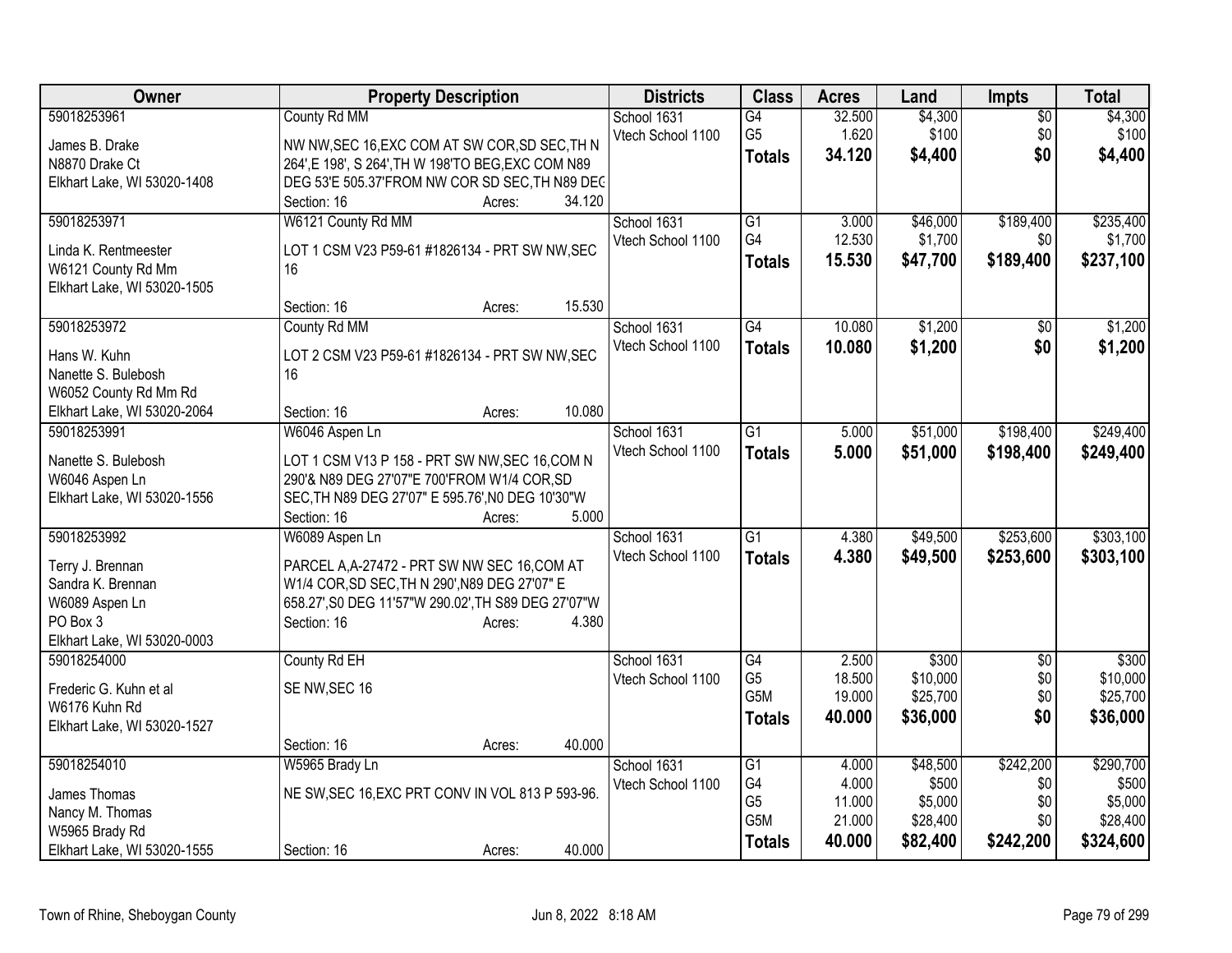| Owner                               | <b>Property Description</b>                               | <b>Districts</b>  | <b>Class</b>    | <b>Acres</b> | Land     | <b>Impts</b>    | <b>Total</b> |
|-------------------------------------|-----------------------------------------------------------|-------------------|-----------------|--------------|----------|-----------------|--------------|
| 59018254030                         | N8653 Snake Rd                                            | School 1631       | $\overline{G1}$ | 6.470        | \$54,700 | \$209,500       | \$264,200    |
| Dean R. Mertes                      | LOT 2 CSM V15 P 102 & PRT NW SW, SEC 16, COM AT           | Vtech School 1100 | <b>Totals</b>   | 6.470        | \$54,700 | \$209,500       | \$264,200    |
| Martha J. Mertes                    | NW COR SD 1/4, TH S54 DEG 45'E 214.5', S17 DEG E          |                   |                 |              |          |                 |              |
| N8653 Snake Rd                      | 219.12', S0 DEG 50' E 271.26', S25 DEG W 206.58', S31     |                   |                 |              |          |                 |              |
| Elkhart Lake, WI 53020-1538         | 6.470<br>Section: 16<br>Acres:                            |                   |                 |              |          |                 |              |
| 59018254040                         | W6066 Brady Ln                                            | School 1631       | $\overline{G1}$ | 4.710        | \$50,300 | \$100,600       | \$150,900    |
|                                     |                                                           | Vtech School 1100 | <b>Totals</b>   | 4.710        | \$50,300 | \$100,600       | \$150,900    |
| Julie Raisbeck Living Trust 6-17-10 | PRT NW & SW OF SW1/4, SEC 16, COM N0 DEG 12'E             |                   |                 |              |          |                 |              |
| W6066 Brady Rd                      | 1105.76'& S89 DEG 48'E 657.22'FROM SW COR, SD             |                   |                 |              |          |                 |              |
| Elkhart Lake, WI 53020-1528         | SEC, TH NO DEG 12'E 665', N89 DEG 48'W 400', S11<br>4.710 |                   |                 |              |          |                 |              |
|                                     | Section: 16<br>Acres:                                     |                   |                 |              |          |                 |              |
| 59018254050                         | W6020 Brady Ln                                            | School 1631       | $\overline{G1}$ | 2.720        | \$45,300 | \$69,700        | \$115,000    |
| Ralph Engel                         | PRT W1/2 OF SW1/4, SEC 16, COM N0 DEG 12'E                | Vtech School 1100 | <b>Totals</b>   | 2.720        | \$45,300 | \$69,700        | \$115,000    |
| Sherlyn F. Engel                    | 1105.76'E & S89 DEG 48'E 657.22'FROM SW COR, SD           |                   |                 |              |          |                 |              |
| W6020 Brady Rd                      | SEC, TH NO DEG 12'E 303.33'TO PNT OF BEG, TH NO           |                   |                 |              |          |                 |              |
| Elkhart Lake, WI 53020-1528         | 2.720<br>Section: 16<br>Acres:                            |                   |                 |              |          |                 |              |
| 59018254061                         | W6010 Brady Ln                                            | School 1631       | G1              | 5.000        | \$51,000 | \$133,300       | \$184,300    |
|                                     |                                                           | Vtech School 1100 | <b>Totals</b>   | 5.000        | \$51,000 | \$133,300       | \$184,300    |
| Cory A. Wrensch                     | PRT NW & NE OF THE SW1/4, SEC 16, COM N0 DEG              |                   |                 |              |          |                 |              |
| Susan J. Wrensch                    | 12'E 1105.76'& S89 DEG 48'E 985.39'FROM SW COR            |                   |                 |              |          |                 |              |
| W6010 Brady Rd                      | SD SEC, TH NO DEG 12'E 336.33'TO PNT OF BEG, TH           |                   |                 |              |          |                 |              |
| Elkhart Lake, WI 53020-1528         | 5.000<br>Section: 16<br>Acres:                            |                   |                 |              |          |                 |              |
| 59018254062                         | W5981 Aspen Ln                                            | School 1631       | $\overline{G1}$ | 14.040       | \$73,600 | \$216,900       | \$290,500    |
| Jayne Miller                        | A-23185 & PARCEL B, A-27472 - PRT NW SW, SEC              | Vtech School 1100 | <b>Totals</b>   | 14.040       | \$73,600 | \$216,900       | \$290,500    |
| Dennis Patt                         | 16, COM AT W1/4 COR, SD SEC, TH N89 DEG 27'09" E          |                   |                 |              |          |                 |              |
| W5981 Aspen Ln                      | 657.25'TO PNT OF BEG, TH CONT N89 DEG 27'09"E             |                   |                 |              |          |                 |              |
| Elkhart Lake, WI 53020              | 14.040<br>Section: 16<br>Acres:                           |                   |                 |              |          |                 |              |
| 59018254066                         | W6084 Brady Ln                                            | School 1631       | $\overline{G1}$ | 5.090        | \$51,200 | \$205,800       | \$257,000    |
|                                     |                                                           | Vtech School 1100 | <b>Totals</b>   | 5.090        | \$51,200 | \$205,800       | \$257,000    |
| Larry L. Zickert                    | LOTS 1,2 & 3 CSM V9 P 157 - PRT W1/2 SW1/4, SEC           |                   |                 |              |          |                 |              |
| Marilyn A. Zickert                  | 16.                                                       |                   |                 |              |          |                 |              |
| W6084 Brady Rd                      |                                                           |                   |                 |              |          |                 |              |
| Elkhart Lake, WI 53020-1528         | 5.090<br>Section: 16<br>Acres:                            |                   |                 |              |          |                 |              |
| 59018254068                         | <b>Brady Ln</b>                                           | School 1631       | G1              | 0.700        | \$1,800  | $\overline{30}$ | \$1,800      |
| James Thomas                        | W1/2 SW1/4, SEC 16, EXC THAT PRT LYING W OF               | Vtech School 1100 | <b>Totals</b>   | 0.700        | \$1,800  | \$0             | \$1,800      |
| Nancy M. Thomas                     | ORIG HWY, EXC 13 AC IN SE COR & LANDS CONV BY             |                   |                 |              |          |                 |              |
| W5965 Brady Rd                      | V 764 P 466, V 764 P 568, V 770 P 474, V 788 P 996, V     |                   |                 |              |          |                 |              |
| Elkhart Lake, WI 53020-1555         | 0.700<br>Section: 16<br>Acres:                            |                   |                 |              |          |                 |              |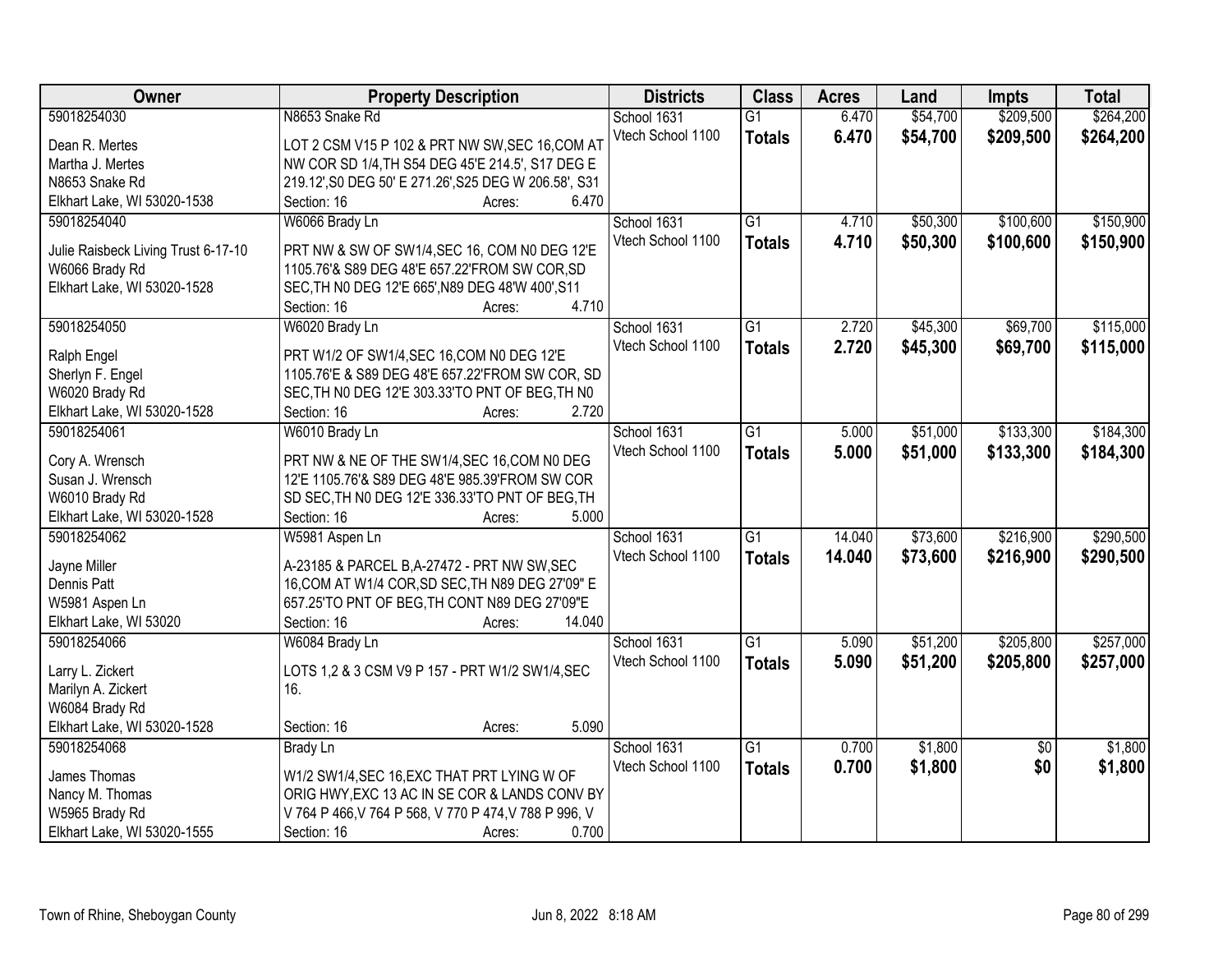| Owner                                             | <b>Property Description</b>                                                | <b>Districts</b>  | <b>Class</b>    | <b>Acres</b> | Land     | <b>Impts</b> | <b>Total</b> |
|---------------------------------------------------|----------------------------------------------------------------------------|-------------------|-----------------|--------------|----------|--------------|--------------|
| 59018254069                                       | N8701 Snake Rd                                                             | School 1631       | $\overline{G1}$ | 7.010        | \$56,000 | \$216,100    | \$272,100    |
| Amanda M. Schmitt-Prahl                           | LOT 1 CSM V15 P 102-03 - PRT NW SW, SEC 16, COM                            | Vtech School 1100 | <b>Totals</b>   | 7.010        | \$56,000 | \$216,100    | \$272,100    |
| N8701 Snake Rd                                    | AT W1/4 COR SD SEC, TH N89 DEG 38'14"E                                     |                   |                 |              |          |              |              |
| Elkhart Lake, WI 53020-1538                       | 657.25', S00 DEG 13'26"W 517.68', N79 DEG 48'32"W                          |                   |                 |              |          |              |              |
|                                                   | 7.010<br>Section: 16<br>Acres:                                             |                   |                 |              |          |              |              |
| 59018254070                                       | W6034 County Rd FF                                                         | School 1631       | $\overline{G1}$ | 3.910        | \$48,300 | \$158,600    | \$206,900    |
|                                                   |                                                                            | Vtech School 1100 | G <sub>5</sub>  | 10.000       | \$8,800  | \$0          | \$8,800      |
| Melvin W. Brion                                   | LOT 1 CSM V5 P 100 - PRT SW SW, SEC 16 & PRT SE                            |                   | <b>Totals</b>   | 13.910       | \$57,100 | \$158,600    | \$215,700    |
| W6034 County Rd Ff                                | SW & SW SW, SD SEC 16, COM AT S1/4 COR SD SEC                              |                   |                 |              |          |              |              |
| Elkhart Lake, WI 53020-2056                       | 16, TH S89 DEG 58'55"W 1037.40', N29 DEG 12'34"W                           |                   |                 |              |          |              |              |
|                                                   | 13.910<br>Section: 16<br>Acres:                                            |                   |                 |              |          |              |              |
| 59018254071                                       | Brady Ln                                                                   | School 1631       | $\overline{G1}$ | 3.700        | \$47,800 | \$0          | \$47,800     |
| Patricia Nytes                                    | LOT 1 CSM V30 P275-276 DOC #2128745 BEING PRT                              | Vtech School 1100 | <b>Totals</b>   | 3.700        | \$47,800 | \$0          | \$47,800     |
| James Nytes                                       | - W1/2 SW1/4, SEC 16.                                                      |                   |                 |              |          |              |              |
| 1055 Huron Way                                    |                                                                            |                   |                 |              |          |              |              |
| Hartford, WI 53027-2584                           | 3.700<br>Section: 16<br>Acres:                                             |                   |                 |              |          |              |              |
| 59018254080                                       | W6068 County Rd FF                                                         | School 1631       | $\overline{G1}$ | 1.320        | \$33,300 | \$156,400    | \$189,700    |
|                                                   |                                                                            | Vtech School 1100 | <b>Totals</b>   | 1.320        | \$33,300 | \$156,400    | \$189,700    |
| William C. Moyle                                  | PRT SW SW, SEC 16, COM 215.65' E OF SW COR                                 |                   |                 |              |          |              |              |
| 10236 Pine Ridge Peak Ave                         | SD1/4, TH E 276.42', NO DEG 7'27"E 413.55', TH S33                         |                   |                 |              |          |              |              |
| Las Vegas, NV 89166-7123                          | DEG 43'7"W 499.60'TO BEG.                                                  |                   |                 |              |          |              |              |
|                                                   | 1.320<br>Section: 16<br>Acres:                                             |                   |                 |              |          |              |              |
| 59018254090                                       | W6063 Brady Ln                                                             | School 1631       | $\overline{G1}$ | 4.530        | \$49,800 | \$198,900    | \$248,700    |
| Frederick L. Bonde Jr                             | PRT SW SW, SEC 16, COM N0 DEG 12'E 1039.76'& S89                           | Vtech School 1100 | <b>Totals</b>   | 4.530        | \$49,800 | \$198,900    | \$248,700    |
| Kathleen M. Bonde                                 | DEG 48'E 500'FROM SW COR, SD SEC, TH S89 DEG                               |                   |                 |              |          |              |              |
| W6063 Brady Rd                                    | 48'E 551.39', S0 DEG 12'W 301.34', S84 DEG 02'25"W                         |                   |                 |              |          |              |              |
| Elkhart Lake, WI 53020-1529                       | 4.530<br>Section: 16<br>Acres:                                             |                   |                 |              |          |              |              |
| 59018254100                                       | W6056 County Rd FF                                                         | School 1631       | $\overline{G1}$ | 2.090        | \$43,700 | \$135,200    | \$178,900    |
|                                                   |                                                                            | Vtech School 1100 | <b>Totals</b>   | 2.090        | \$43,700 | \$135,200    | \$178,900    |
| Paul J. Weiss                                     | TR 2 CSM V2 P308 - PRT SW SW SEC 16, COM 492.07                            |                   |                 |              |          |              |              |
| Paula S. Spahn                                    | E OF SW COR SD SEC, TH E 168.14', NO DEG 7'27"E                            |                   |                 |              |          |              |              |
| W6056 County Rd Ff<br>Elkhart Lake, WI 53020-2056 | 668.32', S33 DEG 43'7"W 303.98', TH S0 DEG 7' 27"W<br>2.090<br>Section: 16 |                   |                 |              |          |              |              |
| 59018254102                                       | Acres:                                                                     | School 1631       | $\overline{G1}$ | 2.290        | \$44,200 | \$132,300    | \$176,500    |
|                                                   | W6044 Brady Ln                                                             |                   |                 |              |          |              |              |
| Andrew Dexheimmer                                 | TR2 CSM V4 P120-121 #1020824.                                              | Vtech School 1100 | <b>Totals</b>   | 2.290        | \$44,200 | \$132,300    | \$176,500    |
| Lisa Dexheimmer                                   |                                                                            |                   |                 |              |          |              |              |
| W6044 Brady Rd                                    |                                                                            |                   |                 |              |          |              |              |
| Elkhart Lake, WI 53020-1528                       | 2.290<br>Section: 16<br>Acres:                                             |                   |                 |              |          |              |              |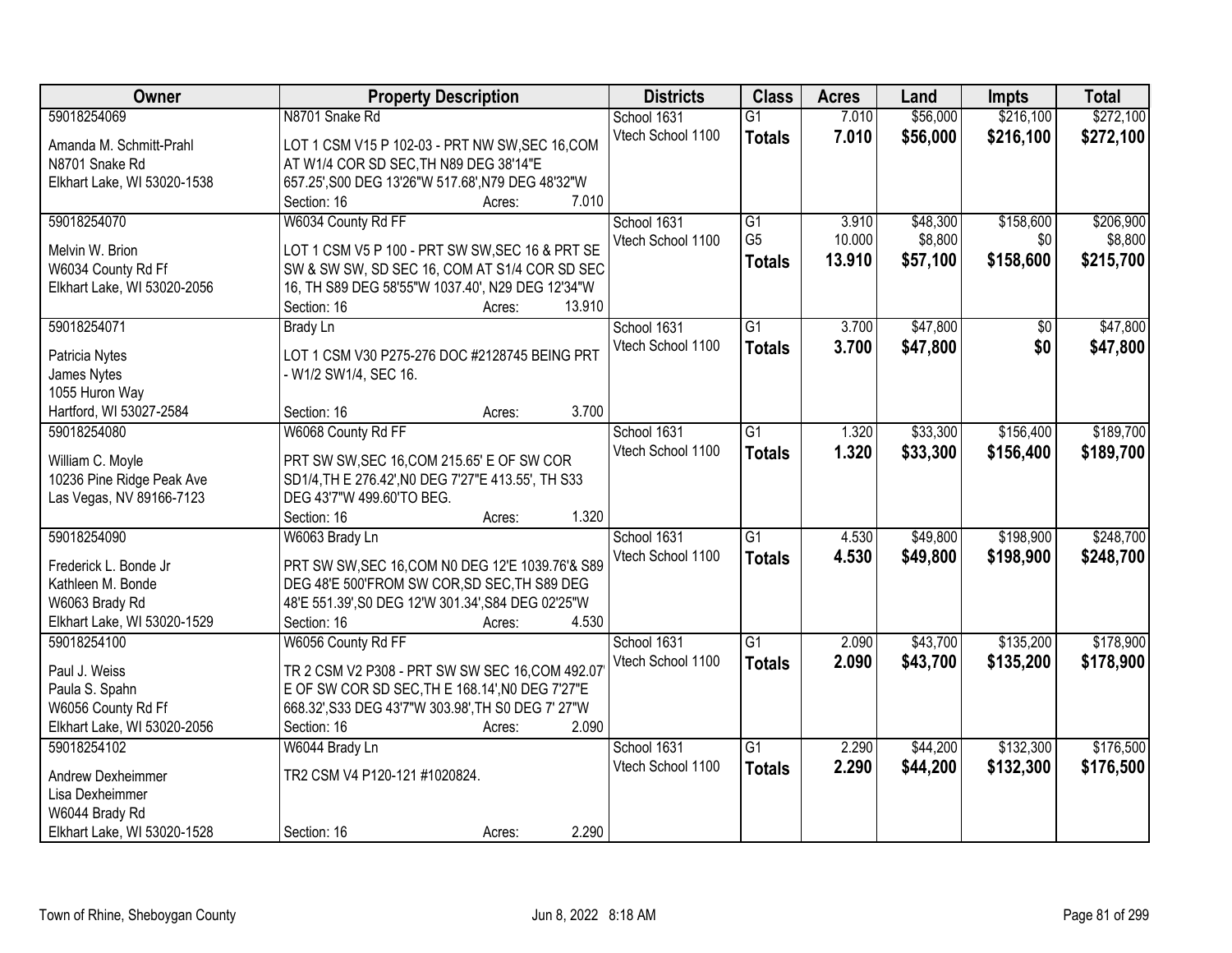| Owner                        | <b>Property Description</b>                        | <b>Districts</b>  | <b>Class</b>    | <b>Acres</b> | Land       | <b>Impts</b> | <b>Total</b> |
|------------------------------|----------------------------------------------------|-------------------|-----------------|--------------|------------|--------------|--------------|
| 59018254103                  | N8535 Snake Rd                                     | School 1631       | $\overline{G1}$ | 4.000        | \$48,500   | \$151,800    | \$200,300    |
| Karen L. Baesemann           | PRT SW SW, SEC 16, COM AT NW COR CSM VOL 3 P       | Vtech School 1100 | <b>Totals</b>   | 4.000        | \$48,500   | \$151,800    | \$200,300    |
| N8535 Snake Rd               | 57, TH N89 DEG 48'W 467', S0 DEG 12'W 529.60'TO PN |                   |                 |              |            |              |              |
| Elkhart Lake, WI 53020-1536  | OF BEG, TH S0 DEG 12'W 469.96', N89 DEG 51' 37"E   |                   |                 |              |            |              |              |
|                              | 4.000<br>Section: 16<br>Acres:                     |                   |                 |              |            |              |              |
| 59018254105                  | W6093 Brady Ln                                     | School 1631       | $\overline{G1}$ | 1.520        | \$36,300   | \$168,100    | \$204,400    |
|                              |                                                    | Vtech School 1100 | <b>Totals</b>   | 1.520        | \$36,300   | \$168,100    | \$204,400    |
| William R. Jakum             | LOT 1 CSM V5 P 166 - PRT SW SW, SEC 16, COM N89    |                   |                 |              |            |              |              |
| W6093 Brady Rd               | DEG 48'W 233.50'FROM NW COR CSM V3 P 57, TH        |                   |                 |              |            |              |              |
| Elkhart Lake, WI 53020-1529  | N89 DEG 48'W 233.50', S0 DEG 12'W 283.09', S89 DEG |                   |                 |              |            |              |              |
|                              | 1.520<br>Section: 16<br>Acres:                     |                   |                 |              |            |              |              |
| 59018254106                  | N8553 Snake Rd                                     | School 1631       | G1              | 3.040        | \$46,100   | \$100,000    | \$146,100    |
| Donald D. Anderson           | PRT SW SW, SEC 16, COM S0 DEG 12'W 283.09'FROM     | Vtech School 1100 | <b>Totals</b>   | 3.040        | \$46,100   | \$100,000    | \$146,100    |
| Paulette A. Anderson         | NW COR CSM V3 P 57, TH N89 DEG 48'W 467' S0 DEG    |                   |                 |              |            |              |              |
| N8553 Snake Rd               | 12'W 246.51', N89 DEG 51'37"E 526.08', N33 DEG 33' |                   |                 |              |            |              |              |
| Elkhart Lake, WI 53020-1536  | Section: 16<br>3.040<br>Acres:                     |                   |                 |              |            |              |              |
| 59018254107                  |                                                    |                   | $\overline{G1}$ |              |            | \$123,800    |              |
|                              | W6077 Brady Ln                                     | School 1631       |                 | 1.520        | \$36,300   |              | \$160, 100   |
| Samantha C. Rosso            | PRT SW SW, SEC 16, LOT 2 CSM V5 P166,              | Vtech School 1100 | <b>Totals</b>   | 1.520        | \$36,300   | \$123,800    | \$160,100    |
| Tanner N. Rosso              | DESCRIBED AS COM S89 DEG 48'E 233.50'FROM NW       |                   |                 |              |            |              |              |
| W6077 Brady Rd               | COR CSM V5 P 118, TH S0 DEG 12'W 283.09', S89 DEG  |                   |                 |              |            |              |              |
| Elkhart Lake, WI 53020-1529  | 1.520<br>Section: 16<br>Acres:                     |                   |                 |              |            |              |              |
| 59018254108                  | W6031 Brady Ln                                     | School 1631       | $\overline{G1}$ | 1.740        | \$39,600   | \$166,900    | \$206,500    |
|                              |                                                    | Vtech School 1100 | <b>Totals</b>   | 1.740        | \$39,600   | \$166,900    | \$206,500    |
| Dennis J. Kolenc             | TR 1 CSM V 10 P 293 - PRT SW SW, SEC 16, COM AT    |                   |                 |              |            |              |              |
| Wendy J. Kolenc              | NE COR TR A CSM V 3 P 57, TH S89 DEG 48'E          |                   |                 |              |            |              |              |
| W6031 Brady Rd               | 253.03', S0 DEG 03'W 300.66', N88 DEG 37'44"W      |                   |                 |              |            |              |              |
| Elkhart Lake, WI 53020-1529  | Section: 16<br>1.740<br>Acres:                     |                   |                 |              |            |              |              |
| 59018254111                  | W5924 County Rd FF                                 | School 1631       | $\overline{G1}$ | 4.000        | \$48,500   | \$103,100    | \$151,600    |
| Richard W. Brukardt          | LOT 1 CSM V23 P303-305 #1855049 & AFFT             | Vtech School 1100 | G4              | 29.000       | \$3,200    | \$0          | \$3,200      |
| W5924 County Rd Ff           | #1864418- PRT SE SW & SW SW, SEC 16                |                   | G <sub>5</sub>  | 2.470        | \$1,500    | \$0          | \$1,500      |
| PO Box 23                    |                                                    |                   | <b>Totals</b>   | 35.470       | \$53,200   | \$103,100    | \$156,300    |
| Elkhart Lake, WI 53020-0023  | 35.470<br>Section: 16<br>Acres:                    |                   |                 |              |            |              |              |
| 59018254120                  | N8616 Little Elkhart Lake Rd                       | School 1631       | $\overline{G1}$ | 2.400        | \$44,500   | \$306,500    | \$351,000    |
|                              |                                                    | Vtech School 1100 | G <sub>5</sub>  | 17.600       | \$22,000   | \$0          | \$22,000     |
| Steven F. Hiebing            | NE SE, SEC 16.                                     |                   | W <sub>6</sub>  | 20.000       | (\$54,000) | \$0          | \$0          |
| Lisa K. Hiebing              |                                                    |                   | <b>Totals</b>   | 40.000       | \$66,500   | \$306,500    | \$373,000    |
| N8644 Little Elkhart Lake Rd |                                                    |                   |                 |              |            |              |              |
| Elkhart Lake, WI 53020-1605  | 40.000<br>Section: 16<br>Acres:                    |                   |                 |              |            |              |              |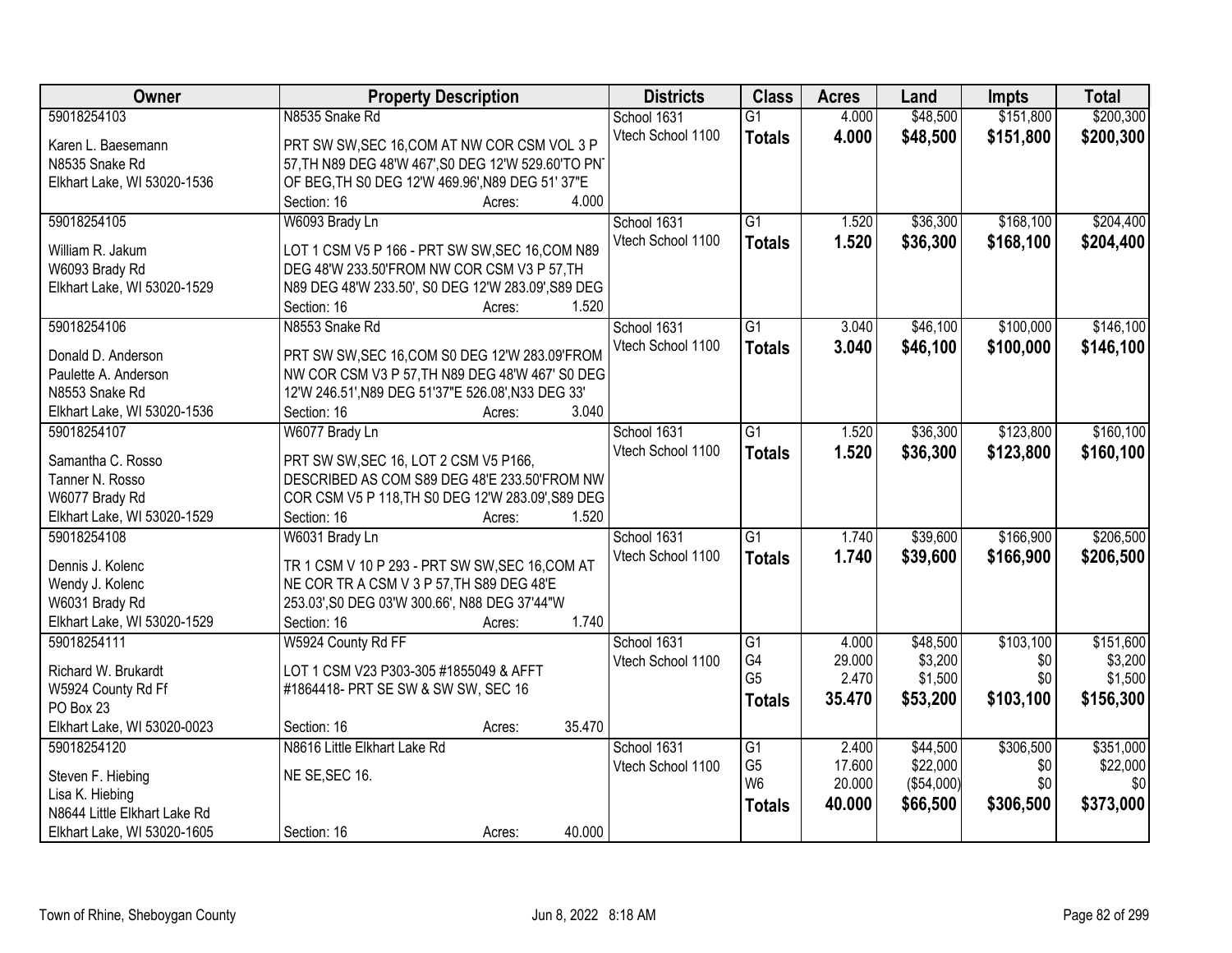| Owner                                             |                                                      | <b>Property Description</b> |        | <b>Districts</b>  | <b>Class</b>     | <b>Acres</b> | Land      | <b>Impts</b> | <b>Total</b> |
|---------------------------------------------------|------------------------------------------------------|-----------------------------|--------|-------------------|------------------|--------------|-----------|--------------|--------------|
| 59018254160                                       | W5854 County Rd FF                                   |                             |        | School 1631       | $\overline{G1}$  | 3.000        | \$46,000  | \$114,700    | \$160,700    |
| Alan R. Rittberg                                  | E1/2 OF W1/2 SW OF SE & E1/2 OF W1/2 NW SE, SEC      |                             |        | Vtech School 1100 | G4               | 12.000       | \$1,600   | \$0          | \$1,600      |
| Evelyn F. Rittberg                                | 16, SUBJ TO HWY CONV AS REC IN VOL 403 P 450-51      |                             |        |                   | G5M              | 5.000        | \$6,800   | \$0          | \$6,800      |
| W5854 County Rd Ff                                |                                                      |                             |        |                   | <b>Totals</b>    | 20.000       | \$54,400  | \$114,700    | \$169,100    |
| Elkhart Lake, WI 53020-2042                       | Section: 16                                          | Acres:                      | 20.000 |                   |                  |              |           |              |              |
| 59018254180                                       | W5898 County Rd FF                                   |                             |        | School 1631       | $\overline{G1}$  | 3.000        | \$46,000  | \$161,200    | \$207,200    |
|                                                   | W1/2 OF W1/2 SW SE, SEC 16, & W1/2 OF W1/2 NW SE     |                             |        | Vtech School 1100 | G4               | 12.000       | \$1,600   | \$0          | \$1,600      |
| John W. Ganga                                     |                                                      |                             |        |                   | G <sub>5</sub> M | 5.000        | \$6,800   | \$0          | \$6,800      |
| W5898 County Rd Ff<br>Elkhart Lake, WI 53020-2042 |                                                      |                             |        |                   | <b>Totals</b>    | 20.000       | \$54,400  | \$161,200    | \$215,600    |
|                                                   | Section: 16                                          | Acres:                      | 20.000 |                   |                  |              |           |              |              |
| 59018254181                                       | W5782 County Rd FF                                   |                             |        | School 1631       | $\overline{G1}$  | 18.220       | \$131,100 | \$166,500    | \$297,600    |
|                                                   |                                                      |                             |        | Vtech School 1100 |                  |              |           |              |              |
| Roelse, David J & Darlene M Roelse                | LOT 1 CSM V8 P 180 - PRT SW SE, SEC 16, COM          |                             |        |                   | <b>Totals</b>    | 18.220       | \$131,100 | \$166,500    | \$297,600    |
| Trust et al                                       | 1320.99'W OF SE COR SD SEC, TH CONT W 192' NO        |                             |        |                   |                  |              |           |              |              |
| W5782 County Rd Ff                                | DEG 30"W 1134.38', E 192', TH S0 DEG 30"E            |                             |        |                   |                  |              |           |              |              |
| Elkhart Lake, WI 53020-2042                       | Section: 16                                          | Acres:                      | 18.220 |                   |                  |              |           |              |              |
| 59018254183                                       | W5836 County Rd FF                                   |                             |        | School 1631       | G1               | 3.130        | \$55,700  | \$216,800    | \$272,500    |
| Donald R. Sager                                   | LOT 1 CSM V18 P 138-39,#1617708 - PRT W1/2           |                             |        | Vtech School 1100 | G <sub>6</sub>   | 14.320       | \$38,700  | \$0          | \$38,700     |
| Audrey L. Sager                                   | SE1/4, SEC 16.                                       |                             |        |                   | <b>Totals</b>    | 17.450       | \$94,400  | \$216,800    | \$311,200    |
| W5836 County Rd Ff                                |                                                      |                             |        |                   |                  |              |           |              |              |
| Elkhart Lake, WI 53020-2042                       | Section: 16                                          | Acres:                      | 17.450 |                   |                  |              |           |              |              |
| 59018254184                                       | W5828 County Rd FF                                   |                             |        | School 1631       | $\overline{G1}$  | 2.470        | \$52,400  | \$176,300    | \$228,700    |
|                                                   |                                                      |                             |        | Vtech School 1100 | <b>Totals</b>    | 2.470        | \$52,400  | \$176,300    | \$228,700    |
| Randy S. Lawrence                                 | LOT 2 CSM V18 P 138-39,#1617708 - PRT SW SE, SEC     |                             |        |                   |                  |              |           |              |              |
| Michelle L. Lawrence                              | 16.                                                  |                             |        |                   |                  |              |           |              |              |
| W5828 County Rd Ff                                |                                                      |                             |        |                   |                  |              |           |              |              |
| Elkhart Lake, WI 53020-2042                       | Section: 16                                          | Acres:                      | 2.470  |                   |                  |              |           |              |              |
| 59018254185                                       | W5824 County Rd FF                                   |                             |        | School 1631       | $\overline{G1}$  | 1.650        | \$48,300  | \$179,900    | \$228,200    |
| Mark J. Herr                                      | CSM V20 P267-69 #1739443 - PRT SW SE, SEC 16.        |                             |        | Vtech School 1100 | <b>Totals</b>    | 1.650        | \$48,300  | \$179,900    | \$228,200    |
| Sherryl A. Herr                                   |                                                      |                             |        |                   |                  |              |           |              |              |
| W5824 County Rd Ff                                |                                                      |                             |        |                   |                  |              |           |              |              |
| Elkhart Lake, WI 53020-2042                       | Section: 16                                          | Acres:                      | 1.650  |                   |                  |              |           |              |              |
| 59018254200                                       | W5750 County Rd FF                                   |                             |        | School 1631       | $\overline{G1}$  | 5.000        | \$65,000  | \$88,500     | \$153,500    |
| Donald M. Ehlenbeck                               | PRT SE SE, SEC 16, COM 991.05' W OF SE COR           |                             |        | Vtech School 1100 | <b>Totals</b>    | 5.000        | \$65,000  | \$88,500     | \$153,500    |
| W5750 County Rd Ff                                | SD1/4, TH W 330', N0 DEG 03'43"W 660', E 330', TH S0 |                             |        |                   |                  |              |           |              |              |
| Elkhart Lake, WI 53020-2042                       | DEG 03'43"E 660'TO BEG.                              |                             |        |                   |                  |              |           |              |              |
|                                                   |                                                      |                             | 5.000  |                   |                  |              |           |              |              |
|                                                   | Section: 16                                          | Acres:                      |        |                   |                  |              |           |              |              |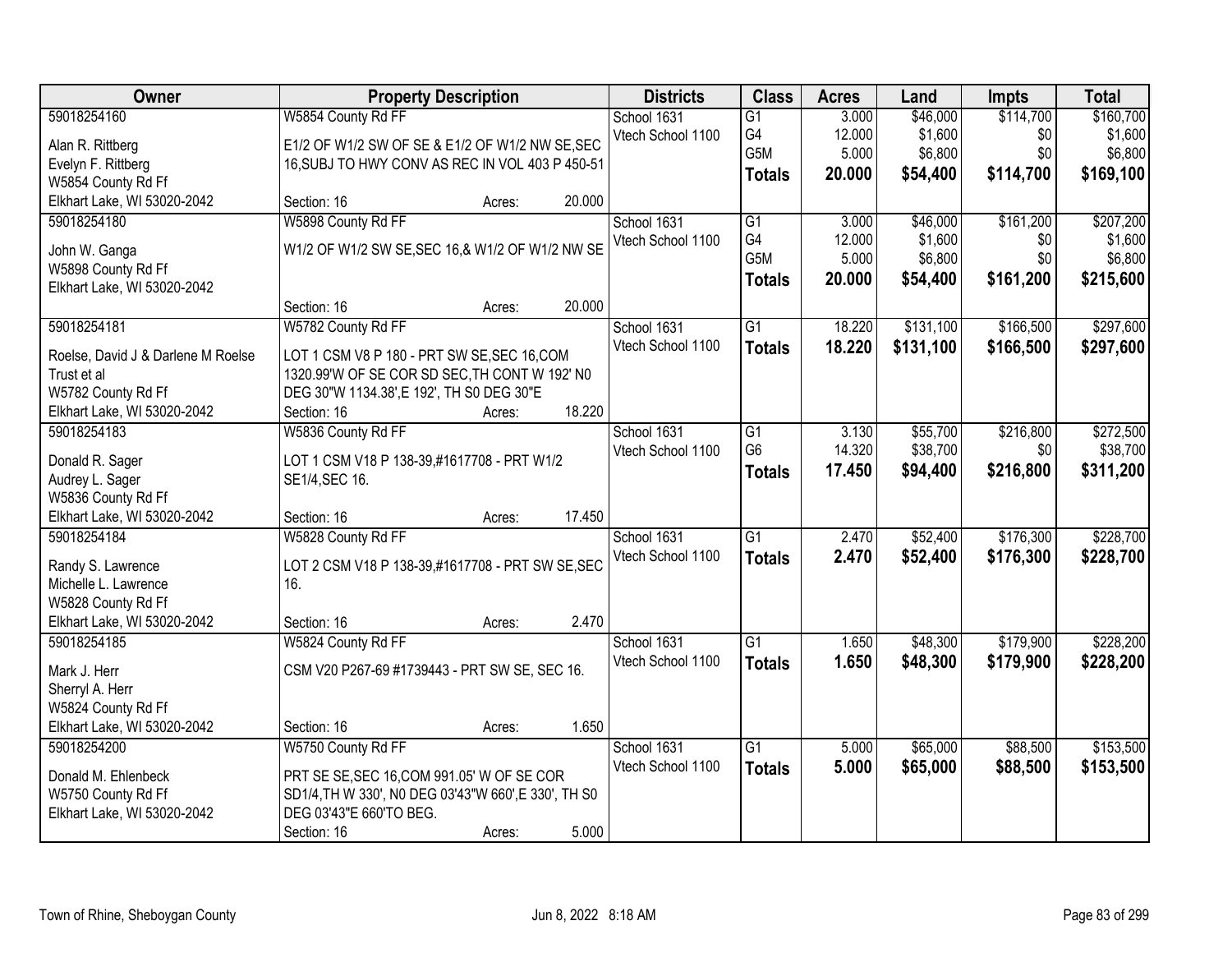| Owner                        | <b>Property Description</b>                          |        |        | <b>Districts</b>  | <b>Class</b>    | <b>Acres</b> | Land     | <b>Impts</b>    | <b>Total</b> |
|------------------------------|------------------------------------------------------|--------|--------|-------------------|-----------------|--------------|----------|-----------------|--------------|
| 59018254210                  | N8584 Little Elkhart Lake Rd                         |        |        | School 1631       | $\overline{G1}$ | 5.000        | \$51,000 | \$119,400       | \$170,400    |
| Paula M. Perrin              | PRT SE SE, SEC 16, COM N0 DEG 21'46"W 988'FROM       |        |        | Vtech School 1100 | <b>Totals</b>   | 5.000        | \$51,000 | \$119,400       | \$170,400    |
| N8584 Little Elkhart Lake Rd | SE COR, SD 1/4, TH N89 DEG 58'04"W 660', NO DEG      |        |        |                   |                 |              |          |                 |              |
| Elkhart Lake, WI 53020-1605  | 21'46"W 330', S89 DEG 58'04"E 660', TH S0 DEG 21'    |        |        |                   |                 |              |          |                 |              |
|                              | Section: 16                                          | Acres: | 5.000  |                   |                 |              |          |                 |              |
| 59018254211                  | Memorandum                                           |        |        | School 1631       |                 |              |          |                 |              |
|                              |                                                      |        |        | Vtech School 1100 |                 |              |          |                 |              |
| Memorandum Roads             | SW SW, SEC 16 1.18 AC NW NW, SEC 16 0.27 AC          |        |        |                   | <b>Totals</b>   |              |          |                 |              |
| Na                           |                                                      |        |        |                   |                 |              |          |                 |              |
| Na, WI 99999                 |                                                      |        |        |                   |                 |              |          |                 |              |
|                              | Section: 16                                          | Acres: | 1.450  |                   |                 |              |          |                 |              |
| 59018254220                  | Kuhn Rd                                              |        |        | School 1631       | $\overline{G4}$ | 3.000        | \$300    | $\overline{50}$ | \$300        |
|                              |                                                      |        |        | Vtech School 1100 | G <sub>5</sub>  | 21.980       | \$9,900  | \$0             | \$9,900      |
| Frederic G. Kuhn et al       | NE NE, SEC 17, EXC COM 1752.94'N OF E1/4 POST, TH    |        |        |                   | G5M             | 2.500        | \$3,400  | \$0             | \$3,400      |
| W6176 Kuhn Rd                | N 247.37', W 321.25', S 195.44', TH N80 DEG 48'53"W  |        |        |                   | <b>Totals</b>   | 27.480       | \$13,600 | \$0             | \$13,600     |
| Elkhart Lake, WI 53020-1527  | 299.25', S19 DEG 57'40"W 562.33'TO S LINE NE NE, E   |        |        |                   |                 |              |          |                 |              |
|                              | Section: 17                                          | Acres: | 27.480 |                   |                 |              |          |                 |              |
| 59018254230                  | W6078 County Rd MM                                   |        |        | School 1631       | $\overline{G1}$ | 1.630        | \$38,000 | \$131,000       | \$169,000    |
| Christine Bonebrake          | PRT NE NE, SEC 17, COM 1752.94'N OF E1/4 POST, TH    |        |        | Vtech School 1100 | <b>Totals</b>   | 1.630        | \$38,000 | \$131,000       | \$169,000    |
| W6078 County Rd Mm           | N 247.37', W 321.25', S 195.44', TH S80 DEG 48'53"E  |        |        |                   |                 |              |          |                 |              |
| Elkhart Lake, WI 53020-1504  | 325.42' TO BEG.                                      |        |        |                   |                 |              |          |                 |              |
|                              | Section: 17                                          | Acres: | 1.630  |                   |                 |              |          |                 |              |
| 59018254240                  | W6102 County Rd MM                                   |        |        | School 1631       | $\overline{G1}$ | 7.940        | \$58,400 | \$395,400       | \$453,800    |
|                              |                                                      |        |        | Vtech School 1100 | <b>Totals</b>   | 7.940        | \$58,400 | \$395,400       | \$453,800    |
| Nicholas P. Bonelli          | PRT NE NE, SEC 17, COM 1324.11'N OF E1/4 POST SD     |        |        |                   |                 |              |          |                 |              |
| Jeanine A. Hammes            | SEC, TH W 808.63', N19 DEG 57' 40"E 562.33', S80 DEG |        |        |                   |                 |              |          |                 |              |
| W6102 County Rd Mm           | 48'53"E 624.67'TO E LN NE1/4, TH S 428.83'TO BEG.    |        |        |                   |                 |              |          |                 |              |
| Elkhart Lake, WI 53020-1504  | Section: 17                                          | Acres: | 7.940  |                   |                 |              |          |                 |              |
| 59018254242                  | W6052 County Rd MM                                   |        |        | School 1631       | $\overline{G1}$ | 1.290        | \$32,900 | \$145,400       | \$178,300    |
| Hans W. Kuhn                 | TR 1 CSM V3 P 309 - PRT NE NE, SEC 17, COM AT NE     |        |        | Vtech School 1100 | <b>Totals</b>   | 1.290        | \$32,900 | \$145,400       | \$178,300    |
| W6052 County Rd Mm Rd        | COR, SD SEC, TH S 180', W 310', N 180', TH E 310'TO  |        |        |                   |                 |              |          |                 |              |
| Elkhart Lake, WI 53020-2064  | BEG.                                                 |        |        |                   |                 |              |          |                 |              |
|                              | Section: 17                                          | Acres: | 1.290  |                   |                 |              |          |                 |              |
| 59018254243                  | W6056 County Rd MM                                   |        |        | School 1631       | $\overline{G1}$ | 1.660        | \$38,400 | \$163,600       | \$202,000    |
|                              |                                                      |        |        | Vtech School 1100 |                 | 1.660        | \$38,400 | \$163,600       | \$202,000    |
| Bradley A. Ruh               | TR 2, CSM V 3 P 309 - PRT NE NE, SEC 17, COM 180'S   |        |        |                   | <b>Totals</b>   |              |          |                 |              |
| Connie L. Ruh                | OF NE COR SD SEC, TH S 296.75', N67 DEG 45'43"W      |        |        |                   |                 |              |          |                 |              |
| W6058 County Rd Mm           | 334.91', N 170', TH E 310'TO BEG.                    |        |        |                   |                 |              |          |                 |              |
| Elkhart Lake, WI 53020-2064  | Section: 17                                          | Acres: | 1.660  |                   |                 |              |          |                 |              |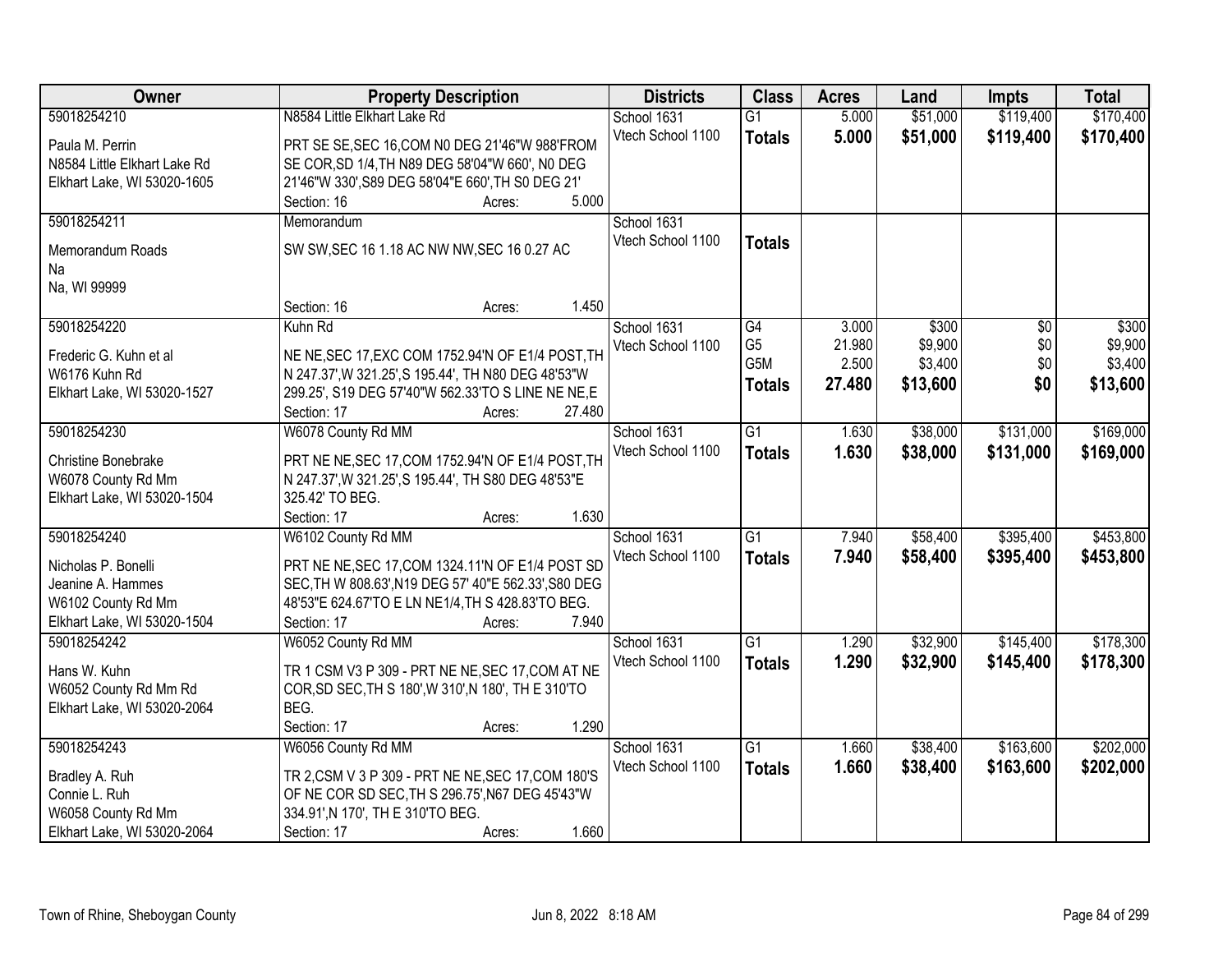| Owner                                      |                                                                                            | <b>Property Description</b> |        | <b>Districts</b>  | <b>Class</b>    | <b>Acres</b> | Land     | Impts           | <b>Total</b> |
|--------------------------------------------|--------------------------------------------------------------------------------------------|-----------------------------|--------|-------------------|-----------------|--------------|----------|-----------------|--------------|
| 59018254250                                | County Rd EH                                                                               |                             |        | School 1631       | G4              | 24.000       | \$2,700  | $\overline{50}$ | \$2,700      |
| Frederic G. Kuhn et al                     | NW NE, SEC 17                                                                              |                             |        | Vtech School 1100 | G <sub>5</sub>  | 10.000       | \$4,500  | \$0             | \$4,500      |
| W6176 Kuhn Rd                              |                                                                                            |                             |        |                   | G5M             | 6.000        | \$8,100  | \$0             | \$8,100      |
| Elkhart Lake, WI 53020-1527                |                                                                                            |                             |        |                   | <b>Totals</b>   | 40.000       | \$15,300 | \$0             | \$15,300     |
|                                            | Section: 17                                                                                | Acres:                      | 40.000 |                   |                 |              |          |                 |              |
| 59018254261                                | County Rd MM                                                                               |                             |        | School 1631       | $\overline{G5}$ | 20.000       | \$9,000  | $\overline{50}$ | \$9,000      |
| Michael J. Urner                           | LOT 1 CSM V16 P 218-19 #1561010 - PRT SW NE, SEC                                           |                             |        | Vtech School 1100 | <b>Totals</b>   | 20.000       | \$9,000  | \$0             | \$9,000      |
| W5695 Garton Rd                            | 17                                                                                         |                             |        |                   |                 |              |          |                 |              |
| Plymouth, WI 53073-2806                    |                                                                                            |                             |        |                   |                 |              |          |                 |              |
|                                            | Section: 17                                                                                | Acres:                      | 20.000 |                   |                 |              |          |                 |              |
| 59018254262                                | County Rd MM                                                                               |                             |        | School 1631       | $\overline{G4}$ | 10.290       | \$1,400  | $\overline{50}$ | \$1,400      |
| Spu Real Estate Investments, LLC           | LOT 2 CSM V17 P 119-20, #1581859 - PRT SW NE &                                             |                             |        | Vtech School 1100 | G <sub>5</sub>  | 19.660       | \$15,900 | \$0             | \$15,900     |
| N7488 Schwaller Dr                         | SENE SEC 17.                                                                               |                             |        |                   | G5M             | 9.000        | \$12,200 | \$0             | \$12,200     |
| Plymouth, WI 53073-2860                    |                                                                                            |                             |        |                   | <b>Totals</b>   | 38.950       | \$29,500 | \$0             | \$29,500     |
|                                            | Section: 17                                                                                | Acres:                      | 38.950 |                   |                 |              |          |                 |              |
| 59018254270                                | County Rd MM                                                                               |                             |        | School 1631       | $\overline{G5}$ | 0.590        | \$100    | $\overline{50}$ | \$100        |
| Michael J. Urner                           | SE NE, SEC 17, EXC COM 618.75' W OF SE COR                                                 |                             |        | Vtech School 1100 | <b>Totals</b>   | 0.590        | \$100    | \$0             | \$100        |
| W5695 Garton Rd                            | SD1/4, TH S89 DEG 36'40"W 493.10', N 504.74', N89                                          |                             |        |                   |                 |              |          |                 |              |
| Plymouth, WI 53073-2806                    | DEG 36'40"E 1111.85'TO CEN CTH MM, TH SLY & WLY                                            |                             |        |                   |                 |              |          |                 |              |
|                                            | Section: 17                                                                                | Acres:                      | 0.590  |                   |                 |              |          |                 |              |
| 59018254280                                | W6170 County Rd MM                                                                         |                             |        | School 1631       | $\overline{G1}$ | 2.710        | \$45,300 | \$112,400       | \$157,700    |
|                                            |                                                                                            |                             |        | Vtech School 1100 | <b>Totals</b>   | 2.710        | \$45,300 | \$112,400       | \$157,700    |
| Ryan E. Volgmann<br>W7393 Woods Ln         | PRT SE NE, SEC 17, COM S89 DEG 36'40"W<br>618.75'FROM SE COR SD1/4, TH N 203', N89 DEG 36' |                             |        |                   |                 |              |          |                 |              |
| Plymouth, WI 53073-4570                    | 40"E 618.75'TO CEN CTH MM, TH SLY & WLY ALG                                                |                             |        |                   |                 |              |          |                 |              |
|                                            | Section: 17                                                                                | Acres:                      | 2.710  |                   |                 |              |          |                 |              |
| 59018254290                                | W6112 County Rd MM                                                                         |                             |        | School 1631       | $\overline{G1}$ | 7.000        | \$78,500 | \$214,300       | \$292,800    |
|                                            |                                                                                            |                             |        | Vtech School 1100 | <b>Totals</b>   | 7.000        | \$78,500 | \$214,300       | \$292,800    |
| Donald A. Pfeifer                          | PRT SE NE, SEC 17, COM AT NE COR, TH S 20                                                  |                             |        |                   |                 |              |          |                 |              |
| Dawn M. Pfeifer                            | RODS, W 56 RODS, N 20 RODS, TH E 56 RODS TO                                                |                             |        |                   |                 |              |          |                 |              |
| W6112 County Rd Mm                         | BEG.<br>Section: 17                                                                        |                             | 7.000  |                   |                 |              |          |                 |              |
| Elkhart Lake, WI 53020-1504<br>59018254292 | W6180 County Rd MM                                                                         | Acres:                      |        | School 1631       | $\overline{G1}$ | 10.000       | \$63,500 | \$149,000       | \$212,500    |
|                                            |                                                                                            |                             |        | Vtech School 1100 |                 |              |          |                 |              |
| William E. Kraemer                         | PRT SE NE, SEC 17, COM 203'N FROM E1/4 COR SD                                              |                             |        |                   | <b>Totals</b>   | 10.000       | \$63,500 | \$149,000       | \$212,500    |
| Karen A. Kraemer                           | SEC, TH S89 DEG 36'40"W 618.75', S 203', S89 DEG                                           |                             |        |                   |                 |              |          |                 |              |
| W6180 County Rd Mm                         | 36'40"W 493.10', N 504.74', N89 DEG 36'40"E                                                |                             |        |                   |                 |              |          |                 |              |
| Elkhart Lake, WI 53020-1506                | Section: 17                                                                                | Acres:                      | 10.000 |                   |                 |              |          |                 |              |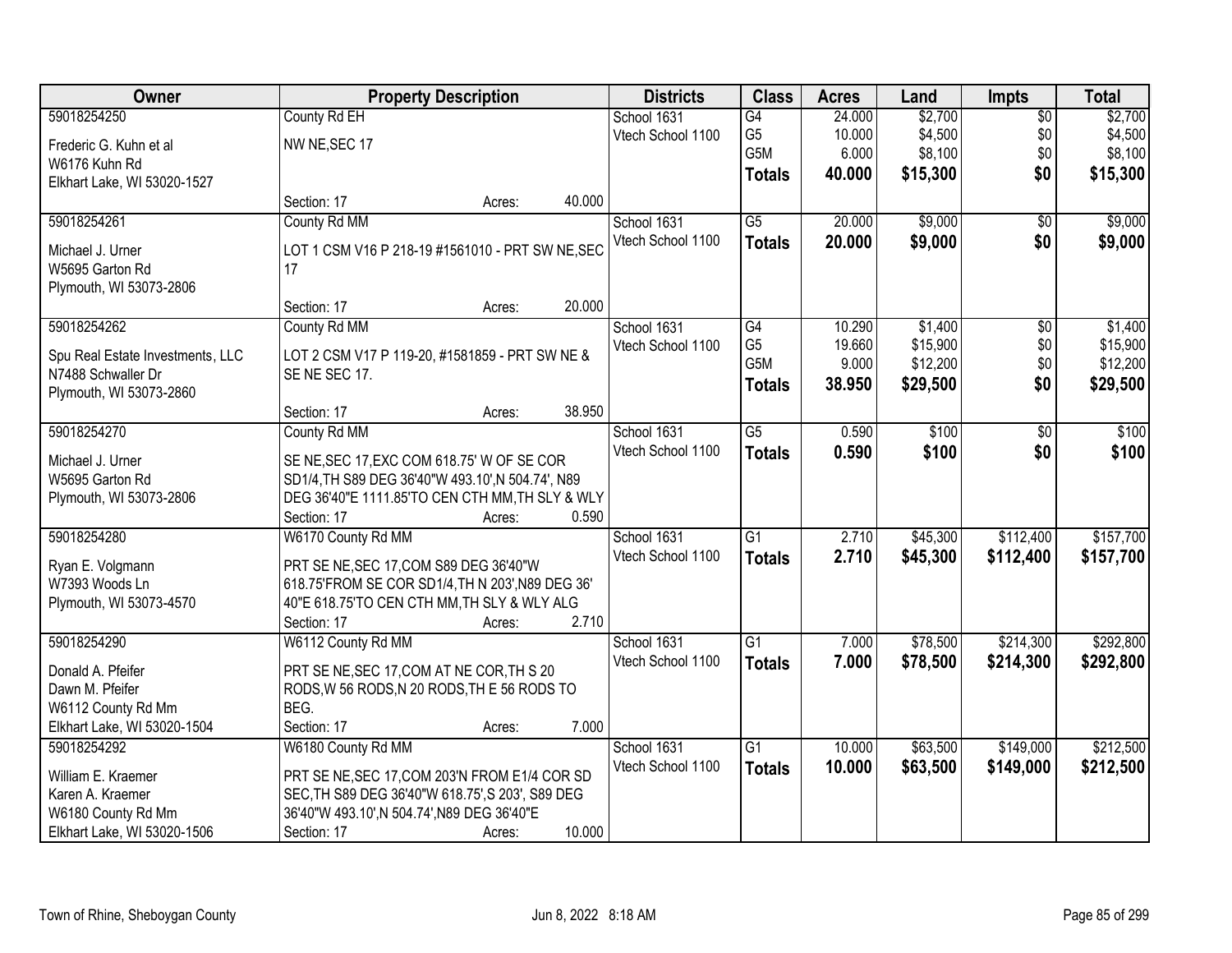| Owner                                             | <b>Property Description</b>                                                                               |        |        | <b>Districts</b>  | <b>Class</b>    | <b>Acres</b> | Land       | <b>Impts</b>    | <b>Total</b> |
|---------------------------------------------------|-----------------------------------------------------------------------------------------------------------|--------|--------|-------------------|-----------------|--------------|------------|-----------------|--------------|
| 59018254300                                       | County Rd MM                                                                                              |        |        | School 1631       | G4              | 24.000       | \$2,400    | $\overline{50}$ | \$2,400      |
| Donna M. Jost et al                               | NE NW, SEC 17.                                                                                            |        |        | Vtech School 1100 | W <sub>6</sub>  | 16.000       | (\$21,600) | \$0             | \$0          |
| W5076 Tuxedo Ln                                   |                                                                                                           |        |        |                   | <b>Totals</b>   | 40.000       | \$2,400    | \$0             | \$2,400      |
| Fond Du Lac, WI 54935-2738                        |                                                                                                           |        |        |                   |                 |              |            |                 |              |
|                                                   | Section: 17                                                                                               | Acres: | 40.000 |                   |                 |              |            |                 |              |
| 59018254320                                       | State Highway 67                                                                                          |        |        | School 1631       | W <sub>6</sub>  | 6.416        | (\$17,300) | $\overline{50}$ | $\sqrt{50}$  |
| Gary L. Schmitz et al                             | THAT PRT OF NW NW, SEC 17, LYING N & W OF STH                                                             |        |        | Vtech School 1100 | <b>Totals</b>   | 6.416        | \$0        | \$0             | \$0          |
| N10722 Artesia Beach Rd                           | 67; EXC PARCEL 7 TPP 4550-04-21-4.05 REC AS DOC                                                           |        |        |                   |                 |              |            |                 |              |
| Malone, WI 53049-1200                             | #20575997.                                                                                                |        |        |                   |                 |              |            |                 |              |
|                                                   | Section: 17                                                                                               | Acres: | 6.416  |                   |                 |              |            |                 |              |
| 59018254330                                       | N8853 State Highway 67                                                                                    |        |        | School 1631       | $\overline{G1}$ | 1.779        | \$40,200   | \$142,000       | \$182,200    |
|                                                   |                                                                                                           |        |        | Vtech School 1100 | G <sub>5</sub>  | 3.000        | \$1,400    | \$0             | \$1,400      |
| Holly M. Kraus                                    | PRT NW NW, SEC 17, COM AT NE COR SD1/4, TH S1                                                             |        |        |                   | G <sub>6</sub>  | 15.000       | \$40,500   | \$0             | \$40,500     |
| Chad R. Kraus                                     | DEG 35'38"E 1143.96', N62 DEG 56'38"W 776.02', S6                                                         |        |        |                   | <b>Totals</b>   | 19.779       | \$82,100   | \$142,000       | \$224,100    |
| N8853 State Rd 67<br>Elkhart Lake, WI 53020-1545  | DEG 27'W 236.42', N83 DEG 55'59"W TO CEN STH<br>Section: 17                                               |        | 19.779 |                   |                 |              |            |                 |              |
| 59018254340                                       | N8901 State Highway 67                                                                                    | Acres: |        | School 1631       | $\overline{G1}$ | 1.991        | \$43,400   | \$126,100       | \$169,500    |
|                                                   |                                                                                                           |        |        | Vtech School 1100 |                 | 1.991        |            |                 |              |
| James D. Regan                                    | LOT 1, CSM V 2 P 265 - PRT NW NW, SEC 17, COM AT                                                          |        |        |                   | <b>Totals</b>   |              | \$43,400   | \$126,100       | \$169,500    |
| Debra L. Regan                                    | INTER OF E R/W LN STH 67 WITH N LN SEC 17, TH                                                             |        |        |                   |                 |              |            |                 |              |
| N8901 State Rd 67                                 | N89 DEG 18'14"E 424.14', S0 DEG 41'16"E 203', S89                                                         |        |        |                   |                 |              |            |                 |              |
| Elkhart Lake, WI 53020-1546                       | Section: 17                                                                                               | Acres: | 1.991  |                   |                 |              |            |                 |              |
| 59018254351                                       | W6416 County Rd MM                                                                                        |        |        | School 1631       | $\overline{G1}$ | 4.090        | \$48,700   | \$143,700       | \$192,400    |
| Lisa A. Salecker-Lisiecki                         | TR 1 CSM V4 P 25 & OTHER LANDS - PRT SW                                                                   |        |        | Vtech School 1100 | <b>Totals</b>   | 4.090        | \$48,700   | \$143,700       | \$192,400    |
| Joseph V. Lisiecki                                | NW, SEC 17, COM S89 DEG 07'48"E 1141.19'FROM                                                              |        |        |                   |                 |              |            |                 |              |
| W6416 County Rd Mm                                | W1/4 COR, SD SEC, TH N0 DEG 52'12"E 314.4', N77                                                           |        |        |                   |                 |              |            |                 |              |
| Elkhart Lake, WI 53020-1506                       | Section: 17                                                                                               | Acres: | 4.090  |                   |                 |              |            |                 |              |
| 59018254352                                       | W6410 County Rd MM                                                                                        |        |        | School 1631       | $\overline{G1}$ | 4.000        | \$48,500   | \$229,800       | \$278,300    |
| Erin E. Wilkens                                   | B-1725 - PRT W1/2 NW1/4, SEC 17, COM S89 DEG                                                              |        |        | Vtech School 1100 | G4              | 33.930       | \$4,500    | \$0             | \$4,500      |
| Brian A. Wieland                                  | 07'48"E 1141.19'FROM W1/4 COR SD SEC TH CONT                                                              |        |        |                   | <b>Totals</b>   | 37.930       | \$53,000   | \$229,800       | \$282,800    |
| W6410 County Rd MM                                | S89 DEG 07'48"E 149.20', N0 DEG 43'27"W                                                                   |        |        |                   |                 |              |            |                 |              |
| Elkhart Lake, WI 53020                            | Section: 17                                                                                               | Acres: | 37.930 |                   |                 |              |            |                 |              |
| 59018254354                                       | W6490 County Rd MM                                                                                        |        |        | School 1631       | G1              | 6.380        | \$71,900   | \$326,100       | \$398,000    |
|                                                   |                                                                                                           |        |        | Vtech School 1100 | <b>Totals</b>   | 6.380        | \$71,900   | \$326,100       | \$398,000    |
| Dennis P. Feldmann                                | LOT 1 CSM V12 P 29-30 - PRT SW NW, SEC 17, COM                                                            |        |        |                   |                 |              |            |                 |              |
| Annette M. Feldmann                               | AT W1/4 COR SD SEC, TH N0 DEG 52'26"W 408.98', S8!<br>DEG 07'48"E 685.84', S0 DEG 52'12"W 408.79', TH N89 |        |        |                   |                 |              |            |                 |              |
| W6490 County Rd Mm<br>Elkhart Lake, WI 53020-1506 | Section: 17                                                                                               | Acres: | 6.380  |                   |                 |              |            |                 |              |
|                                                   |                                                                                                           |        |        |                   |                 |              |            |                 |              |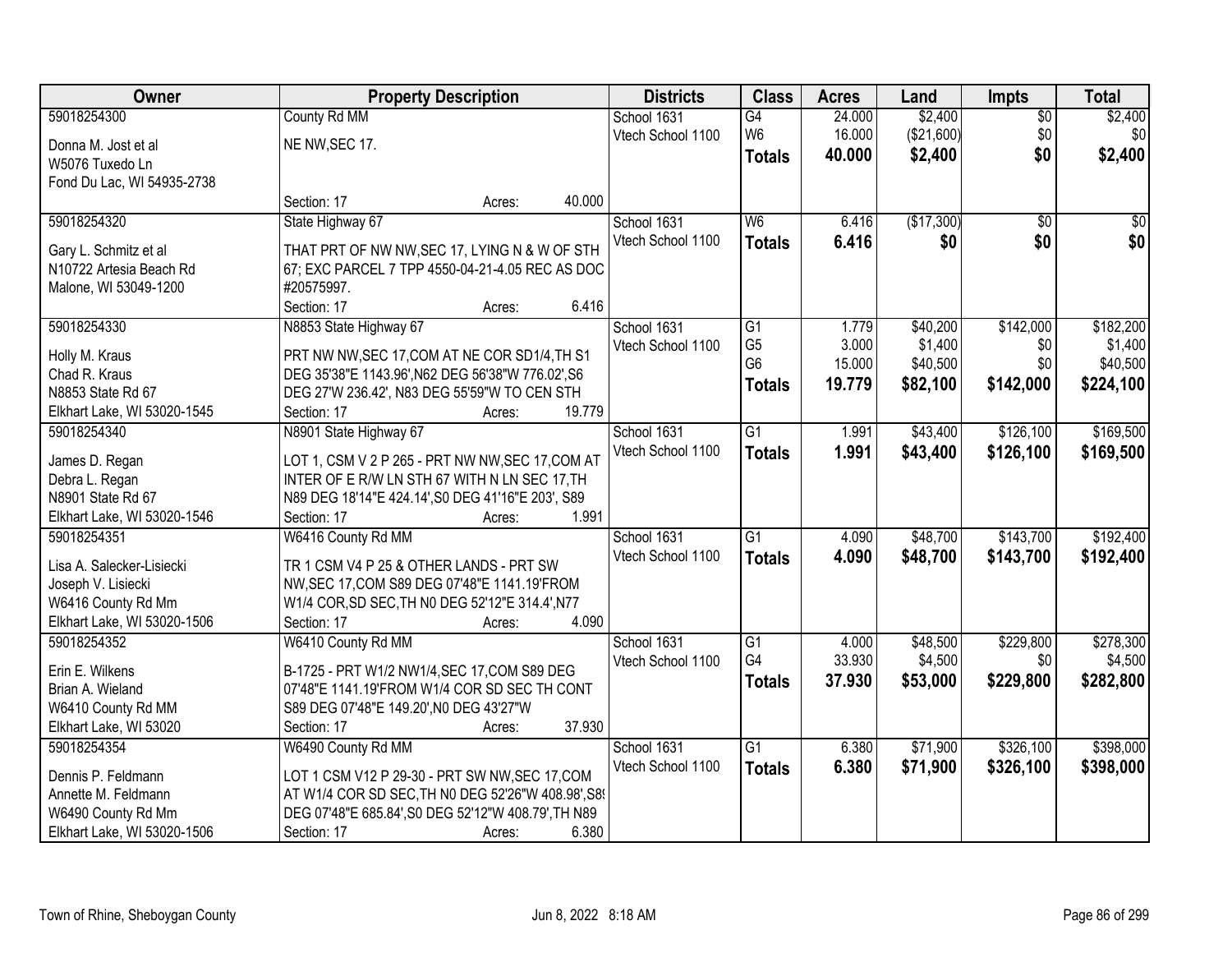| Owner                       | <b>Property Description</b>                         |                  | <b>Districts</b>  | <b>Class</b>    | <b>Acres</b> | Land                | <b>Impts</b>    | <b>Total</b>         |
|-----------------------------|-----------------------------------------------------|------------------|-------------------|-----------------|--------------|---------------------|-----------------|----------------------|
| 59018254360                 | W6384 County Rd MM                                  |                  | School 1631       | $\overline{G1}$ | 4.000        | \$48,500            | \$142,400       | \$190,900            |
| Donna M. Jost et al         | SE NW, SEC 17.                                      |                  | Vtech School 1100 | G4              | 22.000       | \$2,500             | \$0             | \$2,500              |
| W5076 Tuxedo Ln             |                                                     |                  |                   | G <sub>5</sub>  | 7.000        | \$8,800             | \$0             | \$8,800              |
| Fond Du Lac, WI 54935-2738  |                                                     |                  |                   | W <sub>6</sub>  | 7.000        | (\$9,500)           | \$0             | \$0                  |
|                             | Section: 17                                         | 40.000<br>Acres: |                   | <b>Totals</b>   | 40.000       | \$59,800            | \$142,400       | \$202,200            |
| 59018254380                 | W6303 County Rd MM                                  |                  | School 1631       | $\overline{G1}$ | 5.000        | \$51,000            | \$151,500       | \$202,500            |
| Brittney L. Christensen     | TR A, CSM V 2 P 235 & A-21734 PRT NE SW & NW        |                  | Vtech School 1100 | <b>Totals</b>   | 5.000        | \$51,000            | \$151,500       | \$202,500            |
| W6303 County Rd Mm          | SE, SEC 17, COM AT CEN SD SEC, TH W 383.4', S01     |                  |                   |                 |              |                     |                 |                      |
| Elkhart Lake, WI 53020-1507 | DEG 27'E 470', E 463.40', N01 DEG 27'W 470', TH S89 |                  |                   |                 |              |                     |                 |                      |
|                             | Section: 17                                         | 5.000<br>Acres:  |                   |                 |              |                     |                 |                      |
| 59018254381                 | W6351 County Rd MM                                  |                  | School 1631       | $\overline{G1}$ | 5.320        | \$70,100            | \$206,900       | \$277,000            |
| Thomas J. Buechel           | LOT 1 CSM V17 P 266-67, #1595388 - PRT NE           |                  | Vtech School 1100 | <b>Totals</b>   | 5.320        | \$70,100            | \$206,900       | \$277,000            |
| Angela Ann Buechel          | SW, SEC 17, & PRT LOT 2 CSM V17 P266-67             |                  |                   |                 |              |                     |                 |                      |
| W6351 County Rd Mm          | #1595388, COM AT SW COR SD LOT 1, TH S89 DEG        |                  |                   |                 |              |                     |                 |                      |
| Elkhart Lake, WI 53020-1507 | Section: 17                                         | 5.320<br>Acres:  |                   |                 |              |                     |                 |                      |
| 59018254383                 | W6371 County Rd MM                                  |                  | School 1631       | G1              | 2.830        | \$46,800            | \$220,300       | \$267,100            |
|                             |                                                     |                  | Vtech School 1100 | G4              | 4.000        | \$500               | \$0             | \$500                |
| Michael J. Goetsch          | LOT 3 CSM V20 P59-60 #1710533 - PRT NE SW SEC       |                  |                   | <b>Totals</b>   | 6.830        | \$47,300            | \$220,300       | \$267,600            |
| W6371 County Rd Mm          | 17.                                                 |                  |                   |                 |              |                     |                 |                      |
| Elkhart Lake, WI 53020-1507 |                                                     | 6.830            |                   |                 |              |                     |                 |                      |
| 59018254384                 | Section: 17<br>W6383 County Rd MM                   | Acres:           |                   | $\overline{G1}$ | 3.000        |                     | \$131,900       |                      |
|                             |                                                     |                  | School 1631       | G4              | 13.400       | \$48,500<br>\$1,300 | \$0             | \$180,400<br>\$1,300 |
| Brian C. Plamann            | LOT 4 CSM V20 P59-60 #1710533 - PRT NE SW SEC       |                  | Vtech School 1100 | G <sub>5</sub>  | 1.680        | \$800               | \$0             | \$800                |
| Christine A. Plamann        | 17.                                                 |                  |                   | G5M             | 4.000        | \$5,400             | \$0             | \$5,400              |
| W6383 County Rd Mm          |                                                     |                  |                   | <b>Totals</b>   | 22.080       | \$56,000            | \$131,900       | \$187,900            |
| Elkhart Lake, WI 53020-1507 | Section: 17                                         | 22.080<br>Acres: |                   |                 |              |                     |                 |                      |
| 59018254390                 | W6413 County Rd MM                                  |                  | School 1631       | $\overline{G1}$ | 4.000        | \$48,500            | \$250,100       | \$298,600            |
| Mark O. Vanderhoof          | B-1547 - PRT NE SW & NW SW, SEC 17 & PRT NE         |                  | Vtech School 1100 | G <sub>5</sub>  | 25.156       | \$17,700            | \$0             | \$17,700             |
| W6413 County Rd Mm          | SE, SEC 18, COM AT W1/4 COR SEC 17, TH N88 DEG      |                  |                   | G <sub>6</sub>  | 6.000        | \$16,200            | \$0             | \$16,200             |
| Elkhart Lake, WI 53020-1507 | 2'50"E 1310.74', S03 DEG 24'20"E 1325.70'TO S LN NE |                  |                   | <b>Totals</b>   | 35.156       | \$82,400            | \$250,100       | \$332,500            |
|                             | Section: 17                                         | 35.156<br>Acres: |                   |                 |              |                     |                 |                      |
| 59018254411                 | State Highway 67                                    |                  | School 1631       | $\overline{G4}$ | 5.110        | \$500               | $\overline{30}$ | \$500                |
| David W. Steffen            | SW SW, SEC 17, LYING EAST OF STH 67, EXC LOT        |                  | Vtech School 1100 | <b>Totals</b>   | 5.110        | \$500               | \$0             | \$500                |
| Linda J. Steffen            | 1, CSM VOL 5 P 262, & EXC HWY CONV IN V 883 P       |                  |                   |                 |              |                     |                 |                      |
| N8553 State Rd 67           | 476-77 & V 1672 P 826-27, #1545015. (AKA LOT 2 CSM  |                  |                   |                 |              |                     |                 |                      |
| Elkhart Lake, WI 53020-1543 | Section: 17                                         | 5.110<br>Acres:  |                   |                 |              |                     |                 |                      |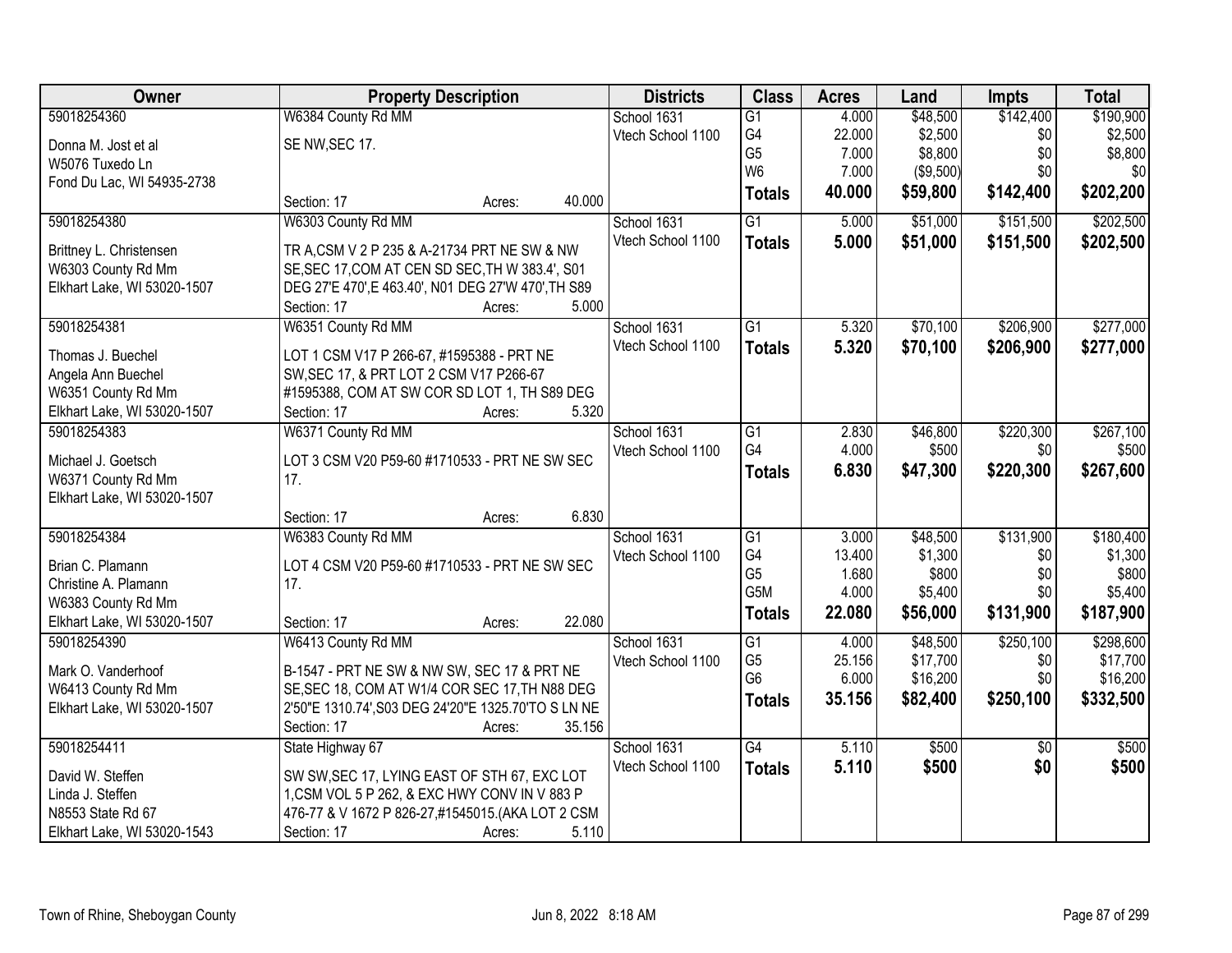| 59018254412<br>1.500<br>\$33,500<br>\$24,000<br>State Highway 67<br>School 1631<br>$\overline{G1}$                                           | \$57,500         |
|----------------------------------------------------------------------------------------------------------------------------------------------|------------------|
| G4<br>\$1,400<br>13.890<br>\$0<br>Vtech School 1100<br>David G. Seboe<br>SW SW, SEC 17, EXC 3.25 AC FOR R/W OF CMSTPP                        | \$1,400          |
| G <sub>5</sub><br>6.490<br>\$8,100<br>\$0<br>Faye P. Seboe<br>RR & EXC THE W 355'OF THE S 275'THEREOF & EXC                                  | \$8,100          |
| 21.880<br>\$43,000<br>\$24,000<br><b>Totals</b><br>LOT 1,CSM VOL 5 P 262, EXC HWY CONV AS REC IN<br>W6447 Lime Kiln Rd                       | \$67,000         |
| 21.880<br>Elkhart Lake, WI 53020-1831<br>Section: 17<br>Acres:                                                                               |                  |
| W6476 Lime Kiln Rd<br>$\overline{G1}$<br>\$44,100<br>\$100,900<br>59018254420<br>School 1631<br>2.240                                        | \$145,000        |
| Vtech School 1100<br>2.240<br>\$100,900<br>\$44,100<br><b>Totals</b>                                                                         | \$145,000        |
| THE S 275'OF THE W 355'OF SW SW, SEC 17.<br>Daniel J. Farrar                                                                                 |                  |
| Jennifer L. Farrar                                                                                                                           |                  |
| W6476 Lime Kiln Rd                                                                                                                           |                  |
| 2.240<br>Elkhart Lake, WI 53020-1830<br>Section: 17<br>Acres:                                                                                |                  |
| \$27,800<br>\$163,300<br>59018254421<br>N8553 State Highway 67<br>School 1631<br>$\overline{G1}$<br>0.960                                    | \$191,100        |
| Vtech School 1100<br>\$163,300<br>0.960<br>\$27,800<br><b>Totals</b><br>David W. Steffen<br>PRT SW SW, SEC 17, COM N87 DEG 29'10"E           | \$191,100        |
| Linda J. Steffen<br>1218.03'FROM SW COR, SD SEC, TH NWLY                                                                                     |                  |
| N8553 State Rd 67<br>701.67'ALG CEN OF STH 67, NELY 33'M/L TO E R/W LN                                                                       |                  |
| 0.960<br>Section: 17<br>Elkhart Lake, WI 53020-1543<br>Acres:                                                                                |                  |
| 59018254430<br>W6330 County Rd FF<br>School 1631<br>$\overline{G1}$<br>18.250<br>\$84,100<br>\$130,800                                       | \$214,900        |
| Vtech School 1100<br>18.250<br>\$84,100<br>\$130,800<br><b>Totals</b>                                                                        | \$214,900        |
| PRT SE SW, SEC 17, COM AT S1/4 POST, TH W 615', N2<br>Brian T. Henschel                                                                      |                  |
| W6330 County Rd Ff<br>DEG W 280', N6 DEG E 1045.47'TO N LINE SE SW, E TO                                                                     |                  |
| Elkhart Lake, WI 53020-1829<br>NE COR SD1/4, TH S TO BEG.                                                                                    |                  |
| Section: 17<br>18.250<br>Acres:                                                                                                              |                  |
| $\overline{X4}$<br>11.210<br>59018254441<br>$\overline{50}$<br>$\overline{50}$<br>County Rd FF<br>School 1631                                | $\overline{\$0}$ |
| 11.210<br>\$0<br>\$0<br>Vtech School 1100<br><b>Totals</b><br>PRT LOT 1 CSM V10 P 278-79 - PRT SE SW, SEC<br>City of Plymouth Etal City Hall | \$0              |
| 128 Smith St<br>17, COM N89 DEG 41'51"W 1236.22' FROM S1/4 COR                                                                               |                  |
| PO Box 107<br>SD SEC, TH CONT N89 DEG 41'51"W 53.68', N0 DEG                                                                                 |                  |
| 11.210<br>Plymouth, WI 53073-0107<br>Section: 17<br>Acres:                                                                                   |                  |
| 59018254442<br>$\overline{G2}$<br>10.460<br>\$32,600<br>\$34,100<br>W6390 County Rd FF<br>School 1631                                        | \$66,700         |
| Vtech School 1100<br>\$32,600<br>\$34,100<br>10.460<br><b>Totals</b>                                                                         | \$66,700         |
| Carl Schwibinger<br>PRT LOT 2 CSM V10 P 278-79 - PRT SE SW, SEC                                                                              |                  |
| PO Box 36<br>17, COM N89 DEG 41'51"W 615'FROM S1/4 COR SD                                                                                    |                  |
| Plymouth, WI 53073-0036<br>SEC, TH CONT N89 DEG 41'51"W 621.22', N 260', N53                                                                 |                  |
| 10.460<br>Section: 17<br>Acres:                                                                                                              |                  |
| 59018254450<br>W6199 County Rd MM<br>School 1631<br>$\overline{G1}$<br>12.330<br>\$69,300<br>\$240,800                                       | \$310,100        |
| G4<br>10.000<br>\$1,300<br>\$0<br>Vtech School 1100<br>Rebecca A. Rodriguez<br>A-21974 - PRT NE SE, SEC 17, COM N89 DEG 46'W                 | \$1,300          |
| 22.330<br>\$70,600<br>\$240,800<br><b>Totals</b><br>558.83'FROM E1/4 COR SD SEC, TH S0 DEG 12'57"E<br>Juan F. Rodriguez                      | \$311,400        |
| W6199 County Rd Mm<br>1312.02', S89 DEG 46'E 40.73', S0 DEG 51'12"E 3.21'TO                                                                  |                  |
| 22.330<br>Elkhart Lake, WI 53020-1507<br>Section: 17<br>Acres:                                                                               |                  |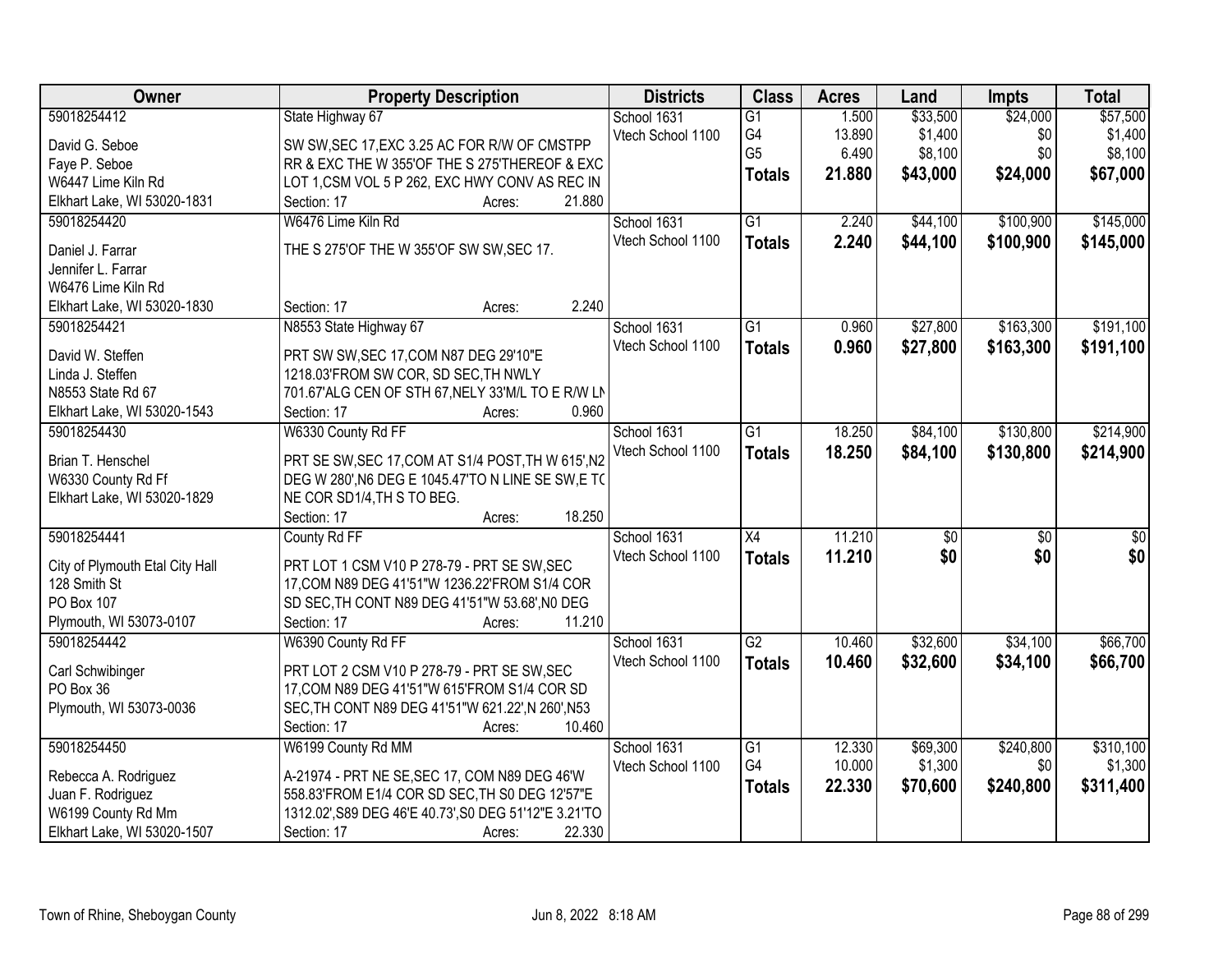| Owner                               | <b>Property Description</b>                                                               | <b>Districts</b>  | <b>Class</b>    | <b>Acres</b> | Land     | Impts           | <b>Total</b> |
|-------------------------------------|-------------------------------------------------------------------------------------------|-------------------|-----------------|--------------|----------|-----------------|--------------|
| 59018254460                         | N8632 Snake Rd                                                                            | School 1631       | $\overline{G1}$ | 10.540       | \$64,900 | \$270,000       | \$334,900    |
| Richard J. Thomas                   | PRT TR 2,CSM V 8 P 207 - PRT NE SE, SEC 17, COM                                           | Vtech School 1100 | <b>Totals</b>   | 10.540       | \$64,900 | \$270,000       | \$334,900    |
| Debra J. Thomas                     | AT NE COR SD 1/4, TH S 1311.81', N89 DEG 29'10"W                                          |                   |                 |              |          |                 |              |
| N8632 Snake Rd                      | 558.53', N 979.32', S89 DEG 29'10"E 350.25', N                                            |                   |                 |              |          |                 |              |
| Elkhart Lake, WI 53020-1537         | 10.540<br>Section: 17<br>Acres:                                                           |                   |                 |              |          |                 |              |
| 59018254461                         | W6165 County Rd MM                                                                        | School 1631       | $\overline{G1}$ | 6.290        | \$54,200 | \$303,900       | \$358,100    |
|                                     |                                                                                           | Vtech School 1100 | <b>Totals</b>   | 6.290        | \$54,200 | \$303,900       | \$358,100    |
| Michael J. Urner                    | TR 1 & PRT TR2 CSM V 8 P 207 & A-30920 - PRT NE                                           |                   |                 |              |          |                 |              |
| W6165 County Rd Mm                  | SE, SEC 17, COM N89 DEG 29' 10"W 208.28' FROM E1/4                                        |                   |                 |              |          |                 |              |
| Elkhart Lake, WI 53020-1507         | COR SD SEC, TH S 332.70', N89 DEG 29' 10"W<br>6.290                                       |                   |                 |              |          |                 |              |
|                                     | Section: 17<br>Acres:                                                                     |                   |                 |              |          |                 |              |
| 59018254481                         | W6247 County Rd MM                                                                        | School 1631       | $\overline{G1}$ | 5.000        | \$51,000 | \$114,100       | \$165,100    |
| Glen E. Ross Sr                     | LOT 1 CSM V 6 P 334 - PRT NW SE, SEC 17, COM S89                                          | Vtech School 1100 | <b>Totals</b>   | 5.000        | \$51,000 | \$114,100       | \$165,100    |
| Susan F. Ross                       | DEG 46'E 570.90'FROM CEN SD SEC, TH S89 DEG                                               |                   |                 |              |          |                 |              |
| W6247 County Rd Mm                  | 46'E 370', S 697.65', W 287.97', NO DEG 10'W                                              |                   |                 |              |          |                 |              |
| Elkhart Lake, WI 53020-1507         | 5.000<br>Section: 17<br>Acres:                                                            |                   |                 |              |          |                 |              |
| 59018254482                         | W6275 County Rd MM                                                                        | School 1631       | G1              | 4.000        | \$48,500 | \$283,200       | \$331,700    |
|                                     |                                                                                           | Vtech School 1100 | G4              | 14.480       | \$1,900  | \$0             | \$1,900      |
| Joseph G. Weiler<br>Debra S. Weiler | A-21999 - PRT NW SE, SEC 17, COM S89 DEG 46'E<br>80'FROM CEN SD SEC, TH CONT S89 DEG 46'E |                   | <b>Totals</b>   | 18.480       | \$50,400 | \$283,200       | \$333,600    |
| W6275 County Rd Mm                  | 490.90', S01 DEG 02'W 192.80' S86 DEG 30'E 84.20', S0                                     |                   |                 |              |          |                 |              |
| Elkhart Lake, WI 53020-1507         | Section: 17<br>18.480<br>Acres:                                                           |                   |                 |              |          |                 |              |
| 59018254483                         | W6215 County Rd MM                                                                        | School 1631       | $\overline{G1}$ | 5.450        | \$52,100 | \$185,200       | \$237,300    |
|                                     |                                                                                           | Vtech School 1100 |                 | 5.450        | \$52,100 | \$185,200       | \$237,300    |
| Donald F. Schnell                   | LOT 1 CSM V17 P 3-4, #1571461 - PRT NW SE, SEC                                            |                   | <b>Totals</b>   |              |          |                 |              |
| W6215 County Rd Mm                  | 17.                                                                                       |                   |                 |              |          |                 |              |
| PO Box 404                          |                                                                                           |                   |                 |              |          |                 |              |
| Elkhart Lake, WI 53020-0404         | 5.450<br>Section: 17<br>Acres:                                                            |                   |                 |              |          |                 |              |
| 59018254484                         | County Rd MM                                                                              | School 1631       | G1              | 9.500        | \$62,300 | $\overline{50}$ | \$62,300     |
| Christopher M. Merklein             | LOT 2 CSM V17 P 3-4, #1571461 - PRT NW SE, SEC                                            | Vtech School 1100 | <b>Totals</b>   | 9.500        | \$62,300 | \$0             | \$62,300     |
| Jessica B. Merklein                 | 17.                                                                                       |                   |                 |              |          |                 |              |
| 120 Moraine Dr                      |                                                                                           |                   |                 |              |          |                 |              |
| Elkhart Lake, WI 53020-1937         | 9.500<br>Section: 17<br>Acres:                                                            |                   |                 |              |          |                 |              |
| 59018254500                         | W6290 County Rd FF                                                                        | School 1631       | $\overline{G1}$ | 20.310       | \$89,200 | \$175,900       | \$265,100    |
|                                     |                                                                                           | Vtech School 1100 | <b>Totals</b>   | 20.310       | \$89,200 | \$175,900       | \$265,100    |
| David A. Thimmig                    | B-1596 - PRT SW SE, SEC 17, COM AT S1/4 COR SD                                            |                   |                 |              |          |                 |              |
| Wendy R. Thimmig                    | SEC, TH E 686.20', N2 DEG 08'30"W 1096.18', N0 DEG                                        |                   |                 |              |          |                 |              |
| W6290 County Rd Ff                  | 52'W 222.92' TO N LN SW SE, N89 DEG 52' 59"W                                              |                   |                 |              |          |                 |              |
| Elkhart Lake, WI 53020-1906         | 20.310<br>Section: 17<br>Acres:                                                           |                   |                 |              |          |                 |              |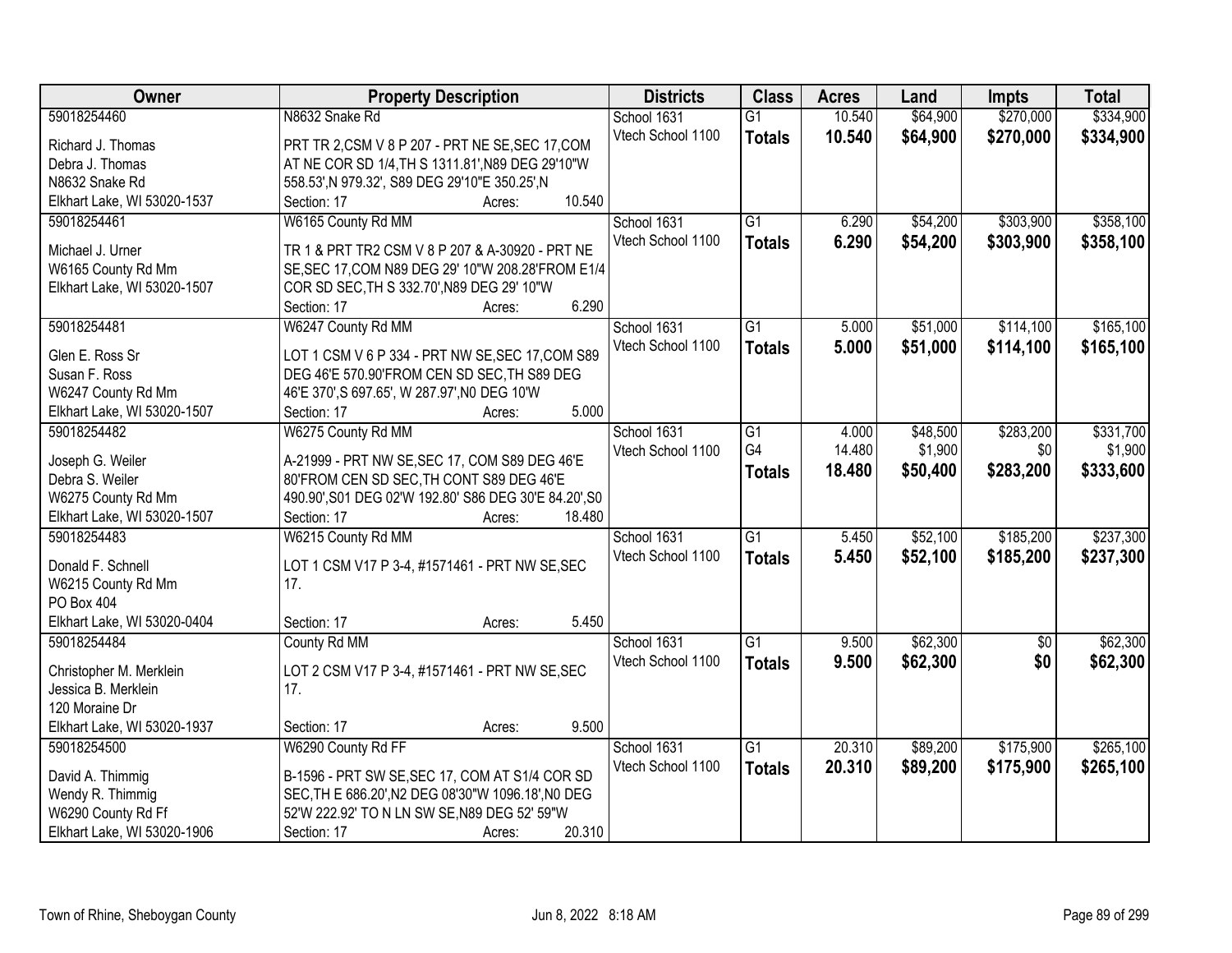| Owner                       | <b>Property Description</b>                                 |                  | <b>Districts</b>  | <b>Class</b>    | <b>Acres</b> | Land      | Impts     | <b>Total</b> |
|-----------------------------|-------------------------------------------------------------|------------------|-------------------|-----------------|--------------|-----------|-----------|--------------|
| 59018254510                 | W6236 County Rd FF                                          |                  | School 1631       | $\overline{G1}$ | 1.000        | \$28,500  | \$156,400 | \$184,900    |
| Timothy L. Becker           | PRT SW SE, SEC 17, COM 733.58' E OF S1/4 COR SD             |                  | Vtech School 1100 | <b>Totals</b>   | 1.000        | \$28,500  | \$156,400 | \$184,900    |
| W6236 County Rd Ff          | SEC, TH N 250.35', E 174', S 250.35', TH W 174'TO BEG.      |                  |                   |                 |              |           |           |              |
| Elkhart Lake, WI 53020-1906 |                                                             |                  |                   |                 |              |           |           |              |
|                             | Section: 17                                                 | 1.000<br>Acres:  |                   |                 |              |           |           |              |
| 59018254520                 | W6212 County Rd FF                                          |                  | School 1631       | $\overline{G1}$ | 12.010       | \$100,100 | \$192,200 | \$292,300    |
| Eric J. Platz               | PRT SW SE, SEC 17, COM 1291.11'W OF SE COR, SD              |                  | Vtech School 1100 | <b>Totals</b>   | 12.010       | \$100,100 | \$192,200 | \$292,300    |
| Jacqueline A. Platz         | SEC, TO E LN SW SE, SD SEC, TH N0 DEG 24'05"W               |                  |                   |                 |              |           |           |              |
| W6212 County Rd Ff          | 402'ON SD LN, N74 DEG 07'32"W 182.91', N82 DEG              |                  |                   |                 |              |           |           |              |
| Elkhart Lake, WI 53020-1906 | Section: 17                                                 | 12.010<br>Acres: |                   |                 |              |           |           |              |
| 59018254521                 | W6224 County Rd FF                                          |                  | School 1631       | G1              | 5.910        | \$69,600  | \$220,400 | \$290,000    |
|                             |                                                             |                  | Vtech School 1100 | <b>Totals</b>   | 5.910        | \$69,600  | \$220,400 | \$290,000    |
| Christopher E. Gebert       | LOT 2 CSM V 8 P 277 & A23616 PRT SW SE, SEC                 |                  |                   |                 |              |           |           |              |
| Amanda C. Gebert            | 17, COM 686.20' E OF S1/4 COR, SD SEC, TH CONT E            |                  |                   |                 |              |           |           |              |
| W6224 County Rd Ff          | 47.38', N 250.35', E 174', S 250.35', E 203.53', N6 DEG 16' |                  |                   |                 |              |           |           |              |
| Elkhart Lake, WI 53020-1906 | Section: 17                                                 | 5.910<br>Acres:  |                   |                 |              |           |           |              |
| 59018254530                 | Snake Rd & County                                           |                  | School 1631       | G4              | 15.800       | \$1,600   | \$0       | \$1,600      |
| Alvin R. Zemlicka           | SE SE, SEC 17, EXC THE W 265' THEREOF, & EXC S              |                  | Vtech School 1100 | G <sub>5</sub>  | 3.000        | \$1,400   | \$0       | \$1,400      |
| Janet K. Zemlicka           | 456.31'OF THE E 317.02'& EXC PARCEL IN NE                   |                  |                   | <b>Totals</b>   | 18.800       | \$3,000   | \$0       | \$3,000      |
| N8578 Snake Rd              | COR, SD1/4 CONV IN CSM V 5 P 88, & EXC COM                  |                  |                   |                 |              |           |           |              |
| Elkhart Lake, WI 53020-1535 | Section: 17                                                 | 18.800<br>Acres: |                   |                 |              |           |           |              |
| 59018254540                 | W6192 County Rd FF                                          |                  | School 1631       | $\overline{G1}$ | 8.040        | \$80,200  | \$152,800 | \$233,000    |
| Robert D. Mauk              | THE W 265'OF THE SE SE, SEC 17.                             |                  | Vtech School 1100 | <b>Totals</b>   | 8.040        | \$80,200  | \$152,800 | \$233,000    |
| W6192 County Rd Ff          |                                                             |                  |                   |                 |              |           |           |              |
| Elkhart Lake, WI 53020-2044 |                                                             |                  |                   |                 |              |           |           |              |
|                             | Section: 17                                                 | 8.040<br>Acres:  |                   |                 |              |           |           |              |
| 59018254541                 | W6118 County Rd FF                                          |                  | School 1631       | $\overline{G1}$ | 4.030        | \$48,600  | \$118,300 | \$166,900    |
|                             |                                                             |                  | Vtech School 1100 | <b>Totals</b>   | 4.030        | \$48,600  | \$118,300 | \$166,900    |
| Steven P. Buechel           | LOT 1,CSM V 4 P 177 & OTHER LANDS - PRT SE                  |                  |                   |                 |              |           |           |              |
| W6118 County Rd Ff          | SE, SEC 17, COM AT SE COR SD SEC, TH N89 DEG                |                  |                   |                 |              |           |           |              |
| Elkhart Lake, WI 53020-2044 | 03'W 317.02', NO DEG 49'53"E 456.31', S89 DEG 03'E          | 4.030            |                   |                 |              |           |           |              |
| 59018254542                 | Section: 17                                                 | Acres:           |                   |                 |              |           |           |              |
|                             | N8590 Snake Rd                                              |                  | School 1631       | $\overline{G1}$ | 1.000        | \$28,500  | \$144,100 | \$172,600    |
| Cory J. Radloff             | PRT E1/2 SE1/4, SEC 17, COM 1311.81'S OF E1/4               |                  | Vtech School 1100 | <b>Totals</b>   | 1.000        | \$28,500  | \$144,100 | \$172,600    |
| Dawn M. Radloff             | COR, SD SEC, TH S 170', W 258', N 167.69', TH N89 DEG       |                  |                   |                 |              |           |           |              |
| N8590 Snake Rd              | 29'10"E 258.01'TO BEG.                                      |                  |                   |                 |              |           |           |              |
| Elkhart Lake, WI 53020-1537 | Section: 17                                                 | 1.000<br>Acres:  |                   |                 |              |           |           |              |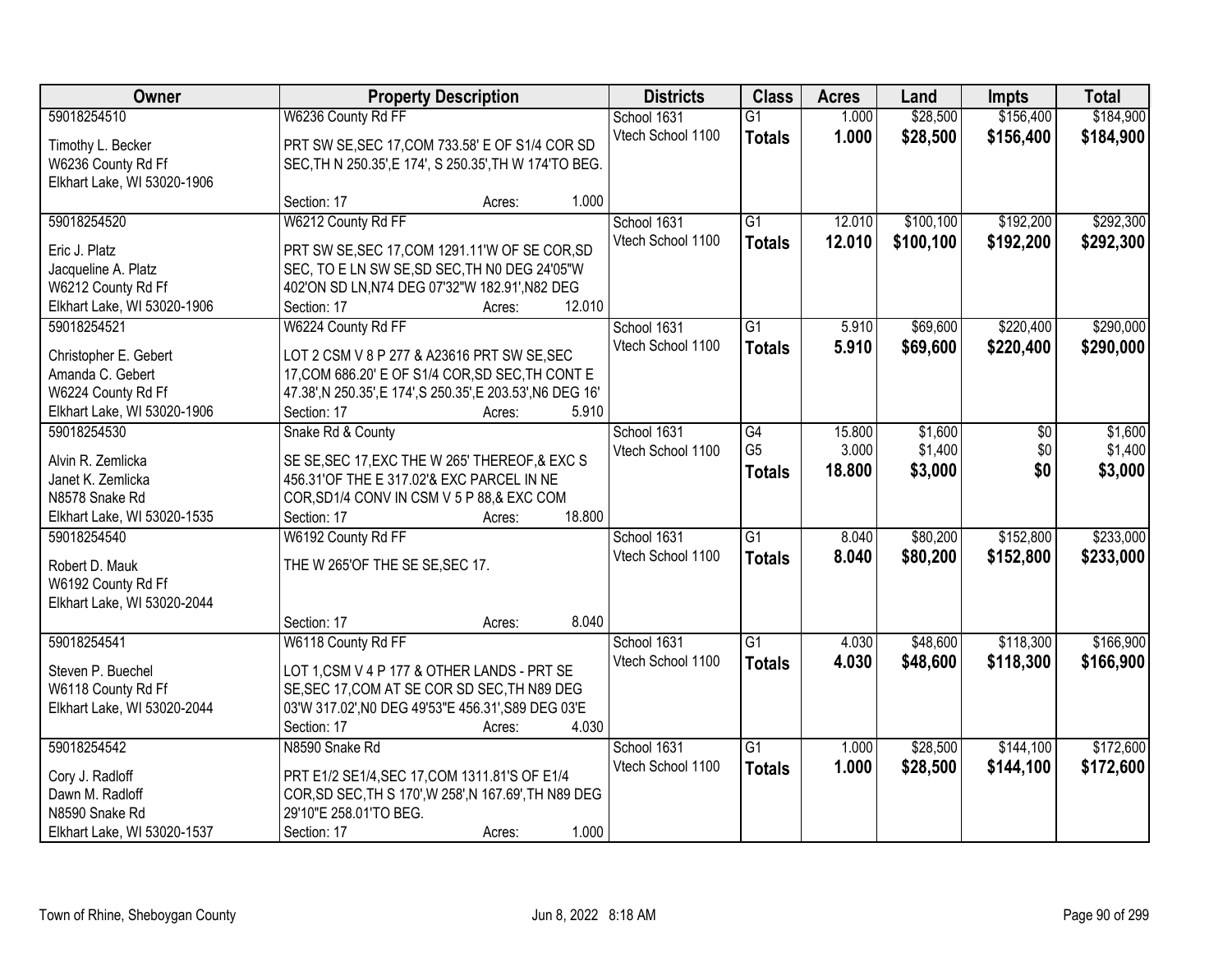| Owner                       | <b>Property Description</b>                                                          | <b>Districts</b>  | <b>Class</b>           | <b>Acres</b> | Land            | Impts           | <b>Total</b>    |
|-----------------------------|--------------------------------------------------------------------------------------|-------------------|------------------------|--------------|-----------------|-----------------|-----------------|
| 59018254543                 | N8584 Snake Rd                                                                       | School 1631       | $\overline{G1}$        | 1.000        | \$28,500        | \$122,800       | \$151,300       |
| Milton D. Abel              | TR 1, CSM V 5 P 205 - PRT SE SE, SEC 17, COM                                         | Vtech School 1100 | <b>Totals</b>          | 1.000        | \$28,500        | \$122,800       | \$151,300       |
| Lorraine D. Abel            | 1481.81'S OF E1/4 COR SD SEC, TH S 170', W 258', N                                   |                   |                        |              |                 |                 |                 |
| N8584 Snake Rd              | 170', TH E 258'TO BEG.                                                               |                   |                        |              |                 |                 |                 |
| Elkhart Lake, WI 53020-1537 | Section: 17<br>1.000<br>Acres:                                                       |                   |                        |              |                 |                 |                 |
| 59018254544                 | N8574 Snake Rd                                                                       | School 1631       | $\overline{G1}$        | 2.000        | \$43,500        | \$242,000       | \$285,500       |
| Jeffrey W. Leibham          | TR 1, CSM V 9 P 56 - PRT SE SE, SEC 17, COM NO DEG                                   | Vtech School 1100 | <b>Totals</b>          | 2.000        | \$43,500        | \$242,000       | \$285,500       |
| Marie Leibham               | 49'53"E 522.31'FROM SE COR SD SEC, TH CONT NO                                        |                   |                        |              |                 |                 |                 |
| N8574 Snake Rd              | DEG 49'53"E 284.56', N89 DEG 10'07"W 306.50', S0                                     |                   |                        |              |                 |                 |                 |
| Elkhart Lake, WI 53020-1535 | 2.000<br>Section: 17<br>Acres:                                                       |                   |                        |              |                 |                 |                 |
| 59018254545                 | N8578 Snake Rd                                                                       | School 1631       | G1                     | 2.200        | \$44,000        | \$228,400       | \$272,400       |
|                             |                                                                                      | Vtech School 1100 | G4                     | 3.000        | \$300           | \$0             | \$300           |
| Alvin R. Zemlicka           | LOT 1, CSM V 9 P 111 & B-1594 PRT E1/2 SE1/4, SEC                                    |                   | <b>Totals</b>          | 5.200        | \$44,300        | \$228,400       | \$272,700       |
| Janet K. Zemlicka           | 17, COM 1651.81'S OF E1/4 COR SD SEC TH CONT S                                       |                   |                        |              |                 |                 |                 |
| N8578 Snake Rd              | 170', W 258', N 170' TH E 258'TO BEG, & ALSO COM                                     |                   |                        |              |                 |                 |                 |
| Elkhart Lake, WI 53020-1535 | Section: 17<br>5.200<br>Acres:                                                       |                   |                        |              |                 |                 |                 |
| 59018254550                 | State Highway 67                                                                     | School 1631       | $\overline{\text{X2}}$ | 5.410        | \$0             | \$0             | \$0             |
|                             | State of Wisconsin Dept of Transportatic   NW SW R/W. 2.16 AC. SW SW R/W. 3.25 AC.   | Vtech School 1100 | <b>Totals</b>          | 5.410        | \$0             | \$0             | \$0             |
| 4802 Sheboygan Ave Rm 701   |                                                                                      |                   |                        |              |                 |                 |                 |
| PO Box 7914                 |                                                                                      |                   |                        |              |                 |                 |                 |
| Madison, WI 53707-7914      | 5.410<br>Section: 17<br>Acres:                                                       |                   |                        |              |                 |                 |                 |
| 59018254551                 | State Highway 67                                                                     | School 1631       |                        |              |                 |                 |                 |
|                             |                                                                                      | Vtech School 1100 | <b>Totals</b>          |              |                 |                 |                 |
| Memorandum                  | NE NE, SEC 17 0.22 AC. SW SW, SEC 17 1.14 AC.                                        |                   |                        |              |                 |                 |                 |
| Na<br>Na, WI 99999          |                                                                                      |                   |                        |              |                 |                 |                 |
|                             | 1.360<br>Section: 17<br>Acres:                                                       |                   |                        |              |                 |                 |                 |
| 59018254552                 | County Rd FF                                                                         | School 1631       | $\overline{X2}$        | 8.589        | $\overline{50}$ | $\overline{50}$ | $\overline{50}$ |
|                             |                                                                                      | Vtech School 1100 | <b>Totals</b>          | 8.589        | \$0             | \$0             | \$0             |
|                             | State of Wisconsin Dept of Transportatic PRT NW SW, SEC 17 (VANDERHOOF) 0.79 AC. PRT |                   |                        |              |                 |                 |                 |
| 944 Vanderperren Way        | SW SW, SEC 17 (STEFFEN) 0.04 AC. PRT SE SW, SEC                                      |                   |                        |              |                 |                 |                 |
| Green Bay, WI 54304-5344    | 17 (C.PLYMOUTH ETAL) 0.10 AC. PRT SE SW, SEC 17                                      |                   |                        |              |                 |                 |                 |
|                             | 8.589<br>Section: 17<br>Acres:                                                       |                   |                        |              |                 |                 |                 |
| 59018254553                 | County Rd MM                                                                         | School 1631       | $\overline{\text{X2}}$ | 0.249        | $\sqrt{50}$     | $\overline{50}$ | $\overline{50}$ |
| State of Wisconsin (Dot)    | PARCEL 6 TPP 4550-04-21-4.04 REC AS DOC                                              | Vtech School 1100 | <b>Totals</b>          | 0.249        | \$0             | \$0             | \$0             |
| 944 Vanderperren Way        | #2057522.                                                                            |                   |                        |              |                 |                 |                 |
| Green Bay, WI 54304-5344    |                                                                                      |                   |                        |              |                 |                 |                 |
|                             | 0.249<br>Section: 17<br>Acres:                                                       |                   |                        |              |                 |                 |                 |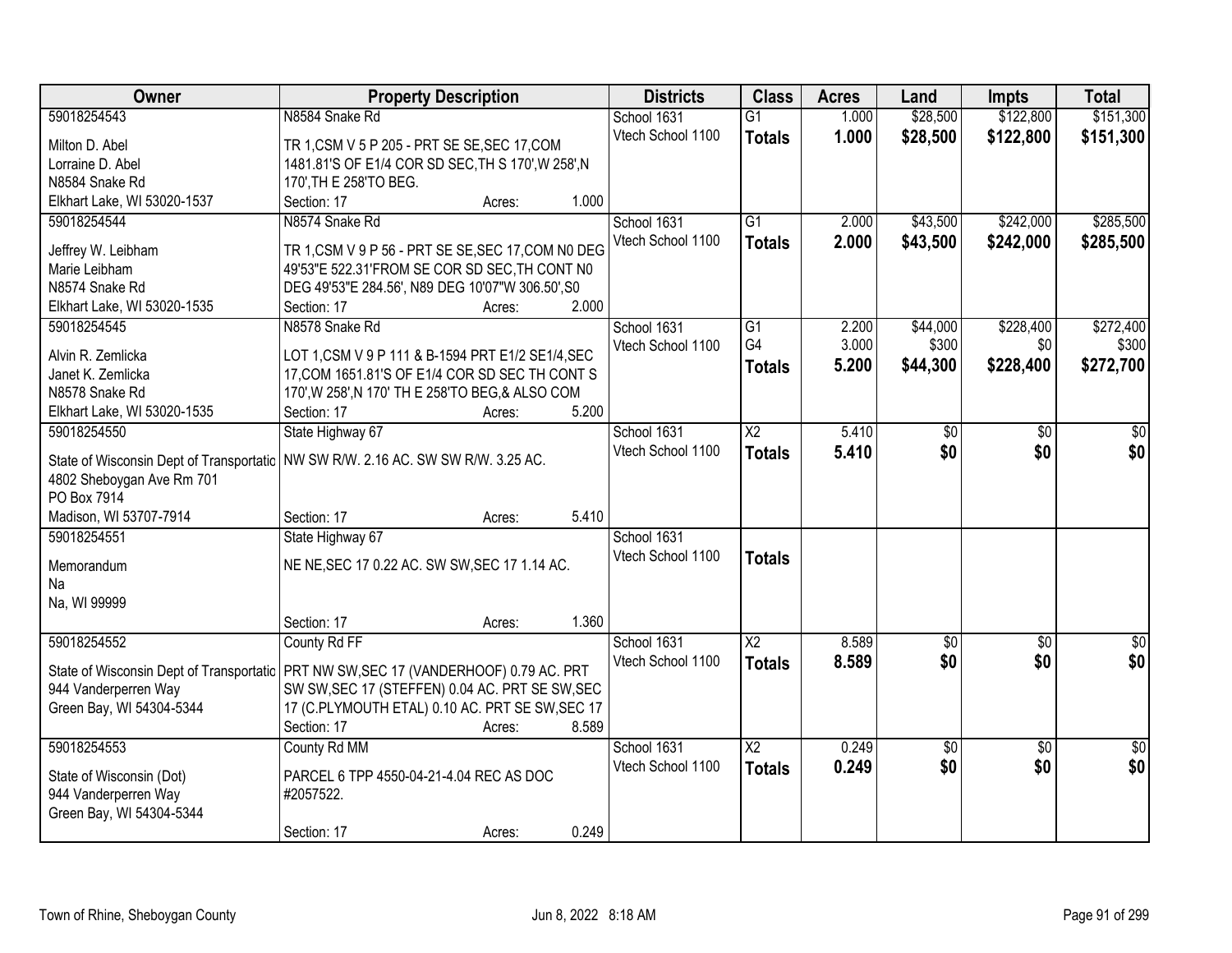| Owner                              | <b>Property Description</b>                           | <b>Districts</b>  | <b>Class</b>    | <b>Acres</b> | Land        | <b>Impts</b>    | <b>Total</b> |
|------------------------------------|-------------------------------------------------------|-------------------|-----------------|--------------|-------------|-----------------|--------------|
| 59018254570                        | State Highway 67                                      | School 1631       | $\overline{G6}$ | 1.500        | \$4,100     | $\overline{50}$ | \$4,100      |
| Gary L. Schmitz et al              | PRT NE NE, SEC 18, COM 259'N OF SE COR SD1/4, TH      | Vtech School 1100 | W <sub>6</sub>  | 14.000       | (\$37,800)  | \$0             | \$0          |
| N10722 Artesia Beach Rd            | N59 DEG 22'W 667', N13 DEG 13'W 317.5', N29 DEG       |                   | <b>Totals</b>   | 15.500       | \$4,100     | \$0             | \$4,100      |
| Malone, WI 53049-1200              | 34'W 104.3', N1 DEG 14'W 368', S87 DEG 44' W 203', S4 |                   |                 |              |             |                 |              |
|                                    | 15.500<br>Section: 18<br>Acres:                       |                   |                 |              |             |                 |              |
| 59018254580                        | State Highway 67                                      | School 1631       | G4              | 12.740       | \$1,500     | $\overline{50}$ | \$1,500      |
|                                    |                                                       | Vtech School 1100 | G <sub>5</sub>  | 6.000        | \$7,500     | \$0             | \$7,500      |
| Joel G. Schuler                    | NW NE, SEC 18, EXC 3.26 AC FOR R/W OF CMSTP&P         |                   | W <sub>8</sub>  | 18.000       | ( \$48,600) | \$0             | \$0          |
| Rebecca A. Johnston                | RR.                                                   |                   | <b>Totals</b>   | 36.740       | \$9,000     | \$0             | \$9,000      |
| W6732 County Rd Mm                 |                                                       |                   |                 |              |             |                 |              |
| Elkhart Lake, WI 53020-1510        | 36.740<br>Section: 18<br>Acres:                       |                   |                 |              |             |                 |              |
| 59018254590                        | County Rd MM                                          | School 1631       | G4              | 33.280       | \$4,200     | \$0             | \$4,200      |
| Joel G. Schuler                    | SW NE, SEC 18, EXC 0.25 AC IN SE COR S&E OF SHEE      | Vtech School 1100 | <b>Totals</b>   | 33.280       | \$4,200     | \$0             | \$4,200      |
| Rebecca A. Johnston                | RIV, ALSO EXC 4 AC M/L DESC IN VOL 197 P 577 OF       |                   |                 |              |             |                 |              |
| W6732 County Rd Mm                 | DEEDS, ALSO EXC 1.14 AC FOR R/W OF CMSTP&P            |                   |                 |              |             |                 |              |
| Elkhart Lake, WI 53020-1510        | 33.280<br>Section: 18<br>Acres:                       |                   |                 |              |             |                 |              |
| 59018254600                        | County Rd MM                                          | School 1631       | G1              | 5.330        | \$13,200    | \$0             | \$13,200     |
|                                    |                                                       | Vtech School 1100 | <b>Totals</b>   | 5.330        | \$13,200    | \$0             | \$13,200     |
| David R. Quasius                   | PRT SW NE, COM 3290'E OF W1/4 POST, TH N51 DEG        |                   |                 |              |             |                 |              |
| <b>PO Box 727</b>                  | 20'E 286.5', TH N38 DEG 21'E 297.85', TH N32 DEG      |                   |                 |              |             |                 |              |
| Sheboygan, WI 53082-0727           | 55'E 92.75', TH N25 DEG 31'E 97.5', TH N14 DEG 6'E    |                   |                 |              |             |                 |              |
|                                    | 5.330<br>Section: 18<br>Acres:                        |                   |                 |              |             |                 |              |
| 59018254601                        | County Rd MM                                          | School 1631       | $\overline{G5}$ | 0.480        | \$200       | $\overline{50}$ | \$200        |
| Karras, Thomas J & France I Karras | PRT SW NE, SEC 18, LYING S & E OF SHEB RIVER.         | Vtech School 1100 | <b>Totals</b>   | 0.480        | \$200       | \$0             | \$200        |
| Trust et al                        |                                                       |                   |                 |              |             |                 |              |
| PO Box 333                         |                                                       |                   |                 |              |             |                 |              |
| Elkhart Lake, WI 53020-0333        | 0.480<br>Section: 18<br>Acres:                        |                   |                 |              |             |                 |              |
| 59018254611                        | N8762 State Highway 67                                | School 1631       | $\overline{G1}$ | 3.200        | \$46,500    | \$128,000       | \$174,500    |
|                                    |                                                       |                   |                 |              |             |                 |              |
| Marlow L. Schubert                 | PRT SE NE, SEC 18, COM 423.31' W & 738.84'N OF E1/    | Vtech School 1100 | <b>Totals</b>   | 3.200        | \$46,500    | \$128,000       | \$174,500    |
| N8762 State Rd 67                  | COR, SD SEC, TH NELY 319.82'ALG CEN OF STH            |                   |                 |              |             |                 |              |
| Elkhart Lake, WI 53020-1544        | 67, N59 DEG 58'48"W 388.66', S40 DEG 8'33"W           |                   |                 |              |             |                 |              |
|                                    | 3.200<br>Section: 18<br>Acres:                        |                   |                 |              |             |                 |              |
| 59018254620                        | N8799 State Highway 67                                | School 1631       | $\overline{G1}$ | 1.510        | \$36,200    | \$30,400        | \$66,600     |
|                                    |                                                       | Vtech School 1100 | <b>Totals</b>   | 1.510        | \$36,200    | \$30,400        | \$66,600     |
| Carol Mae E. Randall               | PRT E1/2 NE1/4, SEC 18, COM N1 DEG 45'9"W             |                   |                 |              |             |                 |              |
| N8799 State Rd 67                  | 1006.91'FROM E1/4 POST, TH S85 DEG 8'56"W             |                   |                 |              |             |                 |              |
| Elkhart Lake, WI 53020-1545        | 306.33'TO CEN OF STH 67, NELY 93.57'ALG CEN OF        |                   |                 |              |             |                 |              |
|                                    | Section: 18<br>1.510<br>Acres:                        |                   |                 |              |             |                 |              |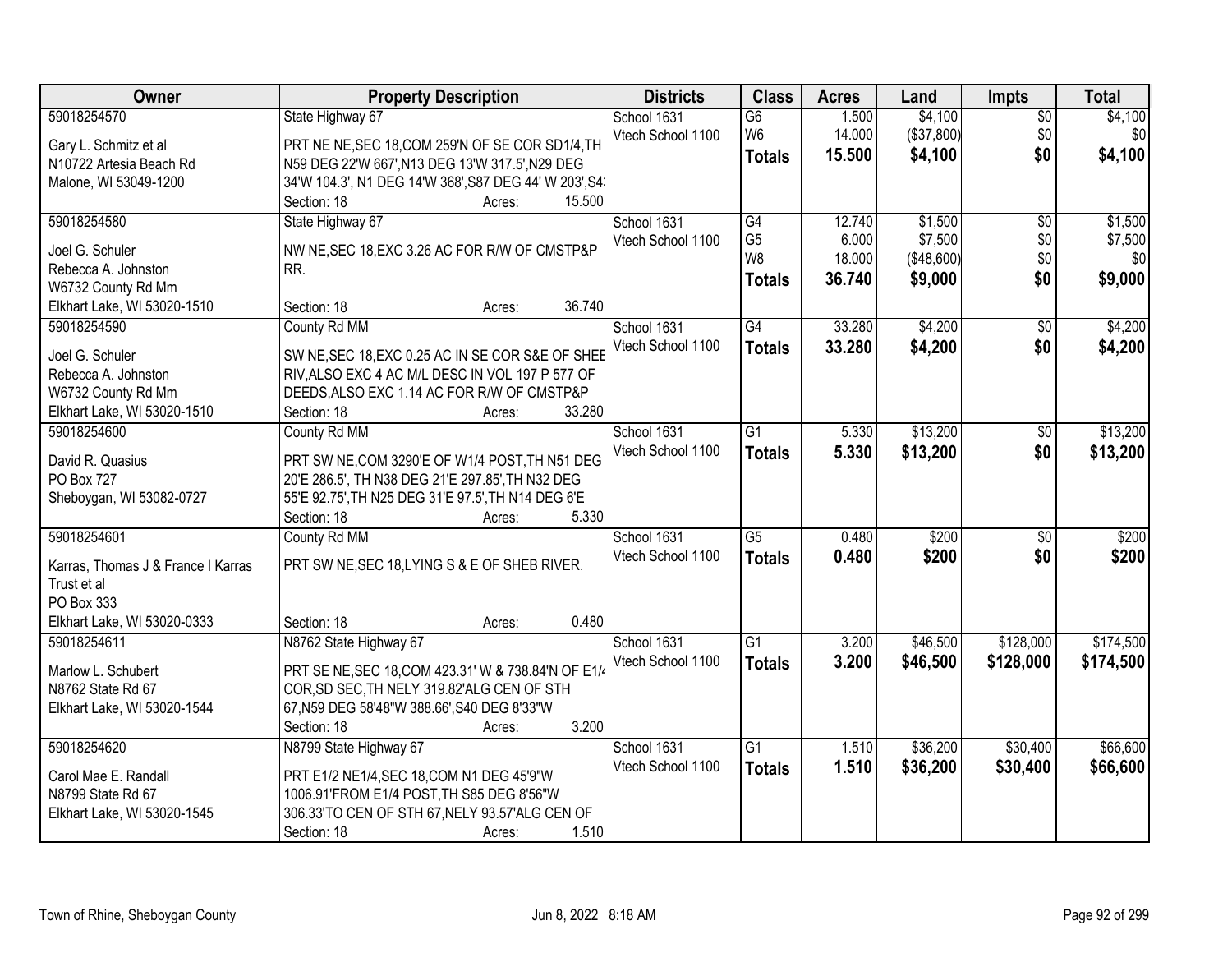| Owner                          | <b>Property Description</b>                       | <b>Districts</b>  | <b>Class</b>    | <b>Acres</b> | Land     | <b>Impts</b>    | <b>Total</b> |
|--------------------------------|---------------------------------------------------|-------------------|-----------------|--------------|----------|-----------------|--------------|
| 59018254630                    | W6570 County Rd MM                                | School 1631       | $\overline{G1}$ | 4.420        | \$49,600 | \$157,300       | \$206,900    |
| Steve L. Gross                 | PRT S1/2 NE1/4, SEC 18, COM 625.47'W OF E1/4      | Vtech School 1100 | <b>Totals</b>   | 4.420        | \$49,600 | \$157,300       | \$206,900    |
| Lisa A. Gross                  | POST, TH N42 DEG 44'02"W 648.02'ALG WLY R/W LN    |                   |                 |              |          |                 |              |
| W6570 County Rd Mm             | CMSTPP RR TO CEN OF SHEB RIV, SWLY ON CEN SE      |                   |                 |              |          |                 |              |
| Elkhart Lake, WI 53020-1508    | 4.420<br>Section: 18<br>Acres:                    |                   |                 |              |          |                 |              |
| 59018254632                    | N8739 State Highway 67                            | School 1631       | $\overline{G1}$ | 9.060        | \$61,200 | \$181,900       | \$243,100    |
|                                |                                                   | Vtech School 1100 | <b>Totals</b>   | 9.060        | \$61,200 | \$181,900       | \$243,100    |
| Seurer, Stanley R Seurer Trust | TR 1 CSM V3 P 336 - PRT SE NE, SEC 18, COM AT     |                   |                 |              |          |                 |              |
| Stanley R. Seurer              | E1/4 COR, SD SEC, TH W 337.67'TO CEN STH 67, NELY |                   |                 |              |          |                 |              |
| N8739 State Rd 67              | 1016.29'ALG CEN, SD HWY, N85 DEG 8'56"E 306.33'TO |                   |                 |              |          |                 |              |
| Elkhart Lake, WI 53020-1545    | 9.060<br>Section: 18<br>Acres:                    |                   |                 |              |          |                 |              |
| 59018254633                    | County Rd MM                                      | School 1631       | $\overline{G1}$ | 1.140        | \$2,900  | $\overline{50}$ | \$2,900      |
| David R. Quasius               | ALL THAT LAND IN THE SE NE, SEC 18, SWLY OF       | Vtech School 1100 | <b>Totals</b>   | 1.140        | \$2,900  | \$0             | \$2,900      |
| PO Box 727                     | CMST.P&P RR R/W & NWLY OF CEN OF SHEB. RIV.       |                   |                 |              |          |                 |              |
| Sheboygan, WI 53082-0727       |                                                   |                   |                 |              |          |                 |              |
|                                | 1.140<br>Section: 18<br>Acres:                    |                   |                 |              |          |                 |              |
| 59018254634                    | State Highway 67                                  | School 1631       | G4              | 31.140       | \$3,400  | \$0             | \$3,400      |
|                                |                                                   | Vtech School 1100 | G <sub>5</sub>  | 2.460        | \$1,100  | \$0             | \$1,100      |
| Marlow L. Schubert et al       | PRT C-2436 - PRT NE NE & SE NE, SEC 18 & PRT SE   |                   | <b>Totals</b>   | 33.600       | \$4,500  | \$0             | \$4,500      |
| N8762 State Rd 67              | SE, SEC 7, COM N01 DEG 45'58"W 1432.79' FROM E1/  |                   |                 |              |          |                 |              |
| Elkhart Lake, WI 53020-1544    | COR, SD SEC 18, TH CONT N01 DEG 45'58"W 101.02"   |                   |                 |              |          |                 |              |
|                                | 33.600<br>Section: 18<br>Acres:                   |                   |                 |              |          |                 |              |
| 59018254635                    | N8738 State Highway 67                            | School 1631       | $\overline{G1}$ | 5.790        | \$53,000 | \$60,500        | \$113,500    |
| Karras Family Properties, LLC  | SOUTH PARCEL C-2436 - PRT SE NE, SEC 18, COM      | Vtech School 1100 | <b>Totals</b>   | 5.790        | \$53,000 | \$60,500        | \$113,500    |
| PO Box 333                     | 465.34'W OF E1/4 COR, SD SEC, TH CONT W 25.27'TO  |                   |                 |              |          |                 |              |
| Elkhart Lake, WI 53020-0333    | ELY LN WIS CENTRAL RR, N42 DEG 44'20"W 783'M/L    |                   |                 |              |          |                 |              |
|                                | Section: 18<br>5.790<br>Acres:                    |                   |                 |              |          |                 |              |
| 59018254640                    | State Highway 67                                  | School 1631       | G4              | 37.000       | \$5,200  | $\sqrt{6}$      | \$5,200      |
|                                |                                                   | Vtech School 1100 | G <sub>5</sub>  | 3.000        | \$3,800  | \$0             | \$3,800      |
| Joel G. Schuler                | NE NW, SEC 18.                                    |                   | <b>Totals</b>   | 40.000       | \$9,000  | \$0             | \$9,000      |
| Rebecca A. Johnston            |                                                   |                   |                 |              |          |                 |              |
| W6732 County Rd Mm             |                                                   |                   |                 |              |          |                 |              |
| Elkhart Lake, WI 53020-1510    | 40.000<br>Section: 18<br>Acres:                   |                   |                 |              |          |                 |              |
| 59018254651                    | <b>Highview Rd</b>                                | School 1631       | $\overline{G5}$ | 5.670        | \$1,700  | $\overline{50}$ | \$1,700      |
| Dennis R. Spindler             | LOT 2 CSM V25 P276-278 - PRT NW NW, SEC 18.       | Vtech School 1100 | G <sub>6</sub>  | 12.500       | \$33,800 | \$0             | \$33,800     |
| Katherine Spindler             |                                                   |                   | <b>Totals</b>   | 18.170       | \$35,500 | \$0             | \$35,500     |
| N8725 Highview Rd              |                                                   |                   |                 |              |          |                 |              |
| Elkhart Lake, WI 53020-1421    | 18.170<br>Section: 18<br>Acres:                   |                   |                 |              |          |                 |              |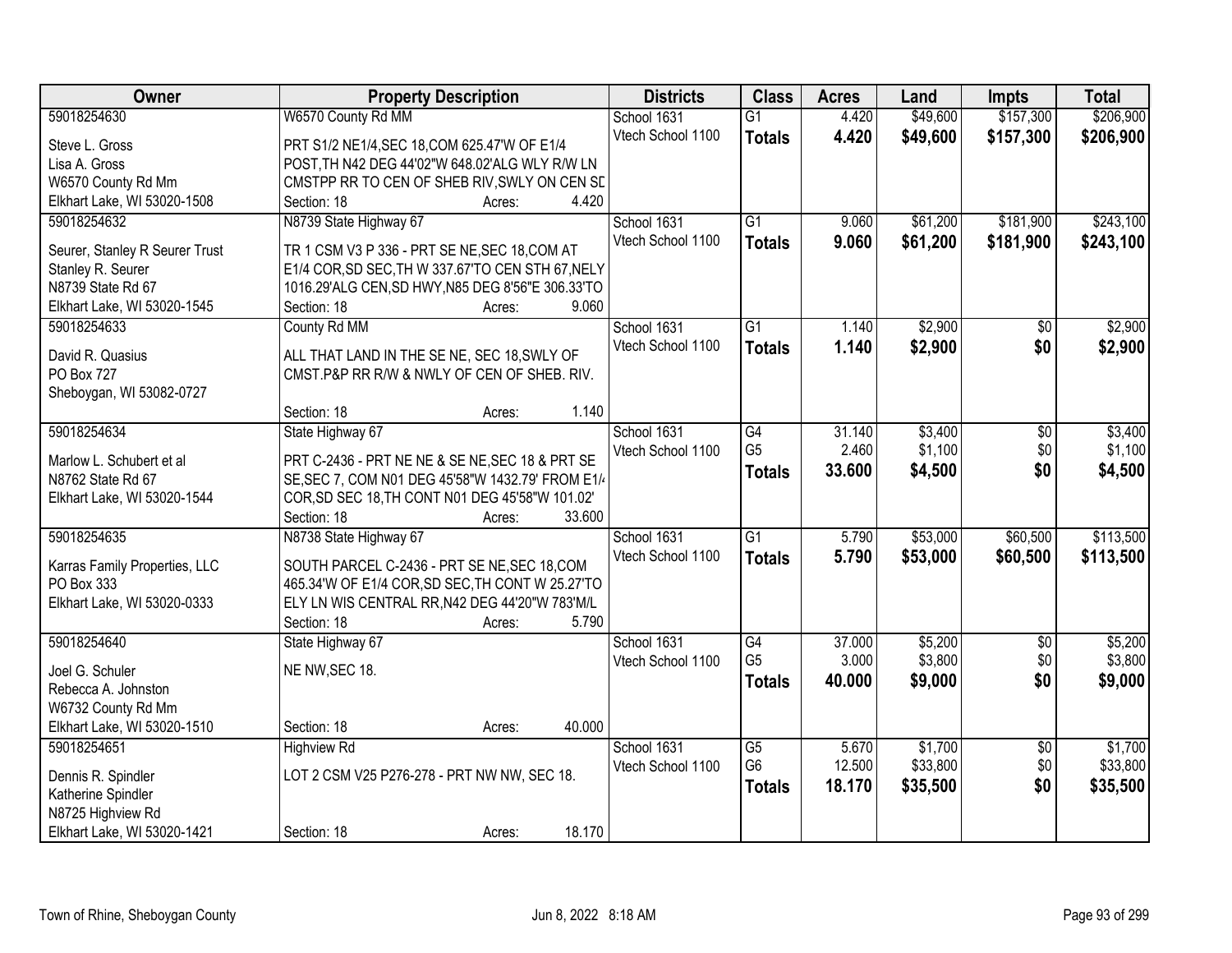| Owner                             |                                                                  | <b>Property Description</b> |        | <b>Districts</b>  | <b>Class</b>    | <b>Acres</b>    | Land                | <b>Impts</b>    | <b>Total</b>     |
|-----------------------------------|------------------------------------------------------------------|-----------------------------|--------|-------------------|-----------------|-----------------|---------------------|-----------------|------------------|
| 59018254661                       | N8725 Highview Rd                                                |                             |        | School 1631       | $\overline{G1}$ | 3.000           | \$46,000            | \$190,200       | \$236,200        |
| Dennis R. Spindler                | LOT 1 CSM V25 P276-278 #1961907 - PRT SW                         |                             |        | Vtech School 1100 | G4              | 1.570           | \$200               | \$0             | \$200            |
| Katherine Spindler                | NW, SEC 18.                                                      |                             |        |                   | <b>Totals</b>   | 4.570           | \$46,200            | \$190,200       | \$236,400        |
| N8725 Highview Rd                 |                                                                  |                             |        |                   |                 |                 |                     |                 |                  |
| Elkhart Lake, WI 53020-1421       | Section: 18                                                      | Acres:                      | 4.570  |                   |                 |                 |                     |                 |                  |
| 59018254662                       | <b>Highview Rd</b>                                               |                             |        | School 1631       | G4              | 56.610          | \$7,600             | \$0             | \$7,600          |
|                                   |                                                                  |                             |        | Vtech School 1100 | <b>Totals</b>   | 56.610          | \$7,600             | \$0             | \$7,600          |
| Robert R. Kissinger               | LOT 3 CSM V25 P276-278 #1961907 - PRT NW NW &                    |                             |        |                   |                 |                 |                     |                 |                  |
| Diane L. Kissinger<br>1407 1st St | SW NW, SEC 18.                                                   |                             |        |                   |                 |                 |                     |                 |                  |
| Kiel, WI 53042-1783               | Section: 18                                                      |                             | 56.610 |                   |                 |                 |                     |                 |                  |
| 59018254670                       |                                                                  | Acres:                      |        | School 1631       | G1              |                 |                     | \$273,700       |                  |
|                                   | W6732 County Rd MM                                               |                             |        |                   | G4              | 4.000<br>35.000 | \$48,500<br>\$4,700 |                 | \$322,200        |
| Joel G. Schuler                   | SE NW, SEC 18.                                                   |                             |        | Vtech School 1100 | G <sub>5</sub>  | 1.000           | \$100               | \$0<br>\$0      | \$4,700<br>\$100 |
| Rebecca A. Johnston               |                                                                  |                             |        |                   |                 |                 |                     |                 |                  |
| W6732 County Rd Mm                |                                                                  |                             |        |                   | <b>Totals</b>   | 40.000          | \$53,300            | \$273,700       | \$327,000        |
| Elkhart Lake, WI 53020-1510       | Section: 18                                                      | Acres:                      | 40.000 |                   |                 |                 |                     |                 |                  |
| 59018254680                       | County Rd MM                                                     |                             |        | School 1631       | G4              | 32.320          | \$4,200             | $\sqrt[6]{}$    | \$4,200          |
|                                   |                                                                  |                             |        | Vtech School 1100 | G <sub>5</sub>  | 6.000           | \$6,400             | \$0             | \$6,400          |
| Robert R. Kissinger               | NE SW, SEC 18, EXC COM N88 DEG 10'35"W                           |                             |        |                   | <b>Totals</b>   | 38.320          | \$10,600            | \$0             | \$10,600         |
| Diane L. Kissinger<br>1407 1st St | 617.70'FROM CEN, SD SEC, TH S02 DEG 44'25"W 208',                |                             |        |                   |                 |                 |                     |                 |                  |
| Kiel, WI 53042-1783               | S89 DEG 38'24"W 341.13', N02 DEG 44'25"E 221', TH<br>Section: 18 |                             | 38.320 |                   |                 |                 |                     |                 |                  |
| 59018254681                       | W6757 County Rd MM                                               | Acres:                      |        | School 1631       | $\overline{G1}$ | 1.680           | \$38,700            | \$92,000        | \$130,700        |
|                                   |                                                                  |                             |        |                   |                 |                 |                     |                 |                  |
| James A. Ziarek                   | LOT 1 CSM V12 P 157-59 - PRT NE SW, SEC 18, COM                  |                             |        | Vtech School 1100 | <b>Totals</b>   | 1.680           | \$38,700            | \$92,000        | \$130,700        |
| Kathleen A. Ziarek                | N88 DEG 10' 35"W 617.70'FROM CEN, SD SEC, TH S02                 |                             |        |                   |                 |                 |                     |                 |                  |
| W6757 County Rd Mm                | DEG 44'25"W 208', S89 DEG 38'24"W 341.13', N02 DEG               |                             |        |                   |                 |                 |                     |                 |                  |
| Elkhart Lake, WI 53020-1511       | Section: 18                                                      | Acres:                      | 1.680  |                   |                 |                 |                     |                 |                  |
| 59018254690                       | County Rd MM                                                     |                             |        | School 1631       | $\overline{G4}$ | 34.820          | \$4,700             | $\overline{50}$ | \$4,700          |
| Larry L. Henschel                 | NW SW, SEC 18, EXC CSM V18 P 181-82, #1627474.                   |                             |        | Vtech School 1100 | <b>Totals</b>   | 34.820          | \$4,700             | \$0             | \$4,700          |
| Judith R. Henschel                |                                                                  |                             |        |                   |                 |                 |                     |                 |                  |
| N8459 County Rd J                 |                                                                  |                             |        |                   |                 |                 |                     |                 |                  |
| Elkhart Lake, WI 53020-1809       | Section: 18                                                      | Acres:                      | 34.820 |                   |                 |                 |                     |                 |                  |
| 59018254691                       | W6815 County Rd MM                                               |                             |        | School 1631       | $\overline{G1}$ | 5.000           | \$51,000            | \$115,200       | \$166,200        |
|                                   |                                                                  |                             |        | Vtech School 1100 |                 | 5.000           | \$51,000            | \$115,200       | \$166,200        |
| Daniel R. Henschel                | LOT 1 CSM V18 P 181-82,#1627474 - PRT NW SW, SEC                 |                             |        |                   | <b>Totals</b>   |                 |                     |                 |                  |
| Cynthia J. Henschel               | 18.                                                              |                             |        |                   |                 |                 |                     |                 |                  |
| W6815 County Rd Mm                |                                                                  |                             |        |                   |                 |                 |                     |                 |                  |
| Elkhart Lake, WI 53020-1511       | Section: 18                                                      | Acres:                      | 5.000  |                   |                 |                 |                     |                 |                  |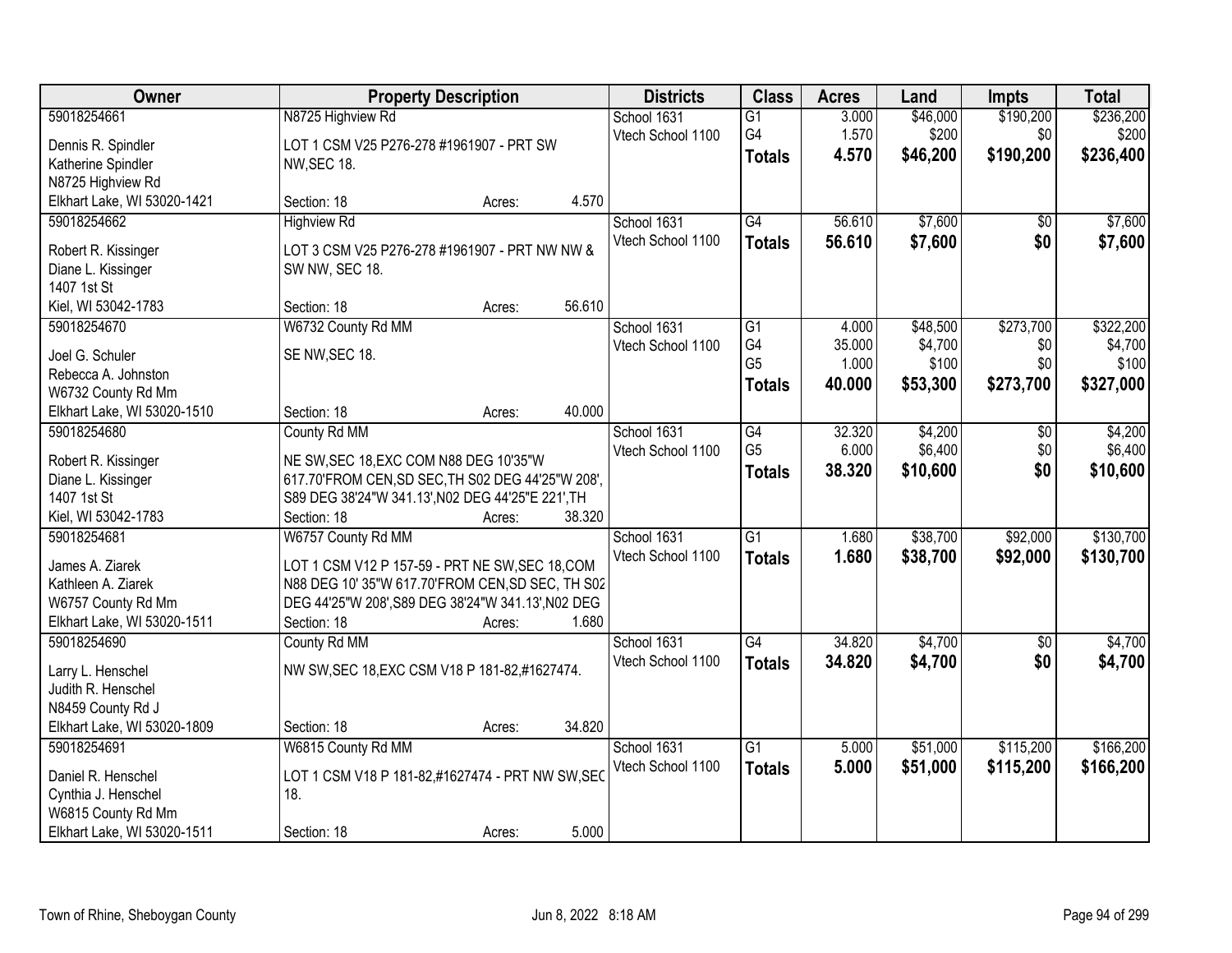| Owner                                   | <b>Property Description</b>                       | <b>Districts</b>  | <b>Class</b>     | <b>Acres</b> | Land     | <b>Impts</b>    | <b>Total</b> |
|-----------------------------------------|---------------------------------------------------|-------------------|------------------|--------------|----------|-----------------|--------------|
| 59018254700                             | County Rd J                                       | School 1631       | G4               | 6.230        | \$800    | $\overline{50}$ | \$800        |
| Larry L. Henschel                       | SW SW, SEC 18, EXC COM AT INTER OF W LN, SD       | Vtech School 1100 | G <sub>5</sub>   | 4.990        | \$2,300  | \$0             | \$2,300      |
| Judith R. Henschel                      | SEC, WITH CEN SHEBOYGAN RIV, TH N 255', E 518', S |                   | <b>Totals</b>    | 11.220       | \$3,100  | \$0             | \$3,100      |
| N8459 County Rd J                       | TO CEN OF SD RIVER, WLY ALONG CEN OF SD           |                   |                  |              |          |                 |              |
| Elkhart Lake, WI 53020-1809             | 11.220<br>Section: 18<br>Acres:                   |                   |                  |              |          |                 |              |
| 59018254710                             | County Rd J                                       | School 1631       | X3               | 2.200        | \$0      | $\overline{50}$ | \$0          |
|                                         |                                                   | Vtech School 1100 | <b>Totals</b>    | 2.200        | \$0      | \$0             | \$0          |
| Sheboygan County Planning &             | PT.SW SW, COM.ON W.SEC.LINE, IN CEN.OF            |                   |                  |              |          |                 |              |
| <b>Conservation Dept</b>                | SHEBOYGAN RIVER, TH.N.255', TH.E.518', TH.S. TO   |                   |                  |              |          |                 |              |
| Attn: Aaron Brault                      | CEN.OF SD.RIVER, TH.SWLY. ALONG CEN.OF RIVER      |                   |                  |              |          |                 |              |
| 508 New York Ave Rm 335                 | Section: 18<br>2.200<br>Acres:                    |                   |                  |              |          |                 |              |
| Sheboygan, WI 53081-4126<br>59018254711 | N8459 County Rd J                                 | School 1631       | G1               | 2.770        | \$45,400 | \$251,100       | \$296,500    |
|                                         |                                                   | Vtech School 1100 | G4               | 7.500        | \$1,000  | \$0             | \$1,000      |
| Larry L. Henschel                       | LOT 1 CSM V13 P 122 - PRT SW SW, SEC 18, COM AT   |                   | G5M              | 5.500        | \$7,500  | \$0             | \$7,500      |
| Judith R. Henschel                      | SW COR, SD SEC, TH N 364.32'TO CEN SHEB RIV, N77  |                   |                  | 15.770       | \$53,900 | \$251,100       | \$305,000    |
| N8459 County Rd J                       | DEG 24'13"E 1309.18' S0 DEG 36'10"W 715', TH N87  |                   | <b>Totals</b>    |              |          |                 |              |
| Elkhart Lake, WI 53020-1809             | 15.770<br>Section: 18<br>Acres:                   |                   |                  |              |          |                 |              |
| 59018254712                             | County Rd J                                       | School 1631       | G5               | 10.710       | \$4,800  | \$0             | \$4,800      |
| Randall R. Henschel                     | PRT OUTLOT 1 CSM V18 P 168-69,#1623227 - PRT      | Vtech School 1100 | <b>Totals</b>    | 10.710       | \$4,800  | \$0             | \$4,800      |
| Sheryl R. Henschel                      | SW SW, SEC 18.                                    |                   |                  |              |          |                 |              |
| N582 Plymouth Trl                       |                                                   |                   |                  |              |          |                 |              |
| New Holstein, WI 53061-9760             | 10.710<br>Section: 18<br>Acres:                   |                   |                  |              |          |                 |              |
| 59018254720                             | County Rd J                                       | School 1631       | G4               | 12.890       | \$1,700  | $\sqrt[6]{3}$   | \$1,700      |
|                                         |                                                   | Vtech School 1100 | G <sub>5</sub>   | 8.000        | \$3,600  | \$0             | \$3,600      |
| Robert R. Kissinger                     | SE SW, SEC 18, INCL RD VAC IN V 1066 P 929/31.    |                   | G <sub>5</sub> M | 19.110       | \$25,800 | \$0             | \$25,800     |
| Diane L. Kissinger                      |                                                   |                   | <b>Totals</b>    | 40.000       | \$31,100 | \$0             | \$31,100     |
| 1407 1st St                             |                                                   |                   |                  |              |          |                 |              |
| Kiel, WI 53042-1783                     | 40.000<br>Section: 18<br>Acres:                   |                   |                  |              |          |                 |              |
| 59018254740                             | N8681 Lime Kiln Rd                                | School 1631       | $\overline{G1}$  | 4.000        | \$48,500 | \$123,400       | \$171,900    |
| Karras Family Properties, LLC           | PRT NE SE, SEC 18, LYING S&W OF WLY R/W LN OF     | Vtech School 1100 | G <sub>4</sub>   | 18.600       | \$1,900  | \$0             | \$1,900      |
| PO Box 333                              | CMSTP&P RR, ALSO SE COR OF SW NE LYING S&E        |                   | G <sub>5</sub>   | 3.000        | \$1,400  | \$0             | \$1,400      |
| Elkhart Lake, WI 53020-0333             | OF SHEB RIVER, SUBJ TO CERTAIN RIVER RIGHTS       |                   | G5M              | 13.140       | \$9,900  | \$0             | \$9,900      |
|                                         | 38.740<br>Section: 18<br>Acres:                   |                   | <b>Totals</b>    | 38.740       | \$61,700 | \$123,400       | \$185,100    |
| 59018254750                             | W6631 County Rd MM                                | School 1631       | $\overline{G1}$  | 15.000       | \$76,000 | \$284,300       | \$360,300    |
|                                         |                                                   | Vtech School 1100 | <b>Totals</b>    | 15.000       | \$76,000 | \$284,300       | \$360,300    |
| David R. Quasius                        | THAT PRT OF NW SE, SEC 18, LYING N & W OF SHEB    |                   |                  |              |          |                 |              |
| PO Box 727                              | RIV, BEING ALSO DESC AS LOTS 24, 25 & VAC ST OF   |                   |                  |              |          |                 |              |
| Sheboygan, WI 53082-0727                | REC PLAT OF RHINE MILLS, SUBJ TO R/W OF SHEB      |                   |                  |              |          |                 |              |
|                                         | 15.000<br>Section: 18<br>Acres:                   |                   |                  |              |          |                 |              |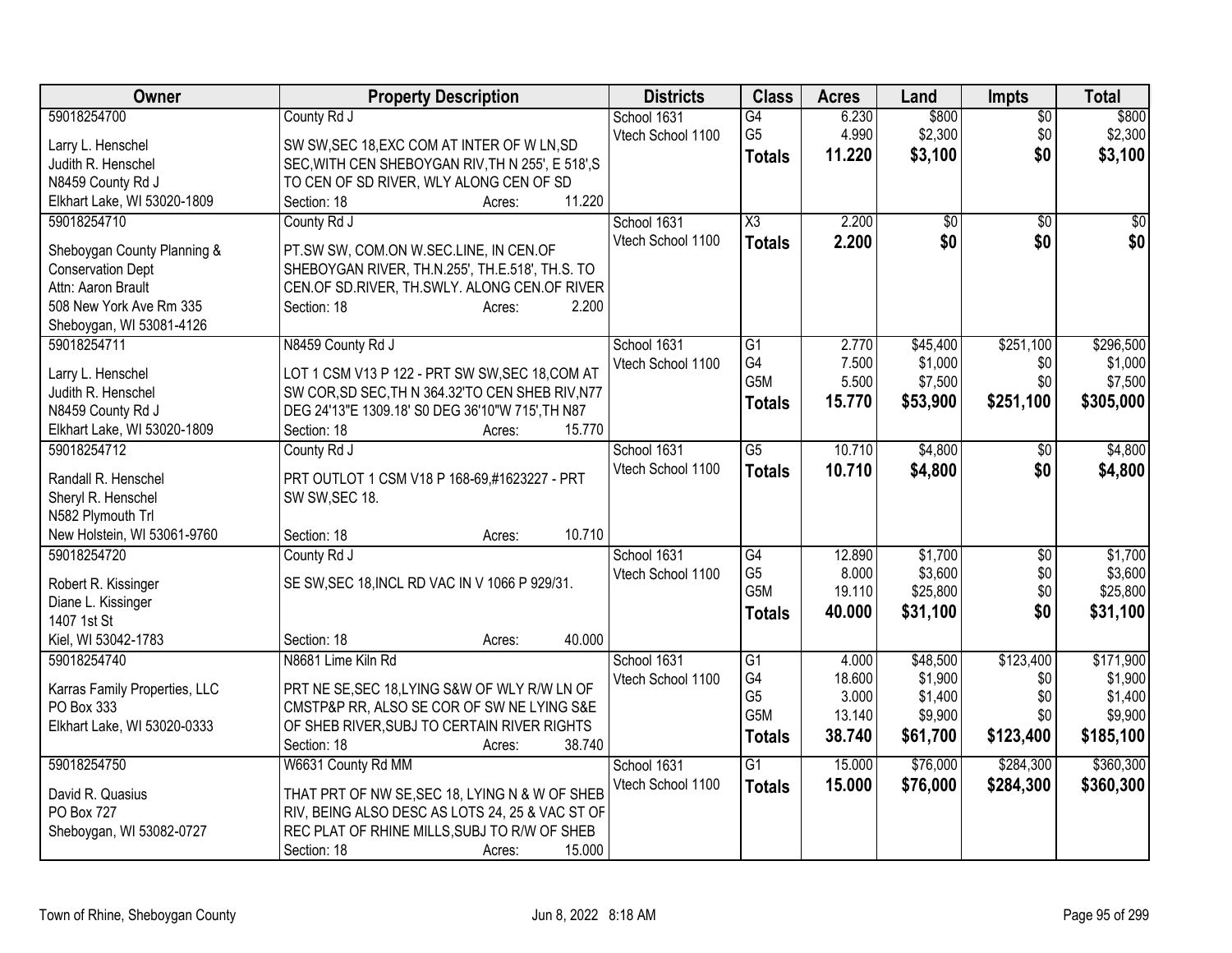| Owner                                 | <b>Property Description</b>                         | <b>Districts</b>  | <b>Class</b>    | <b>Acres</b> | Land     | <b>Impts</b> | <b>Total</b> |
|---------------------------------------|-----------------------------------------------------|-------------------|-----------------|--------------|----------|--------------|--------------|
| 59018254760                           | N8633 Lime Kiln Rd                                  | School 1631       | $\overline{G1}$ | 0.680        | \$23,000 | \$72,900     | \$95,900     |
| Bradley M. Brand                      | LOTS 7 & 10, ALSO THE ELY 30' OF LOTS 8 & 9, ALL IN | Vtech School 1100 | <b>Totals</b>   | 0.680        | \$23,000 | \$72,900     | \$95,900     |
| N8633 Lime Kiln Rd                    | REC PLAT OF RHINE MILLS, LOCATED WITHIN THE         |                   |                 |              |          |              |              |
| Elkhart Lake, WI 53020-1534           | W1/2 OF SE1/4 OF SEC 18.                            |                   |                 |              |          |              |              |
|                                       | 0.680<br>Section: 18<br>Acres:                      |                   |                 |              |          |              |              |
| 59018254770                           | Lime Kiln Rd                                        | School 1631       | $\overline{G1}$ | 0.500        | \$20,000 | \$0          | \$20,000     |
|                                       |                                                     | Vtech School 1100 | <b>Totals</b>   | 0.500        | \$20,000 | \$0          | \$20,000     |
| Roth, George F & Dorothy M Roth Trust | A PARCEL OF LAND IN NW SE, SEC 18, LOC AT           |                   |                 |              |          |              |              |
| et al                                 | INTER OF TN RDS NEAR CEN SD 1/4 AS DESC IN          |                   |                 |              |          |              |              |
| 777 N Prospect Ave Unit 504           | VOL 98 P 284 & VOL 119 P 530 OF DEEDS.<br>0.500     |                   |                 |              |          |              |              |
| Milwaukee, WI 53202-4006              | Section: 18<br>Acres:                               |                   |                 |              |          |              |              |
| 59018254780                           | Lime Kiln Rd                                        | School 1631       | G4              | 16.010       | \$1,700  | \$0          | \$1,700      |
| Robert R. Kissinger                   | THAT PRT NW SE, SEC 18, LYING S&E OF MILL           | Vtech School 1100 | <b>Totals</b>   | 16.010       | \$1,700  | \$0          | \$1,700      |
| Diane L. Kissinger                    | ST, INCL THAT PRT REC PLAT OF RHINE MILLS           |                   |                 |              |          |              |              |
| 1407 1st St                           | LYING WITHIN SD1/4,S OF MILL ST, EXC LOTS 1,7,8,9   |                   |                 |              |          |              |              |
| Kiel, WI 53042-1783                   | 16.010<br>Section: 18<br>Acres:                     |                   |                 |              |          |              |              |
| 59018254790                           | N8627 Lime Kiln Rd                                  | School 1631       | G1              | 0.670        | \$22,900 | \$92,500     | \$115,400    |
|                                       |                                                     | Vtech School 1100 | <b>Totals</b>   | 0.670        | \$22,900 | \$92,500     | \$115,400    |
| Ronald D. Lett                        | LOTS 8 & 9, EXC THE ELY 30' OF LOTS 8 & 9, ALL IN   |                   |                 |              |          |              |              |
| Teresa A. Lett                        | REC PLAT OF RHINE MILLS, LOCATED WITHIN THE         |                   |                 |              |          |              |              |
| N8627 Lime Kiln Rd                    | W1/2 OF THE SE1/4 OF.                               |                   |                 |              |          |              |              |
| Elkhart Lake, WI 53020-1534           | 0.670<br>Section: 18<br>Acres:                      |                   |                 |              |          |              |              |
| 59018254800                           | N8665 Lime Kiln Rd                                  | School 1631       | $\overline{G1}$ | 0.700        | \$23,400 | \$93,300     | \$116,700    |
| Ross E. Parlow                        | LOT 1, IN THE RECORDED PLAT OF RHINE MILLS, SD      | Vtech School 1100 | <b>Totals</b>   | 0.700        | \$23,400 | \$93,300     | \$116,700    |
| Jennifer M. Parlow                    | PLAT BEING LOCATED IN THE W1/2 OF SE1/4.            |                   |                 |              |          |              |              |
| N8665 Lime Kiln Rd                    |                                                     |                   |                 |              |          |              |              |
| Elkhart Lake, WI 53020-1534           | 0.700<br>Section: 18<br>Acres:                      |                   |                 |              |          |              |              |
| 59018254810                           | N8678 Lime Kiln Rd                                  | School 1631       | $\overline{G1}$ | 3.790        | \$48,000 | \$231,300    | \$279,300    |
|                                       |                                                     | Vtech School 1100 | <b>Totals</b>   | 3.790        | \$48,000 | \$231,300    | \$279,300    |
| Ryan J. Meyer                         | PRT OF LOT 26, PLAT OF RHINE MILLS, COM AT NE       |                   |                 |              |          |              |              |
| N8678 Lime Kiln Rd                    | COR SD PLAT, TH S 223'TO NLY LN MILL ST, S55 DEC    |                   |                 |              |          |              |              |
| Elkhart Lake, WI 53020-1533           | 4'W 659.8'ON SD ST, N34 DEG 56' W 145'M/L TO CEN    |                   |                 |              |          |              |              |
|                                       | Section: 18<br>3.790<br>Acres:                      |                   |                 |              |          |              |              |
| 59018254820                           | Lime Kiln Rd                                        | School 1631       | $\overline{G1}$ | 1.750        | \$39,800 | $\sqrt{6}$   | \$39,800     |
| Bradley M. Brand                      | PRT OF LOTS 23 & 26, PLAT OF RHINE MILLS & PRT      | Vtech School 1100 | <b>Totals</b>   | 1.750        | \$39,800 | \$0          | \$39,800     |
| Nathan Brand                          | NW SE, SEC 18, COM IN N LINE OF MILL ST S55 DEG     |                   |                 |              |          |              |              |
| N8633 Lime Kiln Rd                    | 4'W 659.8'FROM ITS INTER WITH E LINE SD PLAT, TH    |                   |                 |              |          |              |              |
| Elkhart Lake, WI 53020-1534           | 1.750<br>Section: 18<br>Acres:                      |                   |                 |              |          |              |              |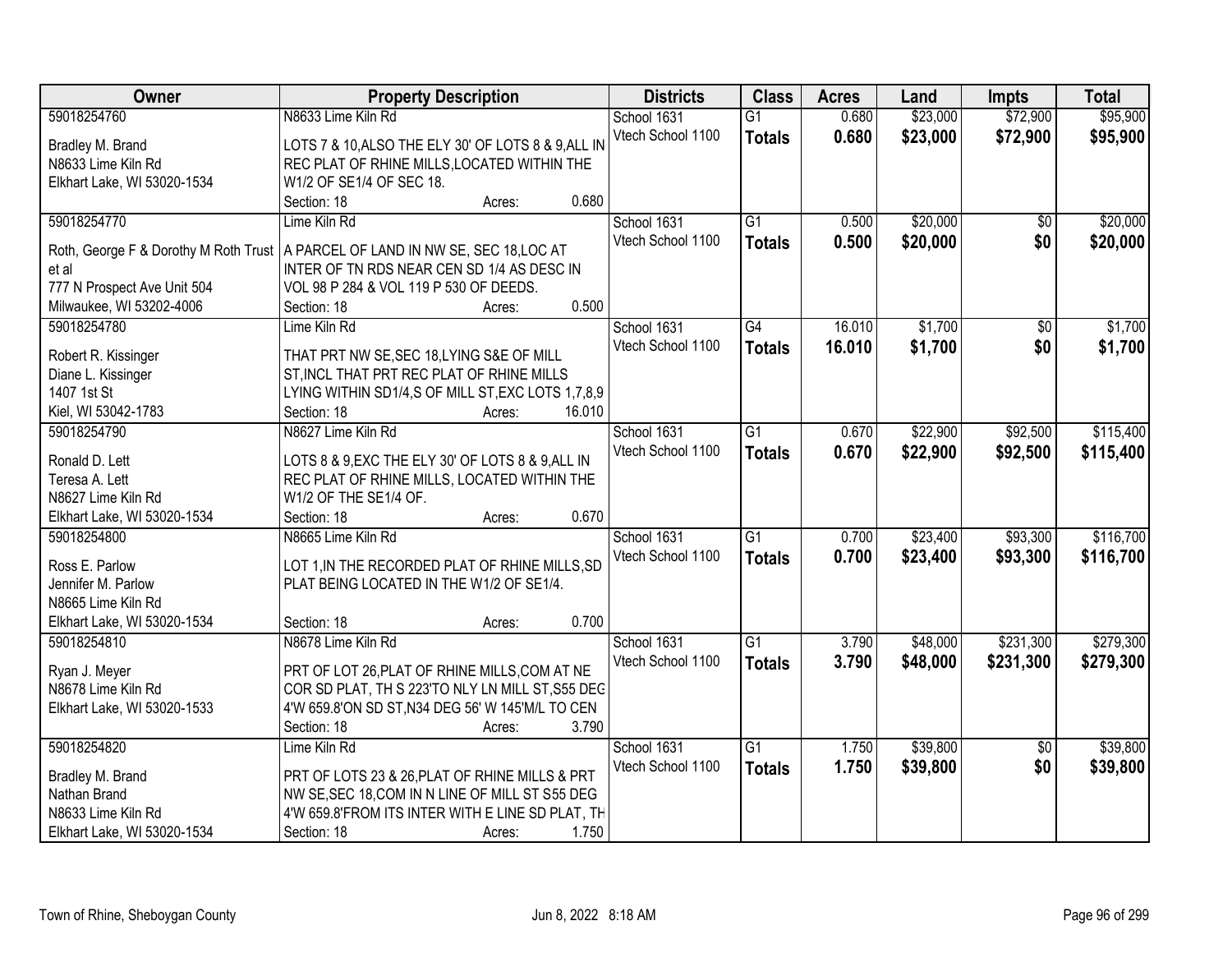| Owner                                     | <b>Property Description</b>                        | <b>Districts</b>  | <b>Class</b>        | <b>Acres</b> | Land                   | <b>Impts</b>           | <b>Total</b>           |
|-------------------------------------------|----------------------------------------------------|-------------------|---------------------|--------------|------------------------|------------------------|------------------------|
| 59018254830                               | Lime Kiln Rd                                       | School 1631       | $\overline{G1}$     | 0.750        | \$1,900                | $\overline{50}$        | \$1,900                |
| David R. Quasius                          | ALL THAT PRT OF LOT 23, PLAT OF RHINE              | Vtech School 1100 | <b>Totals</b>       | 0.750        | \$1,900                | \$0                    | \$1,900                |
| <b>PO Box 727</b>                         | MILLS, SEC 18, LYING ELY OF WLY LINE OF            |                   |                     |              |                        |                        |                        |
| Sheboygan, WI 53082-0727                  | ABANDONED TN RD & ELY & NLY OF MILL ST             |                   |                     |              |                        |                        |                        |
|                                           | 0.750<br>Section: 18<br>Acres:                     |                   |                     |              |                        |                        |                        |
| 59018254840                               | Lime Kiln Rd                                       | School 1631       | $\overline{G4}$     | 14.000       | \$1,400                | \$0                    | \$1,400                |
|                                           | N1/2 OF SW SE, SEC 18, INCL THAT PRT LOT 22 OF     | Vtech School 1100 | G <sub>5</sub> M    | 6.000        | \$7,500                | \$0                    | \$7,500                |
| Robert R. Kissinger<br>Diane L. Kissinger | REC PLAT OF RHINE MILLS LYING WITHIN SD N1/2.      |                   | <b>Totals</b>       | 20.000       | \$8,900                | \$0                    | \$8,900                |
| 1407 1st St                               |                                                    |                   |                     |              |                        |                        |                        |
| Kiel, WI 53042-1783                       | 20.000<br>Section: 18<br>Acres:                    |                   |                     |              |                        |                        |                        |
| 59018254850                               | N8533 Lime Kiln Rd                                 | School 1631       | $\overline{G1}$     | 9.000        | \$61,000               | \$153,400              | \$214,400              |
|                                           |                                                    | Vtech School 1100 | G4                  | 8.000        | \$1,100                | \$0                    | \$1,100                |
| James W & Virginia V Kauer Trust of       | S1/2 SW SE, SEC 18, EXC COM N88 DEG 04' 37"W       |                   | <b>Totals</b>       | 17,000       | \$62,100               | \$153,400              | \$215,500              |
| 2010                                      | 1320.66' AND N00 DEG 13' 43"E 221.19' FROM SE      |                   |                     |              |                        |                        |                        |
| 630 Birchwood Heights Rd                  | COR, SD SEC, TH CONT N00 DEG 13' 43"E 440.65', N87 |                   |                     |              |                        |                        |                        |
| Elkhart Lake, WI 53020-2060               | Section: 18<br>17.000<br>Acres:                    |                   |                     |              |                        |                        |                        |
| 59018254860                               | Lime Kiln Rd                                       | School 1631       | G4                  | 35.000       | \$3,500                | $\sqrt[6]{3}$          | \$3,500                |
| Karras Family Properties, LLC             | SE SE, SEC 18, EXC COM S89 DEG 48'36"W 1320.68'&   | Vtech School 1100 | G <sub>5</sub>      | 3.000        | \$3,800                | \$0                    | \$3,800                |
| PO Box 333                                | N1 DEG 55' 50"W 457.30'FROM SE COR, SD SEC, TH     |                   | <b>Totals</b>       | 38.000       | \$7,300                | \$0                    | \$7,300                |
| Elkhart Lake, WI 53020-0333               | N1 DEG 55'50"W 504', S35 DEG 52'E ALG CEN LIME     |                   |                     |              |                        |                        |                        |
|                                           | Section: 18<br>38.000<br>Acres:                    |                   |                     |              |                        |                        |                        |
| 59018254870                               | W6599 Lime Kiln Rd                                 | School 1631       | $\overline{G1}$     | 5.090        | \$51,200               | \$224,900              | \$276,100              |
| Robert E. Bunge                           | PRT SE SE, SEC 18, COM S89 DEG 48'36"W 1320.68'&   | Vtech School 1100 | <b>Totals</b>       | 5.090        | \$51,200               | \$224,900              | \$276,100              |
| Violet O. Bunge                           | N1 DEG 55' 50"W 457.30'FROM SE COR, SD SEC, TH     |                   |                     |              |                        |                        |                        |
| W6599 Lime Kiln Rd                        | N1 DEG 55'50"W 504', S35 DEG 52'E ALG CENLN KILN   |                   |                     |              |                        |                        |                        |
| Elkhart Lake, WI 53020-1530               | 5.090<br>Section: 18<br>Acres:                     |                   |                     |              |                        |                        |                        |
| 59018254880                               | County Rd FF                                       | School 1631       | $\overline{X2}$     | 8.950        | $\sqrt{6}$             | \$0                    | \$0                    |
|                                           |                                                    | Vtech School 1100 | <b>Totals</b>       | 8.950        | \$0                    | \$0                    | \$0                    |
| State of Wisconsin Dept of Transportatic  | NW NE R/W. 3.26 AC. SW NE R/W. 1.14 AC. SE NE      |                   |                     |              |                        |                        |                        |
| 4802 Sheboygan Ave Rm 701                 | R/W. 2.71 AC NE SE R/W. 1.84 AC.                   |                   |                     |              |                        |                        |                        |
| PO Box 7914<br>Madison, WI 53707-7914     | 8.950                                              |                   |                     |              |                        |                        |                        |
|                                           | Section: 18<br>Acres:<br>Lime Kiln Rd              | School 1631       | $\overline{\chi_3}$ | 0.170        |                        |                        |                        |
| 59018254881                               |                                                    | Vtech School 1100 |                     | 0.170        | $\overline{50}$<br>\$0 | $\overline{30}$<br>\$0 | $\overline{30}$<br>\$0 |
| Sheboygan County (Hwy Purposes)           | PRT NE SE, SEC 18 (KARRAS TR) 0.02AC. PRT NW       |                   | <b>Totals</b>       |              |                        |                        |                        |
| W5741 County Rd J                         | SE, SEC 18 (MEYER) 0.15 AC.                        |                   |                     |              |                        |                        |                        |
| Plymouth, WI 53073-3340                   |                                                    |                   |                     |              |                        |                        |                        |
|                                           | 0.170<br>Section: 18<br>Acres:                     |                   |                     |              |                        |                        |                        |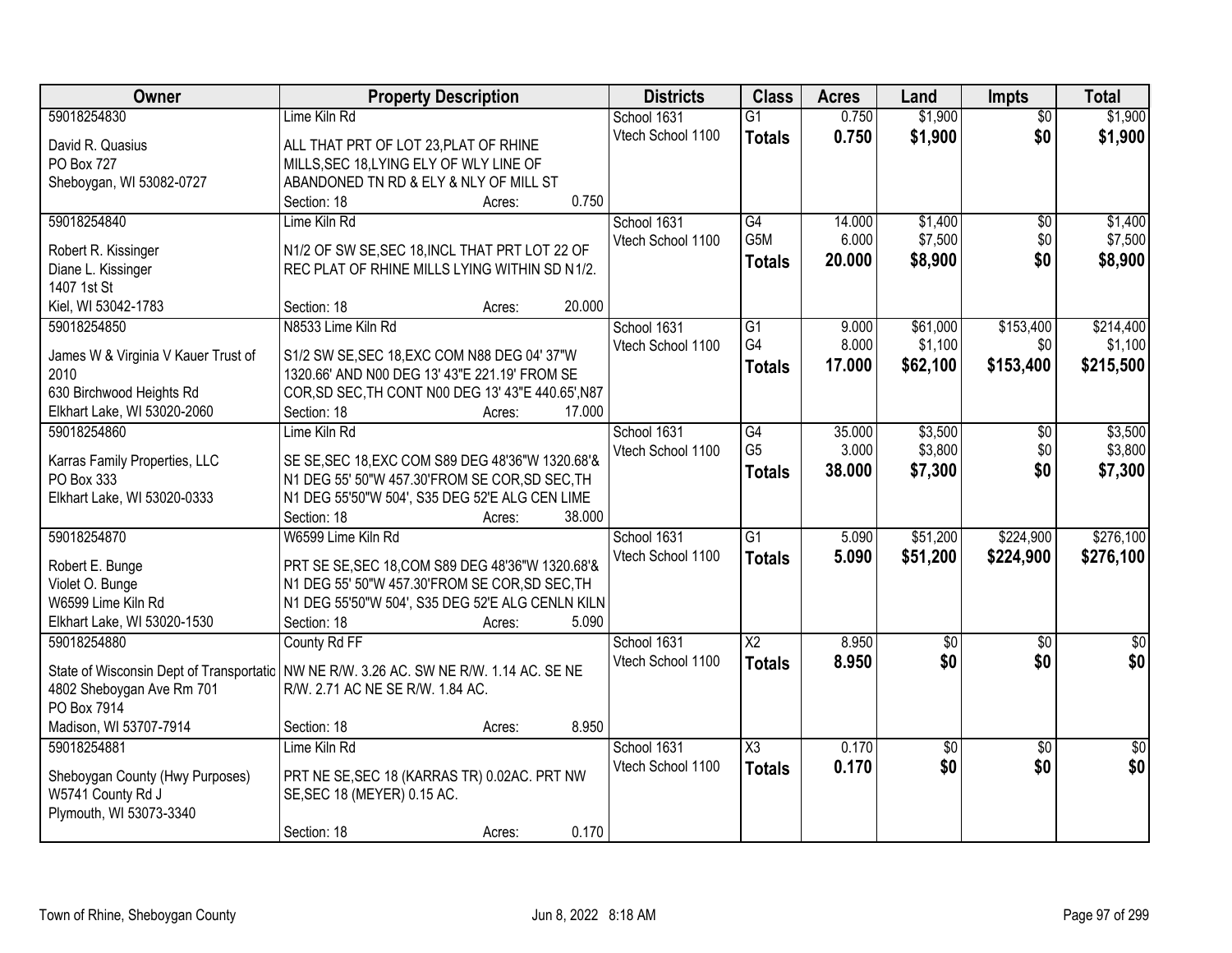| Owner                                            |                                                    | <b>Property Description</b> |        | <b>Districts</b>  | <b>Class</b>    | <b>Acres</b> | Land     | Impts           | <b>Total</b> |
|--------------------------------------------------|----------------------------------------------------|-----------------------------|--------|-------------------|-----------------|--------------|----------|-----------------|--------------|
| 59018254890                                      | Lime Kiln Rd                                       |                             |        | School 1631       | G4              | 32.000       | \$3,900  | $\overline{50}$ | \$3,900      |
| Robert J. Kleiber                                | NE NE, SEC 19.                                     |                             |        | Vtech School 1100 | G5M             | 8.000        | \$10,800 | \$0             | \$10,800     |
| Diane M. Kleiber                                 |                                                    |                             |        |                   | <b>Totals</b>   | 40.000       | \$14,700 | \$0             | \$14,700     |
| N8265 County Rd J                                |                                                    |                             |        |                   |                 |              |          |                 |              |
| Elkhart Lake, WI 53020-1837                      | Section: 19                                        | Acres:                      | 40.000 |                   |                 |              |          |                 |              |
| 59018254900                                      | Lime Kiln Rd                                       |                             |        | School 1631       | G4              | 24.000       | \$2,600  | \$0             | \$2,600      |
|                                                  |                                                    |                             |        | Vtech School 1100 | G5M             | 16.000       | \$21,600 | \$0             | \$21,600     |
| Robert J. Kleiber                                | NW NE, SEC 19.                                     |                             |        |                   | <b>Totals</b>   | 40.000       | \$24,200 | \$0             | \$24,200     |
| Diane M. Kleiber                                 |                                                    |                             |        |                   |                 |              |          |                 |              |
| N8265 County Rd J                                |                                                    |                             |        |                   |                 |              |          |                 |              |
| Elkhart Lake, WI 53020-1837                      | Section: 19                                        | Acres:                      | 40.000 |                   |                 |              |          |                 |              |
| 59018254910                                      | N8310 County Rd J                                  |                             |        | School 1631       | G1              | 4.000        | \$48,500 | \$59,800        | \$108,300    |
| Robert J. Kleiber                                | SW NE, SEC 19.                                     |                             |        | Vtech School 1100 | G4              | 36.000       | \$4,300  | \$0             | \$4,300      |
| Diane M. Kleiber                                 |                                                    |                             |        |                   | <b>Totals</b>   | 40.000       | \$52,800 | \$59,800        | \$112,600    |
| N8265 County Rd J                                |                                                    |                             |        |                   |                 |              |          |                 |              |
| Elkhart Lake, WI 53020-1837                      | Section: 19                                        | Acres:                      | 40.000 |                   |                 |              |          |                 |              |
| 59018254920                                      | Landlocked                                         |                             |        | School 1631       | G4              | 10.000       | \$1,300  | $\sqrt[6]{}$    | \$1,300      |
|                                                  |                                                    |                             |        | Vtech School 1100 | G5M             | 30.000       | \$40,500 | \$0             | \$40,500     |
| Robert J. Kleiber<br>Diane M. Kleiber            | SE NE, SEC 19.                                     |                             |        |                   | <b>Totals</b>   | 40.000       | \$41,800 | \$0             | \$41,800     |
|                                                  |                                                    |                             |        |                   |                 |              |          |                 |              |
| N8265 County Rd J<br>Elkhart Lake, WI 53020-1837 | Section: 19                                        | Acres:                      | 40.000 |                   |                 |              |          |                 |              |
| 59018254940                                      | N8398 County Rd J                                  |                             |        | School 1631       | $\overline{G1}$ | 1.750        | \$39,800 | \$125,000       | \$164,800    |
|                                                  |                                                    |                             |        | Vtech School 1100 |                 |              |          |                 |              |
| Randy N. Ebertz                                  | TR 1 CSM V2 P 377 - PRT NE NW, SEC 19, COM W       |                             |        |                   | <b>Totals</b>   | 1.750        | \$39,800 | \$125,000       | \$164,800    |
| Stacy L. Smith                                   | 1080.17'& S 517.69'FROM N1/4 COR, SD SEC, TH ON    |                             |        |                   |                 |              |          |                 |              |
| N8398 County Rd J                                | CEN CTH J SELY 553.41' N87 DEG 58'29"W 336.79', TH |                             |        |                   |                 |              |          |                 |              |
| Elkhart Lake, WI 53020-1808                      | Section: 19                                        | Acres:                      | 1.750  |                   |                 |              |          |                 |              |
| 59018254950                                      | County Rd J                                        |                             |        | School 1631       | $\overline{G1}$ | 3.340        | \$18,700 | $\overline{50}$ | \$18,700     |
| Randy N. Ebertz                                  | TR 2 CSM V2 P 377 - PRT NE NW, SEC 19, COM W       |                             |        | Vtech School 1100 | <b>Totals</b>   | 3.340        | \$18,700 | \$0             | \$18,700     |
| Stacy L. Smith                                   | 1080.17'& S 903.39'FROM N1/4 COR, SD SEC, TH S87   |                             |        |                   |                 |              |          |                 |              |
| N8398 County Rd J                                | DEG 58'29"E 336.79', SELY ON CEN CTH J 215.72',    |                             |        |                   |                 |              |          |                 |              |
| Elkhart Lake, WI 53020-1808                      | Section: 19                                        | Acres:                      | 3.340  |                   |                 |              |          |                 |              |
| 59018254954                                      | N8409 County Rd J                                  |                             |        | School 1631       | $\overline{G1}$ | 5.000        | \$51,000 | \$113,200       | \$164,200    |
|                                                  |                                                    |                             |        | Vtech School 1100 | <b>Totals</b>   | 5.000        | \$51,000 | \$113,200       | \$164,200    |
| Emily R. Klotzbach                               | LOT 1 CSM V18 P 268-70,#1642084 -PRT NE NW, SEC    |                             |        |                   |                 |              |          |                 |              |
| Lucas J. Klotzbach                               | 19.                                                |                             |        |                   |                 |              |          |                 |              |
| N8409 County Rd J                                |                                                    |                             |        |                   |                 |              |          |                 |              |
| Elkhart Lake, WI 53020-1809                      | Section: 19                                        | Acres:                      | 5.000  |                   |                 |              |          |                 |              |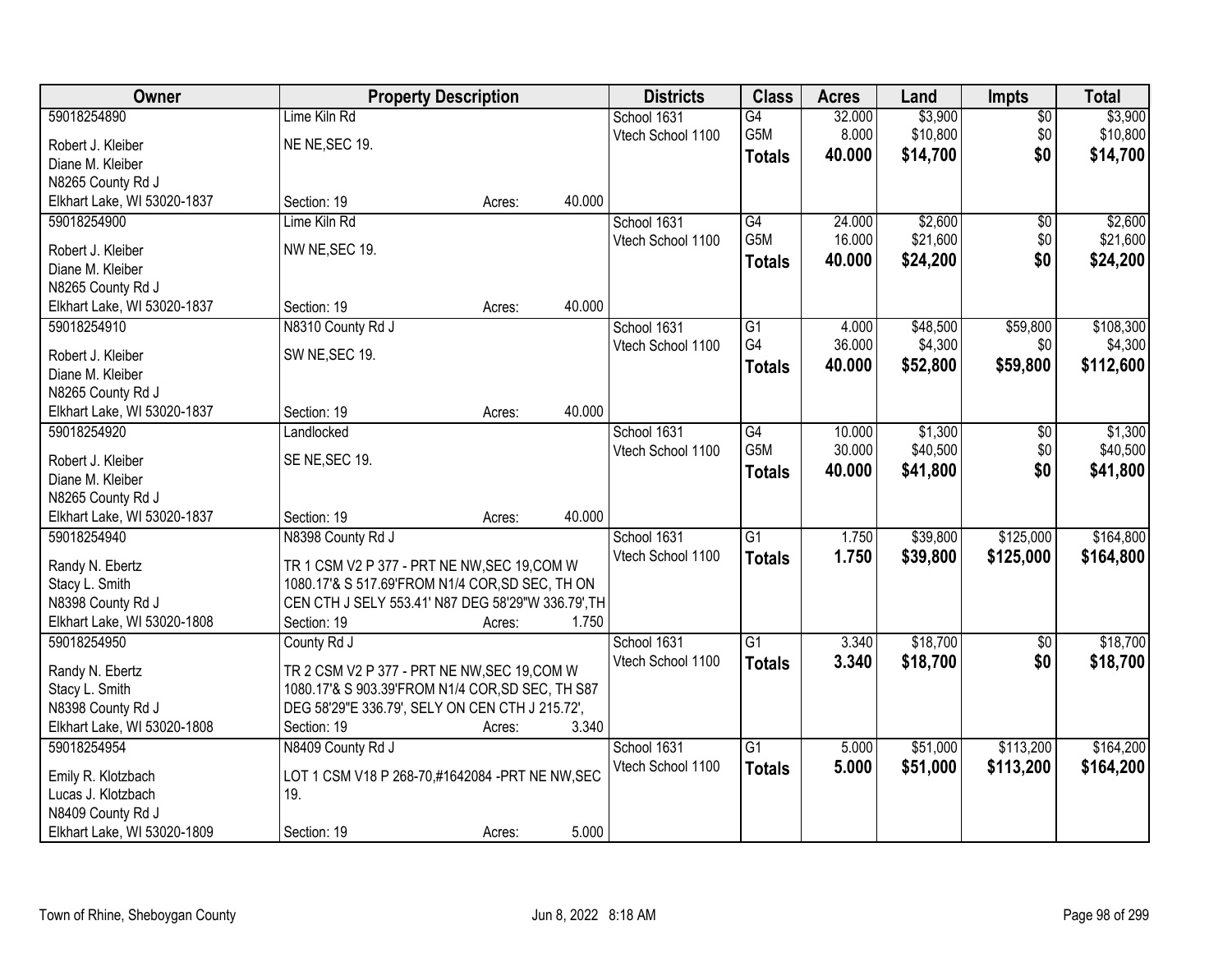| Owner                          | <b>Property Description</b>                      |                  | <b>Districts</b>  | <b>Class</b>                      | <b>Acres</b>    | Land             | <b>Impts</b>    | <b>Total</b>     |
|--------------------------------|--------------------------------------------------|------------------|-------------------|-----------------------------------|-----------------|------------------|-----------------|------------------|
| 59018254955                    | N8408 Lime Kiln Rd                               |                  | School 1631       | $\overline{G1}$                   | 8.040           | \$58,600         | \$243,800       | \$302,400        |
| Arthur Jay Brickner IV         | LOT 2 CSM V18 P 268-70,#1642084 - PRT NE NW &    |                  | Vtech School 1100 | <b>Totals</b>                     | 8.040           | \$58,600         | \$243,800       | \$302,400        |
| N8408 Lime Kiln Rd             | SE NW, SEC 19.                                   |                  |                   |                                   |                 |                  |                 |                  |
| Elkhart Lake, WI 53020-1564    |                                                  |                  |                   |                                   |                 |                  |                 |                  |
|                                | Section: 19                                      | 8.040<br>Acres:  |                   |                                   |                 |                  |                 |                  |
| 59018254956                    | Lime Kiln Rd                                     |                  | School 1631       | G4                                | 15.250          | \$2,000          | $\overline{50}$ | \$2,000          |
| Larry L. Henschel              | LOT 3 CSM V18 P 268-70,#1642084 - PRT NE NW &    |                  | Vtech School 1100 | G <sub>5</sub>                    | 1.660           | \$800            | \$0             | \$800            |
| Judith R. Henschel             | NW NW, SEC 19.                                   |                  |                   | <b>Totals</b>                     | 16.910          | \$2,800          | \$0             | \$2,800          |
| N8459 County Rd J              |                                                  |                  |                   |                                   |                 |                  |                 |                  |
| Elkhart Lake, WI 53020-1809    | Section: 19                                      | 16.910<br>Acres: |                   |                                   |                 |                  |                 |                  |
| 59018254960                    | County Road J &                                  |                  | School 1631       | G4                                | 38.430          | \$4,400          | $\sqrt{6}$      | \$4,400          |
|                                |                                                  |                  | Vtech School 1100 | <b>Totals</b>                     | 38.430          | \$4,400          | \$0             | \$4,400          |
| Kraemer, Lavon H Kraemer Trust | PRT N1/2 NW1/4, SEC 19, COM AT NW COR SD SEC     |                  |                   |                                   |                 |                  |                 |                  |
| Lavon H. Kraemer               | TH S 1237.5', E 1502.58', N 624.9'TO CEN OF CTH  |                  |                   |                                   |                 |                  |                 |                  |
| N8442 County Rd P              | J, NWLY ON CEN SD HWY 836.84'TO N LN NW1/4, TH V |                  |                   |                                   |                 |                  |                 |                  |
| Elkhart Lake, WI 53020-1819    | Section: 19                                      | 38.430<br>Acres: |                   |                                   |                 |                  |                 |                  |
| 59018254970                    | County Rd J                                      |                  | School 1631       | $\overline{G5}$                   | 0.500           | \$300            | \$0             | \$300            |
| Larry L. Henschel              | PRT NW NW, SEC 19, COM 863'E OF NW COR, TH S48   |                  | Vtech School 1100 | <b>Totals</b>                     | 0.500           | \$300            | \$0             | \$300            |
| Judith A. Henschel             | DEG 10'E 255.54', N20 DEG 55'E 182.46' TO N SEC  |                  |                   |                                   |                 |                  |                 |                  |
| N8459 County Rd J              | LN, TH W 255.54'TO BEG.                          |                  |                   |                                   |                 |                  |                 |                  |
| Elkhart Lake, WI 53020-1809    | Section: 19                                      | 0.500<br>Acres:  |                   |                                   |                 |                  |                 |                  |
| 59018254980                    | Landlocked                                       |                  | School 1631       | $\overline{G4}$                   | 16.510          | \$2,100          | $\overline{50}$ | \$2,100          |
| Wallace R. Theel               | PRT W1/2 NW1/4, SEC 19, COM 75 RDS S OF NW COR   |                  | Vtech School 1100 | <b>Totals</b>                     | 16.510          | \$2,100          | \$0             | \$2,100          |
| Karen Theel                    | SD SEC. THE TO ELN SD W1/2.S TO PNT 34 RDS N     |                  |                   |                                   |                 |                  |                 |                  |
| N8366 County Rd J              | OF SE COR SD W1/2, W TO CEN CTH P, TH NWLY ALC   |                  |                   |                                   |                 |                  |                 |                  |
| Elkhart Lake, WI 53020-1808    | Section: 19                                      | 16.510<br>Acres: |                   |                                   |                 |                  |                 |                  |
| 59018254990                    | County Rd P                                      |                  | School 1631       | $\overline{G4}$                   | 2.000           | \$200            | $\overline{50}$ | \$200            |
|                                |                                                  |                  | Vtech School 1100 | <b>Totals</b>                     | 2.000           | \$200            | \$0             | \$200            |
| Kraemer, Lavon H Kraemer Trust | PRT SW NW, SEC 19, COM AT NW COR, TH S 46 RD, E  |                  |                   |                                   |                 |                  |                 |                  |
| Lavon H. Kraemer               | TO CEN OF CTH P, TH NWLY ALG CEN SD HWY TO       |                  |                   |                                   |                 |                  |                 |                  |
| N8442 County Rd P              | BEG.                                             |                  |                   |                                   |                 |                  |                 |                  |
| Elkhart Lake, WI 53020-1819    | Section: 19                                      | 2.000<br>Acres:  |                   |                                   |                 |                  |                 |                  |
| 59018255000                    | County Rd P                                      |                  | School 1631       | $\overline{G4}$<br>G <sub>5</sub> | 13.000<br>0.660 | \$1,400<br>\$100 | $\overline{50}$ | \$1,400<br>\$100 |
| Wallace R. Theel               | THE S 34 RDS OF SW NW, SEC 19, EXC ALL THAT PRT  |                  | Vtech School 1100 |                                   |                 |                  | \$0             |                  |
| Karen Theel                    | LYING W OF CEN CTH P.                            |                  |                   | <b>Totals</b>                     | 13.660          | \$1,500          | \$0             | \$1,500          |
| N8366 County Rd J              |                                                  |                  |                   |                                   |                 |                  |                 |                  |
| Elkhart Lake, WI 53020-1808    | Section: 19                                      | 13.660<br>Acres: |                   |                                   |                 |                  |                 |                  |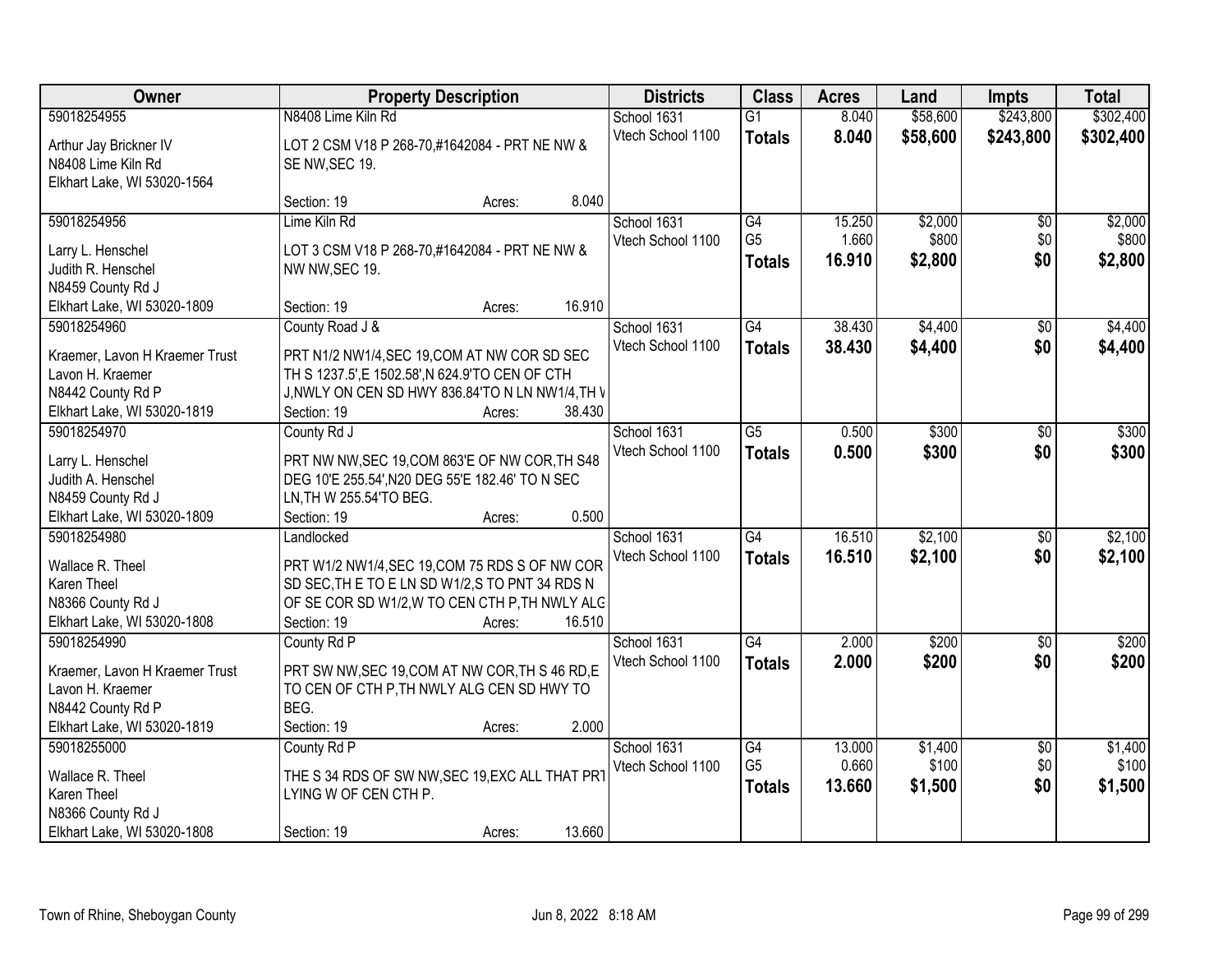| Owner                                            | <b>Property Description</b>                                                                   | <b>Districts</b>  | <b>Class</b>    | <b>Acres</b> | Land     | Impts     | <b>Total</b> |
|--------------------------------------------------|-----------------------------------------------------------------------------------------------|-------------------|-----------------|--------------|----------|-----------|--------------|
| 59018255001                                      | N8379 County Rd P                                                                             | School 1631       | $\overline{G1}$ | 2.490        | \$44,700 | \$98,800  | \$143,500    |
| Steven H. Theel                                  | LOT 1 CSM V13 P 177-79 - PRT W1/2 NW1/4, SEC                                                  | Vtech School 1100 | G4              | 5.000        | \$700    | \$0       | \$700        |
| N8379 County Rd P                                | 19, COM S0 DEG 07'09"E 1237.96'FROM NW COR SD                                                 |                   | <b>Totals</b>   | 7.490        | \$45,400 | \$98,800  | \$144,200    |
| Elkhart Lake, WI 53020-1820                      | SEC, TH S87 DEG 37'40"E 428.75', S03 DEG 14'06"E                                              |                   |                 |              |          |           |              |
|                                                  | Section: 19<br>7.490<br>Acres:                                                                |                   |                 |              |          |           |              |
| 59018255012                                      | N8366 County Rd J                                                                             | School 1631       | $\overline{G1}$ | 4.000        | \$48,500 | \$269,100 | \$317,600    |
|                                                  |                                                                                               | Vtech School 1100 | G4              | 39.850       | \$4,600  | \$0       | \$4,600      |
| Wallace R. Theel                                 | PRT E1/2 NW1/4, SEC 19, COM 75 RDS S OF NW COR                                                |                   | G <sub>5</sub>  | 1.060        | \$1,400  | \$0       | \$1,400      |
| Karen Theel                                      | SD E1/2, TH E TO CEN CTH J, SELY ON HWY TO E LN                                               |                   | <b>Totals</b>   | 44.910       | \$54,500 | \$269,100 | \$323,600    |
| N8366 County Rd J                                | SD NW1/4, S TO SE COR NW1/4, W 80 RDS TO SW<br>44.910                                         |                   |                 |              |          |           |              |
| Elkhart Lake, WI 53020-1808                      | Section: 19<br>Acres:                                                                         |                   |                 |              |          |           |              |
| 59018255023                                      | N8350 County Rd J                                                                             | School 1631       | G2              | 2.280        | \$37,700 | \$276,500 | \$314,200    |
| 3 Guys & A Pizza Pie Property Holdings           | LOTS 1 & 2 CSM V6 P 179 DOC #1079869 PRT SE NW                                                | Vtech School 1100 | <b>Totals</b>   | 2.280        | \$37,700 | \$276,500 | \$314,200    |
| <b>LLC</b>                                       | SEC 19, EXC COM S03-05E 1533.38' FROM N1/4                                                    |                   |                 |              |          |           |              |
| N8350 County Rd J                                | COR, SD SEC TH CONT S03-05E 340.57' TO NE COR                                                 |                   |                 |              |          |           |              |
| Elkhart Lake, WI 53020-1808                      | 2.280<br>Section: 19<br>Acres:                                                                |                   |                 |              |          |           |              |
| 59018255024                                      | N8364 County Rd J                                                                             | School 1631       | $\overline{G1}$ | 2.080        | \$43,700 | \$150,900 | \$194,600    |
|                                                  |                                                                                               | Vtech School 1100 | <b>Totals</b>   | 2.080        | \$43,700 | \$150,900 | \$194,600    |
| Wallace R. Theel<br>Karen Theel                  | LOT 1 CSM V29 P266-268 DOC #2090715 BEING PRT                                                 |                   |                 |              |          |           |              |
|                                                  | NE NW & SE NW, SEC 19.                                                                        |                   |                 |              |          |           |              |
| N8366 County Rd J<br>Elkhart Lake, WI 53020-1808 | 2.080<br>Section: 19                                                                          |                   |                 |              |          |           |              |
| 59018255025                                      | Acres:<br>N8348 County Rd J                                                                   |                   | $\overline{G2}$ | 1.730        | \$39,500 | \$135,200 | \$174,700    |
|                                                  |                                                                                               | School 1631       |                 |              |          |           |              |
| Wallace R. Theel                                 | LOT 2 CSM V29 P266-268 DOC #2090715 BEING PRT                                                 | Vtech School 1100 | <b>Totals</b>   | 1.730        | \$39,500 | \$135,200 | \$174,700    |
| <b>Karen Theel</b>                               | SE NW, SEC 19.                                                                                |                   |                 |              |          |           |              |
| N8366 County Rd J                                |                                                                                               |                   |                 |              |          |           |              |
| Elkhart Lake, WI 53020-1808                      | 1.730<br>Section: 19<br>Acres:                                                                |                   |                 |              |          |           |              |
| 59018255040                                      | Memorandum                                                                                    | School 1631       |                 |              |          |           |              |
| Memorandum                                       |                                                                                               | Vtech School 1100 | <b>Totals</b>   |              |          |           |              |
| Na                                               | PRT OF NE, SW, SE OF SW1/4, SEC 34, CONTAINING<br>65.89 AC IS PLATTED AS MARSH VIEW HEIGHTS & |                   |                 |              |          |           |              |
| Na, WI 99999                                     | ASSESSED IN PLATTED AREA.                                                                     |                   |                 |              |          |           |              |
|                                                  | 65.890<br>Section: 19                                                                         |                   |                 |              |          |           |              |
| 59018255050                                      | Acres:<br>N8285 County Rd P                                                                   | School 1631       | G1              | 4.000        | \$48,500 | \$186,200 | \$234,700    |
|                                                  |                                                                                               |                   | G4              | 17.530       | \$1,800  | \$0       | \$1,800      |
| Wallace R. Theel                                 | NW SW, SEC 19, EXC ALL THAT PRT LYING W OF CEN                                                | Vtech School 1100 |                 |              |          |           |              |
| Karen Theel                                      | CTH P,& ALSO EXC COM N16 DEG 10'W 282.47'FROM                                                 |                   | <b>Totals</b>   | 21.530       | \$50,300 | \$186,200 | \$236,500    |
| N8366 County Rd J                                | NW COR PLAT OF MARSHVIEW HTS, TH N16 DEG 21'                                                  |                   |                 |              |          |           |              |
| Elkhart Lake, WI 53020-1808                      | 21.530<br>Section: 19<br>Acres:                                                               |                   |                 |              |          |           |              |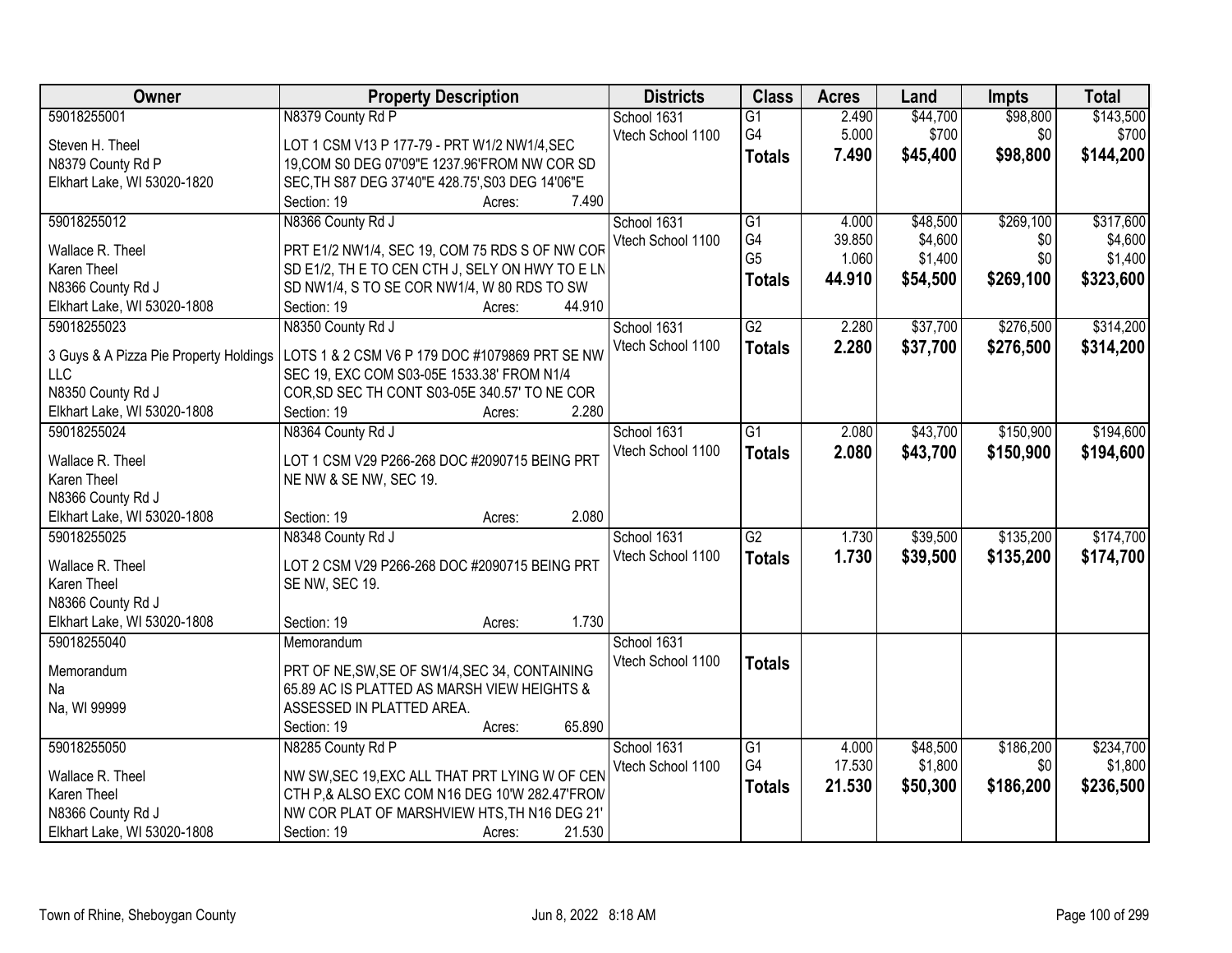| Owner                             |                                                     | <b>Property Description</b> |        | <b>Districts</b>  | <b>Class</b>    | <b>Acres</b> | Land     | Impts           | <b>Total</b> |
|-----------------------------------|-----------------------------------------------------|-----------------------------|--------|-------------------|-----------------|--------------|----------|-----------------|--------------|
| 59018255051                       | County Rd P                                         |                             |        | School 1631       | G4              | 13.460       | \$1,300  | $\overline{50}$ | \$1,300      |
| Winter Family Limited Partnership | ALL THAT PRT OF NW SW, SEC 19 & ALL THAT PRT        |                             |        | Vtech School 1100 | G <sub>5</sub>  | 7.000        | \$3,200  | \$0             | \$3,200      |
| PO Box 397                        | OF S 34 RDS OF SW NW, SD SEC, LYING W OF CTH P.     |                             |        |                   | <b>Totals</b>   | 20.460       | \$4,500  | \$0             | \$4,500      |
| Elkhart Lake, WI 53020-0397       |                                                     |                             |        |                   |                 |              |          |                 |              |
|                                   | Section: 19                                         | Acres:                      | 20.460 |                   |                 |              |          |                 |              |
| 59018255052                       | N8253 County Rd P                                   |                             |        | School 1631       | $\overline{G1}$ | 1.380        | \$34,200 | \$232,900       | \$267,100    |
| Terry J. Dickinson                | LOT 1 CSM V14 P 5-6 - PRT NW SW, SEC 19, COM N16    |                             |        | Vtech School 1100 | <b>Totals</b>   | 1.380        | \$34,200 | \$232,900       | \$267,100    |
| Kimberly D. Dickinson             | DEG 10'W 282.47'FROM NW COR PLAT OF                 |                             |        |                   |                 |              |          |                 |              |
| N8253 County Rd P                 | MARSHVIEW HTS, TH N16 DEG 21' 20"W 329', N73 DEC    |                             |        |                   |                 |              |          |                 |              |
| Elkhart Lake, WI 53020-1820       | Section: 19                                         | Acres:                      | 1.380  |                   |                 |              |          |                 |              |
| 59018255061                       | N8150 County Rd P                                   |                             |        | School 1631       | $\overline{G1}$ | 10.480       | \$64,700 | \$167,300       | \$232,000    |
|                                   |                                                     |                             |        | Vtech School 1100 | <b>Totals</b>   | 10.480       | \$64,700 | \$167,300       | \$232,000    |
| Justin T. Jelenc                  | LOT 1, CSM V 11 P 43-45 - PRT SW SW, SEC 19, COM    |                             |        |                   |                 |              |          |                 |              |
| Tatum M. Jelenc                   | NO DEG 56' 28"E 618.3'FROM SW COR SD SEC, TH        |                             |        |                   |                 |              |          |                 |              |
| N8150 County Rd P                 | CONT N0 DEG 56'28"E 512.45', S87 DEG 15'18"E        |                             |        |                   |                 |              |          |                 |              |
| Elkhart Lake, WI 53020-1823       | Section: 19                                         | Acres:                      | 10.480 |                   |                 |              |          |                 |              |
| 59018255062                       | N8140 County Rd P                                   |                             |        | School 1631       | G1              | 10.000       | \$63,500 | \$187,700       | \$251,200    |
| Shayne L. Resser                  | LOT 2 CSM V11 P 43-45 - PRT SW SW, SEC 19, COM      |                             |        | Vtech School 1100 | <b>Totals</b>   | 10.000       | \$63,500 | \$187,700       | \$251,200    |
| N8140 County Rd P                 | N0 DEG 56' 28"E 200.03'FROM SW COR, SD SEC, TH      |                             |        |                   |                 |              |          |                 |              |
| Elkhart Lake, WI 53020-1817       | CONT N0 DEG 56'28"E 418.27', S88 DEG 01'52"E        |                             |        |                   |                 |              |          |                 |              |
|                                   | Section: 19                                         | Acres:                      | 10.000 |                   |                 |              |          |                 |              |
| 59018255070                       | N8196 County Rd P                                   |                             |        | School 1631       | $\overline{G1}$ | 3.850        | \$48,100 | \$157,300       | \$205,400    |
| Susan C. Gross                    | THE N 208.71'OF SW SW, SEC 19 LYING W OF CTH P.     |                             |        | Vtech School 1100 | <b>Totals</b>   | 3.850        | \$48,100 | \$157,300       | \$205,400    |
| N8196 County Rd P                 |                                                     |                             |        |                   |                 |              |          |                 |              |
| Elkhart Lake, WI 53020-1819       |                                                     |                             |        |                   |                 |              |          |                 |              |
|                                   | Section: 19                                         | Acres:                      | 3.850  |                   |                 |              |          |                 |              |
| 59018255080                       | N8102 County Rd P                                   |                             |        | School 1631       | $\overline{G1}$ | 5.620        | \$52,600 | \$210,300       | \$262,900    |
|                                   |                                                     |                             |        | Vtech School 1100 | <b>Totals</b>   | 5.620        | \$52,600 | \$210,300       | \$262,900    |
| Mark Andrew Miller Jr             | THE S 200'OF SW SW, SEC 19, LYING W OF CENLN O      |                             |        |                   |                 |              |          |                 |              |
| Nicole Lynn Miller                | CTH P.                                              |                             |        |                   |                 |              |          |                 |              |
| N8102 County Rd P                 |                                                     |                             |        |                   |                 |              |          |                 |              |
| Elkhart Lake, WI 53020-1817       | Section: 19                                         | Acres:                      | 5.620  |                   |                 |              |          |                 |              |
| 59018255090                       | County Rd P                                         |                             |        | School 1631       | $\overline{G1}$ | 13.200       | \$71,500 | $\overline{50}$ | \$71,500     |
| Caroline M. Brotz-Twohig          | PRT S1/2 SW1/4, SEC 19, COM AT S1/4 POST, TH N1     |                             |        | Vtech School 1100 | <b>Totals</b>   | 13.200       | \$71,500 | \$0             | \$71,500     |
| PO Box 88                         | DEG 13'W 328.5', N82 DEG 36'W 1145.25' S60 DEG 40'\ |                             |        |                   |                 |              |          |                 |              |
| Elkhart Lake, WI 53020-0088       | 382.75'TO CEN CTH P, S17 DEG 20'E 307'ON CEN        |                             |        |                   |                 |              |          |                 |              |
|                                   | Section: 19                                         | Acres:                      | 13.200 |                   |                 |              |          |                 |              |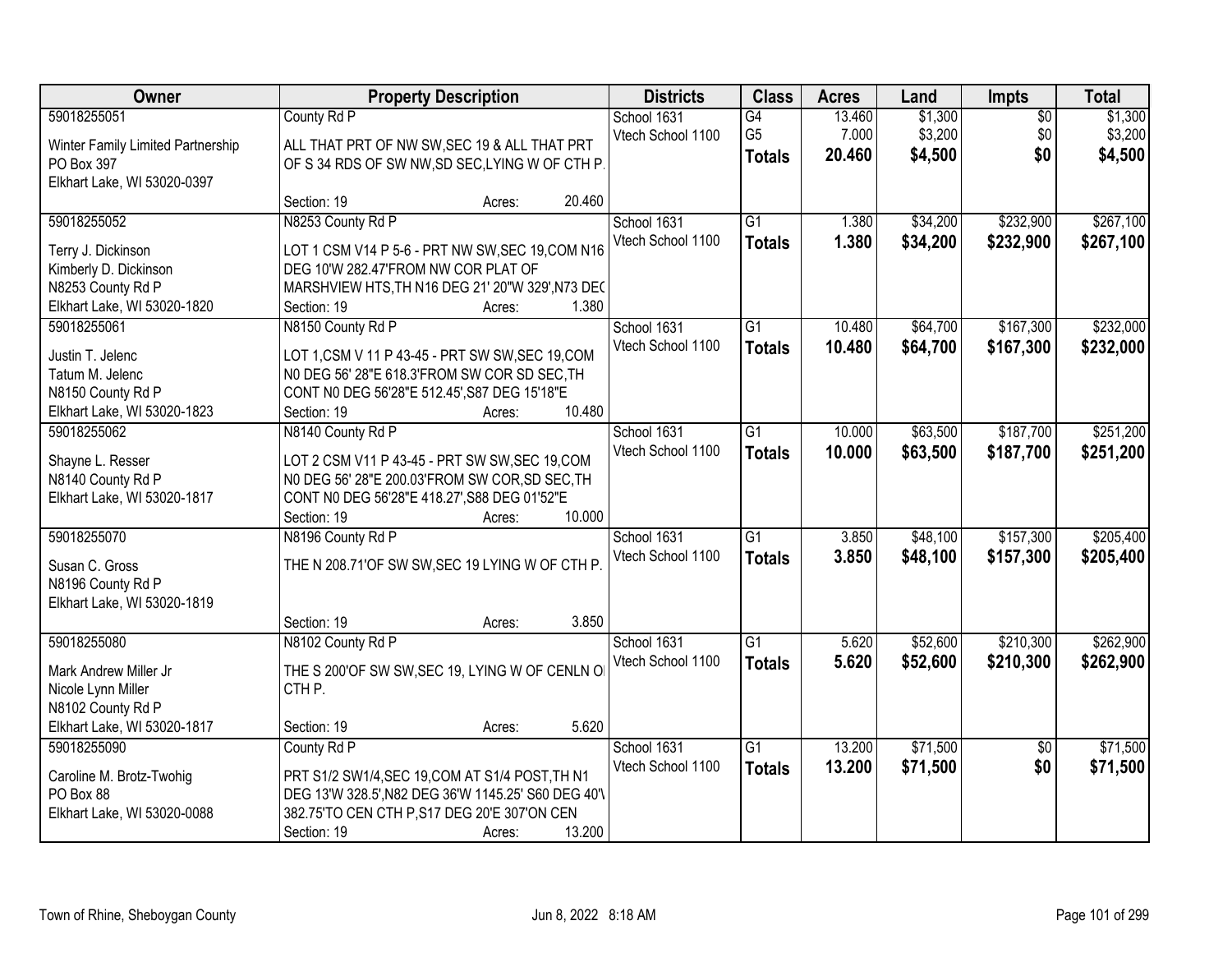| Owner                       | <b>Property Description</b>                        | <b>Districts</b>  | <b>Class</b>    | <b>Acres</b> | Land     | Impts           | <b>Total</b> |
|-----------------------------|----------------------------------------------------|-------------------|-----------------|--------------|----------|-----------------|--------------|
| 59018255100                 | County Rd J                                        | School 1631       | $\overline{G1}$ | 10.000       | \$25,400 | $\overline{50}$ | \$25,400     |
| Mary W. Grafenstein         | LOT 1, CSM V 8 P 298 - PRT NE SE, SEC 19, COM S0   | Vtech School 1100 | <b>Totals</b>   | 10.000       | \$25,400 | \$0             | \$25,400     |
| N8197 County Rd J           | DEG 11'20"E 1225.27'FROM E1/4 COR SD SEC TH        |                   |                 |              |          |                 |              |
| Elkhart Lake, WI 53020-1805 | NWLY 678.64'ALG CURVE TO PNT OF BEG, TH S58        |                   |                 |              |          |                 |              |
|                             | 10.000<br>Section: 19<br>Acres:                    |                   |                 |              |          |                 |              |
| 59018255101                 | N8197 County Rd J                                  | School 1631       | $\overline{G1}$ | 10.410       | \$64,500 | \$267,400       | \$331,900    |
|                             |                                                    | Vtech School 1100 | <b>Totals</b>   | 10.410       | \$64,500 | \$267,400       | \$331,900    |
| Stephen A. Sutcliffe        | LOT 2, CSM V 8 P 298 - PRT E1/2 SE1/4, SEC 19, COM |                   |                 |              |          |                 |              |
| N7847 Lakeside Park Rd      | S0 DEG 11'20"E 1225.27'FROM E1/4 COR SD SEC, TH    |                   |                 |              |          |                 |              |
| Elkhart Lake, WI 53020-1811 | CONT S0 DEG 11'20"E 243.20', S37 DEG 20' 50"W      |                   |                 |              |          |                 |              |
|                             | 10.410<br>Section: 19<br>Acres:                    |                   |                 |              |          |                 |              |
| 59018255109                 | N8265 County Rd J                                  | School 1631       | $\overline{G1}$ | 8.700        | \$83,500 | \$323,600       | \$407,100    |
| Robert J. Kleiber           | TRACT 2 CSM V 6 P 290 - PRT NE SE, SEC 19, COM     | Vtech School 1100 | <b>Totals</b>   | 8.700        | \$83,500 | \$323,600       | \$407,100    |
| Diane M. Kleiber            | AT NW COR SD1/4, TH S2 DEG 36'8"E 303.78', S43 DEC |                   |                 |              |          |                 |              |
| N8265 County Rd J           | 27'45"E ON CEN OF RD 172.46', N59 DEG 43'51"E      |                   |                 |              |          |                 |              |
| Elkhart Lake, WI 53020-1837 | 8.700<br>Section: 19<br>Acres:                     |                   |                 |              |          |                 |              |
| 59018255110                 | N8237 County Rd J                                  | School 1631       | G1              | 1.020        | \$34,600 | \$137,900       | \$172,500    |
|                             |                                                    | Vtech School 1100 | <b>Totals</b>   | 1.020        | \$34,600 | \$137,900       | \$172,500    |
| Nancy A. Johanning          | TR 1, CSM V 6 P 290 - PRT NE SE, SEC 19, COM S2    |                   |                 |              |          |                 |              |
| N8237 County Rd J           | DEG 36'8"E 303.78'& S43 DEG 27'45"E 172.46'FROM    |                   |                 |              |          |                 |              |
| Elkhart Lake, WI 53020-1806 | NW COR SD1/4, TH N59 DEG 43'51"E 174.50', S38 DEG  |                   |                 |              |          |                 |              |
|                             | Section: 19<br>1.020<br>Acres:                     |                   |                 |              |          |                 |              |
| 59018255111                 | W6612 Esker Rdg                                    | School 1631       | $\overline{G1}$ | 2.500        | \$44,800 | \$214,400       | \$259,200    |
| Gary D. Kegler              | LOT 2, CSM V 6 P 27 - PRT N1/2 SE1/4, SEC 19, COM  | Vtech School 1100 | <b>Totals</b>   | 2.500        | \$44,800 | \$214,400       | \$259,200    |
| Dianne L. Kegler            | 1590.43'N & 989.11'E OF S1/4 COR SD SEC, TH N48    |                   |                 |              |          |                 |              |
| W6612 Esker Rdg             | DEG 39'44" E 348.30'TO PNT OF BEG, TH S41 DEG      |                   |                 |              |          |                 |              |
| Elkhart Lake, WI 53020-1804 | 2.500<br>Section: 19                               |                   |                 |              |          |                 |              |
|                             | Acres:                                             |                   |                 |              |          |                 |              |
| 59018255121                 | W6619 Esker Rdg                                    | School 1631       | $\overline{G1}$ | 6.540        | \$67,500 | \$195,800       | \$263,300    |
| Wayne A. Anderson           | PRT E 1/2 SE1/4 SEC 19, COM 1070.82'N & 1915.26'E  | Vtech School 1100 | <b>Totals</b>   | 6.540        | \$67,500 | \$195,800       | \$263,300    |
| Cheryl L. Anderson          | OF S1/4 COR, SD SEC, TH N33 DEG 25'37"E            |                   |                 |              |          |                 |              |
| W6619 Esker Rdg             | 145.30', N63 DEG 43' 37"E 160.15', N69 DEG 47'37"E |                   |                 |              |          |                 |              |
| Elkhart Lake, WI 53020-1839 | 6.540<br>Section: 19<br>Acres:                     |                   |                 |              |          |                 |              |
| 59018255130                 | W6747 Esker Rdg                                    | School 1631       | $\overline{G1}$ | 5.390        | \$64,400 | \$232,100       | \$296,500    |
|                             |                                                    | Vtech School 1100 | <b>Totals</b>   | 5.390        | \$64,400 | \$232,100       | \$296,500    |
| Leroy F. Scheibl            | LOT 3, PRT C-2031 - PRT NW SE SEC 19, COM          |                   |                 |              |          |                 |              |
| Carol B. Scheibl            | 412.81'S OF NW COR SE1/4, TH S56 DEG 07'23"E       |                   |                 |              |          |                 |              |
| W6747 Esker Rdg             | 768.55', SWLY 173.15'ALG CURVE, N89 DEG 50'56"W    |                   |                 |              |          |                 |              |
| Elkhart Lake, WI 53020-1803 | 5.390<br>Section: 19<br>Acres:                     |                   |                 |              |          |                 |              |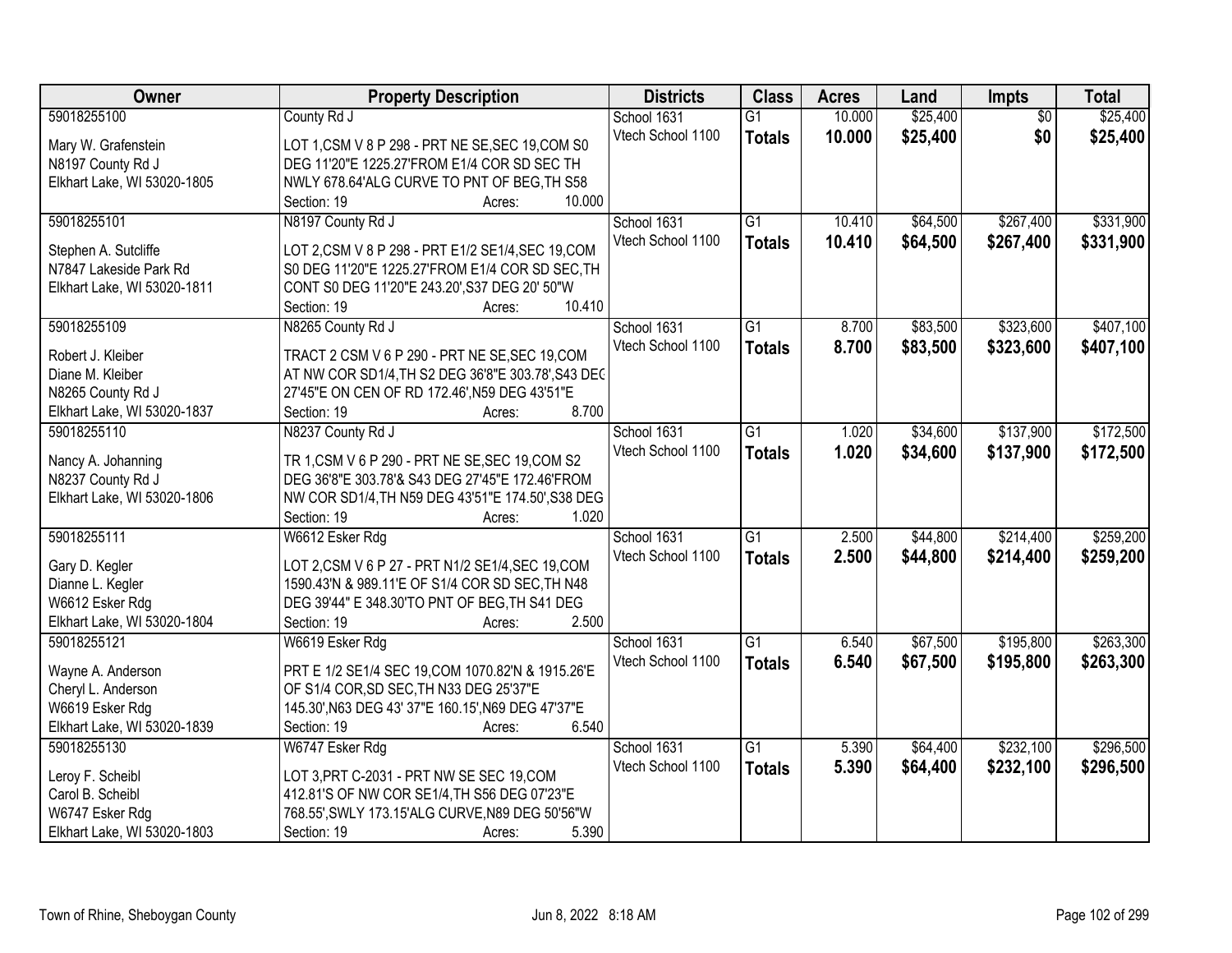| Owner                                          | <b>Property Description</b>                         | <b>Districts</b>  | <b>Class</b>    | <b>Acres</b> | Land     | <b>Impts</b>    | <b>Total</b> |
|------------------------------------------------|-----------------------------------------------------|-------------------|-----------------|--------------|----------|-----------------|--------------|
| 59018255131                                    | W6749 Esker Rdg                                     | School 1631       | $\overline{G1}$ | 5.220        | \$63,900 | \$211,800       | \$275,700    |
| Goetsch, Clarence M & Charlotte                | LOT 2,C-2031 - PRT NW SE, SEC 19, COM 2208.63'N     | Vtech School 1100 | <b>Totals</b>   | 5.220        | \$63,900 | \$211,800       | \$275,700    |
| Goetsch Trust et al                            | OF S1/4 COR SD SEC, TH S56 DEG 07'23"E              |                   |                 |              |          |                 |              |
| W6749 Esker Rdg                                | 768.55', NELY 90.83'ALG CURVE N51 DEG 40'25"E       |                   |                 |              |          |                 |              |
| Elkhart Lake, WI 53020-1803                    | 5.220<br>Section: 19<br>Acres:                      |                   |                 |              |          |                 |              |
| 59018255132                                    | W6740 Esker Rdg                                     | School 1631       | $\overline{G1}$ | 2.290        | \$51,300 | \$184,700       | \$236,000    |
|                                                |                                                     | Vtech School 1100 | <b>Totals</b>   | 2.290        | \$51,300 | \$184,700       | \$236,000    |
| Joseph Stasiak                                 | LOT 1, CSM V 6 P 271 - PRT NW SE, SEC 19, COM N35   |                   |                 |              |          |                 |              |
| Karen L. Stasiak                               | DEG 32' 03"W 223.06'FROM SE COR LOT A,CSM V 5 F     |                   |                 |              |          |                 |              |
| W6740 Esker Rdg                                | 289, TH CONT N35 DEG 32'03"W 360.26', S51 DEG       |                   |                 |              |          |                 |              |
| Elkhart Lake, WI 53020-1804                    | 2.290<br>Section: 19<br>Acres:                      |                   |                 |              |          |                 |              |
| 59018255140                                    | County Rd J                                         | School 1631       | $\overline{G5}$ | 6.030        | \$7,600  | $\overline{50}$ | \$7,600      |
| Robert J. Kleiber                              | PRT NW SE, SEC 19, COM AT NW COR SD1/4, TH S0       | Vtech School 1100 | <b>Totals</b>   | 6.030        | \$7,600  | \$0             | \$7,600      |
| Diane M. Kleiber                               | DEG 42'E 95', S56 DEG 19'E 110.7', S46 DEG 23'E     |                   |                 |              |          |                 |              |
| N8265 County Rd J                              | 104.7', S73 DEG 24'E 358', N79 DEG 27'E 339.53' N10 |                   |                 |              |          |                 |              |
| Elkhart Lake, WI 53020-1837                    | 6.030<br>Section: 19<br>Acres:                      |                   |                 |              |          |                 |              |
| 59018255150                                    | W6781 Esker Rdg                                     | School 1631       | $\overline{G1}$ | 5.820        | \$65,600 | \$325,600       | \$391,200    |
|                                                |                                                     | Vtech School 1100 | <b>Totals</b>   | 5.820        | \$65,600 | \$325,600       | \$391,200    |
| Brian Reuben Taubenheim                        | PRT NW SE, SEC 19, COM 2630.44'N & S88 DEG          |                   |                 |              |          |                 |              |
| <b>Tracy Taubenheim</b>                        | 26'56"E 946.73'FROM S1/4 COR, SD SEC, TH S29 DEG    |                   |                 |              |          |                 |              |
| W6781 Esker Rdg                                | 34'17"W 163.54', S11 DEG 49'38"W 126.22', S81 DEG   |                   |                 |              |          |                 |              |
| Elkhart Lake, WI 53020-1803                    | 5.820<br>Section: 19<br>Acres:                      |                   |                 |              |          |                 |              |
| 59018255151                                    | W6715 Esker Rdg                                     | School 1631       | $\overline{G1}$ | 5.980        | \$66,000 | \$330,800       | \$396,800    |
| Eric W. Falkeis                                | PRT W1/2 SE1/4, SEC 19, COM 1102.10'N OF S1/4       | Vtech School 1100 | <b>Totals</b>   | 5.980        | \$66,000 | \$330,800       | \$396,800    |
| W6715 Esker Rdg                                | COR, SD SEC, TH N70 DEG 55'57"E 712.09', N19 DEG    |                   |                 |              |          |                 |              |
| Elkhart Lake, WI 53020-1803                    | 28'57"W 204.37', NLY 100.60'ALG A CURVE, N89 DEG    |                   |                 |              |          |                 |              |
|                                                | Section: 19<br>5.980<br>Acres:                      |                   |                 |              |          |                 |              |
| 59018255152                                    | County Road J & Esker                               | School 1631       | $\overline{G1}$ | 3.240        | \$55,500 | $\overline{50}$ | \$55,500     |
|                                                |                                                     | Vtech School 1100 |                 |              |          | \$0             |              |
| James L. Heimann                               | LOT 1 CSM V6 P 121 - PRT N 1/2 SE1/4, SEC 19, COM   |                   | <b>Totals</b>   | 3.240        | \$55,500 |                 | \$55,500     |
| W6774 Esker Rdg                                | 1590.43'N & 989.11'E OF S1/4 COR, SD SEC, TH N48    |                   |                 |              |          |                 |              |
| Elkhart Lake, WI 53020-1804                    | DEG 39' 44"E 294.26'TO PNT OF BEG, TH N48 DEG       |                   |                 |              |          |                 |              |
|                                                | 3.240<br>Section: 19<br>Acres:                      |                   |                 |              |          |                 |              |
| 59018255153                                    | W6774 Esker Rdg                                     | School 1631       | $\overline{G1}$ | 2.560        | \$52,500 | \$215,000       | \$267,500    |
| James L. Heimann                               | LOT 2 CSM V6 P 121 - PRT NW SE, SEC 19, COM         | Vtech School 1100 | <b>Totals</b>   | 2.560        | \$52,500 | \$215,000       | \$267,500    |
|                                                | 1590.43'N & 989.11'E OF S1/4 COR, SD SEC, TH N48    |                   |                 |              |          |                 |              |
| W6774 Esker Rdg<br>Elkhart Lake, WI 53020-1804 | DEG 39'44"E 294.26', N35 DEG 32'3"W 372.56'TO CEN   |                   |                 |              |          |                 |              |
|                                                | 2.560<br>Section: 19                                |                   |                 |              |          |                 |              |
|                                                | Acres:                                              |                   |                 |              |          |                 |              |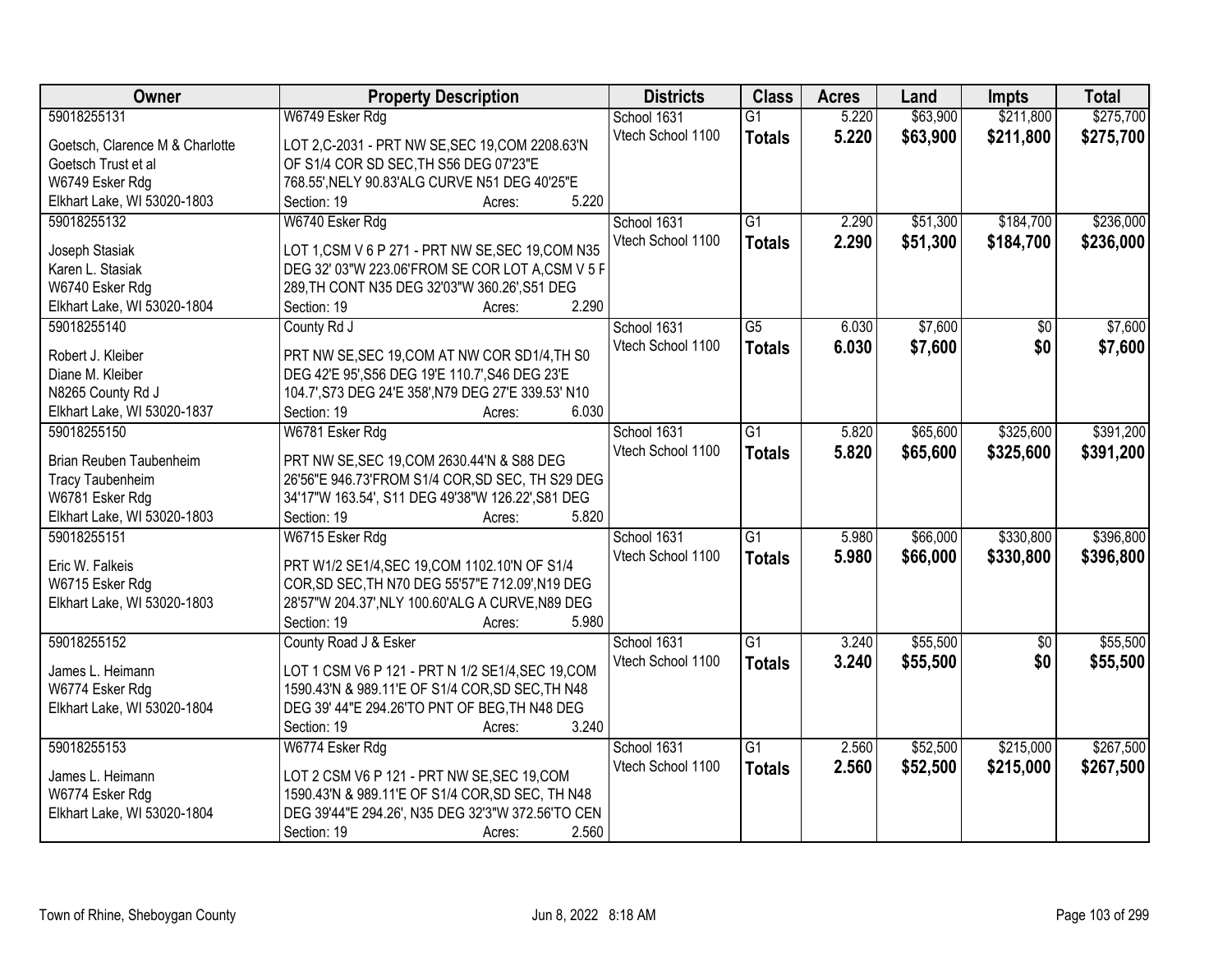| Owner                       | <b>Property Description</b>                                                         | <b>Districts</b>                 | <b>Class</b>    | <b>Acres</b> | Land       | <b>Impts</b> | <b>Total</b>     |
|-----------------------------|-------------------------------------------------------------------------------------|----------------------------------|-----------------|--------------|------------|--------------|------------------|
| 59018255154                 | W6650 Esker Rdg                                                                     | School 1631                      | $\overline{G1}$ | 3.180        | \$55,300   | \$201,500    | \$256,800        |
| Cheryl A. Turnis            | LOT 1 CSM V 6 P 27- PRT N1/2 SE1/4, SEC 19, COM                                     | Vtech School 1100                | <b>Totals</b>   | 3.180        | \$55,300   | \$201,500    | \$256,800        |
| W6650 Esker Rdg             | 1590.43'N & 989.11'E OF S1/4 COR, SEC 19, TH N48                                    |                                  |                 |              |            |              |                  |
| Elkhart Lake, WI 53020-1804 | DEG 39'44"E 348.30', S41 DEG 9'20"E 343.71'TO CEN                                   |                                  |                 |              |            |              |                  |
|                             | Section: 19<br>3.180<br>Acres:                                                      |                                  |                 |              |            |              |                  |
| 59018255161                 | W6681 Esker Rdg                                                                     | School 1631                      | $\overline{G1}$ | 5.450        | \$64,600   | \$183,300    | \$247,900        |
|                             |                                                                                     | Vtech School 1100                | <b>Totals</b>   | 5.450        | \$64,600   | \$183,300    | \$247,900        |
| Jeffrey S. Welsch           | PRT S1/2 SE1/4, SEC 19, COM 532.10'N OF S1/4                                        |                                  |                 |              |            |              |                  |
| Holly J. Welsch             | COR, SD SEC, N89 DEG 58'20"E 405.82', N76 DEG                                       |                                  |                 |              |            |              |                  |
| W6681 Esker Rdg             | 39'50"E 395'TO PNT OF BEG, TH N76 DEG 39'50"E                                       |                                  |                 |              |            |              |                  |
| Elkhart Lake, WI 53020-1839 | 5.450<br>Section: 19<br>Acres:                                                      |                                  |                 |              |            |              |                  |
| 59018255180                 | W6680 County Rd JP                                                                  | School 1631                      | $\overline{G1}$ | 5.680        | \$65,200   | \$268,300    | \$333,500        |
| The Blackston Living Trust  | PRT SW SE, SEC 19, COM AT SW COR SE1/4, TH N ALO                                    | Vtech School 1100                | <b>Totals</b>   | 5.680        | \$65,200   | \$268,300    | \$333,500        |
| 16625 W Mohave St           | W LINE OF SD SE1/4 532.10', N89 DEG 58' 20"E                                        |                                  |                 |              |            |              |                  |
| Goodyear, AZ 85338          | 405.82', N76 DEG 39'50"E 65.47', S2 DEG 1'8"W 556.80'                               |                                  |                 |              |            |              |                  |
|                             | Section: 19<br>5.680<br>Acres:                                                      |                                  |                 |              |            |              |                  |
| 59018255190                 | W6697 Esker Rdg                                                                     | School 1631                      | G1              | 6.220        | \$66,600   | \$207,500    | \$274,100        |
|                             |                                                                                     | Vtech School 1100                |                 | 6.220        | \$66,600   | \$207,500    | \$274,100        |
| Lorene A. Breit             | PRT W1/2 SE1/4, SEC 19, COM N 532.10 FROM S1/4                                      |                                  | <b>Totals</b>   |              |            |              |                  |
| W6697 Esker Rdg             | COR, SD SEC, TH N48 DEG 55'46"E 982.71', NWLY                                       |                                  |                 |              |            |              |                  |
| Elkhart Lake, WI 53020-1839 | 62.34'ALG CURVE TO RIGHT, N19 DEG 28'57"W                                           |                                  |                 |              |            |              |                  |
|                             | 6.220<br>Section: 19<br>Acres:                                                      |                                  |                 |              |            |              |                  |
| 59018255200                 | W6693 Esker Rdg                                                                     | School 1631                      | $\overline{G1}$ | 6.130        | \$66,400   | \$313,700    | \$380,100        |
| James J. Schumacher         | PRT W1/2 SE1/4, SEC 19, COM N 532.10'FROM S1/4                                      | Vtech School 1100                | <b>Totals</b>   | 6.130        | \$66,400   | \$313,700    | \$380,100        |
| Angela Km Schumacher        | COR, SD SEC, TH N48 DEG 55'46"E 982.71', SELY                                       |                                  |                 |              |            |              |                  |
| W6693 Esker Rdg             | 122.55'ALG CURVE, S6 DEG 29'25"W 501.85', S76 DEG                                   |                                  |                 |              |            |              |                  |
| Elkhart Lake, WI 53020-1839 | Section: 19<br>6.130<br>Acres:                                                      |                                  |                 |              |            |              |                  |
| 59018255201                 |                                                                                     |                                  | G1              | 1.000        | \$45,000   | \$165,400    |                  |
|                             | W6616 County Rd JP                                                                  | School 1631<br>Vtech School 1100 | W <sub>8</sub>  | 12.000       | (\$32,400) | \$0          | \$210,400<br>\$0 |
|                             | Grace, Dennis R & Karen K Grace Trust   PRT S1/2 SE1/4, SEC 19, COM S88 DEG 50'47"E |                                  |                 |              |            |              |                  |
| et al                       | 450'FROM S 1/4 COR, SD SEC, TH N2 DEG 1' 8"E                                        |                                  | <b>Totals</b>   | 13.000       | \$45,000   | \$165,400    | \$210,400        |
| W6616 County Rd Jp          | 556.80', N76 DEG 39'50"E 746', N59 DEG 49'54"E 252.37                               |                                  |                 |              |            |              |                  |
| Elkhart Lake, WI 53020-1903 | 13.000<br>Section: 19<br>Acres:                                                     |                                  |                 |              |            |              |                  |
| 59018255202                 | W6678 Esker Rdg                                                                     | School 1631                      | $\overline{G1}$ | 4.000        | \$58,900   | \$133,700    | \$192,600        |
|                             |                                                                                     | Vtech School 1100                | <b>Totals</b>   | 4.000        | \$58,900   | \$133,700    | \$192,600        |
| John F. Chopich             | LOT B CSM V 5 P 289 & LOT 2 CSM V 6 P 271- PRT                                      |                                  |                 |              |            |              |                  |
| Barbara Chopich             | W1/2 SE 1/4, SEC 19, COM 1590.43'N & 989.11'E OF                                    |                                  |                 |              |            |              |                  |
| W6678 Esker Rdg             | S1/4 COR, SD SEC, TH N35 DEG 32'3"W 27.78', S70                                     |                                  |                 |              |            |              |                  |
| Elkhart Lake, WI 53020-1804 | 4.000<br>Section: 19<br>Acres:                                                      |                                  |                 |              |            |              |                  |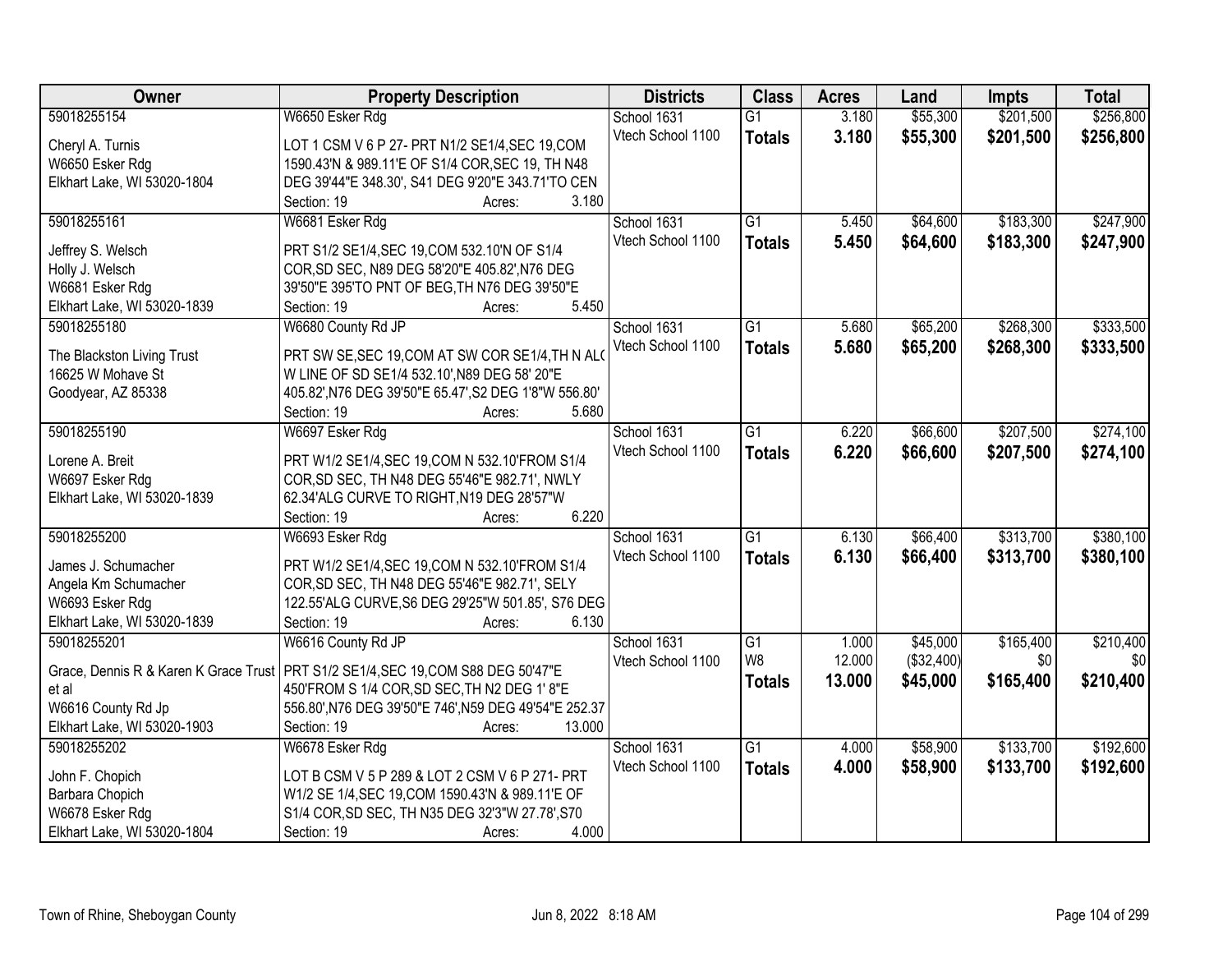| Owner                                                                   | <b>Property Description</b>                            |                  | <b>Districts</b>  | <b>Class</b>    | <b>Acres</b> | Land            | <b>Impts</b> | <b>Total</b>     |
|-------------------------------------------------------------------------|--------------------------------------------------------|------------------|-------------------|-----------------|--------------|-----------------|--------------|------------------|
| 59018255220                                                             | Memorandum                                             |                  | School 1631       |                 |              |                 |              |                  |
| Memorandum                                                              | PRT SE SE, SEC 19, LYING S&E OF C.T.H. "X"WAS          |                  | Vtech School 1100 | <b>Totals</b>   |              |                 |              |                  |
| Na                                                                      | ANNEXED TO VILL.OF ELKHART LAKE JUNE 1, 1959           |                  |                   |                 |              |                 |              |                  |
| Na, WI 99999                                                            | & IS NOW ASSESSED WITH SD VILLAGE.                     |                  |                   |                 |              |                 |              |                  |
|                                                                         | Section: 19                                            | 11.380<br>Acres: |                   |                 |              |                 |              |                  |
| 59018255230                                                             | W6518 County Rd JP                                     |                  | School 1631       | $\overline{G1}$ | 8.750        | \$60,400        | \$137,900    | \$198,300        |
| Thomas W. Zarling                                                       | PRT SE SE, SEC 19, COM IN CEN CTH X 1088.47'E OF       |                  | Vtech School 1100 | <b>Totals</b>   | 8.750        | \$60,400        | \$137,900    | \$198,300        |
| W6518 County Rd Jp                                                      | S1/4 POST TH E & NELY ON CEN SD HWY 1035'TO            |                  |                   |                 |              |                 |              |                  |
| PO Box 686                                                              | PNT OF BEG, TH N22 DEG 58'W 563.75', N32 DEG 21' E     |                  |                   |                 |              |                 |              |                  |
| Elkhart Lake, WI 53020-0686                                             | Section: 19                                            | 8.750<br>Acres:  |                   |                 |              |                 |              |                  |
| 59018255243                                                             | W6598 County Rd JP                                     |                  | School 1631       | G1              | 9.250        | \$61,600        | \$276,000    | \$337,600        |
|                                                                         |                                                        |                  | Vtech School 1100 | <b>Totals</b>   | 9.250        | \$61,600        | \$276,000    | \$337,600        |
| Michael K Froh Trust                                                    | LOT 1, CSM V 10 P 230-31 - PRT S1/2 SE1/4, SEC 19 &    |                  |                   |                 |              |                 |              |                  |
| Susan L White Trust<br>PO Box 36                                        | ALSO INCL THAT PRT DESC IN #1948888 & AOC<br>#1949381. |                  |                   |                 |              |                 |              |                  |
| Elkhart Lake, WI 53020-0036                                             | Section: 19                                            | 9.250<br>Acres:  |                   |                 |              |                 |              |                  |
| 59018255244                                                             | W6608 County Rd JP                                     |                  | School 1631       | G1              | 1.270        | \$32,600        | \$162,300    | \$194,900        |
|                                                                         |                                                        |                  | Vtech School 1100 | <b>Totals</b>   | 1.270        | \$32,600        | \$162,300    | \$194,900        |
| Robert K. Baer                                                          | LOT 2, CSM V 10 P 230-31 - PRT S1/2 SE1/4, SEC 19,     |                  |                   |                 |              |                 |              |                  |
| W6608 County Rd Jp                                                      | EXC PRT CONV BY #1948888 & AOC #1949381.               |                  |                   |                 |              |                 |              |                  |
| Elkhart Lake, WI 53020-1903                                             |                                                        |                  |                   |                 |              |                 |              |                  |
|                                                                         | Section: 19                                            | 1.270<br>Acres:  |                   |                 |              |                 |              |                  |
| 59018255250                                                             | County Rd JP                                           |                  | School 1631       | $\overline{X2}$ | 1.700        | $\overline{50}$ | \$0          | $\overline{\$0}$ |
| State of Wisconsin Dept of Transportatic   NE SE, R/W.ALONG E.SEC.LINE. |                                                        |                  | Vtech School 1100 | <b>Totals</b>   | 1.700        | \$0             | \$0          | \$0              |
| 4802 Sheboygan Ave Rm 701                                               |                                                        |                  |                   |                 |              |                 |              |                  |
| PO Box 7914                                                             |                                                        |                  |                   |                 |              |                 |              |                  |
| Madison, WI 53707-7914                                                  | Section: 19                                            | 1.700<br>Acres:  |                   |                 |              |                 |              |                  |
| 59018255260                                                             | W6635 Esker Rdg                                        |                  | School 1631       | G1              | 5.770        | \$65,400        | \$199,800    | \$265,200        |
| Mark P. Hellestad                                                       | PRT SE1/4, SEC 19, COM 1070.82'N & 1915.26'E OF S      |                  | Vtech School 1100 | <b>Totals</b>   | 5.770        | \$65,400        | \$199,800    | \$265,200        |
| Cheryl A. Hellestad                                                     | 1/4 COR, SD SEC, TH N34 DEG 22'12"W 682.64', S41       |                  |                   |                 |              |                 |              |                  |
| W6635 Esker Rdg                                                         | DEG 9' 44"W 158.51', SWLY 236.36', S32 DEG 4'45"E      |                  |                   |                 |              |                 |              |                  |
| Elkhart Lake, WI 53020-1839                                             | Section: 19                                            | 5.770<br>Acres:  |                   |                 |              |                 |              |                  |
| 59018255261                                                             | Memorandum                                             |                  | School 1631       |                 |              |                 |              |                  |
| Memorandum                                                              | NE SE, SEC 19 0.20 AC                                  |                  | Vtech School 1100 | <b>Totals</b>   |              |                 |              |                  |
| Na                                                                      |                                                        |                  |                   |                 |              |                 |              |                  |
| Na, WI 99999                                                            |                                                        |                  |                   |                 |              |                 |              |                  |
|                                                                         | Section: 19                                            | 0.200<br>Acres:  |                   |                 |              |                 |              |                  |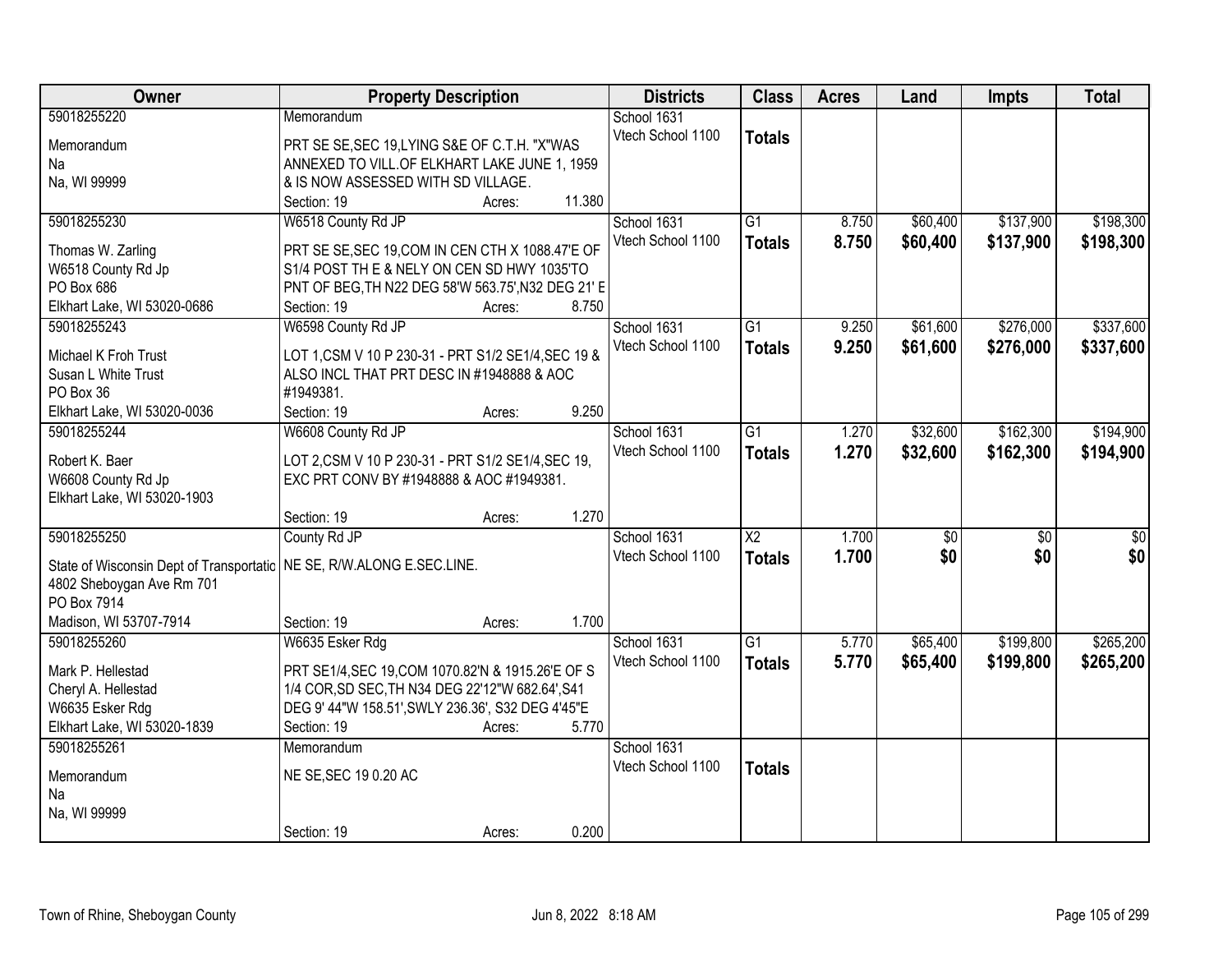| Owner                       |                                                        | <b>Property Description</b> |        | <b>Districts</b>  | <b>Class</b>    | <b>Acres</b> | Land     | <b>Impts</b>    | <b>Total</b> |
|-----------------------------|--------------------------------------------------------|-----------------------------|--------|-------------------|-----------------|--------------|----------|-----------------|--------------|
| 59018255270                 | Snake Rd                                               |                             |        | School 1631       | $\overline{G4}$ | 31.000       | \$3,900  | $\overline{50}$ | \$3,900      |
| Mary J. Lydolph             | NE NE, SEC 20.                                         |                             |        | Vtech School 1100 | G <sub>5</sub>  | 4.000        | \$2,600  | \$0             | \$2,600      |
| N8328 Snake Rd              |                                                        |                             |        |                   | G5M             | 5.000        | \$6,800  | \$0             | \$6,800      |
| Elkhart Lake, WI 53020-2011 |                                                        |                             |        |                   | <b>Totals</b>   | 40.000       | \$13,300 | \$0             | \$13,300     |
|                             | Section: 20                                            | Acres:                      | 40.000 |                   |                 |              |          |                 |              |
| 59018255280                 | W6281 County Rd FF                                     |                             |        | School 1631       | $\overline{G1}$ | 1.940        | \$42,600 | \$102,100       | \$144,700    |
|                             |                                                        |                             |        | Vtech School 1100 | <b>Totals</b>   | 1.940        | \$42,600 | \$102,100       | \$144,700    |
| Gregory P. Lorenz           | PRT NW NE, SEC 20, COM AT N1/4 POST, TH SLY            |                             |        |                   |                 |              |          |                 |              |
| Anna M. Lorenz              | 300', ELY 254', NLY 200', ELY 76', NLY 100', TH WLY ON |                             |        |                   |                 |              |          |                 |              |
| W6281 County Rd Ff          | CEN CTH FF 330'TO BEG                                  |                             |        |                   |                 |              |          |                 |              |
| Elkhart Lake, WI 53020-1907 | Section: 20                                            | Acres:                      | 1.940  |                   |                 |              |          |                 |              |
| 59018255300                 | N8328 Snake Rd                                         |                             |        | School 1631       | $\overline{G1}$ | 4.000        | \$48,500 | \$137,200       | \$185,700    |
| Mary J. Lydolph             | SE NE, SEC 20.                                         |                             |        | Vtech School 1100 | G4              | 35.000       | \$3,700  | \$0             | \$3,700      |
| N8328 Snake Rd              |                                                        |                             |        |                   | G <sub>5</sub>  | 1.000        | \$100    | \$0             | \$100        |
| Elkhart Lake, WI 53020-2011 |                                                        |                             |        |                   | <b>Totals</b>   | 40.000       | \$52,300 | \$137,200       | \$189,500    |
|                             | Section: 20                                            | Acres:                      | 40.000 |                   |                 |              |          |                 |              |
| 59018255311                 | W6381 County Rd FF                                     |                             |        | School 1631       | $\overline{G1}$ | 3.010        | \$46,000 | \$264,500       | \$310,500    |
|                             |                                                        |                             |        | Vtech School 1100 | <b>Totals</b>   | 3.010        | \$46,000 | \$264,500       | \$310,500    |
| Aj Ward Hackert             | LOT 1 CSM V24 P279-282 #1903343 - PRT NE               |                             |        |                   |                 |              |          |                 |              |
| Kelsey Lynne Thielmann      | NW, SEC 20                                             |                             |        |                   |                 |              |          |                 |              |
| W6381 County Rd Ff          |                                                        |                             |        |                   |                 |              |          |                 |              |
| Elkhart Lake, WI 53020      | Section: 20                                            | Acres:                      | 3.010  |                   |                 |              |          |                 |              |
| 59018255312                 | N8402 Glacial Ct                                       |                             |        | School 1631       | $\overline{G1}$ | 2.900        | \$45,800 | $\overline{50}$ | \$45,800     |
| Christopher E. Gebert       | LOT 2 CSM V24 P279-282 #1903343 - PRT NE               |                             |        | Vtech School 1100 | <b>Totals</b>   | 2.900        | \$45,800 | \$0             | \$45,800     |
| Amanda C. Gebert            | NW, SEC 20                                             |                             |        |                   |                 |              |          |                 |              |
| 229 Crestwood Dr            |                                                        |                             |        |                   |                 |              |          |                 |              |
| Elkhart Lake, WI 53020-1932 | Section: 20                                            | Acres:                      | 2.900  |                   |                 |              |          |                 |              |
| 59018255314                 | N8433 Glacial Ct                                       |                             |        | School 1631       | G1              | 3.560        | \$41,300 | \$228,600       | \$269,900    |
|                             |                                                        |                             |        |                   |                 |              |          |                 |              |
| Cynthia Ann Smith           | LOT 2,CSM V 10 P 78-79 - PRT NE NW, SEC 20, COM        |                             |        | Vtech School 1100 | <b>Totals</b>   | 3.560        | \$41,300 | \$228,600       | \$269,900    |
| N8433 Glacial Ct            | S0 DEG 30' 37"W 1313.19'& N88 DEG 18' 43"W             |                             |        |                   |                 |              |          |                 |              |
| Elkhart Lake, WI 53020-1950 | 90'FROM N1/4 COR SD SEC TH CONT N88 DEG                |                             |        |                   |                 |              |          |                 |              |
|                             | Section: 20                                            | Acres:                      | 3.560  |                   |                 |              |          |                 |              |
| 59018255315                 | N8471 Glacial Ct                                       |                             |        | School 1631       | G1              | 3.730        | \$42,200 | \$218,100       | \$260,300    |
|                             | LOT 1, CSM V 10 P 118-19 & AFF CSM V 10 P 227 -        |                             |        | Vtech School 1100 | <b>Totals</b>   | 3.730        | \$42,200 | \$218,100       | \$260,300    |
| Tracy L. Suemnicht          |                                                        |                             |        |                   |                 |              |          |                 |              |
| David J. Suemnicht          | PRT NE NW, SEC 20, COM S0 DEG 30'37"W 390'FROM         |                             |        |                   |                 |              |          |                 |              |
| N8471 Glacial Ct            | N1/4 COR SD SEC, TH CONT S0 DEG 30'37"W                |                             |        |                   |                 |              |          |                 |              |
| Elkhart Lake, WI 53020-1950 | Section: 20                                            | Acres:                      | 3.730  |                   |                 |              |          |                 |              |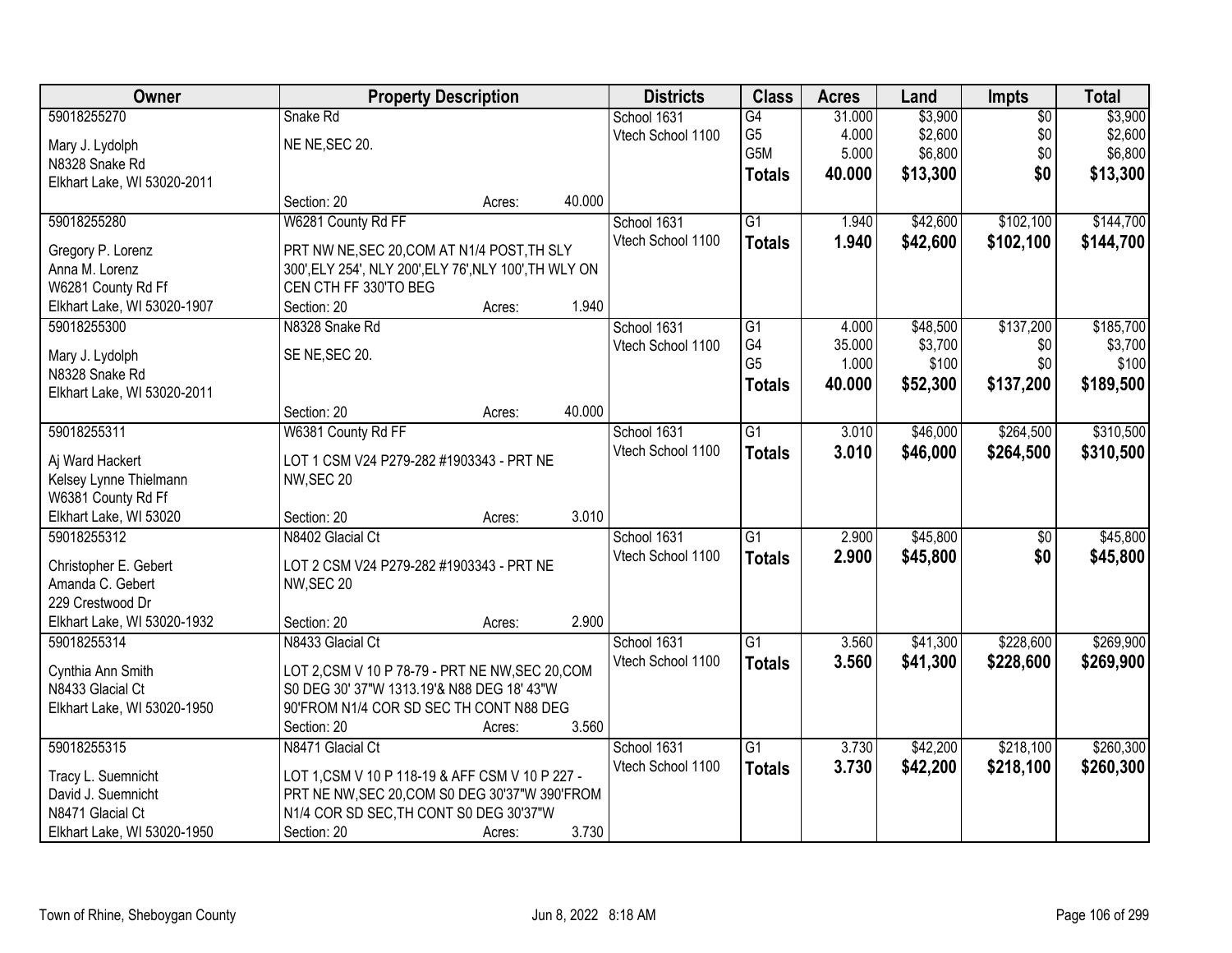| Owner                                            | <b>Property Description</b>                                                                          | <b>Districts</b>  | <b>Class</b>           | <b>Acres</b> | Land     | <b>Impts</b>    | <b>Total</b>    |
|--------------------------------------------------|------------------------------------------------------------------------------------------------------|-------------------|------------------------|--------------|----------|-----------------|-----------------|
| 59018255316                                      | N8443 Glacial Ct                                                                                     | School 1631       | $\overline{G1}$        | 3.180        | \$39,400 | \$307,200       | \$346,600       |
| Christopher P. Donlon                            | LOT 2, CSM V 10 P 118-19 & AFF CSM V 10 P 227 -                                                      | Vtech School 1100 | <b>Totals</b>          | 3.180        | \$39,400 | \$307,200       | \$346,600       |
| Constance K. Donlon                              | PRT NE NW, SEC 20, COM S0 DEG 30'37"W 940'FROM                                                       |                   |                        |              |          |                 |                 |
| N8443 Glacial Ct                                 | N1/4 COR SD SEC, TH CONT S0 DEG 30'37"W 373.19',                                                     |                   |                        |              |          |                 |                 |
| Elkhart Lake, WI 53020-1950                      | 3.180<br>Section: 20<br>Acres:                                                                       |                   |                        |              |          |                 |                 |
| 59018255318                                      | N8488 Glacial Ct                                                                                     | School 1631       | $\overline{G1}$        | 3.060        | \$38,800 | \$180,100       | \$218,900       |
|                                                  |                                                                                                      | Vtech School 1100 | <b>Totals</b>          | 3.060        | \$38,800 | \$180,100       | \$218,900       |
| Katherine M. Suemnicht                           | LOT 2 CSM V10 P 163-65 (A-22399)- PRT NE NW, SEC                                                     |                   |                        |              |          |                 |                 |
| N8488 Glacial Ct                                 | 20, COM N88 DEG 23'29"W 331.37' FROM N1/4                                                            |                   |                        |              |          |                 |                 |
| Elkhart Lake, WI 53020-1950                      | COR, SD SEC, TH S01 DEG 36'31"W 122.64', SWLY                                                        |                   |                        |              |          |                 |                 |
|                                                  | 3.060<br>Section: 20<br>Acres:                                                                       |                   |                        |              |          |                 |                 |
| 59018255319                                      | N8474 Glacial Ct                                                                                     | School 1631       | G1                     | 3.110        | \$39,100 | \$198,300       | \$237,400       |
| Barry J. Feldmann                                | LOT 1 CSM V14 P 55-57 - PRT NE NW, SEC 20, COM                                                       | Vtech School 1100 | <b>Totals</b>          | 3.110        | \$39,100 | \$198,300       | \$237,400       |
| Diane V. Feldmann                                | N88 DEG 23' 29"W 790.73'& S0 DEG 44'35"W                                                             |                   |                        |              |          |                 |                 |
| N8474 Glacial Ct                                 | 294.76'FROM N1/4 COR, SD SEC, TH S88 DEG 23'29"E                                                     |                   |                        |              |          |                 |                 |
| Elkhart Lake, WI 53020-1950                      | 3.110<br>Section: 20<br>Acres:                                                                       |                   |                        |              |          |                 |                 |
| 59018255320                                      | W6447 Lime Kiln Rd                                                                                   | School 1631       | G1                     | 4.000        | \$58,500 | \$150,000       | \$208,500       |
|                                                  |                                                                                                      | Vtech School 1100 | G4                     | 14.050       | \$1,400  | \$0             | \$1,400         |
| David G. Seboe<br>Faye P. Seboe                  | NW NW, SEC 20, EXC COM AT NE COR, TH S 725', W TO<br>CEN OF STH 57, NLY ALG SD HWY TO N SEC LN, TH E |                   | G <sub>5</sub>         | 14.360       | \$15,600 | \$0             | \$15,600        |
| W6447 Lime Kiln Rd                               | TO BEG, ALSO EXC 3.14 AC FOR RR R/W, & ALSO EXC                                                      |                   | <b>Totals</b>          | 32.410       | \$75,500 | \$150,000       | \$225,500       |
| Elkhart Lake, WI 53020-1831                      | Section: 20<br>32.410<br>Acres:                                                                      |                   |                        |              |          |                 |                 |
| 59018255321                                      | N8425 Glacial Ct                                                                                     | School 1631       | $\overline{G1}$        | 3.000        | \$38,500 | \$305,700       | \$344,200       |
|                                                  |                                                                                                      | Vtech School 1100 |                        | 3.000        | \$38,500 | \$305,700       | \$344,200       |
| Michael A. Schwaller                             | LOT 1 CSM V18 P 113-15,#1613773 - PRT NE NW, SEC                                                     |                   | <b>Totals</b>          |              |          |                 |                 |
| N8425 Glacial Ct                                 | 20.                                                                                                  |                   |                        |              |          |                 |                 |
| Elkhart Lake, WI 53020-1950                      |                                                                                                      |                   |                        |              |          |                 |                 |
|                                                  | 3.000<br>Section: 20<br>Acres:                                                                       |                   |                        |              |          |                 |                 |
| 59018255322                                      | N8403 Glacial Ct                                                                                     | School 1631       | G1                     | 3.100        | \$46,300 | \$271,800       | \$318,100       |
| Darren G. Lindstrom                              | LOT 3 CSM V24 P279-282 #1903343 - PRT NE                                                             | Vtech School 1100 | <b>Totals</b>          | 3.100        | \$46,300 | \$271,800       | \$318,100       |
| Theresa A. Lindstrom                             | NW, SEC 20                                                                                           |                   |                        |              |          |                 |                 |
| N8403 Glacial Ct                                 |                                                                                                      |                   |                        |              |          |                 |                 |
| Elkhart Lake, WI 53020-1950                      | 3.100<br>Section: 20<br>Acres:                                                                       |                   |                        |              |          |                 |                 |
| 59018255330                                      | State Highway 67                                                                                     | School 1631       | $\overline{\text{X2}}$ | 0.870        | \$0      | $\overline{50}$ | $\overline{50}$ |
|                                                  |                                                                                                      | Vtech School 1100 | <b>Totals</b>          | 0.870        | \$0      | \$0             | \$0             |
| State of Wisconsin (Dot)                         | PRT NW NW, SEC 20, COM AT NE COR, TH S 725', TH V<br>TO CEN OF STH 57, TH NLY ALG CEN OF SD HWY TO   |                   |                        |              |          |                 |                 |
| 944 Vanderperren Way<br>Green Bay, WI 54304-5344 | N SEC LN, TH E TO BEG, & ALSO THE N 437.32'OF                                                        |                   |                        |              |          |                 |                 |
|                                                  | 0.870<br>Section: 20<br>Acres:                                                                       |                   |                        |              |          |                 |                 |
|                                                  |                                                                                                      |                   |                        |              |          |                 |                 |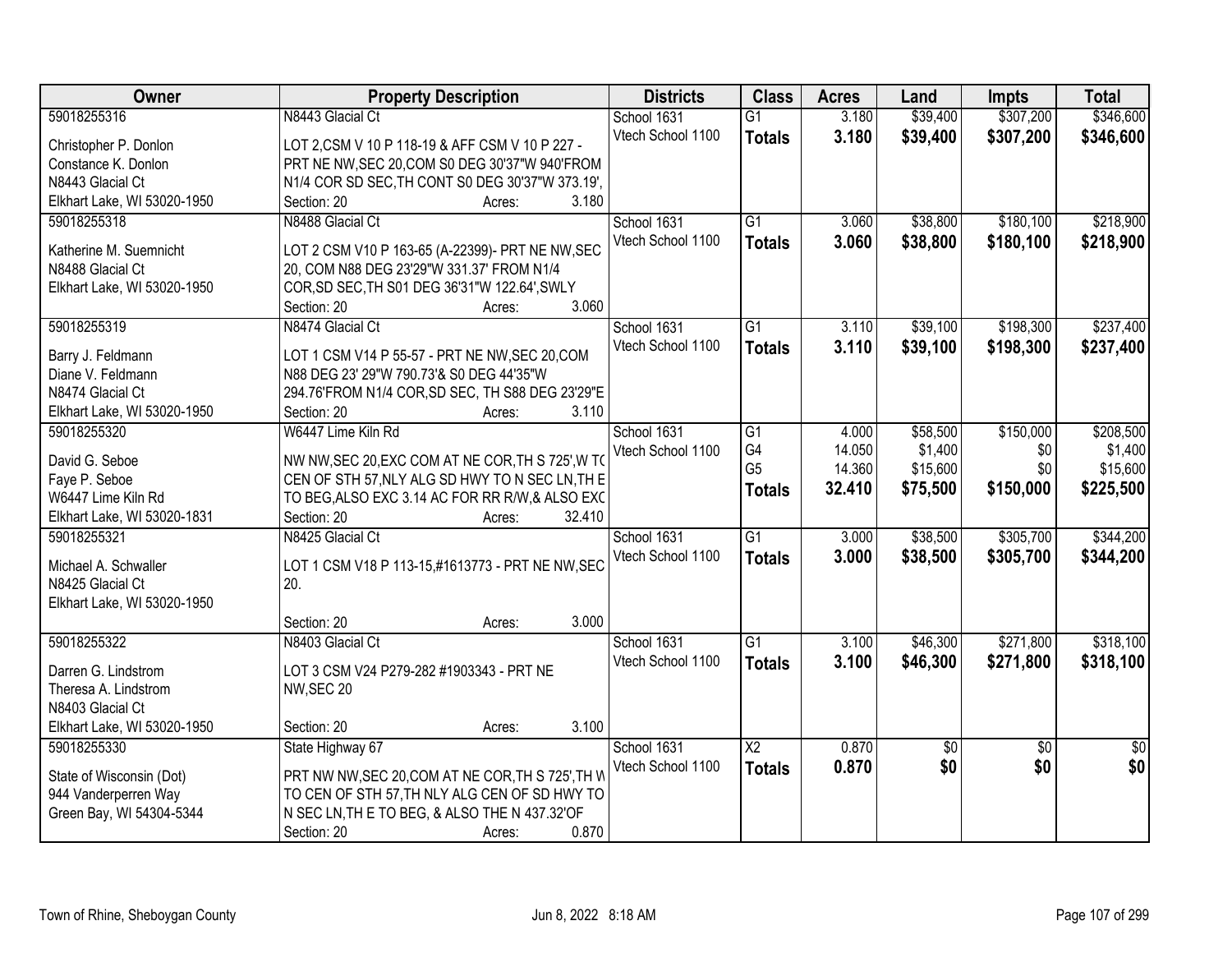| Owner                                       | <b>Property Description</b>                                                                   | <b>Districts</b>  | <b>Class</b>     | <b>Acres</b> | Land       | <b>Impts</b>    | <b>Total</b>    |
|---------------------------------------------|-----------------------------------------------------------------------------------------------|-------------------|------------------|--------------|------------|-----------------|-----------------|
| 59018255340                                 | State Highway 67                                                                              | School 1631       | $\overline{G5}$  | 7.630        | \$9,600    | $\overline{50}$ | \$9,600         |
| Miriam B Loo Irrevocable Trust #2           | SW NW, EXC 3.37 AC FOR R/W OF CMSTP&P RR, SEC                                                 | Vtech School 1100 | G <sub>6</sub>   | 29.000       | \$78,300   | \$0             | \$78,300        |
| Attn: Julia Loo-Sutcliffe, Trustee          | 20.                                                                                           |                   | <b>Totals</b>    | 36.630       | \$87,900   | \$0             | \$87,900        |
| N7847 Lakeside Park Rd                      |                                                                                               |                   |                  |              |            |                 |                 |
| Elkhart Lake, WI 53020-1811                 | 36.630<br>Section: 20<br>Acres:                                                               |                   |                  |              |            |                 |                 |
| 59018255370                                 | State Highway 67                                                                              | School 1631       | X4               | 1.540        | \$0        | \$0             | \$0             |
| Village of Elkhart Lake                     | PRT SE NW, SEC 20, COM IN CEN OF STH 57 677.3'N                                               | Vtech School 1100 | <b>Totals</b>    | 1.540        | \$0        | \$0             | \$0             |
| PO Box 143                                  | OF ITS INTER WITH E&W1/4 LN, TH N23 DEG 12'E                                                  |                   |                  |              |            |                 |                 |
| Elkhart Lake, WI 53020-0143                 | 239.92', N34 DEG 42' E 178.69', N14 DEG 10'W                                                  |                   |                  |              |            |                 |                 |
|                                             | 1.540<br>Section: 20<br>Acres:                                                                |                   |                  |              |            |                 |                 |
| 59018255372                                 | N8362 State Highway 67                                                                        | School 1631       | G1               | 3.890        | \$48,200   | \$185,500       | \$233,700       |
|                                             |                                                                                               | Vtech School 1100 | <b>Totals</b>    | 3.890        | \$48,200   | \$185,500       | \$233,700       |
| John P & Martha J Stoltenberg Trust         | LOT 1 CSM V12 P 81-83 - PRT SE NW, SEC 20, COM                                                |                   |                  |              |            |                 |                 |
| John P J. Martha                            | N88 DEG 13' 55"W 709.45'& N2 DEG 12'26"W 560'& N0.                                            |                   |                  |              |            |                 |                 |
| N8362 State Rd 67<br>PO Box 596             | DEG 15'28"W 39.99' FROM CEN, SD SEC, TH S87 DEG<br>Section: 20<br>3.890<br>Acres:             |                   |                  |              |            |                 |                 |
| Elkhart Lake, WI 53020-0596                 |                                                                                               |                   |                  |              |            |                 |                 |
| 59018255374                                 | N8364 State Highway 67                                                                        | School 1631       | $\overline{G2}$  | 4.720        | \$49,700   | \$96,400        | \$146,100       |
|                                             |                                                                                               | Vtech School 1100 | <b>Totals</b>    | 4.720        | \$49,700   | \$96,400        | \$146,100       |
| David J. Suemnicht                          | LOT 2 CSM V12 P 81-83 #1424429 IN SENW SEC 20,                                                |                   |                  |              |            |                 |                 |
| N8471 Glacial Ct                            | T16N, R21E., AND ALSO THAT PART OF THE NE NW,                                                 |                   |                  |              |            |                 |                 |
| Elkhart Lake, WI 53020-1950                 | SEC 20 LYING SOUTH OF STH 67.                                                                 |                   |                  |              |            |                 |                 |
|                                             | 4.720<br>Section: 20<br>Acres:                                                                |                   |                  |              |            |                 |                 |
| 59018255390                                 | Snake Rd                                                                                      | School 1631       | $\overline{G4}$  | 8.000        | \$1,100    | \$0             | \$1,100         |
| Mary J. Lydolph                             | NE SE, SEC 20, EXC COM AT SE COR SD1/4, TH N                                                  | Vtech School 1100 | G <sub>5</sub>   | 28.500       | \$12,900   | \$0             | \$12,900        |
| N8328 Snake Rd                              | 105', S89 DEG 17'W 622.29', S 105', TH N89 DEG 17'E                                           |                   | G <sub>5</sub> M | 2.000        | \$2,700    | \$0             | \$2,700         |
| Elkhart Lake, WI 53020-2011                 | 622.29'TO BEG.                                                                                |                   | <b>Totals</b>    | 38.500       | \$16,700   | \$0             | \$16,700        |
|                                             | 38.500<br>Section: 20<br>Acres:                                                               |                   |                  |              |            |                 |                 |
| 59018255400                                 | Snake Rd                                                                                      | School 1631       | $\overline{X4}$  | 1.500        | $\sqrt{6}$ | $\overline{30}$ | $\overline{50}$ |
| School District of Elkhart Lake -           | PRT NE SE, SEC 20, COM AT SE COR SD1/4, TH N                                                  | Vtech School 1100 | <b>Totals</b>    | 1.500        | \$0        | \$0             | \$0             |
| Glenbeulah                                  | 105', S89 DEG 17'W 622.29', S 105', TH N89 DEG 17'E                                           |                   |                  |              |            |                 |                 |
| 201 Lincoln St                              | 622.29'TO BEG.                                                                                |                   |                  |              |            |                 |                 |
| Elkhart Lake, WI 53020-1966                 | 1.500<br>Section: 20<br>Acres:                                                                |                   |                  |              |            |                 |                 |
| 59018255411                                 | Snake Rd                                                                                      | School 1631       | $\overline{G1}$  | 0.910        | \$26,900   | $\overline{50}$ | \$26,900        |
|                                             |                                                                                               | Vtech School 1100 | <b>Totals</b>    | 0.910        | \$26,900   | \$0             | \$26,900        |
| Douglas J. Kuchinski                        | LOT 1 CSM V 7 P 59-PRT SE SE SEC 20, COM 230'N                                                |                   |                  |              |            |                 |                 |
| Donna M. Kuchinski<br>W6112 County Road A N | OF SE COR OF SEC, TH N 100', N89 DEG 23' 40"W<br>394', S 100', TH S89 DEG 23'40"E 394'TO BEG. |                   |                  |              |            |                 |                 |
| Elkhart Lake, WI 53020-2034                 | 0.910<br>Section: 20<br>Acres:                                                                |                   |                  |              |            |                 |                 |
|                                             |                                                                                               |                   |                  |              |            |                 |                 |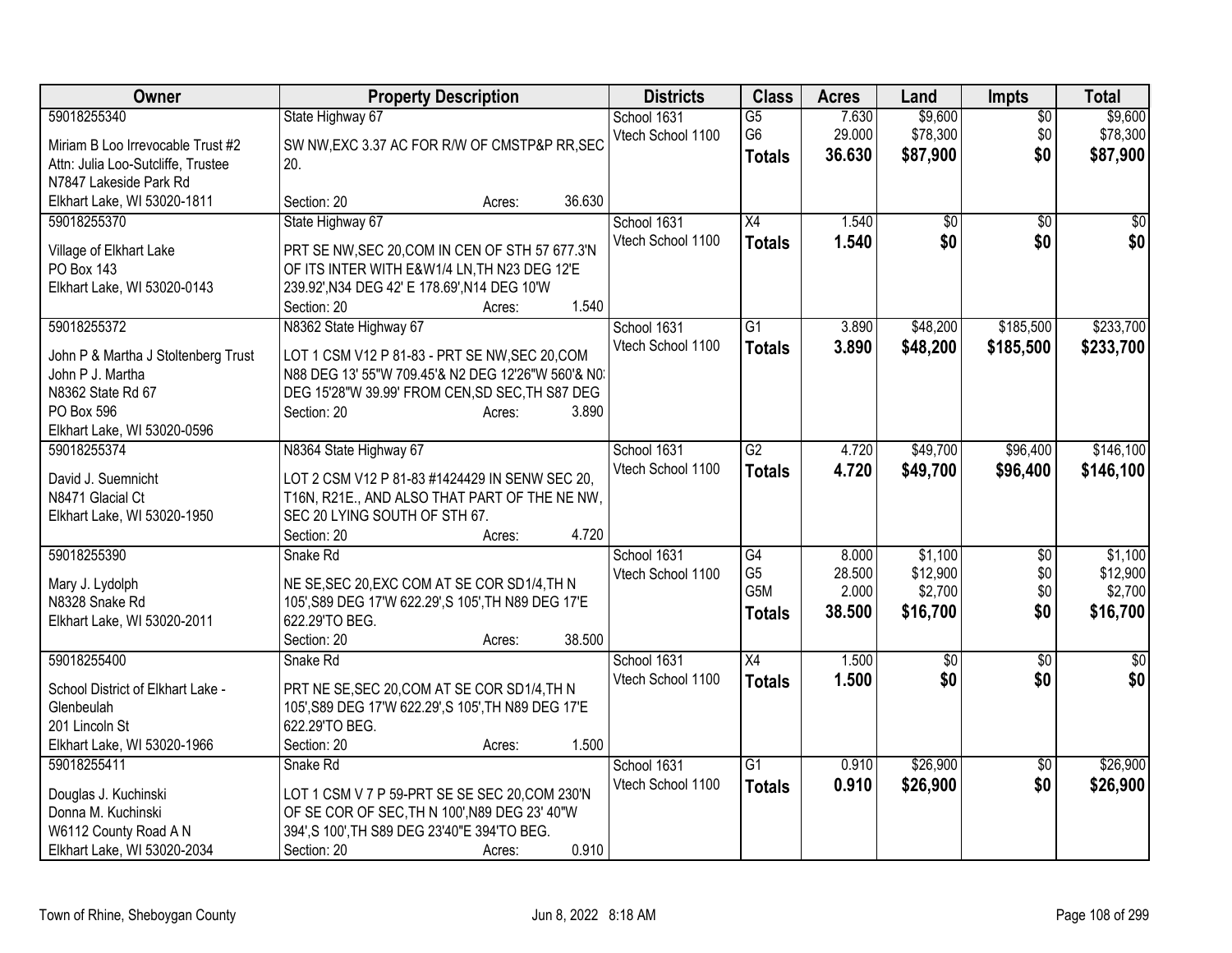| <b>Owner</b>                                                                       | <b>Property Description</b>                                      |        |        | <b>Districts</b>                 | <b>Class</b>    | <b>Acres</b>     | Land                 | Impts                  | <b>Total</b>         |
|------------------------------------------------------------------------------------|------------------------------------------------------------------|--------|--------|----------------------------------|-----------------|------------------|----------------------|------------------------|----------------------|
| 59018255412                                                                        | N8154 Snake Rd                                                   |        |        | School 1631<br>Vtech School 1100 | $\overline{G1}$ | 12.121<br>12.121 | \$68,800<br>\$68,800 | $\overline{50}$<br>\$0 | \$68,800<br>\$68,800 |
| Jason W. Gillman                                                                   | LOT 1 CSM V29 P144-145 #2079040 BEING PRT SE                     |        |        |                                  | <b>Totals</b>   |                  |                      |                        |                      |
| Kristi R. Gillman                                                                  | SE, SEC 20.                                                      |        |        |                                  |                 |                  |                      |                        |                      |
| PO Box 545                                                                         |                                                                  |        |        |                                  |                 |                  |                      |                        |                      |
| Elkhart Lake, WI 53020-0545                                                        | Section: 20                                                      | Acres: | 12.121 |                                  |                 |                  |                      |                        |                      |
| 59018255413                                                                        | N8152 Snake Rd                                                   |        |        | School 1631                      | $\overline{G1}$ | 6.000            | \$53,500             | \$395,500              | \$449,000            |
| Michael Koehler                                                                    | LOT 2 CSM V29 P144-145 #2079040 BEING PRT SE                     |        |        | Vtech School 1100                | <b>Totals</b>   | 6.000            | \$53,500             | \$395,500              | \$449,000            |
| Melissa Koehler                                                                    | SE, SEC 20.                                                      |        |        |                                  |                 |                  |                      |                        |                      |
| N8152 Snake Rd                                                                     |                                                                  |        |        |                                  |                 |                  |                      |                        |                      |
| Elkhart Lake, WI 53020-2009                                                        | Section: 20                                                      | Acres: | 6.000  |                                  |                 |                  |                      |                        |                      |
| 59018255420                                                                        | W6180 County Rd A N                                              |        |        | School 1631                      | G1              | 3.030            | \$46,100             | \$67,100               | \$113,200            |
| James D. Schumacher                                                                | PRT SE SE, SEC 20, COM 12 RD E OF SW COR, TH N                   |        |        | Vtech School 1100                | <b>Totals</b>   | 3.030            | \$46,100             | \$67,100               | \$113,200            |
| W6180 County Road A N                                                              | 26 2/3 RD, W 12 RD, N 18 RD, E 18 RD, S 44 2/3 RD, TH            |        |        |                                  |                 |                  |                      |                        |                      |
| Elkhart Lake, WI 53020-2034                                                        | W 6 RD TO BEG.                                                   |        |        |                                  |                 |                  |                      |                        |                      |
|                                                                                    | Section: 20                                                      | Acres: | 3.030  |                                  |                 |                  |                      |                        |                      |
| 59018255430                                                                        | W6190 County Rd A N                                              |        |        | School 1631                      | $\overline{G1}$ | 1.000            | \$28,500             | \$80,900               | \$109,400            |
| Joseph G. Majerus                                                                  | PRT SE SE, SEC 20, COM 6 RD E OF SW COR, TH N 26                 |        |        | Vtech School 1100                | <b>Totals</b>   | 1.000            | \$28,500             | \$80,900               | \$109,400            |
| Sarah M. Majerus                                                                   | 2/3 RD, E 6 RD, S 26 2/3 RD, TH W 6 RD TO BEG.                   |        |        |                                  |                 |                  |                      |                        |                      |
| W6190 County Road A N                                                              |                                                                  |        |        |                                  |                 |                  |                      |                        |                      |
| Elkhart Lake, WI 53020-2034                                                        | Section: 20                                                      | Acres: | 1.000  |                                  |                 |                  |                      |                        |                      |
| 59018255451                                                                        | N8130 Snake Rd                                                   |        |        | School 1631                      | $\overline{G1}$ | 2.860            | \$45,700             | \$193,000              | \$238,700            |
|                                                                                    |                                                                  |        |        | Vtech School 1100                | <b>Totals</b>   | 2.860            | \$45,700             | \$193,000              | \$238,700            |
| Richard M. Platz                                                                   | PRT SE SE, SEC 20, COM N0 DEG 42'5"E 330'FROM SE                 |        |        |                                  |                 |                  |                      |                        |                      |
| N8130 Snake Rd                                                                     | COR, SD SEC, TH N88 DEG 38'14"W 390', N0 DEG                     |        |        |                                  |                 |                  |                      |                        |                      |
| Elkhart Lake, WI 53020-2009                                                        | 42'5"E 388.70', SELY ALG W LINE PRIV RD TO E LINE<br>Section: 20 | Acres: | 2.860  |                                  |                 |                  |                      |                        |                      |
| 59018255452                                                                        | N8172 Snake Rd                                                   |        |        | School 1631                      | $\overline{G1}$ | 4.580            | \$50,000             | \$184,600              | \$234,600            |
|                                                                                    |                                                                  |        |        | Vtech School 1100                | <b>Totals</b>   | 4.580            | \$50,000             | \$184,600              | \$234,600            |
| Ralph W. Christianson                                                              | PRT SE SE, SEC 20, COM N0 DEG 42'5"E 731'FROM SE                 |        |        |                                  |                 |                  |                      |                        |                      |
| N8172 Snake Rd                                                                     | COR, SD SEC, TH N0 DEG 42'52"E 574.30'TO N LN                    |        |        |                                  |                 |                  |                      |                        |                      |
| Elkhart Lake, WI 53020                                                             | SD1/4, N88 DEG 26'8"W 390.02', S0 DEG 42'5"W                     |        |        |                                  |                 |                  |                      |                        |                      |
|                                                                                    | Section: 20                                                      | Acres: | 4.580  |                                  |                 |                  |                      |                        |                      |
| 59018255460                                                                        | Snake Rd                                                         |        |        | School 1631                      | $\overline{X2}$ | 6.510            | $\overline{60}$      | $\overline{50}$        | \$0                  |
| State of Wisconsin Dept of Transportatic   NW NW R/W. 3.14 AC. SW NW R/W. 3.37 AC. |                                                                  |        |        | Vtech School 1100                | <b>Totals</b>   | 6.510            | \$0                  | \$0                    | \$0                  |
| 4802 Sheboygan Ave Rm 701                                                          |                                                                  |        |        |                                  |                 |                  |                      |                        |                      |
| PO Box 7914                                                                        |                                                                  |        |        |                                  |                 |                  |                      |                        |                      |
| Madison, WI 53707-7914                                                             | Section: 20                                                      | Acres: | 6.510  |                                  |                 |                  |                      |                        |                      |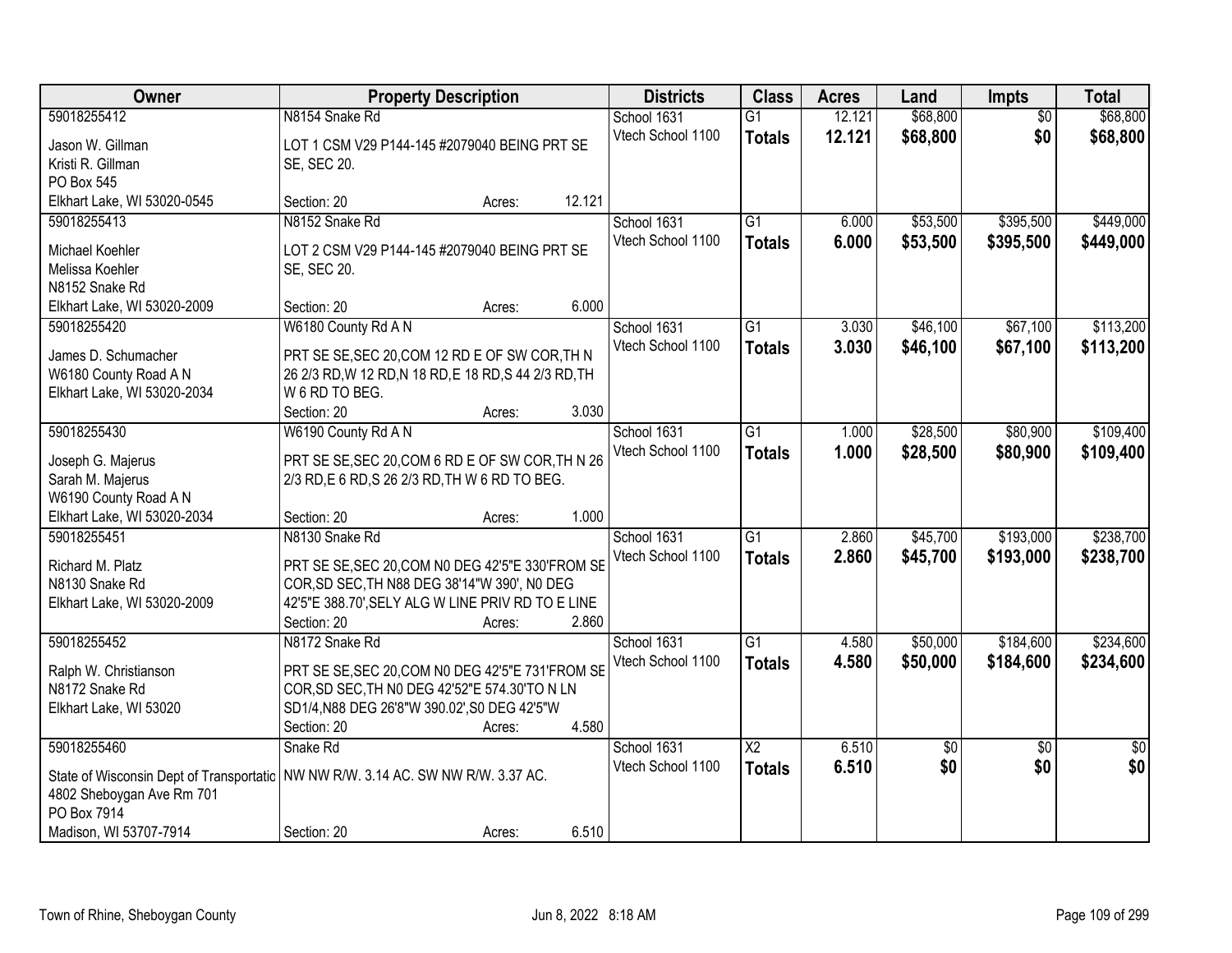| Owner                                                                 | <b>Property Description</b>                         |        |        | <b>Districts</b>  | <b>Class</b>     | <b>Acres</b> | Land            | <b>Impts</b>    | <b>Total</b> |
|-----------------------------------------------------------------------|-----------------------------------------------------|--------|--------|-------------------|------------------|--------------|-----------------|-----------------|--------------|
| 59018255461                                                           | 8171 Snake Rd                                       |        |        | School 1631       | X3               | 0.000        | $\overline{50}$ | $\overline{50}$ | \$0          |
| Memorandum                                                            | SE SE, SEC 20 0.69 AC                               |        |        | Vtech School 1100 | <b>Totals</b>    | 0.000        | \$0             | \$0             | \$0          |
| Na                                                                    |                                                     |        |        |                   |                  |              |                 |                 |              |
| Na, WI 99999                                                          |                                                     |        |        |                   |                  |              |                 |                 |              |
|                                                                       | Section: 20                                         | Acres: | 0.690  |                   |                  |              |                 |                 |              |
| 59018255462                                                           | Little Elkhart Lake                                 |        |        | School 1631       | $\overline{X2}$  | 9.990        | $\overline{50}$ | $\overline{50}$ | \$0          |
| State of Wisconsin Dept of Transportatic                              | PRT NE NW, SEC 20 (GLACIAL HILLS) 3.33 AC. PRT      |        |        | Vtech School 1100 | <b>Totals</b>    | 9.990        | \$0             | \$0             | \$0          |
| 944 Vanderperren Way                                                  | SE NW, SEC 20 (VILLAGE ELK.LAKE) 1.24 AC. PRT NW    |        |        |                   |                  |              |                 |                 |              |
| Green Bay, WI 54304-5344                                              | NW, SEC 20 (REISS) 2.47 AC. PRT NW NW, SEC 20       |        |        |                   |                  |              |                 |                 |              |
|                                                                       | Section: 20                                         | Acres: | 9.990  |                   |                  |              |                 |                 |              |
| 59018255470                                                           | Little Elkhart Lake                                 |        |        | School 1631       | G4               | 22.500       | \$2,400         | \$0             | \$2,400      |
| Mjwj, LLC                                                             | NE NE, SEC 21, EXC COM 1700.5' E OF N1/4 POST, TH   |        |        | Vtech School 1100 | G5M              | 5.240        | \$7,100         | \$0             | \$7,100      |
| W5860 County Road A N                                                 | S2 DEG 09' E 1332.6', W TO SW COR NE NE, N TO NW    |        |        |                   | <b>Totals</b>    | 27.740       | \$9,500         | \$0             | \$9,500      |
| Elkhart Lake, WI 53020-2032                                           | COR SD1/4, TH E TO BEG, SUBJ TO HWY CONV AS         |        |        |                   |                  |              |                 |                 |              |
|                                                                       | Section: 21                                         | Acres: | 27.740 |                   |                  |              |                 |                 |              |
| 59018255480                                                           | W5843 County Rd FF                                  |        |        | School 1631       | $\overline{G1}$  | 2.000        | \$50,000        | \$134,100       | \$184,100    |
| Steven D. Birkholz et al                                              | PRT N1/2 NE1/4, SEC 21, COM 710.5'E OF N1/4 POST    |        |        | Vtech School 1100 | G <sub>6</sub>   | 30.000       | \$81,000        | \$0             | \$81,000     |
| c/o Donald A. Birkholz                                                | SD SEC, TH S3 DEG 09'W 1322', S89 DEG 24'E          |        |        |                   | <b>Totals</b>    | 32.000       | \$131,000       | \$134,100       | \$265,100    |
| W5843 County Rd Ff                                                    | 1112.6', N2 DEG 09'W 1332.6', TH W 990'TO BEG, SUBJ |        |        |                   |                  |              |                 |                 |              |
| Elkhart Lake, WI 53020-2043                                           | Section: 21                                         | Acres: | 32.000 |                   |                  |              |                 |                 |              |
| 59018255490                                                           | County Rd FF                                        |        |        | School 1631       | $\overline{G4}$  | 12.260       | \$1,200         | $\overline{50}$ | \$1,200      |
|                                                                       | NW NE, SEC 21, EXC COM 710.5'E OF N1/4 POST, TH     |        |        | Vtech School 1100 | G <sub>5</sub>   | 8.000        | \$10,000        | \$0             | \$10,000     |
| Mjwj, LLC<br>W5860 County Road A N                                    | S3 DEG 09'W 1322', E TO SE COR NW NE, N TO NE       |        |        |                   | <b>Totals</b>    | 20.260       | \$11,200        | \$0             | \$11,200     |
| Elkhart Lake, WI 53020-2032                                           | COR SD1/4, TH W TO BEG, SUBJ TO HWY CONV AS         |        |        |                   |                  |              |                 |                 |              |
|                                                                       | Section: 21                                         | Acres: | 20.260 |                   |                  |              |                 |                 |              |
| 59018255500                                                           | Little Elkhart Lake Rd                              |        |        | School 1631       | G4               | 17.000       | \$1,700         | $\overline{50}$ | \$1,700      |
|                                                                       |                                                     |        |        | Vtech School 1100 | G <sub>5</sub>   | 4.570        | \$5,700         | \$0             | \$5,700      |
| Mjwj, LLC<br>W5860 County Road A N                                    | SW NE, SEC 21, EXC THE S 450' THEREOF.              |        |        |                   | G <sub>5</sub> M | 5.000        | \$6,800         | \$0             | \$6,800      |
| Elkhart Lake, WI 53020-2032                                           |                                                     |        |        |                   | <b>Totals</b>    | 26.570       | \$14,200        | \$0             | \$14,200     |
|                                                                       | Section: 21                                         | Acres: | 26.570 |                   |                  |              |                 |                 |              |
| 59018255510                                                           | Little Elkhart Lake                                 |        |        | School 1631       | $\overline{G5}$  | 3.000        | \$1,400         | $\overline{50}$ | \$1,400      |
|                                                                       |                                                     |        |        | Vtech School 1100 | G <sub>6</sub>   | 10.430       | \$28,200        | \$0             | \$28,200     |
| Siebert, Thomas P & Nan G Siebert Tru:   THE S 450'OF SW NE.<br>et al |                                                     |        |        |                   | <b>Totals</b>    | 13.430       | \$29,600        | \$0             | \$29,600     |
| N8332 Little Elkhart Lake Rd                                          |                                                     |        |        |                   |                  |              |                 |                 |              |
| Elkhart Lake, WI 53020-2016                                           | Section: 21                                         | Acres: | 13.430 |                   |                  |              |                 |                 |              |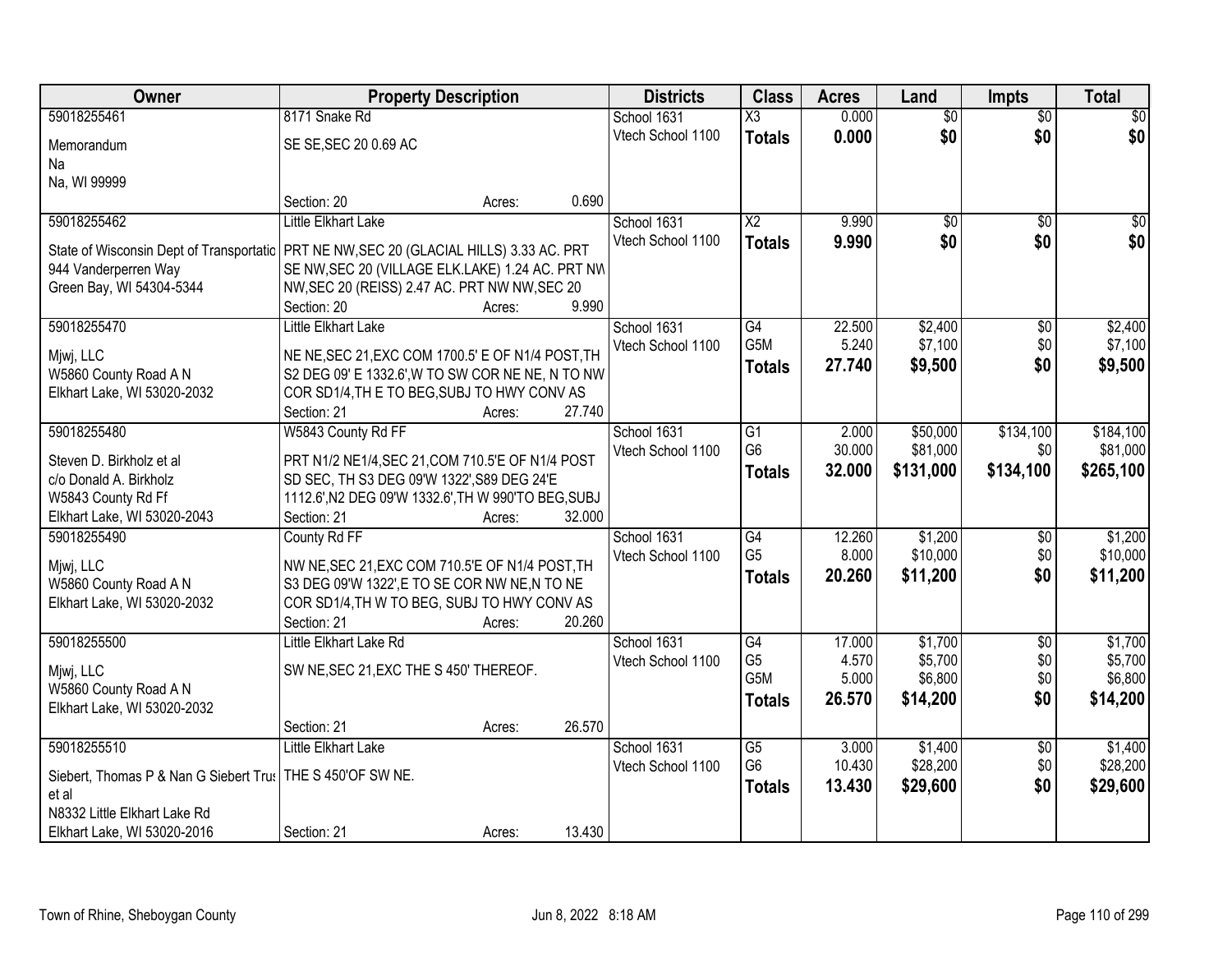| Owner                                  | <b>Property Description</b>                                                             |        |        | <b>Districts</b>  | <b>Class</b>     | <b>Acres</b> | Land     | <b>Impts</b>    | <b>Total</b> |
|----------------------------------------|-----------------------------------------------------------------------------------------|--------|--------|-------------------|------------------|--------------|----------|-----------------|--------------|
| 59018255520                            | N8370 Little Elkhart Lake Rd                                                            |        |        | School 1631       | $\overline{G1}$  | 4.000        | \$48,500 | \$131,000       | \$179,500    |
| Mjwj, LLC                              | SE NE, SEC 21, EXC THE S 450' THEREOF.                                                  |        |        | Vtech School 1100 | G4               | 22.570       | \$2,300  | \$0             | \$2,300      |
| W5860 County Road A N                  |                                                                                         |        |        |                   | <b>Totals</b>    | 26.570       | \$50,800 | \$131,000       | \$181,800    |
| Elkhart Lake, WI 53020-2032            |                                                                                         |        |        |                   |                  |              |          |                 |              |
|                                        | Section: 21                                                                             | Acres: | 26.570 |                   |                  |              |          |                 |              |
| 59018255530                            | N8332 Little Elkhart Lake Rd                                                            |        |        | School 1631       | $\overline{G1}$  | 4.000        | \$48,500 | \$232,600       | \$281,100    |
| Siebert, Thomas P & Nan G Siebert Trus | THE S 450'OF SE NE, SEC 21.                                                             |        |        | Vtech School 1100 | G <sub>5</sub>   | 9.430        | \$4,300  | \$0             | \$4,300      |
| et al                                  |                                                                                         |        |        |                   | <b>Totals</b>    | 13.430       | \$52,800 | \$232,600       | \$285,400    |
| N8332 Little Elkhart Lake Rd           |                                                                                         |        |        |                   |                  |              |          |                 |              |
| Elkhart Lake, WI 53020-2016            | Section: 21                                                                             | Acres: | 13.430 |                   |                  |              |          |                 |              |
| 59018255540                            | County Rd FF                                                                            |        |        | School 1631       | G4               | 25.000       | \$2,500  | \$0             | \$2,500      |
|                                        |                                                                                         |        |        | Vtech School 1100 | G <sub>5</sub>   | 6.000        | \$2,400  | \$0             | \$2,400      |
| Mary J. Lydolph<br>N8328 Snake Rd      | NE NW, SEC 21, EXC THE E 200' OF THE N<br>217.8'THEREOF, SUBJ TO HWY CONV AS REC IN VOL |        |        |                   | G5M              | 8.000        | \$10,800 | \$0             | \$10,800     |
| Elkhart Lake, WI 53020-2011            | 403 P 451-52.                                                                           |        |        |                   | <b>Totals</b>    | 39.000       | \$15,700 | \$0             | \$15,700     |
|                                        | Section: 21                                                                             | Acres: | 39.000 |                   |                  |              |          |                 |              |
| 59018255550                            | W5901 County Rd FF                                                                      |        |        | School 1631       | G1               | 1.000        | \$28,500 | \$156,100       | \$184,600    |
|                                        |                                                                                         |        |        | Vtech School 1100 | <b>Totals</b>    | 1.000        | \$28,500 | \$156,100       | \$184,600    |
| Larry F. Schade                        | THE E 200'OF THE N 217.8'OF NE NW, SEC 21.                                              |        |        |                   |                  |              |          |                 |              |
| W5901 County Rd Ff                     |                                                                                         |        |        |                   |                  |              |          |                 |              |
| Elkhart Lake, WI 53020-2043            |                                                                                         |        |        |                   |                  |              |          |                 |              |
|                                        | Section: 21                                                                             | Acres: | 1.000  |                   |                  |              |          |                 |              |
| 59018255560                            | W6015 County Rd FF                                                                      |        |        | School 1631       | $\overline{G1}$  | 2.000        | \$43,500 | \$122,300       | \$165,800    |
| Joshua D. Prigge                       | TR 1, CSM V 8 P 261 - PRT NW NW, SEC 21, COM                                            |        |        | Vtech School 1100 | <b>Totals</b>    | 2.000        | \$43,500 | \$122,300       | \$165,800    |
| Holly L. Prigge                        | 995.07'E OF NW COR SD SEC, TH CONT E 276.57' S                                          |        |        |                   |                  |              |          |                 |              |
| W6015 County Rd Ff                     | 315', W 276.57', TH N 315'TO BEG.                                                       |        |        |                   |                  |              |          |                 |              |
| Elkhart Lake, WI 53020-2043            | Section: 21                                                                             | Acres: | 2.000  |                   |                  |              |          |                 |              |
| 59018255561                            | County Road FF &                                                                        |        |        | School 1631       | G4               | 12.000       | \$1,200  | $\overline{60}$ | \$1,200      |
| Mary J. Lydolph                        | NW NW, SEC 21, EXC COM 995.07' E OF NW COR SD                                           |        |        | Vtech School 1100 | G <sub>5</sub>   | 14.000       | \$15,100 | \$0             | \$15,100     |
| N8328 Snake Rd                         | SEC, TH CONT E 276.57', S 315', W 276.57', TH N 315'TO                                  |        |        |                   | G5M              | 12.000       | \$16,200 | \$0             | \$16,200     |
| Elkhart Lake, WI 53020-2011            | BEG.                                                                                    |        |        |                   | Totals           | 38.000       | \$32,500 | \$0             | \$32,500     |
|                                        | Section: 21                                                                             | Acres: | 38.000 |                   |                  |              |          |                 |              |
| 59018255570                            | Snake Rd                                                                                |        |        | School 1631       | G4               | 23.000       | \$2,400  | $\overline{50}$ | \$2,400      |
| Mary J. Lydolph                        | SW NW, SEC 21.                                                                          |        |        | Vtech School 1100 | G <sub>5</sub>   | 2.000        | \$1,400  | \$0             | \$1,400      |
| N8328 Snake Rd                         |                                                                                         |        |        |                   | G <sub>5</sub> M | 15.000       | \$20,300 | \$0             | \$20,300     |
| Elkhart Lake, WI 53020-2011            |                                                                                         |        |        |                   | <b>Totals</b>    | 40.000       | \$24,100 | \$0             | \$24,100     |
|                                        | Section: 21                                                                             | Acres: | 40.000 |                   |                  |              |          |                 |              |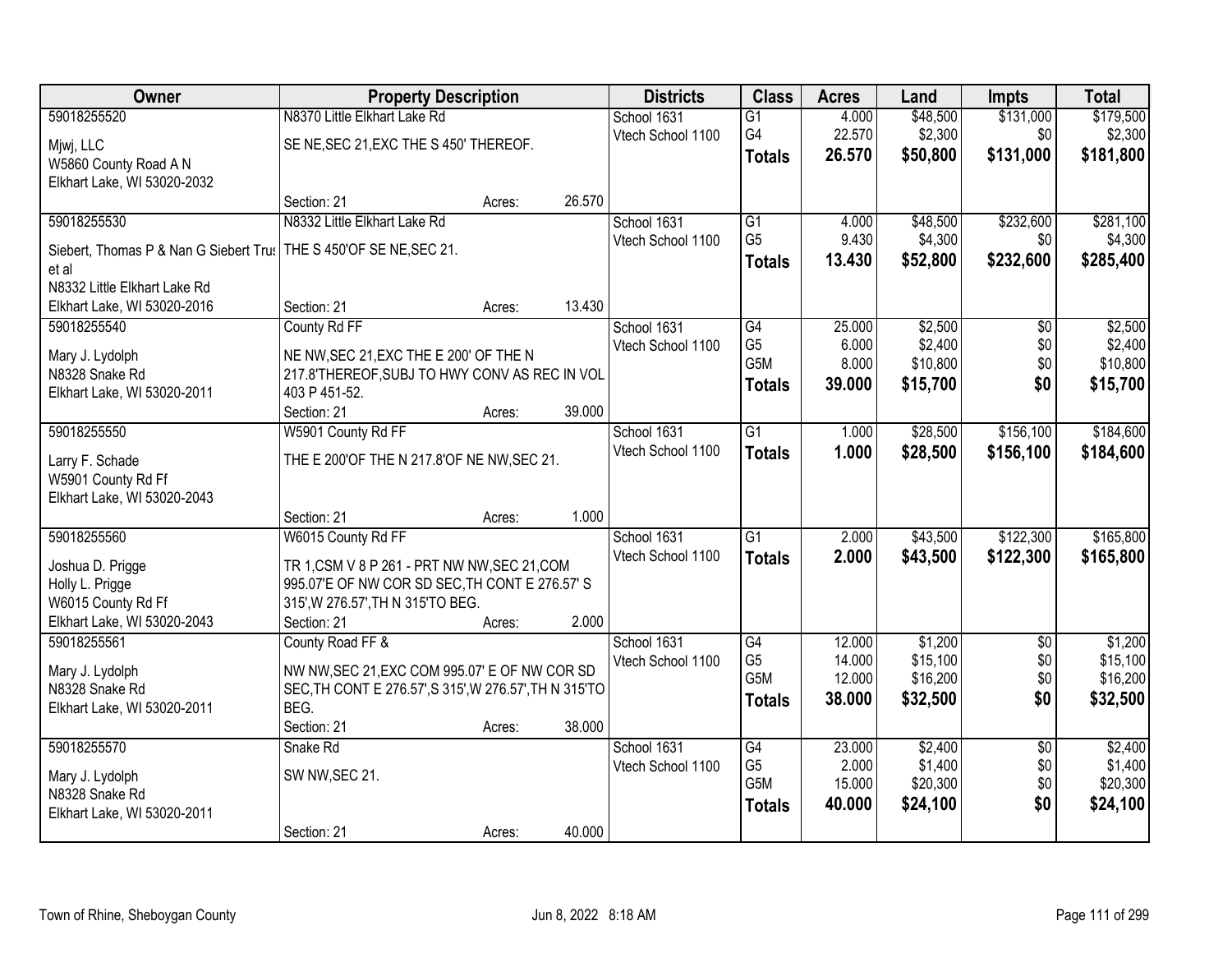| Owner                       | <b>Property Description</b>                            |        |        | <b>Districts</b>  | <b>Class</b>    | <b>Acres</b> | Land      | Impts           | <b>Total</b> |
|-----------------------------|--------------------------------------------------------|--------|--------|-------------------|-----------------|--------------|-----------|-----------------|--------------|
| 59018255580                 | Snake Rd                                               |        |        | School 1631       | G4              | 21.000       | \$2,100   | $\overline{50}$ | \$2,100      |
| Mjwj, LLC                   | SE NW, SEC 21.                                         |        |        | Vtech School 1100 | G <sub>5</sub>  | 17.000       | \$11,700  | \$0             | \$11,700     |
| W5860 County Road A N       |                                                        |        |        |                   | G5M             | 2.000        | \$2,700   | \$0             | \$2,700      |
| Elkhart Lake, WI 53020-2032 |                                                        |        |        |                   | <b>Totals</b>   | 40.000       | \$16,500  | \$0             | \$16,500     |
|                             | Section: 21                                            | Acres: | 40.000 |                   |                 |              |           |                 |              |
| 59018255590                 | W5860 County Rd A N                                    |        |        | School 1631       | $\overline{G1}$ | 4.000        | \$48,500  | \$697,400       | \$745,900    |
|                             |                                                        |        |        | Vtech School 1100 | G <sub>5</sub>  | 7.500        | \$3,400   | \$0             | \$3,400      |
| Walter J. Vollrath          | NE SW, SEC 21.                                         |        |        |                   | G <sub>6</sub>  | 28.500       | \$77,000  | \$0             | \$77,000     |
| W5860 County Road A N       |                                                        |        |        |                   | <b>Totals</b>   | 40.000       | \$128,900 | \$697,400       | \$826,300    |
| Elkhart Lake, WI 53020-2032 |                                                        |        |        |                   |                 |              |           |                 |              |
|                             | Section: 21                                            | Acres: | 40.000 |                   |                 |              |           |                 |              |
| 59018255610                 | N8203 Snake Rd                                         |        |        | School 1631       | $\overline{G1}$ | 3.000        | \$46,000  | \$152,000       | \$198,000    |
| Daniel R. Blanke            | TR 1 CSM V1 P 162 - THE S 212.56'OF THE W              |        |        | Vtech School 1100 | <b>Totals</b>   | 3.000        | \$46,000  | \$152,000       | \$198,000    |
| Linda M. Blanke             | 614.08'OF NW SW, SEC 21.                               |        |        |                   |                 |              |           |                 |              |
| N8203 Snake Rd              |                                                        |        |        |                   |                 |              |           |                 |              |
| Elkhart Lake, WI 53020-2010 | Section: 21                                            | Acres: | 3.000  |                   |                 |              |           |                 |              |
| 59018255620                 | N8163 Snake Rd                                         |        |        | School 1631       | G1              | 13.860       | \$73,200  | \$214,500       | \$287,700    |
|                             |                                                        |        |        | Vtech School 1100 | <b>Totals</b>   | 13.860       | \$73,200  | \$214,500       | \$287,700    |
| Glenn C. Moore              | A-17959 - SW SW, SEC 21, EXC COM AT SW COR SD          |        |        |                   |                 |              |           |                 |              |
| Sylvia A. Moore             | SEC, TH N 530', E 990.30', N 266.07', E 308.58'TO E LN |        |        |                   |                 |              |           |                 |              |
| N8163 Snake Rd              | SD1/4, S0 DEG 3'13"E 741.38'TO N LN CTH A, SLY TO      |        |        |                   |                 |              |           |                 |              |
| Elkhart Lake, WI 53020-2010 | Section: 21                                            | Acres: | 13.860 |                   |                 |              |           |                 |              |
| 59018255622                 | N8171 Snake Rd                                         |        |        | School 1631       | $\overline{G1}$ | 2.320        | \$44,300  | \$200,700       | \$245,000    |
| Stephen C. Westcott         | LOT 1,CSM V 5 P 299 - PRT SW SW, SEC 21, COM N0        |        |        | Vtech School 1100 | <b>Totals</b>   | 2.320        | \$44,300  | \$200,700       | \$245,000    |
| Debra Spaeth                | DEG 42'5"E 849.80'FROM SW COR SD SEC, TH N0            |        |        |                   |                 |              |           |                 |              |
| N8171 Snake Rd              | DEG 42'5"E 230', S85 DEG 48'E 440', S0 DEG 42'5"W      |        |        |                   |                 |              |           |                 |              |
| Elkhart Lake, WI 53020-2010 | Section: 21                                            | Acres: | 2.320  |                   |                 |              |           |                 |              |
| 59018255623                 | N8185 Snake Rd                                         |        |        | School 1631       | $\overline{G1}$ | 5.000        | \$51,000  | \$167,900       | \$218,900    |
|                             |                                                        |        |        | Vtech School 1100 | <b>Totals</b>   | 5.000        | \$51,000  | \$167,900       | \$218,900    |
| Kevin J. Kosnicki           | TR 1 CSM V 7 P 272 - PRT SW SW, SEC 21, COM AT         |        |        |                   |                 |              |           |                 |              |
| Denise A. Kosnicki          | SW COR, SD SEC, TH N00 DEG 42'05"E 1091.82'TO          |        |        |                   |                 |              |           |                 |              |
| N8185 Snake Rd              | PNT OF BEG, TH N00 DEG 42'05"E 213.48', S89 DEG        |        |        |                   |                 |              |           |                 |              |
| Elkhart Lake, WI 53020-2010 | Section: 21                                            | Acres: | 5.000  |                   |                 |              |           |                 |              |
| 59018255630                 | N8115 Snake Rd                                         |        |        | School 1631       | $\overline{G1}$ | 1.110        | \$30,200  | \$269,200       | \$299,400    |
| Gilbert E. Mattson          | THE W 200'OF S 230'OF SW SW, SEC 21, SUBJ TO           |        |        | Vtech School 1100 | <b>Totals</b>   | 1.110        | \$30,200  | \$269,200       | \$299,400    |
| Bernice M. Mattson          | HWY CONV AS REC IN VOL 705 P 128/31,& ALSO             |        |        |                   |                 |              |           |                 |              |
| N8115 Snake Rd              | INCL BEG AT NE COR, SD PARCEL, TH S89 DEG              |        |        |                   |                 |              |           |                 |              |
| Elkhart Lake, WI 53020-2010 | Section: 21                                            | Acres: | 1.110  |                   |                 |              |           |                 |              |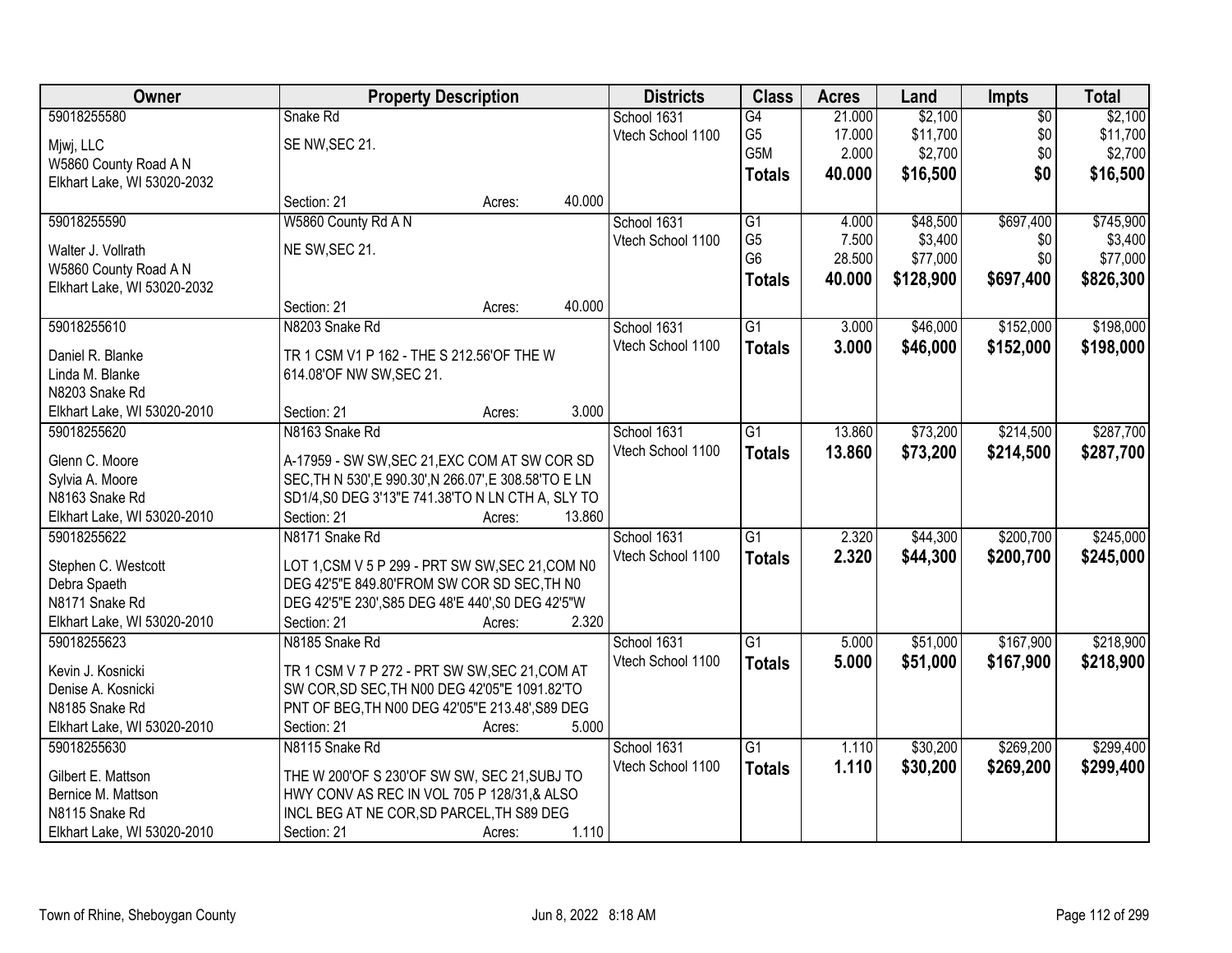| Owner                                                | <b>Property Description</b>                                                                        |                  | <b>Districts</b>  | <b>Class</b>         | <b>Acres</b>    | Land            | <b>Impts</b>    | <b>Total</b>    |
|------------------------------------------------------|----------------------------------------------------------------------------------------------------|------------------|-------------------|----------------------|-----------------|-----------------|-----------------|-----------------|
| 59018255635                                          | W6016 County Rd A N                                                                                |                  | School 1631       | $\overline{G1}$      | 6.840           | \$55,600        | \$120,600       | \$176,200       |
| Dale E. Lanser                                       | LOT 2 CSM V27 P9 -11 #2004398 - PRT LOT 1 CSM V8                                                   |                  | Vtech School 1100 | <b>Totals</b>        | 6.840           | \$55,600        | \$120,600       | \$176,200       |
| W6016 County Road A N                                | P 155 - PRT SW SW, SEC 21                                                                          |                  |                   |                      |                 |                 |                 |                 |
| Elkhart Lake, WI 53020-2032                          |                                                                                                    |                  |                   |                      |                 |                 |                 |                 |
|                                                      | Section: 21                                                                                        | 6.840<br>Acres:  |                   |                      |                 |                 |                 |                 |
| 59018255636                                          | N8129 Snake Rd                                                                                     |                  | School 1631       | $\overline{G1}$      | 1.090           | \$29,900        | \$116,000       | \$145,900       |
|                                                      |                                                                                                    |                  | Vtech School 1100 | <b>Totals</b>        | 1.090           | \$29,900        | \$116,000       | \$145,900       |
| Daniel K. Jones                                      | LOT 2 CSM V 8 P 155 DOC #1162322 BEING PRT SW                                                      |                  |                   |                      |                 |                 |                 |                 |
| W7748 County Rd W<br>Cascade, WI 53011-1258          | SW, SEC 21, & ALSO PRT LOT 1 CSM V27 P9-11 DOC<br>#2004398 COM N00-08-31W 360' FROM SW COR SEC     |                  |                   |                      |                 |                 |                 |                 |
|                                                      | Section: 21                                                                                        | 1.090<br>Acres:  |                   |                      |                 |                 |                 |                 |
| 59018255637                                          | N8127 Snake Rd                                                                                     |                  | School 1631       | G1                   | 1.930           | \$42,500        | \$295,500       | \$338,000       |
|                                                      |                                                                                                    |                  | Vtech School 1100 | G <sub>5</sub>       | 5.000           | \$6,300         | \$0             | \$6,300         |
| Michael A & Heather M Meeusen Joint                  | LOT 1 CSM V27 P9-11 DOC #2004398 BEING PRT SW                                                      |                  |                   | <b>Totals</b>        | 6.930           | \$48,800        | \$295,500       | \$344,300       |
| Revocable Trust of                                   | SW, SEC 21, EXC PRT CONV IN WD #2099416 COM                                                        |                  |                   |                      |                 |                 |                 |                 |
| N8127 Snake Rd                                       | N00-08-31W 360' FROM SW COR SEC 21, TH                                                             |                  |                   |                      |                 |                 |                 |                 |
| Elkhart Lake, WI 53020-2010                          | Section: 21                                                                                        | 6.930<br>Acres:  |                   |                      |                 |                 |                 |                 |
| 59018255640                                          | N County Rd A                                                                                      |                  | School 1631       | G5<br>G <sub>6</sub> | 6.590<br>16.000 | \$3,000         | $\sqrt[6]{}$    | \$3,000         |
| Mjwj, LLC                                            | SE SW, SEC 21, EXC THE S 560.01 THEREOF, & EXC                                                     |                  | Vtech School 1100 |                      |                 | \$32,000        | \$0<br>\$0      | \$32,000        |
| W5860 County Road A N                                | COM S89 DEG 55'04"W 381.29'FROM S1/4 COR SD                                                        |                  |                   | <b>Totals</b>        | 22.590          | \$35,000        |                 | \$35,000        |
| Elkhart Lake, WI 53020-2032                          | SEC, TH NO DEG 04'56"W 47.51'TO PNT OF BEG, TH                                                     |                  |                   |                      |                 |                 |                 |                 |
|                                                      | Section: 21                                                                                        | 22.590<br>Acres: |                   |                      |                 |                 |                 |                 |
| 59018255650                                          | W5964 County Rd A N                                                                                |                  | School 1631       | $\overline{X4}$      | 2.620           | $\overline{50}$ | $\overline{50}$ | $\overline{50}$ |
| First Evangelical Reformed Church                    | PRT SE SW, SEC 21, COM AT SW COR SD1/4, TH N                                                       |                  | Vtech School 1100 | <b>Totals</b>        | 2.620           | \$0             | \$0             | \$0             |
| W5955 County Road A North                            | 214.5', E 564', S 214.5', TH W 564' TO BEG, SUBJ TO                                                |                  |                   |                      |                 |                 |                 |                 |
| Elkhart Lake, WI 53020                               | HWY CONV AS REC IN VOL 701 P 554.                                                                  |                  |                   |                      |                 |                 |                 |                 |
|                                                      | Section: 21                                                                                        | 2.620<br>Acres:  |                   |                      |                 |                 |                 |                 |
| 59018255660                                          | County Rd A N                                                                                      |                  | School 1631       | $\overline{G6}$      | 8.620           | \$17,200        | $\overline{50}$ | \$17,200        |
|                                                      |                                                                                                    |                  | Vtech School 1100 | <b>Totals</b>        | 8.620           | \$17,200        | \$0             | \$17,200        |
| Mjwj, LLC                                            | PRT SE SW & PRT SW SE, SEC 21, COM 564'E OF SW                                                     |                  |                   |                      |                 |                 |                 |                 |
| W5860 County Road A N<br>Elkhart Lake, WI 53020-2032 | COR SE SW, TH E 864.11', NO DEG 24'W 560.01', W<br>1428.11'TO W LINE SE SW, S0 DEG 24'E 345.51', E |                  |                   |                      |                 |                 |                 |                 |
|                                                      | Section: 21                                                                                        | 8.620<br>Acres:  |                   |                      |                 |                 |                 |                 |
| 59018255670                                          | W5914 County Rd A N                                                                                |                  | School 1631       | $\overline{G1}$      | 1.860           | \$41,400        | \$74,000        | \$115,400       |
|                                                      |                                                                                                    |                  | Vtech School 1100 | <b>Totals</b>        | 1.860           | \$41,400        | \$74,000        | \$115,400       |
| Mark Huibregtse                                      | PRT SE SW, SEC 21, COM 917.75' E OF SW COR                                                         |                  |                   |                      |                 |                 |                 |                 |
| W5914 County Road A N                                | SD1/4, TH E 326.48', N 279', W 326.48', TH S 279'TO                                                |                  |                   |                      |                 |                 |                 |                 |
| Elkhart Lake, WI 53020-2032                          | BEG, SUBJ TO HWY CONV AS REC IN VOL 701 P 95.                                                      |                  |                   |                      |                 |                 |                 |                 |
|                                                      | Section: 21                                                                                        | 1.860<br>Acres:  |                   |                      |                 |                 |                 |                 |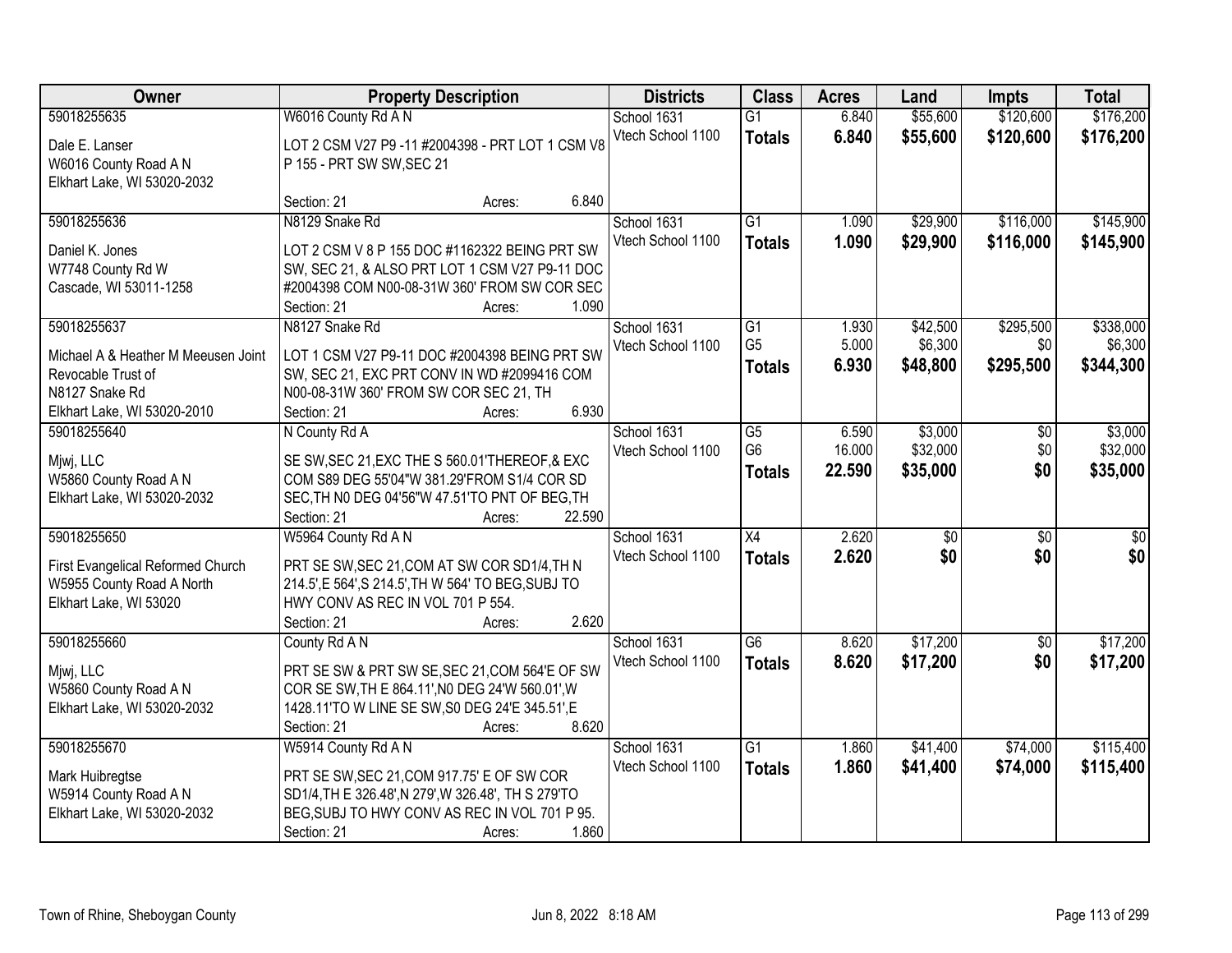| Owner                                                | <b>Property Description</b>                       | <b>Districts</b>  | <b>Class</b>     | <b>Acres</b> | Land      | <b>Impts</b>    | <b>Total</b> |
|------------------------------------------------------|---------------------------------------------------|-------------------|------------------|--------------|-----------|-----------------|--------------|
| 59018255671                                          | County Rd A N                                     | School 1631       | $\overline{G1}$  | 5.000        | \$51,000  | $\overline{50}$ | \$51,000     |
| Mjwj, LLC                                            | LOT 1 CSM V8 P 328 - PRT SE SW, SEC 21, COM S89   | Vtech School 1100 | <b>Totals</b>    | 5.000        | \$51,000  | \$0             | \$51,000     |
| W5860 County Road A N                                | DEG 55'04" W 381.29'& N0 DEG 4'56"W 47.51'FROM    |                   |                  |              |           |                 |              |
| Elkhart Lake, WI 53020-2032                          | S1/4 COR SD SEC, TH S89 DEG 47'35"W 354.09', N0   |                   |                  |              |           |                 |              |
|                                                      | 5.000<br>Section: 21<br>Acres:                    |                   |                  |              |           |                 |              |
| 59018255680                                          | N8270 Little Elkhart Rd                           | School 1631       | G2               | 4.000        | \$48,500  | \$145,200       | \$193,700    |
|                                                      |                                                   | Vtech School 1100 | G4               | 28.790       | \$3,200   | \$0             | \$3,200      |
| Walter J Vollrath III Separate A Trust<br>09-10-1997 | E1/2 SE1/4, SEC 21, EXC THE S 1030' THEREOF.      |                   | G <sub>5</sub>   | 12.000       | \$5,400   | \$0             | \$5,400      |
| W5860 County Road A N                                |                                                   |                   | G <sub>5</sub> M | 4.000        | \$5,400   | \$0             | \$5,400      |
| Elkhart Lake, WI 53020-2032                          | 48.790<br>Section: 21<br>Acres:                   |                   | <b>Totals</b>    | 48.790       | \$62,500  | \$145,200       | \$207,700    |
| 59018255690                                          | N County Rd A                                     | School 1631       | G4               | 5.860        | \$800     | $\sqrt{6}$      | \$800        |
|                                                      |                                                   | Vtech School 1100 | G5M              | 10.000       | \$13,500  | \$0             | \$13,500     |
| Walter J Vollrath III Separate A Trust               | E 26 RDS OF W1/2 SE1/4, SEC 21, EXC THE S 1030'   |                   | <b>Totals</b>    | 15.860       | \$14,300  | \$0             | \$14,300     |
| 09-10-1997                                           | THEREOF.                                          |                   |                  |              |           |                 |              |
| W5860 County Road A N                                |                                                   |                   |                  |              |           |                 |              |
| Elkhart Lake, WI 53020-2032                          | 15.860<br>Section: 21<br>Acres:                   |                   |                  |              |           |                 |              |
| 59018255700                                          | N County Rd A                                     | School 1631       | G <sub>5</sub>   | 6.000        | \$2,700   | \$0             | \$2,700      |
| Mjwj, LLC                                            | W 54 RD OF NW SE, SEC 21.                         | Vtech School 1100 | G <sub>6</sub>   | 21.000       | \$56,700  | \$0             | \$56,700     |
| W5860 County Road A N                                |                                                   |                   | <b>Totals</b>    | 27.000       | \$59,400  | \$0             | \$59,400     |
| Elkhart Lake, WI 53020-2032                          |                                                   |                   |                  |              |           |                 |              |
|                                                      | 27.000<br>Section: 21<br>Acres:                   |                   |                  |              |           |                 |              |
| 59018255720                                          | W5858 County Rd A N                               | School 1631       | $\overline{G1}$  | 1.000        | \$45,000  | \$79,100        | \$124,100    |
| Mjwj, LLC                                            | W 54 RDS OF SW SE, SEC 21, EXC COM 1428.11'E OF   | Vtech School 1100 | G <sub>5</sub>   | 12.000       | \$5,400   | \$0             | \$5,400      |
| W5860 County Road A N                                | SW COR SE SW, TH N 560.01' W TO N&S1/4 LINE, S TC |                   | G <sub>6</sub>   | 11.800       | \$31,900  | \$0             | \$31,900     |
| Elkhart Lake, WI 53020-2032                          | S1/4 POST, TH E TO BEG, SUBJ TO HWY CONV AS       |                   | <b>Totals</b>    | 24.800       | \$82,300  | \$79,100        | \$161,400    |
|                                                      | 24.800<br>Section: 21<br>Acres:                   |                   |                  |              |           |                 |              |
| 59018255731                                          | W5782 County Rd A N                               | School 1631       | $\overline{G1}$  | 4.210        | \$61,100  | \$254,500       | \$315,600    |
|                                                      |                                                   | Vtech School 1100 | G <sub>6</sub>   | 15.000       | \$40,500  | \$0             | \$40,500     |
| Koebel, Richard R or Joan E Koebel                   | LOT 1 CSM V22 P21-22 #1783914 - PRT SW SE & SE    |                   | <b>Totals</b>    | 19.210       | \$101,600 | \$254,500       | \$356,100    |
| Trust<br>Richard R or Joan E Koebel                  | <b>SE, SEC 21</b>                                 |                   |                  |              |           |                 |              |
| W5782 County Road A N                                | 19.210<br>Section: 21<br>Acres:                   |                   |                  |              |           |                 |              |
| Elkhart Lake, WI 53020-2032                          |                                                   |                   |                  |              |           |                 |              |
| 59018255732                                          | County Rd A N                                     | School 1631       | $\overline{G5}$  | 3.000        | \$1,400   | \$0             | \$1,400      |
|                                                      |                                                   | Vtech School 1100 | G <sub>6</sub>   | 11.000       | \$29,700  | \$0             | \$29,700     |
| Vollrath Land I, LLC                                 | LOT 2 CSM V22 P21-22 #1783914 - PRT SE SE, SEC    |                   | <b>Totals</b>    | 14.000       | \$31,100  | \$0             | \$31,100     |
| W5860 County Road A N                                | 21                                                |                   |                  |              |           |                 |              |
| Elkhart Lake, WI 53020-2032                          |                                                   |                   |                  |              |           |                 |              |
|                                                      | 14.000<br>Section: 21<br>Acres:                   |                   |                  |              |           |                 |              |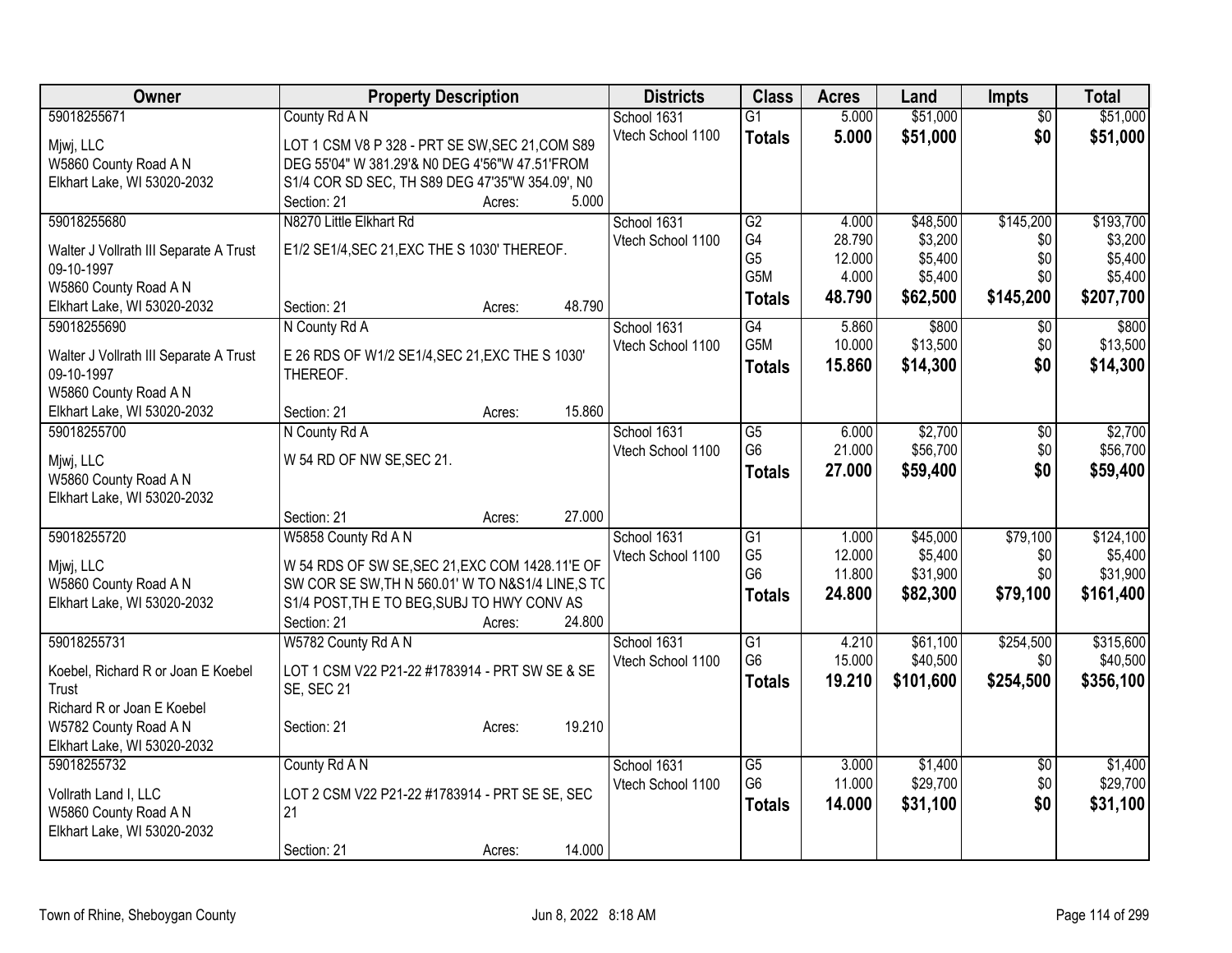| Owner                                   | <b>Property Description</b>                            | <b>Districts</b>                 | <b>Class</b>           | <b>Acres</b> | Land            | <b>Impts</b>    | <b>Total</b> |
|-----------------------------------------|--------------------------------------------------------|----------------------------------|------------------------|--------------|-----------------|-----------------|--------------|
| 59018255740                             | N County Rd A                                          | School 1631                      | $\overline{\text{X2}}$ | 5.250        | $\overline{60}$ | $\overline{50}$ | \$0          |
| State of Wisconsin Dept of Nat Resource | THE E 22 RDS OF SE1/4 OF SE SE, SEC 21, SUBJ TO        | Vtech School 1100                | <b>Totals</b>          | 5.250        | \$0             | \$0             | \$0          |
| PO Box 7921                             | HWY CONV AS REC IN VOL 716 P 651-52.                   |                                  |                        |              |                 |                 |              |
| Madison, WI 53707-7921                  |                                                        |                                  |                        |              |                 |                 |              |
|                                         | 5.250<br>Section: 21<br>Acres:                         |                                  |                        |              |                 |                 |              |
| 59018255750                             | County Rd FF                                           | School 1631                      | $\overline{G5}$        | 26.180       | \$11,800        | \$0             | \$11,800     |
| <b>Richard Bemis</b>                    |                                                        | Vtech School 1100                | <b>Totals</b>          | 26.180       | \$11,800        | \$0             | \$11,800     |
|                                         | NE NE, SEC 22, EXC THE W 132' OF THE N                 |                                  |                        |              |                 |                 |              |
| Kristin Bemis<br>4945 Evergreen Dr      | 660'THEREOF, & EXC THE S 660'OF THE W 780'<br>THEREOF. |                                  |                        |              |                 |                 |              |
|                                         | 26.180<br>Section: 22<br>Acres:                        |                                  |                        |              |                 |                 |              |
| Sheboygan, WI 53081-8207<br>59018255760 | County Rd FF                                           |                                  | G5                     | 2.000        | \$2,500         | \$0             | \$2,500      |
|                                         |                                                        | School 1631<br>Vtech School 1100 |                        |              |                 |                 |              |
| Terry L. Groh                           | PRT NE NE, SEC 22, COM AT NW COR, THE 8 RD, S 40       |                                  | <b>Totals</b>          | 2.000        | \$2,500         | \$0             | \$2,500      |
| Barbara L. Groh                         | RD, W 8 RD TH N 40 RD TO BEG.                          |                                  |                        |              |                 |                 |              |
| W5437 County Rd Ff                      |                                                        |                                  |                        |              |                 |                 |              |
| Elkhart Lake, WI 53020                  | 2.000<br>Section: 22<br>Acres:                         |                                  |                        |              |                 |                 |              |
| 59018255770                             | County Rd FF                                           | School 1631                      | $\overline{G4}$        | 7.500        | \$900           | \$0             | \$900        |
|                                         | THE S 660'OF THE W 780'OF NE NE, SEC 22.               | Vtech School 1100                | G <sub>5</sub>         | 4.320        | \$2,000         | \$0             | \$2,000      |
| Terry L. Groh<br>Barbara L. Groh        |                                                        |                                  | <b>Totals</b>          | 11.820       | \$2,900         | \$0             | \$2,900      |
| W5437 County Rd Ff                      |                                                        |                                  |                        |              |                 |                 |              |
| Elkhart Lake, WI 53020                  | 11.820<br>Section: 22<br>Acres:                        |                                  |                        |              |                 |                 |              |
| 59018255780                             | W5415 County Rd FF                                     | School 1631                      | $\overline{G4}$        | 31.250       | \$4,200         | \$0             | \$4,200      |
|                                         |                                                        |                                  | G <sub>5</sub>         | 5.250        | \$5,800         | \$0             | \$5,800      |
| Terry L. Groh                           | NW NE, SEC 22, SUBJ TO HWY CONV AS REC IN VOL          | Vtech School 1100                | G7                     | 2.500        | \$27,500        | \$182,300       | \$209,800    |
| Barbara L. Groh                         | 403 P 446-47, & EXC COM 376'E & S0 DEG 10'E            |                                  |                        | 39.000       |                 | \$182,300       |              |
| W5415 County Rd Ff                      | 21.80'FROM N1/4 COR, SD SEC, TH S0 DEG 10'E            |                                  | <b>Totals</b>          |              | \$37,500        |                 | \$219,800    |
| Elkhart Lake, WI 53020-2023             | 39.000<br>Section: 22<br>Acres:                        |                                  |                        |              |                 |                 |              |
| 59018255781                             | W5461 County Rd FF                                     | School 1631                      | $\overline{G1}$        | 1.000        | \$28,500        | \$140,900       | \$169,400    |
| Randall D. Schweitzer                   | PRT NW NE, SEC 22, COM 376'E & S0 DEG 10'E             | Vtech School 1100                | <b>Totals</b>          | 1.000        | \$28,500        | \$140,900       | \$169,400    |
| W5461 County Rd Ff                      | 21.80'FROM N1/4 COR, SD SEC, TH S0 DEG 10'E            |                                  |                        |              |                 |                 |              |
| Elkhart Lake, WI 53020-2023             | 360', N88 DEG 17'30"E 121', N0 10'W 360'TO S LINE      |                                  |                        |              |                 |                 |              |
|                                         | 1.000<br>Section: 22<br>Acres:                         |                                  |                        |              |                 |                 |              |
| 59018255790                             | Keystone Rd                                            | School 1631                      | G4                     | 26.420       | \$3,500         | $\overline{50}$ | \$3,500      |
|                                         |                                                        | Vtech School 1100                | G <sub>5</sub>         | 2.500        | \$1,000         | \$0             | \$1,000      |
| Robert L. Ruh                           | SW NE, SEC 22, EXC COM 1334.15'W OF E1/4 COR, SD       |                                  | <b>Totals</b>          | 28.920       | \$4,500         | \$0             | \$4,500      |
| Marlene E. Ruh                          | SEC, TH N0 DEG 42'14"E 326.55', W 432.61', S0 DEG 42'  |                                  |                        |              |                 |                 |              |
| N8202 Rhine Rd                          | 14"W 27", W 212.18", S0 DEG 42'14"W 299.55'TO S LINE   |                                  |                        |              |                 |                 |              |
| Elkhart Lake, WI 53020-2005             | 28.920<br>Section: 22<br>Acres:                        |                                  |                        |              |                 |                 |              |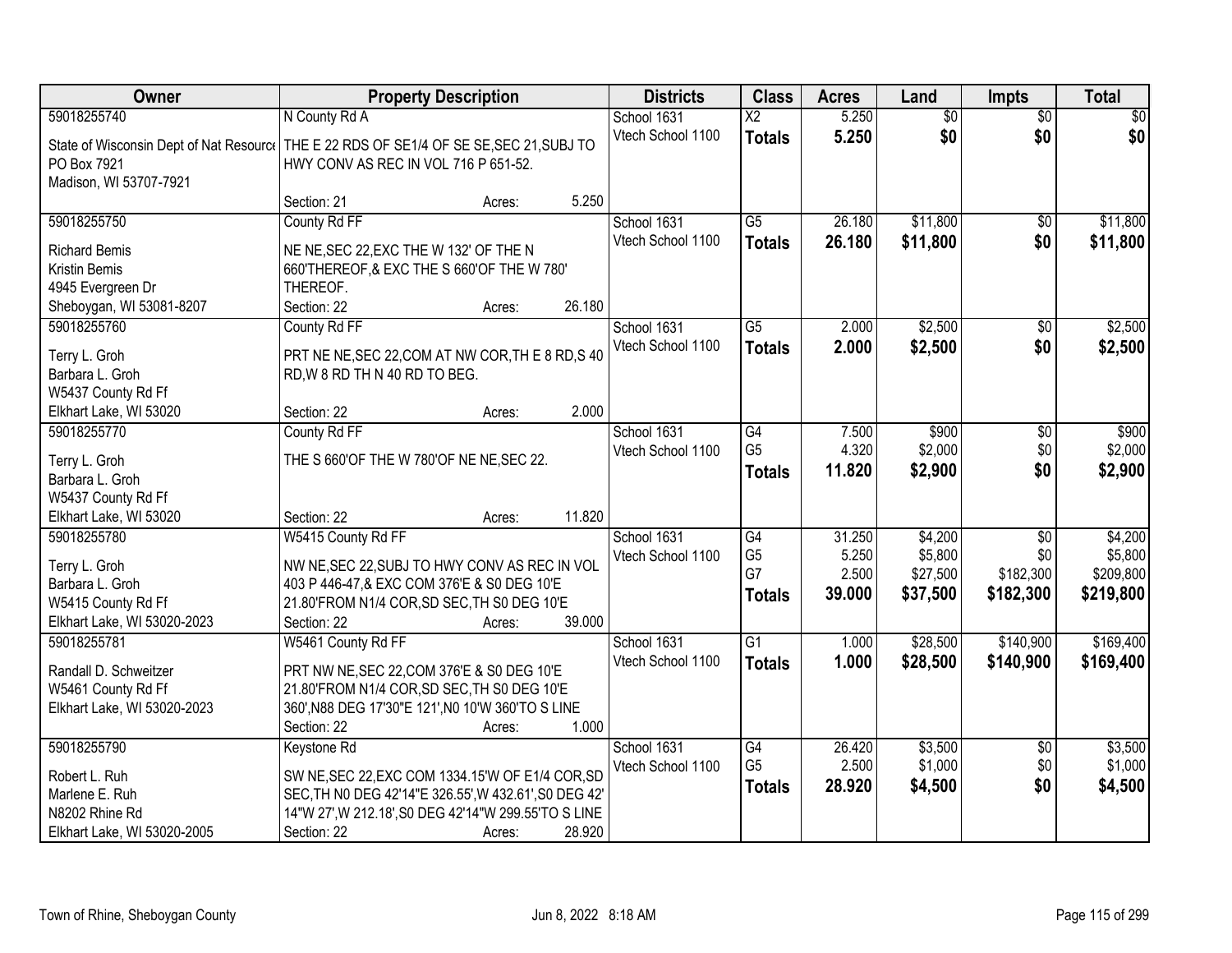| Owner                                   | <b>Property Description</b>                           | <b>Districts</b>  | <b>Class</b>           | <b>Acres</b> | Land     | <b>Impts</b>    | <b>Total</b>    |
|-----------------------------------------|-------------------------------------------------------|-------------------|------------------------|--------------|----------|-----------------|-----------------|
| 59018255791                             | W5428 Keystone Rd                                     | School 1631       | $\overline{G1}$        | 4.700        | \$50,300 | \$196,800       | \$247,100       |
| Jeffery S. Haversack                    | PRT SW NE, SEC 22, COM 1334.15'W OF E1/4 COR, SD      | Vtech School 1100 | <b>Totals</b>          | 4.700        | \$50,300 | \$196,800       | \$247,100       |
| W5428 Keystone Rd                       | SEC, TH N0 DEG 42'14"E 326.55', W 432.61', S0 DEG 42' |                   |                        |              |          |                 |                 |
| Elkhart Lake, WI 53020-2037             | 14"W 27", W 212.18", S0 DEG 42'14"W 299.55'TO S LINE  |                   |                        |              |          |                 |                 |
|                                         | 4.700<br>Section: 22<br>Acres:                        |                   |                        |              |          |                 |                 |
| 59018255792                             | W5498 Keystone Rd                                     | School 1631       | $\overline{G1}$        | 6.380        | \$54,500 | \$138,500       | \$193,000       |
| Betty J. Horneck                        | "ERROR DEED"TR 1 CSM V5 P 165 & OTHER LANDS           | Vtech School 1100 | <b>Totals</b>          | 6.380        | \$54,500 | \$138,500       | \$193,000       |
| W5498 Keystone Rd                       | - PRT SW NE, SEC 22, BEG AT CEN SD SEC, TH N          |                   |                        |              |          |                 |                 |
| Elkhart Lake, WI 53020-2037             | 1285.62', N88 DEG 07'44"E 562.03', S02 DEG 55'11"E    |                   |                        |              |          |                 |                 |
|                                         | 6.380<br>Section: 22<br>Acres:                        |                   |                        |              |          |                 |                 |
| 59018255800                             | Keystone & Rhine Rd                                   | School 1631       | G4                     | 33.500       | \$4,300  | \$0             | \$4,300         |
|                                         |                                                       | Vtech School 1100 | G <sub>5</sub>         | 1.500        | \$100    | \$0             | \$100           |
| Russell F. Dirks Le et al               | SE NE, SEC 22, EXC COM N0 DEG 16'16"E                 |                   | G5M                    | 3.000        | \$4,100  | \$0             | \$4,100         |
| N8043 County Rd E                       | 400.76'FROM E1/4 POST, TH N88 DEG 12'10"W 33',        |                   | G7                     | 1.000        | \$20,000 | \$500           | \$20,500        |
| Elkhart Lake, WI 53020-2004             | N88 DEG 47'21"W 185.83', N3 DEG 17'09"E 199.98', S88  |                   | <b>Totals</b>          | 39.000       | \$28,500 | \$500           | \$29,000        |
|                                         | Section: 22<br>39,000<br>Acres:                       |                   |                        |              |          |                 |                 |
| 59018255810                             | N8340 Rhine Rd                                        | School 1631       | $\overline{G1}$        | 1.000        | \$28,500 | \$93,500        | \$122,000       |
| Robert R. Grundl                        | PRT SE NE, SEC 22, COM N0 DEG 16'16"E                 | Vtech School 1100 | <b>Totals</b>          | 1.000        | \$28,500 | \$93,500        | \$122,000       |
| Pearl A. Grundl                         | 400.76'FROM SE COR, SD1/4, TH N88 DEG 12'10"W         |                   |                        |              |          |                 |                 |
| N8340 Rhine Rd                          | 33', N88 DEG 47'21"W 185.83', N3 DEG 17'09"E          |                   |                        |              |          |                 |                 |
| Elkhart Lake, WI 53020-2007             | 1.000<br>Section: 22<br>Acres:                        |                   |                        |              |          |                 |                 |
| 59018255820                             | County Rd FF                                          | School 1631       | G4                     | 35.470       | \$3,600  | $\overline{30}$ | \$3,600         |
|                                         |                                                       | Vtech School 1100 | G7                     | 1.000        | \$20,000 | \$11,800        | \$31,800        |
| James L. Tenpas                         | NE NW, SEC 22, SUBJ TO HWY CONV AS REC IN V 403       |                   | <b>Totals</b>          | 36.470       | \$23,600 | \$11,800        | \$35,400        |
| Sandra K. Tenpas                        | P 449- 50, EXC COM S89 DEG 46'42"W 229.46'FROM        |                   |                        |              |          |                 |                 |
| W5523 County Rd Ff                      | N1/4 COR, SD SEC, TH S89 DEG 46'42"W 286.89' ALG      |                   |                        |              |          |                 |                 |
| Elkhart Lake, WI 53020-2023             | 36.470<br>Section: 22<br>Acres:                       |                   |                        |              |          |                 |                 |
| 59018255821                             | W5523 County Rd FF                                    | School 1631       | $\overline{G7}$        | 3.530        | \$32,700 | \$75,700        | \$108,400       |
| James L. Tenpas                         | TRACT 1 CSM V 7 P 69-PRT NE NW, SEC 22, COM S89       | Vtech School 1100 | <b>Totals</b>          | 3.530        | \$32,700 | \$75,700        | \$108,400       |
| Sandra K. Tenpas                        | DEG 46' 42"W 229.46'FROM N1/4 COR, SD SEC, TH S89     |                   |                        |              |          |                 |                 |
| W5523 County Rd Ff                      | DEG 46'42"W 286.89'ALG N LN SD1/4,S3 DEG 45'40"W      |                   |                        |              |          |                 |                 |
| Elkhart Lake, WI 53020-2023             | 3.530<br>Section: 22<br>Acres:                        |                   |                        |              |          |                 |                 |
| 59018255830                             | County Rd FF                                          | School 1631       | $\overline{\text{X2}}$ | 39.000       | \$0      | $\overline{50}$ | $\overline{50}$ |
| State of Wisconsin Dept of Nat Resource | NW NW, SEC 22, EXC COM 14 RDS E OF NW COR             | Vtech School 1100 | <b>Totals</b>          | 39.000       | \$0      | \$0             | \$0             |
| PO Box 7921                             | SD1/4, TH S 10 RDS, E 16 RDS, N 10 RDS, TH W 16 RDS   |                   |                        |              |          |                 |                 |
| Madison, WI 53707-7921                  | TO BEG, SUBJ TO HWY CONV AS REC IN VOL 404 P          |                   |                        |              |          |                 |                 |
|                                         | Section: 22<br>39.000<br>Acres:                       |                   |                        |              |          |                 |                 |
|                                         |                                                       |                   |                        |              |          |                 |                 |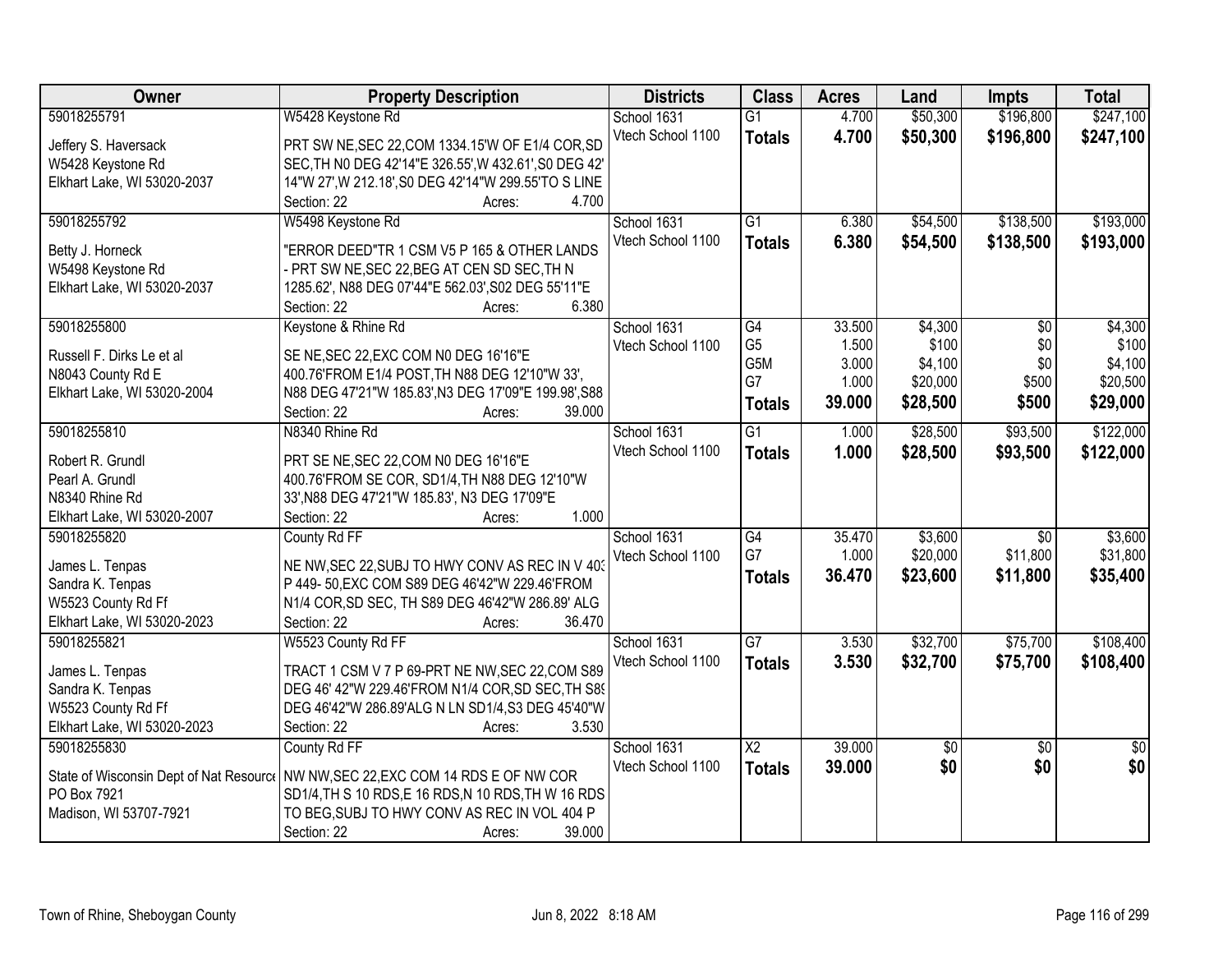| Owner                                   | <b>Property Description</b>                                                                     | <b>Districts</b>  | <b>Class</b>    | <b>Acres</b> | Land            | <b>Impts</b>    | <b>Total</b> |
|-----------------------------------------|-------------------------------------------------------------------------------------------------|-------------------|-----------------|--------------|-----------------|-----------------|--------------|
| 59018255840                             | W5671 County Rd FF                                                                              | School 1631       | $\overline{G1}$ | 1.000        | \$28,500        | \$98,400        | \$126,900    |
| Bradley J. Konen                        | PRT NW NW, SEC 22, COM 231'E OF NW COR                                                          | Vtech School 1100 | <b>Totals</b>   | 1.000        | \$28,500        | \$98,400        | \$126,900    |
| Nguyet T. Konen                         | SD1/4, TH S 165', E 264', N 165', TH W 264'TO BEG, SUB.                                         |                   |                 |              |                 |                 |              |
| W5671 County Rd Ff                      | TO HWY CONV AS REC IN VOL 406 P 22-23.                                                          |                   |                 |              |                 |                 |              |
| Elkhart Lake, WI 53020-2025             | 1.000<br>Section: 22<br>Acres:                                                                  |                   |                 |              |                 |                 |              |
| 59018255850                             | Keystone Rd                                                                                     | School 1631       | $\overline{X2}$ | 22.500       | $\overline{50}$ | $\overline{50}$ | $\sqrt{50}$  |
|                                         |                                                                                                 | Vtech School 1100 | <b>Totals</b>   | 22.500       | \$0             | \$0             | \$0          |
| State of Wisconsin Dept of Nat Resource | SW NW, SEC 22, EXC THE W 35 RDS THEREOF.                                                        |                   |                 |              |                 |                 |              |
| PO Box 7921                             |                                                                                                 |                   |                 |              |                 |                 |              |
| Madison, WI 53707-7921                  | 22.500                                                                                          |                   |                 |              |                 |                 |              |
|                                         | Section: 22<br>Acres:                                                                           |                   |                 |              |                 |                 |              |
| 59018255860                             | Little Elkhart Lake Rd                                                                          | School 1631       | G4              | 16.750       | \$2,200         | \$0             | \$2,200      |
| Walter J Vollrath III Separate A Trust  | THE W 35 RDS OF THE SW NW, SEC 22, EXC COM                                                      | Vtech School 1100 | <b>Totals</b>   | 16.750       | \$2,200         | \$0             | \$2,200      |
| 09-10-1997                              | 372.1'E OF SW COR SD1/4, TH N 180', E 180', S 180', TH                                          |                   |                 |              |                 |                 |              |
| W5860 County Road A N                   | W 180'TO BEG.                                                                                   |                   |                 |              |                 |                 |              |
| Elkhart Lake, WI 53020-2032             | 16.750<br>Section: 22<br>Acres:                                                                 |                   |                 |              |                 |                 |              |
| 59018255870                             | W5666 Keystone Rd                                                                               | School 1631       | $\overline{G1}$ | 0.750        | \$24,200        | \$40,900        | \$65,100     |
|                                         |                                                                                                 | Vtech School 1100 | <b>Totals</b>   | 0.750        | \$24,200        | \$40,900        | \$65,100     |
| Jacob R. Hart<br>Desiree L. Hart        | PRT SW NW, SEC 22, COM 372.1'E OF SW COR<br>SD1/4, TH N 180', E 180', S 180', TH W 180' TO BEG. |                   |                 |              |                 |                 |              |
| W5666 Keystone Rd                       |                                                                                                 |                   |                 |              |                 |                 |              |
| Elkhart Lake, WI 53020-2037             | 0.750<br>Section: 22<br>Acres:                                                                  |                   |                 |              |                 |                 |              |
| 59018255882                             | W5584 Keystone Rd                                                                               | School 1631       | $\overline{G1}$ | 2.000        | \$43,500        | \$366,900       | \$410,400    |
|                                         |                                                                                                 | Vtech School 1100 | G <sub>5</sub>  | 1.920        | \$900           | \$0             | \$900        |
| Dennis K. Weber                         | LOT 2 CSM V20 P107-08 #1717625 - PRT SE NW SEC                                                  |                   | G <sub>6</sub>  | 15.540       | \$42,000        | \$0             | \$42,000     |
| Carol A. Weber                          | 22.                                                                                             |                   | <b>Totals</b>   | 19.460       | \$86,400        | \$366,900       | \$453,300    |
| W5584 Keystone Rd                       |                                                                                                 |                   |                 |              |                 |                 |              |
| Elkhart Lake, WI 53020-2037             | 19.460<br>Section: 22<br>Acres:                                                                 |                   |                 |              |                 |                 |              |
| 59018255883                             | Keystone Rd                                                                                     | School 1631       | $\overline{G5}$ | 4.460        | \$2,000         | \$0             | \$2,000      |
| Brad F. Hayner                          | LOT 1 CSM V23 P 215-216 #1842051 - PRT SE NW                                                    | Vtech School 1100 | G <sub>6</sub>  | 8.000        | \$21,600        | \$0             | \$21,600     |
| Holly M. Hayner                         | <b>SEC 22.</b>                                                                                  |                   | <b>Totals</b>   | 12.460       | \$23,600        | \$0             | \$23,600     |
| W5530 Keystone Rd                       |                                                                                                 |                   |                 |              |                 |                 |              |
| Elkhart Lake, WI 53020-2037             | 12.460<br>Section: 22<br>Acres:                                                                 |                   |                 |              |                 |                 |              |
| 59018255884                             | W5530 Keystone Rd                                                                               | School 1631       | $\overline{G1}$ | 7.000        | \$56,000        | \$133,000       | \$189,000    |
|                                         |                                                                                                 | Vtech School 1100 | <b>Totals</b>   | 7.000        | \$56,000        | \$133,000       | \$189,000    |
| Brad F. Hayner                          | LOT 2 CSM V23 P 215-216 #1842051 - PRT SE NW                                                    |                   |                 |              |                 |                 |              |
| Holly M. Hayner                         | <b>SEC 22.</b>                                                                                  |                   |                 |              |                 |                 |              |
| W5530 Keystone Rd                       |                                                                                                 |                   |                 |              |                 |                 |              |
| Elkhart Lake, WI 53020-2037             | 7.000<br>Section: 22<br>Acres:                                                                  |                   |                 |              |                 |                 |              |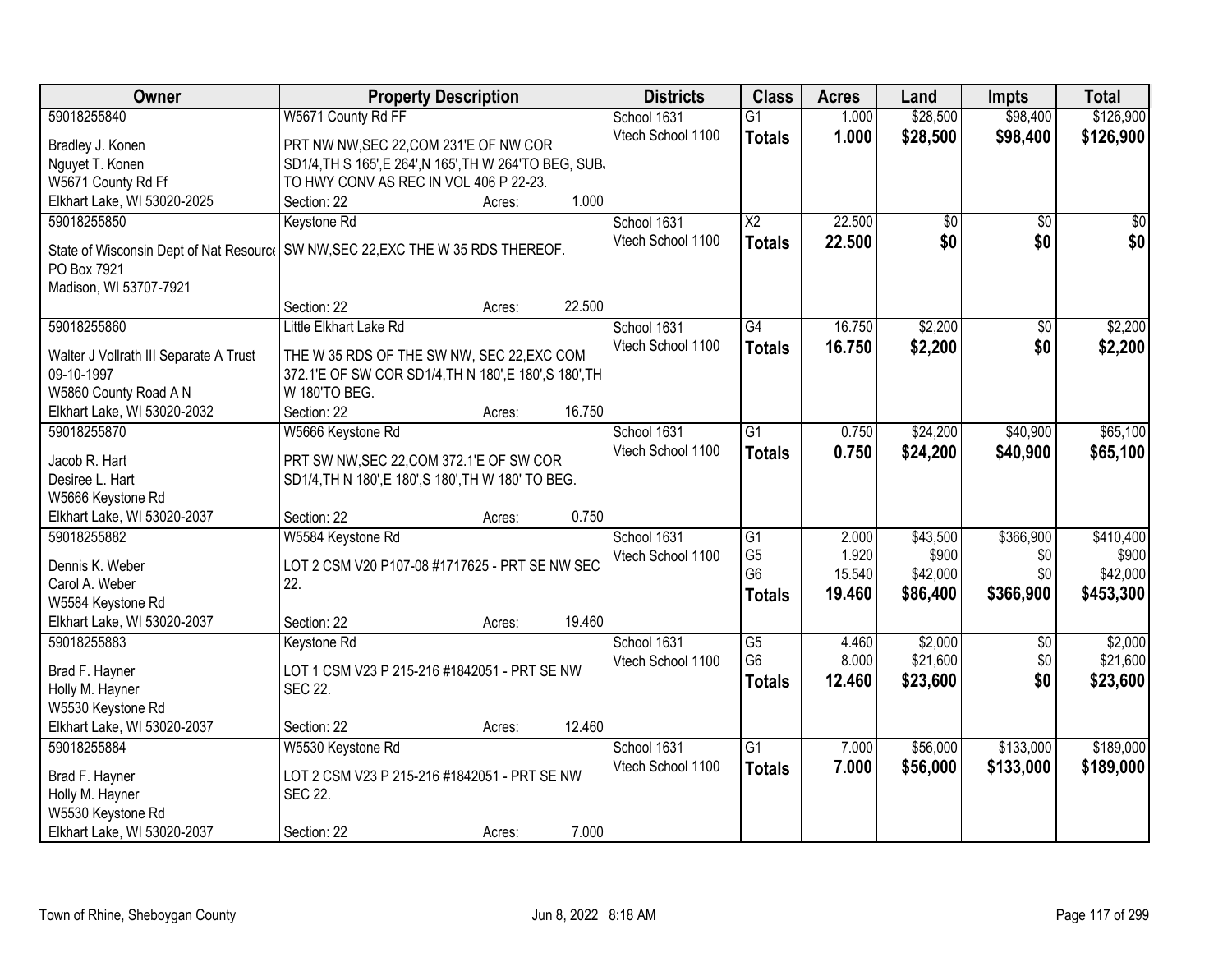| Owner                                   | <b>Property Description</b>                                                                                                         | <b>Districts</b>  | <b>Class</b>           | <b>Acres</b> | Land            | <b>Impts</b>    | <b>Total</b>    |
|-----------------------------------------|-------------------------------------------------------------------------------------------------------------------------------------|-------------------|------------------------|--------------|-----------------|-----------------|-----------------|
| 59018255890                             | <b>Keystone Rd</b>                                                                                                                  | School 1631       | G4                     | 14.000       | \$1,400         | $\overline{60}$ | \$1,400         |
|                                         | Hanke, Garret J & Jane L Hanke Trust e NE SW, SEC 22, EXC THE W 412.5 THEREOF, & EXC                                                | Vtech School 1100 | G <sub>5</sub>         | 7.680        | \$3,400         | \$0             | \$3,400         |
| al                                      | COM 348' W OF NE COR SD1/4, TH W 315', S2 DEG W                                                                                     |                   | <b>Totals</b>          | 21.680       | \$4,800         | \$0             | \$4,800         |
| W4021 N County Rd A                     | 276.57', E 315', TH N2 DEG E 276.57'TO BEG, & ALSO                                                                                  |                   |                        |              |                 |                 |                 |
| Plymouth, WI 53073-4833                 | 21.680<br>Section: 22<br>Acres:                                                                                                     |                   |                        |              |                 |                 |                 |
| 59018255900                             | N5583 Keystone Rd                                                                                                                   | School 1631       | $\overline{\text{X2}}$ | 12.500       | $\overline{50}$ | $\overline{50}$ | \$0             |
| State of Wisconsin Dept of Nat Resource | THE W 412.5'OF NE SW, SEC 22. (B.LAPP)                                                                                              | Vtech School 1100 | <b>Totals</b>          | 12.500       | \$0             | \$0             | \$0             |
| PO Box 7921                             |                                                                                                                                     |                   |                        |              |                 |                 |                 |
| Madison, WI 53707-7921                  |                                                                                                                                     |                   |                        |              |                 |                 |                 |
|                                         | 12.500<br>Section: 22<br>Acres:                                                                                                     |                   |                        |              |                 |                 |                 |
| 59018255910                             | W5537 Keystone Rd                                                                                                                   | School 1631       | $\overline{G1}$        | 2.000        | \$43,500        | \$142,500       | \$186,000       |
| Paul Ausloos                            | PRT NE SW, SEC 22, COM 348'W OF NE COR SD1/4, TH                                                                                    | Vtech School 1100 | <b>Totals</b>          | 2.000        | \$43,500        | \$142,500       | \$186,000       |
| Jamie Ausloos                           | W 315', S2 DEG W 276.57', E 315', N2 DEG E 276.57'TO                                                                                |                   |                        |              |                 |                 |                 |
| W5537 Keystone Rd                       | BEG.                                                                                                                                |                   |                        |              |                 |                 |                 |
| Elkhart Lake, WI 53020-2038             | Section: 22<br>2.000<br>Acres:                                                                                                      |                   |                        |              |                 |                 |                 |
| 59018255911                             | W5549 Keystone Rd                                                                                                                   | School 1631       | $\overline{G1}$        | 3.820        | \$48,100        | \$174,800       | \$222,900       |
| Patricia S. Suemnicht                   | LOT 1 CSM V14 P 17-18 - PRT NE SW, SEC 22, COM                                                                                      | Vtech School 1100 | <b>Totals</b>          | 3.820        | \$48,100        | \$174,800       | \$222,900       |
| W5549 Keystone Rd                       | S88 DEG 45' 58"W 663'FROM CEN, SD SEC, TH CONT                                                                                      |                   |                        |              |                 |                 |                 |
| Elkhart Lake, WI 53020-2038             | S88 DEG 45'58"W 238.62' S0 DEG 09'10"W 460.07', N88                                                                                 |                   |                        |              |                 |                 |                 |
|                                         | 3.820<br>Section: 22<br>Acres:                                                                                                      |                   |                        |              |                 |                 |                 |
| 59018255920                             | Keystone Rd                                                                                                                         | School 1631       | $\overline{\text{X2}}$ | 21.800       | \$0             | \$0             | \$0             |
|                                         |                                                                                                                                     | Vtech School 1100 | <b>Totals</b>          | 21.800       | \$0             | \$0             | \$0             |
| PO Box 7921                             | State of Wisconsin Dept of Nat Resourcol ALL THAT PRT OF NW SW, SEC 22 LYING E OF THE<br>CENLN OF A CREEK RUNNING NLY & SLY THROUGH |                   |                        |              |                 |                 |                 |
| Madison, WI 53707-7921                  | SD1/4. (B.LAPP)                                                                                                                     |                   |                        |              |                 |                 |                 |
|                                         | 21.800<br>Section: 22<br>Acres:                                                                                                     |                   |                        |              |                 |                 |                 |
| 59018255930                             | Keystone Rd & Little                                                                                                                | School 1631       | $\overline{\text{X2}}$ | 18.200       | $\overline{50}$ | $\sqrt{$0}$     | $\sqrt{60}$     |
|                                         |                                                                                                                                     | Vtech School 1100 | <b>Totals</b>          | 18.200       | \$0             | \$0             | \$0             |
|                                         | State of Wisconsin Dept of Nat Resourc   ALL THAT PRT OF NW SW, SEC 22 LYING W OF THE                                               |                   |                        |              |                 |                 |                 |
| PO Box 7921<br>Madison, WI 53707-7921   | CENLN OF A CREEK RUNNING NLY & SLY THROUGH<br>SD1/4.                                                                                |                   |                        |              |                 |                 |                 |
|                                         | 18.200<br>Section: 22<br>Acres:                                                                                                     |                   |                        |              |                 |                 |                 |
| 59018255941                             | W5668 County Rd A N                                                                                                                 | School 1631       | $\overline{\text{X2}}$ | 38,830       | $\overline{50}$ | $\overline{50}$ | $\overline{30}$ |
|                                         |                                                                                                                                     | Vtech School 1100 | <b>Totals</b>          | 38.830       | \$0             | \$0             | \$0             |
| State of Wisconsin Dept of Nat Resource | SWSW, SEC 22, T16R, R21E, SUBJ TO HWY CONV AS                                                                                       |                   |                        |              |                 |                 |                 |
| PO Box 7921                             | REC IN VOL 699 P 190, AND IN VOL 716 P 651-52.                                                                                      |                   |                        |              |                 |                 |                 |
| Madison, WI 53707-7921                  |                                                                                                                                     |                   |                        |              |                 |                 |                 |
|                                         | 38.830<br>Section: 22<br>Acres:                                                                                                     |                   |                        |              |                 |                 |                 |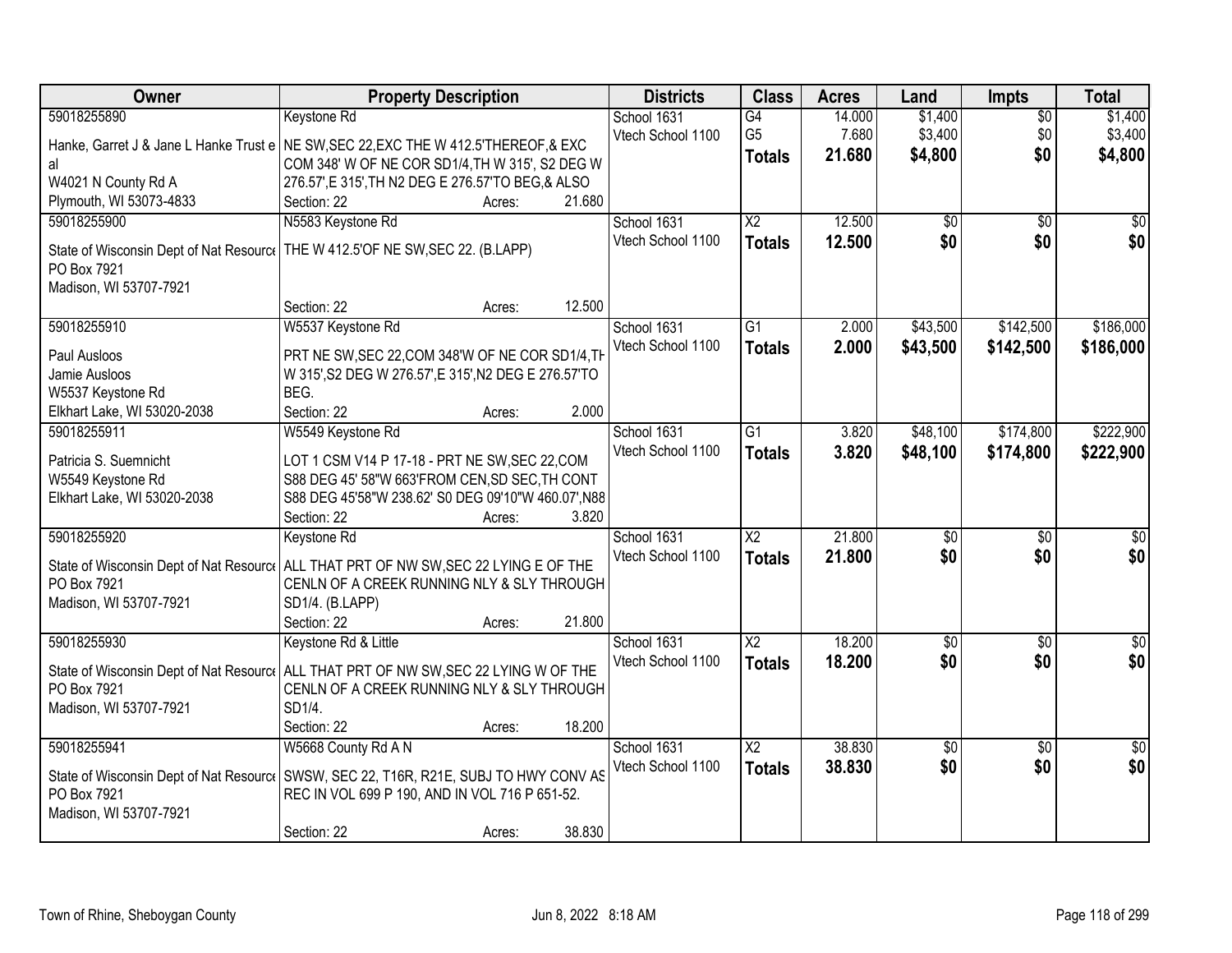| Owner                        | <b>Property Description</b>                                                                        |        | <b>Districts</b>  | <b>Class</b>    | <b>Acres</b>   | Land             | <b>Impts</b>           | <b>Total</b>     |
|------------------------------|----------------------------------------------------------------------------------------------------|--------|-------------------|-----------------|----------------|------------------|------------------------|------------------|
| 59018255960                  | County Rd A N                                                                                      |        | School 1631       | $\overline{G4}$ | 17.720         | \$2,000          | $\overline{50}$        | \$2,000          |
|                              | Hanke, Garret J & Jane L Hanke Trust e SE SW, SEC 22, EXC COM 1317.87'E OF SW COR                  |        | Vtech School 1100 | <b>Totals</b>   | 17.720         | \$2,000          | \$0                    | \$2,000          |
| al                           | SW1/4, TH E 490.26', N00 DEG 40'06"E 363.1', S89 DEG                                               |        |                   |                 |                |                  |                        |                  |
| W4021 N County Rd A          | 31'07"E 88.53', N00 DEG 51'21"E 968.7', S89 DEG                                                    |        |                   |                 |                |                  |                        |                  |
| Plymouth, WI 53073-4833      | Section: 22<br>Acres:                                                                              | 17.720 |                   |                 |                |                  |                        |                  |
| 59018255971                  | W5520 County Rd A N                                                                                |        | School 1631       | $\overline{G1}$ | 5.010          | \$51,000         | \$11,200               | \$62,200         |
|                              |                                                                                                    |        | Vtech School 1100 | <b>Totals</b>   | 5.010          | \$51,000         | \$11,200               | \$62,200         |
| Tracy A. Thomas<br>PO Box 54 | LOT 1, CSM V 8 P 219 - PRT SE SW, SEC 22, COM<br>32.56'N OF S 1/4 COR SD SEC, TH CONT N 341.98', W |        |                   |                 |                |                  |                        |                  |
| Greenbush, WI 53026-0054     | 656', S 317.25', S89 DEG 22'6"E 254.54', S0 DEG 37'54"W                                            |        |                   |                 |                |                  |                        |                  |
|                              | Section: 22<br>Acres:                                                                              | 5.010  |                   |                 |                |                  |                        |                  |
| 59018255972                  | W5596 County Rd A N                                                                                |        | School 1631       | $\overline{G1}$ | 1.000          | \$45,000         | \$136,700              | \$181,700        |
|                              |                                                                                                    |        | Vtech School 1100 | G <sub>6</sub>  | 6.500          | \$17,600         | \$0                    | \$17,600         |
| Alex M. Diedrich             | LOT 1 28CSM187-188 #2051819 N SESW SEC 22,                                                         |        |                   | <b>Totals</b>   | 7.500          | \$62,600         | \$136,700              | \$199,300        |
| Jolene C. Diedrich           | T16N, R21E                                                                                         |        |                   |                 |                |                  |                        |                  |
| W5596 County Road A N        |                                                                                                    |        |                   |                 |                |                  |                        |                  |
| Elkhart Lake, WI 53020-2030  | Section: 22<br>Acres:                                                                              | 7.500  |                   |                 |                |                  |                        |                  |
| 59018255973                  | W5562 County Rd A N                                                                                |        | School 1631       | $\overline{G1}$ | 1.000          | \$45,000         | \$113,300              | \$158,300        |
| Malec Tree Farm, LLC         | LOT 2 28CSM187-188 #2051819 IN SESW SEC 22,                                                        |        | Vtech School 1100 | G <sub>6</sub>  | 7.800          | \$21,100         | \$0                    | \$21,100         |
| W5562 County Road A N        | T16N, R21E.                                                                                        |        |                   | Totals          | 8.800          | \$66,100         | \$113,300              | \$179,400        |
| Elkhart Lake, WI 53020-2030  |                                                                                                    |        |                   |                 |                |                  |                        |                  |
|                              | Section: 22<br>Acres:                                                                              | 8.800  |                   |                 |                |                  |                        |                  |
| 59018255980                  | Keystone Rd                                                                                        |        | School 1631       | $\overline{G4}$ | 17.750         | \$2,400          | $\overline{50}$        | \$2,400          |
| Robert L. Ruh                | NE SE, SEC 22, EXC E1/2 OF E 1/2, SD 1/4.                                                          |        | Vtech School 1100 | G <sub>5</sub>  | 0.500          | \$100            | \$0                    | \$100            |
| Marlene H. Ruh               |                                                                                                    |        |                   | G5M             | 9.250          | \$12,500         | \$0                    | \$12,500         |
| N8202 Rhine Rd               |                                                                                                    |        |                   | G7              | 2.500          | \$27,500         | \$56,600               | \$84,100         |
| Elkhart Lake, WI 53020-2005  | Section: 22<br>Acres:                                                                              | 30.000 |                   | <b>Totals</b>   | 30.000         | \$42,500         | \$56,600               | \$99,100         |
| 59018255990                  | W5311 Keystone Rd                                                                                  |        | School 1631       | $\overline{G1}$ | 1.000          | \$28,500         | \$86,000               | \$114,500        |
|                              |                                                                                                    |        | Vtech School 1100 | <b>Totals</b>   | 1.000          | \$28,500         | \$86,000               | \$114,500        |
| David A. Palmer              | 1 SQUARE AC OF LAND IN NE COR OF NE SE, SEC                                                        |        |                   |                 |                |                  |                        |                  |
| W5311 Keystone Rd            | 22.                                                                                                |        |                   |                 |                |                  |                        |                  |
| Elkhart Lake, WI 53020-2038  |                                                                                                    | 1.000  |                   |                 |                |                  |                        |                  |
|                              | Section: 22<br>Acres:                                                                              |        |                   |                 |                |                  |                        |                  |
| 59018255991                  | Keystone & Rhine Rds                                                                               |        | School 1631       | G4<br>G5M       | 5.250<br>2.750 | \$700<br>\$3,700 | $\overline{50}$<br>\$0 | \$700<br>\$3,700 |
| Robert L. Ruh                | E1/2 E1/2 NE SE, SEC 22, EXC 1 SQ AC IN NE COR OF                                                  |        | Vtech School 1100 | G7              | 1.000          | \$10,000         | \$12,900               | \$22,900         |
| Marlene E. Ruh               | <b>AFOREDESC</b>                                                                                   |        |                   |                 | 9.000          | \$14,400         | \$12,900               | \$27,300         |
| N8202 Rhine Rd               |                                                                                                    |        |                   | <b>Totals</b>   |                |                  |                        |                  |
| Elkhart Lake, WI 53020-2005  | Section: 22<br>Acres:                                                                              | 9.000  |                   |                 |                |                  |                        |                  |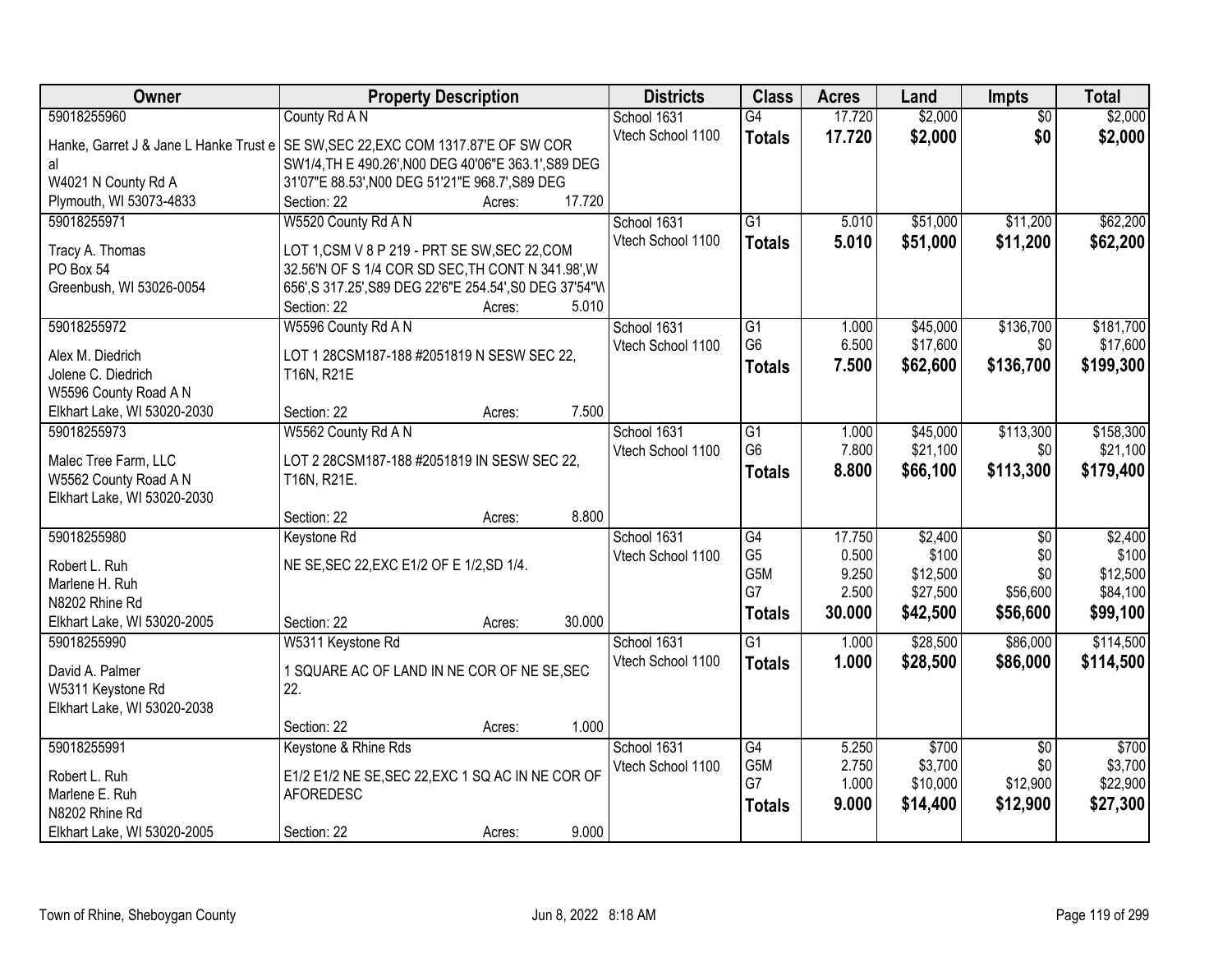| Owner                                  | <b>Property Description</b>                     | <b>Districts</b>  | <b>Class</b>         | <b>Acres</b> | Land                | <b>Impts</b>    | <b>Total</b> |
|----------------------------------------|-------------------------------------------------|-------------------|----------------------|--------------|---------------------|-----------------|--------------|
| 59018256000                            | County                                          | School 1631       | G4                   | 19.500       | \$2,600             | $\overline{50}$ | \$2,600      |
| John D. Dirks                          | E1/2 OF NW SE                                   | Vtech School 1100 | G <sub>5</sub>       | 0.500        | \$100               | \$0             | \$100        |
| Nichole L. Dirks                       |                                                 |                   | <b>Totals</b>        | 20.000       | \$2,700             | \$0             | \$2,700      |
| W5424 County Road A N                  |                                                 |                   |                      |              |                     |                 |              |
| Elkhart Lake, WI 53020-2030            | 20.000<br>Section: 22<br>Acres:                 |                   |                      |              |                     |                 |              |
| 59018256010                            | Keystone Rd                                     | School 1631       | G4                   | 16.500       | \$2,200             | \$0             | \$2,200      |
|                                        |                                                 | Vtech School 1100 | G <sub>5</sub>       | 3.500        | \$1,500             | \$0             | \$1,500      |
| Hanke, Garret J & Jane L Hanke Trust e | W1/2 OF NW SE, SEC 22                           |                   | <b>Totals</b>        | 20.000       | \$3,700             | \$0             | \$3,700      |
| al                                     |                                                 |                   |                      |              |                     |                 |              |
| W4021 N County Rd A                    | 20.000<br>Section: 22                           |                   |                      |              |                     |                 |              |
| Plymouth, WI 53073-4833<br>59018256020 | Acres:<br>W5424 County Rd A N                   | School 1631       | $\overline{G1}$      | 4.000        | \$48,500            | \$157,800       | \$206,300    |
|                                        |                                                 | Vtech School 1100 | G4                   | 13.710       | \$1,700             | \$0             | \$1,700      |
| John D. Dirks                          | E1/2 OF SW SE, SEC 22, SUBJ TO HWY CONV AS REC  |                   | G <sub>5</sub>       | 2.000        | \$2,500             | \$0             | \$2,500      |
| Nichole L. Dirks                       | IN VOL 701 P 100.                               |                   | <b>Totals</b>        | 19.710       | \$52,700            | \$157,800       | \$210,500    |
| W5424 County Road A N                  |                                                 |                   |                      |              |                     |                 |              |
| Elkhart Lake, WI 53020-2030            | 19.710<br>Section: 22<br>Acres:                 |                   |                      |              |                     |                 |              |
| 59018256030                            | County Rd A                                     | School 1631       | G4                   | 19.100       | \$2,500             | \$0             | \$2,500      |
| Hanke, Garret J & Jane L Hanke Trust e | W1/2 OF SW SE, SEC 22, SUBJ TO HWY CONV AS REC  | Vtech School 1100 | G <sub>5</sub>       | 0.500        | \$100               | \$0             | \$100        |
| al                                     | IN VOL 705 P 123/27.                            |                   | <b>Totals</b>        | 19.600       | \$2,600             | \$0             | \$2,600      |
| W4021 N County Rd A                    |                                                 |                   |                      |              |                     |                 |              |
| Plymouth, WI 53073-4833                | 19.600<br>Section: 22<br>Acres:                 |                   |                      |              |                     |                 |              |
| 59018256040                            | N8202 Rhine Rd                                  | School 1631       | $\overline{G4}$      | 35.790       | \$4,600             | $\overline{50}$ | \$4,600      |
|                                        |                                                 | Vtech School 1100 | G <sub>5</sub>       | 1.000        | \$100               | \$0             | \$100        |
| Robert L. Ruh                          | SE SE, SEC 22, SUBJ TO HWY CONV REC IN V 697 P  |                   | G7                   | 1.250        | \$21,300            | \$149,100       | \$170,400    |
| Marlene E. Ruh                         | 694.                                            |                   | <b>Totals</b>        | 38.040       | \$26,000            | \$149,100       | \$175,100    |
| N8202 Rhine Rd                         |                                                 |                   |                      |              |                     |                 |              |
| Elkhart Lake, WI 53020-2005            | 38.040<br>Section: 22<br>Acres:                 |                   |                      |              |                     |                 |              |
| 59018256051                            | N8420 State Highway 57                          | School 1631       | G1<br>G <sub>5</sub> | 4.000        | \$48,500<br>\$2,700 | \$150,600       | \$199,100    |
| Jeffrey R. Broder                      | NE NE, SEC 23, EXC COM AT NE COR SD1/4, TH S 32 | Vtech School 1100 |                      | 6.020        |                     | \$0             | \$2,700      |
| N8420 State Rd 57                      | RD, NW ON HWM OF MUELLER'S LAKE TO N SEC        |                   | <b>Totals</b>        | 10.020       | \$51,200            | \$150,600       | \$201,800    |
| Elkhart Lake, WI 53020-2040            | LN, TH E 20 RDS TO BEG, SUBJ TO HWY CONV AS     |                   |                      |              |                     |                 |              |
|                                        | 10.020<br>Section: 23<br>Acres:                 |                   |                      |              |                     |                 |              |
| 59018256060                            | County Rd FF                                    | School 1631       | $\overline{G5}$      | 4.000        | \$1,800             | $\overline{50}$ | \$1,800      |
| Elvira A. Weber                        | PRT NE NE, SEC 23, COM AT NE COR SD1/4, TH S 32 | Vtech School 1100 | <b>Totals</b>        | 4.000        | \$1,800             | \$0             | \$1,800      |
| 384 Osthoff Ave                        | RD, NW ON H.W.M.OF MUELLER'S LAKE TO N SEC      |                   |                      |              |                     |                 |              |
| PO Box 186                             | LINE, TH E 20 RD TO BEG, SUBJECT TO HWY         |                   |                      |              |                     |                 |              |
| Elkhart Lake, WI 53020-0186            | Section: 23<br>Acres:                           | 4.000             |                      |              |                     |                 |              |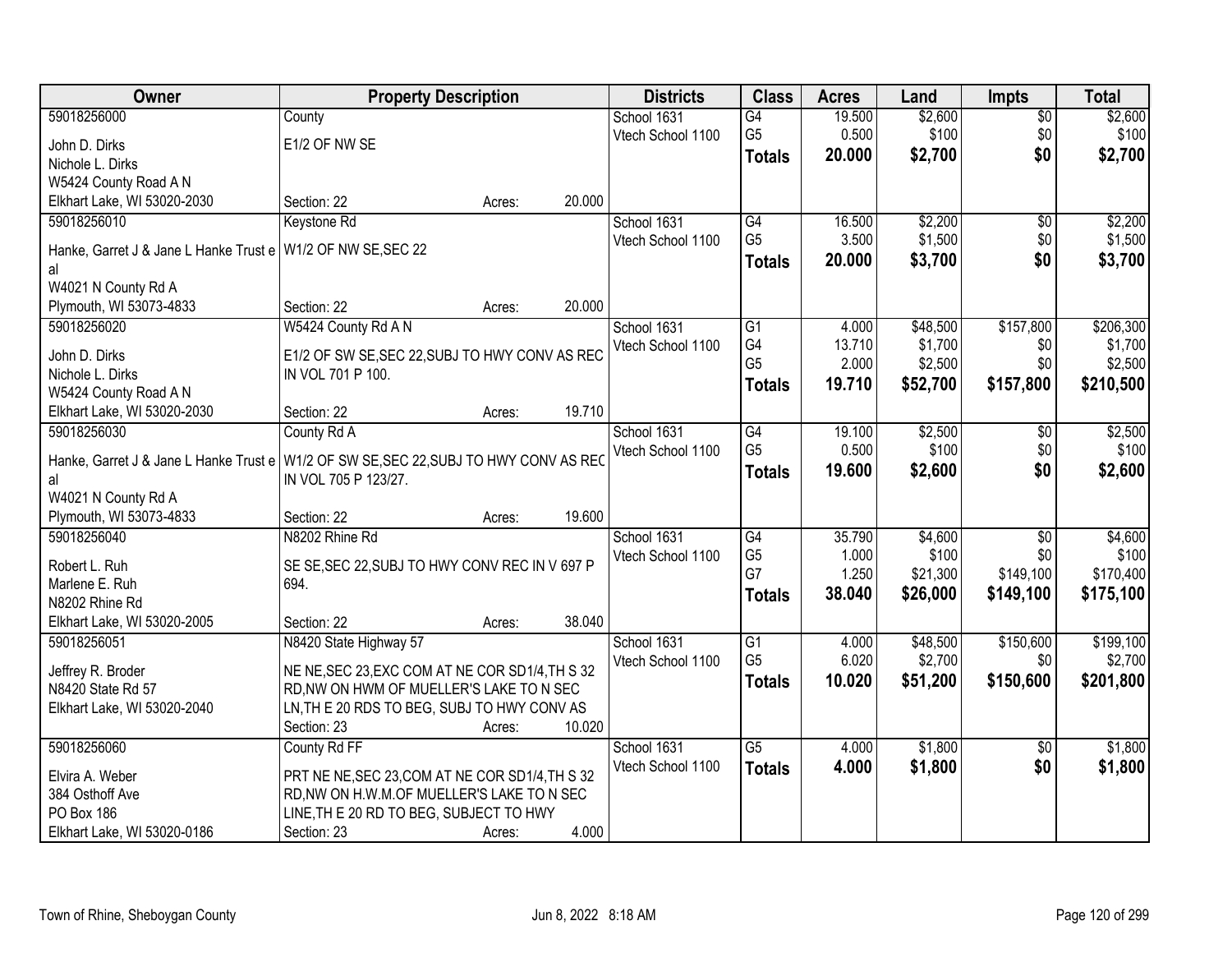| Owner                       | <b>Property Description</b>                          | <b>Districts</b>  | <b>Class</b>    | <b>Acres</b> | Land     | <b>Impts</b>    | <b>Total</b> |
|-----------------------------|------------------------------------------------------|-------------------|-----------------|--------------|----------|-----------------|--------------|
| 59018256071                 | W4985 County Rd FF                                   | School 1631       | $\overline{G1}$ | 10.000       | \$55,100 | \$166,000       | \$221,100    |
| Erin M. Kelley              | PRT NE & NW OF NE, SEC 23, COM N89 DEG 56'17"W       | Vtech School 1100 | G4              | 5.090        | \$700    | \$0             | \$700        |
| E John Groth                | 472.34'FROM NE COR, SD SEC, TH S00 DEG 27' 21"W      |                   | G <sub>5</sub>  | 5.260        | \$2,400  | \$0             | \$2,400      |
| W4985 County Rd Ff          | 40'TO S R/W OF CTH FF & PNT OF BEG, S0 DEG           |                   | <b>Totals</b>   | 20.350       | \$58,200 | \$166,000       | \$224,200    |
| Elkhart Lake, WI 53020-2021 | 20.350<br>Section: 23<br>Acres:                      |                   |                 |              |          |                 |              |
| 59018256081                 | County Rd FF                                         | School 1631       | G4              | 53.620       | \$6,700  | $\overline{50}$ | \$6,700      |
|                             |                                                      | Vtech School 1100 | G <sub>5</sub>  | 1.000        | \$100    | \$0             | \$100        |
| Lawrence T. Eberle          | PRT W1/2 NE1/4, SEC 23, COM S0 DEG 27'21"W           |                   | <b>Totals</b>   | 54.620       | \$6,800  | \$0             | \$6,800      |
| Ann G. Eberle               | 40'FROM N1/4 COR SD SEC, TH S89 DEG 56'17"E          |                   |                 |              |          |                 |              |
| W4890 County Rd Ff          | 1239.86'ON S R/W CTH FF S0 DEG 27'21"W               |                   |                 |              |          |                 |              |
| Elkhart Lake, WI 53020-2019 | 54.620<br>Section: 23<br>Acres:                      |                   |                 |              |          |                 |              |
| 59018256091                 |                                                      | School 1631       | G4              | 16.100       | \$2,200  | \$0             | \$2,200      |
| Peter R. Strub              | NW NE & SW NE, SEC 23, SUBJ TO HWY CONV AS RE        | Vtech School 1100 | G <sub>5</sub>  | 6.000        | \$7,500  | \$0             | \$7,500      |
| Barbara J. Strub            | IN VOL 404 P 12/13, EXC COM S0 DEG 27'21"W           |                   | <b>Totals</b>   | 22.100       | \$9,700  | \$0             | \$9,700      |
| N8368 State Rd 57           | 40'FROM N1/4 COR, SD SEC, TH S89 DEG 56'17"E         |                   |                 |              |          |                 |              |
| Elkhart Lake, WI 53020-2040 | 22.100<br>Section: 23<br>Acres:                      |                   |                 |              |          |                 |              |
| 59018256102                 | N8334 State Highway 57                               | School 1631       | $\overline{G1}$ | 3.000        | \$46,000 | \$143,100       | \$189,100    |
|                             |                                                      | Vtech School 1100 | <b>Totals</b>   | 3.000        | \$46,000 | \$143,100       | \$189,100    |
| Timothy J. Lisowe           | LOT 1 CSM V4 P8 #1014371, IN SENE SEC 23, T16N,      |                   |                 |              |          |                 |              |
| N8334 State Rd 57           | R21E.                                                |                   |                 |              |          |                 |              |
| Elkhart Lake, WI 53020-2040 |                                                      |                   |                 |              |          |                 |              |
|                             | 3.000<br>Section: 23<br>Acres:                       |                   |                 |              |          |                 |              |
| 59018256103                 | N8368 State Highway 57                               | School 1631       | $\overline{G1}$ | 5.400        | \$52,000 | \$274,200       | \$326,200    |
| Peter R. Strub              | INCL PRT CSM V 4 P 231 - PRT SE NE, SEC 23, COM      | Vtech School 1100 | <b>Totals</b>   | 5.400        | \$52,000 | \$274,200       | \$326,200    |
| Barbara J. Strub            | S89 DEG 14' 36"W 36.12'& N0 DEG 29'7"W               |                   |                 |              |          |                 |              |
| N8368 State Rd 57           | 514.21'FROM E1/4 COR SD SEC, TH N0 DEG 29'7"W        |                   |                 |              |          |                 |              |
| Elkhart Lake, WI 53020-2040 | 5.400<br>Section: 23<br>Acres:                       |                   |                 |              |          |                 |              |
| 59018256104                 | State Highway 57                                     | School 1631       | G4              | 16.250       | \$1,800  | $\overline{50}$ | \$1,800      |
|                             |                                                      | Vtech School 1100 | G <sub>5</sub>  | 5.590        | \$2,500  | \$0             | \$2,500      |
| Peter R. Strub              | INCL PRT CSM V 4 P 231 - SE NE, SEC 23, EXC COM      |                   | G5M             | 17.850       | \$24,100 | \$0             | \$24,100     |
| Barbara J. Strub            | S89 DEG 14'36"W 36.12'FROM E1/4 COR, SD SEC, TH      |                   | <b>Totals</b>   | 39.690       | \$28,400 | \$0             | \$28,400     |
| N8368 State Rd 57           | S89 DEG 14'36"W 254.14', NO DEG 29'07"W 514.21', N89 |                   |                 |              |          |                 |              |
| Elkhart Lake, WI 53020-2040 | 39.690<br>Section: 23<br>Acres:                      |                   |                 |              |          |                 |              |
| 59018256110                 | County Rd FF                                         | School 1631       | G4              | 32.500       | \$4,100  | $\overline{50}$ | \$4,100      |
| Robert L. Ruh               | NE NW, SEC 23, SUBJ TO HWY CONV REC IN V 403 P       | Vtech School 1100 | G <sub>5</sub>  | 6.260        | \$2,500  | \$0             | \$2,500      |
| Marlene E. Ruh              | 441,& V 701 P 92.                                    |                   | <b>Totals</b>   | 38.760       | \$6,600  | \$0             | \$6,600      |
| N8202 Rhine Rd              |                                                      |                   |                 |              |          |                 |              |
| Elkhart Lake, WI 53020-2005 | 38.760<br>Section: 23<br>Acres:                      |                   |                 |              |          |                 |              |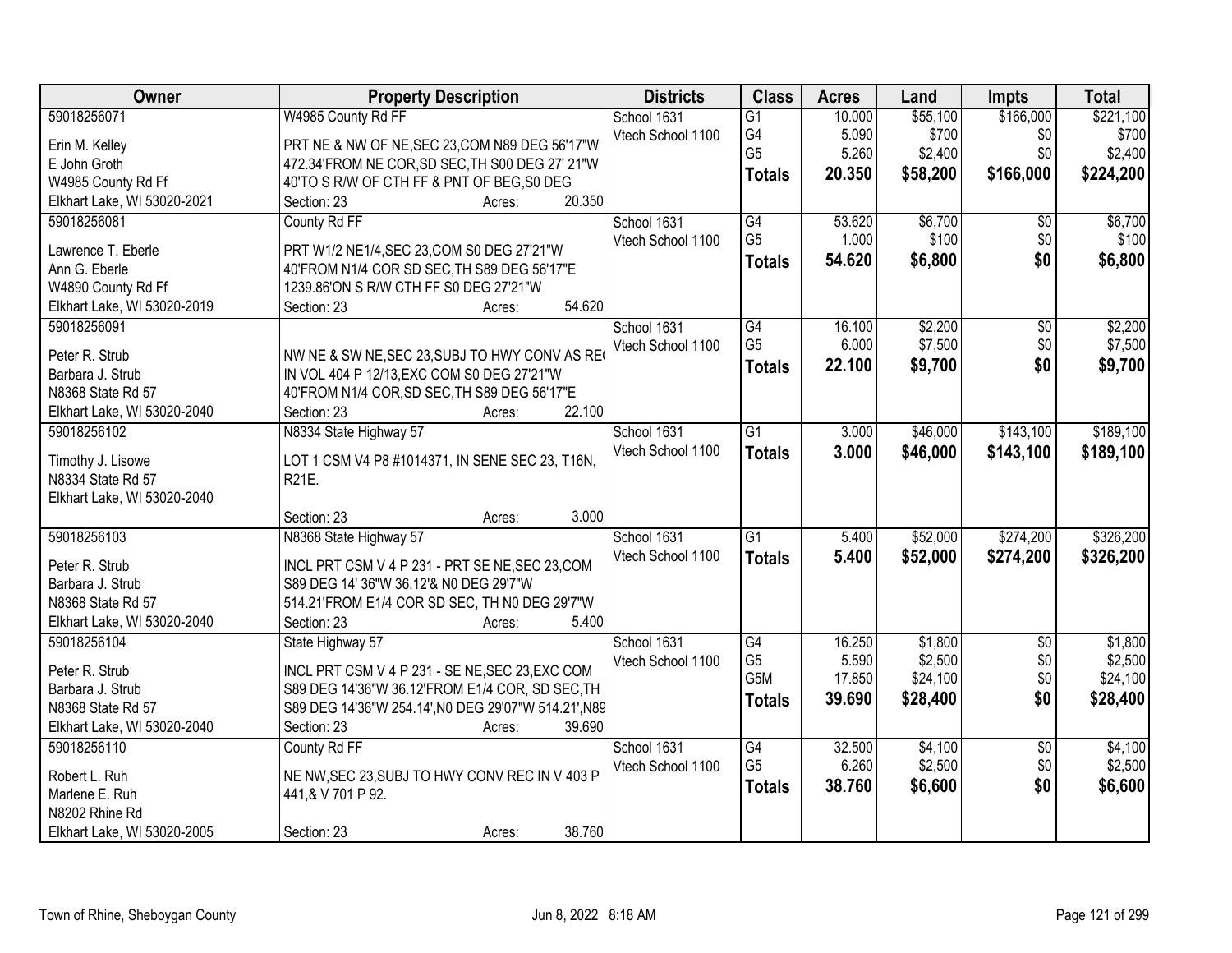| Owner                                   | <b>Property Description</b>                                 | <b>Districts</b>  | <b>Class</b>    | <b>Acres</b> | Land            | Impts           | <b>Total</b>    |
|-----------------------------------------|-------------------------------------------------------------|-------------------|-----------------|--------------|-----------------|-----------------|-----------------|
| 59018256130                             | N8493 Rhine Rd                                              | School 1631       | $\overline{X4}$ | 0.330        | $\overline{60}$ | $\overline{30}$ | $\overline{50}$ |
| Park Monument                           | PT.NW NW, COM.422.4'.E.OF NW.COR, TH S.132',                | Vtech School 1100 | <b>Totals</b>   | 0.330        | \$0             | \$0             | \$0             |
| N8493 Rhine Rd                          | TH.W.TO CEN.OF C.T.H."E", TH N.ON HWY.TO                    |                   |                 |              |                 |                 |                 |
| Elkhart Lake, WI 53020                  | N.SEC.LINE, TH.E.TO BEG.                                    |                   |                 |              |                 |                 |                 |
|                                         | 0.330<br>Section: 23<br>Acres:                              |                   |                 |              |                 |                 |                 |
| 59018256140                             | Rhine Rd                                                    | School 1631       | $\overline{G1}$ | 0.100        | \$5,000         | $\overline{50}$ | \$5,000         |
|                                         |                                                             | Vtech School 1100 | <b>Totals</b>   | 0.100        | \$5,000         | \$0             | \$5,000         |
| <b>Richard Bemis</b>                    | PRT NW NW, SEC 23, COM AT SW COR, THE 15 RDS                |                   |                 |              |                 |                 |                 |
| <b>Kristin Bemis</b>                    | TO CEN CTH E N 1 RD, W TO W SEC LN, TH S 1 RD TC            |                   |                 |              |                 |                 |                 |
| 4945 Evergreen Dr                       | BEG.                                                        |                   |                 |              |                 |                 |                 |
| Sheboygan, WI 53081-8207                | Section: 23<br>0.100<br>Acres:                              |                   |                 |              |                 |                 |                 |
| 59018256150                             | N8487 Rhine Rd                                              | School 1631       | G1              | 2.000        | \$43,500        | \$144,900       | \$188,400       |
| John M. Deblaey                         | PRT NW NW, SEC 23, COM IN CEN CTH E S5 DEG                  | Vtech School 1100 | <b>Totals</b>   | 2.000        | \$43,500        | \$144,900       | \$188,400       |
| N8487 Rhine Rd                          | 53'50"E 136.19' FROM ITS INTER WITH N LN SD                 |                   |                 |              |                 |                 |                 |
| Elkhart Lake, WI 53020-2053             | SEC, TH SW ON SD HWY 394.08' N84 DEG 18'21"E                |                   |                 |              |                 |                 |                 |
|                                         | 2.000<br>Section: 23<br>Acres:                              |                   |                 |              |                 |                 |                 |
| 59018256151                             | Rhine Rd                                                    | School 1631       | $\overline{G5}$ | 8.620        | \$3,900         | \$0             | \$3,900         |
|                                         |                                                             | Vtech School 1100 | <b>Totals</b>   | 8.620        | \$3,900         | \$0             | \$3,900         |
| <b>Richard Bemis</b>                    | A-16539 - THAT PRT NW NW, SEC 23, LYING W OF                |                   |                 |              |                 |                 |                 |
| Kristin Bemis                           | CENLN OLD CTH E, N/K/A RHINE RD, EXC THE S<br>16.5'THEREOF. |                   |                 |              |                 |                 |                 |
| 4945 Evergreen Dr                       | 8.620                                                       |                   |                 |              |                 |                 |                 |
| Sheboygan, WI 53081-8207<br>59018256160 | Section: 23<br>Acres:<br>N8327 Rhine Rd                     |                   | $\overline{G1}$ | 16.000       | \$120,000       | \$379,900       | \$499,900       |
|                                         |                                                             | School 1631       |                 |              |                 |                 |                 |
| Ronald A. Arendt                        | PRT B-1319 - PRT SW NW, SEC 23, COM AT W1/4                 | Vtech School 1100 | <b>Totals</b>   | 16.000       | \$120,000       | \$379,900       | \$499,900       |
| Cynthia L. Arendt                       | COR, SD SEC, TH NO DEG 36"E 434', NELY 86.19' ALG A         |                   |                 |              |                 |                 |                 |
| N8327 Rhine Rd                          | CURVE ON CEN LN RHINE RD, S89 DEG 56'25"E                   |                   |                 |              |                 |                 |                 |
| Elkhart Lake, WI 53020-2008             | 16.000<br>Section: 23<br>Acres:                             |                   |                 |              |                 |                 |                 |
| 59018256162                             | W5217 County Rd FF                                          | School 1631       | $\overline{G1}$ | 3.310        | \$51,600        | \$214,400       | \$266,000       |
| Kevin J. Ruh                            | LOT 1 CSM V17 P 204-05, #1588261 - PRT NW                   | Vtech School 1100 | G4              | 6.400        | \$900           | \$0             | \$900           |
| Denice L. Ruh                           | <b>NW, SEC 23.</b>                                          |                   | <b>Totals</b>   | 9.710        | \$52,500        | \$214,400       | \$266,900       |
| W5217 County Rd Ff                      |                                                             |                   |                 |              |                 |                 |                 |
| Elkhart Lake, WI 53020-2021             | 9.710<br>Section: 23<br>Acres:                              |                   |                 |              |                 |                 |                 |
| 59018256163                             | N8421 Rhine Rd                                              | School 1631       | $\overline{G1}$ | 5.000        | \$68,500        | \$234,000       | \$302,500       |
|                                         |                                                             | Vtech School 1100 | G4              | 14.660       | \$1,700         | \$0             | \$1,700         |
| Keith S. Ruh                            | LOT 2 CSM V17 P 204-05, #1588261 - PRT NW                   |                   | <b>Totals</b>   | 19,660       | \$70,200        | \$234,000       | \$304,200       |
| Angela M. Ruh                           | NW, SEC 23.                                                 |                   |                 |              |                 |                 |                 |
| N8421 Rhine Rd                          |                                                             |                   |                 |              |                 |                 |                 |
| Elkhart Lake, WI 53020-2053             | 19.660<br>Section: 23<br>Acres:                             |                   |                 |              |                 |                 |                 |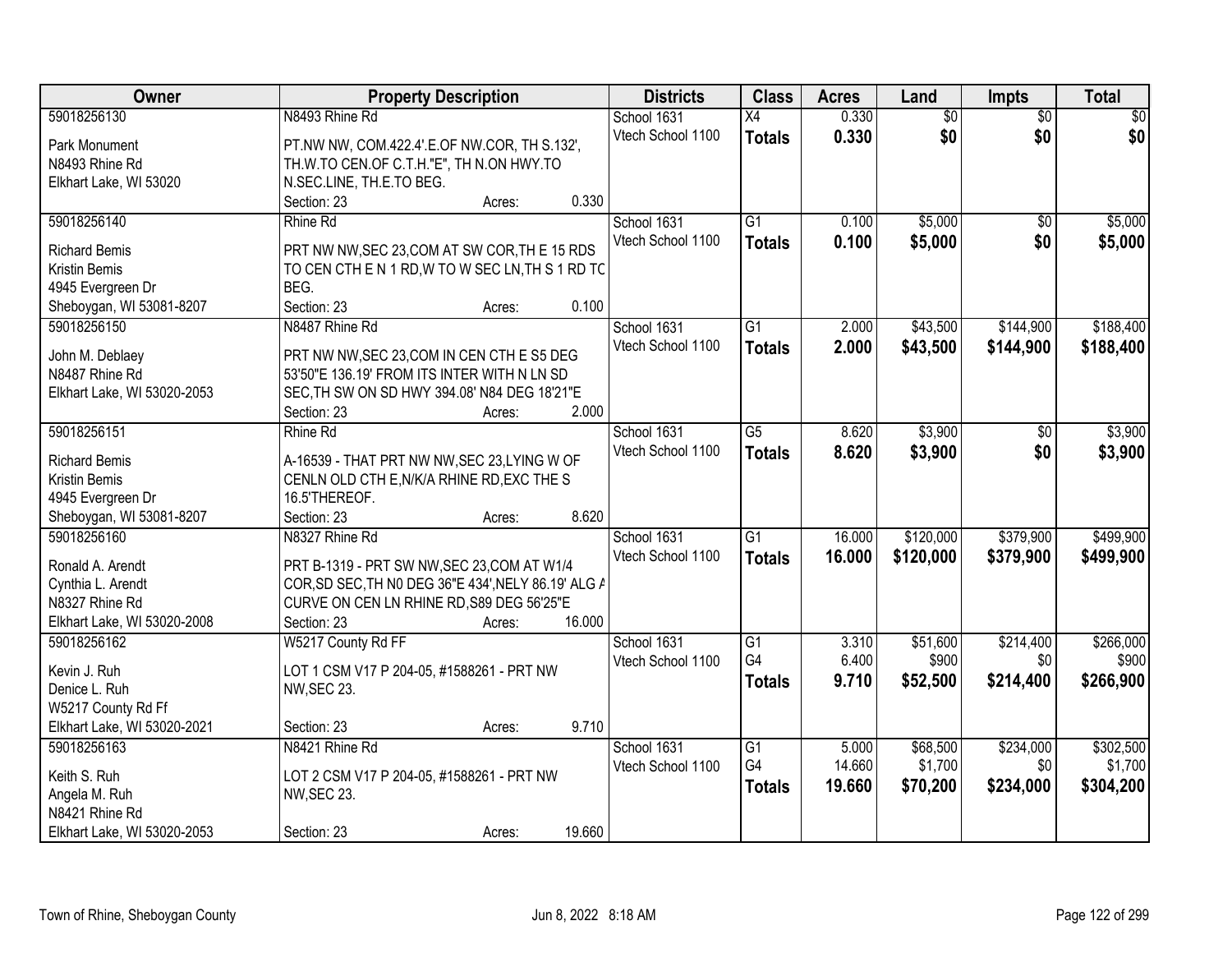| Owner                                  |                                                   | <b>Property Description</b> |        | <b>Districts</b>  | <b>Class</b>    | <b>Acres</b> | Land        | <b>Impts</b>    | <b>Total</b>    |
|----------------------------------------|---------------------------------------------------|-----------------------------|--------|-------------------|-----------------|--------------|-------------|-----------------|-----------------|
| 59018256170                            | Rhine Rd                                          |                             |        | School 1631       | $\overline{G5}$ | 1.640        | \$2,100     | $\overline{50}$ | \$2,100         |
| Russell F. Dirks Le et al              | SW NW, SEC 23, LYING N&W OF CTH E.                |                             |        | Vtech School 1100 | <b>Totals</b>   | 1.640        | \$2,100     | \$0             | \$2,100         |
| N8043 County Rd E                      |                                                   |                             |        |                   |                 |              |             |                 |                 |
| Elkhart Lake, WI 53020-2004            |                                                   |                             |        |                   |                 |              |             |                 |                 |
|                                        | Section: 23                                       | Acres:                      | 1.640  |                   |                 |              |             |                 |                 |
| 59018256174                            | N8371 Rhine Rd                                    |                             |        | School 1631       | $\overline{G1}$ | 9.930        | \$88,100    | $\overline{50}$ | \$88,100        |
| Frank Windsor                          | PRT LOT 1,CSM V 11 P 17 - PRT SW NW, SEC 23, EXC  |                             |        | Vtech School 1100 | <b>Totals</b>   | 9.930        | \$88,100    | \$0             | \$88,100        |
| Robyn Windsor                          | THE N 30' THEREOF CONV BY #1977756.               |                             |        |                   |                 |              |             |                 |                 |
| 200 Marthas Cv                         |                                                   |                             |        |                   |                 |              |             |                 |                 |
| Fayetteville, GA 30215-5136            | Section: 23                                       | Acres:                      | 9.930  |                   |                 |              |             |                 |                 |
| 59018256175                            | N8395 Rhine Rd                                    |                             |        | School 1631       | G1              | 12.410       | \$103,600   | \$578,300       | \$681,900       |
| Michael E Thuecks Trust                | LOT 2,CSM V 11 P 17 - PRT SW NW, SEC 23, & THE N  |                             |        | Vtech School 1100 | <b>Totals</b>   | 12.410       | \$103,600   | \$578,300       | \$681,900       |
| Marnie Loomans-Thuecks Trust           | 30' OF LOT 1 SD CSM DESC IN #1977756.             |                             |        |                   |                 |              |             |                 |                 |
| N8395 Rhine Rd                         |                                                   |                             |        |                   |                 |              |             |                 |                 |
| Elkhart Lake, WI 53020-2008            | Section: 23                                       | Acres:                      | 12.410 |                   |                 |              |             |                 |                 |
| 59018256180                            | Rhine Rd                                          |                             |        | School 1631       | G4              | 25.000       | \$3,300     | \$0             | \$3,300         |
| Robert L. Ruh                          | SE NW, SEC 23.                                    |                             |        | Vtech School 1100 | G5M             | 15.000       | \$20,300    | \$0             | \$20,300        |
| Marlene E. Ruh                         |                                                   |                             |        |                   | <b>Totals</b>   | 40.000       | \$23,600    | \$0             | \$23,600        |
| N8202 Rhine Rd                         |                                                   |                             |        |                   |                 |              |             |                 |                 |
| Elkhart Lake, WI 53020-2005            | Section: 23                                       | Acres:                      | 40.000 |                   |                 |              |             |                 |                 |
| 59018256190                            | Rhine                                             |                             |        | School 1631       | W6              | 40.000       | (\$108,000) | $\overline{30}$ | $\overline{50}$ |
|                                        | NE SW, SEC 23.                                    |                             |        | Vtech School 1100 | <b>Totals</b>   | 40.000       | \$0         | \$0             | \$0             |
| Martin George Roecker<br>PO Box 272469 |                                                   |                             |        |                   |                 |              |             |                 |                 |
| Tampa, FL 33688-2469                   |                                                   |                             |        |                   |                 |              |             |                 |                 |
|                                        | Section: 23                                       | Acres:                      | 40.000 |                   |                 |              |             |                 |                 |
| 59018256201                            | Rhine Rd                                          |                             |        | School 1631       | $\overline{G1}$ | 1.000        | \$10,000    | \$11,600        | \$21,600        |
| Robert L. Ruh                          | NW SW, SEC 23, EXC COM AT NW COR SD1/4, TH S89    |                             |        | Vtech School 1100 | G4              | 27.380       | \$3,700     | \$0             | \$3,700         |
| Marlene E. Ruh                         | DEG 56'25"E 445', S0 DEG 21'59"W 440.5', N89 DEG  |                             |        |                   | <b>Totals</b>   | 28.380       | \$13,700    | \$11,600        | \$25,300        |
| N8202 Rhine Rd                         | 56'25"W 135.56', S0 DEG 21'59"W 210.21', S87 DEG  |                             |        |                   |                 |              |             |                 |                 |
| Elkhart Lake, WI 53020-2005            | Section: 23                                       | Acres:                      | 28.380 |                   |                 |              |             |                 |                 |
| 59018256210                            | N8283 Rhine Rd                                    |                             |        | School 1631       | $\overline{G1}$ | 4.500        | \$62,500    | \$135,700       | \$198,200       |
| Gregory D. Sprenger                    | PRT NW SW, SEC 23, COM AT NW COR SD1/4, TH S89    |                             |        | Vtech School 1100 | <b>Totals</b>   | 4.500        | \$62,500    | \$135,700       | \$198,200       |
| N8283 Rhine Rd                         | DEG 56' 25"E 445', S0 DEG 21'59"W 440.5', N89 DEG |                             |        |                   |                 |              |             |                 |                 |
| Elkhart Lake, WI 53020-2006            | 56'25"W 445', TH NO DEG 21'59"E 440.5' TO BEG.    |                             |        |                   |                 |              |             |                 |                 |
|                                        | Section: 23                                       | Acres:                      | 4.500  |                   |                 |              |             |                 |                 |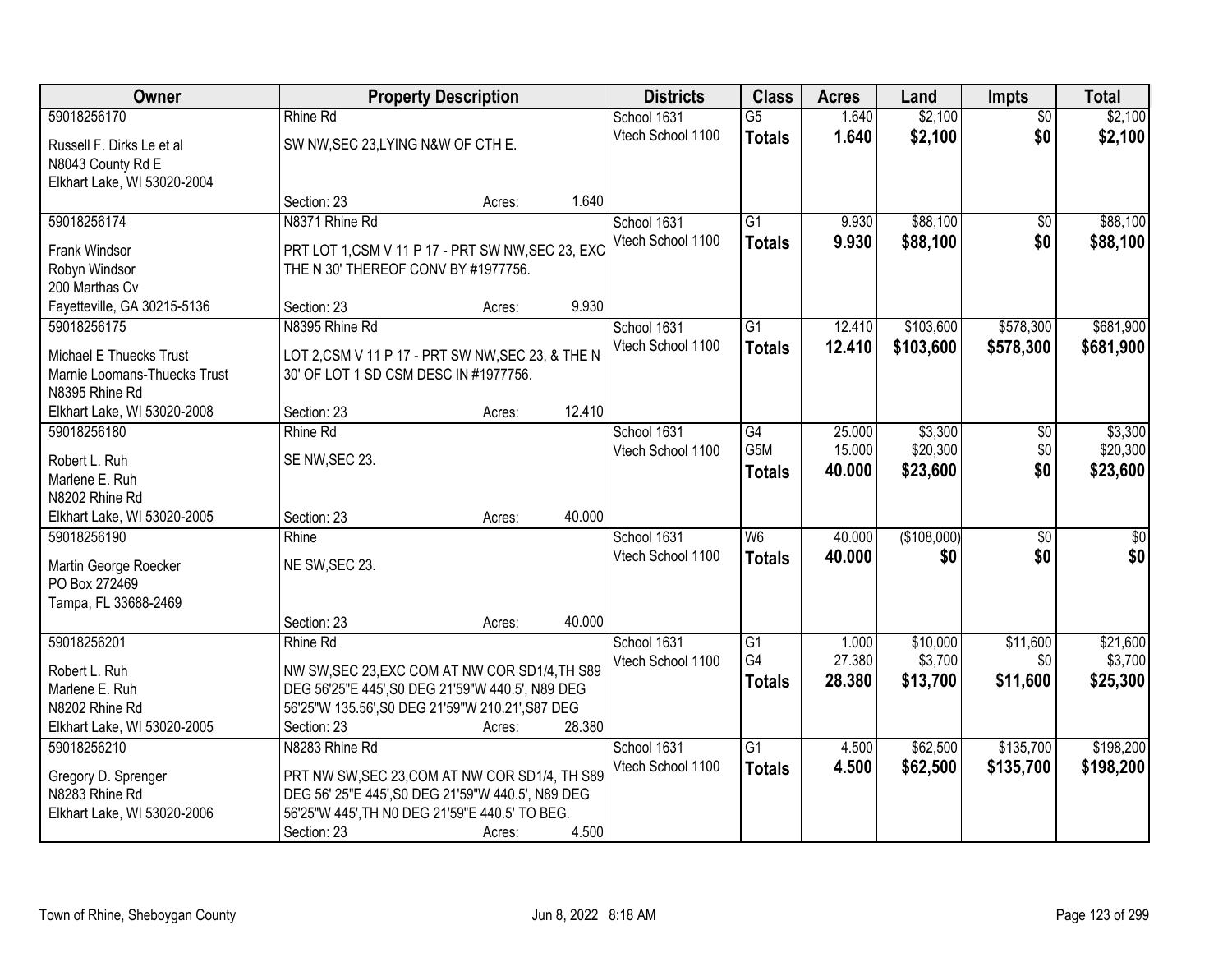| Owner                                  | <b>Property Description</b>                                                                             | <b>Districts</b>  | <b>Class</b>    | <b>Acres</b> | Land       | <b>Impts</b>           | <b>Total</b>    |
|----------------------------------------|---------------------------------------------------------------------------------------------------------|-------------------|-----------------|--------------|------------|------------------------|-----------------|
| 59018256213                            | N8255 Rhine Rd                                                                                          | School 1631       | $\overline{G1}$ | 2.970        | \$54,900   | \$212,200              | \$267,100       |
| Thomas A. Ruh                          | TR 1, V 5 CSM P 181 - PRT NW SW, SEC 23 & BEG AT                                                        | Vtech School 1100 | <b>Totals</b>   | 2.970        | \$54,900   | \$212,200              | \$267,100       |
| Wendy M. Ruh                           | SE COR SD TR 1, TH N00 DEG 21'59"E 210.21', N89                                                         |                   |                 |              |            |                        |                 |
| N8255 Rhine Rd                         | DEG 54'03"E 131', S00 DEG 05'16"W 205.64', TH S87                                                       |                   |                 |              |            |                        |                 |
| Elkhart Lake, WI 53020-2006            | 2.970<br>Section: 23<br>Acres:                                                                          |                   |                 |              |            |                        |                 |
| 59018256214                            | N8239 Rhine Rd                                                                                          | School 1631       | $\overline{G1}$ | 1.000        | \$28,500   | \$85,100               | \$113,600       |
|                                        |                                                                                                         | Vtech School 1100 | G4              | 3.150        | \$400      | \$0                    | \$400           |
| Robert L. Ruh                          | W1/2 W1/2 NW SW, SEC 23, EXC CSM V2 P 286, & ALSO                                                       |                   | <b>Totals</b>   | 4.150        | \$28,900   | \$85,100               | \$114,000       |
| Marlene E. Ruh                         | EXC COM S0 DEG 21'59"W 440.50'FROM W1/4                                                                 |                   |                 |              |            |                        |                 |
| N8202 Rhine Rd                         | COR, SD SEC, TH S0 DEG 21'59"W 221.75', N87 DEG 55                                                      |                   |                 |              |            |                        |                 |
| Elkhart Lake, WI 53020-2005            | 4.150<br>Section: 23<br>Acres:                                                                          |                   |                 |              |            |                        |                 |
| 59018256220                            | Rhine Rd & County Rd                                                                                    | School 1631       | G4              | 36.240       | \$4,700    | \$0                    | \$4,700         |
| Robert L. Ruh                          | SW SW, SEC 23, EXC COM N89 DEG 18'57"E                                                                  | Vtech School 1100 | G <sub>5</sub>  | 1.000        | \$100      | \$0                    | \$100           |
| Marlene E. Ruh                         | 1197.16'FROM SW COR SD1/4, TH N0 DEG 24'39"E                                                            |                   | <b>Totals</b>   | 37.240       | \$4,800    | \$0                    | \$4,800         |
| N8202 Rhine Rd                         | 45.45'TO N R/W LN CTH"A" BEING THE PNT OF                                                               |                   |                 |              |            |                        |                 |
| Elkhart Lake, WI 53020-2005            | 37.240<br>Section: 23<br>Acres:                                                                         |                   |                 |              |            |                        |                 |
| 59018256230                            | W5202 County Rd A N                                                                                     | School 1631       | $\overline{G1}$ | 1.000        | \$28,500   | \$16,900               | \$45,400        |
|                                        |                                                                                                         | Vtech School 1100 | <b>Totals</b>   | 1.000        | \$28,500   | \$16,900               | \$45,400        |
| Robert L Moeller Living Trust          | CSM V 2 P 282-83 - PRT SW SW SEC 23, COM N89                                                            |                   |                 |              |            |                        |                 |
| 704 Lakeshore Dr                       | DEG 18'57"E 1197.16'FROM SW COR SD1/4, TH N0                                                            |                   |                 |              |            |                        |                 |
| Elkhart Lake, WI 53020-1908            | DEG 24'39"E 45.45'TO N R/W LN CTH A, BEING THE                                                          |                   |                 |              |            |                        |                 |
|                                        | Section: 23<br>1.000<br>Acres:                                                                          |                   |                 |              |            |                        |                 |
| 59018256240                            | County Rd A N                                                                                           | School 1631       | $\overline{W6}$ | 37.940       | (\$94,900) | $\overline{50}$        | $\overline{50}$ |
| Martin George Roecker                  | SE SW, SEC 23, SUBJ TO HWY CONV AS REC IN VOL                                                           | Vtech School 1100 | <b>Totals</b>   | 37.940       | \$0        | \$0                    | \$0             |
| PO Box 272469                          | 704 P 124.                                                                                              |                   |                 |              |            |                        |                 |
| Tampa, FL 33688-2469                   |                                                                                                         |                   |                 |              |            |                        |                 |
|                                        | 37.940<br>Section: 23<br>Acres:                                                                         |                   |                 |              |            |                        |                 |
| 59018256251                            | N8218 State Highway 57                                                                                  | School 1631       | $\overline{G1}$ | 5.000        | \$51,000   | \$112,600              | \$163,600       |
| Mark D. Forstner                       | LOT 1 CSM V11 P 244-46 - PRT E1/2 SE1/4, SEC                                                            | Vtech School 1100 | <b>Totals</b>   | 5.000        | \$51,000   | \$112,600              | \$163,600       |
|                                        |                                                                                                         |                   |                 |              |            |                        |                 |
| Marki R. Forstner<br>N8218 State Rd 57 | 23, COM 528.60'S & 34.97'W OF E1/4 COR, SD SEC, TH<br>S0 DEG 06'54"W 24.30', S0 DEG 01'42"E 200.03', S0 |                   |                 |              |            |                        |                 |
| Elkhart Lake, WI 53020-2040            | 5.000<br>Section: 23<br>Acres:                                                                          |                   |                 |              |            |                        |                 |
| 59018256252                            |                                                                                                         | School 1631       | $\overline{G4}$ | 6.090        | \$600      |                        | \$600           |
|                                        | State Highway 57                                                                                        |                   | G <sub>5</sub>  | 9.090        | \$4,100    | $\overline{50}$<br>\$0 | \$4,100         |
| Donald L. Arndt                        | LOT 1 CSM V18 P 254-56,#1637920 - PRT NE SE, SEC                                                        | Vtech School 1100 |                 |              |            |                        |                 |
| W2264 North St                         | 23.                                                                                                     |                   | <b>Totals</b>   | 15.180       | \$4,700    | \$0                    | \$4,700         |
| Sheboygan Fls, WI 53085-2313           |                                                                                                         |                   |                 |              |            |                        |                 |
|                                        | 15.180<br>Section: 23<br>Acres:                                                                         |                   |                 |              |            |                        |                 |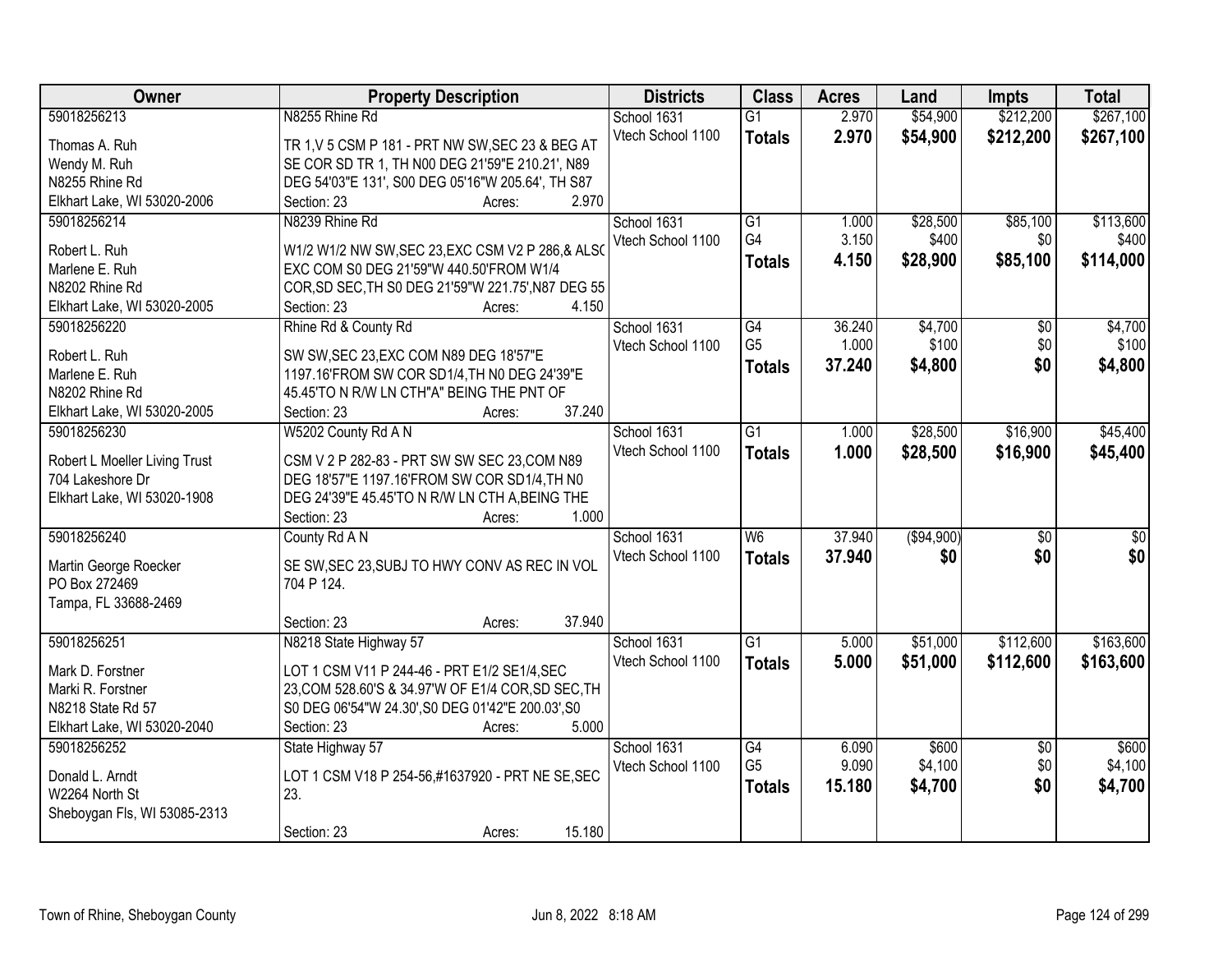| Owner                                    | <b>Property Description</b>                              |        |        | <b>Districts</b>  | <b>Class</b>    | <b>Acres</b>    | Land               | <b>Impts</b>    | <b>Total</b>       |
|------------------------------------------|----------------------------------------------------------|--------|--------|-------------------|-----------------|-----------------|--------------------|-----------------|--------------------|
| 59018256254                              | State Highway 57                                         |        |        | School 1631       | G4              | 2.000           | \$200              | $\overline{50}$ | \$200              |
| Paul A. Meiselwitz                       | LOT 1 CSM V19 P 93-95 #1662698 - PRT E1/2 SE1/4          |        |        | Vtech School 1100 | G <sub>5</sub>  | 11.180          | \$5,100            | \$0             | \$5,100            |
| W10784 Howard Dr W                       | SEC 23.                                                  |        |        |                   | G5M             | 2.000           | \$2,700            | \$0             | \$2,700            |
| Fox Lake, WI 53933-9771                  |                                                          |        |        |                   | <b>Totals</b>   | 15.180          | \$8,000            | \$0             | \$8,000            |
|                                          | Section: 23                                              | Acres: | 15.180 |                   |                 |                 |                    |                 |                    |
| 59018256255                              | State Highway 57                                         |        |        | School 1631       | G4              | 12.180          | \$1,200            | $\overline{50}$ | \$1,200            |
|                                          |                                                          |        |        | Vtech School 1100 | G <sub>5</sub>  | 3.000           | \$1,400            | \$0             | \$1,400            |
| Jeffrey P. Meiselwitz                    | LOT 2 CSM V19 P93-95 #1662698 - PRT E1/2 SE 1/4          |        |        |                   | <b>Totals</b>   | 15.180          | \$2,600            | \$0             | \$2,600            |
| 2782 Clover St<br>Oshkosh, WI 54901-1566 | <b>SEC 23.</b>                                           |        |        |                   |                 |                 |                    |                 |                    |
|                                          | Section: 23                                              | Acres: | 15.180 |                   |                 |                 |                    |                 |                    |
| 59018256260                              | State Highway 57                                         |        |        | School 1631       | G4              | 20.500          | \$2,100            | \$0             | \$2,100            |
|                                          |                                                          |        |        | Vtech School 1100 | G <sub>5</sub>  | 5.000           | \$2,300            | \$0             | \$2,300            |
| Kleinsek, Arlene J Kleinsek Trust        | NW SE, SEC 23.                                           |        |        |                   | G5M             | 14.500          | \$19,600           | \$0             | \$19,600           |
| Arlene J. Kleinsek                       |                                                          |        |        |                   | <b>Totals</b>   | 40.000          | \$24,000           | \$0             | \$24,000           |
| W5036 County Road A N                    |                                                          |        | 40.000 |                   |                 |                 |                    |                 |                    |
| Elkhart Lake, WI 53020-2028              | Section: 23                                              | Acres: |        |                   |                 |                 |                    |                 |                    |
| 59018256270                              | W5036 County Rd A N                                      |        |        | School 1631       | G1<br>G4        | 4.000           | \$48,500           | \$197,700       | \$246,200          |
| Kleinsek, Arlene J Kleinsek Trust        | SW SE, SEC 23, EXC COM AT SW COR SD1/4, TH N1            |        |        | Vtech School 1100 | G <sub>5</sub>  | 26.000<br>2.500 | \$3,200<br>\$1,000 | \$0<br>\$0      | \$3,200<br>\$1,000 |
| Arlene J. Kleinsek                       | DEG 54'E 616.68', E 333.08', S 73.28', E 60.97', S1 DEG  |        |        |                   | G5M             | 1.500           | \$2,100            | \$0             | \$2,100            |
| W5036 County Road A N                    | 56'E 543.62', TH W 432.49'TO BEG, SUBJ TO HWY            |        |        |                   |                 | 34.000          |                    | \$197,700       |                    |
| Elkhart Lake, WI 53020-2028              | Section: 23                                              | Acres: | 34.000 |                   | <b>Totals</b>   |                 | \$54,800           |                 | \$252,500          |
| 59018256280                              | W5084 County Rd A N                                      |        |        | School 1631       | $\overline{G1}$ | 5.180           | \$51,500           | \$118,600       | \$170,100          |
| Darrell K. Abston                        | PRT SW SE, SEC 23, COM AT S1/4 POST, TH N1 DEG           |        |        | Vtech School 1100 | <b>Totals</b>   | 5.180           | \$51,500           | \$118,600       | \$170,100          |
| Rita Abston                              | 54'E 616.68', E 333.08', S 73.28', E 60.97', S1 DEG 56'E |        |        |                   |                 |                 |                    |                 |                    |
| W5084 County Road A N                    | 543.62', TH W 432.49'TO BEG, SUBJ TO HWY CONV AS         |        |        |                   |                 |                 |                    |                 |                    |
| Elkhart Lake, WI 53020-2028              | Section: 23                                              | Acres: | 5.180  |                   |                 |                 |                    |                 |                    |
| 59018256300                              | W4998 County Rd A N                                      |        |        | School 1631       | $\overline{G1}$ | 5.000           | \$51,000           | \$166,300       | \$217,300          |
|                                          |                                                          |        |        | Vtech School 1100 | <b>Totals</b>   | 5.000           | \$51,000           | \$166,300       | \$217,300          |
| Cynthia Lee Pfrang                       | PRT SE SE, SEC 23, COM AT SW COR SD1/4, TH N             |        |        |                   |                 |                 |                    |                 |                    |
| Steven W. Pfrang                         | 660', E 330', S 660'TO CEN OF CTH A, TH W 330'TO         |        |        |                   |                 |                 |                    |                 |                    |
| W4998 County Road A N                    | BEG.                                                     |        |        |                   |                 |                 |                    |                 |                    |
| Elkhart Lake, WI 53020-2028              | Section: 23                                              | Acres: | 5.000  |                   |                 |                 |                    |                 |                    |
| 59018256301                              | State Highway 57                                         |        |        | School 1631       |                 |                 |                    |                 |                    |
| Memorandum                               | NW SW, SEC 23 0.17 AC                                    |        |        | Vtech School 1100 | <b>Totals</b>   |                 |                    |                 |                    |
| Na                                       |                                                          |        |        |                   |                 |                 |                    |                 |                    |
| Na, WI 99999                             |                                                          |        |        |                   |                 |                 |                    |                 |                    |
|                                          | Section: 23                                              | Acres: | 0.170  |                   |                 |                 |                    |                 |                    |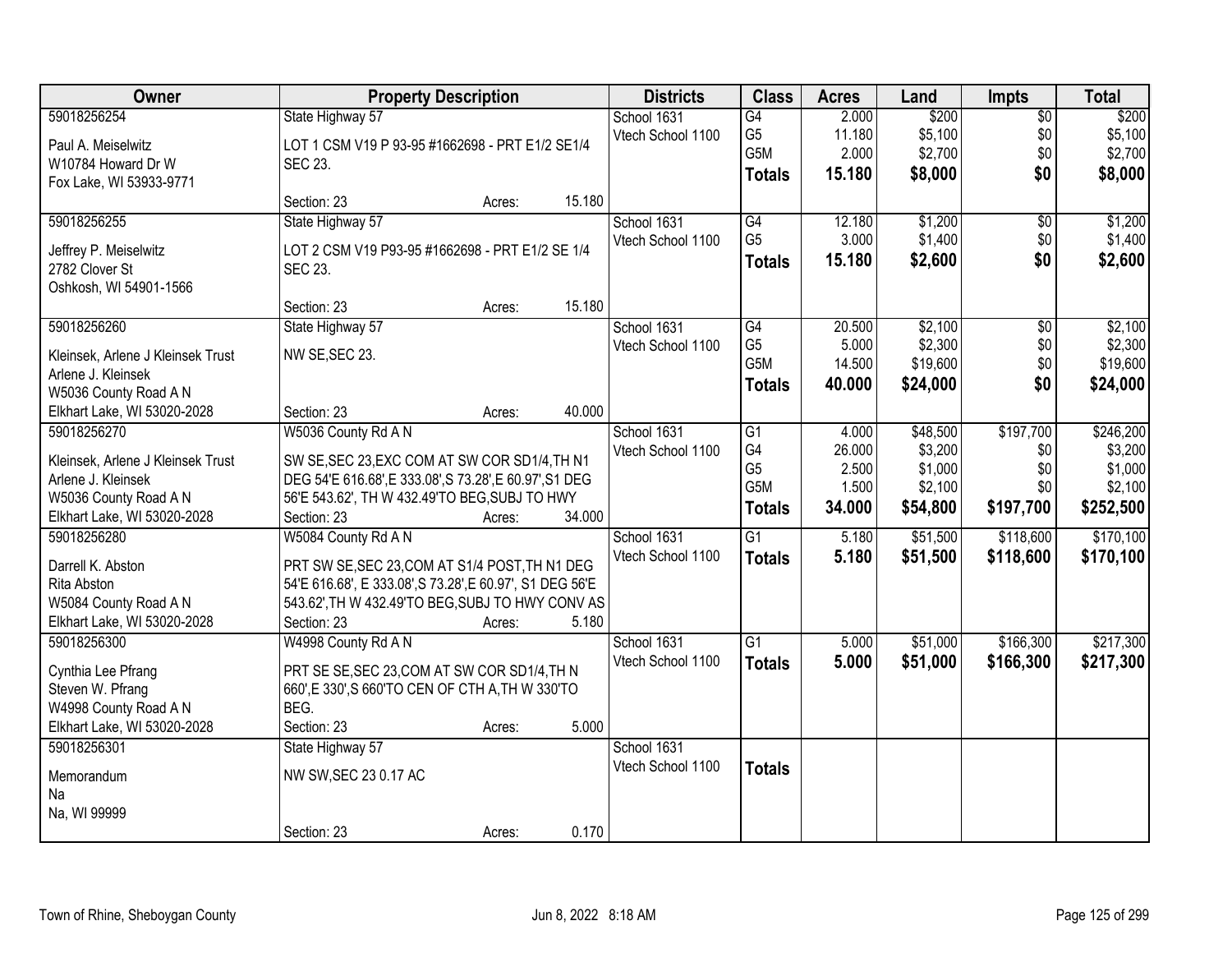| Owner                       | <b>Property Description</b>                           | <b>Districts</b>  | <b>Class</b>    | <b>Acres</b> | Land     | <b>Impts</b>    | <b>Total</b>    |
|-----------------------------|-------------------------------------------------------|-------------------|-----------------|--------------|----------|-----------------|-----------------|
| 59018256302                 | N8178 State Highway 57                                | School 1631       | $\overline{G1}$ | 3.000        | \$49,500 | \$207,200       | \$256,700       |
| Eugene F. Grucelski         | LOT 2 CSM V14 P 113-14 - PRT E1/2 SE1/4, SEC          | Vtech School 1100 | G4              | 3.000        | \$500    | \$0             | \$500           |
| Sharon I. Grucelski         | 23, COM 832.80'N & 34.03'W OF SE COR SD SEC, TH W     |                   | G <sub>5</sub>  | 1.000        | \$500    | \$0             | \$500           |
| N8178 State Rd 57           | 866.85', N 450.02', E 300', S 150', E 565.45', S0 DEG |                   | <b>Totals</b>   | 7.000        | \$50,500 | \$207,200       | \$257,700       |
| Elkhart Lake, WI 53020-2040 | 7.000<br>Section: 23<br>Acres:                        |                   |                 |              |          |                 |                 |
| 59018256303                 | W4926 County Rd A N                                   | School 1631       | $\overline{G1}$ | 2.000        | \$50,000 | \$217,400       | \$267,400       |
|                             |                                                       | Vtech School 1100 | G <sub>5</sub>  | 13.000       | \$5,900  | \$0             | \$5,900         |
| Darren L. Meiselwitz        | LOT 1 CSM V17 P 188-90, #1587621 - PRT SE SE, SEC     |                   |                 |              |          |                 |                 |
| Anne C. Meiselwitz          | 23.                                                   |                   | <b>Totals</b>   | 15.000       | \$55,900 | \$217,400       | \$273,300       |
| W4926 County Road A N       |                                                       |                   |                 |              |          |                 |                 |
| Elkhart Lake, WI 53020-2028 | 15.000<br>Section: 23<br>Acres:                       |                   |                 |              |          |                 |                 |
| 59018256304                 | State Highway 57                                      | School 1631       | X3              | 4.290        | \$0      | \$0             | $\overline{50}$ |
|                             |                                                       | Vtech School 1100 | <b>Totals</b>   | 4.290        | \$0      | \$0             | \$0             |
| Sheboygan County            | THAT PRT OF NE SE & SE SE, SEC 23, DEDICATED          |                   |                 |              |          |                 |                 |
| W5741 County Rd J           | FOR ROAD BY CSM V18 P 254-56,#1637920.                |                   |                 |              |          |                 |                 |
| Plymouth, WI 53073-3340     | 4.290                                                 |                   |                 |              |          |                 |                 |
|                             | Section: 23<br>Acres:                                 |                   |                 |              |          |                 |                 |
| 59018256311                 | N8448 Willow Rd                                       | School 1631       | $\overline{G1}$ | 4.720        | \$50,300 | \$123,900       | \$174,200       |
| Brian K. Schneider          | LOT 1 CSM V18 P 106-07,#1612458 - PRT NE NE, SEC      | Vtech School 1100 | <b>Totals</b>   | 4.720        | \$50,300 | \$123,900       | \$174,200       |
| Lisa M. Schneider           | 24.                                                   |                   |                 |              |          |                 |                 |
| N8448 Willow Rd             |                                                       |                   |                 |              |          |                 |                 |
| Elkhart Lake, WI 53020-2002 | 4.720<br>Section: 24<br>Acres:                        |                   |                 |              |          |                 |                 |
| 59018256312                 | <b>Willow Rd</b>                                      | School 1631       | $\overline{G4}$ | 33.000       | \$3,300  | $\overline{50}$ | \$3,300         |
|                             |                                                       | Vtech School 1100 | G <sub>5</sub>  | 2.000        | \$900    | \$0             | \$900           |
| Jayne R. Stiefvater         | LOT 2 CSM V18 P 106-07,#1612458 - PRT NE NE, SEC      |                   | <b>Totals</b>   | 35.000       | \$4,200  | \$0             | \$4,200         |
| 1608 Bunker Ct              | 24.                                                   |                   |                 |              |          |                 |                 |
| Geneva, IL 60134-3173       |                                                       |                   |                 |              |          |                 |                 |
|                             | 35.000<br>Section: 24<br>Acres:                       |                   |                 |              |          |                 |                 |
| 59018256321                 | W4623 County Rd FF                                    | School 1631       | $\overline{G1}$ | 3.860        | \$48,200 | \$190,600       | \$238,800       |
| Keith R. Fischer            | LOT 1 CSM V17 P 92-93, #1579887 - PRT NW NE, SEC      | Vtech School 1100 | <b>Totals</b>   | 3.860        | \$48,200 | \$190,600       | \$238,800       |
| Andrea J. Andersen          | 24, SUBJ TO HWY CONV AS REC IN VOL 403 P              |                   |                 |              |          |                 |                 |
| W4623 County Rd Ff          | 435-36(EASEMENT).                                     |                   |                 |              |          |                 |                 |
| Elkhart Lake, WI 53020-2018 | 3.860<br>Section: 24<br>Acres:                        |                   |                 |              |          |                 |                 |
| 59018256323                 | County Rd FF                                          | School 1631       | G4              | 20.000       | \$2,700  | $\overline{50}$ | \$2,700         |
|                             |                                                       | Vtech School 1100 | G <sub>5</sub>  | 2.800        | \$900    | \$0             | \$900           |
| James E. Brennfleck         | LOT 1 29CSM16-018 #2062980 IN NWNE SEC 24,            |                   | <b>Totals</b>   | 22,800       | \$3,600  | \$0             | \$3,600         |
| Nancy K. Brennfleck         | T16N, R21E, SUBJ TO HWY CONV AS REC IN VOL 40.        |                   |                 |              |          |                 |                 |
| W4730 County Rd Ff          | P 435-46.                                             |                   |                 |              |          |                 |                 |
| Elkhart Lake, WI 53020-2017 | 22.800<br>Section: 24<br>Acres:                       |                   |                 |              |          |                 |                 |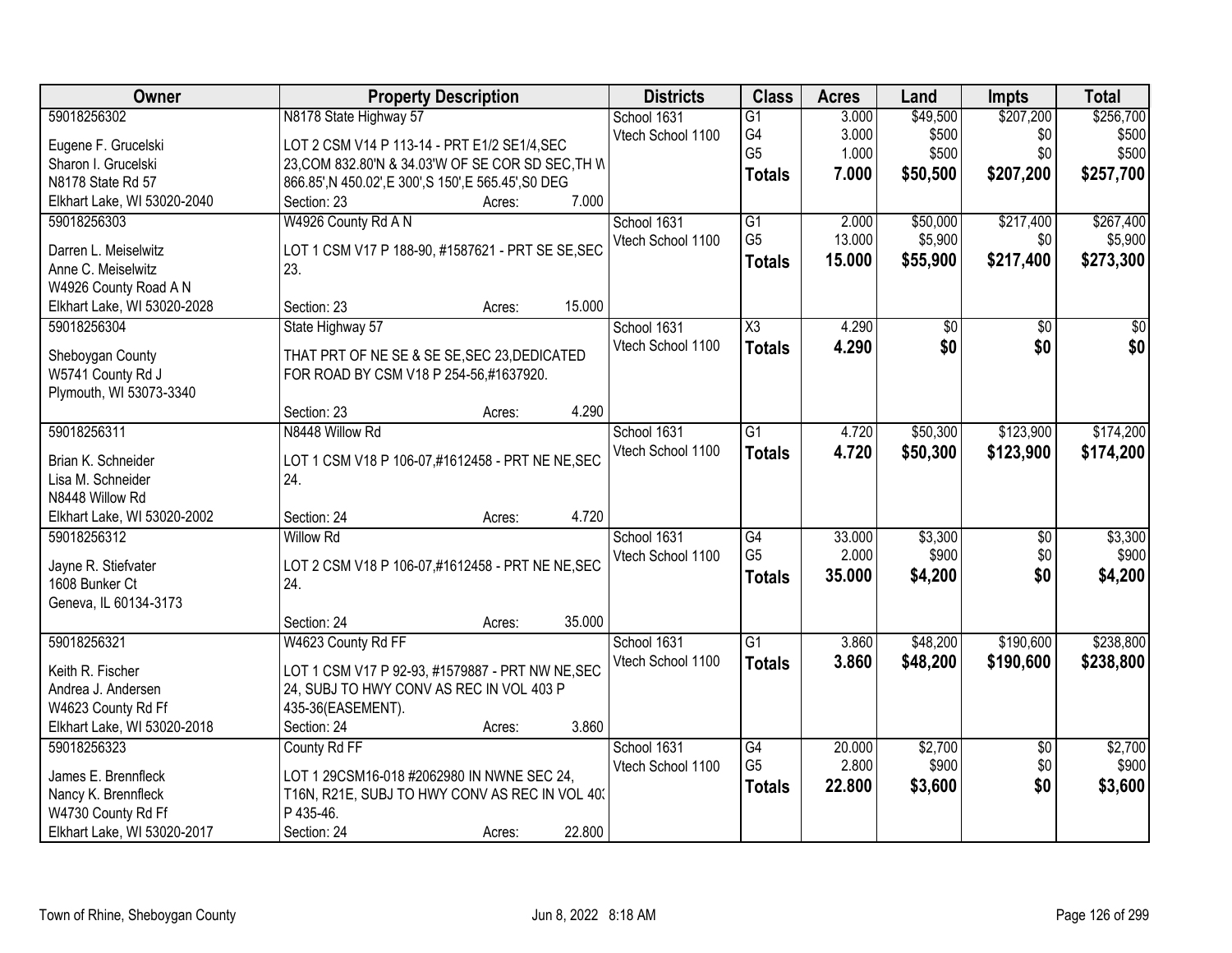| Owner                       |                                                   | <b>Property Description</b> |        | <b>Districts</b>  | <b>Class</b>     | <b>Acres</b> | Land     | <b>Impts</b>    | <b>Total</b> |
|-----------------------------|---------------------------------------------------|-----------------------------|--------|-------------------|------------------|--------------|----------|-----------------|--------------|
| 59018256324                 | W4601 County Rd FF                                |                             |        | School 1631       | $\overline{G4}$  | 6.000        | \$800    | $\overline{50}$ | \$800        |
| Matthew T. Miles            | LOT 2 29CSM16-018 #2062980 IN NWNE SEC 24,        |                             |        | Vtech School 1100 | G5M              | 6.990        | \$9,500  | \$0             | \$9,500      |
| Amy A. Miles                | T16N, R21E, SUBJ TO HWY CONV AS REC IN VOL 40.    |                             |        |                   | <b>Totals</b>    | 12.990       | \$10,300 | \$0             | \$10,300     |
| 822 Woodland St             | P 435-46.                                         |                             |        |                   |                  |              |          |                 |              |
| Plymouth, WI 53073-1001     | Section: 24                                       | Acres:                      | 12.990 |                   |                  |              |          |                 |              |
| 59018256330                 | <b>Willow Rd</b>                                  |                             |        | School 1631       | G4               | 30.500       | \$3,700  | $\overline{50}$ | \$3,700      |
|                             |                                                   |                             |        | Vtech School 1100 | G <sub>5</sub>   | 5.000        | \$2,300  | \$0             | \$2,300      |
| Lawrence T. Eberle          | SW NE, SEC 24.                                    |                             |        |                   | G <sub>5</sub> M | 4.500        | \$6,100  | \$0             | \$6,100      |
| Ann G. Eberle               |                                                   |                             |        |                   | <b>Totals</b>    | 40.000       | \$12,100 | \$0             | \$12,100     |
| W4890 County Rd Ff          | Section: 24                                       |                             | 40.000 |                   |                  |              |          |                 |              |
| Elkhart Lake, WI 53020-2019 | <b>Willow Rd</b>                                  | Acres:                      |        | School 1631       | G4               | 29.000       | \$2,900  |                 | \$2,900      |
| 59018256340                 |                                                   |                             |        |                   | G <sub>5</sub> M | 6.000        | \$8,100  | \$0<br>\$0      | \$8,100      |
| Lawrence T. Eberle          | SE NE, SEC 24, EXC LOT 1 CSM V16 P 146-47,        |                             |        | Vtech School 1100 |                  | 35.000       | \$11,000 | \$0             |              |
| Ann G. Eberle               | #1555543                                          |                             |        |                   | Totals           |              |          |                 | \$11,000     |
| W4890 County Rd Ff          |                                                   |                             |        |                   |                  |              |          |                 |              |
| Elkhart Lake, WI 53020-2019 | Section: 24                                       | Acres:                      | 35.000 |                   |                  |              |          |                 |              |
| 59018256341                 | N8336 Willow Rd                                   |                             |        | School 1631       | $\overline{G1}$  | 5.000        | \$51,000 | \$170,800       | \$221,800    |
| Donald J. Eberle            | LOT 1 CSM V16 P 146-47 #1555543 - PRT SE NE, SEC  |                             |        | Vtech School 1100 | <b>Totals</b>    | 5.000        | \$51,000 | \$170,800       | \$221,800    |
| Brenda A. Eberle            | 24                                                |                             |        |                   |                  |              |          |                 |              |
| N8336 Willow Rd             |                                                   |                             |        |                   |                  |              |          |                 |              |
| Elkhart Lake, WI 53020-2002 | Section: 24                                       | Acres:                      | 5.000  |                   |                  |              |          |                 |              |
| 59018256350                 | County Rd FF                                      |                             |        | School 1631       | $\overline{G4}$  | 19.000       | \$1,900  | $\overline{50}$ | \$1,900      |
|                             |                                                   |                             |        | Vtech School 1100 | G <sub>5</sub>   | 5.000        | \$2,300  | \$0             | \$2,300      |
| Roy Levan                   | NE NW, SEC 24, EXC N 16 AC OF E1/2 SD1/4, SUBJ TO |                             |        |                   | <b>Totals</b>    | 24.000       | \$4,200  | \$0             | \$4,200      |
| Debra L. Levan              | HWY CONV REC V 403 P 437-38.                      |                             |        |                   |                  |              |          |                 |              |
| W4733 County Rd Ff          |                                                   |                             |        |                   |                  |              |          |                 |              |
| Elkhart Lake, WI 53020-2018 | Section: 24                                       | Acres:                      | 24.000 |                   |                  |              |          |                 |              |
| 59018256351                 | W4733 County Rd FF                                |                             |        | School 1631       | $\overline{G1}$  | 3.000        | \$46,000 | \$203,300       | \$249,300    |
| Roy Levan                   | THE N 16 AC OF E 40 AC OF NW 1/4, SEC 24, SUBJ TO |                             |        | Vtech School 1100 | G4               | 13.000       | \$1,300  | \$0             | \$1,300      |
| Debra L. Levan              | HWY CONV REC V 403 P 437-38.                      |                             |        |                   | <b>Totals</b>    | 16.000       | \$47,300 | \$203,300       | \$250,600    |
| W4733 County Rd Ff          |                                                   |                             |        |                   |                  |              |          |                 |              |
| Elkhart Lake, WI 53020-2018 | Section: 24                                       | Acres:                      | 16.000 |                   |                  |              |          |                 |              |
| 59018256362                 | W4823 County Rd FF                                |                             |        | School 1631       | $\overline{G1}$  | 5.000        | \$51,000 | \$238,600       | \$289,600    |
|                             |                                                   |                             |        | Vtech School 1100 | <b>Totals</b>    | 5.000        | \$51,000 | \$238,600       | \$289,600    |
| Mark K. Schuchardt          | TR 1, CSM V4 P62 #1016860 IN NWNW, SEC 24, T16N   |                             |        |                   |                  |              |          |                 |              |
| Roseann Schuchardt          | R21E.                                             |                             |        |                   |                  |              |          |                 |              |
| W4823 County Rd Ff          |                                                   |                             |        |                   |                  |              |          |                 |              |
| Elkhart Lake, WI 53020-2049 | Section: 24                                       | Acres:                      | 5.000  |                   |                  |              |          |                 |              |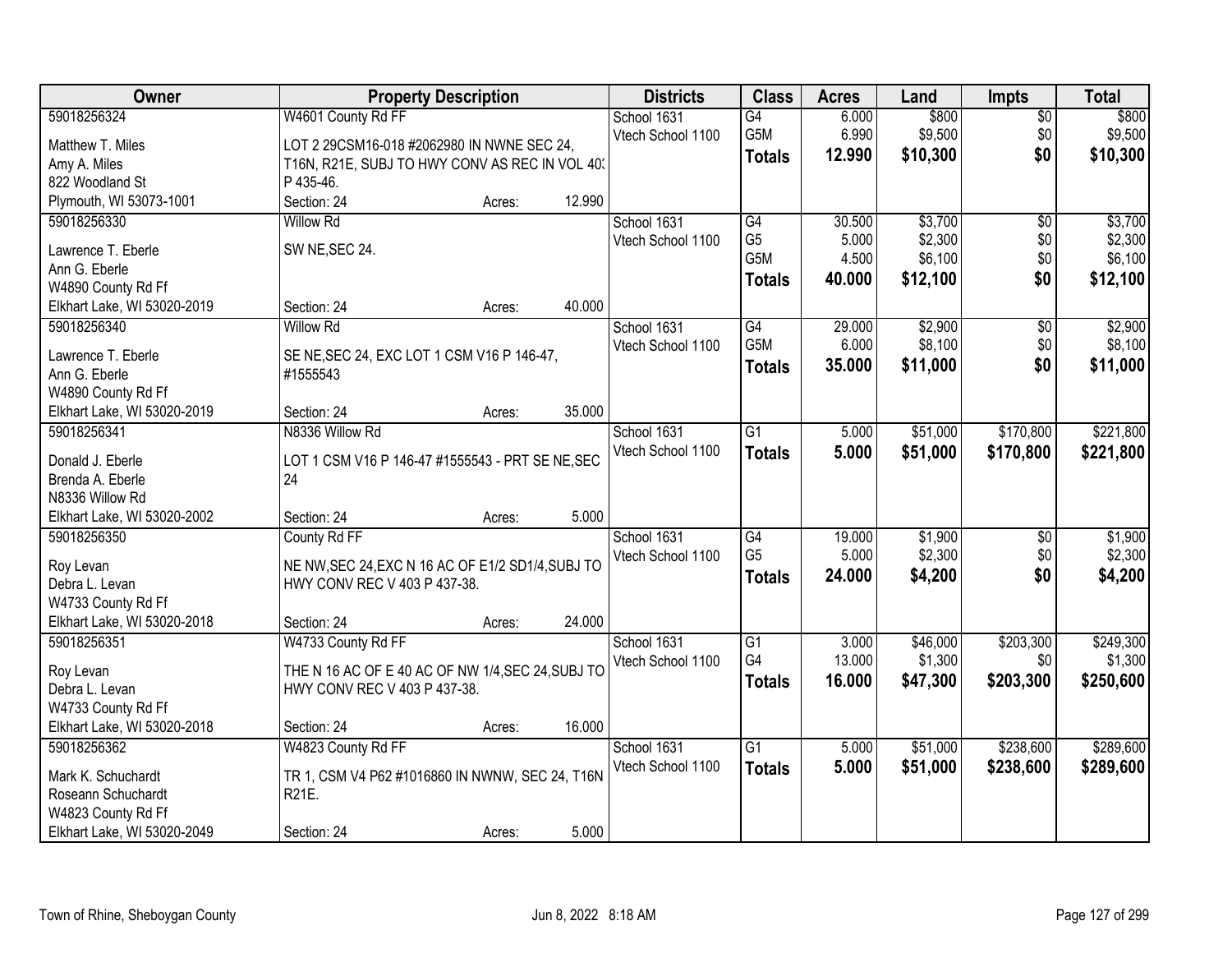| Owner                                | <b>Property Description</b>                          |        |        | <b>Districts</b>  | <b>Class</b>    | <b>Acres</b> | Land       | <b>Impts</b>    | <b>Total</b> |
|--------------------------------------|------------------------------------------------------|--------|--------|-------------------|-----------------|--------------|------------|-----------------|--------------|
| 59018256370                          | N8429 State Highway 57                               |        |        | School 1631       | $\overline{G1}$ | 4.100        | \$48,800   | \$92,200        | \$141,000    |
| Steven J. Schetter                   | PRT NW NW & SW NW, SEC 24, COM AT NW COR SD          |        |        | Vtech School 1100 | G <sub>2</sub>  | 0.100        | \$2,900    | \$0             | \$2,900      |
| Brenda R. Schetter                   | SEC 24, TH N89 DEG 25'55"E 1308.08', S00 DEG         |        |        |                   | G4              | 27.890       | \$3,100    | \$0             | \$3,100      |
| 9433 Steinthal Rd                    | 06'34"W 40', S89 DEG 25'55"W 330' (RECD N89 DEG      |        |        |                   | G <sub>5</sub>  | 3.760        | \$1,700    | \$0             | \$1,700      |
| Kiel, WI 53042-4926                  | Section: 24                                          | Acres: | 35.850 |                   | <b>Totals</b>   | 35.850       | \$56,500   | \$92,200        | \$148,700    |
| 59018256371                          | State Highway 57                                     |        |        | School 1631       | G4              | 9.380        | \$900      | \$0             | \$900        |
|                                      |                                                      |        |        | Vtech School 1100 | G <sub>5</sub>  | 6.690        | \$8,400    | \$0             | \$8,400      |
| Steven J. Schetter                   | PRT SW NW, SEC 24, COM N89 DEG 42'56"E 137.90'       |        |        |                   | G5M             | 21.710       | \$29,300   | \$0             | \$29,300     |
| Brenda R. Schetter                   | FROM W1/4 COR, SD SEC, TH N0 DEG 49'54"W             |        |        |                   | <b>Totals</b>   | 37.780       | \$38,600   | \$0             | \$38,600     |
| 9433 Steinthal Rd                    | 937.08', S78 DEG 17'58"E 1198.86', S0 DEG 28' 05"W   |        |        |                   |                 |              |            |                 |              |
| Kiel, WI 53042-4926                  | Section: 24                                          | Acres: | 37.780 |                   |                 |              |            |                 |              |
| 59018256380                          | County Rd FF                                         |        |        | School 1631       | G4              | 22.000       | \$2,200    | \$0             | \$2,200      |
| Roy Levan                            | SE NW, SEC 24.                                       |        |        | Vtech School 1100 | G5M             | 18.000       | \$18,000   | \$0             | \$18,000     |
| Debra L. Levan                       |                                                      |        |        |                   | <b>Totals</b>   | 40.000       | \$20,200   | \$0             | \$20,200     |
| W4733 County Rd Ff                   |                                                      |        |        |                   |                 |              |            |                 |              |
| Elkhart Lake, WI 53020-2018          | Section: 24                                          | Acres: | 40.000 |                   |                 |              |            |                 |              |
| 59018256400                          | County Rd FF                                         |        |        | School 1631       | G4              | 19.420       | \$2,600    | \$0             | \$2,600      |
|                                      |                                                      |        |        | Vtech School 1100 | <b>Totals</b>   | 19.420       | \$2,600    | \$0             | \$2,600      |
| Aloys L. Tauscheck                   | PRT NE SW, SEC 24, COM AT NE COR SD1/4, TH S89       |        |        |                   |                 |              |            |                 |              |
| Susan A. Tauscheck                   | DEG 40'01"W 326.81', S0 DEG 27'07"E 491.98', N88 DEC |        |        |                   |                 |              |            |                 |              |
| 2307 W Willow Creek Ln               | 23'21"W 448.96', S01 DEG 08'58"W TO S LN NE SW, E    |        |        |                   |                 |              |            |                 |              |
| Sheboygan, WI 53083-5903             | Section: 24                                          | Acres: | 19.420 |                   |                 |              |            |                 |              |
| 59018256402                          | W4770 County Rd A N                                  |        |        | School 1631       | $\overline{G5}$ | 31.190       | \$14,100   | $\overline{50}$ | \$14,100     |
| Legan, John E & Deanna L Legan Trust | LOT 2 CSM V18 P 193-94,#1628982 - PRT NE SW & SE     |        |        | Vtech School 1100 | G <sub>6</sub>  | 5.500        | \$14,900   | \$0             | \$14,900     |
| et al                                | <b>SW, SEC 24.</b>                                   |        |        |                   | <b>Totals</b>   | 36.690       | \$29,000   | \$0             | \$29,000     |
| 2501 Manchester Dr                   |                                                      |        |        |                   |                 |              |            |                 |              |
| Kaukauna, WI 54130-8973              | Section: 24                                          | Acres: | 36.690 |                   |                 |              |            |                 |              |
| 59018256410                          | County                                               |        |        | School 1631       | G4              | 30.000       | \$3,000    | $\overline{60}$ | \$3,000      |
|                                      |                                                      |        |        | Vtech School 1100 | G <sub>5</sub>  | 7.000        | \$5,300    | \$0             | \$5,300      |
| Cinderella J. Kuhn                   | NW SW, SEC 24, EXC PRT TAKEN FOR HWY AS              |        |        |                   |                 | 37.000       | \$8,300    | \$0             | \$8,300      |
| W4852 County Road A N                | RECORDED IN VOL 361 P 191-92.                        |        |        |                   | <b>Totals</b>   |              |            |                 |              |
| Elkhart Lake, WI 53020-2026          |                                                      |        |        |                   |                 |              |            |                 |              |
|                                      | Section: 24                                          | Acres: | 37.000 |                   |                 |              |            |                 |              |
| 59018256420                          | County Rd FF                                         |        |        | School 1631       | X3              | 7.840        | $\sqrt{6}$ | $\overline{50}$ | $\sqrt{50}$  |
| County of Sheboygan (Cons Dept)      | THAT PRT TAKEN FOR S.T.H. "57"ALONG W LINE OF        |        |        | Vtech School 1100 | <b>Totals</b>   | 7.840        | \$0        | \$0             | \$0          |
| Attn: Cons. Dept.                    | W1/2 SW1/4, AS RECORDED IN VOL 361 P 191-92.         |        |        |                   |                 |              |            |                 |              |
| 508 New York Ave                     |                                                      |        |        |                   |                 |              |            |                 |              |
|                                      |                                                      |        |        |                   |                 |              |            |                 |              |
| Sheboygan, WI 53081-4126             | Section: 24                                          | Acres: | 7.840  |                   |                 |              |            |                 |              |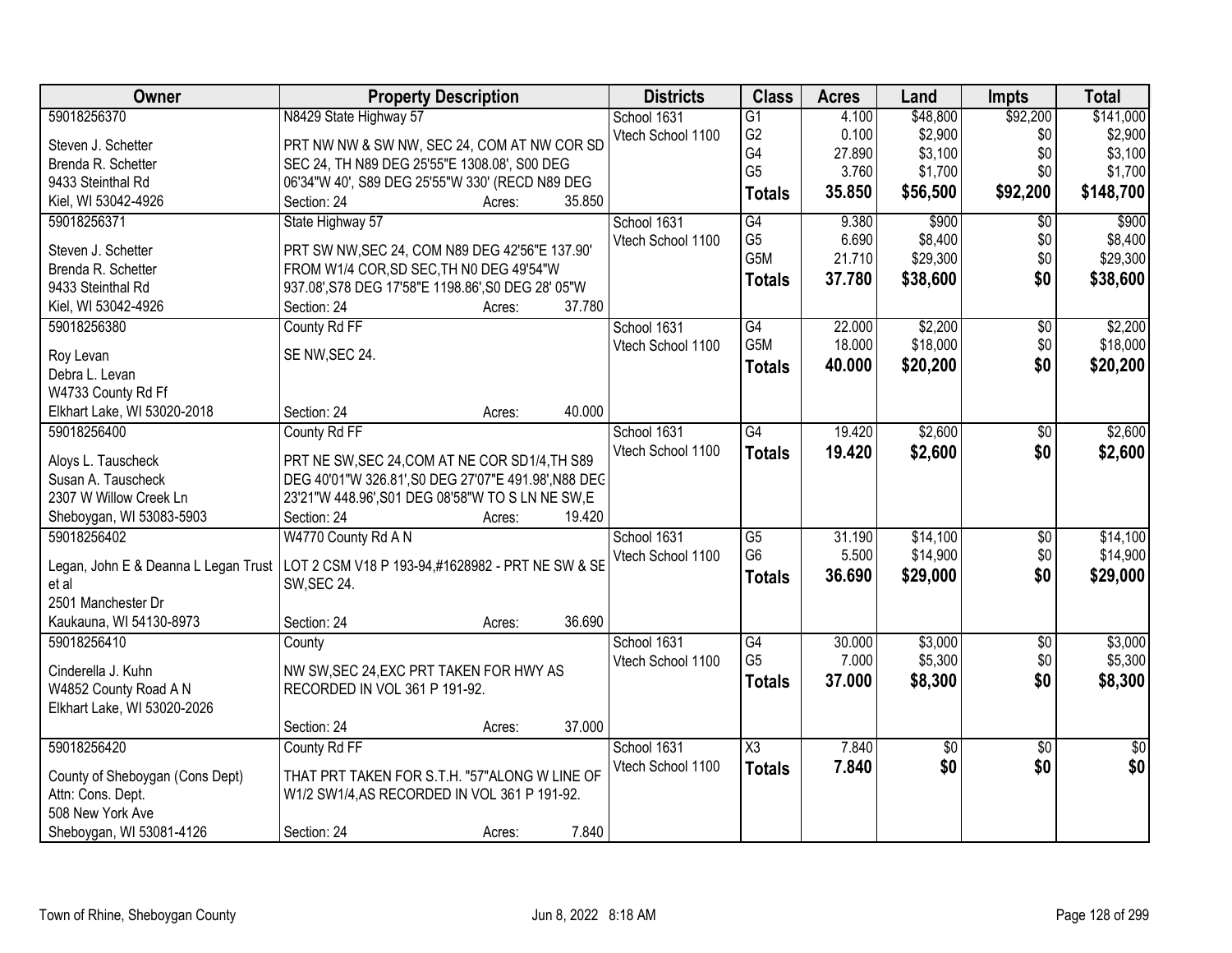| <b>Owner</b>                | <b>Property Description</b>                         | <b>Districts</b>  | <b>Class</b>    | <b>Acres</b> | Land       | Impts           | <b>Total</b> |
|-----------------------------|-----------------------------------------------------|-------------------|-----------------|--------------|------------|-----------------|--------------|
| 59018256431                 | State Highway 57                                    | School 1631       | G4              | 17.440       | \$1,900    | $\overline{50}$ | \$1,900      |
| Cinderella June Becker      | SW SW, SEC 24, EXC COM AT SE COR SD1/4, TH N        | Vtech School 1100 | G <sub>5</sub>  | 4.900        | \$1,900    | \$0             | \$1,900      |
| W4852 County Road A N       | 204.6', W 754.1'M/L, S 204.6', TH E TO BEG, EXC PRT |                   | <b>Totals</b>   | 22.340       | \$3,800    | \$0             | \$3,800      |
| Elkhart Lake, WI 53020-2026 | TAKEN FOR HWY AS RECORDED IN VOL 361 P 191-         |                   |                 |              |            |                 |              |
|                             | 22.340<br>Section: 24<br>Acres:                     |                   |                 |              |            |                 |              |
| 59018256432                 | N8103 State Highway 57                              | School 1631       | $\overline{G1}$ | 2.600        | \$45,000   | \$103,100       | \$148,100    |
| Dennis M. Sommer            | LOT 1 CSM V26 P80-82 #1981747 & AOC #1993002 -      | Vtech School 1100 | G4              | 2.600        | \$300      | \$0             | \$300        |
| N8103 State Rd 57           | PRT SW SW, SEC 24                                   |                   | <b>Totals</b>   | 5.200        | \$45,300   | \$103,100       | \$148,400    |
| Elkhart Lake, WI 53020-2041 |                                                     |                   |                 |              |            |                 |              |
|                             | 5.200<br>Section: 24<br>Acres:                      |                   |                 |              |            |                 |              |
| 59018256440                 | W4836 County Rd A N                                 | School 1631       | $\overline{G1}$ | 3.020        | \$46,100   | \$56,500        | \$102,600    |
| Jessica E. Sabel            | PRT SW SW, SEC 24, COM AT SE COR, TH N 204.6', W    | Vtech School 1100 | <b>Totals</b>   | 3.020        | \$46,100   | \$56,500        | \$102,600    |
| W4836 County Road A N       | 643.5'M/L, S 204.6', TH E TO BEG.                   |                   |                 |              |            |                 |              |
| Elkhart Lake, WI 53020-2026 |                                                     |                   |                 |              |            |                 |              |
|                             | 3.020<br>Section: 24<br>Acres:                      |                   |                 |              |            |                 |              |
| 59018256451                 | W4852 County Rd A N                                 | School 1631       | G1              | 0.500        | \$20,000   | \$97,600        | \$117,600    |
| Cinderella J. Kuhn          | LOT 2 CSM V26 P80-82 #1981747 & AOC #1993002 -      | Vtech School 1100 | G <sub>5</sub>  | 5.100        | \$2,300    | \$0             | \$2,300      |
| W4852 County Road A N       | PRT SW SW, SEC 24                                   |                   | <b>Totals</b>   | 5.600        | \$22,300   | \$97,600        | \$119,900    |
| Elkhart Lake, WI 53020-2026 |                                                     |                   |                 |              |            |                 |              |
|                             | 5.600<br>Section: 24<br>Acres:                      |                   |                 |              |            |                 |              |
| 59018256470                 | W4744 County Rd A N                                 | School 1631       | $\overline{G1}$ | 0.500        | \$14,300   | \$32,900        | \$47,200     |
| Aloys L. Tauscheck          | PRT SE SW, SEC 24, COM AT SE COR SD1/4, TH W        | Vtech School 1100 | G4              | 20.850       | \$2,700    | \$0             | \$2,700      |
| Susan A. Tauscheck          | 554', NO DEG 54'45"W 251.3', S89 DEG 25' 45"W       |                   | <b>Totals</b>   | 21.350       | \$17,000   | \$32,900        | \$49,900     |
| 2307 W Willow Creek Ln      | 121.43', N01 DEG 15'24"E 659.68', N64 DEG 07'25"W   |                   |                 |              |            |                 |              |
| Sheboygan, WI 53083-5903    | 21.350<br>Section: 24<br>Acres:                     |                   |                 |              |            |                 |              |
| 59018256471                 | W4754 County Rd A N                                 | School 1631       | $\overline{G1}$ | 2.000        | \$43,500   | \$156,900       | \$200,400    |
| Joel D. Wisman              | LOT 1 CSM V18 P 193-94,#1628982 - PRT SE SW, SEC    | Vtech School 1100 | <b>Totals</b>   | 2.000        | \$43,500   | \$156,900       | \$200,400    |
| Joanne M. Horneck           | 24.                                                 |                   |                 |              |            |                 |              |
| W4754 County Road A N       |                                                     |                   |                 |              |            |                 |              |
| Elkhart Lake, WI 53020-2026 | 2.000<br>Section: 24<br>Acres:                      |                   |                 |              |            |                 |              |
| 59018256480                 | N8294 Willow Rd                                     | School 1631       | $\overline{G1}$ | 4.000        | \$48,500   | \$123,700       | \$172,200    |
| Frederick A. Kraemer        | PRT NE SE, SEC 24, COM AT THE E1/4 COR, SD          | Vtech School 1100 | G4              | 16.750       | \$1,700    | \$0             | \$1,700      |
| N8294 Willow Rd             | SEC.TH S0 DEG 56"W 1154.10', N89 DEG 51'53" W       |                   | G <sub>5</sub>  | 2.750        | \$1,000    | \$0             | \$1,000      |
| Elkhart Lake, WI 53020-2002 | 1318.32', NO DEG 15'14"W 1154.12', TH S89 DEG       |                   | W <sub>8</sub>  | 10.000       | (\$27,000) | \$0             | \$0          |
|                             | 33.500<br>Section: 24<br>Acres:                     |                   | <b>Totals</b>   | 33.500       | \$51,200   | \$123,700       | \$174,900    |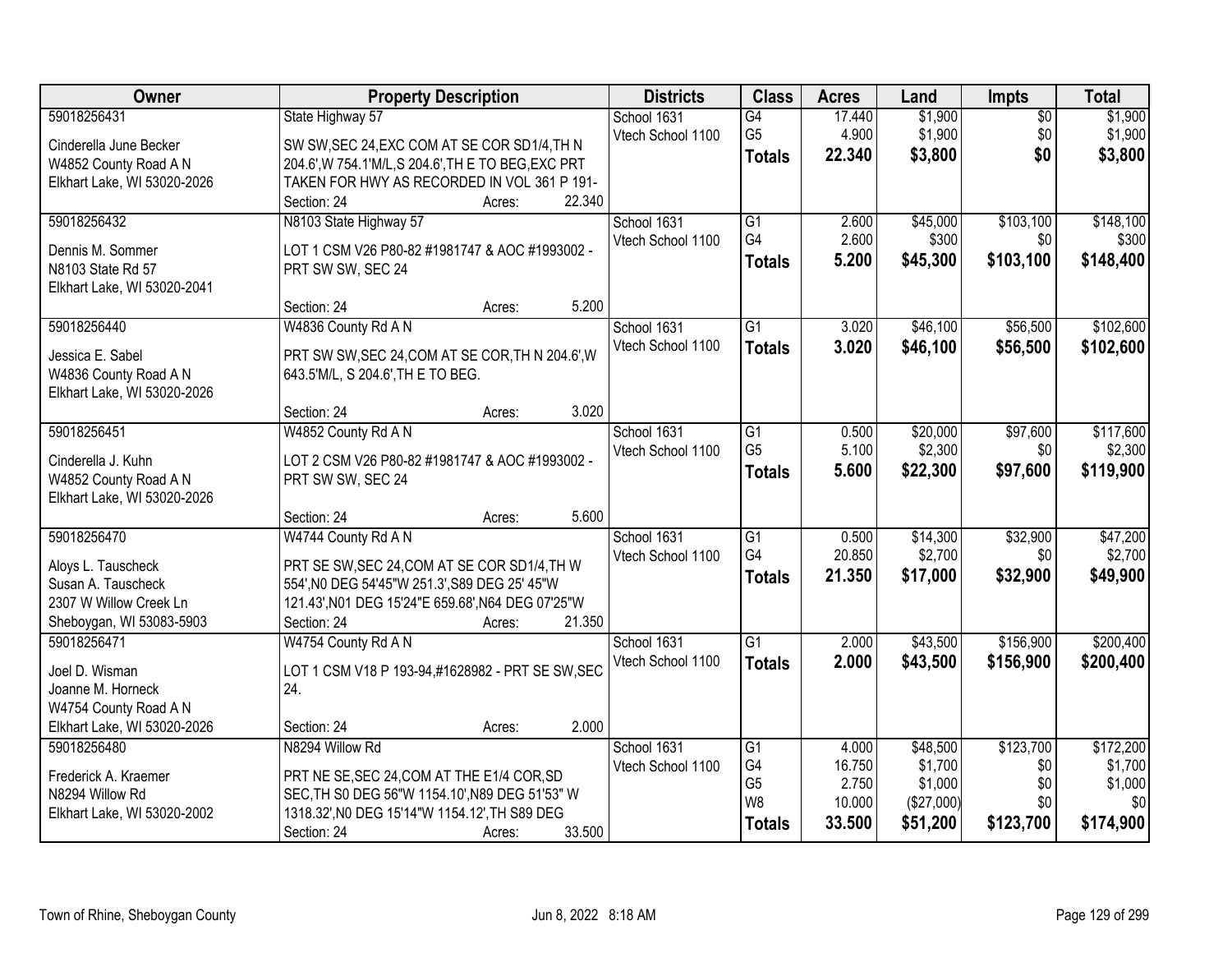| Owner                                | <b>Property Description</b>                                   |        | <b>Districts</b>                 | <b>Class</b>           | <b>Acres</b>    | Land             | <b>Impts</b>           | <b>Total</b>     |
|--------------------------------------|---------------------------------------------------------------|--------|----------------------------------|------------------------|-----------------|------------------|------------------------|------------------|
| 59018256482                          | N8222 Willow Rd                                               |        | School 1631                      | $\overline{G1}$        | 1.500           | \$36,000         | \$128,600              | \$164,600        |
| <b>Troy Reineking</b>                | PRT NE SE, SEC 24, COM N0 DEG 0'56"E                          |        | Vtech School 1100                | <b>Totals</b>          | 1.500           | \$36,000         | \$128,600              | \$164,600        |
| N8222 Willow Rd                      | 1498.59'FROM SE COR, SD SEC, TH N89 DEG 51'53"W               |        |                                  |                        |                 |                  |                        |                  |
| Elkhart Lake, WI 53020-2002          | 331.90', NO DEG 0'56"E 196.90', S89 DEG 51'53"E               |        |                                  |                        |                 |                  |                        |                  |
|                                      | Section: 24<br>Acres:                                         | 1.500  |                                  |                        |                 |                  |                        |                  |
| 59018256490                          | County Rd A                                                   |        | School 1631                      | G4                     | 29.000          | \$3,900          | \$0                    | \$3,900          |
| Rhine Boarder Farm, LLC              | NW SE, SEC 24.                                                |        | Vtech School 1100                | G5M                    | 11.000          | \$14,900         | \$0                    | \$14,900         |
| W4741 County Road A N                |                                                               |        |                                  | <b>Totals</b>          | 40.000          | \$18,800         | \$0                    | \$18,800         |
| Elkhart Lake, WI 53020-2027          |                                                               |        |                                  |                        |                 |                  |                        |                  |
|                                      | Section: 24<br>Acres:                                         | 40.000 |                                  |                        |                 |                  |                        |                  |
| 59018256500                          | W4642 County Rd A N                                           |        | School 1631                      | $\overline{G4}$        | 35.080          | \$4,700          | $\overline{50}$        | \$4,700          |
| Rhine Boarder Farm, LLC              | SW SE, SEC 24, EXC PRT FOR HWY AS REC IN VOL                  |        | Vtech School 1100                | G <sub>5</sub>         | 1.000           | \$100            | \$0                    | \$100            |
| W4741 County Road A N                | 659 P 661/62.                                                 |        |                                  | G7                     | 2.750           | \$28,800         | \$155,600              | \$184,400        |
| Elkhart Lake, WI 53020-2027          |                                                               |        |                                  | <b>Totals</b>          | 38.830          | \$33,600         | \$155,600              | \$189,200        |
|                                      | Section: 24<br>Acres:                                         | 38.830 |                                  |                        |                 |                  |                        |                  |
| 59018256512                          | N8202 Willow Rd                                               |        | School 1631                      | $\overline{G1}$        | 2.000           | \$38,500         | \$154,600              | \$193,100        |
|                                      |                                                               |        | Vtech School 1100                | <b>Totals</b>          | 2.000           | \$38,500         | \$154,600              | \$193,100        |
| Timothy J. Zorn                      | LOT 1 CSM V24 P32-34 #1865597 - PRT SE SE & NE<br>SE, SEC 24. |        |                                  |                        |                 |                  |                        |                  |
| Tammy Zorn<br>N8202 Willow Rd        |                                                               |        |                                  |                        |                 |                  |                        |                  |
| Elkhart Lake, WI 53020-2002          | Section: 24<br>Acres:                                         | 2.000  |                                  |                        |                 |                  |                        |                  |
| 59018256513                          | W4578 County Rd A N                                           |        | School 1631                      | $\overline{G1}$        | 2.000           | \$43,500         | \$109,200              | \$152,700        |
|                                      |                                                               |        | Vtech School 1100                | <b>Totals</b>          | 2.000           | \$43,500         | \$109,200              | \$152,700        |
| James G. Bambenek                    | LOT 1 CSM V26 P126-128 #1985073 - PRT SE SE, SEC              |        |                                  |                        |                 |                  |                        |                  |
| Kelly J. Bambenek                    | 24                                                            |        |                                  |                        |                 |                  |                        |                  |
| W4578 County Road A N                |                                                               |        |                                  |                        |                 |                  |                        |                  |
| Elkhart Lake, WI 53020-2026          | Section: 24<br>Acres:                                         | 2.000  |                                  |                        |                 |                  |                        |                  |
| 59018256514                          |                                                               |        | School 1631<br>Vtech School 1100 | G4<br>G <sub>5</sub>   | 35.750<br>3.230 | \$4,700<br>\$700 | $\overline{60}$<br>\$0 | \$4,700<br>\$700 |
| Donald F. Zimmermann                 | LOT 2 CSM V26 P126-128 #1985073 - PRT SE SE &                 |        |                                  |                        | 38.980          | \$5,400          | \$0                    | \$5,400          |
| Ronald W. Zimmermann                 | NE SE, SEC 24                                                 |        |                                  | <b>Totals</b>          |                 |                  |                        |                  |
| N8845 Willow Rd                      |                                                               |        |                                  |                        |                 |                  |                        |                  |
| Elkhart Lake, WI 53020-1635          | Section: 24<br>Acres:                                         | 38.980 |                                  |                        |                 |                  |                        |                  |
| 59018256520                          | County Rd A                                                   |        | School 1631                      | $\overline{\text{X3}}$ | 2.930           | $\overline{50}$  | $\overline{50}$        | $\overline{50}$  |
| Sheboygan County Transportation Dept | PARTS TAKEN FOR CTH"A"AS REC IN VOL 658 P                     |        | Vtech School 1100                | <b>Totals</b>          | 2.930           | \$0              | \$0                    | \$0              |
| W5741 County Rd J                    | 492/93, VOL 658 P 644/45, VOL 659 P 661/62, VOL 658 F         |        |                                  |                        |                 |                  |                        |                  |
| Plymouth, WI 53073-3340              | 490/91.                                                       |        |                                  |                        |                 |                  |                        |                  |
|                                      | Section: 24<br>Acres:                                         | 2.930  |                                  |                        |                 |                  |                        |                  |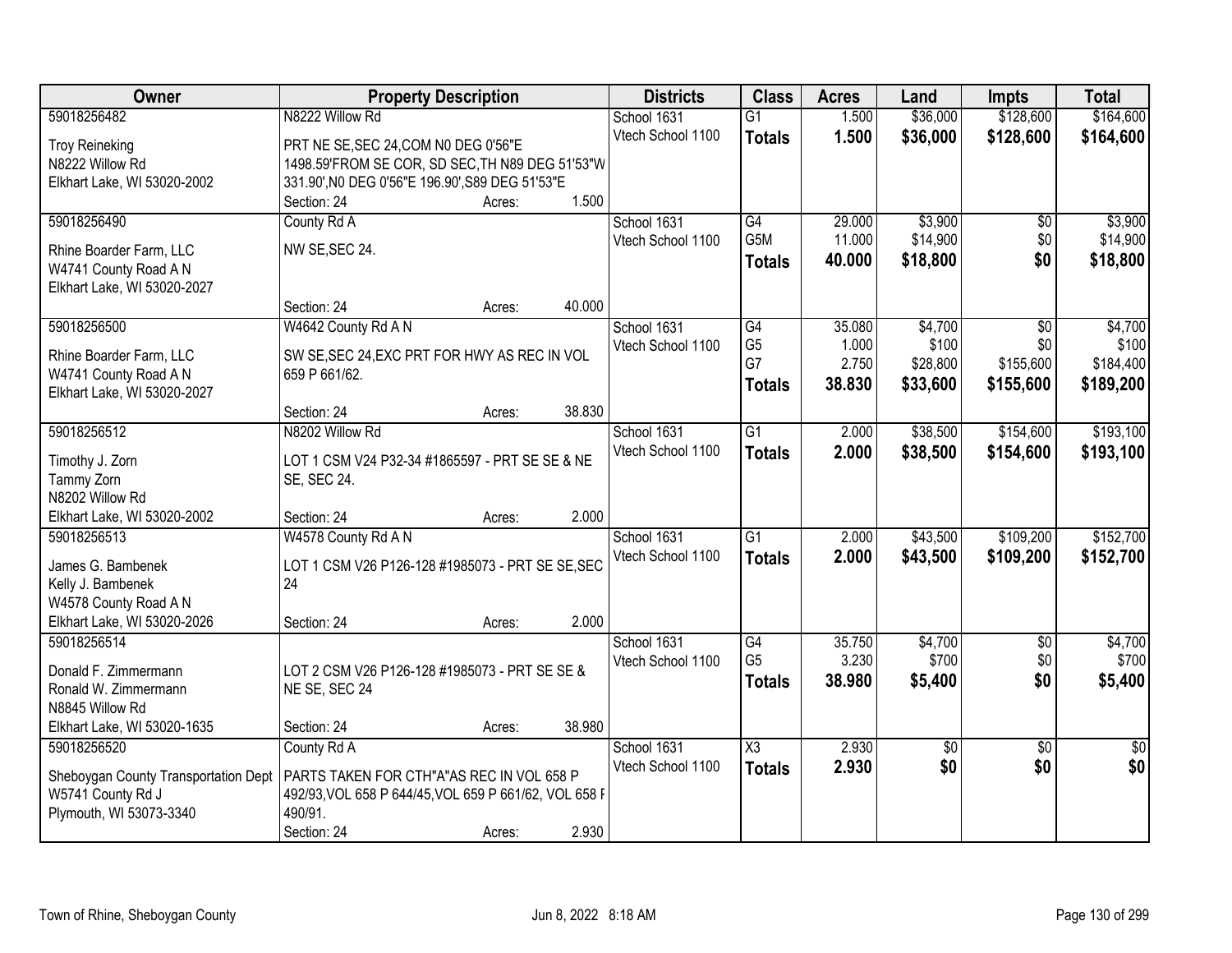| <b>Owner</b>                                                                                   | <b>Property Description</b>                                                                                                                                                                                  | <b>Districts</b>                 | <b>Class</b>                           | <b>Acres</b>                       | Land                                   | Impts                                | <b>Total</b>                           |
|------------------------------------------------------------------------------------------------|--------------------------------------------------------------------------------------------------------------------------------------------------------------------------------------------------------------|----------------------------------|----------------------------------------|------------------------------------|----------------------------------------|--------------------------------------|----------------------------------------|
| 59018256530<br>Douglas P. Dahm<br>W4642 County Road A N<br>Elkhart Lake, WI 53020-2026         | N County Rd A<br>NE NE, SEC 25, EXC COM 395'S OF NE COR SD1/4, TH<br>W 247', S5 DEG 13'W 217', E 266.73', TH N 216.1'TO<br>BEG, EXC PRT FOR HWY AS REC IN V 659 P 661-62.<br>38.680<br>Section: 25<br>Acres: | School 1631<br>Vtech School 1100 | G4<br>G5<br>G5M<br><b>Totals</b>       | 36.680<br>1.000<br>1.000<br>38.680 | \$4,700<br>\$100<br>\$1,400<br>\$6,200 | $\overline{50}$<br>\$0<br>\$0<br>\$0 | \$4,700<br>\$100<br>\$1,400<br>\$6,200 |
| 59018256540<br>Joyce H E. Lisowe<br>N8060 Willow Rd<br>Plymouth, WI 53073-2929                 | N8060 Willow Rd<br>PRT NE NE, SEC 25, COM 395'S OF NE COR SD1/4, TH<br>W 247', S5 DEG 13'W 217', E 266.73', TH N 216.1'TO<br>BEG.<br>1.270<br>Section: 25<br>Acres:                                          | School 1631<br>Vtech School 1100 | $\overline{G1}$<br><b>Totals</b>       | 1.270<br>1.270                     | \$32,600<br>\$32,600                   | \$115,300<br>\$115,300               | \$147,900<br>\$147,900                 |
| 59018256550<br>Douglas P. Dahm<br>W4642 County Road A N<br>Elkhart Lake, WI 53020-2026         | County Rd A N<br>E1/2 OF NW NE, SEC 25, EXC PRT FOR HWY AS REC<br>IN VOL 659 P 661/62.<br>19.940<br>Section: 25<br>Acres:                                                                                    | School 1631<br>Vtech School 1100 | G4<br>G5M<br><b>Totals</b>             | 14.140<br>5.800<br>19.940          | \$1,700<br>\$7,900<br>\$9,600          | $\overline{50}$<br>\$0<br>\$0        | \$1,700<br>\$7,900<br>\$9,600          |
| 59018256560<br>Rhine Boarder Farm, LLC<br>W4741 County Road A N<br>Elkhart Lake, WI 53020-2027 | County Rd A N<br>W1/2 NW NE, SEC 25, EXC COM AT NW COR, TH S<br>259', E 198', N 262', TH W 198'TO BEG, EXC PRT FOR<br>HWY REC V 658 P 490-91.<br>18.790<br>Section: 25<br>Acres:                             | School 1631<br>Vtech School 1100 | $\overline{G4}$<br><b>Totals</b>       | 18.790<br>18.790                   | \$1,900<br>\$1,900                     | \$0<br>\$0                           | \$1,900<br>\$1,900                     |
| 59018256570<br><b>Cemetery Liberty</b><br>W4685 County Road A North<br>Elkhart Lake, WI 53020  | W4685 County Rd A N<br>PT.OF NW NE, COM.AT NW.COR, TH.S. 259', TH.E<br>198', TH.N 262'.TO CEN.OF CTH."A", TH.W 198'.TO<br>BEG.<br>Section: 25<br>1.180<br>Acres:                                             | School 1631<br>Vtech School 1100 | $\overline{X4}$<br><b>Totals</b>       | 1.180<br>1.180                     | \$0<br>\$0                             | $\overline{30}$<br>\$0               | $\overline{50}$<br>\$0                 |
| 59018256581<br>Koenig Heifers, Inc<br>W4741 County Road A N<br>Elkhart Lake, WI 53020-2027     | <b>Willow Rd</b><br>PARCEL B, SURVEY B-2039A - PRT SW NE & NW<br>SE, SEC 25, COM AT CEN SD SEC, TH S0 DEG 10' 17"E<br>1312.44', N89 DEG 53' 10"E 86.70', N28 DEG E<br>28.240<br>Section: 25<br>Acres:        | School 1631<br>Vtech School 1100 | G4<br>G <sub>5</sub><br><b>Totals</b>  | 26.240<br>2.000<br>28.240          | \$3,100<br>\$900<br>\$4,000            | $\overline{50}$<br>\$0<br>\$0        | \$3,100<br>\$900<br>\$4,000            |
| 59018256591<br>Douglas P. Baumann<br>N7479 Willow Rd<br>Plymouth, WI 53073-2909                | N7950 Willow Rd<br>PRT SE NE, SEC 25, COM N0 DEG 4'48"W 435'FROM<br>E1/4 COR, SD SEC, TH N0 DEG 4'48"W 887.64' ALG E<br>LN SD1/4, N89 DEG 58' 32"W 760.65', S0 DEG 4'48"E<br>Section: 25<br>15.500<br>Acres: | School 1631<br>Vtech School 1100 | $\overline{G1}$<br>G4<br><b>Totals</b> | 3.500<br>12.000<br>15.500          | \$47,300<br>\$1,600<br>\$48,900        | \$153,100<br>\$0<br>\$153,100        | \$200,400<br>\$1,600<br>\$202,000      |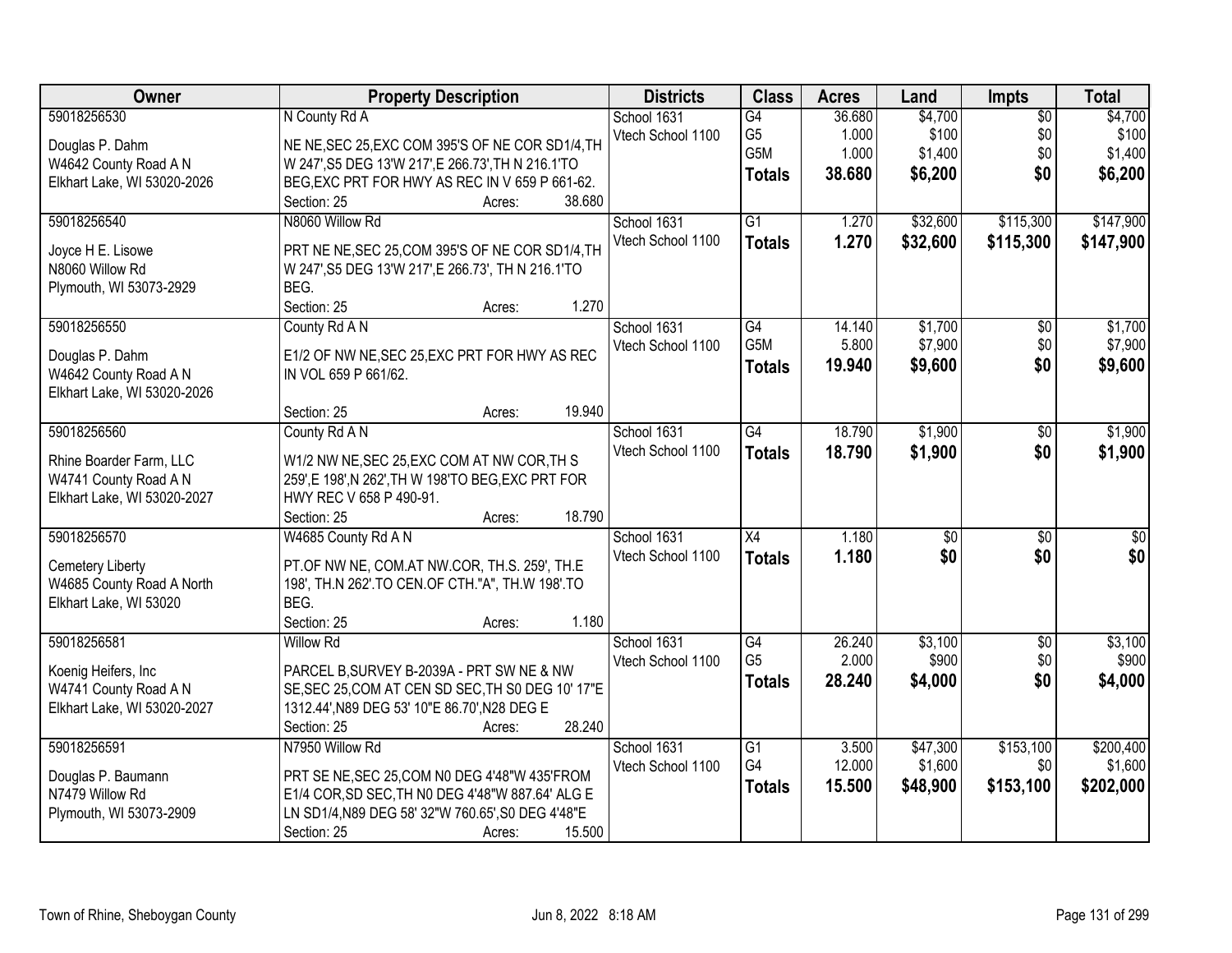| Owner                       | <b>Property Description</b>                               | <b>Districts</b>  | <b>Class</b>     | <b>Acres</b> | Land      | <b>Impts</b>    | <b>Total</b> |
|-----------------------------|-----------------------------------------------------------|-------------------|------------------|--------------|-----------|-----------------|--------------|
| 59018256592                 | N7822 Willow Rd                                           | School 1631       | $\overline{G1}$  | 4.800        | \$50,500  | \$142,100       | \$192,600    |
| Jacob R. Meyer              | LOT 1 CSM V7 P 193 & OTHER LANDS - PRT NE                 | Vtech School 1100 | G <sub>2</sub>   | 1.000        | \$28,500  | \$28,100        | \$56,600     |
| N7822 Willow Rd             | SE, SEC 25, COM S0 DEG 4'46"E 837.32'FROM E1/4            |                   | G4               | 10.000       | \$1,300   | \$0             | \$1,300      |
| Plymouth, WI 53073-2925     | COR, SD SEC, TH SO DEG 4' 46"E 482.79'ALG E LN            |                   | G <sub>5</sub> M | 26.000       | \$35,100  | \$0             | \$35,100     |
|                             | 41.800<br>Section: 25<br>Acres:                           |                   | <b>Totals</b>    | 41.800       | \$115,400 | \$170,200       | \$285,600    |
| 59018256593                 | Landlocked                                                | School 1631       | $\overline{G4}$  | 18.000       | \$2,000   | $\overline{50}$ | \$2,000      |
|                             |                                                           | Vtech School 1100 | G <sub>5</sub>   | 6.590        | \$6,700   | \$0             | \$6,700      |
| Douglas P. Baumann          | PRT B-2039A - PRT SE NE & SW NE, SEC 25, COM NO           |                   | <b>Totals</b>    | 24.590       | \$8,700   | \$0             | \$8,700      |
| N7479 Willow Rd             | DEG 24'14"W 435'& S89 DEG 41'14"W 760.65'FROM             |                   |                  |              |           |                 |              |
| Plymouth, WI 53073-2909     | E1/4 COR SD SEC, TH N0 DEG 24'14"W 887.80', S89<br>24.590 |                   |                  |              |           |                 |              |
| 59018256600                 | Section: 25<br>Acres:<br>W4741 County Rd A N              | School 1631       | $\overline{G4}$  | 22.810       | \$2,900   | $\overline{50}$ | \$2,900      |
|                             |                                                           | Vtech School 1100 | G7               | 2.000        | \$25,000  | \$558,500       | \$583,500    |
| Rhine Boarder Farm, LLC     | E 50 RDS OF NE NW, SEC 25, SUBJ TO HWY CONV               |                   |                  | 24.810       | \$27,900  | \$558,500       | \$586,400    |
| W4741 County Road A N       | REC V 368 P 103-04 & EXC PRT FOR HWY REC V 658            |                   | <b>Totals</b>    |              |           |                 |              |
| Elkhart Lake, WI 53020-2027 | P 490-91.                                                 |                   |                  |              |           |                 |              |
|                             | Section: 25<br>24.810<br>Acres:                           |                   |                  |              |           |                 |              |
| 59018256610                 | County Rd A N                                             | School 1631       | $\overline{G4}$  | 6.000        | \$600     | \$0             | \$600        |
| Henry R. Umstadt Jr         | W3/8 OF NE NW, SEC 25, SUBJ TO HWY EASEMENT               | Vtech School 1100 | G <sub>5</sub>   | 0.560        | \$100     | \$0             | \$100        |
| N7979 State Rd 57           | REC IN VOL 368 P 104-05.                                  |                   | G5M              | 8.440        | \$11,400  | \$0             | \$11,400     |
| Plymouth, WI 53073-2905     |                                                           |                   | <b>Totals</b>    | 15.000       | \$12,100  | \$0             | \$12,100     |
|                             | 15.000<br>Section: 25<br>Acres:                           |                   |                  |              |           |                 |              |
| 59018256620                 | State Highway 57 &                                        | School 1631       | $\overline{G4}$  | 29.040       | \$3,300   | $\overline{50}$ | \$3,300      |
|                             |                                                           | Vtech School 1100 | G <sub>5</sub>   | 8.460        | \$1,500   | \$0             | \$1,500      |
| Henry R. Umstadt Jr         | NW NW, SEC 25, SUBJ TO HWY EASEMENT REC IN                |                   | G <sub>5</sub> M | 2.500        | \$3,400   | \$0             | \$3,400      |
| N7979 State Rd 57           | VOL 361 P 380-81 & VOL 368 P 104-05.                      |                   | <b>Totals</b>    | 40.000       | \$8,200   | \$0             | \$8,200      |
| Plymouth, WI 53073-2905     |                                                           |                   |                  |              |           |                 |              |
|                             | 40.000<br>Section: 25<br>Acres:                           |                   |                  |              |           |                 |              |
| 59018256630                 | N7979 State Highway 57                                    | School 1631       | $\overline{G1}$  | 2.500        | \$44,800  | \$234,200       | \$279,000    |
| Henry R. Umstadt Jr         | SW NW, SEC 25, SUBJ TO HWY EASEMENT REC IN                | Vtech School 1100 | G4               | 31.070       | \$3,400   | \$0             | \$3,400      |
| N7979 State Rd 57           | VOL 361 P 380-81                                          |                   | G <sub>5</sub>   | 6.430        | \$5,100   | \$0             | \$5,100      |
| Plymouth, WI 53073-2905     |                                                           |                   | <b>Totals</b>    | 40.000       | \$53,300  | \$234,200       | \$287,500    |
|                             | 40.000<br>Section: 25<br>Acres:                           |                   |                  |              |           |                 |              |
| 59018256640                 | State Highway 57                                          | School 1631       | $\overline{G5}$  | 17.500       | \$21,900  | $\overline{50}$ | \$21,900     |
| Koenig Heifers, Inc         | E 50 RDS OF SE NW, SEC 25.                                | Vtech School 1100 | G <sub>5</sub> M | 7.500        | \$10,200  | \$0             | \$10,200     |
| W4741 County Road A N       |                                                           |                   | <b>Totals</b>    | 25.000       | \$32,100  | \$0             | \$32,100     |
| Elkhart Lake, WI 53020-2027 |                                                           |                   |                  |              |           |                 |              |
|                             | 25.000<br>Section: 25<br>Acres:                           |                   |                  |              |           |                 |              |
|                             |                                                           |                   |                  |              |           |                 |              |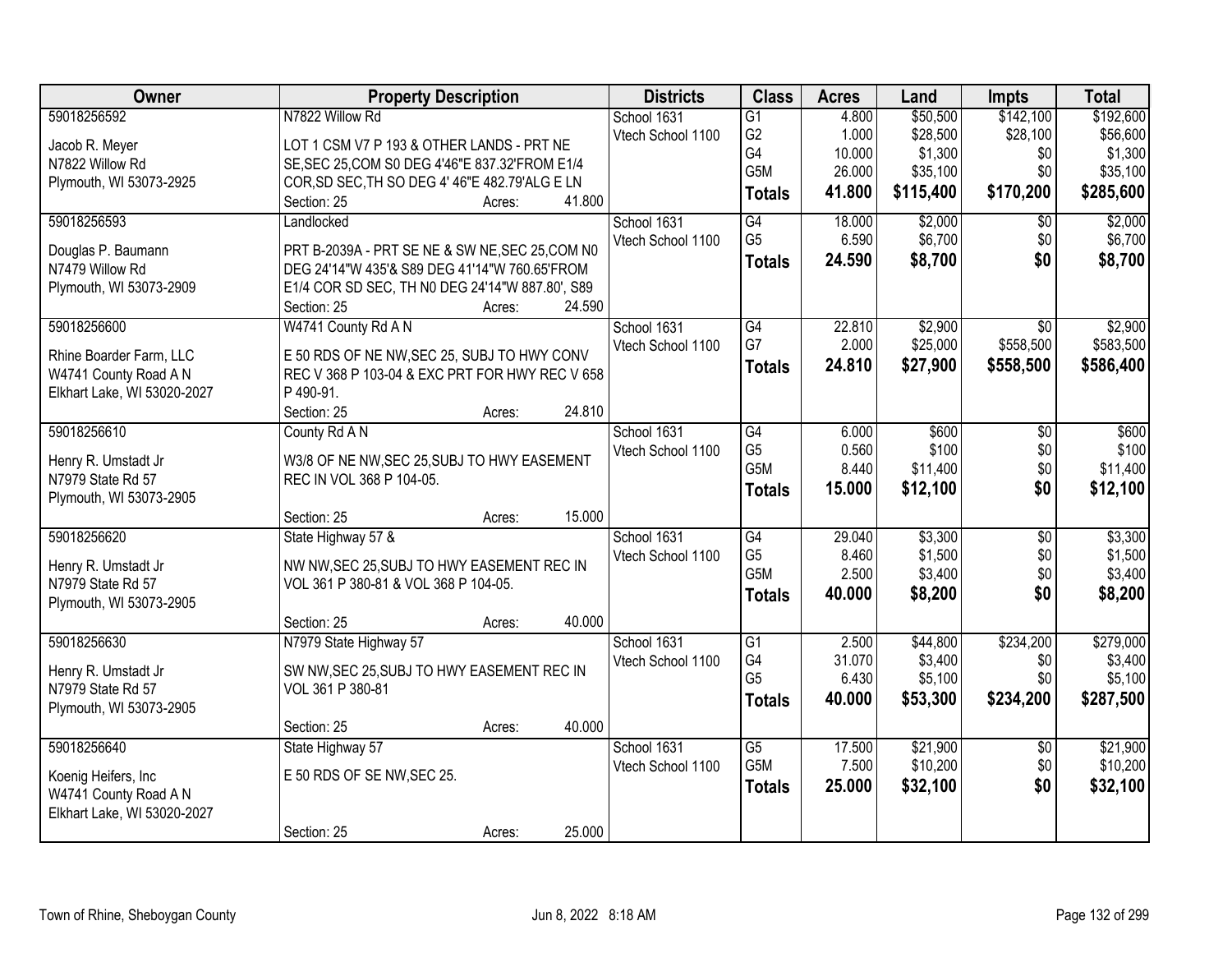| Owner                          | <b>Property Description</b>                          |        |        | <b>Districts</b>  | <b>Class</b>    | <b>Acres</b> | Land     | <b>Impts</b>    | <b>Total</b> |
|--------------------------------|------------------------------------------------------|--------|--------|-------------------|-----------------|--------------|----------|-----------------|--------------|
| 59018256650                    | Landlocked                                           |        |        | School 1631       | $\overline{G4}$ | 15.000       | \$1,600  | $\overline{50}$ | \$1,600      |
| Henry R. Umstadt Jr            | W3/8 OF SE NW, SEC 25.                               |        |        | Vtech School 1100 | <b>Totals</b>   | 15.000       | \$1,600  | \$0             | \$1,600      |
| N7979 State Rd 57              |                                                      |        |        |                   |                 |              |          |                 |              |
| Plymouth, WI 53073-2905        |                                                      |        |        |                   |                 |              |          |                 |              |
|                                | Section: 25                                          | Acres: | 15.000 |                   |                 |              |          |                 |              |
| 59018256660                    | Landlocked                                           |        |        | School 1631       | $\overline{G4}$ | 33.000       | \$3,300  | \$0             | \$3,300      |
|                                |                                                      |        |        | Vtech School 1100 | G <sub>6</sub>  | 7.000        | \$18,900 | \$0             | \$18,900     |
| Jack & Dorene A Hanke Trust    | NE SW, SEC 25.                                       |        |        |                   | <b>Totals</b>   | 40.000       | \$22,200 | \$0             | \$22,200     |
| James Hanke<br>N6368 Willow Rd |                                                      |        |        |                   |                 |              |          |                 |              |
| Sheboygan Fls, WI 53085-2208   | Section: 25                                          | Acres: | 40.000 |                   |                 |              |          |                 |              |
| 59018256670                    | State Highway 57                                     |        |        | School 1631       | G4              | 32.000       | \$3,800  | \$0             | \$3,800      |
|                                |                                                      |        |        | Vtech School 1100 | G <sub>5</sub>  | 1.750        | \$100    | \$0             | \$100        |
| Jack & Dorene A Hanke Trust    | NW SW, SEC 25, SUBJ TO HWY CONV AS REC IN V 36       |        |        |                   | <b>Totals</b>   | 33.750       | \$3,900  | \$0             | \$3,900      |
| James Hanke                    | P 3-4, EXC COM 915.81'S OF W1/4 COR SD SEC, TH       |        |        |                   |                 |              |          |                 |              |
| N6368 Willow Rd                | S89 DEG 09'03"E 326.88', N01 DEG 53'21"E 93.53', S88 |        |        |                   |                 |              |          |                 |              |
| Sheboygan Fls, WI 53085-2208   | Section: 25                                          | Acres: | 33.750 |                   |                 |              |          |                 |              |
| 59018256671                    | N7831 State Highway 57                               |        |        | School 1631       | $\overline{G1}$ | 6.250        | \$54,100 | \$118,000       | \$172,100    |
| Lee D. Laabs                   | LOT 1, CSM V 11 P 7-8 - PRT NW SW, SEC 25, COM       |        |        | Vtech School 1100 | <b>Totals</b>   | 6.250        | \$54,100 | \$118,000       | \$172,100    |
| Annette M. Selk                | 915.81'S OF W1/4 COR SD SEC, TH S89 DEG 09'03"E      |        |        |                   |                 |              |          |                 |              |
| N7831 State Rd 57              | 326.88', N01 DEG 53' 21"E 93.53', S88 DEG 06'39"E    |        |        |                   |                 |              |          |                 |              |
| Plymouth, WI 53073-2912        | Section: 25                                          | Acres: | 6.250  |                   |                 |              |          |                 |              |
| 59018256680                    | State Highway 57 &                                   |        |        | School 1631       | $\overline{G4}$ | 38.570       | \$5,100  | $\overline{50}$ | \$5,100      |
|                                |                                                      |        |        | Vtech School 1100 | G <sub>5</sub>  | 1.000        | \$100    | \$0             | \$100        |
| Henry A. Muesegades            | SW SW, SEC 25, EXC COM AT SW COR OF SD SEC, TH       |        |        |                   | <b>Totals</b>   | 39.570       | \$5,200  | \$0             | \$5,200      |
| Sandra E. Muesegades           | E 8 RDS, N 8 1/2 RDS, W 8 RDS, TH S 8 1/2 RDS TO     |        |        |                   |                 |              |          |                 |              |
| W4760 Garton Rd                | BEG, SUBJ TO HWY CONV AS REC IN V 361 P 104 & V      |        |        |                   |                 |              |          |                 |              |
| Plymouth, WI 53073-2921        | Section: 25                                          | Acres: | 39.570 |                   |                 |              |          |                 |              |
| 59018256690                    | W4888 Garton Rd                                      |        |        | School 1631       | G1              | 0.430        | \$18,400 | \$69,900        | \$88,300     |
| Joseph L. Seibel               | PRT SW SW, SEC 25, COM AT SW COR, SD SEC, TH E 8     |        |        | Vtech School 1100 | <b>Totals</b>   | 0.430        | \$18,400 | \$69,900        | \$88,300     |
| W4888 Garton Rd                | RODS, N 8 1/2 RODS, W 8 RODS, TH S 8 1/2 RODS TO     |        |        |                   |                 |              |          |                 |              |
| Plymouth, WI 53073-2922        | BEG.                                                 |        |        |                   |                 |              |          |                 |              |
|                                | Section: 25                                          | Acres: | 0.430  |                   |                 |              |          |                 |              |
| 59018256700                    | W4760 Garton Rd                                      |        |        | School 1631       | $\overline{G4}$ | 37.000       | \$2,800  | $\overline{30}$ | \$2,800      |
| Henry A. Muesegades            | SE SW, SEC 25, SUBJ TO HWY CONV AS REC IN V 379      |        |        | Vtech School 1100 | G5M             | 1.000        | \$1,400  | \$0             | \$1,400      |
| Sandra E. Muesegades           | P 16-17                                              |        |        |                   | G7              | 2.000        | \$25,000 | \$177,200       | \$202,200    |
| W4760 Garton Rd                |                                                      |        |        |                   | <b>Totals</b>   | 40.000       | \$29,200 | \$177,200       | \$206,400    |
| Plymouth, WI 53073-2921        | Section: 25                                          | Acres: | 40.000 |                   |                 |              |          |                 |              |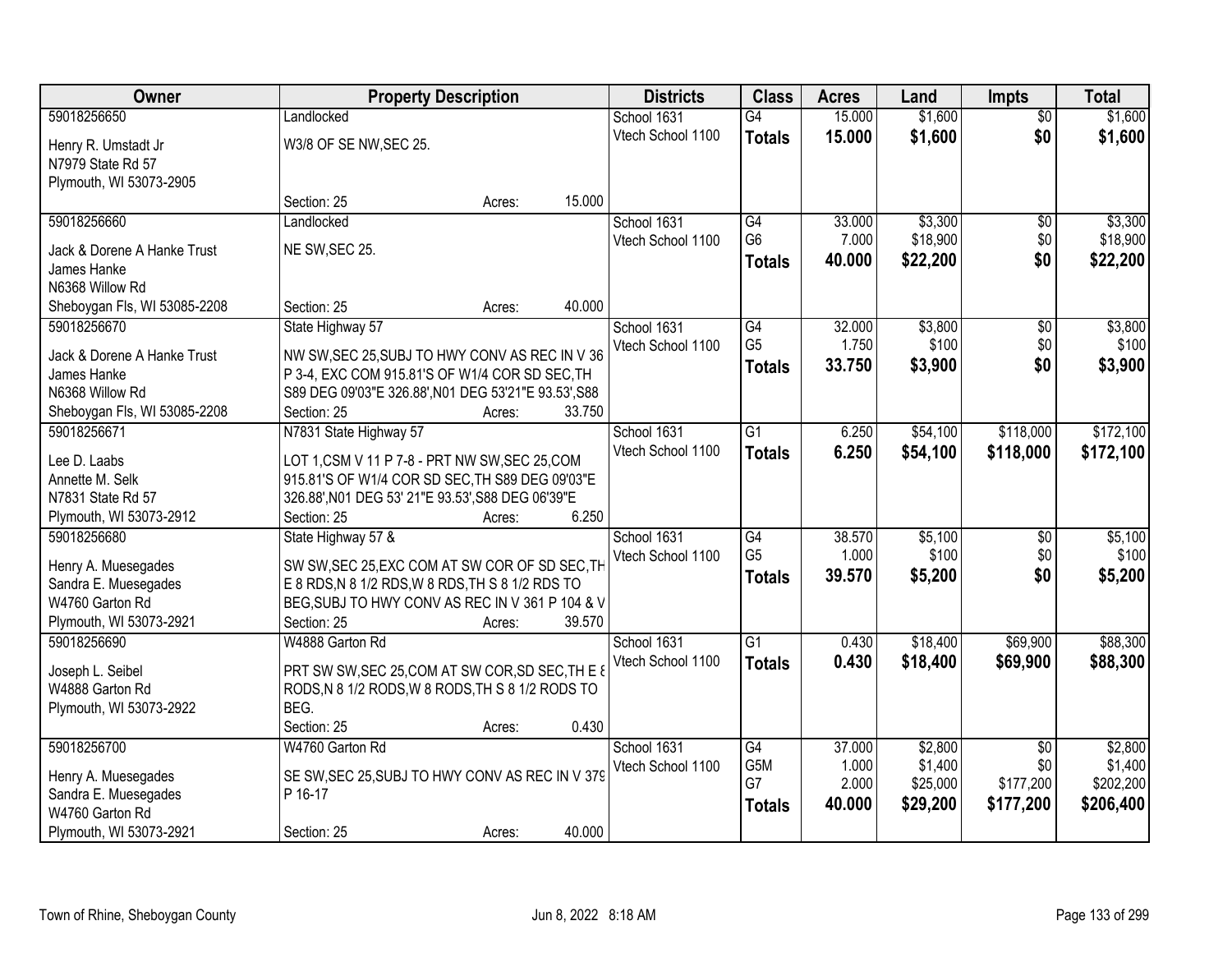| <b>Owner</b>                         | <b>Property Description</b>                         |        |        | <b>Districts</b>  | <b>Class</b>           | <b>Acres</b> | Land            | <b>Impts</b>    | <b>Total</b> |
|--------------------------------------|-----------------------------------------------------|--------|--------|-------------------|------------------------|--------------|-----------------|-----------------|--------------|
| 59018256730                          | W4628 Garton Rd                                     |        |        | School 1631       | $\overline{G1}$        | 4.000        | \$48,500        | \$266,700       | \$315,200    |
| Lawrence T. Eberle                   | SW SE, SEC 25, SUBJ TO HWY CONV REC V 379 P         |        |        | Vtech School 1100 | G4                     | 21.000       | \$2,100         | \$0             | \$2,100      |
| Ann G. Eberle                        | $15-16.$                                            |        |        |                   | G <sub>5</sub> M       | 15.000       | \$20,300        | \$0             | \$20,300     |
| W4890 County Rd Ff                   |                                                     |        |        |                   | <b>Totals</b>          | 40.000       | \$70,900        | \$266,700       | \$337,600    |
| Elkhart Lake, WI 53020-2019          | Section: 25                                         | Acres: | 40.000 |                   |                        |              |                 |                 |              |
| 59018256741                          | Garton & Willow Rds                                 |        |        | School 1631       | G4                     | 29.050       | \$3,000         | $\overline{50}$ | \$3,000      |
|                                      |                                                     |        |        | Vtech School 1100 | G <sub>5</sub>         | 2.000        | \$100           | \$0             | \$100        |
| Lawrence T. Eberle                   | SE SE, SEC 25, EXC LOT 1 & 2 OF CSM V30 P7-8 DO     |        |        |                   | Totals                 | 31.050       | \$3,100         | \$0             | \$3,100      |
| Ann G. Eberle                        | #2099614.                                           |        |        |                   |                        |              |                 |                 |              |
| W4890 County Rd Ff                   |                                                     |        |        |                   |                        |              |                 |                 |              |
| Elkhart Lake, WI 53020-2019          | Section: 25                                         | Acres: | 31.050 |                   |                        |              |                 |                 |              |
| 59018256751                          | <b>Willow Rd</b>                                    |        |        | School 1631       | G4                     | 49.420       | \$5,500         | $\sqrt{50}$     | \$5,500      |
| Koenig Heifers, Inc                  | PARCEL A, B-2039A - PRT N1/2 SE1/4 & SE NE, SEC     |        |        | Vtech School 1100 | <b>Totals</b>          | 49.420       | \$5,500         | \$0             | \$5,500      |
| W4741 County Road A N                | 25, COM AT E1/4 COR SD SEC, TH N0 DEG 24'14"W       |        |        |                   |                        |              |                 |                 |              |
| Elkhart Lake, WI 53020-2027          | 435', S89 DEG 41'14"W 760.65', N89 DEG 18'W 532.13' |        |        |                   |                        |              |                 |                 |              |
|                                      | Section: 25                                         | Acres: | 49.420 |                   |                        |              |                 |                 |              |
| 59018256752                          | W4570 Garton Rd                                     |        |        | School 1631       | G1                     | 0.980        | \$28,100        | \$131,300       | \$159,400    |
|                                      |                                                     |        |        | Vtech School 1100 | G4                     | 4.020        | \$400           | \$0             | \$400        |
| Corey Schmidt                        | LOT 1 CSM V30 P7-8 DOC #2099614 - PRT SE            |        |        |                   | <b>Totals</b>          | 5.000        | \$28,500        | \$131,300       | \$159,800    |
| W4570 Garton Rd                      | SE, SEC 25, SUBJ TO HWY CONV AS REC IN VOL 379      |        |        |                   |                        |              |                 |                 |              |
| Plymouth, WI 53073-2918              | P 15-16.                                            |        |        |                   |                        |              |                 |                 |              |
|                                      | Section: 25                                         | Acres: | 5.000  |                   |                        |              |                 |                 |              |
| 59018256753                          | Garton & Willow Rds                                 |        |        | School 1631       | G4                     | 3.950        | \$500           | $\overline{50}$ | \$500        |
| Corey Schmidt                        | LOT 2 CSM V30 P7-8 DOC #2099614 BEING PRT SE        |        |        | Vtech School 1100 | <b>Totals</b>          | 3.950        | \$500           | \$0             | \$500        |
| W4570 Garton Rd                      | SE, SEC 25.                                         |        |        |                   |                        |              |                 |                 |              |
| Plymouth, WI 53073-2918              |                                                     |        |        |                   |                        |              |                 |                 |              |
|                                      | Section: 25                                         | Acres: | 3.950  |                   |                        |              |                 |                 |              |
| 59018256760                          | <b>Willow Rd</b>                                    |        |        | School 1631       | $\overline{\text{X3}}$ | 0.330        | $\overline{60}$ | $\overline{60}$ | $\sqrt{50}$  |
| Sheboygan County Transportation Dept | PARTS TAKEN FOR CTH"A"AS REC IN VOL 658 P           |        |        | Vtech School 1100 | <b>Totals</b>          | 0.330        | \$0             | \$0             | \$0          |
| W5741 County Rd J                    | 490/91, VOL 659 P 661/62.                           |        |        |                   |                        |              |                 |                 |              |
| Plymouth, WI 53073-3340              |                                                     |        |        |                   |                        |              |                 |                 |              |
|                                      | Section: 25                                         | Acres: | 0.330  |                   |                        |              |                 |                 |              |
| 59018256770                          | N8056 State Highway 57                              |        |        | School 1631       | G1                     | 4.000        | \$60,000        | \$5,500         | \$65,500     |
|                                      |                                                     |        |        | Vtech School 1100 | G <sub>5</sub>         | 13.560       | \$17,100        | \$0             | \$17,100     |
| Robert W. Lutzke                     | NE NE, SEC 26, EXC COM AT NE COR SD1/4, TH S        |        |        |                   | G <sub>6</sub>         | 17.500       | \$47,300        | \$0             | \$47,300     |
| W4480 County Rd Ff                   | 247', W 165', N 247', TH E 165'TO BEG, SUBJ TO HWY  |        |        |                   | <b>Totals</b>          | 35.060       | \$124,400       | \$5,500         | \$129,900    |
| Elkhart Lake, WI 53020-1702          | CONV AS REC IN V 361 P 105 & V 368 P 106/7, & EXC   |        |        |                   |                        |              |                 |                 |              |
|                                      | Section: 26                                         | Acres: | 35.060 |                   |                        |              |                 |                 |              |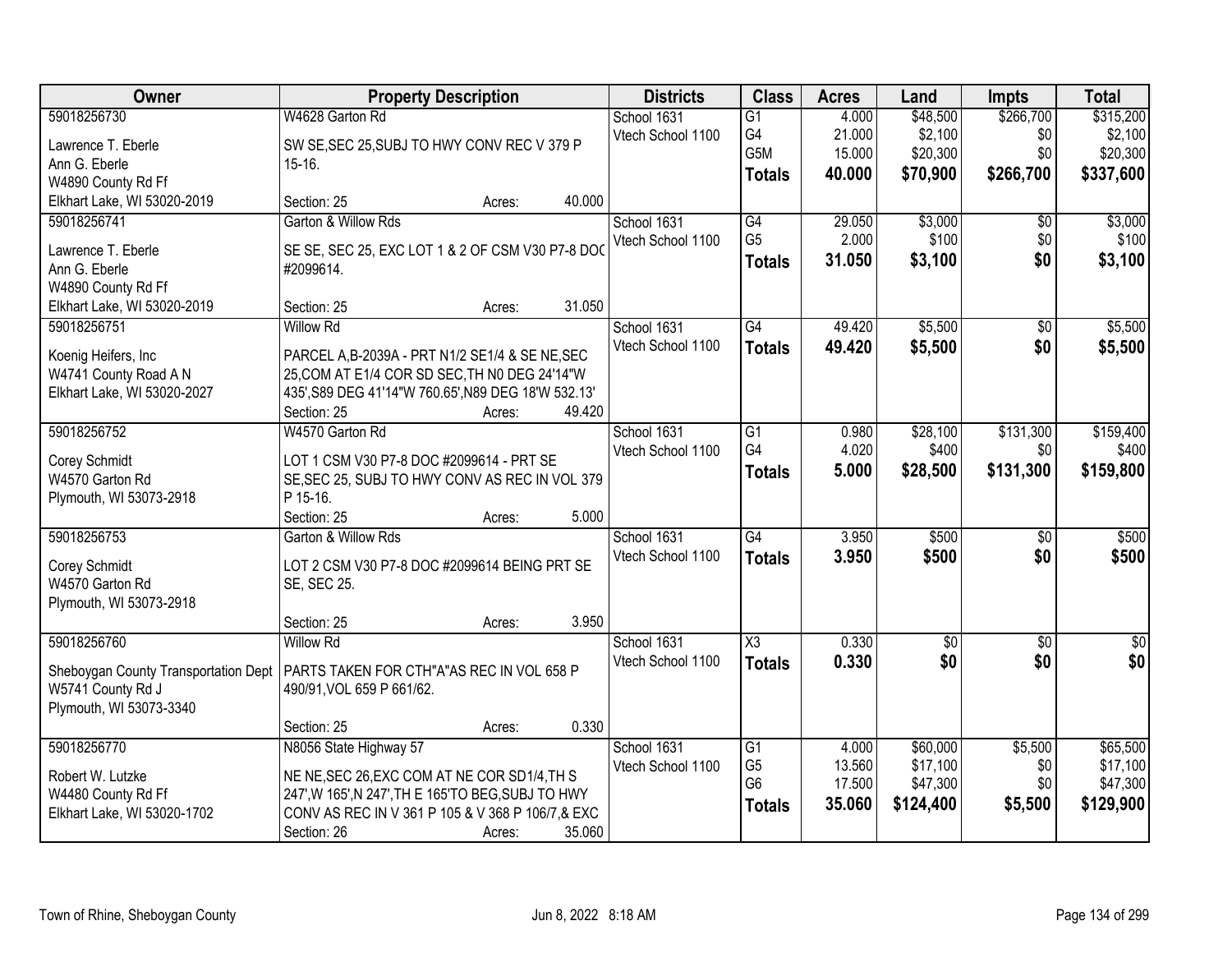| Owner                                                                                                            | <b>Property Description</b>                                                                                 |        |        | <b>Districts</b>                 | <b>Class</b>                                       | <b>Acres</b>                       | Land                                       | <b>Impts</b>                         | <b>Total</b>                                 |
|------------------------------------------------------------------------------------------------------------------|-------------------------------------------------------------------------------------------------------------|--------|--------|----------------------------------|----------------------------------------------------|------------------------------------|--------------------------------------------|--------------------------------------|----------------------------------------------|
| 59018256780                                                                                                      | County Rd A                                                                                                 |        |        | School 1631                      | $\overline{\text{X3}}$                             | 0.940                              | $\overline{50}$                            | $\overline{50}$                      | \$0                                          |
| Sheboygan County (Hwy Purposes)<br>W5741 County Rd J<br>Plymouth, WI 53073-3340                                  | PT.NE NE, COM.AT NE.COR, TH. S.247', TH.W.165',<br>TH.N. 247', TH.E.165'. TO BEG.                           |        |        | Vtech School 1100                | <b>Totals</b>                                      | 0.940                              | \$0                                        | \$0                                  | \$0                                          |
|                                                                                                                  | Section: 26                                                                                                 | Acres: | 0.940  |                                  |                                                    |                                    |                                            |                                      |                                              |
| 59018256783                                                                                                      | N8002 State Highway 57                                                                                      |        |        | School 1631                      | $\overline{G1}$                                    | 2.000                              | \$43,500                                   | \$119,100                            | \$162,600                                    |
| <b>Tracy Auch</b><br>Gene Auch<br>N8002 State Rd 57                                                              | ERROR - LOT 1 CSM V30 P272-274 DOC #2128451 -<br>PRT NE NE, SEC 26.                                         |        |        | Vtech School 1100                | <b>Totals</b>                                      | 2.000                              | \$43,500                                   | \$119,100                            | \$162,600                                    |
| Elkhart Lake, WI 53020-2039                                                                                      | Section: 26                                                                                                 | Acres: | 2.000  |                                  |                                                    |                                    |                                            |                                      |                                              |
| 59018256784                                                                                                      | State Highway 57                                                                                            |        |        | School 1631                      | X4                                                 | 22.191                             | $\overline{50}$                            | \$0                                  | $\overline{30}$                              |
| Fringe Benefits Thrift Store, Inc.<br>725 S Taylor Dr<br>Sheboygan, WI 53081-4278                                | ERROR - LOT 2 CSM V30 P272-274 DOC #2128451 -<br>PRT NE NE, SEC 26 & THE N1/2 SE NE SD SEC 26.              |        |        | Vtech School 1100                | <b>Totals</b>                                      | 22.191                             | \$0                                        | \$0                                  | \$0                                          |
|                                                                                                                  | Section: 26                                                                                                 | Acres: | 22.191 |                                  |                                                    |                                    |                                            |                                      |                                              |
| 59018256791<br><b>Ebersole Trust</b><br>Jeffrey J. Ebersole<br>W4637 County Rd Eh                                | County Rd A N<br>LOT 1 CSM V30 P165-167 DOC #2118985 BEING PRT<br>NW NE, SEC 26                             |        |        | School 1631<br>Vtech School 1100 | G4<br>G <sub>5</sub><br>G5M<br><b>Totals</b>       | 9.508<br>2.210<br>19.000<br>30.718 | \$1,200<br>\$1,000<br>\$25,700<br>\$27,900 | $\sqrt[6]{3}$<br>\$0<br>\$0<br>\$0   | \$1,200<br>\$1,000<br>\$25,700<br>\$27,900   |
| Elkhart Lake, WI 53020-1651                                                                                      | Section: 26                                                                                                 | Acres: | 30.718 |                                  |                                                    |                                    |                                            |                                      |                                              |
| 59018256792<br><b>Ebersole Trust</b><br>Jeffrey J. Ebersole<br>W4637 County Rd Eh<br>Elkhart Lake, WI 53020-1651 | County Rd A N<br>LOT 2 CSM V30 P165-167 DOC #2118985 BEING PRT<br>NW NE, SEC 26.<br>Section: 26             |        | 29.488 | School 1631<br>Vtech School 1100 | $\overline{G4}$<br>G <sub>5</sub><br><b>Totals</b> | 25.488<br>4.000<br>29.488          | \$3,400<br>\$1,800<br>\$5,200              | $\overline{50}$<br>\$0<br>\$0        | \$3,400<br>\$1,800<br>\$5,200                |
| 59018256810                                                                                                      | Landlocked                                                                                                  | Acres: |        | School 1631                      | G4                                                 | 13.800                             | \$1,800                                    | $\sqrt{6}$                           | \$1,800                                      |
| Sandra Lee Fenner<br>N7908 State Rd 57<br>Plymouth, WI 53073-2905                                                | S1/2 OF SW NE                                                                                               |        |        | Vtech School 1100                | G <sub>5</sub> M<br><b>Totals</b>                  | 6.200<br>20.000                    | \$8,400<br>\$10,200                        | \$0<br>\$0                           | \$8,400<br>\$10,200                          |
|                                                                                                                  | Section: 26                                                                                                 | Acres: | 20.000 |                                  |                                                    |                                    |                                            |                                      |                                              |
| 59018256830<br>Sandra Lee Fenner<br>N7908 State Rd 57<br>Plymouth, WI 53073-2905                                 | N7908 State Highway 57<br>S1/2 OF SE NE, SEC 26, SUBJECT TO HWY<br>CONVEYANCE AS RECORDED IN VOL 361 P 4-5. |        |        | School 1631<br>Vtech School 1100 | G1<br>G4<br>G <sub>5</sub><br><b>Totals</b>        | 4.000<br>12.250<br>3.750<br>20.000 | \$48,500<br>\$1,300<br>\$4,700<br>\$54,500 | \$111,900<br>\$0<br>\$0<br>\$111,900 | \$160,400<br>\$1,300<br>\$4,700<br>\$166,400 |
|                                                                                                                  | Section: 26                                                                                                 | Acres: | 20.000 |                                  |                                                    |                                    |                                            |                                      |                                              |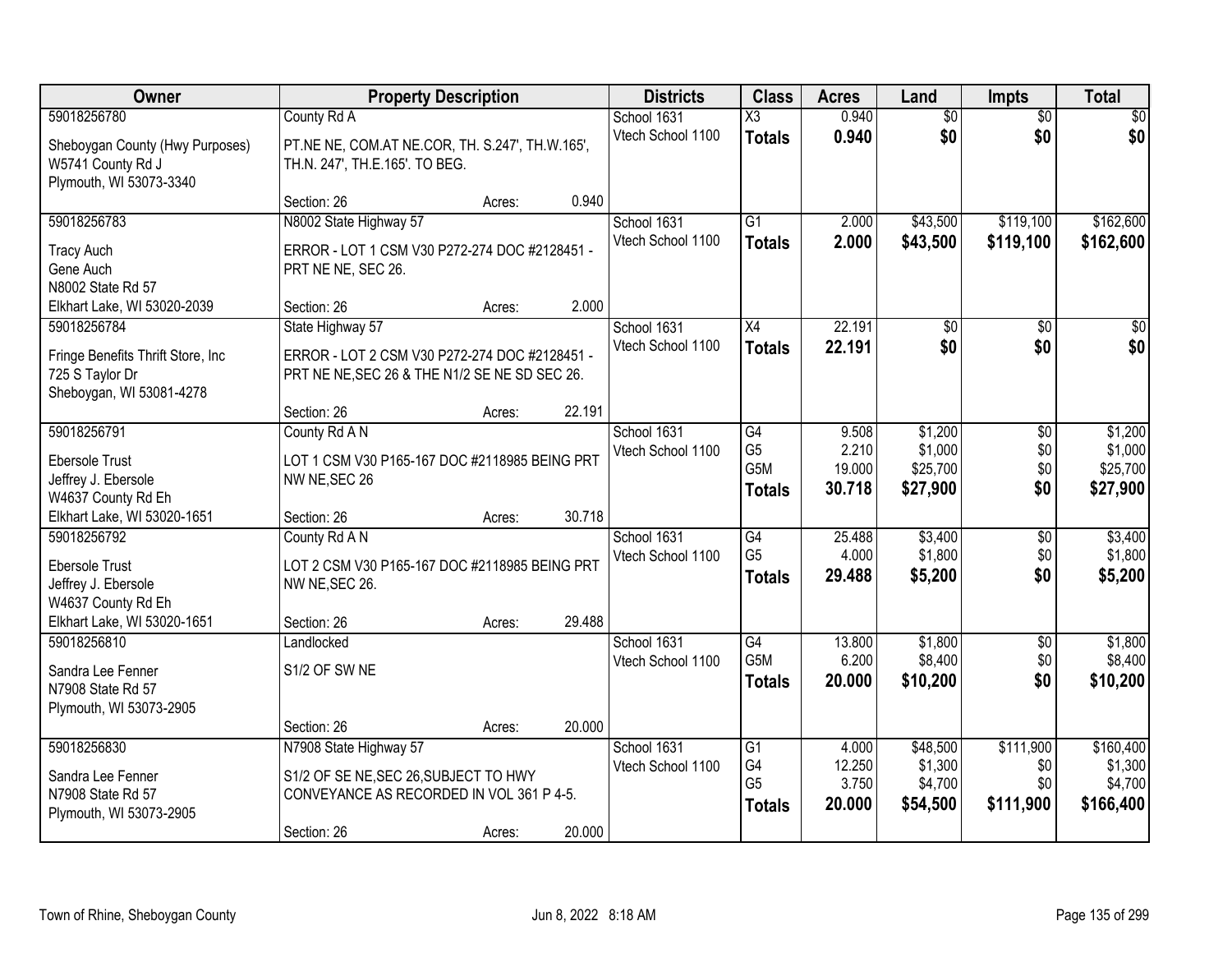| Owner                       | <b>Property Description</b>                           | <b>Districts</b>  | <b>Class</b>    | <b>Acres</b> | Land     | Impts           | <b>Total</b> |
|-----------------------------|-------------------------------------------------------|-------------------|-----------------|--------------|----------|-----------------|--------------|
| 59018256850                 | W5201 County Rd A N                                   | School 1631       | $\overline{G1}$ | 2.420        | \$52,100 | \$167,900       | \$220,000    |
| Steve A. Krepsky            | TR A CSM V3 P 45 - PRT N1/2 NW1/4, SEC 26, COM        | Vtech School 1100 | <b>Totals</b>   | 2.420        | \$52,100 | \$167,900       | \$220,000    |
| Diane M. Krepsky            | 1258'E & S0 DEG 41'E 65.67'FROM NW COR, SD            |                   |                 |              |          |                 |              |
| W5201 County Road A N       | SEC, TH N89 DEG 47'40"E 166.71', S0 DEG 41'E 632.20'  |                   |                 |              |          |                 |              |
| Elkhart Lake, WI 53020-2047 | 2.420<br>Section: 26<br>Acres:                        |                   |                 |              |          |                 |              |
| 59018256851                 | W5167 County Rd A N                                   | School 1631       | $\overline{G1}$ | 4.000        | \$60,000 | \$104,300       | \$164,300    |
| Brian R. Scholz             | PRT NE NW1/4, SEC 26, COM AT N1/4 COR SD SEC          | Vtech School 1100 | G4              | 2.810        | \$400    | \$0             | \$400        |
| W5167 County Road A N       | 26, TH S00 DEG 09'21"E 70.13' ALG E LN NW1/4 SD       |                   | G <sub>5</sub>  | 10.500       | \$13,200 | \$0             | \$13,200     |
| Elkhart Lake, WI 53020-2029 | SEC 26 TO A PNT ON THE S R/W LN CTH "A", S00          |                   | G5M             | 9.550        | \$12,900 | \$0             | \$12,900     |
|                             | 26.860<br>Section: 26<br>Acres:                       |                   | <b>Totals</b>   | 26.860       | \$86,500 | \$104,300       | \$190,800    |
| 59018256860                 | N8095 County Rd E                                     | School 1631       | $\overline{G2}$ | 0.770        | \$12,300 | \$2,500         | \$14,800     |
| Timothy J. Jorsch           | PRT NW NW, SEC 26, COM AT NW COR SD SEC, TH S         | Vtech School 1100 | <b>Totals</b>   | 0.770        | \$12,300 | \$2,500         | \$14,800     |
| Jennifer L. Jorsch          | 134.4', E 260', N 134.4'TO N LN NW NW, TH W 260'TO    |                   |                 |              |          |                 |              |
| 1086B Creeks Cross Rd       | BEG, SUBJ TO HWY CONV AS REC IN VOL 697 P 104.        |                   |                 |              |          |                 |              |
| Kohler, WI 53044-1309       | Section: 26<br>0.770<br>Acres:                        |                   |                 |              |          |                 |              |
| 59018256870                 | N8087 County Rd E                                     | School 1631       | G1              | 0.450        | \$18,900 | \$100,600       | \$119,500    |
|                             |                                                       | Vtech School 1100 |                 | 0.450        | \$18,900 | \$100,600       | \$119,500    |
| Gregory M. Herzog           | PRT NW NW, SEC 26, COM 134.4'S OF NW COR SD           |                   | <b>Totals</b>   |              |          |                 |              |
| Jessica L. Herzog           | SEC, TH S 75', E PARA WITH N LINE SD SEC 260', N      |                   |                 |              |          |                 |              |
| N8087 County Rd E           | 75', TH W 260'TO BEG, & UND. 1/4 INT. IN THE FOLL     |                   |                 |              |          |                 |              |
| Elkhart Lake, WI 53020-2004 | 0.450<br>Section: 26<br>Acres:                        |                   |                 |              |          |                 |              |
| 59018256880                 | N8083 County Rd E                                     | School 1631       | $\overline{G1}$ | 0.440        | \$18,600 | \$78,400        | \$97,000     |
| <b>Robert Riemer</b>        | PRT NW NW, SEC 26, COM 209.4'S OF NW COR              | Vtech School 1100 | <b>Totals</b>   | 0.440        | \$18,600 | \$78,400        | \$97,000     |
| N8083 County Rd E           | SD1/4, TH S 73.6', E 260', N 73.6', TH W 260'TO BEG   |                   |                 |              |          |                 |              |
| Elkhart Lake, WI 53020-2004 |                                                       |                   |                 |              |          |                 |              |
|                             | 0.440<br>Section: 26<br>Acres:                        |                   |                 |              |          |                 |              |
| 59018256890                 | N8071 County Rd E                                     | School 1631       | $\overline{G1}$ | 0.420        | \$18,200 | \$74,000        | \$92,200     |
|                             |                                                       | Vtech School 1100 | <b>Totals</b>   | 0.420        | \$18,200 | \$74,000        | \$92,200     |
| lan J. Strege               | PRT NW NW, SEC 26, COM 363'S OF NW COR                |                   |                 |              |          |                 |              |
| N8071 County Rd E           | SD1/4, TH S 70', E 260', N 70', TH W 260'TO BEG, & AN |                   |                 |              |          |                 |              |
| Elkhart Lake, WI 53020      | UNDIV 1/4 INT IN FOLL - COM 260'E OF NW COR NW        |                   |                 |              |          |                 |              |
|                             | 0.420<br>Section: 26<br>Acres:                        |                   |                 |              |          |                 |              |
| 59018256900                 | County Rd E                                           | School 1631       | $\overline{G1}$ | 0.480        | \$19,500 | $\overline{50}$ | \$19,500     |
| <b>Robert Riemer</b>        | PRT NW NW, SEC 26, COM 283'S OF NW COR                | Vtech School 1100 | <b>Totals</b>   | 0.480        | \$19,500 | \$0             | \$19,500     |
| N8083 County Rd E           | SD1/4, TH S 80', E 260', N 80', TH W 260'TO BEG.      |                   |                 |              |          |                 |              |
| Elkhart Lake, WI 53020-2004 |                                                       |                   |                 |              |          |                 |              |
|                             | 0.480<br>Section: 26<br>Acres:                        |                   |                 |              |          |                 |              |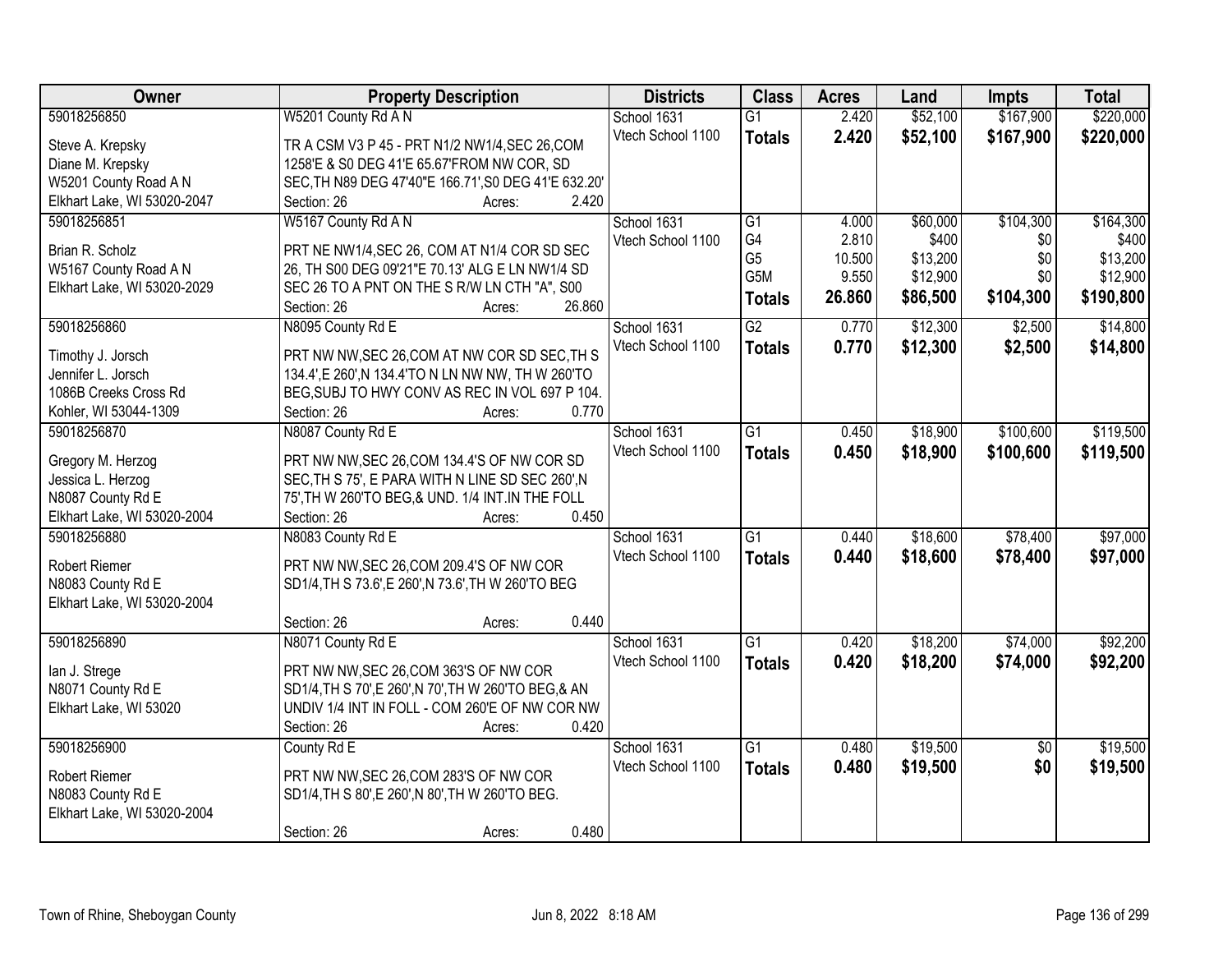| Owner                                            | <b>Property Description</b>                              |        |       | <b>Districts</b>  | <b>Class</b>    | <b>Acres</b> | Land     | <b>Impts</b>    | <b>Total</b> |
|--------------------------------------------------|----------------------------------------------------------|--------|-------|-------------------|-----------------|--------------|----------|-----------------|--------------|
| 59018256910                                      | N8069 County Rd E                                        |        |       | School 1631       | $\overline{G1}$ | 0.460        | \$19,100 | \$90,400        | \$109,500    |
| Cynthia L. Niesen                                | PRT NW NW, SEC 26, COM 433'S OF NW COR                   |        |       | Vtech School 1100 | <b>Totals</b>   | 0.460        | \$19,100 | \$90,400        | \$109,500    |
| N8069 County Rd E                                | SD1/4, TH S 70', E 283', N 70', TH W TO W LINE NW NW     |        |       |                   |                 |              |          |                 |              |
| Elkhart Lake, WI 53020                           | 283'TO BEG.                                              |        |       |                   |                 |              |          |                 |              |
|                                                  | Section: 26                                              | Acres: | 0.460 |                   |                 |              |          |                 |              |
| 59018256920                                      | N8059 County Rd E                                        |        |       | School 1631       | $\overline{G1}$ | 1.260        | \$32,400 | \$87,500        | \$119,900    |
|                                                  |                                                          |        |       | Vtech School 1100 | <b>Totals</b>   | 1.260        | \$32,400 | \$87,500        | \$119,900    |
| Robert H. Riemer                                 | PRT NW NW, SEC 26, COM 503'S OF NW COR                   |        |       |                   |                 |              |          |                 |              |
| N8059 County Rd E                                | SD1/4, TH E 283', S 195', W 283'TO W LINE NW NW, TH      |        |       |                   |                 |              |          |                 |              |
| Elkhart Lake, WI 53020-2004                      | N 195'TO BEG.                                            |        | 1.260 |                   |                 |              |          |                 |              |
|                                                  | Section: 26                                              | Acres: |       |                   |                 |              |          | \$85,000        |              |
| 59018256930                                      | N8043 County Rd E                                        |        |       | School 1631       | $\overline{G1}$ | 0.650        | \$22,500 |                 | \$107,500    |
| Russell F. Dirks                                 | PRT NW NW, SEC 26, COM 698'S OF NW COR                   |        |       | Vtech School 1100 | <b>Totals</b>   | 0.650        | \$22,500 | \$85,000        | \$107,500    |
| Sharon N. Dirks                                  | SD1/4, TH S 100', E 283', N 100', TH W 283'TO BEG.       |        |       |                   |                 |              |          |                 |              |
| N8043 County Rd E                                |                                                          |        |       |                   |                 |              |          |                 |              |
| Elkhart Lake, WI 53020-2004                      | Section: 26                                              | Acres: | 0.650 |                   |                 |              |          |                 |              |
| 59018256940                                      | County Rd E                                              |        |       | School 1631       | $\overline{G1}$ | 0.550        | \$20,800 | $\sqrt[6]{30}$  | \$20,800     |
|                                                  |                                                          |        |       | Vtech School 1100 | <b>Totals</b>   | 0.550        | \$20,800 | \$0             | \$20,800     |
| Russell F. Dirks                                 | PRT NW NW, SEC 26, COM 798'S OF NW COR                   |        |       |                   |                 |              |          |                 |              |
| Sharon N. Dirks                                  | SD1/4, TH S 85', E 283', N 85', TH W 283' TO BEG.        |        |       |                   |                 |              |          |                 |              |
| N8043 County Rd E<br>Elkhart Lake, WI 53020-2004 |                                                          |        | 0.550 |                   |                 |              |          |                 |              |
| 59018256950                                      | Section: 26                                              | Acres: |       |                   | $\overline{G1}$ | 0.650        | \$22,500 | $\overline{50}$ | \$22,500     |
|                                                  | County Rd E                                              |        |       | School 1631       |                 |              |          |                 |              |
| Russell F. Dirks                                 | PRT NW NW, SEC 26, COM IN CEN CTH E 883'S OF NW          |        |       | Vtech School 1100 | <b>Totals</b>   | 0.650        | \$22,500 | \$0             | \$22,500     |
| Sharon N. Dirks                                  | COR SD1/4, TH E 283', S 100', W 283'TO CEN CTH E, TH     |        |       |                   |                 |              |          |                 |              |
| N8043 County Rd E                                | N 100'ON CEN SD HWY TO BEG.                              |        |       |                   |                 |              |          |                 |              |
| Elkhart Lake, WI 53020-2004                      | Section: 26                                              | Acres: | 0.650 |                   |                 |              |          |                 |              |
| 59018256960                                      | W5237 County Rd A N                                      |        |       | School 1631       | $\overline{G1}$ | 5.210        | \$66,100 | \$328,700       | \$394,800    |
| Matthew L. Waage                                 | PRT NW NW, SEC 26, COM 283'E & 273'S OF NW COR           |        |       | Vtech School 1100 | <b>Totals</b>   | 5.210        | \$66,100 | \$328,700       | \$394,800    |
| W5237 County Road A N                            | SD1/4, TH S 327', E 600', N 447', W 300', S 120', TH W   |        |       |                   |                 |              |          |                 |              |
| Elkhart Lake, WI 53020-2047                      | 300'TO BEG.                                              |        |       |                   |                 |              |          |                 |              |
|                                                  | Section: 26                                              | Acres: | 5.210 |                   |                 |              |          |                 |              |
| 59018256970                                      | W5267 County Rd A N                                      |        |       | School 1631       | $\overline{G1}$ | 0.890        | \$43,000 | \$193,300       | \$236,300    |
|                                                  |                                                          |        |       | Vtech School 1100 |                 | 0.890        | \$43,000 | \$193,300       |              |
| Dennis A. Sprenger                               | PRT NW NW, SEC 26, COM 283'E OF NW COR                   |        |       |                   | <b>Totals</b>   |              |          |                 | \$236,300    |
| Patricia M. Sprenger                             | SD1/4, TH E 300', S 153', W 300', TH N 153' TO BEG, SUB. |        |       |                   |                 |              |          |                 |              |
| W5267 County Road A N                            | TO HWY CONV AS REC IN VOL 701 P 450.                     |        |       |                   |                 |              |          |                 |              |
| Elkhart Lake, WI 53020-2047                      | Section: 26                                              | Acres: | 0.890 |                   |                 |              |          |                 |              |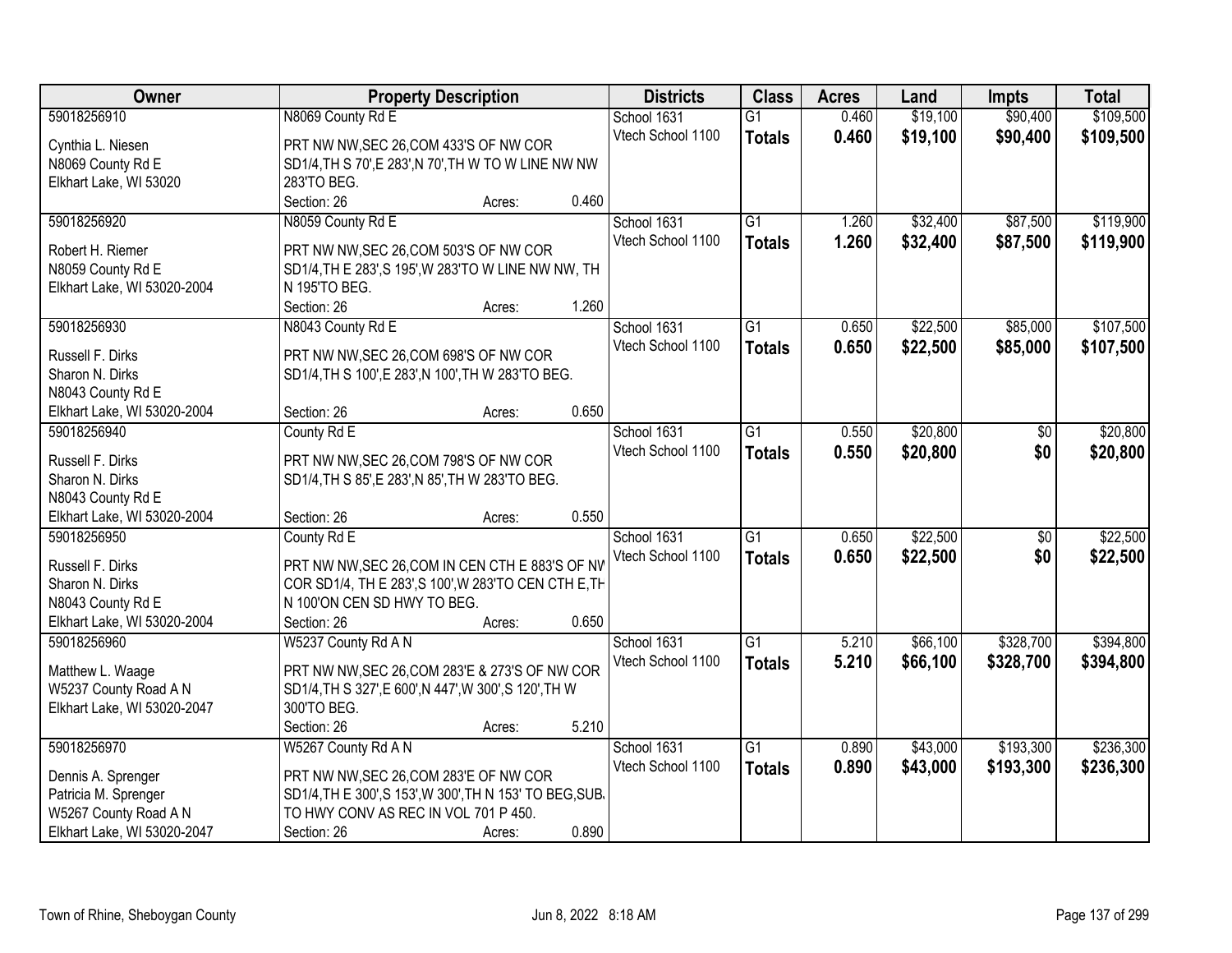| Owner                                      | <b>Property Description</b>                                        | <b>Districts</b>  | <b>Class</b>     | <b>Acres</b> | Land      | Impts           | <b>Total</b> |
|--------------------------------------------|--------------------------------------------------------------------|-------------------|------------------|--------------|-----------|-----------------|--------------|
| 59018256980                                | County Rd A N                                                      | School 1631       | $\overline{G1}$  | 0.890        | \$16,300  | $\overline{50}$ | \$16,300     |
| Matthew L. Waage                           | PRT NW NW, SEC 26, COM 583'E OF NW COR                             | Vtech School 1100 | <b>Totals</b>    | 0.890        | \$16,300  | \$0             | \$16,300     |
| W5237 County Road A N                      | SD1/4, TH E 300', S 153', W 300', TH N 153'TO BEG, SUB,            |                   |                  |              |           |                 |              |
| Elkhart Lake, WI 53020-2047                | TO HWY CONV AS REC IN VOL 702 P 354.                               |                   |                  |              |           |                 |              |
|                                            | 0.890<br>Section: 26<br>Acres:                                     |                   |                  |              |           |                 |              |
| 59018256990                                | N County Rd A                                                      | School 1631       | $\overline{G1}$  | 0.830        | \$14,100  | $\overline{50}$ | \$14,100     |
|                                            |                                                                    | Vtech School 1100 | <b>Totals</b>    | 0.830        | \$14,100  | \$0             | \$14,100     |
| Dennis A. Sprenger                         | PRT NW NW, SEC 26, COM 283'E & 153'S OF NW                         |                   |                  |              |           |                 |              |
| Patricia M. Sprenger                       | COR, SD1/4, TH S 120', E 300', N 120', TH W 300' TO BEG            |                   |                  |              |           |                 |              |
| W5267 County Road A N                      |                                                                    |                   |                  |              |           |                 |              |
| Elkhart Lake, WI 53020-2047                | 0.830<br>Section: 26<br>Acres:                                     |                   |                  |              |           |                 |              |
| 59018257000                                | N8003 County Rd E                                                  | School 1631       | G1               | 12.000       | \$100,000 | \$576,400       | \$676,400    |
| Jeffry K. Boston                           | PRT NW NW, SEC 26, COM AT NW COR SD SEC 26,                        | Vtech School 1100 | <b>Totals</b>    | 12.000       | \$100,000 | \$576,400       | \$676,400    |
| Anne F. Boston                             | TH S00 DEG 33'07"E 983' TO POB, TH N88 DEG                         |                   |                  |              |           |                 |              |
| N8003 County Rd E                          | 45'29"E 283.02' (REC AS E 283'), N00 DEG 33'07"W                   |                   |                  |              |           |                 |              |
| Elkhart Lake, WI 53020-2004                | 12.000<br>Section: 26<br>Acres:                                    |                   |                  |              |           |                 |              |
| 59018257010                                | W5223 County Rd A N                                                | School 1631       | $\overline{G1}$  | 10.900       | \$89,800  | \$211,900       | \$301,700    |
|                                            |                                                                    | Vtech School 1100 | <b>Totals</b>    | 10.900       | \$89,800  | \$211,900       | \$301,700    |
| Linda L. Williamson<br>N11762 Deer Lake Rd | PRT N1/2 NW1/4, SEC 26, COM 883'E OF NW COR SEC                    |                   |                  |              |           |                 |              |
| Tomahawk, WI 54487-9424                    | 26, TH S 1320', E 450', N 35', W 75', N 1285', TH W 375'TO<br>BEG. |                   |                  |              |           |                 |              |
|                                            | Section: 26<br>10.900<br>Acres:                                    |                   |                  |              |           |                 |              |
| 59018257020                                | County Rd E                                                        | School 1631       | G5               | 16.000       | \$13,600  | $\overline{50}$ | \$13,600     |
|                                            |                                                                    | Vtech School 1100 | G <sub>6</sub>   | 24.000       | \$64,800  | \$0             | \$64,800     |
| Anne F. Boston                             | SW NW, SEC 26.                                                     |                   |                  | 40.000       | \$78,400  | \$0             | \$78,400     |
| Jeffry K. Boston                           |                                                                    |                   | <b>Totals</b>    |              |           |                 |              |
| N8003 County Rd E                          |                                                                    |                   |                  |              |           |                 |              |
| Elkhart Lake, WI 53020-2004                | 40.000<br>Section: 26<br>Acres:                                    |                   |                  |              |           |                 |              |
| 59018257030                                | W5179 County Rd A N                                                | School 1631       | G1               | 3.000        | \$46,000  | \$185,400       | \$231,400    |
| Jeffrey J. Miller                          | SE NW, SEC 26, EXC THE W 373' THEREOF, BUT INCL                    | Vtech School 1100 | G4               | 25.000       | \$3,300   | \$0             | \$3,300      |
| W5179 County Road A N                      | COM N88 DEG 45'14"E 338' FROM NW COR, SD SE                        |                   | G <sub>5</sub>   | 6.500        | \$3,000   | \$0             | \$3,000      |
| Elkhart Lake, WI 53020-2029                | NW, TH CONT N88 DEG 45'14" E 35', S0 DEG 21'14"E                   |                   | G <sub>5</sub> M | 5.020        | \$6,800   | \$0             | \$6,800      |
|                                            | 39.520<br>Section: 26<br>Acres:                                    |                   | <b>Totals</b>    | 39.520       | \$59,100  | \$185,400       | \$244,500    |
| 59018257040                                | Landlocked                                                         | School 1631       | $\overline{G5}$  | 3.000        | \$1,400   | $\overline{50}$ | \$1,400      |
|                                            |                                                                    | Vtech School 1100 | G <sub>6</sub>   | 8.300        | \$22,400  | \$0             | \$22,400     |
| Anne F. Boston                             | THE W 373'OF SE NW, SEC 26, EXC COM N88 DEG                        |                   | <b>Totals</b>    | 11.300       | \$23,800  | \$0             | \$23,800     |
| Jeffry K. Boston                           | 45'14"E 338' FROM NW COR, SD SE NW, TH CONT N88                    |                   |                  |              |           |                 |              |
| N8003 County Rd E                          | DEG 45'14"E 35', S0 DEG 21'14"E 150', S88 DEG                      |                   |                  |              |           |                 |              |
| Elkhart Lake, WI 53020-2004                | 11.300<br>Section: 26<br>Acres:                                    |                   |                  |              |           |                 |              |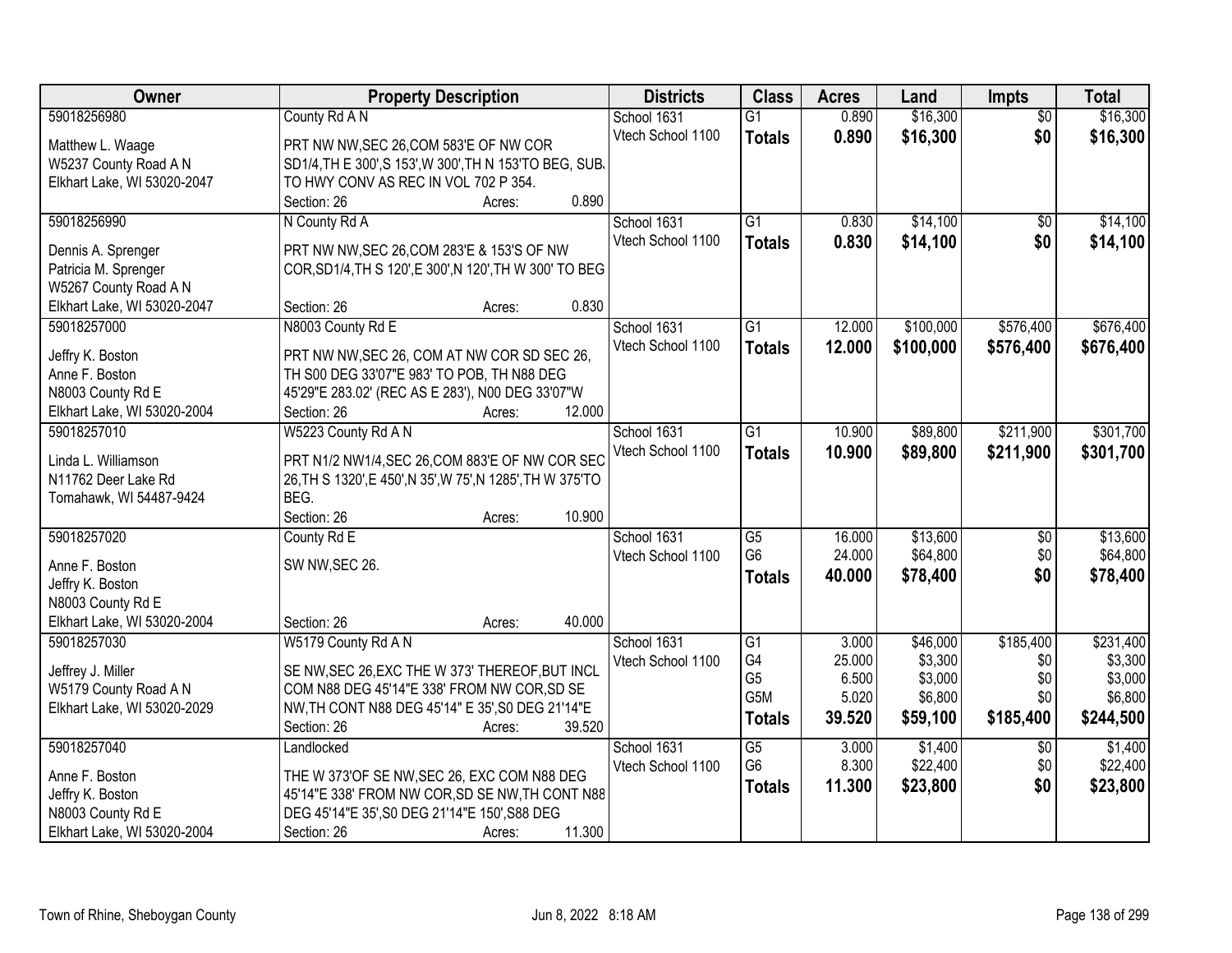| Owner                       | <b>Property Description</b>                         | <b>Districts</b>  | <b>Class</b>         | <b>Acres</b>    | Land             | Impts           | <b>Total</b>         |
|-----------------------------|-----------------------------------------------------|-------------------|----------------------|-----------------|------------------|-----------------|----------------------|
| 59018257050                 | Landlocked                                          | School 1631       | G4                   | 18.000          | \$2,400          | $\overline{50}$ | \$2,400              |
| Michael Demaster            | NE SW, SEC 26                                       | Vtech School 1100 | G <sub>5</sub>       | 2.000           | \$900            | \$0             | \$900                |
| <b>Terri Demaster</b>       |                                                     |                   | G5M                  | 20.000          | \$27,000         | \$0             | \$27,000             |
| W5194 Garton Rd             |                                                     |                   | <b>Totals</b>        | 40.000          | \$30,300         | \$0             | \$30,300             |
| Plymouth, WI 53073-2864     | 40.000<br>Section: 26<br>Acres:                     |                   |                      |                 |                  |                 |                      |
| 59018257060                 | N7897 County Rd E                                   | School 1631       | $\overline{G1}$      | 12.000          | \$68,500         | \$530,100       | \$598,600            |
|                             |                                                     | Vtech School 1100 | G4                   | 34.000          | \$4,500          | \$0             | \$4,500              |
| Brock L. Brownrigg          | PRT W1/2 SW1/4, SEC 26, COM AT W1/4 COR, SD         |                   | G <sub>5</sub>       | 2.860           | \$1,300          | \$0             | \$1,300              |
| Lynn M. Brownrigg           | SEC, TH N88 DEG 45'00"E 1328.19', S00 DEG 33' 42"E  |                   | G5M                  | 15.000          | \$20,300         | \$0             | \$20,300             |
| N7897 County Rd E           | 2633.44', S88 DEG 56'29" W 370', N00 DEG 33'42"W    |                   | <b>Totals</b>        | 63.860          | \$94,600         | \$530,100       | \$624,700            |
| Elkhart Lake, WI 53020-2004 | 63.860<br>Section: 26<br>Acres:                     |                   |                      |                 |                  |                 |                      |
| 59018257080                 | W5292 Garton Rd                                     | School 1631       | $\overline{G1}$      | 2.470           | \$44,700         | \$136,000       | \$180,700            |
| Laurie L. Limberg et al     | A-27624 & OTHER LANDS - PRT SW SW, SEC 26, COM      | Vtech School 1100 | G4<br>G <sub>5</sub> | 8.000           | \$1,100<br>\$100 | \$0             | \$1,100              |
| 434 N Swift St              | AT SW COR, SD SEC, TH N 120', E 403', S TO S LN SEC |                   |                      | 1.000           |                  | \$0             | \$100                |
| Glenbeulah, WI 53023-1149   | 26, TH W ON SEC LN TO BEG, SUBJ TO HWY CONV         |                   | <b>Totals</b>        | 11.470          | \$45,900         | \$136,000       | \$181,900            |
|                             | 11.470<br>Section: 26<br>Acres:                     |                   |                      |                 |                  |                 |                      |
| 59018257081                 | N7765 County Rd E                                   | School 1631       | $\overline{G1}$      | 5.000           | \$51,000         | \$121,800       | \$172,800            |
|                             |                                                     | Vtech School 1100 | <b>Totals</b>        | 5.000           | \$51,000         | \$121,800       | \$172,800            |
| Joshua M. Vaness            | TR 1, CSM V 4 P 319 - PRT SW SW, SEC 26, COM        |                   |                      |                 |                  |                 |                      |
| Marie A. Vaness             | 519.54'N OF SW COR SD SEC, TH N89 DEG 20' 20"E      |                   |                      |                 |                  |                 |                      |
| N7765 County Rd E           | 423.25', N 514.59', S89 DEG 20'20"W 423.25', TH S   |                   |                      |                 |                  |                 |                      |
| Plymouth, WI 53073-2827     | 5.000<br>Section: 26<br>Acres:                      |                   |                      |                 |                  |                 |                      |
| 59018257090                 | W5194 Garton Rd                                     | School 1631       | G1<br>G4             | 4.000<br>18.250 | \$48,500         | \$148,900       | \$197,400<br>\$1,800 |
| Michael Demaster            | SE SW, SEC 26, EXC THE E 475' OF THE S              | Vtech School 1100 | G <sub>5</sub>       | 5.750           | \$1,800          | \$0<br>\$0      |                      |
| <b>Terri Demaster</b>       | 1100'THEREOF, SUBJ TO HWY CONV AS REC IN VOL        |                   |                      |                 | \$6,400          |                 | \$6,400              |
| W5194 Garton Rd             | 379 P 20.                                           |                   | <b>Totals</b>        | 28.000          | \$56,700         | \$148,900       | \$205,600            |
| Plymouth, WI 53073-2864     | 28.000<br>Section: 26<br>Acres:                     |                   |                      |                 |                  |                 |                      |
| 59018257101                 | W5116 Garton Rd                                     | School 1631       | $\overline{G1}$      | 5.000           | \$51,000         | \$91,500        | \$142,500            |
| Katie P. Gottsacker         | LOT 1 CSM V17 P 121-22, #1582072 - PRT SE SW, SEC   | Vtech School 1100 | <b>Totals</b>        | 5.000           | \$51,000         | \$91,500        | \$142,500            |
| W5116 Garton Rd             | 26, EXC COM S88 DEG 56'29"W 66'& N00 DEG 34'18"W    |                   |                      |                 |                  |                 |                      |
| Plymouth, WI 53073-2864     | 532.60'FROM S1/4 COR, SD SEC, TH S88 DEG 56'29"W    |                   |                      |                 |                  |                 |                      |
|                             | 5.000<br>Section: 26<br>Acres:                      |                   |                      |                 |                  |                 |                      |
| 59018257102                 | W5110 Garton Rd                                     | School 1631       | $\overline{G1}$      | 6.990           | \$56,000         | \$180,700       | \$236,700            |
|                             |                                                     | Vtech School 1100 | <b>Totals</b>        | 6.990           | \$56,000         | \$180,700       | \$236,700            |
| Bruce R. Pahl               | LOT 2 CSM V17 P 121-22, #1582072 - PRT SE SW, SEC   |                   |                      |                 |                  |                 |                      |
| W5110 Garton Rd             | 26,& PRT LOT 1 CSM V17 P 121-22, COM S88 DEG        |                   |                      |                 |                  |                 |                      |
| Plymouth, WI 53073          | 56'29"W 66'& N00 DEG 34'18"W 532.60'FROM S1/4       |                   |                      |                 |                  |                 |                      |
|                             | 6.990<br>Section: 26<br>Acres:                      |                   |                      |                 |                  |                 |                      |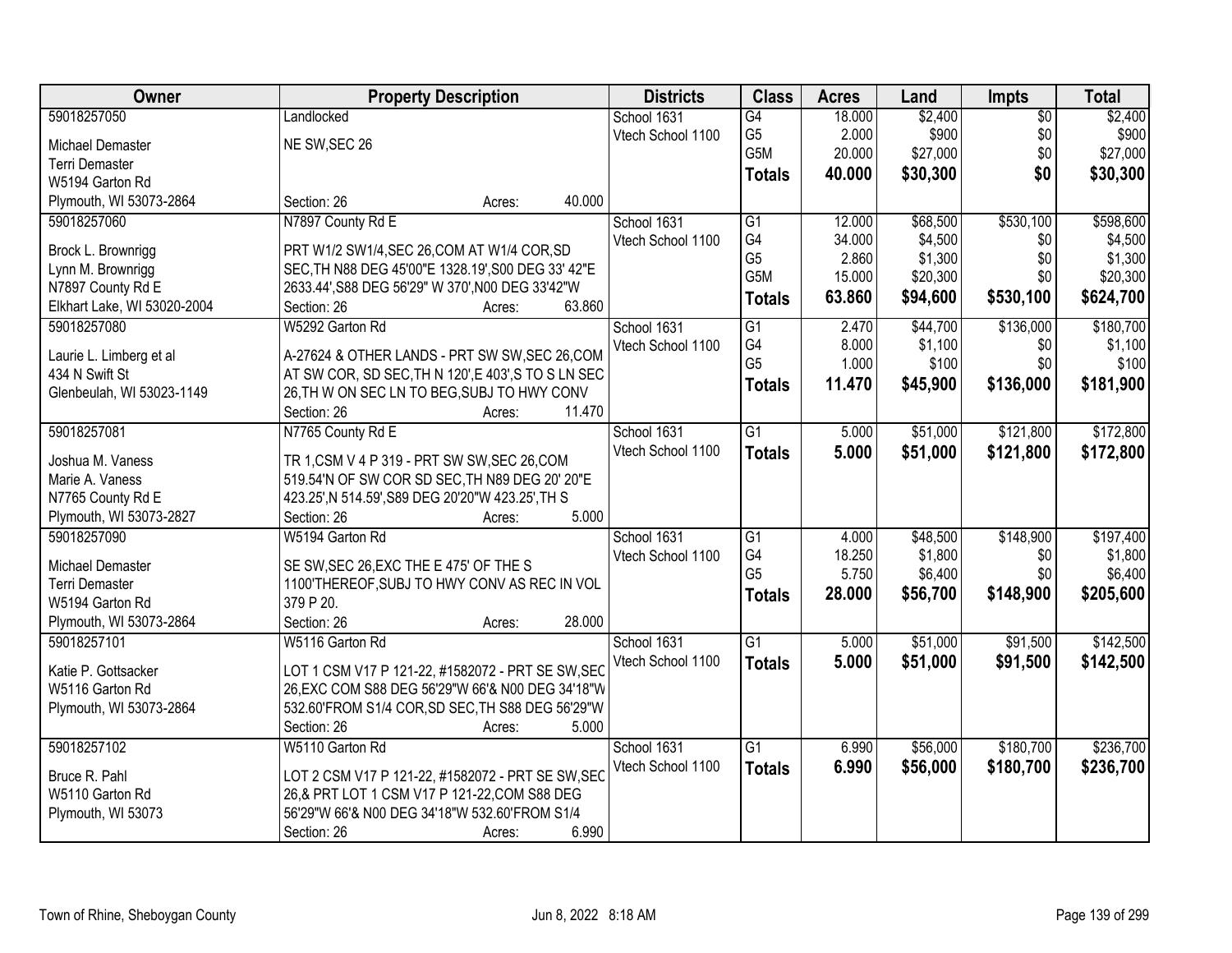| Owner                             | <b>Property Description</b>                                                                      | <b>Districts</b> | <b>Class</b>      | <b>Acres</b>     | Land   | <b>Impts</b> | <b>Total</b>    |           |
|-----------------------------------|--------------------------------------------------------------------------------------------------|------------------|-------------------|------------------|--------|--------------|-----------------|-----------|
| 59018257110                       | State Highway 57                                                                                 |                  | School 1631       | G4               | 28.000 | \$3,700      | $\overline{50}$ | \$3,700   |
| Sandra Lee Fenner                 | NE SE, SEC 26, SUBJECT TO HWY CONVEYANCE AS                                                      |                  | Vtech School 1100 | G <sub>5</sub>   | 3.250  | \$4,100      | \$0             | \$4,100   |
| N7908 State Rd 57                 | RECORDED IN VOL 361 P 4-5.                                                                       |                  |                   | G5M              | 8.750  | \$11,800     | \$0             | \$11,800  |
| Plymouth, WI 53073-2905           |                                                                                                  |                  |                   | <b>Totals</b>    | 40.000 | \$19,600     | \$0             | \$19,600  |
|                                   | Section: 26                                                                                      | 40.000<br>Acres: |                   |                  |        |              |                 |           |
| 59018257120                       | Ladlocked                                                                                        |                  | School 1631       | $\overline{G4}$  | 20.000 | \$2,700      | $\overline{50}$ | \$2,700   |
| Sandra Lee Fenner                 | NW SE                                                                                            |                  | Vtech School 1100 | G <sub>5</sub>   | 2.000  | \$2,500      | \$0             | \$2,500   |
| N7908 State Rd 57                 |                                                                                                  |                  |                   | G5M              | 18.000 | \$24,300     | \$0             | \$24,300  |
| Plymouth, WI 53073-2905           |                                                                                                  |                  |                   | <b>Totals</b>    | 40.000 | \$29,500     | \$0             | \$29,500  |
|                                   | Section: 26                                                                                      | 40.000<br>Acres: |                   |                  |        |              |                 |           |
| 59018257130                       | Garton Rd                                                                                        |                  | School 1631       | G4               | 16.530 | \$2,200      | $\overline{50}$ | \$2,200   |
|                                   |                                                                                                  |                  | Vtech School 1100 | G <sub>5</sub>   | 0.500  | \$100        | \$0             | \$100     |
| Paul R. Gamoke                    | SW SE, SEC 26, SUBJ TO HWY CONV AS REC IN V 379                                                  |                  |                   | G <sub>5</sub> M | 12.000 | \$16,200     | \$0             | \$16,200  |
| Anne M. Gamoke<br>W5032 Garton Rd | P 24, EXC COM S89 DEG 49'12"E 593.55'FROM S1/4<br>COR SD SEC, TH N0 DEG 19'48"E 664.60', S89 DEG |                  |                   | <b>Totals</b>    | 29.030 | \$18,500     | \$0             | \$18,500  |
| Plymouth, WI 53073-2851           | Section: 26                                                                                      | 29.030<br>Acres: |                   |                  |        |              |                 |           |
| 59018257131                       | W5032 Garton Rd                                                                                  |                  | School 1631       | G1               | 2.000  | \$43,500     | \$132,000       | \$175,500 |
|                                   |                                                                                                  |                  | Vtech School 1100 | G4               | 6.500  | \$1,100      | \$0             | \$1,100   |
| Paul R. Gamoke                    | LOT 1, CSM V 8 P 214 - PRT SW SE, SEC 26, COM S89                                                |                  |                   | G <sub>5</sub>   | 2.260  | \$1,000      | \$0             | \$1,000   |
| Anne M. Gamoke                    | DEG 49' 12"E 593.55'FROM S1/4 COR SD SEC, TH N0                                                  |                  |                   |                  | 10.760 |              | \$132,000       |           |
| W5032 Garton Rd                   | DEG 19'48"E 664.60', S89 DEG 49'12"E 705.45', S0 DEG                                             |                  |                   | <b>Totals</b>    |        | \$45,600     |                 | \$177,600 |
| Plymouth, WI 53073-2851           | Section: 26                                                                                      | 10.760<br>Acres: |                   |                  |        |              |                 |           |
| 59018257140                       | Garton Rd & State                                                                                |                  | School 1631       | $\overline{G4}$  | 31.000 | \$4,100      | $\overline{50}$ | \$4,100   |
| Henry A. Muesegades               | SE SE, SEC 26, EXC COM N89 DEG 49'12"W                                                           |                  | Vtech School 1100 | G <sub>5</sub>   | 1.000  | \$100        | \$0             | \$100     |
| Sandra E. Muesegades              | 434.92'FROM SE COR SD1/4, TH N89 DEG 49'12"W                                                     |                  |                   | <b>Totals</b>    | 32.000 | \$4,200      | \$0             | \$4,200   |
| W4760 Garton Rd                   | 871.2', NO DEG 10'48"E 225', S 89 DEG 49'12"E                                                    |                  |                   |                  |        |              |                 |           |
| Plymouth, WI 53073-2921           | Section: 26                                                                                      | 32.000<br>Acres: |                   |                  |        |              |                 |           |
| 59018257150                       | W4998 Garton Rd                                                                                  |                  | School 1631       | G1               | 1.500  | \$36,000     | \$127,900       | \$163,900 |
|                                   |                                                                                                  |                  | Vtech School 1100 | <b>Totals</b>    | 1.500  | \$36,000     | \$127,900       | \$163,900 |
| Mark A. Stuckmann                 | TR A, CSM V 3 P 73 - PRT SE SE, SEC 26, COM N89                                                  |                  |                   |                  |        |              |                 |           |
| W4998 Garton Rd                   | DEG 49' 12"W 1015.72'FROM SE COR SD 1/4, TH N89                                                  |                  |                   |                  |        |              |                 |           |
| Plymouth, WI 53073-2845           | DEG 49'12"W 290.40', N0 DEG 10'48"E 225', S89 DEG                                                |                  |                   |                  |        |              |                 |           |
|                                   | Section: 26                                                                                      | 1.500<br>Acres:  |                   |                  |        |              |                 |           |
| 59018257160                       | W4964 Garton Rd                                                                                  |                  | School 1631       | $\overline{G1}$  | 1.500  | \$36,000     | \$155,900       | \$191,900 |
| Anthony L. Scott                  | TR B, CSM V 3 P 73 - PRT SE SE, SEC 26, COM N89                                                  |                  | Vtech School 1100 | <b>Totals</b>    | 1.500  | \$36,000     | \$155,900       | \$191,900 |
| Karey A. Scott                    | DEG 49' 12"W 725.32'FROM SE COR SD SEC, TH N89                                                   |                  |                   |                  |        |              |                 |           |
| W4964 Garton Rd                   | DEG 49'12"W 290.40', NO DEG 10'48"E 225', S89 DEG                                                |                  |                   |                  |        |              |                 |           |
| Plymouth, WI 53073-2845           | Section: 26                                                                                      | 1.500<br>Acres:  |                   |                  |        |              |                 |           |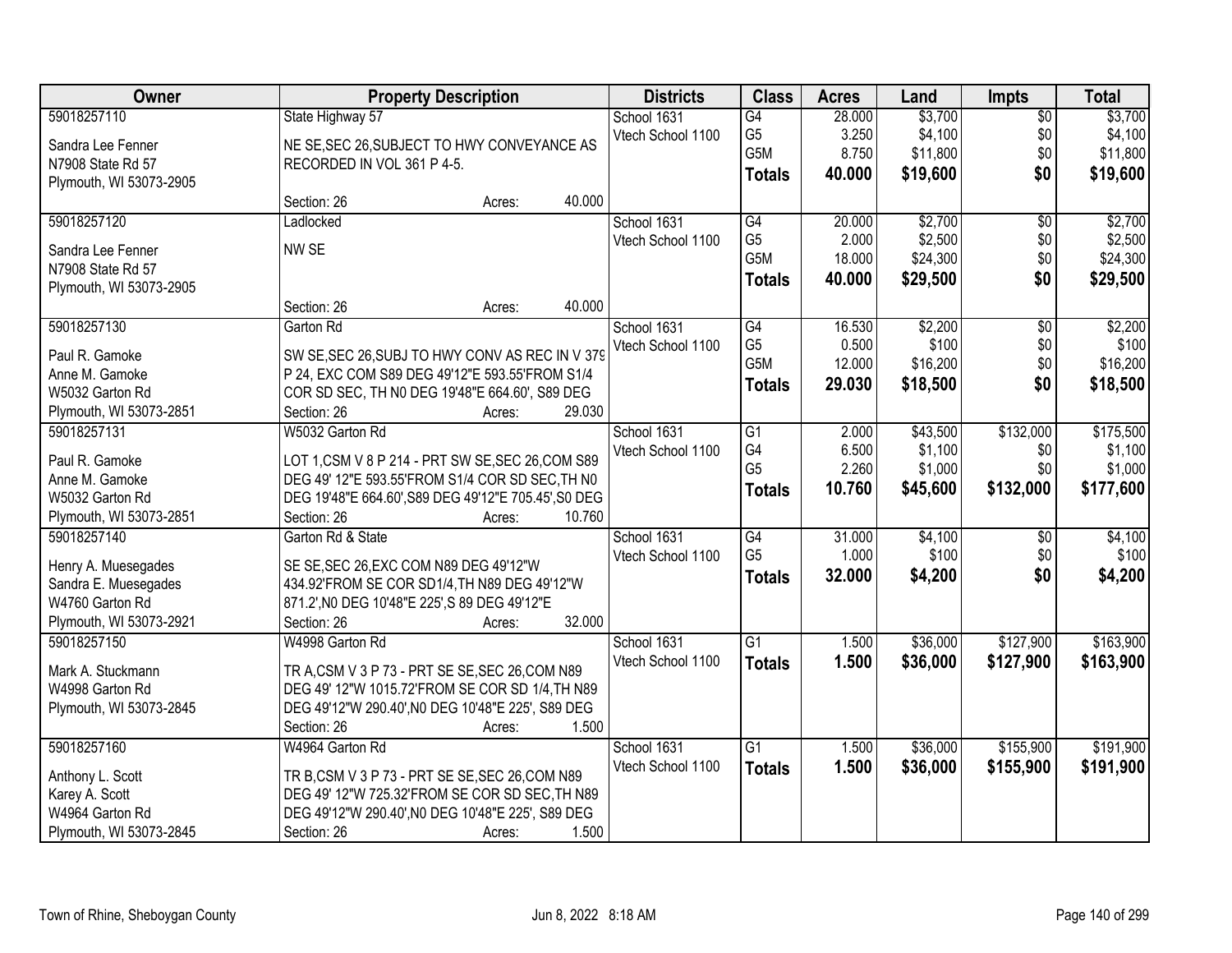| \$219,900<br>59018257170<br>W4944 Garton Rd<br>1.500<br>\$36,000<br>\$183,900<br>School 1631<br>$\overline{G1}$<br>Vtech School 1100<br>1.500<br>\$36,000<br>\$183,900<br>\$219,900<br><b>Totals</b><br>Dennis C. Hein<br>PRT SE SE, SEC 26, COM N89 DEG 49'12"W<br>434.92'FROM SE COR, SD SEC, TH N89 DEG 49'12"W<br>W4944 Garton Rd<br>290.40', NO DEG 10'48"E 225', S89 DEG 49' 12"E<br>Plymouth, WI 53073<br>1.500<br>Section: 26<br>Acres:<br>59018257180<br>N8020 County Rd E<br>$\overline{G1}$<br>\$42,300<br>\$110,200<br>School 1631<br>1.920<br>Vtech School 1100<br>1.920<br>\$42,300<br>\$110,200<br>\$152,500<br><b>Totals</b><br>Donald G. Ruh<br>PRT NE NE, SEC 27, COM 912.86' S OF NE COR<br>Karen A. Ruh<br>SD1/4, TH S 363.14', W 102', N 100' DEED (110' SURVEY<br>N8020 County Rd E<br>& GIS), W 78' N 108', W 190', N3 DEG 04'W 145.37', TH<br>1.920<br>Elkhart Lake, WI 53020-2003<br>Section: 27<br>Acres:<br>59018257190<br>County Rd A<br>School 1631<br>$\overline{\chi_3}$<br>0.000<br>$\overline{50}$<br>$\overline{30}$<br>\$0<br>\$0<br>Vtech School 1100<br>\$0<br>0.000<br><b>Totals</b><br>Sheboygan County Transportation Dept<br>PRT OF NE NE, SEC 27, COM IN S R/W LINE OF<br>W5741 County Rd J<br>C.T.H."A", 1094'W OF NE COR SD1/4, TH S 25 DEG 07'E<br>Plymouth, WI 53073-3340<br>23'TO BEG OF PARCEL TO BE DESC TH S 25 DEG<br>0.000<br>Section: 27<br>Acres:<br>59018257200<br>$\overline{G1}$<br>\$43,500<br>\$131,000<br>N8042 County Rd E<br>School 1631<br>2.010<br>Vtech School 1100<br>2.010<br>\$43,500<br>\$131,000<br><b>Totals</b><br>A-8851 & OTHER LANDS - PRT NE NE, SEC 27, COM<br>John M. Grossheim<br>685'S OF NE COR SD1/4, TH S 227.86', W 377.86', N03<br>Pamela F. Grossheim<br>DEG 04'W DEED (N03 DEG 04' W PER A-17005 & GIS)<br>N8042 County Rd E<br>2.010<br>Elkhart Lake, WI 53020-2003<br>Section: 27<br>Acres:<br>\$3,800<br>59018257210<br>G4<br>33.170<br>County Rd A<br>School 1631<br>$\overline{50}$<br>G <sub>5</sub><br>0.750<br>\$100<br>\$0<br>Vtech School 1100<br>Russell F. Dirks Le et al<br>NE NE, SEC 27, EXC COM IN S R/W LINE CTH<br>G7<br>\$12,000<br>1.500<br>\$22,500<br>"A"1094'W OF NE COR SD1/4, TH S25 DEG 07'E 23'TO<br>N8043 County Rd E<br>35.420<br>\$12,000<br>\$38,400<br>\$26,400<br><b>Totals</b><br>Elkhart Lake, WI 53020-2004<br>PNT OF BEG, TH S25 DEG 07'E 10', S64 DEG 53'W 10', N<br>35.420<br>Section: 27<br>Acres:<br>W5425 County Rd A N<br>G4<br>\$2,600<br>59018257220<br>School 1631<br>26.000<br>$\overline{50}$<br>G <sub>5</sub><br>1.300<br>\$1,700<br>\$0<br>Vtech School 1100<br>Paul M. Dirks<br>E3/4 OF NW NE, SEC 27, SUBJ TO HWY CONV AS REC<br>G7<br>2.000<br>\$25,000<br>\$189,200<br>IN VOL 697 P 693.<br>Marsha M. Dirks<br>29,300<br>\$29,300<br>\$189,200<br>\$218,500<br><b>Totals</b><br>W5425 County Road A N<br>29.300<br>Elkhart Lake, WI 53020-2031<br>Section: 27<br>Acres:<br>\$1,000<br>59018257230<br>G4<br>9.720<br>County Rd A<br>School 1631<br>$\overline{30}$<br>Vtech School 1100<br>9.720<br>\$1,000<br>\$0<br>\$1,000<br><b>Totals</b><br>W1/4 OF NW NE, SEC 27, SUBJ TO HWY CONV AS REO<br>Viola Elmer<br>IN VOL 697 P 692.<br>W5573 County Road A N<br>Elkhart Lake, WI 53020-2031 | Owner | <b>Property Description</b> | <b>Districts</b> | <b>Class</b> | <b>Acres</b> | Land | <b>Impts</b> | <b>Total</b> |
|-------------------------------------------------------------------------------------------------------------------------------------------------------------------------------------------------------------------------------------------------------------------------------------------------------------------------------------------------------------------------------------------------------------------------------------------------------------------------------------------------------------------------------------------------------------------------------------------------------------------------------------------------------------------------------------------------------------------------------------------------------------------------------------------------------------------------------------------------------------------------------------------------------------------------------------------------------------------------------------------------------------------------------------------------------------------------------------------------------------------------------------------------------------------------------------------------------------------------------------------------------------------------------------------------------------------------------------------------------------------------------------------------------------------------------------------------------------------------------------------------------------------------------------------------------------------------------------------------------------------------------------------------------------------------------------------------------------------------------------------------------------------------------------------------------------------------------------------------------------------------------------------------------------------------------------------------------------------------------------------------------------------------------------------------------------------------------------------------------------------------------------------------------------------------------------------------------------------------------------------------------------------------------------------------------------------------------------------------------------------------------------------------------------------------------------------------------------------------------------------------------------------------------------------------------------------------------------------------------------------------------------------------------------------------------------------------------------------------------------------------------------------------------------------------------------------------------------------------------------------------------------------------------------------------------------------------------------------------------------------------------------------------------------------------------------------------------------------------------------------------------------------------------------------------------------------------------------------------------------------|-------|-----------------------------|------------------|--------------|--------------|------|--------------|--------------|
|                                                                                                                                                                                                                                                                                                                                                                                                                                                                                                                                                                                                                                                                                                                                                                                                                                                                                                                                                                                                                                                                                                                                                                                                                                                                                                                                                                                                                                                                                                                                                                                                                                                                                                                                                                                                                                                                                                                                                                                                                                                                                                                                                                                                                                                                                                                                                                                                                                                                                                                                                                                                                                                                                                                                                                                                                                                                                                                                                                                                                                                                                                                                                                                                                                           |       |                             |                  |              |              |      |              |              |
|                                                                                                                                                                                                                                                                                                                                                                                                                                                                                                                                                                                                                                                                                                                                                                                                                                                                                                                                                                                                                                                                                                                                                                                                                                                                                                                                                                                                                                                                                                                                                                                                                                                                                                                                                                                                                                                                                                                                                                                                                                                                                                                                                                                                                                                                                                                                                                                                                                                                                                                                                                                                                                                                                                                                                                                                                                                                                                                                                                                                                                                                                                                                                                                                                                           |       |                             |                  |              |              |      |              |              |
| \$152,500<br>\$0                                                                                                                                                                                                                                                                                                                                                                                                                                                                                                                                                                                                                                                                                                                                                                                                                                                                                                                                                                                                                                                                                                                                                                                                                                                                                                                                                                                                                                                                                                                                                                                                                                                                                                                                                                                                                                                                                                                                                                                                                                                                                                                                                                                                                                                                                                                                                                                                                                                                                                                                                                                                                                                                                                                                                                                                                                                                                                                                                                                                                                                                                                                                                                                                                          |       |                             |                  |              |              |      |              |              |
|                                                                                                                                                                                                                                                                                                                                                                                                                                                                                                                                                                                                                                                                                                                                                                                                                                                                                                                                                                                                                                                                                                                                                                                                                                                                                                                                                                                                                                                                                                                                                                                                                                                                                                                                                                                                                                                                                                                                                                                                                                                                                                                                                                                                                                                                                                                                                                                                                                                                                                                                                                                                                                                                                                                                                                                                                                                                                                                                                                                                                                                                                                                                                                                                                                           |       |                             |                  |              |              |      |              |              |
|                                                                                                                                                                                                                                                                                                                                                                                                                                                                                                                                                                                                                                                                                                                                                                                                                                                                                                                                                                                                                                                                                                                                                                                                                                                                                                                                                                                                                                                                                                                                                                                                                                                                                                                                                                                                                                                                                                                                                                                                                                                                                                                                                                                                                                                                                                                                                                                                                                                                                                                                                                                                                                                                                                                                                                                                                                                                                                                                                                                                                                                                                                                                                                                                                                           |       |                             |                  |              |              |      |              |              |
|                                                                                                                                                                                                                                                                                                                                                                                                                                                                                                                                                                                                                                                                                                                                                                                                                                                                                                                                                                                                                                                                                                                                                                                                                                                                                                                                                                                                                                                                                                                                                                                                                                                                                                                                                                                                                                                                                                                                                                                                                                                                                                                                                                                                                                                                                                                                                                                                                                                                                                                                                                                                                                                                                                                                                                                                                                                                                                                                                                                                                                                                                                                                                                                                                                           |       |                             |                  |              |              |      |              |              |
|                                                                                                                                                                                                                                                                                                                                                                                                                                                                                                                                                                                                                                                                                                                                                                                                                                                                                                                                                                                                                                                                                                                                                                                                                                                                                                                                                                                                                                                                                                                                                                                                                                                                                                                                                                                                                                                                                                                                                                                                                                                                                                                                                                                                                                                                                                                                                                                                                                                                                                                                                                                                                                                                                                                                                                                                                                                                                                                                                                                                                                                                                                                                                                                                                                           |       |                             |                  |              |              |      |              |              |
|                                                                                                                                                                                                                                                                                                                                                                                                                                                                                                                                                                                                                                                                                                                                                                                                                                                                                                                                                                                                                                                                                                                                                                                                                                                                                                                                                                                                                                                                                                                                                                                                                                                                                                                                                                                                                                                                                                                                                                                                                                                                                                                                                                                                                                                                                                                                                                                                                                                                                                                                                                                                                                                                                                                                                                                                                                                                                                                                                                                                                                                                                                                                                                                                                                           |       |                             |                  |              |              |      |              |              |
|                                                                                                                                                                                                                                                                                                                                                                                                                                                                                                                                                                                                                                                                                                                                                                                                                                                                                                                                                                                                                                                                                                                                                                                                                                                                                                                                                                                                                                                                                                                                                                                                                                                                                                                                                                                                                                                                                                                                                                                                                                                                                                                                                                                                                                                                                                                                                                                                                                                                                                                                                                                                                                                                                                                                                                                                                                                                                                                                                                                                                                                                                                                                                                                                                                           |       |                             |                  |              |              |      |              |              |
|                                                                                                                                                                                                                                                                                                                                                                                                                                                                                                                                                                                                                                                                                                                                                                                                                                                                                                                                                                                                                                                                                                                                                                                                                                                                                                                                                                                                                                                                                                                                                                                                                                                                                                                                                                                                                                                                                                                                                                                                                                                                                                                                                                                                                                                                                                                                                                                                                                                                                                                                                                                                                                                                                                                                                                                                                                                                                                                                                                                                                                                                                                                                                                                                                                           |       |                             |                  |              |              |      |              |              |
|                                                                                                                                                                                                                                                                                                                                                                                                                                                                                                                                                                                                                                                                                                                                                                                                                                                                                                                                                                                                                                                                                                                                                                                                                                                                                                                                                                                                                                                                                                                                                                                                                                                                                                                                                                                                                                                                                                                                                                                                                                                                                                                                                                                                                                                                                                                                                                                                                                                                                                                                                                                                                                                                                                                                                                                                                                                                                                                                                                                                                                                                                                                                                                                                                                           |       |                             |                  |              |              |      |              |              |
|                                                                                                                                                                                                                                                                                                                                                                                                                                                                                                                                                                                                                                                                                                                                                                                                                                                                                                                                                                                                                                                                                                                                                                                                                                                                                                                                                                                                                                                                                                                                                                                                                                                                                                                                                                                                                                                                                                                                                                                                                                                                                                                                                                                                                                                                                                                                                                                                                                                                                                                                                                                                                                                                                                                                                                                                                                                                                                                                                                                                                                                                                                                                                                                                                                           |       |                             |                  |              |              |      |              |              |
|                                                                                                                                                                                                                                                                                                                                                                                                                                                                                                                                                                                                                                                                                                                                                                                                                                                                                                                                                                                                                                                                                                                                                                                                                                                                                                                                                                                                                                                                                                                                                                                                                                                                                                                                                                                                                                                                                                                                                                                                                                                                                                                                                                                                                                                                                                                                                                                                                                                                                                                                                                                                                                                                                                                                                                                                                                                                                                                                                                                                                                                                                                                                                                                                                                           |       |                             |                  |              |              |      |              |              |
| \$174,500<br>\$174,500<br>\$3,800<br>\$100<br>\$34,500<br>\$2,600<br>\$1,700<br>\$214,200<br>\$1,000                                                                                                                                                                                                                                                                                                                                                                                                                                                                                                                                                                                                                                                                                                                                                                                                                                                                                                                                                                                                                                                                                                                                                                                                                                                                                                                                                                                                                                                                                                                                                                                                                                                                                                                                                                                                                                                                                                                                                                                                                                                                                                                                                                                                                                                                                                                                                                                                                                                                                                                                                                                                                                                                                                                                                                                                                                                                                                                                                                                                                                                                                                                                      |       |                             |                  |              |              |      |              |              |
|                                                                                                                                                                                                                                                                                                                                                                                                                                                                                                                                                                                                                                                                                                                                                                                                                                                                                                                                                                                                                                                                                                                                                                                                                                                                                                                                                                                                                                                                                                                                                                                                                                                                                                                                                                                                                                                                                                                                                                                                                                                                                                                                                                                                                                                                                                                                                                                                                                                                                                                                                                                                                                                                                                                                                                                                                                                                                                                                                                                                                                                                                                                                                                                                                                           |       |                             |                  |              |              |      |              |              |
|                                                                                                                                                                                                                                                                                                                                                                                                                                                                                                                                                                                                                                                                                                                                                                                                                                                                                                                                                                                                                                                                                                                                                                                                                                                                                                                                                                                                                                                                                                                                                                                                                                                                                                                                                                                                                                                                                                                                                                                                                                                                                                                                                                                                                                                                                                                                                                                                                                                                                                                                                                                                                                                                                                                                                                                                                                                                                                                                                                                                                                                                                                                                                                                                                                           |       |                             |                  |              |              |      |              |              |
|                                                                                                                                                                                                                                                                                                                                                                                                                                                                                                                                                                                                                                                                                                                                                                                                                                                                                                                                                                                                                                                                                                                                                                                                                                                                                                                                                                                                                                                                                                                                                                                                                                                                                                                                                                                                                                                                                                                                                                                                                                                                                                                                                                                                                                                                                                                                                                                                                                                                                                                                                                                                                                                                                                                                                                                                                                                                                                                                                                                                                                                                                                                                                                                                                                           |       |                             |                  |              |              |      |              |              |
|                                                                                                                                                                                                                                                                                                                                                                                                                                                                                                                                                                                                                                                                                                                                                                                                                                                                                                                                                                                                                                                                                                                                                                                                                                                                                                                                                                                                                                                                                                                                                                                                                                                                                                                                                                                                                                                                                                                                                                                                                                                                                                                                                                                                                                                                                                                                                                                                                                                                                                                                                                                                                                                                                                                                                                                                                                                                                                                                                                                                                                                                                                                                                                                                                                           |       |                             |                  |              |              |      |              |              |
|                                                                                                                                                                                                                                                                                                                                                                                                                                                                                                                                                                                                                                                                                                                                                                                                                                                                                                                                                                                                                                                                                                                                                                                                                                                                                                                                                                                                                                                                                                                                                                                                                                                                                                                                                                                                                                                                                                                                                                                                                                                                                                                                                                                                                                                                                                                                                                                                                                                                                                                                                                                                                                                                                                                                                                                                                                                                                                                                                                                                                                                                                                                                                                                                                                           |       |                             |                  |              |              |      |              |              |
|                                                                                                                                                                                                                                                                                                                                                                                                                                                                                                                                                                                                                                                                                                                                                                                                                                                                                                                                                                                                                                                                                                                                                                                                                                                                                                                                                                                                                                                                                                                                                                                                                                                                                                                                                                                                                                                                                                                                                                                                                                                                                                                                                                                                                                                                                                                                                                                                                                                                                                                                                                                                                                                                                                                                                                                                                                                                                                                                                                                                                                                                                                                                                                                                                                           |       |                             |                  |              |              |      |              |              |
|                                                                                                                                                                                                                                                                                                                                                                                                                                                                                                                                                                                                                                                                                                                                                                                                                                                                                                                                                                                                                                                                                                                                                                                                                                                                                                                                                                                                                                                                                                                                                                                                                                                                                                                                                                                                                                                                                                                                                                                                                                                                                                                                                                                                                                                                                                                                                                                                                                                                                                                                                                                                                                                                                                                                                                                                                                                                                                                                                                                                                                                                                                                                                                                                                                           |       |                             |                  |              |              |      |              |              |
|                                                                                                                                                                                                                                                                                                                                                                                                                                                                                                                                                                                                                                                                                                                                                                                                                                                                                                                                                                                                                                                                                                                                                                                                                                                                                                                                                                                                                                                                                                                                                                                                                                                                                                                                                                                                                                                                                                                                                                                                                                                                                                                                                                                                                                                                                                                                                                                                                                                                                                                                                                                                                                                                                                                                                                                                                                                                                                                                                                                                                                                                                                                                                                                                                                           |       |                             |                  |              |              |      |              |              |
|                                                                                                                                                                                                                                                                                                                                                                                                                                                                                                                                                                                                                                                                                                                                                                                                                                                                                                                                                                                                                                                                                                                                                                                                                                                                                                                                                                                                                                                                                                                                                                                                                                                                                                                                                                                                                                                                                                                                                                                                                                                                                                                                                                                                                                                                                                                                                                                                                                                                                                                                                                                                                                                                                                                                                                                                                                                                                                                                                                                                                                                                                                                                                                                                                                           |       |                             |                  |              |              |      |              |              |
|                                                                                                                                                                                                                                                                                                                                                                                                                                                                                                                                                                                                                                                                                                                                                                                                                                                                                                                                                                                                                                                                                                                                                                                                                                                                                                                                                                                                                                                                                                                                                                                                                                                                                                                                                                                                                                                                                                                                                                                                                                                                                                                                                                                                                                                                                                                                                                                                                                                                                                                                                                                                                                                                                                                                                                                                                                                                                                                                                                                                                                                                                                                                                                                                                                           |       |                             |                  |              |              |      |              |              |
|                                                                                                                                                                                                                                                                                                                                                                                                                                                                                                                                                                                                                                                                                                                                                                                                                                                                                                                                                                                                                                                                                                                                                                                                                                                                                                                                                                                                                                                                                                                                                                                                                                                                                                                                                                                                                                                                                                                                                                                                                                                                                                                                                                                                                                                                                                                                                                                                                                                                                                                                                                                                                                                                                                                                                                                                                                                                                                                                                                                                                                                                                                                                                                                                                                           |       |                             |                  |              |              |      |              |              |
|                                                                                                                                                                                                                                                                                                                                                                                                                                                                                                                                                                                                                                                                                                                                                                                                                                                                                                                                                                                                                                                                                                                                                                                                                                                                                                                                                                                                                                                                                                                                                                                                                                                                                                                                                                                                                                                                                                                                                                                                                                                                                                                                                                                                                                                                                                                                                                                                                                                                                                                                                                                                                                                                                                                                                                                                                                                                                                                                                                                                                                                                                                                                                                                                                                           |       |                             |                  |              |              |      |              |              |
|                                                                                                                                                                                                                                                                                                                                                                                                                                                                                                                                                                                                                                                                                                                                                                                                                                                                                                                                                                                                                                                                                                                                                                                                                                                                                                                                                                                                                                                                                                                                                                                                                                                                                                                                                                                                                                                                                                                                                                                                                                                                                                                                                                                                                                                                                                                                                                                                                                                                                                                                                                                                                                                                                                                                                                                                                                                                                                                                                                                                                                                                                                                                                                                                                                           |       |                             |                  |              |              |      |              |              |
|                                                                                                                                                                                                                                                                                                                                                                                                                                                                                                                                                                                                                                                                                                                                                                                                                                                                                                                                                                                                                                                                                                                                                                                                                                                                                                                                                                                                                                                                                                                                                                                                                                                                                                                                                                                                                                                                                                                                                                                                                                                                                                                                                                                                                                                                                                                                                                                                                                                                                                                                                                                                                                                                                                                                                                                                                                                                                                                                                                                                                                                                                                                                                                                                                                           |       |                             |                  |              |              |      |              |              |
|                                                                                                                                                                                                                                                                                                                                                                                                                                                                                                                                                                                                                                                                                                                                                                                                                                                                                                                                                                                                                                                                                                                                                                                                                                                                                                                                                                                                                                                                                                                                                                                                                                                                                                                                                                                                                                                                                                                                                                                                                                                                                                                                                                                                                                                                                                                                                                                                                                                                                                                                                                                                                                                                                                                                                                                                                                                                                                                                                                                                                                                                                                                                                                                                                                           |       |                             |                  |              |              |      |              |              |
|                                                                                                                                                                                                                                                                                                                                                                                                                                                                                                                                                                                                                                                                                                                                                                                                                                                                                                                                                                                                                                                                                                                                                                                                                                                                                                                                                                                                                                                                                                                                                                                                                                                                                                                                                                                                                                                                                                                                                                                                                                                                                                                                                                                                                                                                                                                                                                                                                                                                                                                                                                                                                                                                                                                                                                                                                                                                                                                                                                                                                                                                                                                                                                                                                                           |       |                             |                  |              |              |      |              |              |
|                                                                                                                                                                                                                                                                                                                                                                                                                                                                                                                                                                                                                                                                                                                                                                                                                                                                                                                                                                                                                                                                                                                                                                                                                                                                                                                                                                                                                                                                                                                                                                                                                                                                                                                                                                                                                                                                                                                                                                                                                                                                                                                                                                                                                                                                                                                                                                                                                                                                                                                                                                                                                                                                                                                                                                                                                                                                                                                                                                                                                                                                                                                                                                                                                                           |       |                             |                  |              |              |      |              |              |
|                                                                                                                                                                                                                                                                                                                                                                                                                                                                                                                                                                                                                                                                                                                                                                                                                                                                                                                                                                                                                                                                                                                                                                                                                                                                                                                                                                                                                                                                                                                                                                                                                                                                                                                                                                                                                                                                                                                                                                                                                                                                                                                                                                                                                                                                                                                                                                                                                                                                                                                                                                                                                                                                                                                                                                                                                                                                                                                                                                                                                                                                                                                                                                                                                                           |       |                             |                  |              |              |      |              |              |
|                                                                                                                                                                                                                                                                                                                                                                                                                                                                                                                                                                                                                                                                                                                                                                                                                                                                                                                                                                                                                                                                                                                                                                                                                                                                                                                                                                                                                                                                                                                                                                                                                                                                                                                                                                                                                                                                                                                                                                                                                                                                                                                                                                                                                                                                                                                                                                                                                                                                                                                                                                                                                                                                                                                                                                                                                                                                                                                                                                                                                                                                                                                                                                                                                                           |       |                             |                  |              |              |      |              |              |
|                                                                                                                                                                                                                                                                                                                                                                                                                                                                                                                                                                                                                                                                                                                                                                                                                                                                                                                                                                                                                                                                                                                                                                                                                                                                                                                                                                                                                                                                                                                                                                                                                                                                                                                                                                                                                                                                                                                                                                                                                                                                                                                                                                                                                                                                                                                                                                                                                                                                                                                                                                                                                                                                                                                                                                                                                                                                                                                                                                                                                                                                                                                                                                                                                                           |       |                             |                  |              |              |      |              |              |
|                                                                                                                                                                                                                                                                                                                                                                                                                                                                                                                                                                                                                                                                                                                                                                                                                                                                                                                                                                                                                                                                                                                                                                                                                                                                                                                                                                                                                                                                                                                                                                                                                                                                                                                                                                                                                                                                                                                                                                                                                                                                                                                                                                                                                                                                                                                                                                                                                                                                                                                                                                                                                                                                                                                                                                                                                                                                                                                                                                                                                                                                                                                                                                                                                                           |       |                             |                  |              |              |      |              |              |
|                                                                                                                                                                                                                                                                                                                                                                                                                                                                                                                                                                                                                                                                                                                                                                                                                                                                                                                                                                                                                                                                                                                                                                                                                                                                                                                                                                                                                                                                                                                                                                                                                                                                                                                                                                                                                                                                                                                                                                                                                                                                                                                                                                                                                                                                                                                                                                                                                                                                                                                                                                                                                                                                                                                                                                                                                                                                                                                                                                                                                                                                                                                                                                                                                                           |       |                             |                  |              |              |      |              |              |
|                                                                                                                                                                                                                                                                                                                                                                                                                                                                                                                                                                                                                                                                                                                                                                                                                                                                                                                                                                                                                                                                                                                                                                                                                                                                                                                                                                                                                                                                                                                                                                                                                                                                                                                                                                                                                                                                                                                                                                                                                                                                                                                                                                                                                                                                                                                                                                                                                                                                                                                                                                                                                                                                                                                                                                                                                                                                                                                                                                                                                                                                                                                                                                                                                                           |       |                             |                  |              |              |      |              |              |
| Acres:                                                                                                                                                                                                                                                                                                                                                                                                                                                                                                                                                                                                                                                                                                                                                                                                                                                                                                                                                                                                                                                                                                                                                                                                                                                                                                                                                                                                                                                                                                                                                                                                                                                                                                                                                                                                                                                                                                                                                                                                                                                                                                                                                                                                                                                                                                                                                                                                                                                                                                                                                                                                                                                                                                                                                                                                                                                                                                                                                                                                                                                                                                                                                                                                                                    |       | 9.720<br>Section: 27        |                  |              |              |      |              |              |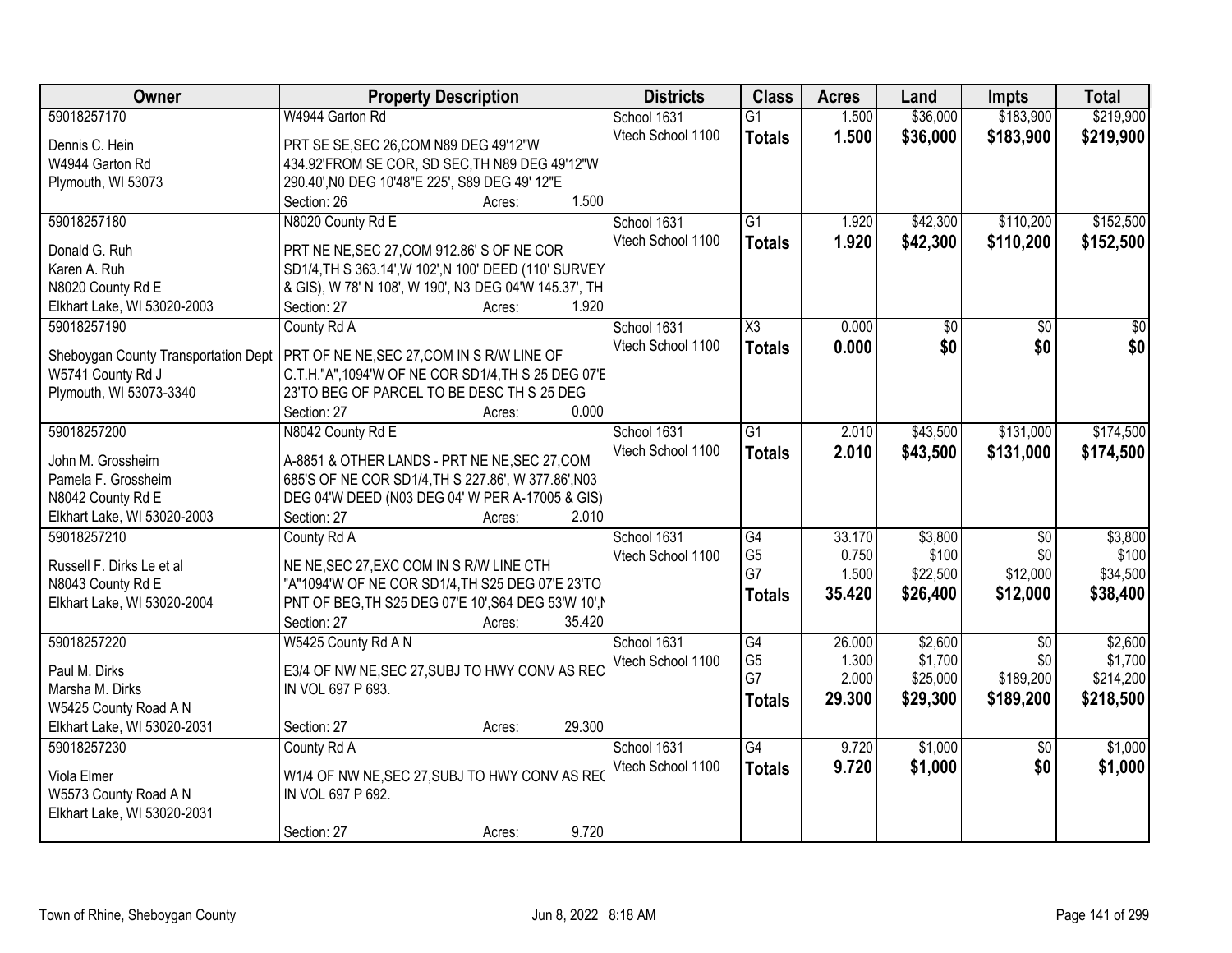| Owner                                                | <b>Property Description</b>                         |        |        | <b>Districts</b>  | <b>Class</b>     | <b>Acres</b> | Land     | <b>Impts</b>    | <b>Total</b> |
|------------------------------------------------------|-----------------------------------------------------|--------|--------|-------------------|------------------|--------------|----------|-----------------|--------------|
| 59018257240                                          | County Rd A                                         |        |        | School 1631       | $\overline{G4}$  | 23.000       | \$2,300  | \$0             | \$2,300      |
| Paul M. Dirks                                        | E3/4 OF SW NE                                       |        |        | Vtech School 1100 | G5M              | 7.000        | \$9,500  | \$0             | \$9,500      |
| Marsha M. Dirks                                      |                                                     |        |        |                   | <b>Totals</b>    | 30.000       | \$11,800 | \$0             | \$11,800     |
| W5425 County Road A N                                |                                                     |        |        |                   |                  |              |          |                 |              |
| Elkhart Lake, WI 53020-2031                          | Section: 27                                         | Acres: | 30.000 |                   |                  |              |          |                 |              |
| 59018257250                                          | County Rd A                                         |        |        | School 1631       | G4               | 10.000       | \$1,000  | \$0             | \$1,000      |
| Viola Elmer                                          | W1/4 OF SW NE, SEC 27                               |        |        | Vtech School 1100 | <b>Totals</b>    | 10.000       | \$1,000  | \$0             | \$1,000      |
| W5573 County Road A N                                |                                                     |        |        |                   |                  |              |          |                 |              |
| Elkhart Lake, WI 53020-2031                          |                                                     |        |        |                   |                  |              |          |                 |              |
|                                                      | Section: 27                                         | Acres: | 10.000 |                   |                  |              |          |                 |              |
| 59018257260                                          | County Rd E                                         |        |        | School 1631       | G4               | 37.500       | \$4,600  | $\overline{50}$ | \$4,600      |
|                                                      | SE <sub>NE</sub>                                    |        |        | Vtech School 1100 | G <sub>5</sub>   | 1.000        | \$100    | \$0             | \$100        |
| Russell F. Dirks Le et al<br>N8043 County Rd E       |                                                     |        |        |                   | G <sub>5</sub> M | 1.500        | \$2,100  | \$0             | \$2,100      |
| Elkhart Lake, WI 53020-2004                          |                                                     |        |        |                   | <b>Totals</b>    | 40.000       | \$6,800  | \$0             | \$6,800      |
|                                                      | Section: 27                                         | Acres: | 40.000 |                   |                  |              |          |                 |              |
| 59018257270                                          | W5573 County Rd A N                                 |        |        | School 1631       | $\overline{G1}$  | 4.000        | \$48,500 | \$163,200       | \$211,700    |
|                                                      |                                                     |        |        | Vtech School 1100 | G4               | 16.990       | \$2,300  | \$0             | \$2,300      |
| Viola Elmer                                          | NE NW, SEC 27, SUBJ TO HWY CONV AS REC IN VOL       |        |        |                   | G <sub>5</sub>   | 18.100       | \$21,500 | \$0             | \$21,500     |
| W5573 County Road A N<br>Elkhart Lake, WI 53020-2031 | 697 P 692.                                          |        |        |                   | <b>Totals</b>    | 39.090       | \$72,300 | \$163,200       | \$235,500    |
|                                                      | Section: 27                                         | Acres: | 39.090 |                   |                  |              |          |                 |              |
| 59018257280                                          | W5609 County Rd A N                                 |        |        | School 1631       | $\overline{G1}$  | 4.560        | \$64,100 | \$226,700       | \$290,800    |
|                                                      |                                                     |        |        | Vtech School 1100 | G4               | 3.500        | \$500    | \$0             | \$500        |
| Scott R. Niemi                                       | N1/2 OF NW NW, EX.COM.AT NW. COR, TH.E. 40 RD,      |        |        |                   | <b>Totals</b>    | 8.060        | \$64,600 | \$226,700       | \$291,300    |
| Michelle M. Niemi                                    | TH.SELY.TO S.LINE OF SD.N1/2, TH. W.50 RD.TO        |        |        |                   |                  |              |          |                 |              |
| W5609 County Road A N                                | W.SEC.LINE, TH.N.TO BEG, SUBJ TO HWY CONV AS        |        |        |                   |                  |              |          |                 |              |
| Elkhart Lake, WI 53020-2031                          | Section: 27                                         | Acres: | 8.060  |                   |                  |              |          |                 |              |
| 59018257290                                          | N8055 Little Elkhart Lake Rd                        |        |        | School 1631       | $\overline{G1}$  | 6.250        | \$71,300 | \$261,400       | \$332,700    |
| Stephanie Lutgen                                     | PRT N1/2 NW NW, SEC 27, COM AT NW COR SD1/4, TH     |        |        | Vtech School 1100 | <b>Totals</b>    | 6.250        | \$71,300 | \$261,400       | \$332,700    |
| c/o A-K-A S. Pesmen                                  | E 40 RDS SELY TO S LINE SD N1/2, W 50 RDS TO W      |        |        |                   |                  |              |          |                 |              |
| 2516 Waukegan Rd Ste 152                             | SEC LINE, TH N TO BEG, EXC THE N 5 AC OF AFORE      |        |        |                   |                  |              |          |                 |              |
| Glenview, IL 60025-1774                              | Section: 27                                         | Acres: | 6.250  |                   |                  |              |          |                 |              |
| 59018257300                                          | Little Elkhart Lake                                 |        |        | School 1631       | G6               | 22.370       | \$60,400 | $\overline{30}$ | \$60,400     |
| Blanke, Kenneth W & Mary L Blanke                    | A-25126 - PRT W1/2 NW1/4, SEC 27, BEG AT SW COR     |        |        | Vtech School 1100 | <b>Totals</b>    | 22.370       | \$60,400 | \$0             | \$60,400     |
| Trust et al                                          | TR 1 CSM V4 P 313, TH N89 DEG 32'34"E 1308.73', N01 |        |        |                   |                  |              |          |                 |              |
| N7967 Little Elkhart Lake Rd                         | DEG 05'10"W 1082', S89 DEG 31'15"W 884.66', S01 DEC |        |        |                   |                  |              |          |                 |              |
| Elkhart Lake, WI 53020-2014                          | Section: 27                                         | Acres: | 22.370 |                   |                  |              |          |                 |              |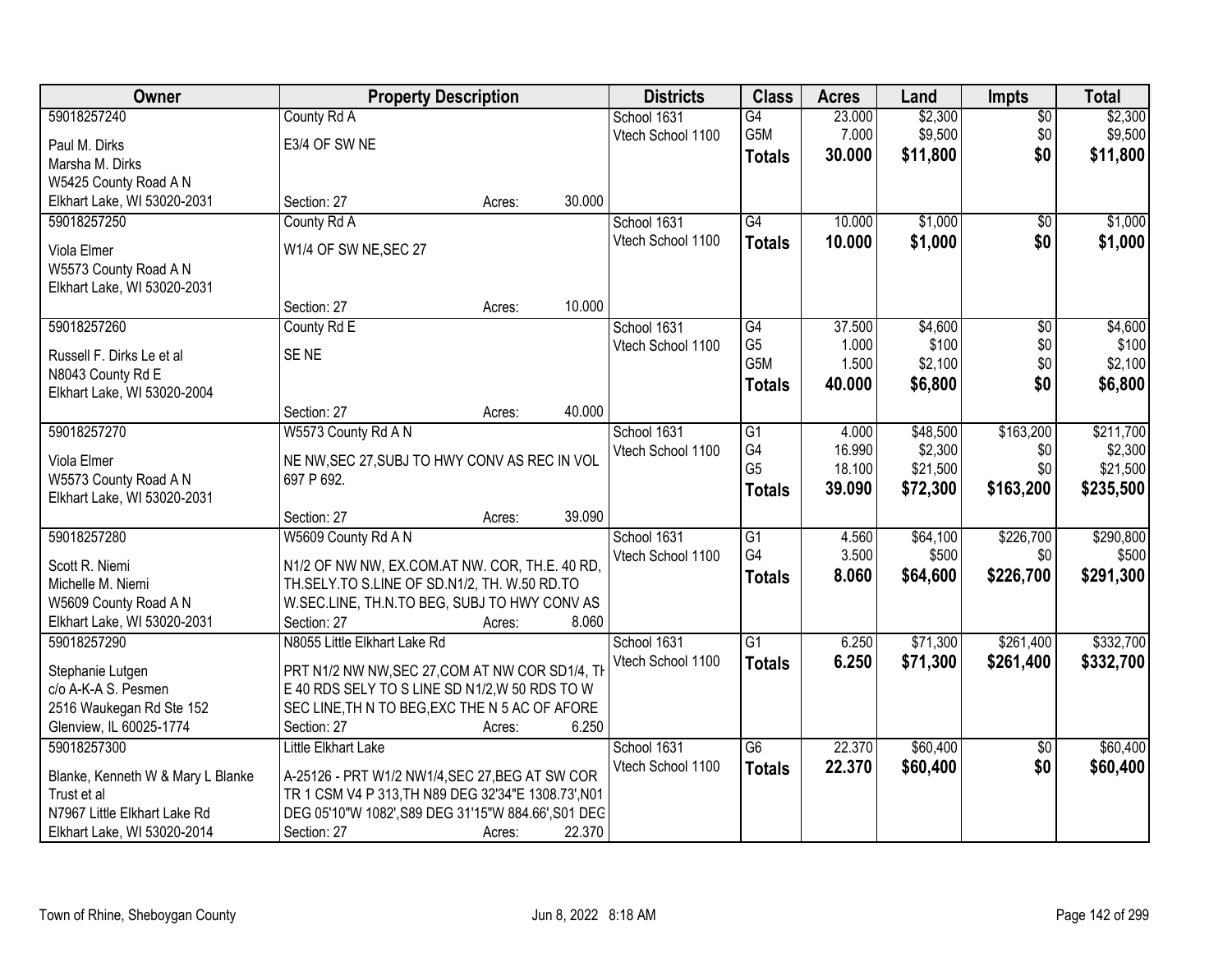| Owner                             | <b>Property Description</b>                         | <b>Districts</b>  | <b>Class</b>    | <b>Acres</b> | Land     | <b>Impts</b>    | <b>Total</b> |
|-----------------------------------|-----------------------------------------------------|-------------------|-----------------|--------------|----------|-----------------|--------------|
| 59018257310                       | W5695 County Rd A N                                 | School 1631       | $\overline{G1}$ | 5.000        | \$65,000 | \$73,300        | \$138,300    |
| Mark Delorme                      | THE N 5 AC OF THE FOLL: PRT N1/2 NW NW, SEC         | Vtech School 1100 | <b>Totals</b>   | 5.000        | \$65,000 | \$73,300        | \$138,300    |
| W5695 County Road A N             | 27, COM AT NW COR SD1/4, TH E 40 RDS, SELY TO S     |                   |                 |              |          |                 |              |
| Elkhart Lake, WI 53020-2031       | LINE SD N1/2, W 50 RDS TO W SEC LINE, TH N TO       |                   |                 |              |          |                 |              |
|                                   | 5.000<br>Section: 27<br>Acres:                      |                   |                 |              |          |                 |              |
| 59018257320                       | N8013 Little Elkhart Lake Rd                        | School 1631       | $\overline{G1}$ | 6.000        | \$70,000 | \$129,000       | \$199,000    |
|                                   |                                                     | Vtech School 1100 | <b>Totals</b>   | 6.000        | \$70,000 | \$129,000       | \$199,000    |
| Ryan S. Schieble                  | PRT NW NW, SEC 27, COM 655.1'S OF NW COR            |                   |                 |              |          |                 |              |
| N8013 Little Elkhart Lake Rd      | SD1/4, TH S 607.12', E 430.49', N 607.12', TH W     |                   |                 |              |          |                 |              |
| Elkhart Lake, WI 53020            | 430.49'TO BEG.                                      |                   |                 |              |          |                 |              |
|                                   | 6.000<br>Section: 27<br>Acres:                      |                   |                 |              |          |                 |              |
| 59018257331                       | N7967 Little Elkhart Lake Rd                        | School 1631       | G1              | 4.250        | \$49,100 | \$173,400       | \$222,500    |
| Blanke, Kenneth W & Mary L Blanke | TR 1 CSM V4 P 313 - PRT SW NW, SEC 27, COM N1       | Vtech School 1100 | <b>Totals</b>   | 4.250        | \$49,100 | \$173,400       | \$222,500    |
| Trust et al                       | DEG 16'36"W 890.39'FROM W1/4 COR, SD SEC, TH N1     |                   |                 |              |          |                 |              |
| N7967 Little Elkhart Lake Rd      | DEG 16'36"W 288.90', N83 DEG 3'24"E 762.29', S2 DEG |                   |                 |              |          |                 |              |
| Elkhart Lake, WI 53020-2014       | Section: 27<br>4.250<br>Acres:                      |                   |                 |              |          |                 |              |
| 59018257332                       | N7957 Little Elkhart Lake Rd                        | School 1631       | G1              | 10.450       | \$64,600 | \$458,400       | \$523,000    |
| Roy G. Spatz                      | LOT 1 CSM V14 P 162-63 - PRT SW NW, SEC 27, COM     | Vtech School 1100 | <b>Totals</b>   | 10.450       | \$64,600 | \$458,400       | \$523,000    |
| Erica Spatz                       | N01 DEG 24' 20"W 535.97'FROM W1/4 COR, SD           |                   |                 |              |          |                 |              |
| N7957 Little Elkhart Lake Rd      | SEC, TH CONT N01 DEG 24'20"W 348', N89 DEG          |                   |                 |              |          |                 |              |
| Elkhart Lake, WI 53020-2014       | 10.450<br>Section: 27<br>Acres:                     |                   |                 |              |          |                 |              |
| 59018257333                       | Little Elkhart Lake Rd                              | School 1631       | $\overline{G1}$ | 5.700        | \$52,800 | \$3,100         | \$55,900     |
|                                   |                                                     | Vtech School 1100 | <b>Totals</b>   | 5.700        | \$52,800 | \$3,100         | \$55,900     |
| Ronald R. Preder                  | LOT 2 CSM V14 P 162-63 - PRT SW NW, SEC 27, COM     |                   |                 |              |          |                 |              |
| Barbara S. Preder                 | N01 DEG 24' 20"W 345.97'FROM W1/4 COR, SD           |                   |                 |              |          |                 |              |
| N7934 Little Elkhart Lake Rd      | SEC, TH CONT N01 DEG 24'20"W 190', N89 DEG          |                   |                 |              |          |                 |              |
| Elkhart Lake, WI 53020-2013       | 5.700<br>Section: 27<br>Acres:                      |                   |                 |              |          |                 |              |
| 59018257334                       | Little Elkhart Lake Rd                              | School 1631       | G4              | 10.380       | \$1,000  | $\overline{50}$ | \$1,000      |
| Chad M. Blanke                    | LOT 3 CSM V14 P 162-63- PRT SW NW, SEC 27, COM      | Vtech School 1100 | <b>Totals</b>   | 10.380       | \$1,000  | \$0             | \$1,000      |
| N7899 Little Elkhart Lake Rd      | AT W1/4 COR SD SEC, TH N01 DEG 24'20"W              |                   |                 |              |          |                 |              |
| Elkhart Lake, WI 53020-2046       | 345.97'N89 DEG 32'34"E 1305.73', S01 DEG 05'10"E    |                   |                 |              |          |                 |              |
|                                   | 10.380<br>Section: 27<br>Acres:                     |                   |                 |              |          |                 |              |
| 59018257340                       | Landlocked                                          | School 1631       | $\overline{G4}$ | 20.000       | \$2,100  | $\overline{50}$ | \$2,100      |
|                                   |                                                     | Vtech School 1100 | G <sub>5</sub>  | 20.000       | \$9,000  | \$0             | \$9,000      |
| Viola Elmer                       | SE NW, SEC 27                                       |                   | <b>Totals</b>   | 40.000       | \$11,100 | \$0             | \$11,100     |
| W5573 County Road A N             |                                                     |                   |                 |              |          |                 |              |
| Elkhart Lake, WI 53020-2031       |                                                     |                   |                 |              |          |                 |              |
|                                   | 40.000<br>Section: 27<br>Acres:                     |                   |                 |              |          |                 |              |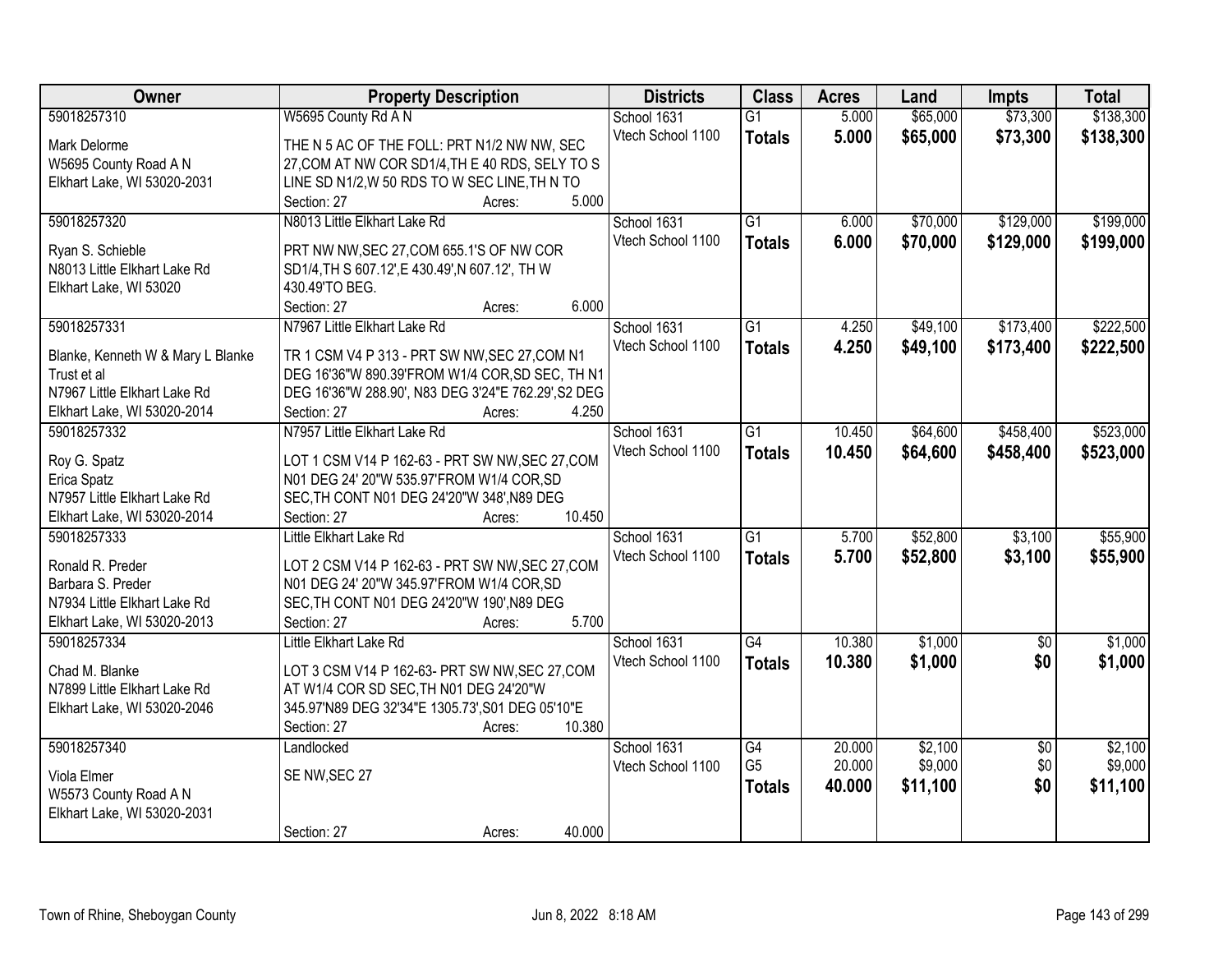| Owner                               | <b>Property Description</b>                    |        |        | <b>Districts</b>  | <b>Class</b>         | <b>Acres</b>    | Land               | <b>Impts</b>         | <b>Total</b>         |
|-------------------------------------|------------------------------------------------|--------|--------|-------------------|----------------------|-----------------|--------------------|----------------------|----------------------|
| 59018257350                         | Landlocked                                     |        |        | School 1631       | $\overline{G4}$      | 5.000           | \$500              | $\overline{50}$      | \$500                |
| Viola Elmer                         | N1/2 OF NE SW & THE W5 RD OF N1/2 OF NW SE, SE |        |        | Vtech School 1100 | G5M                  | 16.250          | \$22,000           | \$0                  | \$22,000             |
| W5573 County Road A N               | 27                                             |        |        |                   | <b>Totals</b>        | 21.250          | \$22,500           | \$0                  | \$22,500             |
| Elkhart Lake, WI 53020-2031         |                                                |        |        |                   |                      |                 |                    |                      |                      |
|                                     | Section: 27                                    | Acres: | 21.250 |                   |                      |                 |                    |                      |                      |
| 59018257360                         | Landlocked                                     |        |        | School 1631       | G4                   | 6.000           | \$600              | \$0                  | \$600                |
| Nicholas W. Kleiber                 | S1/2 NE SW & W 5 RDS OF S1/2 NW SE, SEC 27.    |        |        | Vtech School 1100 | G <sub>5</sub> M     | 15.250          | \$20,600           | \$0                  | \$20,600             |
| N7811 Little Elkhart Lake Rd        |                                                |        |        |                   | Totals               | 21.250          | \$21,200           | \$0                  | \$21,200             |
| Elkhart Lake, WI 53020-2046         |                                                |        |        |                   |                      |                 |                    |                      |                      |
|                                     | Section: 27                                    | Acres: | 21.250 |                   |                      |                 |                    |                      |                      |
| 59018257370                         | N7899 Little Elkhart Lake Rd                   |        |        | School 1631       | G1                   | 10.000          | \$63,500           | \$195,500            | \$259,000            |
| Blanke, Gene C & Christine L Blanke | N1/2 OF NW SW, SEC 27.                         |        |        | Vtech School 1100 | G4                   | 10.000          | \$1,300            | \$0                  | \$1,300              |
| Trust et al                         |                                                |        |        |                   | <b>Totals</b>        | 20.000          | \$64,800           | \$195,500            | \$260,300            |
| N7899 Little Elkhart Lake Rd        |                                                |        |        |                   |                      |                 |                    |                      |                      |
| Elkhart Lake, WI 53020-2046         | Section: 27                                    | Acres: | 20.000 |                   |                      |                 |                    |                      |                      |
| 59018257380                         | N7811 Little Elkhart Lake Rd                   |        |        | School 1631       | G1                   | 2.000           | \$50,000           | \$364,900            | \$414,900            |
| Nicholas W. Kleiber                 | S1/2 OF NW SW, SEC 27.                         |        |        | Vtech School 1100 | G4                   | 17.500          | \$2,000            | \$0                  | \$2,000              |
| N7811 Little Elkhart Lake Rd        |                                                |        |        |                   | G <sub>5</sub>       | 0.500           | \$100              | \$0                  | \$100                |
| Elkhart Lake, WI 53020-2046         |                                                |        |        |                   | <b>Totals</b>        | 20.000          | \$52,100           | \$364,900            | \$417,000            |
|                                     | Section: 27                                    | Acres: | 20.000 |                   |                      |                 |                    |                      |                      |
| 59018257390                         | W5680 Garton Rd                                |        |        | School 1631       | G4                   | 32.850          | \$3,900            | $\overline{50}$      | \$3,900              |
| Nicholas W. Kleiber                 | SW SW, SEC 27, SUBJ TO HWY CONV AS REC IN VOL  |        |        | Vtech School 1100 | G <sub>5</sub><br>G7 | 1.000           | \$100              | \$0                  | \$100                |
| N7811 Little Elkhart Lake Rd        | 385 P 162, EXC CSM V24 P78-80 #1871722.        |        |        |                   |                      | 1.000<br>34.850 | \$5,000<br>\$9,000 | \$62,500<br>\$62,500 | \$67,500<br>\$71,500 |
| Elkhart Lake, WI 53020-2046         |                                                |        |        |                   | <b>Totals</b>        |                 |                    |                      |                      |
|                                     | Section: 27                                    | Acres: | 34.850 |                   |                      |                 |                    |                      |                      |
| 59018257391                         | W5680 Garton Rd                                |        |        | School 1631       | $\overline{G1}$      | 5.000           | \$51,000           | \$94,000             | \$145,000            |
| Steven D. Birkholz                  | LOT 1 CSM V24 P78-80 #1871722 - PRT SW SW, SEC |        |        | Vtech School 1100 | <b>Totals</b>        | 5.000           | \$51,000           | \$94,000             | \$145,000            |
| Alicia L. Birkholz                  | 27                                             |        |        |                   |                      |                 |                    |                      |                      |
| W5680 Garton Rd                     |                                                |        |        |                   |                      |                 |                    |                      |                      |
| Plymouth, WI 53073-2806             | Section: 27                                    | Acres: | 5.000  |                   |                      |                 |                    |                      |                      |
| 59018257400                         | Garton Rd                                      |        |        | School 1631       | G4                   | 7.220           | \$700              | $\overline{30}$      | \$700                |
| Nicholas W. Kleiber                 | SE SW, ALSO W 5 RDS OF SW SE SEC 27, SUBJ TO   |        |        | Vtech School 1100 | <b>Totals</b>        | 7.220           | \$700              | \$0                  | \$700                |
| N7811 Little Elkhart Lake Rd        | HWY CONV REC V 385 P 162 & EXC CSM V23         |        |        |                   |                      |                 |                    |                      |                      |
| Elkhart Lake, WI 53020-2046         | P210-212 #1842038                              |        |        |                   |                      |                 |                    |                      |                      |
|                                     | Section: 27                                    | Acres: | 7.220  |                   |                      |                 |                    |                      |                      |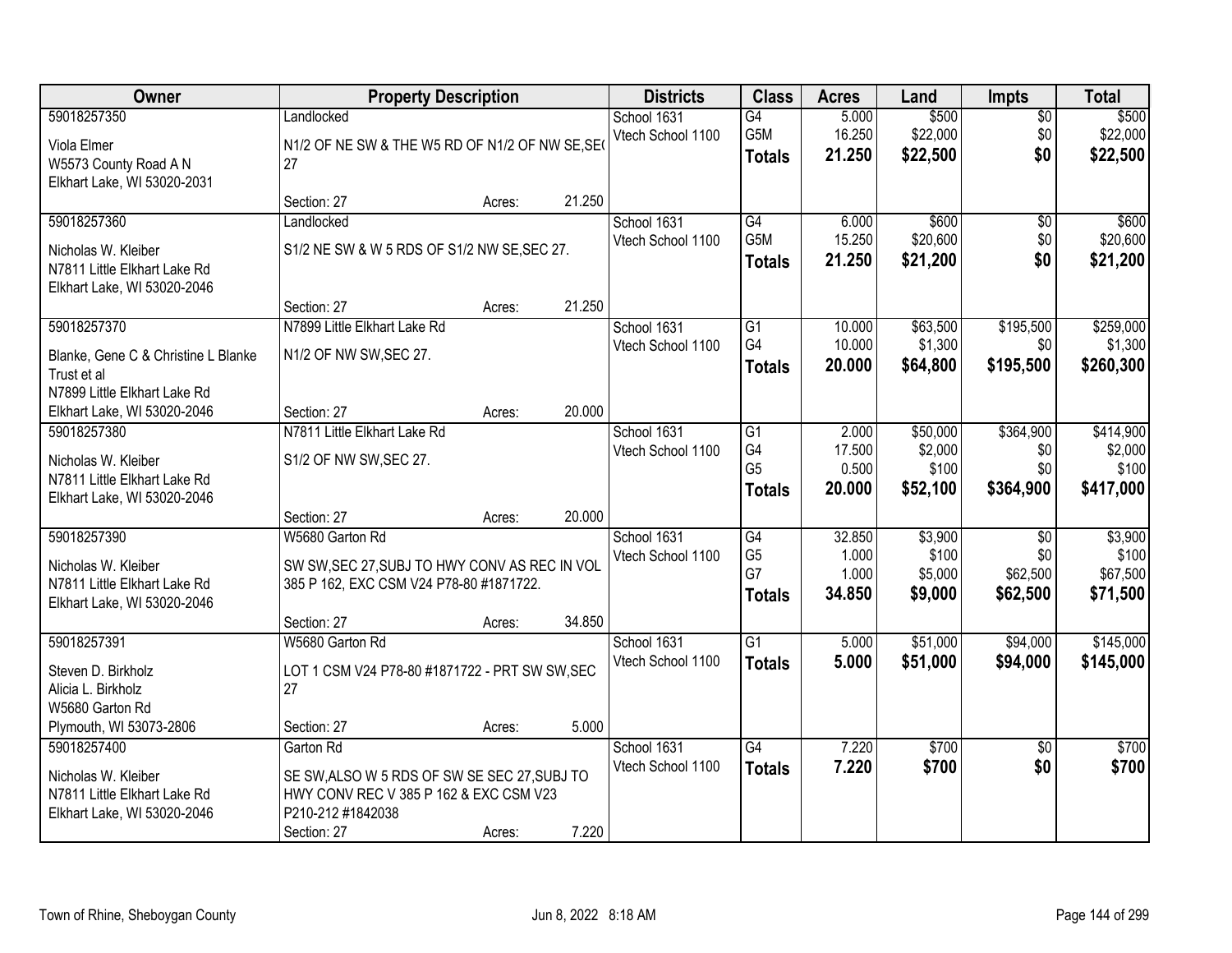| Owner                                       | <b>Property Description</b>                              |        |        | <b>Districts</b>  | <b>Class</b>          | <b>Acres</b> | Land     | Impts           | <b>Total</b> |
|---------------------------------------------|----------------------------------------------------------|--------|--------|-------------------|-----------------------|--------------|----------|-----------------|--------------|
| 59018257401                                 | W5556 Garton Rd                                          |        |        | School 1631       | G4                    | 29.000       | \$3,200  | $\overline{50}$ | \$3,200      |
| Angela M. Henschel                          | LOT 1 CSM V23 P210-212 #1842038 - PRT SE SW &            |        |        | Vtech School 1100 | G <sub>5</sub><br>G5M | 1.000        | \$100    | \$0             | \$100        |
| Ryan D. Henschel                            | SW SE, SEC 27                                            |        |        |                   |                       | 5.000        | \$6,800  | \$0             | \$6,800      |
| 411A Crestwood Dr                           |                                                          |        |        |                   | <b>Totals</b>         | 35.000       | \$10,100 | \$0             | \$10,100     |
| Elkhart Lake, WI 53020-1934                 | Section: 27                                              | Acres: | 35.000 |                   |                       |              |          |                 |              |
| 59018257410                                 | N7884 County Rd E                                        |        |        | School 1631       | $\overline{G1}$       | 7.750        | \$78,800 | \$222,000       | \$300,800    |
| Eugene Vanoss                               | TRACT 2 CSM V 7 P 99 - PRT NE SE, SEC 27, COM AT         |        |        | Vtech School 1100 | <b>Totals</b>         | 7.750        | \$78,800 | \$222,000       | \$300,800    |
| N7884 County Rd E                           | E1/4 COR SD SEC, TH S0 DEG 3"W 514.99' ALG E LN          |        |        |                   |                       |              |          |                 |              |
| Elkhart Lake, WI 53020-2003                 | SD1/4, N89 DEG 58' 47"W 654.54'TO W LN E1/2 NE           |        |        |                   |                       |              |          |                 |              |
|                                             | Section: 27                                              | Acres: | 7.750  |                   |                       |              |          |                 |              |
| 59018257420                                 | Garton Rd                                                |        |        | School 1631       | G4                    | 20.000       | \$2,300  | \$0             | \$2,300      |
| James M. Mcilvaine                          | W1/2 OF NE SE                                            |        |        | Vtech School 1100 | <b>Totals</b>         | 20.000       | \$2,300  | \$0             | \$2,300      |
| 23822 N Buckhill Rd                         |                                                          |        |        |                   |                       |              |          |                 |              |
| Howey in the Hills, FL 34737-4235           |                                                          |        |        |                   |                       |              |          |                 |              |
|                                             | Section: 27                                              | Acres: | 20.000 |                   |                       |              |          |                 |              |
| 59018257421                                 | N7828 County Rd E                                        |        |        | School 1631       | G1                    | 12.010       | \$68,500 | \$262,000       | \$330,500    |
|                                             |                                                          |        |        | Vtech School 1100 | <b>Totals</b>         | 12.010       | \$68,500 | \$262,000       | \$330,500    |
| Manthey Revocable Trust Dated Octobe        | TRACT 1 CSM V 7 P 99 - PRT NE SE, SEC 27, COM S0         |        |        |                   |                       |              |          |                 |              |
| 20 20 21                                    | DEG 3"W 514.99'FROM E1/4 COR, SD SEC, TH S0 DEC          |        |        |                   |                       |              |          |                 |              |
| N7828 County Rd E<br>Elkhart Lake, WI 53020 | 3"W 799.54'ALG E LN SD1/4,N89 DEG 58'47"W<br>Section: 27 |        | 12.010 |                   |                       |              |          |                 |              |
| 59018257430                                 | Landlocked                                               | Acres: |        | School 1631       | $\overline{G4}$       | 9.800        | \$1,600  | $\overline{50}$ | \$1,600      |
|                                             |                                                          |        |        | Vtech School 1100 | G5M                   | 10.000       | \$13,500 | \$0             | \$13,500     |
| James M. Mcilvaine                          | NW SE, SEC 27, EXC THE W 5 RD, & EXC CSM V19 P           |        |        |                   | <b>Totals</b>         | 19.800       | \$15,100 | \$0             | \$15,100     |
| 23822 N Buckhill Rd                         | 4-5,#1645371.                                            |        |        |                   |                       |              |          |                 |              |
| Howey in the Hills, FL 34737-4235           |                                                          |        |        |                   |                       |              |          |                 |              |
|                                             | Section: 27                                              | Acres: | 19.800 |                   |                       |              |          |                 |              |
| 59018257432                                 | W5476 Garton Rd                                          |        |        | School 1631       | $\overline{G1}$       | 3.000        | \$48,500 | \$297,500       | \$346,000    |
| Garton Lodge, LLC                           | LOT 1 CSM V19 P 4-5,#1645371 IN NWSE & SWSE,             |        |        | Vtech School 1100 | G4                    | 30.400       | \$4,100  | \$0             | \$4,100      |
| N7124 Willow Rd                             | SEC 27; AND ALSO COM AT S1/4 COR SD SEC 27; TH           |        |        |                   | G5M                   | 2.000        | \$2,700  | \$0             | \$2,700      |
| Sheboygan Fls, WI 53085-2014                | N89-20-45E, 82.50' TO POB; CONT N89-20-46E,              |        |        |                   | <b>Totals</b>         | 35.400       | \$55,300 | \$297,500       | \$352,800    |
|                                             | Section: 27                                              | Acres: | 35.400 |                   |                       |              |          |                 |              |
| 59018257441                                 | W5422 Garton Rd                                          |        |        | School 1631       | $\overline{G1}$       | 3.464        | \$53,100 | \$105,700       | \$158,800    |
| Robert M. Graham                            | LOT 1 29CSM42-43 #2065899                                |        |        | Vtech School 1100 | <b>Totals</b>         | 3.464        | \$53,100 | \$105,700       | \$158,800    |
| Kayla J. Graham                             |                                                          |        |        |                   |                       |              |          |                 |              |
| W5422 Garton Rd                             |                                                          |        |        |                   |                       |              |          |                 |              |
| Plymouth, WI 53073-2847                     | Section: 27                                              | Acres: | 3.464  |                   |                       |              |          |                 |              |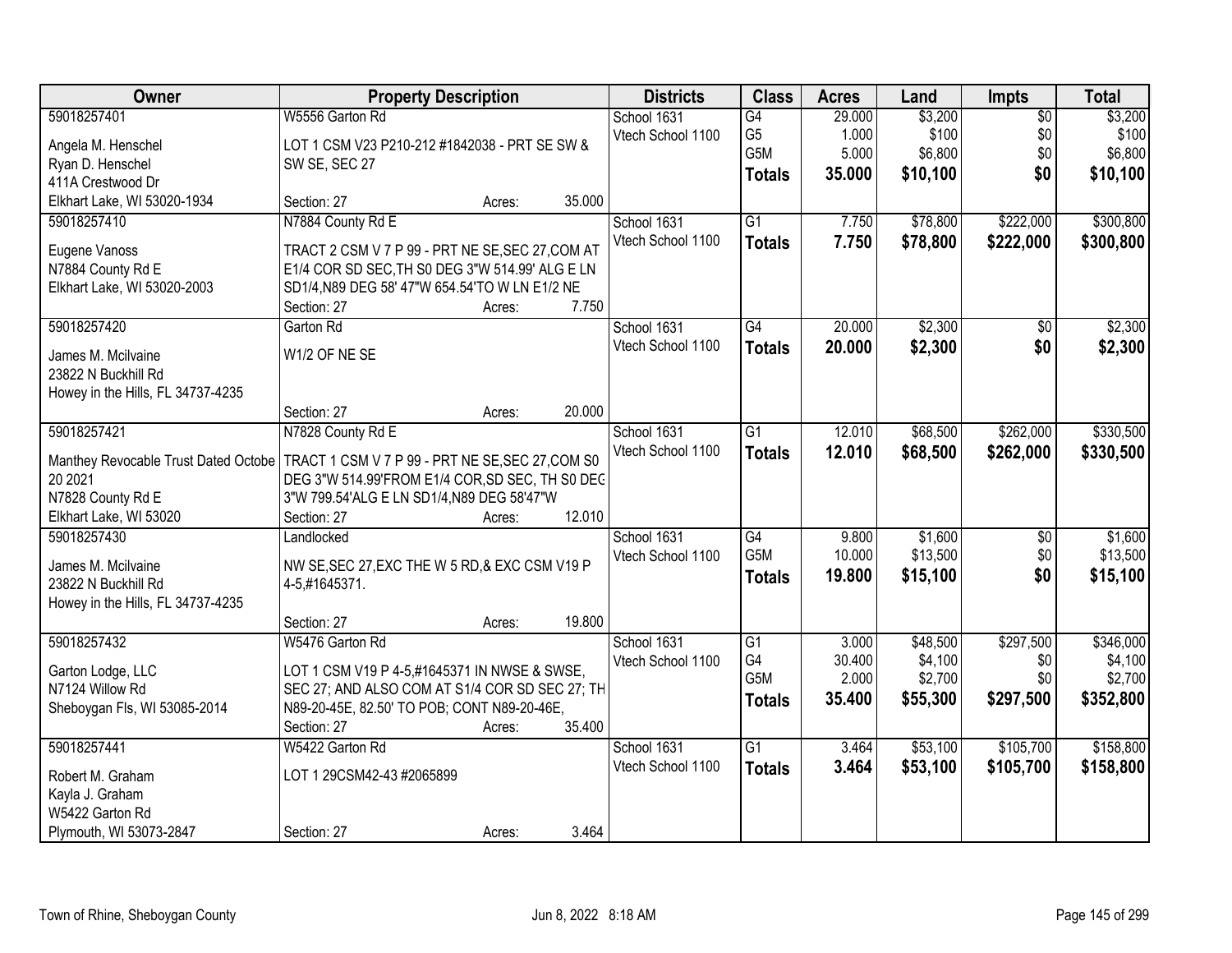| \$1,600<br>59018257442<br>16.116<br>\$1,600<br>Garton Rd<br>School 1631<br>$\overline{G4}$<br>$\overline{50}$<br>\$1,600<br>\$0<br>Vtech School 1100<br>16.116<br>\$1,600<br><b>Totals</b><br>SW SE, SEC 27, EXC W 5 RDS, SUBJ TO HWY CONV A<br>James M. Mcilvaine<br>REC IN VOL 385 P 252-3, EXC CSM V19 P<br>23822 N Buckhill Rd<br>Howey in the Hills, FL 34737-4235<br>4-5,#1645371; EXC LOT 1 29CSM42-43 #2065899;<br>16.116<br>Section: 27<br>Acres:<br>N7742 County Rd E<br>\$86,800<br>\$7,400<br>59018257450<br>$\overline{G1}$<br>19.600<br>School 1631<br>Vtech School 1100<br>19.600<br>\$86,800<br>\$7,400<br><b>Totals</b><br>E1/2 SE SE, SEC 27, SUBJ TO HWY CONV REC V 379 F<br>James P. Denzin<br>17-18 & V 385 P 168-69 & EXC HWY CONV IN<br>732 Shelly Dr<br>#1934848<br>Sheboygan Fls, WI 53085-1770<br>19.600<br>Section: 27<br>Acres:<br>\$3,200<br>59018257460<br>School 1631<br>G4<br>19.900<br>Garton Rd<br>$\sqrt[6]{}$<br>\$0<br>Vtech School 1100<br>\$3,200<br>19.900<br><b>Totals</b><br>W1/2 OF SE SE, SEC 27, SUBJ TO HWY CONV AS REC<br>James M. Mcilvaine<br>IN VOL 385 P 252-3.<br>23822 N Buckhill Rd<br>Howey in the Hills, FL 34737-4235<br>19.900<br>Section: 27<br>Acres:<br>59018257465<br>$\overline{\chi_3}$<br>0.350<br>$\overline{50}$<br>County Rd E<br>School 1631<br>$\sqrt[6]{3}$<br>\$0<br>\$0<br>Vtech School 1100<br>0.350<br>\$0<br><b>Totals</b><br>PRT SE SE, SEC 27 (DENZIN) 0.35 AC<br>Sheboygan County Highway<br>W5741 County Rd J<br>Plymouth, WI 53073-3340<br>0.350<br>Section: 27<br>Acres:<br>$\overline{X2}$<br>45.780<br>59018257470<br>$\overline{50}$<br>N County Rd A<br>\$0<br>School 1631<br>\$0<br>\$0<br>45.780<br>\$0<br>Vtech School 1100<br><b>Totals</b><br>State of Wisconsin Dept of Nat Resource   N 3/4 OF NE NE & ALL OF NW NE, SEC 28, EXC COM<br>PO Box 7921<br>AT N1/4 POST, TH E 1719.1', S4 DEG 28' W 301', S71<br>Madison, WI 53707-7921<br>DEG 58'W 427.6', N88 DEG 41'W 312.7', S15 DEG 16'E<br>Section: 28<br>45.780<br>Acres:<br>$\overline{G1}$<br>\$188,000<br>59018257480<br>N8006 Little Elkhart Lake Rd<br>School 1631<br>10.000<br>\$90,000<br>Vtech School 1100<br>10.000<br>\$90,000<br>\$188,000<br><b>Totals</b><br>S1/4 OF NE NE<br>Scott A. Pritzl<br>Marlene A. Motola<br>N8006 Little Elkhart Lake Rd<br>10.000<br>Elkhart Lake, WI 53020-2013<br>Section: 28<br>Acres:<br>59018257490<br>W5781 County Rd A N<br>School 1631<br>$\overline{G1}$<br>\$129,000<br>3.170<br>\$46,400 | Owner | <b>Property Description</b> |  | <b>Districts</b>  | <b>Class</b>  | <b>Acres</b> | Land     | <b>Impts</b> | <b>Total</b> |
|---------------------------------------------------------------------------------------------------------------------------------------------------------------------------------------------------------------------------------------------------------------------------------------------------------------------------------------------------------------------------------------------------------------------------------------------------------------------------------------------------------------------------------------------------------------------------------------------------------------------------------------------------------------------------------------------------------------------------------------------------------------------------------------------------------------------------------------------------------------------------------------------------------------------------------------------------------------------------------------------------------------------------------------------------------------------------------------------------------------------------------------------------------------------------------------------------------------------------------------------------------------------------------------------------------------------------------------------------------------------------------------------------------------------------------------------------------------------------------------------------------------------------------------------------------------------------------------------------------------------------------------------------------------------------------------------------------------------------------------------------------------------------------------------------------------------------------------------------------------------------------------------------------------------------------------------------------------------------------------------------------------------------------------------------------------------------------------------------------------------------------------------------------------------------------------------------------------------------------------------------------------------------------------------------------------------------------------------------------------------------------------------------------------------------------------------------------------------------------------------|-------|-----------------------------|--|-------------------|---------------|--------------|----------|--------------|--------------|
|                                                                                                                                                                                                                                                                                                                                                                                                                                                                                                                                                                                                                                                                                                                                                                                                                                                                                                                                                                                                                                                                                                                                                                                                                                                                                                                                                                                                                                                                                                                                                                                                                                                                                                                                                                                                                                                                                                                                                                                                                                                                                                                                                                                                                                                                                                                                                                                                                                                                                             |       |                             |  |                   |               |              |          |              |              |
|                                                                                                                                                                                                                                                                                                                                                                                                                                                                                                                                                                                                                                                                                                                                                                                                                                                                                                                                                                                                                                                                                                                                                                                                                                                                                                                                                                                                                                                                                                                                                                                                                                                                                                                                                                                                                                                                                                                                                                                                                                                                                                                                                                                                                                                                                                                                                                                                                                                                                             |       |                             |  |                   |               |              |          |              |              |
| \$94,200<br>\$94,200<br>\$3,200<br>\$3,200<br>$\sqrt{50}$<br>$\overline{50}$<br>\$278,000<br>\$278,000<br>\$175,400                                                                                                                                                                                                                                                                                                                                                                                                                                                                                                                                                                                                                                                                                                                                                                                                                                                                                                                                                                                                                                                                                                                                                                                                                                                                                                                                                                                                                                                                                                                                                                                                                                                                                                                                                                                                                                                                                                                                                                                                                                                                                                                                                                                                                                                                                                                                                                         |       |                             |  |                   |               |              |          |              |              |
|                                                                                                                                                                                                                                                                                                                                                                                                                                                                                                                                                                                                                                                                                                                                                                                                                                                                                                                                                                                                                                                                                                                                                                                                                                                                                                                                                                                                                                                                                                                                                                                                                                                                                                                                                                                                                                                                                                                                                                                                                                                                                                                                                                                                                                                                                                                                                                                                                                                                                             |       |                             |  |                   |               |              |          |              |              |
|                                                                                                                                                                                                                                                                                                                                                                                                                                                                                                                                                                                                                                                                                                                                                                                                                                                                                                                                                                                                                                                                                                                                                                                                                                                                                                                                                                                                                                                                                                                                                                                                                                                                                                                                                                                                                                                                                                                                                                                                                                                                                                                                                                                                                                                                                                                                                                                                                                                                                             |       |                             |  |                   |               |              |          |              |              |
|                                                                                                                                                                                                                                                                                                                                                                                                                                                                                                                                                                                                                                                                                                                                                                                                                                                                                                                                                                                                                                                                                                                                                                                                                                                                                                                                                                                                                                                                                                                                                                                                                                                                                                                                                                                                                                                                                                                                                                                                                                                                                                                                                                                                                                                                                                                                                                                                                                                                                             |       |                             |  |                   |               |              |          |              |              |
|                                                                                                                                                                                                                                                                                                                                                                                                                                                                                                                                                                                                                                                                                                                                                                                                                                                                                                                                                                                                                                                                                                                                                                                                                                                                                                                                                                                                                                                                                                                                                                                                                                                                                                                                                                                                                                                                                                                                                                                                                                                                                                                                                                                                                                                                                                                                                                                                                                                                                             |       |                             |  |                   |               |              |          |              |              |
|                                                                                                                                                                                                                                                                                                                                                                                                                                                                                                                                                                                                                                                                                                                                                                                                                                                                                                                                                                                                                                                                                                                                                                                                                                                                                                                                                                                                                                                                                                                                                                                                                                                                                                                                                                                                                                                                                                                                                                                                                                                                                                                                                                                                                                                                                                                                                                                                                                                                                             |       |                             |  |                   |               |              |          |              |              |
|                                                                                                                                                                                                                                                                                                                                                                                                                                                                                                                                                                                                                                                                                                                                                                                                                                                                                                                                                                                                                                                                                                                                                                                                                                                                                                                                                                                                                                                                                                                                                                                                                                                                                                                                                                                                                                                                                                                                                                                                                                                                                                                                                                                                                                                                                                                                                                                                                                                                                             |       |                             |  |                   |               |              |          |              |              |
|                                                                                                                                                                                                                                                                                                                                                                                                                                                                                                                                                                                                                                                                                                                                                                                                                                                                                                                                                                                                                                                                                                                                                                                                                                                                                                                                                                                                                                                                                                                                                                                                                                                                                                                                                                                                                                                                                                                                                                                                                                                                                                                                                                                                                                                                                                                                                                                                                                                                                             |       |                             |  |                   |               |              |          |              |              |
|                                                                                                                                                                                                                                                                                                                                                                                                                                                                                                                                                                                                                                                                                                                                                                                                                                                                                                                                                                                                                                                                                                                                                                                                                                                                                                                                                                                                                                                                                                                                                                                                                                                                                                                                                                                                                                                                                                                                                                                                                                                                                                                                                                                                                                                                                                                                                                                                                                                                                             |       |                             |  |                   |               |              |          |              |              |
|                                                                                                                                                                                                                                                                                                                                                                                                                                                                                                                                                                                                                                                                                                                                                                                                                                                                                                                                                                                                                                                                                                                                                                                                                                                                                                                                                                                                                                                                                                                                                                                                                                                                                                                                                                                                                                                                                                                                                                                                                                                                                                                                                                                                                                                                                                                                                                                                                                                                                             |       |                             |  |                   |               |              |          |              |              |
|                                                                                                                                                                                                                                                                                                                                                                                                                                                                                                                                                                                                                                                                                                                                                                                                                                                                                                                                                                                                                                                                                                                                                                                                                                                                                                                                                                                                                                                                                                                                                                                                                                                                                                                                                                                                                                                                                                                                                                                                                                                                                                                                                                                                                                                                                                                                                                                                                                                                                             |       |                             |  |                   |               |              |          |              |              |
|                                                                                                                                                                                                                                                                                                                                                                                                                                                                                                                                                                                                                                                                                                                                                                                                                                                                                                                                                                                                                                                                                                                                                                                                                                                                                                                                                                                                                                                                                                                                                                                                                                                                                                                                                                                                                                                                                                                                                                                                                                                                                                                                                                                                                                                                                                                                                                                                                                                                                             |       |                             |  |                   |               |              |          |              |              |
|                                                                                                                                                                                                                                                                                                                                                                                                                                                                                                                                                                                                                                                                                                                                                                                                                                                                                                                                                                                                                                                                                                                                                                                                                                                                                                                                                                                                                                                                                                                                                                                                                                                                                                                                                                                                                                                                                                                                                                                                                                                                                                                                                                                                                                                                                                                                                                                                                                                                                             |       |                             |  |                   |               |              |          |              |              |
|                                                                                                                                                                                                                                                                                                                                                                                                                                                                                                                                                                                                                                                                                                                                                                                                                                                                                                                                                                                                                                                                                                                                                                                                                                                                                                                                                                                                                                                                                                                                                                                                                                                                                                                                                                                                                                                                                                                                                                                                                                                                                                                                                                                                                                                                                                                                                                                                                                                                                             |       |                             |  |                   |               |              |          |              |              |
|                                                                                                                                                                                                                                                                                                                                                                                                                                                                                                                                                                                                                                                                                                                                                                                                                                                                                                                                                                                                                                                                                                                                                                                                                                                                                                                                                                                                                                                                                                                                                                                                                                                                                                                                                                                                                                                                                                                                                                                                                                                                                                                                                                                                                                                                                                                                                                                                                                                                                             |       |                             |  |                   |               |              |          |              |              |
|                                                                                                                                                                                                                                                                                                                                                                                                                                                                                                                                                                                                                                                                                                                                                                                                                                                                                                                                                                                                                                                                                                                                                                                                                                                                                                                                                                                                                                                                                                                                                                                                                                                                                                                                                                                                                                                                                                                                                                                                                                                                                                                                                                                                                                                                                                                                                                                                                                                                                             |       |                             |  |                   |               |              |          |              |              |
|                                                                                                                                                                                                                                                                                                                                                                                                                                                                                                                                                                                                                                                                                                                                                                                                                                                                                                                                                                                                                                                                                                                                                                                                                                                                                                                                                                                                                                                                                                                                                                                                                                                                                                                                                                                                                                                                                                                                                                                                                                                                                                                                                                                                                                                                                                                                                                                                                                                                                             |       |                             |  |                   |               |              |          |              |              |
|                                                                                                                                                                                                                                                                                                                                                                                                                                                                                                                                                                                                                                                                                                                                                                                                                                                                                                                                                                                                                                                                                                                                                                                                                                                                                                                                                                                                                                                                                                                                                                                                                                                                                                                                                                                                                                                                                                                                                                                                                                                                                                                                                                                                                                                                                                                                                                                                                                                                                             |       |                             |  |                   |               |              |          |              |              |
|                                                                                                                                                                                                                                                                                                                                                                                                                                                                                                                                                                                                                                                                                                                                                                                                                                                                                                                                                                                                                                                                                                                                                                                                                                                                                                                                                                                                                                                                                                                                                                                                                                                                                                                                                                                                                                                                                                                                                                                                                                                                                                                                                                                                                                                                                                                                                                                                                                                                                             |       |                             |  |                   |               |              |          |              |              |
|                                                                                                                                                                                                                                                                                                                                                                                                                                                                                                                                                                                                                                                                                                                                                                                                                                                                                                                                                                                                                                                                                                                                                                                                                                                                                                                                                                                                                                                                                                                                                                                                                                                                                                                                                                                                                                                                                                                                                                                                                                                                                                                                                                                                                                                                                                                                                                                                                                                                                             |       |                             |  |                   |               |              |          |              |              |
|                                                                                                                                                                                                                                                                                                                                                                                                                                                                                                                                                                                                                                                                                                                                                                                                                                                                                                                                                                                                                                                                                                                                                                                                                                                                                                                                                                                                                                                                                                                                                                                                                                                                                                                                                                                                                                                                                                                                                                                                                                                                                                                                                                                                                                                                                                                                                                                                                                                                                             |       |                             |  |                   |               |              |          |              |              |
|                                                                                                                                                                                                                                                                                                                                                                                                                                                                                                                                                                                                                                                                                                                                                                                                                                                                                                                                                                                                                                                                                                                                                                                                                                                                                                                                                                                                                                                                                                                                                                                                                                                                                                                                                                                                                                                                                                                                                                                                                                                                                                                                                                                                                                                                                                                                                                                                                                                                                             |       |                             |  |                   |               |              |          |              |              |
|                                                                                                                                                                                                                                                                                                                                                                                                                                                                                                                                                                                                                                                                                                                                                                                                                                                                                                                                                                                                                                                                                                                                                                                                                                                                                                                                                                                                                                                                                                                                                                                                                                                                                                                                                                                                                                                                                                                                                                                                                                                                                                                                                                                                                                                                                                                                                                                                                                                                                             |       |                             |  |                   |               |              |          |              |              |
|                                                                                                                                                                                                                                                                                                                                                                                                                                                                                                                                                                                                                                                                                                                                                                                                                                                                                                                                                                                                                                                                                                                                                                                                                                                                                                                                                                                                                                                                                                                                                                                                                                                                                                                                                                                                                                                                                                                                                                                                                                                                                                                                                                                                                                                                                                                                                                                                                                                                                             |       |                             |  |                   |               |              |          |              |              |
|                                                                                                                                                                                                                                                                                                                                                                                                                                                                                                                                                                                                                                                                                                                                                                                                                                                                                                                                                                                                                                                                                                                                                                                                                                                                                                                                                                                                                                                                                                                                                                                                                                                                                                                                                                                                                                                                                                                                                                                                                                                                                                                                                                                                                                                                                                                                                                                                                                                                                             |       |                             |  |                   |               |              |          |              |              |
|                                                                                                                                                                                                                                                                                                                                                                                                                                                                                                                                                                                                                                                                                                                                                                                                                                                                                                                                                                                                                                                                                                                                                                                                                                                                                                                                                                                                                                                                                                                                                                                                                                                                                                                                                                                                                                                                                                                                                                                                                                                                                                                                                                                                                                                                                                                                                                                                                                                                                             |       |                             |  |                   |               |              |          |              |              |
|                                                                                                                                                                                                                                                                                                                                                                                                                                                                                                                                                                                                                                                                                                                                                                                                                                                                                                                                                                                                                                                                                                                                                                                                                                                                                                                                                                                                                                                                                                                                                                                                                                                                                                                                                                                                                                                                                                                                                                                                                                                                                                                                                                                                                                                                                                                                                                                                                                                                                             |       |                             |  |                   |               |              |          |              |              |
|                                                                                                                                                                                                                                                                                                                                                                                                                                                                                                                                                                                                                                                                                                                                                                                                                                                                                                                                                                                                                                                                                                                                                                                                                                                                                                                                                                                                                                                                                                                                                                                                                                                                                                                                                                                                                                                                                                                                                                                                                                                                                                                                                                                                                                                                                                                                                                                                                                                                                             |       |                             |  |                   |               |              |          |              |              |
|                                                                                                                                                                                                                                                                                                                                                                                                                                                                                                                                                                                                                                                                                                                                                                                                                                                                                                                                                                                                                                                                                                                                                                                                                                                                                                                                                                                                                                                                                                                                                                                                                                                                                                                                                                                                                                                                                                                                                                                                                                                                                                                                                                                                                                                                                                                                                                                                                                                                                             |       |                             |  |                   |               |              |          |              |              |
|                                                                                                                                                                                                                                                                                                                                                                                                                                                                                                                                                                                                                                                                                                                                                                                                                                                                                                                                                                                                                                                                                                                                                                                                                                                                                                                                                                                                                                                                                                                                                                                                                                                                                                                                                                                                                                                                                                                                                                                                                                                                                                                                                                                                                                                                                                                                                                                                                                                                                             |       |                             |  | Vtech School 1100 | <b>Totals</b> | 3.170        | \$46,400 | \$129,000    | \$175,400    |
| Debra Goedde<br>PRT N1/2 NE1/4, SEC 28, COM 1295.72'E OF N1/4<br>POST SD SEC, TH E 423.4', S4 DEG 28'W 301', S71 DEC                                                                                                                                                                                                                                                                                                                                                                                                                                                                                                                                                                                                                                                                                                                                                                                                                                                                                                                                                                                                                                                                                                                                                                                                                                                                                                                                                                                                                                                                                                                                                                                                                                                                                                                                                                                                                                                                                                                                                                                                                                                                                                                                                                                                                                                                                                                                                                        |       |                             |  |                   |               |              |          |              |              |
| N1158 County Rd I<br>58'W 427.6', TH N0 DEG 53'E 432.5'TO BEG, SUBJ TO<br>Random Lake, WI 53075-1213                                                                                                                                                                                                                                                                                                                                                                                                                                                                                                                                                                                                                                                                                                                                                                                                                                                                                                                                                                                                                                                                                                                                                                                                                                                                                                                                                                                                                                                                                                                                                                                                                                                                                                                                                                                                                                                                                                                                                                                                                                                                                                                                                                                                                                                                                                                                                                                        |       |                             |  |                   |               |              |          |              |              |
| 3.170<br>Section: 28<br>Acres:                                                                                                                                                                                                                                                                                                                                                                                                                                                                                                                                                                                                                                                                                                                                                                                                                                                                                                                                                                                                                                                                                                                                                                                                                                                                                                                                                                                                                                                                                                                                                                                                                                                                                                                                                                                                                                                                                                                                                                                                                                                                                                                                                                                                                                                                                                                                                                                                                                                              |       |                             |  |                   |               |              |          |              |              |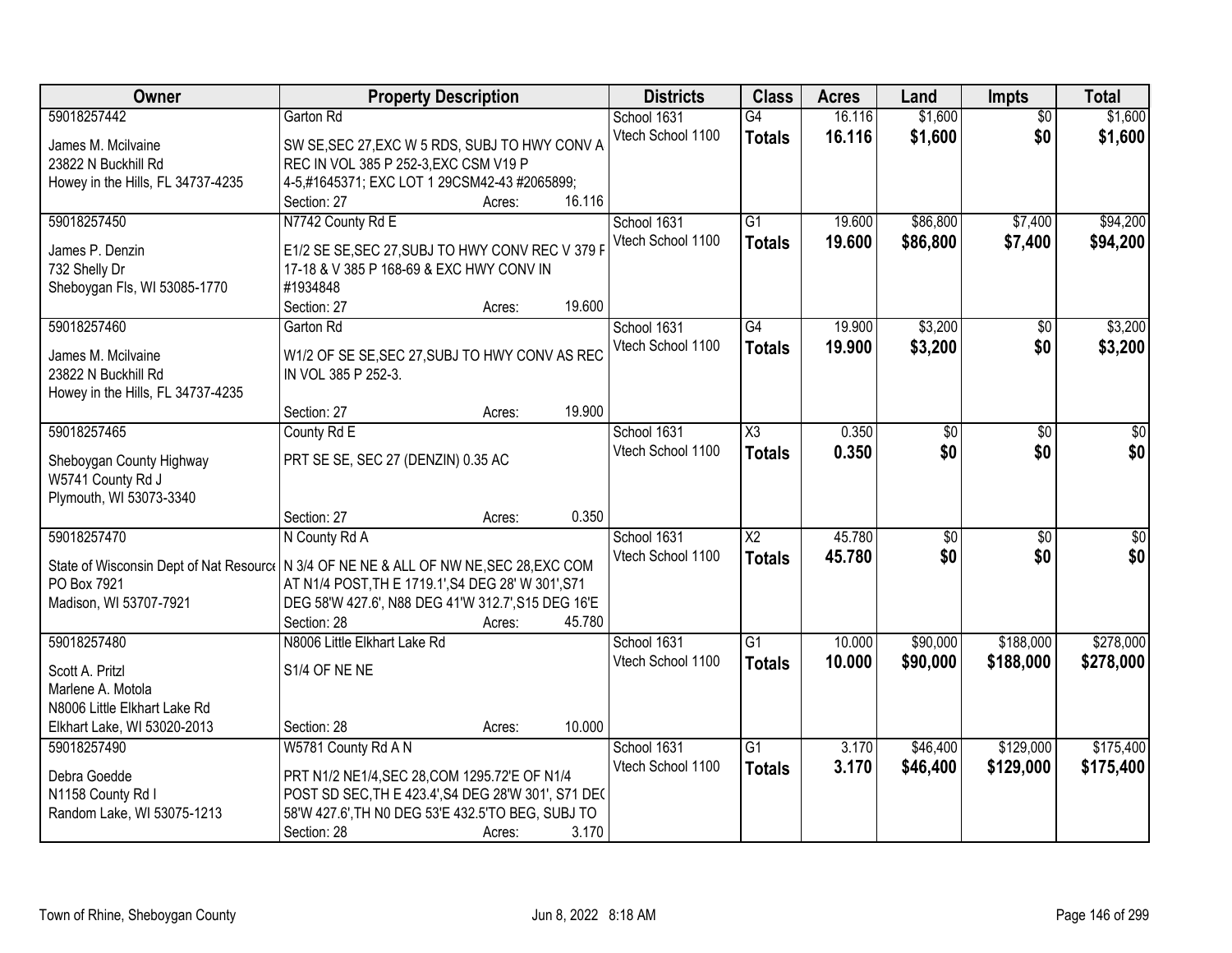| Owner                                                           | <b>Property Description</b>                          |        |        | <b>Districts</b>  | <b>Class</b>           | <b>Acres</b> | Land             | <b>Impts</b>    | <b>Total</b>     |
|-----------------------------------------------------------------|------------------------------------------------------|--------|--------|-------------------|------------------------|--------------|------------------|-----------------|------------------|
| 59018257501                                                     | County Rd A N                                        |        |        | School 1631       | $\overline{G1}$        | 2.000        | \$43,500         | \$226,000       | \$269,500        |
| Constance J. Faber-Heck                                         | PRT N1/2 NE1/4, SEC 28, COM 511.85'E OF N1/4         |        |        | Vtech School 1100 | G <sub>5</sub>         | 10.620       | \$13,300         | \$0             | \$13,300         |
| W5833 County Road A N                                           | POST, TH E 303.87'M/L, S2 DEG 16'E 437.52', N85 DEG  |        |        |                   | <b>Totals</b>          | 12.620       | \$56,800         | \$226,000       | \$282,800        |
| Elkhart Lake, WI 53020-2033                                     | 15'E 144.17', S15 DEG 16'E 259.3', S63 DEG 52'W      |        |        |                   |                        |              |                  |                 |                  |
|                                                                 | Section: 28                                          | Acres: | 12.620 |                   |                        |              |                  |                 |                  |
| 59018257511                                                     | County Rd A N                                        |        |        | School 1631       | $\overline{G1}$        | 0.700        | \$23,400         | \$0             | \$23,400         |
|                                                                 |                                                      |        |        | Vtech School 1100 | <b>Totals</b>          | 0.700        | \$23,400         | \$0             | \$23,400         |
| John R. Buss                                                    | LOT 1 CSM V22 P25-27 #1785079 - PRT NW NE, SEC       |        |        |                   |                        |              |                  |                 |                  |
| Lorraine E. Buss                                                | 28                                                   |        |        |                   |                        |              |                  |                 |                  |
| W6154 County Road A N                                           |                                                      |        |        |                   |                        |              |                  |                 |                  |
| Elkhart Lake, WI 53020-2034                                     | Section: 28                                          | Acres: | 0.700  |                   |                        |              |                  |                 |                  |
| 59018257513                                                     | W5861 County Rd A N                                  |        |        | School 1631       | $\overline{G1}$        | 1.040        | \$29,200         | \$130,800       | \$160,000        |
| Sarah J. Lillesand                                              | LOT 2 CSM V22 P25-27 #1785079 - IN NW NE SEC 28,     |        |        | Vtech School 1100 | <b>Totals</b>          | 1.040        | \$29,200         | \$130,800       | \$160,000        |
| W5861 County Road A N                                           | T16N, R21E AND ALSO COM AT NE COR SD LOT 2;          |        |        |                   |                        |              |                  |                 |                  |
| Elkhart Lake, WI 53020-2033                                     | TH S00-16-53E, 148.70' ALG E LN SD LOT 2; TH         |        |        |                   |                        |              |                  |                 |                  |
|                                                                 | Section: 28                                          | Acres: | 1.040  |                   |                        |              |                  |                 |                  |
| 59018257520                                                     | W5833 County Rd A N                                  |        |        | School 1631       | G1                     | 4.140        | \$48,900         | \$75,900        | \$124,800        |
|                                                                 |                                                      |        |        | Vtech School 1100 | <b>Totals</b>          | 4.140        | \$48,900         | \$75,900        | \$124,800        |
| Constance J. Faber-Heck                                         | PRT NW NE, SEC 28, COM 815.72' E OF NW COR           |        |        |                   |                        |              |                  |                 |                  |
| W5833 County Road A N                                           | NE1/4, TH E 480', S0 DEG 53'W 432.5', N88 DEG 41'W   |        |        |                   |                        |              |                  |                 |                  |
| Elkhart Lake, WI 53020-2033                                     | 312.7', S85 DEG 15'W 144.17', N2 DEG 16'W 437.52' TO |        |        |                   |                        |              |                  |                 |                  |
|                                                                 | Section: 28                                          | Acres: | 4.140  |                   |                        |              |                  |                 |                  |
| 59018257530                                                     | <b>Badger Rd</b>                                     |        |        | School 1631       | $\overline{\text{X2}}$ | 20.000       | $\overline{\$0}$ | $\overline{50}$ | $\overline{\$0}$ |
| State of Wisconsin Dept of Nat Resourc   E1/2 OF SW NE, SEC 28. |                                                      |        |        | Vtech School 1100 | <b>Totals</b>          | 20.000       | \$0              | \$0             | \$0              |
| PO Box 7921                                                     |                                                      |        |        |                   |                        |              |                  |                 |                  |
| Madison, WI 53707-7921                                          |                                                      |        |        |                   |                        |              |                  |                 |                  |
|                                                                 | Section: 28                                          | Acres: | 20.000 |                   |                        |              |                  |                 |                  |
| 59018257540                                                     | Badger Rd                                            |        |        | School 1631       | W8                     | 20.000       | ( \$54,000)      | $\overline{50}$ | $\frac{6}{3}$    |
|                                                                 |                                                      |        |        | Vtech School 1100 | <b>Totals</b>          | 20.000       | \$0              | \$0             | \$0              |
| Karen R. Kloppenburg                                            | W1/2 OF SW NE, SEC 28.                               |        |        |                   |                        |              |                  |                 |                  |
| PO Box 191                                                      |                                                      |        |        |                   |                        |              |                  |                 |                  |
| Elkhart Lake, WI 53020-0191                                     |                                                      |        |        |                   |                        |              |                  |                 |                  |
|                                                                 | Section: 28                                          | Acres: | 20.000 |                   |                        |              |                  |                 |                  |
| 59018257551                                                     | N7946 Little Elkhart Lake Rd                         |        |        | School 1631       | $\overline{G1}$        | 5.990        | \$70,000         | $\overline{50}$ | \$70,000         |
| Ronald R. Preder                                                | LOT 1 CSM V20 P 29-30 #1704471 - PRT SE NE, SEC      |        |        | Vtech School 1100 | <b>Totals</b>          | 5.990        | \$70,000         | \$0             | \$70,000         |
| Barbara S. Preder                                               | 28.                                                  |        |        |                   |                        |              |                  |                 |                  |
| N7934 Little Elkhart Lake Rd                                    |                                                      |        |        |                   |                        |              |                  |                 |                  |
| Elkhart Lake, WI 53020-2013                                     | Section: 28                                          | Acres: | 5.990  |                   |                        |              |                  |                 |                  |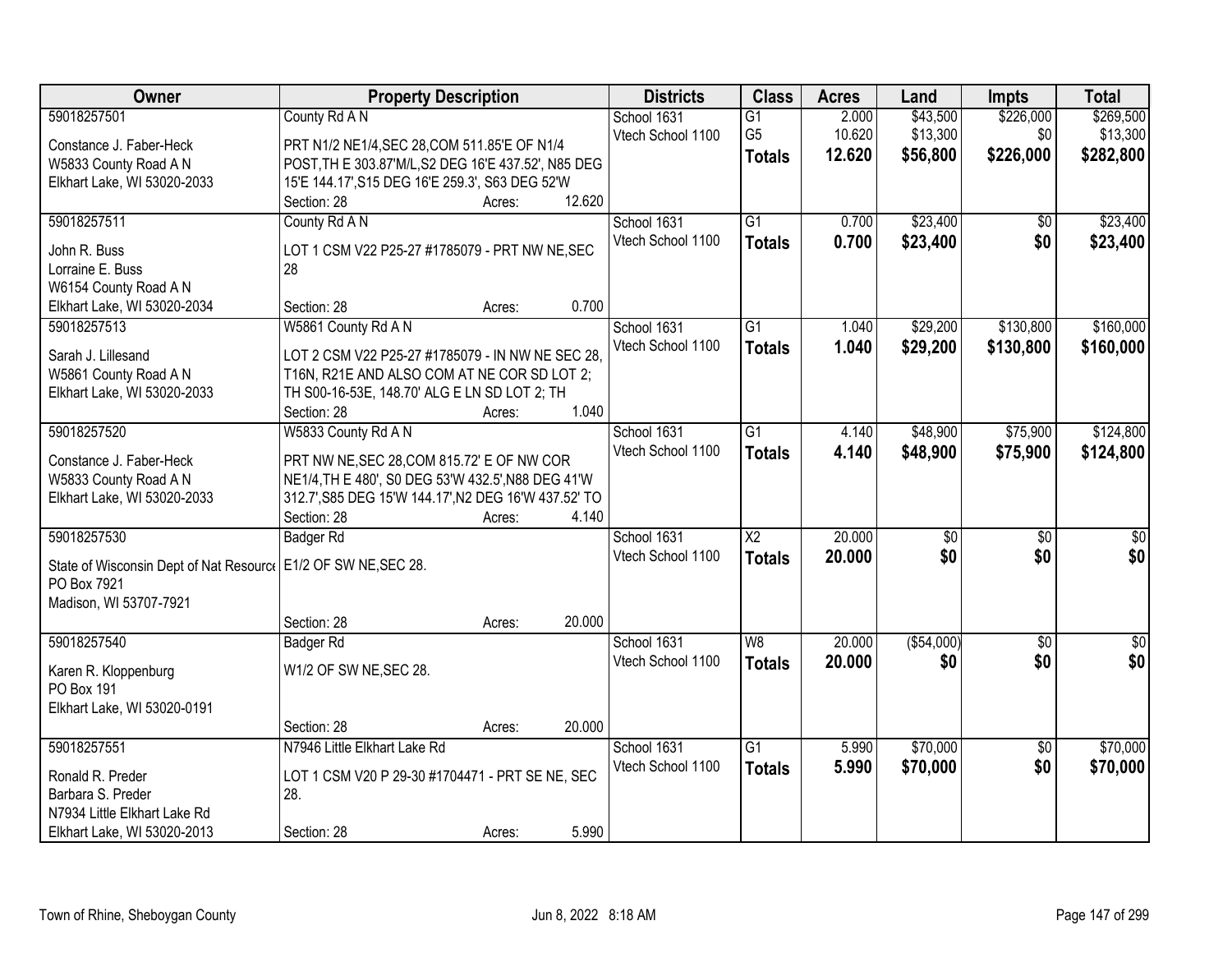| Owner                                      | <b>Property Description</b>                           |        |        | <b>Districts</b>  | <b>Class</b>    | <b>Acres</b> | Land     | <b>Impts</b>    | <b>Total</b> |
|--------------------------------------------|-------------------------------------------------------|--------|--------|-------------------|-----------------|--------------|----------|-----------------|--------------|
| 59018257552                                | N7934 Little Elkhart Lake Rd                          |        |        | School 1631       | G1              | 3.990        | \$58,400 | \$273,200       | \$331,600    |
| Barbara S. Preder                          | LOT 2 CSM V20 P 29-30 #1704471 - PRT SE NE, SEC       |        |        | Vtech School 1100 | G4              | 2.000        | \$200    | \$0             | \$200        |
| Ronald R. Preder                           | 28.                                                   |        |        |                   | <b>Totals</b>   | 5.990        | \$58,600 | \$273,200       | \$331,800    |
| N7934 Little Elkhart Lake Rd               |                                                       |        |        |                   |                 |              |          |                 |              |
| Elkhart Lake, WI 53020-2013                | Section: 28                                           | Acres: | 5.990  |                   |                 |              |          |                 |              |
| 59018257560                                | W5760 Badger Rd                                       |        |        | School 1631       | $\overline{G1}$ | 4.870        | \$64,400 | \$210,600       | \$275,000    |
|                                            |                                                       |        |        | Vtech School 1100 | <b>Totals</b>   | 4.870        | \$64,400 | \$210,600       | \$275,000    |
| Michael F. Debruine                        | TR 1 CSM V5 P 322 - PRT W1/2 SE NE, SEC 28.           |        |        |                   |                 |              |          |                 |              |
| Christine J. Kalies                        |                                                       |        |        |                   |                 |              |          |                 |              |
| W5760 Badger Rd                            | Section: 28                                           |        | 4.870  |                   |                 |              |          |                 |              |
| Elkhart Lake, WI 53020-2000<br>59018257561 | W5750 Badger Rd                                       | Acres: |        | School 1631       | $\overline{G1}$ | 4.780        | \$63,900 | \$239,300       | \$303,200    |
|                                            |                                                       |        |        | Vtech School 1100 |                 |              |          |                 |              |
| Welsch, James R & Bonnie L Welsch          | TR 2, CSM V 5 P 322 - PRT W1/2 SE NE, SEC 28, COM     |        |        |                   | <b>Totals</b>   | 4.780        | \$63,900 | \$239,300       | \$303,200    |
| Trust et al                                | 654.17'W & N1 DEG 2'57"W 664.62'FROM E1/4 COR SL      |        |        |                   |                 |              |          |                 |              |
| W5750 Badger Rd                            | SEC, TH S88 DEG 32'10"W 319.93', N0 DEG 49'20"W       |        |        |                   |                 |              |          |                 |              |
| Elkhart Lake, WI 53020-2000                | Section: 28                                           | Acres: | 4.780  |                   |                 |              |          |                 |              |
| 59018257570                                | W5742 Badger Rd                                       |        |        | School 1631       | $\overline{G1}$ | 2.500        | \$52,500 | \$143,600       | \$196,100    |
| Jared A. Wenninger                         | LOT 1 CSM V2 P27 - PRT SE NE SEC 28, COM S89          |        |        | Vtech School 1100 | <b>Totals</b>   | 2.500        | \$52,500 | \$143,600       | \$196,100    |
| Mary F. Meyers-Wenninger                   | DEG 32'48"W 340.14' FROM E 1/4 POST, TH S89 DEG       |        |        |                   |                 |              |          |                 |              |
| W5742 Badger Rd                            | 32'48"W 310.94', N1 DEG 38'45"W 350.25', N89 DEG      |        |        |                   |                 |              |          |                 |              |
| Elkhart Lake, WI 53020-2000                | Section: 28                                           | Acres: | 2.500  |                   |                 |              |          |                 |              |
| 59018257580                                | <b>Badger Rd</b>                                      |        |        | School 1631       | $\overline{G1}$ | 10.000       | \$90,000 | $\overline{50}$ | \$90,000     |
|                                            |                                                       |        |        | Vtech School 1100 | <b>Totals</b>   | 10.000       | \$90,000 | \$0             | \$90,000     |
| James R. Frantz                            | PRT SE NE, SEC 28, COM 976.88' W OF E1/4 POST, TH     |        |        |                   |                 |              |          |                 |              |
| Nancy J. Frantz                            | N0 DEG 49' 20"W 1312.81', N89 DEG 50' 41"W            |        |        |                   |                 |              |          |                 |              |
| W3201 County Rd Mm                         | 331.74', S0 DEG 49'21"E 1313.71', TH E 331.72'TO BEG. |        |        |                   |                 |              |          |                 |              |
| Elkhart Lake, WI 53020-1707                | Section: 28                                           | Acres: | 10.000 |                   |                 |              |          |                 |              |
| 59018257590                                | N7998 Little Elkhart Lake Rd                          |        |        | School 1631       | $\overline{G1}$ | 5.100        | \$51,300 | \$103,900       | \$155,200    |
| Barbra Jo Phillips                         | PRT E1/2 SE NE, SEC 28, COM N 01 DEG 16'36"W          |        |        | Vtech School 1100 | <b>Totals</b>   | 5.100        | \$51,300 | \$103,900       | \$155,200    |
| N7998 Little Elkhart Lake Rd               | 665.5'FROM E1/4 COR, SD SEC, TH N01 DEG 16'36"W       |        |        |                   |                 |              |          |                 |              |
| Elkhart Lake, WI 53020-2013                | 644.88', N89 DEG 50' 41"W 344.6', S01 DEG 16'36"E     |        |        |                   |                 |              |          |                 |              |
|                                            | Section: 28                                           | Acres: | 5.100  |                   |                 |              |          |                 |              |
| 59018257600                                | W5923 County Rd A N                                   |        |        | School 1631       | $\overline{G1}$ | 20.000       | \$88,500 | \$199,500       | \$288,000    |
| Steven Manthey                             | EAST PARCEL B-1516-PRT E1/2 NW1/4, SEC 28, COM        |        |        | Vtech School 1100 | <b>Totals</b>   | 20.000       | \$88,500 | \$199,500       | \$288,000    |
| Mary Ann Hurtt                             | S0 DEG 26' 20"E 82.84'FROM N1/4 COR, SD SEC, TH       |        |        |                   |                 |              |          |                 |              |
| W5923 County Road A N                      | CONT S0 DEG 26'20"E 1693.42', W 330', S0 DEG 22'      |        |        |                   |                 |              |          |                 |              |
| PO Box 171                                 | Section: 28                                           | Acres: | 20.000 |                   |                 |              |          |                 |              |
| Elkhart Lake, WI 53020-0171                |                                                       |        |        |                   |                 |              |          |                 |              |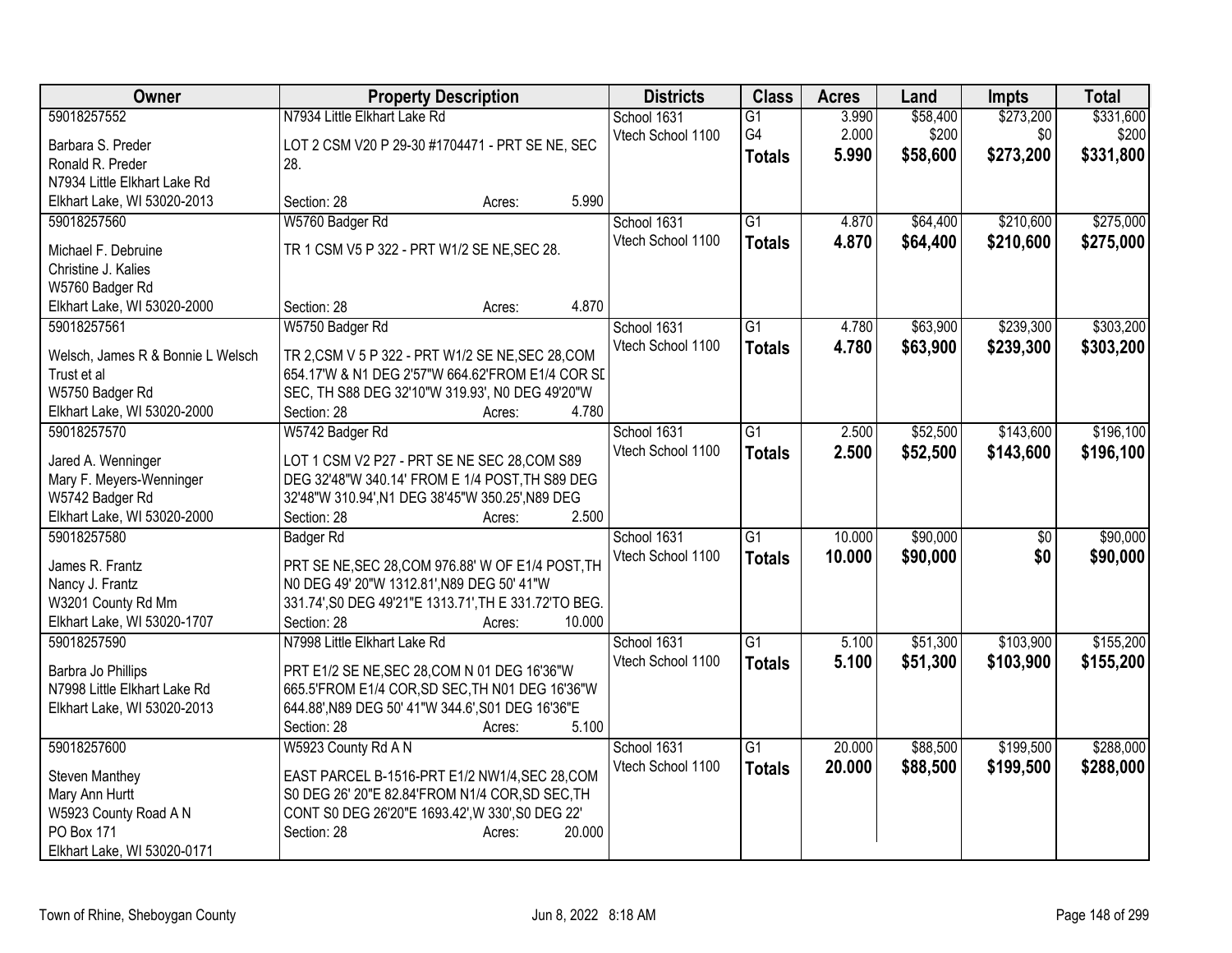| 59018257610<br>W5955 County Rd A N<br>3.710<br>$\overline{60}$<br>$\overline{50}$<br>\$0<br>School 1631<br>$\overline{X4}$<br>\$0<br>3.710<br>\$0<br>\$0<br>Vtech School 1100<br><b>Totals</b><br>First Evangelical Reformed Church<br>PT.NE NW, COM.AT NW.COR, TH. E.564', TH.S.309',<br>W5955 County Road A North<br>TH.W. 564', TH.N.309', TO BEG, SUBJ TO HWY CONV<br>Elkhart Lake, WI 53020<br>AS REC IN VOL 701 P 554.<br>3.710<br>Section: 28<br>Acres:<br>59018257611<br>W5947 County Rd A N<br>$\overline{G1}$<br>\$28,500<br>\$170,100<br>School 1631<br>1.000<br>Vtech School 1100<br>1.000<br>\$170,100<br>\$28,500<br><b>Totals</b><br>TR 1 CSM V 7 P 327 - PRT NE NW, SEC 28, COM N89<br>Amy Henschel<br>W5947 County Road A N<br>DEG 42' 14"W 526.46'FROM N1/4 COR SD SEC, TH S0<br>Elkhart Lake, WI 53020-2033<br>DEG 16'32"E 82.85' TO PNT OF BEG, TH S0 DEG 16'<br>1.000<br>Section: 28<br>Acres:<br>\$210,300<br>59018257612<br>W5925 County Rd A N<br>School 1631<br>$\overline{G1}$<br>\$48,500<br>4.000<br>G4<br>\$1,100<br>\$0<br>Vtech School 1100<br>11.000<br>WEST PARCEL - B-1516 - PRT E1/2 NW1/4, SEC<br>Gary J. Lisowe<br>G <sub>5</sub><br>9.650<br>\$10,200<br>\$0<br>Susan K. Lisowe<br>28, COM S0 DEG 26' 20" E 82.84' & N89 DEG 42' 14" W<br>G5M<br>5.000<br>\$6,800<br>\$0<br>344.36'FROM N1/4 COR SD SEC, TH CONT N89 DEG<br>W5925 County Road A N<br>29.650<br>\$66,600<br>\$210,300<br>\$276,900<br><b>Totals</b><br>29.650<br>Elkhart Lake, WI 53020-2033<br>Section: 28<br>Acres:<br>\$29,400<br>\$29,400<br>59018257620<br>County Rd A N<br>School 1631<br>G5<br>31.410<br>$\sqrt[6]{}$<br>G <sub>6</sub><br>\$20,300<br>\$0<br>Vtech School 1100<br>7.500<br>NW NW, SEC 28, SUBJ TO HWY CONV AS REC IN VOL<br>Jeremy Lueloff<br>\$0<br>38.910<br>\$49,700<br><b>Totals</b><br>3480 County Rd Ll<br>701 P 552.<br>Prt Washingtn, WI 53074-9748<br>38.910<br>Section: 28<br>Acres:<br>$\overline{G1}$<br>\$52,300<br>\$60,300<br>59018257630<br>N7916 Deer Run Ln<br>5.500<br>School 1631<br>Vtech School 1100<br>5.500<br>\$52,300<br>\$60,300<br><b>Totals</b><br>THE S 480'OF THE W 500'OF SW NW, SEC 28.<br>William F. Zinkgraf<br>N7916 Deer Run Ln<br>Elkhart Lake, WI 53020-2054<br>5.500<br>Section: 28<br>Acres:<br>59018257643<br>G2<br>\$30,500<br>\$20,700<br>School 1631<br>1.400<br>W6036 Badger Rd<br>Vtech School 1100<br>1.400<br>\$30,500<br>\$20,700<br><b>Totals</b><br>LOT 1 CSM V16 P 199-201 1560340 - PRT SW NW,<br>Judith L. Gumieny<br>Michael S. Gumieny<br><b>SEC 28</b><br>N7917 Deer Run Ln<br>Elkhart Lake, WI 53020-2054<br>1.400<br>Section: 28<br>Acres:<br>\$169,500<br>N7917 Deer Run Ln<br>School 1631<br>$\overline{G1}$<br>\$29,600<br>59018257644<br>1.070<br>1.070<br>Vtech School 1100<br>\$29,600<br>\$169,500<br><b>Totals</b><br>Michael S. Gumieny<br>LOT 2 CSM V16 P 199-201 1560340 - PRT SW NW,<br><b>SEC 28</b><br>Judith L. Gumieny | Owner                       | <b>Property Description</b> | <b>Districts</b> | <b>Class</b> | <b>Acres</b> | Land | Impts | <b>Total</b> |
|---------------------------------------------------------------------------------------------------------------------------------------------------------------------------------------------------------------------------------------------------------------------------------------------------------------------------------------------------------------------------------------------------------------------------------------------------------------------------------------------------------------------------------------------------------------------------------------------------------------------------------------------------------------------------------------------------------------------------------------------------------------------------------------------------------------------------------------------------------------------------------------------------------------------------------------------------------------------------------------------------------------------------------------------------------------------------------------------------------------------------------------------------------------------------------------------------------------------------------------------------------------------------------------------------------------------------------------------------------------------------------------------------------------------------------------------------------------------------------------------------------------------------------------------------------------------------------------------------------------------------------------------------------------------------------------------------------------------------------------------------------------------------------------------------------------------------------------------------------------------------------------------------------------------------------------------------------------------------------------------------------------------------------------------------------------------------------------------------------------------------------------------------------------------------------------------------------------------------------------------------------------------------------------------------------------------------------------------------------------------------------------------------------------------------------------------------------------------------------------------------------------------------------------------------------------------------------------------------------------------------------------------------------------------------------------------------------------------------------------------------------------------------------------------------------------------------------------------------------------------------------------------------------------------------------|-----------------------------|-----------------------------|------------------|--------------|--------------|------|-------|--------------|
|                                                                                                                                                                                                                                                                                                                                                                                                                                                                                                                                                                                                                                                                                                                                                                                                                                                                                                                                                                                                                                                                                                                                                                                                                                                                                                                                                                                                                                                                                                                                                                                                                                                                                                                                                                                                                                                                                                                                                                                                                                                                                                                                                                                                                                                                                                                                                                                                                                                                                                                                                                                                                                                                                                                                                                                                                                                                                                                                 |                             |                             |                  |              |              |      |       |              |
|                                                                                                                                                                                                                                                                                                                                                                                                                                                                                                                                                                                                                                                                                                                                                                                                                                                                                                                                                                                                                                                                                                                                                                                                                                                                                                                                                                                                                                                                                                                                                                                                                                                                                                                                                                                                                                                                                                                                                                                                                                                                                                                                                                                                                                                                                                                                                                                                                                                                                                                                                                                                                                                                                                                                                                                                                                                                                                                                 |                             |                             |                  |              |              |      |       |              |
| \$198,600<br>\$198,600<br>\$258,800<br>\$1,100<br>\$10,200<br>\$6,800<br>\$20,300<br>\$49,700<br>\$112,600<br>\$112,600<br>\$51,200<br>\$51,200<br>\$199,100<br>\$199,100                                                                                                                                                                                                                                                                                                                                                                                                                                                                                                                                                                                                                                                                                                                                                                                                                                                                                                                                                                                                                                                                                                                                                                                                                                                                                                                                                                                                                                                                                                                                                                                                                                                                                                                                                                                                                                                                                                                                                                                                                                                                                                                                                                                                                                                                                                                                                                                                                                                                                                                                                                                                                                                                                                                                                       |                             |                             |                  |              |              |      |       |              |
|                                                                                                                                                                                                                                                                                                                                                                                                                                                                                                                                                                                                                                                                                                                                                                                                                                                                                                                                                                                                                                                                                                                                                                                                                                                                                                                                                                                                                                                                                                                                                                                                                                                                                                                                                                                                                                                                                                                                                                                                                                                                                                                                                                                                                                                                                                                                                                                                                                                                                                                                                                                                                                                                                                                                                                                                                                                                                                                                 |                             |                             |                  |              |              |      |       |              |
|                                                                                                                                                                                                                                                                                                                                                                                                                                                                                                                                                                                                                                                                                                                                                                                                                                                                                                                                                                                                                                                                                                                                                                                                                                                                                                                                                                                                                                                                                                                                                                                                                                                                                                                                                                                                                                                                                                                                                                                                                                                                                                                                                                                                                                                                                                                                                                                                                                                                                                                                                                                                                                                                                                                                                                                                                                                                                                                                 |                             |                             |                  |              |              |      |       |              |
|                                                                                                                                                                                                                                                                                                                                                                                                                                                                                                                                                                                                                                                                                                                                                                                                                                                                                                                                                                                                                                                                                                                                                                                                                                                                                                                                                                                                                                                                                                                                                                                                                                                                                                                                                                                                                                                                                                                                                                                                                                                                                                                                                                                                                                                                                                                                                                                                                                                                                                                                                                                                                                                                                                                                                                                                                                                                                                                                 |                             |                             |                  |              |              |      |       |              |
|                                                                                                                                                                                                                                                                                                                                                                                                                                                                                                                                                                                                                                                                                                                                                                                                                                                                                                                                                                                                                                                                                                                                                                                                                                                                                                                                                                                                                                                                                                                                                                                                                                                                                                                                                                                                                                                                                                                                                                                                                                                                                                                                                                                                                                                                                                                                                                                                                                                                                                                                                                                                                                                                                                                                                                                                                                                                                                                                 |                             |                             |                  |              |              |      |       |              |
|                                                                                                                                                                                                                                                                                                                                                                                                                                                                                                                                                                                                                                                                                                                                                                                                                                                                                                                                                                                                                                                                                                                                                                                                                                                                                                                                                                                                                                                                                                                                                                                                                                                                                                                                                                                                                                                                                                                                                                                                                                                                                                                                                                                                                                                                                                                                                                                                                                                                                                                                                                                                                                                                                                                                                                                                                                                                                                                                 |                             |                             |                  |              |              |      |       |              |
|                                                                                                                                                                                                                                                                                                                                                                                                                                                                                                                                                                                                                                                                                                                                                                                                                                                                                                                                                                                                                                                                                                                                                                                                                                                                                                                                                                                                                                                                                                                                                                                                                                                                                                                                                                                                                                                                                                                                                                                                                                                                                                                                                                                                                                                                                                                                                                                                                                                                                                                                                                                                                                                                                                                                                                                                                                                                                                                                 |                             |                             |                  |              |              |      |       |              |
|                                                                                                                                                                                                                                                                                                                                                                                                                                                                                                                                                                                                                                                                                                                                                                                                                                                                                                                                                                                                                                                                                                                                                                                                                                                                                                                                                                                                                                                                                                                                                                                                                                                                                                                                                                                                                                                                                                                                                                                                                                                                                                                                                                                                                                                                                                                                                                                                                                                                                                                                                                                                                                                                                                                                                                                                                                                                                                                                 |                             |                             |                  |              |              |      |       |              |
|                                                                                                                                                                                                                                                                                                                                                                                                                                                                                                                                                                                                                                                                                                                                                                                                                                                                                                                                                                                                                                                                                                                                                                                                                                                                                                                                                                                                                                                                                                                                                                                                                                                                                                                                                                                                                                                                                                                                                                                                                                                                                                                                                                                                                                                                                                                                                                                                                                                                                                                                                                                                                                                                                                                                                                                                                                                                                                                                 |                             |                             |                  |              |              |      |       |              |
|                                                                                                                                                                                                                                                                                                                                                                                                                                                                                                                                                                                                                                                                                                                                                                                                                                                                                                                                                                                                                                                                                                                                                                                                                                                                                                                                                                                                                                                                                                                                                                                                                                                                                                                                                                                                                                                                                                                                                                                                                                                                                                                                                                                                                                                                                                                                                                                                                                                                                                                                                                                                                                                                                                                                                                                                                                                                                                                                 |                             |                             |                  |              |              |      |       |              |
|                                                                                                                                                                                                                                                                                                                                                                                                                                                                                                                                                                                                                                                                                                                                                                                                                                                                                                                                                                                                                                                                                                                                                                                                                                                                                                                                                                                                                                                                                                                                                                                                                                                                                                                                                                                                                                                                                                                                                                                                                                                                                                                                                                                                                                                                                                                                                                                                                                                                                                                                                                                                                                                                                                                                                                                                                                                                                                                                 |                             |                             |                  |              |              |      |       |              |
|                                                                                                                                                                                                                                                                                                                                                                                                                                                                                                                                                                                                                                                                                                                                                                                                                                                                                                                                                                                                                                                                                                                                                                                                                                                                                                                                                                                                                                                                                                                                                                                                                                                                                                                                                                                                                                                                                                                                                                                                                                                                                                                                                                                                                                                                                                                                                                                                                                                                                                                                                                                                                                                                                                                                                                                                                                                                                                                                 |                             |                             |                  |              |              |      |       |              |
|                                                                                                                                                                                                                                                                                                                                                                                                                                                                                                                                                                                                                                                                                                                                                                                                                                                                                                                                                                                                                                                                                                                                                                                                                                                                                                                                                                                                                                                                                                                                                                                                                                                                                                                                                                                                                                                                                                                                                                                                                                                                                                                                                                                                                                                                                                                                                                                                                                                                                                                                                                                                                                                                                                                                                                                                                                                                                                                                 |                             |                             |                  |              |              |      |       |              |
|                                                                                                                                                                                                                                                                                                                                                                                                                                                                                                                                                                                                                                                                                                                                                                                                                                                                                                                                                                                                                                                                                                                                                                                                                                                                                                                                                                                                                                                                                                                                                                                                                                                                                                                                                                                                                                                                                                                                                                                                                                                                                                                                                                                                                                                                                                                                                                                                                                                                                                                                                                                                                                                                                                                                                                                                                                                                                                                                 |                             |                             |                  |              |              |      |       |              |
|                                                                                                                                                                                                                                                                                                                                                                                                                                                                                                                                                                                                                                                                                                                                                                                                                                                                                                                                                                                                                                                                                                                                                                                                                                                                                                                                                                                                                                                                                                                                                                                                                                                                                                                                                                                                                                                                                                                                                                                                                                                                                                                                                                                                                                                                                                                                                                                                                                                                                                                                                                                                                                                                                                                                                                                                                                                                                                                                 |                             |                             |                  |              |              |      |       |              |
|                                                                                                                                                                                                                                                                                                                                                                                                                                                                                                                                                                                                                                                                                                                                                                                                                                                                                                                                                                                                                                                                                                                                                                                                                                                                                                                                                                                                                                                                                                                                                                                                                                                                                                                                                                                                                                                                                                                                                                                                                                                                                                                                                                                                                                                                                                                                                                                                                                                                                                                                                                                                                                                                                                                                                                                                                                                                                                                                 |                             |                             |                  |              |              |      |       |              |
|                                                                                                                                                                                                                                                                                                                                                                                                                                                                                                                                                                                                                                                                                                                                                                                                                                                                                                                                                                                                                                                                                                                                                                                                                                                                                                                                                                                                                                                                                                                                                                                                                                                                                                                                                                                                                                                                                                                                                                                                                                                                                                                                                                                                                                                                                                                                                                                                                                                                                                                                                                                                                                                                                                                                                                                                                                                                                                                                 |                             |                             |                  |              |              |      |       |              |
|                                                                                                                                                                                                                                                                                                                                                                                                                                                                                                                                                                                                                                                                                                                                                                                                                                                                                                                                                                                                                                                                                                                                                                                                                                                                                                                                                                                                                                                                                                                                                                                                                                                                                                                                                                                                                                                                                                                                                                                                                                                                                                                                                                                                                                                                                                                                                                                                                                                                                                                                                                                                                                                                                                                                                                                                                                                                                                                                 |                             |                             |                  |              |              |      |       |              |
|                                                                                                                                                                                                                                                                                                                                                                                                                                                                                                                                                                                                                                                                                                                                                                                                                                                                                                                                                                                                                                                                                                                                                                                                                                                                                                                                                                                                                                                                                                                                                                                                                                                                                                                                                                                                                                                                                                                                                                                                                                                                                                                                                                                                                                                                                                                                                                                                                                                                                                                                                                                                                                                                                                                                                                                                                                                                                                                                 |                             |                             |                  |              |              |      |       |              |
|                                                                                                                                                                                                                                                                                                                                                                                                                                                                                                                                                                                                                                                                                                                                                                                                                                                                                                                                                                                                                                                                                                                                                                                                                                                                                                                                                                                                                                                                                                                                                                                                                                                                                                                                                                                                                                                                                                                                                                                                                                                                                                                                                                                                                                                                                                                                                                                                                                                                                                                                                                                                                                                                                                                                                                                                                                                                                                                                 |                             |                             |                  |              |              |      |       |              |
|                                                                                                                                                                                                                                                                                                                                                                                                                                                                                                                                                                                                                                                                                                                                                                                                                                                                                                                                                                                                                                                                                                                                                                                                                                                                                                                                                                                                                                                                                                                                                                                                                                                                                                                                                                                                                                                                                                                                                                                                                                                                                                                                                                                                                                                                                                                                                                                                                                                                                                                                                                                                                                                                                                                                                                                                                                                                                                                                 |                             |                             |                  |              |              |      |       |              |
|                                                                                                                                                                                                                                                                                                                                                                                                                                                                                                                                                                                                                                                                                                                                                                                                                                                                                                                                                                                                                                                                                                                                                                                                                                                                                                                                                                                                                                                                                                                                                                                                                                                                                                                                                                                                                                                                                                                                                                                                                                                                                                                                                                                                                                                                                                                                                                                                                                                                                                                                                                                                                                                                                                                                                                                                                                                                                                                                 |                             |                             |                  |              |              |      |       |              |
|                                                                                                                                                                                                                                                                                                                                                                                                                                                                                                                                                                                                                                                                                                                                                                                                                                                                                                                                                                                                                                                                                                                                                                                                                                                                                                                                                                                                                                                                                                                                                                                                                                                                                                                                                                                                                                                                                                                                                                                                                                                                                                                                                                                                                                                                                                                                                                                                                                                                                                                                                                                                                                                                                                                                                                                                                                                                                                                                 |                             |                             |                  |              |              |      |       |              |
|                                                                                                                                                                                                                                                                                                                                                                                                                                                                                                                                                                                                                                                                                                                                                                                                                                                                                                                                                                                                                                                                                                                                                                                                                                                                                                                                                                                                                                                                                                                                                                                                                                                                                                                                                                                                                                                                                                                                                                                                                                                                                                                                                                                                                                                                                                                                                                                                                                                                                                                                                                                                                                                                                                                                                                                                                                                                                                                                 |                             |                             |                  |              |              |      |       |              |
|                                                                                                                                                                                                                                                                                                                                                                                                                                                                                                                                                                                                                                                                                                                                                                                                                                                                                                                                                                                                                                                                                                                                                                                                                                                                                                                                                                                                                                                                                                                                                                                                                                                                                                                                                                                                                                                                                                                                                                                                                                                                                                                                                                                                                                                                                                                                                                                                                                                                                                                                                                                                                                                                                                                                                                                                                                                                                                                                 |                             |                             |                  |              |              |      |       |              |
|                                                                                                                                                                                                                                                                                                                                                                                                                                                                                                                                                                                                                                                                                                                                                                                                                                                                                                                                                                                                                                                                                                                                                                                                                                                                                                                                                                                                                                                                                                                                                                                                                                                                                                                                                                                                                                                                                                                                                                                                                                                                                                                                                                                                                                                                                                                                                                                                                                                                                                                                                                                                                                                                                                                                                                                                                                                                                                                                 |                             |                             |                  |              |              |      |       |              |
|                                                                                                                                                                                                                                                                                                                                                                                                                                                                                                                                                                                                                                                                                                                                                                                                                                                                                                                                                                                                                                                                                                                                                                                                                                                                                                                                                                                                                                                                                                                                                                                                                                                                                                                                                                                                                                                                                                                                                                                                                                                                                                                                                                                                                                                                                                                                                                                                                                                                                                                                                                                                                                                                                                                                                                                                                                                                                                                                 |                             |                             |                  |              |              |      |       |              |
|                                                                                                                                                                                                                                                                                                                                                                                                                                                                                                                                                                                                                                                                                                                                                                                                                                                                                                                                                                                                                                                                                                                                                                                                                                                                                                                                                                                                                                                                                                                                                                                                                                                                                                                                                                                                                                                                                                                                                                                                                                                                                                                                                                                                                                                                                                                                                                                                                                                                                                                                                                                                                                                                                                                                                                                                                                                                                                                                 |                             |                             |                  |              |              |      |       |              |
|                                                                                                                                                                                                                                                                                                                                                                                                                                                                                                                                                                                                                                                                                                                                                                                                                                                                                                                                                                                                                                                                                                                                                                                                                                                                                                                                                                                                                                                                                                                                                                                                                                                                                                                                                                                                                                                                                                                                                                                                                                                                                                                                                                                                                                                                                                                                                                                                                                                                                                                                                                                                                                                                                                                                                                                                                                                                                                                                 |                             |                             |                  |              |              |      |       |              |
|                                                                                                                                                                                                                                                                                                                                                                                                                                                                                                                                                                                                                                                                                                                                                                                                                                                                                                                                                                                                                                                                                                                                                                                                                                                                                                                                                                                                                                                                                                                                                                                                                                                                                                                                                                                                                                                                                                                                                                                                                                                                                                                                                                                                                                                                                                                                                                                                                                                                                                                                                                                                                                                                                                                                                                                                                                                                                                                                 |                             |                             |                  |              |              |      |       |              |
|                                                                                                                                                                                                                                                                                                                                                                                                                                                                                                                                                                                                                                                                                                                                                                                                                                                                                                                                                                                                                                                                                                                                                                                                                                                                                                                                                                                                                                                                                                                                                                                                                                                                                                                                                                                                                                                                                                                                                                                                                                                                                                                                                                                                                                                                                                                                                                                                                                                                                                                                                                                                                                                                                                                                                                                                                                                                                                                                 |                             |                             |                  |              |              |      |       |              |
|                                                                                                                                                                                                                                                                                                                                                                                                                                                                                                                                                                                                                                                                                                                                                                                                                                                                                                                                                                                                                                                                                                                                                                                                                                                                                                                                                                                                                                                                                                                                                                                                                                                                                                                                                                                                                                                                                                                                                                                                                                                                                                                                                                                                                                                                                                                                                                                                                                                                                                                                                                                                                                                                                                                                                                                                                                                                                                                                 |                             |                             |                  |              |              |      |       |              |
|                                                                                                                                                                                                                                                                                                                                                                                                                                                                                                                                                                                                                                                                                                                                                                                                                                                                                                                                                                                                                                                                                                                                                                                                                                                                                                                                                                                                                                                                                                                                                                                                                                                                                                                                                                                                                                                                                                                                                                                                                                                                                                                                                                                                                                                                                                                                                                                                                                                                                                                                                                                                                                                                                                                                                                                                                                                                                                                                 |                             |                             |                  |              |              |      |       |              |
| N7917 Deer Run Ln                                                                                                                                                                                                                                                                                                                                                                                                                                                                                                                                                                                                                                                                                                                                                                                                                                                                                                                                                                                                                                                                                                                                                                                                                                                                                                                                                                                                                                                                                                                                                                                                                                                                                                                                                                                                                                                                                                                                                                                                                                                                                                                                                                                                                                                                                                                                                                                                                                                                                                                                                                                                                                                                                                                                                                                                                                                                                                               |                             |                             |                  |              |              |      |       |              |
| 1.070                                                                                                                                                                                                                                                                                                                                                                                                                                                                                                                                                                                                                                                                                                                                                                                                                                                                                                                                                                                                                                                                                                                                                                                                                                                                                                                                                                                                                                                                                                                                                                                                                                                                                                                                                                                                                                                                                                                                                                                                                                                                                                                                                                                                                                                                                                                                                                                                                                                                                                                                                                                                                                                                                                                                                                                                                                                                                                                           | Elkhart Lake, WI 53020-2054 | Section: 28<br>Acres:       |                  |              |              |      |       |              |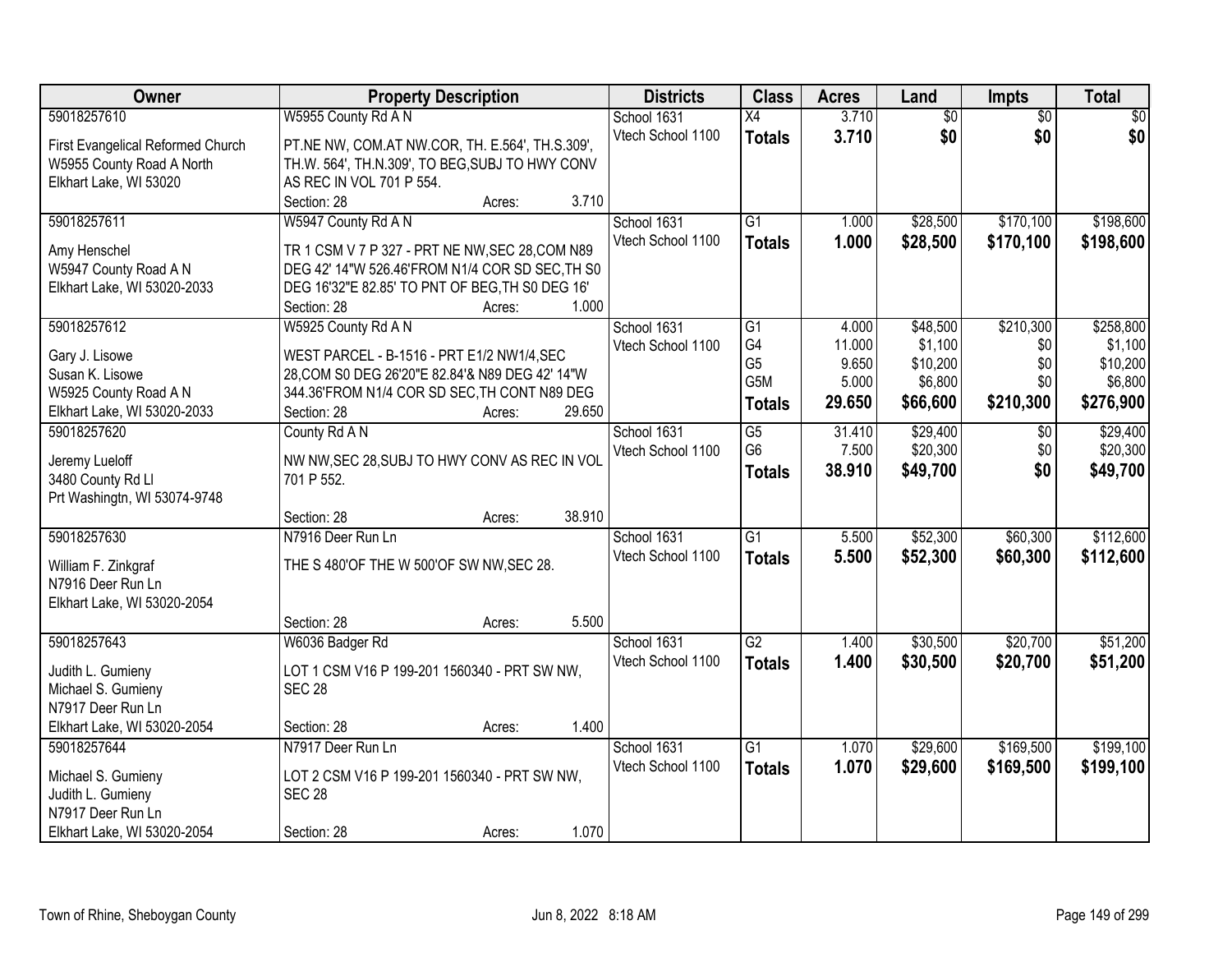| Owner                                    | <b>Property Description</b>                                                                  | <b>Districts</b> | <b>Class</b>      | <b>Acres</b>    | Land   | <b>Impts</b> | <b>Total</b> |           |
|------------------------------------------|----------------------------------------------------------------------------------------------|------------------|-------------------|-----------------|--------|--------------|--------------|-----------|
| 59018257645                              | W6032 Badger Rd                                                                              |                  | School 1631       | $\overline{G1}$ | 3.950  | \$48,400     | \$94,000     | \$142,400 |
| Judith L. Gumieny                        | LOT 3 CSM V16 P 199-201 1560340 - PRT SW NW,                                                 |                  | Vtech School 1100 | <b>Totals</b>   | 3.950  | \$48,400     | \$94,000     | \$142,400 |
| Michael S. Gumieny                       | <b>SEC 28</b>                                                                                |                  |                   |                 |        |              |              |           |
| N7917 Deer Run Ln                        |                                                                                              |                  |                   |                 |        |              |              |           |
| Elkhart Lake, WI 53020-2054              | Section: 28                                                                                  | Acres:           | 3.950             |                 |        |              |              |           |
| 59018257650                              | N7972 Deer Run Ln                                                                            |                  | School 1631       | $\overline{G1}$ | 7.600  | \$57,500     | \$160,100    | \$217,600 |
|                                          |                                                                                              |                  | Vtech School 1100 | <b>Totals</b>   | 7.600  | \$57,500     | \$160,100    | \$217,600 |
| Timothy A. Allman                        | TR 1 CSM V4 P102-103 #1020020 - PRT SW NW, SEC                                               |                  |                   |                 |        |              |              |           |
| Anke-Bettina Allman<br>N7972 Deer Run Ln | 28, COM N89 DEG 51'7"W 411.52'FROM THE NE<br>COR, SD1/4, TH N89 DEG 51'07"W 889.82'TO W LINE |                  |                   |                 |        |              |              |           |
| Elkhart Lake, WI 53020-2054              | Section: 28                                                                                  | Acres:           | 7.600             |                 |        |              |              |           |
| 59018257660                              | W6002 Badger Rd                                                                              |                  | School 1631       | G1              | 11.720 | \$78,000     | \$195,200    | \$273,200 |
|                                          |                                                                                              |                  | Vtech School 1100 |                 |        |              |              |           |
| Norbert M. Bries                         | LOT 4 CSM V 7 P 213 - PRT SW NW, SEC 28, COM                                                 |                  |                   | <b>Totals</b>   | 11.720 | \$78,000     | \$195,200    | \$273,200 |
| Patricia J. Bries                        | 1267.15'E OF W 1/4 COR, SD SEC, TH N 363.75', W                                              |                  |                   |                 |        |              |              |           |
| 27 Jefferson Ct S                        | 554.20', N0 DEG 10'48"W 586.25', E 175.67', N0 DEG 10'                                       |                  |                   |                 |        |              |              |           |
| St Petersburg, FL 33711-5120             | Section: 28                                                                                  | 11.720<br>Acres: |                   |                 |        |              |              |           |
| 59018257662                              | N7938 Deer Run Ln                                                                            |                  | School 1631       | $\overline{G1}$ | 3.280  | \$56,400     | \$92,100     | \$148,500 |
| Patrick T. Hughes                        | TR 2 CSM V4 P102-103 #1019870 - PRT SW NW, SEC                                               |                  | Vtech School 1100 | <b>Totals</b>   | 3.280  | \$56,400     | \$92,100     | \$148,500 |
| Erin C. Hughes                           | 28, COM N0 DEG 10'48"W 480'FROM W1/4 COR, SD                                                 |                  |                   |                 |        |              |              |           |
| N7564 Summit Rd                          | SEC, TH E 500' NO DEG 10'48"W 170', W 270', NO DEG                                           |                  |                   |                 |        |              |              |           |
| Plymouth, WI 53073-2754                  | Section: 28                                                                                  | Acres:           | 3.280             |                 |        |              |              |           |
| 59018257663                              | N7952 Deer Run Ln                                                                            |                  | School 1631       | $\overline{G1}$ | 5.000  | \$51,000     | \$297,400    | \$348,400 |
|                                          |                                                                                              |                  | Vtech School 1100 | <b>Totals</b>   | 5.000  | \$51,000     | \$297,400    | \$348,400 |
| Thomas R. Awe                            | LOT 3 CSM V 7 P 213 - PRT SW NW, SEC 28, COM                                                 |                  |                   |                 |        |              |              |           |
| N7952 Deer Run Ln                        | 1267.15'E, 363.75'N & 554.20'W OF W1/4 COR SD                                                |                  |                   |                 |        |              |              |           |
| Elkhart Lake, WI 53020-2054              | SEC, TH W 214.15', NO DEG 10'48"W 286.25', W 270', NO                                        |                  |                   |                 |        |              |              |           |
|                                          | Section: 28                                                                                  | Acres:           | 5.000             |                 |        |              |              |           |
| 59018257680                              | W5954 Badger Rd                                                                              |                  | School 1631       | $\overline{G1}$ | 23.000 | \$95,300     | \$133,800    | \$229,100 |
| Karen R. Kloppenburg                     | PRT SE NW, SEC 28, COM AT SW COR, TH N 44 RDS, E                                             |                  | Vtech School 1100 | <b>Totals</b>   | 23.000 | \$95,300     | \$133,800    | \$229,100 |
| PO Box 191                               | 60 RDS, N 8 RDS, E 20 RDS M/L TO N&S 1/4 LN, S 52                                            |                  |                   |                 |        |              |              |           |
| Elkhart Lake, WI 53020-0191              | RDS, TH W TO BEG.                                                                            |                  |                   |                 |        |              |              |           |
|                                          | Section: 28                                                                                  | 23.000<br>Acres: |                   |                 |        |              |              |           |
| 59018257690                              | W5969 Badger Rd                                                                              |                  | School 1631       | $\overline{G1}$ | 6.000  | \$63,000     | \$238,500    | \$301,500 |
| Deborah A. Carter                        | N1/2 NE SW, SEC 28.                                                                          |                  | Vtech School 1100 | G4              | 14.000 | \$1,900      | \$0          | \$1,900   |
| Edward H. Carter                         |                                                                                              |                  |                   | <b>Totals</b>   | 20.000 | \$64,900     | \$238,500    | \$303,400 |
| W5969 Badger Rd                          |                                                                                              |                  |                   |                 |        |              |              |           |
| Elkhart Lake, WI 53020-2001              | Section: 28                                                                                  | 20.000<br>Acres: |                   |                 |        |              |              |           |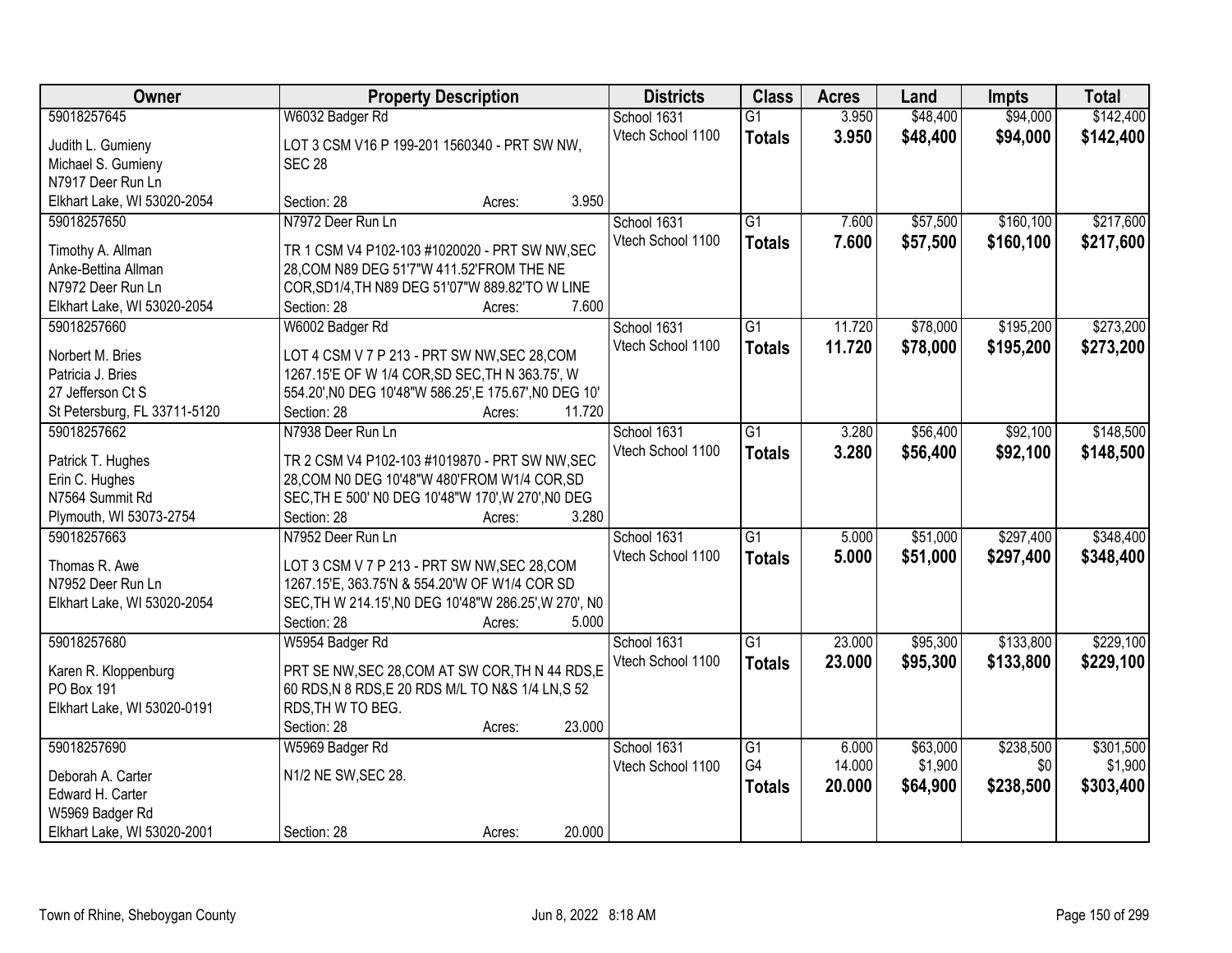| Owner                                                                                    | <b>Property Description</b>                                                                       |        |        | <b>Districts</b>  | <b>Class</b>           | <b>Acres</b> | Land             | <b>Impts</b>    | <b>Total</b>    |
|------------------------------------------------------------------------------------------|---------------------------------------------------------------------------------------------------|--------|--------|-------------------|------------------------|--------------|------------------|-----------------|-----------------|
| 59018257691                                                                              | Landlocked                                                                                        |        |        | School 1631       | $\overline{\text{X2}}$ | 20.000       | $\overline{50}$  | $\overline{50}$ | \$0             |
| State of Wisconsin Dept of Nat Resourc   S1/2 NE SW, SEC 28.                             |                                                                                                   |        |        | Vtech School 1100 | <b>Totals</b>          | 20.000       | \$0              | \$0             | \$0             |
| PO Box 7921                                                                              |                                                                                                   |        |        |                   |                        |              |                  |                 |                 |
| Madison, WI 53707-7921                                                                   |                                                                                                   |        |        |                   |                        |              |                  |                 |                 |
|                                                                                          | Section: 28                                                                                       | Acres: | 20.000 |                   |                        |              |                  |                 |                 |
| 59018257700                                                                              | W6041 Badger Rd                                                                                   |        |        | School 1631       | G1                     | 3.000        | \$46,000         | \$279,900       | \$325,900       |
| Laine Meyer                                                                              | NW SW, SEC 28.                                                                                    |        |        | Vtech School 1100 | G <sub>5</sub>         | 37.000       | \$16,700         | \$0             | \$16,700        |
| Amy M. Meyer                                                                             |                                                                                                   |        |        |                   | <b>Totals</b>          | 40.000       | \$62,700         | \$279,900       | \$342,600       |
| W6041 Badger Rd                                                                          |                                                                                                   |        |        |                   |                        |              |                  |                 |                 |
| Elkhart Lake, WI 53020-2001                                                              | Section: 28                                                                                       | Acres: | 40.000 |                   |                        |              |                  |                 |                 |
| 59018257710                                                                              | W5918 Garton Rd                                                                                   |        |        | School 1631       | $\overline{\text{X2}}$ | 79.760       | \$0              | \$0             | \$0             |
| State of Wisconsin Dept of Nat Resource S1/2 OF SW1/4, SEC 28, EXC 0.24 AC IN SW COR FOR |                                                                                                   |        |        | Vtech School 1100 | <b>Totals</b>          | 79.760       | \$0              | \$0             | \$0             |
| PO Box 7921                                                                              | RR R/W CONT 79.76 AC M/L, INCL 0.72 AC FOR STH                                                    |        |        |                   |                        |              |                  |                 |                 |
| Madison, WI 53707-7921                                                                   | 57, SUBJ TO HWY EASEMENT AS REC IN VOL 385 P                                                      |        |        |                   |                        |              |                  |                 |                 |
|                                                                                          | Section: 28                                                                                       | Acres: | 79.760 |                   |                        |              |                  |                 |                 |
| 59018257720                                                                              | N7856 Little Elkhart Lake Rd                                                                      |        |        | School 1631       | G1                     | 30.950       | \$154,800        | \$441,100       | \$595,900       |
|                                                                                          |                                                                                                   |        |        | Vtech School 1100 | G <sub>6</sub>         | 7.000        | \$18,900         | \$0             | \$18,900        |
| Kristofer J. Graff<br>Melanie H. Graff                                                   | NE SE, SEC 28, EXC COM 235'S OF NE COR, TH W<br>160.5', TH S 165', TH E 154.5'TO E SEC LINE, TH N |        |        |                   | <b>Totals</b>          | 37.950       | \$173,700        | \$441,100       | \$614,800       |
| N7856 Little Elkhart Lake Rd                                                             | 165'TO BEG, & EXC THE S 33'OF THE W 1027.35'                                                      |        |        |                   |                        |              |                  |                 |                 |
| Elkhart Lake, WI 53020-2012                                                              | Section: 28                                                                                       | Acres: | 37.950 |                   |                        |              |                  |                 |                 |
| 59018257730                                                                              | N7884 Little Elkhart Lake Rd                                                                      |        |        | School 1631       | $\overline{X4}$        | 0.600        | $\overline{\$0}$ | $\overline{50}$ | $\overline{50}$ |
|                                                                                          |                                                                                                   |        |        | Vtech School 1100 | <b>Totals</b>          | 0.600        | \$0              | \$0             | \$0             |
| Town of Rhine                                                                            | PRT NE SE, COM.235' S OF NE COR, TH W 160.5', TH                                                  |        |        |                   |                        |              |                  |                 |                 |
| W5250 County Rd Ff<br>Elkhart Lake, WI 53020-2020                                        | S 165', TH E 154.5' TO E SEC LN, TH N 165' TO BEG &<br>ALSO COM AT E1/4 COR SD SEC 28, TH S00 DEG |        |        |                   |                        |              |                  |                 |                 |
|                                                                                          | Section: 28                                                                                       | Acres: | 0.600  |                   |                        |              |                  |                 |                 |
| 59018257740                                                                              | Badger Rd                                                                                         |        |        | School 1631       | $\overline{X2}$        | 40.000       | \$0              | $\sqrt{6}$      | \$0             |
|                                                                                          |                                                                                                   |        |        | Vtech School 1100 | <b>Totals</b>          | 40.000       | \$0              | \$0             | \$0             |
| State of Wisconsin Dept of Nat Resourc   NW SE, SEC 28.                                  |                                                                                                   |        |        |                   |                        |              |                  |                 |                 |
| PO Box 7921                                                                              |                                                                                                   |        |        |                   |                        |              |                  |                 |                 |
| Madison, WI 53707-7921                                                                   | Section: 28                                                                                       | Acres: | 40.000 |                   |                        |              |                  |                 |                 |
| 59018257750                                                                              | Garton Rd                                                                                         |        |        | School 1631       | $\overline{\text{X2}}$ | 40.000       | \$0              | $\overline{30}$ | $\overline{50}$ |
|                                                                                          |                                                                                                   |        |        | Vtech School 1100 | <b>Totals</b>          | 40.000       | \$0              | \$0             | \$0             |
| State of Wisconsin Dept of Nat Resource                                                  | SW SE, SEC 28, SUBJ TO HWY EASEMENT AS REC IN                                                     |        |        |                   |                        |              |                  |                 |                 |
| PO Box 7921                                                                              | VOL 385 P 164-65.                                                                                 |        |        |                   |                        |              |                  |                 |                 |
| Madison, WI 53707-7921                                                                   |                                                                                                   |        | 40.000 |                   |                        |              |                  |                 |                 |
|                                                                                          | Section: 28                                                                                       | Acres: |        |                   |                        |              |                  |                 |                 |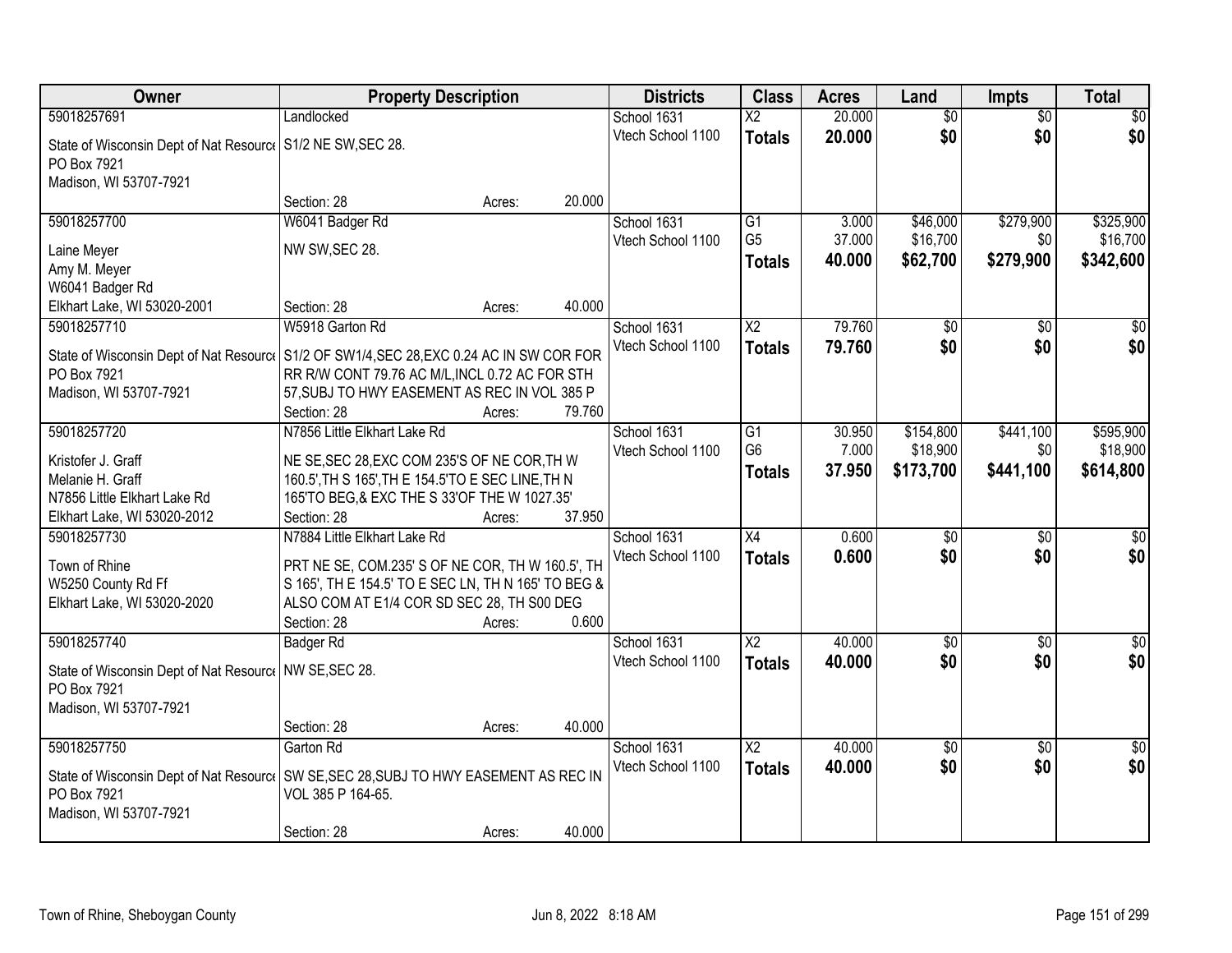| Owner                        | <b>Property Description</b>                           | <b>Districts</b>  | <b>Class</b>    | <b>Acres</b> | Land     | <b>Impts</b> | <b>Total</b> |
|------------------------------|-------------------------------------------------------|-------------------|-----------------|--------------|----------|--------------|--------------|
| 59018257760                  | W5722 Garton Rd                                       | School 1631       | $\overline{G1}$ | 2.870        | \$45,700 | \$160,900    | \$206,600    |
| Gordon Jacobson              | TR 2 CSM V5 P 90 - PRT SE SE SEC 28, COM AT SE        | Vtech School 1100 | <b>Totals</b>   | 2.870        | \$45,700 | \$160,900    | \$206,600    |
| W5722 Garton Rd              | COR, SD SEC, TH S89 DEG 43'5"W 445', N1 DEG 4'2"W     |                   |                 |              |          |              |              |
| Plymouth, WI 53073-2849      | 281', N89 DEG 43'5" E 445', TH S1 DEG 4'2"E 281' TO   |                   |                 |              |          |              |              |
|                              | 2.870<br>Section: 28<br>Acres:                        |                   |                 |              |          |              |              |
| 59018257761                  | N7742 Little Elkhart Lake Rd                          | School 1631       | $\overline{G1}$ | 5.840        | \$53,100 | \$163,300    | \$216,400    |
|                              |                                                       | Vtech School 1100 |                 | 5.840        |          |              |              |
| Gary J. Pequet               | TR 3 CSM V 7 P 245 - PRT SE SE, SEC 28, COM N1        |                   | <b>Totals</b>   |              | \$53,100 | \$163,300    | \$216,400    |
| Kathleen Pequet              | DEG 4'2"W 489.72'FROM SE COR SD SEC.TH S89            |                   |                 |              |          |              |              |
| N7742 Little Elkhart Lake Rd | DEG 43'5"W 241.72', S1 DEG 4'2"E 208.72', S89 DEG     |                   |                 |              |          |              |              |
| Elkhart Lake, WI 53020-2012  | 5.840<br>Section: 28<br>Acres:                        |                   |                 |              |          |              |              |
| 59018257762                  | W5740 Garton Rd                                       | School 1631       | $\overline{G1}$ | 1.290        | \$32,900 | \$421,100    | \$454,000    |
|                              |                                                       | Vtech School 1100 | <b>Totals</b>   | 1.290        | \$32,900 | \$421,100    | \$454,000    |
| Michelle T. Barbiere         | TR 1 CSM V5 P 90 - PRT SE SE SEC 28, COM S89 DEG      |                   |                 |              |          |              |              |
| W5740 Garton Rd              | 43'5"W 445'FROM SE COR, SD SEC, TH S89 DEG            |                   |                 |              |          |              |              |
| Plymouth, WI 53073-2849      | 43'45"W 202.93', N1 DEG 4'28"W 281', N89 DEG 43' 5"E  |                   |                 |              |          |              |              |
|                              | 1.290<br>Section: 28<br>Acres:                        |                   |                 |              |          |              |              |
| 59018257763                  | N7720 Little Elkhart Lake Rd                          | School 1631       | $\overline{G1}$ | 1.160        | \$30,900 | \$108,400    | \$139,300    |
| Timothy O. Pagelow           | TR 4 CSM V 7 P 245 - PRT SE SE, SEC 28, COM N1        | Vtech School 1100 | <b>Totals</b>   | 1.160        | \$30,900 | \$108,400    | \$139,300    |
| Lois M. Pagelow              | DEG 4'2"W 281'FROM SE COR SD SEC, TH N1 DEG           |                   |                 |              |          |              |              |
| N7720 Little Elkhart Lake Rd | 4'2"W 208.72', S89 DEG 43'5"W 241.72', S1 DEG 4'2"E   |                   |                 |              |          |              |              |
| Elkhart Lake, WI 53020-2012  | 1.160<br>Section: 28<br>Acres:                        |                   |                 |              |          |              |              |
| 59018257770                  | W5792 Garton Rd                                       | School 1631       | $\overline{G1}$ | 1.170        | \$45,900 | \$151,500    | \$197,400    |
|                              |                                                       | Vtech School 1100 | <b>Totals</b>   | 1.170        | \$45,900 | \$151,500    | \$197,400    |
| John M. Stasiak              | PRT SE SE, SEC 28, COM AT SW COR SD1/4, TH NO         |                   |                 |              |          |              |              |
| Diane M. Stasiak             | DEG 42'W 248.71', E 208.71', S0 DEG 42' E 248.71'TO S |                   |                 |              |          |              |              |
| W5792 Garton Rd              | LINE SEC 28, TH W 208.71'TO BEG, SUBJ TO HWY          |                   |                 |              |          |              |              |
| Plymouth, WI 53073-2849      | 1.170<br>Section: 28<br>Acres:                        |                   |                 |              |          |              |              |
| 59018257780                  | W5774 Garton Rd                                       | School 1631       | $\overline{G1}$ | 2.780        | \$48,500 | \$227,900    | \$276,400    |
| Dale F. Lallensack           | TR 1 & PRT TR 2, CSM V 5 P 202 - PRT SE SE, SEC       | Vtech School 1100 | <b>Totals</b>   | 2.780        | \$48,500 | \$227,900    | \$276,400    |
| Stella D. Kaas-Lallensack    | 28, COM S89 DEG 43'05"W 888.9'FROM SE COR             |                   |                 |              |          |              |              |
| W5774 Garton Rd              | SD1/4, TH N1 DEG 0' 36"W 666.77', S89 DEG 37'13"W     |                   |                 |              |          |              |              |
| Plymouth, WI 53073-2849      | 2.780<br>Section: 28<br>Acres:                        |                   |                 |              |          |              |              |
| 59018257781                  | W5778 Garton Rd                                       | School 1631       | $\overline{G1}$ | 3.290        | \$56,500 | \$195,500    | \$252,000    |
|                              |                                                       | Vtech School 1100 |                 |              |          |              |              |
| Jeffery G. Burger            | PRT SE SE, SEC 28, COM S89 DEG 43'5"W                 |                   | <b>Totals</b>   | 3.290        | \$56,500 | \$195,500    | \$252,000    |
| Donna K. Burger              | 1056.73'FROM SE COR, SD SEC, TH N1 DEG 1'48"W         |                   |                 |              |          |              |              |
| W5778 Garton Rd              | 225.59', N33 DEG 15'6"W 75.12', N1 DEG 6'49"W 377.79' |                   |                 |              |          |              |              |
| Plymouth, WI 53073-2849      | 3.290<br>Section: 28<br>Acres:                        |                   |                 |              |          |              |              |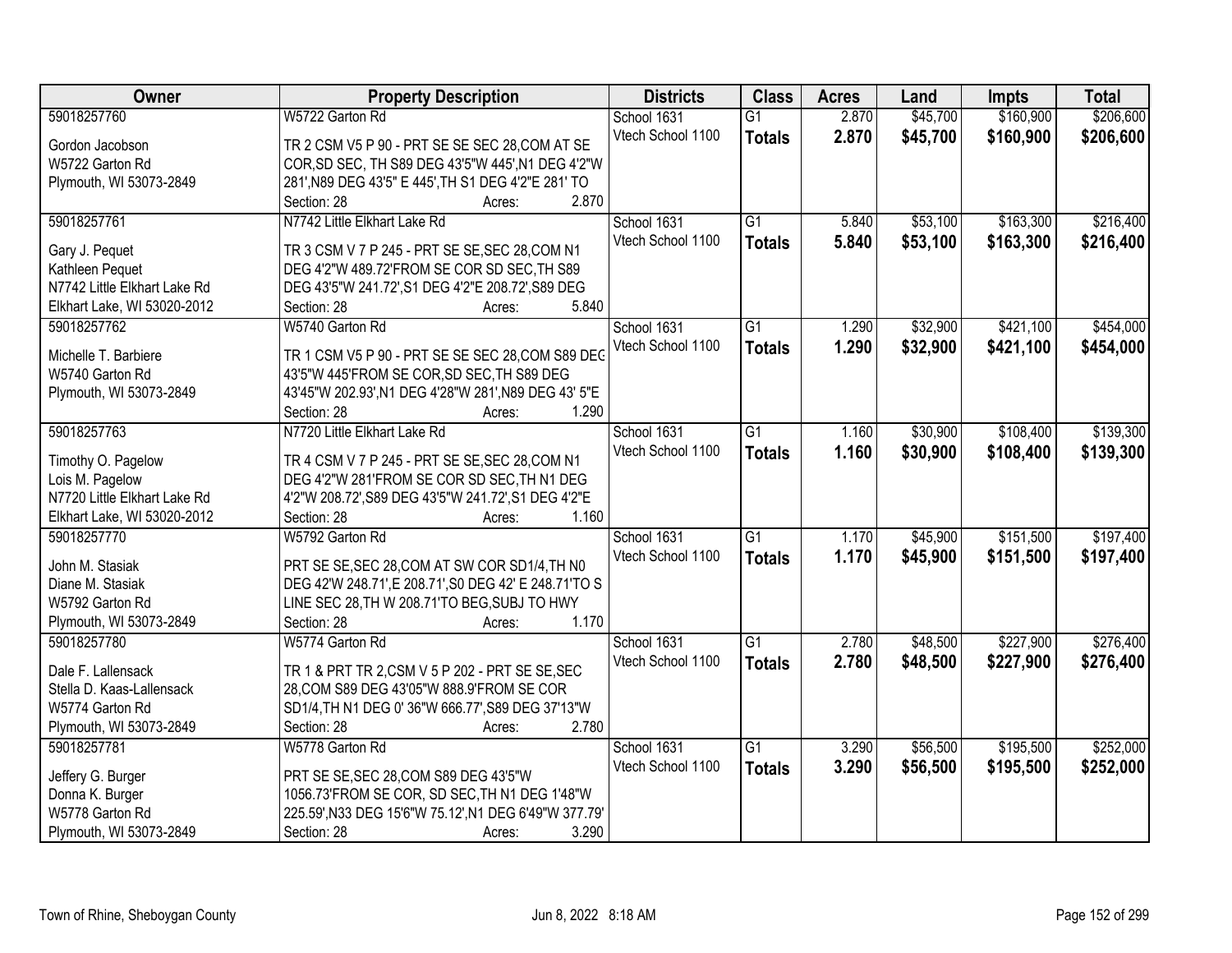| Owner                                    | <b>Property Description</b>                                                                       | <b>Districts</b>  | <b>Class</b>    | <b>Acres</b> | Land     | <b>Impts</b>    | <b>Total</b>    |
|------------------------------------------|---------------------------------------------------------------------------------------------------|-------------------|-----------------|--------------|----------|-----------------|-----------------|
| 59018257790                              | N7802 Little Elkhart Lake Rd                                                                      | School 1631       | $\overline{G1}$ | 1.160        | \$30,900 | \$161,400       | \$192,300       |
| Gerald A. Hill                           | TR 1 CSM V5 P 99 - PRT E1/2 SE1/4, SEC 28, COM N1                                                 | Vtech School 1100 | <b>Totals</b>   | 1.160        | \$30,900 | \$161,400       | \$192,300       |
| Esther S. Hill                           | DEG 4' 2"W 1240.95'FROM SE COR OF SEC, TH S89                                                     |                   |                 |              |          |                 |                 |
| N7802 Little Elkhart Lake Rd             | DEG 36'52"W 280', N1 DEG 4'2"W 180', N89 DEG                                                      |                   |                 |              |          |                 |                 |
| Elkhart Lake, WI 53020-2012              | 1.160<br>Section: 28<br>Acres:                                                                    |                   |                 |              |          |                 |                 |
| 59018257800                              | Garton Rd                                                                                         | School 1631       | $\overline{X2}$ | 0.240        | \$0      | $\overline{50}$ | $\overline{50}$ |
|                                          |                                                                                                   | Vtech School 1100 | <b>Totals</b>   | 0.240        | \$0      | \$0             | \$0             |
| State of Wisconsin Dept of Transportatic | SW SW R/W. 99'. WIDE.                                                                             |                   |                 |              |          |                 |                 |
| 4802 Sheboygan Ave Rm 701                |                                                                                                   |                   |                 |              |          |                 |                 |
| PO Box 7914                              |                                                                                                   |                   |                 |              |          |                 |                 |
| Madison, WI 53707-7914                   | 0.240<br>Section: 28<br>Acres:                                                                    |                   |                 |              |          |                 |                 |
| 59018257802                              | W5760 Garton Rd                                                                                   | School 1631       | $\overline{G1}$ | 6.050        | \$53,600 | \$166,000       | \$219,600       |
| Kathleen Agnes Specht                    | PRT TR 1 CSM V4 P 10 & OTHER LAND - PRT SE                                                        | Vtech School 1100 | <b>Totals</b>   | 6.050        | \$53,600 | \$166,000       | \$219,600       |
| Richard Roland Specht                    | SE, SEC 28, COM S89 DEG 45'5"W 647.93'FROM SE                                                     |                   |                 |              |          |                 |                 |
| W5760 Garton Rd                          | COR, SD SEC, TH S89 DEG 43' 5"W 242.68', N1 DEG                                                   |                   |                 |              |          |                 |                 |
| Plymouth, WI 53073-2849                  | 6.050<br>Section: 28<br>Acres:                                                                    |                   |                 |              |          |                 |                 |
| 59018257803                              | N7794 Little Elkhart Lake Rd                                                                      | School 1631       | $\overline{G1}$ | 1.210        | \$31,700 | \$123,900       | \$155,600       |
|                                          |                                                                                                   | Vtech School 1100 |                 | 1.210        | \$31,700 | \$123,900       |                 |
| Brett E. Hansmann                        | LOT 1 CSM V 7 P 224 - PRT SE SE, SEC 28, COM N1                                                   |                   | <b>Totals</b>   |              |          |                 | \$155,600       |
| N7794 Little Elkhart Lake Rd             | DEG 4'2"W 1095.25'FROM SE COR SD SEC, TH N1                                                       |                   |                 |              |          |                 |                 |
| Elkhart Lake, WI 53020-2012              | DEG 4'2"W 145.70', S89 DEG 36'52"W 355', S3 DEG 21'                                               |                   |                 |              |          |                 |                 |
|                                          | 1.210<br>Section: 28<br>Acres:                                                                    |                   |                 |              |          |                 |                 |
| 59018257805                              | N7772 Little Elkhart Lake Rd                                                                      | School 1631       | $\overline{G1}$ | 9.750        | \$62,900 | \$224,500       | \$287,400       |
| Rhonda S. Nett                           | LOT 1 CSM V 7 P 56-PRT E1/2 SE1/4, SEC 28, COM N1                                                 | Vtech School 1100 | <b>Totals</b>   | 9.750        | \$62,900 | \$224,500       | \$287,400       |
| Kevin R. Nett                            | DEG 4' 2"W 949.55'& S88 DEG W 378.40'FROM SE                                                      |                   |                 |              |          |                 |                 |
| N7772 Little Elkhart Lake Rd             | COR, SD SEC, TH N3 DEG 21'40"E 302.69', N89 DEG                                                   |                   |                 |              |          |                 |                 |
| Elkhart Lake, WI 53020-2012              | Section: 28<br>9.750<br>Acres:                                                                    |                   |                 |              |          |                 |                 |
| 59018257806                              | N7770 Little Elkhart Lake Rd                                                                      | School 1631       | $\overline{G1}$ | 2.800        | \$45,500 | \$224,300       | \$269,800       |
|                                          |                                                                                                   | Vtech School 1100 |                 |              |          |                 |                 |
| Nakesha M. Shaw                          | LOT 2 CSM V 7 P 56-PRT SE SE SEC 28, COM N1 DEG                                                   |                   | <b>Totals</b>   | 2.800        | \$45,500 | \$224,300       | \$269,800       |
| Tyler L. Lawrenz                         | 4'2"W 751.64'FROM SE COR, SD SEC, TH N1 DEG                                                       |                   |                 |              |          |                 |                 |
| N7770 Little Elkhart Lake Rd             | 4'2"W 197.91', S88 DEG W 648.07', S1 DEG 4'28"E                                                   |                   |                 |              |          |                 |                 |
| Elkhart Lake, WI 53020-2012              | 2.800<br>Section: 28<br>Acres:                                                                    |                   |                 |              |          |                 |                 |
| 59018257807                              | N7776 Little Elkhart Lake Rd                                                                      | School 1631       | $\overline{G1}$ | 1.290        | \$32,900 | \$104,700       | \$137,600       |
|                                          |                                                                                                   | Vtech School 1100 | <b>Totals</b>   | 1.290        | \$32,900 | \$104,700       | \$137,600       |
| Janice A. Drees                          | LOT 2 CSM V 7 P 224 - PRT SE SE, SEC 28, COM N1<br>DEG 4'2"W 949.55'FROM SE COR SD SEC, TH N1 DEG |                   |                 |              |          |                 |                 |
| N7776 Little Elkhart Lake Rd             | 4'2"W 145.70', S89 DEG 36'52"W 366.27', S3 DEG 21'                                                |                   |                 |              |          |                 |                 |
| Elkhart Lake, WI 53020-2012              | 1.290                                                                                             |                   |                 |              |          |                 |                 |
|                                          | Section: 28<br>Acres:                                                                             |                   |                 |              |          |                 |                 |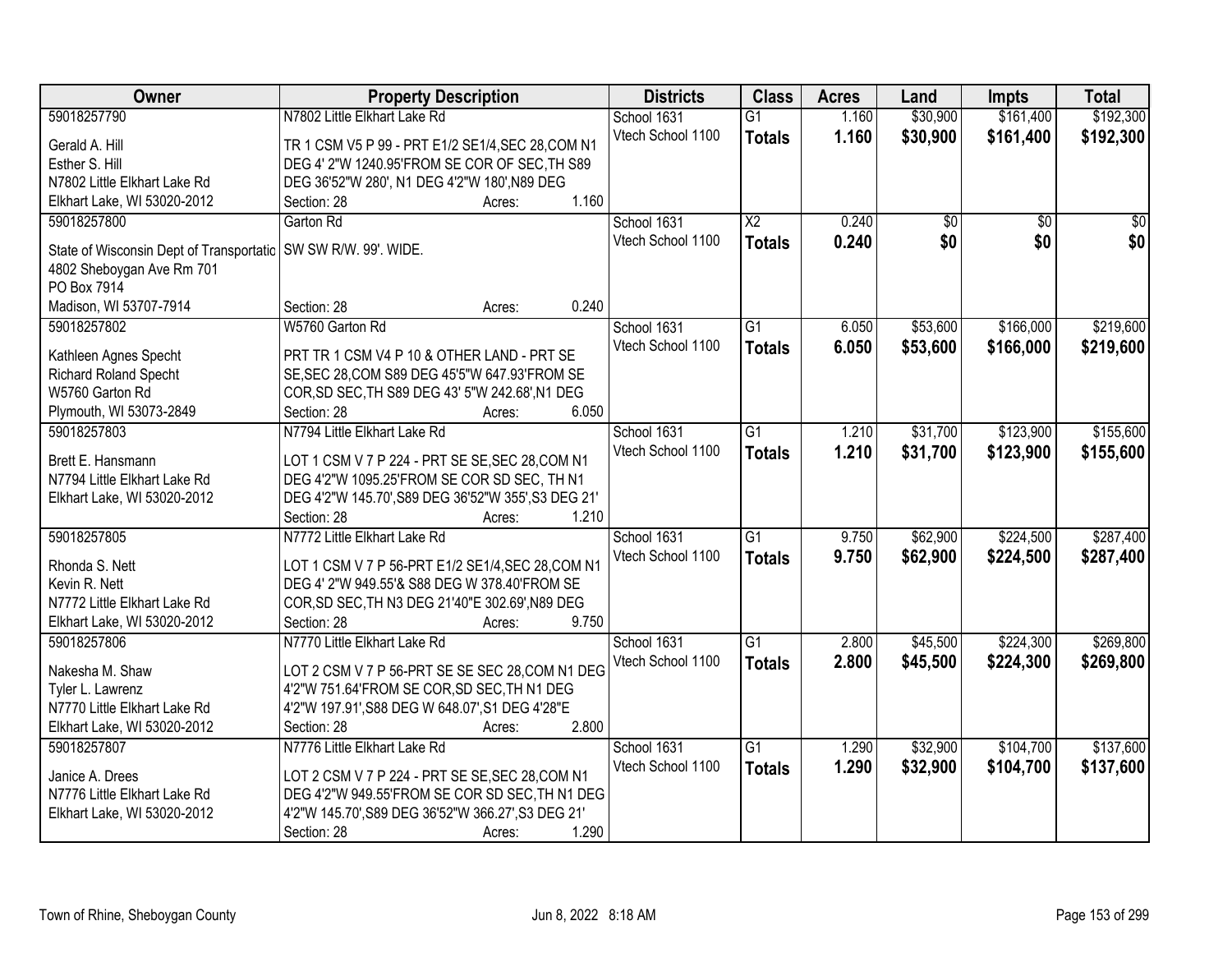| Owner                                                                                         | <b>Property Description</b>                                                                                                                                                              |        |        | <b>Districts</b>                                  | <b>Class</b>                     | <b>Acres</b>    | Land                 | <b>Impts</b>          | <b>Total</b>          |
|-----------------------------------------------------------------------------------------------|------------------------------------------------------------------------------------------------------------------------------------------------------------------------------------------|--------|--------|---------------------------------------------------|----------------------------------|-----------------|----------------------|-----------------------|-----------------------|
| 59018257811                                                                                   | W6173 County Rd A N                                                                                                                                                                      |        |        | School 1631                                       | $\overline{G1}$                  | 2.790           | \$33,800             | \$138,400             | \$172,200             |
| Jeff Rudnick Properties, LLC<br>W6173 County Road A N<br>Elkhart Lake, WI 53020-2035          | LOT 1 CSM V25 P120-121 #1938111 - PRT NE NE,<br><b>SEC 29</b>                                                                                                                            |        |        | Vtech School 1100                                 | <b>Totals</b>                    | 2.790           | \$33,800             | \$138,400             | \$172,200             |
|                                                                                               | Section: 29                                                                                                                                                                              | Acres: | 2.790  |                                                   |                                  |                 |                      |                       |                       |
| 59018257812                                                                                   | County Rd A N                                                                                                                                                                            |        |        | School 1631                                       | $\overline{G5}$                  | 27.900          | \$34,900             | $\overline{50}$       | \$34,900              |
| Sargento Foods, Inc<br>1 Persnickety PI<br>Plymouth, WI 53073-3544                            | LOT 2 CSM V25 P120-121 #1938111 - PRT NE NE,<br><b>SEC 29</b>                                                                                                                            |        |        | Vtech School 1100                                 | G <sub>6</sub><br><b>Totals</b>  | 5.000<br>32.900 | \$13,500<br>\$48,400 | \$0<br>\$0            | \$13,500<br>\$48,400  |
|                                                                                               | Section: 29                                                                                                                                                                              | Acres: | 32.900 |                                                   |                                  |                 |                      |                       |                       |
| 59018257830                                                                                   | W6119 County Rd A N                                                                                                                                                                      |        |        | School 1631                                       | G1                               | 1.780           | \$48,900             | \$83,100              | \$132,000             |
| Karen D. Hammann<br>3750 County Rd H<br>Franksville, WI 53126-9402                            | THE E 320'OF THE N 272.25'OF NE NE, SEC 29, SUBJ<br>TO HWY CONV AS REC IN VOL 701 P 553.                                                                                                 |        |        | Vtech School 1100                                 | <b>Totals</b>                    | 1.780           | \$48,900             | \$83,100              | \$132,000             |
|                                                                                               | Section: 29                                                                                                                                                                              | Acres: | 1.780  |                                                   |                                  |                 |                      |                       |                       |
| 59018257860                                                                                   | <b>Badger Rd</b>                                                                                                                                                                         |        |        | School 1631                                       | $\overline{G1}$                  | 0.240           | \$6,000              | \$0                   | \$6,000               |
| Jeffrey J. Miller<br>51 Hickory Ln<br>Elkhart Lake, WI 53020-1923                             | PRT SW NE, SEC 29, COM AT CEN, SD SEC, TH N<br>175', E 60', S 175'TO S LN, SD SW NE, TH W 60'TO BEG.                                                                                     |        |        | Vtech School 1100                                 | <b>Totals</b>                    | 0.240           | \$6,000              | \$0                   | \$6,000               |
|                                                                                               | Section: 29                                                                                                                                                                              | Acres: | 0.240  |                                                   |                                  |                 |                      |                       |                       |
| 59018257970<br>Gerald M. Kreutz<br>N7707 County Rd Ai<br>Elkhart Lake, WI 53020-1902          | N7707 County Rd A&J<br>PRT GOVT LOT 3, SEC 29, COM AT S1/4 POST SD<br>SEC, TH N 16.5', N70 DEG W 1208.4', S0 DEG 58' W<br>353.3', N89 DEG 2'W 166.8' TO CEN CTH A, S1 DEG<br>Section: 29 | Acres: | 5.460  | Sanitary 7020<br>School 1631<br>Vtech School 1100 | $\overline{G1}$<br><b>Totals</b> | 5.460<br>5.460  | \$52,200<br>\$52,200 | \$31,500<br>\$31,500  | \$83,700<br>\$83,700  |
| 59018257971                                                                                   | N7731 County Rd A&J                                                                                                                                                                      |        |        | Sanitary 7020                                     | $\overline{G1}$                  | 0.790           | \$14,800             | \$170,400             | \$185,200             |
| Randy J. Sippel<br>Lynne M. Sippel<br>N7731 County Rd Aj                                      | TR 1 & TR 2 CSM V6 P 165 - PRT GOVT LOT 3 (S1/2<br>SW1/4), SEC 29.                                                                                                                       |        |        | School 1631<br>Vtech School 1100                  | G <sub>2</sub><br><b>Totals</b>  | 0.610<br>1.400  | \$12,200<br>\$27,000 | \$44,000<br>\$214,400 | \$56,200<br>\$241,400 |
| Elkhart Lake, WI 53020-1902                                                                   | Section: 29                                                                                                                                                                              | Acres: | 1.400  |                                                   |                                  |                 |                      |                       |                       |
| 59018258110                                                                                   | <b>Badger Rd</b>                                                                                                                                                                         |        |        | School 1631                                       | G2                               | 22.290          | \$89,200             | \$180,000             | \$269,200             |
| Quit Qui Oc Golf Club, Inc<br>500 Quit Qui Oc Ln<br>PO Box 236<br>Elkhart Lake, WI 53020-0236 | A-21781 & OTHER LANDS - NE SE, SEC 29, EXC COM<br>308.85'W OF SE COR SD1/4, TH W 427.85' N36 DEG<br>45'E 545.7'TO RR R/W TH S ON R/W TO BEG,& EXC<br>Section: 29                         | Acres: | 22.290 | Vtech School 1100                                 | <b>Totals</b>                    | 22.290          | \$89,200             | \$180,000             | \$269,200             |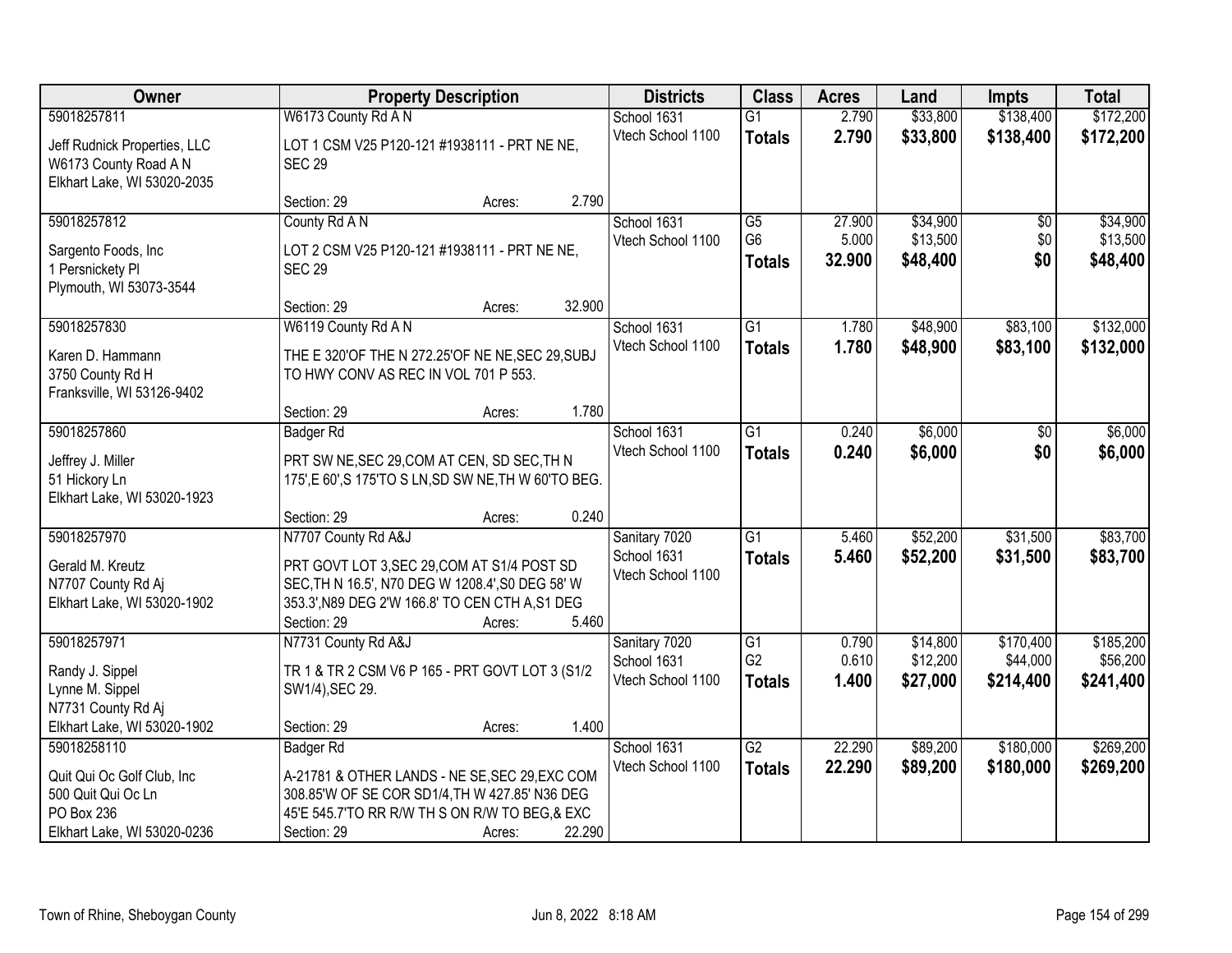| Owner                                    | <b>Property Description</b>                         | <b>Districts</b>  | <b>Class</b>             | <b>Acres</b> | Land        | Impts           | <b>Total</b>    |
|------------------------------------------|-----------------------------------------------------|-------------------|--------------------------|--------------|-------------|-----------------|-----------------|
| 59018258112                              | <b>Badger Rd</b>                                    | School 1631       | $\overline{G5}$          | 1.370        | \$100       | $\overline{50}$ | \$100           |
| Quit Qui Oc Golf Club, Inc               | THAT PRT OF THE FOLLOWING LYING BETWEEN             | Vtech School 1100 | <b>Totals</b>            | 1.370        | \$100       | \$0             | \$100           |
| 500 Quit Qui Oc Ln                       | THE E LN OF RR & W LN OF STH 67: A-21781 &          |                   |                          |              |             |                 |                 |
| PO Box 236                               | OTHER LANDS - NE SE, SEC 29, EXC COM 308.85'W       |                   |                          |              |             |                 |                 |
| Elkhart Lake, WI 53020-0236              | 1.370<br>Section: 29<br>Acres:                      |                   |                          |              |             |                 |                 |
| 59018258120                              | Landlocked                                          | School 1631       | $\overline{G6}$          | 1.680        | \$4,500     | $\overline{50}$ | \$4,500         |
|                                          |                                                     | Vtech School 1100 | <b>Totals</b>            | 1.680        | \$4,500     | \$0             | \$4,500         |
| Joseph A. Difrances                      | PRT NE SE, SEC 29, COM 308.85' W OF SE COR, TH W    |                   |                          |              |             |                 |                 |
| 8482 N 52nd St                           | 427.85', N36 DEG 45'E 545.7'TO RR R/W, S ALG R/W    |                   |                          |              |             |                 |                 |
| Brown Deer, WI 53223-3047                | 450'TO BEG, ALSO A STRIP 8'WIDE ALG W R/W LN OF     |                   |                          |              |             |                 |                 |
|                                          | 1.680<br>Section: 29<br>Acres:                      |                   |                          |              |             |                 |                 |
| 59018258130                              | <b>Gulf Course Rd</b>                               | School 1631       | $\overline{G2}$          | 36.750       | \$147,000   | \$240,000       | \$387,000       |
| Quit Qui Oc Golf Club, Inc.              | NW SE, LYING N&E OF ROAD EXT DIAGONALLY             | Vtech School 1100 | <b>Totals</b>            | 36.750       | \$147,000   | \$240,000       | \$387,000       |
| 500 Quit Qui Oc Ln                       | THRU SD 1/4, SEC 29                                 |                   |                          |              |             |                 |                 |
| PO Box 236                               |                                                     |                   |                          |              |             |                 |                 |
| Elkhart Lake, WI 53020-0236              | 36.750<br>Section: 29<br>Acres:                     |                   |                          |              |             |                 |                 |
| 59018258140                              | <b>Gulf Course Rd</b>                               | School 1631       | $\overline{G2}$          | 2.380        | \$9,500     | $\sqrt[6]{}$    | \$9,500         |
|                                          |                                                     | Vtech School 1100 | <b>Totals</b>            | 2.380        | \$9,500     | \$0             | \$9,500         |
| Quit Qui Oc Golf Club, Inc               | PRT OF W1/2 SE1/4, COM AT INTER OF N&S1/4 LN &      |                   |                          |              |             |                 |                 |
| 500 Quit Qui Oc Ln                       | CEN OF NEW HOLSTEIN RD, TH SE ON HWY                |                   |                          |              |             |                 |                 |
| <b>PO Box 236</b>                        | 777.15'TO S LN NW SE, TH N89 DEG 35'W 137.1', S1    |                   |                          |              |             |                 |                 |
| Elkhart Lake, WI 53020-0236              | 2.380<br>Section: 29<br>Acres:                      |                   |                          |              |             |                 |                 |
| 59018258150                              | <b>Golf Course Rd</b>                               | School 1631       | $\overline{G2}$          | 25.500       | \$102,000   | \$240,000       | \$342,000       |
| Quit Qui Oc Golf Club, Inc               | PRT S1/2 SE1/4, SEC 29, COM 344.25'E OF SW COR      | Vtech School 1100 | <b>Totals</b>            | 25.500       | \$102,000   | \$240,000       | \$342,000       |
| 500 Quit Qui Oc Ln                       | SD1/4, TH N1 DEG 34'W 1295.5', N1 DEG 20'W 5.9'TO N |                   |                          |              |             |                 |                 |
| PO Box 236                               | LN SD S1/2, S89 DEG 35'E 137.1'TO CEN PLY- NEW      |                   |                          |              |             |                 |                 |
| Elkhart Lake, WI 53020-0236              | 25.500<br>Section: 29<br>Acres:                     |                   |                          |              |             |                 |                 |
| 59018258170                              | Garton Rd                                           | School 1631       | $\overline{G5}$          | 18.950       | \$8,600     | $\overline{50}$ | \$8,600         |
|                                          |                                                     | Vtech School 1100 | G <sub>6</sub>           | 20.000       | \$54,000    | \$0             | \$54,000        |
| Joseph A. Difrances                      | THAT PRT OF S1/2 OF SE1/4 OF SEC 29 LYING N&E       |                   | <b>Totals</b>            | 38.950       | \$62,600    | \$0             | \$62,600        |
| 8482 N 52nd St                           | OF CEN OF PLYMOUTH NEW HOLSTEIN RD, EXC 2.80        |                   |                          |              |             |                 |                 |
| Brown Deer, WI 53223-3047                | AC FOR R/W OF CMSTP&P RR,& ALSO EXC FOR             |                   |                          |              |             |                 |                 |
|                                          | 38.950<br>Section: 29<br>Acres:                     |                   |                          |              |             |                 |                 |
| 59018258200                              | State Highway 57                                    | School 1631       | $\overline{\mathsf{X2}}$ | 10.720       | $\sqrt{50}$ | $\overline{50}$ | $\overline{50}$ |
| State of Wisconsin Dept of Transportatic | SW NE R/W. 2.70 AC. SE NE R/W. 1.98 AC. NE SE R/W   | Vtech School 1100 | <b>Totals</b>            | 10.720       | \$0         | \$0             | \$0             |
| 4802 Sheboygan Ave Rm 701                | 3.24 AC. SE SE R/W. 2.80 AC.                        |                   |                          |              |             |                 |                 |
| PO Box 7914                              |                                                     |                   |                          |              |             |                 |                 |
| Madison, WI 53707-7914                   | 10.720<br>Section: 29<br>Acres:                     |                   |                          |              |             |                 |                 |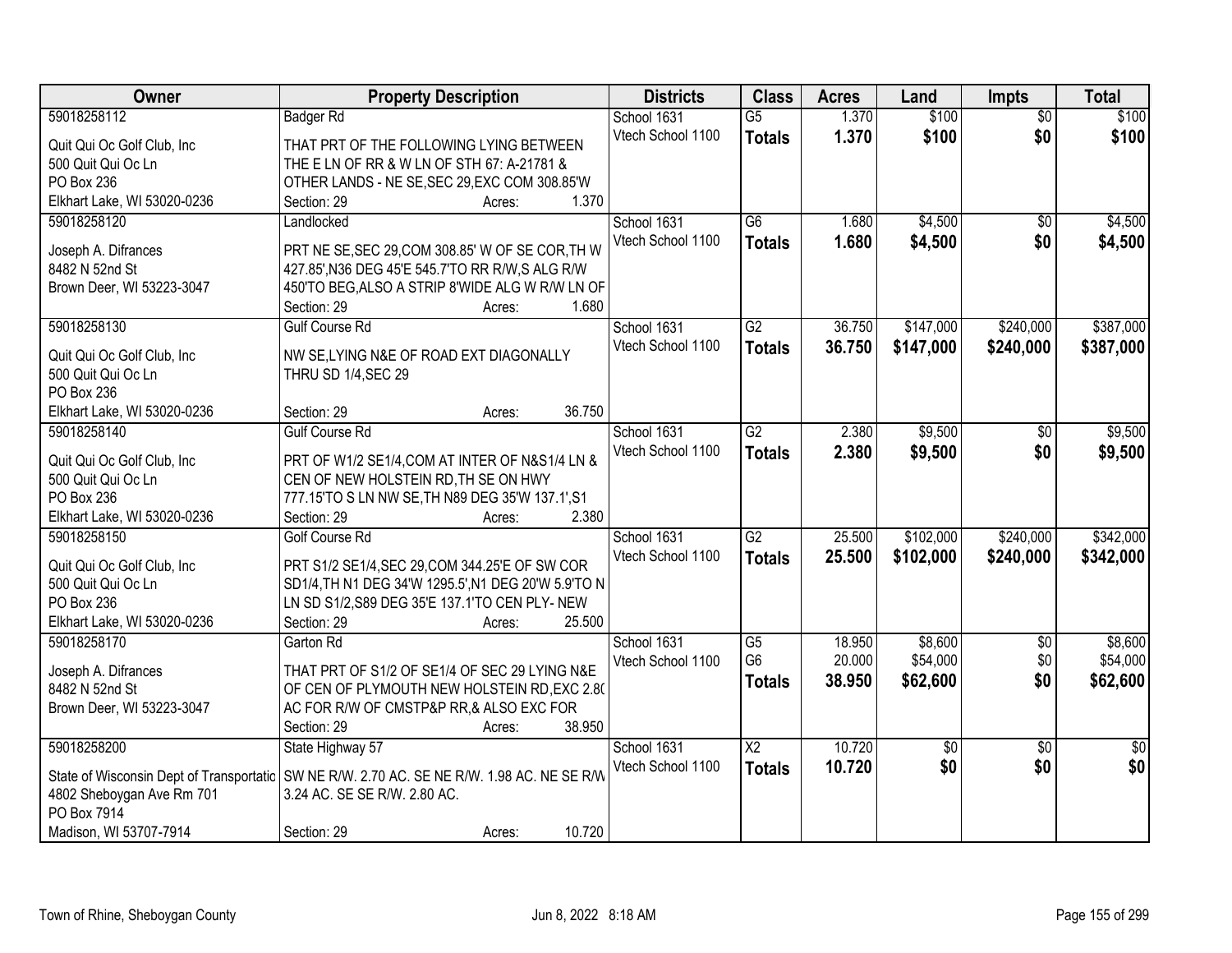| Owner                                                                                     | <b>Property Description</b>                      |        |        | <b>Districts</b>             | <b>Class</b>           | <b>Acres</b> | Land            | <b>Impts</b>    | <b>Total</b> |
|-------------------------------------------------------------------------------------------|--------------------------------------------------|--------|--------|------------------------------|------------------------|--------------|-----------------|-----------------|--------------|
| 59018258201                                                                               |                                                  |        |        | School 1631                  | $\overline{\text{X2}}$ | 2.377        | $\overline{50}$ | $\overline{50}$ | \$0          |
| State of Wisconsin Dept of Transportatic   PRT SE SE, SEC 29 (DI FRANCES) 0.65 AC. PRT NE |                                                  |        |        | Vtech School 1100            | <b>Totals</b>          | 2.377        | \$0             | \$0             | \$0          |
| 944 Vanderperren Way                                                                      | SE, SEC 29 (QUIT QUI OC) 1.84 AC; PRT NE SE, SEC |        |        |                              |                        |              |                 |                 |              |
| Green Bay, WI 54304-5344                                                                  | 29 (WIESE) 0.90 AC; EXCEPT.96 AC ANNEXED TO      |        |        |                              |                        |              |                 |                 |              |
|                                                                                           | Section: 29                                      | Acres: | 2.377  |                              |                        |              |                 |                 |              |
| 59018258202                                                                               | S Lincoln St                                     |        |        | School 1631                  | $\overline{G2}$        | 0.053        | \$800           | $\overline{50}$ | \$800        |
|                                                                                           |                                                  |        |        | Vtech School 1100            | <b>Totals</b>          | 0.053        | \$800           | \$0             | \$800        |
| Wolf Motorsports, LLC                                                                     | PRT SESE SEC 29, T16N, R21E AS DESC IN QCD       |        |        |                              |                        |              |                 |                 |              |
| 790 S Lincoln St                                                                          | #2053248.                                        |        |        |                              |                        |              |                 |                 |              |
| Elkhart Lake, WI 53020-2045                                                               |                                                  |        |        |                              |                        |              |                 |                 |              |
|                                                                                           | Section: 29                                      | Acres: | 0.053  |                              |                        |              |                 |                 |              |
| 59018258220                                                                               | County Rd P                                      |        |        | Sanitary 7020                | X3                     | 31.120       | \$0             | \$0             | $\sqrt{50}$  |
| Sheboygan County Planning &                                                               | NW NW, SEC 30, LYING N&W OF CTH"P", EXC COM N8   |        |        | School 1631                  | <b>Totals</b>          | 31.120       | \$0             | \$0             | \$0          |
| <b>Conservation Dept</b>                                                                  | DEG 59'W 431'M/L FROM INTER OF S LINE            |        |        | Vtech School 1100            |                        |              |                 |                 |              |
| Attn: Aaron Brault                                                                        | SD1/4, WITH WATERS EDGE OF ELK.LAKE, TH N        |        |        |                              |                        |              |                 |                 |              |
| 508 New York Ave Rm 335                                                                   | Section: 30                                      | Acres: | 31.120 |                              |                        |              |                 |                 |              |
| Sheboygan, WI 53081-4126                                                                  |                                                  |        |        |                              |                        |              |                 |                 |              |
| 59018258230                                                                               | N8091 County Rd P                                |        |        | Sanitary 7020                | X3                     | 1.630        | \$0             | \$0             | \$0          |
|                                                                                           |                                                  |        |        | School 1631                  | <b>Totals</b>          | 1.630        | \$0             | \$0             | \$0          |
| Sheboygan County Planning Dept                                                            | PRT NW NW, SEC 30, COM AT INTER OF S LINE SD1/4  |        |        | Vtech School 1100            |                        |              |                 |                 |              |
| 508 New York Ave Rm 335                                                                   | WITH WATER'S EDGE OF ELK.LAKE TH NLY ON          |        |        |                              |                        |              |                 |                 |              |
| Sheboygan, WI 53081-4126                                                                  | WATER'S EDGE 154'M/L, NWLY ON SLY LINE OF        |        | 1.630  |                              |                        |              |                 |                 |              |
| 59018258240                                                                               | Section: 30<br>County Rd P                       | Acres: |        |                              | X4                     | 3.300        |                 |                 |              |
|                                                                                           |                                                  |        |        | Sanitary 7020<br>School 1631 |                        |              | \$0             | \$0             | \$0          |
| Trustees of Indiana Univ                                                                  | THE N 269.2'OF THAT PRT OF SW NW, SEC 30, LYING  |        |        | Vtech School 1100            | <b>Totals</b>          | 3.300        | \$0             | \$0             | \$0          |
| c/o Camp Brosius                                                                          | E OF CTH P, EXC 0.25 AC M/L COVERED BY           |        |        |                              |                        |              |                 |                 |              |
| PO Box 278                                                                                | ELKHART LAKE.                                    |        |        |                              |                        |              |                 |                 |              |
| Elkhart Lake, WI 53020-0278                                                               | Section: 30                                      | Acres: | 3.300  |                              |                        |              |                 |                 |              |
| 59018258252                                                                               | N8077 French Rd                                  |        |        | Sanitary 7020                | $\overline{G1}$        | 1.110        | \$833,000       | \$590,700       | \$1,423,700  |
| Younger Trust et al                                                                       | LOT 1 CSM V29 P189-190 #2082544                  |        |        | School 1631                  | <b>Totals</b>          | 1.110        | \$833,000       | \$590,700       | \$1,423,700  |
| 755 Page Mill Rd Ste a200                                                                 |                                                  |        |        | Vtech School 1100            |                        |              |                 |                 |              |
| Palo Alto, CA 94304-1005                                                                  |                                                  |        |        |                              |                        |              |                 |                 |              |
|                                                                                           | Section: 30                                      | Acres: | 1.110  |                              |                        |              |                 |                 |              |
| 59018258253                                                                               | N8076 French Rd                                  |        |        | Sanitary 7020                | $\overline{G1}$        | 5.960        | \$53,000        | \$195,100       | \$248,100    |
|                                                                                           |                                                  |        |        | School 1631                  |                        | 5.960        | \$53,000        | \$195,100       | \$248,100    |
| Younger Trust et al                                                                       | LOT 2 CSM V29 P189-190 #2082544 & AOC #2083757   |        |        | Vtech School 1100            | <b>Totals</b>          |              |                 |                 |              |
| 755 Page Mill Rd Ste a200                                                                 |                                                  |        |        |                              |                        |              |                 |                 |              |
| Palo Alto, CA 94304-1005                                                                  |                                                  |        |        |                              |                        |              |                 |                 |              |
|                                                                                           | Section: 30                                      | Acres: | 5.960  |                              |                        |              |                 |                 |              |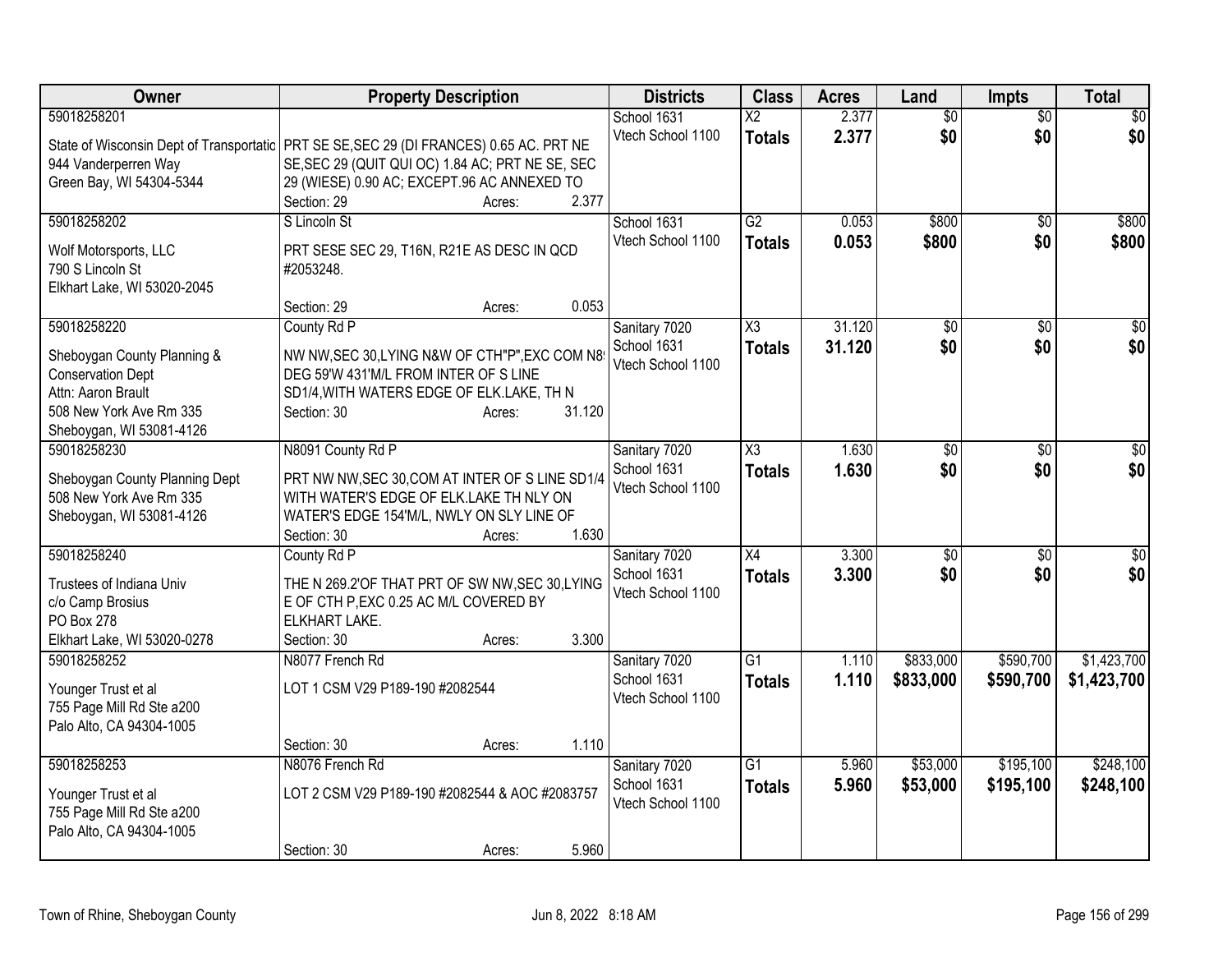| Owner                                                                                                                  | <b>Property Description</b>                                                                                                                                                                                        | <b>Districts</b>                                  | <b>Class</b>                     | <b>Acres</b>     | Land                   | <b>Impts</b>           | <b>Total</b>               |
|------------------------------------------------------------------------------------------------------------------------|--------------------------------------------------------------------------------------------------------------------------------------------------------------------------------------------------------------------|---------------------------------------------------|----------------------------------|------------------|------------------------|------------------------|----------------------------|
| 59018258260<br>Arthur B. Chevrier<br>Lynda M. Chevrier<br>310 Huron Ave                                                | County Rd P<br>PRT SW NW, SEC 30, COM AT NW COR, THE TO CEN<br>CTH P, SWLY ALG CEN OF HWY 565', W TO W SEC<br>LN, TH N 489.2'TO BEG.                                                                               | Sanitary 7020<br>School 1631<br>Vtech School 1100 | $\overline{G5}$<br><b>Totals</b> | 7.250<br>7.250   | \$5,400<br>\$5,400     | $\overline{50}$<br>\$0 | \$5,400<br>\$5,400         |
| Sheboygan, WI 53081-3552                                                                                               | 7.250<br>Section: 30<br>Acres:                                                                                                                                                                                     |                                                   |                                  |                  |                        |                        |                            |
| 59018258270<br>Conrad A Barrows Revocable Trust<br>Agreement 05-12-2011<br>PO Box 355                                  | County Rd P<br>ALL THAT PRT OF N 300'OF S 844.5'OF SW NW, SEC<br>30, LYING W OF CEN OF CTH P.                                                                                                                      | Sanitary 7020<br>School 1631<br>Vtech School 1100 | $\overline{G5}$<br><b>Totals</b> | 3.330<br>3.330   | \$2,500<br>\$2,500     | $\overline{50}$<br>\$0 | \$2,500<br>\$2,500         |
| Elkhart Lake, WI 53020-0355                                                                                            | 3.330<br>Section: 30<br>Acres:                                                                                                                                                                                     |                                                   |                                  |                  |                        |                        |                            |
| 59018258280<br>Mary E. Hayssen<br>N7867 Lakeside Park Rd<br>Elkhart Lake, WI 53020-1811                                | County Rd P<br>THE S 544.5'OF SW NW, SEC 30                                                                                                                                                                        | Sanitary 7020<br>School 1631<br>Vtech School 1100 | G4<br><b>Totals</b>              | 16.500<br>16.500 | \$2,700<br>\$2,700     | \$0<br>\$0             | \$2,700<br>\$2,700         |
|                                                                                                                        | 16.500<br>Section: 30<br>Acres:                                                                                                                                                                                    |                                                   |                                  |                  |                        |                        |                            |
| 59018258290<br>Conrad A Barrows Revocable Trust<br>Agreement 05-12-2011<br>PO Box 355<br>Elkhart Lake, WI 53020-0355   | County Rd P<br>PRT SW NW & PRT GOV'T LOT 3, SEC 30, COM N29<br>DEG 42'E 614' & N31 DEG 2'E 165.40'FROM W1/4<br>COR, SD SEC, TH N31 DEG 2'E ON CEN CTH"P"<br>4.270<br>Section: 30<br>Acres:                         | Sanitary 7020<br>School 1631<br>Vtech School 1100 | $\overline{G1}$<br><b>Totals</b> | 4.270<br>4.270   | \$6,400<br>\$6,400     | \$0<br>\$0             | \$6,400<br>\$6,400         |
| 59018258300<br>Kenjockity, LLC<br>W5983 Pheasant Ln<br>Plymouth, WI 53073-3353                                         | N7943 Lakeside Park Rd<br>PRT SW NW, SEC 30, COM IN CEN CTH P 614'NE OF<br>ITS INTER WITH W1/4 POST, TH N31 DEG 02'E<br>165.4', S88 DEG 45'E 1317.40', ELY TO W BANK OF<br>5.890<br>Section: 30<br>Acres:          | Sanitary 7020<br>School 1631<br>Vtech School 1100 | $\overline{G1}$<br><b>Totals</b> | 5.890<br>5.890   | \$886,600<br>\$886,600 | \$150,300<br>\$150,300 | \$1,036,900<br>\$1,036,900 |
| 59018258310<br>Trustees of Indiana Univ<br>c/o Camp Brosius<br>901 W New York St<br>Indianapolis, IN 46202-5224        | N8089 County Rd P<br>PRT GOVT LOTS 2 & 3, SEC 30, COM ON W LN LOT 3<br>1064 1/2'N OF E&W1/4 LN, TH E TO A PNT 1191'E OF E<br>LN CTH P,N 70', N70 DEG E TO SHORE OF LAKE, NLY<br>Section: 30<br>5.700<br>Acres:     | Sanitary 7020<br>School 1631<br>Vtech School 1100 | X4<br><b>Totals</b>              | 5.700<br>5.700   | $\overline{50}$<br>\$0 | $\overline{50}$<br>\$0 | $\overline{30}$<br>\$0     |
| 59018258325<br>Barrows Family Joint Revocable Trust<br>Agreement 05-08-20<br>PO Box 355<br>Elkhart Lake, WI 53020-0355 | N7951 Lakeside Park Rd<br>PRT GOV'T LOT 3, SEC 30, COM N29 DEG 42'E 614'&<br>N31 DEG 2'E 165.40'FROM W1/4 COR, SD SEC, TH S88<br>DEG 45'E 1317.40' TO PNT OF BEG, TH N1 DEG 15'E<br>Section: 30<br>1.160<br>Acres: | Sanitary 7020<br>School 1631<br>Vtech School 1100 | G1<br><b>Totals</b>              | 1.160<br>1.160   | \$875,000<br>\$875,000 | \$474,300<br>\$474,300 | \$1,349,300<br>\$1,349,300 |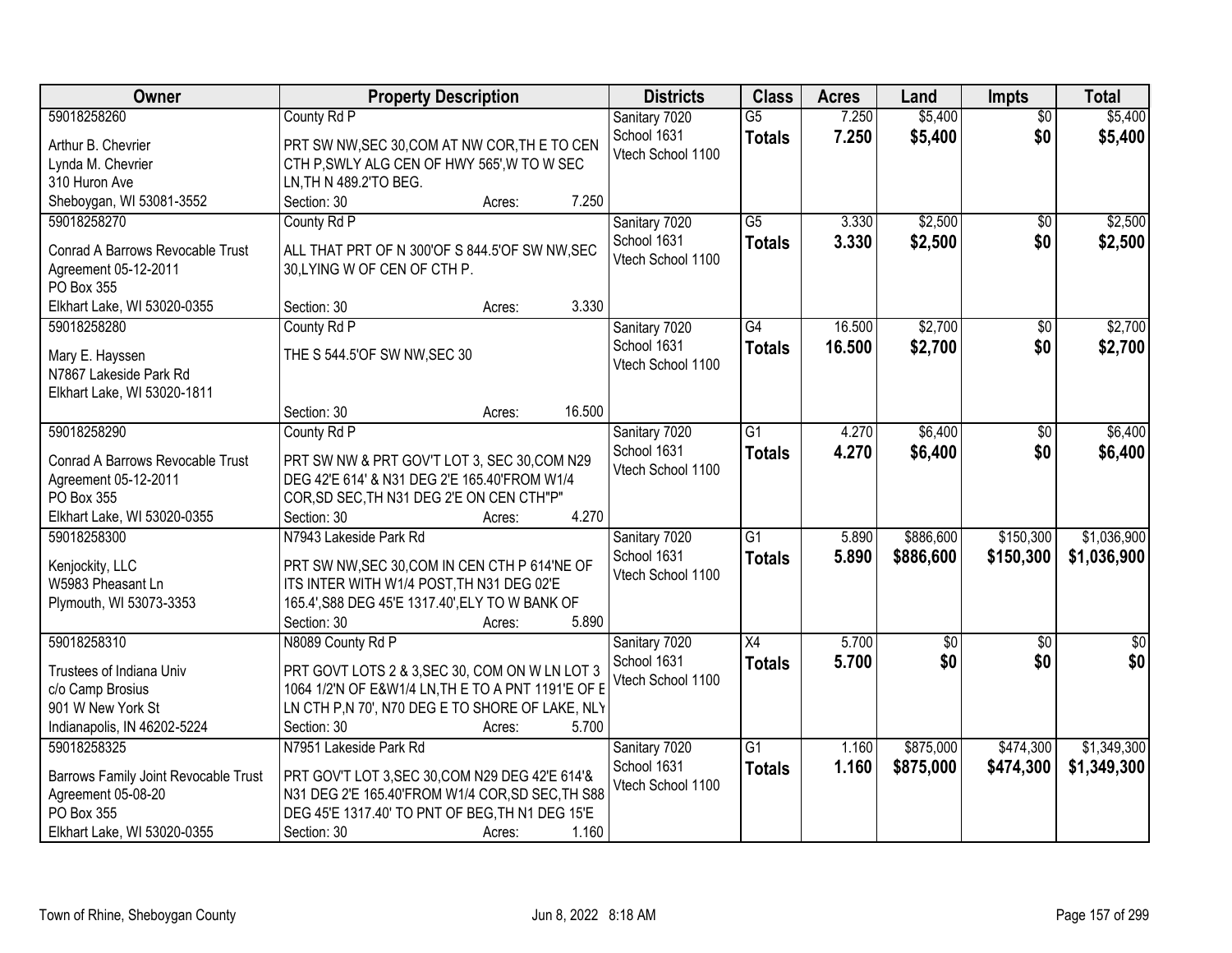| Owner                                                       | <b>Property Description</b>                                                                            | <b>Districts</b>             | <b>Class</b>    | <b>Acres</b> | Land                | <b>Impts</b>    | <b>Total</b> |
|-------------------------------------------------------------|--------------------------------------------------------------------------------------------------------|------------------------------|-----------------|--------------|---------------------|-----------------|--------------|
| 59018258330                                                 | Lakeside Park Rd                                                                                       | Sanitary 7020                | $\overline{G4}$ | 6.700        | \$1,100             | $\overline{50}$ | \$1,100      |
| Mary E. Hayssen                                             | PRT GOVT LOT 3, SEC 30, COM AT SW COR, SD                                                              | School 1631                  | <b>Totals</b>   | 6.700        | \$1,100             | \$0             | \$1,100      |
| N7867 Lakeside Park Rd                                      | LOT, TH N 544 1/2', E TO A PNT 1856 1/2'E OF W LN                                                      | Vtech School 1100            |                 |              |                     |                 |              |
| Elkhart Lake, WI 53020-1811                                 | SEC 30, S0 DEG 09'W 498.8' S37 DEG 56'E 61.8'TO S                                                      |                              |                 |              |                     |                 |              |
|                                                             | 6.700<br>Section: 30<br>Acres:                                                                         |                              |                 |              |                     |                 |              |
| 59018258350                                                 | N7889 Lakeside Park Rd                                                                                 | Sanitary 7020                | $\overline{G1}$ | 0.670        | \$640,000           | \$161,600       | \$801,600    |
|                                                             |                                                                                                        | School 1631                  | <b>Totals</b>   | 0.670        | \$640,000           | \$161,600       | \$801,600    |
| Thomas A & Bea M Hollfelder Trust                           | PARCEL A, B-1456 & OTHER LAND PRT GOVT LOT                                                             | Vtech School 1100            |                 |              |                     |                 |              |
| c/o Inouye & Chais Schultz                                  | 3, SEC 30, & PRT LAKESIDE PARK SUBD, COM ON                                                            |                              |                 |              |                     |                 |              |
| 100 S Citrus Ave Ste 203<br>Covina, CA 91723-2684           | SHORE OF ELKHART LAKE AT WLY LN SD SUBD, TH<br>0.670<br>Section: 30                                    |                              |                 |              |                     |                 |              |
| 59018258360                                                 | Acres:<br>N7933 Lakeside Park Rd                                                                       |                              | $\overline{G1}$ | 3.680        | \$1,108,000         | \$484,900       | \$1,592,900  |
|                                                             |                                                                                                        | Sanitary 7020<br>School 1631 |                 |              |                     |                 |              |
| Elkhart, LLC                                                | PRT GOVT LOT 3, SEC 30, COM ON W SHORE OF                                                              | Vtech School 1100            | <b>Totals</b>   |              | $3.680$ \$1,108,000 | \$484,900       | \$1,592,900  |
| PO Box 209                                                  | ELKHART LAKE AT A PNT 470.93'N OF E & W1/4 LN                                                          |                              |                 |              |                     |                 |              |
| Sheboygan, WI 53082                                         | OF SEC 30, TH W 312.27'TO CENLN OF HWY, S ALG                                                          |                              |                 |              |                     |                 |              |
|                                                             | 3.680<br>Section: 30<br>Acres:                                                                         |                              |                 |              |                     |                 |              |
| 59018258370                                                 | N7939 Lakeside Park Rd                                                                                 | Sanitary 7020                | $\overline{G1}$ | 0.530        | \$487,500           | \$475,800       | \$963,300    |
| Juan F. Diaz                                                | PRT GOVT LOT 3, SEC 30, COM 544 1/2'N OF E&W 1/4                                                       | School 1631                  | <b>Totals</b>   | 0.530        | \$487,500           | \$475,800       | \$963,300    |
| N5523 Deneveu Ln                                            | LN IN E LN OF HWY, TH E 271.42'TO LAKE, S ALG                                                          | Vtech School 1100            |                 |              |                     |                 |              |
| Fond Du Lac, WI 54937-6614                                  | LAKE 75', W TO E LN OF HWY, TH N 75'TO BEG.                                                            |                              |                 |              |                     |                 |              |
|                                                             | 0.530<br>Section: 30<br>Acres:                                                                         |                              |                 |              |                     |                 |              |
| 59018258380                                                 | N8073 French Rd                                                                                        | Sanitary 7020                | $\overline{G1}$ | 0.410        | \$555,800           | \$393,100       | \$948,900    |
|                                                             |                                                                                                        | School 1631                  | <b>Totals</b>   | 0.410        | \$555,800           | \$393,100       | \$948,900    |
| Norman Living Trust                                         | A-22184 & OTHER LANDS - PRT GOVT LOT 3, SEC                                                            | Vtech School 1100            |                 |              |                     |                 |              |
| 3217 N 6th St                                               | 30, COM ON SHORE OF ELKHART LAKE 844 1/2'N OF                                                          |                              |                 |              |                     |                 |              |
| Sheboygan, WI 53083-4234                                    | E&W 1/4 LN, TH W 274', N6 DEG 48'W 42', N75 DEG 24'E                                                   |                              |                 |              |                     |                 |              |
|                                                             | 0.410<br>Section: 30<br>Acres:                                                                         |                              |                 |              |                     |                 |              |
| 59018258401                                                 | N8081 French Rd                                                                                        | Sanitary 7020                | $\overline{G1}$ | 0.290        | \$495,000           | \$426,000       | \$921,000    |
| William G Jacob Jr & V Jacob Trust Ua                       | PRT GOVT LOT 3, SEC 30, COM 1064 1/2'N OF E&W1/4                                                       | School 1631                  | <b>Totals</b>   | 0.290        | \$495,000           | \$426,000       | \$921,000    |
| Dated 02-26-2003                                            | LN & 1191'E OF E LN CTH P, TH N70 DEG E 167'TO                                                         | Vtech School 1100            |                 |              |                     |                 |              |
| N8081 French Rd                                             | LAKE SHORE, SLY ON SHORE 66.15', S70 DEG W                                                             |                              |                 |              |                     |                 |              |
| PO Box 247                                                  | 0.290<br>Section: 30<br>Acres:                                                                         |                              |                 |              |                     |                 |              |
| Elkhart Lake, WI 53020-0247                                 |                                                                                                        |                              |                 |              |                     |                 |              |
| 59018258410                                                 | N8085 French Rd                                                                                        | Sanitary 7020                | $\overline{G1}$ | 0.230        | \$585,000           | \$235,000       | \$820,000    |
|                                                             |                                                                                                        | School 1631                  | <b>Totals</b>   | 0.230        | \$585,000           | \$235,000       | \$820,000    |
| Golichnik, Joseph M & Katie Curler<br>Golichnik Trust et al | PRT GOVT LOT 3, SEC 30, COM 1064 1/2'N OF E&W 1/4<br>LN & 1191'E OF E LN CTH P, TH N 70', N70 DEG E TO | Vtech School 1100            |                 |              |                     |                 |              |
| 1208 Skyview Dr                                             | SHORE OF LAKE, SLY ALG SHORE TO STAKE, TH S7(                                                          |                              |                 |              |                     |                 |              |
| Neenah, WI 54956-4266                                       | 0.230<br>Section: 30<br>Acres:                                                                         |                              |                 |              |                     |                 |              |
|                                                             |                                                                                                        |                              |                 |              |                     |                 |              |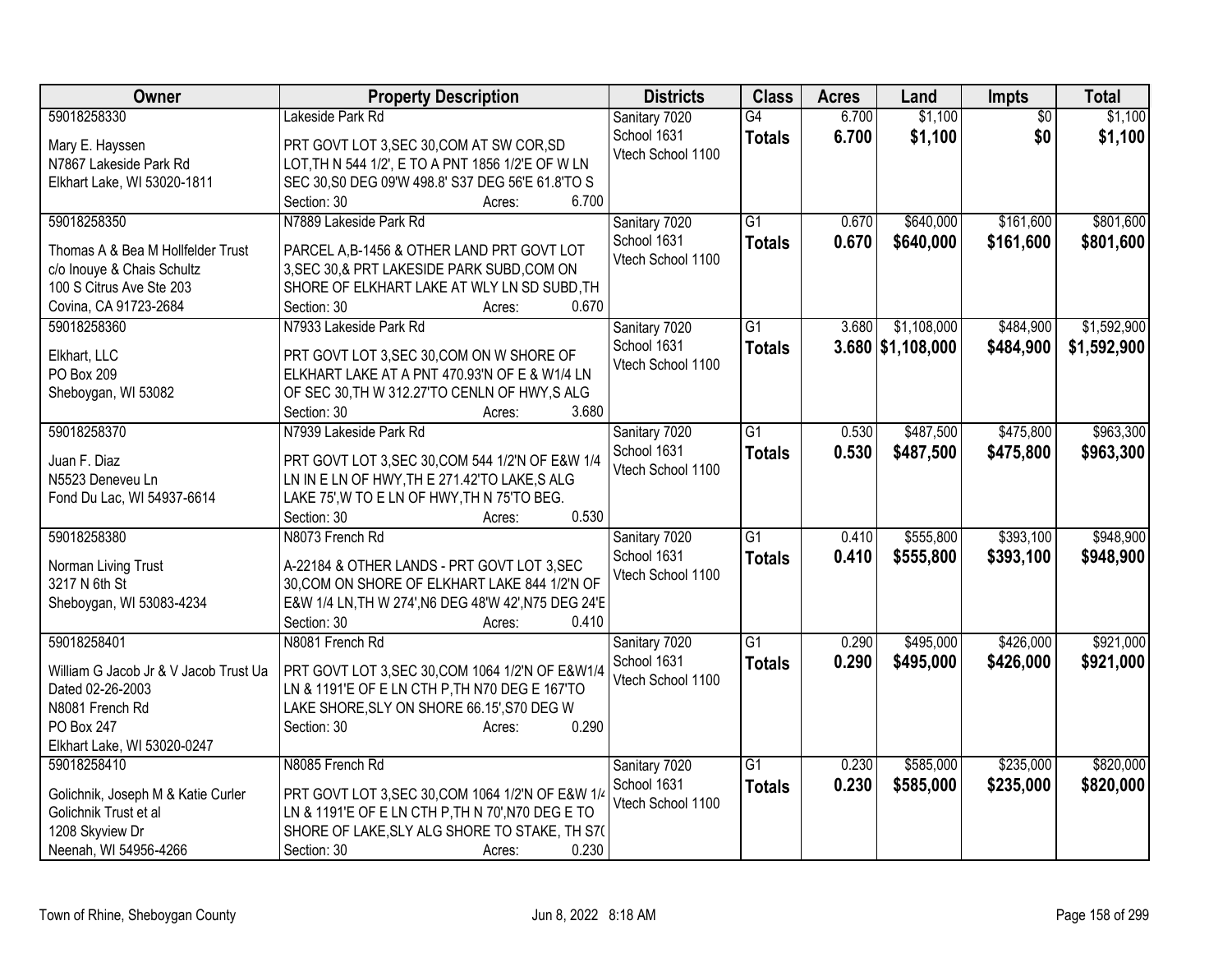| Owner                        | <b>Property Description</b>                            | <b>Districts</b>             | <b>Class</b>           | <b>Acres</b>    | Land               | Impts                  | <b>Total</b>       |
|------------------------------|--------------------------------------------------------|------------------------------|------------------------|-----------------|--------------------|------------------------|--------------------|
| 59018258420                  | Lakeside Park Rd                                       | Sanitary 7020                | G4                     | 29.000          | \$3,700            | $\overline{50}$        | \$3,700            |
| Mary E. Hayssen              | PRT GOVT LOT 4, SEC 30, COM ON S LN OF SD LOT          | School 1631                  | <b>Totals</b>          | 29.000          | \$3,700            | \$0                    | \$3,700            |
| N7867 Lakeside Park Rd       | 2304.3'E OF W SEC LN, TH NO DEG 52'E 321 1/2', N89     | Vtech School 1100            |                        |                 |                    |                        |                    |
| Elkhart Lake, WI 53020-1811  | DEG 15'W 40', N0 DEG 45'E.997.8'TO N LN OF LOT 4, W    |                              |                        |                 |                    |                        |                    |
|                              | 29.000<br>Section: 30<br>Acres:                        |                              |                        |                 |                    |                        |                    |
| 59018258441                  | N7804 Shoreland Rd                                     | Sanitary 7020                | $\overline{G1}$        | 3.320           | \$68,600           | \$553,300              | \$621,900          |
| Jonathan V. Moulton          | LOT 1 CSM V17 P 35-36, #1574971 - PRT GOVT LOT 4       | School 1631                  | <b>Totals</b>          | 3.320           | \$68,600           | \$553,300              | \$621,900          |
| Nancy H. Moulton             | & SE SW, SEC 30.                                       | Vtech School 1100            |                        |                 |                    |                        |                    |
| N7804 Shoreland Rd           |                                                        |                              |                        |                 |                    |                        |                    |
| Elkhart Lake, WI 53020-1821  | 3.320<br>Section: 30<br>Acres:                         |                              |                        |                 |                    |                        |                    |
| 59018258442                  | Shoreland Rd                                           | Sanitary 7020                | $\overline{G1}$        | 0.150           | \$306,400          | $\overline{50}$        | \$306,400          |
|                              |                                                        | School 1631                  | <b>Totals</b>          | 0.150           | \$306,400          | \$0                    | \$306,400          |
| Jonathan V. Moulton          | OUTLOT 1 CSM V17 P 35-36, #1574971 - PRT GOVT          | Vtech School 1100            |                        |                 |                    |                        |                    |
| Nancy H. Moulton             | LOT 4 & SE SW, SEC 30.                                 |                              |                        |                 |                    |                        |                    |
| N7804 Shoreland Rd           |                                                        |                              |                        |                 |                    |                        |                    |
| Elkhart Lake, WI 53020-1821  | 0.150<br>Section: 30<br>Acres:                         |                              |                        |                 |                    |                        |                    |
| 59018258450                  | W6660 E Shoreland Rd                                   | Sanitary 7020                | G1                     | 1.300           | \$809,000          | \$316,800              | \$1,125,800        |
| Little Elk Camp, LLC         | PRT GOVT LOTS 4 & 5, SEC 30, COM 53.18'S OF NW         | School 1631                  | <b>Totals</b>          | 1.300           | \$809,000          | \$316,800              | \$1,125,800        |
| 13702 Clayton Rd             | COR GOVT LOT 5, TH S 46.82', S89 DEG 17'E              | Vtech School 1100            |                        |                 |                    |                        |                    |
| Chesterfield, MO 63017-8418  | 323.4', N12 DEG 12'E 102.1', S87 DEG 12'E 144.2' M/L   |                              |                        |                 |                    |                        |                    |
|                              | Section: 30<br>1.300<br>Acres:                         |                              |                        |                 |                    |                        |                    |
| 59018258460                  | N7801 Shoreland Rd                                     | Sanitary 7020                | $\overline{G1}$        | 0.630           | \$558,000          | \$208,800              | \$766,800          |
| John Florsheim               | PRT GOVT LOT 4, SEC 30, COM AT NE COR SE SW, TH        | School 1631                  | <b>Totals</b>          | 0.630           | \$558,000          | \$208,800              | \$766,800          |
| Linda Yeager                 | N 20', N25 DEG 43'E 131.6', N43 DEG 51'E 46', N63 DEG  | Vtech School 1100            |                        |                 |                    |                        |                    |
| 4467 N Lake Dr               | 36'E 110.6', N49 DEG 11'E 109.4'TO LAKE SHORE SE       |                              |                        |                 |                    |                        |                    |
| Milwaukee, WI 53211-1776     | 0.630<br>Section: 30<br>Acres:                         |                              |                        |                 |                    |                        |                    |
| 59018258470                  | N7797 Shoreland Rd                                     | Sanitary 7020                | $\overline{G1}$        | 0.630           | \$607,500          | \$188,200              | \$795,700          |
|                              |                                                        | School 1631                  | <b>Totals</b>          | 0.630           | \$607,500          | \$188,200              | \$795,700          |
| Anne K. Bartel               | PRT GOVT LOTS 4 & 5, SEC 30, COM 53.18'S OF NW         | Vtech School 1100            |                        |                 |                    |                        |                    |
| Timothy J. Bartel            | COR GOVT LOT 5, TH N 53.18', N54 DEG 04'E              |                              |                        |                 |                    |                        |                    |
| 524 E Carlisle Ave           | 336.5', N64 DEG 22'E 76.4'M/L TO SHORE OF<br>0.630     |                              |                        |                 |                    |                        |                    |
| Whitefish Bay, WI 53217-4830 | Section: 30<br>Acres:                                  |                              |                        |                 |                    |                        |                    |
| 59018258490                  | County Rd P                                            | Sanitary 7020<br>School 1631 | $\overline{G4}$<br>G5M | 35.210<br>3.000 | \$4,600<br>\$4,100 | $\overline{30}$<br>\$0 | \$4,600<br>\$4,100 |
| Mary E. Hayssen              | NW SW, SEC 30, EXC COM 1978.2' N OF SW SEC             | Vtech School 1100            |                        |                 |                    | \$0                    |                    |
| N7867 Lakeside Park Rd       | COR, TH N 287.3', E 314.75', S 287.3', TH W 314.75' TO |                              | <b>Totals</b>          | 38.210          | \$8,700            |                        | \$8,700            |
| Elkhart Lake, WI 53020-1811  | BEG.                                                   |                              |                        |                 |                    |                        |                    |
|                              | 38.210<br>Section: 30<br>Acres:                        |                              |                        |                 |                    |                        |                    |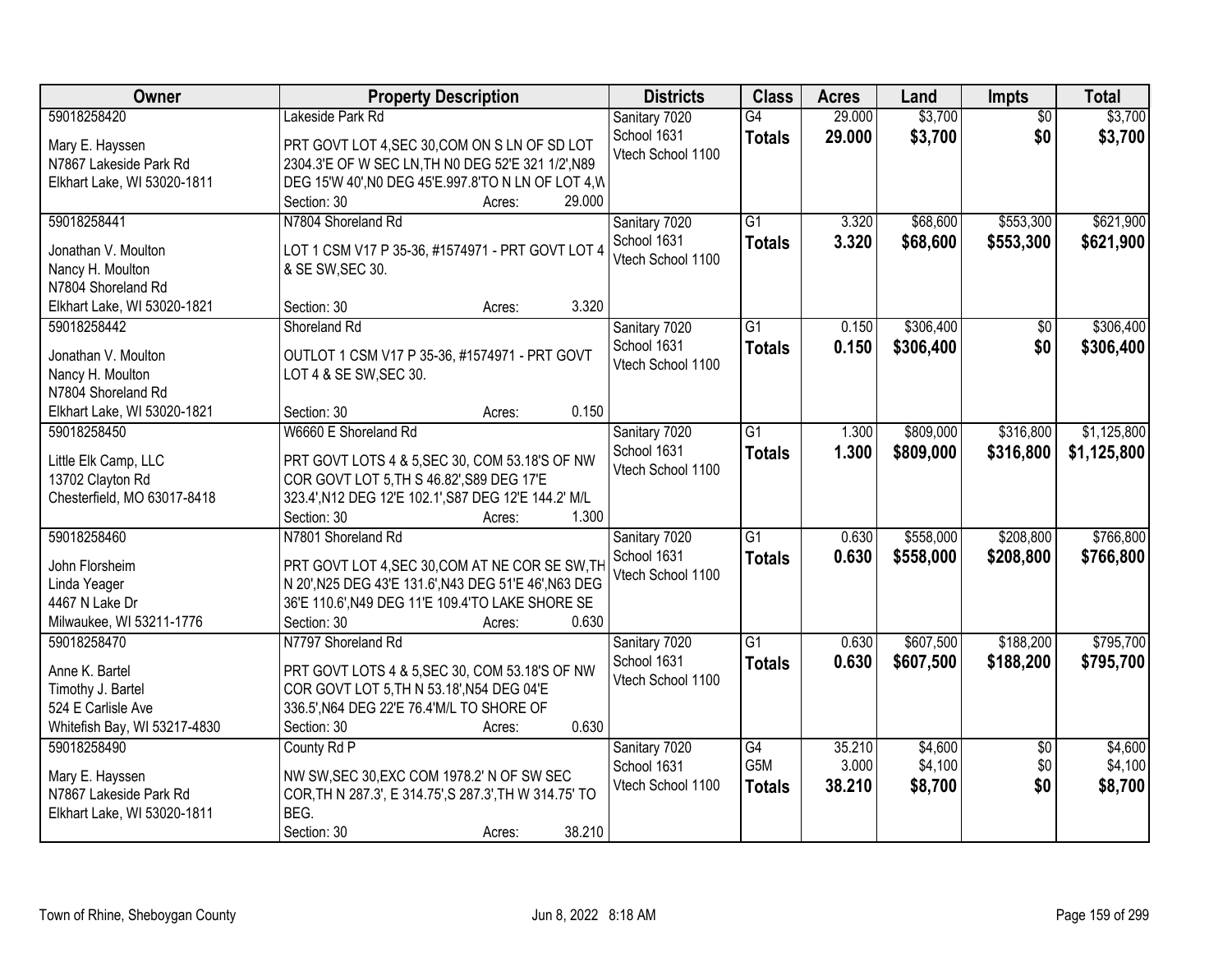| Owner                                      | <b>Property Description</b>                           | <b>Districts</b>  | <b>Class</b>    | <b>Acres</b> | Land            | Impts           | <b>Total</b> |
|--------------------------------------------|-------------------------------------------------------|-------------------|-----------------|--------------|-----------------|-----------------|--------------|
| 59018258500                                | N7865 County Rd P                                     | Sanitary 7020     | X4              | 2.070        | $\overline{60}$ | $\overline{50}$ | \$0          |
| WI Electric Power Co                       | PRT NW SW, SEC 30, COM 1978.2' N OF SW SEC            | School 1631       | <b>Totals</b>   | 2.070        | \$0             | \$0             | \$0          |
| PO Box 2179                                | COR, TH N 287.3', E 314.75', S 287.3', TH W 314.75'TO | Vtech School 1100 |                 |              |                 |                 |              |
| Milwaukee, WI 53201-2179                   | BEG.                                                  |                   |                 |              |                 |                 |              |
|                                            | 2.070<br>Section: 30<br>Acres:                        |                   |                 |              |                 |                 |              |
| 59018258510                                | County Rd P                                           | Sanitary 7020     | G4              | 36.360       | \$5,700         | \$0             | \$5,700      |
|                                            |                                                       | School 1631       | G <sub>5</sub>  | 4.000        | \$1,500         | \$0             | \$1,500      |
| Chapple Family Trust<br>PO Box 252         | SW SW, SEC 30.                                        | Vtech School 1100 | <b>Totals</b>   | 40.360       | \$7,200         | \$0             | \$7,200      |
| Pebble Beach, CA 93953-0252                |                                                       |                   |                 |              |                 |                 |              |
|                                            | 40.360<br>Section: 30<br>Acres:                       |                   |                 |              |                 |                 |              |
| 59018258520                                | N7780 Shoreland Rd                                    | Sanitary 7020     | G1              | 2.500        | \$44,800        | \$400,800       | \$445,600    |
|                                            |                                                       | School 1631       | G4              | 23.000       | \$3,700         | \$0             | \$3,700      |
| Chapple Family Trust                       | SE SW, SEC 30, SUBJ TO R/W REC V 220 P 193            | Vtech School 1100 | G <sub>5</sub>  | 13.020       | \$16,300        | \$0             | \$16,300     |
| PO Box 252                                 | DEEDS, EXC PRT TO TOWN RHINE FOR RD                   |                   | <b>Totals</b>   | 38.520       | \$64,800        | \$400,800       | \$465,600    |
| Pebble Beach, CA 93953-0252                | PURPOSES REC V 378 P 282, EXC COM 1097.25'N OF        |                   |                 |              |                 |                 |              |
|                                            | 38.520<br>Section: 30<br>Acres:                       |                   |                 |              |                 |                 |              |
| 59018258530                                | Shoreline Rd                                          | Sanitary 7020     | $\overline{X4}$ | 1.350        | \$0             | \$0             | \$0          |
| Town of Rhine (Road)                       | A STRIP OF LAND 66'IN WIDTH ALONG E LINE OF SE        | School 1631       | <b>Totals</b>   | 1.350        | \$0             | \$0             | \$0          |
| Attn: Road                                 | SW, SD STRIP COM 12.5 RDS N OF SE COR SD1/4 &         | Vtech School 1100 |                 |              |                 |                 |              |
| W5250 County Rd Ff                         | <b>EXTENDING N 54 RDS.</b>                            |                   |                 |              |                 |                 |              |
| Elkhart Lake, WI 53020-2020                | 1.350<br>Section: 30<br>Acres:                        |                   |                 |              |                 |                 |              |
| 59018258541                                | N7745 Shoreland Rd                                    | Sanitary 7020     | $\overline{G1}$ | 5.030        | \$73,200        | \$287,000       | \$360,200    |
| Mark F. Pfaller II                         | PRT GOVT LOT 5, SEC 30, COM AT SE COR LOT 1           | School 1631       | <b>Totals</b>   | 5.030        | \$73,200        | \$287,000       | \$360,200    |
| PO Box 541                                 | CSM V2 P 21, TH S34 DEG 56'W 200'TO PNT OF            | Vtech School 1100 |                 |              |                 |                 |              |
| Elkhart Lake, WI 53020-0541                | BEG, TH S34 DEG 56'W 48.5'& S39 DEG 30'W 457'ALG      |                   |                 |              |                 |                 |              |
|                                            | Section: 30<br>5.030<br>Acres:                        |                   |                 |              |                 |                 |              |
| 59018258542                                | W6683 E Shoreland Rd                                  | Sanitary 7020     | $\overline{G1}$ | 12.460       | \$93,200        | \$1,028,300     | \$1,121,500  |
|                                            |                                                       | School 1631       | <b>Totals</b>   | 12.460       | \$93,200        | \$1,028,300     | \$1,121,500  |
| Dale L. Vaness                             | PRT LOT 1,CSM V 6 P 210 & OTHER LANDS - PRT           | Vtech School 1100 |                 |              |                 |                 |              |
| Audrey L. Vaness                           | GOVT LOT 5 SEC 30, COM N87 DEG 54'30"E 50'FROM        |                   |                 |              |                 |                 |              |
| W6683 E Shoreland Rd                       | SW COR SD LOT, TH N3 DEG 16'45"W 201', N39 DEG        |                   |                 |              |                 |                 |              |
| Elkhart Lake, WI 53020-1825<br>59018258543 | 12.460<br>Section: 30<br>Acres:<br>E Shoreland Rd     | School 1631       | $\overline{G6}$ | 6.700        | \$18,100        |                 | \$18,100     |
|                                            |                                                       |                   |                 |              |                 | $\overline{30}$ |              |
| Richard B. Windsor                         | LOT 2 CSM V15 P 348-49 1535597 - PRT GOVT LOT 5,      | Vtech School 1100 | <b>Totals</b>   | 6.700        | \$18,100        | \$0             | \$18,100     |
| 15 Deneveu Cir                             | SEC 30 & ALSO ANY LANDS THAT LAY S OF EAST            |                   |                 |              |                 |                 |              |
| Fond Du Lac, WI 54935-5457                 | SHORELAND DR & E OF ELY LN OF LOT 1 CSM V25           |                   |                 |              |                 |                 |              |
|                                            | 6.700<br>Section: 30<br>Acres:                        |                   |                 |              |                 |                 |              |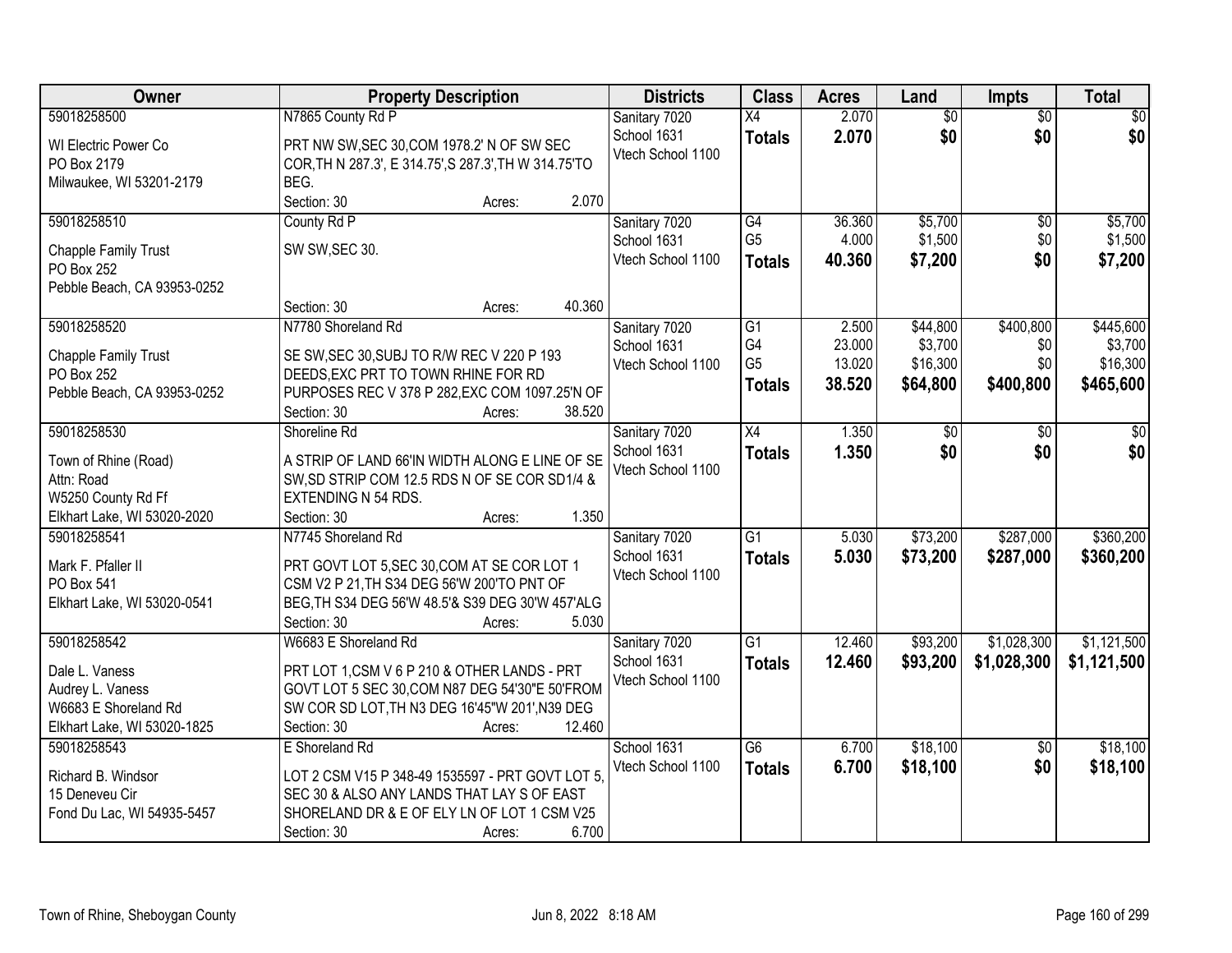| Owner                              | <b>Property Description</b>                                         | <b>Districts</b>  | <b>Class</b>    | <b>Acres</b> | Land            | <b>Impts</b>    | <b>Total</b>     |
|------------------------------------|---------------------------------------------------------------------|-------------------|-----------------|--------------|-----------------|-----------------|------------------|
| 59018258544                        | E Shoreland Rd                                                      | Sanitary 7020     | X4              | 25.000       | $\overline{60}$ | $\overline{50}$ | $\overline{\$0}$ |
| Glacial Lakes Conservancy, Inc     | LOT 1 CSM V25 P47-54 #1926521 - PRT GOV'T LOT 5.                    | School 1631       | <b>Totals</b>   | 25.000       | \$0             | \$0             | \$0              |
| <b>PO Box 258</b>                  | SW SE, SEC 30 & PRT NW & NE NE, SEC 31                              | Vtech School 1100 |                 |              |                 |                 |                  |
| Kohler, WI 53044-0258              |                                                                     |                   |                 |              |                 |                 |                  |
|                                    | 25.000<br>Section: 30<br>Acres:                                     |                   |                 |              |                 |                 |                  |
| 59018258550                        | E Shoreland Rd                                                      | Sanitary 7020     | X4              | 2.500        | $\overline{50}$ | \$0             | \$0              |
| Town of Rhine (Road)               | R/W.FOR PUBLIC ROAD FROM S. SEC.LINE TO PLAT                        | School 1631       | <b>Totals</b>   | 2.500        | \$0             | \$0             | \$0              |
| Attn: Road                         | OF SHORELAND, DESC.IN V.209 P. 196 OF DEEDS,                        | Vtech School 1100 |                 |              |                 |                 |                  |
| W5250 County Rd Ff                 | ALSO R/W.ALONG SLY.LINE OF SD PLAT, DESC.IN                         |                   |                 |              |                 |                 |                  |
| Elkhart Lake, WI 53020-2020        | 2.500<br>Section: 30<br>Acres:                                      |                   |                 |              |                 |                 |                  |
| 59018258560                        | E Shoreline Rd                                                      | Sanitary 7020     | G1              | 0.470        | \$2,300         | \$0             | \$2,300          |
|                                    |                                                                     | School 1631       | <b>Totals</b>   | 0.470        | \$2,300         | \$0             | \$2,300          |
| Leyhe Family, LLC                  | "ERROR DEED 20-71" PRT GOVT LOT 5, SEC 30 &                         | Vtech School 1100 |                 |              |                 |                 |                  |
| 2846 Stoney Beach St               | PRT NE NE, SEC 31, COM 65.2'S & N87 DEG 01'W                        |                   |                 |              |                 |                 |                  |
| Oshkosh, WI 54902-7235             | 80'FROM SE COR SEC 30, TH N85 DEG 30'W 171'<br>0.000<br>Section: 30 |                   |                 |              |                 |                 |                  |
| 59018258581                        | Acres:<br>W6548 E Shoreland Rd                                      | Sanitary 7020     | $\overline{G1}$ | 0.490        | \$669,900       | \$297,800       | \$967,700        |
|                                    |                                                                     | School 1631       |                 | 0.490        | \$669,900       |                 |                  |
| William R & Peggy Mo Thieman Trust | PRT GOVT LOT 5, SEC 30 AS DESC IN #1912024                          | Vtech School 1100 | <b>Totals</b>   |              |                 | \$297,800       | \$967,700        |
| 07-02-2002                         | (PARCEL 1 UNRECD PLAT OF SURVEY BB-2408)                            |                   |                 |              |                 |                 |                  |
| W6548 E Shoreland Rd               |                                                                     |                   |                 |              |                 |                 |                  |
| <b>PO Box 748</b>                  | 0.490<br>Section: 30<br>Acres:                                      |                   |                 |              |                 |                 |                  |
| Elkhart Lake, WI 53020-0748        |                                                                     |                   |                 |              |                 |                 |                  |
| 59018258582                        | W6540 E Shoreland Rd                                                | Sanitary 7020     | $\overline{G1}$ | 0.660        | \$596,000       | \$80,300        | \$676,300        |
| William R & Peggy Mo Thieman Trust | PRT GOVT LOT 5, SEC 30 AS DESC IN #1912023                          | School 1631       | <b>Totals</b>   | 0.660        | \$596,000       | \$80,300        | \$676,300        |
| 07-02-2002                         | (PARCEL 2 UNRECD PLAT OF SURVEY BB-2408)                            | Vtech School 1100 |                 |              |                 |                 |                  |
| PO Box 748                         |                                                                     |                   |                 |              |                 |                 |                  |
| Elkhart Lake, WI 53020-0748        | 0.660<br>Section: 30<br>Acres:                                      |                   |                 |              |                 |                 |                  |
| 59018258583                        | E Shoreland Rd                                                      | Sanitary 7020     | $\overline{G1}$ | 0.320        | \$11,400        | \$2,500         | \$13,900         |
| William R & Peggy Mo Thieman Trust | PRT GOVT LOT 5, SEC 30 AS DESC IN #1912023                          | School 1631       | <b>Totals</b>   | 0.320        | \$11,400        | \$2,500         | \$13,900         |
| 07-02-2002                         | (PARCEL 3 UNRECD PLAT OF SURVEY BB-2408)                            | Vtech School 1100 |                 |              |                 |                 |                  |
| <b>PO Box 748</b>                  |                                                                     |                   |                 |              |                 |                 |                  |
| Elkhart Lake, WI 53020-0748        | 0.320<br>Section: 30<br>Acres:                                      |                   |                 |              |                 |                 |                  |
| 59018258590                        | E Shoreland Rd                                                      | Sanitary 7020     | G1              | 0.040        | \$5,200         | \$5,600         | \$10,800         |
| C Cronin & S Linnehan, Co-Trustees | A-21782 & OTHER LANDS - PRT GOVT LOT 5, SEC                         | School 1631       | <b>Totals</b>   | 0.040        | \$5,200         | \$5,600         | \$10,800         |
| Wisconsin Real Estat et al         | 30, BEING FRAC S1/2 SE1/4, COM IN S LN LOT                          | Vtech School 1100 |                 |              |                 |                 |                  |
| c/o Mark Strigenz                  | 21, PLAT SHORELAND, 41'SELY OF SW COR SD                            |                   |                 |              |                 |                 |                  |
| 8444 Ravenswood Cir                | Section: 30<br>0.040<br>Acres:                                      |                   |                 |              |                 |                 |                  |
| Wauwatosa, WI 53226-4654           |                                                                     |                   |                 |              |                 |                 |                  |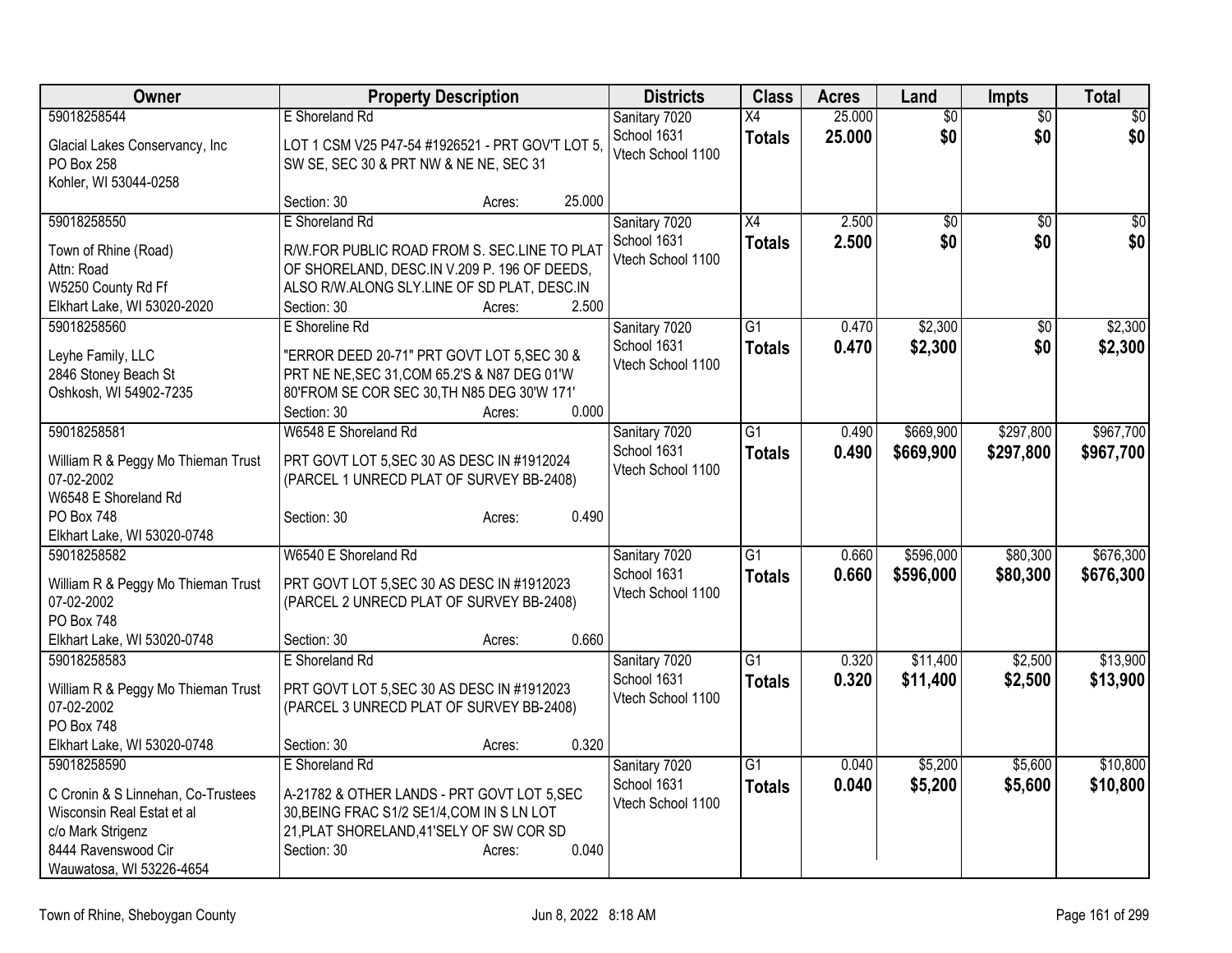| Owner                           | <b>Property Description</b>                      | <b>Districts</b>  | <b>Class</b>    | <b>Acres</b> | Land      | <b>Impts</b> | <b>Total</b> |
|---------------------------------|--------------------------------------------------|-------------------|-----------------|--------------|-----------|--------------|--------------|
| 59018258600                     | N County Rd A                                    | Sanitary 7020     | $\overline{G1}$ | 0.380        | \$41,400  | \$7,200      | \$48,600     |
| Charles B. Windsor              | PRT GOV'T LOT 5, SEC 30, COM IN S LN LOT 21, REC | School 1631       | <b>Totals</b>   | 0.380        | \$41,400  | \$7,200      | \$48,600     |
| 4 N Point Dr                    | PLAT OF SHORELAND, 71'SE OF SW COR SD LOT, TH    | Vtech School 1100 |                 |              |           |              |              |
| Sheboygan, WI 53081-2952        | SW AT R/A TO S LN LOT 21,49.5'TO PNT IN S LN OF  |                   |                 |              |           |              |              |
|                                 | 0.380<br>Section: 30<br>Acres:                   |                   |                 |              |           |              |              |
| 59018258610                     | W6534 E Shoreland Rd                             | Sanitary 7020     | $\overline{G1}$ | 0.370        | \$440,000 | \$159,700    | \$599,700    |
| George H. Bullard               | PARCELS B & C,A-22185 - PRT GOVT LOT 5, SEC      | School 1631       | <b>Totals</b>   | 0.370        | \$440,000 | \$159,700    | \$599,700    |
| Shannon H. Bullard              | 30, COM AT SW COR PRCL 1 DESC IN V 913 P         | Vtech School 1100 |                 |              |           |              |              |
| 680 Treehouse Pkwy              | 162-63, TH N41 DEG 12'30"E 234.32', S41 DEG 27'E |                   |                 |              |           |              |              |
| Kohler, WI 53044-1113           | 0.370<br>Section: 30<br>Acres:                   |                   |                 |              |           |              |              |
| 59018258620                     | W6530 E Shoreland Rd                             | Sanitary 7020     | $\overline{G1}$ | 0.340        | \$589,500 | \$277,700    | \$867,200    |
|                                 |                                                  | School 1631       | <b>Totals</b>   | 0.340        | \$589,500 | \$277,700    | \$867,200    |
| Jennifer Springer               | TRACT 1 A-8852 - PRT GOVT LOT 5, SEC 30, COM     | Vtech School 1100 |                 |              |           |              |              |
| Mark Springer                   | 493.3'W & 148'N OF SE COR SD SEC, TH N52 DEG W   |                   |                 |              |           |              |              |
| 1416 Terrance Dr                | 56.67', TH N75 DEG 45'W 75.46' TO PNT OF BEG, TH |                   |                 |              |           |              |              |
| Naperville, IL 60565-4109       | 0.340<br>Section: 30<br>Acres:                   |                   |                 |              |           |              |              |
| 59018258631                     | W6502 E Shoreland Rd                             | Sanitary 7020     | G1              | 0.410        | \$625,000 | \$36,900     | \$661,900    |
| Alfisti, LLC                    | PRT GOVT LOT 5, SEC 30 & PRT NE NE, SEC 31,      | School 1631       | <b>Totals</b>   | 0.410        | \$625,000 | \$36,900     | \$661,900    |
| 2846 Stoney Beach St            | COM 65.2' S OF NE COR SEC 31, TH N3-50'W ON E    | Vtech School 1100 |                 |              |           |              |              |
| Oshkosh, WI 54902-7235          | LN OF SEC 30 & 31 209.55' TO SHORE OF ELKHART    |                   |                 |              |           |              |              |
|                                 | Section: 30<br>0.410<br>Acres:                   |                   |                 |              |           |              |              |
| 59018258640                     | W6562 E Shoreland Rd                             | Sanitary 7020     | $\overline{G1}$ | 0.000        | \$556,800 | \$107,300    | \$664,100    |
| Christine S. Krieg              | PRT GOVT LOT 5, SEC 30, COM ON SHORE OF          | School 1631       | <b>Totals</b>   | 0.000        | \$556,800 | \$107,300    | \$664,100    |
| 15275 Westover Rd               | ELKHART LAKE AT COR PLAT OF SHORELAND 30'E       | Vtech School 1100 |                 |              |           |              |              |
| Elm Grove, WI 53122-1545        | OF NE COR LOT 1 SD PLAT, TH S1 DEG 15'E ALG E    |                   |                 |              |           |              |              |
|                                 | 0.000<br>Section: 30<br>Acres:                   |                   |                 |              |           |              |              |
| 59018258660                     | W6558 E Shoreland Rd                             | Sanitary 7020     | $\overline{G1}$ | 0.000        | \$500,000 | \$92,900     | \$592,900    |
|                                 |                                                  | School 1631       | <b>Totals</b>   | 0.000        | \$500,000 | \$92,900     | \$592,900    |
| William H Gunther Cottage, LLC  | PRT GOVT LOT 5, SEC 30, COM ON SHORE OF          | Vtech School 1100 |                 |              |           |              |              |
| 8404 Messerschmidt Dr           | ELKHART LAKE AT COR OF PLAT OF                   |                   |                 |              |           |              |              |
| Verona, WI 53593-8994           | SHORELAND, SD PNT BEING 30'E OF NE COR OF        |                   |                 |              |           |              |              |
|                                 | 0.000<br>Section: 30<br>Acres:                   |                   |                 |              |           |              |              |
| 59018258671                     | W6554 E Shoreland Rd                             | Sanitary 7020     | $\overline{G1}$ | 0.149        | \$401,500 | \$239,300    | \$640,800    |
| John C and Kristin A Esch Joint | PRT GOVT LOT 5, SEC 30, COM ON SHORE OF          | School 1631       | <b>Totals</b>   | 0.149        | \$401,500 | \$239,300    | \$640,800    |
| Revocable Trust of 2022         | ELKHART LAKE AT COR OF PLAT OF                   | Vtech School 1100 |                 |              |           |              |              |
| 3406 N 6th St                   | SHORELAND, SD PNT BEING 30'ELY OF NE COR OF      |                   |                 |              |           |              |              |
| Sheboygan, WI 53083-3103        | 0.000<br>Section: 30<br>Acres:                   |                   |                 |              |           |              |              |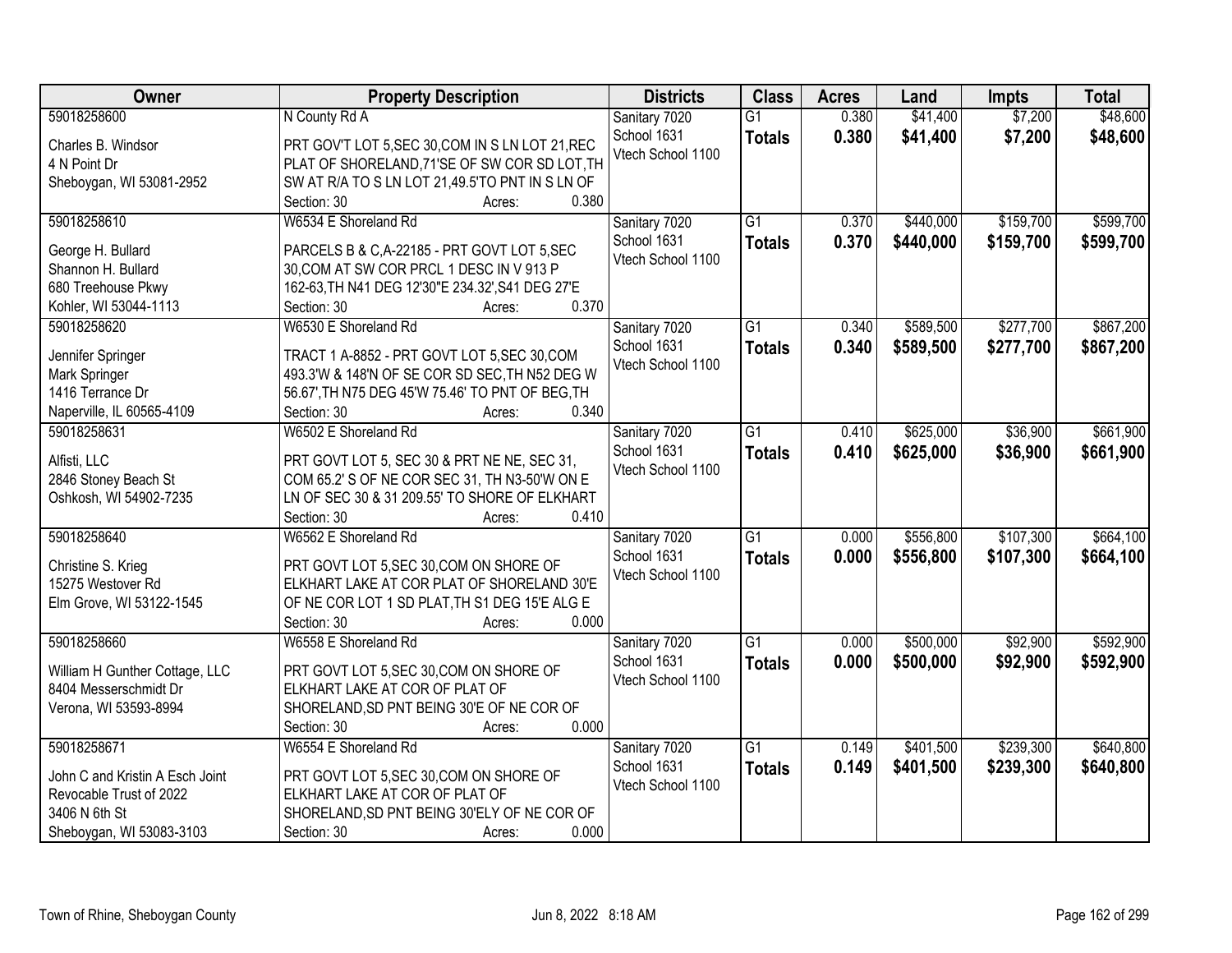| Owner                                        | <b>Property Description</b>                            | <b>Districts</b>             | <b>Class</b>    | <b>Acres</b> | Land        | <b>Impts</b>    | <b>Total</b> |
|----------------------------------------------|--------------------------------------------------------|------------------------------|-----------------|--------------|-------------|-----------------|--------------|
| 59018258681                                  | W6550 E Shoreland Rd                                   | Sanitary 7020                | $\overline{G1}$ | 0.370        | \$614,200   | \$163,900       | \$778,100    |
| Benjamin G. Harrison                         | PRT GOVT LOT 5, SEC 30, COM ON SHORE OF ELK            | School 1631                  | <b>Totals</b>   | 0.370        | \$614,200   | \$163,900       | \$778,100    |
| Jennifer C. Harrison                         | LAKE 30'ELY OF NE COR LOT 1 OF PLAT OF                 | Vtech School 1100            |                 |              |             |                 |              |
| 1515 Michigan Ave                            | SHORELAND, TH ALG LAKE SHORE S72 DEG 57'E              |                              |                 |              |             |                 |              |
| Manitowoc, WI 54220-3109                     | 0.370<br>Section: 30<br>Acres:                         |                              |                 |              |             |                 |              |
| 59018258690                                  | W6524 E Shoreland Rd                                   | Sanitary 7020                | $\overline{G1}$ | 0.280        | \$540,000   | \$151,800       | \$691,800    |
|                                              |                                                        | School 1631                  | <b>Totals</b>   | 0.280        | \$540,000   | \$151,800       | \$691,800    |
| Stuart W. Brotz                              | TRACT 2 A-8852 - PRT GOVT LOT 5, SEC 30, COM           | Vtech School 1100            |                 |              |             |                 |              |
| Cindy L. Brotz                               | 493.3'W & 148'N OF SE COR SD SEC, TH N52 DEG W         |                              |                 |              |             |                 |              |
| 22 N Point Dr                                | 56.67', N75 DEG 45'W 75.46', N43 DEG 56'E 80.87', N41  |                              |                 |              |             |                 |              |
| Sheboygan, WI 53081-2952                     | 0.280<br>Section: 30<br>Acres:                         |                              |                 |              |             |                 |              |
| 59018258700                                  | W6520 E Shoreland Rd                                   | Sanitary 7020                | G1              | 0.000        | \$367,200   | \$87,000        | \$454,200    |
| Dulmes Family Revocable Trust                | PRT GOVT LOT 5, SEC 30, COM 30'ELY FROM NE COR         | School 1631                  | <b>Totals</b>   | 0.000        | \$367,200   | \$87,000        | \$454,200    |
| 06-01-2020                                   | LOT 1, PLAT OF SHORELAND, TH S1 DEG 15'E               | Vtech School 1100            |                 |              |             |                 |              |
| 8641 N Point Dr                              | 112.8', S68 DEG 20'E 171.5', S63 DEG 45'E 33', S59 DEG |                              |                 |              |             |                 |              |
| Fox Point, WI 53217-2356                     | Section: 30<br>0.000<br>Acres:                         |                              |                 |              |             |                 |              |
| 59018258710                                  | W6514 E Shoreland Rd                                   | Sanitary 7020                | $\overline{G1}$ | 0.000        | \$420,000   | \$181,200       | \$601,200    |
|                                              |                                                        | School 1631                  | <b>Totals</b>   | 0.000        | \$420,000   | \$181,200       | \$601,200    |
| Judy Ann Topel Topel Trust                   | PRT GOVT LOT 5, SEC 30, COM 30'ELY FROM NE COR         | Vtech School 1100            |                 |              |             |                 |              |
| Judy Ann Topel                               | LOT 1, PLAT OF SHORELAND, TH S1 DEG 15'E               |                              |                 |              |             |                 |              |
| 25 Plymouth Ct                               | 112.8', S68 DEG 20'E 171.5', S63 DEG 45'E 33', S59 DEG |                              |                 |              |             |                 |              |
| Lincolnshire, IL 60069-3154                  | 0.000<br>Section: 30<br>Acres:                         |                              |                 |              |             |                 |              |
| 59018258721                                  | W6506 E Shoreland Rd                                   | Sanitary 7020                | $\overline{G1}$ | 0.400        | \$688,100   | \$186,200       | \$874,300    |
| Leyhe Family, LLC                            | PRT GOVT LOT 5, SEC 30, COM N03-50'W 144.53' &         | School 1631                  | <b>Totals</b>   | 0.400        | \$688,100   | \$186,200       | \$874,300    |
| 2846 Stoney Beach St                         | N68-17'W 80' OF SE COR SEC 30, TH S2-12'E 80.96',      | Vtech School 1100            |                 |              |             |                 |              |
| Oshkosh, WI 54902-7235                       | N75-01'W 135.49', N84-53'W 73.78', N21-26'E 96' M/L    |                              |                 |              |             |                 |              |
|                                              | 0.400<br>Section: 30<br>Acres:                         |                              |                 |              |             |                 |              |
| 59018258730                                  | E Shoreline Rd                                         |                              | X4              | 1.160        | $\sqrt{50}$ | $\overline{50}$ | $\sqrt{30}$  |
|                                              |                                                        | Sanitary 7020<br>School 1631 |                 |              | \$0         | \$0             | \$0          |
| Town of Rhine (Road)                         | A PARCEL OF LAND CONTAINING 1.16 AC                    | Vtech School 1100            | <b>Totals</b>   | 1.160        |             |                 |              |
| Attn: Road                                   | CONVEYED FOR ROAD IN GOV'T LOT 5, SEC 30, AS           |                              |                 |              |             |                 |              |
| W5250 County Rd Ff                           | DESC IN VOL 426 P 535/36, RUNNING SELY FROM E          |                              |                 |              |             |                 |              |
| Elkhart Lake, WI 53020-2020                  | 1.160<br>Section: 30<br>Acres:                         |                              |                 |              |             |                 |              |
| 59018258740                                  | E Shoreland Rd                                         | Sanitary 7020                | $\overline{G1}$ | 0.117        | \$1,500     | $\overline{30}$ | \$1,500      |
|                                              | PRT GOVT LOT 5, SEC 30, COM 30'ELY FROM NE COR         | School 1631                  | <b>Totals</b>   | 0.117        | \$1,500     | \$0             | \$1,500      |
| Benjamin G. Harrison<br>Jennifer C. Harrison | LOT 1, PLAT OF SHORELAND, TH S1 DEG 15'E 112.8'8       | Vtech School 1100            |                 |              |             |                 |              |
| 1515 Michigan Ave                            | S68 DEG 20'E 171.5'TO PNT OF BEG, TH S63 DEG 45'E      |                              |                 |              |             |                 |              |
|                                              | 0.000                                                  |                              |                 |              |             |                 |              |
| Manitowoc, WI 54220-3109                     | Section: 30<br>Acres:                                  |                              |                 |              |             |                 |              |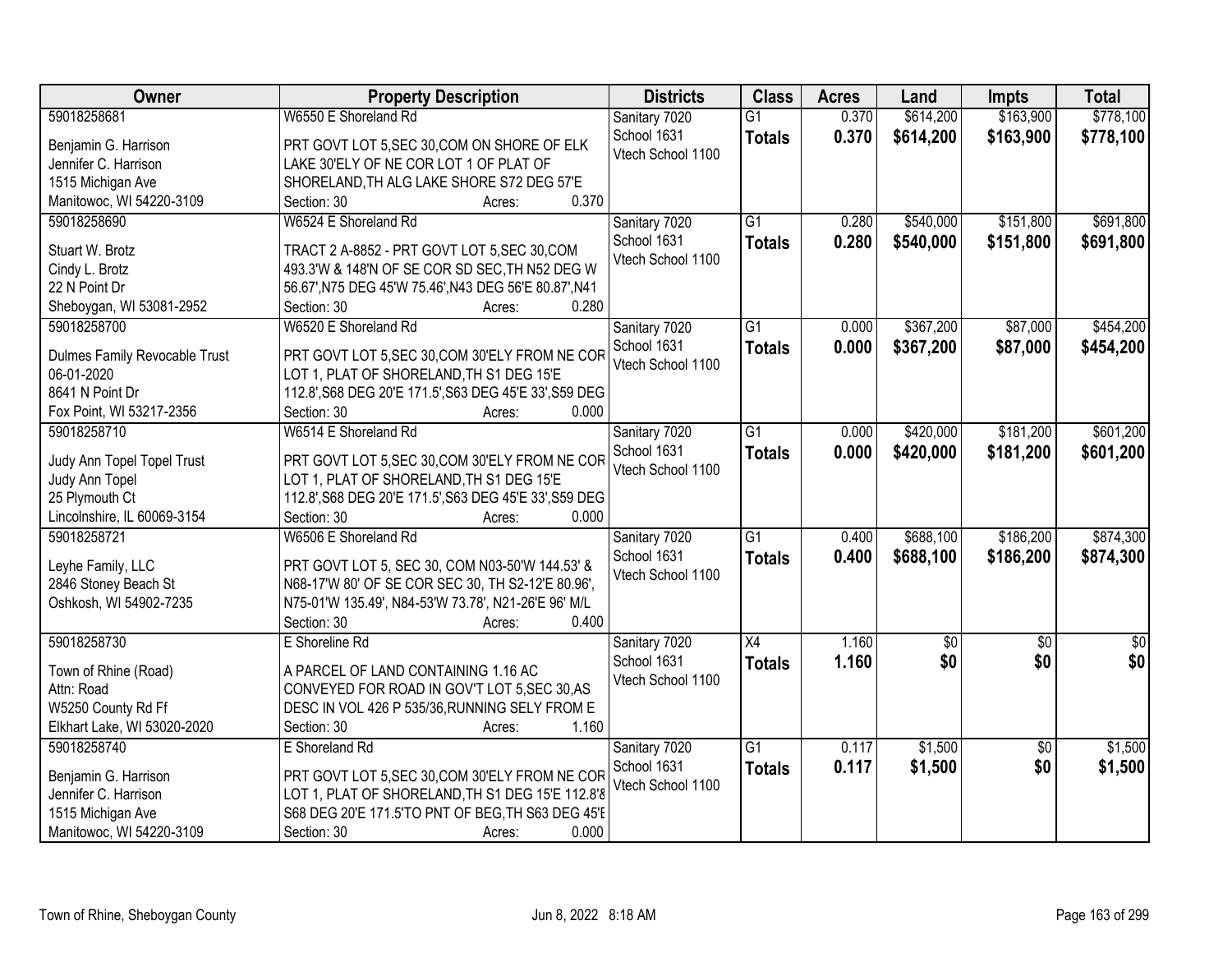| Owner                                                                                                                                    | <b>Property Description</b>                                                                                                                                                      | <b>Districts</b>                 | <b>Class</b>    | <b>Acres</b> | Land     | <b>Impts</b> | <b>Total</b>     |
|------------------------------------------------------------------------------------------------------------------------------------------|----------------------------------------------------------------------------------------------------------------------------------------------------------------------------------|----------------------------------|-----------------|--------------|----------|--------------|------------------|
| 59018258750                                                                                                                              | W6649 E Shoreland Rd                                                                                                                                                             | Sanitary 7020                    | $\overline{G1}$ | 0.920        | \$52,200 | \$251,400    | \$303,600        |
| Michael Dobrynio                                                                                                                         | LOT 1, CSM V 2 P 21 & LOT 2, CSM V 5 P 225 - PRT                                                                                                                                 | School 1631                      | <b>Totals</b>   | 0.920        | \$52,200 | \$251,400    | \$303,600        |
| Julie Lutz                                                                                                                               | GOVT LOT 5, SEC 30, COM 347'E OF NW COR SD                                                                                                                                       | Vtech School 1100                |                 |              |          |              |                  |
| W6646 E Shoreland Rd                                                                                                                     | LOT, TH S13 DEG 5'W 187', S1 DEG 34'W 82.8', TH S47                                                                                                                              |                                  |                 |              |          |              |                  |
| Elkhart Lake, WI 53020-1824                                                                                                              | 0.920<br>Section: 30<br>Acres:                                                                                                                                                   |                                  |                 |              |          |              |                  |
| 59018258761                                                                                                                              | W6670 E Shoreland Rd                                                                                                                                                             | Sanitary 7020                    | $\overline{G1}$ | 0.460        | \$45,400 | \$16,500     | \$61,900         |
| C Cronin & S Linnehan, Co-Trustees<br>Wisconsin Real Estat et al<br>c/o Mark Strigenz<br>8444 Ravenswood Cir<br>Wauwatosa, WI 53226-4654 | LOT 3, CSM V 5 P 225 - PRT GOVT LOT 5, COM S34<br>DEG 56'W 100'FROM INTER OF NLY LN SHORELAND<br>RD & SLY LN OF A PUBLIC RD(A/K/A SE COR LOT 1<br>Section: 30<br>0.460<br>Acres: | School 1631<br>Vtech School 1100 | <b>Totals</b>   | 0.460        | \$45,400 | \$16,500     | \$61,900         |
| 59018258771                                                                                                                              | County Rd A N                                                                                                                                                                    | Sanitary 7020                    | $\overline{G5}$ | 0.290        | \$200    | $\sqrt{50}$  | \$200            |
| Dated 2-16-200                                                                                                                           | Alice D Schaff 2007 Declaration of Trust   OUTLOT 3 CSM V25 P47-54 #1926521 - PRT NE<br>NE, SEC 31                                                                               | School 1631<br>Vtech School 1100 | <b>Totals</b>   | 0.290        | \$200    | \$0          | \$200            |
| Peter H Schaff 2007 Declaration of Trus                                                                                                  |                                                                                                                                                                                  |                                  |                 |              |          |              |                  |
| Dated 2-16-200                                                                                                                           | 0.290<br>Section: 31<br>Acres:                                                                                                                                                   |                                  |                 |              |          |              |                  |
| 1034 Chestnut Ave                                                                                                                        |                                                                                                                                                                                  |                                  |                 |              |          |              |                  |
| Wilmette, IL 60091-1732<br>59018258792                                                                                                   | W6654 County Rd A N                                                                                                                                                              | Sanitary 7020                    | G1              | 4.000        | \$48,500 | \$128,300    | \$176,800        |
|                                                                                                                                          |                                                                                                                                                                                  | School 1631                      | G4              | 8.000        | \$1,100  | \$0          | \$1,100          |
| Elise Kostrivas                                                                                                                          | LOT 3 CSM V30 P173-175 DOC #2119714 - PRT GOVT                                                                                                                                   | Vtech School 1100                | <b>Totals</b>   | 12.000       | \$49,600 | \$128,300    | \$177,900        |
| Darin Early                                                                                                                              | LOT 5, SW SE, SEC 30 & NW & NE NE, SEC 31.                                                                                                                                       |                                  |                 |              |          |              |                  |
| 3443 Gulf Shore Blvd N Apt 113                                                                                                           |                                                                                                                                                                                  |                                  |                 |              |          |              |                  |
| Naples, FL 34103-4815                                                                                                                    | 12.000<br>Section: 31<br>Acres:                                                                                                                                                  |                                  |                 |              |          |              |                  |
| 59018258793                                                                                                                              | W6574 County Rd A N                                                                                                                                                              | Sanitary 7020                    | G4              | 39.630       | \$4,400  | \$0          | \$4,400          |
| Peter H Schaff 2007 Declaration of Trus                                                                                                  | LOT 4 CSM V30 P173-175 DOC #2119714 - PRT GOVT                                                                                                                                   | School 1631                      | <b>Totals</b>   | 39.630       | \$4,400  | \$0          | \$4,400          |
| Dated 2-16-200                                                                                                                           | LOT 5, SW SE, SEC 30 & NW & NE NE, SEC 31.                                                                                                                                       | Vtech School 1100                |                 |              |          |              |                  |
| Alice D Schaff 2007 Declaration of Trust                                                                                                 |                                                                                                                                                                                  |                                  |                 |              |          |              |                  |
| Dated 2-16-200                                                                                                                           | 39.630<br>Section: 31<br>Acres:                                                                                                                                                  |                                  |                 |              |          |              |                  |
| 1034 Chestnut Ave                                                                                                                        |                                                                                                                                                                                  |                                  |                 |              |          |              |                  |
| Wilmette, IL 60091-1732                                                                                                                  |                                                                                                                                                                                  |                                  |                 |              |          |              |                  |
| 59018258800                                                                                                                              | Shoreline Rd                                                                                                                                                                     | Sanitary 7020                    | $\overline{X4}$ | 1.520        | \$0      | \$0          | $\overline{\$0}$ |
| Town of Rhine (Road)                                                                                                                     | W.50' OF NW NE, TO BE USED AS PUBLIC ROAD.                                                                                                                                       | School 1631                      | <b>Totals</b>   | 1.520        | \$0      | \$0          | \$0              |
| Attn: Road                                                                                                                               |                                                                                                                                                                                  | Vtech School 1100                |                 |              |          |              |                  |
| W5250 County Rd Ff                                                                                                                       |                                                                                                                                                                                  |                                  |                 |              |          |              |                  |
| Elkhart Lake, WI 53020-2020                                                                                                              | 1.520<br>Section: 31<br>Acres:                                                                                                                                                   |                                  |                 |              |          |              |                  |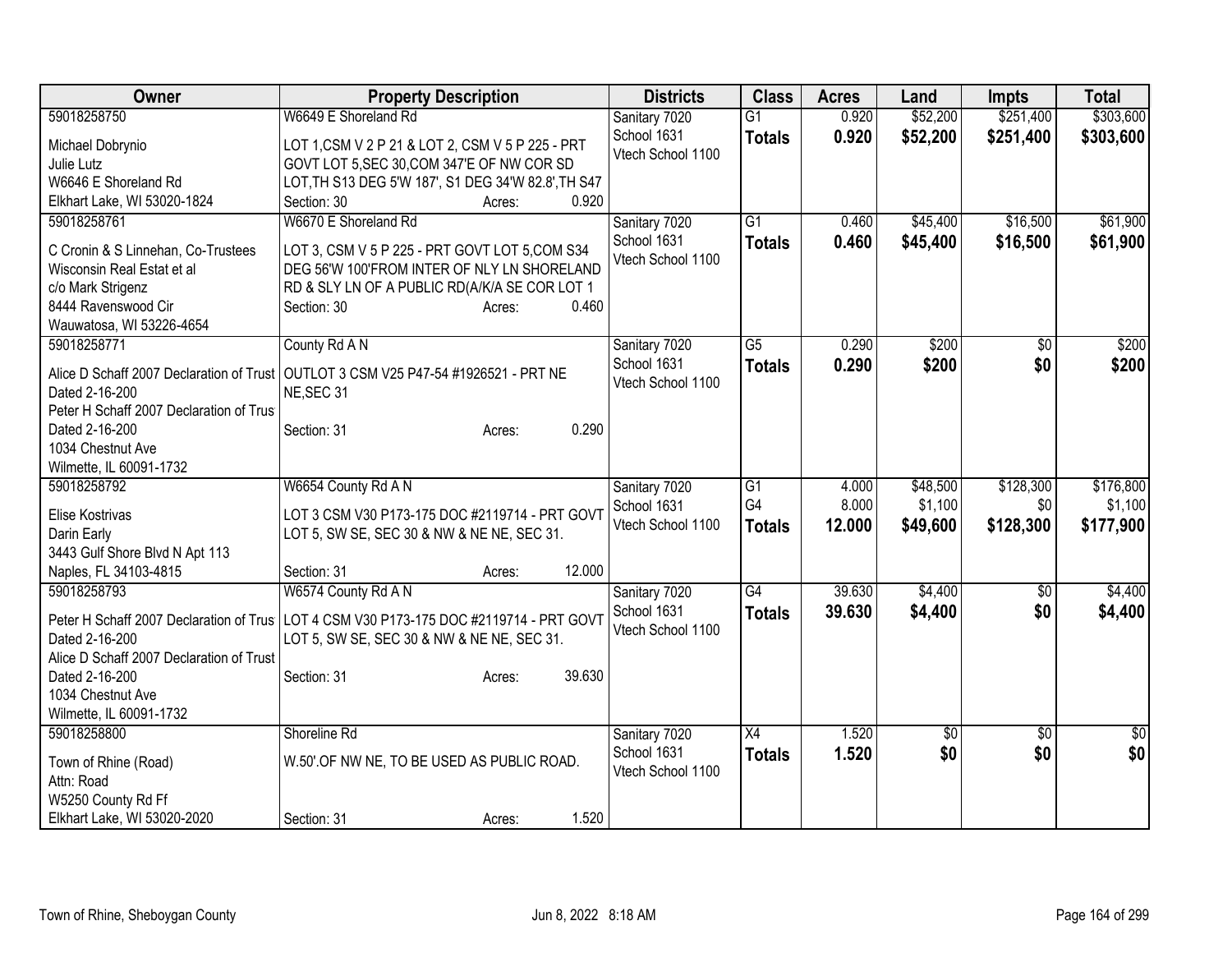| Owner                       |                                                    | <b>Property Description</b> |        | <b>Districts</b>  | <b>Class</b>    | <b>Acres</b> | Land     | <b>Impts</b>    | <b>Total</b> |
|-----------------------------|----------------------------------------------------|-----------------------------|--------|-------------------|-----------------|--------------|----------|-----------------|--------------|
| 59018258813                 | W6671 County Rd A N                                |                             |        | Sanitary 7020     | $\overline{G2}$ | 5.000        | \$54,000 | \$530,500       | \$584,500    |
| Jeffrey B. Elgin            | LOT 1 CSM V29 P88-90 #2070457                      |                             |        | School 1631       | G4              | 12.920       | \$1,700  | \$0             | \$1,700      |
| Wendy L. Elgin              |                                                    |                             |        | Vtech School 1100 | <b>Totals</b>   | 17.920       | \$55,700 | \$530,500       | \$586,200    |
| W6656 County Rd C           |                                                    |                             |        |                   |                 |              |          |                 |              |
| Plymouth, WI 53073-2725     | Section: 31                                        | Acres:                      | 17.920 |                   |                 |              |          |                 |              |
| 59018258814                 | County Rd A N                                      |                             |        | Sanitary 7020     | G4              | 2.010        | \$300    | \$0             | \$300        |
| Foxfire Farm, LLC           | LOT 2 CSM V29 P88-90 #2070457 EXC THE ELY          |                             |        | School 1631       | <b>Totals</b>   | 2.010        | \$300    | \$0             | \$300        |
| W6656 County Rd C           | 1158.16'                                           |                             |        | Vtech School 1100 |                 |              |          |                 |              |
| Plymouth, WI 53073          |                                                    |                             |        |                   |                 |              |          |                 |              |
|                             | Section: 31                                        | Acres:                      | 2.010  |                   |                 |              |          |                 |              |
| 59018258815                 | County Rd A N                                      |                             |        | Sanitary 7020     | $\overline{G4}$ | 20.990       | \$2,800  | $\overline{50}$ | \$2,800      |
| Foxfire Farm, LLC           | THE ELY 1158.16' OF LOT 2 CSM V29 P88-90           |                             |        | School 1631       | G5M             | 12.000       | \$16,200 | \$0             | \$16,200     |
| W6656 County Rd C           | #2070457                                           |                             |        | Vtech School 1100 | <b>Totals</b>   | 32.990       | \$19,000 | \$0             | \$19,000     |
| Plymouth, WI 53073          |                                                    |                             |        |                   |                 |              |          |                 |              |
|                             | Section: 31                                        | Acres:                      | 32.990 |                   |                 |              |          |                 |              |
| 59018258821                 | W6565 County Rd A N                                |                             |        | Sanitary 7020     | $\overline{G1}$ | 2.000        | \$43,500 | \$220,400       | \$263,900    |
| Judy L. Brotz               | PRT NE 1/4, SEC 31 & PRT NW 1/4 SEC 32, BEG AT E   |                             |        | School 1631       | G <sub>5</sub>  | 38.000       | \$24,100 | \$0             | \$24,100     |
| W6565 County Road A N       | 1/4 COR SD SEC 31, TH N89 DEG 31'44"W 1184.78',    |                             |        | Vtech School 1100 | <b>Totals</b>   | 40.000       | \$67,600 | \$220,400       | \$288,000    |
| Elkhart Lake, WI 53020-2059 | N00 DEG 38'11"E 1251.96', S88 DEG 53'58"E 480.63', |                             |        |                   |                 |              |          |                 |              |
|                             | Section: 31                                        | Acres:                      | 40.000 |                   |                 |              |          |                 |              |
| 59018258830                 | W6738 County Rd A N                                |                             |        | Sanitary 7020     | $\overline{G1}$ | 5.000        | \$51,000 | \$5,300         | \$56,300     |
| Chapple Family Trust        | NE NW, SEC 31, EXC FOR AWARD OF DAMAGES REC        |                             |        | School 1631       | G4              | 27.810       | \$3,000  | \$0             | \$3,000      |
| PO Box 252                  | IN #1718377.                                       |                             |        | Vtech School 1100 | G <sub>5</sub>  | 5.900        | \$7,400  | \$0             | \$7,400      |
| Pebble Beach, CA 93953-0252 |                                                    |                             |        |                   | <b>Totals</b>   | 38.710       | \$61,400 | \$5,300         | \$66,700     |
|                             | Section: 31                                        | Acres:                      | 38.710 |                   |                 |              |          |                 |              |
| 59018258840                 | N7641 County Rd P                                  |                             |        | Sanitary 7020     | $\overline{G4}$ | 35.360       | \$4,200  | $\overline{30}$ | \$4,200      |
| Mary E. Hayssen             | NW NW, SEC 31, EXC FOR AWARD OF DAMAGES REC        |                             |        | School 1631       | G <sub>5</sub>  | 1.000        | \$500    | \$0             | \$500        |
| N7867 Lakeside Park Rd      | IN #1724737.                                       |                             |        | Vtech School 1100 | G7              | 1.750        | \$23,800 | \$131,600       | \$155,400    |
| Elkhart Lake, WI 53020-1811 |                                                    |                             |        |                   | <b>Totals</b>   | 38.110       | \$28,500 | \$131,600       | \$160,100    |
|                             | Section: 31                                        | Acres:                      | 38.110 |                   |                 |              |          |                 |              |
| 59018258850                 | County Rd A&P                                      |                             |        | Sanitary 7020     | $\overline{G4}$ | 33.210       | \$3,300  | $\overline{30}$ | \$3,300      |
| Stemper Hay & Grain Co      | SW NW, SEC 31, EXC COM S88 DEG 43'E 988.8' FROM    |                             |        | School 1631       | <b>Totals</b>   | 33.210       | \$3,300  | \$0             | \$3,300      |
| c/o James Stemper           | INTER OF W LN NW1/4 WITH CEN OF CTH A, TH S88      |                             |        | Vtech School 1100 |                 |              |          |                 |              |
| N7356 County Road A and P   | DEG 43'E 330', S1 DEG 32'W 462'N88 DEG 43'W 330',  |                             |        |                   |                 |              |          |                 |              |
| Plymouth, WI 53073-2706     | Section: 31                                        | Acres:                      | 33.210 |                   |                 |              |          |                 |              |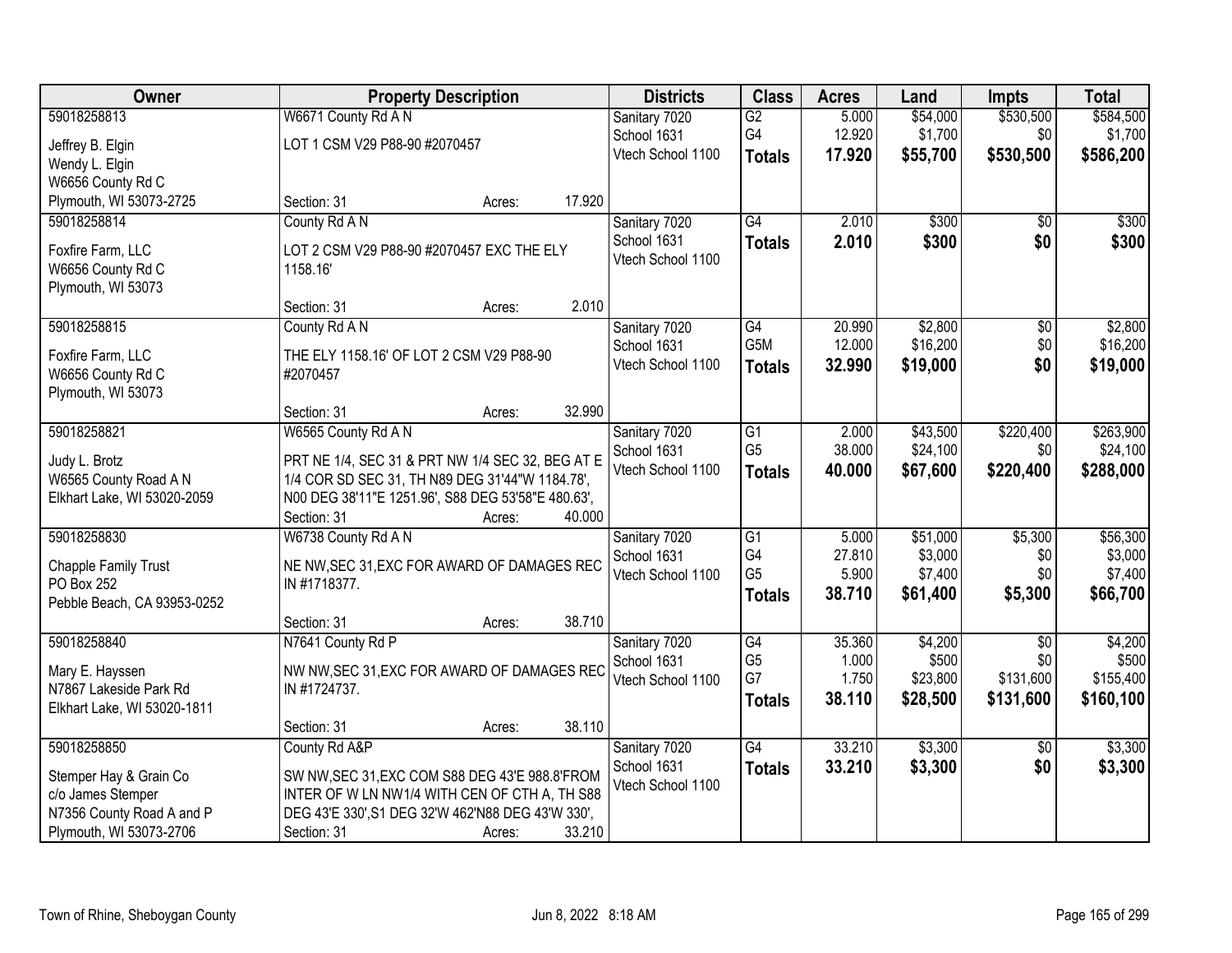| \$167,900<br>59018258860<br>W6813 County Rd A N<br>Sanitary 7020<br>$\overline{G1}$<br>1.090<br>\$29,900<br>\$138,000<br>1.090<br>\$29,900<br>School 1631<br>\$138,000<br>\$167,900<br><b>Totals</b><br>LOT 2,CSM V 2 P 220 - PRT SW NW, SEC 31, COM S88<br>Timothy J. Southworth<br>Vtech School 1100<br>Sandra K. Southworth<br>DEG 43'E 1218.8'FROM INTER OF W LN NW 1/4 WITH<br>CEN CTH A, TH S1 DEG 32'W 462', N88 DEG 43'W 115',<br>W6813 County Road A N<br>Elkhart Lake, WI 53020-1827<br>1.090<br>Section: 31<br>Acres:<br>W6805 County Rd A N<br>\$132,100<br>\$162,400<br>59018258870<br>Sanitary 7020<br>$\overline{G1}$<br>1.120<br>\$30,300<br>1.120<br>\$30,300<br>\$132,100<br>School 1631<br>\$162,400<br><b>Totals</b><br>John Piper<br>PRT S1/2 NW1/4, SEC 31, COM S88 DEG 43'E 1218.8'<br>Vtech School 1100<br>W6805 County Road A N<br>FROM NW COR SD S1/2, TH S88 DEG 43'E 120', S1<br>Elkhart Lake, WI 53020-1827<br>DEG 32'W 354', S12 DEG 01'W 109.92', N88 DEG 43' W<br>1.120<br>Section: 31<br>Acres:<br>W6823 County Rd A N<br>\$155,000<br>\$184,900<br>59018258880<br>Sanitary 7020<br>$\overline{G1}$<br>1.090<br>\$29,900<br>School 1631<br>\$155,000<br>1.090<br>\$29,900<br>\$184,900<br><b>Totals</b><br>Eric J. Klemme<br>LOT 3,CSM V 2 P 220 - PRT SW NW, SEC 31, COM S88<br>Vtech School 1100<br>Donna L. Kulow<br>DEG 43'E 988.8'FROM INTER OF W LN NW 1/4 WITH<br>W6823 County Road A N<br>CEN CTH A, TH S88 DEG 43'E 115', S1 DEG 32'W<br>1.090<br>Elkhart Lake, WI 53020-1827<br>Section: 31<br>Acres:<br>\$155,500<br>59018258900<br>W6721 County Rd A N<br>$\overline{G1}$<br>\$28,500<br>\$127,000<br>Sanitary 7020<br>1.000<br>School 1631<br>1.000<br>\$28,500<br>\$127,000<br>\$155,500<br><b>Totals</b><br>Chris Gundrum<br>PRT SE NW, SEC 31, COM 26 RODS W OF NE COR, TH<br>Vtech School 1100<br>Tami Rosetti<br>S 208.68', E 208.68', N 208.68', TH W 208.68'TO BEG.<br>W6721 County Road A N<br>1.000<br>Elkhart Lake, WI 53020-1827<br>Section: 31<br>Acres:<br>$\overline{G4}$<br>25.000<br>\$4,100<br>$\overline{50}$<br>\$4,100<br>59018258910<br>N County Rd A<br>School 1631<br>G <sub>5</sub><br>0.790<br>\$400<br>\$0<br>Vtech School 1100<br>Lori J. Jens<br>"ERROR 20-94" SE NW, SEC 31, EXC THE E 26 RDS, &<br>\$0<br>25.790<br>\$4,500<br>\$4,500<br><b>Totals</b><br>W6772 County Rd C<br>EXC COM AT NW COR SD1/4, TH S1 DEG 32'W 462', N<br>Plymouth, WI 53073<br>12 DEG 01'E 109.92', N1 DEG 32'E 354', TH N88 DEG<br>Section: 31<br>25.790<br>Acres:<br>$\overline{G4}$<br>\$4,700<br>$\overline{50}$<br>59018258920<br>School 1631<br>36.750<br>Landlocked<br>G <sub>5</sub><br>\$0<br>1.000<br>\$500<br>Vtech School 1100<br>NE SW<br>Lori J. Jens<br>G <sub>5</sub> M<br>2.250<br>\$3,100<br>\$0<br>W6772 County Rd C<br>40.000<br>\$8,300<br>\$0<br>\$8,300<br><b>Totals</b><br>Plymouth, WI 53073<br>40.000<br>Section: 31<br>Acres: | <b>Owner</b> | <b>Property Description</b> | <b>Districts</b> | <b>Class</b>    | <b>Acres</b> | Land    | <b>Impts</b>    | <b>Total</b> |
|----------------------------------------------------------------------------------------------------------------------------------------------------------------------------------------------------------------------------------------------------------------------------------------------------------------------------------------------------------------------------------------------------------------------------------------------------------------------------------------------------------------------------------------------------------------------------------------------------------------------------------------------------------------------------------------------------------------------------------------------------------------------------------------------------------------------------------------------------------------------------------------------------------------------------------------------------------------------------------------------------------------------------------------------------------------------------------------------------------------------------------------------------------------------------------------------------------------------------------------------------------------------------------------------------------------------------------------------------------------------------------------------------------------------------------------------------------------------------------------------------------------------------------------------------------------------------------------------------------------------------------------------------------------------------------------------------------------------------------------------------------------------------------------------------------------------------------------------------------------------------------------------------------------------------------------------------------------------------------------------------------------------------------------------------------------------------------------------------------------------------------------------------------------------------------------------------------------------------------------------------------------------------------------------------------------------------------------------------------------------------------------------------------------------------------------------------------------------------------------------------------------------------------------------------------------------------------------------------------------------------------------------------------------------------------------------------------------------------------------------------------------------------------------------------------------------------------------------------------------------------------------------------------------|--------------|-----------------------------|------------------|-----------------|--------------|---------|-----------------|--------------|
|                                                                                                                                                                                                                                                                                                                                                                                                                                                                                                                                                                                                                                                                                                                                                                                                                                                                                                                                                                                                                                                                                                                                                                                                                                                                                                                                                                                                                                                                                                                                                                                                                                                                                                                                                                                                                                                                                                                                                                                                                                                                                                                                                                                                                                                                                                                                                                                                                                                                                                                                                                                                                                                                                                                                                                                                                                                                                                                |              |                             |                  |                 |              |         |                 |              |
|                                                                                                                                                                                                                                                                                                                                                                                                                                                                                                                                                                                                                                                                                                                                                                                                                                                                                                                                                                                                                                                                                                                                                                                                                                                                                                                                                                                                                                                                                                                                                                                                                                                                                                                                                                                                                                                                                                                                                                                                                                                                                                                                                                                                                                                                                                                                                                                                                                                                                                                                                                                                                                                                                                                                                                                                                                                                                                                |              |                             |                  |                 |              |         |                 |              |
|                                                                                                                                                                                                                                                                                                                                                                                                                                                                                                                                                                                                                                                                                                                                                                                                                                                                                                                                                                                                                                                                                                                                                                                                                                                                                                                                                                                                                                                                                                                                                                                                                                                                                                                                                                                                                                                                                                                                                                                                                                                                                                                                                                                                                                                                                                                                                                                                                                                                                                                                                                                                                                                                                                                                                                                                                                                                                                                |              |                             |                  |                 |              |         |                 |              |
|                                                                                                                                                                                                                                                                                                                                                                                                                                                                                                                                                                                                                                                                                                                                                                                                                                                                                                                                                                                                                                                                                                                                                                                                                                                                                                                                                                                                                                                                                                                                                                                                                                                                                                                                                                                                                                                                                                                                                                                                                                                                                                                                                                                                                                                                                                                                                                                                                                                                                                                                                                                                                                                                                                                                                                                                                                                                                                                |              |                             |                  |                 |              |         |                 |              |
|                                                                                                                                                                                                                                                                                                                                                                                                                                                                                                                                                                                                                                                                                                                                                                                                                                                                                                                                                                                                                                                                                                                                                                                                                                                                                                                                                                                                                                                                                                                                                                                                                                                                                                                                                                                                                                                                                                                                                                                                                                                                                                                                                                                                                                                                                                                                                                                                                                                                                                                                                                                                                                                                                                                                                                                                                                                                                                                |              |                             |                  |                 |              |         |                 |              |
|                                                                                                                                                                                                                                                                                                                                                                                                                                                                                                                                                                                                                                                                                                                                                                                                                                                                                                                                                                                                                                                                                                                                                                                                                                                                                                                                                                                                                                                                                                                                                                                                                                                                                                                                                                                                                                                                                                                                                                                                                                                                                                                                                                                                                                                                                                                                                                                                                                                                                                                                                                                                                                                                                                                                                                                                                                                                                                                |              |                             |                  |                 |              |         |                 |              |
|                                                                                                                                                                                                                                                                                                                                                                                                                                                                                                                                                                                                                                                                                                                                                                                                                                                                                                                                                                                                                                                                                                                                                                                                                                                                                                                                                                                                                                                                                                                                                                                                                                                                                                                                                                                                                                                                                                                                                                                                                                                                                                                                                                                                                                                                                                                                                                                                                                                                                                                                                                                                                                                                                                                                                                                                                                                                                                                |              |                             |                  |                 |              |         |                 |              |
|                                                                                                                                                                                                                                                                                                                                                                                                                                                                                                                                                                                                                                                                                                                                                                                                                                                                                                                                                                                                                                                                                                                                                                                                                                                                                                                                                                                                                                                                                                                                                                                                                                                                                                                                                                                                                                                                                                                                                                                                                                                                                                                                                                                                                                                                                                                                                                                                                                                                                                                                                                                                                                                                                                                                                                                                                                                                                                                |              |                             |                  |                 |              |         |                 |              |
|                                                                                                                                                                                                                                                                                                                                                                                                                                                                                                                                                                                                                                                                                                                                                                                                                                                                                                                                                                                                                                                                                                                                                                                                                                                                                                                                                                                                                                                                                                                                                                                                                                                                                                                                                                                                                                                                                                                                                                                                                                                                                                                                                                                                                                                                                                                                                                                                                                                                                                                                                                                                                                                                                                                                                                                                                                                                                                                |              |                             |                  |                 |              |         |                 |              |
|                                                                                                                                                                                                                                                                                                                                                                                                                                                                                                                                                                                                                                                                                                                                                                                                                                                                                                                                                                                                                                                                                                                                                                                                                                                                                                                                                                                                                                                                                                                                                                                                                                                                                                                                                                                                                                                                                                                                                                                                                                                                                                                                                                                                                                                                                                                                                                                                                                                                                                                                                                                                                                                                                                                                                                                                                                                                                                                |              |                             |                  |                 |              |         |                 |              |
|                                                                                                                                                                                                                                                                                                                                                                                                                                                                                                                                                                                                                                                                                                                                                                                                                                                                                                                                                                                                                                                                                                                                                                                                                                                                                                                                                                                                                                                                                                                                                                                                                                                                                                                                                                                                                                                                                                                                                                                                                                                                                                                                                                                                                                                                                                                                                                                                                                                                                                                                                                                                                                                                                                                                                                                                                                                                                                                |              |                             |                  |                 |              |         |                 |              |
|                                                                                                                                                                                                                                                                                                                                                                                                                                                                                                                                                                                                                                                                                                                                                                                                                                                                                                                                                                                                                                                                                                                                                                                                                                                                                                                                                                                                                                                                                                                                                                                                                                                                                                                                                                                                                                                                                                                                                                                                                                                                                                                                                                                                                                                                                                                                                                                                                                                                                                                                                                                                                                                                                                                                                                                                                                                                                                                |              |                             |                  |                 |              |         |                 |              |
|                                                                                                                                                                                                                                                                                                                                                                                                                                                                                                                                                                                                                                                                                                                                                                                                                                                                                                                                                                                                                                                                                                                                                                                                                                                                                                                                                                                                                                                                                                                                                                                                                                                                                                                                                                                                                                                                                                                                                                                                                                                                                                                                                                                                                                                                                                                                                                                                                                                                                                                                                                                                                                                                                                                                                                                                                                                                                                                |              |                             |                  |                 |              |         |                 |              |
|                                                                                                                                                                                                                                                                                                                                                                                                                                                                                                                                                                                                                                                                                                                                                                                                                                                                                                                                                                                                                                                                                                                                                                                                                                                                                                                                                                                                                                                                                                                                                                                                                                                                                                                                                                                                                                                                                                                                                                                                                                                                                                                                                                                                                                                                                                                                                                                                                                                                                                                                                                                                                                                                                                                                                                                                                                                                                                                |              |                             |                  |                 |              |         |                 |              |
|                                                                                                                                                                                                                                                                                                                                                                                                                                                                                                                                                                                                                                                                                                                                                                                                                                                                                                                                                                                                                                                                                                                                                                                                                                                                                                                                                                                                                                                                                                                                                                                                                                                                                                                                                                                                                                                                                                                                                                                                                                                                                                                                                                                                                                                                                                                                                                                                                                                                                                                                                                                                                                                                                                                                                                                                                                                                                                                |              |                             |                  |                 |              |         |                 |              |
|                                                                                                                                                                                                                                                                                                                                                                                                                                                                                                                                                                                                                                                                                                                                                                                                                                                                                                                                                                                                                                                                                                                                                                                                                                                                                                                                                                                                                                                                                                                                                                                                                                                                                                                                                                                                                                                                                                                                                                                                                                                                                                                                                                                                                                                                                                                                                                                                                                                                                                                                                                                                                                                                                                                                                                                                                                                                                                                |              |                             |                  |                 |              |         |                 |              |
|                                                                                                                                                                                                                                                                                                                                                                                                                                                                                                                                                                                                                                                                                                                                                                                                                                                                                                                                                                                                                                                                                                                                                                                                                                                                                                                                                                                                                                                                                                                                                                                                                                                                                                                                                                                                                                                                                                                                                                                                                                                                                                                                                                                                                                                                                                                                                                                                                                                                                                                                                                                                                                                                                                                                                                                                                                                                                                                |              |                             |                  |                 |              |         |                 |              |
|                                                                                                                                                                                                                                                                                                                                                                                                                                                                                                                                                                                                                                                                                                                                                                                                                                                                                                                                                                                                                                                                                                                                                                                                                                                                                                                                                                                                                                                                                                                                                                                                                                                                                                                                                                                                                                                                                                                                                                                                                                                                                                                                                                                                                                                                                                                                                                                                                                                                                                                                                                                                                                                                                                                                                                                                                                                                                                                |              |                             |                  |                 |              |         |                 |              |
| \$400<br>\$4,700<br>\$500<br>\$3,100                                                                                                                                                                                                                                                                                                                                                                                                                                                                                                                                                                                                                                                                                                                                                                                                                                                                                                                                                                                                                                                                                                                                                                                                                                                                                                                                                                                                                                                                                                                                                                                                                                                                                                                                                                                                                                                                                                                                                                                                                                                                                                                                                                                                                                                                                                                                                                                                                                                                                                                                                                                                                                                                                                                                                                                                                                                                           |              |                             |                  |                 |              |         |                 |              |
|                                                                                                                                                                                                                                                                                                                                                                                                                                                                                                                                                                                                                                                                                                                                                                                                                                                                                                                                                                                                                                                                                                                                                                                                                                                                                                                                                                                                                                                                                                                                                                                                                                                                                                                                                                                                                                                                                                                                                                                                                                                                                                                                                                                                                                                                                                                                                                                                                                                                                                                                                                                                                                                                                                                                                                                                                                                                                                                |              |                             |                  |                 |              |         |                 |              |
|                                                                                                                                                                                                                                                                                                                                                                                                                                                                                                                                                                                                                                                                                                                                                                                                                                                                                                                                                                                                                                                                                                                                                                                                                                                                                                                                                                                                                                                                                                                                                                                                                                                                                                                                                                                                                                                                                                                                                                                                                                                                                                                                                                                                                                                                                                                                                                                                                                                                                                                                                                                                                                                                                                                                                                                                                                                                                                                |              |                             |                  |                 |              |         |                 |              |
|                                                                                                                                                                                                                                                                                                                                                                                                                                                                                                                                                                                                                                                                                                                                                                                                                                                                                                                                                                                                                                                                                                                                                                                                                                                                                                                                                                                                                                                                                                                                                                                                                                                                                                                                                                                                                                                                                                                                                                                                                                                                                                                                                                                                                                                                                                                                                                                                                                                                                                                                                                                                                                                                                                                                                                                                                                                                                                                |              |                             |                  |                 |              |         |                 |              |
|                                                                                                                                                                                                                                                                                                                                                                                                                                                                                                                                                                                                                                                                                                                                                                                                                                                                                                                                                                                                                                                                                                                                                                                                                                                                                                                                                                                                                                                                                                                                                                                                                                                                                                                                                                                                                                                                                                                                                                                                                                                                                                                                                                                                                                                                                                                                                                                                                                                                                                                                                                                                                                                                                                                                                                                                                                                                                                                |              |                             |                  |                 |              |         |                 |              |
|                                                                                                                                                                                                                                                                                                                                                                                                                                                                                                                                                                                                                                                                                                                                                                                                                                                                                                                                                                                                                                                                                                                                                                                                                                                                                                                                                                                                                                                                                                                                                                                                                                                                                                                                                                                                                                                                                                                                                                                                                                                                                                                                                                                                                                                                                                                                                                                                                                                                                                                                                                                                                                                                                                                                                                                                                                                                                                                |              |                             |                  |                 |              |         |                 |              |
|                                                                                                                                                                                                                                                                                                                                                                                                                                                                                                                                                                                                                                                                                                                                                                                                                                                                                                                                                                                                                                                                                                                                                                                                                                                                                                                                                                                                                                                                                                                                                                                                                                                                                                                                                                                                                                                                                                                                                                                                                                                                                                                                                                                                                                                                                                                                                                                                                                                                                                                                                                                                                                                                                                                                                                                                                                                                                                                |              |                             |                  |                 |              |         |                 |              |
|                                                                                                                                                                                                                                                                                                                                                                                                                                                                                                                                                                                                                                                                                                                                                                                                                                                                                                                                                                                                                                                                                                                                                                                                                                                                                                                                                                                                                                                                                                                                                                                                                                                                                                                                                                                                                                                                                                                                                                                                                                                                                                                                                                                                                                                                                                                                                                                                                                                                                                                                                                                                                                                                                                                                                                                                                                                                                                                |              |                             |                  |                 |              |         |                 |              |
|                                                                                                                                                                                                                                                                                                                                                                                                                                                                                                                                                                                                                                                                                                                                                                                                                                                                                                                                                                                                                                                                                                                                                                                                                                                                                                                                                                                                                                                                                                                                                                                                                                                                                                                                                                                                                                                                                                                                                                                                                                                                                                                                                                                                                                                                                                                                                                                                                                                                                                                                                                                                                                                                                                                                                                                                                                                                                                                |              |                             |                  |                 |              |         |                 |              |
|                                                                                                                                                                                                                                                                                                                                                                                                                                                                                                                                                                                                                                                                                                                                                                                                                                                                                                                                                                                                                                                                                                                                                                                                                                                                                                                                                                                                                                                                                                                                                                                                                                                                                                                                                                                                                                                                                                                                                                                                                                                                                                                                                                                                                                                                                                                                                                                                                                                                                                                                                                                                                                                                                                                                                                                                                                                                                                                |              |                             |                  |                 |              |         |                 |              |
|                                                                                                                                                                                                                                                                                                                                                                                                                                                                                                                                                                                                                                                                                                                                                                                                                                                                                                                                                                                                                                                                                                                                                                                                                                                                                                                                                                                                                                                                                                                                                                                                                                                                                                                                                                                                                                                                                                                                                                                                                                                                                                                                                                                                                                                                                                                                                                                                                                                                                                                                                                                                                                                                                                                                                                                                                                                                                                                |              |                             |                  |                 |              |         |                 |              |
|                                                                                                                                                                                                                                                                                                                                                                                                                                                                                                                                                                                                                                                                                                                                                                                                                                                                                                                                                                                                                                                                                                                                                                                                                                                                                                                                                                                                                                                                                                                                                                                                                                                                                                                                                                                                                                                                                                                                                                                                                                                                                                                                                                                                                                                                                                                                                                                                                                                                                                                                                                                                                                                                                                                                                                                                                                                                                                                |              |                             |                  |                 |              |         |                 |              |
|                                                                                                                                                                                                                                                                                                                                                                                                                                                                                                                                                                                                                                                                                                                                                                                                                                                                                                                                                                                                                                                                                                                                                                                                                                                                                                                                                                                                                                                                                                                                                                                                                                                                                                                                                                                                                                                                                                                                                                                                                                                                                                                                                                                                                                                                                                                                                                                                                                                                                                                                                                                                                                                                                                                                                                                                                                                                                                                |              |                             |                  |                 |              |         |                 |              |
|                                                                                                                                                                                                                                                                                                                                                                                                                                                                                                                                                                                                                                                                                                                                                                                                                                                                                                                                                                                                                                                                                                                                                                                                                                                                                                                                                                                                                                                                                                                                                                                                                                                                                                                                                                                                                                                                                                                                                                                                                                                                                                                                                                                                                                                                                                                                                                                                                                                                                                                                                                                                                                                                                                                                                                                                                                                                                                                |              |                             |                  |                 |              |         |                 |              |
|                                                                                                                                                                                                                                                                                                                                                                                                                                                                                                                                                                                                                                                                                                                                                                                                                                                                                                                                                                                                                                                                                                                                                                                                                                                                                                                                                                                                                                                                                                                                                                                                                                                                                                                                                                                                                                                                                                                                                                                                                                                                                                                                                                                                                                                                                                                                                                                                                                                                                                                                                                                                                                                                                                                                                                                                                                                                                                                | 59018258930  | County Rd A&P               | School 1631      | $\overline{G4}$ | 35.250       | \$4,700 | $\overline{50}$ | \$4,700      |
| G7<br>1.000<br>\$20,000<br>\$14,900<br>\$34,900<br>Vtech School 1100                                                                                                                                                                                                                                                                                                                                                                                                                                                                                                                                                                                                                                                                                                                                                                                                                                                                                                                                                                                                                                                                                                                                                                                                                                                                                                                                                                                                                                                                                                                                                                                                                                                                                                                                                                                                                                                                                                                                                                                                                                                                                                                                                                                                                                                                                                                                                                                                                                                                                                                                                                                                                                                                                                                                                                                                                                           |              |                             |                  |                 |              |         |                 |              |
| Stemper Hay & Grain Co<br>NW SW, SEC 31, EXC COM AT SW COR SD1/4, TH E<br>\$24,700<br>36.250<br>\$14,900<br>\$39,600<br><b>Totals</b><br>c/o James Stemper<br>236.5', N 184.2', W 236.5'TO W LN SEC 31, TH S                                                                                                                                                                                                                                                                                                                                                                                                                                                                                                                                                                                                                                                                                                                                                                                                                                                                                                                                                                                                                                                                                                                                                                                                                                                                                                                                                                                                                                                                                                                                                                                                                                                                                                                                                                                                                                                                                                                                                                                                                                                                                                                                                                                                                                                                                                                                                                                                                                                                                                                                                                                                                                                                                                   |              |                             |                  |                 |              |         |                 |              |
| N7356 County Road A and P<br>184.2'TO BEG, & ALSO EXC FOR HWY CONV REC IN                                                                                                                                                                                                                                                                                                                                                                                                                                                                                                                                                                                                                                                                                                                                                                                                                                                                                                                                                                                                                                                                                                                                                                                                                                                                                                                                                                                                                                                                                                                                                                                                                                                                                                                                                                                                                                                                                                                                                                                                                                                                                                                                                                                                                                                                                                                                                                                                                                                                                                                                                                                                                                                                                                                                                                                                                                      |              |                             |                  |                 |              |         |                 |              |
| Plymouth, WI 53073-2706<br>36.250<br>Section: 31<br>Acres:                                                                                                                                                                                                                                                                                                                                                                                                                                                                                                                                                                                                                                                                                                                                                                                                                                                                                                                                                                                                                                                                                                                                                                                                                                                                                                                                                                                                                                                                                                                                                                                                                                                                                                                                                                                                                                                                                                                                                                                                                                                                                                                                                                                                                                                                                                                                                                                                                                                                                                                                                                                                                                                                                                                                                                                                                                                     |              |                             |                  |                 |              |         |                 |              |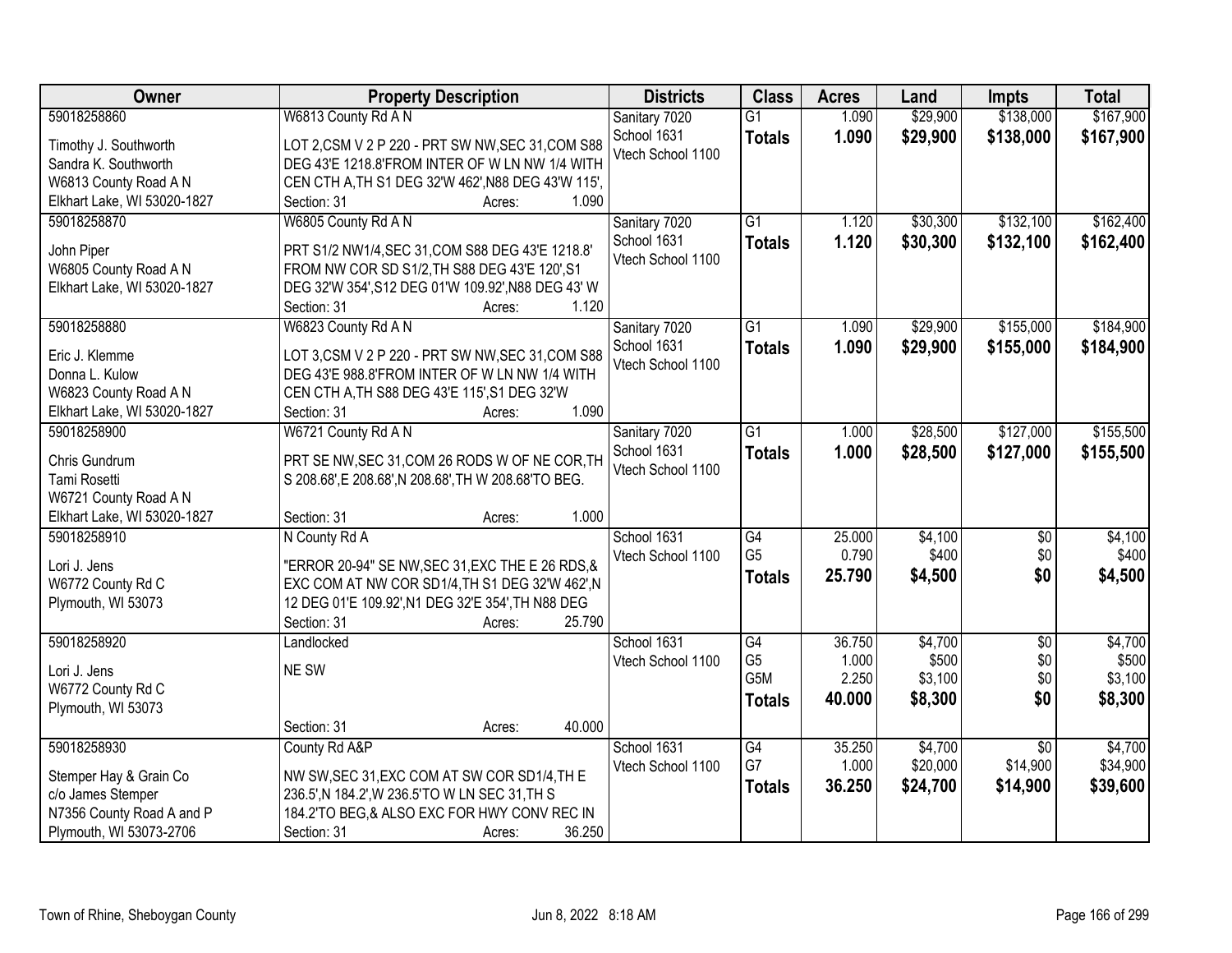| Owner                     | <b>Property Description</b>                               | <b>Districts</b>  | <b>Class</b>    | <b>Acres</b> | Land     | <b>Impts</b>    | <b>Total</b> |
|---------------------------|-----------------------------------------------------------|-------------------|-----------------|--------------|----------|-----------------|--------------|
| 59018258940               | N7407 County Rd A&P                                       | School 1631       | $\overline{G7}$ | 1.000        | \$20,000 | \$133,000       | \$153,000    |
| Sunrise 3 Properties, LLC | PRT NW SW, SEC 31, COM AT SW COR, SD1/4, TH E             | Vtech School 1100 | <b>Totals</b>   | 1.000        | \$20,000 | \$133,000       | \$153,000    |
| 637 Green Tree Rd         | 236.5', N 184.2', W 236.5'TO W LN SEC 31, TH S            |                   |                 |              |          |                 |              |
| Kohler, WI 53044-1410     | 184.2'TO BEG.                                             |                   |                 |              |          |                 |              |
|                           | 1.000<br>Section: 31<br>Acres:                            |                   |                 |              |          |                 |              |
| 59018258950               | County Rd A&P                                             | School 1631       | $\overline{G4}$ | 24.900       | \$3,300  | $\overline{50}$ | \$3,300      |
|                           |                                                           | Vtech School 1100 | G7              | 1.000        | \$20,000 | \$48,300        | \$68,300     |
| Stemper Hay & Grain Co    | SW SW, SEC 31, EXC S 10 AC, RETAINING THE E 1 RD          |                   |                 | 25.900       |          |                 |              |
| c/o James Stemper         | OF S 10 AC FOR R/W & EXC COM 352.93' N OF SW              |                   | <b>Totals</b>   |              | \$23,300 | \$48,300        | \$71,600     |
| N7356 County Road A and P | COR SD1/4, TH N 260', S89 DEG 01'07"E 203', S 260',       |                   |                 |              |          |                 |              |
| Plymouth, WI 53073-2706   | 25.900<br>Section: 31<br>Acres:                           |                   |                 |              |          |                 |              |
| 59018258960               | W6856 County Rd C                                         | School 1631       | $\overline{G1}$ | 6.210        | \$54,000 | \$223,200       | \$277,200    |
|                           |                                                           | Vtech School 1100 | <b>Totals</b>   | 6.210        | \$54,000 | \$223,200       | \$277,200    |
| Amy K. Gross              | S 10 AC OF SW SW, SEC 31, EXC THE E 387.36'OF             |                   |                 |              |          |                 |              |
| W6856 County Rd C         | AFOREDESC,& ALSO EXC HWY CONV REC IN                      |                   |                 |              |          |                 |              |
| Plymouth, WI 53073-2729   | #1723096 AND HWY CONV IN #2059497.                        |                   |                 |              |          |                 |              |
|                           | 6.210<br>Section: 31<br>Acres:                            |                   |                 |              |          |                 |              |
| 59018258970               | County Rd C                                               | School 1631       | $\overline{G1}$ | 2.000        | \$43,500 | \$0             | \$43,500     |
| Amy K. Gross              | PRT SW SW, SEC 31, COM 845.52' E & N0 DEG 07' 31"E        | Vtech School 1100 | <b>Totals</b>   | 2.000        | \$43,500 | \$0             | \$43,500     |
| W6856 County Rd C         | 234.91' FROM SW COR, SD SEC, TH NO DEG 07'31"E            |                   |                 |              |          |                 |              |
| Plymouth, WI 53073-2729   | 117.46', E 370.86', S0 DEG 07'31"W 352.37', W 185.43', N( |                   |                 |              |          |                 |              |
|                           | Section: 31<br>2.000<br>Acres:                            |                   |                 |              |          |                 |              |
| 59018258980               | N7339 County Rd A&P                                       | School 1631       | $\overline{G1}$ | 0.920        | \$27,100 | \$211,500       | \$238,600    |
|                           |                                                           | Vtech School 1100 | <b>Totals</b>   | 0.920        | \$27,100 | \$211,500       | \$238,600    |
| Eddy A. Beyersdorf        | PRT SW SW, SEC 31, COM 352.93' N OF SW COR                |                   |                 |              |          |                 |              |
| Dawn M. Beyersdorf        | SD1/4, TH N 260', S89 DEG 01'07"E 203', S 260', TH N89    |                   |                 |              |          |                 |              |
| N7339 County Road A and P | DEG 01'07"W 203'TO BEG, EXC FOR HWY CONV REC              |                   |                 |              |          |                 |              |
| Plymouth, WI 53073-2721   | 0.920<br>Section: 31<br>Acres:                            |                   |                 |              |          |                 |              |
| 59018258990               | W6828 County Rd C                                         | School 1631       | $\overline{G1}$ | 1.000        | \$28,500 | \$139,100       | \$167,600    |
| Gregory Van Grouw Jr      | TR B, CSM V 3 P 7 - PRT SW SW SEC 31, COM 845.52'E        | Vtech School 1100 | <b>Totals</b>   | 1.000        | \$28,500 | \$139,100       | \$167,600    |
| W6828 County Rd C         | OF SW COR SD SEC, TH NO DEG 07'31"E 234.91', E            |                   |                 |              |          |                 |              |
| Plymouth, WI 53073-2729   | 185.43', S0 DEG 07' 31"W 234.91', TH W 185.43'TO BEG      |                   |                 |              |          |                 |              |
|                           | 1.000<br>Section: 31<br>Acres:                            |                   |                 |              |          |                 |              |
| 59018259000               | W6772 County Rd C                                         | School 1631       | G4              | 35.850       | \$4,500  | $\overline{50}$ | \$4,500      |
|                           |                                                           | Vtech School 1100 | G <sub>5</sub>  | 1.150        | \$500    | \$0             | \$500        |
| Lori J. Jens              | SE SW, SEC 31.                                            |                   | G7              | 3.000        | \$30,000 | \$311,400       | \$341,400    |
| W6772 County Rd C         |                                                           |                   | <b>Totals</b>   | 40.000       | \$35,000 | \$311,400       | \$346,400    |
| Plymouth, WI 53073        |                                                           |                   |                 |              |          |                 |              |
|                           | 40.000<br>Section: 31<br>Acres:                           |                   |                 |              |          |                 |              |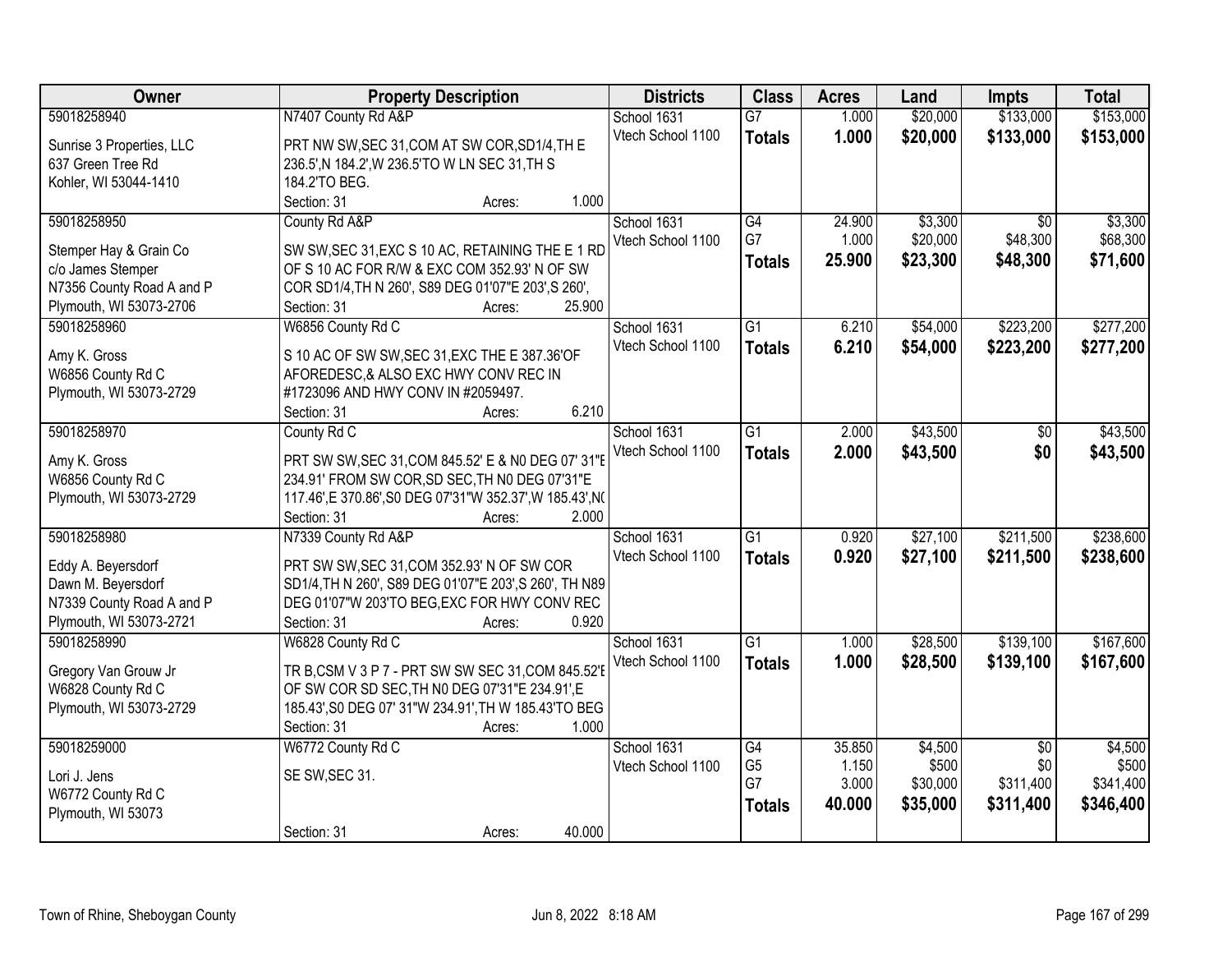| Owner                           | <b>Property Description</b>                           | <b>Districts</b>  | <b>Class</b>     | <b>Acres</b> | Land            | <b>Impts</b>           | <b>Total</b>    |
|---------------------------------|-------------------------------------------------------|-------------------|------------------|--------------|-----------------|------------------------|-----------------|
| 59018259011                     | County Rd C                                           | School 1631       | G4               | 25.780       | \$2,600         | $\overline{50}$        | \$2,600         |
| Jeffrey B. Elgin                | LOT 1 CSM V29 P258-261 DOC #2090049 BEING             | Vtech School 1100 | G <sub>5</sub>   | 0.500        | \$100           | \$0                    | \$100           |
| Wendy L. Elgin                  | PART SW SE & NW SE, SEC 31.                           |                   | G5M              | 10.200       | \$13,800        | \$0                    | \$13,800        |
| W6656 County Rd C               |                                                       |                   | <b>Totals</b>    | 36.480       | \$16,500        | \$0                    | \$16,500        |
| Plymouth, WI 53073-2725         | 36.480<br>Section: 31<br>Acres:                       |                   |                  |              |                 |                        |                 |
| 59018259012                     | W6656 County Rd C                                     | School 1631       | $\overline{G1}$  | 4.000        | \$48,500        | \$413,700              | \$462,200       |
|                                 |                                                       |                   | G4               | 7.000        | \$700           |                        | \$700           |
| Jeffrey B. Elgin                | LOT 2 CSM V29 P258-261 DOC #2090049 BEING             | Vtech School 1100 | G <sub>5</sub>   | 7.170        | \$7,400         | \$0<br>\$0             | \$7,400         |
| Wendy L. Elgin                  | PART SW SE & NW SE, SEC 31.                           |                   | G <sub>5</sub> M | 8.800        | \$11,900        | \$0                    | \$11,900        |
| W6656 County Rd C               |                                                       |                   |                  |              |                 |                        |                 |
| Plymouth, WI 53073-2725         | 26.970<br>Section: 31<br>Acres:                       |                   | <b>Totals</b>    | 26.970       | \$68,500        | \$413,700              | \$482,200       |
| 59018259013                     |                                                       | School 1631       | X4               | 0.550        | \$0             | $\sqrt[6]{}$           | $\overline{30}$ |
|                                 |                                                       | Vtech School 1100 | <b>Totals</b>    | 0.550        | \$0             | \$0                    | \$0             |
| Town of Rhine                   | DEDICATED ROAD ROW ON CSM V29 P258-261 DOC            |                   |                  |              |                 |                        |                 |
| W5250 County Rd Ff              | #2090049 BEING PART SW SE, SEC 31 COM AT SW           |                   |                  |              |                 |                        |                 |
| Elkhart Lake, WI 53020-2020     | COR OF SE1/4 SD SEC, TH N01-36-01E 33',               |                   |                  |              |                 |                        |                 |
|                                 | 0.550<br>Section: 31<br>Acres:                        |                   |                  |              |                 |                        |                 |
| 59018259022                     | W6632 County Rd C                                     | School 1631       | G <sub>1</sub>   | 2.220        | \$44,100        | \$0                    | \$44,100        |
| Susan F. Schwartz               | LOT 1 CSM V11 P 290-91 - PRT SW SE, SEC 31, COM       | Vtech School 1100 | G4               | 4.000        | \$400           | \$0                    | \$400           |
| Mark R. Schwartz                | AT S1/4 COR SD SEC, TH S89 DEG 16'20"E ALG S LN       |                   | <b>Totals</b>    | 6.220        | \$44,500        | \$0                    | \$44,500        |
| 4352 S Placid Dr                | OF SE1/4 SD SEC 720.16'TO PNT OF BEG, TH N0 DEG       |                   |                  |              |                 |                        |                 |
| Greenfield, WI 53220-3530       | 6.220<br>Section: 31<br>Acres:                        |                   |                  |              |                 |                        |                 |
| 59018259030                     | County Rd CJ                                          | School 1631       | $\overline{G1}$  | 5.070        | \$30,700        | $\overline{50}$        | \$30,700        |
|                                 |                                                       | Vtech School 1100 | <b>Totals</b>    | 5.070        | \$30,700        | \$0                    | \$30,700        |
| Jay J. Radtke                   | PRT W1/2 SE1/4, SEC 31, COM S0 DEG 11'17"W            |                   |                  |              |                 |                        |                 |
| Stephanie Ellis Radtke          | 1144.92'FROM NE COR NW SE, TH N89 DEG 48'43"W         |                   |                  |              |                 |                        |                 |
| 10252 N Range Line Rd           | 270.62', S0 DEG 11'17"W 915.75', S89 DEG 56'31"E 40', |                   |                  |              |                 |                        |                 |
| Mequon, WI 53092-5437           | Section: 31<br>5.070<br>Acres:                        |                   |                  |              |                 |                        |                 |
| 59018259051                     | County Rd A                                           | School 1631       | X3               | 17.690       | $\overline{50}$ | \$0                    | \$0             |
| Sheboygan County (Hwy Purposes) | PRT SW NW & SE NW, SEC 31 (PIPER) 0.13 AC. PRT        | Vtech School 1100 | <b>Totals</b>    | 17.690       | \$0             | \$0                    | \$0             |
| W5741 County Rd J               | NE NW, SEC 31 (CHAPPLE TR) 1.29 AC. PRT SE            |                   |                  |              |                 |                        |                 |
| Plymouth, WI 53073-3340         | NW, SEC 31 (JENS) 1.02 AC. PRT SW SW, SEC 31          |                   |                  |              |                 |                        |                 |
|                                 | 17.690<br>Section: 31<br>Acres:                       |                   |                  |              |                 |                        |                 |
| 59018259060                     | Golf Course Rd                                        | School 1631       | G5               | 16.400       | \$7,400         |                        | \$7,400         |
|                                 |                                                       | Vtech School 1100 | G <sub>6</sub>   | 15.000       | \$40,500        | $\overline{50}$<br>\$0 | \$40,500        |
| Shotgun Shooting, Inc           | ALL THAT PRT OF NE NE, SEC 32, LYING E OF TOWN        |                   |                  |              |                 | \$0                    |                 |
| c/o Scott Matheson              | RD, EXC PRT IN NE COR FOR RR R/W.                     |                   | <b>Totals</b>    | 31.400       | \$47,900        |                        | \$47,900        |
| N4949 W County Rd A             |                                                       |                   |                  |              |                 |                        |                 |
| Plymouth, WI 53073-3719         | 31.400<br>Section: 32<br>Acres:                       |                   |                  |              |                 |                        |                 |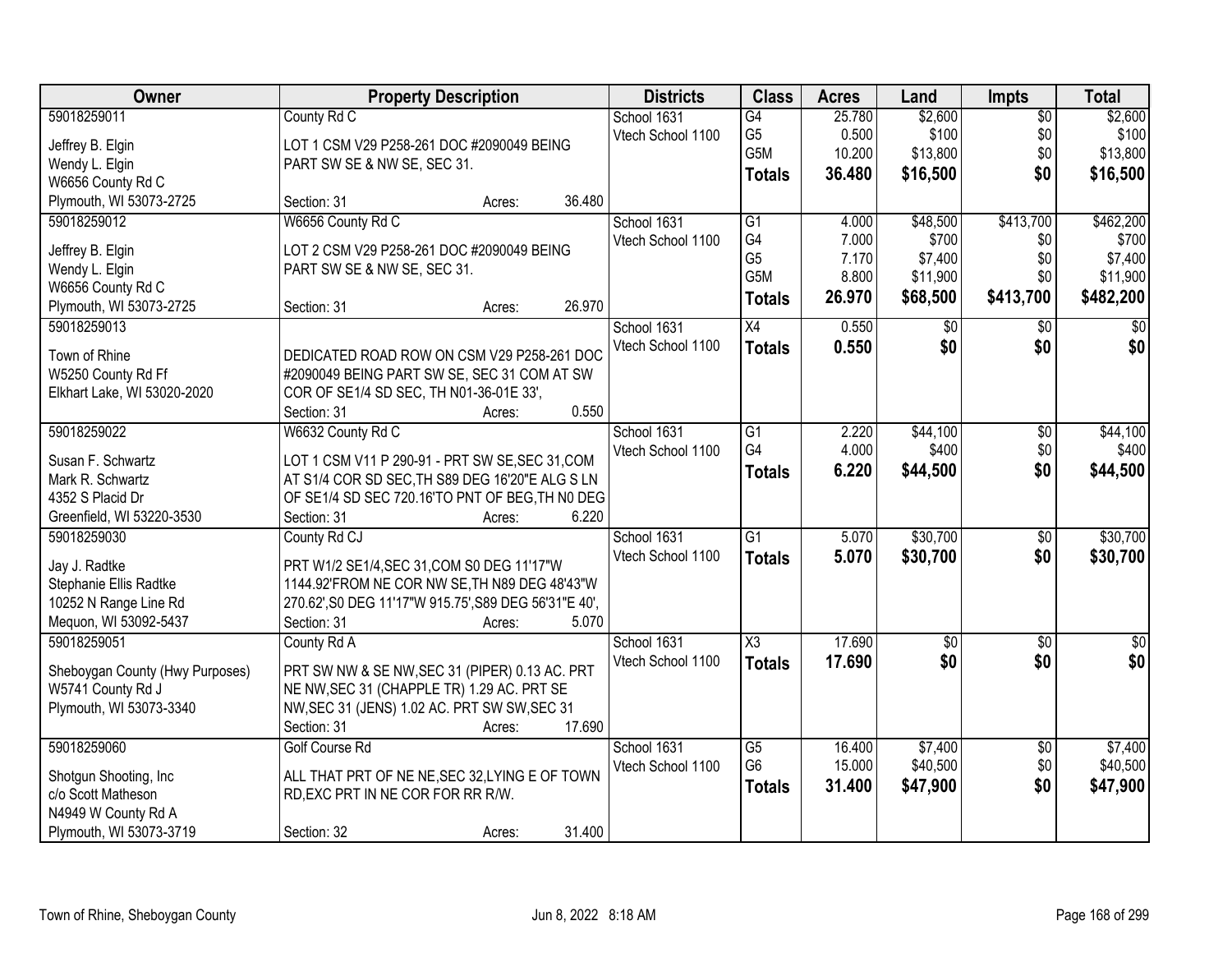| Owner                       | <b>Property Description</b>                            | <b>Districts</b>  | <b>Class</b>    | <b>Acres</b> | Land      | Impts           | <b>Total</b> |
|-----------------------------|--------------------------------------------------------|-------------------|-----------------|--------------|-----------|-----------------|--------------|
| 59018259070                 | <b>Golf Course Rd</b>                                  | School 1631       | $\overline{G2}$ | 7.370        | \$29,500  | \$60,000        | \$89,500     |
| Quit Qui Oc Golf Club, Inc  | PRT NE NE, SEC 32, LYING N, W & S OF HWY EXT NLY       | Vtech School 1100 | <b>Totals</b>   | 7.370        | \$29,500  | \$60,000        | \$89,500     |
| 500 Quit Qui Oc Ln          | & SLY THRU SD1/4, EXC PRT NOW PLATTED AS               |                   |                 |              |           |                 |              |
| PO Box 236                  | HIGHLANDS AT QUIT-QUI-OC.                              |                   |                 |              |           |                 |              |
| Elkhart Lake, WI 53020-0236 | 7.370<br>Section: 32<br>Acres:                         |                   |                 |              |           |                 |              |
| 59018259080                 | Hamman Rd                                              | School 1631       | $\overline{G2}$ | 29.760       | \$119,000 | \$180,000       | \$299,000    |
|                             |                                                        | Vtech School 1100 | <b>Totals</b>   | 29.760       | \$119,000 | \$180,000       | \$299,000    |
| Quit Qui Oc Golf Club, Inc  | NW NE, SEC 32, EXC THAT PRT NOW PLATTED AS             |                   |                 |              |           |                 |              |
| 500 Quit Qui Oc Ln          | HIGHLANDS AT QUIT-QUI-OC.                              |                   |                 |              |           |                 |              |
| PO Box 236                  |                                                        |                   |                 |              |           |                 |              |
| Elkhart Lake, WI 53020-0236 | 29.760<br>Section: 32<br>Acres:                        |                   |                 |              |           |                 |              |
| 59018259090                 | Hammann Rd                                             | School 1631       | G2              | 8.140        | \$32,600  | \$110,000       | \$142,600    |
| Quit Qui Oc Golf Club, Inc  | W1/2 SW NE, SEC 32, EXC THAT PRT NOW PLATTED           | Vtech School 1100 | <b>Totals</b>   | 8.140        | \$32,600  | \$110,000       | \$142,600    |
| 500 Quit Qui Oc Ln          | AS HIGHLANDS AT QUIT-QUI-OC, AND ALSO INCL             |                   |                 |              |           |                 |              |
| PO Box 236                  | COM AT NW COR SE NE, TH S00 DEG03' 22"E                |                   |                 |              |           |                 |              |
| Elkhart Lake, WI 53020-0236 | 8.140<br>Section: 32<br>Acres:                         |                   |                 |              |           |                 |              |
| 59018259100                 | W6230 Hammann Rd                                       | School 1631       | $\overline{G1}$ | 18.000       | \$175,000 | \$75,100        | \$250,100    |
|                             |                                                        | Vtech School 1100 | <b>Totals</b>   | 18.000       | \$175,000 | \$75,100        | \$250,100    |
| Thomas R. Testwuide Jr      | THE N 15 AC OF E1/2 OF SW NE SEC 32, AND PRT SE        |                   |                 |              |           |                 |              |
| Sherri F. Testwuide         | NE, COM AT SW COR, SD SE NE, TH N00 DEG 02' 22"W       |                   |                 |              |           |                 |              |
| 209 Huron Ave               | 899.96', S89 DEC 31' 26"E 134.98', S39 DEG 53' 47"E    |                   |                 |              |           |                 |              |
| Sheboygan, WI 53081-3549    | 18.000<br>Section: 32<br>Acres:                        |                   |                 |              |           |                 |              |
| 59018259101                 | Hammann Rd                                             | School 1631       | $\overline{G1}$ | 4.510        | \$22,600  | $\overline{50}$ | \$22,600     |
| Thomas R. Testwuide Jr      | THE S 5 AC OF E1/2 SW1/4 NE 1/4, SEC 32, COM N89       | Vtech School 1100 | <b>Totals</b>   | 4.510        | \$22,600  | \$0             | \$22,600     |
| Sherri F. Testwuide         | DEG 24' 40"E 651.31'FROM CEN OF SEC, TH NO DEG         |                   |                 |              |           |                 |              |
| 209 Huron Ave               | 3'29"W 334.50', N89 DEG 24'40"E 650.97', S0 DEG 6'58"E |                   |                 |              |           |                 |              |
| Sheboygan, WI 53081-3549    | Section: 32<br>4.510<br>Acres:                         |                   |                 |              |           |                 |              |
| 59018259110                 | <b>Golf Course Rd</b>                                  | School 1631       | $\overline{G2}$ | 25.990       | \$104,000 | \$150,000       | \$254,000    |
|                             |                                                        | Vtech School 1100 | <b>Totals</b>   | 25.990       | \$104,000 | \$150,000       | \$254,000    |
| Quit Qui Oc Golf Club, Inc. | PRT SE NE, SEC 32, BEG AT E1/4 COR, SD SEC, TH         |                   |                 |              |           |                 |              |
| 500 Quit Qui Oc Ln          | N89 DEG 31' 26"W 1302.92', N0 DEG 03'22"W              |                   |                 |              |           |                 |              |
| PO Box 236                  | 1313.25', S89 DEG 42'13"E 488.07'TO CENLN GOLF         |                   |                 |              |           |                 |              |
| Elkhart Lake, WI 53020-0236 | 25.990<br>Section: 32<br>Acres:                        |                   |                 |              |           |                 |              |
| 59018259120                 | N7743 Royal and Ancient Dr                             | School 1631       | $\overline{G2}$ | 26.990       | \$108,000 | \$152,800       | \$260,800    |
| Quit Qui Oc Golf Club, Inc  | NE NW, SEC 32, EXC COM AT SW COR SD1/4, TH N ON        | Vtech School 1100 | <b>Totals</b>   | 26.990       | \$108,000 | \$152,800       | \$260,800    |
| 500 Quit Qui Oc Ln          | CEN OF CTH C TO A PNT 1684.42'N OF E&W 1/4             |                   |                 |              |           |                 |              |
| PO Box 236                  | LN, S89 DEG 51'E 200', S TO S LN NE NW, TH W TO        |                   |                 |              |           |                 |              |
| Elkhart Lake, WI 53020-0236 | Section: 32<br>26.990<br>Acres:                        |                   |                 |              |           |                 |              |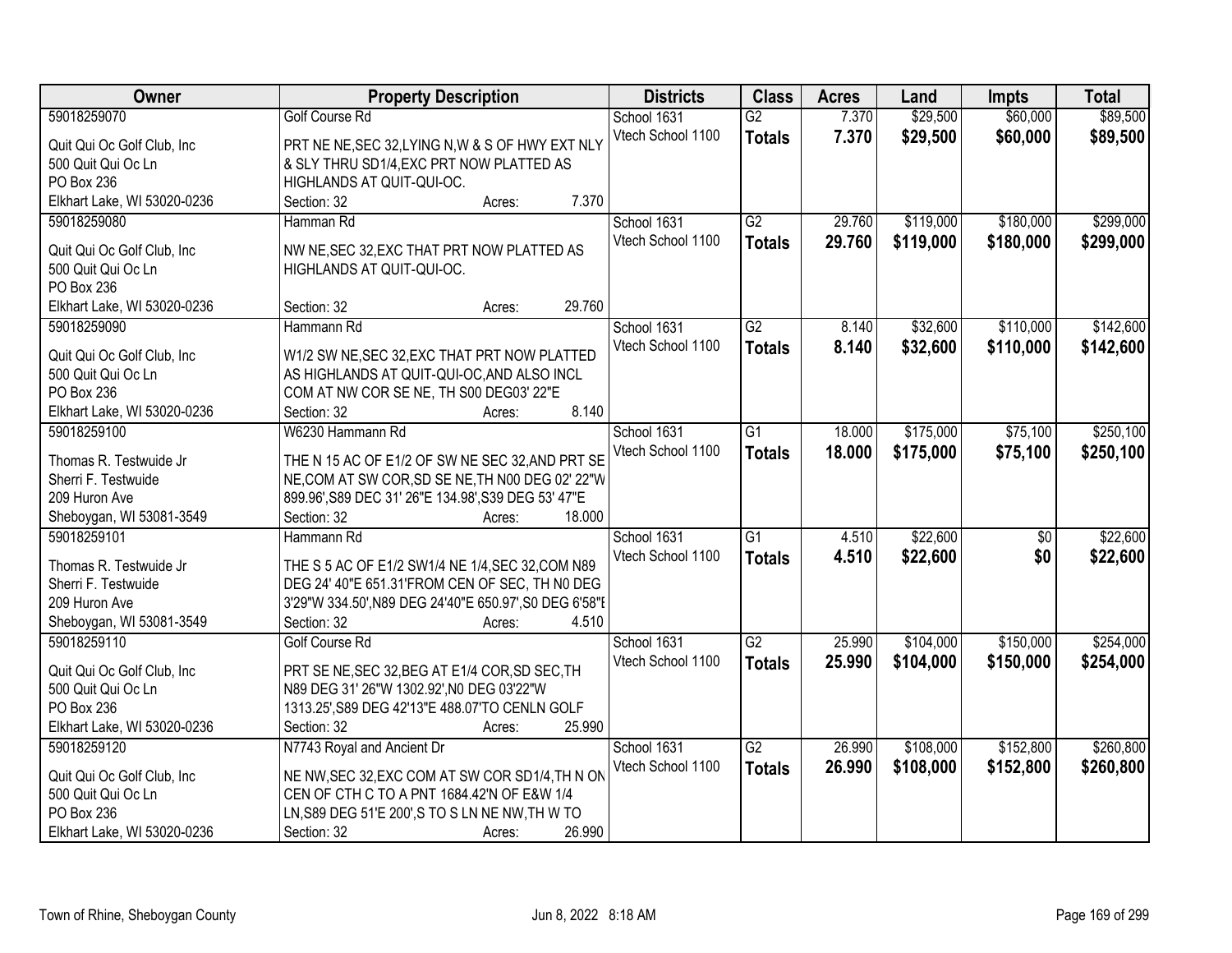| Owner                                | <b>Property Description</b>                                                     | <b>Districts</b>  | <b>Class</b>    | <b>Acres</b> | Land            | <b>Impts</b>           | <b>Total</b>    |
|--------------------------------------|---------------------------------------------------------------------------------|-------------------|-----------------|--------------|-----------------|------------------------|-----------------|
| 59018259130                          | County Rd J                                                                     | School 1631       | $\overline{G4}$ | 6.120        | \$800           | $\overline{50}$        | \$800           |
| Landgraf, Edward S & Yvonne Landgraf | PRT A-15733 - PRT NW1/4, SEC 32, COM S3 DEG                                     | Vtech School 1100 | <b>Totals</b>   | 6.120        | \$800           | \$0                    | \$800           |
| Trust et al                          | 18'21"E 15.57' & N0 DEG 3'56"E 313.07'FROM SW COR                               |                   |                 |              |                 |                        |                 |
| <b>PO Box 428</b>                    | OF E1/2 NW1/4 SD SEC, TH CONT N0 DEG 3'56"E                                     |                   |                 |              |                 |                        |                 |
| Elkhart Lake, WI 53020-0428          | 6.120<br>Section: 32<br>Acres:                                                  |                   |                 |              |                 |                        |                 |
| 59018259141                          | N7621 County Rd J                                                               | Sanitary 7020     | $\overline{G1}$ | 0.880        | \$26,400        | \$95,100               | \$121,500       |
|                                      |                                                                                 | School 1631       | <b>Totals</b>   | 0.880        | \$26,400        | \$95,100               | \$121,500       |
| Helen E. Dentz                       | PRT A-15733 & OTHER LANDS - PRT NW1/4,SEC                                       | Vtech School 1100 |                 |              |                 |                        |                 |
| N7621 County Rd J                    | 32, COM S03 DEG 18'21"E 15.57'& N0 DEG 3' 56"E                                  |                   |                 |              |                 |                        |                 |
| Elkhart Lake, WI 53020-1900          | 1494.60'FROM SW COR OF E1/2 NW1/4, SD SEC, TH<br>0.880<br>Section: 32<br>Acres: |                   |                 |              |                 |                        |                 |
| 59018259152                          | N County Rd A                                                                   | School 1631       | $\overline{G4}$ | 26.220       | \$3,900         | \$0                    | \$3,900         |
|                                      |                                                                                 | Vtech School 1100 | G <sub>5</sub>  | 14.470       | \$6,500         | \$0                    | \$6,500         |
| Frank G. Brotz                       | PRT NW 1/4, SEC 32, COM AT W1/4 COR SD SEC 32,                                  |                   | G5M             | 5.000        | \$6,800         | \$0                    | \$6,800         |
| 3518 Lakeshore Rd                    | TH S89 DEG 02'33"E 166.45', N00 DEG 25'17"E                                     |                   | <b>Totals</b>   | 45.690       | \$17,200        | \$0                    | \$17,200        |
| Sheboygan, WI 53083-2903             | 1522.67', N61 DEG 36'24"E 105.15', S68 DEG 07'39"E                              |                   |                 |              |                 |                        |                 |
|                                      | 45.690<br>Section: 32<br>Acres:                                                 |                   |                 |              |                 |                        |                 |
| 59018259180                          | County Rd J                                                                     | School 1631       | $\overline{G1}$ | 0.090        | \$1,000         | \$0                    | \$1,000         |
| Frank G. Brotz                       | PRT SW NW, SEC 32, COM 1184.8' N OF SE                                          | Vtech School 1100 | <b>Totals</b>   | 0.090        | \$1,000         | \$0                    | \$1,000         |
| Judy L. Brotz                        | COR, SD1/4, TH W 74.75', N 50', E 74.75', TH S 50'TO                            |                   |                 |              |                 |                        |                 |
| W7397 County Rd H                    | BEG.                                                                            |                   |                 |              |                 |                        |                 |
| Elkhart Lake, WI 53020-1436          | 0.090<br>Section: 32<br>Acres:                                                  |                   |                 |              |                 |                        |                 |
| 59018259190                          | N/A                                                                             | School 1631       | $\overline{G2}$ | 19.960       | \$79,800        | \$100,000              | \$179,800       |
| Quit Qui Oc Golf Club, Inc           | SE NW, SEC 32, EXC COM AT SW COR SD1/4, TH E                                    | Vtech School 1100 | <b>Totals</b>   | 19.960       | \$79,800        | \$100,000              | \$179,800       |
| 500 Quit Qui Oc Ln                   | 660',N 330',W 360'M/L,N0 DEG 09'E 200',N89 DEG 51'W                             |                   |                 |              |                 |                        |                 |
| PO Box 236                           | 100',N TO N LN SE NW,W TO W LN SD1/4,TH S TO                                    |                   |                 |              |                 |                        |                 |
| Elkhart Lake, WI 53020-0236          | 19.960<br>Section: 32<br>Acres:                                                 |                   |                 |              |                 |                        |                 |
| 59018259210                          | County Rd MM                                                                    | School 1631       | $\overline{G3}$ | 40.000       | $\overline{50}$ | \$0                    | $\overline{30}$ |
|                                      |                                                                                 | Vtech School 1100 | <b>Totals</b>   | 40.000       | \$0             | \$0                    | \$0             |
| Crystal Lake Crushed Stone Co        | NE SE, SEC 32.                                                                  |                   |                 |              |                 |                        |                 |
| PO Box 57                            |                                                                                 |                   |                 |              |                 |                        |                 |
| Elkhart Lake, WI 53020-0057          | 40.000                                                                          |                   |                 |              |                 |                        |                 |
| 59018259220                          | Section: 32<br>Acres:<br>N7330 Highview Rd                                      | School 1631       | $\overline{G3}$ | 34.100       | $\overline{30}$ |                        | $\overline{30}$ |
|                                      |                                                                                 | Vtech School 1100 |                 | 34.100       | \$0             | $\overline{50}$<br>\$0 | \$0             |
| Crystal Lake Crushed Stone Co        | SE SE, SEC 32, EXC COM FROM SE COR, SD SEC, TH                                  |                   | <b>Totals</b>   |              |                 |                        |                 |
| PO Box 57                            | N89 DEG 34'28" W 577.31', N0 DEG 25'32"E 499.78'TO                              |                   |                 |              |                 |                        |                 |
| Elkhart Lake, WI 53020-0057          | S LINE PRIV RD, N89 DEG 12'E TO E LINE SD SEC, TH                               |                   |                 |              |                 |                        |                 |
|                                      | Section: 32<br>34.100<br>Acres:                                                 |                   |                 |              |                 |                        |                 |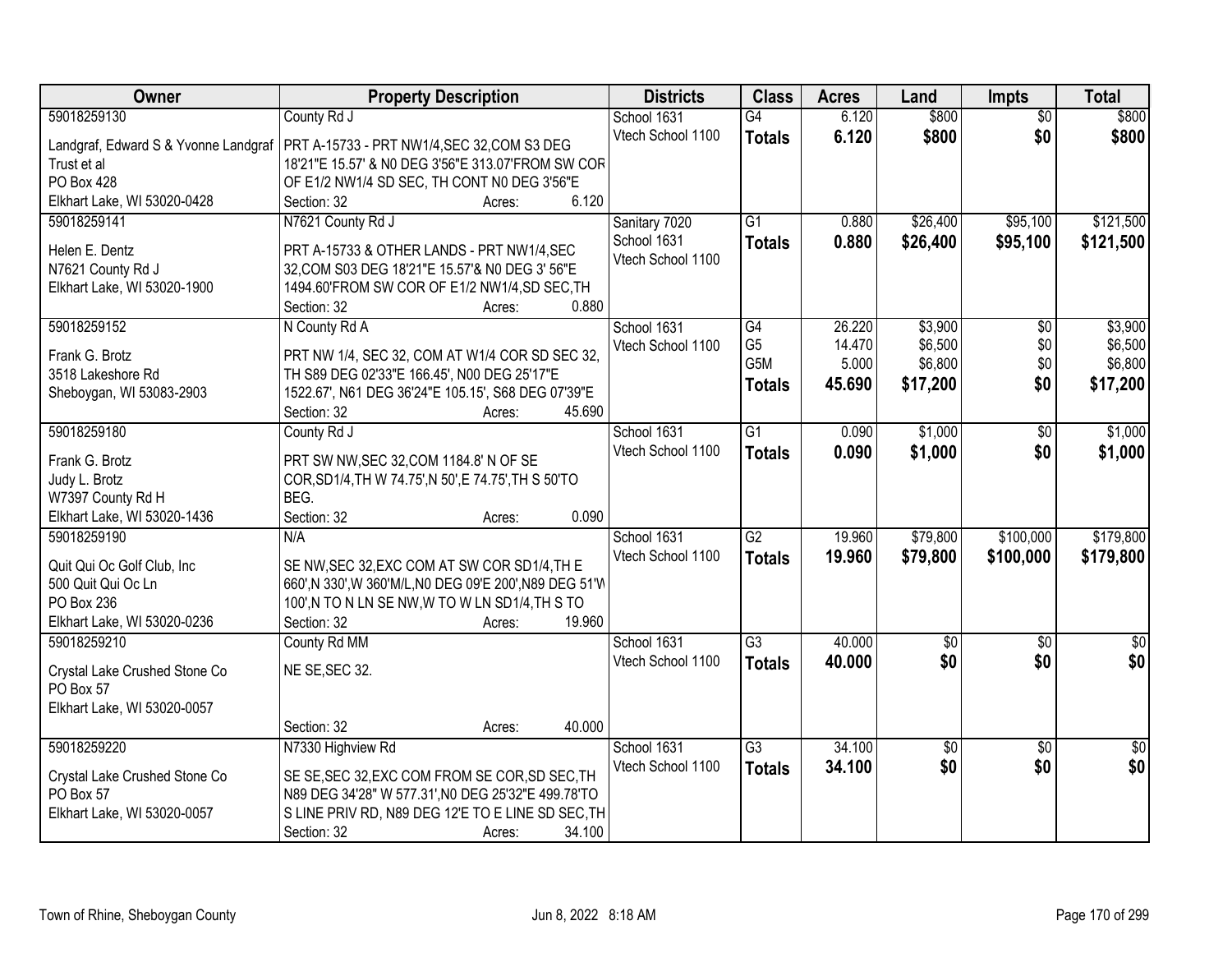| Owner                           | <b>Property Description</b>                          | <b>Districts</b>  | <b>Class</b>           | <b>Acres</b> | Land            | Impts           | <b>Total</b>     |
|---------------------------------|------------------------------------------------------|-------------------|------------------------|--------------|-----------------|-----------------|------------------|
| 59018259230                     | N7322 Highview Rd                                    | School 1631       | $\overline{G1}$        | 3.260        | \$46,700        | \$199,200       | \$245,900        |
| Benjamin A. Dorn                | A-13703 - PRT SE NE, SEC 32, COM AT NW COR LOT       | Vtech School 1100 | <b>Totals</b>          | 3.260        | \$46,700        | \$199,200       | \$245,900        |
| N7322 Highview Rd               | 1, CSM V 2 P 322, TH N0 DEG 25'32"E 253.08', S89 DEG |                   |                        |              |                 |                 |                  |
| Plymouth, WI 53073-2787         | 46'07"E 570.17'TO CENLN GOLF COURSE RD, SWLY         |                   |                        |              |                 |                 |                  |
|                                 | 3.260<br>Section: 32<br>Acres:                       |                   |                        |              |                 |                 |                  |
| 59018259240                     | N7312 Highview Rd                                    | School 1631       | $\overline{G1}$        | 1.050        | \$23,400        | \$50,100        | \$73,500         |
|                                 |                                                      | Vtech School 1100 |                        | 1.050        |                 |                 |                  |
| Andrew A. Anderson              | TRACT 1 CSM V 6 P 337-PRT SE SE, SEC 32, COM IN      |                   | <b>Totals</b>          |              | \$23,400        | \$50,100        | \$73,500         |
| Devon K. Anderson               | CEN OF GOLF COURSE RD WHICH IS N89 DEG               |                   |                        |              |                 |                 |                  |
| 14 Galeria Pl                   | 34'28"W 67.87'& NELY ALG A CURVE 189.37'FROM SE      |                   |                        |              |                 |                 |                  |
| Pittsburg, CA 94565-7767        | 1.050<br>Section: 32<br>Acres:                       |                   |                        |              |                 |                 |                  |
| 59018259241                     | Memorandum                                           | School 1631       |                        |              |                 |                 |                  |
|                                 |                                                      | Vtech School 1100 | <b>Totals</b>          |              |                 |                 |                  |
| Memorandum                      | SW NE, SEC 32 0.49 AC                                |                   |                        |              |                 |                 |                  |
| Na                              |                                                      |                   |                        |              |                 |                 |                  |
| Na, WI 99999                    |                                                      |                   |                        |              |                 |                 |                  |
|                                 | 0.490<br>Section: 32<br>Acres:                       |                   |                        |              |                 |                 |                  |
| 59018259242                     | N7310 Highview Rd                                    | School 1631       | G1                     | 1.950        | \$34,200        | \$162,600       | \$196,800        |
| Andrew A. Anderson              | TRACT 2 CSM V 6 P 337-PRT SE SE, SEC 32, COM IN      | Vtech School 1100 | <b>Totals</b>          | 1.950        | \$34,200        | \$162,600       | \$196,800        |
| Devon K. Anderson               | CEN OF GOLF COURSE RD WHICH IS N89 DEG               |                   |                        |              |                 |                 |                  |
| 14 Galeria Pl                   | 34'28"W 67.87'FROM SE COR, SD 1/4, TH N89 DEG        |                   |                        |              |                 |                 |                  |
| Pittsburg, CA 94565-7767        | 1.950<br>Section: 32<br>Acres:                       |                   |                        |              |                 |                 |                  |
| 59018259243                     | County Rd A N                                        | School 1631       | $\overline{\text{X3}}$ | 2.950        | $\overline{50}$ | $\overline{50}$ | $\overline{\$0}$ |
|                                 |                                                      | Vtech School 1100 | <b>Totals</b>          | 2.950        | \$0             | \$0             | \$0              |
| Sheboygan County (Hwy Purposes) | PRT NW NW & SW NW, SEC 32 (BROTZ) 2.95 AC.           |                   |                        |              |                 |                 |                  |
| W5741 County Rd J               |                                                      |                   |                        |              |                 |                 |                  |
| Plymouth, WI 53073-3340         |                                                      |                   |                        |              |                 |                 |                  |
|                                 | 2.950<br>Section: 32<br>Acres:                       |                   |                        |              |                 |                 |                  |
| 59018259250                     | W5729 Garton Rd                                      | School 1631       | G1                     | 14.330       | \$74,300        | \$291,700       | \$366,000        |
| Matthew A. Schwochert           | "ERROR DEED" NE NE, SEC 33, EXC THE W 920' OF        | Vtech School 1100 | <b>Totals</b>          | 14.330       | \$74,300        | \$291,700       | \$366,000        |
| Sheryl J. Schwochert            | THE N 1035.91'OF AFORE DESC, SUBJ TO HWY CON\        |                   |                        |              |                 |                 |                  |
| W5729 Garton Rd                 | AS REC IN V 385 P 159-60, EXC COM S0 DEG 44'04"W     |                   |                        |              |                 |                 |                  |
| Plymouth, WI 53073-2849         | 14.330<br>Section: 33<br>Acres:                      |                   |                        |              |                 |                 |                  |
| 59018259260                     | W5793 Garton Rd                                      | School 1631       | $\overline{G1}$        | 1.420        | \$34,800        | \$151,100       | \$185,900        |
|                                 |                                                      | Vtech School 1100 |                        |              |                 |                 |                  |
| Gerald J. Kulow                 | THE W 300'OF N 190'OF NE NE, SEC 33, SUBJ TO         |                   | <b>Totals</b>          | 1.420        | \$34,800        | \$151,100       | \$185,900        |
| Catherine L. Kulow              | HWY CONV AS REC IN V 385 P 159-60,& ALSO PRT         |                   |                        |              |                 |                 |                  |
| W5793 Garton Rd                 | NW NE, COM S89 DEG 8'43"E 1320.27'& S0 DEG           |                   |                        |              |                 |                 |                  |
| Plymouth, WI 53073-2849         | 1.420<br>Section: 33<br>Acres:                       |                   |                        |              |                 |                 |                  |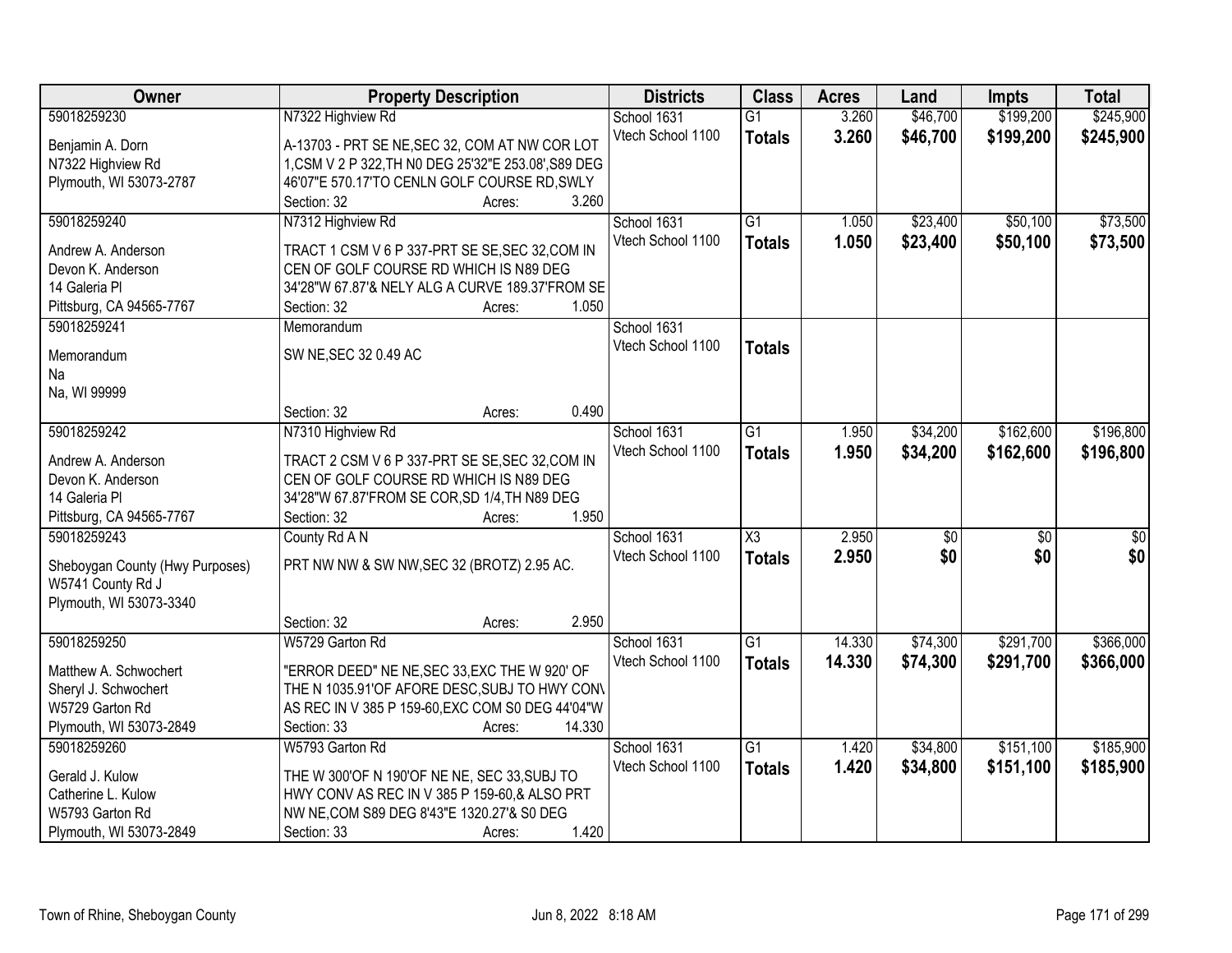| Owner                       | <b>Property Description</b>                            | <b>Districts</b>  | <b>Class</b>    | <b>Acres</b> | Land     | <b>Impts</b>    | <b>Total</b> |
|-----------------------------|--------------------------------------------------------|-------------------|-----------------|--------------|----------|-----------------|--------------|
| 59018259270                 | W5753 Garton Rd                                        | School 1631       | $\overline{G1}$ | 19.860       | \$88,200 | \$176,400       | \$264,600    |
| Clarence F. Rentmeester     | PRT NE NE, SEC 33, COM 190'S OF NW COR SD1/4, TH       | Vtech School 1100 | <b>Totals</b>   | 19.860       | \$88,200 | \$176,400       | \$264,600    |
| W5753 Garton Rd             | S89 DEG 27'E 300', N 150'TO S LN CTH JJ, S89 DEG       |                   |                 |              |          |                 |              |
| Plymouth, WI 53073-2849     | 27'E 620'ON SD S R/W LN, S 995.91', N89 DEG 27' W      |                   |                 |              |          |                 |              |
|                             | 19.860<br>Section: 33<br>Acres:                        |                   |                 |              |          |                 |              |
| 59018259271                 | W5695 Garton Rd                                        | School 1631       | G2              | 1.930        | \$35,600 | \$470,000       | \$505,600    |
|                             |                                                        | Vtech School 1100 |                 | 1.930        |          | \$470,000       |              |
| Urner Properties, LLC       | LOT 1, CSM V 8 P 292-93 - PRT NE NE, SEC 33, COM       |                   | <b>Totals</b>   |              | \$35,600 |                 | \$505,600    |
| W5695 Garton Rd             | S0 DEG 44' 04"W 40'FROM NE COR SD SEC, TH              |                   |                 |              |          |                 |              |
| Plymouth, WI 53073-2806     | CONT S0 DEG 44'04"W 513.30', S82 DEG 18'17"W           |                   |                 |              |          |                 |              |
|                             | 1.930<br>Section: 33<br>Acres:                         |                   |                 |              |          |                 |              |
| 59018259272                 | Garton Rd                                              | School 1631       | $\overline{G2}$ | 1.420        | \$32,500 | \$37,500        | \$70,000     |
|                             |                                                        | Vtech School 1100 | <b>Totals</b>   | 1.420        | \$32,500 | \$37,500        | \$70,000     |
| Michael J. Urner            | LOT 2, CSM V 8 P 292-93 - PRT NE NE, SEC 33, COM       |                   |                 |              |          |                 |              |
| W5695 Garton Rd             | S0 DEG 44' 04"W 40'& N89 DEG 08'43"W 276.80'FROM       |                   |                 |              |          |                 |              |
| Plymouth, WI 53073-2806     | NE COR SD SEC, TH S0 DEG 21'31"W 554.37', S82<br>1.420 |                   |                 |              |          |                 |              |
|                             | Section: 33<br>Acres:                                  |                   |                 |              |          |                 |              |
| 59018259281                 | W5827 Garton Rd                                        | School 1631       | $\overline{G1}$ | 5.030        | \$51,100 | \$153,400       | \$204,500    |
| John E. Sherman             | LOT 1 CSM V26 P100-101 #1983585 - PRT E1/2 W1/2        | Vtech School 1100 | <b>Totals</b>   | 5.030        | \$51,100 | \$153,400       | \$204,500    |
| Marie E. Sherman            | NE1/4, SEC 33.                                         |                   |                 |              |          |                 |              |
| W5827 Garton Rd             |                                                        |                   |                 |              |          |                 |              |
| Plymouth, WI 53073-2800     | 5.030<br>Section: 33<br>Acres:                         |                   |                 |              |          |                 |              |
| 59018259282                 | Garton Rd                                              | School 1631       | $\overline{G4}$ | 33.220       | \$3,300  | $\overline{50}$ | \$3,300      |
|                             |                                                        | Vtech School 1100 | <b>Totals</b>   | 33.220       | \$3,300  | \$0             | \$3,300      |
| Bugs Acres, LLC             | LOT 2 CSM V26 P100-101 #1983585 - PRT E1/2 W1/2        |                   |                 |              |          |                 |              |
| N8651 Franklin Rd           | NE1/4, SEC 33.                                         |                   |                 |              |          |                 |              |
| Elkhart Lake, WI 53020-1764 |                                                        |                   |                 |              |          |                 |              |
|                             | 33.220<br>Section: 33<br>Acres:                        |                   |                 |              |          |                 |              |
| 59018259290                 | N7613 Racetrack Rd                                     | School 1631       | $\overline{G1}$ | 5.000        | \$51,000 | \$175,600       | \$226,600    |
| Clifford J. Miller          | PARCEL A, A-15736 - PRT W1/2 W1/2 NE1/4, SEC           | Vtech School 1100 | G4              | 24.190       | \$2,400  | \$0             | \$2,400      |
| Carol J. Miller             | 33, COM AT CEN SD SEC, TH NO DEG 37'20"E               |                   | <b>Totals</b>   | 29.190       | \$53,400 | \$175,600       | \$229,000    |
| N7613 Racetrack Rd          | 2637.35'TO N1/4 COR SD SEC, S89 DEG 8'43"E             |                   |                 |              |          |                 |              |
| Plymouth, WI 53073-2843     | 29.190<br>Section: 33<br>Acres:                        |                   |                 |              |          |                 |              |
| 59018259310                 | W5853 Garton Rd                                        | School 1631       | $\overline{G1}$ | 1.040        | \$29,100 | \$75,600        | \$104,700    |
|                             |                                                        | Vtech School 1100 | <b>Totals</b>   | 1.040        | \$29,100 | \$75,600        | \$104,700    |
| Garry N. Schomberg          | PRT NW NE, SEC 33, COM S89 DEG 08'43"E 656.68'&        |                   |                 |              |          |                 |              |
| Theresa M. Schomberg        | S0 DEG 45' 19"W 40'FROM N1/4 POST, TH N 89 DEG         |                   |                 |              |          |                 |              |
| W5853 Garton Rd             | 08'43"W 90', S0 DEG 45'19"W 202', S89 DEG 08'43"E      |                   |                 |              |          |                 |              |
| Plymouth, WI 53073-2800     | 1.040<br>Section: 33<br>Acres:                         |                   |                 |              |          |                 |              |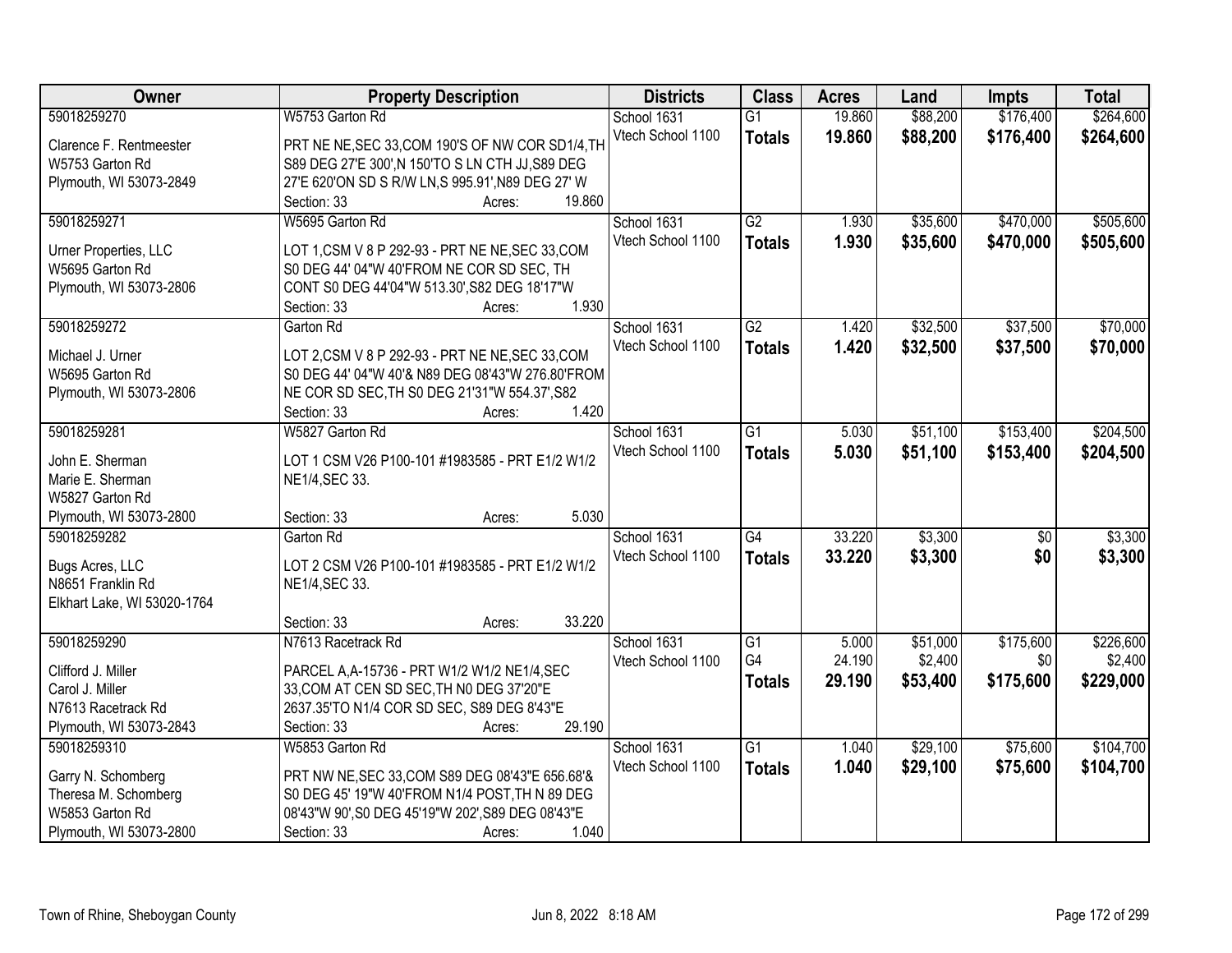| Owner                        | <b>Property Description</b>                            | <b>Districts</b>  | <b>Class</b>     | <b>Acres</b> | Land     | <b>Impts</b>    | <b>Total</b>    |
|------------------------------|--------------------------------------------------------|-------------------|------------------|--------------|----------|-----------------|-----------------|
| 59018259321                  | N7519 Racetrack Rd                                     | School 1631       | $\overline{G1}$  | 10.000       | \$63,500 | \$125,100       | \$188,600       |
| Jason J. Kossman             | LOT 1 CSM V12 P 297-98 - PRT SW NE, SEC 33, BEG        | Vtech School 1100 | <b>Totals</b>    | 10.000       | \$63,500 | \$125,100       | \$188,600       |
| Wendy M. Kossman             | AT CEN SD SEC, TH N0 DEG 10'29"W 664.96', N89 DEG      |                   |                  |              |          |                 |                 |
| N7519 Racetrack Rd           | 45'10"E 665.56', S0 DEG 8'E 664.96', TH S89 DEG        |                   |                  |              |          |                 |                 |
| Plymouth, WI 53073-2843      | 10.000<br>Section: 33<br>Acres:                        |                   |                  |              |          |                 |                 |
| 59018259340                  | Garton Rd                                              | School 1631       | $\overline{G6}$  | 10.290       | \$20,600 | \$0             | \$20,600        |
|                              |                                                        | Vtech School 1100 | <b>Totals</b>    | 10.290       | \$20,600 | \$0             | \$20,600        |
| Matthew A. Schwochert        | SE NE, SEC 33, EXC BEG AT SE COR, SD1/4, TH NO         |                   |                  |              |          |                 |                 |
| Sheryl J. Schwochert         | DEG 0'30"W 1026.8', S89 DEG 45'10"W 1261.64', S0 DEC   |                   |                  |              |          |                 |                 |
| W5729 Garton Rd              | 05'30"E 1026.79', TH S89 DEG 45'10"E 1260.15'ALG S     |                   |                  |              |          |                 |                 |
| Plymouth, WI 53073-2849      | 10.290<br>Section: 33<br>Acres:                        |                   |                  |              |          |                 |                 |
| 59018259351                  | Weber <sub>Rd</sub>                                    | School 1631       | G1               | 0.210        | \$3,600  | \$0             | \$3,600         |
| Quasius Living Trust         | PRT SENE SEC 33, T16N, R21E COM AT E1/4 COR            | Vtech School 1100 | G <sub>5</sub>   | 0.070        | \$100    | \$0             | \$100           |
| 3618 N 6th St                | SD SEC 33, TH N 60', W 200', S 60', TH E 200'TO BEG    |                   | G <sub>6</sub>   | 0.410        | \$1,100  | \$0             | \$1,100         |
| Sheboygan, WI 53083-3035     | AND ALSO COM AT E1/4 COR SD SEC 33, TH                 |                   | <b>Totals</b>    | 0.690        | \$4,800  | \$0             | \$4,800         |
|                              | 0.690<br>Section: 33<br>Acres:                         |                   |                  |              |          |                 |                 |
| 59018259393                  | N7488 Schwaller Dr                                     | School 1631       | G1               | 2.870        | \$57,200 | \$624,600       | \$681,800       |
|                              |                                                        | Vtech School 1100 | G4               | 12.000       | \$1,600  | \$0             | \$1,600         |
| Steven P. Urner              | B-1921 - PRT SE NE, SEC 33, COM N0 DEG 0'30"W          |                   | G <sub>5</sub> M | 14.040       | \$19,000 | \$0             | \$19,000        |
| Kristin A. Simoens-Urner     | 60'FROM E 1/4 COR, SD SEC, TH N89 DEG 49'27"W          |                   |                  | 28.910       | \$77,800 | \$624,600       | \$702,400       |
| N7488 Schwaller Dr           | 198.37', NO DEG 10' 40"E 90', N89 DEG 49'20"W 285', S0 |                   | <b>Totals</b>    |              |          |                 |                 |
| Plymouth, WI 53073-2860      | Section: 33<br>28.910<br>Acres:                        |                   |                  |              |          |                 |                 |
| 59018259400                  | W5917 Garton Rd                                        | School 1631       | $\overline{G1}$  | 10.450       | \$64,600 | \$205,500       | \$270,100       |
|                              |                                                        | Vtech School 1100 | <b>Totals</b>    | 10.450       | \$64,600 | \$205,500       | \$270,100       |
| Noel R. Peterson             | LOT 1,CSM V 8 P 202 - PRT NE NW, SEC 33, COM AT        |                   |                  |              |          |                 |                 |
| W5917 Garton Rd              | N1/4 COR SD SEC, TH N89 DEG 25'20"W 649.96', S0        |                   |                  |              |          |                 |                 |
| Plymouth, WI 53073-2852      | DEG 43'43"W 699.50', S89 DEG 25'20"E 651.26', TH N0    |                   |                  |              |          |                 |                 |
|                              | 10.450<br>Section: 33<br>Acres:                        |                   |                  |              |          |                 |                 |
| 59018259430                  | State Highway 67                                       | School 1631       | $\overline{X4}$  | 8.230        | \$0      | $\overline{50}$ | $\overline{50}$ |
| Railroad Properties, LLC     | ALL THAT PART OF N 60 AC OF W1/2 OF NW1/4, SEC         | Vtech School 1100 | <b>Totals</b>    | 8.230        | \$0      | \$0             | \$0             |
| 330 N Jefferson Ct Ste 315 B | 33, LYING W OF WLY R/W LINE OF C.M.ST. P.&             |                   |                  |              |          |                 |                 |
| Chicago, IL 60661            | P.R.R.CO., THE SD R/W LINE BEING 49.5'WLY OF &         |                   |                  |              |          |                 |                 |
|                              | 8.230<br>Section: 33<br>Acres:                         |                   |                  |              |          |                 |                 |
| 59018259451                  | <b>Golf Course Rd</b>                                  | School 1631       | $\overline{G1}$  | 2.380        | \$44,500 | \$25,500        | \$70,000        |
|                              |                                                        | Vtech School 1100 | <b>Totals</b>    | 2.380        | \$44,500 | \$25,500        | \$70,000        |
| Brian S. Biller              | LOT 1 BILLER ESTATES                                   |                   |                  |              |          |                 |                 |
| N7575 Golf Course Rd         |                                                        |                   |                  |              |          |                 |                 |
| Plymouth, WI 53073-2704      |                                                        |                   |                  |              |          |                 |                 |
|                              | 2.380<br>Section: 32<br>Acres:                         |                   |                  |              |          |                 |                 |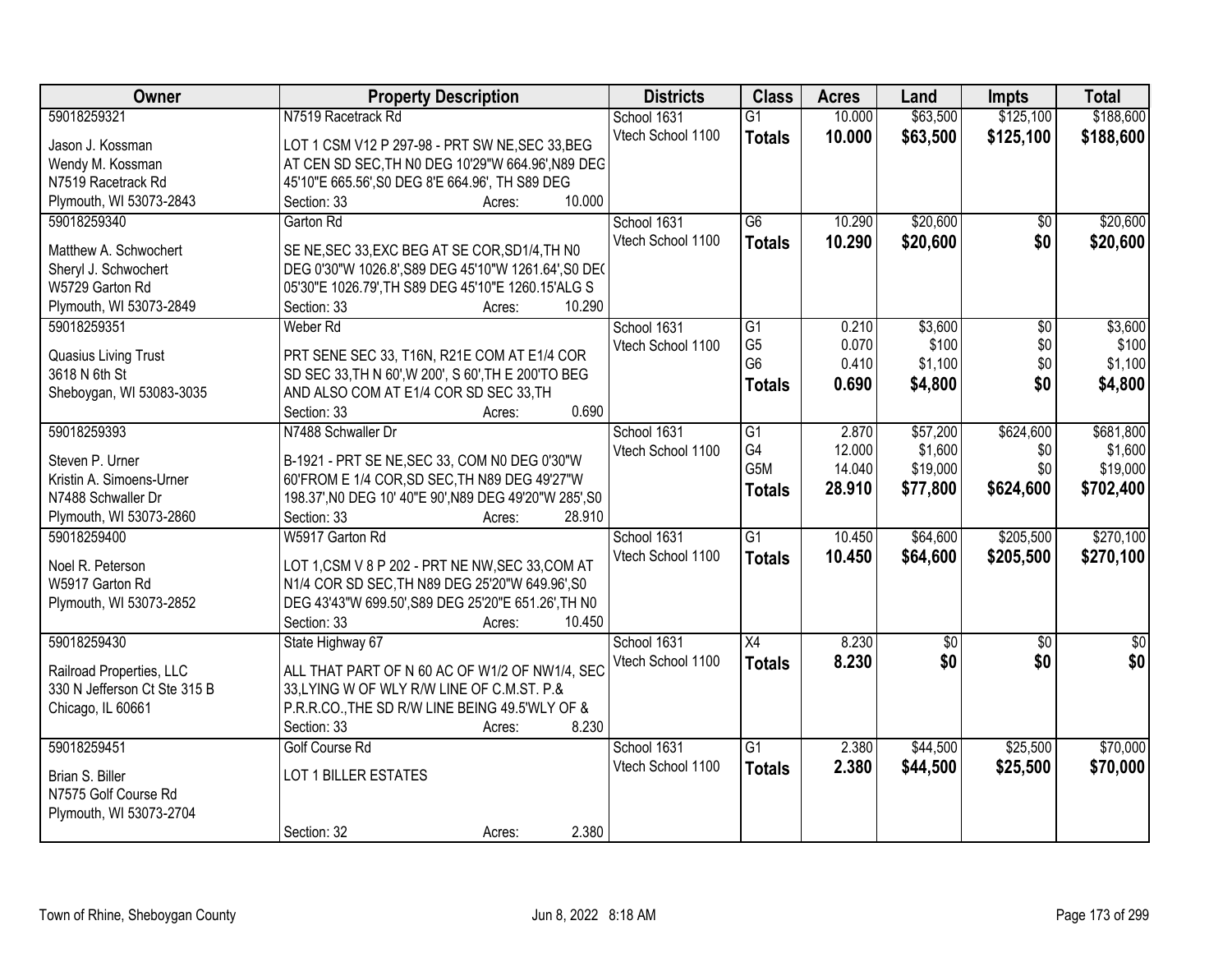| Owner                                        | <b>Property Description</b>                                                                |        |        | <b>Districts</b>  | <b>Class</b>    | <b>Acres</b> | Land     | <b>Impts</b>    | <b>Total</b> |
|----------------------------------------------|--------------------------------------------------------------------------------------------|--------|--------|-------------------|-----------------|--------------|----------|-----------------|--------------|
| 59018259452                                  | N7575 Golf Course Rd                                                                       |        |        | School 1631       | $\overline{G1}$ | 2.200        | \$44,000 | \$89,400        | \$133,400    |
| Brian S. Biller                              | <b>LOT 2 BILLER ESTATES</b>                                                                |        |        | Vtech School 1100 | <b>Totals</b>   | 2.200        | \$44,000 | \$89,400        | \$133,400    |
| N7575 Golf Course Rd                         |                                                                                            |        |        |                   |                 |              |          |                 |              |
| Plymouth, WI 53073-2704                      |                                                                                            |        |        |                   |                 |              |          |                 |              |
|                                              | Section: 32                                                                                | Acres: | 2.200  |                   |                 |              |          |                 |              |
| 59018259453                                  | N7553 Golf Course Rd                                                                       |        |        | School 1631       | $\overline{G1}$ | 1.980        | \$43,200 | \$308,500       | \$351,700    |
| Zachary J. Lee                               | LOT 3 BILLER ESTATES                                                                       |        |        | Vtech School 1100 | <b>Totals</b>   | 1.980        | \$43,200 | \$308,500       | \$351,700    |
| Stephanie A. Lee                             |                                                                                            |        |        |                   |                 |              |          |                 |              |
| 3110 County Rd Pp                            |                                                                                            |        |        |                   |                 |              |          |                 |              |
| Plymouth, WI 53073-4223                      | Section: 32                                                                                | Acres: | 1.980  |                   |                 |              |          |                 |              |
| 59018259454                                  | <b>Golf Course Rd</b>                                                                      |        |        | School 1631       | G1              | 2.740        | \$45,400 | \$0             | \$45,400     |
| <b>Toby Mulholland</b>                       | <b>LOT 4 BILLER ESTATES</b>                                                                |        |        | Vtech School 1100 | <b>Totals</b>   | 2.740        | \$45,400 | \$0             | \$45,400     |
| Michelle Mulholland                          |                                                                                            |        |        |                   |                 |              |          |                 |              |
| PO Box 691                                   |                                                                                            |        |        |                   |                 |              |          |                 |              |
| Elkhart Lake, WI 53020-0691                  | Section: 32                                                                                | Acres: | 2.740  |                   |                 |              |          |                 |              |
| 59018259455                                  | N7515 Golf Course Rd                                                                       |        |        | School 1631       | $\overline{G1}$ | 2.470        | \$44,700 | \$453,500       | \$498,200    |
| Joseph J & Sherry L Beers Revocable          | LOT 5 BILLER ESTATES                                                                       |        |        | Vtech School 1100 | <b>Totals</b>   | 2.470        | \$44,700 | \$453,500       | \$498,200    |
| Trust 09-18-2007                             |                                                                                            |        |        |                   |                 |              |          |                 |              |
| N7515 Golf Course Rd                         |                                                                                            |        |        |                   |                 |              |          |                 |              |
| Plymouth, WI 53073-2704                      | Section: 32                                                                                | Acres: | 2.470  |                   |                 |              |          |                 |              |
| 59018259456                                  | N7511 Golf Course Rd                                                                       |        |        | School 1631       | $\overline{G1}$ | 2.710        | \$45,300 | \$334,100       | \$379,400    |
| Steven F. Smith                              | LOT 6 BILLER ESTATES                                                                       |        |        | Vtech School 1100 | <b>Totals</b>   | 2.710        | \$45,300 | \$334,100       | \$379,400    |
| N7511 Golf Course Rd                         |                                                                                            |        |        |                   |                 |              |          |                 |              |
| Plymouth, WI 53073-2704                      |                                                                                            |        |        |                   |                 |              |          |                 |              |
|                                              | Section: 32                                                                                | Acres: | 2.710  |                   |                 |              |          |                 |              |
| 59018259460                                  | State Highway 67                                                                           |        |        | School 1631       | $\overline{G5}$ | 3.400        | \$4,300  | $\overline{60}$ | \$4,300      |
|                                              | THE S 422'OF THE E1/2 OF SW NW, SEC 33.                                                    |        |        | Vtech School 1100 | G <sub>6</sub>  | 3.000        | \$8,100  | \$0             | \$8,100      |
| Shotgun Shooting, Inc.<br>c/o Scott Matheson |                                                                                            |        |        |                   | <b>Totals</b>   | 6.400        | \$12,400 | \$0             | \$12,400     |
| N4949 W County Rd A                          |                                                                                            |        |        |                   |                 |              |          |                 |              |
| Plymouth, WI 53073-3719                      | Section: 33                                                                                | Acres: | 6.400  |                   |                 |              |          |                 |              |
| 59018259470                                  | Racetrack Rd                                                                               |        |        | School 1631       | G4              | 10.660       | \$1,700  | $\overline{50}$ | \$1,700      |
|                                              |                                                                                            |        |        | Vtech School 1100 | <b>Totals</b>   | 10.660       | \$1,700  | \$0             | \$1,700      |
| Clifford J. Miller<br>Carol J. Miller        | LOT 2 CSM V13 P 168 - PRT SE NW & NE NW, SEC<br>33, COM N0 DEG 37'20"E 1225.79'FROM CEN SD |        |        |                   |                 |              |          |                 |              |
| N7613 Racetrack Rd                           | SEC, TH N89 DEG 30'W 652.59', N0 DEG 43'43"E                                               |        |        |                   |                 |              |          |                 |              |
| Plymouth, WI 53073-2843                      | Section: 33                                                                                | Acres: | 10.660 |                   |                 |              |          |                 |              |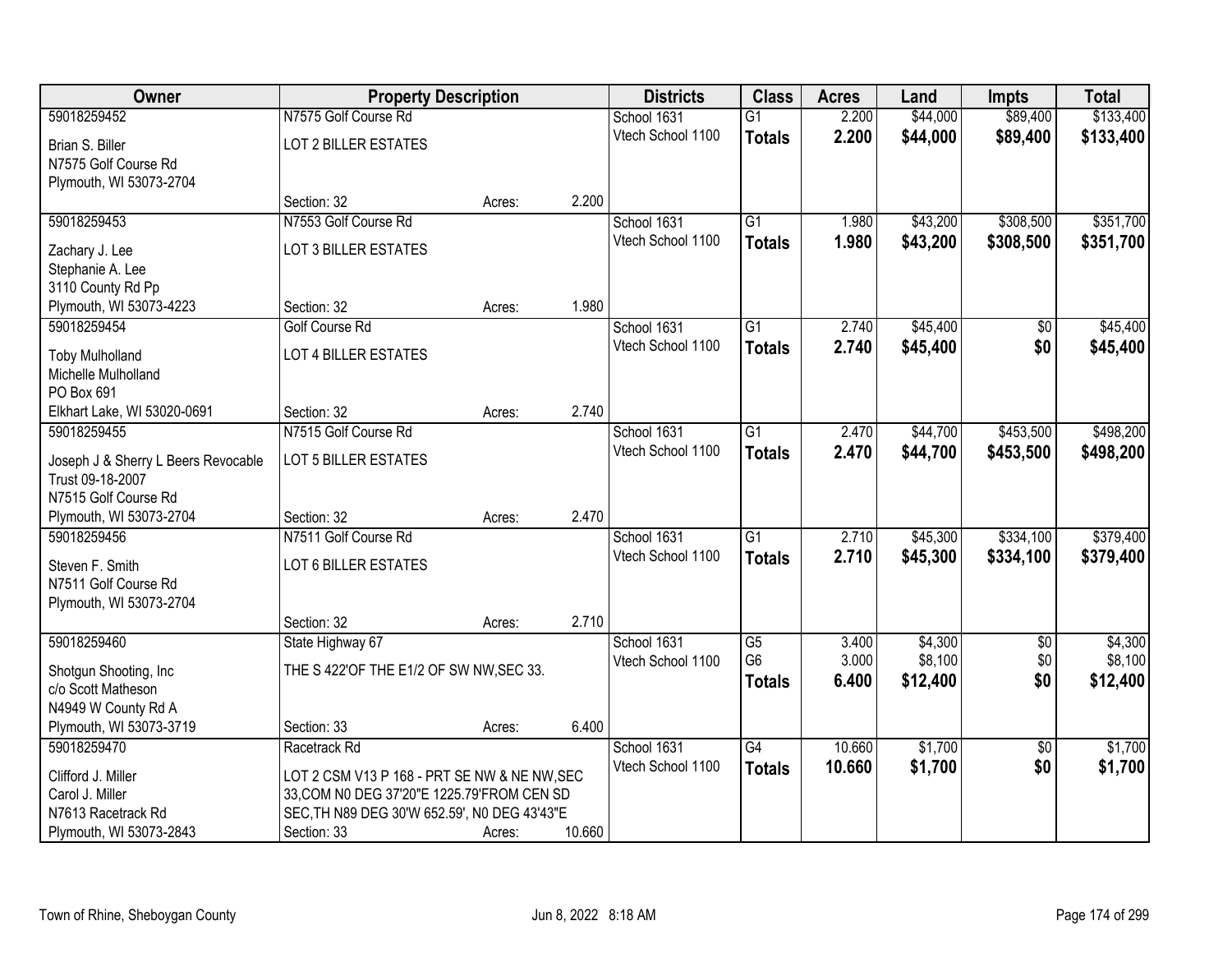| Owner                   | <b>Property Description</b>                                  |        |                                  | <b>Districts</b> | <b>Class</b>    | <b>Acres</b> | Land     | <b>Impts</b>    | <b>Total</b> |
|-------------------------|--------------------------------------------------------------|--------|----------------------------------|------------------|-----------------|--------------|----------|-----------------|--------------|
| 59018259480             | Racetrack Rd                                                 |        | School 1631                      |                  | $\overline{G5}$ | 12.780       | \$16,000 | $\overline{50}$ | \$16,000     |
| Shotgun Shooting, Inc.  | THE S 422'OF THE SE NW, SEC 33.                              |        | Vtech School 1100                |                  | <b>Totals</b>   | 12.780       | \$16,000 | \$0             | \$16,000     |
| c/o Scott Matheson      |                                                              |        |                                  |                  |                 |              |          |                 |              |
| N4949 W County Rd A     |                                                              |        |                                  |                  |                 |              |          |                 |              |
| Plymouth, WI 53073-3719 | Section: 33                                                  | Acres: | 12.780                           |                  |                 |              |          |                 |              |
| 59018259500             | N7568 Racetrack Rd                                           |        | School 1631                      |                  | $\overline{G1}$ | 12.000       | \$68,500 | \$135,600       | \$204,100    |
|                         |                                                              |        | Vtech School 1100                |                  | <b>Totals</b>   | 12.000       | \$68,500 | \$135,600       | \$204,100    |
| Donald W. Henschel      | A-24742 & OTHER LANDS - PRT SE NW, SEC 33, COM               |        |                                  |                  |                 |              |          |                 |              |
| Dorothy Mae Henschel    | 1583.28' S OF N1/4 POST, TH S 360', W 242', N 360', TH       |        |                                  |                  |                 |              |          |                 |              |
| N7568 Racetrack Rd      | E 242'TO BEG, & INCL COM N0 DEG 37'20"E                      |        |                                  |                  |                 |              |          |                 |              |
| Plymouth, WI 53073-2843 | Section: 33                                                  | Acres: | 12.000                           |                  |                 |              |          |                 |              |
| 59018259501             | W6011 Garton Rd                                              |        | School 1631                      |                  | $\overline{G1}$ | 2.030        | \$43,600 | \$52,900        | \$96,500     |
| Casey S. Kobylinski     | PRT NW1/4, SEC 33, COM S89 DEG 25'20"E                       |        | Vtech School 1100                |                  | G <sub>5</sub>  | 32.970       | \$36,300 | \$0             | \$36,300     |
| 934 Michigan Ave        | 69.61'FROM NW COR SD SEC, TH S11 DEG 29'50"E                 |        |                                  |                  | <b>Totals</b>   | 35.000       | \$79,900 | \$52,900        | \$132,800    |
| Sheboygan, WI 53081     | ALG W R/W STH 67 1447.56', N78 DEG 30'10"E                   |        |                                  |                  |                 |              |          |                 |              |
|                         | Section: 33                                                  | Acres: | 35.000                           |                  |                 |              |          |                 |              |
| 59018259502             | State Highway 67 &                                           |        | School 1631                      |                  | $\overline{G5}$ | 45.770       | \$13,800 | \$0             | \$13,800     |
|                         |                                                              |        | Vtech School 1100                |                  | <b>Totals</b>   | 45.770       | \$13,800 | \$0             | \$13,800     |
| Casey S. Kobylinski     | B-1500 - PRT NW1/4, SEC 33, COM S89 DEG 25'20"E              |        |                                  |                  |                 |              |          |                 |              |
| 934 Michigan Ave        | 69.61'& S11 DEG 29'50"E 1447.56'FROM NW COR SD               |        |                                  |                  |                 |              |          |                 |              |
| Sheboygan, WI 53081     | SEC, TH CONT S11 DEG 29'50"E 568.93', S89 DEG<br>Section: 33 |        | 45.770                           |                  |                 |              |          |                 |              |
| 59018259510             | Racetrack Rd                                                 | Acres: |                                  |                  | $\overline{G5}$ | 30.000       | \$36,800 |                 | \$36,800     |
|                         |                                                              |        | School 1631<br>Vtech School 1100 |                  | G <sub>6</sub>  | 10.000       | \$27,000 | \$0<br>\$0      | \$27,000     |
| Shotgun Shooting, Inc   | NE SW, SEC 33.                                               |        |                                  |                  |                 |              |          | \$0             |              |
| c/o Scott Matheson      |                                                              |        |                                  |                  | <b>Totals</b>   | 40.000       | \$63,800 |                 | \$63,800     |
| N4949 W County Rd A     |                                                              |        |                                  |                  |                 |              |          |                 |              |
| Plymouth, WI 53073-3719 | Section: 33                                                  | Acres: | 40.000                           |                  |                 |              |          |                 |              |
| 59018259521             | N7499 Golf Course Rd                                         |        | School 1631                      |                  | $\overline{G1}$ | 5.000        | \$51,000 | \$131,100       | \$182,100    |
| Peter E. Wirtz          | LOT 1 CSM V24 P194-196 #1894035 - PRT NW                     |        | Vtech School 1100                |                  | <b>Totals</b>   | 5.000        | \$51,000 | \$131,100       | \$182,100    |
| N7499 Golf Course Rd    | SW, SEC 33                                                   |        |                                  |                  |                 |              |          |                 |              |
| Plymouth, WI 53073-2702 |                                                              |        |                                  |                  |                 |              |          |                 |              |
|                         | Section: 33                                                  | Acres: | 5.000                            |                  |                 |              |          |                 |              |
| 59018259522             | N7447 Golf Course Rd                                         |        | School 1631                      |                  | $\overline{G1}$ | 2.030        | \$37,000 | \$268,000       | \$305,000    |
|                         |                                                              |        | Vtech School 1100                |                  | <b>Totals</b>   | 2.030        | \$37,000 | \$268,000       | \$305,000    |
| Michael P. Wirtz        | LOT 2 CSM V24 P194-196 #1894035 - PRT NW                     |        |                                  |                  |                 |              |          |                 |              |
| Angela Wirtz            | SW, SEC 33                                                   |        |                                  |                  |                 |              |          |                 |              |
| N7447 Golf Course Rd    |                                                              |        |                                  |                  |                 |              |          |                 |              |
| Plymouth, WI 53073-2702 | Section: 33                                                  | Acres: | 2.030                            |                  |                 |              |          |                 |              |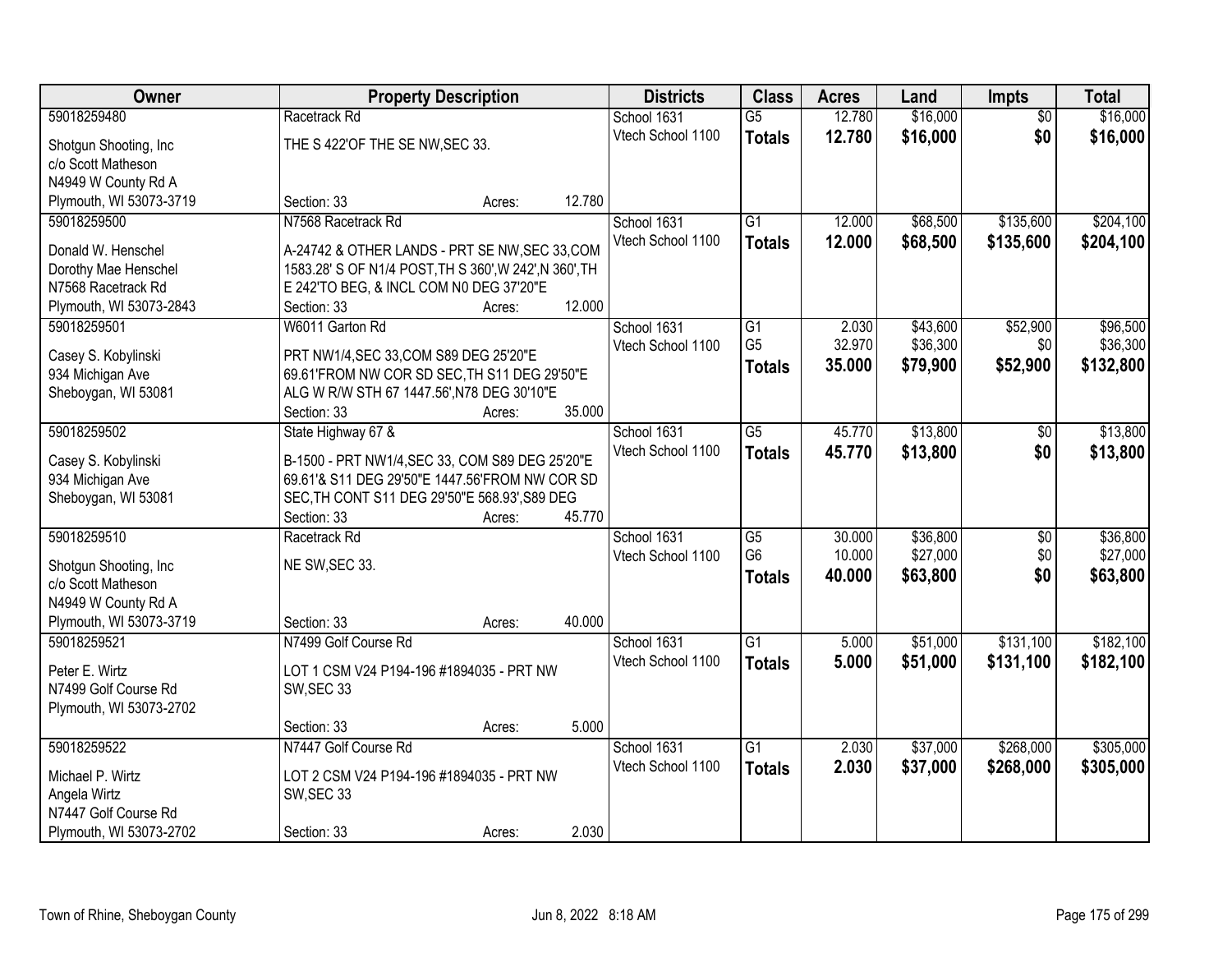| Owner                            | <b>Property Description</b>                                                                       | <b>Districts</b>  | <b>Class</b>           | <b>Acres</b> | Land            | <b>Impts</b>    | <b>Total</b>    |
|----------------------------------|---------------------------------------------------------------------------------------------------|-------------------|------------------------|--------------|-----------------|-----------------|-----------------|
| 59018259530                      | Shoreland Rd                                                                                      | School 1631       | $\overline{G3}$        | 13.340       | $\overline{50}$ | $\overline{50}$ | $\overline{30}$ |
| Crystal Lake Crushed Stone Co    | PRT NW SW, SEC 33, COM IN CEN OF OLD STH 57 AT                                                    | Vtech School 1100 | <b>Totals</b>          | 13.340       | \$0             | \$0             | \$0             |
| PO Box 57                        | ITS INTER WITH W1/4 POST, TH SELY ON CEN SD                                                       |                   |                        |              |                 |                 |                 |
| Elkhart Lake, WI 53020-0057      | HWY TO THE W R/W LN OF CMSTPPRR, SLY ON SD                                                        |                   |                        |              |                 |                 |                 |
|                                  | 13.340<br>Section: 33<br>Acres:                                                                   |                   |                        |              |                 |                 |                 |
| 59018259540                      | State Highway 67                                                                                  | School 1631       | $\overline{G5}$        | 6.960        | \$8,700         | $\overline{50}$ | \$8,700         |
|                                  |                                                                                                   | Vtech School 1100 | G <sub>6</sub>         | 5.000        | \$13,500        | \$0             | \$13,500        |
| Shotgun Shooting, Inc            | PRT NW SW, SEC 33, COM AT NE COR SD1/4, TH W TO                                                   |                   | <b>Totals</b>          | 11.960       | \$22,200        | \$0             | \$22,200        |
| c/o Scott Matheson               | CEN STH 67 SLY & ELY ON CEN SD HWY TO A PNT                                                       |                   |                        |              |                 |                 |                 |
| N4949 W County Rd A              | DUE S OF BEG, TH N TO BEG SUBJ TO HWY CONV AS                                                     |                   |                        |              |                 |                 |                 |
| Plymouth, WI 53073-3719          | 11.960<br>Section: 33<br>Acres:                                                                   |                   |                        |              |                 |                 |                 |
| 59018259550                      | State Highway 67                                                                                  | School 1631       | $\overline{\text{X2}}$ | 0.750        | \$0             | \$0             | \$0             |
|                                  | State of Wisconsin Dept of Transportatic   A TRIANGULAR PARCEL OF LAND LYING E OF ELY             | Vtech School 1100 | <b>Totals</b>          | 0.750        | \$0             | \$0             | \$0             |
| 944 Vanderperren Way             | R/W LINE OF C.M.ST.P.P.R.R., WLY OF CEN                                                           |                   |                        |              |                 |                 |                 |
| Green Bay, WI 54304-5344         | S.T.H."67"& N OF OLD S.T.H. "57".                                                                 |                   |                        |              |                 |                 |                 |
|                                  | 0.750<br>Section: 33<br>Acres:                                                                    |                   |                        |              |                 |                 |                 |
| 59018259560                      | State Highway 67                                                                                  | School 1631       | $\overline{G2}$        | 16.640       | \$83,200        | \$29,000        | \$112,200       |
|                                  |                                                                                                   | Vtech School 1100 |                        | 16.640       |                 |                 |                 |
| Elkhart Lake's Road America, Inc | ALL THAT PRT OF W1/2 SW1/4, SEC 33,LYING E OF E                                                   |                   | <b>Totals</b>          |              | \$83,200        | \$29,000        | \$112,200       |
| PO Box 338                       | R/W LN CMSTP&P RR & S OF CEN OLD STH 57 & W                                                       |                   |                        |              |                 |                 |                 |
| Elkhart Lake, WI 53020-0338      | OF CEN NEW STH 57 EXC FOR HWY CONV REC IN V                                                       |                   |                        |              |                 |                 |                 |
|                                  | Section: 33<br>16.640<br>Acres:                                                                   |                   |                        |              |                 |                 |                 |
| 59018259570                      | N7333 Highview Rd                                                                                 | School 1631       | $\overline{G1}$        | 3.790        | \$48,000        | \$46,400        | \$94,400        |
| Heidi M. Buss                    |                                                                                                   | Vtech School 1100 | <b>Totals</b>          | 3.790        | \$48,000        | \$46,400        | \$94,400        |
| N7329 Highview Rd                | LOT 2,CSM V 8 P 43 - PRT SW SW, SEC 33, COM S89<br>DEG 26' 18"E 172.30'FROM SW COR SD SEC, TH N02 |                   |                        |              |                 |                 |                 |
|                                  | DEG 21'04"E 478.35', N89 DEG 26'18"W 188.74'TO                                                    |                   |                        |              |                 |                 |                 |
| Plymouth, WI 53073-2792          | 3.790<br>Section: 33                                                                              |                   |                        |              |                 |                 |                 |
|                                  | Acres:                                                                                            |                   |                        |              |                 |                 | \$245,200       |
| 59018259571                      | N7329 Highview Rd                                                                                 | School 1631       | $\overline{G1}$        | 5.000        | \$51,000        | \$194,200       |                 |
| Heidi M. Buss                    | LOT 1, CSM V 8 P 43 - PRT SW SW, SEC 33, COM S89                                                  | Vtech School 1100 | <b>Totals</b>          | 5.000        | \$51,000        | \$194,200       | \$245,200       |
| N7329 Highview Rd                | DEG 26' 18"E 172.30'FROM SW COR SD SEC, TH N02                                                    |                   |                        |              |                 |                 |                 |
| Plymouth, WI 53073-2792          | DEG 21'04"E 478.35', N89 DEG 26'18"W 188.74'TO                                                    |                   |                        |              |                 |                 |                 |
|                                  | 5.000<br>Section: 33<br>Acres:                                                                    |                   |                        |              |                 |                 |                 |
| 59018259580                      | N7365 Highview Rd                                                                                 | School 1631       | $\overline{G1}$        | 1.690        | \$31,100        | \$50,400        | \$81,500        |
|                                  |                                                                                                   | Vtech School 1100 | <b>Totals</b>          | 1.690        | \$31,100        | \$50,400        | \$81,500        |
| Richard S. Knapp                 | PRT SW SW, SEC 33, COM IN CEN OF TN RD S38 DEG                                                    |                   |                        |              |                 |                 |                 |
| N7365 Highview Rd                | 53'W 226.92'OF ITS INTER WITH N LN SD1/4, TH S37                                                  |                   |                        |              |                 |                 |                 |
| Plymouth, WI 53073-2792          | DEG 58'W ON CEN SD RD 551.94', S82 DEG 09'E                                                       |                   |                        |              |                 |                 |                 |
|                                  | 1.690<br>Section: 33<br>Acres:                                                                    |                   |                        |              |                 |                 |                 |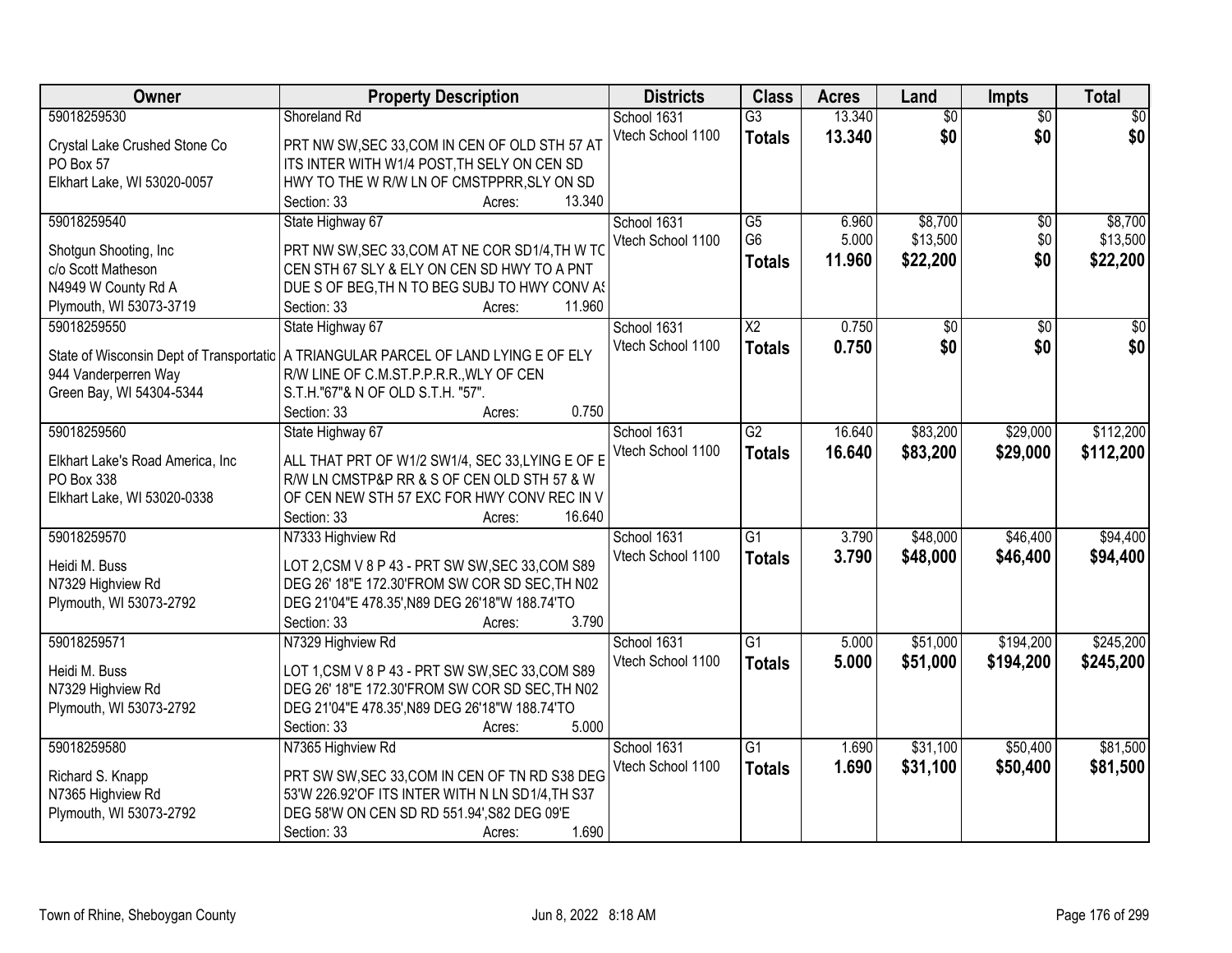| Owner                                        | <b>Property Description</b>                                                          | <b>Districts</b>  | <b>Class</b>    | <b>Acres</b> | Land      | <b>Impts</b>    | <b>Total</b> |
|----------------------------------------------|--------------------------------------------------------------------------------------|-------------------|-----------------|--------------|-----------|-----------------|--------------|
| 59018259590                                  | N7379 Highview Rd                                                                    | School 1631       | $\overline{G1}$ | 1.870        | \$41,600  | \$134,300       | \$175,900    |
| Elizabeth Oberreich                          | PRT SW SW, SEC 33, COM IN CEN OF TN RD AT ITS                                        | Vtech School 1100 | <b>Totals</b>   | 1.870        | \$41,600  | \$134,300       | \$175,900    |
| N7379 Highview Rd                            | INTER WITH N LN SD1/4, TH S38 DEG 53'W                                               |                   |                 |              |           |                 |              |
| Plymouth, WI 53073                           | 226.92'ALG CEN SD RD, S55 DEG 40'E 337.91'TO W LN                                    |                   |                 |              |           |                 |              |
|                                              | 1.870<br>Section: 33<br>Acres:                                                       |                   |                 |              |           |                 |              |
| 59018259600                                  | N7323 Highview Rd                                                                    | School 1631       | $\overline{G1}$ | 2.440        | \$44,600  | \$104,500       | \$149,100    |
|                                              |                                                                                      | Vtech School 1100 | <b>Totals</b>   | 2.440        | \$44,600  | \$104,500       | \$149,100    |
| Kenneth S. Justinger                         | PRT SW SW, SEC 33, COM IN CEN TN RD AT ITS                                           |                   |                 |              |           |                 |              |
| Bernice M. Justinger                         | INTER WITH S LINE SD SEC, TH S87 DEG 35'E 209', N3                                   |                   |                 |              |           |                 |              |
| 410 S Pleasant View Rd Apt b                 | DEG 21'E 480.35', N87 DEG 35'W 209'TO CEN TN                                         |                   |                 |              |           |                 |              |
| Plymouth, WI 53073-5032                      | 2.440<br>Section: 33<br>Acres:                                                       |                   |                 |              |           |                 |              |
| 59018259610                                  | N7356 Highview Rd                                                                    | School 1631       | $\overline{G1}$ | 1.550        | \$27,600  | \$61,400        | \$89,000     |
| Joseph Elmer                                 | PRT SW SW, SEC 33, COM 1360.8' S & 588.65' E OF                                      | Vtech School 1100 | <b>Totals</b>   | 1.550        | \$27,600  | \$61,400        | \$89,000     |
| N7356 Highview Rd                            | W1/4 POST, TH S38 DEG 53'W ON CEN OF TN RD                                           |                   |                 |              |           |                 |              |
| Plymouth, WI 53073-2787                      | 226.92', S37 DEG 58'W 325' ON CEN SD RD, N4 DEG                                      |                   |                 |              |           |                 |              |
|                                              | Section: 33<br>1.550<br>Acres:                                                       |                   |                 |              |           |                 |              |
| 59018259620                                  | Shoreland Rd                                                                         | School 1631       | $\overline{G2}$ | 4.350        | \$10,900  | \$0             | \$10,900     |
|                                              |                                                                                      | Vtech School 1100 |                 | 4.350        | \$10,900  | \$0             | \$10,900     |
| Crystal Lake Crushed Stone Co                | PRT SW SW, SEC 33, COM AT NW COR SD1/4, TH N89                                       |                   | <b>Totals</b>   |              |           |                 |              |
| PO Box 57                                    | DEG 28'E 280.76', S4 DEG 29'W 442.92' TO CEN OF TN                                   |                   |                 |              |           |                 |              |
| Elkhart Lake, WI 53020-0057                  | RD, SWLY ON CEN SD RD TO S LN OF PRIV RD, TH W                                       |                   |                 |              |           |                 |              |
|                                              | 4.350<br>Section: 33<br>Acres:                                                       |                   |                 |              |           |                 |              |
| 59018259630                                  | N7354 Racetrack Rd                                                                   | School 1631       | $\overline{G1}$ | 10.310       | \$95,100  | \$6,000         | \$101,100    |
|                                              | ALL THAT PRT OF SE SW, SEC 33 LYING N OF CEN                                         | Vtech School 1100 | <b>Totals</b>   | 10.310       | \$95,100  | \$6,000         | \$101,100    |
| Shotgun Shooting, Inc.<br>c/o Scott Matheson |                                                                                      |                   |                 |              |           |                 |              |
| N4949 W County Rd A                          | OF STH 57, SUBJ TO HWY CONV AS REC IN VOL 885<br>P 582-83,& V 1690 P 79-81,#1552249. |                   |                 |              |           |                 |              |
| Plymouth, WI 53073-3719                      | 10.310<br>Section: 33<br>Acres:                                                      |                   |                 |              |           |                 |              |
| 59018259640                                  |                                                                                      |                   | G2              |              |           | \$894,900       | \$1,020,400  |
|                                              | State Highway 67                                                                     | School 1631       |                 | 25.100       | \$125,500 |                 |              |
| Elkhart Lake's Road America, Inc             | ALL THAT PRT OF SE SW, SEC 33 LYING S OF CEN                                         | Vtech School 1100 | <b>Totals</b>   | 25.100       | \$125,500 | \$894,900       | \$1,020,400  |
| PO Box 338                                   | STH 57, SUBJ TO HWY CONV REC V 885 P 584-85, & V                                     |                   |                 |              |           |                 |              |
| Elkhart Lake, WI 53020-0338                  | 1693 P 146-47, #1553438.                                                             |                   |                 |              |           |                 |              |
|                                              | 25.100<br>Section: 33<br>Acres:                                                      |                   |                 |              |           |                 |              |
| 59018259650                                  | Weber <sub>Rd</sub>                                                                  | School 1631       | G4              | 15.440       | \$1,500   | $\overline{30}$ | \$1,500      |
|                                              |                                                                                      | Vtech School 1100 | G <sub>5</sub>  | 3.000        | \$1,400   | \$0             | \$1,400      |
| Lammers Little Lambs, LLC                    | GOV'T LOT 1, SEC 33, BEING NE SE, EXC PRT REC AS                                     |                   | <b>Totals</b>   | 18.440       | \$2,900   | \$0             | \$2,900      |
| 326 Dewey Ln                                 | SCHWALLER'S 2ND PLAT OF LITTLE ELK.LAKE &                                            |                   |                 |              |           |                 |              |
| Plymouth, WI 53073-2525                      | EXC PRT COVERED BY LITTLE ELK.LAKE,& EXC PRT                                         |                   |                 |              |           |                 |              |
|                                              | 18.440<br>Section: 33<br>Acres:                                                      |                   |                 |              |           |                 |              |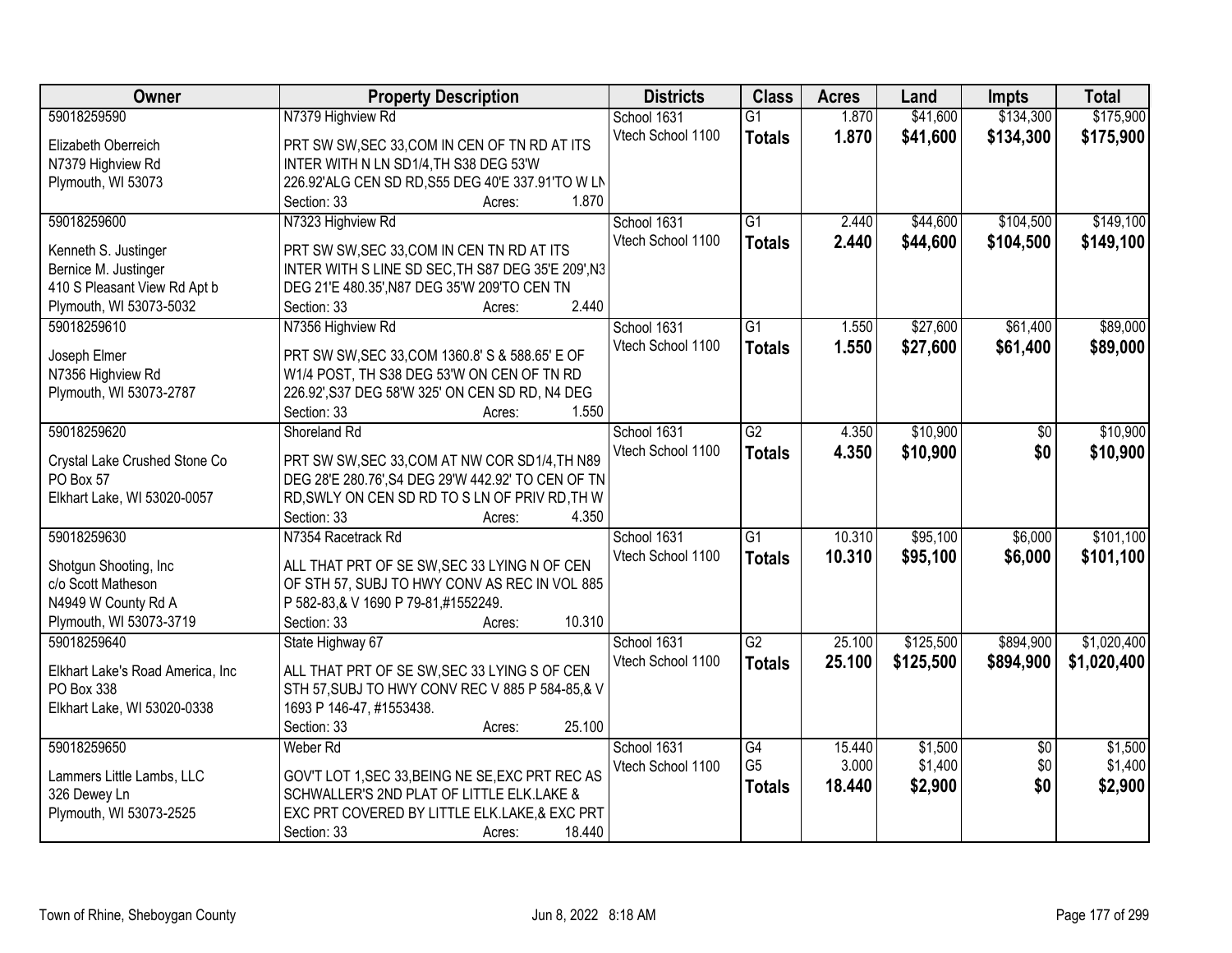| Owner                               | <b>Property Description</b>                                                                    | <b>Districts</b>  | <b>Class</b>         | <b>Acres</b> | Land            | <b>Impts</b>    | <b>Total</b>    |
|-------------------------------------|------------------------------------------------------------------------------------------------|-------------------|----------------------|--------------|-----------------|-----------------|-----------------|
| 59018259660                         | Schwaller Dr                                                                                   | School 1631       | $\overline{X4}$      | 0.220        | $\overline{60}$ | $\overline{50}$ | $\overline{50}$ |
| Town of Rhine (Road)                | PRT GOV'T LOT 1, SEC 33, COM 29'S OF SW COR                                                    | Vtech School 1100 | <b>Totals</b>        | 0.220        | \$0             | \$0             | \$0             |
| Attn: Road                          | L-14, B-6, SCHWALLER'S 2ND PLAT OF LITTLE                                                      |                   |                      |              |                 |                 |                 |
| W5250 County Rd Ff                  | ELK.LAKE, TH S 145'TO N LINE LAURETTA CT, W                                                    |                   |                      |              |                 |                 |                 |
| Elkhart Lake, WI 53020-2020         | 0.220<br>Section: 33<br>Acres:                                                                 |                   |                      |              |                 |                 |                 |
| 59018259662                         | W5744 Weber Rd                                                                                 | School 1631       | $\overline{G1}$      | 0.720        | \$43,200        | \$96,100        | \$139,300       |
|                                     |                                                                                                | Vtech School 1100 | <b>Totals</b>        | 0.720        | \$43,200        | \$96,100        | \$139,300       |
| Gordon L. Hemb                      | LOT 1, 4CSM282 #1032541 IN NESE SEC 33, T16N,                                                  |                   |                      |              |                 |                 |                 |
| W5744 Weber Rd                      | R21E; EXC COM AT SW COR SD LOT 1; TH                                                           |                   |                      |              |                 |                 |                 |
| Plymouth, WI 53073-2853             | N89-42-58E, 34.16'; TH S87-13-02E, 101.35'; TH                                                 |                   |                      |              |                 |                 |                 |
|                                     | 0.720<br>Section: 33<br>Acres:                                                                 |                   |                      |              |                 |                 |                 |
| 59018259670                         | N7445 Racetrack Rd                                                                             | School 1631       | $\overline{G4}$      | 17.500       | \$1,800         | $\overline{50}$ | \$1,800         |
| Lammers Little Lambs, LLC           | NW SE, EXC 1.52 AC FOR RD INCL WITH REC PLAT                                                   | Vtech School 1100 | G <sub>5</sub><br>G7 | 15.980       | \$7,200         | \$0             | \$7,200         |
| 326 Dewey Ln                        | OF SCHWALLER'S SECOND PLAT OF LITTLE                                                           |                   |                      | 4.000        | \$35,000        | \$15,600        | \$50,600        |
| Plymouth, WI 53073-2525             | ELKHART LAKE,& EXC COM 1023.73'S OF NW COR                                                     |                   | <b>Totals</b>        | 37.480       | \$44,000        | \$15,600        | \$59,600        |
|                                     | 37.480<br>Section: 33<br>Acres:                                                                |                   |                      |              |                 |                 |                 |
| 59018259680                         | N7401 Racetrack Rd                                                                             | School 1631       | $\overline{G1}$      | 1.000        | \$28,500        | \$102,200       | \$130,700       |
|                                     |                                                                                                | Vtech School 1100 | <b>Totals</b>        | 1.000        | \$28,500        | \$102,200       | \$130,700       |
| Lammers Little Lambs, LLC           | PRT NW SE, COM 1023.73'S OF NW COR SE1/4 SD                                                    |                   |                      |              |                 |                 |                 |
| 326 Dewey Ln                        | SEC, TH S 295.16'TO S LINE NW SE, SD SEC, N89 DEG                                              |                   |                      |              |                 |                 |                 |
| Plymouth, WI 53073-2525             | 58'54"E 295.16', TH N45 DEG 05' 38"W 416.75' TO BEG                                            |                   |                      |              |                 |                 |                 |
|                                     | 1.000<br>Section: 33<br>Acres:                                                                 |                   |                      |              |                 |                 |                 |
| 59018259690                         | Racetrack Rd                                                                                   | Sanitary 8030     | $\overline{G1}$      | 5.040        | \$51,100        | $\overline{50}$ | \$51,100        |
| Schwaller Family, LLC               | SW SE LYING N & E OF STH"57" AS NOW                                                            | School 1631       | <b>Totals</b>        | 5.040        | \$51,100        | \$0             | \$51,100        |
| N8425 Glacial Ct                    | LOCATED, ALSO SMALL PARCEL IN SE COR LYING                                                     | Vtech School 1100 |                      |              |                 |                 |                 |
| Elkhart Lake, WI 53020-1950         | BETWEEN DISCON'T & PRESENT STH"57" EXC PRT                                                     |                   |                      |              |                 |                 |                 |
|                                     | 5.040<br>Section: 33<br>Acres:                                                                 |                   |                      |              |                 |                 |                 |
| 59018259691                         | N7393 Racetrack Rd                                                                             | Sanitary 8030     | $\overline{G1}$      | 5.380        | \$52,000        | \$238,100       | \$290,100       |
|                                     |                                                                                                | School 1631       | <b>Totals</b>        | 5.380        | \$52,000        | \$238,100       | \$290,100       |
| Richard D. Ayen                     | LOT 2, CSM V 5 P 177 - PRT SW SE, SEC 33, COM S0<br>DEG 8'11"E 1318.89'FROM NW COR SE1/4, TH E | Vtech School 1100 |                      |              |                 |                 |                 |
| Tanja K. Ayen<br>N7393 Racetrack Rd |                                                                                                |                   |                      |              |                 |                 |                 |
| Plymouth, WI 53073-2841             | 820', S24 DEG 22'55"W 427.76', N76 DEG 23'13"W<br>5.380<br>Section: 33                         |                   |                      |              |                 |                 |                 |
| 59018259692                         | Acres:<br>Schwaller Dr                                                                         |                   | $\overline{G1}$      | 1.120        | \$30,300        |                 | \$30,300        |
|                                     |                                                                                                | Sanitary 8030     |                      |              |                 | $\overline{50}$ |                 |
| Joan C. Girard                      | TR 7 CSM V8 P 131 - PRT S1/2 SE1/4, SEC 33, COM                                                | School 1631       | <b>Totals</b>        | 1.120        | \$30,300        | \$0             | \$30,300        |
| N7346 Schwaller Dr                  | N69 DEG 57'44"W 229.29'& N86 DEG 39'41" W                                                      | Vtech School 1100 |                      |              |                 |                 |                 |
| Plymouth, WI 53073-2874             | 20'FROM INTER OF W LN SCHWALLER DR WITH N                                                      |                   |                      |              |                 |                 |                 |
|                                     | 1.120<br>Section: 33<br>Acres:                                                                 |                   |                      |              |                 |                 |                 |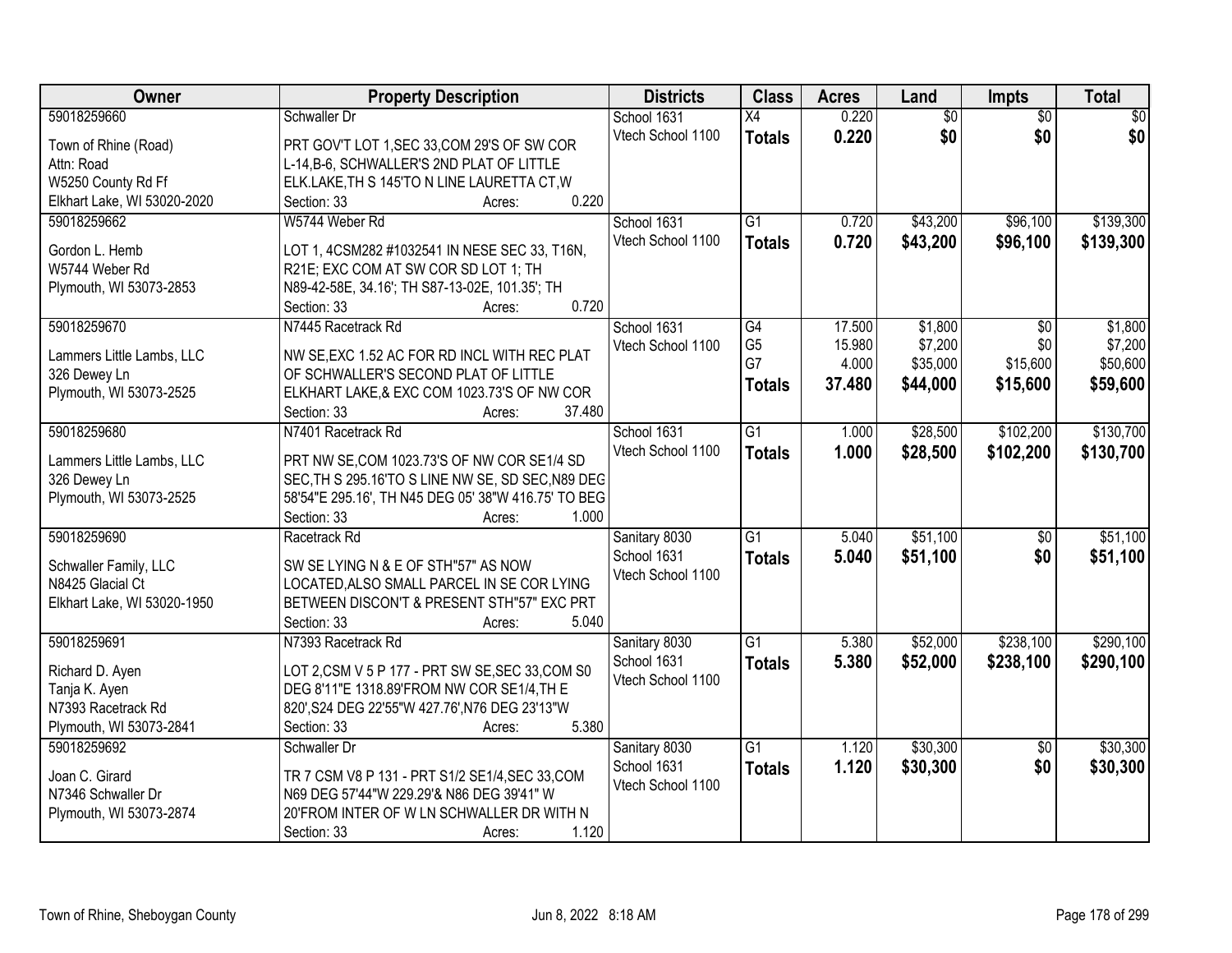| Owner                                                                                            | <b>Property Description</b>                                                                                                                                                                                      | <b>Districts</b>                                  | <b>Class</b>                     | <b>Acres</b>     | Land                 | <b>Impts</b>           | <b>Total</b>           |
|--------------------------------------------------------------------------------------------------|------------------------------------------------------------------------------------------------------------------------------------------------------------------------------------------------------------------|---------------------------------------------------|----------------------------------|------------------|----------------------|------------------------|------------------------|
| 59018259700<br>Elkhart Lake's Road America, Inc<br>PO Box 338                                    | N7390 State Highway 67<br>SW SE, SEC 33, LYING W OF CEN OF DISC STH 57 & S<br>OF STH 57 AS NOW LOC, SUBJ TO HWY CONV REC V                                                                                       | Sanitary 8030<br>School 1631<br>Vtech School 1100 | $\overline{G2}$<br><b>Totals</b> | 9.940<br>9.940   | \$49,700<br>\$49,700 | \$760,800<br>\$760,800 | \$810,500<br>\$810,500 |
| Elkhart Lake, WI 53020-0338                                                                      | 885 P 584-85, & V 1274 P 339.<br>9.940<br>Section: 33<br>Acres:                                                                                                                                                  |                                                   |                                  |                  |                      |                        |                        |
| 59018259710<br>Elkhart Lake's Road America, Inc<br>PO Box 338<br>Elkhart Lake, WI 53020-0338     | N7375 State Highway 67<br>PRT SW SE, SEC 33, COM IN CEN STH 57 AT ITS<br>INTER WITH W LN SD1/4, TH SELY ON CEN SD HWY<br>1221.5', N 624.5', NWLY TO A PNT IN W LN SW SE 480'I<br>14.290<br>Section: 33<br>Acres: | Sanitary 8030<br>School 1631<br>Vtech School 1100 | $\overline{G1}$<br><b>Totals</b> | 14.290<br>14.290 | \$71,500<br>\$71,500 | \$5,000<br>\$5,000     | \$76,500<br>\$76,500   |
| 59018259720<br>Schwaller Family, LLC<br>N8425 Glacial Ct<br>Elkhart Lake, WI 53020-1950          | Schwaller Dr<br>THAT PRT OF THE FOLLOWING LYING ON N & W<br>SIDE OF SCHWALLER DR: GOV'T LOT 2, BEING<br>FRACT SE SE, SEC 33, EXC PRTS PLATTED & REC AS<br>2.550<br>Section: 33<br>Acres:                         | Sanitary 8030<br>School 1631<br>Vtech School 1100 | $\overline{G5}$<br><b>Totals</b> | 2.550<br>2.550   | \$1,200<br>\$1,200   | \$0<br>\$0             | \$1,200<br>\$1,200     |
| 59018259721<br>William R. Anton<br>Gina L. Anton<br>W5751 Wehmeyer St<br>Plymouth, WI 53073-2814 | W5751 Wehmeyer St<br>TR 4, CSM, V 4 P 321 - PRT SE SE, SEC 33, COM S89<br>DEG 57'W 50'& N 131.2'FROM SE COR SD SEC, TH<br>S89 DEG 57'W 638.5'& N2 DEG 46'E 180.93'TO PNT OF<br>1.140<br>Section: 33<br>Acres:    | Sanitary 8030<br>School 1631<br>Vtech School 1100 | $\overline{G1}$<br><b>Totals</b> | 1.140<br>1.140   | \$45,700<br>\$45,700 | \$148,500<br>\$148,500 | \$194,200<br>\$194,200 |
| 59018259722<br>Joan C. Girard<br>N7346 Schwaller Dr<br>Plymouth, WI 53073-2874                   | N7346 Schwaller Dr<br>TR 5 CSM V8 P 28 - PRT S1/2 SE1/4, SEC 33, & PRT<br>BLK 7, FIRST ADD TO SCHWALLERS PLAT ON<br>LITTLE ELKHART LAKE, COM N 6 DEG 36"E<br>3.120<br>Section: 33<br>Acres:                      | Sanitary 8030<br>School 1631<br>Vtech School 1100 | $\overline{G1}$<br><b>Totals</b> | 3.120<br>3.120   | \$46,300<br>\$46,300 | \$287,000<br>\$287,000 | \$333,300<br>\$333,300 |
| 59018259723<br>Donald M. Kulow<br>N7326 Schwaller Dr<br>Plymouth, WI 53073-2855                  | N7318 Schwaller Dr<br>TR 6 CSM V8 P 131 - PRT S1/2 SE1/4, SEC 33, COM AT<br>INTER OF W LN OF SCHWALLER DR WITH N LN OF<br>STH 67, TH N6 DEG 36"W 246.95', N83 DEG 59'24"W<br>0.990<br>Section: 33<br>Acres:      | Sanitary 8030<br>School 1631<br>Vtech School 1100 | $\overline{G1}$<br><b>Totals</b> | 0.990<br>0.990   | \$28,300<br>\$28,300 | \$16,300<br>\$16,300   | \$44,600<br>\$44,600   |
| 59018259724<br>Schwaller Family, LLC<br>N8425 Glacial Ct<br>Elkhart Lake, WI 53020-1950          | Schwaller Dr<br>THAT PRT OF THE FOLLOWING LYING ON THE S & E<br>SIDE OF SCHWALLER DR: GOV'T LOT 2, BEING<br>FRACT SE SE, SEC 33, EXC PRTS PLATTED & REC AS<br>1.940<br>Section: 33<br>Acres:                     | Sanitary 8030<br>School 1631<br>Vtech School 1100 | $\overline{G5}$<br><b>Totals</b> | 1.940<br>1.940   | \$900<br>\$900       | $\overline{50}$<br>\$0 | \$900<br>\$900         |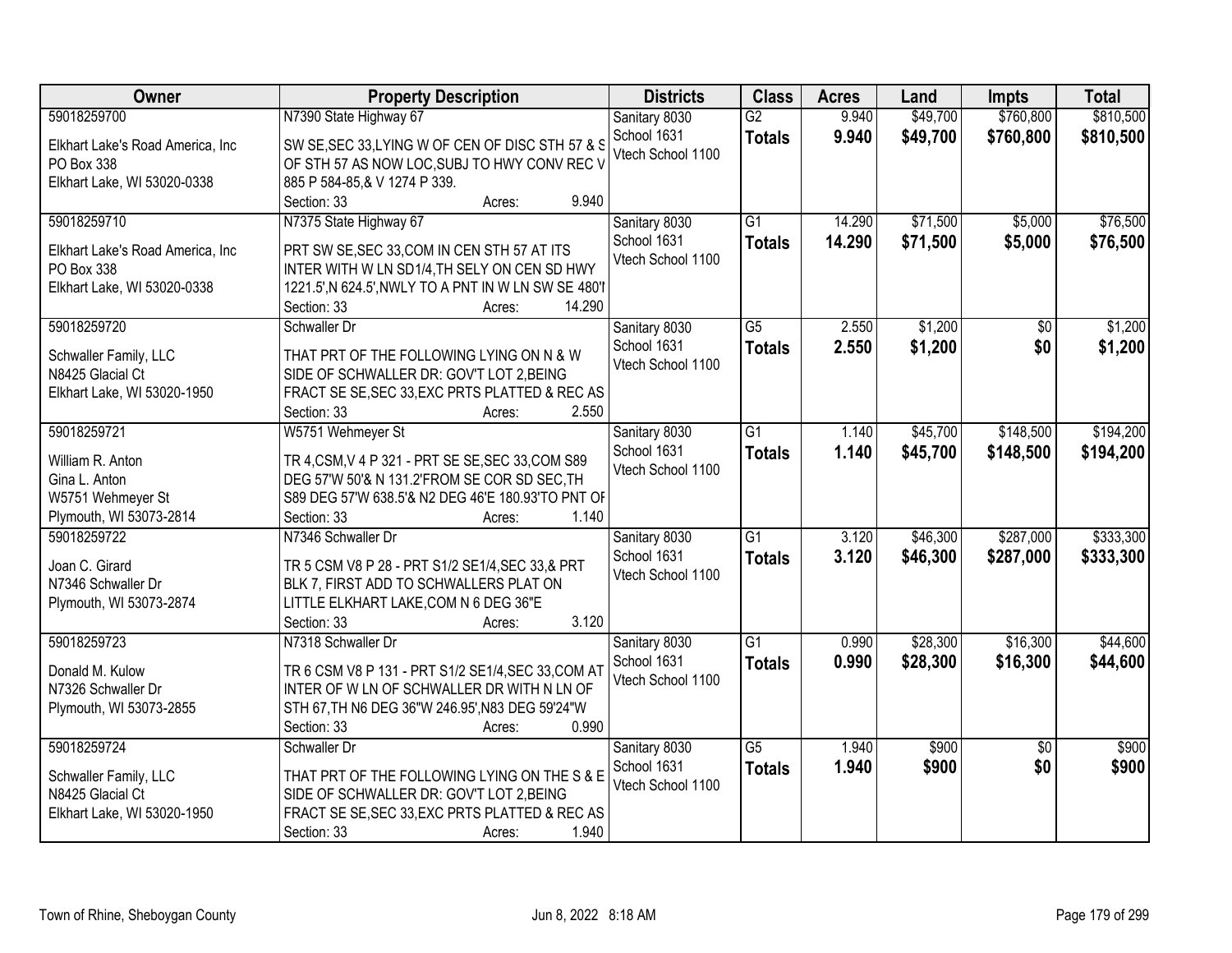| Owner                                 |                                                             | <b>Property Description</b> |                                                   |                                  | <b>Acres</b>   | Land               | <b>Impts</b>           | <b>Total</b>       |
|---------------------------------------|-------------------------------------------------------------|-----------------------------|---------------------------------------------------|----------------------------------|----------------|--------------------|------------------------|--------------------|
| 59018259727<br>Anthony R. Schwaller   | Schwaller Dr<br>A 30' STRIP M/L LYING N OF LOT 1 CSM V1 P33 |                             | Sanitary 8030<br>School 1631<br>Vtech School 1100 | $\overline{G1}$<br><b>Totals</b> | 0.070<br>0.070 | \$3,500<br>\$3,500 | $\overline{50}$<br>\$0 | \$3,500<br>\$3,500 |
| Brenda J. Schwaller                   | #826105 BEING PRT SE SE, SEC 33.                            |                             |                                                   |                                  |                |                    |                        |                    |
| W5762 Duchess Ct                      |                                                             |                             |                                                   |                                  |                |                    |                        |                    |
| Plymouth, WI 53073-2835               | Section: 33                                                 | 0.070<br>Acres:             |                                                   |                                  |                |                    |                        |                    |
| 59018259731                           | Duchess Ct                                                  |                             | Sanitary 8030                                     | $\overline{G1}$                  | 0.950          | \$48,800           | \$0                    | \$48,800           |
| Jamber Motorsports, LLC               | PRT GOVT LOT 2, SEC 33, COM AT SE COR OF LOT                |                             | School 1631                                       | <b>Totals</b>                    | 0.950          | \$48,800           | \$0                    | \$48,800           |
| PO Box 6131                           | 24, BLK 7, FIRST ADD TO SCHWALLER'S PLAT, TH S0             |                             | Vtech School 1100                                 |                                  |                |                    |                        |                    |
| De Pere, WI 54115-6131                | DEG 3'E 220', S89 DEG 57'W 188.06', N0 DEG 3'W              |                             |                                                   |                                  |                |                    |                        |                    |
|                                       | Section: 33                                                 | 0.950<br>Acres:             |                                                   |                                  |                |                    |                        |                    |
| 59018259733                           | W5762 Duchess Ct                                            |                             | Sanitary 8030                                     | $\overline{G1}$                  | 0.640          | \$22,400           | \$133,800              | \$156,200          |
| Mary J. Schwaller                     | LOT 2 & THE E 4' LOT 1 CSM V1 P33 #826105 PRT SE            |                             | School 1631                                       | <b>Totals</b>                    | 0.640          | \$22,400           | \$133,800              | \$156,200          |
| W5762 Duchess Ct                      | SE, SEC 33 & ALSO PRT SE SE, SEC 33, COM AT SE              |                             | Vtech School 1100                                 |                                  |                |                    |                        |                    |
| Plymouth, WI 53073-2835               | COR SD SEC 33, TH N89 DEG 18'27"W 51.71', N00               |                             |                                                   |                                  |                |                    |                        |                    |
|                                       | Section: 33                                                 | 0.640<br>Acres:             |                                                   |                                  |                |                    |                        |                    |
| 59018259735                           | W5723 Summit Woods Ln                                       |                             | Sanitary 8030                                     | $\overline{G1}$                  | 0.760          | \$24,400           | \$231,100              | \$255,500          |
|                                       |                                                             |                             | School 1631                                       | <b>Totals</b>                    | 0.760          | \$24,400           | \$231,100              | \$255,500          |
| Brian A and Angela M Schwaller Jrt of | LOT 1 CSM V27 P114 #2105822 BEING IN THE SESE,              |                             | Vtech School 1100                                 |                                  |                |                    |                        |                    |
| 2020                                  | SEC 33, T16N, R21E.                                         |                             |                                                   |                                  |                |                    |                        |                    |
| W5723 Summit Woods Ln                 |                                                             |                             |                                                   |                                  |                |                    |                        |                    |
| Plymouth, WI 53073-2819               | Section: 33                                                 | 0.760<br>Acres:             |                                                   |                                  |                |                    |                        |                    |
| 59018259737                           | W5752 Duchess Ct                                            |                             | Sanitary 8030                                     | $\overline{G1}$                  | 0.570          | \$21,200           | \$306,000              | \$327,200          |
| Anthony R. Schwaller                  | LOT 3 CSM V1 P33 #826105 & A 30' STRIP M/L LYING            |                             | School 1631                                       | <b>Totals</b>                    | 0.570          | \$21,200           | \$306,000              | \$327,200          |
| Brenda J. Schwaller                   | N OF LOT 3 - PRT SE SE, SEC 33.                             |                             | Vtech School 1100                                 |                                  |                |                    |                        |                    |
| W5762 Duchess Ct                      |                                                             |                             |                                                   |                                  |                |                    |                        |                    |
| Plymouth, WI 53073-2835               | Section: 33                                                 | 0.570<br>Acres:             |                                                   |                                  |                |                    |                        |                    |
| 59018259740                           | Schwaller Dr                                                |                             | School 1631                                       | X4                               | 1.380          | $\overline{50}$    | $\overline{50}$        | $\overline{\$0}$   |
| Town of Rhine (Road)                  | A STRIP OF LAND 66' WIDE FOR ROAD PURPOSES                  |                             | Vtech School 1100                                 | <b>Totals</b>                    | 1.380          | \$0                | \$0                    | \$0                |
| Attn: Road                            | IN SE SE (GOV'T LOT 2), SEC 33, AS DESC IN VOL 399          |                             |                                                   |                                  |                |                    |                        |                    |
| W5250 County Rd Ff                    | P 85/87.                                                    |                             |                                                   |                                  |                |                    |                        |                    |
| Elkhart Lake, WI 53020-2020           | Section: 33                                                 | 1.380<br>Acres:             |                                                   |                                  |                |                    |                        |                    |
| 59018259750                           | State Highway 67                                            |                             | School 1631                                       | X3                               | 1.030          | $\overline{60}$    | $\overline{50}$        | $\overline{30}$    |
|                                       |                                                             |                             | Vtech School 1100                                 | <b>Totals</b>                    | 1.030          | \$0                | \$0                    | \$0                |
| County of Sheboygan (Cons Dept)       | PRT SE SE, SEC 33, LYING E & N OF TWN RD AS                 |                             |                                                   |                                  |                |                    |                        |                    |
| Attn: Cons. Dept.                     | DESC, IN VOL 399 P 86-87 & SLY OF SLY LINE OF               |                             |                                                   |                                  |                |                    |                        |                    |
| 508 New York Ave                      | LOTS 12 THRU 19, BLK 7, OF 1ST ADD. TO                      | 1.030                       |                                                   |                                  |                |                    |                        |                    |
| Sheboygan, WI 53081-4126              | Section: 33                                                 | Acres:                      |                                                   |                                  |                |                    |                        |                    |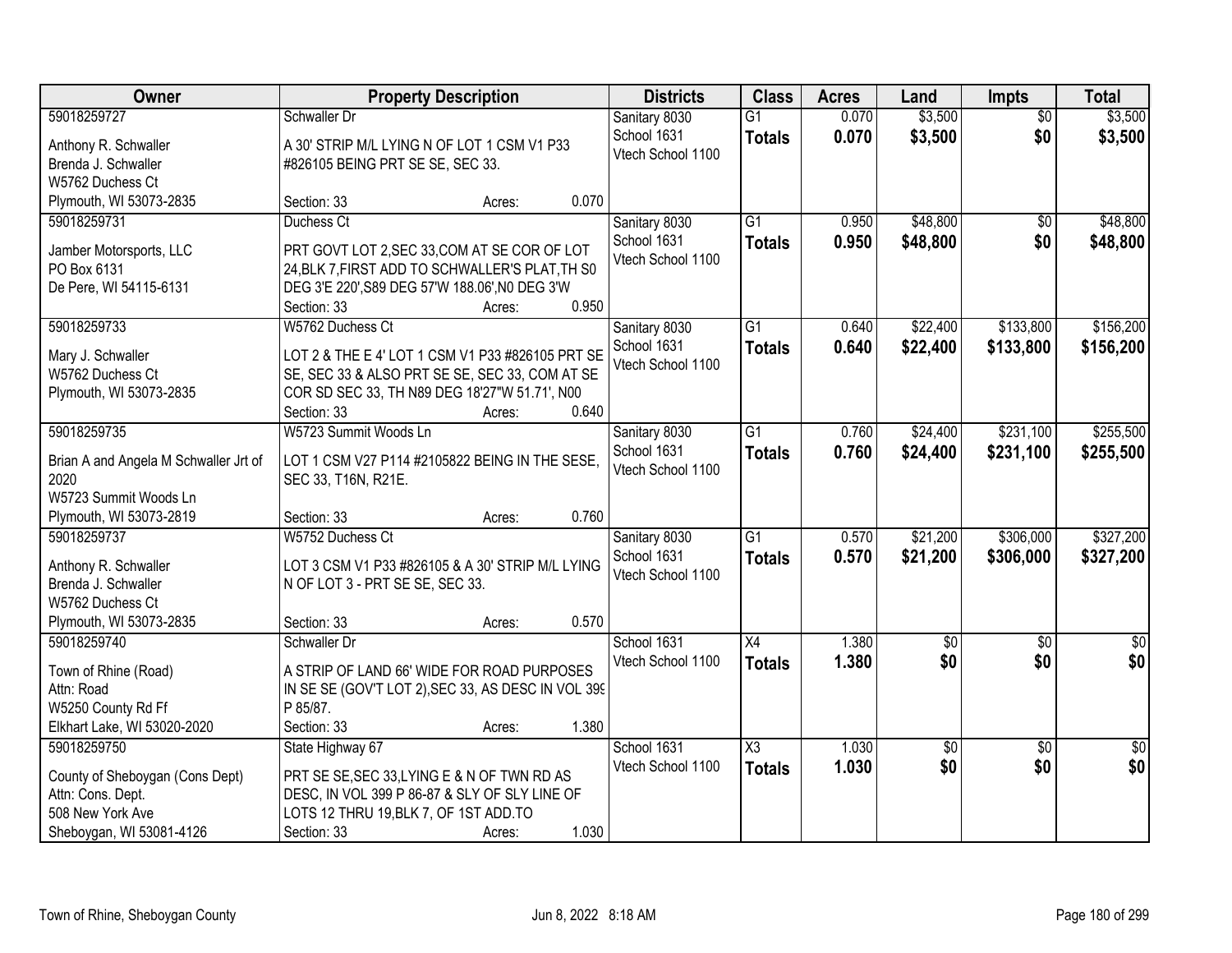| Owner                              | <b>Property Description</b>                                                                | <b>Districts</b>  | <b>Class</b>           | <b>Acres</b> | Land            | <b>Impts</b>    | <b>Total</b>     |
|------------------------------------|--------------------------------------------------------------------------------------------|-------------------|------------------------|--------------|-----------------|-----------------|------------------|
| 59018259760                        | N7326 Schwaller Dr                                                                         | Sanitary 8030     | $\overline{G1}$        | 0.340        | \$16,300        | \$119,300       | \$135,600        |
| Donald H. Kulow                    | PRT GOV'T LOT 2, SEC 33, COM AT NE COR LOT                                                 | School 1631       | <b>Totals</b>          | 0.340        | \$16,300        | \$119,300       | \$135,600        |
| N7326 Schwaller Dr                 | 22, BLK 7, 1ST ADD. TO SCHWALLER'S PLAT, TH N 0                                            | Vtech School 1100 |                        |              |                 |                 |                  |
| Plymouth, WI 53073-2855            | DEG 03'W 25', S88 DEG 12'W 468.26', S5 DEG 13'W                                            |                   |                        |              |                 |                 |                  |
|                                    | 0.340<br>Section: 33<br>Acres:                                                             |                   |                        |              |                 |                 |                  |
| 59018259770                        | Duchess Ct                                                                                 | School 1631       | $\overline{X4}$        | 0.870        | $\overline{50}$ | $\overline{50}$ | $\overline{\$0}$ |
|                                    |                                                                                            | Vtech School 1100 | <b>Totals</b>          | 0.870        | \$0             | \$0             | \$0              |
| Town of Rhine (Road)<br>Attn: Road | PRT OF SE SE, SEC 31, FOR ROAD PURPOSES AS                                                 |                   |                        |              |                 |                 |                  |
| W5250 County Rd Ff                 | DESC IN VOL 418 P 525/26.                                                                  |                   |                        |              |                 |                 |                  |
| Elkhart Lake, WI 53020-2020        | 0.870<br>Section: 33<br>Acres:                                                             |                   |                        |              |                 |                 |                  |
| 59018259780                        | W5770 Duchess Ct                                                                           | Sanitary 8030     | G1                     | 0.430        | \$18,400        | \$94,500        | \$112,900        |
|                                    |                                                                                            | School 1631       |                        | 0.430        | \$18,400        |                 |                  |
| Franklin D. Klemme                 | PRT SE SE, SEC 33, COM AT SE COR SD1/4, TH S89                                             | Vtech School 1100 | <b>Totals</b>          |              |                 | \$94,500        | \$112,900        |
| Virginia Klemme                    | DEG 57'W 50', N 131.2', S89 DEG 57'W 638.5', S74 DEG                                       |                   |                        |              |                 |                 |                  |
| W5770 Duchess Ct                   | 03'W 259.92', TH N70 DEG 27'W 4.24'TO PNT OF                                               |                   |                        |              |                 |                 |                  |
| Plymouth, WI 53073-2835            | 0.430<br>Section: 33<br>Acres:                                                             |                   |                        |              |                 |                 |                  |
| 59018259810                        | State Highway 67                                                                           | School 1631       | X <sub>2</sub>         | 13.300       | \$0             | $\sqrt{6}$      | \$0              |
|                                    | State of Wisconsin Dept of Transportatic   NW NW R/W.- 3.07 AC. SW NW 6 RD.R/W. & PT.OF SV | Vtech School 1100 | <b>Totals</b>          | 13,300       | \$0             | \$0             | \$0              |
| 4802 Sheboygan Ave Rm 701          | 1/4 OF SW NW LYING E.OF E. R/W.LINE.- 4.13 AC. NW                                          |                   |                        |              |                 |                 |                  |
| PO Box 7914                        | SW R/W 3.08 AC; SW SW R/W 3.02 AC.                                                         |                   |                        |              |                 |                 |                  |
| Madison, WI 53707-7914             | 13.300<br>Section: 33<br>Acres:                                                            |                   |                        |              |                 |                 |                  |
| 59018259812                        | State Highway 67                                                                           | School 1631       | $\overline{\text{X2}}$ | 5.300        | $\overline{50}$ | $\overline{30}$ | $\overline{\$0}$ |
|                                    |                                                                                            | Vtech School 1100 | <b>Totals</b>          | 5.300        | \$0             | \$0             | \$0              |
|                                    | State of Wisconsin Dept of Transportatic   THAT PRT OF THE FOLLOWING NOT IN THE            |                   |                        |              |                 |                 |                  |
| PO Box 28080                       | SANITARY DISTRICT: PRT S1/2 SE1/4, SEC 33                                                  |                   |                        |              |                 |                 |                  |
| Green Bay, WI 54324-0080           | (KULOW) 0.02 AC PRT SE SE, SEC 33 (KLEMME) 0.02                                            |                   |                        |              |                 |                 |                  |
|                                    | Section: 33<br>5.300<br>Acres:                                                             |                   |                        |              |                 |                 |                  |
| 59018259813                        | State Highway 67                                                                           | Sanitary 8030     | $\overline{X2}$        | 1.060        | $\overline{50}$ | $\overline{30}$ | $\overline{\$0}$ |
|                                    | State of Wisconsin Dept of Transportatic   THAT PRT OF THE FOLLOWING IN THE SANITARY       | School 1631       | <b>Totals</b>          | 1.060        | \$0             | \$0             | \$0              |
| PO Box 28080                       | DISTRICT: PRT SW SE & GOVT LOT 2, SEC 33                                                   | Vtech School 1100 |                        |              |                 |                 |                  |
| Green Bay, WI 54324-0080           | (ELK.LAKES RD AMERICA) 0.41 AC. PRT SW1/4, SEC                                             |                   |                        |              |                 |                 |                  |
|                                    | 1.060<br>Section: 33<br>Acres:                                                             |                   |                        |              |                 |                 |                  |
| 59018259830                        | W5389 Garton Rd                                                                            | School 1631       | $\overline{G1}$        | 4.000        | \$48,500        | \$317,500       | \$366,000        |
| James M. Mcilvaine                 | W1/2 NE NE, SEC 34, SUBJ TO HWY CONV AS REC IN                                             | Vtech School 1100 | G4                     | 15.830       | \$1,800         | \$0             | \$1,800          |
| 23822 N Buckhill Rd                | VOL 385 P 153-4.                                                                           |                   | <b>Totals</b>          | 19.830       | \$50,300        | \$317,500       | \$367,800        |
| Howey in the Hills, FL 34737-4235  |                                                                                            |                   |                        |              |                 |                 |                  |
|                                    | 19.830<br>Section: 34<br>Acres:                                                            |                   |                        |              |                 |                 |                  |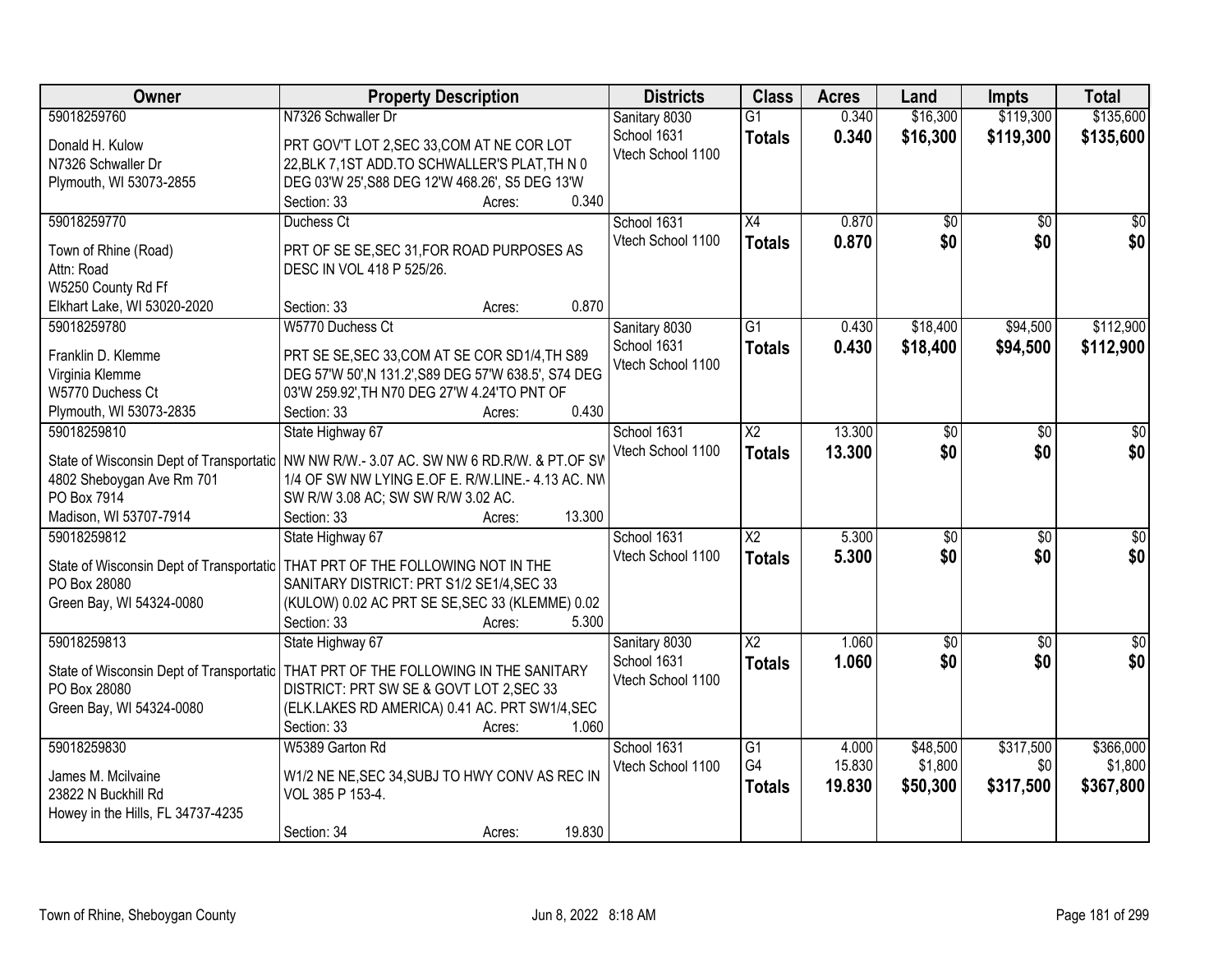| Owner                             | <b>Property Description</b>                              | <b>Districts</b>  | <b>Class</b>    | <b>Acres</b> | Land     | <b>Impts</b>    | <b>Total</b> |
|-----------------------------------|----------------------------------------------------------|-------------------|-----------------|--------------|----------|-----------------|--------------|
| 59018259831                       | W5337 Garton Rd                                          | School 1631       | $\overline{G1}$ | 5.050        | \$51,100 | \$190,500       | \$241,600    |
| Susan G. Ernst                    | LOT 1 CSM V13 P 198-99 - PRT NE NE, SEC 34, COM          | Vtech School 1100 | <b>Totals</b>   | 5.050        | \$51,100 | \$190,500       | \$241,600    |
| Gustave W. Ernst                  | N89 DEG 30' W 440.86'FROM NE COR SD SEC, TH              |                   |                 |              |          |                 |              |
| W5337 Garton Rd                   | N89 DEG 30'W 211.75', S0 DEG 06'04"W 1038.74', S89       |                   |                 |              |          |                 |              |
| Plymouth, WI 53073-2848           | 5.050<br>Section: 34<br>Acres:                           |                   |                 |              |          |                 |              |
| 59018259832                       | N7596 County Rd E                                        | School 1631       | $\overline{G1}$ | 5.050        | \$51,100 | \$190,500       | \$241,600    |
|                                   |                                                          | Vtech School 1100 | <b>Totals</b>   | 5.050        | \$51,100 | \$190,500       | \$241,600    |
| Joyce J. Rank                     | LOT 2 CSM V13 P 198-99 - PRT E1/2 NE1/4, SEC             |                   |                 |              |          |                 |              |
| N7596 County Rd E                 | 34, COM S0 DEG E 1039.8' FROM NE COR SD SEC, TH          |                   |                 |              |          |                 |              |
| Plymouth, WI 53073-2825           | CONT S0 DEG E 336', N89 DEG 24'31"W 655.05', N0<br>5.050 |                   |                 |              |          |                 |              |
|                                   | Section: 34<br>Acres:                                    |                   |                 |              |          |                 |              |
| 59018259833                       | W5311 Garton Rd                                          | School 1631       | G1              | 10.540       | \$64,900 | \$183,500       | \$248,400    |
| Matthew J. Stephan                | LOT 3 CSM V13 P 198-99 - PRT NE NE, SEC 34, BEG          | Vtech School 1100 | <b>Totals</b>   | 10.540       | \$64,900 | \$183,500       | \$248,400    |
| W5311 Garton Rd                   | AT NE COR SD SEC, TH S0 DEG E 1039.8', N89 DEG           |                   |                 |              |          |                 |              |
| Plymouth, WI 53073-2848           | 24'31"W 442.70', NO DEG 06'04"E 1039.08', TH S89 DEG     |                   |                 |              |          |                 |              |
|                                   | 10.540<br>Section: 34<br>Acres:                          |                   |                 |              |          |                 |              |
| 59018259840                       | Garton Rd                                                | School 1631       | G4              | 18.000       | \$1,800  | \$0             | \$1,800      |
|                                   |                                                          | Vtech School 1100 | G5M             | 1.870        | \$2,500  | \$0             | \$2,500      |
| James M. Mcilvaine                | E1/2 OF NW NE, SEC 34, SUBJ TO HWY CONV AS REC           |                   | <b>Totals</b>   | 19.870       | \$4,300  | \$0             | \$4,300      |
| 23822 N Buckhill Rd               | IN VOL 385 P 153-4.                                      |                   |                 |              |          |                 |              |
| Howey in the Hills, FL 34737-4235 |                                                          |                   |                 |              |          |                 |              |
|                                   | 19.870<br>Section: 34<br>Acres:                          |                   |                 |              |          |                 |              |
| 59018259850                       | Garton Rd                                                | School 1631       | G4              | 19.870       | \$2,700  | $\overline{50}$ | \$2,700      |
| Friends of Camp Anokijig, Inc     | W1/2 OF NW NE, SEC 34.                                   | Vtech School 1100 | <b>Totals</b>   | 19.870       | \$2,700  | \$0             | \$2,700      |
| W5639 Anokijig Ln Uppr            |                                                          |                   |                 |              |          |                 |              |
| Plymouth, WI 53073-2879           |                                                          |                   |                 |              |          |                 |              |
|                                   | 19.870<br>Section: 34<br>Acres:                          |                   |                 |              |          |                 |              |
| 59018259860                       | Landlocked                                               | School 1631       | G4              | 20.000       | \$2,000  | $\overline{60}$ | \$2,000      |
| James M. Mcilvaine                | E1/2 OF SW NE, SEC 34.                                   | Vtech School 1100 | <b>Totals</b>   | 20.000       | \$2,000  | \$0             | \$2,000      |
| 23822 N Buckhill Rd               |                                                          |                   |                 |              |          |                 |              |
| Howey in the Hills, FL 34737-4235 |                                                          |                   |                 |              |          |                 |              |
|                                   | 20.000<br>Section: 34<br>Acres:                          |                   |                 |              |          |                 |              |
| 59018259870                       | Landlocked                                               | School 1631       | G4              | 19.000       | \$2,500  | $\overline{50}$ | \$2,500      |
|                                   |                                                          | Vtech School 1100 | G <sub>5</sub>  | 1.000        | \$1,300  | \$0             | \$1,300      |
| Friends of Camp Anokijig, Inc     | W1/2 OF SW NE, SEC 34.                                   |                   |                 | 20.000       | \$3,800  | \$0             | \$3,800      |
| W5639 Anokijig Ln Uppr            |                                                          |                   | <b>Totals</b>   |              |          |                 |              |
| Plymouth, WI 53073-2879           |                                                          |                   |                 |              |          |                 |              |
|                                   | 20.000<br>Section: 34<br>Acres:                          |                   |                 |              |          |                 |              |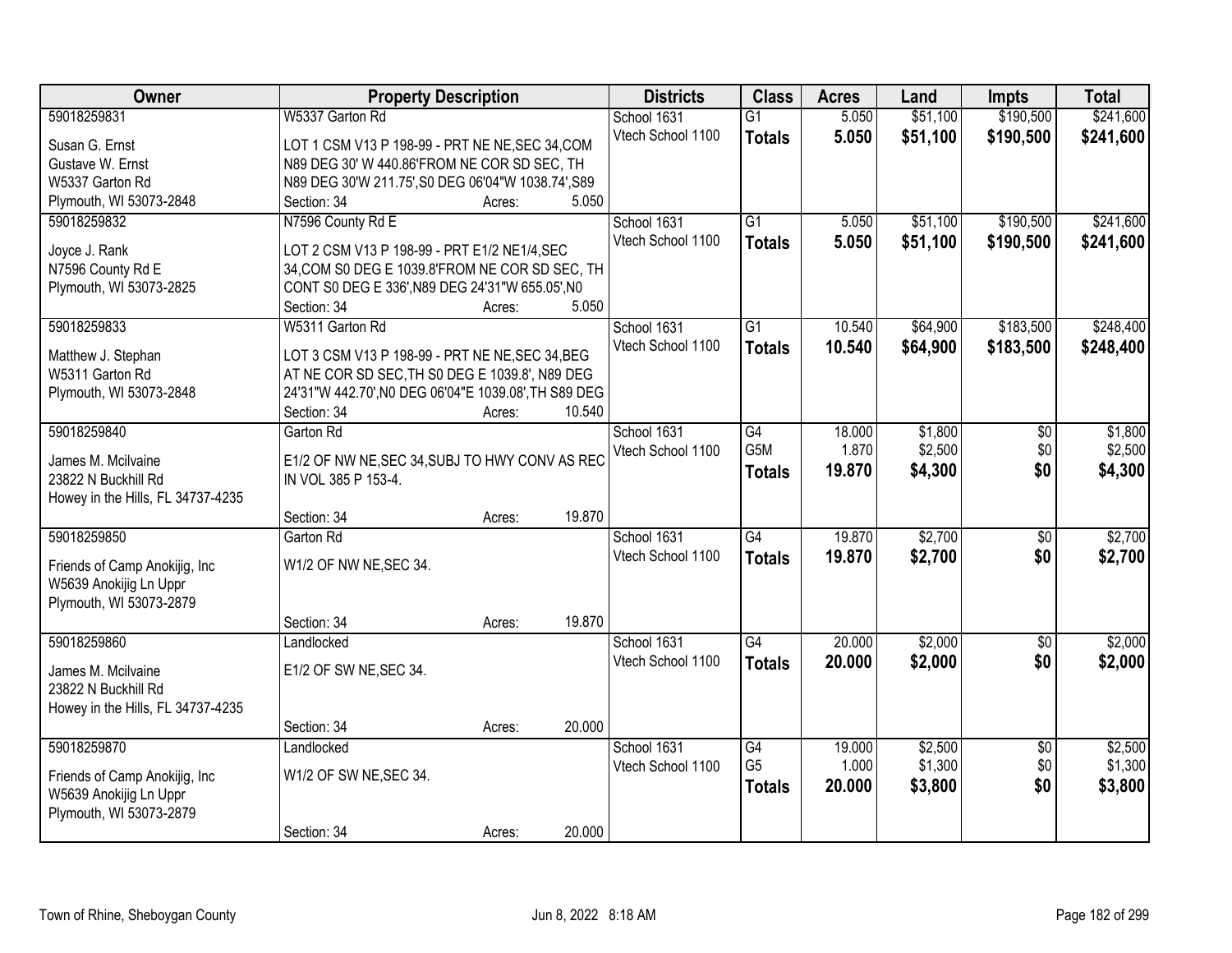| Owner                          | <b>Property Description</b>                           | <b>Districts</b>  | <b>Class</b>    | <b>Acres</b> | Land      | <b>Impts</b>    | <b>Total</b> |
|--------------------------------|-------------------------------------------------------|-------------------|-----------------|--------------|-----------|-----------------|--------------|
| 59018259880                    | N7584 County Rd E                                     | School 1631       | $\overline{G1}$ | 6.400        | \$72,000  | \$159,500       | \$231,500    |
| Clifford W. Hamus              | PRT SE NE, SEC 34, COM 833.6'N OF E1/4 POST TH        | Vtech School 1100 | <b>Totals</b>   | 6.400        | \$72,000  | \$159,500       | \$231,500    |
| Ruth H. Hamus                  | N89 DEG 24' 31"W 655.8', NO DEG 06'04"E 425', S89     |                   |                 |              |           |                 |              |
| N7584 County Rd E              | DEG 24'31"E 655.05', TH S 425'TO BEG.                 |                   |                 |              |           |                 |              |
| Plymouth, WI 53073-2825        | 6.400<br>Section: 34<br>Acres:                        |                   |                 |              |           |                 |              |
| 59018259890                    | Landlocked                                            | School 1631       | $\overline{G4}$ | 21.000       | \$2,100   | $\overline{30}$ | \$2,100      |
|                                |                                                       | Vtech School 1100 | G <sub>6</sub>  | 3.190        | \$8,600   | \$0             | \$8,600      |
| Friends of Camp Anokijig, Inc. | SE NE, SEC 34, EXC NE1/4 & EXC COM AT E1/4            |                   | <b>Totals</b>   | 24.190       | \$10,700  | \$0             | \$10,700     |
| W5639 Anokijig Ln Uppr         | COR, SD SEC, TH N 54.33', W 331.92', S TO S LN        |                   |                 |              |           |                 |              |
| Plymouth, WI 53073-2879        | NE1/4, TH ELY ALG SD LN TO BEG, & ALSO EXC COM        |                   |                 |              |           |                 |              |
|                                | 24.190<br>Section: 34<br>Acres:                       |                   |                 |              |           |                 |              |
| 59018259900                    | N7556 County Rd E                                     | School 1631       | G1              | 2.640        | \$45,100  | \$184,900       | \$230,000    |
| Stu F. Sturzl                  | PRT SE NE, SEC 34, COM 658.6'N OF E1/4 POST, TH       | Vtech School 1100 | <b>Totals</b>   | 2.640        | \$45,100  | \$184,900       | \$230,000    |
| Karen S. Sturzl                | N89 DEG 24' 31"W 656.11', NO DEG 06'04"E 175', S89    |                   |                 |              |           |                 |              |
| N7556 County Rd E              | DEG 24'31"E 655.8', TH S 175'TO BEG.                  |                   |                 |              |           |                 |              |
| Plymouth, WI 53073-2825        | 2.640<br>Section: 34<br>Acres:                        |                   |                 |              |           |                 |              |
| 59018259901                    | N7532 County Rd E                                     | School 1631       | $\overline{G1}$ | 5.400        | \$52,000  | \$159,500       | \$211,500    |
|                                |                                                       | Vtech School 1100 | <b>Totals</b>   | 5.400        | \$52,000  | \$159,500       | \$211,500    |
| Scott Sander                   | LOT 1 CSM V12 P 154-56 - PRT SE NE, SEC 34, COM       |                   |                 |              |           |                 |              |
| N7532 County Rd E              | N0 DEG 43' 50"W 125'FROM E1/4 COR, SD SEC, TH         |                   |                 |              |           |                 |              |
| Plymouth, WI 53073-2825        | S89 DEG 51'39"W 441.18', NO DEG 43'50"W 553.60', N89  |                   |                 |              |           |                 |              |
|                                | Section: 34<br>5.400<br>Acres:                        |                   |                 |              |           |                 |              |
| 59018259910                    | W5543 Garton Rd                                       | School 1631       | $\overline{G4}$ | 19.140       | \$1,800   | $\overline{50}$ | \$1,800      |
| David W. Mahloch               | NE NW, SEC 34, SUBJ TO HWY CONV AS REC IN VOL         | Vtech School 1100 | G7              | 1.500        | \$22,500  | \$119,700       | \$142,200    |
| W5543 Garton Rd                | 385 P 163-64 & EXC #1857943 & AFFT #1861404.          |                   | <b>Totals</b>   | 20.640       | \$24,300  | \$119,700       | \$144,000    |
| Plymouth, WI 53073-2804        |                                                       |                   |                 |              |           |                 |              |
|                                | 20.640<br>Section: 34<br>Acres:                       |                   |                 |              |           |                 |              |
| 59018259920                    | Garton Rd                                             | School 1631       | $\overline{G2}$ | 19.080       | \$107,200 | \$238,400       | \$345,600    |
|                                |                                                       | Vtech School 1100 | G <sub>5</sub>  | 3.000        | \$1,400   | \$0             | \$1,400      |
| Urner Properties, LLC          | PRT W1/2 NW1/4, SEC 34, COM AT NW COR SD              |                   | G <sub>6</sub>  | 16.000       | \$43,200  | \$0             | \$43,200     |
| N7488 Schwaller Dr             | W1/2, TH S 1324.2', E 1313.1'TO A PNT 16'W OF E LN    |                   | <b>Totals</b>   | 38.080       | \$151,800 | \$238,400       | \$390,200    |
| Plymouth, WI 53073-2860        | W1/2 NW1/4,N 1326.2'TO N LN SEC 34,TH W 1286'TO       |                   |                 |              |           |                 |              |
|                                | 38.080<br>Section: 34<br>Acres:                       |                   |                 |              |           |                 |              |
| 59018259930                    | W5691 Garton Rd                                       | School 1631       | $\overline{G1}$ | 1.260        | \$32,400  | \$139,100       | \$171,500    |
| Urner Properties, LLC          | PRT NW NW, SEC 34, COM AT NW COR SD1/4, TH S          | Vtech School 1100 | <b>Totals</b>   | 1.260        | \$32,400  | \$139,100       | \$171,500    |
| W5695 Garton Rd                | 126', E 150', S 75', E 195', N TO CEN CTH JJ, TH W TO |                   |                 |              |           |                 |              |
| Plymouth, WI 53073-2806        | BEG, SUBJ TO HWY CONV AS REC IN VOL 385 P             |                   |                 |              |           |                 |              |
|                                | 1.260<br>Section: 34<br>Acres:                        |                   |                 |              |           |                 |              |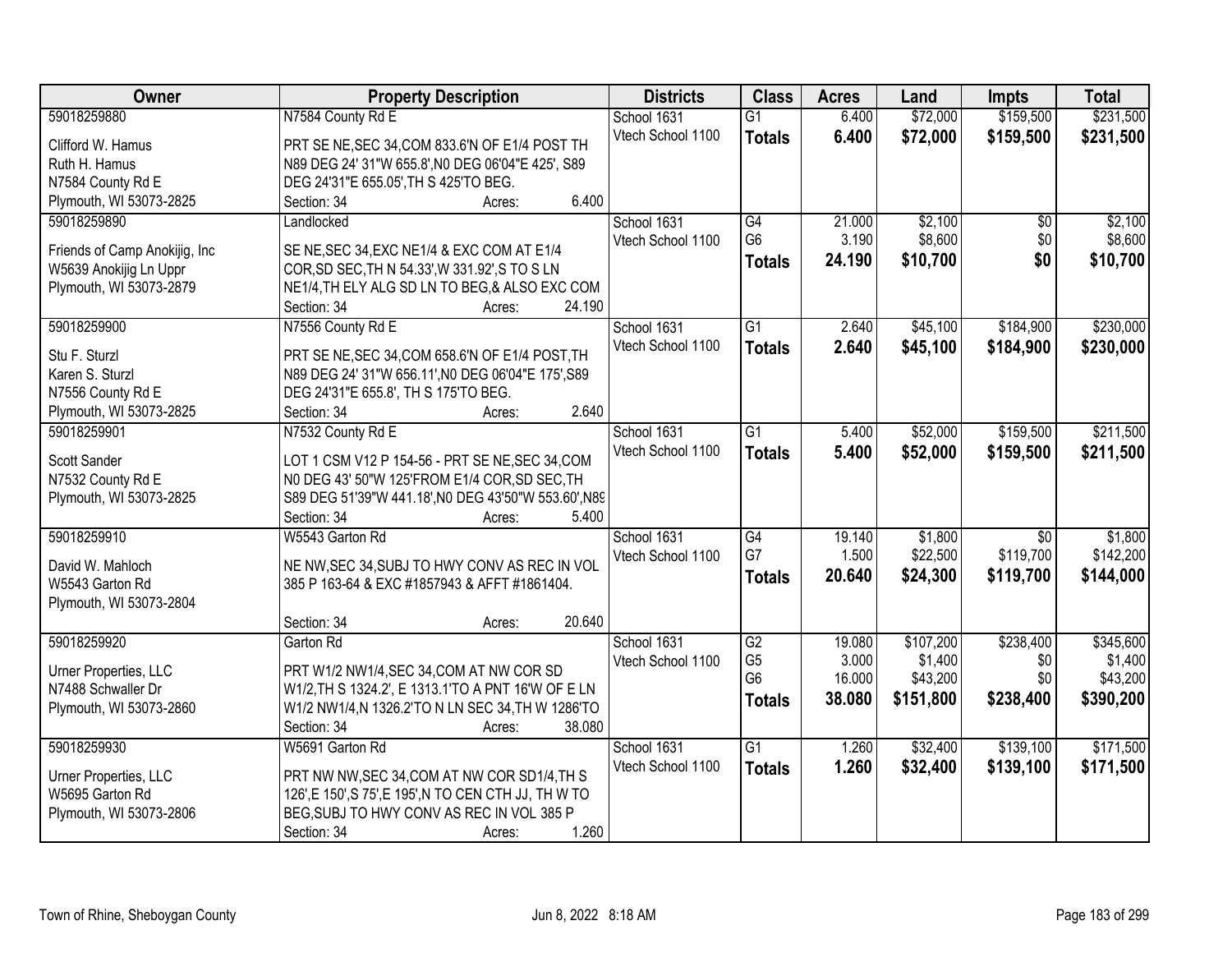| Owner                          | <b>Property Description</b>                       |                  | <b>Districts</b>  | <b>Class</b>     | <b>Acres</b> | Land            | <b>Impts</b>    | <b>Total</b>    |
|--------------------------------|---------------------------------------------------|------------------|-------------------|------------------|--------------|-----------------|-----------------|-----------------|
| 59018259940                    | Landlocked                                        |                  | Sanitary 8030     | $\overline{G6}$  | 40.450       | \$109,200       | $\overline{50}$ | \$109,200       |
| Friends of Camp Anokijig, Inc. | W1/2 NW1/4, SEC 34, EXC COM AT NW COR SD SEC      |                  | School 1631       | <b>Totals</b>    | 40.450       | \$109,200       | \$0             | \$109,200       |
| W5639 Anokijig Ln Uppr         | TH S 1324.2', E 1313.1'TO A PNT 16'W OF E LN W1/2 |                  | Vtech School 1100 |                  |              |                 |                 |                 |
| Plymouth, WI 53073-2879        | NW1/4, TH N 1326.2'TO N LN SEC 34, TH W 1286'TO   |                  |                   |                  |              |                 |                 |                 |
|                                | Section: 34                                       | 40.450<br>Acres: |                   |                  |              |                 |                 |                 |
| 59018259950                    | Landlocked                                        |                  | School 1631       | G4               | 19.000       | \$2,100         | \$0             | \$2,100         |
|                                |                                                   |                  | Vtech School 1100 | G <sub>5</sub> M | 1.250        | \$1,700         | \$0             | \$1,700         |
| David W. Mahloch               | SE NW, SEC 34, EXC COM S89 DEG 45'33"W 1305.16'&  |                  |                   | <b>Totals</b>    | 20.250       | \$3,800         | \$0             | \$3,800         |
| W5543 Garton Rd                | S0 DEG 09' 52"E 1626.71'FROM N1/4 COR, SD         |                  |                   |                  |              |                 |                 |                 |
| Plymouth, WI 53073-2804        | SEC, TH N89 DEG 53'02"E 654.80', S0 DEG 14'33"E   | 20.250           |                   |                  |              |                 |                 |                 |
| 59018259951                    | Section: 34<br>W5597 Garton Rd                    | Acres:           | School 1631       | G1               | 5.020        | \$65,100        | \$268,200       | \$333,300       |
|                                |                                                   |                  | Vtech School 1100 | G4               | 23.900       | \$2,400         | \$0             | \$2,400         |
| Scott A. Mahloch               | "ERROR DEED" LOT 1 CSM V14 P 171-73 - PRT SE      |                  |                   | G <sub>5</sub> M | 10.000       | \$13,500        | \$0             | \$13,500        |
| Kris A. Mahloch                | NW, SEC 34 & ALSO PRT E1/2 NW SD SEC 34 DESC IN   |                  |                   | <b>Totals</b>    | 38.920       | \$81,000        | \$268,200       | \$349,200       |
| W5597 Garton Rd                | #1857943 & #1861404.                              |                  |                   |                  |              |                 |                 |                 |
| Plymouth, WI 53073-2804        | Section: 34                                       | 38.920<br>Acres: |                   |                  |              |                 |                 |                 |
| 59018259960                    | W5639 Anokijig Ln                                 |                  | Sanitary 8030     | G4               | 12.000       | \$1,600         | $\sqrt[6]{3}$   | \$1,600         |
| Friends of Camp Anokijig, Inc  | GOVT LOT 1, SEC 34, SD LOT BEING N1/2 OF          |                  | School 1631       | G <sub>6</sub>   | 24.100       | \$65,100        | \$0             | \$65,100        |
| W5639 Anokijig Ln Uppr         | SW1/4, EXC PRT OCCUPIED BY LITTLE ELKHART         |                  | Vtech School 1100 | <b>Totals</b>    | 36.100       | \$66,700        | \$0             | \$66,700        |
| Plymouth, WI 53073-2879        | LAKE,& ALSO EXC COM S00 DEG 26'27"E               |                  |                   |                  |              |                 |                 |                 |
|                                | Section: 34                                       | 36.100<br>Acres: |                   |                  |              |                 |                 |                 |
| 59018259961                    | W5639 Anokijig Ln                                 |                  | Sanitary 8030     | $\overline{X4}$  | 15.220       | $\overline{50}$ | $\overline{30}$ | $\overline{50}$ |
|                                |                                                   |                  | School 1631       | <b>Totals</b>    | 15.220       | \$0             | \$0             | \$0             |
| Friends of Camp Anokijig, Inc. | THAT PRT OF FOLL DESC IN THE REHAB DISTRICT:      |                  | Vtech School 1100 |                  |              |                 |                 |                 |
| W5639 Anokijig Ln Uppr         | PRT GOVT LOTS 1 & 2, PRT NW SE & PRT SW SE, SEC   |                  |                   |                  |              |                 |                 |                 |
| Plymouth, WI 53073-2879        | 34, COM N00 DEG 26'27"W 294.98' FROM S1/4 COR, SD |                  |                   |                  |              |                 |                 |                 |
|                                | Section: 34                                       | 15.220<br>Acres: |                   |                  |              |                 |                 |                 |
| 59018259970                    | Little Elkhart Lake                               |                  | Sanitary 8030     | $\overline{G2}$  | 0.570        | \$1,000         | $\overline{50}$ | \$1,000         |
| Friends of Camp Anokijig, Inc. | GOVT LOT 3, SD LOT BEING AN ISLAND IN LITTLE      |                  | School 1631       | <b>Totals</b>    | 0.570        | \$1,000         | \$0             | \$1,000         |
| W5639 Anokijig Ln Uppr         | ELKHART LAKE IN N1/2 SW1/4, SEC 34.               |                  | Vtech School 1100 |                  |              |                 |                 |                 |
| Plymouth, WI 53073-2879        |                                                   |                  |                   |                  |              |                 |                 |                 |
|                                | Section: 34                                       | 0.570<br>Acres:  |                   |                  |              |                 |                 |                 |
| 59018260002                    | W5625 Summit Woods Ln                             |                  | Sanitary 8030     | $\overline{G1}$  | 4.940        | \$64,700        | \$221,300       | \$286,000       |
| Jeffery J. Denboer             | B-1966 - PRT SE SW & SW SW, SEC 34, COM N89 DEG   |                  | School 1631       | <b>Totals</b>    | 4.940        | \$64,700        | \$221,300       | \$286,000       |
| Rebecca L. Denboer             | 51'E 910.02'FROM SW COR, SD SEC, TH NO DEG        |                  | Vtech School 1100 |                  |              |                 |                 |                 |
| W5625 Summit Woods Ln          | 00'03"W 121.08', S89 DEG 31'42"E 11.92', NO DEG   |                  |                   |                  |              |                 |                 |                 |
| Plymouth, WI 53073-2816        | Section: 34                                       | 4.940<br>Acres:  |                   |                  |              |                 |                 |                 |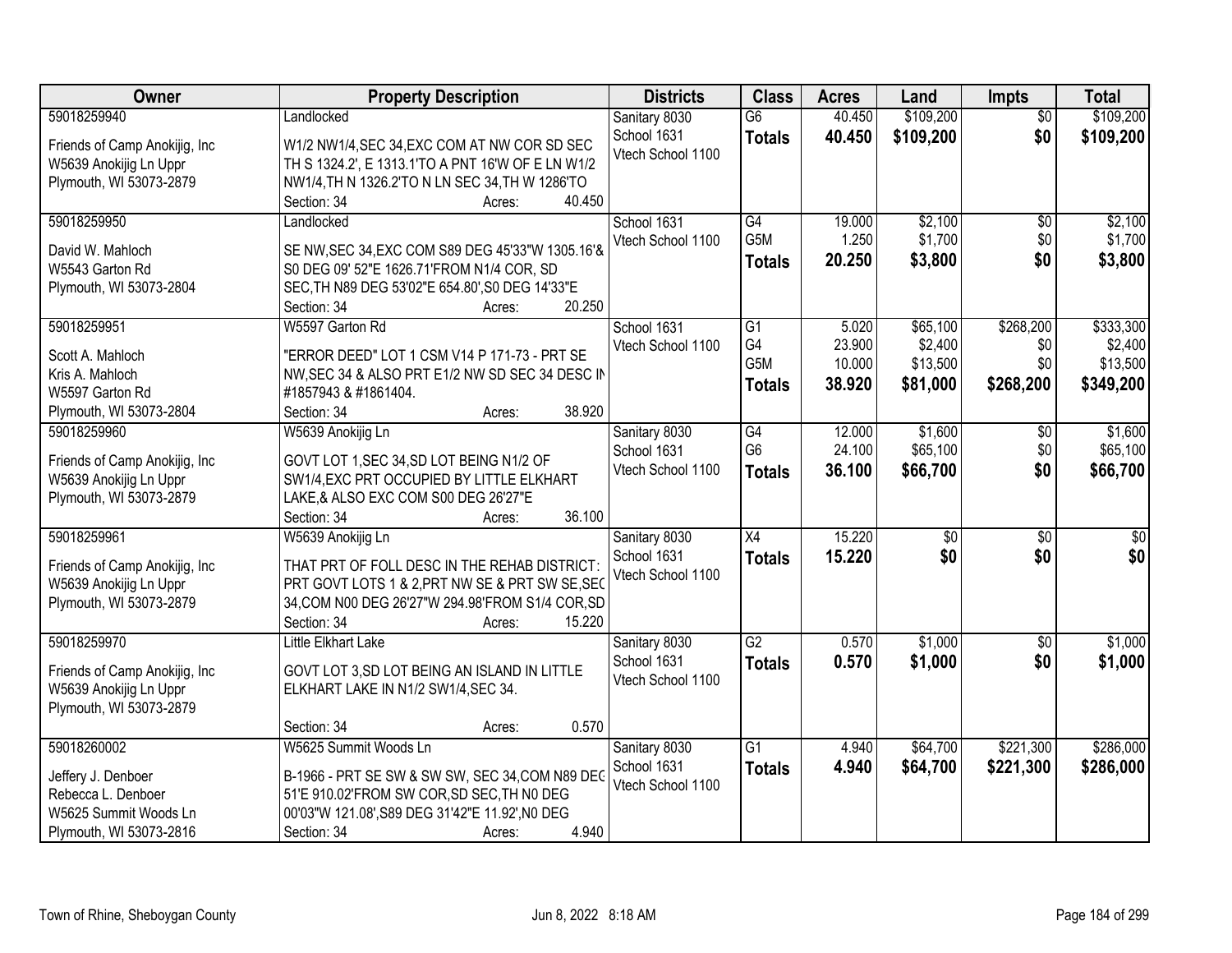| 59018260003<br>Summit Woods Ln<br>$\overline{G2}$<br>5.070<br>\$166,400<br>\$5,000<br>Sanitary 8030<br>School 1631<br>5.070<br>\$166,400<br>\$5,000<br><b>Totals</b><br>C-2689 - PRT SE SW, SEC 34 & PRT SCHWALLER'S<br>Plymouth Rock Mhc<br>Vtech School 1100<br>PLAT OF LITTLE ELKHART LAKE, COM AT SW COR<br>Attn: Bank of America Capital Market;<br>SEC 34, TH CONT N89 DEG 49'56"E 1353.21'TO PNT<br>%Corelogic Tax<br>PO Box 6115<br>5.070<br>Section: 34<br>Acres:<br>Chicago, IL 60606-0115<br>59018260010<br>Sanitary 8030<br>$\overline{G6}$<br>20.850<br>\$56,300<br>$\overline{50}$<br>Anokijig Ln<br>School 1631<br>\$56,300<br>\$0<br>20.850<br><b>Totals</b><br>GOVT LOT 2, SEC 34, LYING E OF LN COM AT NE COR<br>Friends of Camp Anokijig, Inc.<br>Vtech School 1100<br>OF SCHWALLER'S PLAT & TH EXT S TO SEC LN, AS<br>W5639 Anokijig Ln Uppr<br>Plymouth, WI 53073-2879<br>DESC IN VOL 196 P 24 OF DEEDS, EXC THE W 2 1/2<br>Section: 34<br>20.850<br>Acres:<br>\$117,900<br>59018260032<br>N7504 County Rd E<br>School 1631<br>$\overline{G1}$<br>9.140<br>\$61,400<br>G4<br>6.970<br>\$900<br>Vtech School 1100<br>\$0<br>NE SE, SEC 34, EXC COM 3758.03'S OF NE COR SEC<br>Friends of Camp Anokijig, Inc.<br>\$117,900<br>16.110<br>\$62,300<br>\$180,200<br><b>Totals</b><br>34, TH N86 DEG 56'56"W 333.79', S 00 DEG 00'40"E<br>W5639 Anokijig Ln Uppr<br>Plymouth, WI 53073-2879<br>227.71', S89 DEG 33'35"E 333.33', TH N00 DEG 00'40"W<br>16.110<br>Section: 34<br>Acres:<br>59018260040<br>W5316 Schneikert Ln<br>School 1631<br>9.690<br>\$88,500<br>\$149,700<br>G <sub>1</sub><br>G4<br>1.500<br>Vtech School 1100<br>\$200<br>\$0<br>TR 1 CSM V2 P 13, B-1898 & OTHER LANDS-PRT NE<br>Scott L. Sander<br>11.190<br>\$88,700<br>\$149,700<br>\$238,400<br><b>Totals</b><br>SE, SEC 34 COM 3758.03'S OF NE COR, SD SEC, TH<br>Steven M. Sander<br>N86 DEG 56'56"W 333.79', S00 DEG 00'40"E 227.71', S8'<br>W5316 Schneikert Ln<br>11.190<br>Plymouth, WI 53073-2820<br>Section: 34<br>Acres:<br>59018260052<br>W5390 Schneikert Ln<br>\$128,000<br>School 1631<br>G1<br>3.010<br>\$55,100<br>G <sub>4</sub><br>3.030<br>\$400<br>\$0<br>Vtech School 1100<br>Richard G. Fontany<br>TR 1 V2 P 294 - PRT NE SE, SEC 34 & ALSO PRT NE<br>\$183,500<br>6.040<br>\$55,500<br>\$128,000<br><b>Totals</b><br><b>Christine Fontany</b><br>SE, SD SEC 34 DESC IN #1928569<br>W5390 Schneikert Ln<br>6.040<br>Plymouth, WI 53073-2820<br>Section: 34<br>Acres:<br>\$172,900<br>59018260053<br>N7444 County Rd E<br>School 1631<br>$\overline{G1}$<br>2.580<br>\$45,000<br>G4<br>4.500<br>\$600<br>\$0<br>Vtech School 1100<br>TR 1 CSM V4 P 224 DOC #1028297 BEING PRT SE NE<br>Stanley R. Sander<br>7.080<br>\$45,600<br>\$172,900<br>\$218,500<br><b>Totals</b><br>& NE SE, SEC 34, & ALSO PRT NE SE, SEC 34 COM<br>N7444 County Rd E<br>AT SE COR SD TR 1, TH S89-15-27W 331.68' (REC AS<br>Plymouth, WI 53073-2877<br>7.080<br>Section: 34<br>Acres:<br>59018260060<br>$\overline{G4}$<br>\$2,800<br>Landlocked<br>School 4473<br>20.830<br>$\overline{50}$<br>G <sub>5</sub><br>\$12,500<br>10.000<br>\$0<br>Vtech School 1100<br>NW SE, SEC 34, EXC COM S00 DEG 26'27"E<br>Friends of Camp Anokijig, Inc.<br>\$0<br>\$15,300<br>30.830<br>\$15,300<br><b>Totals</b><br>W5639 Anokijig Ln Uppr<br>757.46'FROM CEN, SD SEC, TH E 682.11', S TO SLN<br>Plymouth, WI 53073-2879<br>NW SE, WLY TO SW COR SD NW SE, TH NLY TO BEG. | Owner | <b>Property Description</b>     | <b>Districts</b> | <b>Class</b> | <b>Acres</b> | Land | <b>Impts</b> | <b>Total</b> |
|---------------------------------------------------------------------------------------------------------------------------------------------------------------------------------------------------------------------------------------------------------------------------------------------------------------------------------------------------------------------------------------------------------------------------------------------------------------------------------------------------------------------------------------------------------------------------------------------------------------------------------------------------------------------------------------------------------------------------------------------------------------------------------------------------------------------------------------------------------------------------------------------------------------------------------------------------------------------------------------------------------------------------------------------------------------------------------------------------------------------------------------------------------------------------------------------------------------------------------------------------------------------------------------------------------------------------------------------------------------------------------------------------------------------------------------------------------------------------------------------------------------------------------------------------------------------------------------------------------------------------------------------------------------------------------------------------------------------------------------------------------------------------------------------------------------------------------------------------------------------------------------------------------------------------------------------------------------------------------------------------------------------------------------------------------------------------------------------------------------------------------------------------------------------------------------------------------------------------------------------------------------------------------------------------------------------------------------------------------------------------------------------------------------------------------------------------------------------------------------------------------------------------------------------------------------------------------------------------------------------------------------------------------------------------------------------------------------------------------------------------------------------------------------------------------------------------------------------------------------------------------------------------------------------------------------------------------------------------------------------------------------------------------------------------------------------------------------------------------------------------------------------------------------------------------------------------------------------------------------------------------------------------------------------------------------------------------------------------------------------------------------------------------------------------------------------------------|-------|---------------------------------|------------------|--------------|--------------|------|--------------|--------------|
|                                                                                                                                                                                                                                                                                                                                                                                                                                                                                                                                                                                                                                                                                                                                                                                                                                                                                                                                                                                                                                                                                                                                                                                                                                                                                                                                                                                                                                                                                                                                                                                                                                                                                                                                                                                                                                                                                                                                                                                                                                                                                                                                                                                                                                                                                                                                                                                                                                                                                                                                                                                                                                                                                                                                                                                                                                                                                                                                                                                                                                                                                                                                                                                                                                                                                                                                                                                                                                                         |       |                                 |                  |              |              |      |              | \$171,400    |
| \$56,300<br>\$56,300<br>\$179,300<br>\$900                                                                                                                                                                                                                                                                                                                                                                                                                                                                                                                                                                                                                                                                                                                                                                                                                                                                                                                                                                                                                                                                                                                                                                                                                                                                                                                                                                                                                                                                                                                                                                                                                                                                                                                                                                                                                                                                                                                                                                                                                                                                                                                                                                                                                                                                                                                                                                                                                                                                                                                                                                                                                                                                                                                                                                                                                                                                                                                                                                                                                                                                                                                                                                                                                                                                                                                                                                                                              |       |                                 |                  |              |              |      |              | \$171,400    |
|                                                                                                                                                                                                                                                                                                                                                                                                                                                                                                                                                                                                                                                                                                                                                                                                                                                                                                                                                                                                                                                                                                                                                                                                                                                                                                                                                                                                                                                                                                                                                                                                                                                                                                                                                                                                                                                                                                                                                                                                                                                                                                                                                                                                                                                                                                                                                                                                                                                                                                                                                                                                                                                                                                                                                                                                                                                                                                                                                                                                                                                                                                                                                                                                                                                                                                                                                                                                                                                         |       |                                 |                  |              |              |      |              |              |
|                                                                                                                                                                                                                                                                                                                                                                                                                                                                                                                                                                                                                                                                                                                                                                                                                                                                                                                                                                                                                                                                                                                                                                                                                                                                                                                                                                                                                                                                                                                                                                                                                                                                                                                                                                                                                                                                                                                                                                                                                                                                                                                                                                                                                                                                                                                                                                                                                                                                                                                                                                                                                                                                                                                                                                                                                                                                                                                                                                                                                                                                                                                                                                                                                                                                                                                                                                                                                                                         |       |                                 |                  |              |              |      |              |              |
|                                                                                                                                                                                                                                                                                                                                                                                                                                                                                                                                                                                                                                                                                                                                                                                                                                                                                                                                                                                                                                                                                                                                                                                                                                                                                                                                                                                                                                                                                                                                                                                                                                                                                                                                                                                                                                                                                                                                                                                                                                                                                                                                                                                                                                                                                                                                                                                                                                                                                                                                                                                                                                                                                                                                                                                                                                                                                                                                                                                                                                                                                                                                                                                                                                                                                                                                                                                                                                                         |       |                                 |                  |              |              |      |              |              |
|                                                                                                                                                                                                                                                                                                                                                                                                                                                                                                                                                                                                                                                                                                                                                                                                                                                                                                                                                                                                                                                                                                                                                                                                                                                                                                                                                                                                                                                                                                                                                                                                                                                                                                                                                                                                                                                                                                                                                                                                                                                                                                                                                                                                                                                                                                                                                                                                                                                                                                                                                                                                                                                                                                                                                                                                                                                                                                                                                                                                                                                                                                                                                                                                                                                                                                                                                                                                                                                         |       |                                 |                  |              |              |      |              |              |
|                                                                                                                                                                                                                                                                                                                                                                                                                                                                                                                                                                                                                                                                                                                                                                                                                                                                                                                                                                                                                                                                                                                                                                                                                                                                                                                                                                                                                                                                                                                                                                                                                                                                                                                                                                                                                                                                                                                                                                                                                                                                                                                                                                                                                                                                                                                                                                                                                                                                                                                                                                                                                                                                                                                                                                                                                                                                                                                                                                                                                                                                                                                                                                                                                                                                                                                                                                                                                                                         |       |                                 |                  |              |              |      |              |              |
|                                                                                                                                                                                                                                                                                                                                                                                                                                                                                                                                                                                                                                                                                                                                                                                                                                                                                                                                                                                                                                                                                                                                                                                                                                                                                                                                                                                                                                                                                                                                                                                                                                                                                                                                                                                                                                                                                                                                                                                                                                                                                                                                                                                                                                                                                                                                                                                                                                                                                                                                                                                                                                                                                                                                                                                                                                                                                                                                                                                                                                                                                                                                                                                                                                                                                                                                                                                                                                                         |       |                                 |                  |              |              |      |              |              |
|                                                                                                                                                                                                                                                                                                                                                                                                                                                                                                                                                                                                                                                                                                                                                                                                                                                                                                                                                                                                                                                                                                                                                                                                                                                                                                                                                                                                                                                                                                                                                                                                                                                                                                                                                                                                                                                                                                                                                                                                                                                                                                                                                                                                                                                                                                                                                                                                                                                                                                                                                                                                                                                                                                                                                                                                                                                                                                                                                                                                                                                                                                                                                                                                                                                                                                                                                                                                                                                         |       |                                 |                  |              |              |      |              |              |
|                                                                                                                                                                                                                                                                                                                                                                                                                                                                                                                                                                                                                                                                                                                                                                                                                                                                                                                                                                                                                                                                                                                                                                                                                                                                                                                                                                                                                                                                                                                                                                                                                                                                                                                                                                                                                                                                                                                                                                                                                                                                                                                                                                                                                                                                                                                                                                                                                                                                                                                                                                                                                                                                                                                                                                                                                                                                                                                                                                                                                                                                                                                                                                                                                                                                                                                                                                                                                                                         |       |                                 |                  |              |              |      |              |              |
|                                                                                                                                                                                                                                                                                                                                                                                                                                                                                                                                                                                                                                                                                                                                                                                                                                                                                                                                                                                                                                                                                                                                                                                                                                                                                                                                                                                                                                                                                                                                                                                                                                                                                                                                                                                                                                                                                                                                                                                                                                                                                                                                                                                                                                                                                                                                                                                                                                                                                                                                                                                                                                                                                                                                                                                                                                                                                                                                                                                                                                                                                                                                                                                                                                                                                                                                                                                                                                                         |       |                                 |                  |              |              |      |              |              |
|                                                                                                                                                                                                                                                                                                                                                                                                                                                                                                                                                                                                                                                                                                                                                                                                                                                                                                                                                                                                                                                                                                                                                                                                                                                                                                                                                                                                                                                                                                                                                                                                                                                                                                                                                                                                                                                                                                                                                                                                                                                                                                                                                                                                                                                                                                                                                                                                                                                                                                                                                                                                                                                                                                                                                                                                                                                                                                                                                                                                                                                                                                                                                                                                                                                                                                                                                                                                                                                         |       |                                 |                  |              |              |      |              |              |
| \$238,200<br>\$200<br>\$183,100<br>\$400<br>\$217,900<br>\$600<br>\$2,800<br>\$12,500                                                                                                                                                                                                                                                                                                                                                                                                                                                                                                                                                                                                                                                                                                                                                                                                                                                                                                                                                                                                                                                                                                                                                                                                                                                                                                                                                                                                                                                                                                                                                                                                                                                                                                                                                                                                                                                                                                                                                                                                                                                                                                                                                                                                                                                                                                                                                                                                                                                                                                                                                                                                                                                                                                                                                                                                                                                                                                                                                                                                                                                                                                                                                                                                                                                                                                                                                                   |       |                                 |                  |              |              |      |              |              |
|                                                                                                                                                                                                                                                                                                                                                                                                                                                                                                                                                                                                                                                                                                                                                                                                                                                                                                                                                                                                                                                                                                                                                                                                                                                                                                                                                                                                                                                                                                                                                                                                                                                                                                                                                                                                                                                                                                                                                                                                                                                                                                                                                                                                                                                                                                                                                                                                                                                                                                                                                                                                                                                                                                                                                                                                                                                                                                                                                                                                                                                                                                                                                                                                                                                                                                                                                                                                                                                         |       |                                 |                  |              |              |      |              |              |
|                                                                                                                                                                                                                                                                                                                                                                                                                                                                                                                                                                                                                                                                                                                                                                                                                                                                                                                                                                                                                                                                                                                                                                                                                                                                                                                                                                                                                                                                                                                                                                                                                                                                                                                                                                                                                                                                                                                                                                                                                                                                                                                                                                                                                                                                                                                                                                                                                                                                                                                                                                                                                                                                                                                                                                                                                                                                                                                                                                                                                                                                                                                                                                                                                                                                                                                                                                                                                                                         |       |                                 |                  |              |              |      |              |              |
|                                                                                                                                                                                                                                                                                                                                                                                                                                                                                                                                                                                                                                                                                                                                                                                                                                                                                                                                                                                                                                                                                                                                                                                                                                                                                                                                                                                                                                                                                                                                                                                                                                                                                                                                                                                                                                                                                                                                                                                                                                                                                                                                                                                                                                                                                                                                                                                                                                                                                                                                                                                                                                                                                                                                                                                                                                                                                                                                                                                                                                                                                                                                                                                                                                                                                                                                                                                                                                                         |       |                                 |                  |              |              |      |              |              |
|                                                                                                                                                                                                                                                                                                                                                                                                                                                                                                                                                                                                                                                                                                                                                                                                                                                                                                                                                                                                                                                                                                                                                                                                                                                                                                                                                                                                                                                                                                                                                                                                                                                                                                                                                                                                                                                                                                                                                                                                                                                                                                                                                                                                                                                                                                                                                                                                                                                                                                                                                                                                                                                                                                                                                                                                                                                                                                                                                                                                                                                                                                                                                                                                                                                                                                                                                                                                                                                         |       |                                 |                  |              |              |      |              |              |
|                                                                                                                                                                                                                                                                                                                                                                                                                                                                                                                                                                                                                                                                                                                                                                                                                                                                                                                                                                                                                                                                                                                                                                                                                                                                                                                                                                                                                                                                                                                                                                                                                                                                                                                                                                                                                                                                                                                                                                                                                                                                                                                                                                                                                                                                                                                                                                                                                                                                                                                                                                                                                                                                                                                                                                                                                                                                                                                                                                                                                                                                                                                                                                                                                                                                                                                                                                                                                                                         |       |                                 |                  |              |              |      |              |              |
|                                                                                                                                                                                                                                                                                                                                                                                                                                                                                                                                                                                                                                                                                                                                                                                                                                                                                                                                                                                                                                                                                                                                                                                                                                                                                                                                                                                                                                                                                                                                                                                                                                                                                                                                                                                                                                                                                                                                                                                                                                                                                                                                                                                                                                                                                                                                                                                                                                                                                                                                                                                                                                                                                                                                                                                                                                                                                                                                                                                                                                                                                                                                                                                                                                                                                                                                                                                                                                                         |       |                                 |                  |              |              |      |              |              |
|                                                                                                                                                                                                                                                                                                                                                                                                                                                                                                                                                                                                                                                                                                                                                                                                                                                                                                                                                                                                                                                                                                                                                                                                                                                                                                                                                                                                                                                                                                                                                                                                                                                                                                                                                                                                                                                                                                                                                                                                                                                                                                                                                                                                                                                                                                                                                                                                                                                                                                                                                                                                                                                                                                                                                                                                                                                                                                                                                                                                                                                                                                                                                                                                                                                                                                                                                                                                                                                         |       |                                 |                  |              |              |      |              |              |
|                                                                                                                                                                                                                                                                                                                                                                                                                                                                                                                                                                                                                                                                                                                                                                                                                                                                                                                                                                                                                                                                                                                                                                                                                                                                                                                                                                                                                                                                                                                                                                                                                                                                                                                                                                                                                                                                                                                                                                                                                                                                                                                                                                                                                                                                                                                                                                                                                                                                                                                                                                                                                                                                                                                                                                                                                                                                                                                                                                                                                                                                                                                                                                                                                                                                                                                                                                                                                                                         |       |                                 |                  |              |              |      |              |              |
|                                                                                                                                                                                                                                                                                                                                                                                                                                                                                                                                                                                                                                                                                                                                                                                                                                                                                                                                                                                                                                                                                                                                                                                                                                                                                                                                                                                                                                                                                                                                                                                                                                                                                                                                                                                                                                                                                                                                                                                                                                                                                                                                                                                                                                                                                                                                                                                                                                                                                                                                                                                                                                                                                                                                                                                                                                                                                                                                                                                                                                                                                                                                                                                                                                                                                                                                                                                                                                                         |       |                                 |                  |              |              |      |              |              |
|                                                                                                                                                                                                                                                                                                                                                                                                                                                                                                                                                                                                                                                                                                                                                                                                                                                                                                                                                                                                                                                                                                                                                                                                                                                                                                                                                                                                                                                                                                                                                                                                                                                                                                                                                                                                                                                                                                                                                                                                                                                                                                                                                                                                                                                                                                                                                                                                                                                                                                                                                                                                                                                                                                                                                                                                                                                                                                                                                                                                                                                                                                                                                                                                                                                                                                                                                                                                                                                         |       |                                 |                  |              |              |      |              |              |
|                                                                                                                                                                                                                                                                                                                                                                                                                                                                                                                                                                                                                                                                                                                                                                                                                                                                                                                                                                                                                                                                                                                                                                                                                                                                                                                                                                                                                                                                                                                                                                                                                                                                                                                                                                                                                                                                                                                                                                                                                                                                                                                                                                                                                                                                                                                                                                                                                                                                                                                                                                                                                                                                                                                                                                                                                                                                                                                                                                                                                                                                                                                                                                                                                                                                                                                                                                                                                                                         |       |                                 |                  |              |              |      |              |              |
|                                                                                                                                                                                                                                                                                                                                                                                                                                                                                                                                                                                                                                                                                                                                                                                                                                                                                                                                                                                                                                                                                                                                                                                                                                                                                                                                                                                                                                                                                                                                                                                                                                                                                                                                                                                                                                                                                                                                                                                                                                                                                                                                                                                                                                                                                                                                                                                                                                                                                                                                                                                                                                                                                                                                                                                                                                                                                                                                                                                                                                                                                                                                                                                                                                                                                                                                                                                                                                                         |       |                                 |                  |              |              |      |              |              |
|                                                                                                                                                                                                                                                                                                                                                                                                                                                                                                                                                                                                                                                                                                                                                                                                                                                                                                                                                                                                                                                                                                                                                                                                                                                                                                                                                                                                                                                                                                                                                                                                                                                                                                                                                                                                                                                                                                                                                                                                                                                                                                                                                                                                                                                                                                                                                                                                                                                                                                                                                                                                                                                                                                                                                                                                                                                                                                                                                                                                                                                                                                                                                                                                                                                                                                                                                                                                                                                         |       |                                 |                  |              |              |      |              |              |
|                                                                                                                                                                                                                                                                                                                                                                                                                                                                                                                                                                                                                                                                                                                                                                                                                                                                                                                                                                                                                                                                                                                                                                                                                                                                                                                                                                                                                                                                                                                                                                                                                                                                                                                                                                                                                                                                                                                                                                                                                                                                                                                                                                                                                                                                                                                                                                                                                                                                                                                                                                                                                                                                                                                                                                                                                                                                                                                                                                                                                                                                                                                                                                                                                                                                                                                                                                                                                                                         |       |                                 |                  |              |              |      |              |              |
|                                                                                                                                                                                                                                                                                                                                                                                                                                                                                                                                                                                                                                                                                                                                                                                                                                                                                                                                                                                                                                                                                                                                                                                                                                                                                                                                                                                                                                                                                                                                                                                                                                                                                                                                                                                                                                                                                                                                                                                                                                                                                                                                                                                                                                                                                                                                                                                                                                                                                                                                                                                                                                                                                                                                                                                                                                                                                                                                                                                                                                                                                                                                                                                                                                                                                                                                                                                                                                                         |       |                                 |                  |              |              |      |              |              |
|                                                                                                                                                                                                                                                                                                                                                                                                                                                                                                                                                                                                                                                                                                                                                                                                                                                                                                                                                                                                                                                                                                                                                                                                                                                                                                                                                                                                                                                                                                                                                                                                                                                                                                                                                                                                                                                                                                                                                                                                                                                                                                                                                                                                                                                                                                                                                                                                                                                                                                                                                                                                                                                                                                                                                                                                                                                                                                                                                                                                                                                                                                                                                                                                                                                                                                                                                                                                                                                         |       |                                 |                  |              |              |      |              |              |
|                                                                                                                                                                                                                                                                                                                                                                                                                                                                                                                                                                                                                                                                                                                                                                                                                                                                                                                                                                                                                                                                                                                                                                                                                                                                                                                                                                                                                                                                                                                                                                                                                                                                                                                                                                                                                                                                                                                                                                                                                                                                                                                                                                                                                                                                                                                                                                                                                                                                                                                                                                                                                                                                                                                                                                                                                                                                                                                                                                                                                                                                                                                                                                                                                                                                                                                                                                                                                                                         |       |                                 |                  |              |              |      |              |              |
|                                                                                                                                                                                                                                                                                                                                                                                                                                                                                                                                                                                                                                                                                                                                                                                                                                                                                                                                                                                                                                                                                                                                                                                                                                                                                                                                                                                                                                                                                                                                                                                                                                                                                                                                                                                                                                                                                                                                                                                                                                                                                                                                                                                                                                                                                                                                                                                                                                                                                                                                                                                                                                                                                                                                                                                                                                                                                                                                                                                                                                                                                                                                                                                                                                                                                                                                                                                                                                                         |       |                                 |                  |              |              |      |              |              |
|                                                                                                                                                                                                                                                                                                                                                                                                                                                                                                                                                                                                                                                                                                                                                                                                                                                                                                                                                                                                                                                                                                                                                                                                                                                                                                                                                                                                                                                                                                                                                                                                                                                                                                                                                                                                                                                                                                                                                                                                                                                                                                                                                                                                                                                                                                                                                                                                                                                                                                                                                                                                                                                                                                                                                                                                                                                                                                                                                                                                                                                                                                                                                                                                                                                                                                                                                                                                                                                         |       |                                 |                  |              |              |      |              |              |
|                                                                                                                                                                                                                                                                                                                                                                                                                                                                                                                                                                                                                                                                                                                                                                                                                                                                                                                                                                                                                                                                                                                                                                                                                                                                                                                                                                                                                                                                                                                                                                                                                                                                                                                                                                                                                                                                                                                                                                                                                                                                                                                                                                                                                                                                                                                                                                                                                                                                                                                                                                                                                                                                                                                                                                                                                                                                                                                                                                                                                                                                                                                                                                                                                                                                                                                                                                                                                                                         |       |                                 |                  |              |              |      |              |              |
|                                                                                                                                                                                                                                                                                                                                                                                                                                                                                                                                                                                                                                                                                                                                                                                                                                                                                                                                                                                                                                                                                                                                                                                                                                                                                                                                                                                                                                                                                                                                                                                                                                                                                                                                                                                                                                                                                                                                                                                                                                                                                                                                                                                                                                                                                                                                                                                                                                                                                                                                                                                                                                                                                                                                                                                                                                                                                                                                                                                                                                                                                                                                                                                                                                                                                                                                                                                                                                                         |       |                                 |                  |              |              |      |              |              |
|                                                                                                                                                                                                                                                                                                                                                                                                                                                                                                                                                                                                                                                                                                                                                                                                                                                                                                                                                                                                                                                                                                                                                                                                                                                                                                                                                                                                                                                                                                                                                                                                                                                                                                                                                                                                                                                                                                                                                                                                                                                                                                                                                                                                                                                                                                                                                                                                                                                                                                                                                                                                                                                                                                                                                                                                                                                                                                                                                                                                                                                                                                                                                                                                                                                                                                                                                                                                                                                         |       |                                 |                  |              |              |      |              |              |
|                                                                                                                                                                                                                                                                                                                                                                                                                                                                                                                                                                                                                                                                                                                                                                                                                                                                                                                                                                                                                                                                                                                                                                                                                                                                                                                                                                                                                                                                                                                                                                                                                                                                                                                                                                                                                                                                                                                                                                                                                                                                                                                                                                                                                                                                                                                                                                                                                                                                                                                                                                                                                                                                                                                                                                                                                                                                                                                                                                                                                                                                                                                                                                                                                                                                                                                                                                                                                                                         |       |                                 |                  |              |              |      |              |              |
|                                                                                                                                                                                                                                                                                                                                                                                                                                                                                                                                                                                                                                                                                                                                                                                                                                                                                                                                                                                                                                                                                                                                                                                                                                                                                                                                                                                                                                                                                                                                                                                                                                                                                                                                                                                                                                                                                                                                                                                                                                                                                                                                                                                                                                                                                                                                                                                                                                                                                                                                                                                                                                                                                                                                                                                                                                                                                                                                                                                                                                                                                                                                                                                                                                                                                                                                                                                                                                                         |       |                                 |                  |              |              |      |              |              |
|                                                                                                                                                                                                                                                                                                                                                                                                                                                                                                                                                                                                                                                                                                                                                                                                                                                                                                                                                                                                                                                                                                                                                                                                                                                                                                                                                                                                                                                                                                                                                                                                                                                                                                                                                                                                                                                                                                                                                                                                                                                                                                                                                                                                                                                                                                                                                                                                                                                                                                                                                                                                                                                                                                                                                                                                                                                                                                                                                                                                                                                                                                                                                                                                                                                                                                                                                                                                                                                         |       | Section: 34<br>30.830<br>Acres: |                  |              |              |      |              |              |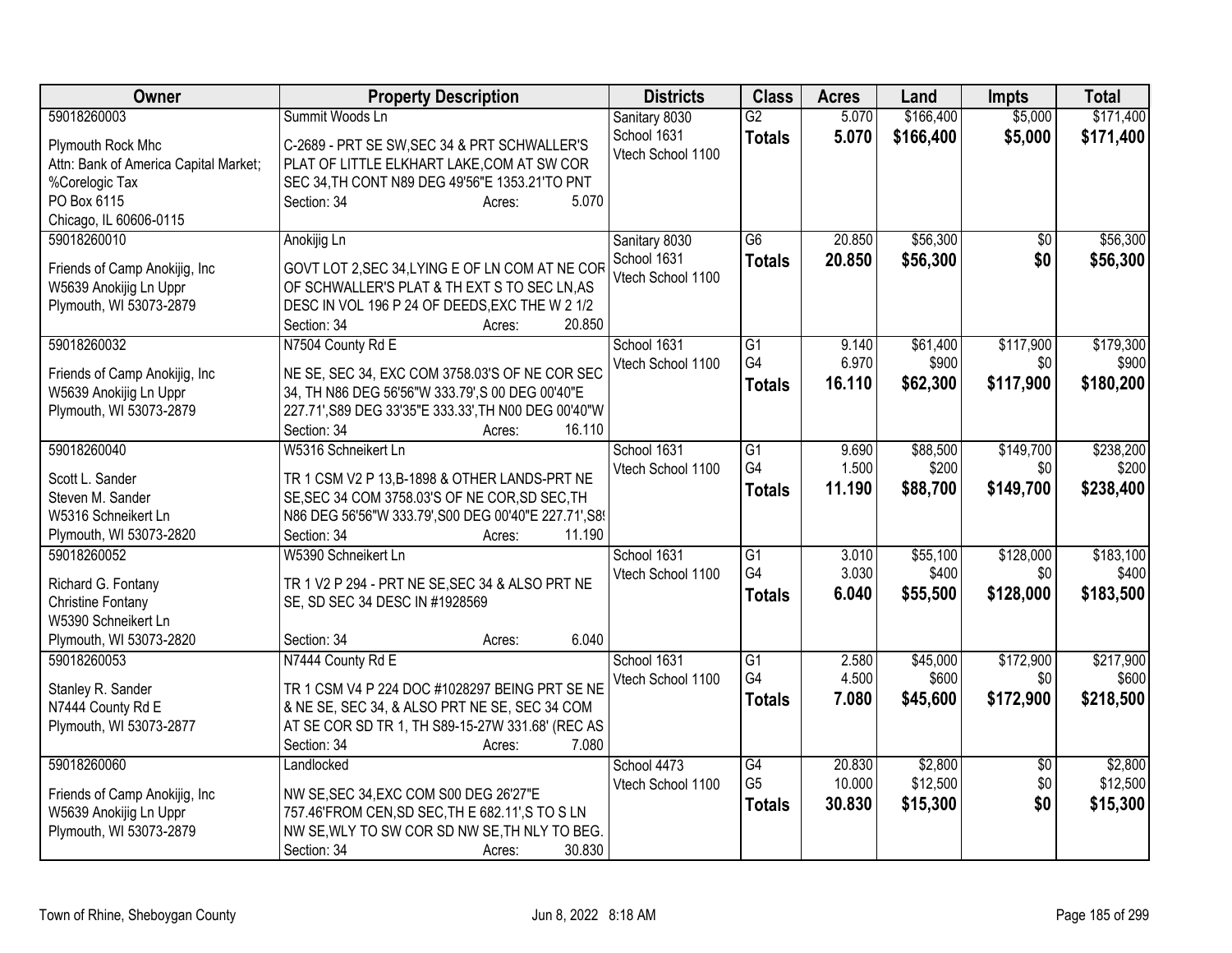| Owner                                                    | <b>Property Description</b>                                                                  | <b>Districts</b>                 | <b>Class</b>    | <b>Acres</b> | Land            | <b>Impts</b>    | <b>Total</b>     |
|----------------------------------------------------------|----------------------------------------------------------------------------------------------|----------------------------------|-----------------|--------------|-----------------|-----------------|------------------|
| 59018260061                                              | Anokijig Ln                                                                                  | School 1631                      | X4              | 13.250       | $\overline{50}$ | $\overline{50}$ | $\overline{30}$  |
| Friends of Camp Anokijig, Inc.                           | THAT PRT OF FOLL DESC NOT IN THE REHAB                                                       | Vtech School 1100                | <b>Totals</b>   | 13.250       | \$0             | \$0             | \$0              |
| W5639 Anokijig Ln Uppr                                   | DSITRICT & IN SCHOOL DISTRICT 1631: PRT GOVT                                                 |                                  |                 |              |                 |                 |                  |
| Plymouth, WI 53073-2879                                  | LOTS 1 & 2, PRT NW SE & PRT SW SE, SEC 34, COM                                               |                                  |                 |              |                 |                 |                  |
|                                                          | 13.250<br>Section: 34<br>Acres:                                                              |                                  |                 |              |                 |                 |                  |
| 59018260062                                              | Anokijig Ln                                                                                  | School 4473                      | $\overline{X4}$ | 11.530       | $\overline{50}$ | $\overline{30}$ | $\overline{\$0}$ |
|                                                          |                                                                                              | Vtech School 1100                | <b>Totals</b>   | 11.530       | \$0             | \$0             | \$0              |
| Friends of Camp Anokijig, Inc.                           | THAT PRT OF FOLL DESC NOT IN THE REHAB                                                       |                                  |                 |              |                 |                 |                  |
| W5639 Anokijig Ln Uppr                                   | DISTRICT & IN SCHOOL DISTRICT 4473: PRT GOVT                                                 |                                  |                 |              |                 |                 |                  |
| Plymouth, WI 53073-2879                                  | LOTS 1 & 2, PRT NW SE & PRT SW SE, SEC 34, COM                                               |                                  |                 |              |                 |                 |                  |
|                                                          | 11.530<br>Section: 34<br>Acres:                                                              |                                  |                 |              |                 |                 |                  |
| 59018260070                                              | Schneikert Ln                                                                                | School 4473                      | G2              | 0.500        | \$7,200         | \$21,000        | \$28,200         |
| Friends of Camp Anokijig, Inc.                           | PRT SW SE, SEC 34, COM 596.9'N OF SE COR                                                     | Vtech School 1100                | G <sub>5</sub>  | 5.250        | \$6,600         | \$0             | \$6,600          |
| W5639 Anokijig Ln Uppr                                   | SD1/4, TH N70 DEG 23'W 129.6', N89 DEG 02'W                                                  |                                  | <b>Totals</b>   | 5.750        | \$13,800        | \$21,000        | \$34,800         |
| Plymouth, WI 53073-2879                                  | 575.4', N8 DEG 56'W 677.8'TO N LN SD1/4, E TO PNT                                            |                                  |                 |              |                 |                 |                  |
|                                                          | Section: 34<br>5.750<br>Acres:                                                               |                                  |                 |              |                 |                 |                  |
| 59018260080                                              | Anokijig Ln                                                                                  | School 1631                      | $\overline{G4}$ | 4.000        | \$500           | $\sqrt{6}$      | \$500            |
|                                                          |                                                                                              | Vtech School 1100                | G <sub>5</sub>  | 7.610        | \$2,300         | \$0             | \$2,300          |
| Friends of Camp Anokijig, Inc.                           | PRT W1/2 SE1/4, SEC 34, COM AT SE COR, TH N                                                  |                                  | G <sub>6</sub>  | 5.000        | \$13,500        | \$0             | \$13,500         |
| W5639 Anokijig Ln Uppr                                   | 596.9', N70 DEG 23'W 129.6', N89 DEG 2'W 575.4', N8                                          |                                  | <b>Totals</b>   | 16.610       | \$16,300        | \$0             | \$16,300         |
| Plymouth, WI 53073-2879                                  | DEG 56'W 677.8', N88 DEG 45'W 291.9', N 468.4' N88                                           |                                  |                 |              |                 |                 |                  |
|                                                          | 16.610<br>Section: 34<br>Acres:                                                              |                                  |                 |              |                 |                 |                  |
| 59018260090                                              | W5417 Schneikert Ln                                                                          | School 4473                      | $\overline{G1}$ | 1.690        | \$48,500        | \$110,200       | \$158,700        |
| Donna L. Keyes                                           | PRT SW SE, SEC 34, COM AT NE COR SD1/4, TH W                                                 | Vtech School 1100                | <b>Totals</b>   | 1.690        | \$48,500        | \$110,200       | \$158,700        |
| W5417 Schneikert Ln                                      | 427.5', S6 DEG 33'W 193.2', N84 DEG 06'E 451.9'TO E                                          |                                  |                 |              |                 |                 |                  |
| Plymouth, WI 53073-2821                                  | LN SD1/4, TH N0 DEG 05'W 145.7'TO BEG.                                                       |                                  |                 |              |                 |                 |                  |
|                                                          | 1.690<br>Section: 34<br>Acres:                                                               |                                  |                 |              |                 |                 |                  |
| 59018260100                                              | Schneikert Ln                                                                                | Sanitary 8030                    | G4              | 10.000       | \$1,300         | $\sqrt{6}$      | \$1,300          |
|                                                          |                                                                                              | School 4473                      | G <sub>5</sub>  | 24.900       | \$28,000        | \$0             | \$28,000         |
| Friends of Camp Anokijig, Inc.<br>W5639 Anokijig Ln Uppr | SE SE, SEC 34, EXC COM AT SW COR, SD1/4, TH S88<br>DEG 45'E ALG S SEC LN 530.7', N19 DEG 9'W | Vtech School 1100                | <b>Totals</b>   | 34.900       | \$29,300        | \$0             | \$29,300         |
|                                                          | 338.9', N36 DEG 59'W 234.2', N70 DEG 23'W 301.7'TO W                                         |                                  |                 |              |                 |                 |                  |
| Plymouth, WI 53073-2879                                  | 34.900<br>Section: 34                                                                        |                                  |                 |              |                 |                 |                  |
| 59018260110                                              | Acres:<br>W5476 Anokijig Ln                                                                  |                                  | $\overline{G1}$ | 5.100        | \$51,300        | \$66,300        | \$117,600        |
|                                                          |                                                                                              | Sanitary 8030                    |                 |              |                 |                 |                  |
| Friends of Camp Anokijig, Inc.                           | PRT SE SE, SEC 34, COM AT SW COR, SD 1/4, TH S88                                             | School 1631<br>Vtech School 1100 | <b>Totals</b>   | 5.100        | \$51,300        | \$66,300        | \$117,600        |
| W5639 Anokijig Ln Uppr                                   | DEG 45'E ALG S SEC LN 530.7', N19 DEG 9'W                                                    |                                  |                 |              |                 |                 |                  |
| Plymouth, WI 53073-2879                                  | 338.9', N36 DEG 59'W 234.2', N70 DEG 23'W 301.7'TO W                                         |                                  |                 |              |                 |                 |                  |
|                                                          | 5.100<br>Section: 34<br>Acres:                                                               |                                  |                 |              |                 |                 |                  |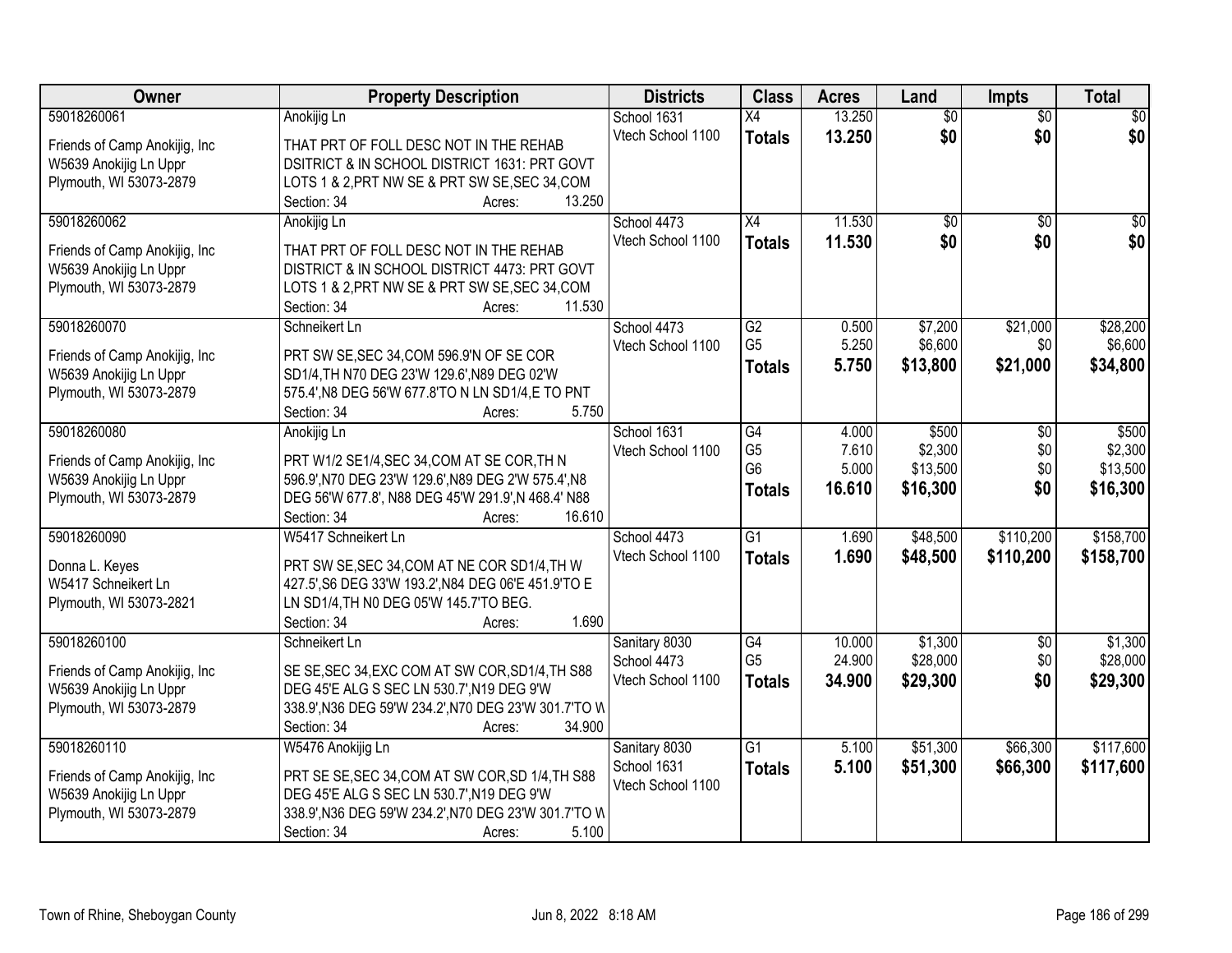| Owner                   | <b>Property Description</b>                          | <b>Districts</b>  | <b>Class</b>    | <b>Acres</b> | Land      | Impts           | <b>Total</b> |
|-------------------------|------------------------------------------------------|-------------------|-----------------|--------------|-----------|-----------------|--------------|
| 59018260120             | Garton Rd & State 57                                 | School 1631       | $\overline{G1}$ | 9.940        | \$93,200  | $\overline{50}$ | \$93,200     |
| Charles K. Miesfeld     | PRT NE NE, SEC 35, COM 654.69' S & 155.13'W OF NE    | Vtech School 1100 | <b>Totals</b>   | 9.940        | \$93,200  | \$0             | \$93,200     |
| N7654 State Rd 57       | COR, SD SEC ON W R/W LN STH 57, TH N0 DEG            |                   |                 |              |           |                 |              |
| Plymouth, WI 53073-2903 | 07'14"E ON SD W R/W 71.62', NELY ALG ARC OF          |                   |                 |              |           |                 |              |
|                         | 9.940<br>Section: 35<br>Acres:                       |                   |                 |              |           |                 |              |
| 59018260130             | W4961 Garton Rd                                      | School 1631       | $\overline{G1}$ | 4.020        | \$48,600  | \$103,800       | \$152,400    |
|                         |                                                      | Vtech School 1100 | <b>Totals</b>   | 4.020        | \$48,600  | \$103,800       | \$152,400    |
| Annabel Shoup           | PRT NE NE, SEC 35, COM S89 DEG 29'03"W               |                   |                 |              |           |                 |              |
| W4961 Garton Rd         | 892.49'FROM NE COR, SD SEC, TH S0 DEG 30' 57"E       |                   |                 |              |           |                 |              |
| Plymouth, WI 53073      | 475', S89 DEG 29'03"W 369.22', N0 DEG 30' 57"W 475'  |                   |                 |              |           |                 |              |
|                         | 4.020<br>Section: 35<br>Acres:                       |                   |                 |              |           |                 |              |
| 59018260140             | N7650 State Highway 57                               | School 1631       | $\overline{G1}$ | 4.860        | \$50,700  | \$185,800       | \$236,500    |
| Jess G. Mortimer        | PRT NE NE, SEC 35, COM 711.15' S & S89 DEG 36'07"V   | Vtech School 1100 | <b>Totals</b>   | 4.860        | \$50,700  | \$185,800       | \$236,500    |
| N7650 State Rd 57       | 170.90' FROM NE COR SEC 35, TH S89 DEG 36'07"W       |                   |                 |              |           |                 |              |
| Plymouth, WI 53073-2903 | 347.76', S0 DEG 03'18"W 610.51'TO S LN NE NE SD      |                   |                 |              |           |                 |              |
|                         | 4.860<br>Section: 35<br>Acres:                       |                   |                 |              |           |                 |              |
| 59018260150             | W5003 Garton Rd                                      | School 1631       | G1              | 1.995        | \$43,400  | \$126,500       | \$169,900    |
|                         |                                                      | Vtech School 1100 | <b>Totals</b>   | 1.995        | \$43,400  | \$126,500       | \$169,900    |
| Tammy L. Meyer          | PRT N1/2 NE1/4, SEC 35, COM N89 DEG 29'03"E          |                   |                 |              |           |                 |              |
| Randall E. Meyer        | 1394.01'FROM N1/4 COR, SD SEC, TH S0 DEG 30'57"E     |                   |                 |              |           |                 |              |
| W5003 Garton Rd         | 475', S89 DEG 29'03"W 183.55', N 475'TO N LN, SD SEC |                   |                 |              |           |                 |              |
| Plymouth, WI 53073-2863 | Section: 35<br>1.995<br>Acres:                       |                   |                 |              |           |                 |              |
| 59018260160             | W5043 Garton Rd                                      | School 1631       | $\overline{G1}$ | 2.000        | \$43,500  | \$120,000       | \$163,500    |
| Henry C. Freier         | LOT 1, CSM V 3 P 155 - PRT NW NE, SEC 35, COM N89    | Vtech School 1100 | <b>Totals</b>   | 2.000        | \$43,500  | \$120,000       | \$163,500    |
| Nancy A. Freier         | DEG 29' 03"E 663.94'FROM N1/4 COR, S0 DEG 0'22"W     |                   |                 |              |           |                 |              |
| W5043 Garton Rd         | 475.02', N89 DEG 29'03"E 183.56', N0 DEG 7' 41"W     |                   |                 |              |           |                 |              |
| Plymouth, WI 53073-2863 | 2.000<br>Section: 35<br>Acres:                       |                   |                 |              |           |                 |              |
| 59018260170             | N7654 State Highway 57                               | School 1631       | $\overline{G1}$ | 15.020       | \$115,100 | \$251,600       | \$366,700    |
|                         |                                                      | Vtech School 1100 |                 | 15.020       | \$115,100 | \$251,600       | \$366,700    |
| Holly F. Martin         | PRT N1/2 NE1/4, SEC 35, COM IN W LN STH 57 AT A      |                   | <b>Totals</b>   |              |           |                 |              |
| Charles K. Miesfeld     | PNT 639.82' S & 178.07'W OF NE COR, SD SEC, TH S89   |                   |                 |              |           |                 |              |
| N7654 State Rd 57       | DEG 47'18"W 1294.06', S0 DEG 12'42"E 669.76'TO S LN  |                   |                 |              |           |                 |              |
| Plymouth, WI 53073-2903 | Section: 35<br>15.020<br>Acres:                      |                   |                 |              |           |                 |              |
| 59018260180             | W5075 Garton Rd                                      | School 1631       | $\overline{G1}$ | 13.290       | \$71,700  | \$177,200       | \$248,900    |
| John D. Wyatt           | PRT NW1/4 NE1/4, SEC 35, COM S89 DEG 29'03"W         | Vtech School 1100 | G <sub>5</sub>  | 10.000       | \$12,500  | \$0             | \$12,500     |
| Nancy L. Wyatt          | 892.9'& S00 DEG 30'57"E 652.8'FROM NE COR SEC        |                   | <b>Totals</b>   | 23.290       | \$84,200  | \$177,200       | \$261,400    |
| W5075 Garton Rd         | 35, TH S88 DEG 50' 38"W 576.05'TO PNT OF BEG, TH     |                   |                 |              |           |                 |              |
|                         |                                                      |                   |                 |              |           |                 |              |
| Plymouth, WI 53073-2863 | 23.290<br>Section: 35<br>Acres:                      |                   |                 |              |           |                 |              |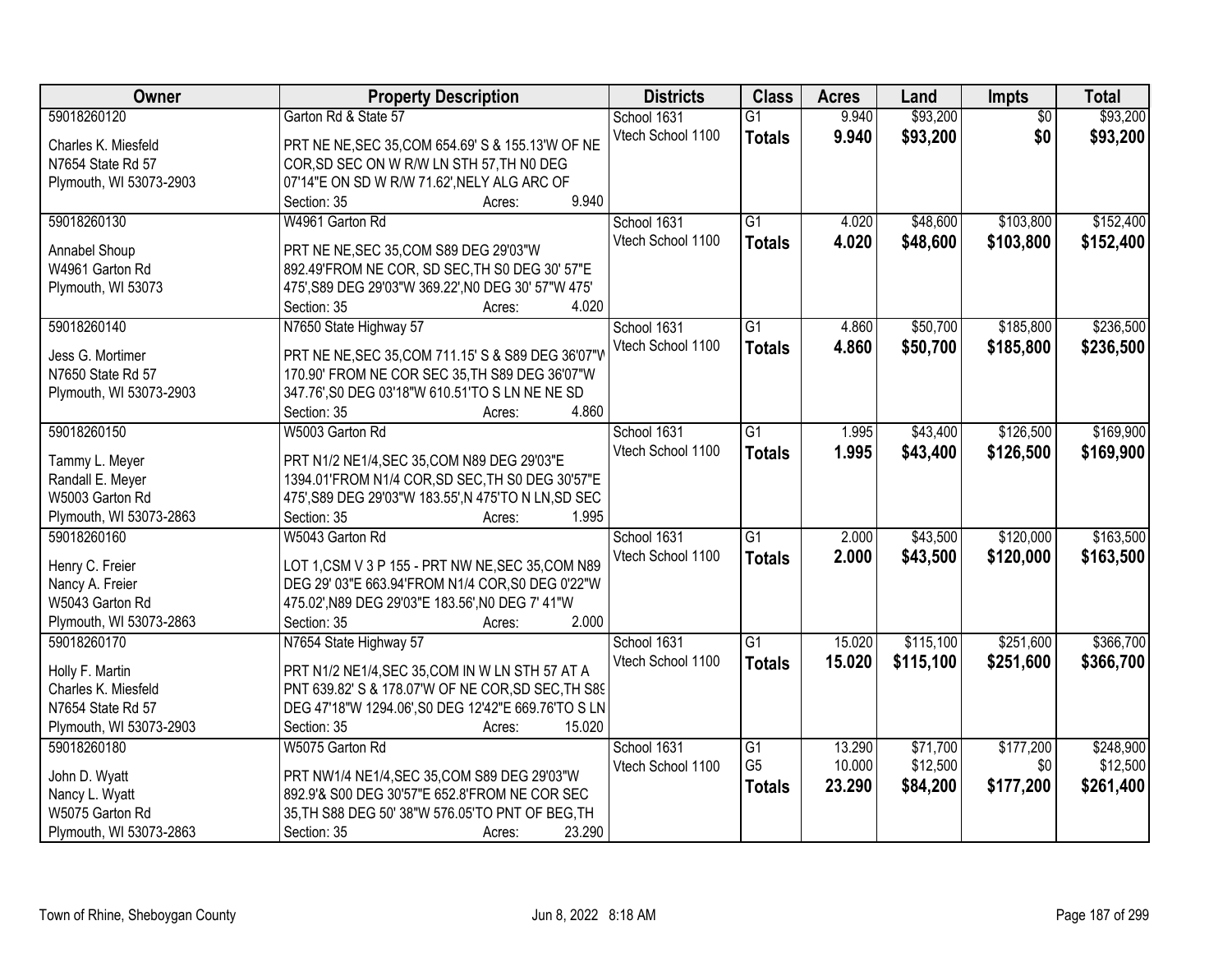| Owner                       | <b>Property Description</b>                           | <b>Districts</b>  | <b>Class</b>    | <b>Acres</b> | Land     | Impts           | <b>Total</b> |
|-----------------------------|-------------------------------------------------------|-------------------|-----------------|--------------|----------|-----------------|--------------|
| 59018260190                 | Garton Rd                                             | School 1631       | $\overline{G1}$ | 1.000        | \$30,000 | $\overline{50}$ | \$30,000     |
| Frank Schobert              | PRT NW NE,& NE NW SEC 35, COM AT N1/4 COR, SD         | Vtech School 1100 | G <sub>5</sub>  | 9.190        | \$4,200  | \$0             | \$4,200      |
| W5123 Garton Rd             | SEC, TH N89 DEG 29'03"E 170.34', S0 DEG 20"W          |                   | <b>Totals</b>   | 10.190       | \$34,200 | \$0             | \$34,200     |
| Plymouth, WI 53073-2865     | 1324.56'TO S LINE NW NE, SD SEC, S89 DEG 22' 27"W     |                   |                 |              |          |                 |              |
|                             | 10.190<br>Section: 35<br>Acres:                       |                   |                 |              |          |                 |              |
| 59018260200                 | W5019 Garton Rd                                       | School 1631       | $\overline{G1}$ | 8.490        | \$59,700 | \$152,800       | \$212,500    |
|                             |                                                       | Vtech School 1100 | <b>Totals</b>   | 8.490        | \$59,700 | \$152,800       | \$212,500    |
| Tim A. Schaetzer            | PRT N1/2 NE1/4, SEC 35, COM N89 DEG 29'03"E           |                   |                 |              |          |                 |              |
| W5019 Garton Rd             | 846.575'FROM N1/4 COR, SD SEC, TH S0 DEG 7' 41"E      |                   |                 |              |          |                 |              |
| Plymouth, WI 53073-2863     | 475.01', S89 DEG 29'3"W 183.56', S0 DEG 0'22"W 177.8' |                   |                 |              |          |                 |              |
|                             | 8.490<br>Section: 35<br>Acres:                        |                   |                 |              |          |                 |              |
| 59018260210                 | Landlocked                                            | School 1631       | G4              | 20.000       | \$2,700  | \$0             | \$2,700      |
| Cheryl H. Dahm              | N1/2 SW NE, SEC 35.                                   | Vtech School 1100 | <b>Totals</b>   | 20.000       | \$2,700  | \$0             | \$2,700      |
| W4741 County Road A N       |                                                       |                   |                 |              |          |                 |              |
| Elkhart Lake, WI 53020-2027 |                                                       |                   |                 |              |          |                 |              |
|                             | 20.000<br>Section: 35<br>Acres:                       |                   |                 |              |          |                 |              |
| 59018260221                 | W5076 Gerber Lake Rd                                  | School 1631       | $\overline{G1}$ | 4.933        | \$50,800 | \$188,800       | \$239,600    |
|                             |                                                       | Vtech School 1100 | <b>Totals</b>   | 4.933        | \$50,800 | \$188,800       | \$239,600    |
| Ronald J. Book              | LOT 1 CSM V30 P179-180 DOC #2120356 - PRT SW          |                   |                 |              |          |                 |              |
| Mary L. Book                | <b>NE, SEC 35.</b>                                    |                   |                 |              |          |                 |              |
| W5076 Gerber Lake Rd        |                                                       |                   |                 |              |          |                 |              |
| Plymouth, WI 53073-2870     | 4.933<br>Section: 35<br>Acres:                        |                   |                 |              |          |                 |              |
| 59018260222                 | Gerber Lake Rd                                        | School 1631       | $\overline{G1}$ | 5.000        | \$51,000 | $\overline{50}$ | \$51,000     |
| Ronald J. Book              | LOT 2 CSM V30 P179-180 DOC #2120356 - PRT SW          | Vtech School 1100 | <b>Totals</b>   | 5.000        | \$51,000 | \$0             | \$51,000     |
| Mary L. Book                | <b>NE, SEC 35.</b>                                    |                   |                 |              |          |                 |              |
| W5076 Gerber Lake Rd        |                                                       |                   |                 |              |          |                 |              |
| Plymouth, WI 53073-2870     | 5.000<br>Section: 35<br>Acres:                        |                   |                 |              |          |                 |              |
| 59018260230                 | W5018 Gerber Lake Rd                                  | School 1631       | $\overline{G1}$ | 10.880       | \$65,700 | \$176,000       | \$241,700    |
|                             |                                                       | Vtech School 1100 | <b>Totals</b>   | 10.880       | \$65,700 | \$176,000       | \$241,700    |
| Karen R. Kirchhoff          | LOTS 1 & 2, CSM V3 P 272 & A-20531 - PRT SW NE &      |                   |                 |              |          |                 |              |
| 2222 E Woodstock PI         | NW SE, SEC 35, COM N89 DEG 15'36"E 745.62'FROM        |                   |                 |              |          |                 |              |
| Milwaukee, WI 53202-1345    | CEN OF SEC, TH N89 DEG 15'36"E 152.85', N0 DEG        |                   |                 |              |          |                 |              |
|                             | 10.880<br>Section: 35<br>Acres:                       |                   |                 |              |          |                 |              |
| 59018260240                 | State Highway 57                                      | School 1631       | G4              | 19.500       | \$2,600  | $\overline{50}$ | \$2,600      |
| Cheryl H. Dahm              | N1/2 SE NE, SEC 35, SUBJ TO HWY CONV AS REC IN        | Vtech School 1100 | G <sub>5</sub>  | 0.500        | \$100    | \$0             | \$100        |
| W4741 County Road A N       | VOL 361 P 196-97.                                     |                   | <b>Totals</b>   | 20.000       | \$2,700  | \$0             | \$2,700      |
| Elkhart Lake, WI 53020-2027 |                                                       |                   |                 |              |          |                 |              |
|                             | 20.000<br>Section: 35<br>Acres:                       |                   |                 |              |          |                 |              |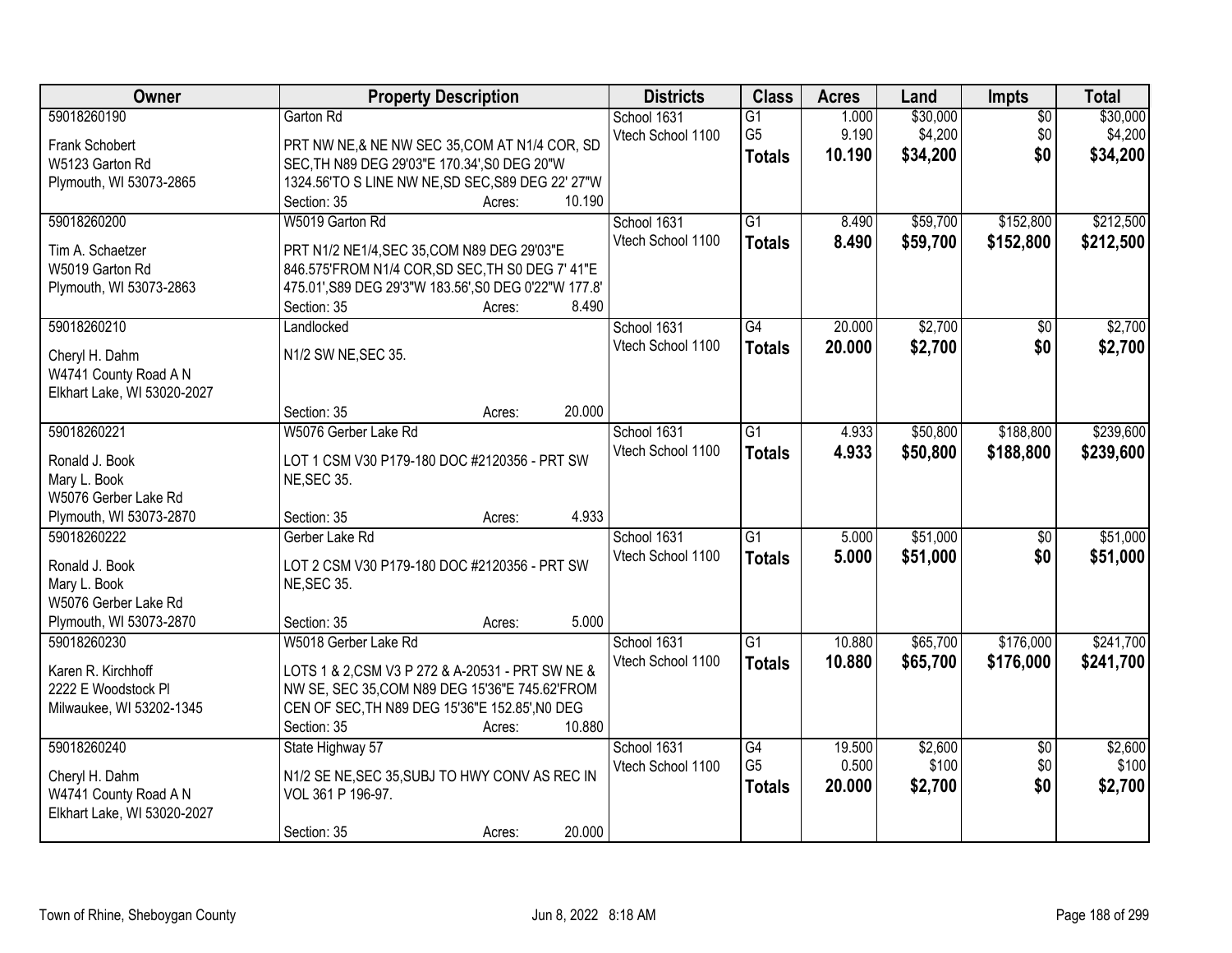| Owner                              | <b>Property Description</b>                         | <b>Districts</b>  | <b>Class</b>    | <b>Acres</b> | Land            | <b>Impts</b>    | <b>Total</b>    |
|------------------------------------|-----------------------------------------------------|-------------------|-----------------|--------------|-----------------|-----------------|-----------------|
| 59018260250                        | W5000 Gerber Lake Rd                                | School 1631       | $\overline{G1}$ | 5.000        | \$51,000        | \$347,800       | \$398,800       |
| Patrick D. O'Neil                  | TR B, B-1174 - PRT S1/2 S1/2 NE1/4, SEC 35, COM S89 | Vtech School 1100 | G4              | 18.560       | \$2,200         | \$0             | \$2,200         |
| Judith E. O'Neil                   | DEG 15' 36"W 389.13'FROM E1/4 COR SD SEC, TH S89    |                   | G5M             | 2.000        | \$2,700         | \$0             | \$2,700         |
| W5000 Gerber Lake Rd               | DEG 15'36"W 1159.78', NO DEG 44'24"W 208.71', S89   |                   | <b>Totals</b>   | 25.560       | \$55,900        | \$347,800       | \$403,700       |
| Plymouth, WI 53073-2870            | 25.560<br>Section: 35<br>Acres:                     |                   |                 |              |                 |                 |                 |
| 59018260260                        | State Highway 57                                    | School 1631       | X3              | 0.700        | $\overline{50}$ | $\overline{50}$ | \$0             |
|                                    |                                                     | Vtech School 1100 | <b>Totals</b>   | 0.700        | \$0             | \$0             | \$0             |
| County of Sheboygan (Hwy Purposes) | PRT SE NE, SEC 35, COM AT SE COR SD1/4, TH N 172    |                   |                 |              |                 |                 |                 |
| Attn: Hwy Purposes                 | W 175', S 174.4' TO CEN OF ROAD, TH E 175' TO BEG.  |                   |                 |              |                 |                 |                 |
| W5741 County Rd J                  |                                                     |                   |                 |              |                 |                 |                 |
| Plymouth, WI 53073-3340            | 0.700<br>Section: 35<br>Acres:                      |                   |                 |              |                 |                 |                 |
| 59018260270                        | N7544 State Highway 57                              | School 1631       | $\overline{G1}$ | 1.000        | \$28,500        | \$104,800       | \$133,300       |
| Garret J. Preder                   | PRT S1/2 S1/2 NE1/4, SEC 35, COM ON N LN SD S1/2    | Vtech School 1100 | <b>Totals</b>   | 1.000        | \$28,500        | \$104,800       | \$133,300       |
| N7544 State Rd 57                  | S1/2 AT W R/W LN OF STH 57 AS EST IN VOL 361 P      |                   |                 |              |                 |                 |                 |
| Plymouth, WI 53073-2902            | 113-14, TH S88 DEG 25'W 208.7'ALG N LN S1/2 S1/2    |                   |                 |              |                 |                 |                 |
|                                    | 1.000<br>Section: 35<br>Acres:                      |                   |                 |              |                 |                 |                 |
| 59018260280                        | W5123 Garton Rd                                     | School 1631       | $\overline{G1}$ | 5.080        | \$51,200        | \$173,500       | \$224,700       |
|                                    |                                                     | Vtech School 1100 | <b>Totals</b>   | 5.080        | \$51,200        | \$173,500       | \$224,700       |
| Frank Schobert                     | THE W 167'OF THE FOLL DESC IN NE NW, SEC 35:        |                   |                 |              |                 |                 |                 |
| W5123 Garton Rd                    | COM AT N1/4 COR, SD SEC, TH N89 DEG 29'03"E         |                   |                 |              |                 |                 |                 |
| Plymouth, WI 53073-2865            | 170.34', S0 DEG 20'W 1324.56'TO S LINE NW NE, SD    |                   |                 |              |                 |                 |                 |
|                                    | 5.080<br>Section: 35<br>Acres:                      |                   |                 |              |                 |                 |                 |
| 59018260291                        | Garton Rd                                           | School 1631       | $\overline{G4}$ | 26.909       | \$2,700         | \$0             | \$2,700         |
| Elmview Farms, LLC                 | LOT 1 CSM V29 P239-241 DOC #2087445 BEING PRT       | Vtech School 1100 | <b>Totals</b>   | 26,909       | \$2,700         | \$0             | \$2,700         |
| c/o Max Prange                     | NE NW, SEC 35.                                      |                   |                 |              |                 |                 |                 |
| N7124 Willow Rd                    |                                                     |                   |                 |              |                 |                 |                 |
| Sheboygan Fls, WI 53085-2014       | 26.909<br>Section: 35<br>Acres:                     |                   |                 |              |                 |                 |                 |
| 59018260292                        | W5151 Garton Rd                                     | School 1631       | $\overline{X4}$ | 2.427        | $\sqrt{50}$     | $\overline{50}$ | $\overline{30}$ |
|                                    |                                                     | Vtech School 1100 |                 | 2.427        | \$0             | \$0             | \$0             |
| WI Public Service Corp             | LOT 2 CSM V29 P239-241 DOC #2087445 BEING PRT       |                   | <b>Totals</b>   |              |                 |                 |                 |
| PO Box 19001                       | NE NW, SEC 35.                                      |                   |                 |              |                 |                 |                 |
| Green Bay, WI 54307-9001           |                                                     |                   |                 |              |                 |                 |                 |
|                                    | 2.427<br>Section: 35<br>Acres:                      |                   |                 |              |                 |                 |                 |
| 59018260300                        | County Rd E & Garton                                | School 1631       | $\overline{G4}$ | 31.610       | \$3,200         | $\overline{50}$ | \$3,200         |
| Henry A. Muesegades                | NW NW, SEC 35, EXC COM AT NW COR SD1/4, TH S        | Vtech School 1100 | <b>Totals</b>   | 31.610       | \$3,200         | \$0             | \$3,200         |
| Sandra E. Muesegades               | 225.5', E 210', N 230', TH W 212'TO BEG & EXC COM   |                   |                 |              |                 |                 |                 |
| W4760 Garton Rd                    | 655'S OF NW COR SEC 35, TH S 665', N89 DEG 33'      |                   |                 |              |                 |                 |                 |
| Plymouth, WI 53073-2921            | 31.610<br>Section: 35                               |                   |                 |              |                 |                 |                 |
|                                    | Acres:                                              |                   |                 |              |                 |                 |                 |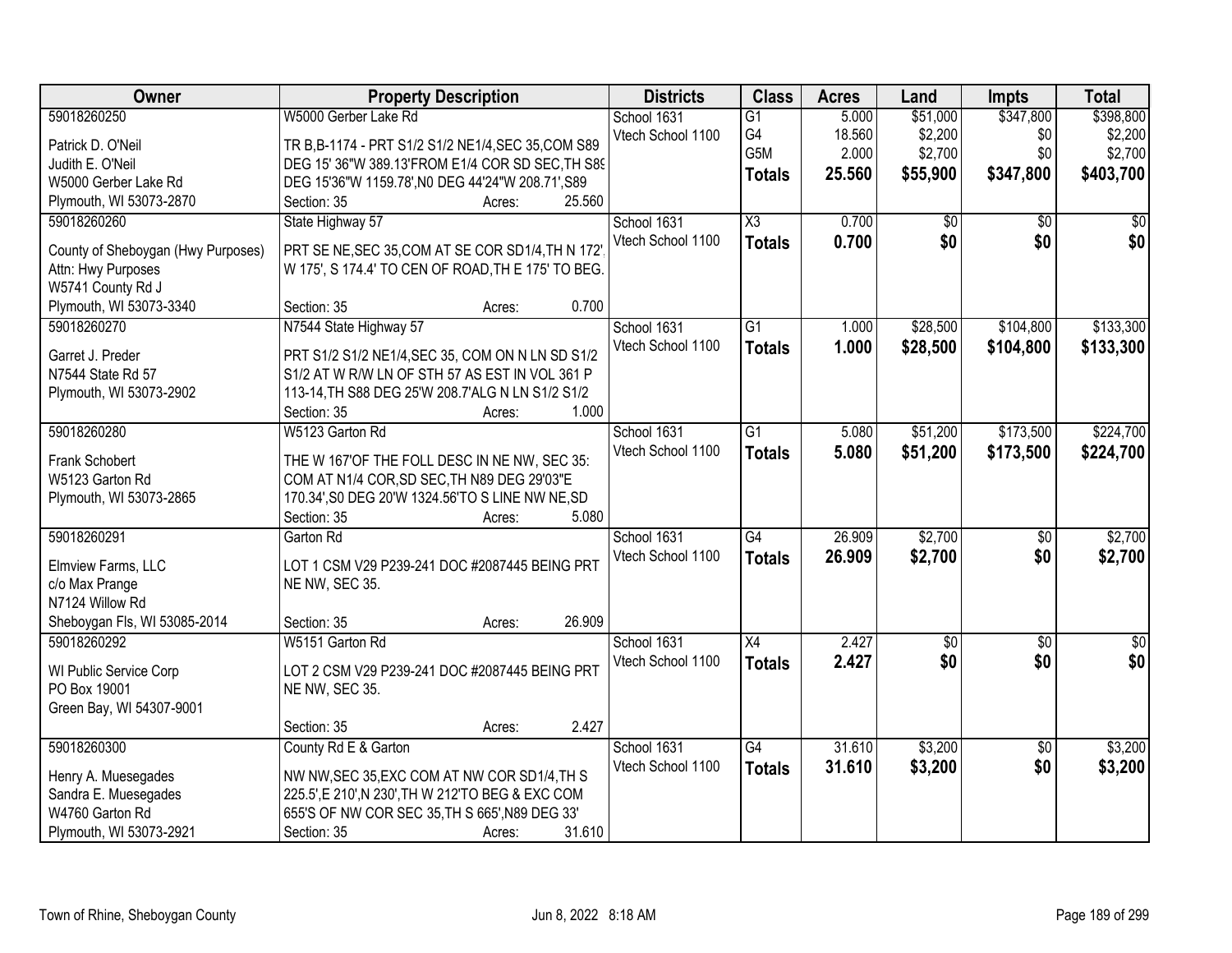| <b>Owner</b>                    | <b>Property Description</b>                        | <b>Districts</b>  | <b>Class</b>    | <b>Acres</b> | Land     | <b>Impts</b>    | <b>Total</b> |
|---------------------------------|----------------------------------------------------|-------------------|-----------------|--------------|----------|-----------------|--------------|
| 59018260310                     | N7695 County Rd E                                  | School 1631       | $\overline{G1}$ | 1.100        | \$30,000 | \$146,600       | \$176,600    |
| Cory M. Albrecht                | PRT NW NW, SEC 35, COM AT NW COR SD1/4, TH S       | Vtech School 1100 | <b>Totals</b>   | 1.100        | \$30,000 | \$146,600       | \$176,600    |
| N7695 County Rd E               | 225.5', E 210', N 230' TO CEN OF RD, TH W 212' TO  |                   |                 |              |          |                 |              |
| Plymouth, WI 53073-2826         | BEG, SUBJ TO HWY CONVEYANCE AS REC IN VOL          |                   |                 |              |          |                 |              |
|                                 | 1.100<br>Section: 35<br>Acres:                     |                   |                 |              |          |                 |              |
| 59018260320                     | N7631 County Rd E                                  | School 1631       | $\overline{G1}$ | 7.290        | \$76,500 | \$155,500       | \$232,000    |
|                                 |                                                    | Vtech School 1100 | <b>Totals</b>   | 7.290        | \$76,500 | \$155,500       | \$232,000    |
| Novak Living Trust              | PRT NW NW, SEC 35, COM 655'S OF NW COR             |                   |                 |              |          |                 |              |
| N7631 County Rd E               | SD1/4, TH S 665', N 89 DEG 33'13"E 487.11', NO DEG |                   |                 |              |          |                 |              |
| Plymouth, WI 53073-2826         | 16'24"E 634.23', TH N86 DEG 50'56"W 490.86'TO BEG. |                   |                 |              |          |                 |              |
|                                 | 7.290<br>Section: 35<br>Acres:                     |                   |                 |              |          |                 |              |
| 59018260330                     | W5228 Gerber Lake Rd                               | School 1631       | $\overline{G1}$ | 3.100        | \$46,300 | \$307,500       | \$353,800    |
| Kaleb Pleuss A. Nevers et al    | A-14707 - PRT S1/2 NW1/4, SEC 35, COM S89 DEG      | Vtech School 1100 | G4              | 11.250       | \$1,400  | \$0             | \$1,400      |
| W5228 Gerber Lake Rd            | 39'W 1112.65' FROM CEN OF SEC 35, TH CONT S89      |                   | G <sub>5</sub>  | 0.750        | \$100    | \$0             | \$100        |
| Plymouth, WI 53073-2828         | DEG 39'W 866', N00 DEG 04'E 760.02', N89 DEG 39'E  |                   | <b>Totals</b>   | 15.100       | \$47,800 | \$307,500       | \$355,300    |
|                                 | 15.100<br>Section: 35<br>Acres:                    |                   |                 |              |          |                 |              |
| 59018260340                     | County Rd E                                        | School 1631       | $\overline{G4}$ | 18.500       | \$1,900  | \$0             | \$1,900      |
|                                 |                                                    | Vtech School 1100 | G <sub>5</sub>  | 1.500        | \$100    | \$0             | \$100        |
| The Nevers Living Trust of 2008 | W1/2 SW NW, SEC 35.                                |                   | <b>Totals</b>   | 20.000       | \$2,000  | \$0             | \$2,000      |
| W5228 Gerber Lake Rd            |                                                    |                   |                 |              |          |                 |              |
| Plymouth, WI 53073-2828         |                                                    |                   |                 |              |          |                 |              |
|                                 | 20.000<br>Section: 35<br>Acres:                    |                   |                 |              |          |                 |              |
| 59018260351                     | Gerber Lake Rd                                     | School 1631       | $\overline{G1}$ | 12.770       | \$70,400 | $\overline{50}$ | \$70,400     |
| Umberto S. Davi                 | LOT 1 CSM V12 P 41 - PRT SE NW & SW NW, SEC        | Vtech School 1100 | <b>Totals</b>   | 12.770       | \$70,400 | \$0             | \$70,400     |
| Janet L. Davi                   | 35, COM S89 DEG 39'W 1054'FROM CEN, SD SEC, TH     |                   |                 |              |          |                 |              |
| 445 Stonegate Ct                | N0 DEG 21'W 760', N02 DEG 58'52"W 566.35', S89 DEG |                   |                 |              |          |                 |              |
| Willowbrook, IL 60527-5451      | 12.770<br>Section: 35<br>Acres:                    |                   |                 |              |          |                 |              |
| 59018260353                     | Gerber Lake Rd                                     | School 1631       | $\overline{G1}$ | 2.970        | \$2,700  | $\sqrt{$0}$     | \$2,700      |
|                                 |                                                    | Vtech School 1100 | <b>Totals</b>   | 2.970        | \$2,700  | \$0             | \$2,700      |
| Matthew C. Sewacki              | OUTLOT 1 CSM V21 P16-17 #1742821 - PRT SE NW       |                   |                 |              |          |                 |              |
| Valerie A. Vogel                | <b>SEC 35.</b>                                     |                   |                 |              |          |                 |              |
| W5132 Gerber Lake Rd            |                                                    |                   |                 |              |          |                 |              |
| Plymouth, WI 53073-2873         | 2.970<br>Section: 35<br>Acres:                     |                   |                 |              |          |                 |              |
| 59018260354                     | W5132 Gerber Lake Rd                               | School 1631       | G1              | 11.020       | \$66,100 | \$323,000       | \$389,100    |
| Matthew C. Sewacki              | LOT 1 CSM V21 P16-17 #1742821 - PRT SE NW SEC      | Vtech School 1100 | <b>Totals</b>   | 11.020       | \$66,100 | \$323,000       | \$389,100    |
| Valerie A. Vogel                | 35.                                                |                   |                 |              |          |                 |              |
| W5132 Gerber Lake Rd            |                                                    |                   |                 |              |          |                 |              |
| Plymouth, WI 53073-2873         | 11.020<br>Section: 35<br>Acres:                    |                   |                 |              |          |                 |              |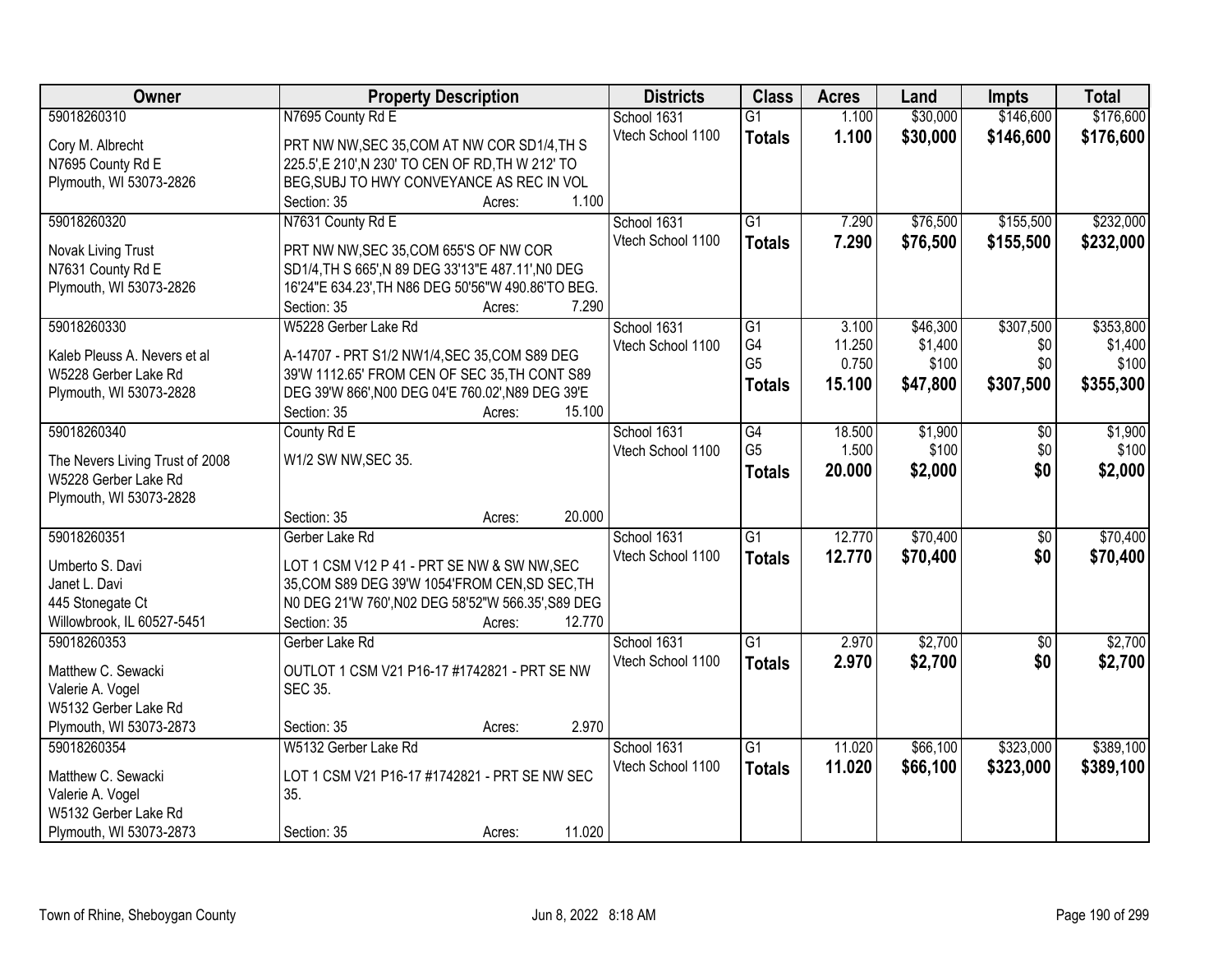| Owner                            | <b>Property Description</b>                                                           |        |        | <b>Districts</b>  | <b>Class</b>           | <b>Acres</b> | Land            | <b>Impts</b>    | <b>Total</b> |
|----------------------------------|---------------------------------------------------------------------------------------|--------|--------|-------------------|------------------------|--------------|-----------------|-----------------|--------------|
| 59018260355                      | Gerber Lake Rd                                                                        |        |        | School 1631       | $\overline{G4}$        | 9.510        | \$1,500         | $\overline{50}$ | \$1,500      |
| Nevers Living Trust of 2008      | LOT 2 CSM V21 P16-17 #1742821 - PRT SE NW SEC                                         |        |        | Vtech School 1100 | G <sub>5</sub>         | 9.000        | \$11,300        | \$0             | \$11,300     |
| 334 Millersville Ave             | 35.                                                                                   |        |        |                   | <b>Totals</b>          | 18.510       | \$12,800        | \$0             | \$12,800     |
| Howards Grove, WI 53083-1449     |                                                                                       |        |        |                   |                        |              |                 |                 |              |
|                                  | Section: 35                                                                           | Acres: | 18.510 |                   |                        |              |                 |                 |              |
| 59018260360                      | Gerber Lake Rd                                                                        |        |        | School 1631       | $\overline{G5}$        | 3.070        | \$3,900         | $\overline{50}$ | \$3,900      |
| Christopher P. Salm              | THE E 3/4 OF NE SW, SEC 35, EXC COM AT NW COR                                         |        |        | Vtech School 1100 | W <sub>8</sub>         | 26.000       | (\$70,200)      | \$0             | \$0          |
| Susan B. Salm                    | SD E 3/4, TH E 16.5', S 432', E 33', S 500'TO HWM OF                                  |        |        |                   | <b>Totals</b>          | 29.070       | \$3,900         | \$0             | \$3,900      |
| W5063 Gerber Lake Rd             | GERBER'S LAKE, WLY ON HWM TO A PNT S OF                                               |        |        |                   |                        |              |                 |                 |              |
| Plymouth, WI 53073-2870          | Section: 35                                                                           | Acres: | 29.070 |                   |                        |              |                 |                 |              |
| 59018260370                      | Gerber Lake Rd                                                                        |        |        | School 1631       | X3                     | 8.910        | \$0             | \$0             | \$0          |
|                                  |                                                                                       |        |        | Vtech School 1100 | <b>Totals</b>          | 8.910        | \$0             | \$0             | \$0          |
| Sheboygan County<br>615 N 6th St | THE W1/4 OF NE SW, SEC 35, EXC THE E 49.5'<br>THEREOF LYING BETWEEN E&W1/4 LINE & NLY |        |        |                   |                        |              |                 |                 |              |
| Sheboygan, WI 53081-4612         | SHORE OF GERBER'S LAKE.                                                               |        |        |                   |                        |              |                 |                 |              |
|                                  | Section: 35                                                                           | Acres: | 8.910  |                   |                        |              |                 |                 |              |
| 59018260380                      | W5175 Gerber Lake Rd                                                                  |        |        | School 1631       | $\overline{\chi_3}$    | 2.020        | $\overline{50}$ | \$0             | \$0          |
|                                  |                                                                                       |        |        | Vtech School 1100 | <b>Totals</b>          | 2.020        | \$0             | \$0             | \$0          |
| Sheboygan County Planning Dept   | PRT NE SW, SEC 35, COM 49.5'W OF NE COR W1/4 NE                                       |        |        |                   |                        |              |                 |                 |              |
| 508 New York Ave Rm 335          | SW, TH E 66', S 432', E 33', S 500' TO H.W.M.OF                                       |        |        |                   |                        |              |                 |                 |              |
| Sheboygan, WI 53081-4126         | GERBERS LAKE, WLY ON H.W.M. TO A PNT S OF                                             |        |        |                   |                        |              |                 |                 |              |
|                                  | Section: 35                                                                           | Acres: | 2.020  |                   |                        |              |                 |                 |              |
| 59018260390                      | W5235 Gerber Lake Rd                                                                  |        |        | School 1631       | $\overline{\text{X3}}$ | 40.000       | \$0             | $\overline{50}$ | \$0          |
| Sheboygan County Planning Gerber | NW SW, SEC 35.                                                                        |        |        | Vtech School 1100 | <b>Totals</b>          | 40.000       | \$0             | \$0             | \$0          |
| Lake Buildings                   |                                                                                       |        |        |                   |                        |              |                 |                 |              |
| 508 New York Ave Rm 335          |                                                                                       |        |        |                   |                        |              |                 |                 |              |
| Sheboygan, WI 53081-4126         | Section: 35                                                                           | Acres: | 40.000 |                   |                        |              |                 |                 |              |
| 59018260400                      | County Rd E                                                                           |        |        | School 1631       | $\overline{\text{X3}}$ | 40.000       | $\overline{50}$ | $\overline{50}$ | $\sqrt{50}$  |
| Sheboygan County                 | SW SW, SEC 35.                                                                        |        |        | Vtech School 1100 | <b>Totals</b>          | 40.000       | \$0             | \$0             | \$0          |
| 615 N 6th St                     |                                                                                       |        |        |                   |                        |              |                 |                 |              |
| Sheboygan, WI 53081-4612         |                                                                                       |        |        |                   |                        |              |                 |                 |              |
|                                  | Section: 35                                                                           | Acres: | 40.000 |                   |                        |              |                 |                 |              |
| 59018260410                      | Landlocked                                                                            |        |        | School 1631       | W8                     | 20.000       | ( \$54,000)     | $\overline{30}$ | $\sqrt{30}$  |
| Christopher P. Salm              | THE E1/2 OF SE SW, SEC 35.                                                            |        |        | Vtech School 1100 | <b>Totals</b>          | 20.000       | \$0             | \$0             | \$0          |
| Susan B. Salm                    |                                                                                       |        |        |                   |                        |              |                 |                 |              |
| W5063 Gerber Lake Rd             |                                                                                       |        |        |                   |                        |              |                 |                 |              |
| Plymouth, WI 53073-2870          | Section: 35                                                                           | Acres: | 20.000 |                   |                        |              |                 |                 |              |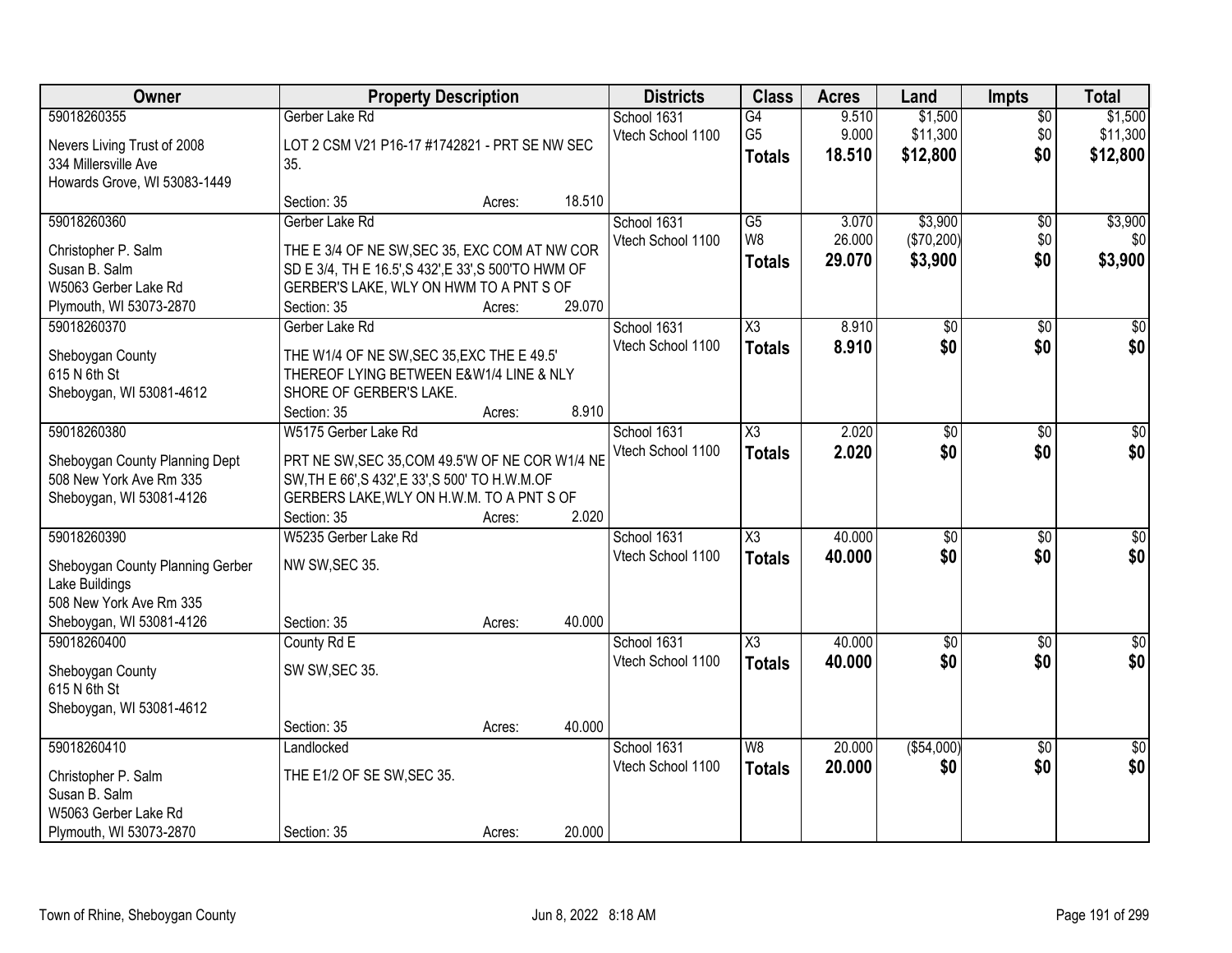| Owner                                                             | <b>Property Description</b>                                                             |                  | <b>Districts</b>  | <b>Class</b>           | <b>Acres</b> | Land            | <b>Impts</b>    | <b>Total</b>     |
|-------------------------------------------------------------------|-----------------------------------------------------------------------------------------|------------------|-------------------|------------------------|--------------|-----------------|-----------------|------------------|
| 59018260420                                                       | County Rd E                                                                             |                  | School 1631       | X3                     | 20.000       | $\overline{50}$ | $\overline{50}$ | \$0              |
| Sheboygan County                                                  | THE W1/2 OF SE SW, SEC 35.                                                              |                  | Vtech School 1100 | <b>Totals</b>          | 20.000       | \$0             | \$0             | \$0              |
| 615 N 6th St                                                      |                                                                                         |                  |                   |                        |              |                 |                 |                  |
| Sheboygan, WI 53081-4612                                          |                                                                                         |                  |                   |                        |              |                 |                 |                  |
|                                                                   | Section: 35                                                                             | 20.000<br>Acres: |                   |                        |              |                 |                 |                  |
| 59018260431                                                       | W4985 Gerber Lake Rd                                                                    |                  | School 1631       | $\overline{G1}$        | 2.000        | \$38,500        | \$293,500       | \$332,000        |
| Michael E. Rohde                                                  | LOT 1 CSM V15 P 190-91 - PRT E1/2 SE1/4, SEC                                            |                  | Vtech School 1100 | G4                     | 20.000       | \$2,700         | \$0             | \$2,700          |
| Christine L. Larson                                               | 35, COM S89 DEG 02'11"W 732.76'FROM SE COR SD                                           |                  |                   | G <sub>5</sub>         | 3.450        | \$1,400         | \$0             | \$1,400          |
| W4985 Gerber Lake Rd                                              | SEC, TH NO DEG 30'25"W 2646.93', S88 DEG 59'W                                           |                  |                   | G <sub>5</sub> M       | 10.000       | \$13,500        | \$0             | \$13,500         |
| Plymouth, WI 53073-2805                                           | Section: 35                                                                             | 35.450<br>Acres: |                   | <b>Totals</b>          | 35.450       | \$56,100        | \$293,500       | \$349,600        |
| 59018260432                                                       | N7414 State Highway 57                                                                  |                  | School 1631       | $\overline{G1}$        | 4.000        | \$48,500        | \$221,900       | \$270,400        |
| Joel A. Stevens                                                   | LOT 2 CSM V15 P 190-91 - PRT E1/2 SE1/4, SEC                                            |                  | Vtech School 1100 | G4                     | 35.890       | \$4,100         | \$0             | \$4,100          |
| N7414 State Rd 57                                                 | 35, COM AT SE COR SD SEC, TH NO DEG 15'06"W                                             |                  |                   | G <sub>5</sub>         | 1.000        | \$100           | \$0             | \$100            |
| Plymouth, WI 53073-2907                                           | 2647.74', S88 DEG 59'W 744.56', S0 DEG 30'25"E                                          |                  |                   | G5M                    | 4.000        | \$5,400         | \$0             | \$5,400          |
|                                                                   | Section: 35                                                                             | 44.890<br>Acres: |                   | <b>Totals</b>          | 44.890       | \$58,100        | \$221,900       | \$280,000        |
| 59018260440                                                       | W5063 Gerber Lake Rd                                                                    |                  | School 1631       | G1                     | 4.000        | \$58,500        | \$235,200       | \$293,700        |
|                                                                   |                                                                                         |                  | Vtech School 1100 | G <sub>5</sub>         | 4.120        | \$5,200         | \$0             | \$5,200          |
| Christopher P. Salm<br>Susan B. Salm                              | NW SE, SEC 35, EXC COM N89 DEG 15'36"E<br>745.62'FROM CEN OF SEC 35, TH N89 DEG 15'36"E |                  |                   | W <sub>8</sub>         | 22.000       | (\$59,400)      | \$0             | \$0              |
| W5063 Gerber Lake Rd                                              | 214.45', S0 DEG 44'24"E 178.75', S89 DEG 15'36"W                                        |                  |                   | <b>Totals</b>          | 30.120       | \$63,700        | \$235,200       | \$298,900        |
| Plymouth, WI 53073-2870                                           | Section: 35                                                                             | 30.120<br>Acres: |                   |                        |              |                 |                 |                  |
| 59018260450                                                       | Landlocked                                                                              |                  | School 1631       | $\overline{W8}$        | 40.000       | (\$108,000)     | \$0             | $\sqrt{50}$      |
|                                                                   |                                                                                         |                  | Vtech School 1100 | <b>Totals</b>          | 40.000       | \$0             | \$0             | \$0              |
| Christopher P. Salm                                               | SW SE, SEC 35.                                                                          |                  |                   |                        |              |                 |                 |                  |
| Susan B. Salm<br>W5063 Gerber Lake Rd                             |                                                                                         |                  |                   |                        |              |                 |                 |                  |
| Plymouth, WI 53073-2870                                           | Section: 35                                                                             | 40.000<br>Acres: |                   |                        |              |                 |                 |                  |
| 59018260469                                                       |                                                                                         |                  | School 1631       | $\overline{\text{X3}}$ | 0.920        | $\overline{60}$ | $\overline{50}$ | $\overline{\$0}$ |
|                                                                   |                                                                                         |                  | Vtech School 1100 | <b>Totals</b>          | 0.920        | \$0             | \$0             | \$0              |
| Sheboygan County Transportation Dept   PRT NE NW, SEC 35 0.92 AC. |                                                                                         |                  |                   |                        |              |                 |                 |                  |
| W5741 County Rd J                                                 |                                                                                         |                  |                   |                        |              |                 |                 |                  |
| Plymouth, WI 53073-3340                                           | Section: 35                                                                             | 0.920<br>Acres:  |                   |                        |              |                 |                 |                  |
| 59018260470                                                       | W4515 Garton Rd                                                                         |                  | School 1631       | G4                     | 31.500       | \$2,800         | $\overline{50}$ | \$2,800          |
|                                                                   |                                                                                         |                  | Vtech School 1100 | G <sub>5</sub>         | 3.000        | \$600           | \$0             | \$600            |
| Kevin R. Freier                                                   | NE NE, SEC 36, SUBJ TO HWY CONVEYANCE AS REC                                            |                  |                   | G5M                    | 3.000        | \$4,100         | \$0             | \$4,100          |
| Melissa A. Freier                                                 | IN VOL 379 P 28-29.                                                                     |                  |                   | G7                     | 2.500        | \$27,500        | \$249,600       | \$277,100        |
| W4515 Garton Rd                                                   |                                                                                         |                  |                   | <b>Totals</b>          | 40.000       | \$35,000        | \$249,600       | \$284,600        |
| Plymouth, WI 53073-2918                                           | Section: 36                                                                             | 40.000<br>Acres: |                   |                        |              |                 |                 |                  |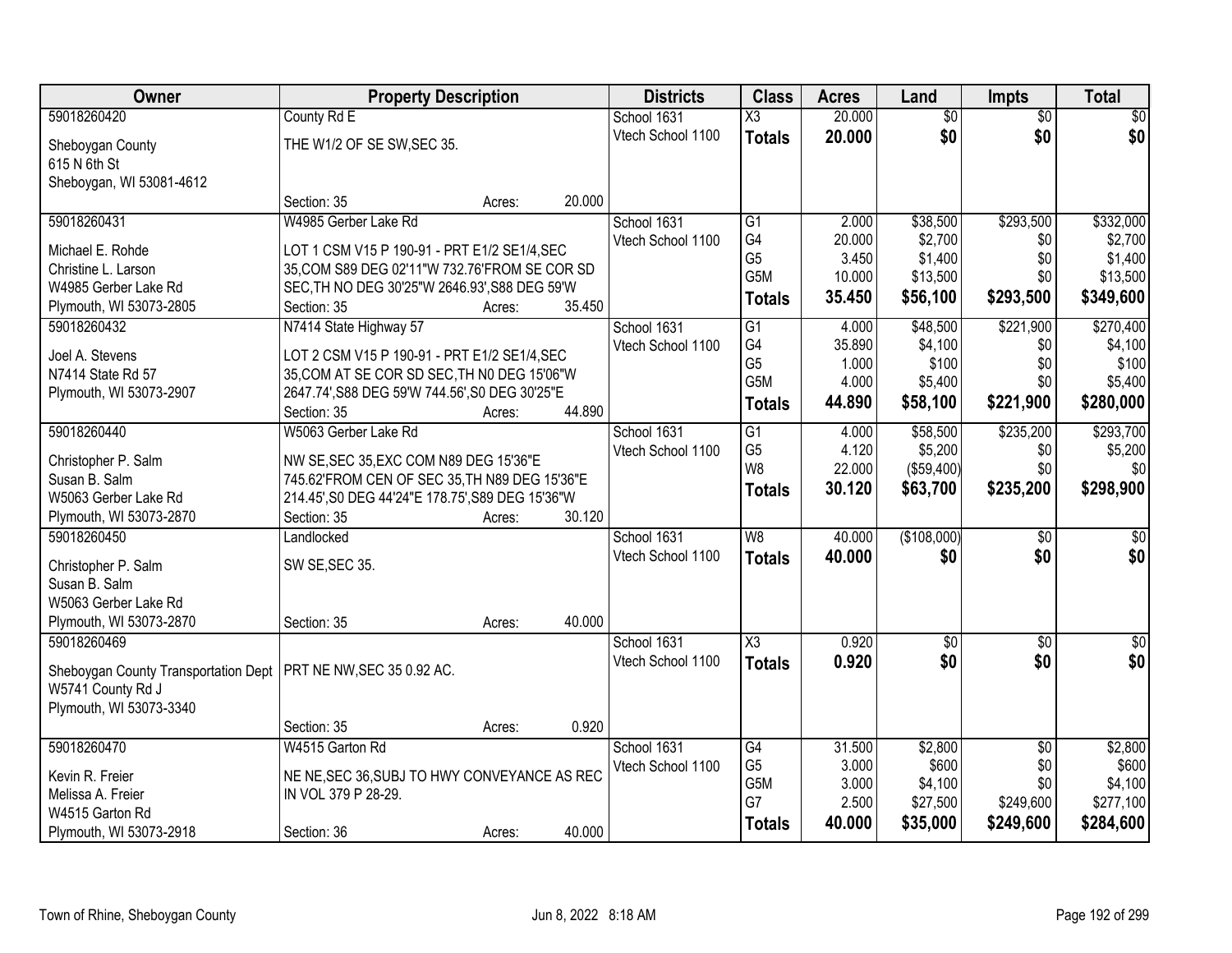| Owner                        | <b>Property Description</b>                       | <b>Districts</b>  | <b>Class</b>         | <b>Acres</b> | Land     | <b>Impts</b>    | <b>Total</b> |
|------------------------------|---------------------------------------------------|-------------------|----------------------|--------------|----------|-----------------|--------------|
| 59018260480                  | Garton Rd                                         | School 1631       | $\overline{G4}$      | 34.990       | \$4,200  | $\overline{50}$ | \$4,200      |
| Douglas M. Dahm              | PRT NW NE, SEC 36, EXC COM S0 DEG 17"W            | Vtech School 1100 | <b>Totals</b>        | 34.990       | \$4,200  | \$0             | \$4,200      |
| W6025 County Rd Mm           | 41.35'FROM N1/4 COR SD SEC, TH N89 DEG 49'59"E    |                   |                      |              |          |                 |              |
| Elkhart Lake, WI 53020-1503  | 607.89'ON S R/W CTH JJ, S89 DEG 19'01"E 129.25'ON |                   |                      |              |          |                 |              |
|                              | 34.990<br>Section: 36<br>Acres:                   |                   |                      |              |          |                 |              |
| 59018260490                  | W4651 Garton Rd                                   | School 1631       | $\overline{G1}$      | 2.010        | \$43,500 | \$160,900       | \$204,400    |
|                              |                                                   | Vtech School 1100 | G4                   | 3.000        | \$300    | \$0             | \$300        |
| David H. Lorenz              | PRT OF NW NE, SEC 36, SUBJ TO HWY CONV AS REC     |                   | <b>Totals</b>        | 5.010        | \$43,800 | \$160,900       | \$204,700    |
| W4651 Garton Rd              | IN VOL 379 P 27-28, COM S0 DEG 17"W 41.35' FROM   |                   |                      |              |          |                 |              |
| Plymouth, WI 53073-2917      | N1/4 COR, SD SEC, TH N89 DEG 49' 59"E 607.89'ON S |                   |                      |              |          |                 |              |
|                              | 5.010<br>Section: 36<br>Acres:                    |                   |                      |              |          |                 |              |
| 59018260500                  | Gerber Lake Rd                                    | School 1631       | G4<br>G <sub>5</sub> | 18.500       | \$2,100  | \$0             | \$2,100      |
| Douglas M. Dahm              | E1/2 SW NE, SEC 36.                               | Vtech School 1100 |                      | 1.500        | \$600    | \$0             | \$600        |
| W6025 County Rd Mm           |                                                   |                   | Totals               | 20.000       | \$2,700  | \$0             | \$2,700      |
| Elkhart Lake, WI 53020-1503  |                                                   |                   |                      |              |          |                 |              |
|                              | 20.000<br>Section: 36<br>Acres:                   |                   |                      |              |          |                 |              |
| 59018260510                  | Gerber Lake Rd                                    | School 1631       | $\overline{G4}$      | 18.500       | \$2,200  | \$0             | \$2,200      |
|                              |                                                   | Vtech School 1100 | G <sub>5</sub>       | 1.500        | \$600    | \$0             | \$600        |
| Windever Corp                | W1/2 SW NE, SEC 36.                               |                   | <b>Totals</b>        | 20.000       | \$2,800  | \$0             | \$2,800      |
| N7124 Willow Rd              |                                                   |                   |                      |              |          |                 |              |
| Sheboygan Fls, WI 53085-2014 | 20.000<br>Section: 36<br>Acres:                   |                   |                      |              |          |                 |              |
| 59018260520                  | Gerber Lake Rd                                    | School 1631       | G4                   | 37.000       | \$4,300  | $\overline{50}$ | \$4,300      |
|                              |                                                   | Vtech School 1100 | G <sub>5</sub>       | 3.000        | \$600    | \$0             | \$600        |
| Kevin R. Freier              | SE NE, SEC 36.                                    |                   |                      | 40.000       |          | \$0             |              |
| Melissa A. Freier            |                                                   |                   | <b>Totals</b>        |              | \$4,900  |                 | \$4,900      |
| W4515 Garton Rd              |                                                   |                   |                      |              |          |                 |              |
| Plymouth, WI 53073-2918      | 40.000<br>Section: 36<br>Acres:                   |                   |                      |              |          |                 |              |
| 59018260530                  | W4749 Garton Rd                                   | School 1631       | $\overline{G1}$      | 4.000        | \$48,500 | \$236,100       | \$284,600    |
| Michael Stauber              | NE NW, SEC 36, EXC COM E 1325.09'& S 40'FROM NW   | Vtech School 1100 | G4                   | 14.000       | \$1,500  | \$0             | \$1,500      |
| Tracy L. Stauber             | COR SD SEC, ON S R/W LN CTH JJ, TH S 529.69', E   |                   | G <sub>5</sub>       | 9.490        | \$7,900  | \$0             | \$7,900      |
| W4749 Garton Rd              | 253', N 330', N32 DEG 15'50"E 236.15'TO SD S R/W  |                   | G <sub>5</sub> M     | 9.120        | \$12,300 | \$0             | \$12,300     |
| Plymouth, WI 53073-2921      | 36.610<br>Section: 36<br>Acres:                   |                   | <b>Totals</b>        | 36.610       | \$70,200 | \$236,100       | \$306,300    |
| 59018260540                  | W4767 Garton Rd                                   | School 1631       | $\overline{G1}$      | 3.390        | \$47,000 | \$138,700       | \$185,700    |
|                              |                                                   | Vtech School 1100 | <b>Totals</b>        | 3.390        | \$47,000 | \$138,700       | \$185,700    |
| Dennis A. Horneck            | TR A CSM V2 P 359 & OTHER LANDS - PRT NE          |                   |                      |              |          |                 |              |
| Rosemary H. Horneck          | NW, SEC 36, COM E 1325.09'& S 40'FROM NW COR SD   |                   |                      |              |          |                 |              |
| W4767 Garton Rd              | SEC, ON S R/W LN CTH JJ, TH S 529.69', E 253', N  |                   |                      |              |          |                 |              |
| Plymouth, WI 53073-2921      | 3.390<br>Section: 36<br>Acres:                    |                   |                      |              |          |                 |              |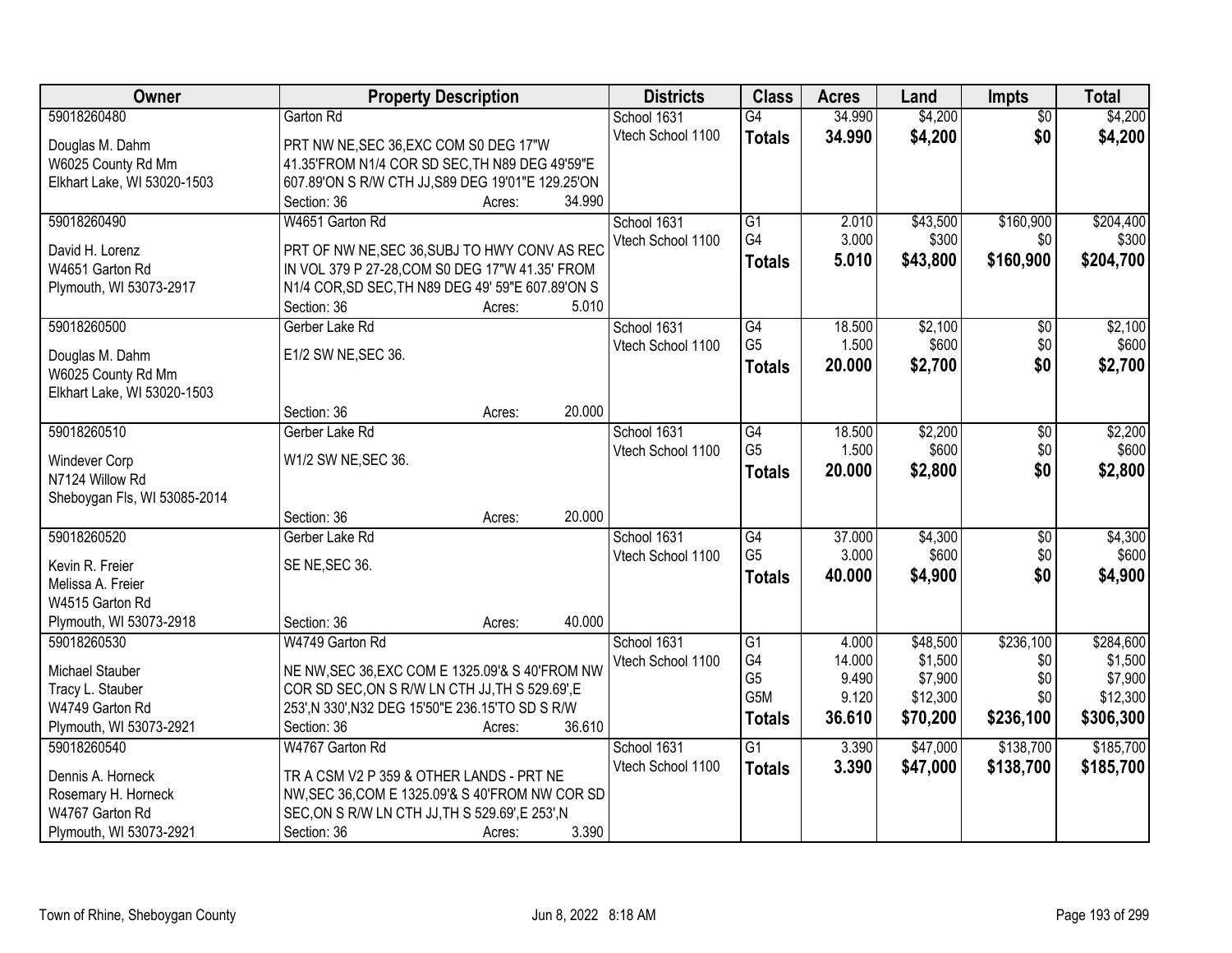| Owner                         | <b>Property Description</b>                                              | <b>Districts</b>  | <b>Class</b>    | <b>Acres</b> | Land        | Impts           | <b>Total</b> |
|-------------------------------|--------------------------------------------------------------------------|-------------------|-----------------|--------------|-------------|-----------------|--------------|
| 59018260550                   | Garton Rd & State                                                        | School 1631       | G4              | 35.000       | \$3,500     | $\overline{50}$ | \$3,500      |
| Cheryl H. Dahm                | NW NW, SEC 36, SUBJ TO HWY CONV AS REC IN V 36                           | Vtech School 1100 | <b>Totals</b>   | 35.000       | \$3,500     | \$0             | \$3,500      |
| W4741 County Road A N         | P 196- 97 & V 379 P 25, EXC COM 960. 72'E & S0 DEG                       |                   |                 |              |             |                 |              |
| Elkhart Lake, WI 53020-2027   | 19'11"W 40'FROM NW COR, SD SEC, TH E ALG S R/W                           |                   |                 |              |             |                 |              |
|                               | 35.000<br>Section: 36<br>Acres:                                          |                   |                 |              |             |                 |              |
| 59018260551                   | Garton Rd                                                                | School 1631       | $\overline{G1}$ | 5.000        | \$51,000    | $\overline{50}$ | \$51,000     |
|                               |                                                                          | Vtech School 1100 | <b>Totals</b>   | 5.000        | \$51,000    | \$0             | \$51,000     |
| James C. Schwartz             | PRT NW NW, SEC 36, COM 960.72' E & S0 DEG 19'11"V                        |                   |                 |              |             |                 |              |
| W3629 State Rd 28             | 40'FROM NW COR, SD SEC, THE ALG SR/W LN CTH                              |                   |                 |              |             |                 |              |
| Sheboygan Fls, WI 53085-2630  | JJ 356'TO E LN SD1/4, S0 DEG 19'11"W 611.81', W                          |                   |                 |              |             |                 |              |
|                               | 5.000<br>Section: 36<br>Acres:                                           |                   |                 |              |             |                 |              |
| 59018260560                   | Gerber Lake Rd                                                           | School 1631       | G4              | 29.740       | \$3,100     | \$0             | \$3,100      |
| Cheryl H. Dahm                | SW NW, SEC 36, EXC THE S 231' OF W 236.5'& EXC                           | Vtech School 1100 | <b>Totals</b>   | 29.740       | \$3,100     | \$0             | \$3,100      |
| W4741 County Road A N         | COM S89 DEG 48'24"E 236.50'FROM W1/4 COR SD                              |                   |                 |              |             |                 |              |
| Elkhart Lake, WI 53020-2027   | SEC, TH S89 DEG 48'24"E 174.05', NO DEG 11'32"E                          |                   |                 |              |             |                 |              |
|                               | 29.740<br>Section: 36<br>Acres:                                          |                   |                 |              |             |                 |              |
| 59018260571                   | Gerber Lake Rd                                                           | School 1631       | $\overline{G4}$ | 2.000        | \$300       | \$0             | \$300        |
|                               |                                                                          | Vtech School 1100 | <b>Totals</b>   | 2.000        | \$300       | \$0             | \$300        |
| Douglas P. Dahm               | PRT SW NW, SEC 36, COM S89 DEG 48'24"E                                   |                   |                 |              |             |                 |              |
| W4642 County Road A N         | 335.94'FROM W1/4 COR, SD SEC, TH S89 DEG 48' 24"E                        |                   |                 |              |             |                 |              |
| Elkhart Lake, WI 53020-2026   | 74.61', NO DEG 11'32"E 1167.73', N89 DEG 48'28"W<br>2.000<br>Section: 36 |                   |                 |              |             |                 |              |
| 59018260573                   | Acres:<br>N7545 State Highway 57                                         |                   | $\overline{G1}$ | 7.020        | \$56,100    | \$120,400       | \$176,500    |
|                               |                                                                          | School 1631       |                 |              |             |                 |              |
| Adam M. Baumhardt             | "ERROR DEED" - TR 1, CSM V 5 P 159 - IN SWNW                             | Vtech School 1100 | <b>Totals</b>   | 7.020        | \$56,100    | \$120,400       | \$176,500    |
| N7545 State Rd 57             | SEC 36 T16N, R21E; EXC THAT PART SD TR 1 DESC                            |                   |                 |              |             |                 |              |
| Plymouth, WI 53073-2952       | AS FOLLOWS: COM AT W 1/4 COR SEC 36; TH ALG W                            |                   |                 |              |             |                 |              |
|                               | 7.020<br>Section: 36<br>Acres:                                           |                   |                 |              |             |                 |              |
| 59018260574                   |                                                                          | School 1631       | X4              | 1.240        | $\sqrt{50}$ | $\overline{50}$ | $\sqrt{30}$  |
| Salem United Church of Christ | PRT SWNW SEC 36, T16N, R21E - COM AT SW COR                              | Vtech School 1100 | <b>Totals</b>   | 1.240        | \$0         | \$0             | \$0          |
| 217 Salem Dr                  | SD1/4, TH N 231', E 236.5', S 231', TH W 236.5' TO                       |                   |                 |              |             |                 |              |
| Plymouth, WI 53073-2032       | BEG, SUBJECT TO HWY CONVEY- ANCE AS                                      |                   |                 |              |             |                 |              |
|                               | 1.240<br>Section: 36<br>Acres:                                           |                   |                 |              |             |                 |              |
| 59018260580                   | Gerber Lake Rd                                                           | School 1631       | $\overline{G4}$ | 16.160       | \$2,200     | $\overline{50}$ | \$2,200      |
|                               |                                                                          | Vtech School 1100 | <b>Totals</b>   | 16.160       | \$2,200     | \$0             | \$2,200      |
| Windever Corp                 | SE NW, SEC 36, EXC COM S89 DEG 48'24"W 70'FROM                           |                   |                 |              |             |                 |              |
| N7124 Willow Rd               | CEN SD SEC, TH S89 DEG 48'24"W 1251.04', NO DEG                          |                   |                 |              |             |                 |              |
| Sheboygan Fls, WI 53085-2014  | 5'53"E 1324.37', N89 DEG 59'10"E 267.59', S0 DEG                         |                   |                 |              |             |                 |              |
|                               | 16.160<br>Section: 36<br>Acres:                                          |                   |                 |              |             |                 |              |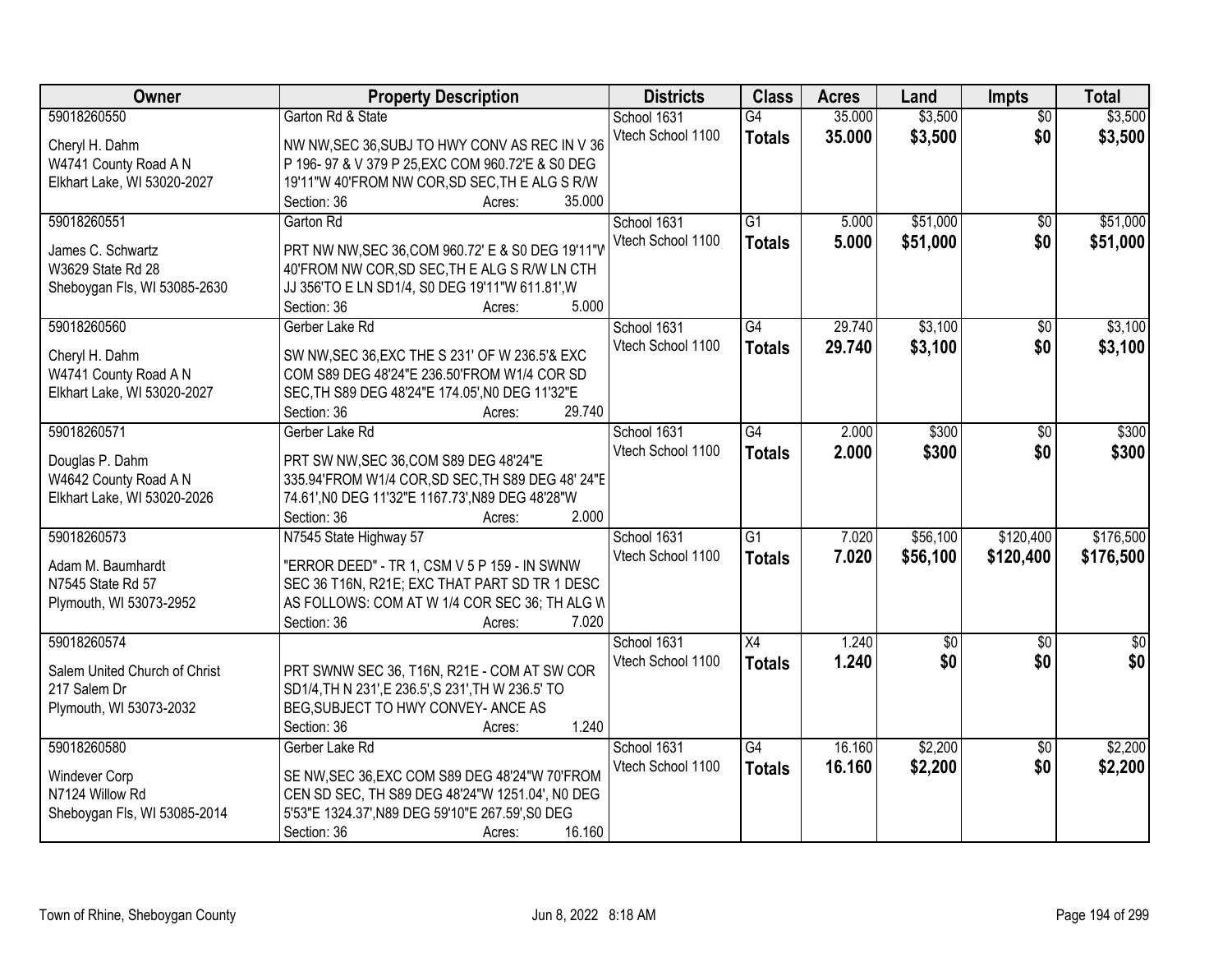| Owner                           | <b>Property Description</b>                          | <b>Districts</b>  | <b>Class</b>    | <b>Acres</b> | Land     | Impts           | <b>Total</b> |
|---------------------------------|------------------------------------------------------|-------------------|-----------------|--------------|----------|-----------------|--------------|
| 59018260581                     | Gerber Lake Rd                                       | School 1631       | $\overline{G4}$ | 13.240       | \$1,800  | $\overline{50}$ | \$1,800      |
| Windever Corp                   | LOT 1 CSM V 7 P 87-88 - PRT SE NW, SEC 36, COM       | Vtech School 1100 | G <sub>5</sub>  | 0.600        | \$100    | \$0             | \$100        |
| N7124 Willow Rd                 | S89 DEG 48' 24"W 422.80'FROM CEN SD SEC, TH S89      |                   | <b>Totals</b>   | 13.840       | \$1,900  | \$0             | \$1,900      |
| Sheboygan Fls, WI 53085-2014    | DEG 48'24"W 898.24', N0 DEG 5'53"E 665.80', N89 DEG  |                   |                 |              |          |                 |              |
|                                 | 13.840<br>Section: 36<br>Acres:                      |                   |                 |              |          |                 |              |
| 59018260582                     | W4720 Gerber Lake Rd                                 | School 1631       | $\overline{G1}$ | 3.000        | \$46,000 | \$131,800       | \$177,800    |
| Shawn M. Devriend               | LOT 2 CSM V 7 P 87-88 - PRT SE NW, SEC 36, COM       | Vtech School 1100 | G4              | 3.000        | \$400    | \$0             | \$400        |
| Melanie A. Devriend             | S89 DEG 48' 24"W 70'FROM CEN SD SEC. TH S89 DEC      |                   | G <sub>5</sub>  | 4.000        | \$5,000  | \$0             | \$5,000      |
| W4720 Gerber Lake Rd            | 48'24"W 352.80', NO DEG 11'40"W 678.63', S89 DEG     |                   | <b>Totals</b>   | 10.000       | \$51,400 | \$131,800       | \$183,200    |
| Plymouth, WI 53073-2901         | 10.000<br>Section: 36<br>Acres:                      |                   |                 |              |          |                 |              |
| 59018260591                     | W4719 Gerber Lake Rd                                 | School 1631       | G1              | 3.000        | \$46,000 | \$159,500       | \$205,500    |
|                                 |                                                      | Vtech School 1100 | G <sub>4</sub>  | 2.000        | \$300    | \$0             | \$300        |
| <b>Bradley D and Gina Breit</b> | LOT 1 27CSM153-154 #2020368 IN NESW, SEC 36,         |                   | Totals          | 5.000        | \$46,300 | \$159,500       | \$205,800    |
| W4719 Gerber Lake Rd            | T16N, R21E.                                          |                   |                 |              |          |                 |              |
| Plymouth, WI 53073              |                                                      |                   |                 |              |          |                 |              |
|                                 | 5.000<br>Section: 36<br>Acres:                       |                   |                 |              |          |                 |              |
| 59018260592                     | Gerber Lake Rd                                       | School 1631       | $\overline{G4}$ | 25.500       | \$3,400  | \$0             | \$3,400      |
| Jill Shaffer E. Schmidt         | NESW, SEC 36, T16N, R21E EXC LOT 1                   | Vtech School 1100 | G <sub>5</sub>  | 7.000        | \$7,600  | \$0             | \$7,600      |
| N2887 Evergreen Ln              | 27CSM153-154 #2020368 IN SD NESW.                    |                   | G5M             | 2.500        | \$3,400  | \$0             | \$3,400      |
| Freedom, WI 54913-8970          |                                                      |                   | <b>Totals</b>   | 35.000       | \$14,400 | \$0             | \$14,400     |
|                                 | 35.000<br>Section: 36<br>Acres:                      |                   |                 |              |          |                 |              |
| 59018260601                     |                                                      | School 1631       | G4              | 42.550       | \$5,000  | $\overline{50}$ | \$5,000      |
| Nicholas William Kleiber        | PRT W1/2 SW1/4, SEC 36, COM N89 DEG 43'11"E 264'     | Vtech School 1100 | G <sub>5</sub>  | 0.900        | \$100    | \$0             | \$100        |
| Amanda Nichole Kleiber          | FROM W1/4 COR, SD SEC, TH CONT N89 DEG 43'11"E       |                   | <b>Totals</b>   | 43.450       | \$5,100  | \$0             | \$5,100      |
| N7811 Little Elkhart Lake Rd    | 1056.935', S00 DEG 21'21"E 2641.16', S89 DEG 26'08"W |                   |                 |              |          |                 |              |
| Elkhart Lake, WI 53020-2046     | Section: 36<br>43.450<br>Acres:                      |                   |                 |              |          |                 |              |
| 59018260602                     | N7337 State Highway 57                               | School 1631       | $\overline{G4}$ | 26.560       | \$3,000  | $\overline{50}$ | \$3,000      |
|                                 |                                                      | Vtech School 1100 | G <sub>5</sub>  | 5.940        | \$7,500  | \$0             | \$7,500      |
| Robert W. Lutzke                | LOT 1 CSM V26 P10-12 #1974206 - PRT SW SW, SEC       |                   | G7              | 2.500        | \$27,500 | \$301,100       | \$328,600    |
| W4480 County Rd Ff              | 36                                                   |                   | <b>Totals</b>   | 35.000       | \$38,000 | \$301,100       | \$339,100    |
| Elkhart Lake, WI 53020-1702     |                                                      |                   |                 |              |          |                 |              |
|                                 | 35.000<br>Section: 36<br>Acres:                      |                   |                 |              |          |                 | \$177,100    |
| 59018260610                     | W4895 Gerber Lake Rd                                 | School 1631       | $\overline{G1}$ | 1.000        | \$28,500 | \$148,600       |              |
| Diane N. Jochmann               | PRT NW SW, SEC 36, COM AT NW COR SD1/4, TH E         | Vtech School 1100 | <b>Totals</b>   | 1.000        | \$28,500 | \$148,600       | \$177,100    |
| Jerry A. Jochmann               | 264', S 165', W 264', TH N 165'TO BEG.               |                   |                 |              |          |                 |              |
| W4895 Gerber Lake Rd            |                                                      |                   |                 |              |          |                 |              |
| Plymouth, WI 53073-2915         | 1.000<br>Section: 36<br>Acres:                       |                   |                 |              |          |                 |              |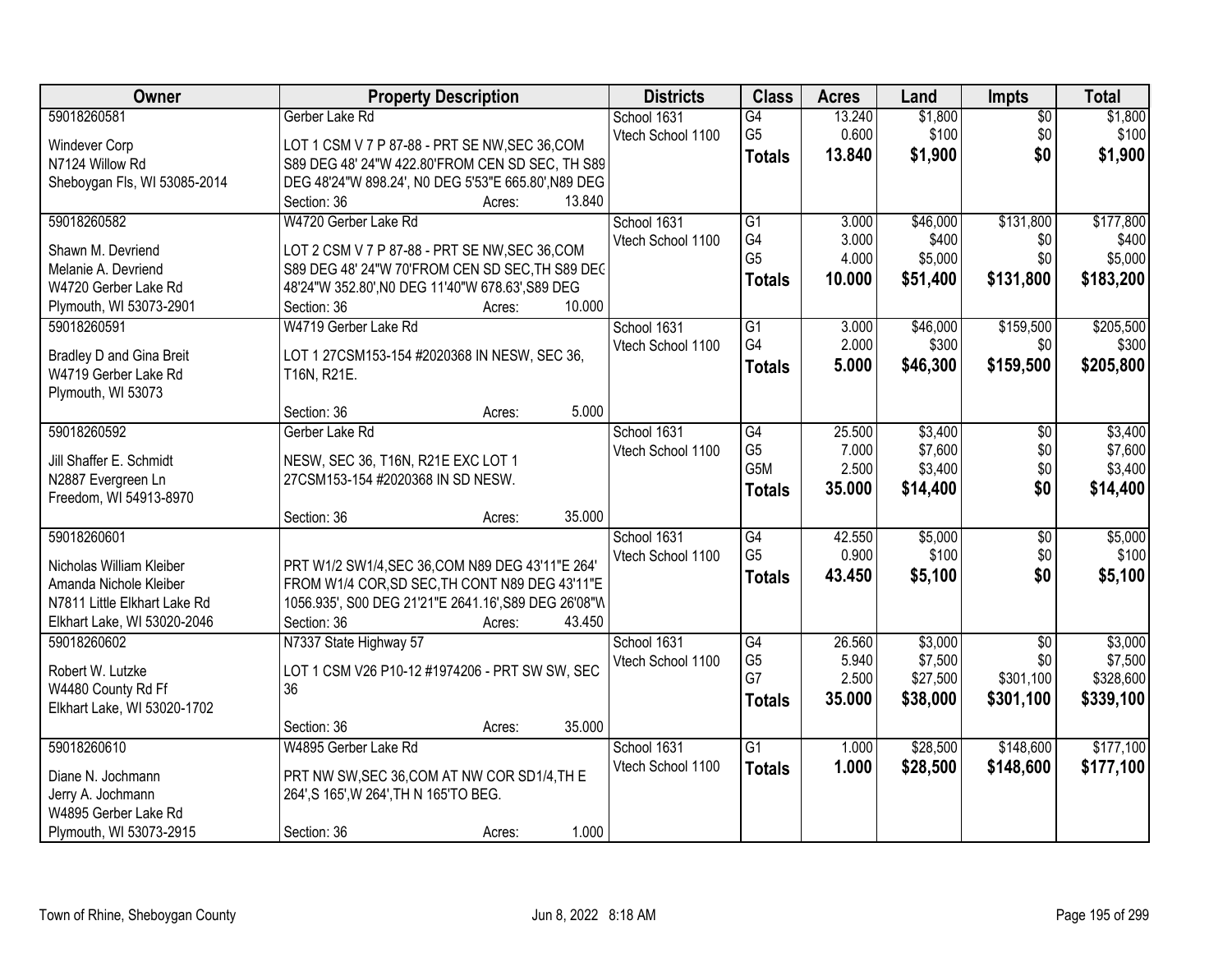| Owner                        |                                                          | <b>Property Description</b> |        | <b>Districts</b>  | <b>Class</b>    | <b>Acres</b>   | Land               | <b>Impts</b>    | <b>Total</b>       |
|------------------------------|----------------------------------------------------------|-----------------------------|--------|-------------------|-----------------|----------------|--------------------|-----------------|--------------------|
| 59018260630                  | Landlocked                                               |                             |        | School 1631       | G4              | 32.250         | \$4,300            | $\overline{50}$ | \$4,300            |
| Jill Shaffer E. Schmidt      | SE SW, SEC 36                                            |                             |        | Vtech School 1100 | G <sub>5</sub>  | 4.000          | \$5,000            | \$0             | \$5,000            |
| N2887 Evergreen Ln           |                                                          |                             |        |                   | G5M             | 3.750          | \$5,100            | \$0             | \$5,100            |
| Freedom, WI 54913-8970       |                                                          |                             |        |                   | <b>Totals</b>   | 40.000         | \$14,400           | \$0             | \$14,400           |
|                              | Section: 36                                              | Acres:                      | 40.000 |                   |                 |                |                    |                 |                    |
| 59018260640                  | <b>Willow Rd</b>                                         |                             |        | School 1631       | G4              | 17.600         | \$2,400            | $\overline{50}$ | \$2,400            |
|                              |                                                          |                             |        | Vtech School 1100 | G <sub>5</sub>  | 0.500          | \$100              | \$0             | \$100              |
| Prange, Louis A Prange Trust | NE SE, SEC 36, EXC COM 601.80' S OF E1/4 COR, SD         |                             |        |                   | <b>Totals</b>   | 18.100         | \$2,500            | \$0             | \$2,500            |
| Louis A. Prange              | SEC, TH S 722.13', N89 DEG 39'31"W 1321.09', N0 DEG      |                             |        |                   |                 |                |                    |                 |                    |
| N7124 Willow Rd              | 9"E 722.13', TH S89 DEG 39'31"E 1321.06' TO BEG.         |                             | 18.100 |                   |                 |                |                    |                 |                    |
| Sheboygan Fls, WI 53085-2014 | Section: 36                                              | Acres:                      |        |                   |                 |                |                    |                 |                    |
| 59018260651                  | N7440 Willow Rd                                          |                             |        | School 1631       | G1<br>G4        | 4.000          | \$48,500           | \$131,500       | \$180,000          |
| James M. Roitt               | LOT 1 CSM V17 P 228-29, #1592355 - PRT NE SE, SEC        |                             |        | Vtech School 1100 | G <sub>5</sub>  | 9.400<br>3.500 | \$1,000<br>\$1,600 | \$0<br>\$0      | \$1,000<br>\$1,600 |
| Deborah M. Roitt             | 36.                                                      |                             |        |                   |                 |                |                    |                 |                    |
| N7440 Willow Rd              |                                                          |                             |        |                   | <b>Totals</b>   | 16.900         | \$51,100           | \$131,500       | \$182,600          |
| Plymouth, WI 53073-2923      | Section: 36                                              | Acres:                      | 16.900 |                   |                 |                |                    |                 |                    |
| 59018260652                  | N7400 Willow Rd                                          |                             |        | School 1631       | G1              | 5.000          | \$51,000           | \$221,500       | \$272,500          |
| Thomas D. Roitt              | LOT 2 CSM V17 P 228-29, #1592355 - PRT NE SE, SEC        |                             |        | Vtech School 1100 | <b>Totals</b>   | 5.000          | \$51,000           | \$221,500       | \$272,500          |
| Kitty L. Roitt               | 36.                                                      |                             |        |                   |                 |                |                    |                 |                    |
| N7400 Willow Rd              |                                                          |                             |        |                   |                 |                |                    |                 |                    |
| Plymouth, WI 53073-2923      | Section: 36                                              | Acres:                      | 5.000  |                   |                 |                |                    |                 |                    |
| 59018260660                  | W4621 Gerber Lake Rd                                     |                             |        | School 1631       | $\overline{G1}$ | 3.500          | \$47,300           | \$112,400       | \$159,700          |
|                              |                                                          |                             |        | Vtech School 1100 | <b>Totals</b>   | 3.500          | \$47,300           | \$112,400       | \$159,700          |
| Lloyd R. Feldmann            | PRT E1/2 NW SE, SEC 36, DESC AS THE W 500'OF N           |                             |        |                   |                 |                |                    |                 |                    |
| Sharon A. Feldmann           | 295'.                                                    |                             |        |                   |                 |                |                    |                 |                    |
| W4621 Gerber Lake Rd         |                                                          |                             |        |                   |                 |                |                    |                 |                    |
| Plymouth, WI 53073-2914      | Section: 36                                              | Acres:                      | 3.500  |                   |                 |                |                    |                 |                    |
| 59018260670                  | W4665 Gerber Lake Rd                                     |                             |        | School 1631       | $\overline{G1}$ | 8.750          | \$60,400           | \$127,100       | \$187,500          |
| Randy L. Mueller             | PRT W1/2 NW SE, SEC 36, COM AT THE NE COR OF             |                             |        | Vtech School 1100 | <b>Totals</b>   | 8.750          | \$60,400           | \$127,100       | \$187,500          |
| Deborah L. Mueller           | W1/2 OF W1/2 SE1/4, TH S 1080', W 340', N 816', W 53', N |                             |        |                   |                 |                |                    |                 |                    |
| W4665 Gerber Lake Rd         | 264', TH E 393' TO BEG. (VOL 207 P 139)                  |                             |        |                   |                 |                |                    |                 |                    |
| Plymouth, WI 53073-2914      | Section: 36                                              | Acres:                      | 8.750  |                   |                 |                |                    |                 |                    |
| 59018260680                  | Gerber Lake Rd                                           |                             |        | School 1631       | G4              | 13.500         | \$1,500            | $\overline{50}$ | \$1,500            |
|                              |                                                          |                             |        | Vtech School 1100 | G <sub>5</sub>  | 3.000          | \$1,400            | \$0             | \$1,400            |
| Dennis E. Roehrborn et al    | E1/2 NW SE, SEC 36, EXC THE W 500' OF N 295'.            |                             |        |                   | <b>Totals</b>   | 16.500         | \$2,900            | \$0             | \$2,900            |
| N7443 County Rd M            |                                                          |                             |        |                   |                 |                |                    |                 |                    |
| Plymouth, WI 53073-4801      |                                                          |                             |        |                   |                 |                |                    |                 |                    |
|                              | Section: 36                                              | Acres:                      | 16.500 |                   |                 |                |                    |                 |                    |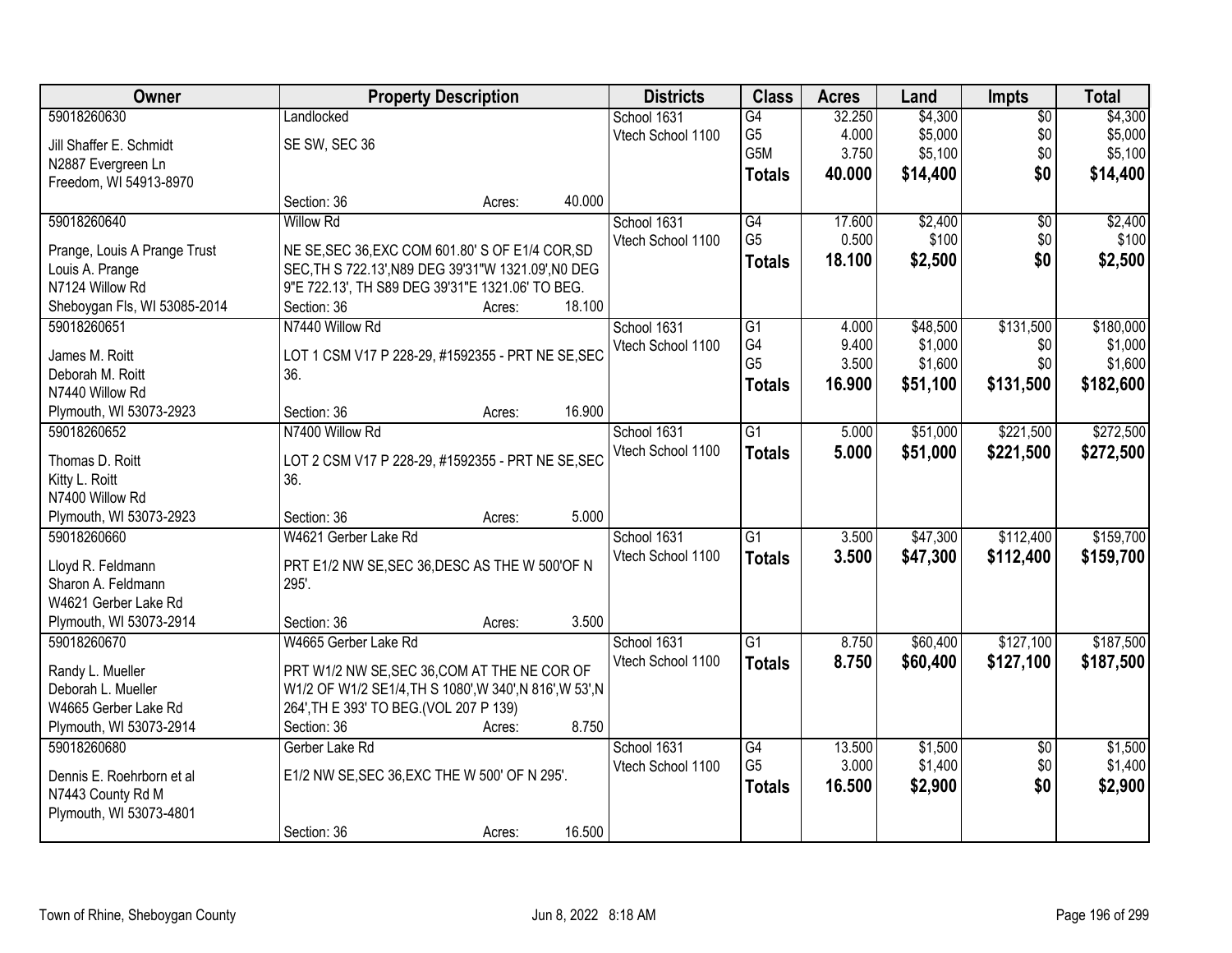| Owner                          | <b>Property Description</b>                           |        |        | <b>Districts</b>  | <b>Class</b>     | <b>Acres</b> | Land    | <b>Impts</b>    | <b>Total</b> |
|--------------------------------|-------------------------------------------------------|--------|--------|-------------------|------------------|--------------|---------|-----------------|--------------|
| 59018260681                    | Gerber Lake Rd                                        |        |        | School 1631       | $\overline{G4}$  | 10.750       | \$1,400 | $\overline{50}$ | \$1,400      |
| Dennis E. Roehrborn et al      | W1/2 NW SE, SEC 36, EXC COM AT THE NE COR SD          |        |        | Vtech School 1100 | G <sub>5</sub>   | 0.500        | \$100   | \$0             | \$100        |
| N7443 County Rd M              | W1/2, TH S 1080', W 340', N 816', W 53', N 264', TH E |        |        |                   | <b>Totals</b>    | 11.250       | \$1,500 | \$0             | \$1,500      |
| Plymouth, WI 53073-4801        | 393'TO BEG.                                           |        |        |                   |                  |              |         |                 |              |
|                                | Section: 36                                           | Acres: | 11.250 |                   |                  |              |         |                 |              |
| 59018260690                    | Landlocked                                            |        |        | School 1631       | G4               | 18.000       | \$1,800 | $\overline{50}$ | \$1,800      |
|                                |                                                       |        |        | Vtech School 1100 | G5M              | 2.000        | \$2,700 | \$0             | \$2,700      |
| Dennis E. Roehrborn et al      | E1/2 SW SE, SEC 36.                                   |        |        |                   | <b>Totals</b>    | 20,000       | \$4,500 | \$0             | \$4,500      |
| N7443 County Rd M              |                                                       |        |        |                   |                  |              |         |                 |              |
| Plymouth, WI 53073-4801        | Section: 36                                           |        | 20.000 |                   |                  |              |         |                 |              |
| 59018260700                    |                                                       | Acres: |        | School 1631       | G4               | 12.000       | \$1,200 |                 | \$1,200      |
|                                | Gerber Lake Rd                                        |        |        | Vtech School 1100 | G <sub>5</sub>   | 5.000        | \$2,300 | \$0<br>\$0      | \$2,300      |
| Dennis E. Roehrborn et al      | W1/2 SW SE, SEC 36.                                   |        |        |                   | G <sub>5</sub> M | 3.000        | \$4,100 | \$0             | \$4,100      |
| N7443 County Rd M              |                                                       |        |        |                   |                  | 20.000       | \$7,600 | \$0             |              |
| Plymouth, WI 53073-4801        |                                                       |        |        |                   | <b>Totals</b>    |              |         |                 | \$7,600      |
|                                | Section: 36                                           | Acres: | 20.000 |                   |                  |              |         |                 |              |
| 59018260712                    | <b>Willow Rd</b>                                      |        |        | School 1631       | G4               | 3.204        | \$400   | \$0             | \$400        |
| Austen J. Lucksted             | THAT PART LOT 1 27CSM257-258 #2028554 IN SESE.        |        |        | Vtech School 1100 | G <sub>5</sub>   | 0.750        | \$1,000 | \$0             | \$1,000      |
| Amanda J. Lucksted             | SEC36 T16N, R21E.                                     |        |        |                   | <b>Totals</b>    | 3.954        | \$1,400 | \$0             | \$1,400      |
| N7296 Willow Rd                |                                                       |        |        |                   |                  |              |         |                 |              |
| Sheboygan Falls, WI 53085-2014 | Section: 36                                           | Acres: | 3.954  |                   |                  |              |         |                 |              |
| 59018260713                    | <b>Willow Rd</b>                                      |        |        | School 1631       | $\overline{G4}$  | 32.046       | \$3,700 | $\overline{50}$ | \$3,700      |
|                                |                                                       |        |        | Vtech School 1100 | G <sub>5</sub>   | 1.000        | \$100   | \$0             | \$100        |
| Prange, Louis A Prange Trust   | SESE SEC 36, T16N, R21E; EXC THAT PART LOT 1          |        |        |                   | G <sub>5</sub> M | 3.000        | \$4,100 | \$0             | \$4,100      |
| Louis A. Prange                | 27CSM257-258 #2028554 IN SD SESE.                     |        |        |                   | <b>Totals</b>    | 36.046       | \$7,900 | \$0             | \$7,900      |
| N7124 Willow Rd                |                                                       |        |        |                   |                  |              |         |                 |              |
| Sheboygan Fls, WI 53085-2014   | Section: 36                                           | Acres: | 36.046 |                   |                  |              |         |                 |              |
| 59018260720                    | Memorandum                                            |        |        | School 1631       |                  |              |         |                 |              |
| Beach Subd Cedar               | CEDAR BEACH SU'D. OF RE-SUB'D. OF CRYSTAL             |        |        | Vtech School 1100 | <b>Totals</b>    |              |         |                 |              |
| Na                             | LAKE PARK. LOCATED IN SW SE OF SEC 32.                |        |        |                   |                  |              |         |                 |              |
| Na, WI 99999                   |                                                       |        |        |                   |                  |              |         |                 |              |
|                                | Section: 32                                           | Acres: | 0.000  |                   |                  |              |         |                 |              |
| 59018260730                    | <b>Hilltop Rd</b>                                     |        |        | Sanitary 7030     | $\overline{G1}$  | 0.299        | \$2,600 | $\overline{50}$ | \$2,600      |
| Diana Motl                     | CEDAR BEACH SUB'D. LOT 1, EXC THE E                   |        |        | School 1631       | <b>Totals</b>    | 0.299        | \$2,600 | \$0             | \$2,600      |
| Robert U. Motl                 | 50'THEREOF.                                           |        |        | Vtech School 1100 |                  |              |         |                 |              |
| 1220 W Crooked Lake PI         |                                                       |        |        |                   |                  |              |         |                 |              |
| Eustis, FL 32726-6433          | Section: 32                                           | Acres: | 0.000  |                   |                  |              |         |                 |              |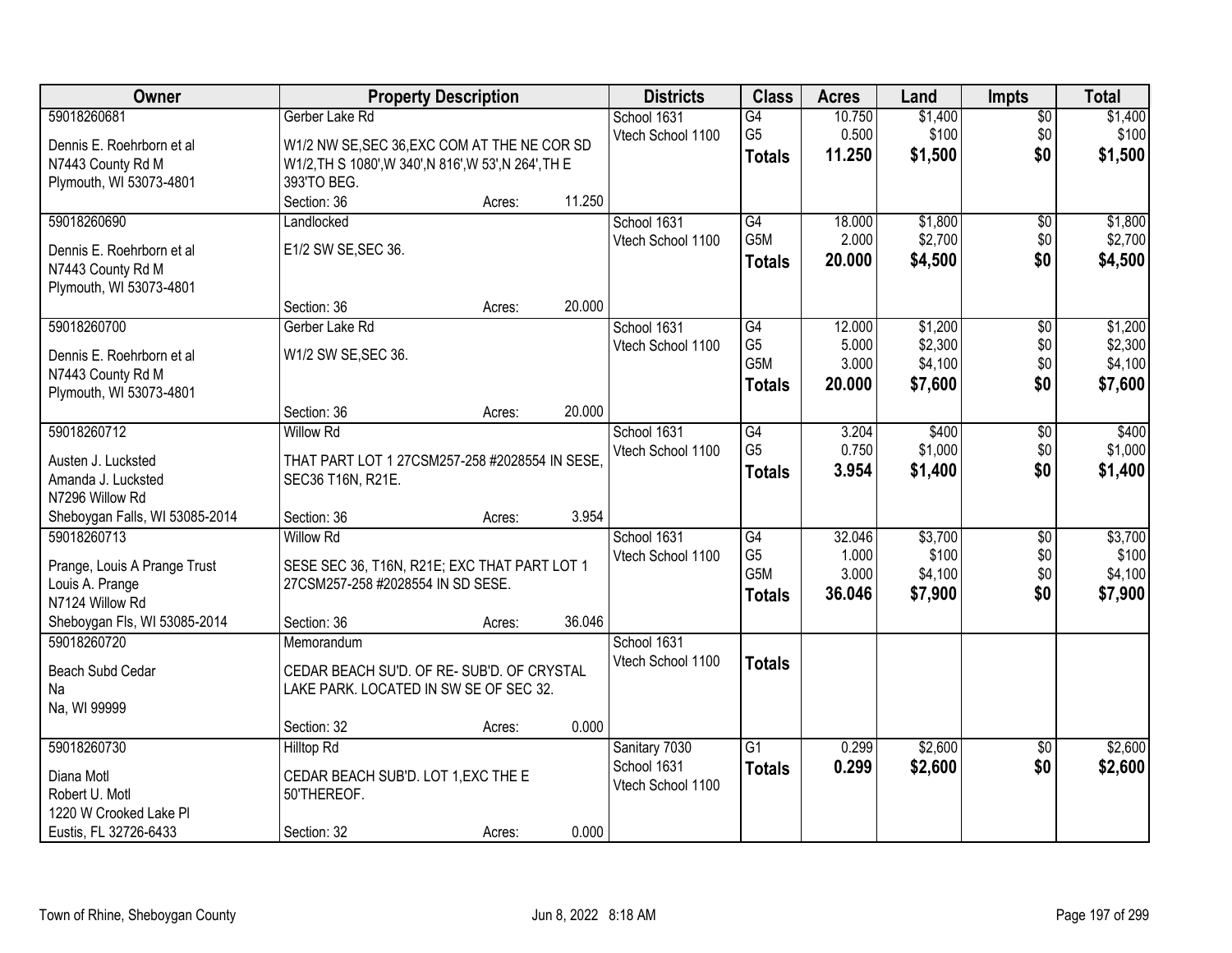| Owner                                      |                                            | <b>Property Description</b> |       |                                  | <b>Class</b>    | <b>Acres</b> | Land     | <b>Impts</b>    | <b>Total</b> |
|--------------------------------------------|--------------------------------------------|-----------------------------|-------|----------------------------------|-----------------|--------------|----------|-----------------|--------------|
| 59018260740                                | Shoreland Rd                               |                             |       | Sanitary 7030                    | $\overline{G2}$ | 0.259        | \$600    | \$0             | \$600        |
| Crystal Lake Crushed Stone Co<br>PO Box 57 | CEDAR BEACH SUBD E 50'OF LOTS 1,2,3 & 4.   |                             |       | School 1631<br>Vtech School 1100 | <b>Totals</b>   | 0.259        | \$600    | \$0             | \$600        |
| Elkhart Lake, WI 53020-0057                |                                            |                             |       |                                  |                 |              |          |                 |              |
|                                            | Section:                                   | Acres:                      | 0.000 |                                  |                 |              |          |                 |              |
| 59018260750                                | N/A                                        |                             |       | Sanitary 7030                    | $\overline{G1}$ | 0.250        | \$2,500  | \$0             | \$2,500      |
| Diana Motl                                 | CEDAR BEACH SUB'D. LOT 2, EXC THE E        |                             |       | School 1631                      | <b>Totals</b>   | 0.250        | \$2,500  | \$0             | \$2,500      |
| Robert U. Motl                             | 50'THEREOF, & ALSO EXC THE N 10'THEREOF.   |                             |       | Vtech School 1100                |                 |              |          |                 |              |
| 1220 W Crooked Lake Pl                     |                                            |                             |       |                                  |                 |              |          |                 |              |
| Eustis, FL 32726-6433                      | Section: 32                                | Acres:                      | 0.250 |                                  |                 |              |          |                 |              |
| 59018260760                                | W6197 Hilltop Rd                           |                             |       | Sanitary 7030                    | $\overline{G1}$ | 0.350        | \$27,400 | \$54,000        | \$81,400     |
| Scott A. Durr                              | CEDAR BEACH SUB'D. LOT 3, EXC THE E        |                             |       | School 1631                      | <b>Totals</b>   | 0.350        | \$27,400 | \$54,000        | \$81,400     |
| Annette Durr                               | 50'THEREOF, & THE N 10'OF LOT 2, EXC THE E |                             |       | Vtech School 1100                |                 |              |          |                 |              |
| W189 N12755 Deerwood Cir                   | 50'THEREOF.                                |                             |       |                                  |                 |              |          |                 |              |
| Richfield, WI 53076-9758                   | Section: 32                                | Acres:                      | 0.350 |                                  |                 |              |          |                 |              |
| 59018260770                                | County                                     |                             |       | Sanitary 7030                    | $\overline{G1}$ | 0.299        | \$2,600  | \$0             | \$2,600      |
| Diana Motl                                 | CEDAR BEACH SUB'D. LOT 4, EXC THE E        |                             |       | School 1631                      | <b>Totals</b>   | 0.299        | \$2,600  | \$0             | \$2,600      |
| Robert U. Motl                             | 50'THEREOF.                                |                             |       | Vtech School 1100                |                 |              |          |                 |              |
| 1220 W Crooked Lake Pl                     |                                            |                             |       |                                  |                 |              |          |                 |              |
| Eustis, FL 32726-6433                      | Section: 32                                | Acres:                      | 0.000 |                                  |                 |              |          |                 |              |
| 59018260780                                | <b>Hilltop Rd</b>                          |                             |       | Sanitary 7030                    | $\overline{G1}$ | 0.346        | \$2,700  | \$0             | \$2,700      |
| Diana Motl                                 | CEDAR BEACH SUB'D. LOT 5                   |                             |       | School 1631                      | <b>Totals</b>   | 0.346        | \$2,700  | \$0             | \$2,700      |
| Robert U. Motl                             |                                            |                             |       | Vtech School 1100                |                 |              |          |                 |              |
| 1220 W Crooked Lake PI                     |                                            |                             |       |                                  |                 |              |          |                 |              |
| Eustis, FL 32726-6433                      | Section: 32                                | Acres:                      | 0.000 |                                  |                 |              |          |                 |              |
| 59018260790                                | N County Rd A                              |                             |       | Sanitary 7030                    | $\overline{G1}$ | 0.337        | \$2,700  | \$0             | \$2,700      |
| Scott A. Durr                              | CEDAR BEACH SUB'D. LOT 6                   |                             |       | School 1631                      | <b>Totals</b>   | 0.337        | \$2,700  | \$0             | \$2,700      |
| Annette Durr                               |                                            |                             |       | Vtech School 1100                |                 |              |          |                 |              |
| W189 N12755 Deerwood Cir                   |                                            |                             |       |                                  |                 |              |          |                 |              |
| Richfield, WI 53076-9758                   | Section: 32                                | Acres:                      | 0.000 |                                  |                 |              |          |                 |              |
| 59018260800                                | Jung Rd                                    |                             |       | Sanitary 7030                    | $\overline{G1}$ | 0.320        | \$2,700  | $\overline{50}$ | \$2,700      |
| Scott A. Durr                              | CEDAR BEACH SUB'D. LOT 7                   |                             |       | School 1631                      | <b>Totals</b>   | 0.320        | \$2,700  | \$0             | \$2,700      |
| Annette Durr                               |                                            |                             |       | Vtech School 1100                |                 |              |          |                 |              |
| W189 N12755 Deerwood Cir                   |                                            |                             |       |                                  |                 |              |          |                 |              |
| Richfield, WI 53076-9758                   | Section: 32                                | Acres:                      | 0.000 |                                  |                 |              |          |                 |              |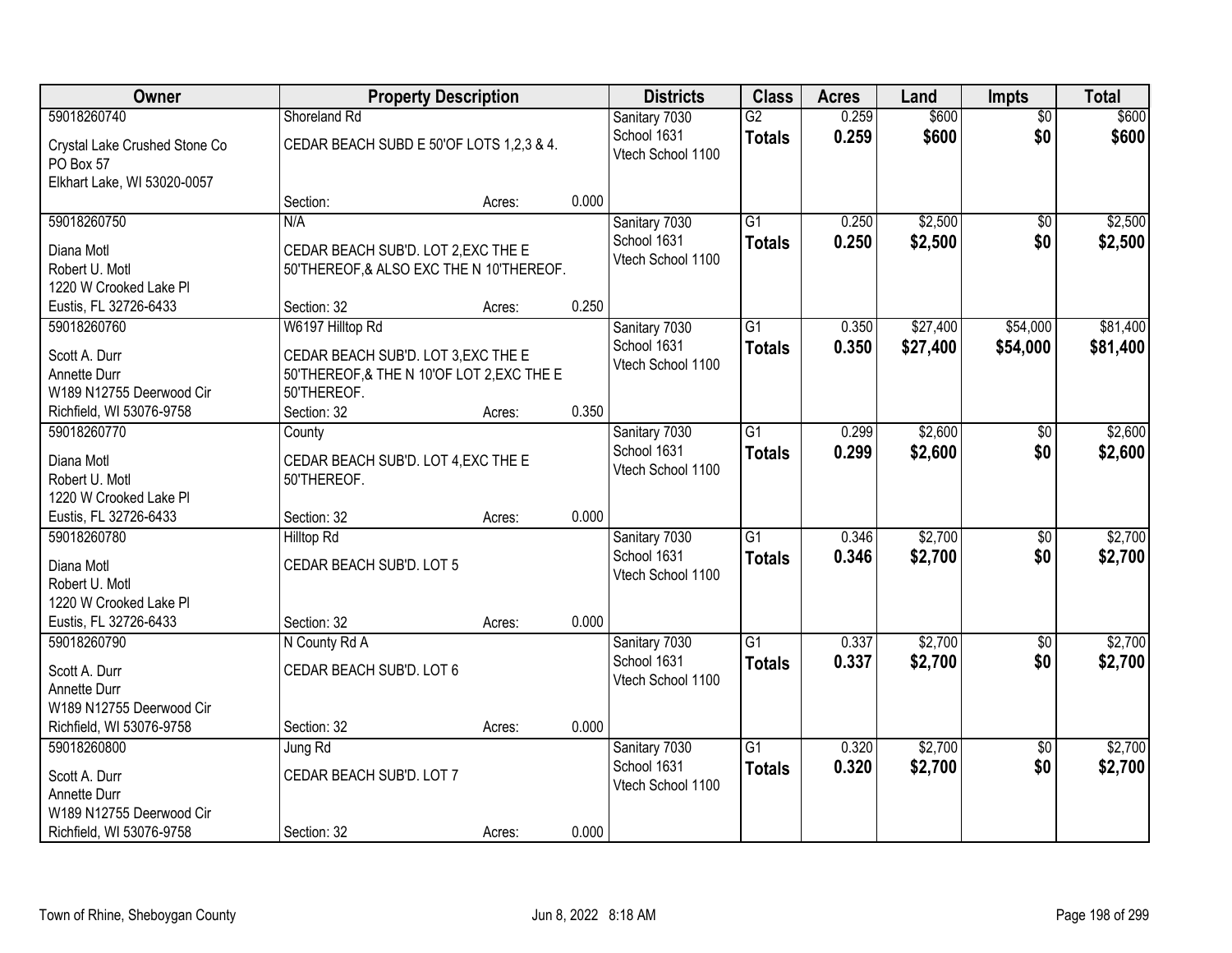| Owner                     |                                                   | <b>Property Description</b> |       | <b>Districts</b>  | <b>Class</b>    | <b>Acres</b> | Land     | <b>Impts</b>    | <b>Total</b> |
|---------------------------|---------------------------------------------------|-----------------------------|-------|-------------------|-----------------|--------------|----------|-----------------|--------------|
| 59018260810               | Jung Rd                                           |                             |       | Sanitary 7030     | $\overline{G1}$ | 0.302        | \$2,600  | $\overline{50}$ | \$2,600      |
| Scott A. Durr             | CEDAR BEACH SUB'D. LOT 8                          |                             |       | School 1631       | <b>Totals</b>   | 0.302        | \$2,600  | \$0             | \$2,600      |
| Annette Durr              |                                                   |                             |       | Vtech School 1100 |                 |              |          |                 |              |
| W189 N12755 Deerwood Cir  |                                                   |                             |       |                   |                 |              |          |                 |              |
| Richfield, WI 53076-9758  | Section: 32                                       | Acres:                      | 0.000 |                   |                 |              |          |                 |              |
| 59018260820               | Jung Rd                                           |                             |       | Sanitary 7030     | $\overline{G1}$ | 0.285        | \$2,600  | $\overline{50}$ | \$2,600      |
| Scott A. Durr             | CEDAR BEACH SUB'D. LOT 9                          |                             |       | School 1631       | <b>Totals</b>   | 0.285        | \$2,600  | \$0             | \$2,600      |
| Annette Durr              |                                                   |                             |       | Vtech School 1100 |                 |              |          |                 |              |
| W189 N12755 Deerwood Cir  |                                                   |                             |       |                   |                 |              |          |                 |              |
| Richfield, WI 53076-9758  | Section: 32                                       | Acres:                      | 0.000 |                   |                 |              |          |                 |              |
| 59018260830               | Jung Rd                                           |                             |       | Sanitary 7030     | $\overline{G1}$ | 0.268        | \$2,500  | \$0             | \$2,500      |
|                           |                                                   |                             |       | School 1631       | <b>Totals</b>   | 0.268        | \$2,500  | \$0             | \$2,500      |
| Scott A. Durr             | CEDAR BEACH SUB'D. LOT 10                         |                             |       | Vtech School 1100 |                 |              |          |                 |              |
| Annette Durr              |                                                   |                             |       |                   |                 |              |          |                 |              |
| W189 N12755 Deerwood Cir  |                                                   |                             |       |                   |                 |              |          |                 |              |
| Richfield, WI 53076-9758  | Section: 32                                       | Acres:                      | 0.000 |                   |                 |              |          |                 |              |
| 59018260841               | W6200 Hilltop Rd                                  |                             |       | Sanitary 7030     | $\overline{G1}$ | 0.360        | \$27,600 | \$147,700       | \$175,300    |
| Michael L. Kober          | CEDAR BEACH SUB'D. - LOTS 11 & 12, EXC BEG AT     |                             |       | School 1631       | <b>Totals</b>   | 0.360        | \$27,600 | \$147,700       | \$175,300    |
| W6200 Hilltop Rd          | NE COR SD LOT 11, TH S13 DEG 38'03"W 81.59', N76  |                             |       | Vtech School 1100 |                 |              |          |                 |              |
| Plymouth, WI 53073-2796   | DEG 09'25"W 101.01', N13 DEG 50'35"E 56.77', TH E |                             |       |                   |                 |              |          |                 |              |
|                           | Section: 32                                       | Acres:                      | 0.360 |                   |                 |              |          |                 |              |
| 59018260842               | W6190 Hilltop Rd                                  |                             |       | Sanitary 7030     | $\overline{G1}$ | 0.370        | \$27,700 | \$95,400        | \$123,100    |
| John Prange               | CEDAR BEACH SUB'D. - PRT LOTS 11 & 12, DESC AS    |                             |       | School 1631       | <b>Totals</b>   | 0.370        | \$27,700 | \$95,400        | \$123,100    |
| Laura P. Degolier         | BEG AT NE COR SD LOT 11, TH S13 DEG 25' 00"W,     |                             |       | Vtech School 1100 |                 |              |          |                 |              |
| 12401 434th Ave SE        | 147.60' ALG ELY LN LOT 11, N76 DEG 35'00"W, 25',  |                             |       |                   |                 |              |          |                 |              |
| North Bend, WA 98045-8836 | Section: 32                                       | Acres:                      | 0.370 |                   |                 |              |          |                 |              |
| 59018260871               | W6212 Hilltop Rd                                  |                             |       | Sanitary 7030     | $\overline{G1}$ | 0.487        | \$29,400 | \$183,500       | \$212,900    |
|                           |                                                   |                             |       | School 1631       | <b>Totals</b>   | 0.487        | \$29,400 | \$183,500       | \$212,900    |
| Kari L. Pearson           | CEDAR BEACH SUB'D LOTS 13 & 14.                   |                             |       | Vtech School 1100 |                 |              |          |                 |              |
| W6212 Hilltop Rd          |                                                   |                             |       |                   |                 |              |          |                 |              |
| Plymouth, WI 53073-2796   |                                                   |                             |       |                   |                 |              |          |                 |              |
|                           | Section: 32                                       | Acres:                      | 0.487 |                   |                 |              |          |                 |              |
| 59018260890               | W6220 Hilltop Rd                                  |                             |       | Sanitary 7030     | $\overline{G1}$ | 0.530        | \$41,800 | \$101,100       | \$142,900    |
| Katie L. Henning          | CEDAR BEACH SUBDIVISION LOTS 15,16,& THE ELY      |                             |       | School 1631       | <b>Totals</b>   | 0.530        | \$41,800 | \$101,100       | \$142,900    |
| Michael J. Henning        | 20'OF LOT 17.                                     |                             |       | Vtech School 1100 |                 |              |          |                 |              |
| W6220 Hilltop Rd          |                                                   |                             |       |                   |                 |              |          |                 |              |
| Plymouth, WI 53073-2796   | Section: 32                                       | Acres:                      | 0.530 |                   |                 |              |          |                 |              |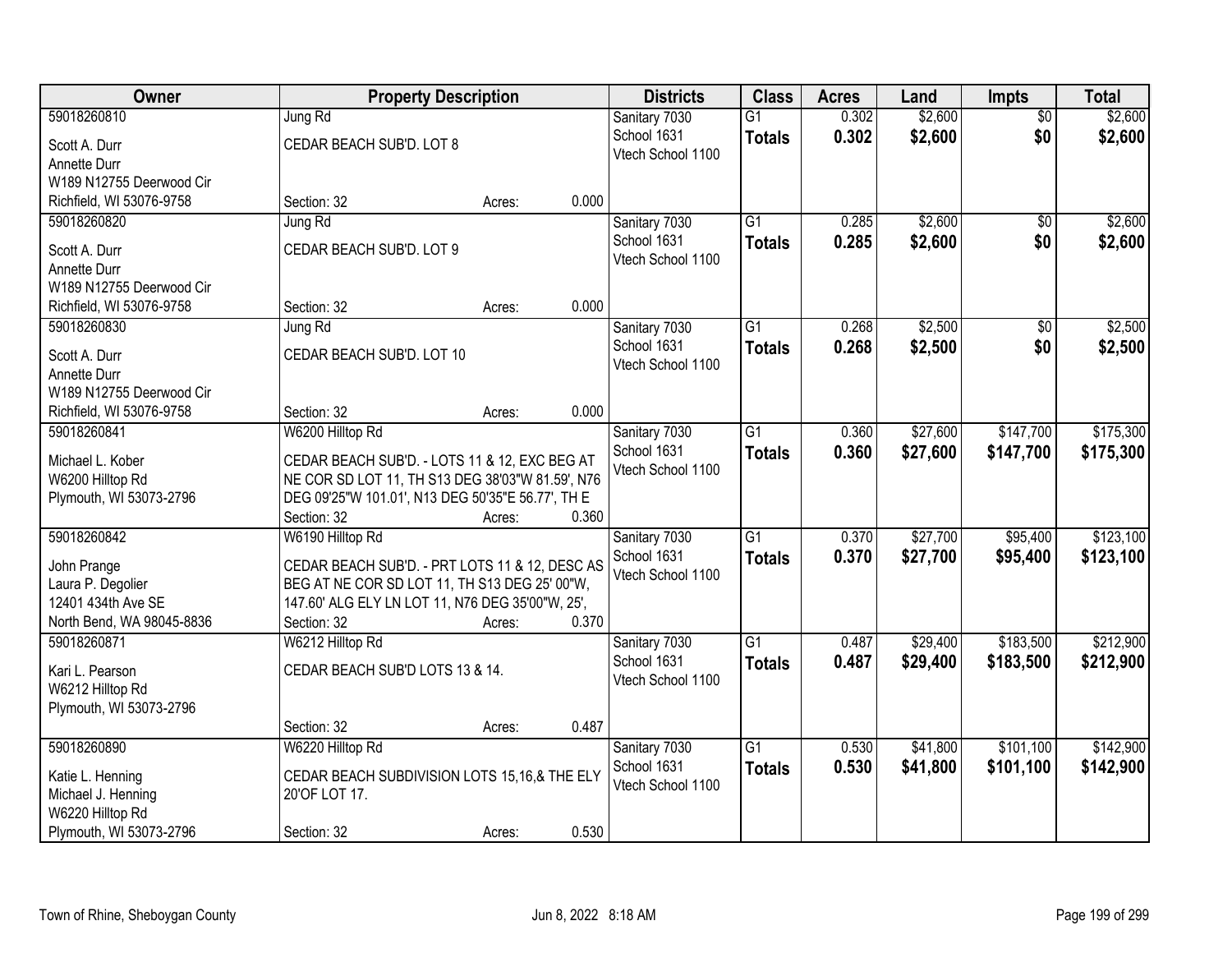| Owner                                        |                                       | <b>Property Description</b>                                                                 |       | <b>Districts</b>  | <b>Class</b>    | <b>Acres</b> | Land     | <b>Impts</b>    | <b>Total</b> |
|----------------------------------------------|---------------------------------------|---------------------------------------------------------------------------------------------|-------|-------------------|-----------------|--------------|----------|-----------------|--------------|
| 59018260921                                  | W6226 Hilltop Rd                      |                                                                                             |       | Sanitary 7030     | $\overline{G1}$ | 0.321        | \$37,600 | \$122,700       | \$160,300    |
| Daniel W. Wieland                            | CEDAR BEACH SUB'D LOT 17, EXC ELY 20' |                                                                                             |       | School 1631       | <b>Totals</b>   | 0.321        | \$37,600 | \$122,700       | \$160,300    |
| K Joann Vanhorn-Wieland                      | THEREOF, AND ALL LOT 18.              |                                                                                             |       | Vtech School 1100 |                 |              |          |                 |              |
| W6226 Hilltop Rd                             |                                       |                                                                                             |       |                   |                 |              |          |                 |              |
| Plymouth, WI 53073-2796                      | Section: 32                           | Acres:                                                                                      | 0.321 |                   |                 |              |          |                 |              |
| 59018260930                                  | W6236 Hilltop Rd                      |                                                                                             |       | Sanitary 7030     | $\overline{G1}$ | 0.515        | \$41,900 | \$159,000       | \$200,900    |
| Gerald Kau                                   | CEDAR BEACH SUB'D. LOTS 19, 20 & 21   |                                                                                             |       | School 1631       | <b>Totals</b>   | 0.515        | \$41,900 | \$159,000       | \$200,900    |
| Linda Kau                                    |                                       |                                                                                             |       | Vtech School 1100 |                 |              |          |                 |              |
| W6236 Hilltop Rd                             |                                       |                                                                                             |       |                   |                 |              |          |                 |              |
| Plymouth, WI 53073-2796                      | Section: 32                           | Acres:                                                                                      | 0.000 |                   |                 |              |          |                 |              |
| 59018260960                                  | <b>Hilltop Rd</b>                     |                                                                                             |       | Sanitary 7030     | G1              | 0.180        | \$5,300  | \$0             | \$5,300      |
| Gerald Kau et al                             | CEDAR BEACH SUB'D. LOT 22.            |                                                                                             |       | School 1631       | <b>Totals</b>   | 0.180        | \$5,300  | \$0             | \$5,300      |
| W6236 Hilltop Rd                             |                                       |                                                                                             |       | Vtech School 1100 |                 |              |          |                 |              |
| Plymouth, WI 53073-2796                      |                                       |                                                                                             |       |                   |                 |              |          |                 |              |
|                                              | Section: 32                           | Acres:                                                                                      | 0.000 |                   |                 |              |          |                 |              |
| 59018260970                                  | Jung Rd                               |                                                                                             |       | Sanitary 7030     | $\overline{G1}$ | 2.496        | \$6,700  | \$0             | \$6,700      |
| Scott A. Durr                                |                                       |                                                                                             |       | School 1631       | <b>Totals</b>   | 2.496        | \$6,700  | \$0             | \$6,700      |
| Annette Durr                                 |                                       | CEDAR BEACH SUBD. ALL OF LOT 23 & THE S 10'OF<br>LOT 11, EXC PRT LOT 23 COM S47 DEG 25'50"E |       | Vtech School 1100 |                 |              |          |                 |              |
| W189 N12755 Deerwood Cir                     |                                       | 15'FROM NORTHERN MOST COR LOT 24, TH S64                                                    |       |                   |                 |              |          |                 |              |
| Richfield, WI 53076-9758                     | Section: 32                           | Acres:                                                                                      | 2.496 |                   |                 |              |          |                 |              |
| 59018260980                                  | N7345 County Rd J                     |                                                                                             |       | Sanitary 7030     | $\overline{G1}$ | 0.362        | \$69,000 | \$237,600       | \$306,600    |
|                                              |                                       |                                                                                             |       | School 1631       | <b>Totals</b>   | 0.362        | \$69,000 | \$237,600       | \$306,600    |
| James B. Schuldt                             |                                       | CEDAR BEACH SUB'D. LOT 24 & PRT LOT 23, COM<br>S47 DEG 25'50"E 15'FROM NORTHERN MOST        |       | Vtech School 1100 |                 |              |          |                 |              |
| Ramona Koncilja-Schuldt<br>N7345 County Rd J |                                       | COR, SD LOT 24, TH S64 DEG 53'07"E 33.34', S47 DEG                                          |       |                   |                 |              |          |                 |              |
| Plymouth, WI 53073-2746                      | Section: 32                           | Acres:                                                                                      | 0.000 |                   |                 |              |          |                 |              |
| 59018260990                                  | N7343 County Rd J                     |                                                                                             |       | Sanitary 7030     | $\overline{G1}$ | 0.460        | \$72,400 | \$104,800       | \$177,200    |
|                                              |                                       |                                                                                             |       | School 1631       | <b>Totals</b>   | 0.460        | \$72,400 | \$104,800       | \$177,200    |
| Benjamin E. Miller                           | CEDAR BEACH SUBDIVISION LOTS 25 & 26. |                                                                                             |       | Vtech School 1100 |                 |              |          |                 |              |
| Gloria A. Miller                             |                                       |                                                                                             |       |                   |                 |              |          |                 |              |
| W6393 Forest Rd<br>Plymouth, WI 53073-3253   | Section: 32                           | Acres:                                                                                      | 0.460 |                   |                 |              |          |                 |              |
| 59018261010                                  | Jung Rd                               |                                                                                             |       | Sanitary 7030     | $\overline{G1}$ | 0.229        | \$31,400 | $\overline{50}$ | \$31,400     |
|                                              |                                       |                                                                                             |       | School 1631       | <b>Totals</b>   | 0.229        | \$31,400 | \$0             | \$31,400     |
| Scott A. Durr                                | CEDAR BEACH SUB'D. LOT 27.            |                                                                                             |       | Vtech School 1100 |                 |              |          |                 |              |
| Annette Durr                                 |                                       |                                                                                             |       |                   |                 |              |          |                 |              |
| W189 N12755 Deerwood Cir                     |                                       |                                                                                             |       |                   |                 |              |          |                 |              |
| Richfield, WI 53076-9758                     | Section: 32                           | Acres:                                                                                      | 0.000 |                   |                 |              |          |                 |              |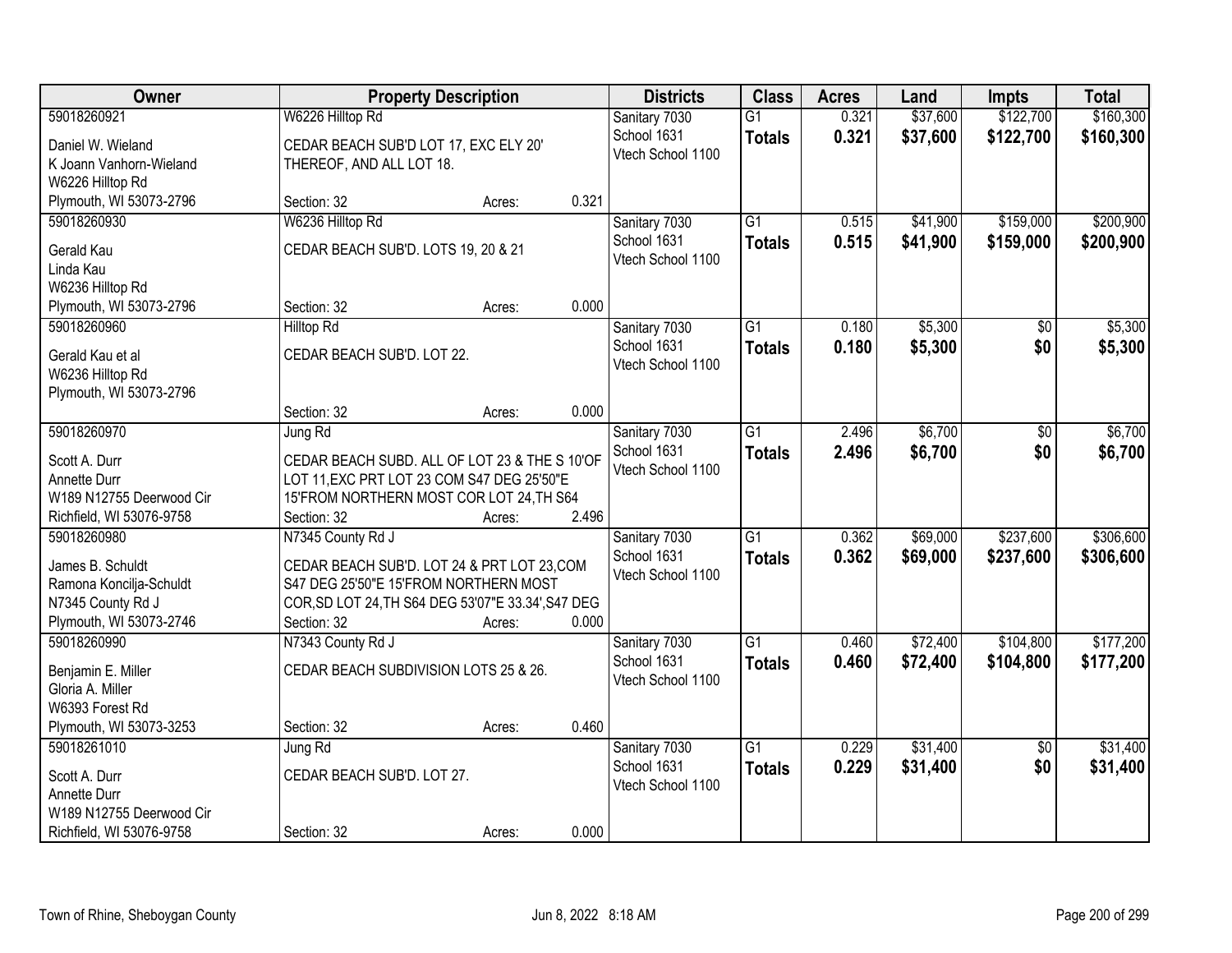| Owner                    | <b>Property Description</b> |        |       | <b>Districts</b>                 | <b>Class</b>    | <b>Acres</b> | Land     | Impts           | <b>Total</b> |
|--------------------------|-----------------------------|--------|-------|----------------------------------|-----------------|--------------|----------|-----------------|--------------|
| 59018261020              | Jung Rd                     |        |       | Sanitary 7030                    | $\overline{G1}$ | 0.191        | \$8,400  | $\overline{50}$ | \$8,400      |
| Scott A. Durr            | CEDAR BEACH SUB'D. LOT 28.  |        |       | School 1631<br>Vtech School 1100 | <b>Totals</b>   | 0.191        | \$8,400  | \$0             | \$8,400      |
| Annette Durr             |                             |        |       |                                  |                 |              |          |                 |              |
| W189 N12755 Deerwood Cir |                             |        |       |                                  |                 |              |          |                 |              |
| Richfield, WI 53076-9758 | Section: 32                 | Acres: | 0.000 |                                  |                 |              |          |                 |              |
| 59018261030              | Jung Rd                     |        |       | Sanitary 7030                    | $\overline{G1}$ | 0.153        | \$2,700  | \$0             | \$2,700      |
| Scott A. Durr            | CEDAR BEACH SUB'D. LOT 29.  |        |       | School 1631<br>Vtech School 1100 | <b>Totals</b>   | 0.153        | \$2,700  | \$0             | \$2,700      |
| Annette Durr             |                             |        |       |                                  |                 |              |          |                 |              |
| W189 N12755 Deerwood Cir |                             |        |       |                                  |                 |              |          |                 |              |
| Richfield, WI 53076-9758 | Section: 32                 | Acres: | 0.000 |                                  |                 |              |          |                 |              |
| 59018261040              | Lake                        |        |       | Sanitary 7030                    | $\overline{G1}$ | 0.115        | \$14,700 | \$0             | \$14,700     |
| Aaron D. Lammers         | CEDAR BEACH SUB'D. LOT 30   |        |       | School 1631<br>Vtech School 1100 | <b>Totals</b>   | 0.115        | \$14,700 | \$0             | \$14,700     |
| Charlene R. Lammers      |                             |        |       |                                  |                 |              |          |                 |              |
| 417 S Bruns Ave          |                             |        |       |                                  |                 |              |          |                 |              |
| Plymouth, WI 53073-2554  | Section: 32                 | Acres: | 0.000 |                                  |                 |              |          |                 |              |
| 59018261050              | County Rd J                 |        |       | Sanitary 7030                    | $\overline{G1}$ | 1.563        | \$50,000 | \$0             | \$50,000     |
| Steven F. Schielke       | CEDAR BEACH SUB'D. LOT 31   |        |       | School 1631<br>Vtech School 1100 | <b>Totals</b>   | 1.563        | \$50,000 | \$0             | \$50,000     |
| Ann E. Schielke          |                             |        |       |                                  |                 |              |          |                 |              |
| N7334 Hickory Tree Rd    |                             |        |       |                                  |                 |              |          |                 |              |
| Plymouth, WI 53073-2762  | Section: 32                 | Acres: | 1.563 |                                  |                 |              |          |                 |              |
| 59018261060              | Jung Rd                     |        |       | Sanitary 7030                    | $\overline{G1}$ | 0.242        | \$23,700 | \$0             | \$23,700     |
| Scott A. Durr            | CEDAR BEACH SUB'D. LOT 32   |        |       | School 1631<br>Vtech School 1100 | <b>Totals</b>   | 0.242        | \$23,700 | \$0             | \$23,700     |
| Annette Durr             |                             |        |       |                                  |                 |              |          |                 |              |
| W189 N12755 Deerwood Cir |                             |        |       |                                  |                 |              |          |                 |              |
| Richfield, WI 53076-9758 | Section: 32                 | Acres: | 0.000 |                                  |                 |              |          |                 |              |
| 59018261070              | Jung Rd                     |        |       | Sanitary 7030                    | $\overline{G1}$ | 0.242        | \$23,700 | $\sqrt{6}$      | \$23,700     |
| Scott A. Durr            | CEDAR BEACH SUB'D. LOT 33   |        |       | School 1631<br>Vtech School 1100 | <b>Totals</b>   | 0.242        | \$23,700 | \$0             | \$23,700     |
| Annette Durr             |                             |        |       |                                  |                 |              |          |                 |              |
| W189 N12755 Deerwood Cir |                             |        |       |                                  |                 |              |          |                 |              |
| Richfield, WI 53076-9758 | Section: 32                 | Acres: | 0.000 |                                  |                 |              |          |                 |              |
| 59018261080              | Jung Rd                     |        |       | Sanitary 7030                    | $\overline{G1}$ | 0.242        | \$23,700 | $\overline{50}$ | \$23,700     |
| Scott A. Durr            | CEDAR BEACH SUB'D. LOT 34   |        |       | School 1631                      | <b>Totals</b>   | 0.242        | \$23,700 | \$0             | \$23,700     |
| Annette Durr             |                             |        |       | Vtech School 1100                |                 |              |          |                 |              |
| W189 N12755 Deerwood Cir |                             |        |       |                                  |                 |              |          |                 |              |
| Richfield, WI 53076-9758 | Section: 32                 | Acres: | 0.000 |                                  |                 |              |          |                 |              |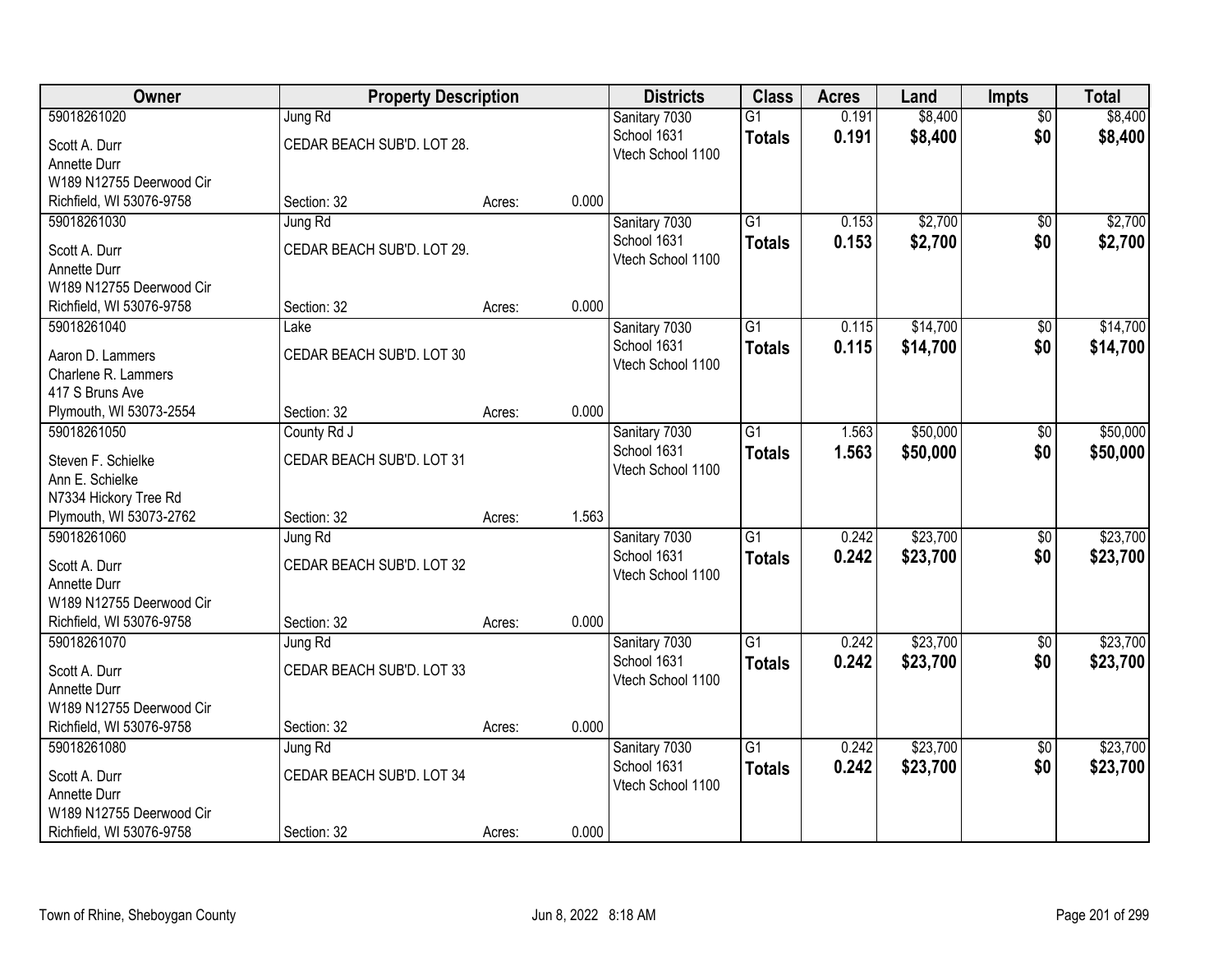| Owner                            | <b>Property Description</b> |        |       | <b>Districts</b>                 | <b>Class</b>    | <b>Acres</b> | Land      | Impts           | <b>Total</b> |
|----------------------------------|-----------------------------|--------|-------|----------------------------------|-----------------|--------------|-----------|-----------------|--------------|
| 59018261090                      | Jung Rd                     |        |       | Sanitary 7030                    | $\overline{G1}$ | 0.242        | \$23,700  | $\overline{50}$ | \$23,700     |
| Scott A. Durr                    | CEDAR BEACH SUB'D. LOT 35   |        |       | School 1631<br>Vtech School 1100 | <b>Totals</b>   | 0.242        | \$23,700  | \$0             | \$23,700     |
| Annette Durr                     |                             |        |       |                                  |                 |              |           |                 |              |
| W189 N12755 Deerwood Cir         |                             |        |       |                                  |                 |              |           |                 |              |
| Richfield, WI 53076-9758         | Section: 32                 | Acres: | 0.000 |                                  |                 |              |           |                 |              |
| 59018261100                      | Jung Rd                     |        |       | Sanitary 7030                    | $\overline{G1}$ | 0.242        | \$2,400   | \$0             | \$2,400      |
| Scott A. Durr                    | CEDAR BEACH SUB'D. LOT 36   |        |       | School 1631<br>Vtech School 1100 | <b>Totals</b>   | 0.242        | \$2,400   | \$0             | \$2,400      |
| Annette Durr                     |                             |        |       |                                  |                 |              |           |                 |              |
| W189 N12755 Deerwood Cir         |                             |        |       |                                  |                 |              |           |                 |              |
| Richfield, WI 53076-9758         | Section: 32                 | Acres: | 0.000 |                                  |                 |              |           |                 |              |
| 59018261110                      | County Rd J                 |        |       | Sanitary 7030                    | $\overline{G1}$ | 0.242        | \$2,400   | \$0             | \$2,400      |
| Scott A. Durr                    | CEDAR BEACH SUB'D. LOT 37   |        |       | School 1631                      | <b>Totals</b>   | 0.242        | \$2,400   | \$0             | \$2,400      |
| Annette Durr                     |                             |        |       | Vtech School 1100                |                 |              |           |                 |              |
| W189 N12755 Deerwood Cir         |                             |        |       |                                  |                 |              |           |                 |              |
| Richfield, WI 53076-9758         | Section: 32                 | Acres: | 0.000 |                                  |                 |              |           |                 |              |
| 59018261120                      | Jung Rd                     |        |       | Sanitary 7030                    | $\overline{G1}$ | 0.242        | \$2,400   | \$0             | \$2,400      |
| Scott A. Durr                    | CEDAR BEACH SUB'D. LOT 38   |        |       | School 1631                      | <b>Totals</b>   | 0.242        | \$2,400   | \$0             | \$2,400      |
| Annette Durr                     |                             |        |       | Vtech School 1100                |                 |              |           |                 |              |
| W189 N12755 Deerwood Cir         |                             |        |       |                                  |                 |              |           |                 |              |
| Richfield, WI 53076-9758         | Section: 32                 | Acres: | 0.000 |                                  |                 |              |           |                 |              |
| 59018261130                      | Jung Rd                     |        |       | Sanitary 7030                    | $\overline{G1}$ | 0.225        | \$15,000  | $\overline{50}$ | \$15,000     |
| Scott A. Durr                    | CEDAR BEACH SUB'D. LOT 39   |        |       | School 1631                      | <b>Totals</b>   | 0.225        | \$15,000  | \$0             | \$15,000     |
| Annette Durr                     |                             |        |       | Vtech School 1100                |                 |              |           |                 |              |
| W189 N12755 Deerwood Cir         |                             |        |       |                                  |                 |              |           |                 |              |
| Richfield, WI 53076-9758         | Section: 32                 | Acres: | 0.000 |                                  |                 |              |           |                 |              |
| 59018261140                      | N7350 County Rd J           |        |       | Sanitary 7030                    | $\overline{G1}$ | 0.116        | \$100,800 | \$106,000       | \$206,800    |
| The Cottage at Crystal Lake, LLC | CEDAR BEACH SUB'D. LOT 40   |        |       | School 1631                      | <b>Totals</b>   | 0.116        | \$100,800 | \$106,000       | \$206,800    |
| 510 Welch Ave                    |                             |        |       | Vtech School 1100                |                 |              |           |                 |              |
| Madison, WI 53704-5855           |                             |        |       |                                  |                 |              |           |                 |              |
|                                  | Section: 32                 | Acres: | 0.000 |                                  |                 |              |           |                 |              |
| 59018261150                      | N7348 County Rd J           |        |       | Sanitary 7030                    | $\overline{G1}$ | 0.124        | \$108,000 | \$81,000        | \$189,000    |
| Lawrence N. Laux                 | CEDAR BEACH SUB'D. LOT 41   |        |       | School 1631                      | <b>Totals</b>   | 0.124        | \$108,000 | \$81,000        | \$189,000    |
| Nina J. Wulff                    |                             |        |       | Vtech School 1100                |                 |              |           |                 |              |
| S36 W32950 Mumford Ln            |                             |        |       |                                  |                 |              |           |                 |              |
| Dousman, WI 53118-9780           | Section: 32                 | Acres: | 0.000 |                                  |                 |              |           |                 |              |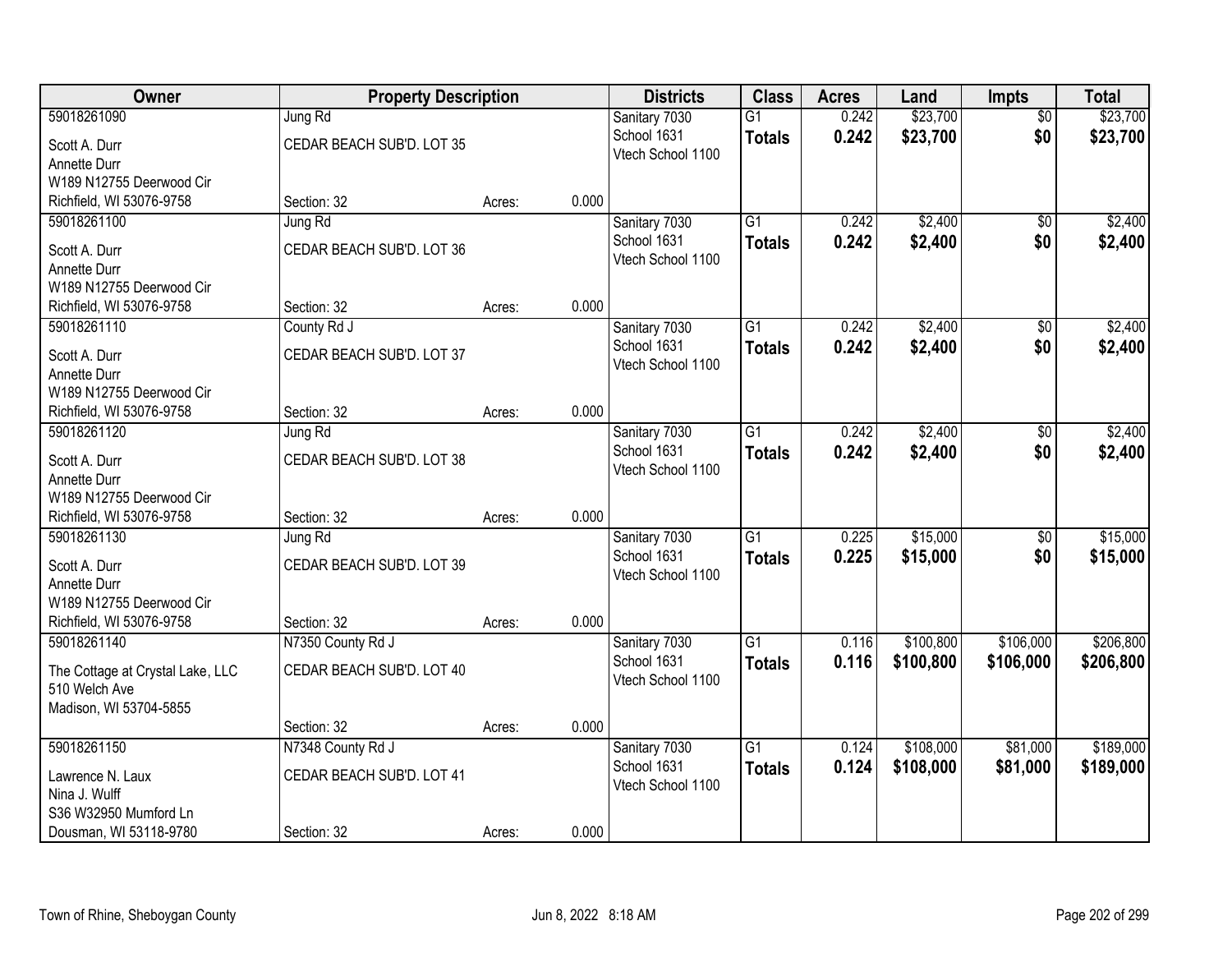| <b>Owner</b>                                                 | <b>Property Description</b>                      |        |       | <b>Districts</b>                 | <b>Class</b>    | <b>Acres</b> | Land      | Impts     | <b>Total</b> |
|--------------------------------------------------------------|--------------------------------------------------|--------|-------|----------------------------------|-----------------|--------------|-----------|-----------|--------------|
| 59018261160                                                  | Memorandum                                       |        |       | School 1631                      |                 |              |           |           |              |
| <b>Subdivision Cornelius</b>                                 | CORNELIUS SUB'D. OF RE-SUBD. OF CRYSTAL          |        |       | Vtech School 1100                | <b>Totals</b>   |              |           |           |              |
| Na                                                           | LAKE PARK. LOCATED IN SW SW OF                   |        |       |                                  |                 |              |           |           |              |
| Na, WI 99999                                                 |                                                  |        |       |                                  |                 |              |           |           |              |
|                                                              | Section: 32                                      | Acres: | 0.000 |                                  |                 |              |           |           |              |
| 59018261170                                                  | N7299 Birch Tree Rd                              |        |       | Sanitary 7030                    | $\overline{G1}$ | 0.256        | \$493,500 | \$211,000 | \$704,500    |
| Bonnie Rohde                                                 | CORNELIUS SUBD. LOT 1, EX.SELY 25', SUBJECT TO   |        |       | School 1631                      | <b>Totals</b>   | 0.256        | \$493,500 | \$211,000 | \$704,500    |
| 3005 Linnerud Dr                                             | R/W.OVER SD 25'.                                 |        |       | Vtech School 1100                |                 |              |           |           |              |
| Stoughton, WI 53589-3283                                     |                                                  |        |       |                                  |                 |              |           |           |              |
|                                                              | Section: 32                                      | Acres: | 0.000 |                                  |                 |              |           |           |              |
| 59018261180                                                  | N7295 Birch Tree Rd                              |        |       | Sanitary 7030                    | $\overline{G1}$ | 0.172        | \$375,000 | \$234,400 | \$609,400    |
|                                                              | CORNELIUS SUB'D. NWLY 35'OF LOT 17, ALSO SELY    |        |       | School 1631                      | <b>Totals</b>   | 0.172        | \$375,000 | \$234,400 | \$609,400    |
| Daniel J & Jean M Francis Joint<br>Revocable Trust 7-13-00   | 25'OF LOT 1, SUBJ TO R/W & ALL OF LOT 2.         |        |       | Vtech School 1100                |                 |              |           |           |              |
| Warren W & Nancy A Schmidt Trust                             |                                                  |        |       |                                  |                 |              |           |           |              |
| N7295 Birch Tree Rd                                          | Section: 32                                      | Acres: | 0.000 |                                  |                 |              |           |           |              |
| Plymouth, WI 53073-3003                                      |                                                  |        |       |                                  |                 |              |           |           |              |
| 59018261190                                                  | N7291 Birch Tree Rd                              |        |       | Sanitary 7030                    | $\overline{G1}$ | 0.110        | \$300,000 | \$226,000 | \$526,000    |
|                                                              |                                                  |        |       | School 1631                      | <b>Totals</b>   | 0.110        | \$300,000 | \$226,000 | \$526,000    |
| Michael R Walton 2012 Revocable Trust CORNELIUS SUB'D. LOT 3 |                                                  |        |       | Vtech School 1100                |                 |              |           |           |              |
| 929 N Astor St #2101<br>Milwaukee, WI 53202-3448             |                                                  |        |       |                                  |                 |              |           |           |              |
|                                                              | Section: 32                                      | Acres: | 0.110 |                                  |                 |              |           |           |              |
| 59018261200                                                  | N7287 Birch Tree Rd                              |        |       | Sanitary 7030                    | $\overline{G1}$ | 0.139        | \$300,000 | \$80,100  | \$380,100    |
|                                                              |                                                  |        |       | School 1631                      | <b>Totals</b>   | 0.139        | \$300,000 | \$80,100  | \$380,100    |
| Adams Trust                                                  | CORNELIUS SUB'D. LOT 4 & PRT LOTS 5 & 6, COM AT  |        |       | Vtech School 1100                |                 |              |           |           |              |
| 115 4th Ave Apt 4i                                           | NW COR LOT 6, TH NW 15'TO COR LOTS 4 & 5, NE     |        |       |                                  |                 |              |           |           |              |
| New York, NY 10003-4908                                      | 100'TO COR OF LOTS 4 & 5 ON CRYSTAL L., SW       |        |       |                                  |                 |              |           |           |              |
|                                                              | Section: 32                                      | Acres: | 0.000 |                                  |                 |              |           |           |              |
| 59018261220                                                  | W6470 Birch Tree Rd                              |        |       | Sanitary 7030                    | $\overline{G1}$ | 0.184        | \$330,000 | \$95,700  | \$425,700    |
| Saunders J. Kohn Jr                                          | CORNELIUS SUBD. THAT PRT OF LOTS 5 & 6 & PRT     |        |       | School 1631<br>Vtech School 1100 | <b>Totals</b>   | 0.184        | \$330,000 | \$95,700  | \$425,700    |
| 11027 N River Trail Rd 52w                                   | OF LOT 5, BLK 10, RESUBD OF CRYSTAL LAKE         |        |       |                                  |                 |              |           |           |              |
| Mequon, WI 53092-4869                                        | PARK, LOC IN TN OF RHINE, DESC AS, COM AT NW     |        |       |                                  |                 |              |           |           |              |
|                                                              | Section: 32                                      | Acres: | 0.000 |                                  |                 |              |           |           |              |
| 59018261230                                                  | N7286 Birch Tree Rd                              |        |       | Sanitary 7030                    | $\overline{G1}$ | 0.235        | \$402,000 | \$207,300 | \$609,300    |
| Cynthia A. Howley                                            | CORNELIUS SUB'D. N1/2 OF LOT 15, ALL OF LOT 16 8 |        |       | School 1631                      | <b>Totals</b>   | 0.235        | \$402,000 | \$207,300 | \$609,300    |
| Mark F. Miller                                               | SELY 15'OF LOT 17                                |        |       | Vtech School 1100                |                 |              |           |           |              |
| N7286 Birch Tree Rd                                          |                                                  |        |       |                                  |                 |              |           |           |              |
| Plymouth, WI 53073-3004                                      | Section: 32                                      | Acres: | 0.000 |                                  |                 |              |           |           |              |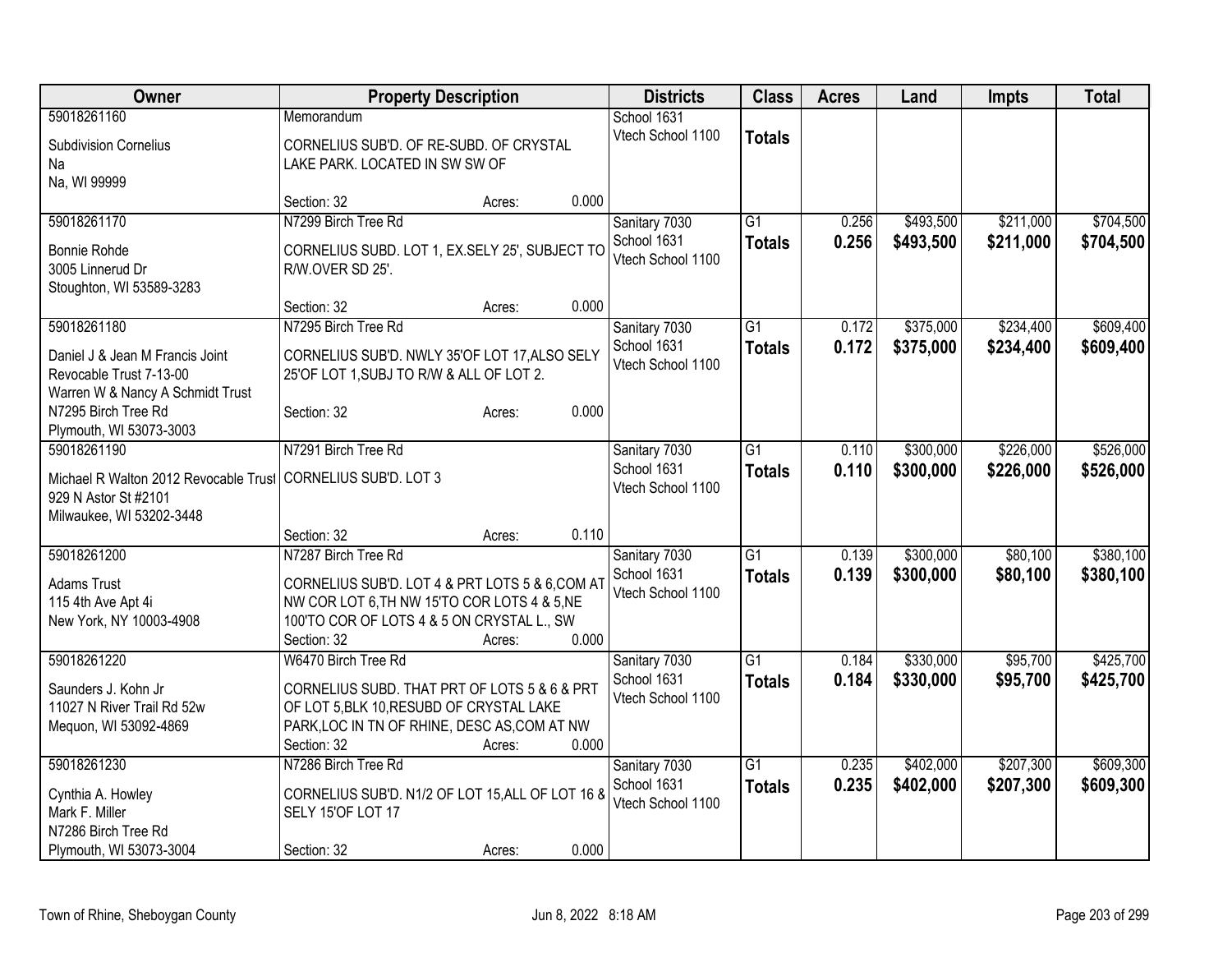| Owner                           | <b>Property Description</b>                        | <b>Districts</b>                 | <b>Class</b>    | <b>Acres</b> | Land      | Impts     | <b>Total</b> |
|---------------------------------|----------------------------------------------------|----------------------------------|-----------------|--------------|-----------|-----------|--------------|
| 59018261250                     | Memorandum                                         | School 1631                      |                 |              |           |           |              |
| Plat of Crystal Lake Heights    | CRYSTAL HEIGHTS OF RE-SUB'D. OF CRYSTAL            | Vtech School 1100                | <b>Totals</b>   |              |           |           |              |
| Na                              | LAKE. LOCATED IN N1/2 OF SW1/4 OF                  |                                  |                 |              |           |           |              |
| Na, WI 99999                    |                                                    |                                  |                 |              |           |           |              |
|                                 | 0.000<br>Section: 32<br>Acres:                     |                                  |                 |              |           |           |              |
| 59018261260                     | N7470 County Rd CJ                                 | Sanitary 7030                    | $\overline{G1}$ | 1.280        | \$89,200  | \$114,300 | \$203,500    |
| Roger L. Voightlander           | CRYSTAL LAKE HEIGHTS LOT 1 CSM V8 P 380-PRT        | School 1631                      | <b>Totals</b>   | 1.280        | \$89,200  | \$114,300 | \$203,500    |
| Jennifer Voightlander           | LOTS 1 & 2, COM AT NELY COR, SD LOT 2, TH S77      | Vtech School 1100                |                 |              |           |           |              |
| N7470 County Rd Cj              | DEG 31'07"W 365.23', S31 DEG 10'40"E 297.43', NELY |                                  |                 |              |           |           |              |
| Plymouth, WI 53073-2737         | 1.280<br>Section: 32<br>Acres:                     |                                  |                 |              |           |           |              |
| 59018261261                     | County Rd J                                        | Sanitary 7030                    | $\overline{G1}$ | 1.220        | \$44,200  | \$14,400  | \$58,600     |
|                                 |                                                    | School 1631                      | <b>Totals</b>   | 1.220        | \$44,200  | \$14,400  | \$58,600     |
| Robillard Living Trust 10-13-13 | CRYSTAL LAKE HEIGHTS LOT 3 CSM V 9 P 64 - PRT      | Vtech School 1100                |                 |              |           |           |              |
| 1885 Shady Ln                   | LOTS 1 & 2, COM S77 DEG 31' 07"W 385.23' FROM      |                                  |                 |              |           |           |              |
| Grafton, WI 53024-9526          | NELY COR SD LOT 2, TH CONT S77 DEG 31' 07"W        |                                  |                 |              |           |           |              |
|                                 | 1.220<br>Section: 32<br>Acres:                     |                                  |                 |              |           |           |              |
| 59018261262                     | County Rd CJ                                       | Sanitary 7030                    | $\overline{G1}$ | 0.275        | \$27,700  | \$12,900  | \$40,600     |
| Neal Lintecum                   | CRYSTAL LAKE HEIGHTS OUTLOT 2,CSM V 9 P 64 -       | School 1631<br>Vtech School 1100 | <b>Totals</b>   | 0.275        | \$27,700  | \$12,900  | \$40,600     |
| Julie K. Lintecum               | PRT LOTS 1 & 2, COM S77 DEG 31' 07"W 365.23'FROM   |                                  |                 |              |           |           |              |
| 789 N 1500 Rd                   | NELY COR SD LOT 2, TH CONT S77 DEG 31' 07"W        |                                  |                 |              |           |           |              |
| Lawrence, KS 66049-9194         | 0.275<br>Section: 32<br>Acres:                     |                                  |                 |              |           |           |              |
| 59018261270                     | N7422 County Rd CJ                                 | Sanitary 7030                    | $\overline{G1}$ | 17.190       | \$138,000 | \$287,400 | \$425,400    |
| Gross, Nicholas J Gross Trust   | CRYSTAL LAKE HEIGHTS LOT 3, EXC COM AT SE          | School 1631                      | <b>Totals</b>   | 17.190       | \$138,000 | \$287,400 | \$425,400    |
| Nicholas J. Gross               | COR, SD LOT, TH NELY 200', SELY 72', TH SWLY TO    | Vtech School 1100                |                 |              |           |           |              |
| N7412 County Rd Ci              | BEG, & ALSO EXC COM AT SW COR LOT 7, SD SUBD       |                                  |                 |              |           |           |              |
| Plymouth, WI 53073-2735         | Section: 32<br>17.190<br>Acres:                    |                                  |                 |              |           |           |              |
| 59018261280                     | County Rd MM                                       | Sanitary 7030                    | $\overline{G1}$ | 0.165        | \$20,600  | \$10,300  | \$30,900     |
| Richard J. Chase                | CRYSTAL LAKE HEIGHTS LOT 3,CSM V 3 P 114-PRT       | School 1631                      | <b>Totals</b>   | 0.165        | \$20,600  | \$10,300  | \$30,900     |
| Nancy A. Chase                  | OF LOT 4, COM AT SE COR LOT 4, TH N15 DEG          | Vtech School 1100                |                 |              |           |           |              |
| PO Box 890                      | 19'34"W 137.82', SWLY 104.31'TO NELY R/W LN        |                                  |                 |              |           |           |              |
| Cedarburg, WI 53012-0890        | 0.000<br>Section: 32<br>Acres:                     |                                  |                 |              |           |           |              |
| 59018261290                     | County Rd CJ                                       | Sanitary 7030                    | $\overline{G1}$ | 0.165        | \$41,100  | \$17,200  | \$58,300     |
|                                 |                                                    | School 1631                      | <b>Totals</b>   | 0.165        | \$41,100  | \$17,200  | \$58,300     |
| Jack De Blaey                   | CRYSTAL LAKE HEIGHTS LOT 2 CSM V3 P 114 - PRT      | Vtech School 1100                |                 |              |           |           |              |
| Brenda M. De Blaey              | LOT 4, COM NWLY ON NLY R/W LN CRYSTAL LAKE         |                                  |                 |              |           |           |              |
| N7439 County Rd Cj              | DR ALG ARC OF A CURVE TO THE RIGHT 104.32'         |                                  |                 |              |           |           |              |
| Plymouth, WI 53073-2736         | 0.000<br>Section: 32<br>Acres:                     |                                  |                 |              |           |           |              |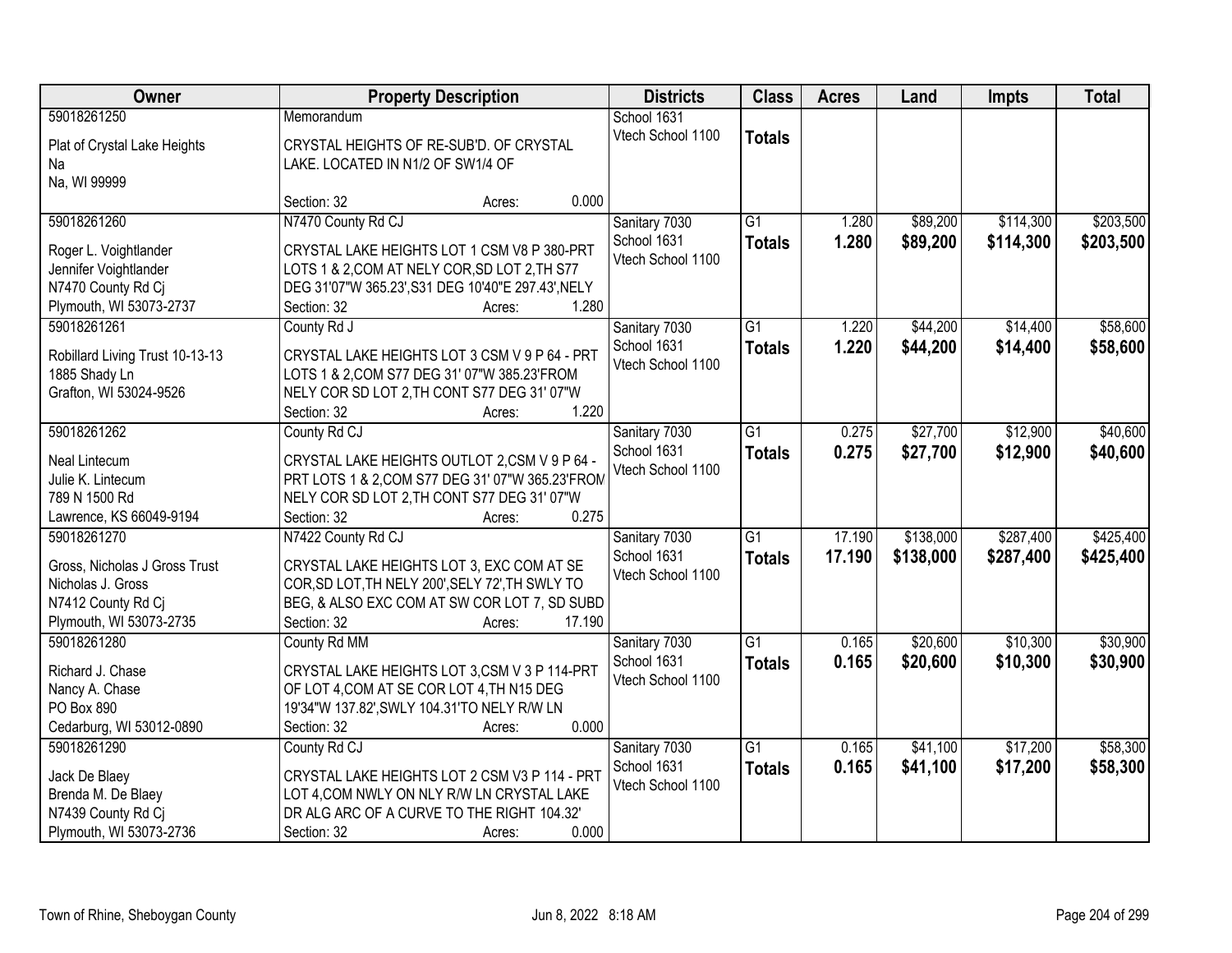| Owner                         |                                                   | <b>Property Description</b> |       | <b>Districts</b>  | <b>Class</b>    | <b>Acres</b> | Land     | <b>Impts</b>    | <b>Total</b> |
|-------------------------------|---------------------------------------------------|-----------------------------|-------|-------------------|-----------------|--------------|----------|-----------------|--------------|
| 59018261300                   | N7436 County Rd CJ                                |                             |       | Sanitary 7030     | $\overline{G1}$ | 0.260        | \$64,200 | \$268,400       | \$332,600    |
| Kevin E. Halbert              | CRYSTAL LAKE HEIGHTS LOT 5 & 6 AS DESC IN CSM     |                             |       | School 1631       | <b>Totals</b>   | 0.260        | \$64,200 | \$268,400       | \$332,600    |
| Charlene G. Halbert           | VOL 3 PAGE 114, LOT 1.                            |                             |       | Vtech School 1100 |                 |              |          |                 |              |
| PO Box 472                    |                                                   |                             |       |                   |                 |              |          |                 |              |
| Elkhart Lake, WI 53020-0472   | Section: 32                                       | Acres:                      | 0.000 |                   |                 |              |          |                 |              |
| 59018261310                   | N7432 County Rd CJ                                |                             |       | Sanitary 7030     | $\overline{G1}$ | 0.320        | \$60,600 | \$224,100       | \$284,700    |
| David W. Huenink              | CRYSTAL LAKE HEIGHTS LOT 7 & PRT OF LOT 3         |                             |       | School 1631       | <b>Totals</b>   | 0.320        | \$60,600 | \$224,100       | \$284,700    |
| Diane R. Huenink              | COM AT SE COR, SD LOT, TH NELY 200', SELY 72', TH |                             |       | Vtech School 1100 |                 |              |          |                 |              |
| N7432 County Rd Cj            | SWLY TO BEG, & PRT LOT 3, COM AT SW COR, SD       |                             |       |                   |                 |              |          |                 |              |
| Plymouth, WI 53073-2735       | Section: 32                                       | Acres:                      | 0.000 |                   |                 |              |          |                 |              |
| 59018261320                   | County Rd CJ                                      |                             |       | Sanitary 7030     | G1              | 1.500        | \$3,800  | \$0             | \$3,800      |
| Gross, Nicholas J Gross Trust | <b>CRYSTAL LAKE HEIGHTS LOT 8</b>                 |                             |       | School 1631       | <b>Totals</b>   | 1.500        | \$3,800  | \$0             | \$3,800      |
| Nicholas J. Gross             |                                                   |                             |       | Vtech School 1100 |                 |              |          |                 |              |
| N7412 County Rd Cj            |                                                   |                             |       |                   |                 |              |          |                 |              |
| Plymouth, WI 53073-2735       | Section: 32                                       | Acres:                      | 1.500 |                   |                 |              |          |                 |              |
| 59018261330                   | County Rd CJ                                      |                             |       | Sanitary 7030     | $\overline{G1}$ | 0.356        | \$6,400  | \$0             | \$6,400      |
| Michael H. Schmitz            | CRYSTAL LAKE HEIGHTS LOT 9.                       |                             |       | School 1631       | <b>Totals</b>   | 0.356        | \$6,400  | \$0             | \$6,400      |
| N7412 County Rd Cj            |                                                   |                             |       | Vtech School 1100 |                 |              |          |                 |              |
| Plymouth, WI 53073-2735       |                                                   |                             |       |                   |                 |              |          |                 |              |
|                               | Section: 32                                       | Acres:                      | 0.000 |                   |                 |              |          |                 |              |
| 59018261340                   | N7416 County Rd CJ                                |                             |       | Sanitary 7030     | $\overline{G1}$ | 0.329        | \$61,600 | \$13,000        | \$74,600     |
| Michael H. Schmitz            | CRYSTAL LAKE HEIGHTS LOT 10.                      |                             |       | School 1631       | <b>Totals</b>   | 0.329        | \$61,600 | \$13,000        | \$74,600     |
| N7412 County Rd Ci            |                                                   |                             |       | Vtech School 1100 |                 |              |          |                 |              |
| Plymouth, WI 53073-2735       |                                                   |                             |       |                   |                 |              |          |                 |              |
|                               | Section: 32                                       | Acres:                      | 0.000 |                   |                 |              |          |                 |              |
| 59018261350                   | County Rd CJ                                      |                             |       | Sanitary 7030     | $\overline{G1}$ | 0.312        | \$9,400  | $\overline{50}$ | \$9,400      |
| Michael H. Schmitz            | CRYSTAL LAKE HEIGHTS LOT 11.                      |                             |       | School 1631       | <b>Totals</b>   | 0.312        | \$9,400  | \$0             | \$9,400      |
| N7412 County Rd Cj            |                                                   |                             |       | Vtech School 1100 |                 |              |          |                 |              |
| Plymouth, WI 53073-2735       |                                                   |                             |       |                   |                 |              |          |                 |              |
|                               | Section: 32                                       | Acres:                      | 0.000 |                   |                 |              |          |                 |              |
| 59018261360                   | N7412 County Rd CJ                                |                             |       | Sanitary 7030     | $\overline{G1}$ | 0.780        | \$24,700 | \$79,700        | \$104,400    |
| Michael H. Schmitz            | CRYSTAL LAKE HEIGHTS LOT 1,CSM V 8 P 133 -        |                             |       | School 1631       | <b>Totals</b>   | 0.780        | \$24,700 | \$79,700        | \$104,400    |
| N7412 County Rd Cj            | LOTS 12,13 & PRT LOT 14, COM AT NE COR LOT        |                             |       | Vtech School 1100 |                 |              |          |                 |              |
| Plymouth, WI 53073-2735       | 12, TH S 267.21', N75 DEG 31'18"W 71.35', NWLY    |                             |       |                   |                 |              |          |                 |              |
|                               | Section: 32                                       | Acres:                      | 0.780 |                   |                 |              |          |                 |              |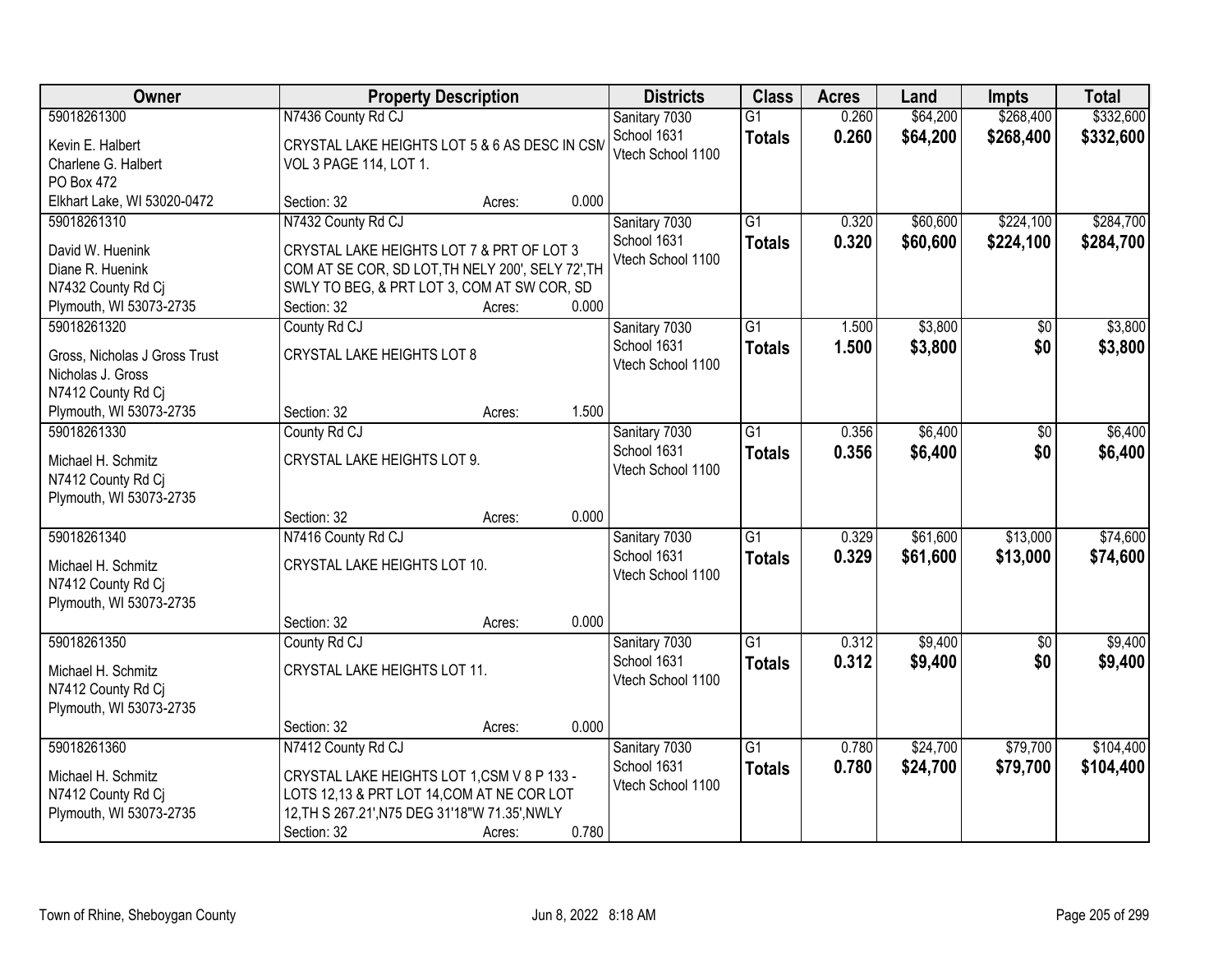| <b>Owner</b>                                                        |                                                                                                                  | <b>Property Description</b> |       | <b>Districts</b>                 | <b>Class</b>                     | <b>Acres</b>   | Land                 | <b>Impts</b>         | <b>Total</b>           |
|---------------------------------------------------------------------|------------------------------------------------------------------------------------------------------------------|-----------------------------|-------|----------------------------------|----------------------------------|----------------|----------------------|----------------------|------------------------|
| 59018261390                                                         | N7404 County Rd CJ                                                                                               |                             |       | Sanitary 7030<br>School 1631     | $\overline{G1}$<br><b>Totals</b> | 0.180<br>0.180 | \$43,100<br>\$43,100 | \$95,400<br>\$95,400 | \$138,500<br>\$138,500 |
| Eric M. Rost<br>N7404 County Rd Cj                                  | CRYSTAL LAKE HEIGHTS LOT 15, EXC COM 148.13'S<br>OF NE COR SD LOT, TH CONT S 65.41'TO N LN                       |                             |       | Vtech School 1100                |                                  |                |                      |                      |                        |
| Plymouth, WI 53073-2735                                             | CRYSTAL LAKE DR, NWLY 43.63'ALG SD N LN, N6 DEC<br>Section: 32                                                   | Acres:                      | 0.000 |                                  |                                  |                |                      |                      |                        |
| 59018261400                                                         | County Rd CJ                                                                                                     |                             |       | Sanitary 7030                    | $\overline{G1}$                  | 0.180          | \$36,600             | \$15,000             | \$51,600               |
| Eric M. Rost<br>N7404 County Rd Cj<br>Plymouth, WI 53073-2735       | CRYSTAL LAKE HEIGHTS LOT 16.                                                                                     |                             |       | School 1631<br>Vtech School 1100 | <b>Totals</b>                    | 0.180          | \$36,600             | \$15,000             | \$51,600               |
|                                                                     | Section: 32                                                                                                      | Acres:                      | 0.000 |                                  |                                  |                |                      |                      |                        |
| 59018261410                                                         | County Rd CJ                                                                                                     |                             |       | Sanitary 7030                    | $\overline{G1}$                  | 0.174          | \$7,100              | \$0                  | \$7,100                |
| Eric M. Rost<br>N7404 County Rd Cj<br>Plymouth, WI 53073-2735       | CRYSTAL LAKE HEIGHTS LOT 17.                                                                                     |                             |       | School 1631<br>Vtech School 1100 | <b>Totals</b>                    | 0.174          | \$7,100              | \$0                  | \$7,100                |
|                                                                     | Section: 32                                                                                                      | Acres:                      | 0.000 |                                  |                                  |                |                      |                      |                        |
| 59018261420                                                         | County Rd CJ                                                                                                     |                             |       | Sanitary 7030                    | $\overline{G1}$                  | 0.143          | \$4,300              | \$0                  | \$4,300                |
| Eric M. Rost<br>N7404 County Rd Cj<br>Plymouth, WI 53073-2735       | CRYSTAL LAKE HEIGHTS LOT 18, EXC COM AT SW<br>COR SD LOT, TH E 30', NWLY 104'TO W LN LOT 18, TH<br>S 100'TO BEG. |                             |       | School 1631<br>Vtech School 1100 | <b>Totals</b>                    | 0.143          | \$4,300              | \$0                  | \$4,300                |
|                                                                     | Section: 32                                                                                                      | Acres:                      | 0.000 |                                  |                                  |                |                      |                      |                        |
| 59018261440                                                         | County Rd J                                                                                                      |                             |       | Sanitary 7030                    | $\overline{G1}$                  | 1.000          | \$2,500              | $\overline{50}$      | \$2,500                |
| Michael H. Schmitz<br>N7412 County Rd Cj<br>Plymouth, WI 53073-2735 | CRYSTAL LAKE HEIGHTS LOT 19.                                                                                     |                             |       | School 1631<br>Vtech School 1100 | <b>Totals</b>                    | 1.000          | \$2,500              | \$0                  | \$2,500                |
|                                                                     | Section: 32                                                                                                      | Acres:                      | 1.000 |                                  |                                  |                |                      |                      |                        |
| 59018261450                                                         | County Rd J                                                                                                      |                             |       | Sanitary 7030                    | $\overline{G1}$                  | 1.000          | \$2,500              | $\sqrt{6}$           | \$2,500                |
| Michael H. Schmitz<br>N7412 County Rd Cj<br>Plymouth, WI 53073-2735 | CRYSTAL LAKE HEIGHTS LOT 20.                                                                                     |                             |       | School 1631<br>Vtech School 1100 | <b>Totals</b>                    | 1.000          | \$2,500              | \$0                  | \$2,500                |
|                                                                     | Section: 32                                                                                                      | Acres:                      | 1.000 |                                  |                                  |                |                      |                      |                        |
| 59018261460                                                         | County Rd J                                                                                                      |                             |       | Sanitary 7030                    | $\overline{G1}$                  | 1.000          | \$2,500              | $\overline{50}$      | \$2,500                |
| Michael H. Schmitz<br>N7412 County Rd Cj<br>Plymouth, WI 53073-2735 | CRYSTAL LAKE HEIGHTS LOT 21.                                                                                     |                             |       | School 1631<br>Vtech School 1100 | <b>Totals</b>                    | 1.000          | \$2,500              | \$0                  | \$2,500                |
|                                                                     | Section: 32                                                                                                      | Acres:                      | 1.000 |                                  |                                  |                |                      |                      |                        |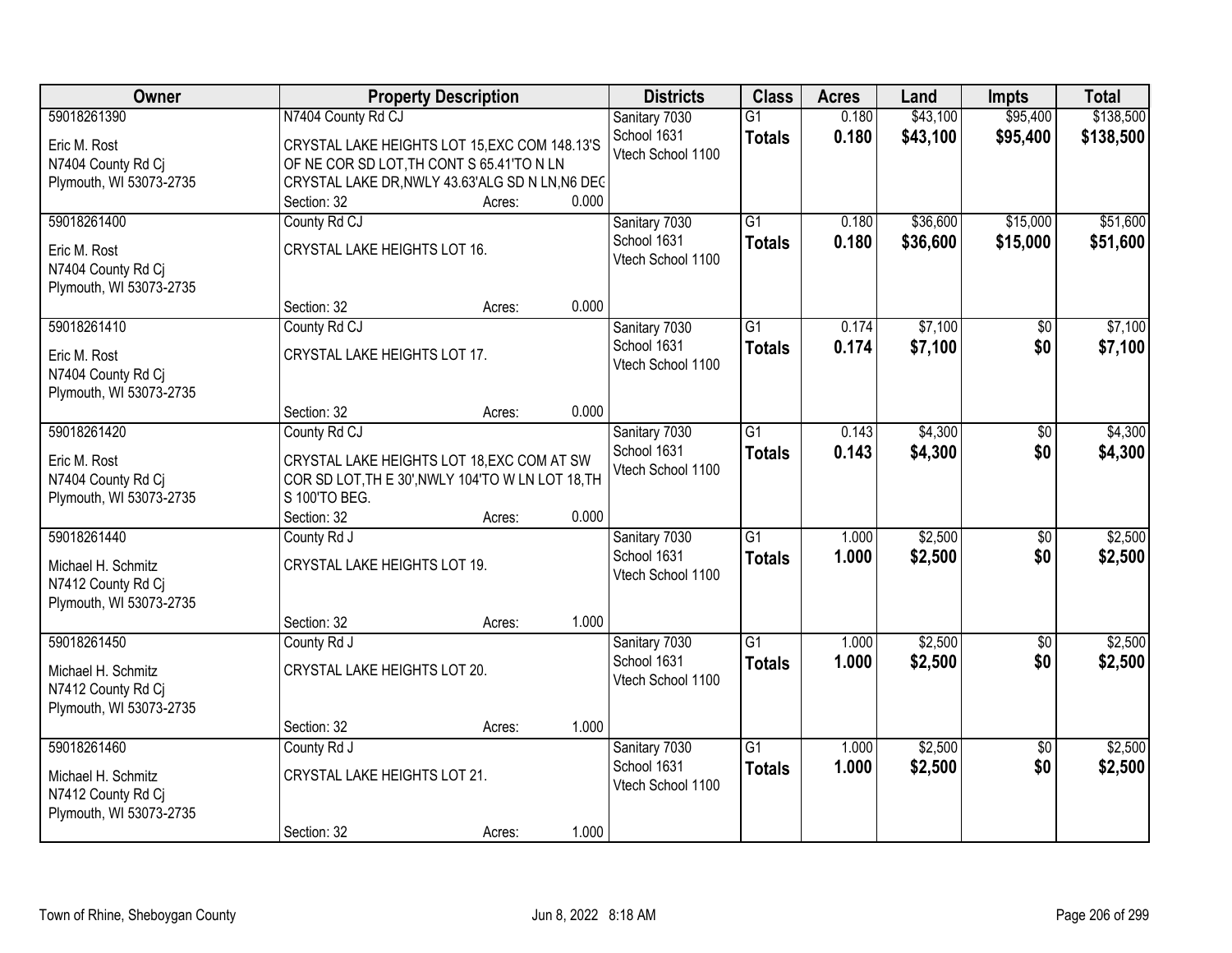| Owner                                                                                                                                  | <b>Property Description</b>                                                                                                                                                              |        |       | <b>Districts</b>                                  | <b>Class</b>                     | <b>Acres</b>   | Land                   | <b>Impts</b>           | <b>Total</b>           |
|----------------------------------------------------------------------------------------------------------------------------------------|------------------------------------------------------------------------------------------------------------------------------------------------------------------------------------------|--------|-------|---------------------------------------------------|----------------------------------|----------------|------------------------|------------------------|------------------------|
| 59018261470                                                                                                                            | County Rd J                                                                                                                                                                              |        |       | Sanitary 7030                                     | $\overline{G1}$                  | 1.000          | \$2,500                | $\overline{50}$        | \$2,500                |
| Michael H. Schmitz<br>N7412 County Rd Cj<br>Plymouth, WI 53073-2735                                                                    | CRYSTAL LAKE HEIGHTS LOT 22.                                                                                                                                                             |        |       | School 1631<br>Vtech School 1100                  | <b>Totals</b>                    | 1.000          | \$2,500                | \$0                    | \$2,500                |
|                                                                                                                                        | Section: 32                                                                                                                                                                              | Acres: | 1.000 |                                                   |                                  |                |                        |                        |                        |
| 59018261480                                                                                                                            | County Rd J                                                                                                                                                                              |        |       | Sanitary 7030                                     | $\overline{G1}$                  | 1.000          | \$2,500                | \$0                    | \$2,500                |
| Michael H. Schmitz<br>N7412 County Rd Cj<br>Plymouth, WI 53073-2735                                                                    | CRYSTAL LAKE HEIGHTS LOT 23.                                                                                                                                                             |        |       | School 1631<br>Vtech School 1100                  | <b>Totals</b>                    | 1.000          | \$2,500                | \$0                    | \$2,500                |
|                                                                                                                                        | Section: 32                                                                                                                                                                              | Acres: | 1.000 |                                                   |                                  |                |                        |                        |                        |
| 59018261490                                                                                                                            | County Rd J                                                                                                                                                                              |        |       | Sanitary 7030                                     | G1                               | 1.636          | \$4,100                | \$0                    | \$4,100                |
| Gross, Nicholas J Gross Trust<br>Nicholas J. Gross<br>N7412 County Rd Cj                                                               | CRYSTAL LAKE HEIGHTS LOT 24                                                                                                                                                              |        |       | School 1631<br>Vtech School 1100                  | <b>Totals</b>                    | 1.636          | \$4,100                | \$0                    | \$4,100                |
| Plymouth, WI 53073-2735                                                                                                                | Section: 32                                                                                                                                                                              | Acres: | 1.636 |                                                   |                                  |                |                        |                        |                        |
| 59018261500                                                                                                                            | Memorandum                                                                                                                                                                               |        |       | School 1631                                       |                                  |                |                        |                        |                        |
| Park Lakeside<br>Na<br>Na, WI 99999                                                                                                    | LAKESIDE PARK LOCATED ON W.SIDE OF ELKHART<br>LAKE IN THE SW1/4 NE1/4, SE1/4 OF SE1/4 OF S.30<br>T.16N. R.21E.                                                                           |        |       | Vtech School 1100                                 | <b>Totals</b>                    |                |                        |                        |                        |
|                                                                                                                                        | Section: 30                                                                                                                                                                              | Acres: | 0.000 |                                                   |                                  |                |                        |                        |                        |
| 59018261510<br>Vollrath, Walter J III Vollrath Trust<br>Walter J. Vollrath III<br>W5860 County Road A N<br>Elkhart Lake, WI 53020-2032 | N7881 Lakeside Park Rd<br>LAKESIDE PARK PARCEL B, B-1456 - LOTS 1,2,3 &<br>PRT LOTS 142,143 & 144, LAKESIDE PARK SUBD, &<br>PRT GOVT LOT 3, SEC 30, COM S54 DEG 5'E 5'ALG<br>Section: 30 | Acres: | 0.730 | Sanitary 7020<br>School 1631<br>Vtech School 1100 | $\overline{G1}$<br><b>Totals</b> | 0.730<br>0.730 | \$526,500<br>\$526,500 | \$328,400<br>\$328,400 | \$854,900<br>\$854,900 |
| 59018261520                                                                                                                            | Lakeside Park Rd                                                                                                                                                                         |        |       | Sanitary 7020                                     | $\overline{G1}$                  | 0.679          | \$841,500              | $\overline{50}$        | \$841,500              |
| Mary E. Hayssen<br>N7867 Lakeside Park Rd<br>Elkhart Lake, WI 53020-1811                                                               | LAKESIDE PARK LOTS 4-5-6-7-8 & 9,ALSO ALSO<br>STRIP 20'WIDE LOC N OF & ADJ TO SD LOTS, & A<br>STRIP 71/2'WIDE LOC S OF & ADJ TO SD LOTS, ALSO<br>Section: 30                             | Acres: | 0.000 | School 1631<br>Vtech School 1100                  | <b>Totals</b>                    | 0.679          | \$841,500              | \$0                    | \$841,500              |
| 59018261530                                                                                                                            | Lakeside Park Rd                                                                                                                                                                         |        |       | Sanitary 7020                                     | $\overline{G1}$                  | 0.176          | \$304,000              | $\overline{50}$        | \$304,000              |
| Mary E. Hayssen<br>N7867 Lakeside Park Rd<br>Elkhart Lake, WI 53020-1811                                                               | LAKESIDE PARK LOT 10,& A STRIP 20'WIDE LOC N<br>OF & ADJ TO SD LOT, SUBJ TO RD DEDICATED TO<br>TN OF RHINE AS REC IN V 271 P 102-03.<br>Section: 30                                      | Acres: | 0.000 | School 1631<br>Vtech School 1100                  | <b>Totals</b>                    | 0.176          | \$304,000              | \$0                    | \$304,000              |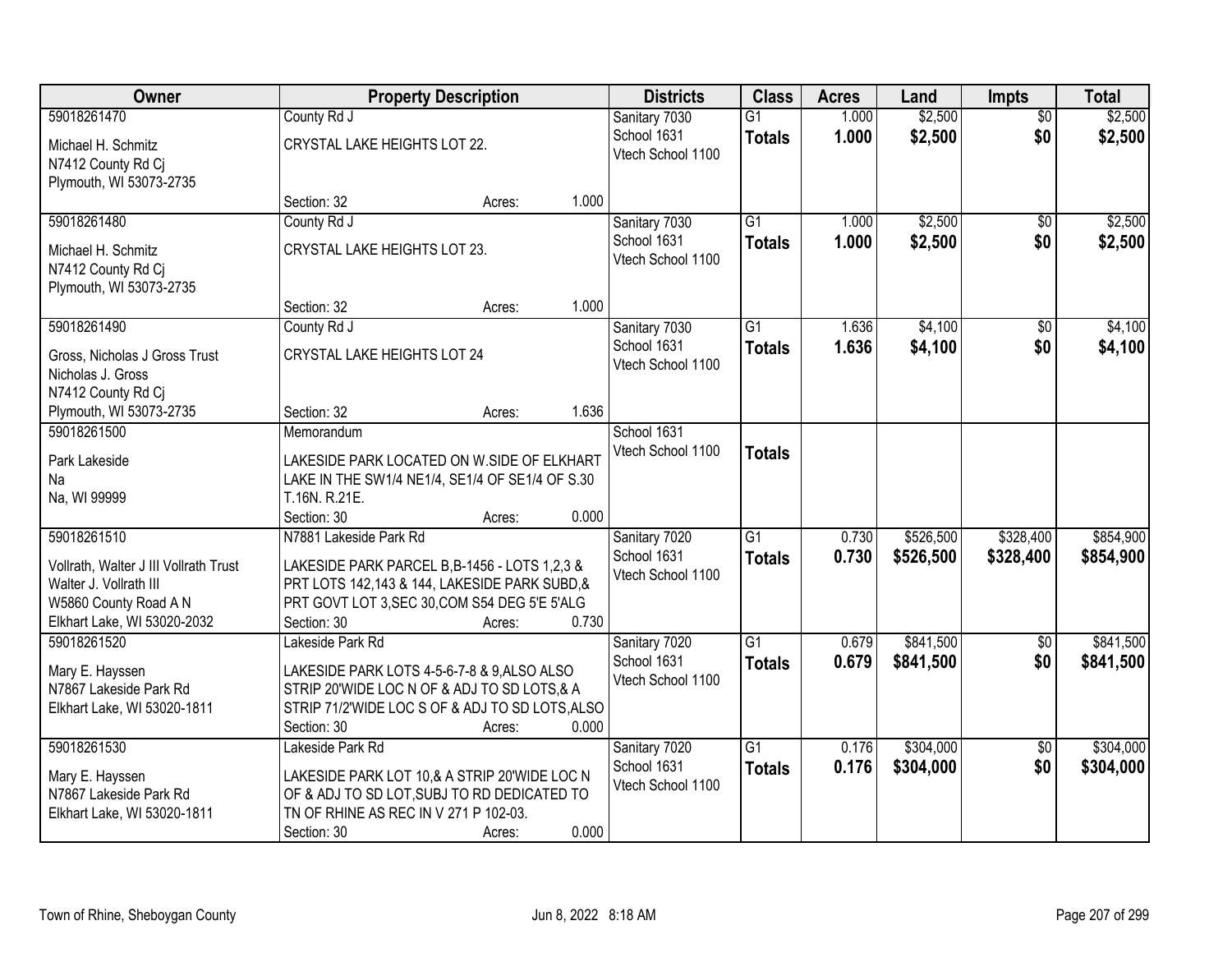| Owner                                   | <b>Property Description</b>                                                                   | <b>Districts</b>  | <b>Class</b>    | <b>Acres</b> | Land      | <b>Impts</b>    | <b>Total</b> |
|-----------------------------------------|-----------------------------------------------------------------------------------------------|-------------------|-----------------|--------------|-----------|-----------------|--------------|
| 59018261540                             | N7867 Lakeside Park Rd                                                                        | Sanitary 7020     | $\overline{G1}$ | 0.081        | \$237,500 | \$462,700       | \$700,200    |
| Mary E. Hayssen                         | LAKESIDE PARK LOT 11,& A STRIP 20'WIDE LOC N                                                  | School 1631       | <b>Totals</b>   | 0.081        | \$237,500 | \$462,700       | \$700,200    |
| N7867 Lakeside Park Rd                  | OF & ADJ TO SD LOT, SUBJ TO RD DEDICATED TO                                                   | Vtech School 1100 |                 |              |           |                 |              |
| Elkhart Lake, WI 53020-1811             | TN OF RHINE AS REC IN VOL 271 P 102-03.                                                       |                   |                 |              |           |                 |              |
|                                         | 0.000<br>Section: 30<br>Acres:                                                                |                   |                 |              |           |                 |              |
| 59018261550                             | Lakeside Park Rd                                                                              | Sanitary 7020     | $\overline{G1}$ | 0.081        | \$237,500 | \$0             | \$237,500    |
|                                         |                                                                                               | School 1631       | <b>Totals</b>   | 0.081        | \$237,500 | \$0             | \$237,500    |
| Mary E. Hayssen                         | LAKESIDE PARK LOT 12,& A STRIP 20'WIDE LOC N                                                  | Vtech School 1100 |                 |              |           |                 |              |
| N7867 Lakeside Park Rd                  | OF & ADJ TO SD LOT, SUBJ TO RD DEDICATED TO                                                   |                   |                 |              |           |                 |              |
| Elkhart Lake, WI 53020-1811             | TN OF RHINE AS REC IN VOL 271 P 102-03.                                                       |                   |                 |              |           |                 |              |
|                                         | 0.000<br>Section: 30<br>Acres:                                                                |                   |                 |              |           |                 |              |
| 59018261560                             | Lakeside Park Rd                                                                              | Sanitary 7020     | G1              | 0.080        | \$237,500 | \$0             | \$237,500    |
| Mary E. Hayssen                         | LAKESIDE PARK LOT 13,& A STRIP 20'WIDE LOC N                                                  | School 1631       | <b>Totals</b>   | 0.080        | \$237,500 | \$0             | \$237,500    |
| N7867 Lakeside Park Rd                  | OF & ADJ TO SD LOT, SUBJ TO RD DEDICATED TO                                                   | Vtech School 1100 |                 |              |           |                 |              |
| Elkhart Lake, WI 53020-1811             | TN OF RHINE AS REC IN VOL 271 P 102-03.                                                       |                   |                 |              |           |                 |              |
|                                         | 0.000<br>Section: 30<br>Acres:                                                                |                   |                 |              |           |                 |              |
| 59018261570                             | N7863 Lakeside Park Rd                                                                        | Sanitary 7020     | G1              | 0.080        | \$182,900 | \$489,200       | \$672,100    |
|                                         |                                                                                               | School 1631       | <b>Totals</b>   | 0.080        | \$182,900 | \$489,200       | \$672,100    |
| Richard R. Testwuide                    | LAKESIDE PARK LOT 14 & A STRIP 20'WIDE LOC N                                                  | Vtech School 1100 |                 |              |           |                 |              |
| Beverly B. Testwuide                    | OF & ADJ TO SD LOT, SUBJ TO RD DEDICATED TO                                                   |                   |                 |              |           |                 |              |
| N7863 Lakeside Park Rd                  | TN OF RHINE AS REC IN V 271 P 102-03.                                                         |                   |                 |              |           |                 |              |
| Elkhart Lake, WI 53020-1811             | 0.000<br>Section: 30<br>Acres:                                                                |                   |                 |              |           |                 |              |
| 59018261580                             | Lakeside Park Rd                                                                              | Sanitary 7020     | $\overline{G1}$ | 0.048        | \$109,700 | $\overline{50}$ | \$109,700    |
| Richard R. Testwuide                    | LAKESIDE PARK LOT 15 & A STRIP 20'WIDE LOC N                                                  | School 1631       | <b>Totals</b>   | 0.048        | \$109,700 | \$0             | \$109,700    |
| Beverly B. Testwuide                    | OF & ADJ TO SD LOT, SUBJ TO RD DEDICATED TO                                                   | Vtech School 1100 |                 |              |           |                 |              |
| N7863 Lakeside Park Rd                  | TN OF RHINE AS REC IN V 271 P 102-03.                                                         |                   |                 |              |           |                 |              |
| Elkhart Lake, WI 53020-1811             | 0.000<br>Section: 30<br>Acres:                                                                |                   |                 |              |           |                 |              |
| 59018261600                             | N7859 Lakeside Park Rd                                                                        | Sanitary 7020     | $\overline{G1}$ | 0.312        | \$603,500 | \$317,400       | \$920,900    |
| Dean B Pratt Trust                      |                                                                                               | School 1631       | <b>Totals</b>   | 0.312        | \$603,500 | \$317,400       | \$920,900    |
| Gail F Showerman Trust                  | LAKESIDE PARK LOTS 16, 17, 18,& 19,& A STRIP<br>20'WIDE LOC N OF & ADJ TO SD LOTS, SUBJ TO RD | Vtech School 1100 |                 |              |           |                 |              |
| N7859 Lakeside Park Rd                  | DEDICATED TO TN OF RHINE AS REC IN V271 P                                                     |                   |                 |              |           |                 |              |
| Elkhart Lake, WI 53020-1811             | 0.000<br>Section: 30                                                                          |                   |                 |              |           |                 |              |
| 59018261630                             | Acres:<br>N7853 Lakeside Park Rd                                                              |                   | $\overline{G1}$ | 0.241        | \$510,000 | \$458,900       | \$968,900    |
|                                         |                                                                                               | Sanitary 7020     |                 |              |           |                 |              |
| Beth G Horsfall Living Trust 08-29-1997 | LAKESIDE PARK LOTS 20, 21,& 22,& A STRIP 20'WIDE                                              | School 1631       | <b>Totals</b>   | 0.241        | \$510,000 | \$458,900       | \$968,900    |
| PO Box 156                              | LOC N OF & ADJ TO SD LOTS, SUBJ TO RD AS                                                      | Vtech School 1100 |                 |              |           |                 |              |
| Elkhart Lake, WI 53020-0156             | DEDICATED TO TN OF RHINE AS REC IN V271 P                                                     |                   |                 |              |           |                 |              |
|                                         | 0.000<br>Section: 30<br>Acres:                                                                |                   |                 |              |           |                 |              |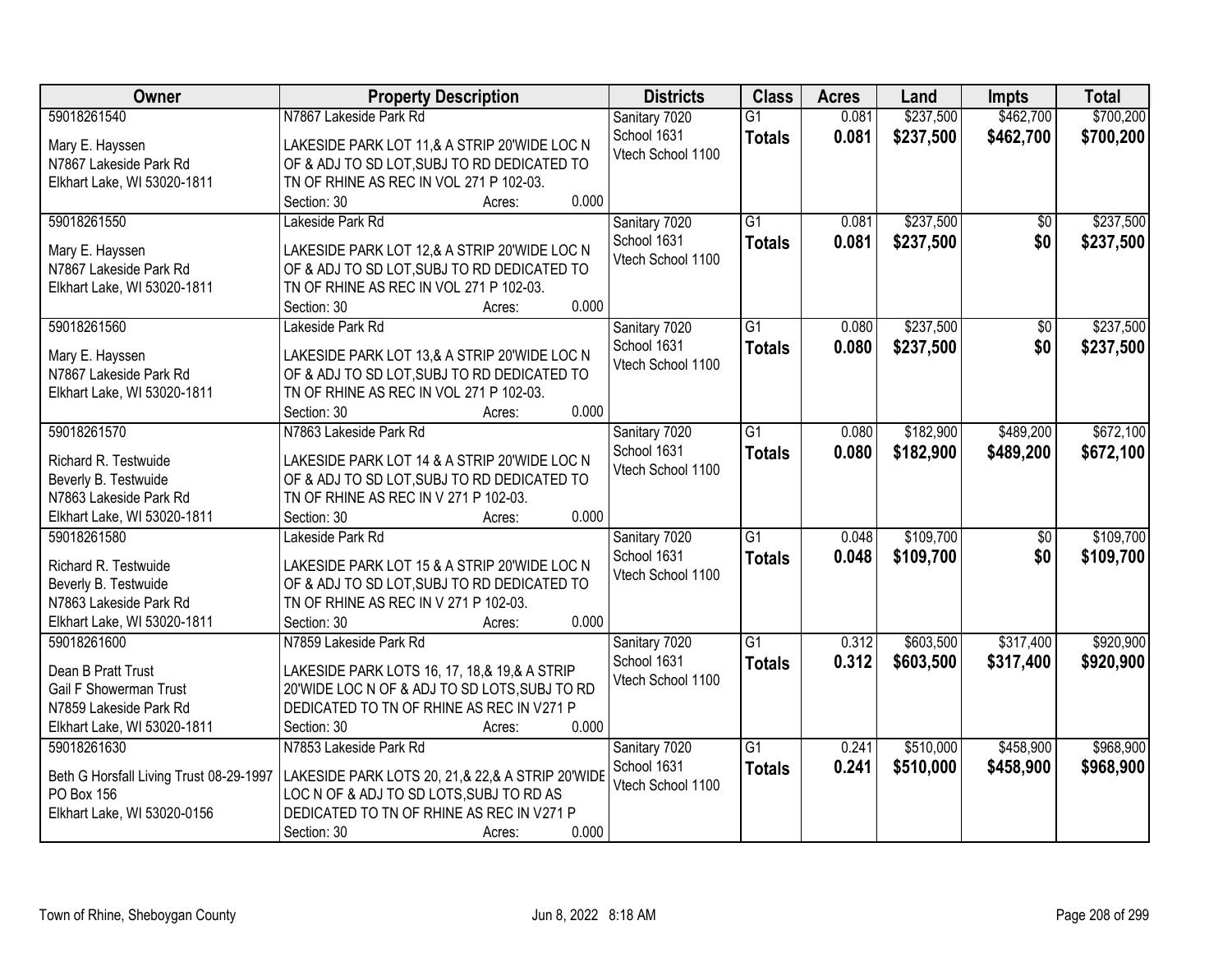| Owner                                               | <b>Property Description</b>                                                                  | <b>Districts</b>                 | <b>Class</b>    | <b>Acres</b> | Land                | <b>Impts</b>    | <b>Total</b> |
|-----------------------------------------------------|----------------------------------------------------------------------------------------------|----------------------------------|-----------------|--------------|---------------------|-----------------|--------------|
| 59018261720                                         | N7847 Lakeside Park Rd                                                                       | Sanitary 7020                    | $\overline{G1}$ | 1.270        | \$1,198,500         | \$820,300       | \$2,018,800  |
| Julia Loo-Sutcliffe                                 | LAKESIDE PARK LOTS 23,24,25,26,27,28,29,                                                     | School 1631                      | <b>Totals</b>   |              | 1.270 \$1,198,500   | \$820,300       | \$2,018,800  |
| Stephen A. Sutcliffe                                | 30,31,32,33,34 & 35 & A STRIP 20'WIDE LYING                                                  | Vtech School 1100                |                 |              |                     |                 |              |
| N7847 Lakeside Park Rd                              | NLY, NELY ELY & SELY OF & ADJ TO SD LOTS & A                                                 |                                  |                 |              |                     |                 |              |
| Elkhart Lake, WI 53020-1811                         | 1.270<br>Section: 30<br>Acres:                                                               |                                  |                 |              |                     |                 |              |
| 59018261790                                         | N7843 Lakeside Park Rd                                                                       | Sanitary 7020                    | $\overline{G1}$ | 0.264        | \$480,300           | \$358,100       | \$838,400    |
|                                                     |                                                                                              | School 1631                      | <b>Totals</b>   | 0.264        | \$480,300           | \$358,100       | \$838,400    |
| Veale, Thomas M & Jane Z Veale Trust                | LAKESIDE PARK COM AT INTER OF EXT S LN OF                                                    | Vtech School 1100                |                 |              |                     |                 |              |
| et al                                               | LOT 38 WITH SELY LN ELKHART LAKE DR (NOW                                                     |                                  |                 |              |                     |                 |              |
| N7843 Lakeside Park Rd                              | VAC), TH N37 DEG 22'E ALG ELY LN OF VAC DR                                                   |                                  |                 |              |                     |                 |              |
| PO Box 746                                          | 0.000<br>Section: 30<br>Acres:                                                               |                                  |                 |              |                     |                 |              |
| Elkhart Lake, WI 53020-0746                         |                                                                                              |                                  |                 |              |                     |                 |              |
| 59018261810                                         | N7835 Lakeside Park Rd                                                                       | Sanitary 7020                    | $\overline{G1}$ | 0.433        | \$680,000           | \$354,200       | \$1,034,200  |
| Beck, Gary R & Bonnie A Beck Trust et               | LAKESIDE PARK LOTS 39, 40, 41, 42,& 43,& A STRIP                                             | School 1631<br>Vtech School 1100 | <b>Totals</b>   | 0.433        | \$680,000           | \$354,200       | \$1,034,200  |
| al                                                  | 20'WIDE LYING ELY OF & ADJ TO SD LOTS, SUBJ TO                                               |                                  |                 |              |                     |                 |              |
| 1811 Mount Vista Ct                                 | RD DEDICATED TO TN OF RHINE AS REC IN V271 P                                                 |                                  |                 |              |                     |                 |              |
| Santa Cruz, CA 95065-1675                           | Section: 30<br>0.000<br>Acres:                                                               |                                  |                 |              |                     |                 |              |
| 59018261860                                         | N7829 Lakeside Park Rd                                                                       | Sanitary 7020                    | G1              | 0.356        | \$616,300           | \$298,200       | \$914,500    |
|                                                     |                                                                                              | School 1631                      | <b>Totals</b>   | 0.356        | \$616,300           | \$298,200       | \$914,500    |
| Hilands Real Estate, LLC<br>451 N Dekora Woods Blvd | LAKESIDE PARK LOTS 44,45 & 46,& A STRIP 20'WIDE<br>LYING ELY OF & ADJ TO SD LOTS, SUBJ TO RD | Vtech School 1100                |                 |              |                     |                 |              |
| Saukville, WI 53080-1673                            | DEDICATED TO TN OF RHINE AS REC IN V 271 P                                                   |                                  |                 |              |                     |                 |              |
|                                                     | 0.000<br>Section: 30<br>Acres:                                                               |                                  |                 |              |                     |                 |              |
| 59018261890                                         | N7821 Lakeside Park Rd                                                                       | Sanitary 7020                    | $\overline{G1}$ | 0.363        | \$616,300           | \$111,700       | \$728,000    |
|                                                     |                                                                                              | School 1631                      |                 | 0.363        | \$616,300           | \$111,700       |              |
| Anna Marie Windsor                                  | LAKESIDE PARK LOTS 47,48 & 49 & A STRIP OF                                                   | Vtech School 1100                | <b>Totals</b>   |              |                     |                 | \$728,000    |
| 2607 E Wood Pl                                      | LAND 20' WIDE LYING ELY OF & ADJ TO SD LOTS & A                                              |                                  |                 |              |                     |                 |              |
| Shorewood, WI 53211-1752                            | STRIP OF LAND 25' WIDE LYING N OF & ADJ TO LOT                                               |                                  |                 |              |                     |                 |              |
|                                                     | 0.000<br>Section: 30<br>Acres:                                                               |                                  |                 |              |                     |                 |              |
| 59018261920                                         | Lakeside Park Rd                                                                             | Sanitary 7020                    | $\overline{G1}$ | 0.520        | \$1,022,000         | \$10,500        | \$1,032,500  |
| Lakeside Park Home, LLC                             | <b>LAKESIDE PARK LOTS</b>                                                                    | School 1631                      | <b>Totals</b>   |              | $0.520$ \$1,022,000 | \$10,500        | \$1,032,500  |
| 2607 E Wood Pl                                      | 51,52,53,54,55,56,57,58,59,60,61,62,63 & 64 &                                                | Vtech School 1100                |                 |              |                     |                 |              |
| Shorewood, WI 53211-1752                            | VACATED STREETS & ALLEYS ADJOINING SD LOTS                                                   |                                  |                 |              |                     |                 |              |
|                                                     | 0.000<br>Section: 30<br>Acres:                                                               |                                  |                 |              |                     |                 |              |
| 59018261921                                         | Lakeside Park Rd                                                                             | Sanitary 7020                    | $\overline{G1}$ | 0.057        | \$39,000            | $\overline{50}$ | \$39,000     |
|                                                     |                                                                                              | School 1631                      | <b>Totals</b>   | 0.057        | \$39,000            | \$0             | \$39,000     |
| Lakeside Park Home, LLC                             | LAKESIDE PARK LOT 50, EXC THAT PRT OF LOT 50                                                 | Vtech School 1100                |                 |              |                     |                 |              |
| 2607 E Wood Pl                                      | LYING W OF A LN THAT COM AT NW COR LOT 47, TH                                                |                                  |                 |              |                     |                 |              |
| Shorewood, WI 53211-1752                            | S TO N LN LOT 50,N 10.5', TH S TO S LN LOT 50.                                               |                                  |                 |              |                     |                 |              |
|                                                     | 0.000<br>Section: 30<br>Acres:                                                               |                                  |                 |              |                     |                 |              |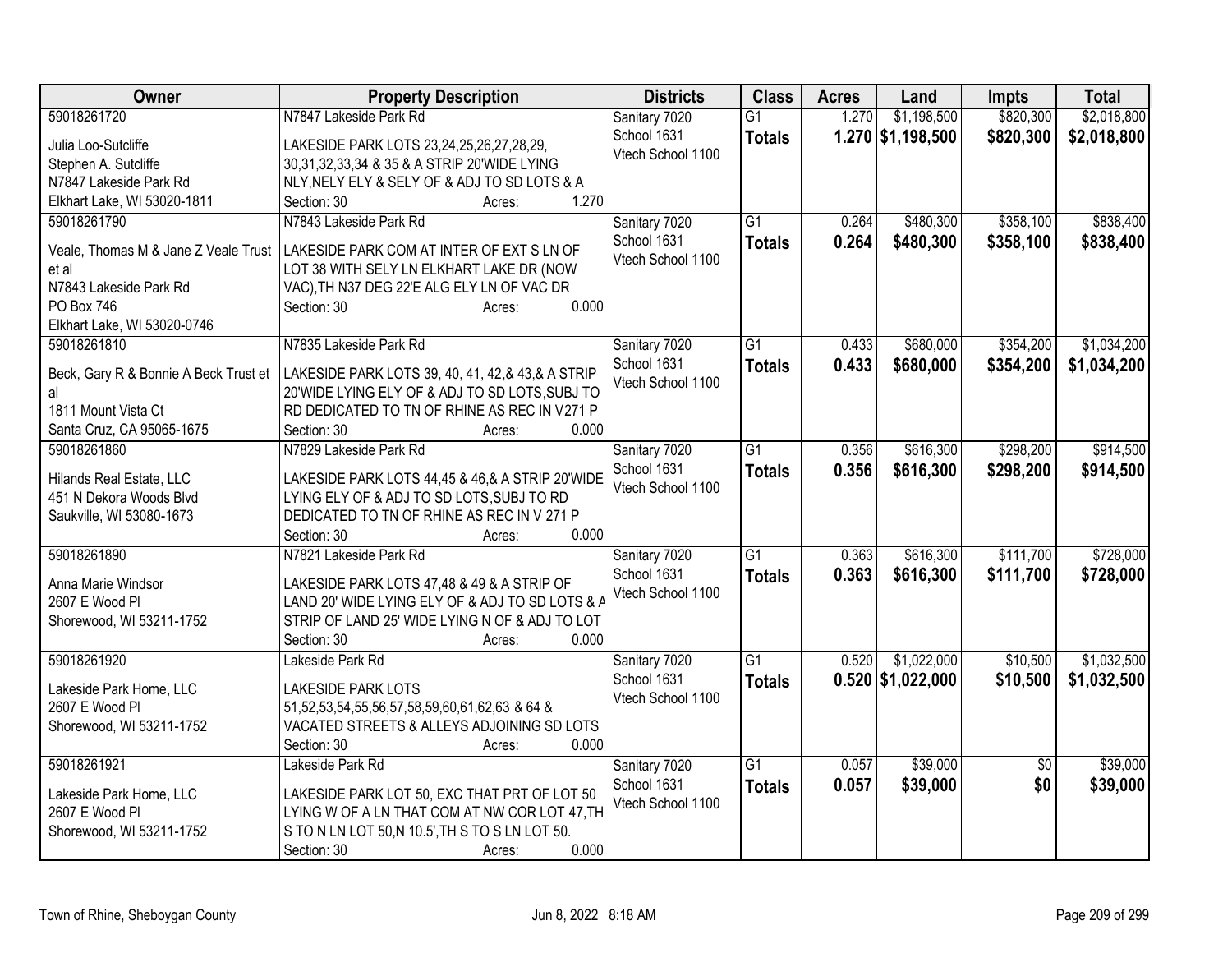| Owner                             |                                                  | <b>Property Description</b> |       | <b>Districts</b>  | <b>Class</b>    | <b>Acres</b> | Land     | <b>Impts</b>    | <b>Total</b> |
|-----------------------------------|--------------------------------------------------|-----------------------------|-------|-------------------|-----------------|--------------|----------|-----------------|--------------|
| 59018262010                       | N7820 Lakeside Park Rd                           |                             |       | Sanitary 7020     | $\overline{G1}$ | 0.785        | \$54,600 | \$242,000       | \$296,600    |
| Lakeside Park Home, LLC           | LAKESIDE PARK PRTS OF LOTS 49,50 & 74 & ALL OF   |                             |       | School 1631       | <b>Totals</b>   | 0.785        | \$54,600 | \$242,000       | \$296,600    |
| 2607 E Wood Pl                    | LOTS 65 THRU 73,& PRTS OF VAC LAKESIDE BLVD,     |                             |       | Vtech School 1100 |                 |              |          |                 |              |
| Shorewood, WI 53211-1752          | ORCHARD ST & 1/2 OF VAC ALLEYS ADJ SD            |                             |       |                   |                 |              |          |                 |              |
|                                   | Section: 30                                      | Acres:                      | 0.000 |                   |                 |              |          |                 |              |
| 59018262020                       | N7868 Lakeside Park Rd                           |                             |       | Sanitary 7020     | $\overline{G4}$ | 2.000        | \$300    | $\overline{50}$ | \$300        |
|                                   |                                                  |                             |       | School 1631       | G7              | 4.000        | \$35,000 | \$332,900       | \$367,900    |
| Mary E. Hayssen                   | LAKESIDE PARK; LOTS 75 THRU 106 INCL. & LOTS     |                             |       | Vtech School 1100 | <b>Totals</b>   | 6.000        | \$35,300 | \$332,900       | \$368,200    |
| N7867 Lakeside Park Rd            | 110 THRU 135 INCL.& THAT PRT OF LOTS 140 THRU    |                             |       |                   |                 |              |          |                 |              |
| Elkhart Lake, WI 53020-1811       | 144 INCL.LYING S OF ROAD DEDICATED TO TOWN       |                             |       |                   |                 |              |          |                 |              |
|                                   | Section: 30                                      | Acres:                      | 0.000 |                   |                 |              |          |                 |              |
| 59018262050                       | Lakeside Park Rd                                 |                             |       | Sanitary 7020     | $\overline{X4}$ | 4.250        | \$0      | \$0             | \$0          |
| Lakeside Park Owners in Common    | LAKESIDE PARK A PARCEL OF LAND BETWEEN THE       |                             |       | School 1631       | <b>Totals</b>   | 4.250        | \$0      | \$0             | \$0          |
| Attn: Owners in Common            | SHORE OF ELKHART LAKE & ELKHART LAKE DRIVE       |                             |       | Vtech School 1100 |                 |              |          |                 |              |
| Na                                | DEDICATED FOR PARK PURPOSES AS PER               |                             |       |                   |                 |              |          |                 |              |
| Na, WI 99999                      | Section: 30                                      | Acres:                      | 4.250 |                   |                 |              |          |                 |              |
| 59018262060                       | Lakeside Park Rd                                 |                             |       | Sanitary 7020     | $\overline{X4}$ | 0.000        | \$0      | $\overline{50}$ | \$0          |
|                                   |                                                  |                             |       | School 1631       | <b>Totals</b>   | 0.000        | \$0      | \$0             | \$0          |
| Town of Rhine (Road)              | LAKESIDE PARK THAT PRT OF LOTS, 47, 48, 49, 50 & |                             |       | Vtech School 1100 |                 |              |          |                 |              |
| Attn: Road                        | 74 & PRT OF VAC ALLEY, DESC AS COM 24.5'E OF     |                             |       |                   |                 |              |          |                 |              |
| W5250 County Rd Ff                | NW COR LOT 74, THE TO NW COR LOT 47, S 75', E    |                             |       |                   |                 |              |          |                 |              |
| Elkhart Lake, WI 53020-2020       | Section: 30                                      | Acres:                      | 0.000 |                   |                 |              |          |                 |              |
| 59018262080                       | W6912 Marsh Vw Dr                                |                             |       | School 1631       | $\overline{G1}$ | 0.996        | \$30,000 | \$245,000       | \$275,000    |
| Brett J. Horne                    | MARSH VIEW HEIGHTS OUTLOT 1 BLK 1                |                             |       | Vtech School 1100 | <b>Totals</b>   | 0.996        | \$30,000 | \$245,000       | \$275,000    |
| Emily C. Horne                    |                                                  |                             |       |                   |                 |              |          |                 |              |
| W6912 Marsh View Dr               |                                                  |                             |       |                   |                 |              |          |                 |              |
| Elkhart Lake, WI 53020-1409       | Section: 19                                      | Acres:                      | 0.000 |                   |                 |              |          |                 |              |
| 59018262090                       | Lake Vw Dr                                       |                             |       | School 1631       | $\overline{G1}$ | 0.762        | \$27,600 | $\sqrt{6}$      | \$27,600     |
|                                   |                                                  |                             |       | Vtech School 1100 | <b>Totals</b>   | 0.762        | \$27,600 | \$0             | \$27,600     |
| Winter Family Limited Partnership | MARSH VIEW HEIGHTS OUTLOT 2 BLK 1                |                             |       |                   |                 |              |          |                 |              |
| PO Box 397                        |                                                  |                             |       |                   |                 |              |          |                 |              |
| Elkhart Lake, WI 53020-0397       |                                                  |                             |       |                   |                 |              |          |                 |              |
|                                   | Section: 19                                      | Acres:                      | 0.000 |                   |                 |              |          |                 |              |
| 59018262100                       | W6817 Lake Vw Dr                                 |                             |       | School 1631       | $\overline{G1}$ | 1.036        | \$30,400 | $\overline{50}$ | \$30,400     |
| Philip A. Vaness                  | MARSH VIEW HEIGHTS OUTLOT 3 BLK 1                |                             |       | Vtech School 1100 | <b>Totals</b>   | 1.036        | \$30,400 | \$0             | \$30,400     |
| Melissa A. Vaness                 |                                                  |                             |       |                   |                 |              |          |                 |              |
| 4606 Laurie Ln                    |                                                  |                             |       |                   |                 |              |          |                 |              |
| Two Rivers, WI 54241-1051         | Section: 19                                      | Acres:                      | 0.000 |                   |                 |              |          |                 |              |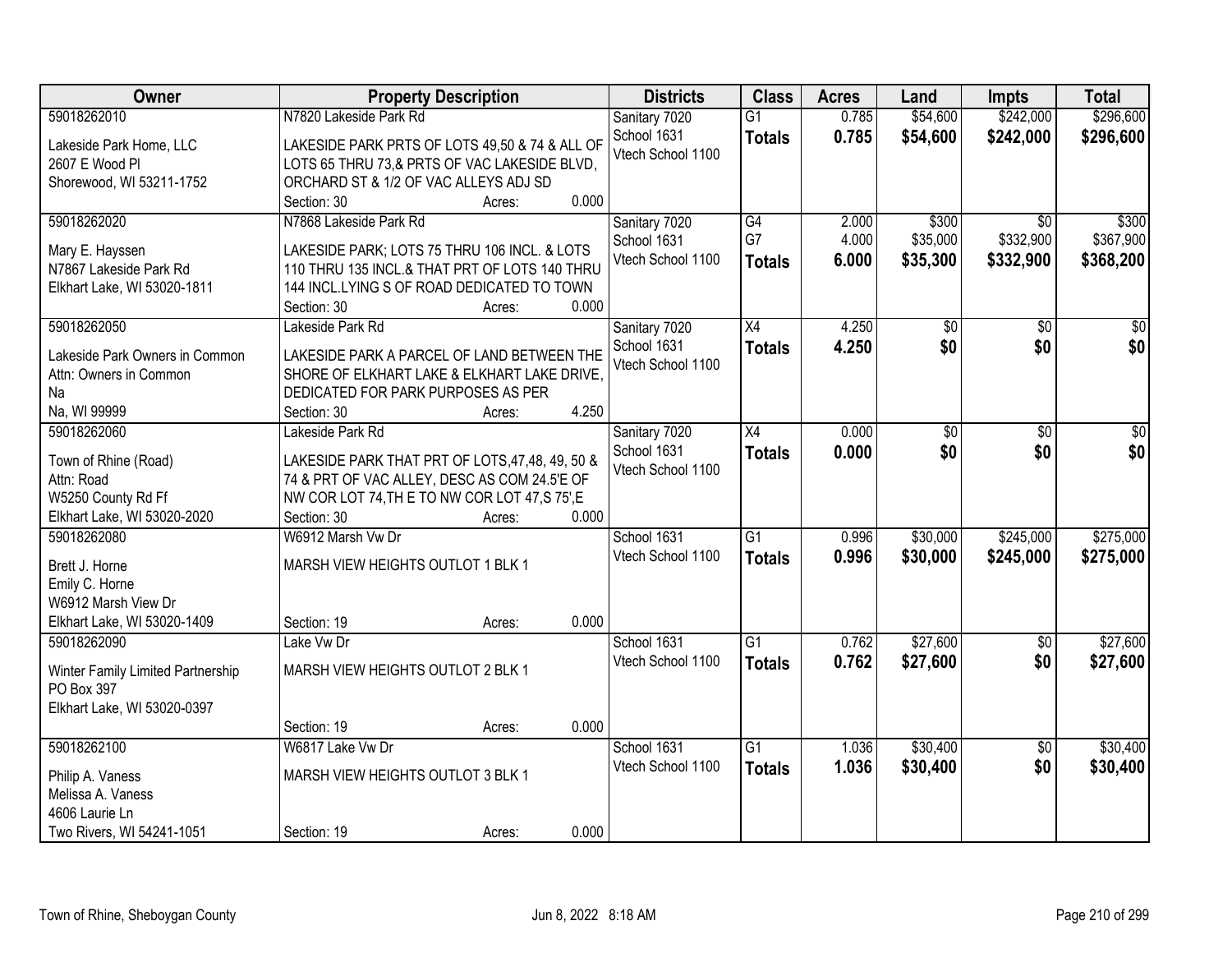| <b>Owner</b>                      |                                   | <b>Property Description</b> |       | <b>Districts</b>  | <b>Class</b>    | <b>Acres</b> | Land     | <b>Impts</b>    | <b>Total</b> |
|-----------------------------------|-----------------------------------|-----------------------------|-------|-------------------|-----------------|--------------|----------|-----------------|--------------|
| 59018262110                       | W6831 Lake Vw Dr                  |                             |       | School 1631       | $\overline{G1}$ | 0.939        | \$29,400 | \$160,000       | \$189,400    |
| Peter J. Stiefvater               | MARSH VIEW HEIGHTS OUTLOT 4 BLK 1 |                             |       | Vtech School 1100 | <b>Totals</b>   | 0.939        | \$29,400 | \$160,000       | \$189,400    |
| Sandra J. Stiefvater              |                                   |                             |       |                   |                 |              |          |                 |              |
| W6831 Lake View Dr                |                                   |                             |       |                   |                 |              |          |                 |              |
| Elkhart Lake, WI 53020-1802       | Section: 19                       | Acres:                      | 0.000 |                   |                 |              |          |                 |              |
| 59018262120                       | W6841 Lake Vw Dr                  |                             |       | School 1631       | $\overline{G1}$ | 1.087        | \$29,800 | \$148,700       | \$178,500    |
| Jason N. Covaleski                | MARSH VIEW HEIGHTS OUTLOT 5 BLK 1 |                             |       | Vtech School 1100 | <b>Totals</b>   | 1.087        | \$29,800 | \$148,700       | \$178,500    |
| W6841 Lake View Dr                |                                   |                             |       |                   |                 |              |          |                 |              |
| Elkhart Lake, WI 53020-1802       |                                   |                             |       |                   |                 |              |          |                 |              |
|                                   | Section: 19                       | Acres:                      | 0.000 |                   |                 |              |          |                 |              |
| 59018262130                       | Lake Vw Dr                        |                             |       | School 1631       | $\overline{G1}$ | 1.987        | \$19,900 | \$0             | \$19,900     |
| Thomas C. Jehn                    | MARSH VIEW HEIGHTS OUTLOT 6 BLK 1 |                             |       | Vtech School 1100 | <b>Totals</b>   | 1.987        | \$19,900 | \$0             | \$19,900     |
| Heide M. Jehn                     |                                   |                             |       |                   |                 |              |          |                 |              |
| W6849 Lake View Dr                |                                   |                             |       |                   |                 |              |          |                 |              |
| Elkhart Lake, WI 53020-1802       | Section: 19                       | Acres:                      | 0.000 |                   |                 |              |          |                 |              |
| 59018262140                       | W6849 Lake Vw Dr                  |                             |       | School 1631       | G1              | 0.904        | \$29,000 | \$301,100       | \$330,100    |
| Thomas C. Jehn                    | MARSH VIEW HEIGHTS OUTLOT 7 BLK 1 |                             |       | Vtech School 1100 | <b>Totals</b>   | 0.904        | \$29,000 | \$301,100       | \$330,100    |
| Heide M. Jehn                     |                                   |                             |       |                   |                 |              |          |                 |              |
| W6849 Lake View Dr                |                                   |                             |       |                   |                 |              |          |                 |              |
| Elkhart Lake, WI 53020-1802       | Section: 19                       | Acres:                      | 0.000 |                   |                 |              |          |                 |              |
| 59018262150                       | Lake Vw Dr                        |                             |       | School 1631       | $\overline{G1}$ | 1.186        | \$31,900 | $\overline{50}$ | \$31,900     |
| Winter Family Limited Partnership | MARSH VIEW HEIGHTS OUTLOT 8 BLK 1 |                             |       | Vtech School 1100 | <b>Totals</b>   | 1.186        | \$31,900 | \$0             | \$31,900     |
| PO Box 397                        |                                   |                             |       |                   |                 |              |          |                 |              |
| Elkhart Lake, WI 53020-0397       |                                   |                             |       |                   |                 |              |          |                 |              |
|                                   | Section: 19                       | Acres:                      | 0.000 |                   |                 |              |          |                 |              |
| 59018262160                       | W6875 Lake Vw Dr                  |                             |       | School 1631       | $\overline{G1}$ | 2.731        | \$47,300 | \$143,600       | \$190,900    |
| Benjamin M. Dimig                 | MARSH VIEW HEIGHTS OUTLOT 9 BLK 1 |                             |       | Vtech School 1100 | <b>Totals</b>   | 2.731        | \$47,300 | \$143,600       | \$190,900    |
| W6841 Lake View Dr                |                                   |                             |       |                   |                 |              |          |                 |              |
| Elkhart Lake, WI 53020-1802       |                                   |                             |       |                   |                 |              |          |                 |              |
|                                   | Section: 19                       | Acres:                      | 2.731 |                   |                 |              |          |                 |              |
| 59018262170                       | Marsh Vw Dr                       |                             |       | School 1631       | $\overline{G1}$ | 0.907        | \$29,100 | $\overline{50}$ | \$29,100     |
| Jenna N. Pavlat                   | MARSH VIEW HEIGHTS LOT 1 BLK 1    |                             |       | Vtech School 1100 | <b>Totals</b>   | 0.907        | \$29,100 | \$0             | \$29,100     |
| Steven P. Pavlat                  |                                   |                             |       |                   |                 |              |          |                 |              |
| 1085 S Milwaukee St               |                                   |                             |       |                   |                 |              |          |                 |              |
| Plymouth, WI 53073-4138           | Section: 19                       | Acres:                      | 0.000 |                   |                 |              |          |                 |              |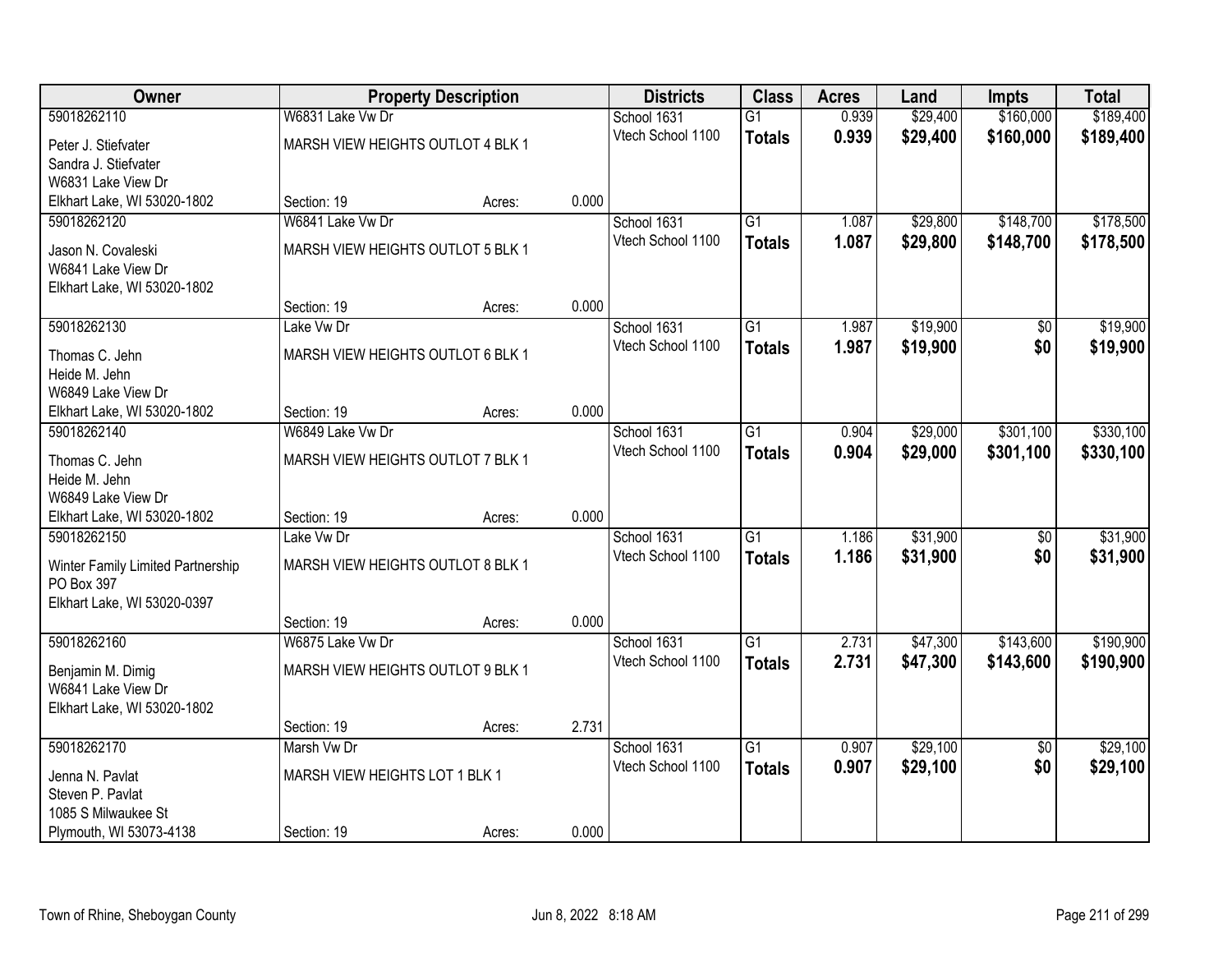| Owner                                     |                                | <b>Property Description</b> |       | <b>Districts</b>  | <b>Class</b>    | <b>Acres</b> | Land     | <b>Impts</b>    | <b>Total</b> |
|-------------------------------------------|--------------------------------|-----------------------------|-------|-------------------|-----------------|--------------|----------|-----------------|--------------|
| 59018262180                               | W6721 Cedar Vw Dr              |                             |       | School 1631       | $\overline{G1}$ | 1.045        | \$30,500 | \$163,000       | \$193,500    |
| Pirkko Jarvensivu                         | MARSH VIEW HEIGHTS LOT 2 BLK 1 |                             |       | Vtech School 1100 | <b>Totals</b>   | 1.045        | \$30,500 | \$163,000       | \$193,500    |
| PO Box 751                                |                                |                             |       |                   |                 |              |          |                 |              |
| Elkhart Lake, WI 53020-0751               |                                |                             |       |                   |                 |              |          |                 |              |
|                                           | Section: 19                    | Acres:                      | 0.000 |                   |                 |              |          |                 |              |
| 59018262190                               | Cedar Vw Dr                    |                             |       | School 1631       | $\overline{G1}$ | 1.005        | \$30,100 | $\overline{50}$ | \$30,100     |
| Juan M. Vera                              | MARSH VIEW HEIGHTS LOT 3 BLK 1 |                             |       | Vtech School 1100 | <b>Totals</b>   | 1.005        | \$30,100 | \$0             | \$30,100     |
| Ana E. Vera                               |                                |                             |       |                   |                 |              |          |                 |              |
| 954 Hilly Haven Ct                        |                                |                             |       |                   |                 |              |          |                 |              |
| Green Bay, WI 54311-5412                  | Section: 19                    | Acres:                      | 0.000 |                   |                 |              |          |                 |              |
| 59018262200                               | Cedar Vw Dr                    |                             |       | School 1631       | G1              | 1.017        | \$30,200 | $\sqrt[6]{30}$  | \$30,200     |
| Ryan D. Vanderkin                         | MARSH VIEW HEIGHTS LOT 4 BLK 1 |                             |       | Vtech School 1100 | <b>Totals</b>   | 1.017        | \$30,200 | \$0             | \$30,200     |
| Josie R. Hau                              |                                |                             |       |                   |                 |              |          |                 |              |
| N8202 Lake View Cir                       |                                |                             |       |                   |                 |              |          |                 |              |
| Elkhart Lake, WI 53020                    | Section: 19                    | Acres:                      | 0.000 |                   |                 |              |          |                 |              |
| 59018262210                               | W6749 Cedar Vw Dr              |                             |       | School 1631       | G1              | 0.964        | \$29,600 | \$219,100       | \$248,700    |
| Eugene R. Hau                             | MARSH VIEW HEIGHTS LOT 5 BLK 1 |                             |       | Vtech School 1100 | <b>Totals</b>   | 0.964        | \$29,600 | \$219,100       | \$248,700    |
| Lisa M. Hau                               |                                |                             |       |                   |                 |              |          |                 |              |
| W6749 Cedar View Dr                       |                                |                             |       |                   |                 |              |          |                 |              |
| Elkhart Lake, WI 53020-1800               | Section: 19                    | Acres:                      | 0.000 |                   |                 |              |          |                 |              |
| 59018262220                               | Cedar Vw Dr                    |                             |       | School 1631       | $\overline{G1}$ | 0.934        | \$29,300 | \$0             | \$29,300     |
| Winter Family Limited Partnership         | MARSH VIEW HEIGHTS LOT 6 BLK 1 |                             |       | Vtech School 1100 | <b>Totals</b>   | 0.934        | \$29,300 | \$0             | \$29,300     |
| PO Box 397                                |                                |                             |       |                   |                 |              |          |                 |              |
| Elkhart Lake, WI 53020-0397               |                                |                             |       |                   |                 |              |          |                 |              |
|                                           | Section: 19                    | Acres:                      | 0.000 |                   |                 |              |          |                 |              |
| 59018262230                               | W6759 Cedar Vw Dr              |                             |       | School 1631       | $\overline{G1}$ | 0.964        | \$29,600 | \$307,500       | \$337,100    |
| Travis R. Feldmann                        | MARSH VIEW HEIGHTS LOT 7 BLK 1 |                             |       | Vtech School 1100 | <b>Totals</b>   | 0.964        | \$29,600 | \$307,500       | \$337,100    |
| Jaime L. Feldmann                         |                                |                             |       |                   |                 |              |          |                 |              |
| W6759 Cedar View Dr                       |                                |                             |       |                   |                 |              |          |                 |              |
| Elkhart Lake, WI 53020-1800               | Section: 19                    | Acres:                      | 0.000 |                   |                 |              |          |                 |              |
| 59018262240                               | W6765 Cedar Vw Dr              |                             |       | School 1631       | $\overline{G1}$ | 0.918        | \$29,200 | \$257,600       | \$286,800    |
|                                           | MARSH VIEW HEIGHTS LOT 8 BLK 1 |                             |       | Vtech School 1100 | <b>Totals</b>   | 0.918        | \$29,200 | \$257,600       | \$286,800    |
| Scott J. Schneider<br>Sherry A. Schneider |                                |                             |       |                   |                 |              |          |                 |              |
| W6765 Cedar View Dr                       |                                |                             |       |                   |                 |              |          |                 |              |
| Elkhart Lake, WI 53020-1800               | Section: 19                    | Acres:                      | 0.000 |                   |                 |              |          |                 |              |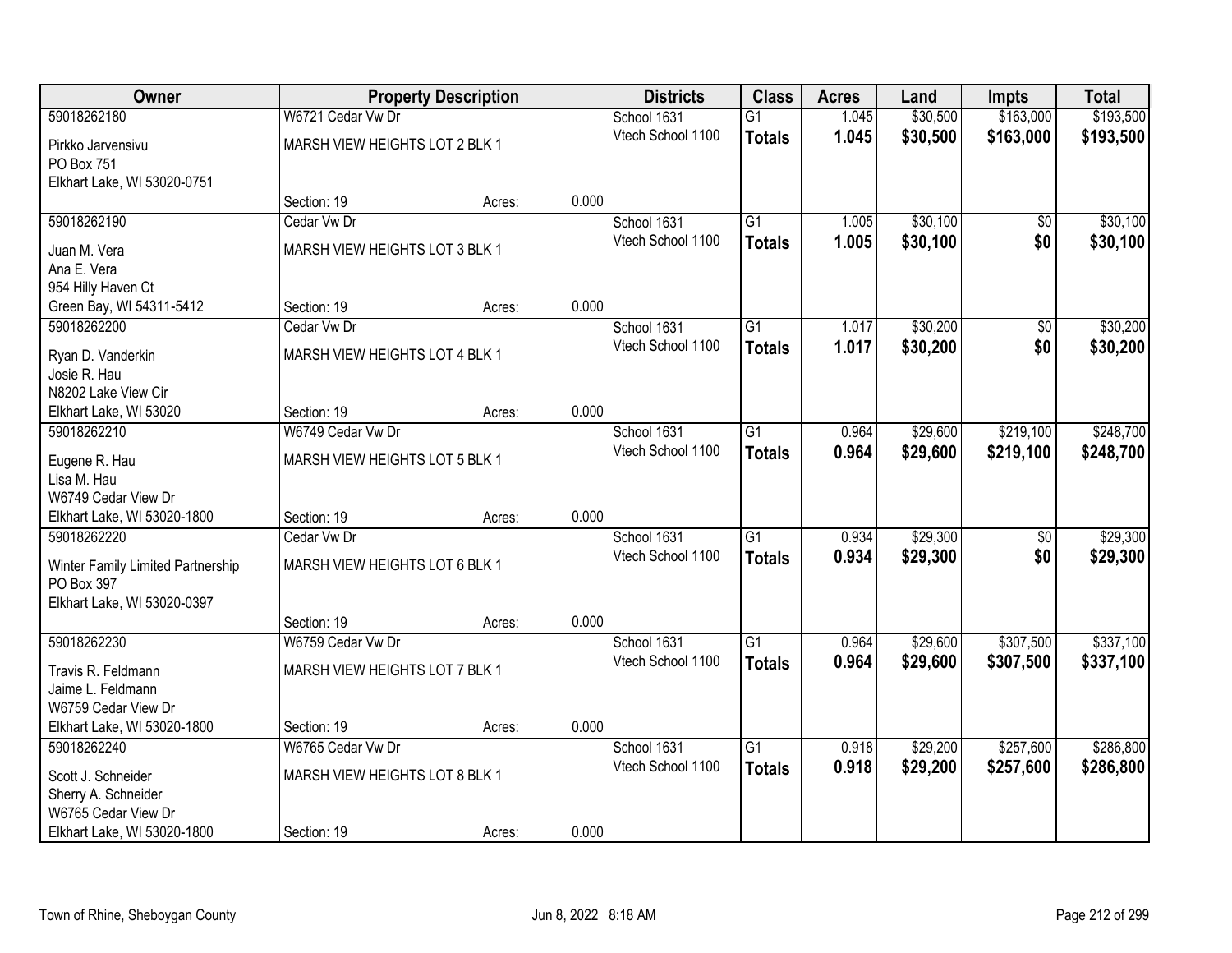| Owner                         |                                       | <b>Property Description</b> |       | <b>Districts</b>  | <b>Class</b>    | <b>Acres</b> | Land     | <b>Impts</b> | <b>Total</b> |
|-------------------------------|---------------------------------------|-----------------------------|-------|-------------------|-----------------|--------------|----------|--------------|--------------|
| 59018262250                   | W6773 Cedar Vw Dr                     |                             |       | School 1631       | $\overline{G1}$ | 2.480        | \$44,800 | \$161,400    | \$206,200    |
| Joshua R. Bardon              | MARSH VIEW HEIGHTS LOTS 9 & 10, BLK 1 |                             |       | Vtech School 1100 | <b>Totals</b>   | 2.480        | \$44,800 | \$161,400    | \$206,200    |
| Kayla M. Groh-Bardon          |                                       |                             |       |                   |                 |              |          |              |              |
| W6773 Cedar View Dr           |                                       |                             |       |                   |                 |              |          |              |              |
| Elkhart Lake, WI 53020-1800   | Section: 19                           | Acres:                      | 2.480 |                   |                 |              |          |              |              |
| 59018262270                   | W6781 Cedar Vw Dr                     |                             |       | School 1631       | $\overline{G1}$ | 1.125        | \$31,300 | \$147,100    | \$178,400    |
| Dale J. Schilder              | MARSH VIEW HEIGHTS LOT 11 BLK 1       |                             |       | Vtech School 1100 | <b>Totals</b>   | 1.125        | \$31,300 | \$147,100    | \$178,400    |
| Jennifer J. Gibson            |                                       |                             |       |                   |                 |              |          |              |              |
| W6781 Cedar View Dr           |                                       |                             |       |                   |                 |              |          |              |              |
| Elkhart Lake, WI 53020-1800   | Section: 19                           | Acres:                      | 0.000 |                   |                 |              |          |              |              |
| 59018262280                   | W6785 Cedar Vw Dr                     |                             |       | Sanitary 7030     | $\overline{G1}$ | 0.962        | \$29,600 | \$185,200    | \$214,800    |
| Lee A. Pfeil                  | MARSH VIEW HEIGHTS LOT 12 BLK 1       |                             |       | School 1631       | <b>Totals</b>   | 0.962        | \$29,600 | \$185,200    | \$214,800    |
| Shelly L. Struve Pfeil        |                                       |                             |       | Vtech School 1100 |                 |              |          |              |              |
| W6785 Cedar View Dr           |                                       |                             |       |                   |                 |              |          |              |              |
| Elkhart Lake, WI 53020-1800   | Section: 19                           | Acres:                      | 0.000 |                   |                 |              |          |              |              |
| 59018262290                   | W6789 Cedar Vw Dr                     |                             |       | School 1631       | $\overline{G1}$ | 0.877        | \$28,800 | \$164,500    | \$193,300    |
| Mark J. Peterson              | MARSH VIEW HEIGHTS LOT 13 BLK 1       |                             |       | Vtech School 1100 | <b>Totals</b>   | 0.877        | \$28,800 | \$164,500    | \$193,300    |
| W6789 Cedar View Dr           |                                       |                             |       |                   |                 |              |          |              |              |
| Elkhart Lake, WI 53020-1800   |                                       |                             |       |                   |                 |              |          |              |              |
|                               | Section: 19                           | Acres:                      | 0.000 |                   |                 |              |          |              |              |
| 59018262300                   | W6793 Cedar Vw Dr                     |                             |       | School 1631       | $\overline{G1}$ | 1.002        | \$30,000 | \$125,400    | \$155,400    |
| Pam & Joe Mathes Family Trust | MARSH VIEW HEIGHTS LOT 14 BLK 1       |                             |       | Vtech School 1100 | <b>Totals</b>   | 1.002        | \$30,000 | \$125,400    | \$155,400    |
| 05-14-2019                    |                                       |                             |       |                   |                 |              |          |              |              |
| W6793 Cedar View Dr           |                                       |                             |       |                   |                 |              |          |              |              |
| Elkhart Lake, WI 53020-1800   | Section: 19                           | Acres:                      | 0.000 |                   |                 |              |          |              |              |
| 59018262310                   | Cedar View Dr & Lake                  |                             |       | School 1631       | $\overline{G1}$ | 0.926        | \$29,300 | \$0          | \$29,300     |
| Pam & Joe Mathes Family Trust | MARSH VIEW HEIGHTS LOT 15 BLK 1       |                             |       | Vtech School 1100 | <b>Totals</b>   | 0.926        | \$29,300 | \$0          | \$29,300     |
| 05-14-2019                    |                                       |                             |       |                   |                 |              |          |              |              |
| W6793 Cedar View Dr           |                                       |                             |       |                   |                 |              |          |              |              |
| Elkhart Lake, WI 53020-1800   | Section: 19                           | Acres:                      | 0.000 |                   |                 |              |          |              |              |
| 59018262320                   | W6889 Lake Vw Dr                      |                             |       | School 1631       | $\overline{G1}$ | 1.180        | \$31,800 | \$141,100    | \$172,900    |
| Terry D. Friday               | MARSH VIEW HEIGHTS LOT 16 BLK 1       |                             |       | Vtech School 1100 | <b>Totals</b>   | 1.180        | \$31,800 | \$141,100    | \$172,900    |
| Vicki L. Friday               |                                       |                             |       |                   |                 |              |          |              |              |
| W6889 Lake View Dr            |                                       |                             |       |                   |                 |              |          |              |              |
| Elkhart Lake, WI 53020-1802   | Section: 19                           | Acres:                      | 0.000 |                   |                 |              |          |              |              |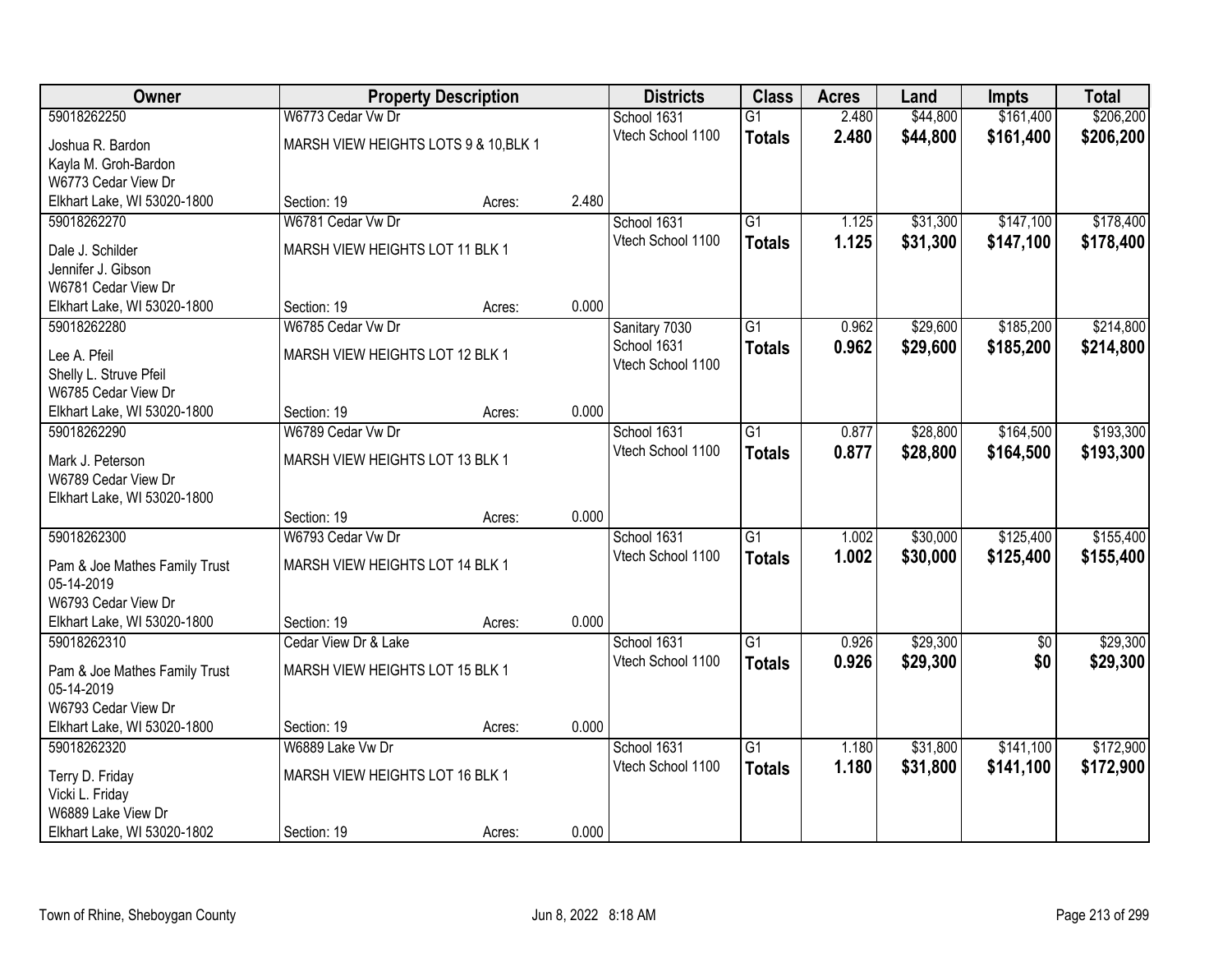| Owner                                           |                                                                                               | <b>Property Description</b> |       | <b>Districts</b>  | <b>Class</b>    | <b>Acres</b> | Land     | <b>Impts</b> | <b>Total</b> |
|-------------------------------------------------|-----------------------------------------------------------------------------------------------|-----------------------------|-------|-------------------|-----------------|--------------|----------|--------------|--------------|
| 59018262330                                     | W6895 Lake Vw Dr                                                                              |                             |       | School 1631       | $\overline{G1}$ | 1.122        | \$31,200 | \$158,000    | \$189,200    |
| Mark Feldmann                                   | MARSH VIEW HEIGHTS LOT 17 BLK 1                                                               |                             |       | Vtech School 1100 | <b>Totals</b>   | 1.122        | \$31,200 | \$158,000    | \$189,200    |
| Lori Feldmann                                   |                                                                                               |                             |       |                   |                 |              |          |              |              |
| W6895 Lake View Dr                              |                                                                                               |                             |       |                   |                 |              |          |              |              |
| Elkhart Lake, WI 53020-1802                     | Section: 19                                                                                   | Acres:                      | 0.000 |                   |                 |              |          |              |              |
| 59018262340                                     | W6911 Lake Vw Dr                                                                              |                             |       | School 1631       | $\overline{G1}$ | 0.923        | \$29,200 | \$147,100    | \$176,300    |
| Kathleen M. Schwarten                           | MARSH VIEW HEIGHTS LOT 18 BLK 1                                                               |                             |       | Vtech School 1100 | <b>Totals</b>   | 0.923        | \$29,200 | \$147,100    | \$176,300    |
| W6911 Lake View Dr                              |                                                                                               |                             |       |                   |                 |              |          |              |              |
| Elkhart Lake, WI 53020-1846                     |                                                                                               |                             |       |                   |                 |              |          |              |              |
|                                                 | Section: 19                                                                                   | Acres:                      | 0.000 |                   |                 |              |          |              |              |
| 59018262351                                     | County Road P & Marsh                                                                         |                             |       | School 1631       | $\overline{G1}$ | 1.280        | \$32,800 | \$9,200      | \$42,000     |
|                                                 |                                                                                               |                             |       | Vtech School 1100 | <b>Totals</b>   | 1.280        | \$32,800 | \$9,200      | \$42,000     |
| Winter Family Limited Partnership<br>PO Box 397 | MARSH VIEW HEIGHTS LOT 1,CSM V 11 P 87-88 -<br>PRT LOT 1, BLK 2, COM AT NW COR SD LOT, TH N74 |                             |       |                   |                 |              |          |              |              |
| Elkhart Lake, WI 53020-0397                     | DEG 17'26"E 200', S15 DEG 42'34"E 248', S07 DEG                                               |                             |       |                   |                 |              |          |              |              |
|                                                 | Section: 19                                                                                   | Acres:                      | 1.280 |                   |                 |              |          |              |              |
| 59018262352                                     | N8155 County Rd P                                                                             |                             |       | School 1631       | $\overline{G1}$ | 0.590        | \$25,900 | \$108,100    | \$134,000    |
|                                                 |                                                                                               |                             |       | Vtech School 1100 | <b>Totals</b>   | 0.590        | \$25,900 | \$108,100    | \$134,000    |
| Katelyn N. Purkey                               | MARSH VIEW HEIGHTS LOT 2,CSM V 11 P 87-88 -                                                   |                             |       |                   |                 |              |          |              |              |
| N8155 County Rd P                               | PRT LOT 1, BLK 2, COM AT SW COR SD LOT, TH N15                                                |                             |       |                   |                 |              |          |              |              |
| Elkhart Lake, WI 53020-1818                     | DEG 52'47"W 174', N74 DEG 17'26"E 185.40', S07 DEG<br>Section: 19                             |                             | 0.590 |                   |                 |              |          |              |              |
| 59018262360                                     | W6899 Marsh Vw Dr                                                                             | Acres:                      |       | School 1631       | $\overline{G1}$ | 0.995        | \$30,000 | \$20,000     | \$50,000     |
|                                                 |                                                                                               |                             |       | Vtech School 1100 |                 | 0.995        | \$30,000 | \$20,000     | \$50,000     |
| Nicole Lensmire                                 | MARSH VIEW HEIGHTS LOT 2 BLK 2                                                                |                             |       |                   | <b>Totals</b>   |              |          |              |              |
| Jason Lensmire                                  |                                                                                               |                             |       |                   |                 |              |          |              |              |
| 24 Marshner St                                  |                                                                                               |                             |       |                   |                 |              |          |              |              |
| Plymouth, WI 53073-1121                         | Section: 19                                                                                   | Acres:                      | 0.000 |                   |                 |              |          |              |              |
| 59018262370                                     | Marsh Vw Dr                                                                                   |                             |       | School 1631       | $\overline{G1}$ | 1.136        | \$31,400 | $\sqrt{6}$   | \$31,400     |
| Nicholas Keay                                   | MARSH VIEW HEIGHTS LOT 3 BLK 2                                                                |                             |       | Vtech School 1100 | <b>Totals</b>   | 1.136        | \$31,400 | \$0          | \$31,400     |
| Mary S. Novak                                   |                                                                                               |                             |       |                   |                 |              |          |              |              |
| 8207 Keeler Ave                                 |                                                                                               |                             |       |                   |                 |              |          |              |              |
| Skokie, IL 60076-2743                           | Section: 19                                                                                   | Acres:                      | 0.000 |                   |                 |              |          |              |              |
| 59018262380                                     | W6871 Marsh Vw Dr                                                                             |                             |       | School 1631       | $\overline{G1}$ | 1.409        | \$34,100 | \$48,700     | \$82,800     |
| Richard W. Koller                               | MARSH VIEW HEIGHTS LOT 4 BLK 2                                                                |                             |       | Vtech School 1100 | <b>Totals</b>   | 1.409        | \$34,100 | \$48,700     | \$82,800     |
| Jodi L. Koller                                  |                                                                                               |                             |       |                   |                 |              |          |              |              |
| 1150 Plank Trail Ln Apt 127                     |                                                                                               |                             |       |                   |                 |              |          |              |              |
| Sheboygan Falls, WI 53085-2634                  | Section: 19                                                                                   | Acres:                      | 1.409 |                   |                 |              |          |              |              |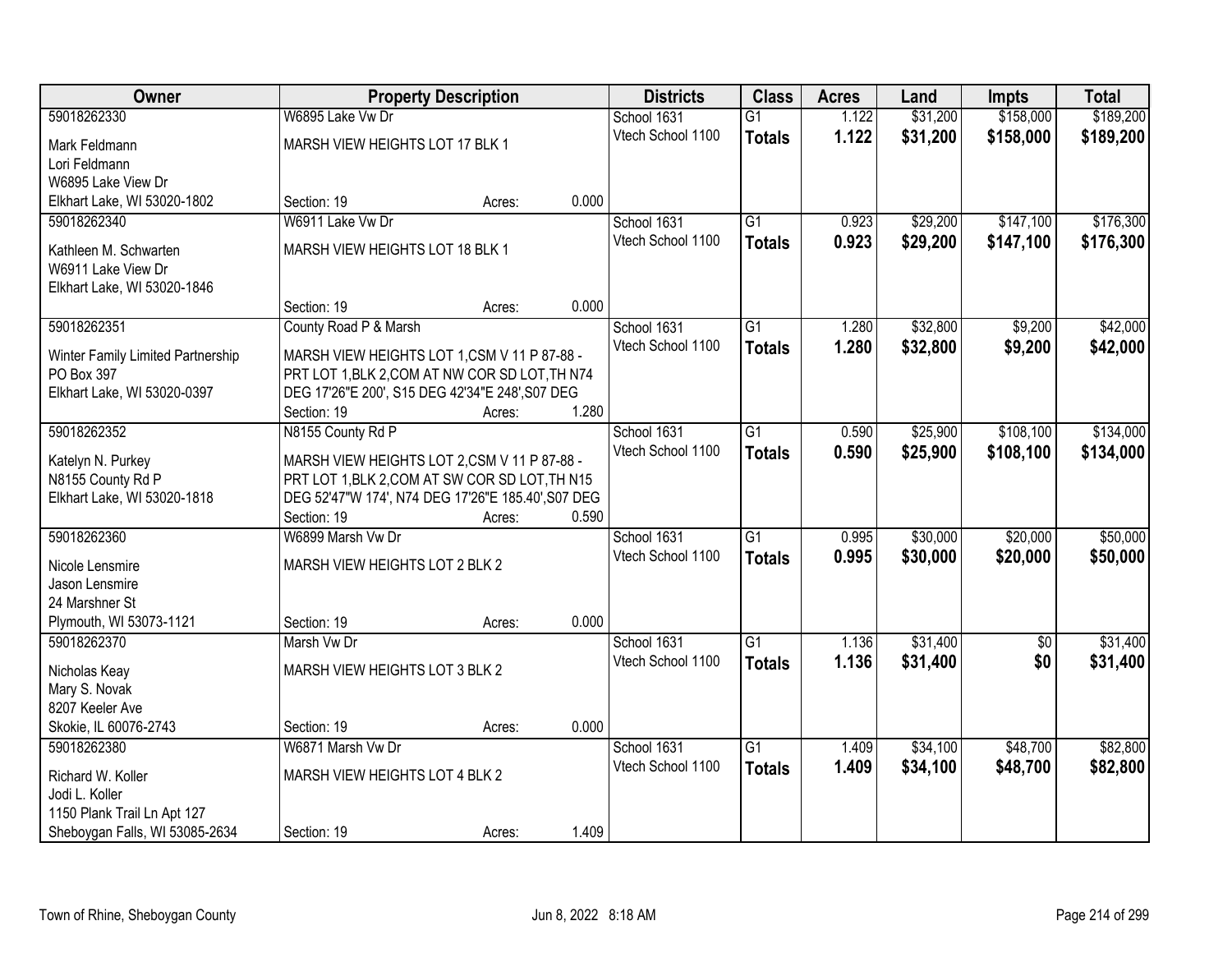| Owner                       |                                   | <b>Property Description</b> |       | <b>Districts</b>  | <b>Class</b>    | <b>Acres</b> | Land     | Impts           | <b>Total</b> |
|-----------------------------|-----------------------------------|-----------------------------|-------|-------------------|-----------------|--------------|----------|-----------------|--------------|
| 59018262390                 | W6675 Cedar Vw Dr                 |                             |       | School 1631       | $\overline{G1}$ | 1.103        | \$31,000 | \$237,200       | \$268,200    |
| Mark J. Ritger              | MARSH VIEW HEIGHTS LOT 5 BLK 2    |                             |       | Vtech School 1100 | <b>Totals</b>   | 1.103        | \$31,000 | \$237,200       | \$268,200    |
| Candace L. Ritger           |                                   |                             |       |                   |                 |              |          |                 |              |
| W6675 Cedar View Dr         |                                   |                             |       |                   |                 |              |          |                 |              |
| Elkhart Lake, WI 53020-1848 | Section: 19                       | Acres:                      | 0.000 |                   |                 |              |          |                 |              |
| 59018262400                 | Lake Vw Dr                        |                             |       | School 1631       | $\overline{G1}$ | 0.918        | \$29,200 | $\overline{50}$ | \$29,200     |
| Mark J. Ritger              | MARSH VIEW HEIGHTS LOT 6 BLK 2    |                             |       | Vtech School 1100 | <b>Totals</b>   | 0.918        | \$29,200 | \$0             | \$29,200     |
| Candace L. Ritger           |                                   |                             |       |                   |                 |              |          |                 |              |
| W6675 Cedar View Dr         |                                   |                             |       |                   |                 |              |          |                 |              |
| Elkhart Lake, WI 53020-1848 | Section: 19                       | Acres:                      | 0.000 |                   |                 |              |          |                 |              |
| 59018262410                 | Lake Vw Dr                        |                             |       | School 1631       | $\overline{G1}$ | 1.021        | \$30,200 | \$0             | \$30,200     |
| Cory O'Keefe                | MARSH VIEW HEIGHTS LOT 7 BLK 2    |                             |       | Vtech School 1100 | <b>Totals</b>   | 1.021        | \$30,200 | \$0             | \$30,200     |
| Katelyn O'Keefe             |                                   |                             |       |                   |                 |              |          |                 |              |
| N8155 County Rd P           |                                   |                             |       |                   |                 |              |          |                 |              |
| Elkhart Lake, WI 53020-1818 | Section: 19                       | Acres:                      | 0.000 |                   |                 |              |          |                 |              |
| 59018262420                 | Cedar Vw Dr                       |                             |       | School 1631       | $\overline{G1}$ | 0.929        | \$29,300 | \$0             | \$29,300     |
| Poth Developments, LLC      | MARSH VIEW HEIGHTS OUTLOT 1 BLK 3 |                             |       | Vtech School 1100 | <b>Totals</b>   | 0.929        | \$29,300 | \$0             | \$29,300     |
| W6796 Lake View Dr          |                                   |                             |       |                   |                 |              |          |                 |              |
| Elkhart Lake, WI 53020-1843 |                                   |                             |       |                   |                 |              |          |                 |              |
|                             | Section: 19                       | Acres:                      | 0.000 |                   |                 |              |          |                 |              |
| 59018262430                 | W6858 Lake Vw Dr                  |                             |       | School 1631       | $\overline{G1}$ | 1.108        | \$31,100 | $\overline{50}$ | \$31,100     |
| Jane E. Alexopoulos-Walters | MARSH VIEW HEIGHTS OUTLOT 2 BLK 3 |                             |       | Vtech School 1100 | <b>Totals</b>   | 1.108        | \$31,100 | \$0             | \$31,100     |
| Glenn H. Walters            |                                   |                             |       |                   |                 |              |          |                 |              |
| 6527 Riverdale Ln           |                                   |                             |       |                   |                 |              |          |                 |              |
| Greendale, WI 53129-2856    | Section: 19                       | Acres:                      | 0.000 |                   |                 |              |          |                 |              |
| 59018262440                 | W6834 Lake Vw Dr                  |                             |       | School 1631       | $\overline{G1}$ | 1.283        | \$32,800 | \$193,000       | \$225,800    |
| Thomas S. Schanke           | MARSH VIEW HEIGHTS OUTLOT 3 BLK 3 |                             |       | Vtech School 1100 | <b>Totals</b>   | 1.283        | \$32,800 | \$193,000       | \$225,800    |
| Tamara L. Schanke           |                                   |                             |       |                   |                 |              |          |                 |              |
| W6834 Lake View Dr          |                                   |                             |       |                   |                 |              |          |                 |              |
| Elkhart Lake, WI 53020-1849 | Section: 19                       | Acres:                      | 0.000 |                   |                 |              |          |                 |              |
| 59018262450                 | W6812 Lake Vw Dr                  |                             |       | School 1631       | $\overline{G1}$ | 1.227        | \$32,300 | \$20,000        | \$52,300     |
| Charles E. Pfrang           | MARSH VIEW HEIGHTS OUTLOT 4 BLK 3 |                             |       | Vtech School 1100 | <b>Totals</b>   | 1.227        | \$32,300 | \$20,000        | \$52,300     |
| Deborah M. Pfrang           |                                   |                             |       |                   |                 |              |          |                 |              |
| 526 Otto Way                |                                   |                             |       |                   |                 |              |          |                 |              |
| Elkhart Lake, WI 53020-1964 | Section: 19                       | Acres:                      | 1.227 |                   |                 |              |          |                 |              |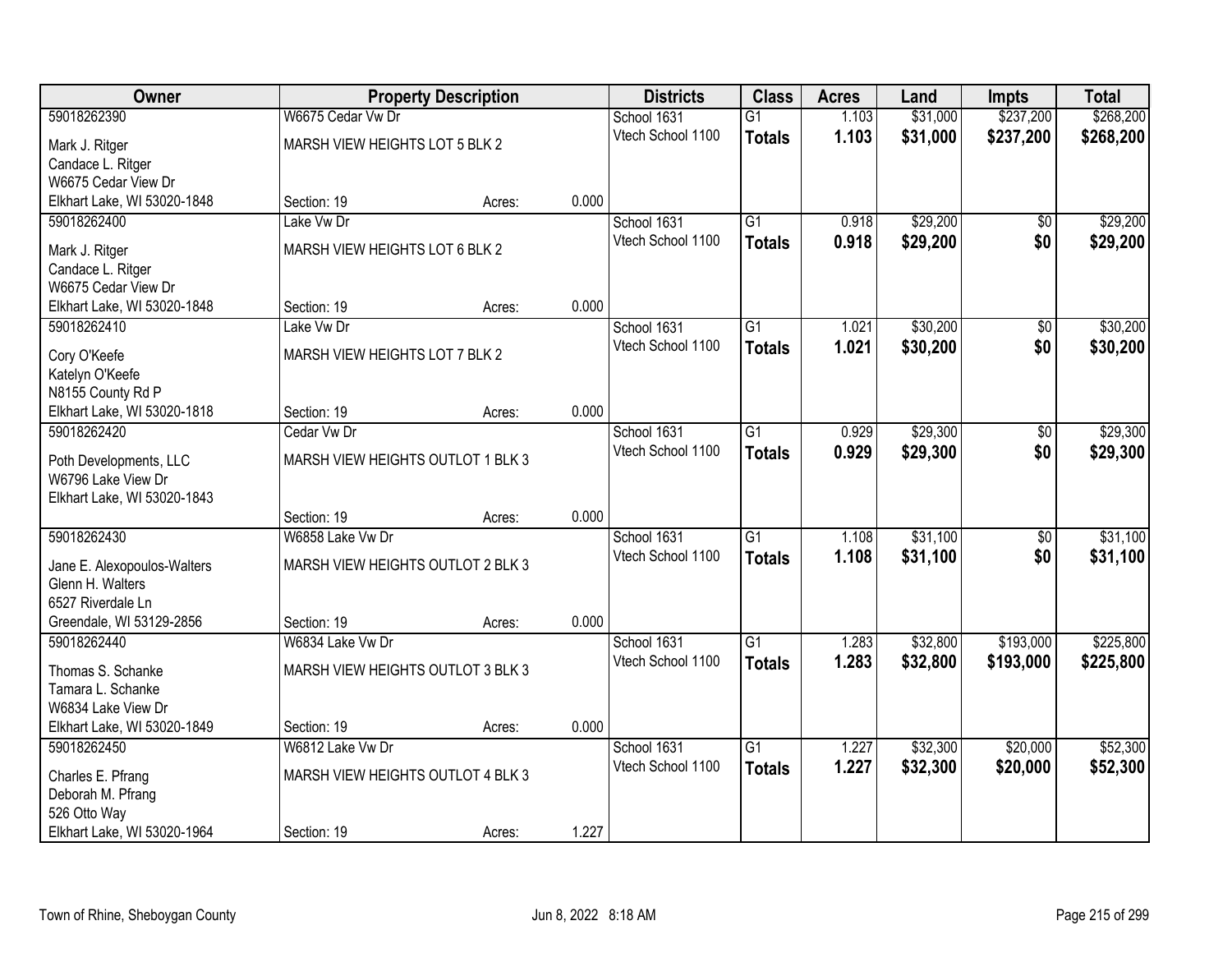| Owner                                                                               |                                                     | <b>Property Description</b> |       | <b>Districts</b>  | <b>Class</b>    | <b>Acres</b> | Land     | Impts           | <b>Total</b> |
|-------------------------------------------------------------------------------------|-----------------------------------------------------|-----------------------------|-------|-------------------|-----------------|--------------|----------|-----------------|--------------|
| 59018262460                                                                         | Cedar View Dr & Lake                                |                             |       | School 1631       | $\overline{G1}$ | 0.859        | \$28,600 | $\overline{50}$ | \$28,600     |
| Poth Living Trust of 2013                                                           | MARSH VIEW HEIGHTS LOT 1 BLK 3                      |                             |       | Vtech School 1100 | <b>Totals</b>   | 0.859        | \$28,600 | \$0             | \$28,600     |
| W6796 Lake View Dr                                                                  |                                                     |                             |       |                   |                 |              |          |                 |              |
| Elkhart Lake, WI 53020-1843                                                         |                                                     |                             |       |                   |                 |              |          |                 |              |
|                                                                                     | Section: 19                                         | Acres:                      | 0.000 |                   |                 |              |          |                 |              |
| 59018262470                                                                         | W6796 Lake Vw Dr                                    |                             |       | School 1631       | $\overline{G1}$ | 0.918        | \$29,200 | \$236,500       | \$265,700    |
| Poth Living Trust of 2013                                                           | MARSH VIEW HEIGHTS LOT 2 BLK 3                      |                             |       | Vtech School 1100 | <b>Totals</b>   | 0.918        | \$29,200 | \$236,500       | \$265,700    |
| W6796 Lake View Dr                                                                  |                                                     |                             |       |                   |                 |              |          |                 |              |
| Elkhart Lake, WI 53020-1843                                                         |                                                     |                             |       |                   |                 |              |          |                 |              |
|                                                                                     | Section: 19                                         | Acres:                      | 0.000 |                   |                 |              |          |                 |              |
| 59018262480                                                                         | W6704 Cedar Vw Dr                                   |                             |       | School 1631       | G1              | 0.800        | \$28,000 | \$154,200       | \$182,200    |
| Todd P. Winkel                                                                      | MARSH VIEW HEIGHTS LOT 1 BLK 4, EXC BEG AT NV       |                             |       | Vtech School 1100 | <b>Totals</b>   | 0.800        | \$28,000 | \$154,200       | \$182,200    |
| W6704 Cedar View Dr                                                                 | COR SD LOT 1, TH N62 DEG 54'57"E 163.91', S25 DEC   |                             |       |                   |                 |              |          |                 |              |
| Elkhart Lake, WI 53020-1800                                                         | 00'00"E 41.10', TH S77 DEG 06'32"W 167.53' TO BEG   |                             |       |                   |                 |              |          |                 |              |
|                                                                                     | Section: 19                                         | Acres:                      | 0.800 |                   |                 |              |          |                 |              |
| 59018262490                                                                         | W6726 Cedar Vw Dr                                   |                             |       | School 1631       | G1              | 1.204        | \$32,000 | \$223,500       | \$255,500    |
| Vogel, Robert & Cindy L Vogel Trust et a MARSH VIEW HEIGHTS LOT 2 BLK 4, & ALSO PRT |                                                     |                             |       | Vtech School 1100 | <b>Totals</b>   | 1.204        | \$32,000 | \$223,500       | \$255,500    |
| W6726 Cedar View Dr                                                                 | LOT 1 BLK 4 DESC AS BEG AT NW COR SD LOT 1, TH      |                             |       |                   |                 |              |          |                 |              |
| Elkhart Lake, WI 53020-1800                                                         | N62 DEG 54'57"E 163.91', S25 DEG 00'00"E 41.10', TH |                             |       |                   |                 |              |          |                 |              |
|                                                                                     | Section: 19                                         | Acres:                      | 0.000 |                   |                 |              |          |                 |              |
| 59018262500                                                                         | W6750 Cedar Vw Dr                                   |                             |       | School 1631       | $\overline{G1}$ | 0.926        | \$29,300 | \$194,300       | \$223,600    |
| Cory L. Feldmann                                                                    | MARSH VIEW HEIGHTS LOT 3 BLK 4                      |                             |       | Vtech School 1100 | <b>Totals</b>   | 0.926        | \$29,300 | \$194,300       | \$223,600    |
| Jenny L. Feldmann                                                                   |                                                     |                             |       |                   |                 |              |          |                 |              |
| W6750 Cedar View Dr                                                                 |                                                     |                             |       |                   |                 |              |          |                 |              |
| Elkhart Lake, WI 53020-1800                                                         | Section: 19                                         | Acres:                      | 0.000 |                   |                 |              |          |                 |              |
| 59018262510                                                                         | W6762 Cedar Vw Dr                                   |                             |       | School 1631       | $\overline{G1}$ | 0.939        | \$29,400 | \$151,500       | \$180,900    |
|                                                                                     |                                                     |                             |       | Vtech School 1100 | <b>Totals</b>   | 0.939        | \$29,400 | \$151,500       | \$180,900    |
| Steven R. Schroeder<br>Sharon L. Schroeder                                          | MARSH VIEW HEIGHTS LOT 4 BLK 4                      |                             |       |                   |                 |              |          |                 |              |
| W6762 Cedar View Dr                                                                 |                                                     |                             |       |                   |                 |              |          |                 |              |
| Elkhart Lake, WI 53020-1800                                                         | Section: 19                                         | Acres:                      | 0.000 |                   |                 |              |          |                 |              |
| 59018262520                                                                         | Cedar Vw Dr                                         |                             |       | School 1631       | $\overline{G1}$ | 1.538        | \$35,400 | $\overline{50}$ | \$35,400     |
|                                                                                     |                                                     |                             |       | Vtech School 1100 | <b>Totals</b>   | 1.538        | \$35,400 | \$0             | \$35,400     |
| Josie R. Hau                                                                        | MARSH VIEW HEIGHTS LOT 5 BLK 4                      |                             |       |                   |                 |              |          |                 |              |
| Ryan D. Vanderkin<br>N8202 Lake View Cir                                            |                                                     |                             |       |                   |                 |              |          |                 |              |
| Elkhart Lake, WI 53020                                                              | Section: 19                                         | Acres:                      | 0.000 |                   |                 |              |          |                 |              |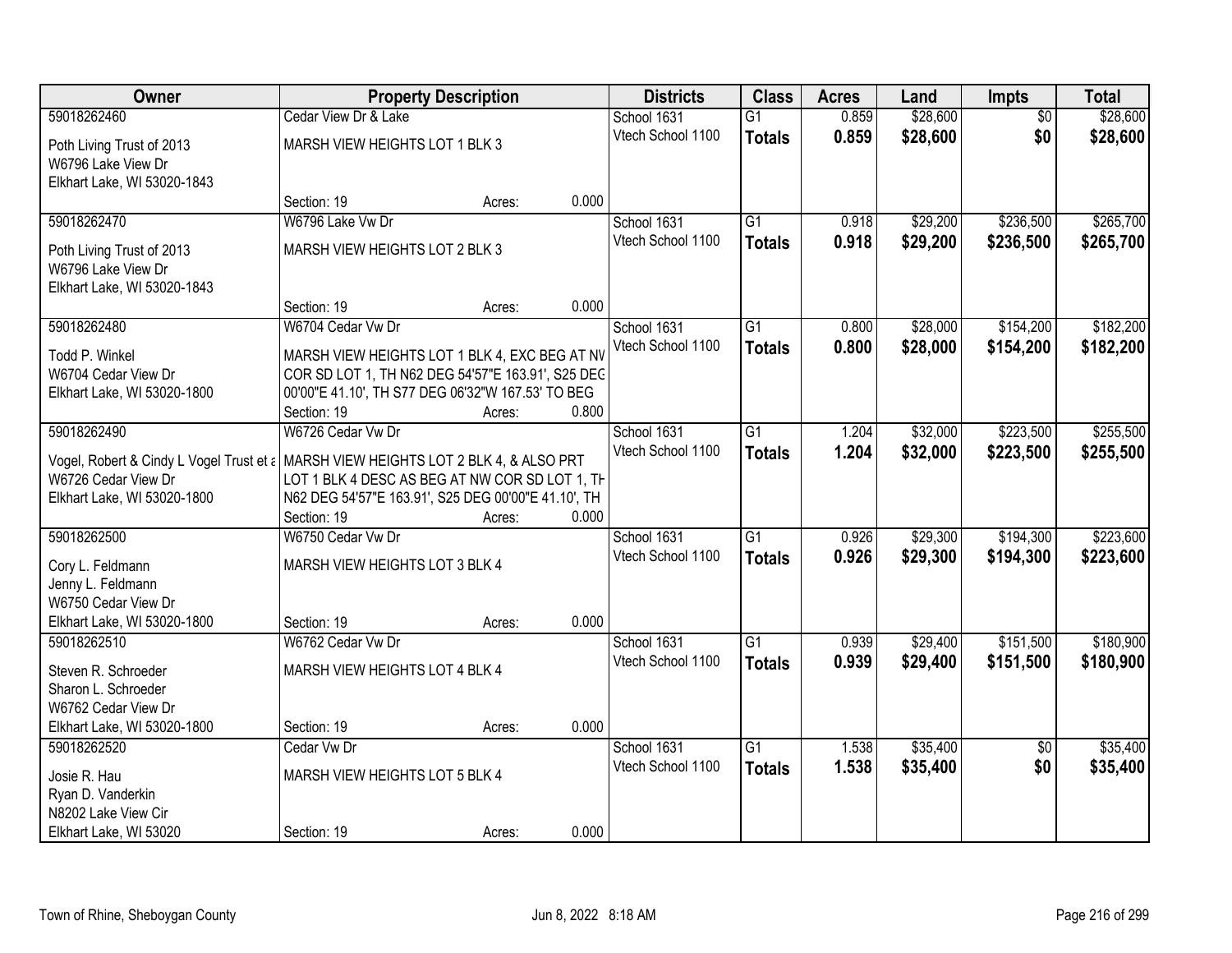| <b>Owner</b>                               | <b>Property Description</b>                        |        |       | <b>Districts</b>                 | <b>Class</b>    | <b>Acres</b> | Land      | <b>Impts</b> | <b>Total</b> |
|--------------------------------------------|----------------------------------------------------|--------|-------|----------------------------------|-----------------|--------------|-----------|--------------|--------------|
| 59018262530                                | N8202 Lake Vw Cir                                  |        |       | School 1631                      | $\overline{G1}$ | 0.684        | \$26,800  | \$305,200    | \$332,000    |
| Josie R. Hau                               | MARSH VIEW HEIGHTS LOT 6 BLK 4                     |        |       | Vtech School 1100                | <b>Totals</b>   | 0.684        | \$26,800  | \$305,200    | \$332,000    |
| Ryan D. Vanderkin                          |                                                    |        |       |                                  |                 |              |           |              |              |
| N8202 Lake View Cir                        |                                                    |        |       |                                  |                 |              |           |              |              |
| Elkhart Lake, WI 53020                     | Section: 19                                        | Acres: | 0.000 |                                  |                 |              |           |              |              |
| 59018262540                                | N8208 Lake Vw Cir                                  |        |       | School 1631                      | $\overline{G1}$ | 0.940        | \$29,400  | \$221,700    | \$251,100    |
|                                            |                                                    |        |       | Vtech School 1100                | <b>Totals</b>   | 0.940        | \$29,400  | \$221,700    | \$251,100    |
| Glenn A. Schmahl                           | MARSH VIEW HEIGHTS LOT 7 BLK 4                     |        |       |                                  |                 |              |           |              |              |
| Lori S. Schmahl                            |                                                    |        |       |                                  |                 |              |           |              |              |
| N8208 Lake View Cir                        | Section: 19                                        |        | 0.000 |                                  |                 |              |           |              |              |
| Elkhart Lake, WI 53020-1833<br>59018262550 | W6806 Cedar Vw Dr                                  | Acres: |       |                                  | G1              |              |           |              | \$254,500    |
|                                            |                                                    |        |       | School 1631<br>Vtech School 1100 |                 | 1.266        | \$32,700  | \$221,800    |              |
| David W. Olsen                             | MARSH VIEW HEIGHTS LOT 8 BLK 4                     |        |       |                                  | <b>Totals</b>   | 1.266        | \$32,700  | \$221,800    | \$254,500    |
| Kathleen L. Olsen                          |                                                    |        |       |                                  |                 |              |           |              |              |
| W6806 Cedar View Dr                        |                                                    |        |       |                                  |                 |              |           |              |              |
| Elkhart Lake, WI 53020-1801                | Section: 19                                        | Acres: | 0.000 |                                  |                 |              |           |              |              |
| 59018262555                                | Memorandum                                         |        |       | School 1631                      |                 |              |           |              |              |
| Resubdivision of Crystal Lake Park         | RE-SUB'D. OF CRYSTAL LAKE PARK LOCATED IN          |        |       | Vtech School 1100                | <b>Totals</b>   |              |           |              |              |
| Na                                         | S1/2 OF SE1/4 SEC. 31, ALSO IN THE W3/4 OF S1/2    |        |       |                                  |                 |              |           |              |              |
| Na, WI 99999                               | OF SEC 32 & THE SE NW OF                           |        |       |                                  |                 |              |           |              |              |
|                                            | Section: 32                                        | Acres: | 0.000 |                                  |                 |              |           |              |              |
| 59018262560                                | N7349 Crystal Isle Ln                              |        |       | Sanitary 7030                    | $\overline{G1}$ | 0.380        | \$407,400 | \$96,700     | \$504,100    |
|                                            |                                                    |        |       | School 1631                      | <b>Totals</b>   | 0.380        | \$407,400 | \$96,700     | \$504,100    |
| David Alex & Joyce E Armington Living      | RESUBD.CRYSTAL LAKE PARK TRS 1&2,A-18030 -         |        |       | Vtech School 1100                |                 |              |           |              |              |
| Trust 05-25-2007 et al                     | PRT BLK 1 (ISLAND)COM 1810.04'S & 1203.90'E OF     |        |       |                                  |                 |              |           |              |              |
| 2219 W Lyndale St Apt 1                    | W1/4 COR SEC 32 TH S89 DEG 01'06"W 16.01', S61     |        |       |                                  |                 |              |           |              |              |
| Chicago, IL 60647-3205                     | Section: 32                                        | Acres: | 0.380 |                                  |                 |              |           |              |              |
| 59018262570                                | N7347 Crystal Isle Ln                              |        |       | Sanitary 7030                    | $\overline{G1}$ | 0.000        | \$326,300 | \$46,400     | \$372,700    |
| Isabelle M Zohlen Zohlen Trust             | RE-SUB'D. OF CRYSTAL LAKE PARK PRT OF BLK          |        |       | School 1631                      | <b>Totals</b>   | 0.000        | \$326,300 | \$46,400     | \$372,700    |
| Isabelle M. Zohlen                         | 1, COM 1943.47'S & 1006.56' E OF W1/4 COR OF SEC   |        |       | Vtech School 1100                |                 |              |           |              |              |
| N161 W20313 Riverview Dr                   | 32, TH S18 DEG 26'W 63' M/L TO WATERS EDGE, NLY    |        |       |                                  |                 |              |           |              |              |
| Jackson, WI 53037-9286                     | Section: 32                                        | Acres: | 0.000 |                                  |                 |              |           |              |              |
| 59018262580                                | N7355 Crystal Isle Ln                              |        |       | Sanitary 7030                    | $\overline{G1}$ | 0.330        | \$450,500 | \$198,400    | \$648,900    |
| Jeffrey Parnell                            | RE-SUBD.OF CRYSTAL LAKE PARK PRT OF BLK            |        |       | School 1631                      | <b>Totals</b>   | 0.330        | \$450,500 | \$198,400    | \$648,900    |
| Michelle Parnell                           | 1(ISLAND)COM 1809.83'S & 1203.9'E OF W1/4 COR      |        |       | Vtech School 1100                |                 |              |           |              |              |
| 106 E Woodland Rd                          | SEC 32, TH S2 DEG 42'E 114.37'ON E LINE OF DR, S64 |        |       |                                  |                 |              |           |              |              |
| Lake Forest, IL 60045-1729                 | Section: 32                                        | Acres: | 0.330 |                                  |                 |              |           |              |              |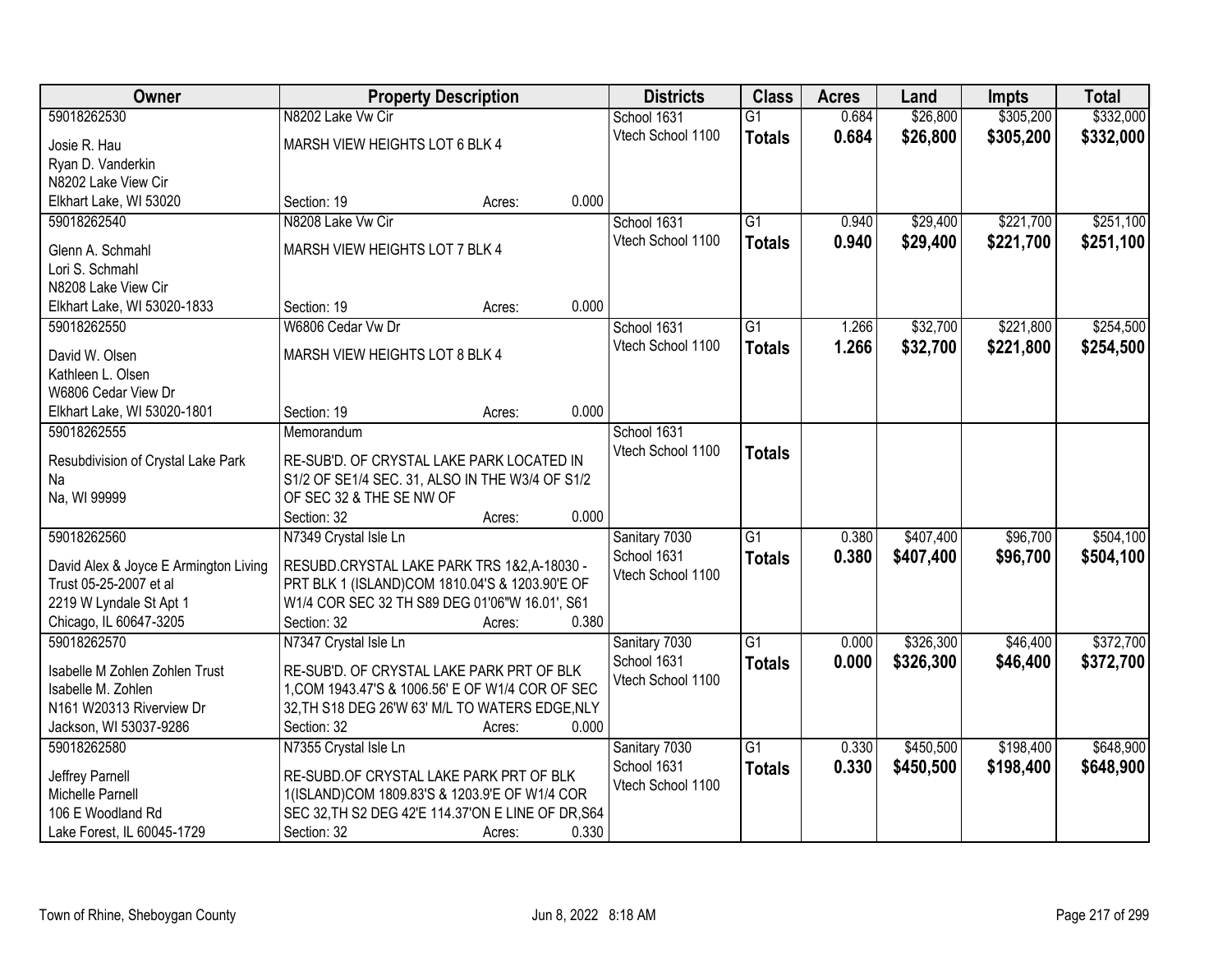| Owner                                        | <b>Property Description</b>                                                            | <b>Districts</b>  | <b>Class</b>    | <b>Acres</b> | Land      | <b>Impts</b> | <b>Total</b> |
|----------------------------------------------|----------------------------------------------------------------------------------------|-------------------|-----------------|--------------|-----------|--------------|--------------|
| 59018262590                                  | N7351 Crystal Isle Ln                                                                  | Sanitary 7030     | $\overline{G1}$ | 0.260        | \$298,900 | \$137,300    | \$436,200    |
| Rosemary Culverwell, Tr Culverwell           | RE-SUBD.OF CRYSTAL LAKE PARK PRT OF BLK                                                | School 1631       | <b>Totals</b>   | 0.260        | \$298,900 | \$137,300    | \$436,200    |
| Trust                                        | 1(ISLAND)COM 1976.43'S & 1135.26'E OF W1/4                                             | Vtech School 1100 |                 |              |           |              |              |
| 1929 S Ashland Ave                           | COR, SEC 32, TH S87 DEG 26'W 61.47', S18 DEG 26'W                                      |                   |                 |              |           |              |              |
| Park Ridge, IL 60068-5460                    | 0.000<br>Section: 32<br>Acres:                                                         |                   |                 |              |           |              |              |
| 59018262600                                  | N7353 Crystal Isle Ln                                                                  | Sanitary 7030     | $\overline{G1}$ | 0.400        | \$400,000 | \$102,800    | \$502,800    |
| Lori L. Baus                                 | RE-SUBD.OF CRYSTAL LAKE PARK PRT OF BLK                                                | School 1631       | <b>Totals</b>   | 0.400        | \$400,000 | \$102,800    | \$502,800    |
| Bradly S. Baus                               | 1(ISLAND)COM 1976.43'S & 1135.26' E OF W1/4                                            | Vtech School 1100 |                 |              |           |              |              |
| 350 Broadway St Apt 302                      | COR, SEC 32, TH N2 DEG 30'E 72.49', W 3', N3 DEG 11'                                   |                   |                 |              |           |              |              |
| Sheboygan Falls, WI 53085-1345               | 0.000<br>Section: 32<br>Acres:                                                         |                   |                 |              |           |              |              |
| 59018262610                                  | memorandumRd                                                                           | Sanitary 7030     | $\overline{X4}$ | 0.070        | \$0       | \$0          | \$0          |
|                                              |                                                                                        | School 1631       | <b>Totals</b>   | 0.070        | \$0       | \$0          | \$0          |
| <b>Crystal Bridge Homeowners Association</b> | RE-SUBD.OF CRYSTAL LAKE PARK THE PRIVATE                                               | Vtech School 1100 |                 |              |           |              |              |
| Inc                                          | BRIDGE WHICH EXT FROM ISLAND(DESC AS BLK                                               |                   |                 |              |           |              |              |
| 407 E Juniper Ct 98n                         | 1) TO THE MAINLAND.                                                                    |                   |                 |              |           |              |              |
| Mequon, WI 53092                             | 0.070<br>Section: 32<br>Acres:                                                         |                   |                 |              |           |              |              |
| 59018262620                                  | N7271 County Rd C                                                                      | Sanitary 7030     | $\overline{G1}$ | 0.686        | \$94,200  | \$81,400     | \$175,600    |
| Dennis L. Haubrich et al                     | RE-SUB'D. OF CRYSTAL LAKE PARK ALL OF                                                  | School 1631       | <b>Totals</b>   | 0.686        | \$94,200  | \$81,400     | \$175,600    |
| 9145 Cooper Rd                               | (ISLAND) BLK 2                                                                         | Vtech School 1100 |                 |              |           |              |              |
| Pleasant, PR WI 53158-5501                   |                                                                                        |                   |                 |              |           |              |              |
|                                              | 0.000<br>Section: 31<br>Acres:                                                         |                   |                 |              |           |              |              |
| 59018262630                                  | W6536 County Rd C                                                                      | Sanitary 7030     | $\overline{G1}$ | 0.000        | \$243,000 | \$62,700     | \$305,700    |
|                                              | Cline, Robert E & Ronna M Cline Trust ( RE-SUB'D. OF CRYSTAL LAKE PARK LOTS 1 & 2, BLK | School 1631       | <b>Totals</b>   | 0.000        | \$243,000 | \$62,700     | \$305,700    |
| al                                           | 3, EXC COM AT SW COR SD LOT 2, TH S72 DEG 50'E                                         | Vtech School 1100 |                 |              |           |              |              |
| 14354 Harbour Landings Dr 7b                 | 12.5', N29 DEG 34'E 19.86', N60 DEG 53'E 55'M/L TO                                     |                   |                 |              |           |              |              |
| Fort Myers, FL 33908-7908                    | 0.000<br>Section: 31<br>Acres:                                                         |                   |                 |              |           |              |              |
| 59018262640                                  | W6538 County Rd C                                                                      | Sanitary 7030     | $\overline{G1}$ | 0.000        | \$297,000 | \$75,500     | \$372,500    |
|                                              |                                                                                        | School 1631       | <b>Totals</b>   | 0.000        | \$297,000 | \$75,500     | \$372,500    |
| Steven J. Neumeyer                           | RE-SUB'D. OF CRYSTAL LAKE PARK PRT LOT 2, BLK                                          | Vtech School 1100 |                 |              |           |              |              |
| Susan K. Neumeyer                            | 3, COM AT SW COR SD LOT, TH S72 DEG 50'E                                               |                   |                 |              |           |              |              |
| 1644 Golf View Dr W                          | 12.5', N29 DEG 34'E 19.86', N60 DEG 53'E 55'M/L TO                                     |                   |                 |              |           |              |              |
| Sheboygan, WI 53083-3454                     | 0.000<br>Section: 31<br>Acres:                                                         |                   |                 |              |           |              |              |
| 59018262650                                  | W6540 County Rd C                                                                      | Sanitary 7030     | $\overline{G1}$ | 0.000        | \$435,000 | \$69,500     | \$504,500    |
| William Burgis Trust Agreement 12-19-1       | RE-SUBD OF CRYSTAL LAKE PARK LOTS 3 & 4, BLK                                           | School 1631       | <b>Totals</b>   | 0.000        | \$435,000 | \$69,500     | \$504,500    |
| Marcia Burgis Declaration of Trust           | 3, EXC THE W 5'OF SD LOT 4.                                                            | Vtech School 1100 |                 |              |           |              |              |
| 12-19-17                                     |                                                                                        |                   |                 |              |           |              |              |
| 412 N Ashland Ave                            | 0.000<br>Section: 31<br>Acres:                                                         |                   |                 |              |           |              |              |
| Park Ridge, IL 60068-3408                    |                                                                                        |                   |                 |              |           |              |              |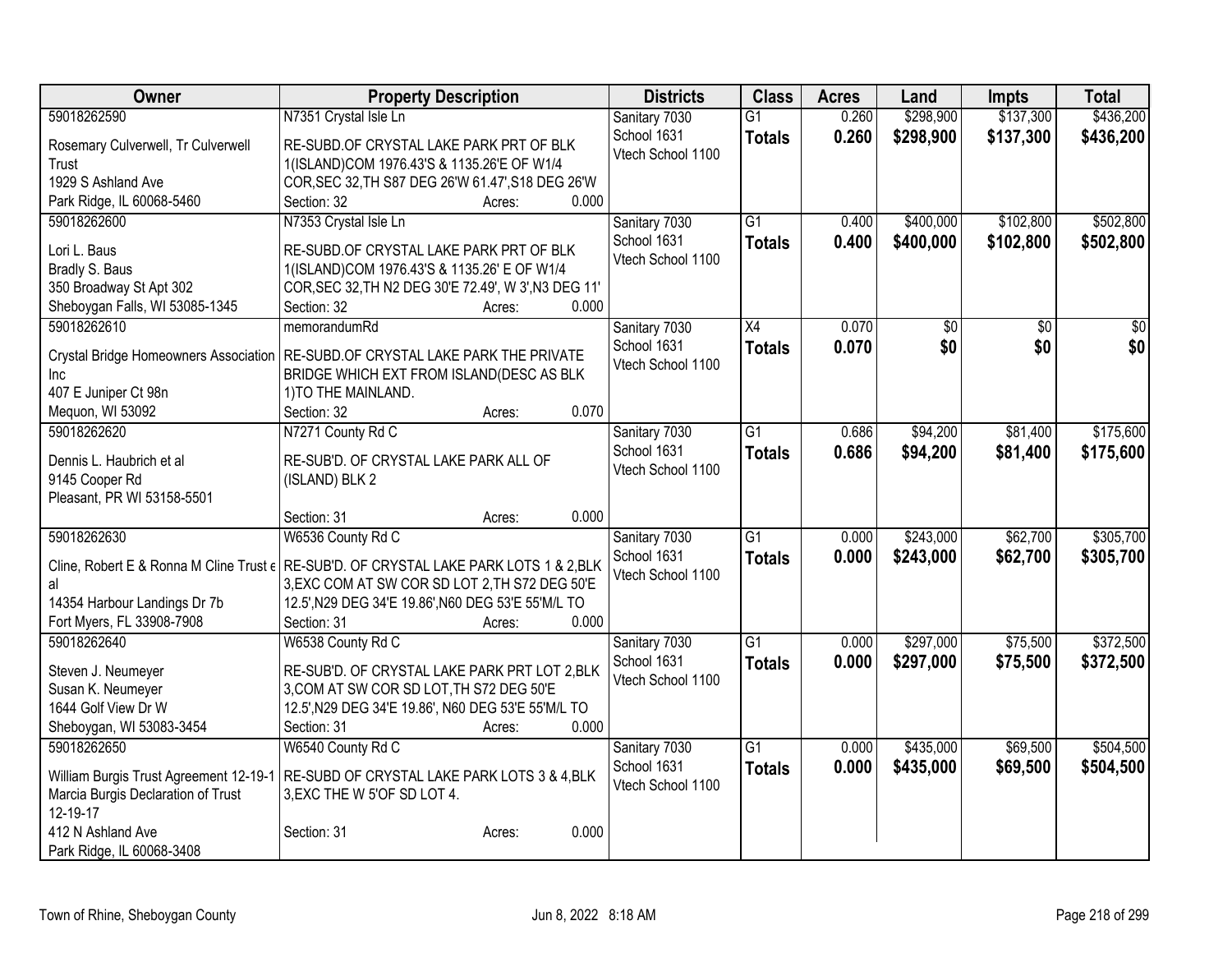| Owner                                                |                                                                                    | <b>Property Description</b> |       | <b>Districts</b>  | <b>Class</b>    | <b>Acres</b> | Land        | <b>Impts</b>    | <b>Total</b>    |
|------------------------------------------------------|------------------------------------------------------------------------------------|-----------------------------|-------|-------------------|-----------------|--------------|-------------|-----------------|-----------------|
| 59018262670                                          | W6544 County Rd C                                                                  |                             |       | Sanitary 7030     | $\overline{G1}$ | 0.000        | \$331,500   | \$123,500       | \$455,000       |
| Joshua T. Fogarty                                    | RE-SUB'D. OF CRYSTAL LAKE PARK W 5' OF LOT 4,                                      |                             |       | School 1631       | <b>Totals</b>   | 0.000        | \$331,500   | \$123,500       | \$455,000       |
| Jana M. Fogarty                                      | ALL OF LOT 5 & E1/2 OF LOT 6 BLK 3                                                 |                             |       | Vtech School 1100 |                 |              |             |                 |                 |
| W6544 County Rd C                                    |                                                                                    |                             |       |                   |                 |              |             |                 |                 |
| Plymouth, WI 53073-2731                              | Section: 31                                                                        | Acres:                      | 0.000 |                   |                 |              |             |                 |                 |
| 59018262680                                          | W6548 County Rd C                                                                  |                             |       | Sanitary 7030     | $\overline{G1}$ | 0.000        | \$405,000   | \$294,100       | \$699,100       |
|                                                      |                                                                                    |                             |       | School 1631       | <b>Totals</b>   | 0.000        | \$405,000   | \$294,100       | \$699,100       |
| Prekop Cottage, LLC                                  | RE-SUBD. OF CRYSTAL LAKE PARK W1/2 OF LOT 6,<br>ALL OF LOT 7 & E1/2 OF LOT 8 BLK 3 |                             |       | Vtech School 1100 |                 |              |             |                 |                 |
| 6036 N Berkeley Blvd<br>Whitefish Bay, WI 53217-4642 |                                                                                    |                             |       |                   |                 |              |             |                 |                 |
|                                                      | Section: 31                                                                        | Acres:                      | 0.000 |                   |                 |              |             |                 |                 |
| 59018262690                                          | W6554 County Rd C                                                                  |                             |       | Sanitary 7030     | $\overline{G1}$ | 0.000        | \$337,500   | \$278,400       | \$615,900       |
|                                                      |                                                                                    |                             |       | School 1631       | <b>Totals</b>   | 0.000        | \$337,500   | \$278,400       | \$615,900       |
| Michael I. Paulson                                   | RE-SUBD. OF CRYSTAL LAKE PARK W1/2 OF LOT 8 8                                      |                             |       | Vtech School 1100 |                 |              |             |                 |                 |
| Teresa A. Burkart                                    | ALL OF LOT 9 BLK 3                                                                 |                             |       |                   |                 |              |             |                 |                 |
| 4117 N Farwell Ave                                   |                                                                                    |                             |       |                   |                 |              |             |                 |                 |
| Shorewood, WI 53211-1754                             | Section: 31                                                                        | Acres:                      | 0.000 |                   |                 |              |             |                 |                 |
| 59018262700                                          | W6560 County Rd C                                                                  |                             |       | Sanitary 7030     | $\overline{G1}$ | 0.000        | \$210,000   | \$247,400       | \$457,400       |
| Gregory T. Sommersberger                             | RE-SUB'D. OF CRYSTAL LAKE PARK LOT 10, BLK                                         |                             |       | School 1631       | <b>Totals</b>   | 0.000        | \$210,000   | \$247,400       | \$457,400       |
| Carrie S. Sommersberger                              | 3, EXC COM 72'N OF SW COR SD LOT, TH N10 DEG                                       |                             |       | Vtech School 1100 |                 |              |             |                 |                 |
| 893 Tallgrass Dr                                     | 10'E 63'M/L, NWLY 15'M/L ALG SHORE, TH S 79'M/L TO                                 |                             |       |                   |                 |              |             |                 |                 |
| Grafton, WI 53024-9395                               | Section: 31                                                                        | Acres:                      | 0.000 |                   |                 |              |             |                 |                 |
| 59018262710                                          | W6562 County Rd C                                                                  |                             |       | Sanitary 7030     | $\overline{G1}$ | 0.000        | \$337,500   | \$227,100       | \$564,600       |
| Thomas C. Dinolfo                                    | RE-SUB'D. OF CRYSTAL LAKE PARK A-19217 - LOT                                       |                             |       | School 1631       | <b>Totals</b>   | 0.000        | \$337,500   | \$227,100       | \$564,600       |
| Patricia J. Dinolfo                                  | 11, BLK 3, & PRT LOT 10, SD BLK, COM 72'N OF SW                                    |                             |       | Vtech School 1100 |                 |              |             |                 |                 |
| W6562 County Rd C                                    | COR SD LOT 10, TH N10 DEG 10'E 63'M/L, NWLY                                        |                             |       |                   |                 |              |             |                 |                 |
| Plymouth, WI 53073-2731                              | Section: 31                                                                        | Acres:                      | 0.000 |                   |                 |              |             |                 |                 |
| 59018262720                                          | W6566 County Rd C                                                                  |                             |       | Sanitary 7030     | $\overline{G1}$ | 0.000        | \$405,000   | \$87,500        | \$492,500       |
|                                                      |                                                                                    |                             |       | School 1631       | <b>Totals</b>   | 0.000        | \$405,000   | \$87,500        | \$492,500       |
| Myron Praeger                                        | RE-SUB'D. OF CRYSTAL LAKE PARK LOT 12 BLK 3                                        |                             |       | Vtech School 1100 |                 |              |             |                 |                 |
| Joyce Praeger                                        |                                                                                    |                             |       |                   |                 |              |             |                 |                 |
| 641 N Sauk Dr                                        |                                                                                    |                             |       |                   |                 |              |             |                 |                 |
| Port Washington, WI 53074-1536                       | Section: 31                                                                        | Acres:                      | 0.000 |                   |                 |              |             |                 |                 |
| 59018262730                                          | Bay Rd                                                                             |                             |       | Sanitary 7030     | $\overline{X4}$ | 0.000        | $\sqrt{50}$ | $\overline{50}$ | $\overline{50}$ |
| Town of Rhine                                        | RE-SUB'D. OF CRYSTAL LAKE PARK PRT OF LOTS                                         |                             |       | School 1631       | <b>Totals</b>   | 0.000        | \$0         | \$0             | \$0             |
| W5250 County Rd Ff                                   | 13 & 14, BLK 3, COM 90'W & 140'N OF SE COR LOT                                     |                             |       | Vtech School 1100 |                 |              |             |                 |                 |
| Elkhart Lake, WI 53020-2020                          | 13, TH W 275'TO SELY LINE OF PRIV RD, SELY ON                                      |                             |       |                   |                 |              |             |                 |                 |
|                                                      | Section: 31                                                                        | Acres:                      | 0.000 |                   |                 |              |             |                 |                 |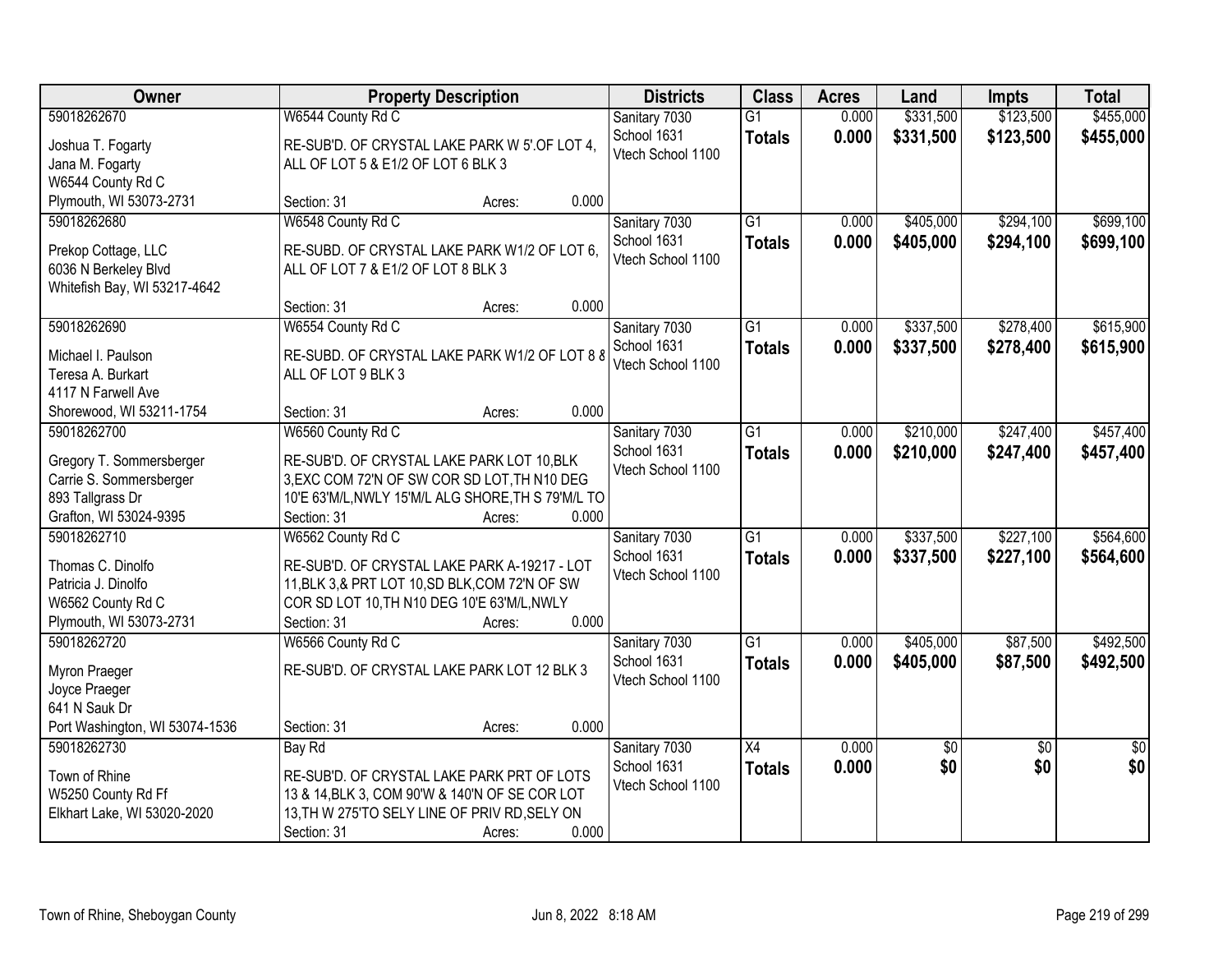| Owner                                   | <b>Property Description</b>                             | <b>Districts</b>                 | <b>Class</b>    | <b>Acres</b> | Land            | <b>Impts</b>    | <b>Total</b>    |
|-----------------------------------------|---------------------------------------------------------|----------------------------------|-----------------|--------------|-----------------|-----------------|-----------------|
| 59018262740                             | N7334 Bay Rd                                            | Sanitary 7030                    | $\overline{G1}$ | 0.510        | \$66,000        | \$269,700       | \$335,700       |
| Emigholz Trust, Nicholas W & Patricia T | RE-SUBD.OF CRYSTAL LAKE PARK PRT LOT 13, BLK            | School 1631                      | <b>Totals</b>   | 0.510        | \$66,000        | \$269,700       | \$335,700       |
| Emigholz Etal                           | 3, COM AT SE COR SD LOT 13, TH W 90', N 208.21',        | Vtech School 1100                |                 |              |                 |                 |                 |
| Nicholas W & Patrici T Emigholz Trust   | N53 DEG 50'17" E 110.39', S04 DEG 10'33"E 10.55', TH    |                                  |                 |              |                 |                 |                 |
| 13329 SE 95th St                        | Section: 31<br>0.510<br>Acres:                          |                                  |                 |              |                 |                 |                 |
| Renton, WA 98058-7769                   |                                                         |                                  |                 |              |                 |                 |                 |
| 59018262750                             | N7326 Bay Rd                                            | Sanitary 7030                    | $\overline{G1}$ | 0.000        | \$329,400       | \$158,000       | \$487,400       |
| Christopher C & Joanne Z Heyer Trust    | RE-SUBD OF CRYSTAL LAKE PARK PRT LOTS 13 &              | School 1631                      | <b>Totals</b>   | 0.000        | \$329,400       | \$158,000       | \$487,400       |
| $9 - 26 - 16$                           | 14, BLK 3, COM 170'N & 210'W OF SE COR LOT 13, BLK      | Vtech School 1100                |                 |              |                 |                 |                 |
| 1044 N Marion St                        | 3, TH W 50', N 142'TO SHORE OF CRYSTAL LAKE, ELY        |                                  |                 |              |                 |                 |                 |
| Oak Park, IL 60302-1373                 | 0.000<br>Section: 31<br>Acres:                          |                                  |                 |              |                 |                 |                 |
| 59018262760                             | N7304 Bay Rd                                            | Sanitary 7030                    | $\overline{G1}$ | 0.340        | \$364,000       | \$324,500       | \$688,500       |
|                                         |                                                         | School 1631                      | <b>Totals</b>   | 0.340        | \$364,000       | \$324,500       | \$688,500       |
| Owen C. Johnson                         | RE-SUB'D.OF CRYSTAL LAKE PARK PRT LOTS 13 &             | Vtech School 1100                |                 |              |                 |                 |                 |
| Gaile D. Johnson                        | 14, BLK 3, COM 170'N & 280'W OF SE COR LOT 13, BLK      |                                  |                 |              |                 |                 |                 |
| 721 Shadow Lake Ln                      | 3, TH W 88.5', N TO SHORE OF CRYSTAL LAKE, ELY          |                                  |                 |              |                 |                 |                 |
| Naples, FL 34108-8564                   | 0.000<br>Section: 31<br>Acres:                          |                                  |                 |              |                 |                 |                 |
| 59018262780                             | N7328 Bay Rd                                            | Sanitary 7030                    | $\overline{G1}$ | 0.160        | \$272,700       | \$82,600        | \$355,300       |
| Geraldine E. Novotny                    | RE-SUB'DOF CRYSTAL LAKE PARK PRT LOTS 13 &              | School 1631<br>Vtech School 1100 | <b>Totals</b>   | 0.160        | \$272,700       | \$82,600        | \$355,300       |
| 32 Cedar Ln                             | 14, BLK 3, COM 160'W & 170'N OF SE COR LOT 13, BLK      |                                  |                 |              |                 |                 |                 |
| Elkhart Lake, WI 53020-1960             | 3, TH W 50', N 133.65' TO SHORE OF CRYSTAL              |                                  |                 |              |                 |                 |                 |
|                                         | 0.160<br>Section: 31<br>Acres:                          |                                  |                 |              |                 |                 |                 |
| 59018262800                             | W6602 County Rd C                                       | Sanitary 7030                    | G1              | 0.500        | \$125,000       | \$145,000       | \$270,000       |
| Richard D. Dresang                      | RE-SUB'D.OF CRYSTAL LAKE PARK PRT OF LOT                | School 1631                      | <b>Totals</b>   | 0.500        | \$125,000       | \$145,000       | \$270,000       |
| Alison L. Dresang                       | 14, BLK 3, COM IN ELY LINE OF CRYSTAL LAKE DR           | Vtech School 1100                |                 |              |                 |                 |                 |
| 1357 Kanturk Ln                         | 30'NWLY OF SW COR LOT 13 TH NWLY ALONG SD               |                                  |                 |              |                 |                 |                 |
| Hartford, WI 53027-9769                 | 0.000<br>Section: 31<br>Acres:                          |                                  |                 |              |                 |                 |                 |
| 59018262810                             | N7302 Bay Rd                                            | Sanitary 7030                    | $\overline{G1}$ | 0.000        | \$160,000       | \$105,500       | \$265,500       |
|                                         |                                                         | School 1631                      | <b>Totals</b>   | 0.000        | \$160,000       | \$105,500       | \$265,500       |
| Richard K. Hed                          | RE-SUB'D. OF CRYSTAL LAKE PARK PRT OF LOT               | Vtech School 1100                |                 |              |                 |                 |                 |
| N7302 Bay Rd                            | 14, BLK 3, COM N51 DEG 30'W 30'FROM SW COR LOT          |                                  |                 |              |                 |                 |                 |
| Plymouth, WI 53073-2749                 | 13, BLK 3, TH N38 DEG 30'E 191.13', S89 DEG 48'15"E     |                                  |                 |              |                 |                 |                 |
|                                         | 0.000<br>Section: 31<br>Acres:                          |                                  |                 |              |                 |                 |                 |
| 59018262820                             | Bay Rd                                                  | School 1631                      | $\overline{X4}$ | 0.000        | $\overline{60}$ | $\overline{30}$ | $\overline{50}$ |
| Wisconsin Public Service Corp           | RE-SUBD OF CRYSTAL LAKE PARK PRT OF LOTS 13             | Vtech School 1100                | <b>Totals</b>   | 0.000        | \$0             | \$0             | \$0             |
| <b>PO Box 700</b>                       | & 14, BLK 3, COM AT SW COR SD LOT 13, TH N38 DEG        |                                  |                 |              |                 |                 |                 |
| Green Bay, WI 54305-0700                | 30'E 12.7', N89 DEG 44'E 32.2', SO DEG 16'E 10', TH S89 |                                  |                 |              |                 |                 |                 |
|                                         | 0.000<br>Section: 31<br>Acres:                          |                                  |                 |              |                 |                 |                 |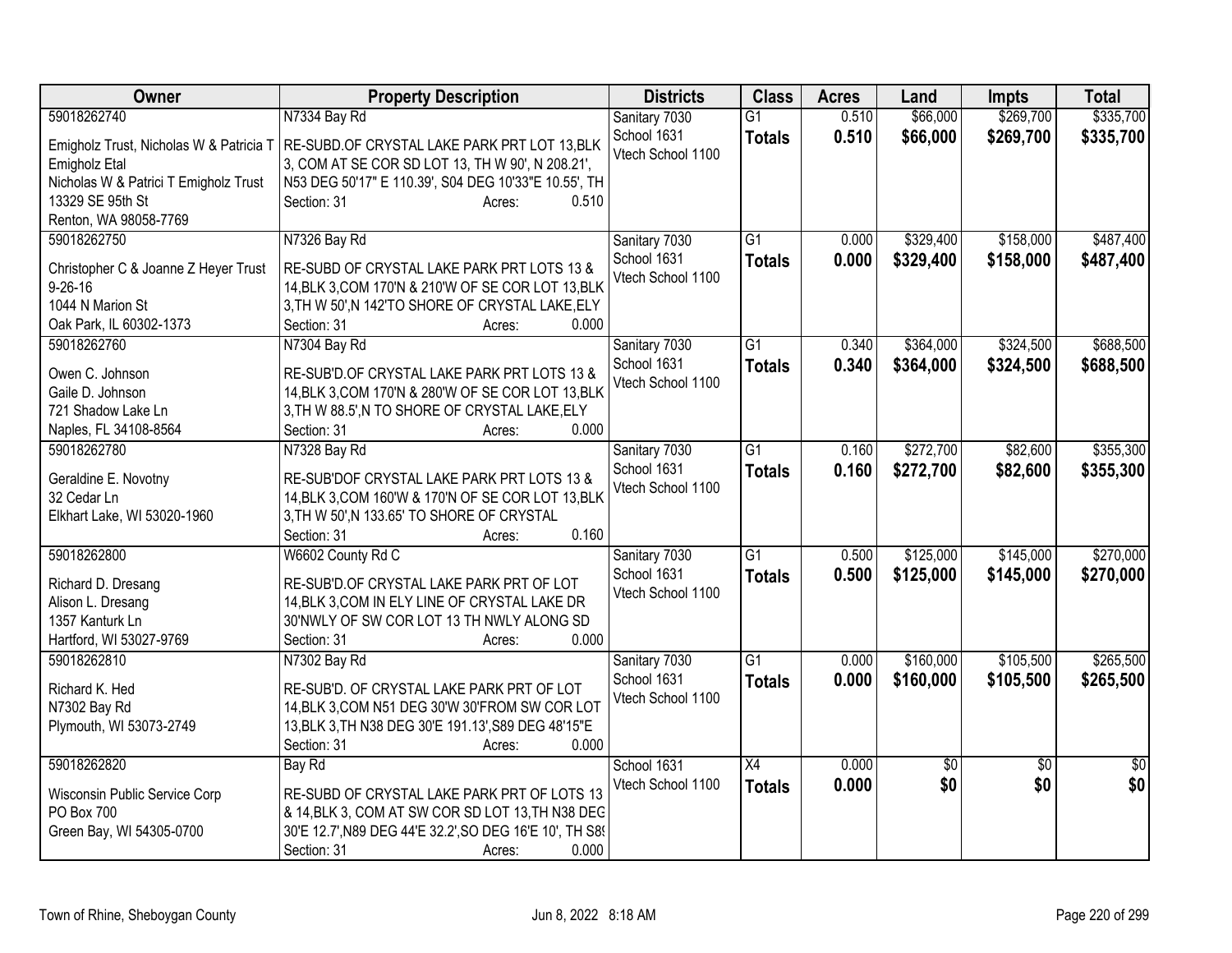| Owner                         | <b>Property Description</b>                                             | <b>Districts</b>  | <b>Class</b>    | <b>Acres</b> | Land      | <b>Impts</b> | <b>Total</b> |
|-------------------------------|-------------------------------------------------------------------------|-------------------|-----------------|--------------|-----------|--------------|--------------|
| 59018262830                   | W6574 County Rd C                                                       | Sanitary 7030     | $\overline{G1}$ | 0.340        | \$62,800  | \$96,600     | \$159,400    |
| Judy L. Rosynek               | RE-SUBD.OF CRYSTAL LAKE PARK THE W 105'OF                               | School 1631       | <b>Totals</b>   | 0.340        | \$62,800  | \$96,600     | \$159,400    |
| Eric D. Rosynek               | THE E 195'OF THE S 140'OF LOT 13 BLK 3                                  | Vtech School 1100 |                 |              |           |              |              |
| W336 S8586 County Rd E        |                                                                         |                   |                 |              |           |              |              |
| Mukwonago, WI 53149-9307      | 0.340<br>Section: 31<br>Acres:                                          |                   |                 |              |           |              |              |
| 59018262831                   | Bay Rd & County Rd                                                      | Sanitary 7030     | $\overline{G1}$ | 0.580        | \$72,400  | \$0          | \$72,400     |
| George Specht                 | RE-SUBD OF CRYSTAL LAKE PARK LOT 2 CSM V12 F                            | School 1631       | <b>Totals</b>   | 0.580        | \$72,400  | \$0          | \$72,400     |
| Geraldine Novotny-Specht      | 208 - PRT LOTS 13 & 14, BLK 3, COM N89 DEG 22'20"W                      | Vtech School 1100 |                 |              |           |              |              |
| 32 Cedar Ln                   | 231.82'FROM SE COR, SD LOT 13, TH CONT N89 DEG                          |                   |                 |              |           |              |              |
| Elkhart Lake, WI 53020-1960   | 0.580<br>Section: 31<br>Acres:                                          |                   |                 |              |           |              |              |
| 59018262832                   | N7327 Bay Rd                                                            | Sanitary 7030     | G1              | 0.130        | \$35,400  | \$9,900      | \$45,300     |
|                               |                                                                         | School 1631       | <b>Totals</b>   | 0.130        | \$35,400  | \$9,900      | \$45,300     |
| Prekop Cottage, LLC           | RE-SUBD OF CRYSTAL LAKE PARK OUTLOT 1 CSM                               | Vtech School 1100 |                 |              |           |              |              |
| 6036 N Berkeley Blvd          | V12 P 208 - PRT LOTS 13 & 14, BLK 3, COM N89 DEG                        |                   |                 |              |           |              |              |
| Whitefish Bay, WI 53217-4642  | 22'20"W 195'FROM SE COR, SD LOT 13, TH CONT N89                         |                   |                 |              |           |              |              |
|                               | 0.130<br>Section: 31<br>Acres:                                          |                   |                 |              |           |              |              |
| 59018262840                   | N7332 Bay Rd                                                            | Sanitary 7030     | G1              | 0.230        | \$360,000 | \$238,800    | \$598,800    |
| John Lyle Steffan Trust Etal  | RE-SUB'D. OF CRYSTAL LAKE PARK A-16738 &                                | School 1631       | <b>Totals</b>   | 0.230        | \$360,000 | \$238,800    | \$598,800    |
| 5000 Royal Marco Way Unit 636 | OTHER LANDS - PRT LOT 13, BLK 3, COM 100'W &                            | Vtech School 1100 |                 |              |           |              |              |
| Marco Island, FL 34145-7802   | 236'N OF SE COR SD LOT, TH E 50', N52 DEG 55'E                          |                   |                 |              |           |              |              |
|                               | 0.230<br>Section: 31<br>Acres:                                          |                   |                 |              |           |              |              |
| 59018262850                   | N7330 Bay Rd                                                            | Sanitary 7030     | $\overline{G1}$ | 0.000        | \$264,000 | \$207,900    | \$471,900    |
| Opel's Gem, LLC               | RE-SUB'D. OF CRYSTAL LAKE PARK PRT LOT 13, BLK                          | School 1631       | <b>Totals</b>   | 0.000        | \$264,000 | \$207,900    | \$471,900    |
| 3491 Pointe Creek Ct Apt 202  | 3, COM 100'W & 201'N OF SE COR SD LOT, TH W 60', N                      | Vtech School 1100 |                 |              |           |              |              |
| Bonita Spgs, FL 34134-2026    | 111'TO LAKE SHORE, ELY ALG LAKE SHORE TO PNT                            |                   |                 |              |           |              |              |
|                               | 0.000<br>Section: 31<br>Acres:                                          |                   |                 |              |           |              |              |
| 59018262860                   | N7305 County Rd CJ                                                      | Sanitary 7030     | $\overline{G1}$ | 0.470        | \$192,000 | \$132,900    | \$324,900    |
|                               |                                                                         | School 1631       | <b>Totals</b>   | 0.470        | \$192,000 | \$132,900    | \$324,900    |
| Rad Investments, LLC          | RESUBD OF CRYSTAL LAKE PARK TRACT 2 CSM V 3                             | Vtech School 1100 |                 |              |           |              |              |
| PO Box 425                    | P 334 - PRT LOTS 14 & 15, BLK 3, COM S89 DEG                            |                   |                 |              |           |              |              |
| Jackson, WI 53037             | 28'10"E 1328.48'& N 57.57'FROM S1/4 COR SD SEC,<br>0.470<br>Section: 31 |                   |                 |              |           |              |              |
| 59018262870                   | Acres:<br>N7311 County Rd CJ                                            | Sanitary 7030     | $\overline{G1}$ | 0.280        | \$56,100  | \$99,200     | \$155,300    |
|                               |                                                                         | School 1631       |                 | 0.280        |           | \$99,200     |              |
| Karen L. Kuhlman              | RE-SUBD OF CRYSTAL LAKE PARK TR 1,CSM V 3 P                             | Vtech School 1100 | <b>Totals</b>   |              | \$56,100  |              | \$155,300    |
| 3120 S Business Dr # 188      | 334 - PRT LOT 14 & 15, BLK 3, COM AT NE COR LOT                         |                   |                 |              |           |              |              |
| Sheboygan, WI 53081-6524      | 15, TH E 110'ALG N LN LOT 15, S11 DEG 35'W                              |                   |                 |              |           |              |              |
|                               | 0.280<br>Section: 31<br>Acres:                                          |                   |                 |              |           |              |              |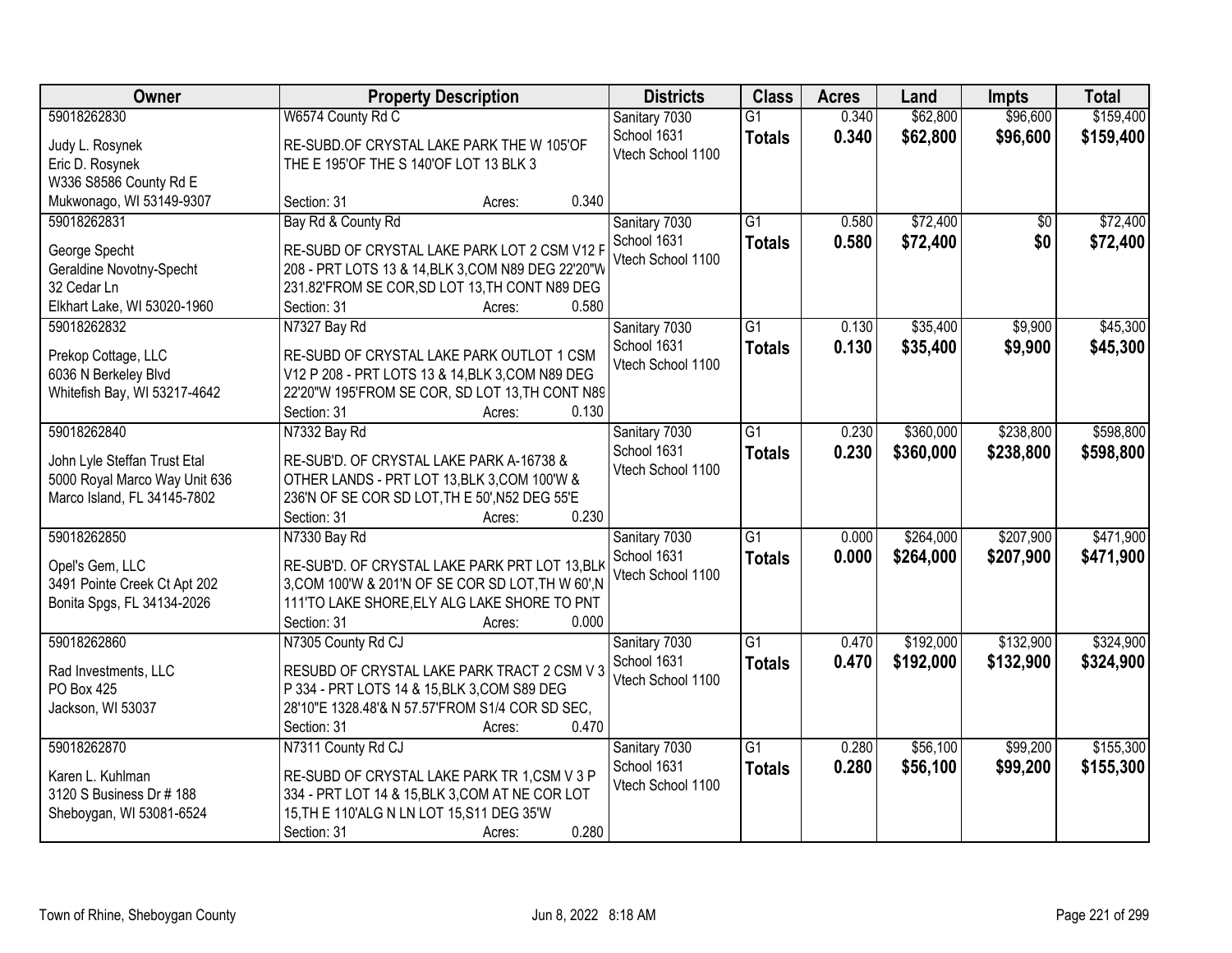| Owner                                     | <b>Property Description</b>                                                                      |                 | <b>Districts</b>  | <b>Class</b>    | <b>Acres</b> | Land      | <b>Impts</b> | <b>Total</b> |
|-------------------------------------------|--------------------------------------------------------------------------------------------------|-----------------|-------------------|-----------------|--------------|-----------|--------------|--------------|
| 59018262880                               | N7315 County Rd CJ                                                                               |                 | Sanitary 7030     | $\overline{G1}$ | 0.210        | \$200,000 | \$102,100    | \$302,100    |
| Byrne, Thomas R & Lina M Byrne Trust      | RE-SUB'D. OF CRYSTAL LAKE PARK LOT 16 BLK 3                                                      |                 | School 1631       | <b>Totals</b>   | 0.210        | \$200,000 | \$102,100    | \$302,100    |
| et al                                     |                                                                                                  |                 | Vtech School 1100 |                 |              |           |              |              |
| 119 S Spring St                           |                                                                                                  |                 |                   |                 |              |           |              |              |
| Prt Washingtn, WI 53074-2058              | Section: 31                                                                                      | 0.210<br>Acres: |                   |                 |              |           |              |              |
| 59018262890                               | N7317 County Rd CJ                                                                               |                 | Sanitary 7030     | $\overline{G1}$ | 0.210        | \$200,000 | \$106,000    | \$306,000    |
| Mark J. Curran                            | RE-SUB'D. OF CRYSTAL LAKE PARK LOT 17 BLK 3                                                      |                 | School 1631       | <b>Totals</b>   | 0.210        | \$200,000 | \$106,000    | \$306,000    |
| Lynn M. Curran                            |                                                                                                  |                 | Vtech School 1100 |                 |              |           |              |              |
| 1738 N 71st St                            |                                                                                                  |                 |                   |                 |              |           |              |              |
| Wauwatosa, WI 53213-2346                  | Section: 31                                                                                      | 0.210<br>Acres: |                   |                 |              |           |              |              |
| 59018262905                               | N7329 County Rd CJ                                                                               |                 | Sanitary 7030     | G1              | 1.700        | \$798,600 | \$327,800    | \$1,126,400  |
| Dale B. Tompkins                          | RESUBDIVISION OF CRYSTAL LAKE PARK - LOT 2                                                       |                 | School 1631       | <b>Totals</b>   | 1.700        | \$798,600 | \$327,800    | \$1,126,400  |
| Beth M. Tompkins                          | CSM V19 P129-30 #1669597 - PRT LOTS 18-23, BLK 3                                                 |                 | Vtech School 1100 |                 |              |           |              |              |
| N7329 County Rd Cj                        | & ALSO INCL PRT LOT 1 CSM V19 P129-30 DESC AS                                                    |                 |                   |                 |              |           |              |              |
| Plymouth, WI 53073-2734                   | Section: 31                                                                                      | 1.700<br>Acres: |                   |                 |              |           |              |              |
| 59018262906                               | County Rd CJ                                                                                     |                 | Sanitary 7030     | G1              | 0.620        | \$435,500 | $\sqrt[6]{}$ | \$435,500    |
|                                           |                                                                                                  |                 | School 1631       | <b>Totals</b>   | 0.620        | \$435,500 | \$0          | \$435,500    |
| Cristallo, LLC<br>N7363 Crystal Isle Ln   | RESUBDIVISION OF CRYSTAL LAKE PARK - PRT LOT<br>1 CSM V19 P129-30 #1669597 - PRT LOTS 18-23, BLK |                 | Vtech School 1100 |                 |              |           |              |              |
| Plymouth, WI 53073-2751                   | 3, EXC PRT LOT 1 SD CSM CONV BY #1998750 &                                                       |                 |                   |                 |              |           |              |              |
|                                           | Section: 31                                                                                      | 0.620<br>Acres: |                   |                 |              |           |              |              |
| 59018262961                               | N7341 County Rd CJ                                                                               |                 | Sanitary 7030     | $\overline{G1}$ | 0.570        | \$498,100 | \$376,000    | \$874,100    |
|                                           |                                                                                                  |                 | School 1631       | <b>Totals</b>   | 0.570        | \$498,100 | \$376,000    | \$874,100    |
| Jeffrey R. Schwager<br>Marcia K. Schwager | RE-SUBD OF CRYSTAL LAKE PARK LOTS 24 &<br>25, BLK 3 & PRT LOT 1 CSM V19 P 129/130 #1669597       |                 | Vtech School 1100 |                 |              |           |              |              |
| N7341 County Rd Cj                        | BEING PRT LOTS 22 & 23 SD BLK 3 SD SUBD DESC                                                     |                 |                   |                 |              |           |              |              |
| Plymouth, WI 53073-2734                   | Section: 31                                                                                      | 0.570<br>Acres: |                   |                 |              |           |              |              |
| 59018263010                               | N7351 County Rd CJ                                                                               |                 | Sanitary 7030     | $\overline{G1}$ | 0.860        | \$545,300 | \$439,500    | \$984,800    |
|                                           |                                                                                                  |                 | School 1631       | <b>Totals</b>   | 0.860        | \$545,300 | \$439,500    | \$984,800    |
| <b>Bert Sartori</b>                       | RE-SUBD OF CRYSTAL LAKE PARK LOT 1 CSM V17 F                                                     |                 | Vtech School 1100 |                 |              |           |              |              |
| Laurel Sartori<br>N7351 County Rd Cj      | 88-89, #1579514 - LOTS 26,27,28,29 & 30,BLK 3.                                                   |                 |                   |                 |              |           |              |              |
| Plymouth, WI 53073-2734                   | Section: 31                                                                                      | 0.860<br>Acres: |                   |                 |              |           |              |              |
| 59018263030                               | N7353 County Rd CJ                                                                               |                 | Sanitary 7030     | $\overline{G1}$ | 1.345        | \$572,000 | \$104,700    | \$676,700    |
|                                           |                                                                                                  |                 | School 1631       | <b>Totals</b>   | 1.345        | \$572,000 | \$104,700    | \$676,700    |
| Tr of R & E Kole Decl Tr et al            | RE-SUB'D. OF CRYSTAL LAKE PARK LOT 31, BLK                                                       |                 | Vtech School 1100 |                 |              |           |              |              |
| 7450 Olivetas Ave                         | 3, ALSO COM IN ELY LN CRYSTAL LAKE DR AT NWLY                                                    |                 |                   |                 |              |           |              |              |
| La Jolla, CA 92037-4924                   | COR SD LOT 31, TH ELY TO PNT ON SHORE OF                                                         |                 |                   |                 |              |           |              |              |
|                                           | Section: 31                                                                                      | 0.000<br>Acres: |                   |                 |              |           |              |              |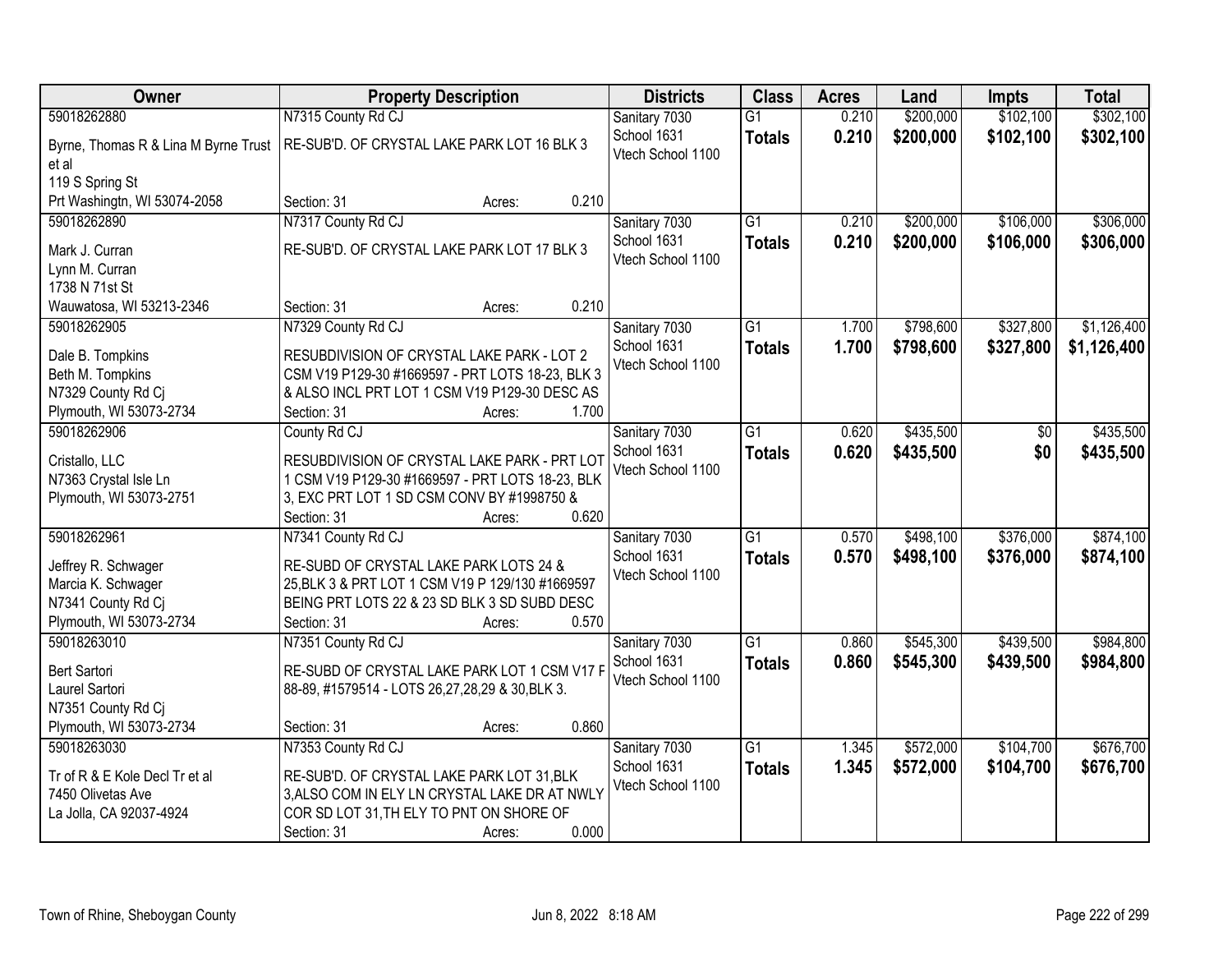| Owner                                                                               |                                                                                                                                                                      | <b>Property Description</b> |       | <b>Districts</b>                                  | <b>Class</b>                     | <b>Acres</b>   | Land                   | <b>Impts</b>           | <b>Total</b>           |
|-------------------------------------------------------------------------------------|----------------------------------------------------------------------------------------------------------------------------------------------------------------------|-----------------------------|-------|---------------------------------------------------|----------------------------------|----------------|------------------------|------------------------|------------------------|
| 59018263050                                                                         | N7399 County Rd CJ                                                                                                                                                   |                             |       | Sanitary 7030                                     | $\overline{G1}$                  | 0.000          | \$300,000              | \$275,900              | \$575,900              |
| Scott William Dale 2017 Living Trust<br>18 Rockview Dr<br>Santa Cruz, CA 95062-5412 | RE-SUB'D. OF CRYSTAL LAKE PARK LOT 55 BLK 3                                                                                                                          |                             |       | School 1631<br>Vtech School 1100                  | <b>Totals</b>                    | 0.000          | \$300,000              | \$275,900              | \$575,900              |
|                                                                                     | Section: 32                                                                                                                                                          | Acres:                      | 0.000 |                                                   |                                  |                |                        |                        |                        |
| 59018263060                                                                         | County Rd CJ                                                                                                                                                         |                             |       | Sanitary 7030                                     | $\overline{G1}$                  | 0.055          | \$60,000               | \$0                    | \$60,000               |
| Eric M. Rost<br>N7404 County Rd Cj<br>Plymouth, WI 53073-2735                       | RE-SUB'D. OF CRYSTAL LAKE PARK WLY 10' OF LOT<br>56 BLK 3                                                                                                            |                             |       | School 1631<br>Vtech School 1100                  | <b>Totals</b>                    | 0.055          | \$60,000               | \$0                    | \$60,000               |
|                                                                                     | Section: 32                                                                                                                                                          | Acres:                      | 0.000 |                                                   |                                  |                |                        |                        |                        |
| 59018263070                                                                         | N7405 County Rd CJ                                                                                                                                                   |                             |       | Sanitary 7030                                     | $\overline{G1}$                  | 0.000          | \$252,000              | \$303,400              | \$555,400              |
| David R Sachse Trust<br>S2, LLC<br>2428 N 3rd St<br>Sheboygan, WI 53083-5005        | RE-SUB'D. OF CRYSTAL LAKE PARK INCL OL 1,CSM<br>V 8 P 133 - LOT (EXC WLY 10')56, BLK 3, & PRT LOTS<br>14 & 15, CRYSTAL LK HTS, COM 148.13'S OF NE COR<br>Section: 32 | Acres:                      | 0.000 | School 1631<br>Vtech School 1100                  | <b>Totals</b>                    | 0.000          | \$252,000              | \$303,400              | \$555,400              |
| 59018263080                                                                         | N7407 County Rd CJ                                                                                                                                                   |                             |       | Sanitary 7030                                     | $\overline{G1}$                  | 0.000          | \$300,000              | \$1,007,200            | \$1,307,200            |
| Sandra J Sachse Trust<br>2428 N 3rd St<br>Sheboygan, WI 53083-5005                  | RE-SUB'D. OF CRYSTAL LAKE PARK LOT 57 BLK 3                                                                                                                          |                             |       | School 1631<br>Vtech School 1100                  | <b>Totals</b>                    | 0.000          | \$300,000              | \$1,007,200            | \$1,307,200            |
|                                                                                     | Section: 32                                                                                                                                                          | Acres:                      | 0.000 |                                                   |                                  |                |                        |                        |                        |
| 59018263090<br>Karol A. Joslyn<br>Daniel V. Joslyn<br>N7409 County Rd Ci            | N7409 County Rd CJ<br>RE-SUB'D. OF CRYSTAL LAKE PARK LOT 58 AND<br>THE W1/2 OF LOT 59 BLK 3                                                                          |                             |       | Sanitary 7030<br>School 1631<br>Vtech School 1100 | $\overline{G1}$<br><b>Totals</b> | 0.000<br>0.000 | \$387,000<br>\$387,000 | \$334,800<br>\$334,800 | \$721,800<br>\$721,800 |
| Plymouth, WI 53073-2736                                                             | Section: 32                                                                                                                                                          | Acres:                      | 0.000 |                                                   |                                  |                |                        |                        |                        |
| 59018263100                                                                         | N7413 County Rd CJ                                                                                                                                                   |                             |       | Sanitary 7030                                     | $\overline{G1}$                  | 0.000          | \$384,000              | \$121,500              | \$505,500              |
| Dan E. Bacin<br>62 Deer Path Trl<br>Burr Ridge, IL 60527-6324                       | RE-SUBD. OF CRYSTAL LAKE PARK THE E1/2 OF<br>LOT 59 & ALL OF LOT 60 BLK 3                                                                                            |                             |       | School 1631<br>Vtech School 1100                  | <b>Totals</b>                    | 0.000          | \$384,000              | \$121,500              | \$505,500              |
|                                                                                     | Section: 32                                                                                                                                                          | Acres:                      | 0.000 |                                                   |                                  |                |                        |                        |                        |
| 59018263110                                                                         | N7415 County Rd CJ                                                                                                                                                   |                             |       | Sanitary 7030                                     | $\overline{G1}$                  | 0.000          | \$306,000              | \$180,700              | \$486,700              |
| Sandra L. Graumann<br>N7415 County Rd Cj<br>Plymouth, WI 53073-2736                 | RE-SUB'D. OF CRYSTAL LAKE PARK LOT 61 BLK 3                                                                                                                          |                             |       | School 1631<br>Vtech School 1100                  | <b>Totals</b>                    | 0.000          | \$306,000              | \$180,700              | \$486,700              |
|                                                                                     | Section: 32                                                                                                                                                          | Acres:                      | 0.000 |                                                   |                                  |                |                        |                        |                        |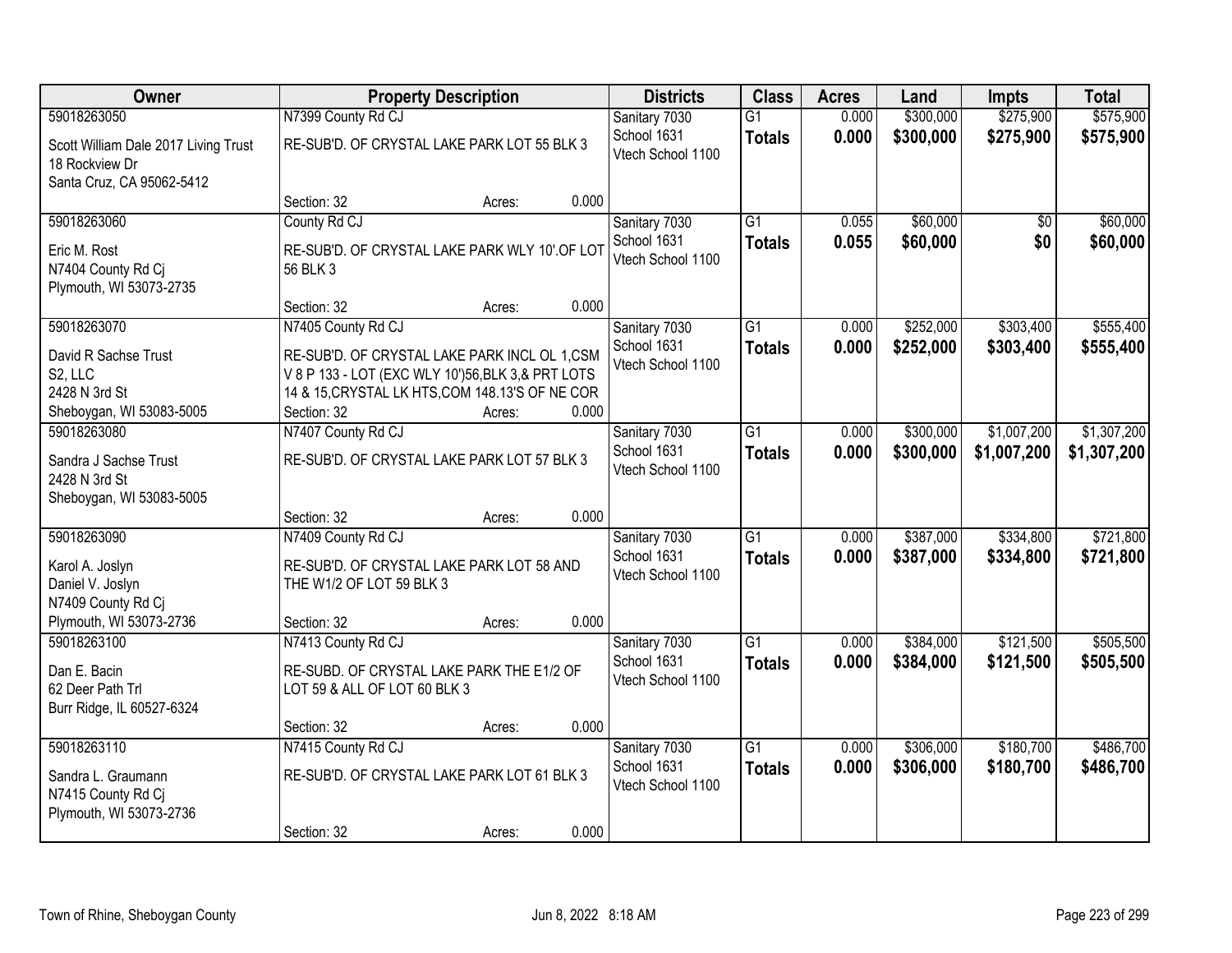| Owner                                                   |                                             | <b>Property Description</b> |       | <b>Districts</b>             | <b>Class</b>    | <b>Acres</b> | Land      | <b>Impts</b> | <b>Total</b> |
|---------------------------------------------------------|---------------------------------------------|-----------------------------|-------|------------------------------|-----------------|--------------|-----------|--------------|--------------|
| 59018263120                                             | N7417 County Rd CJ                          |                             |       | Sanitary 7030                | $\overline{G1}$ | 0.000        | \$363,000 | \$495,800    | \$858,800    |
| Bradley E. Roberts                                      | RE-SUBD OF CRYSTAL LAKE PARK LOTS 62 &      |                             |       | School 1631                  | <b>Totals</b>   | 0.000        | \$363,000 | \$495,800    | \$858,800    |
| Laura V. Roberts V                                      | 63, BLK 3, EXC THE E 30'OF LOT 63.          |                             |       | Vtech School 1100            |                 |              |           |              |              |
| N7417 County Rd Cj                                      |                                             |                             |       |                              |                 |              |           |              |              |
| Plymouth, WI 53073-2736                                 | Section: 32                                 | Acres:                      | 0.000 |                              |                 |              |           |              |              |
| 59018263140                                             | N7421 County Rd CJ                          |                             |       | Sanitary 7030                | $\overline{G1}$ | 0.000        | \$180,000 | \$123,700    | \$303,700    |
| Diane E Clancy Trust Dated November                     | RE-SUB'D. OF CRYSTAL LAKE PARK E 30'OF LOT  |                             |       | School 1631                  | <b>Totals</b>   | 0.000        | \$180,000 | \$123,700    | \$303,700    |
| 28 2011                                                 | 63, BLK 3.                                  |                             |       | Vtech School 1100            |                 |              |           |              |              |
| 460 W Hillside Ave                                      |                                             |                             |       |                              |                 |              |           |              |              |
| Barrington, IL 60010-4137                               | Section: 32                                 | Acres:                      | 0.000 |                              |                 |              |           |              |              |
| 59018263150                                             | N7423 County Rd CJ                          |                             |       | Sanitary 7030                | $\overline{G1}$ | 0.000        | \$300,000 | \$175,900    | \$475,900    |
|                                                         |                                             |                             |       | School 1631                  | <b>Totals</b>   | 0.000        | \$300,000 | \$175,900    | \$475,900    |
| James R. Peterson<br>Suzanne M. Peterson                | RE-SUB'D. OF CRYSTAL LAKE PARK LOT 64 BLK 3 |                             |       | Vtech School 1100            |                 |              |           |              |              |
| N7423 County Rd Cj                                      |                                             |                             |       |                              |                 |              |           |              |              |
| Plymouth, WI 53073-2736                                 | Section: 32                                 | Acres:                      | 0.000 |                              |                 |              |           |              |              |
| 59018263160                                             | N7425 County Rd CJ                          |                             |       | Sanitary 7030                | $\overline{G1}$ | 0.000        | \$315,000 | \$239,400    | \$554,400    |
|                                                         |                                             |                             |       | School 1631                  | <b>Totals</b>   | 0.000        | \$315,000 | \$239,400    | \$554,400    |
| <b>Barrett Revocable Trust</b>                          | RE-SUB'D. OF CRYSTAL LAKE PARK LOT 65 BLK 3 |                             |       | Vtech School 1100            |                 |              |           |              |              |
| 9270 E Mission Ln Unit 115<br>Scottsdale, AZ 85258-5032 |                                             |                             |       |                              |                 |              |           |              |              |
|                                                         | Section: 32                                 | Acres:                      | 0.000 |                              |                 |              |           |              |              |
| 59018263170                                             | N7427 County Rd CJ                          |                             |       | Sanitary 7030                | $\overline{G1}$ | 0.000        | \$270,000 | \$184,600    | \$454,600    |
|                                                         |                                             |                             |       | School 1631                  | <b>Totals</b>   | 0.000        | \$270,000 | \$184,600    | \$454,600    |
| Brian J Martin Trust A                                  | RE-SUBD OF CRYSTAL LAKE PARK LOT 66, BLK 3. |                             |       | Vtech School 1100            |                 |              |           |              |              |
| N7427 County Rd Cj                                      |                                             |                             |       |                              |                 |              |           |              |              |
| Plymouth, WI 53073-2736                                 | Section: 32                                 |                             | 0.000 |                              |                 |              |           |              |              |
| 59018263180                                             | County Rd CJ                                | Acres:                      |       | Sanitary 7030                | $\overline{G1}$ | 0.000        | \$270,000 | \$5,700      | \$275,700    |
|                                                         |                                             |                             |       | School 1631                  | <b>Totals</b>   | 0.000        | \$270,000 | \$5,700      | \$275,700    |
| Brian J Martin Trust A                                  | RE-SUBD OF CRYSTAL LAKE PARK LOT 67, BLK 3. |                             |       | Vtech School 1100            |                 |              |           |              |              |
| N7427 County Rd Cj                                      |                                             |                             |       |                              |                 |              |           |              |              |
| Plymouth, WI 53073-2736                                 |                                             |                             |       |                              |                 |              |           |              |              |
| 59018263190                                             | Section: 32                                 | Acres:                      | 0.000 |                              | $\overline{G1}$ | 0.000        | \$300,000 | \$166,500    | \$466,500    |
|                                                         | N7429 County Rd CJ                          |                             |       | Sanitary 7030<br>School 1631 |                 | 0.000        | \$300,000 |              |              |
| Rodney J. Martinez                                      | RE-SUB'D. OF CRYSTAL LAKE PARK LOT 68 BLK 3 |                             |       | Vtech School 1100            | <b>Totals</b>   |              |           | \$166,500    | \$466,500    |
| 7730 W 70th Dr                                          |                                             |                             |       |                              |                 |              |           |              |              |
| Arvada, CO 80004-1870                                   |                                             |                             |       |                              |                 |              |           |              |              |
|                                                         | Section: 32                                 | Acres:                      | 0.000 |                              |                 |              |           |              |              |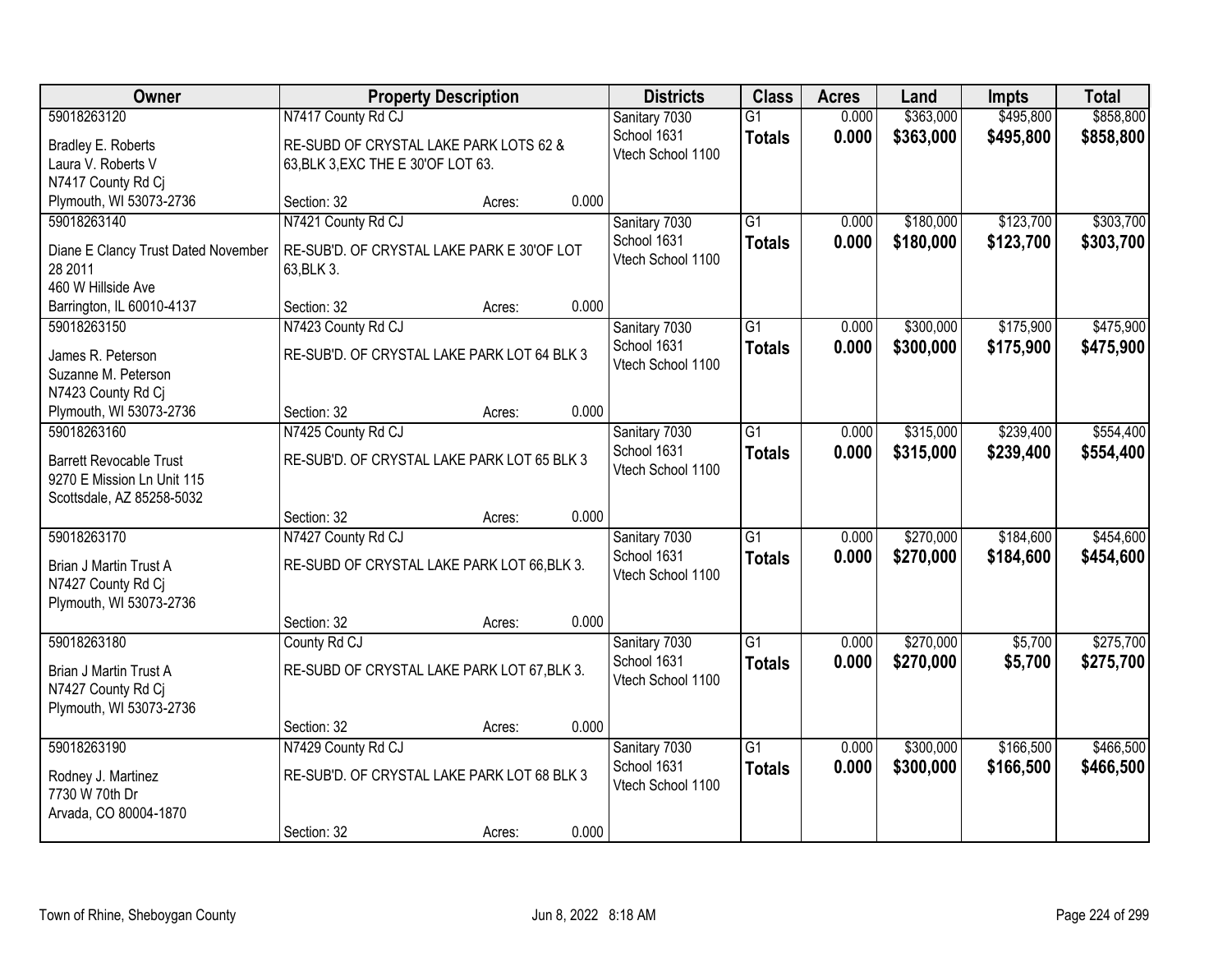| Owner                                                                                       | <b>Property Description</b>                                                                        | <b>Districts</b>                 | <b>Class</b>    | <b>Acres</b> | Land      | <b>Impts</b> | <b>Total</b> |
|---------------------------------------------------------------------------------------------|----------------------------------------------------------------------------------------------------|----------------------------------|-----------------|--------------|-----------|--------------|--------------|
| 59018263200                                                                                 | N7433 County Rd CJ                                                                                 | Sanitary 7030                    | $\overline{G1}$ | 0.200        | \$300,000 | \$274,600    | \$574,600    |
| A John Zingsheim Living Trust of 2003<br>854 Settlers Cir<br>Sheboygan Falls, WI 53085-1889 | "ERROR DEED"RE-SUB'D. OF CRYSTAL LAKE PARK<br>LOT 69 BLK 3                                         | School 1631<br>Vtech School 1100 | <b>Totals</b>   | 0.200        | \$300,000 | \$274,600    | \$574,600    |
|                                                                                             | 0.200<br>Section: 32<br>Acres:                                                                     |                                  |                 |              |           |              |              |
| 59018263210                                                                                 | N7435 County Rd CJ                                                                                 | Sanitary 7030                    | $\overline{G1}$ | 0.000        | \$300,000 | \$162,500    | \$462,500    |
| Wilke, James & Tara C Wilke Trust et al<br>PO Box 429                                       | RE-SUB'D. OF CRYSTAL LAKE PARK LOT 70 BLK 3                                                        | School 1631<br>Vtech School 1100 | <b>Totals</b>   | 0.000        | \$300,000 | \$162,500    | \$462,500    |
| Mequon, WI 53092-0429                                                                       | 0.000<br>Section: 32<br>Acres:                                                                     |                                  |                 |              |           |              |              |
| 59018263220                                                                                 | N7437 County Rd CJ                                                                                 | Sanitary 7030                    | $\overline{G1}$ | 0.000        | \$300,000 | \$117,300    | \$417,300    |
| Florence L. Blanke<br>W6343 State Rd 67<br>Plymouth, WI 53073-3902                          | RE-SUB'D. OF CRYSTAL LAKE PARK LOT 71 BLK 3                                                        | School 1631<br>Vtech School 1100 | <b>Totals</b>   | 0.000        | \$300,000 | \$117,300    | \$417,300    |
|                                                                                             | 0.000<br>Section: 32<br>Acres:                                                                     |                                  |                 |              |           |              |              |
| 59018263230                                                                                 | N7439 County Rd CJ                                                                                 | Sanitary 7030                    | $\overline{G1}$ | 0.000        | \$318,000 | \$286,500    | \$604,500    |
| Jack De Blaey                                                                               | RE-SUB'D. OF CRYSTAL LAKE PARK ALL LOT 72 &                                                        | School 1631<br>Vtech School 1100 | <b>Totals</b>   | 0.000        | \$318,000 | \$286,500    | \$604,500    |
| Brenda M. De Blaey<br>N7439 County Rd Ci                                                    | PRT LOT 73, BLK 3, COM AT SE COR LOT 72, BLK 3 TH<br>SE 10'ON SHORE OF CRYSTAL LAKE, NELY TO NE    |                                  |                 |              |           |              |              |
| Plymouth, WI 53073-2736                                                                     | 0.000<br>Section: 32<br>Acres:                                                                     |                                  |                 |              |           |              |              |
| 59018263240                                                                                 | N7441 County Rd CJ                                                                                 | Sanitary 7030                    | $\overline{G1}$ | 0.000        | \$408,000 | \$102,500    | \$510,500    |
|                                                                                             |                                                                                                    | School 1631                      | <b>Totals</b>   | 0.000        | \$408,000 | \$102,500    | \$510,500    |
| Richard J. Chase<br>Nancy A. Chase                                                          | RE-SUB'D. OF CRYSTAL LAKE PARK LOT 73 BLK 3 &<br>R/W OVER W 4' OF LOT 74, EXC COM AT SE COR LOT    | Vtech School 1100                |                 |              |           |              |              |
| PO Box 890                                                                                  | 72, BLK 3, TH SE 10'ON SHORE OF CRYSTAL                                                            |                                  |                 |              |           |              |              |
| Cedarburg, WI 53012-0890                                                                    | 0.000<br>Section: 32<br>Acres:                                                                     |                                  |                 |              |           |              |              |
| 59018263260                                                                                 | County Rd CJ                                                                                       | Sanitary 7030                    | $\overline{G1}$ | 0.000        | \$60,000  | $\sqrt{6}$   | \$60,000     |
|                                                                                             |                                                                                                    | School 1631                      | <b>Totals</b>   | 0.000        | \$60,000  | \$0          | \$60,000     |
| Kevin E. Halbert                                                                            | RE-SUBD.OF CRYSTAL LAKE PARK PRT OF LOTS 74                                                        | Vtech School 1100                |                 |              |           |              |              |
| Charlene G. Halbert<br>PO Box 472                                                           | & 75, COM 10' ELY OF NW COR OF LOT 75, TH S 29<br>DEG 34'W 33.5', S40 DEG 3' W 163'M/L TO SHORE OF |                                  |                 |              |           |              |              |
| Elkhart Lake, WI 53020-0472                                                                 | 0.000<br>Section: 32<br>Acres:                                                                     |                                  |                 |              |           |              |              |
| 59018263270                                                                                 | N7445 County Rd CJ                                                                                 | Sanitary 7030                    | $\overline{G1}$ | 0.000        | \$319,200 | \$74,300     | \$393,500    |
|                                                                                             |                                                                                                    | School 1631                      | <b>Totals</b>   | 0.000        | \$319,200 | \$74,300     | \$393,500    |
| Janet F. Sell                                                                               | RE-SUBD OF CRYSTAL LAKE PARK PRT LOT 75, BLK                                                       | Vtech School 1100                |                 |              |           |              |              |
| 2519 North Ave                                                                              | 3, COM 25'W OF NE COR LOT 77, BLK 3, TH N85 DEG                                                    |                                  |                 |              |           |              |              |
| Sheboygan, WI 53083-3739                                                                    | 48'W 51', N61 DEG 53'W 9.66'TO PNT OF BEG, N61 DEC                                                 |                                  |                 |              |           |              |              |
|                                                                                             | 0.000<br>Section: 32<br>Acres:                                                                     |                                  |                 |              |           |              |              |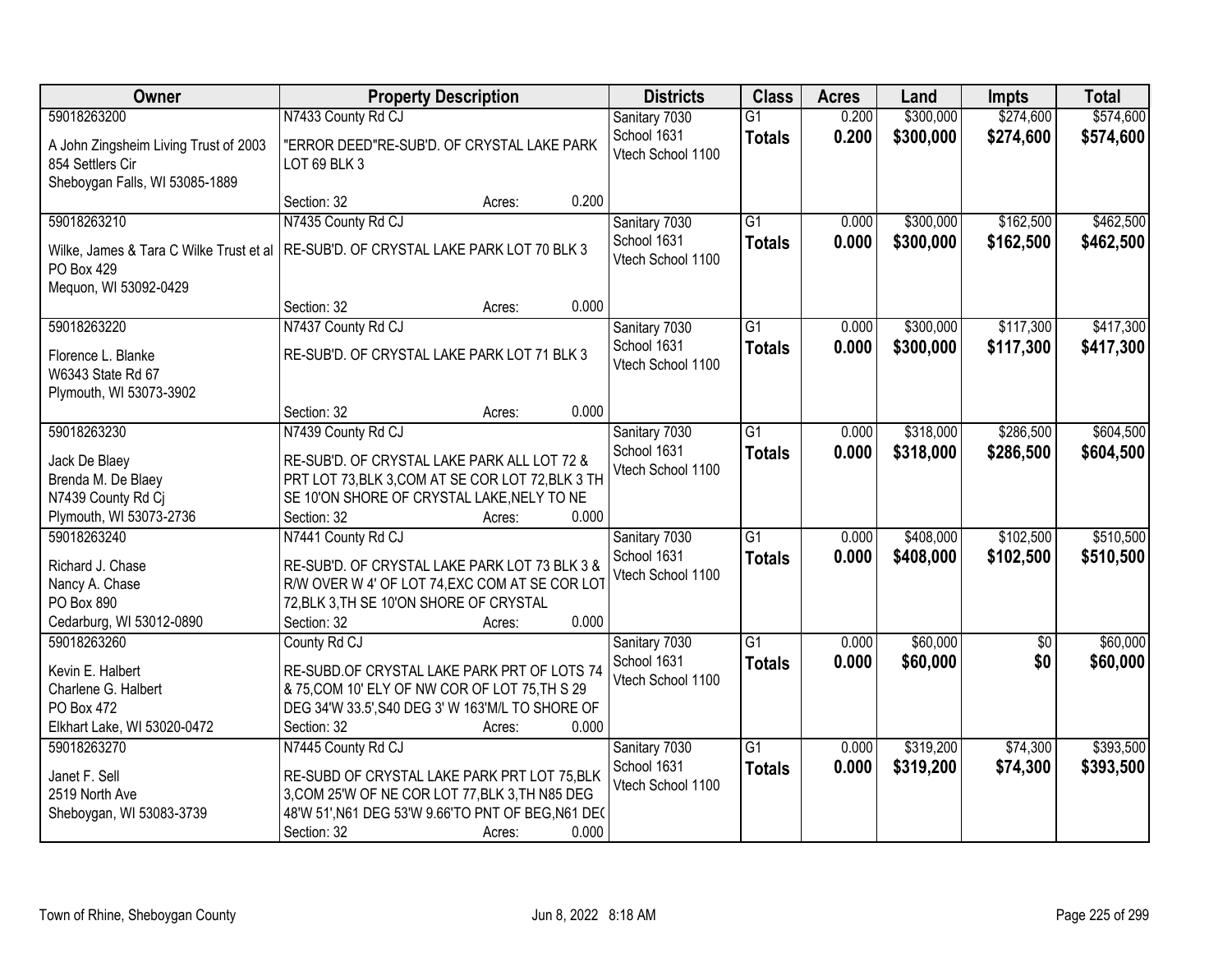| Owner                            | <b>Property Description</b>                                                        | <b>Districts</b>  | <b>Class</b>    | <b>Acres</b> | Land      | <b>Impts</b>    | <b>Total</b> |
|----------------------------------|------------------------------------------------------------------------------------|-------------------|-----------------|--------------|-----------|-----------------|--------------|
| 59018263290                      | N7362 Crystal Isle Ln                                                              | Sanitary 7030     | $\overline{G1}$ | 0.070        | \$312,000 | \$152,200       | \$464,200    |
| Michael S. Dorsey                | RE-SUBD. OF CRYSTAL LAKE PARK PRT OF LOTS 76                                       | School 1631       | <b>Totals</b>   | 0.070        | \$312,000 | \$152,200       | \$464,200    |
| Tracey M. Dorsey                 | & 77, BLK 3 COM AT PNT 25' W OF NE COR LOT 77,                                     | Vtech School 1100 |                 |              |           |                 |              |
| 1589 Behrens Dr                  | TH N85 DEG 48'W 51', N61 DEG 53'W 9.66', S28 DEG                                   |                   |                 |              |           |                 |              |
| Cedarburg, WI 53012-8852         | 0.070<br>Section: 32<br>Acres:                                                     |                   |                 |              |           |                 |              |
| 59018263300                      | N7360 Crystal Isle Ln                                                              | Sanitary 7030     | $\overline{G1}$ | 0.260        | \$712,500 | \$263,800       | \$976,300    |
|                                  |                                                                                    | School 1631       | <b>Totals</b>   | 0.260        | \$712,500 | \$263,800       | \$976,300    |
| Corey C and Trina M Stephens     | RE-SUB'D. OF CRYSTAL LAKE PARK PRT OF LOTS                                         | Vtech School 1100 |                 |              |           |                 |              |
| Revocable Trust of 1-6-200       | 77,78 & 79, BLK 3, COM 25'W OF NE COR LOT 77, TH                                   |                   |                 |              |           |                 |              |
| 390 Royal Stone Ct               | N85 DEG 48'W 51', N61 DEG 53'W 9.66', S28 DEG 53'W                                 |                   |                 |              |           |                 |              |
| Cedarburg, WI 53012-9561         | 0.260<br>Section: 32<br>Acres:                                                     |                   |                 |              |           |                 |              |
| 59018263310                      | N7447 County Rd CJ                                                                 | Sanitary 7030     | $\overline{G1}$ | 0.000        | \$472,000 | \$248,700       | \$720,700    |
|                                  | Tecwyn VRoberts, Trustee Roberts Trust RE-SUBD.OF CRYSTAL LAKE PARK LOT 2 CSM V7 P | School 1631       | <b>Totals</b>   | 0.000        | \$472,000 | \$248,700       | \$720,700    |
| 17813 Dracena Cir                | 10 & OTHER LANDS - PRT LOTS 75 & 76, BLK 3, COM                                    | Vtech School 1100 |                 |              |           |                 |              |
| North Fort Myers, FL 33917-2055  | 1472.02'S & 1160.22'E OF W1/4 COR SEC 32, TH N84                                   |                   |                 |              |           |                 |              |
|                                  | Section: 32<br>0.000<br>Acres:                                                     |                   |                 |              |           |                 |              |
| 59018263330                      | N7368 Crystal Isle Ln                                                              | Sanitary 7030     | $\overline{G1}$ | 0.420        | \$298,000 | \$367,400       | \$665,400    |
|                                  |                                                                                    | School 1631       | <b>Totals</b>   | 0.420        | \$298,000 | \$367,400       | \$665,400    |
| Pomatto, LLC                     | RE-SUBD.OF CRYSTAL LAKE PARK LOT 3 CSM V 7 P                                       | Vtech School 1100 |                 |              |           |                 |              |
| N7363 Crystal Isle Ln            | 10-PRT OF LOTS 77,78,79,80 & 81,BLK 3 DESC                                         |                   |                 |              |           |                 |              |
| Plymouth, WI 53073               | AS, COM 25'W, S28 DEG 53'W 97.50'& E 74.11'FROM NI                                 |                   |                 |              |           |                 |              |
|                                  | 0.420<br>Section: 32<br>Acres:                                                     |                   |                 |              |           |                 |              |
| 59018263340                      | <b>Crystal Lake Dr</b>                                                             | Sanitary 7030     | $\overline{G1}$ | 0.350        | \$60,000  | $\overline{50}$ | \$60,000     |
| Lynn Christopher, LLC            | RE-SUBD.OF CRYSTAL LAKE PARK PRT LOT 1,CSM                                         | School 1631       | <b>Totals</b>   | 0.350        | \$60,000  | \$0             | \$60,000     |
| N7363 Crystal Isle Ln            | V 7 P 10 - PRT LOTS 77,78,79,80,81 & 82,BLK 3,DESC                                 | Vtech School 1100 |                 |              |           |                 |              |
| Plymouth, WI 53073               | AS COM AT NE COR SD LOT 77, TH W 25', S28 DEG                                      |                   |                 |              |           |                 |              |
|                                  | Section: 32<br>0.000                                                               |                   |                 |              |           |                 |              |
|                                  | Acres:                                                                             |                   |                 |              |           |                 |              |
| 59018263341                      | N7369 Crystal Isle Ln                                                              | Sanitary 7030     | $\overline{G1}$ | 0.320        | \$333,000 | \$281,500       | \$614,500    |
| O'Connor Family Trust 11-02-2018 | RE-SUBD OF CRYSTAL LAKE PARK LOT 4,CSM V 7 P                                       | School 1631       | <b>Totals</b>   | 0.320        | \$333,000 | \$281,500       | \$614,500    |
| N7369 Crystal Isle Ln            | 10,& PRT OF LOT 1, CSM V 7 P 10 - PRT LOTS 75, 76,                                 | Vtech School 1100 |                 |              |           |                 |              |
| Plymouth, WI 53073-2751          | 77, 78, 79, 80,81 & 82, BLK 3, DESC AS COM 111.02'E                                |                   |                 |              |           |                 |              |
|                                  | 0.320<br>Section: 32<br>Acres:                                                     |                   |                 |              |           |                 |              |
| 59018263342                      | N7363 Crystal Isle Ln                                                              | Sanitary 7030     | $\overline{G1}$ | 0.114        | \$338,400 | \$261,700       | \$600,100    |
|                                  |                                                                                    | School 1631       | <b>Totals</b>   | 0.114        | \$338,400 | \$261,700       | \$600,100    |
| Lynn Christopher, LLC            | RESUBD OF CRYSTAL LAKE PARK PRT LOT 79,BLK                                         | Vtech School 1100 |                 |              |           |                 |              |
| N7363 Crystal Isle Ln            | 3, COM 1185.16'E & 1411.92'S OF W1/4 COR, SEC                                      |                   |                 |              |           |                 |              |
| Plymouth, WI 53073               | 32, TH S2 DEG 57'30"E 90.95', S86 DEG 45' 30"E 48'M/L                              |                   |                 |              |           |                 |              |
|                                  | Section: 32<br>0.000<br>Acres:                                                     |                   |                 |              |           |                 |              |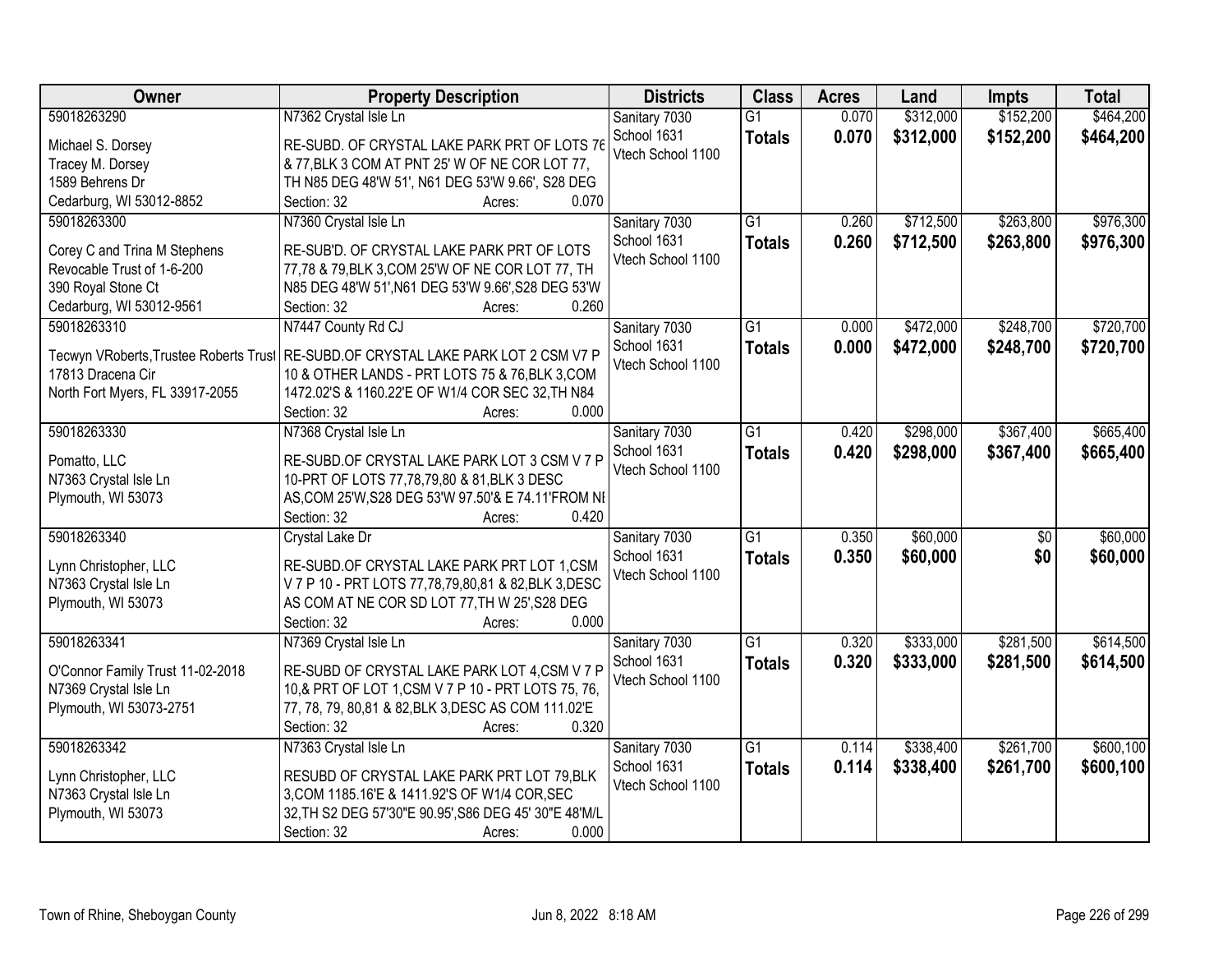| Owner                                  | <b>Property Description</b>                            | <b>Districts</b>  | <b>Class</b>    | <b>Acres</b> | Land      | <b>Impts</b> | <b>Total</b> |
|----------------------------------------|--------------------------------------------------------|-------------------|-----------------|--------------|-----------|--------------|--------------|
| 59018263350                            | N7463 County Rd CJ                                     | Sanitary 7030     | $\overline{G1}$ | 0.000        | \$393,300 | \$86,700     | \$480,000    |
| Kudirko, Jos Jr & Sharon Kudirko Trust | RE-SUB'D. OF CRYSTAL LAKE PARK PRT OF LOTS             | School 1631       | <b>Totals</b>   | 0.000        | \$393,300 | \$86,700     | \$480,000    |
| et al                                  | 85 & 86, BLK 3, COM ON SLY LINE CRYSTAL LAKE DR        | Vtech School 1100 |                 |              |           |              |              |
| 2708 Erie Ave                          | 1090.76'S & 1420.01'E OF W1/4 COR SEC 32,S34 DEG       |                   |                 |              |           |              |              |
| Sheboygan, WI 53081-3628               | 0.000<br>Section: 32<br>Acres:                         |                   |                 |              |           |              |              |
| 59018263360                            | N7469 County Rd CJ                                     | Sanitary 7030     | $\overline{G1}$ | 0.000        | \$339,000 | \$136,000    | \$475,000    |
|                                        |                                                        | School 1631       | <b>Totals</b>   | 0.000        | \$339,000 | \$136,000    | \$475,000    |
| Allen Feld                             | RE-SUB'D. OF CRYSTAL LAKE PARK COM ON SLY LN           | Vtech School 1100 |                 |              |           |              |              |
| Marilyn Feld                           | CRYSTAL LAKE DR N52 DEG 39'E 35'FROM COR               |                   |                 |              |           |              |              |
| N7469 County Rd Cj                     | BETWEEN LOTS 87 & 88, BLK 3, TH S33 DEG 39'E<br>0.000  |                   |                 |              |           |              |              |
| Plymouth, WI 53073-2738                | Section: 32<br>Acres:                                  |                   |                 |              |           |              |              |
| 59018263380                            | N7461 County Rd CJ                                     | Sanitary 7030     | $\overline{G1}$ | 0.000        | \$378,000 | \$194,000    | \$572,000    |
| Dennis J. Prigge                       | RE-SUB'D OF CRYSTAL LAKE PARK PRT OF LOTS 83           | School 1631       | <b>Totals</b>   | 0.000        | \$378,000 | \$194,000    | \$572,000    |
| 1126 N 6th St                          | & 84, BLK 3, COM IN SLY LINE CRYSTAL LAKE              | Vtech School 1100 |                 |              |           |              |              |
| Sheboygan, WI 53081-3514               | DR, 1197.22'S & 1338.38'E OF W1/4 POST, SEC 32, TH     |                   |                 |              |           |              |              |
|                                        | 0.000<br>Section: 32<br>Acres:                         |                   |                 |              |           |              |              |
| 59018263390                            | N7459 County Rd CJ                                     | Sanitary 7030     | $\overline{G1}$ | 0.000        | \$180,000 | \$120,800    | \$300,800    |
|                                        |                                                        | School 1631       | <b>Totals</b>   | 0.000        | \$180,000 | \$120,800    | \$300,800    |
| Neal Lintecum                          | RESUB'D OF CRYSTAL LAKE PARK PRT OF LOTS 82            | Vtech School 1100 |                 |              |           |              |              |
| Julie K. Lintecum                      | & 83, BLK 3, COM 1228.31'S & 1299.18'E OF W1/4 COR     |                   |                 |              |           |              |              |
| 789 N 1500 Rd                          | OF SEC 32, TH S65 DEG 14'W 33.94', S40 DEG 36'E        |                   |                 |              |           |              |              |
| Lawrence, KS 66049-9194                | 0.000<br>Section: 32<br>Acres:                         |                   | $\overline{G1}$ |              |           |              |              |
| 59018263400                            | N7465 County Rd CJ                                     | Sanitary 7030     |                 | 0.000        | \$438,000 | \$260,200    | \$698,200    |
| Lars U. Graff                          | RE-SUB'D OF CRYSTAL LAKE PARK PRT OF LOTS 86           | School 1631       | <b>Totals</b>   | 0.000        | \$438,000 | \$260,200    | \$698,200    |
| Ingrid B. Graff                        | & 87, BLK 3, COM AT NW COR LOT 87, TH S 50 DEG         | Vtech School 1100 |                 |              |           |              |              |
| 613 School St                          | 22'W 50', S 50 DEG 08' W 10.02', S 33 DEG 29'E 161' M/ |                   |                 |              |           |              |              |
| Kohler, WI 53044-1429                  | 0.000<br>Section: 32<br>Acres:                         |                   |                 |              |           |              |              |
| 59018263410                            | N7457 County Rd CJ                                     | Sanitary 7030     | $\overline{G1}$ | 0.000        | \$312,000 | \$169,800    | \$481,800    |
|                                        |                                                        | School 1631       | <b>Totals</b>   | 0.000        | \$312,000 | \$169,800    | \$481,800    |
| Robillard Living Trust 10-13-13        | RE-SUB'D. OF CRYSTAL LAKE PARK PRT OF LOTS             | Vtech School 1100 |                 |              |           |              |              |
| 1885 Shady Ln                          | 81 & 82, BLK 3, COM IN SLY LINE OF CRYSTAL LAKE        |                   |                 |              |           |              |              |
| Grafton, WI 53024-9526                 | DR 1242.53'S & 1268.36' E OF W1/4 POST SEC 32, TH      |                   |                 |              |           |              |              |
|                                        | 0.000<br>Section: 32<br>Acres:                         |                   |                 |              |           |              |              |
| 59018263430                            | N7468 County Rd J                                      | Sanitary 7030     | $\overline{G1}$ | 0.000        | \$300,000 | \$111,500    | \$411,500    |
| Katharine Vogel                        | RE-SUB'D. OF CRYSTAL LAKE PARK LOT 90 BLK 3            | School 1631       | <b>Totals</b>   | 0.000        | \$300,000 | \$111,500    | \$411,500    |
| N7468 County Rd Cj                     |                                                        | Vtech School 1100 |                 |              |           |              |              |
| Plymouth, WI 53073-2737                |                                                        |                   |                 |              |           |              |              |
|                                        | 0.000<br>Section: 32<br>Acres:                         |                   |                 |              |           |              |              |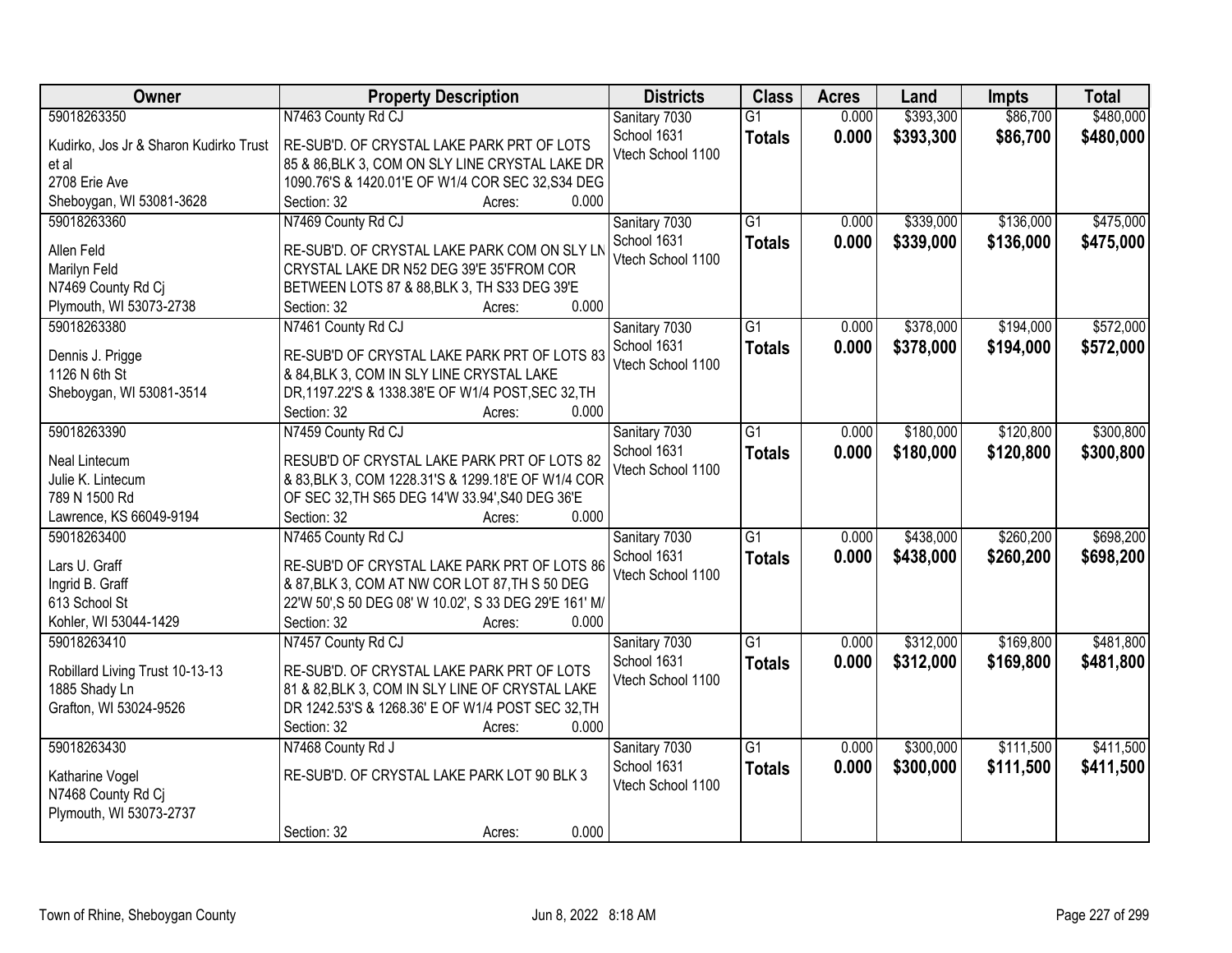| Owner                                  | <b>Property Description</b>                                                      | <b>Districts</b>             | <b>Class</b>    | <b>Acres</b> | Land      | Impts     | <b>Total</b> |
|----------------------------------------|----------------------------------------------------------------------------------|------------------------------|-----------------|--------------|-----------|-----------|--------------|
| 59018263450                            | N7466 County Rd J                                                                | Sanitary 7030                | $\overline{G1}$ | 0.470        | \$288,000 | \$304,400 | \$592,400    |
| <b>Brian Voight</b>                    | RE-SUBD.OF CRYSTAL LAKE PARK LOTS 91,92 &                                        | School 1631                  | <b>Totals</b>   | 0.470        | \$288,000 | \$304,400 | \$592,400    |
| <b>Stacy Voight</b>                    | 93, BLK 3.                                                                       | Vtech School 1100            |                 |              |           |           |              |
| N7466 County Rd J                      |                                                                                  |                              |                 |              |           |           |              |
| Plymouth, WI 53073-2739                | 0.470<br>Section: 32<br>Acres:                                                   |                              |                 |              |           |           |              |
| 59018263470                            | N7462 County Rd J                                                                | Sanitary 7030                | $\overline{G1}$ | 0.000        | \$375,000 | \$142,600 | \$517,600    |
| Diane F. Gordon                        | RE-SUB'D. OF CRYSTAL LAKE PARK ALL OF LOT 94                                     | School 1631                  | <b>Totals</b>   | 0.000        | \$375,000 | \$142,600 | \$517,600    |
| Thomas J. Gordon                       | & W1/2 OF LOT 95 BLK 3                                                           | Vtech School 1100            |                 |              |           |           |              |
| N7462 County Rd J                      |                                                                                  |                              |                 |              |           |           |              |
| Plymouth, WI 53073-2739                | 0.000<br>Section: 32<br>Acres:                                                   |                              |                 |              |           |           |              |
| 59018263480                            | N7458 County Rd J                                                                | Sanitary 7030                | G1              | 0.000        | \$429,000 | \$505,700 | \$934,700    |
|                                        |                                                                                  | School 1631                  | <b>Totals</b>   | 0.000        | \$429,000 | \$505,700 | \$934,700    |
| John Everett Poth                      | RE-SUBD OF CRYSTAL LAKE PARK THE E1/2 OF LOT                                     | Vtech School 1100            |                 |              |           |           |              |
| Karla M. Poth                          | 95 & ALL OF LOT 96 & LOT 97, BLK 3, EXC COM AT NE                                |                              |                 |              |           |           |              |
| N7458 County Rd J                      | COR SD LOT, TH S72 DEG 30'W 2.66'ON NLY LN LOT<br>0.000                          |                              |                 |              |           |           |              |
| Plymouth, WI 53073-2739<br>59018263500 | Section: 32<br>Acres:<br>N7456 County Rd J                                       |                              | $\overline{G1}$ |              | \$354,000 | \$132,200 | \$486,200    |
|                                        |                                                                                  | Sanitary 7030<br>School 1631 |                 | 0.000        |           |           |              |
| Fred & Dorien Hammann Hammann          | RE-SUB'D. OF CRYSTAL LAKE PARK PRT OF LOT                                        | Vtech School 1100            | <b>Totals</b>   | 0.000        | \$354,000 | \$132,200 | \$486,200    |
| Trust                                  | 97, BLK 3, COM AT NE COR SD LOT, TH S72 DEG 30' W                                |                              |                 |              |           |           |              |
| Fred & Dorien Hammann                  | 2.66'ON NLY LINE LOT 97,S 12 DEG 12'E 168'M/L TO                                 |                              |                 |              |           |           |              |
| 104 Mayfield Ave                       | Section: 32<br>0.000<br>Acres:                                                   |                              |                 |              |           |           |              |
| Akron, OH 44313-6830                   |                                                                                  |                              |                 |              |           |           |              |
| 59018263510                            | N7452 County Rd J                                                                | Sanitary 7030                | $\overline{G1}$ | 0.149        | \$228,000 | \$201,500 | \$429,500    |
| Hansmann, Jeffrey T & Mary Lee         | RE-SUB'D. OF CRYSTAL LAKE PARK LOT 99 BLK 3                                      | School 1631                  | <b>Totals</b>   | 0.149        | \$228,000 | \$201,500 | \$429,500    |
| Hansmann Trust et al                   |                                                                                  | Vtech School 1100            |                 |              |           |           |              |
| 925 Aspen Rd                           |                                                                                  |                              |                 |              |           |           |              |
| Kohler, WI 53044-1461                  | 0.000<br>Section: 32<br>Acres:                                                   |                              |                 |              |           |           |              |
| 59018263520                            | N7450 County Rd J                                                                | Sanitary 7030                | $\overline{G1}$ | 0.149        | \$270,000 | \$220,200 | \$490,200    |
| Maruka Vacation Properties, LLC        | RE-SUB'D. OF CRYSTAL LAKE PARK LOT 100 BLK 3                                     | School 1631                  | <b>Totals</b>   | 0.149        | \$270,000 | \$220,200 | \$490,200    |
| N7450 County Rd J                      |                                                                                  | Vtech School 1100            |                 |              |           |           |              |
| Plymouth, WI 53073                     |                                                                                  |                              |                 |              |           |           |              |
|                                        | 0.000<br>Section: 32<br>Acres:                                                   |                              |                 |              |           |           |              |
| 59018263530                            | N7448 County Rd J                                                                | Sanitary 7030                | $\overline{G1}$ | 0.250        | \$329,400 | \$110,200 | \$439,600    |
|                                        |                                                                                  | School 1631                  | <b>Totals</b>   | 0.250        | \$329,400 | \$110,200 | \$439,600    |
|                                        | Jeanne W Petermann Revocable Trust (RE-SUBD. OF CRYSTAL LAKE PARK LOT 101 & W1/2 | Vtech School 1100            |                 |              |           |           |              |
| 1996<br>N7448 County Rd J              | OF LOT 102 BLK 3                                                                 |                              |                 |              |           |           |              |
| Plymouth, WI 53073-2741                | 0.250<br>Section: 32<br>Acres:                                                   |                              |                 |              |           |           |              |
|                                        |                                                                                  |                              |                 |              |           |           |              |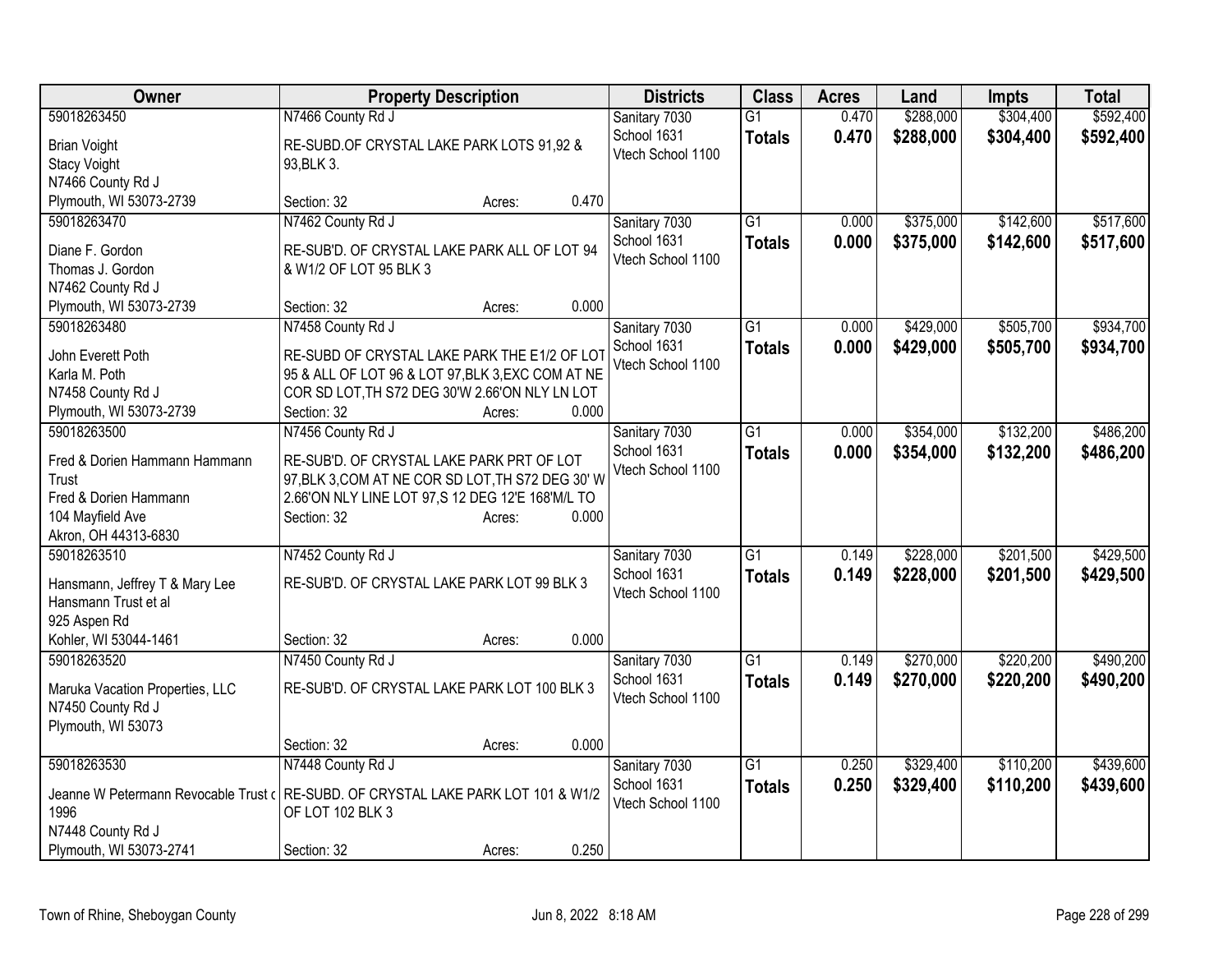| Owner                                                     | <b>Property Description</b>                                                             | <b>Districts</b>             | <b>Class</b>    | <b>Acres</b> | Land      | <b>Impts</b> | <b>Total</b> |
|-----------------------------------------------------------|-----------------------------------------------------------------------------------------|------------------------------|-----------------|--------------|-----------|--------------|--------------|
| 59018263540                                               | N7446 County Rd J                                                                       | Sanitary 7030                | $\overline{G1}$ | 0.258        | \$337,500 | \$133,400    | \$470,900    |
| James B. Kitzinger                                        | RE-SUB'D. OF CRYSTAL LAKE PARK THE E1/2 OF                                              | School 1631                  | <b>Totals</b>   | 0.258        | \$337,500 | \$133,400    | \$470,900    |
| Jamie G. Kitzinger                                        | LOT 102 & ALL OF LOT 103 BLK 3                                                          | Vtech School 1100            |                 |              |           |              |              |
| 1268 Towhee Trl                                           |                                                                                         |                              |                 |              |           |              |              |
| Prt Washingtn, WI 53074-1168                              | 0.000<br>Section: 32<br>Acres:                                                          |                              |                 |              |           |              |              |
| 59018263550                                               | N7442 County Rd J                                                                       | Sanitary 7030                | $\overline{G1}$ | 0.228        | \$337,500 | \$163,900    | \$501,400    |
| Timothy J. Ziegler                                        | RE-SUB'D. OF CRYSTAL LAKE PARK LOTS 104 &                                               | School 1631                  | <b>Totals</b>   | 0.228        | \$337,500 | \$163,900    | \$501,400    |
| Patrick K. Noonan                                         | 105, BLK 3, EXC THE ELY 25' OF LOT 105                                                  | Vtech School 1100            |                 |              |           |              |              |
| N7442 County Rd J                                         |                                                                                         |                              |                 |              |           |              |              |
| Plymouth, WI 53073-2741                                   | 0.000<br>Section: 32<br>Acres:                                                          |                              |                 |              |           |              |              |
| 59018263570                                               | N7440 County Rd J                                                                       | Sanitary 7030                | G1              | 0.130        | \$262,500 | \$52,100     | \$314,600    |
|                                                           | RE-SUB'D. OF CRYSTAL LAKE PARK LOT 106 & THE                                            | School 1631                  | <b>Totals</b>   | 0.130        | \$262,500 | \$52,100     | \$314,600    |
| Adam B. Schroeder<br>Rebekah D. Schroeder                 | ELY 25'OF LOT 105, BLK 3.                                                               | Vtech School 1100            |                 |              |           |              |              |
| W1780 Aspen Trl                                           |                                                                                         |                              |                 |              |           |              |              |
| Sheboygan, WI 53083-2311                                  | 0.000<br>Section: 32<br>Acres:                                                          |                              |                 |              |           |              |              |
| 59018263581                                               | N7438 County Rd J                                                                       | Sanitary 7030                | G1              | 0.180        | \$300,000 | \$97,200     | \$397,200    |
|                                                           |                                                                                         | School 1631                  | <b>Totals</b>   | 0.180        | \$300,000 | \$97,200     | \$397,200    |
| Herman-Wenzel Family Cottage, LLC<br>c/o Andrew J. Herman | RE-SUB'D. OF CRYSTAL LAKE PARK PRT LOT 107<br>BLK 3, EXC THAT PRT CONV BY #1954546, BUT | Vtech School 1100            |                 |              |           |              |              |
| 1564 Golf View Dr W                                       | INCL THAT PRT LOT 108 SD SUBD DESC IN                                                   |                              |                 |              |           |              |              |
| Sheboygan, WI 53083-3452                                  | 0.000<br>Section: 32<br>Acres:                                                          |                              |                 |              |           |              |              |
| 59018263591                                               | N7436 County Rd J                                                                       | Sanitary 7030                | $\overline{G1}$ | 0.257        | \$327,000 | \$112,200    | \$439,200    |
|                                                           |                                                                                         | School 1631                  | <b>Totals</b>   | 0.257        | \$327,000 | \$112,200    | \$439,200    |
| Carla Findlater                                           | RE-SUB'D. OF CRYSTAL LAKE PARK PRT OF LOTS                                              | Vtech School 1100            |                 |              |           |              |              |
| 56 Prkhurst Blvd                                          | 108 & 109, BLK 3, COM AT NW COR LOT 108, TH N84                                         |                              |                 |              |           |              |              |
| Toronto, ON M4G2C9 Canada                                 | DEG 40'E 113.45'ON N LINE LOT 108,S4 DEG 55'E<br>Section: 32<br>0.000                   |                              |                 |              |           |              |              |
| 59018263600                                               | Acres:<br>N7434 County Rd J                                                             | Sanitary 7030                | $\overline{G1}$ | 0.198        | \$228,000 | \$69,900     | \$297,900    |
|                                                           |                                                                                         | School 1631                  | <b>Totals</b>   | 0.198        | \$228,000 | \$69,900     | \$297,900    |
| Gregorski 19, LLC                                         | RE-SUB'D. OF CRYSTAL LAKE PARK PRT OF LOTS                                              | Vtech School 1100            |                 |              |           |              |              |
| N8418 N Shore Rd                                          | 108-109 & 110, BLK 3,& PRT VAC CRYSTAL LAKE                                             |                              |                 |              |           |              |              |
| Menasha, WI 54952-9757                                    | DR, COM IN N LINE LOT 108 N84 DEG 40'E                                                  |                              |                 |              |           |              |              |
| 59018263610                                               | 0.000<br>Section: 32<br>Acres:                                                          |                              | $\overline{G1}$ | 0.232        | \$240,000 | \$96,300     | \$336,300    |
|                                                           | N7432 County Rd J                                                                       | Sanitary 7030<br>School 1631 |                 |              |           |              |              |
| Robert D. Gregorski                                       | RE-SUB'D. OF CRYSTAL LAKE PARK LOT 93 BLK 9 &                                           | Vtech School 1100            | <b>Totals</b>   | 0.232        | \$240,000 | \$96,300     | \$336,300    |
| N8418 N Shore Rd                                          | LOT 110 BLK 3 & VAC ST, EXC COM AT SW COR LOT                                           |                              |                 |              |           |              |              |
| Menasha, WI 54952-9757                                    | 110, TH SELY ON L SHORE 12', NELY TO NW COR SD                                          |                              |                 |              |           |              |              |
|                                                           | 0.000<br>Section: 32<br>Acres:                                                          |                              |                 |              |           |              |              |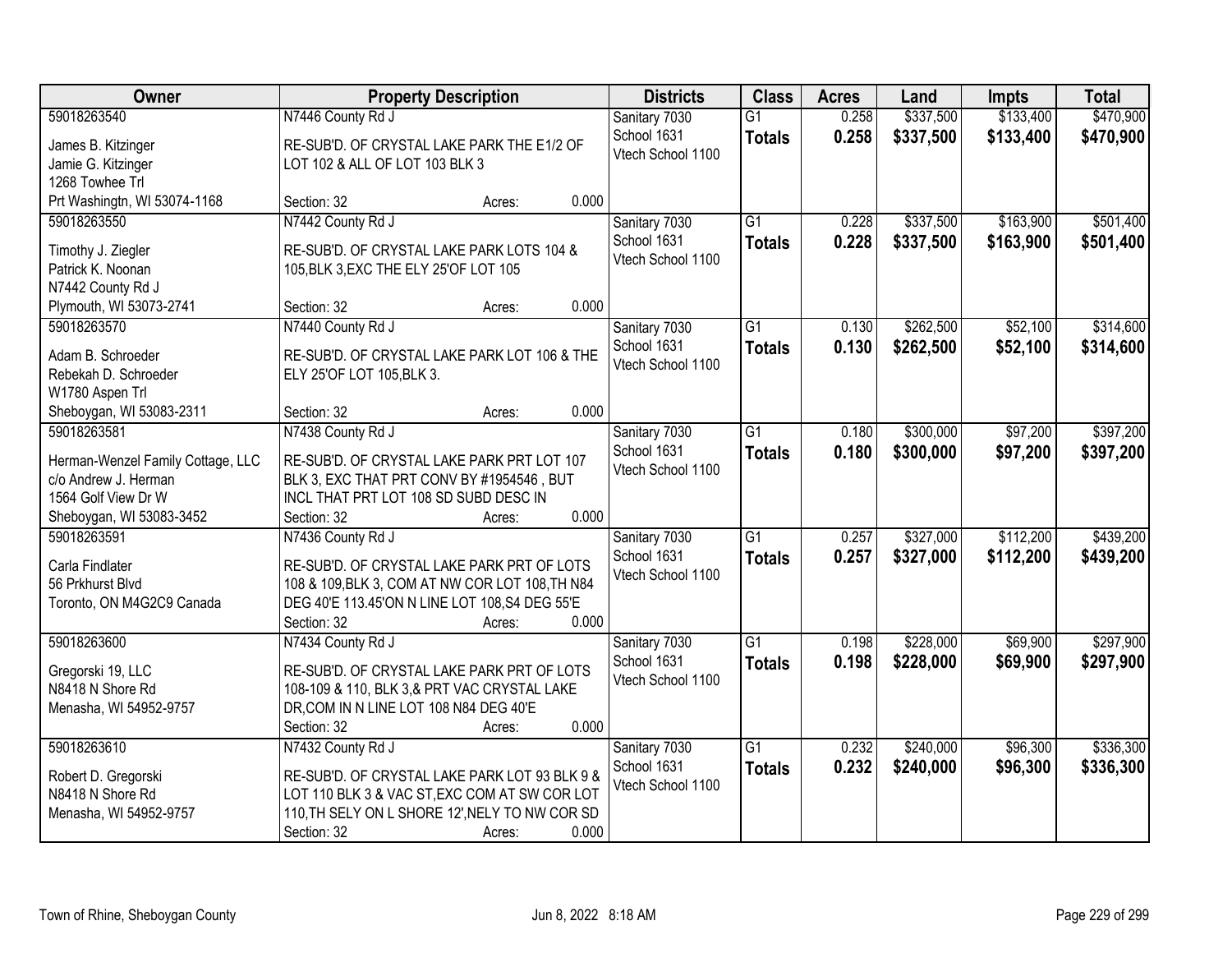| Owner                          | <b>Property Description</b>                      | <b>Districts</b>  | <b>Class</b>    | <b>Acres</b> | Land      | <b>Impts</b>    | <b>Total</b> |
|--------------------------------|--------------------------------------------------|-------------------|-----------------|--------------|-----------|-----------------|--------------|
| 59018263620                    | N7428 County Rd J                                | Sanitary 7030     | $\overline{G1}$ | 0.287        | \$300,000 | \$50,600        | \$350,600    |
| Floyd F. Thiel                 | RE-SUB'D. OF CRYSTAL LAKE PARK LOT 92 BLK 9,     | School 1631       | <b>Totals</b>   | 0.287        | \$300,000 | \$50,600        | \$350,600    |
| Marion M. Thiel                | LOT 56 BLK 8 & LOT 111 BLK 3 ALSO VACATED        | Vtech School 1100 |                 |              |           |                 |              |
| 1144 Marigold Ln               | ST.WITHIN SD.LOTS                                |                   |                 |              |           |                 |              |
| Hartford, WI 53027-9299        | 0.000<br>Section: 32<br>Acres:                   |                   |                 |              |           |                 |              |
| 59018263630                    | N7426 County Rd J                                | Sanitary 7030     | $\overline{G1}$ | 0.585        | \$450,000 | \$164,100       | \$614,100    |
|                                |                                                  | School 1631       | <b>Totals</b>   | 0.585        | \$450,000 | \$164,100       | \$614,100    |
| Wagner, William J Wagner Trust | RE-SUBD OF CRYSTAL LAKE PARK LOT 91, BLK         | Vtech School 1100 |                 |              |           |                 |              |
| William J. Wagner              | 9, EXC R/W 50'WIDE FOR ST RELOC, LOT 55, BLK 8 & |                   |                 |              |           |                 |              |
| N7426 County Rd J              | LOT 112, BLK 3, & ALSO VAC ST WITHIN SD LOTS, &  |                   |                 |              |           |                 |              |
| Plymouth, WI 53073-2741        | 0.000<br>Section: 32<br>Acres:                   |                   |                 |              |           |                 |              |
| 59018263650                    | N7424 County Rd J                                | Sanitary 7030     | G1              | 0.310        | \$300,000 | \$44,200        | \$344,200    |
| Jodi L Maxstadt Trust 3-7-18   | RE-SUB'D. OF CRYSTAL LAKE PARK LOT 89 BLK 9,     | School 1631       | <b>Totals</b>   | 0.310        | \$300,000 | \$44,200        | \$344,200    |
| 912 E Chicago Ave              | LOT 53 BLK 8 & LOT 114 BLK 3 ALSO VACATED        | Vtech School 1100 |                 |              |           |                 |              |
| Naperville, IL 60540-5510      | <b>STREET WITHIN SD. LOTS:</b>                   |                   |                 |              |           |                 |              |
|                                | 0.000<br>Section: 32<br>Acres:                   |                   |                 |              |           |                 |              |
| 59018263671                    | N7454 Summit Rd                                  | Sanitary 7030     | $\overline{G2}$ | 2.040        | \$83,300  | \$160,300       | \$243,600    |
| Jeanette M. Scott              | RE-SUB'D. OF CRYSTAL LAKE PARK - LOT 1 CSM       | School 1631       | <b>Totals</b>   | 2.040        | \$83,300  | \$160,300       | \$243,600    |
| N7454 Summit Rd                | V20 P281-82 #1740318 - PRT BLK 5                 | Vtech School 1100 |                 |              |           |                 |              |
| Plymouth, WI 53073-2752        |                                                  |                   |                 |              |           |                 |              |
|                                | 2.040<br>Section: 32<br>Acres:                   |                   |                 |              |           |                 |              |
| 59018263672                    | N7450 Summit Rd                                  | Sanitary 7030     | $\overline{G1}$ | 0.240        | \$38,100  | \$46,900        | \$85,000     |
|                                |                                                  | School 1631       | <b>Totals</b>   | 0.240        | \$38,100  | \$46,900        | \$85,000     |
| Jeanette M. Scott              | RE-SUB'D. OF CRYSTAL LAKE PARK - LOT 2 CSM       | Vtech School 1100 |                 |              |           |                 |              |
| N7454 Summit Rd                | V20 P281-82 #1740318 - PRT BLK 5                 |                   |                 |              |           |                 |              |
| Plymouth, WI 53073-2752        |                                                  |                   |                 |              |           |                 |              |
|                                | 0.240<br>Section: 32<br>Acres:                   |                   |                 |              |           |                 |              |
| 59018263673                    | N7467 County Rd J                                | Sanitary 7030     | $\overline{G1}$ | 0.550        | \$13,800  | \$85,100        | \$98,900     |
| <b>Brian Voight</b>            | RE-SUB'D. OF CRYSTAL LAKE PARK - LOT 3 CSM       | School 1631       | <b>Totals</b>   | 0.550        | \$13,800  | \$85,100        | \$98,900     |
| N7466 County Rd J              | V20 P281-82 #1740318 - PRT BLK 5.                | Vtech School 1100 |                 |              |           |                 |              |
| Plymouth, WI 53073-2739        |                                                  |                   |                 |              |           |                 |              |
|                                | 0.550<br>Section: 32<br>Acres:                   |                   |                 |              |           |                 |              |
| 59018263674                    | County Rd J                                      | Sanitary 7030     | $\overline{G1}$ | 0.230        | \$5,800   | $\overline{50}$ | \$5,800      |
|                                |                                                  | School 1631       | <b>Totals</b>   | 0.230        | \$5,800   | \$0             | \$5,800      |
| <b>Brian Voight</b>            | RE-SUB'D. OF CRYSTAL LAKE PARK - LOT 4 CSM       | Vtech School 1100 |                 |              |           |                 |              |
| N7466 County Rd J              | V20 P281-82 #1740318 - PRT BLK 5.                |                   |                 |              |           |                 |              |
| Plymouth, WI 53073-2739        |                                                  |                   |                 |              |           |                 |              |
|                                | 0.230<br>Section: 32<br>Acres:                   |                   |                 |              |           |                 |              |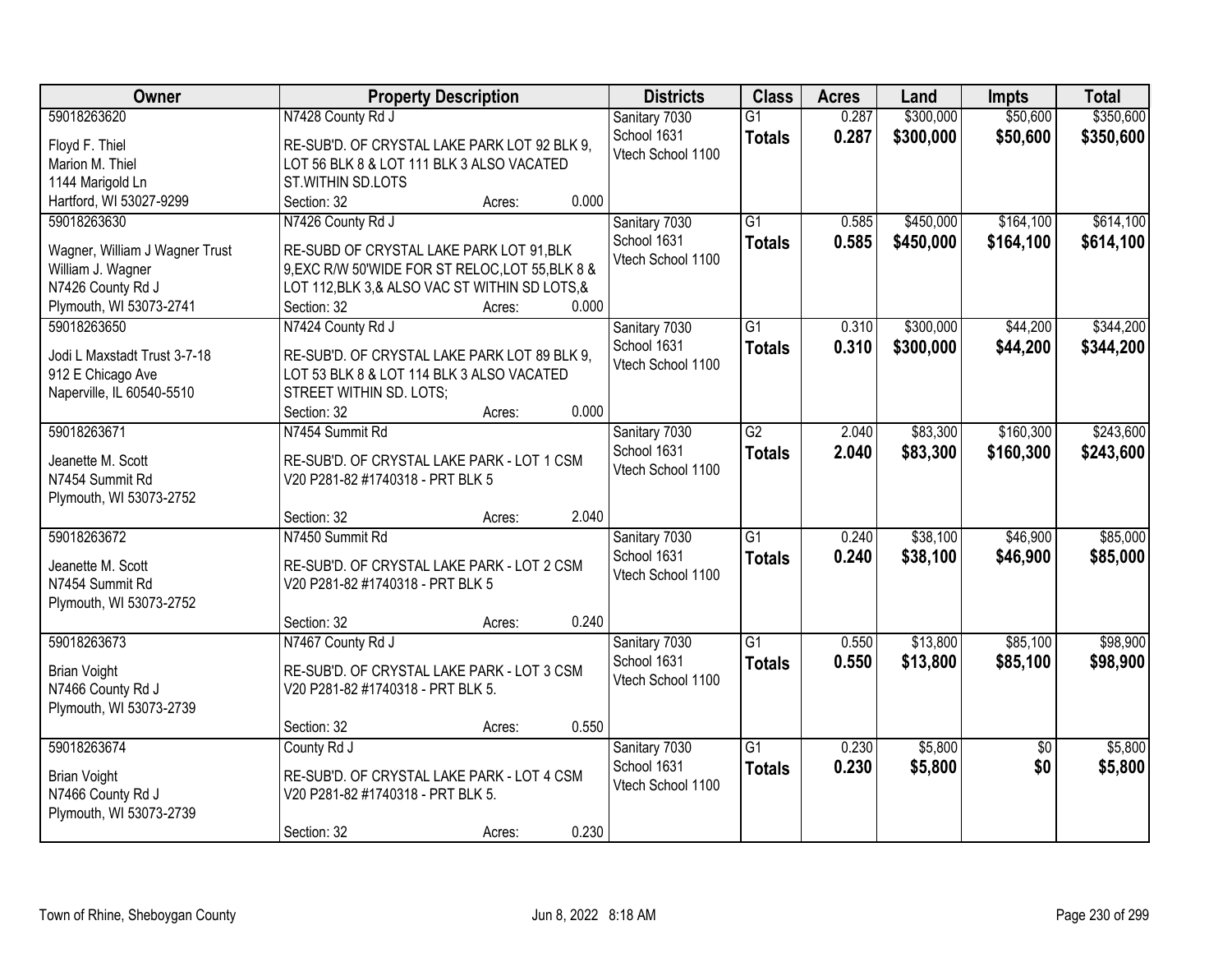| Owner                         | <b>Property Description</b>                          | <b>Districts</b>  | <b>Class</b>         | <b>Acres</b>   | Land                  | <b>Impts</b>       | <b>Total</b>            |
|-------------------------------|------------------------------------------------------|-------------------|----------------------|----------------|-----------------------|--------------------|-------------------------|
| 59018263700                   | Summit Rd                                            | Sanitary 7030     | $\overline{G1}$      | 1.033          | \$31,000              | $\overline{50}$    | \$31,000                |
| Brian R. Fredricks            | RE-SUBD OF CRYSTAL LAKE PARK LOTS 15 &               | School 1631       | <b>Totals</b>        | 1.033          | \$31,000              | \$0                | \$31,000                |
| Sara Jean Herman              | 16, BLK 5.                                           | Vtech School 1100 |                      |                |                       |                    |                         |
| N7498 Summit Rd               |                                                      |                   |                      |                |                       |                    |                         |
| Plymouth, WI 53073-2793       | 0.000<br>Section: 32<br>Acres:                       |                   |                      |                |                       |                    |                         |
| 59018263710                   | N7542 Summit Rd                                      | Sanitary 7030     | $\overline{G1}$      | 0.721          | \$57,500              | \$127,500          | \$185,000               |
|                               |                                                      | School 1631       | <b>Totals</b>        | 0.721          | \$57,500              | \$127,500          | \$185,000               |
| Rene Susan Ryman              | RE-SUB'D. OF CRYSTAL LAKE PARK PRT LOT 18, BLK       | Vtech School 1100 |                      |                |                       |                    |                         |
| N7542 Summit Rd               | 5,& PRT WP&L RR R/W, COM IN N LN SD LOT 213'E        |                   |                      |                |                       |                    |                         |
| Plymouth, WI 53073-2754       | OF CEN OF LAKE ST, TH E TO A PNT 194'W OF NE         |                   |                      |                |                       |                    |                         |
|                               | 0.000<br>Section: 32<br>Acres:                       |                   |                      |                |                       |                    |                         |
| 59018263720                   | N7520 Summit Rd                                      | Sanitary 7030     | $\overline{G1}$      | 1.358          | \$65,800              | \$113,600          | \$179,400               |
| Paul E. Kellmann              | RE-SUB'D. OF CRYSTAL LAKE PARK THE E 194'OF          | School 1631       | <b>Totals</b>        | 1.358          | \$65,800              | \$113,600          | \$179,400               |
| Patricia A. Kellmann          | LOT 18, BLK 5.                                       | Vtech School 1100 |                      |                |                       |                    |                         |
| N7520 Summit Rd               |                                                      |                   |                      |                |                       |                    |                         |
| Plymouth, WI 53073-2754       | 0.000<br>Section: 32<br>Acres:                       |                   |                      |                |                       |                    |                         |
| 59018263730                   | N7564 Summit Rd                                      | Sanitary 7030     | $\overline{G1}$      | 1.490          | \$68,100              | \$224,700          | \$292,800               |
|                               |                                                      | School 1631       | <b>Totals</b>        | 1.490          | \$68,100              | \$224,700          | \$292,800               |
| Erin Hughes                   | RE-SUBD OF CRYSTAL LAKE PARK PRT OF LOTS 18          | Vtech School 1100 |                      |                |                       |                    |                         |
| Patrick T. Hughes             | & 19,& PRT OF THE ABANDONED SHEB-ELK. LAKE           |                   |                      |                |                       |                    |                         |
| N7564 Summit Rd               | R/W & ELEC CO. R/W, BLK 5, COM 213'E OF CEN LN       |                   |                      |                |                       |                    |                         |
| Plymouth, WI 53073-2754       | 1.490<br>Section: 32<br>Acres:                       |                   |                      |                |                       |                    |                         |
| 59018263740                   | N7498 Summit Rd                                      | Sanitary 7030     | $\overline{G1}$      | 0.507          | \$49,200              | \$120,000          | \$169,200               |
| Sara Jean Herman              | RE-SUBD OF CRYSTAL LAKE PARK LOT 17, BLK 5.          | School 1631       | <b>Totals</b>        | 0.507          | \$49,200              | \$120,000          | \$169,200               |
| <b>Brian R. Fredricks</b>     |                                                      | Vtech School 1100 |                      |                |                       |                    |                         |
| N7498 Summit Rd               |                                                      |                   |                      |                |                       |                    |                         |
| Plymouth, WI 53073-2793       | 0.000<br>Section: 32<br>Acres:                       |                   |                      |                |                       |                    |                         |
| 59018263760                   | County Rd J                                          | Sanitary 7030     | $\overline{G1}$      | 0.463          | \$1,200               | \$0                | \$1,200                 |
|                               |                                                      | School 1631       | <b>Totals</b>        | 0.463          | \$1,200               | \$0                | \$1,200                 |
| Gross, Nicholas J Gross Trust | RE-SUBD OF CRYSTAL LAKE PARK ALL OF LOTS             | Vtech School 1100 |                      |                |                       |                    |                         |
| Nicholas J. Gross             | 20,21,22 & ALL THAT PRT OF LOT 19 LYING ELY OF       |                   |                      |                |                       |                    |                         |
| N7412 County Rd Cj            | FOLL DESC N&S LN;COM 213' E OF CENLN OF CTH<br>0.000 |                   |                      |                |                       |                    |                         |
| Plymouth, WI 53073-2735       | Section: 32<br>Acres:                                |                   |                      |                |                       |                    |                         |
| 59018263771                   | N7487 Summit Rd                                      | Sanitary 7030     | G1<br>G <sub>6</sub> | 2.050<br>3.800 | \$111,300<br>\$10,300 | \$1,229,500<br>\$0 | \$1,340,800<br>\$10,300 |
| Vera K. Petrova Dickinson     | RE-SUBD OF CRYSTAL LAKE PARK - LOT 1 CSM V25         | School 1631       |                      |                |                       |                    |                         |
| Todd M. Dickinson             | P308-310 #1968339, BEING A PRT TR D CSM V3 P29,      | Vtech School 1100 | <b>Totals</b>        | 5.850          | \$121,600             | \$1,229,500        | \$1,351,100             |
| N7487 Summit Rd               | BLK 6, VAC CEDAR ST, PRT BLK 7 & 13 & PRT VAC        |                   |                      |                |                       |                    |                         |
| Plymouth, WI 53073-2753       | 5.850<br>Section: 32<br>Acres:                       |                   |                      |                |                       |                    |                         |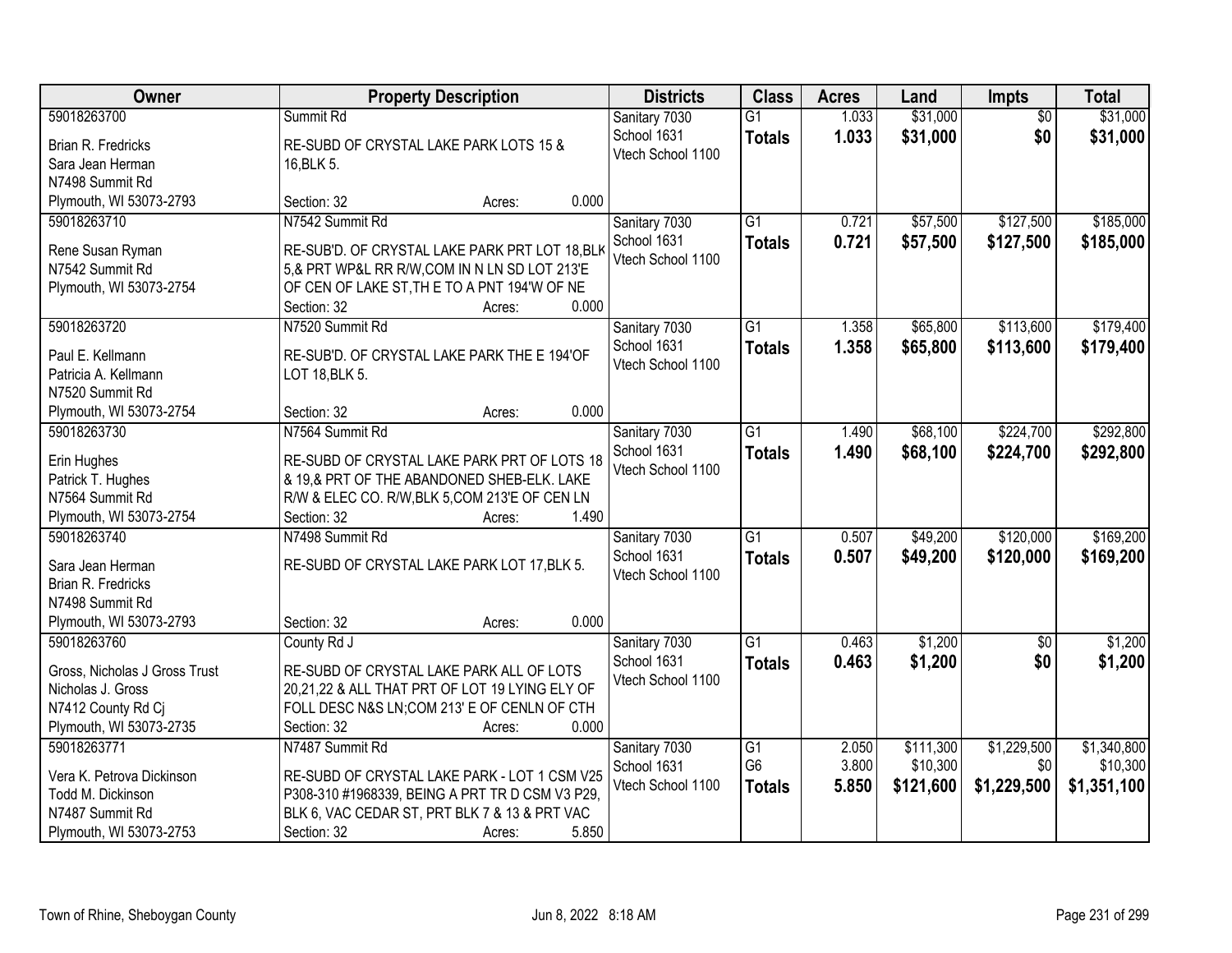| Owner                     | <b>Property Description</b>                         | <b>Districts</b>  | <b>Class</b>    | <b>Acres</b> | Land      | Impts           | <b>Total</b> |
|---------------------------|-----------------------------------------------------|-------------------|-----------------|--------------|-----------|-----------------|--------------|
| 59018263772               | N7487 Summit Rd                                     | Sanitary 7030     | $\overline{G1}$ | 1.870        | \$46,800  | $\overline{50}$ | \$46,800     |
| Vera K. Petrova Dickinson | RE-SUBD OF CRYSTAL LAKE PARK - LOT 2 CSM V25        | School 1631       | <b>Totals</b>   | 1.870        | \$46,800  | \$0             | \$46,800     |
| Todd M. Dickinson         | P308-310 #1968339, BEING A PRT TR D CSM V3 P29,     | Vtech School 1100 |                 |              |           |                 |              |
| N7487 Summit Rd           | BLK 6, VAC CEDAR ST, PRT BLK 7 & 13 & PRT VAC       |                   |                 |              |           |                 |              |
| Plymouth, WI 53073-2753   | 1.870<br>Section: 32<br>Acres:                      |                   |                 |              |           |                 |              |
| 59018263791               | N7463 Summit Rd                                     | Sanitary 7030     | $\overline{G1}$ | 1.120        | \$84,200  | \$174,300       | \$258,500    |
|                           |                                                     | School 1631       | <b>Totals</b>   | 1.120        | \$84,200  | \$174,300       | \$258,500    |
| Lee G. Davies             | RE-SUBD OF CRYSTAL LAKE PARK THE SLY 15'OF          | Vtech School 1100 |                 |              |           |                 |              |
| Cheryl L. Ziegler-Davies  | LOTS 10,11,12 & 13 & PRT LOTS 14, 15 & 16 & ALL OF  |                   |                 |              |           |                 |              |
| N7463 Summit Rd           | LOTS 17 & 18 BLK 7 & PRT VACATED RR ROW OF          |                   |                 |              |           |                 |              |
| Plymouth, WI 53073-2753   | 1.120<br>Section: 32<br>Acres:                      |                   |                 |              |           |                 |              |
| 59018263800               | N7457 Summit Rd                                     | Sanitary 7030     | $\overline{G1}$ | 0.480        | \$69,200  | \$257,300       | \$326,500    |
| Andrew G. Jaekels         | RE-SUBD OF CRYSTAL LAKE PARK PRT OF LOTS            | School 1631       | <b>Totals</b>   | 0.480        | \$69,200  | \$257,300       | \$326,500    |
| Jennifer Marie Hansmann   | 14,15 & 16, BLK 7 & PRT VAC R/W WP&L CO, COM 75'S   | Vtech School 1100 |                 |              |           |                 |              |
| N7457 Summit Rd           | OF NW COR LOT 14, BLK 7, TH S65 DEG 08'E 99.8', S2. |                   |                 |              |           |                 |              |
| Plymouth, WI 53073-2753   | Section: 32<br>0.480<br>Acres:                      |                   |                 |              |           |                 |              |
| 59018263820               | County Rd J                                         | Sanitary 7030     | $\overline{G1}$ | 0.287        | \$7,200   | \$0             | \$7,200      |
|                           |                                                     | School 1631       | <b>Totals</b>   | 0.287        | \$7,200   | \$0             | \$7,200      |
| Lee G. Davies             | RE-SUB'D. OF CRYSTAL LAKE PARK LOT 19 &             | Vtech School 1100 |                 |              |           |                 |              |
| Cheryl L. Ziegler-Davies  | PARCEL OF LAND S OF SD LOT BETWEEN EXT E&W          |                   |                 |              |           |                 |              |
| N7463 Summit Rd           | LNS SD LOT & N OF S R/W LN OF DISCONT RR, BLK       |                   |                 |              |           |                 |              |
| Plymouth, WI 53073-2753   | 0.000<br>Section: 32<br>Acres:                      |                   |                 |              |           |                 |              |
| 59018263830               | County Rd J                                         | Sanitary 7030     | $\overline{G1}$ | 0.230        | \$5,800   | $\overline{50}$ | \$5,800      |
| Lee G. Davies             | RE-SUBD. OF CRYSTAL LAKE PARK LOT 20 &              | School 1631       | <b>Totals</b>   | 0.230        | \$5,800   | \$0             | \$5,800      |
| Cheryl L. Ziegler-Davies  | PARCEL OF LAND S OF SD LOT BETWEEN EXT E&W          | Vtech School 1100 |                 |              |           |                 |              |
| N7463 Summit Rd           | LNS SD LOT & N OF S R/W LN OF DISCONT RR, BLK       |                   |                 |              |           |                 |              |
| Plymouth, WI 53073-2753   | Section: 32<br>0.000                                |                   |                 |              |           |                 |              |
| 59018263911               | Acres:                                              |                   |                 |              |           |                 | \$552,200    |
|                           | N7302 Hickory Tree Rd                               | Sanitary 7030     | $\overline{G1}$ | 0.080        | \$300,000 | \$252,200       |              |
| Thomas J. Quasius         | RE-SUB'D. OF CRYSTAL LAKE PARK LOT 3 BLK 8          | School 1631       | <b>Totals</b>   | 0.080        | \$300,000 | \$252,200       | \$552,200    |
| Kim M. Althaus            | INCL THAT PRT IN TOWN OF PLYMOUTH; EXC COM          | Vtech School 1100 |                 |              |           |                 |              |
| 4403 W Madero Dr          | AT SE COR SD LOT 3; TH S72-10-52W, 16.63' ALG S     |                   |                 |              |           |                 |              |
| Mequon, WI 53092-8713     | 0.080<br>Section: 32<br>Acres:                      |                   |                 |              |           |                 |              |
| 59018263921               | N7304 Hickory Tree Rd                               | Sanitary 7030     | $\overline{G1}$ | 0.113        | \$300,000 | \$338,900       | \$638,900    |
|                           |                                                     | School 1631       | <b>Totals</b>   | 0.113        | \$300,000 | \$338,900       | \$638,900    |
| Richard J. Rudolph        | RE-SUB'D. OF CRYSTAL LAKE PARK LOT 4, BLK           | Vtech School 1100 |                 |              |           |                 |              |
| N7304 Hickory Tree Rd     | 8, INCL THAT PRT IN TOWN OF PLYMOUTH; AND           |                   |                 |              |           |                 |              |
| Plymouth, WI 53073-2762   | ALSO PART LOT 3 BLK 8 INCL THAT PRT IN TOWN         |                   |                 |              |           |                 |              |
|                           | 0.113<br>Section: 32<br>Acres:                      |                   |                 |              |           |                 |              |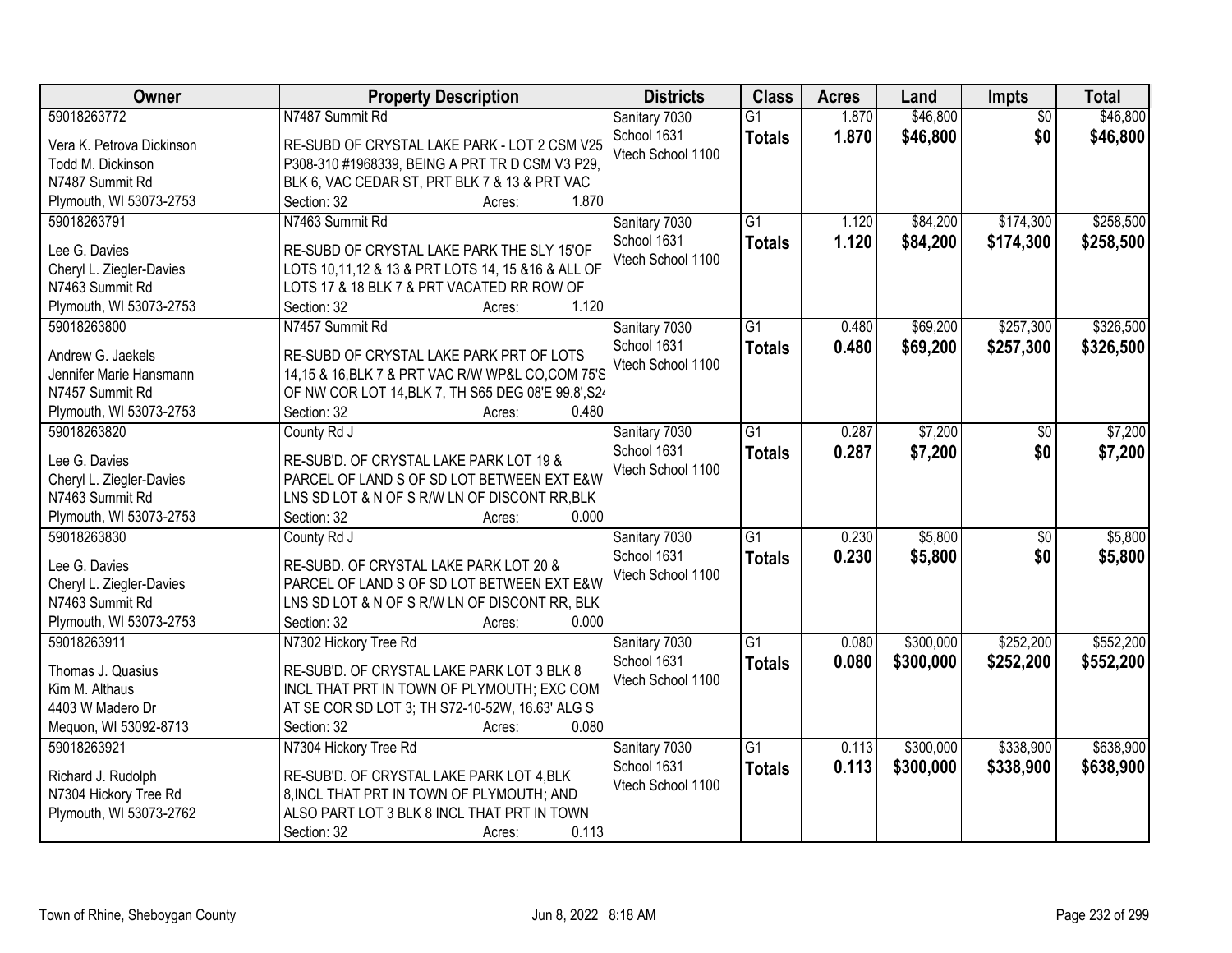| <b>Owner</b>                     | <b>Property Description</b>                      | <b>Districts</b>  | <b>Class</b>    | <b>Acres</b> | Land      | <b>Impts</b> | <b>Total</b> |
|----------------------------------|--------------------------------------------------|-------------------|-----------------|--------------|-----------|--------------|--------------|
| 59018263931                      | N7308 Hickory Tree Rd                            | Sanitary 7030     | $\overline{G1}$ | 0.237        | \$300,000 | \$87,600     | \$387,600    |
| David B. Steffen                 | RE-SUB'D. OF CRYSTAL LAKE PARK LOT 5 BLK 8       | School 1631       | <b>Totals</b>   | 0.237        | \$300,000 | \$87,600     | \$387,600    |
| N7308 Hickory Tree Rd            | EXC THRFRM COM @ SW COR LOT 5 BLK 8 TH           | Vtech School 1100 |                 |              |           |              |              |
| Plymouth, WI 53073-2762          | N17-01-08W., 96.73' TO POB; TH CONT N17-01-08W., |                   |                 |              |           |              |              |
|                                  | Section: 32<br>0.237<br>Acres:                   |                   |                 |              |           |              |              |
| 59018263950                      | N7312 Hickory Tree Rd                            | Sanitary 7030     | $\overline{G1}$ | 0.000        | \$450,000 | \$170,300    | \$620,300    |
| Dennis Kaboord                   | RE-SUBD OF CRYSTAL LAKE PARK LOTS 6 & 7, BLK     | School 1631       | <b>Totals</b>   | 0.000        | \$450,000 | \$170,300    | \$620,300    |
| Sandra Kaboord                   | 8.                                               | Vtech School 1100 |                 |              |           |              |              |
| N7312 Hickory Tree Rd            |                                                  |                   |                 |              |           |              |              |
| Plymouth, WI 53073-2762          | 0.000<br>Section: 32<br>Acres:                   |                   |                 |              |           |              |              |
| 59018263970                      | N7316 Hickory Tree Rd                            | Sanitary 7030     | G1              | 0.253        | \$450,000 | \$239,500    | \$689,500    |
| Stewart C. Elliott               | RE-SUBD OF CRYSTAL LAKE PARK LOTS 8 & 9,BLK      | School 1631       | <b>Totals</b>   | 0.253        | \$450,000 | \$239,500    | \$689,500    |
| Lisa M. Elliott                  | 8.                                               | Vtech School 1100 |                 |              |           |              |              |
| 1180 Woodland Ave                |                                                  |                   |                 |              |           |              |              |
| Elm Grove, WI 53122-2059         | 0.000<br>Section: 32<br>Acres:                   |                   |                 |              |           |              |              |
| 59018263980                      | N7320 Hickory Tree Rd                            | Sanitary 7030     | $\overline{G1}$ | 0.126        | \$300,000 | \$64,000     | \$364,000    |
| Rohde Living Trust et al         | RE-SUB'D. OF CRYSTAL LAKE PARK LOT 10 BLK 8      | School 1631       | <b>Totals</b>   | 0.126        | \$300,000 | \$64,000     | \$364,000    |
| 6303 State Rd 28                 |                                                  | Vtech School 1100 |                 |              |           |              |              |
| Sheboygan Falls, WI 53085-2806   |                                                  |                   |                 |              |           |              |              |
|                                  | 0.000<br>Section: 32<br>Acres:                   |                   |                 |              |           |              |              |
| 59018263991                      | N7322 Hickory Tree Rd                            | Sanitary 7030     | $\overline{G1}$ | 0.270        | \$450,000 | \$63,000     | \$513,000    |
| Jankowski Revocable Trust        | RE-SUBD OF CRYSTAL LAKE PARK LOTS 11 AND 12,     | School 1631       | <b>Totals</b>   | 0.270        | \$450,000 | \$63,000     | \$513,000    |
| N7322 Hickory Tree Rd            | <b>BLK 8.</b>                                    | Vtech School 1100 |                 |              |           |              |              |
| Plymouth, WI 53073-2762          |                                                  |                   |                 |              |           |              |              |
|                                  | 0.270<br>Section: 32<br>Acres:                   |                   |                 |              |           |              |              |
| 59018264010                      | N7328 Hickory Tree Rd                            | Sanitary 7030     | $\overline{G1}$ | 0.132        | \$288,000 | \$204,100    | \$492,100    |
| Susan A. Niederjohn              | RE-SUB'D. OF CRYSTAL LAKE PARK LOT 13 BLK 8      | School 1631       | <b>Totals</b>   | 0.132        | \$288,000 | \$204,100    | \$492,100    |
| The Susan A Niederjohn Revocable |                                                  | Vtech School 1100 |                 |              |           |              |              |
| Trust 01-19-2000                 |                                                  |                   |                 |              |           |              |              |
| 2545 S Brookside Pkwy            | 0.000<br>Section: 32<br>Acres:                   |                   |                 |              |           |              |              |
| New Berlin, WI 53151-2907        |                                                  |                   |                 |              |           |              |              |
| 59018264020                      | N7330 Hickory Tree Rd                            | Sanitary 7030     | $\overline{G1}$ | 0.155        | \$276,000 | \$92,900     | \$368,900    |
| Christine A. Ehlert              | RE-SUB'D. OF CRYSTAL LAKE PARK LOT 14 BLK 8      | School 1631       | <b>Totals</b>   | 0.155        | \$276,000 | \$92,900     | \$368,900    |
| N6562 County Rd P                |                                                  | Vtech School 1100 |                 |              |           |              |              |
| Plymouth, WI 53073-3214          |                                                  |                   |                 |              |           |              |              |
|                                  | 0.000<br>Section: 32<br>Acres:                   |                   |                 |              |           |              |              |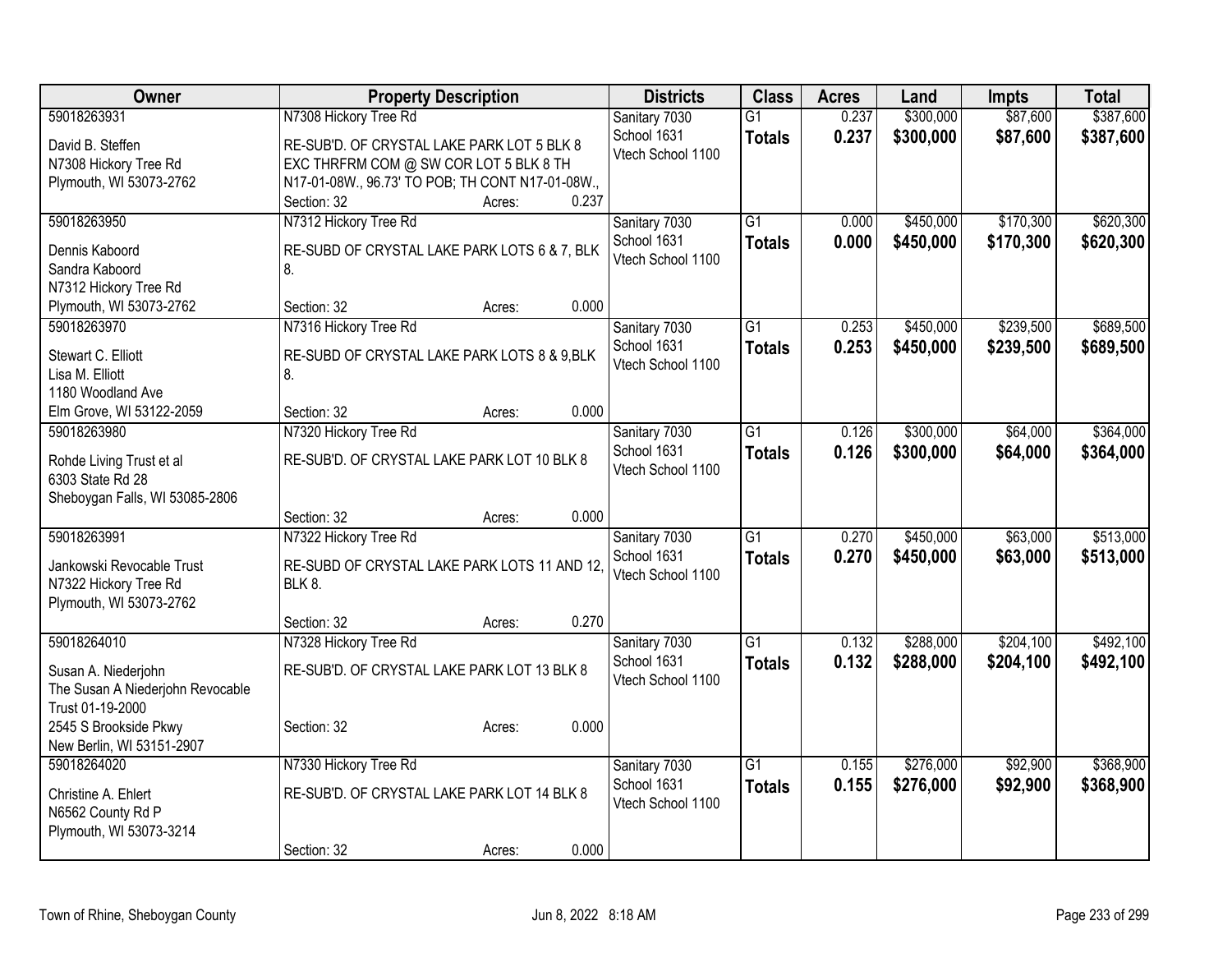| \$487,900<br>59018264040<br>N7334 Hickory Tree Rd<br>\$357,000<br>\$130,900<br>Sanitary 7030<br>$\overline{G1}$<br>0.261<br>School 1631<br>0.261<br>\$357,000<br>\$130,900<br>\$487,900<br><b>Totals</b><br>Steven F. Schielke<br>RE-SUBD OF CRYSTAL LAKE PARK LOTS 15 &<br>Vtech School 1100<br>Ann E. Schielke<br>16, BLK 8.<br>N7334 Hickory Tree Rd<br>0.000<br>Plymouth, WI 53073-2762<br>Section: 32<br>Acres:<br>N7340 Hickory Tree Rd<br>$\overline{G1}$<br>\$396,000<br>\$248,900<br>\$644,900<br>59018264050<br>Sanitary 7030<br>0.264<br>School 1631<br>0.264<br>\$396,000<br>\$248,900<br>\$644,900<br><b>Totals</b><br>Quinn, Marilla Quinn Trust<br>RE-SUBD OF CRYSTAL LAKE PARK LOTS 17 &<br>Vtech School 1100<br>Marilla Quinn<br>18, BLK 8.<br>28 Cedar Ln<br>0.000<br>Elkhart Lake, WI 53020-1960<br>Section: 32<br>Acres:<br>\$129,900<br>\$369,900<br>59018264070<br>N7342 County Rd J<br>Sanitary 7030<br>G1<br>\$240,000<br>0.000<br>School 1631<br>\$129,900<br>0.000<br>\$240,000<br>\$369,900<br><b>Totals</b><br>RE-SUB'D. OF CRYSTAL LAKE PARK LOT 19 BLK 8<br>Charles J Jr & Kathleen Gehring Trust<br>Vtech School 1100<br>Charles J. Kathleen Jr<br>4945 Blackstock Rd<br>0.000<br>Section: 32<br>Sheboygan, WI 53083-2200<br>Acres:<br>$\overline{G1}$<br>\$300,000<br>\$297,600<br>\$597,600<br>59018264080<br>N7344 County Rd J<br>Sanitary 7030<br>0.000<br>School 1631<br>0.000<br>\$300,000<br>\$297,600<br>\$597,600<br><b>Totals</b><br>RE-SUB'D. OF CRYSTAL LAKE PARK LOT 20 BLK 8<br>Randy L. Rudolph<br>Vtech School 1100<br>Mary M. Rudolph<br>N7344 County Rd J<br>0.000<br>Plymouth, WI 53073-2745<br>Section: 32<br>Acres:<br>\$116,400<br>59018264090<br>N7346 County Rd J<br>$\overline{G1}$<br>0.000<br>\$300,000<br>Sanitary 7030<br>School 1631<br>0.000<br>\$300,000<br>\$116,400<br><b>Totals</b><br>RE-SUB'D. OF CRYSTAL LAKE PARK LOT 21 BLK 8<br>Crystal Lake Real Estate, LLC<br>Vtech School 1100<br>729 S 8th St<br>Sheboygan, WI 53081-4407<br>0.000<br>Section: 32<br>Acres: | Owner       | <b>Property Description</b> | <b>Districts</b> | <b>Class</b>    | <b>Acres</b> | Land      | <b>Impts</b> | <b>Total</b> |
|------------------------------------------------------------------------------------------------------------------------------------------------------------------------------------------------------------------------------------------------------------------------------------------------------------------------------------------------------------------------------------------------------------------------------------------------------------------------------------------------------------------------------------------------------------------------------------------------------------------------------------------------------------------------------------------------------------------------------------------------------------------------------------------------------------------------------------------------------------------------------------------------------------------------------------------------------------------------------------------------------------------------------------------------------------------------------------------------------------------------------------------------------------------------------------------------------------------------------------------------------------------------------------------------------------------------------------------------------------------------------------------------------------------------------------------------------------------------------------------------------------------------------------------------------------------------------------------------------------------------------------------------------------------------------------------------------------------------------------------------------------------------------------------------------------------------------------------------------------------------------------------------------------------------------------------------------------------------------------------------------------------------------------------|-------------|-----------------------------|------------------|-----------------|--------------|-----------|--------------|--------------|
|                                                                                                                                                                                                                                                                                                                                                                                                                                                                                                                                                                                                                                                                                                                                                                                                                                                                                                                                                                                                                                                                                                                                                                                                                                                                                                                                                                                                                                                                                                                                                                                                                                                                                                                                                                                                                                                                                                                                                                                                                                          |             |                             |                  |                 |              |           |              |              |
|                                                                                                                                                                                                                                                                                                                                                                                                                                                                                                                                                                                                                                                                                                                                                                                                                                                                                                                                                                                                                                                                                                                                                                                                                                                                                                                                                                                                                                                                                                                                                                                                                                                                                                                                                                                                                                                                                                                                                                                                                                          |             |                             |                  |                 |              |           |              |              |
|                                                                                                                                                                                                                                                                                                                                                                                                                                                                                                                                                                                                                                                                                                                                                                                                                                                                                                                                                                                                                                                                                                                                                                                                                                                                                                                                                                                                                                                                                                                                                                                                                                                                                                                                                                                                                                                                                                                                                                                                                                          |             |                             |                  |                 |              |           |              |              |
|                                                                                                                                                                                                                                                                                                                                                                                                                                                                                                                                                                                                                                                                                                                                                                                                                                                                                                                                                                                                                                                                                                                                                                                                                                                                                                                                                                                                                                                                                                                                                                                                                                                                                                                                                                                                                                                                                                                                                                                                                                          |             |                             |                  |                 |              |           |              |              |
|                                                                                                                                                                                                                                                                                                                                                                                                                                                                                                                                                                                                                                                                                                                                                                                                                                                                                                                                                                                                                                                                                                                                                                                                                                                                                                                                                                                                                                                                                                                                                                                                                                                                                                                                                                                                                                                                                                                                                                                                                                          |             |                             |                  |                 |              |           |              |              |
|                                                                                                                                                                                                                                                                                                                                                                                                                                                                                                                                                                                                                                                                                                                                                                                                                                                                                                                                                                                                                                                                                                                                                                                                                                                                                                                                                                                                                                                                                                                                                                                                                                                                                                                                                                                                                                                                                                                                                                                                                                          |             |                             |                  |                 |              |           |              |              |
|                                                                                                                                                                                                                                                                                                                                                                                                                                                                                                                                                                                                                                                                                                                                                                                                                                                                                                                                                                                                                                                                                                                                                                                                                                                                                                                                                                                                                                                                                                                                                                                                                                                                                                                                                                                                                                                                                                                                                                                                                                          |             |                             |                  |                 |              |           |              |              |
|                                                                                                                                                                                                                                                                                                                                                                                                                                                                                                                                                                                                                                                                                                                                                                                                                                                                                                                                                                                                                                                                                                                                                                                                                                                                                                                                                                                                                                                                                                                                                                                                                                                                                                                                                                                                                                                                                                                                                                                                                                          |             |                             |                  |                 |              |           |              |              |
|                                                                                                                                                                                                                                                                                                                                                                                                                                                                                                                                                                                                                                                                                                                                                                                                                                                                                                                                                                                                                                                                                                                                                                                                                                                                                                                                                                                                                                                                                                                                                                                                                                                                                                                                                                                                                                                                                                                                                                                                                                          |             |                             |                  |                 |              |           |              |              |
|                                                                                                                                                                                                                                                                                                                                                                                                                                                                                                                                                                                                                                                                                                                                                                                                                                                                                                                                                                                                                                                                                                                                                                                                                                                                                                                                                                                                                                                                                                                                                                                                                                                                                                                                                                                                                                                                                                                                                                                                                                          |             |                             |                  |                 |              |           |              |              |
|                                                                                                                                                                                                                                                                                                                                                                                                                                                                                                                                                                                                                                                                                                                                                                                                                                                                                                                                                                                                                                                                                                                                                                                                                                                                                                                                                                                                                                                                                                                                                                                                                                                                                                                                                                                                                                                                                                                                                                                                                                          |             |                             |                  |                 |              |           |              |              |
|                                                                                                                                                                                                                                                                                                                                                                                                                                                                                                                                                                                                                                                                                                                                                                                                                                                                                                                                                                                                                                                                                                                                                                                                                                                                                                                                                                                                                                                                                                                                                                                                                                                                                                                                                                                                                                                                                                                                                                                                                                          |             |                             |                  |                 |              |           |              |              |
|                                                                                                                                                                                                                                                                                                                                                                                                                                                                                                                                                                                                                                                                                                                                                                                                                                                                                                                                                                                                                                                                                                                                                                                                                                                                                                                                                                                                                                                                                                                                                                                                                                                                                                                                                                                                                                                                                                                                                                                                                                          |             |                             |                  |                 |              |           |              |              |
|                                                                                                                                                                                                                                                                                                                                                                                                                                                                                                                                                                                                                                                                                                                                                                                                                                                                                                                                                                                                                                                                                                                                                                                                                                                                                                                                                                                                                                                                                                                                                                                                                                                                                                                                                                                                                                                                                                                                                                                                                                          |             |                             |                  |                 |              |           |              |              |
|                                                                                                                                                                                                                                                                                                                                                                                                                                                                                                                                                                                                                                                                                                                                                                                                                                                                                                                                                                                                                                                                                                                                                                                                                                                                                                                                                                                                                                                                                                                                                                                                                                                                                                                                                                                                                                                                                                                                                                                                                                          |             |                             |                  |                 |              |           |              |              |
|                                                                                                                                                                                                                                                                                                                                                                                                                                                                                                                                                                                                                                                                                                                                                                                                                                                                                                                                                                                                                                                                                                                                                                                                                                                                                                                                                                                                                                                                                                                                                                                                                                                                                                                                                                                                                                                                                                                                                                                                                                          |             |                             |                  |                 |              |           |              |              |
|                                                                                                                                                                                                                                                                                                                                                                                                                                                                                                                                                                                                                                                                                                                                                                                                                                                                                                                                                                                                                                                                                                                                                                                                                                                                                                                                                                                                                                                                                                                                                                                                                                                                                                                                                                                                                                                                                                                                                                                                                                          |             |                             |                  |                 |              |           |              |              |
|                                                                                                                                                                                                                                                                                                                                                                                                                                                                                                                                                                                                                                                                                                                                                                                                                                                                                                                                                                                                                                                                                                                                                                                                                                                                                                                                                                                                                                                                                                                                                                                                                                                                                                                                                                                                                                                                                                                                                                                                                                          |             |                             |                  |                 |              |           |              |              |
|                                                                                                                                                                                                                                                                                                                                                                                                                                                                                                                                                                                                                                                                                                                                                                                                                                                                                                                                                                                                                                                                                                                                                                                                                                                                                                                                                                                                                                                                                                                                                                                                                                                                                                                                                                                                                                                                                                                                                                                                                                          |             |                             |                  |                 |              |           |              |              |
| \$416,400<br>\$416,400                                                                                                                                                                                                                                                                                                                                                                                                                                                                                                                                                                                                                                                                                                                                                                                                                                                                                                                                                                                                                                                                                                                                                                                                                                                                                                                                                                                                                                                                                                                                                                                                                                                                                                                                                                                                                                                                                                                                                                                                                   |             |                             |                  |                 |              |           |              |              |
|                                                                                                                                                                                                                                                                                                                                                                                                                                                                                                                                                                                                                                                                                                                                                                                                                                                                                                                                                                                                                                                                                                                                                                                                                                                                                                                                                                                                                                                                                                                                                                                                                                                                                                                                                                                                                                                                                                                                                                                                                                          |             |                             |                  |                 |              |           |              |              |
|                                                                                                                                                                                                                                                                                                                                                                                                                                                                                                                                                                                                                                                                                                                                                                                                                                                                                                                                                                                                                                                                                                                                                                                                                                                                                                                                                                                                                                                                                                                                                                                                                                                                                                                                                                                                                                                                                                                                                                                                                                          |             |                             |                  |                 |              |           |              |              |
|                                                                                                                                                                                                                                                                                                                                                                                                                                                                                                                                                                                                                                                                                                                                                                                                                                                                                                                                                                                                                                                                                                                                                                                                                                                                                                                                                                                                                                                                                                                                                                                                                                                                                                                                                                                                                                                                                                                                                                                                                                          |             |                             |                  |                 |              |           |              |              |
|                                                                                                                                                                                                                                                                                                                                                                                                                                                                                                                                                                                                                                                                                                                                                                                                                                                                                                                                                                                                                                                                                                                                                                                                                                                                                                                                                                                                                                                                                                                                                                                                                                                                                                                                                                                                                                                                                                                                                                                                                                          |             |                             |                  |                 |              |           |              |              |
|                                                                                                                                                                                                                                                                                                                                                                                                                                                                                                                                                                                                                                                                                                                                                                                                                                                                                                                                                                                                                                                                                                                                                                                                                                                                                                                                                                                                                                                                                                                                                                                                                                                                                                                                                                                                                                                                                                                                                                                                                                          |             |                             |                  |                 |              |           |              |              |
|                                                                                                                                                                                                                                                                                                                                                                                                                                                                                                                                                                                                                                                                                                                                                                                                                                                                                                                                                                                                                                                                                                                                                                                                                                                                                                                                                                                                                                                                                                                                                                                                                                                                                                                                                                                                                                                                                                                                                                                                                                          |             |                             |                  |                 |              |           |              |              |
|                                                                                                                                                                                                                                                                                                                                                                                                                                                                                                                                                                                                                                                                                                                                                                                                                                                                                                                                                                                                                                                                                                                                                                                                                                                                                                                                                                                                                                                                                                                                                                                                                                                                                                                                                                                                                                                                                                                                                                                                                                          |             |                             |                  |                 |              |           |              |              |
|                                                                                                                                                                                                                                                                                                                                                                                                                                                                                                                                                                                                                                                                                                                                                                                                                                                                                                                                                                                                                                                                                                                                                                                                                                                                                                                                                                                                                                                                                                                                                                                                                                                                                                                                                                                                                                                                                                                                                                                                                                          | 59018264111 | N7362 County Rd J           | Sanitary 7030    | $\overline{G1}$ | 1.630        | \$438,800 | \$364,900    | \$803,700    |
| School 1631<br>1.630<br>\$438,800<br>\$364,900<br>\$803,700<br><b>Totals</b><br>RE-SUBD OF CRYSTAL LAKE PARK PRT LOT 1,CSM<br>Jeffrey A. Goelzer                                                                                                                                                                                                                                                                                                                                                                                                                                                                                                                                                                                                                                                                                                                                                                                                                                                                                                                                                                                                                                                                                                                                                                                                                                                                                                                                                                                                                                                                                                                                                                                                                                                                                                                                                                                                                                                                                         |             |                             |                  |                 |              |           |              |              |
| Vtech School 1100<br>V 8 P 111 & PRT TR 2, CSM V 3 P 158 - PRT BLKS 8,9<br>Mary B. Goelzer                                                                                                                                                                                                                                                                                                                                                                                                                                                                                                                                                                                                                                                                                                                                                                                                                                                                                                                                                                                                                                                                                                                                                                                                                                                                                                                                                                                                                                                                                                                                                                                                                                                                                                                                                                                                                                                                                                                                               |             |                             |                  |                 |              |           |              |              |
| 404 Schwartz St<br>& 12, COM 462.58'W & 107.40'N OF NE COR CEDAR                                                                                                                                                                                                                                                                                                                                                                                                                                                                                                                                                                                                                                                                                                                                                                                                                                                                                                                                                                                                                                                                                                                                                                                                                                                                                                                                                                                                                                                                                                                                                                                                                                                                                                                                                                                                                                                                                                                                                                         |             |                             |                  |                 |              |           |              |              |
| Plymouth, WI 53073-1522<br>1.630<br>Section: 32<br>Acres:                                                                                                                                                                                                                                                                                                                                                                                                                                                                                                                                                                                                                                                                                                                                                                                                                                                                                                                                                                                                                                                                                                                                                                                                                                                                                                                                                                                                                                                                                                                                                                                                                                                                                                                                                                                                                                                                                                                                                                                |             |                             |                  |                 |              |           |              |              |
| $\overline{G1}$<br>\$43,800<br>\$43,800<br>59018264120<br>County Rd J<br>Sanitary 7030<br>0.029<br>$\overline{50}$                                                                                                                                                                                                                                                                                                                                                                                                                                                                                                                                                                                                                                                                                                                                                                                                                                                                                                                                                                                                                                                                                                                                                                                                                                                                                                                                                                                                                                                                                                                                                                                                                                                                                                                                                                                                                                                                                                                       |             |                             |                  |                 |              |           |              |              |
| \$0<br>School 1631<br>0.029<br>\$43,800<br>\$43,800<br><b>Totals</b>                                                                                                                                                                                                                                                                                                                                                                                                                                                                                                                                                                                                                                                                                                                                                                                                                                                                                                                                                                                                                                                                                                                                                                                                                                                                                                                                                                                                                                                                                                                                                                                                                                                                                                                                                                                                                                                                                                                                                                     |             |                             |                  |                 |              |           |              |              |
| RE-SUBD. OF CRYSTAL LAKE PARK LOT 27 BLK 8<br>Timothy A. Durr<br>Vtech School 1100<br>Nancy M. Durr                                                                                                                                                                                                                                                                                                                                                                                                                                                                                                                                                                                                                                                                                                                                                                                                                                                                                                                                                                                                                                                                                                                                                                                                                                                                                                                                                                                                                                                                                                                                                                                                                                                                                                                                                                                                                                                                                                                                      |             |                             |                  |                 |              |           |              |              |
| 431 Hillcrest Ct                                                                                                                                                                                                                                                                                                                                                                                                                                                                                                                                                                                                                                                                                                                                                                                                                                                                                                                                                                                                                                                                                                                                                                                                                                                                                                                                                                                                                                                                                                                                                                                                                                                                                                                                                                                                                                                                                                                                                                                                                         |             |                             |                  |                 |              |           |              |              |
| 0.000<br>Prt Washingtn, WI 53074-1544<br>Section: 32<br>Acres:                                                                                                                                                                                                                                                                                                                                                                                                                                                                                                                                                                                                                                                                                                                                                                                                                                                                                                                                                                                                                                                                                                                                                                                                                                                                                                                                                                                                                                                                                                                                                                                                                                                                                                                                                                                                                                                                                                                                                                           |             |                             |                  |                 |              |           |              |              |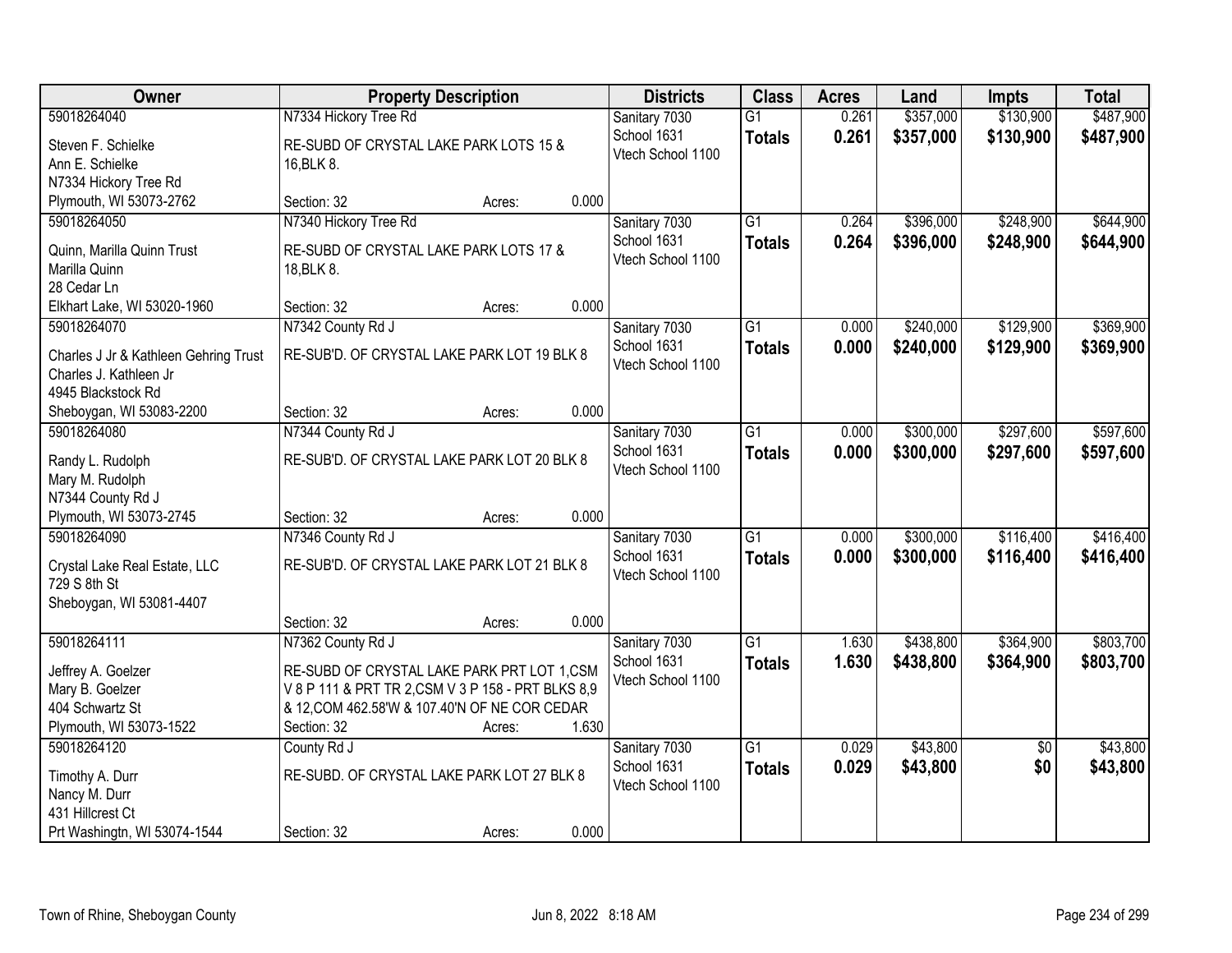| Owner                                     | <b>Property Description</b>                         | <b>Districts</b>  | <b>Class</b>    | <b>Acres</b> | Land      | <b>Impts</b> | <b>Total</b> |
|-------------------------------------------|-----------------------------------------------------|-------------------|-----------------|--------------|-----------|--------------|--------------|
| 59018264141                               | N7364 County Rd J                                   | Sanitary 7030     | $\overline{G1}$ | 1.190        | \$89,800  | \$285,200    | \$375,000    |
| Timothy L. Schweitzer                     | RE-SUBD OF CRYSTAL LAKE PARK PRT OF LOTS 1,2        | School 1631       | <b>Totals</b>   | 1.190        | \$89,800  | \$285,200    | \$375,000    |
| Melissa A. Schweitzer                     | & 3, BLK 12 & PRT OF BLK 9, RE-SUBD OF CRYSTAL      | Vtech School 1100 |                 |              |           |              |              |
| 404 Schwartz St                           | LAKE PARK, COM 462.58'W & 107.40'N OF NE            |                   |                 |              |           |              |              |
| Plymouth, WI 53073-1522                   | 1.190<br>Section: 32<br>Acres:                      |                   |                 |              |           |              |              |
| 59018264142                               | County Rd J                                         | Sanitary 7030     | $\overline{G1}$ | 0.130        | \$75,800  | \$0          | \$75,800     |
|                                           |                                                     | School 1631       | <b>Totals</b>   | 0.130        | \$75,800  | \$0          | \$75,800     |
| James B. Schuldt                          | RE-SUBD OF CRYSTAL LAKE PARK - OUTLOT 1 CSM         | Vtech School 1100 |                 |              |           |              |              |
| Ramona Koncilja-Schuldt                   | V25 P22-24 #1924014, BEING PRT TRACT 2 CSM V3       |                   |                 |              |           |              |              |
| N7345 County Rd J                         | P158 & PRT LOT 1 CSM V8 P111 BEING PRT OF LOTS      |                   |                 |              |           |              |              |
| Plymouth, WI 53073-2746                   | 0.130<br>Section: 32<br>Acres:                      |                   |                 |              |           |              |              |
| 59018264144                               | N7356 County Rd J                                   | Sanitary 7030     | G1              | 1.130        | \$709,600 | \$288,400    | \$998,000    |
| Yasmeen S. Bilimoria                      | RE-SUBD OF CRYSTAL LAKE PARK - PRT LOT 1 CSM        | School 1631       | <b>Totals</b>   | 1.130        | \$709,600 | \$288,400    | \$998,000    |
| Malcolm M. Bilimoria                      | V25 P22-24 #1924014, BEING PRT TRACT 2 CSM V3       | Vtech School 1100 |                 |              |           |              |              |
| 2530 Lawson Glen Rd                       | P158 & PRT LOT 1 CSM V8 P111 BEING PRT OF LOTS      |                   |                 |              |           |              |              |
| Glenview, IL 60026-1268                   | Section: 32<br>1.130<br>Acres:                      |                   |                 |              |           |              |              |
| 59018264150                               | N7360 County Rd J                                   | Sanitary 7030     | $\overline{G1}$ | 1.910        | \$529,200 | \$92,600     | \$621,800    |
|                                           |                                                     | School 1631       |                 | 1.910        | \$529,200 | \$92,600     | \$621,800    |
| Goelzer Properties, LLC                   | RE-SUBD OF CRYSTAL LAKE PARK LOT 2,CSM V 8 P        | Vtech School 1100 | <b>Totals</b>   |              |           |              |              |
| 111 Monument Cir Ste 500                  | 111 - PRT BLKS 8,9 & 12, COM 462.58'W & 107.40'N OF |                   |                 |              |           |              |              |
| Indianapolis, IN 46204-5171               | NE COR CEDAR BEACH SUBD, TH NELY 80.36'ALG          |                   |                 |              |           |              |              |
|                                           | 1.910<br>Section: 32<br>Acres:                      |                   |                 |              |           |              |              |
| 59018264160                               | N7374 County Rd J                                   | Sanitary 7030     | $\overline{G1}$ | 0.565        | \$72,000  | \$92,700     | \$164,700    |
|                                           | RE-SUBD OF CRYSTAL LAKE PARK PRT OF LOT             | School 1631       | <b>Totals</b>   | 0.565        | \$72,000  | \$92,700     | \$164,700    |
| Plymouth Lease Co, Inc<br>404 Schwartz St | 5, BLK 12, ALL OF LOT 74 & 75, BLK 9 & PRT VAC      | Vtech School 1100 |                 |              |           |              |              |
| Plymouth, WI 53073-1522                   | STREET, COM 100'NELY OF NLY MOST COR OF LOT         |                   |                 |              |           |              |              |
|                                           | 0.000<br>Section: 32                                |                   |                 |              |           |              |              |
| 59018264170                               | Acres:                                              |                   | $\overline{G1}$ |              |           |              |              |
|                                           | N7362 Abler Ln                                      | Sanitary 7030     |                 | 0.000        | \$300,000 | \$94,500     | \$394,500    |
| David J. Miller                           | RE-SUBD OF CRYSTAL LAKE PARK PRT SLY 1/2 OF         | School 1631       | <b>Totals</b>   | 0.000        | \$300,000 | \$94,500     | \$394,500    |
| Michelle M. Miller                        | LOT 5 BLK 12, ALL LOT 38 BLK 8 & PRT VAC            | Vtech School 1100 |                 |              |           |              |              |
| N7362 Abler Ln                            | 50'ST, COM IN NLY LN S1/2 LOT 5 BLK 12, 100'NELY    |                   |                 |              |           |              |              |
| Plymouth, WI 53073-2755                   | 0.000<br>Section: 32<br>Acres:                      |                   |                 |              |           |              |              |
| 59018264180                               | N7364 Abler Ln                                      | Sanitary 7030     | $\overline{G1}$ | 0.000        | \$300,000 | \$199,600    | \$499,600    |
|                                           |                                                     | School 1631       | <b>Totals</b>   | 0.000        | \$300,000 | \$199,600    | \$499,600    |
| Daniel Blanke                             | RE-SUB'D OF CRYSTAL LAKE PARK PARCEL A,             | Vtech School 1100 |                 |              |           |              |              |
| Kathryn J. Blanke                         | A-18122 & OTHER LANDS - PRT OF LOTS 5 & 6, BLK      |                   |                 |              |           |              |              |
| N7364 Abler Ln                            | 12, ALL OF LOT 39, BLK 8 & VAC ST WITHIN SD         |                   |                 |              |           |              |              |
| Plymouth, WI 53073-2755                   | 0.000<br>Section: 32<br>Acres:                      |                   |                 |              |           |              |              |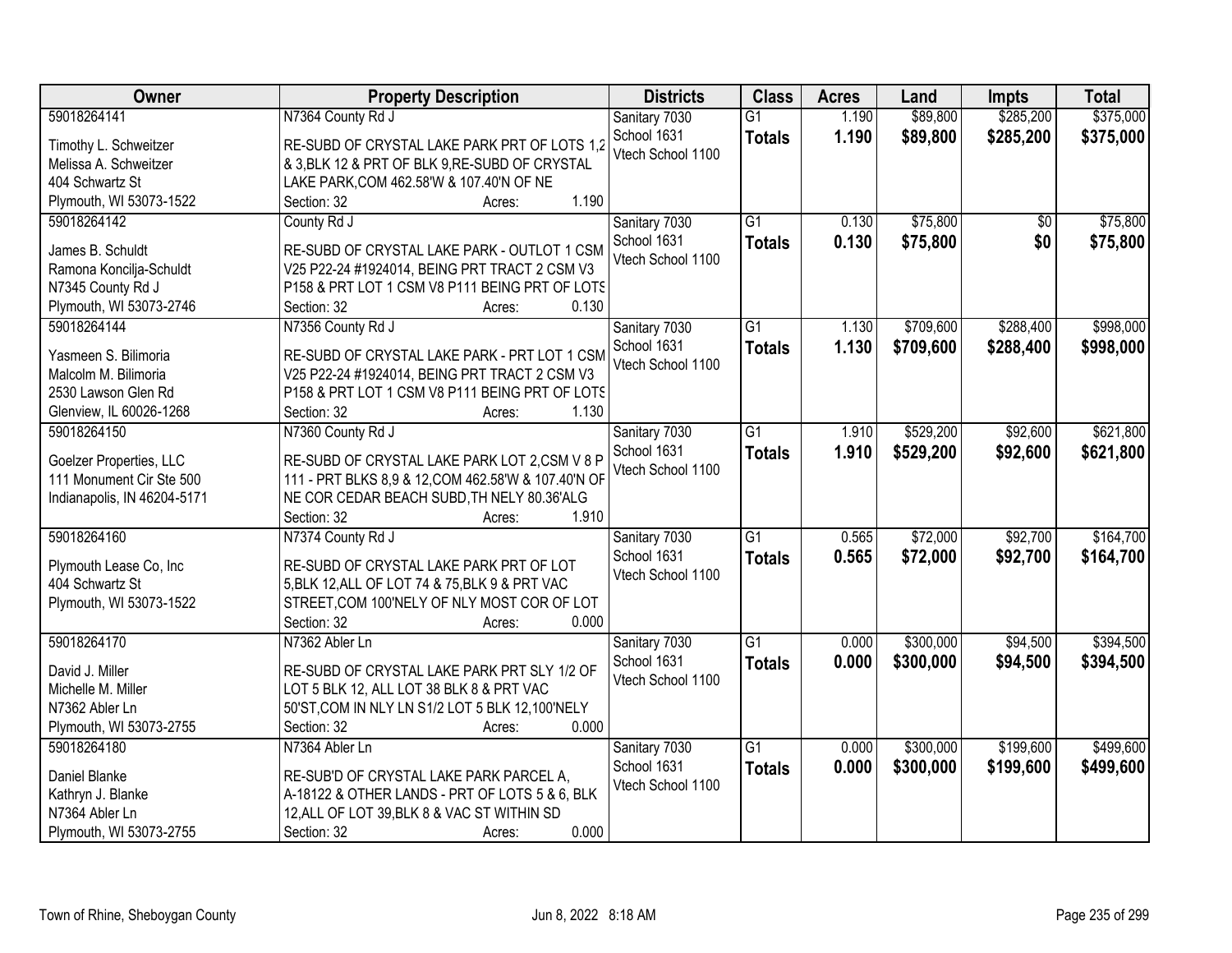| Owner                                                                                | <b>Property Description</b>                                                                                                                                                                             | <b>Districts</b>                                  | <b>Class</b>                     | <b>Acres</b>   | Land                   | <b>Impts</b>           | <b>Total</b>           |
|--------------------------------------------------------------------------------------|---------------------------------------------------------------------------------------------------------------------------------------------------------------------------------------------------------|---------------------------------------------------|----------------------------------|----------------|------------------------|------------------------|------------------------|
| 59018264191                                                                          | N7400 County Rd J                                                                                                                                                                                       | Sanitary 7030                                     | $\overline{G1}$                  | 0.650          | \$84,900               | \$133,600              | \$218,500              |
| <b>Christian Fite</b><br>11616 N Lantern Ln<br>Mequon, WI 53092-1574                 | LOT 1 28CSM91-93 #2043955 IN RESUB CRYSTAL<br>LAKE PARK, SEC 32 T16N, R21E.                                                                                                                             | School 1631<br>Vtech School 1100                  | <b>Totals</b>                    | 0.650          | \$84,900               | \$133,600              | \$218,500              |
|                                                                                      | 0.650<br>Section: 32<br>Acres:                                                                                                                                                                          |                                                   |                                  |                |                        |                        |                        |
| 59018264192<br>Richard B. Schaefer<br>Evelyn M. Schaefer                             | County Rd J<br>LOT 2 28CSM91-93 #2043955 IN RESUB CRYSTAL<br>LAKE PARK, SEC 32 T16N, R21E.                                                                                                              | Sanitary 7030<br>School 1631<br>Vtech School 1100 | $\overline{G1}$<br><b>Totals</b> | 0.690<br>0.690 | \$61,300<br>\$61,300   | \$1,500<br>\$1,500     | \$62,800<br>\$62,800   |
| 655 Ledgewood Dr<br>Fond Du Lac, WI 54937-8102                                       | 0.690<br>Section: 32<br>Acres:                                                                                                                                                                          |                                                   |                                  |                |                        |                        |                        |
| 59018264193                                                                          | N7372 Abler Ln                                                                                                                                                                                          | Sanitary 7030                                     | G1                               | 0.300          | \$285,000              | \$146,300              | \$431,300              |
| Richard B. Schaefer<br>Evelyn M. Schaefer<br>655 Ledgewood Dr                        | LOT 3 28CSM91-93 #2043955 IN RESUB CRYSTAL<br>LAKE PARK, SEC 32 T16N, R21E.                                                                                                                             | School 1631<br>Vtech School 1100                  | <b>Totals</b>                    | 0.300          | \$285,000              | \$146,300              | \$431,300              |
| Fond Du Lac, WI 54937-8102                                                           | 0.300<br>Section: 32<br>Acres:                                                                                                                                                                          |                                                   |                                  |                |                        |                        |                        |
| 59018264200                                                                          | N7366 Abler Ln<br>RE-SUB'D OF CRYSTAL LAKE PARK PARCELS B & C                                                                                                                                           | Sanitary 7030<br>School 1631                      | G1<br><b>Totals</b>              | 0.000<br>0.000 | \$300,000<br>\$300,000 | \$267,300<br>\$267,300 | \$567,300<br>\$567,300 |
| <b>Widder Living Trust</b><br>N7366 Abler Ln<br>Plymouth, WI 53073                   | - A-18122 & OTHER LANDS - PRT OF LOT 6, BLK<br>12, COM AT SW COR SD LOT, TH N56 DEG 35'E ON<br>0.000<br>Section: 32<br>Acres:                                                                           | Vtech School 1100                                 |                                  |                |                        |                        |                        |
| 59018264210<br>Scott R Peschke Trust<br>N6666 La Ferme Rd<br>Plymouth, WI 53073-3363 | N7368 Abler Ln<br>RE-SUB'D. OF CRYSTAL LAKE PARK ALL OF LOT<br>41, BLK 8, PRT OF LOT 6, BLK 12 & PRT VAC CRYSTAL<br>LAKE DR, DESC AS, COM AT NE COR SD LOT 41, TH<br>Section: 32<br>0.000<br>Acres:     | Sanitary 7030<br>School 1631<br>Vtech School 1100 | $\overline{G1}$<br><b>Totals</b> | 0.058<br>0.058 | \$276,000<br>\$276,000 | \$33,000<br>\$33,000   | \$309,000<br>\$309,000 |
| 59018264220<br>Richard B. Schaefer<br>Evelyn M. Schaefer<br>655 Ledgewood Dr         | N7370 Abler Ln<br>RE-SUB'D. OF CRYSTAL LAKE PARK ALL LOT 42, BLK<br>8, PRT LOT 6, BLK 12 & PRT VAC CRYSTAL LAKE<br>DR, COM AT SE COR SD LOT 42, TH N71 DEG 06'E                                         | Sanitary 7030<br>School 1631<br>Vtech School 1100 | $\overline{G1}$<br><b>Totals</b> | 0.216<br>0.216 | \$276,000<br>\$276,000 | \$53,500<br>\$53,500   | \$329,500<br>\$329,500 |
| Fond Du Lac, WI 54937-8102                                                           | 0.000<br>Section: 32<br>Acres:                                                                                                                                                                          |                                                   |                                  |                |                        |                        |                        |
| 59018264230<br><b>Christian Fite</b><br>11616 N Lantern Ln<br>Mequon, WI 53092-1574  | N7374 Abler Ln<br>RE-SUB'D.OF CRYSTAL LAKE PARK PRT OF LOTS 44<br>& 45, BLK 8, COM S56 DEG 18'W 22.4' FROM SE COR<br>LOT 44, TH N29 DEG 49' 48"W 51.75', S56 DEG 32'W<br>0.000<br>Section: 32<br>Acres: | Sanitary 7030<br>School 1631<br>Vtech School 1100 | $\overline{G1}$<br><b>Totals</b> | 0.000<br>0.000 | \$306,000<br>\$306,000 | \$61,000<br>\$61,000   | \$367,000<br>\$367,000 |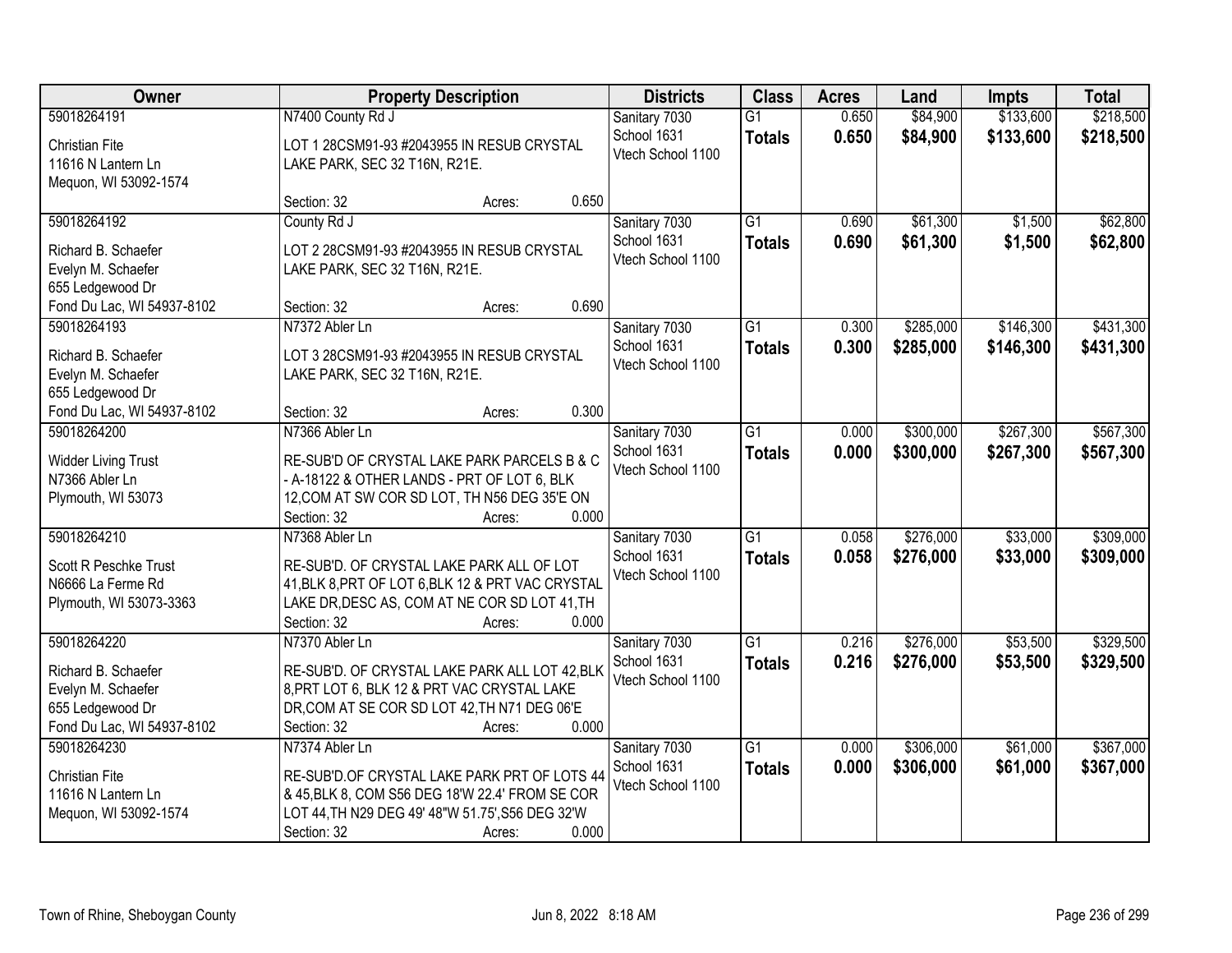| Owner                          | <b>Property Description</b>                                                          | <b>Districts</b>  | <b>Class</b>    | <b>Acres</b> | Land      | <b>Impts</b> | <b>Total</b> |
|--------------------------------|--------------------------------------------------------------------------------------|-------------------|-----------------|--------------|-----------|--------------|--------------|
| 59018264240                    | N7402 County Rd J                                                                    | Sanitary 7030     | $\overline{G1}$ | 0.000        | \$266,200 | \$73,400     | \$339,600    |
| Stanley Kaymen                 | RE-SUB'D. OF CRYSTAL LAKE PARK PRT OF LOT 45                                         | School 1631       | <b>Totals</b>   | 0.000        | \$266,200 | \$73,400     | \$339,600    |
| Margaret Kaymen                | BLK 8, COM AT NE COR LOT 45, TH S13 DEG 56' 48"E                                     | Vtech School 1100 |                 |              |           |              |              |
| 315 Bell Ave                   | 50.33', S56 DEG 32'W 135'M/L TO WATERS EDGE OF                                       |                   |                 |              |           |              |              |
| Sheboygan, WI 53083-5035       | 0.000<br>Section: 32<br>Acres:                                                       |                   |                 |              |           |              |              |
| 59018264250                    | N7404 County Rd J                                                                    | Sanitary 7030     | $\overline{G1}$ | 0.000        | \$300,000 | \$38,300     | \$338,300    |
|                                |                                                                                      | School 1631       | <b>Totals</b>   | 0.000        | \$300,000 | \$38,300     | \$338,300    |
|                                | Revelis, John & Lisa A Revelis Trust et a RE-SUB'D. OF CRYSTAL LAKE PARK LOT 46, BLK | Vtech School 1100 |                 |              |           |              |              |
| N9023 Lakeshore Rd             | 8.ALSO 50'OF SWLY 29'OF VACATED CRYSTAL LAKE                                         |                   |                 |              |           |              |              |
| Sheboygan, WI 53083-5123       | DR LYING ADJ TO SD LOT 46,& LOT 82, BLK 9, ALSO                                      |                   |                 |              |           |              |              |
|                                | 0.000<br>Section: 32<br>Acres:                                                       |                   |                 |              |           |              |              |
| 59018264260                    | N7406 County Rd J                                                                    | Sanitary 7030     | $\overline{G1}$ | 0.135        | \$47,900  | \$235,700    | \$283,600    |
| Robert P. Krumenauer           | RE-SUBD OF CRYSTAL LAKE PARK LOT 83, BLK                                             | School 1631       | <b>Totals</b>   | 0.135        | \$47,900  | \$235,700    | \$283,600    |
| N7406 County Rd J              | 9, ALSO VAC ST BET SD LOT & LOT 47, BLK 8.                                           | Vtech School 1100 |                 |              |           |              |              |
| Plymouth, WI 53073-2741        |                                                                                      |                   |                 |              |           |              |              |
|                                | 0.000<br>Section: 32<br>Acres:                                                       |                   |                 |              |           |              |              |
| 59018264262                    | N7408 County Rd J                                                                    | Sanitary 7030     | $\overline{G1}$ | 0.000        | \$300,000 | \$150,500    | \$450,500    |
| David & Denise Schneider Joint | RE-SUB'D OF CRYSTAL LAKE PARK LOT 47, BLK 8.                                         | School 1631       | <b>Totals</b>   | 0.000        | \$300,000 | \$150,500    | \$450,500    |
| Revocable Trust 1999           |                                                                                      | Vtech School 1100 |                 |              |           |              |              |
| N7408 County Rd J              |                                                                                      |                   |                 |              |           |              |              |
| Plymouth, WI 53073-2741        | 0.000<br>Section: 32<br>Acres:                                                       |                   |                 |              |           |              |              |
| 59018264270                    | N7410 County Rd J                                                                    | Sanitary 7030     | $\overline{G1}$ | 0.253        | \$300,000 | \$247,700    | \$547,700    |
|                                |                                                                                      | School 1631       |                 | 0.253        |           | \$247,700    |              |
| Tarra L. Mikolyzk              | RE-SUB'D. OF CRYSTAL LAKE PARK LOT 84 BLK 9 &                                        | Vtech School 1100 | <b>Totals</b>   |              | \$300,000 |              | \$547,700    |
| David K. Mikolyzk              | LOT 48 BLK 8, ALSO VAC ST BETWEEN SD LOTS.                                           |                   |                 |              |           |              |              |
| 640 School St                  |                                                                                      |                   |                 |              |           |              |              |
| Kohler, WI 53044-1430          | 0.000<br>Section: 32<br>Acres:                                                       |                   |                 |              |           |              |              |
| 59018264280                    | N7412 County Rd J                                                                    | Sanitary 7030     | $\overline{G1}$ | 0.000        | \$300,000 | \$263,700    | \$563,700    |
| Paul Sartori                   | RE-SUB'D. OF CRYSTAL LAKE PARK LOT 85 BLK 9 &                                        | School 1631       | <b>Totals</b>   | 0.000        | \$300,000 | \$263,700    | \$563,700    |
| Kathleen A. Sartori            | LOT 49 BLK 8, ALSO VACATED STREET BETWEEN                                            | Vtech School 1100 |                 |              |           |              |              |
| N7412 County Rd J              | SD. LOTS.                                                                            |                   |                 |              |           |              |              |
| Plymouth, WI 53073-2741        | 0.000<br>Section: 32<br>Acres:                                                       |                   |                 |              |           |              |              |
| 59018264291                    | N7414 County Rd J                                                                    | Sanitary 7030     | $\overline{G1}$ | 0.931        | \$450,000 | \$474,300    | \$924,300    |
|                                |                                                                                      | School 1631       | <b>Totals</b>   | 0.931        | \$450,000 | \$474,300    | \$924,300    |
| Mark R. Carlson                | RE-SUB'D OF CRYSTAL LAKE PARK - LOT 86 BLK 9                                         | Vtech School 1100 |                 |              |           |              |              |
| Mary Beth Reed                 | EXC ELY 50' FOR ROAD, ALSO LOT 50 BLK 8, PRT                                         |                   |                 |              |           |              |              |
| N7414 County Rd J              | LOT 51 BLK 8, PRT LOT 87 BLK 9, ALSO VACATED                                         |                   |                 |              |           |              |              |
| Plymouth, WI 53073-2741        | 0.000<br>Section: 32<br>Acres:                                                       |                   |                 |              |           |              |              |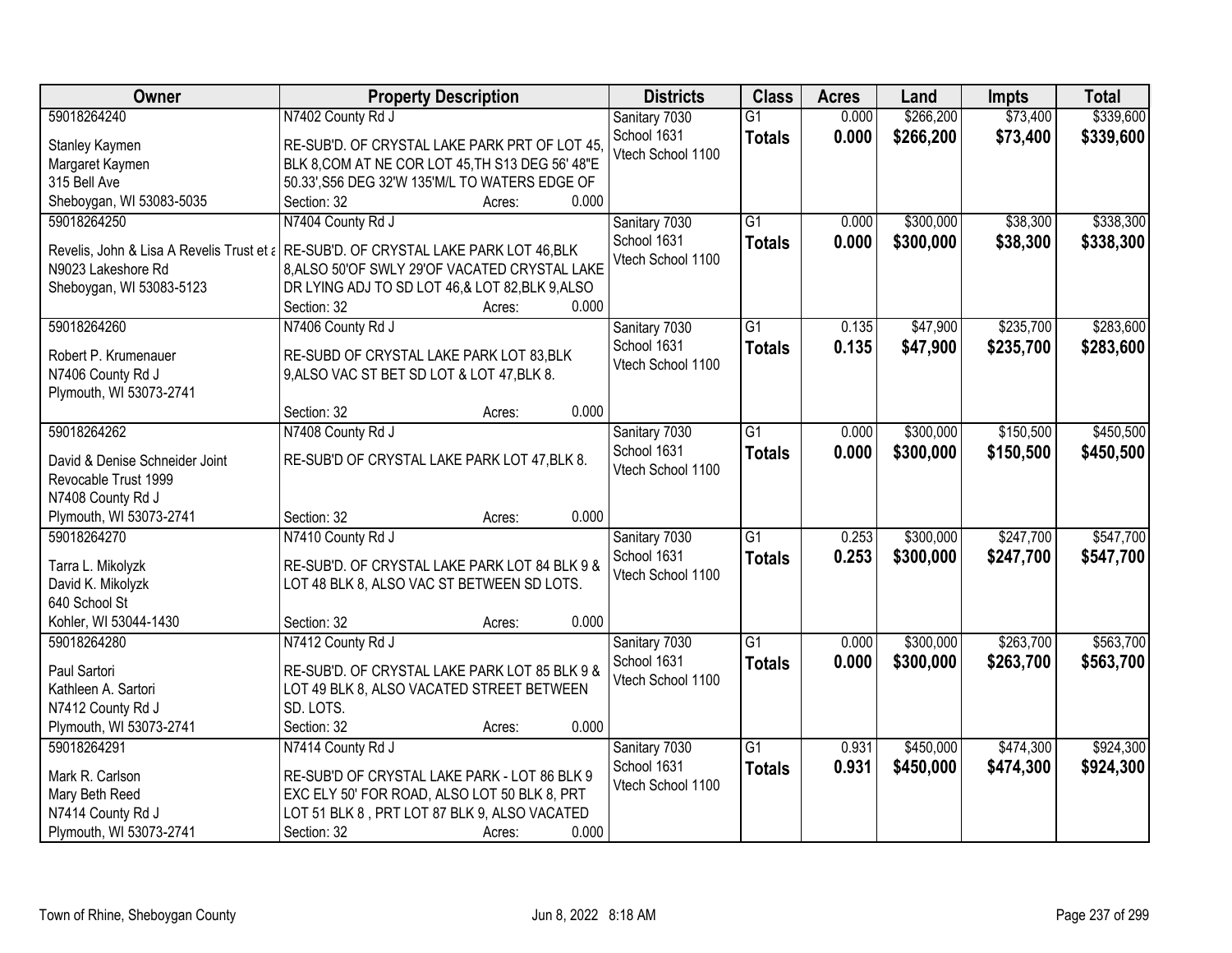| Owner                                 | <b>Property Description</b>                       | <b>Districts</b>             | <b>Class</b>    | <b>Acres</b> | Land      | <b>Impts</b> | <b>Total</b> |
|---------------------------------------|---------------------------------------------------|------------------------------|-----------------|--------------|-----------|--------------|--------------|
| 59018264310                           | N7420 County Rd J                                 | Sanitary 7030                | $\overline{G1}$ | 0.000        | \$300,000 | \$185,600    | \$485,600    |
| David J. Deising                      | RE-SUB'D. OF CRYSTAL LAKE PARK LOT 88 BLK         | School 1631                  | <b>Totals</b>   | 0.000        | \$300,000 | \$185,600    | \$485,600    |
| Kari H. Deising                       | 9, EXC ELY 50'FOR RD, ALSO LOT 52 BLK 8, ALSO VAC | Vtech School 1100            |                 |              |           |              |              |
| N7420 County Rd J                     | ST BETWEEN SD LOTS.                               |                              |                 |              |           |              |              |
| Plymouth, WI 53073-2741               | 0.000<br>Section: 32<br>Acres:                    |                              |                 |              |           |              |              |
| 59018264350                           | County Rd J                                       | Sanitary 7030                | $\overline{G2}$ | 3.600        | \$9,000   | \$0          | \$9,000      |
|                                       |                                                   | School 1631                  |                 | 3.600        | \$9,000   | \$0          | \$9,000      |
| Crystal Lake Crushed Stone Co         | RE-SUBD OF CRYSTAL LAKE PARK PRTS OF LOTS         | Vtech School 1100            | <b>Totals</b>   |              |           |              |              |
| PO Box 57                             | 58 THRU 69 AND ALL OF LOT 94, BLK 9, LYING ELY OF |                              |                 |              |           |              |              |
| Elkhart Lake, WI 53020-0057           | CRYSTAL LK DR, EXC COM 271.86'W OF NE COR         |                              |                 |              |           |              |              |
|                                       | 3.600<br>Section: 32<br>Acres:                    |                              |                 |              |           |              |              |
| 59018264351                           | N7359 County Rd J                                 | Sanitary 7030                | $\overline{G1}$ | 0.980        | \$84,500  | \$13,600     | \$98,100     |
| Gentine, Christopher & Julie A Martin | RE-SUBD OF CRYSTAL LAKE PARK TRACT 1 CSM V7       | School 1631                  | <b>Totals</b>   | 0.980        | \$84,500  | \$13,600     | \$98,100     |
| Gentine Trust et al                   | P19 PRT LOTS 58-65 & PRT LOT 94, BLK 9, COM       | Vtech School 1100            |                 |              |           |              |              |
| PO Box 688                            | 271.86'W OF NE COR CEDAR BEACH SUBD, TH W         |                              |                 |              |           |              |              |
| Elkhart Lake, WI 53020-0688           | 0.980<br>Section: 32<br>Acres:                    |                              |                 |              |           |              |              |
| 59018264360                           | W6466 Birch Tree Rd                               |                              | $\overline{G1}$ | 0.000        | \$396,000 | \$55,600     | \$451,600    |
|                                       |                                                   | Sanitary 7030<br>School 1631 |                 |              |           |              |              |
| Charles T & Mary E Kaufmann Trust     | RESUBD OF CRYSTAL LAKE PARK THAT PRT OF           | Vtech School 1100            | <b>Totals</b>   | 0.000        | \$396,000 | \$55,600     | \$451,600    |
| Charles T E. Mary                     | LOTS 5 & 6, BLK 10 LOC IN TN OF RHINE, EXC PRT    |                              |                 |              |           |              |              |
| 656 Summit Dr                         | DESC IN V 612 P 125-26, & ALL THAT PRT OF LOTS 5  |                              |                 |              |           |              |              |
| West Bend, WI 53095-3856              | 0.000<br>Section: 32<br>Acres:                    |                              |                 |              |           |              |              |
| 59018264400                           | N7320 County Rd CJ                                | Sanitary 7030                | $\overline{G1}$ | 0.800        | \$79,000  | \$129,700    | \$208,700    |
|                                       |                                                   | School 1631                  | <b>Totals</b>   | 0.800        | \$79,000  | \$129,700    | \$208,700    |
| David A. Usadel                       | RE-SUBD OF CRYSTAL LAKE PARK PRT OF BLK 11 &      | Vtech School 1100            |                 |              |           |              |              |
| Brynn J. Usadel                       | PRT SW SE, SEC 31, COM 1051.99'E & N1 DEG 55'35"E |                              |                 |              |           |              |              |
| 923 SE 23rd St                        | 368.75'FROM S1/4 COR, SD SEC, TH N1 DEG 55'35"E   |                              |                 |              |           |              |              |
| Cape Coral, FL 33990-2546             | 0.800<br>Section: 31<br>Acres:                    |                              |                 |              |           |              |              |
| 59018264401                           | N7312 County Rd CJ                                | Sanitary 7030                | $\overline{G1}$ | 0.870        | \$81,200  | \$155,300    | \$236,500    |
| John Mooney                           | RE-SUBD OF CRYSTAL LAKE PARK PRT OF BLK 11 &      | School 1631                  | <b>Totals</b>   | 0.870        | \$81,200  | \$155,300    | \$236,500    |
| Susan J. Mooney                       | PRT SW SE, SEC 31, COM 1051.99'E OF S1/4 COR, SD  | Vtech School 1100            |                 |              |           |              |              |
| N7312 County Rd Cj                    | SEC, TH N1 DEG 55'35"E 368.75', S88 DEG 4'25"E    |                              |                 |              |           |              |              |
| Plymouth, WI 53073-2733               | 0.870<br>Section: 31<br>Acres:                    |                              |                 |              |           |              |              |
| 59018264420                           | N7427 County Rd J                                 | Sanitary 7030                | $\overline{G1}$ | 0.880        | \$81,500  | \$205,200    | \$286,700    |
|                                       |                                                   | School 1631                  | <b>Totals</b>   | 0.880        | \$81,500  | \$205,200    | \$286,700    |
| David M. Magar                        | RE-SUBD.OF CRYSTAL LAKE PARK PRT OF BLKS 13       | Vtech School 1100            |                 |              |           |              |              |
| Karen S. Magar                        | & 14 & PRT VAC PROSPECT AVE, COM 420'E & S6       |                              |                 |              |           |              |              |
| N7427 County Rd J                     | DEG 35'W 370'FROM NW COR BLK 14, TH W 225'TO      |                              |                 |              |           |              |              |
| Plymouth, WI 53073-2742               | 0.880<br>Section: 32<br>Acres:                    |                              |                 |              |           |              |              |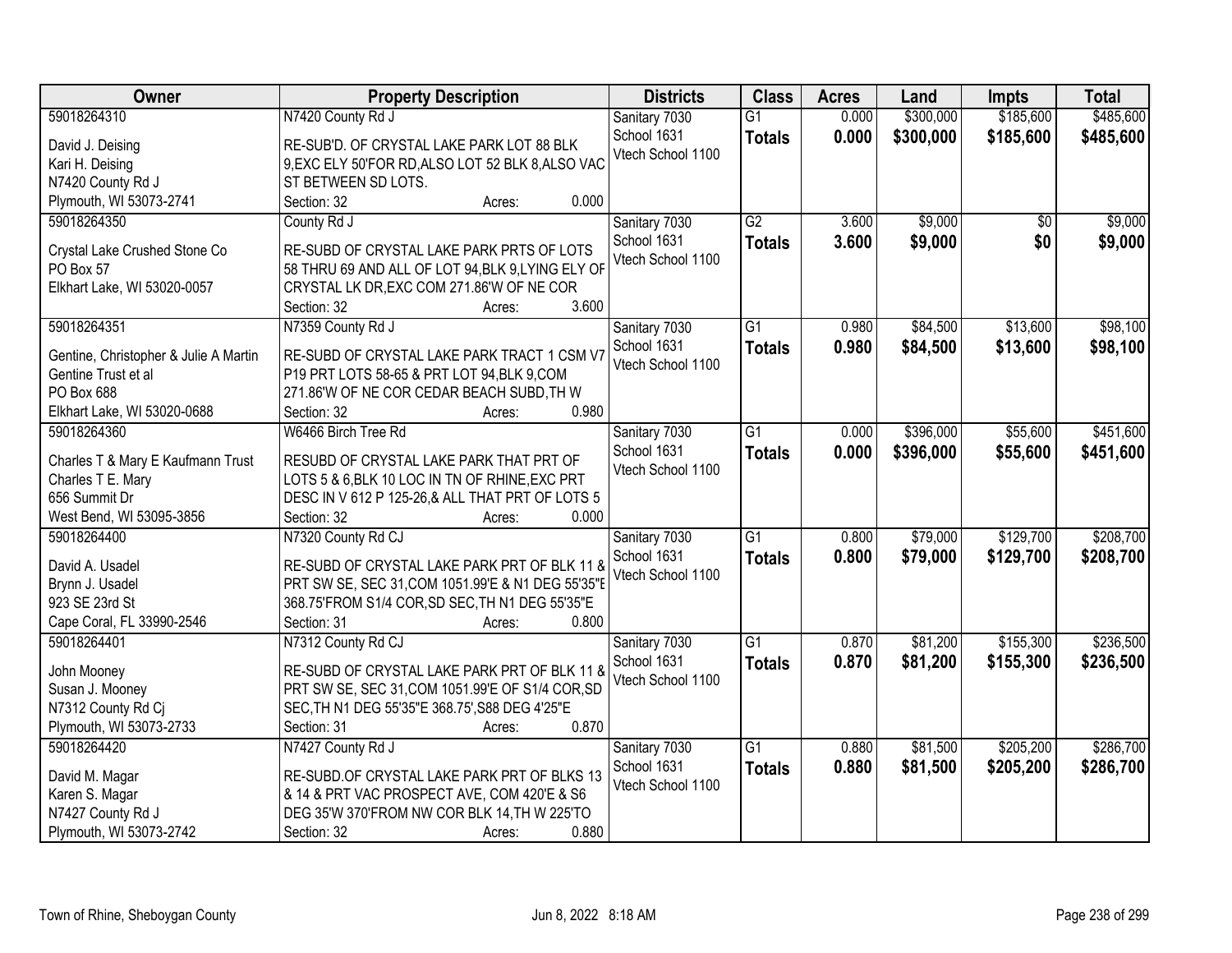| Owner                          | <b>Property Description</b>                                                                  | <b>Districts</b>  | <b>Class</b>    | <b>Acres</b> | Land     | <b>Impts</b>    | <b>Total</b> |
|--------------------------------|----------------------------------------------------------------------------------------------|-------------------|-----------------|--------------|----------|-----------------|--------------|
| 59018264431                    | N7421 County Rd J                                                                            | Sanitary 7030     | $\overline{G1}$ | 0.893        | \$81,800 | \$77,000        | \$158,800    |
| David J. Deising               | RE-SUB'D OF CRYSTAL LAKE PARK LOTS 8 & 9,BLK                                                 | School 1631       | <b>Totals</b>   | 0.893        | \$81,800 | \$77,000        | \$158,800    |
| Kari H. Deising                | 13, ALSO A STRIP 50'IN WIDTH ALG SWLY LN SD                                                  | Vtech School 1100 |                 |              |          |                 |              |
| N7420 County Rd J              | LOTS, SD STRIP BEING THE DISCONT R/W OF WP&L                                                 |                   |                 |              |          |                 |              |
| Plymouth, WI 53073-2741        | 0.893<br>Section: 32<br>Acres:                                                               |                   |                 |              |          |                 |              |
| 59018264441                    | County Rd CJ                                                                                 | Sanitary 7030     | $\overline{G2}$ | 21.882       | \$54,700 | $\overline{30}$ | \$54,700     |
|                                |                                                                                              | School 1631       | <b>Totals</b>   | 21.882       | \$54,700 | \$0             | \$54,700     |
| Crystal Lake Crushed Stone Co  | RE-SUBD OF CRYSTAL LAKE PARK PRT OF BLKS 13                                                  | Vtech School 1100 |                 |              |          |                 |              |
| PO Box 57                      | & 14, COM AT NE COR OF BLK 14, TH S 1535' TO SE                                              |                   |                 |              |          |                 |              |
| Elkhart Lake, WI 53020-0057    | COR OF LOT 32, BLK 13, TH NW ALG SLY LN OF BLK                                               |                   |                 |              |          |                 |              |
|                                | Section: 32<br>21.882<br>Acres:                                                              |                   |                 |              |          |                 |              |
| 59018264450                    | W6287 Hammann Rd                                                                             | Sanitary 7030     | G1              | 1.670        | \$48,400 | \$238,000       | \$286,400    |
| Scott Heinig                   | RE-SUBD OF CRYSTAL LAKE PARK PRT OF LOTS                                                     | School 1631       | <b>Totals</b>   | 1.670        | \$48,400 | \$238,000       | \$286,400    |
| W6287 Hammann Rd               | 1,2,3,4 & 28, BLK 14, PRT VAC PROSPECT AVE & PRT                                             | Vtech School 1100 |                 |              |          |                 |              |
| Plymouth, WI 53073-2701        | VAC DIVISION ST DESC AS COM AT INTER OF S LN                                                 |                   |                 |              |          |                 |              |
|                                | Section: 32<br>1.670<br>Acres:                                                               |                   |                 |              |          |                 |              |
| 59018264460                    | County Rd J                                                                                  | Sanitary 7030     | $\overline{G1}$ | 0.550        | \$42,900 | \$0             | \$42,900     |
| Andrew J. Herman               | RE-SUB'D. OF CRYSTAL LAKE PARK PRT OF BLKS                                                   | School 1631       | <b>Totals</b>   | 0.550        | \$42,900 | \$0             | \$42,900     |
| Jan K. Herman                  | 13 & 14, PRT VAC PROSPECT AVE & PRT DISCONT                                                  | Vtech School 1100 |                 |              |          |                 |              |
| 1564 Golf View Dr W            | WP&L CO R/W,COM 370'S & 85'E OF NW COR BLK                                                   |                   |                 |              |          |                 |              |
| Sheboygan, WI 53083-3452       | 0.550<br>Section: 32<br>Acres:                                                               |                   |                 |              |          |                 |              |
| 59018264470                    | W6259 Hammann Rd                                                                             | Sanitary 7030     | $\overline{G1}$ | 4.470        | \$63,200 | \$115,700       | \$178,900    |
|                                |                                                                                              | School 1631       | <b>Totals</b>   | 4.470        | \$63,200 | \$115,700       | \$178,900    |
| Keith D. Abler                 | "ERROR DEED"RE-SUBD.OF CRYSTAL LAKE PARK                                                     | Vtech School 1100 |                 |              |          |                 |              |
| W6259 Hammann Rd               | PRT OF BLKS 13 & 14,& PRT VAC PROSPECT AVE,                                                  |                   |                 |              |          |                 |              |
| Plymouth, WI 53073-2701        | COM 420'E & S6 DEG 35'W 370'FROM NW COR BLK                                                  |                   |                 |              |          |                 |              |
|                                | 4.470<br>Section: 32<br>Acres:                                                               |                   |                 |              |          |                 |              |
| 59018264471                    | County Rd J                                                                                  | School 1631       | $\overline{G1}$ | 0.100        | \$6,300  | \$11,500        | \$17,800     |
| Wagner, William J Wagner Trust | RE-SUBD OF CRYSTAL LAKE PARK THE SWLY 50'OF                                                  | Vtech School 1100 | <b>Totals</b>   | 0.100        | \$6,300  | \$11,500        | \$17,800     |
| William J. Wagner              | LOT 7, BLK 13, INCL STRIP OF LAND LYING S OF                                                 |                   |                 |              |          |                 |              |
| N7426 County Rd J              | AFOREDESC & N OF CRYSTAL LAKE DR. (VOL 860 P                                                 |                   |                 |              |          |                 |              |
| Plymouth, WI 53073-2741        | Section: 32<br>0.100<br>Acres:                                                               |                   |                 |              |          |                 |              |
| 59018264480                    | W6241 Hammann Rd                                                                             | Sanitary 7030     | $\overline{G1}$ | 2.280        | \$38,600 | \$163,800       | \$202,400    |
|                                |                                                                                              | School 1631       | <b>Totals</b>   | 2.280        | \$38,600 | \$163,800       | \$202,400    |
| Robert M. Hughes               | RE-SUB'D. OF CRYSTAL LAKE PARK PRT OF BLK<br>14, COM IN S LINE OF PINE ST 377'W OF NE COR SD | Vtech School 1100 |                 |              |          |                 |              |
| W6241 Hammann Rd               | BLK, TH S 445', W TO A PNT 533'E OF E LINE DIVISION                                          |                   |                 |              |          |                 |              |
| Plymouth, WI 53073-2701        | 2.280                                                                                        |                   |                 |              |          |                 |              |
|                                | Section: 32<br>Acres:                                                                        |                   |                 |              |          |                 |              |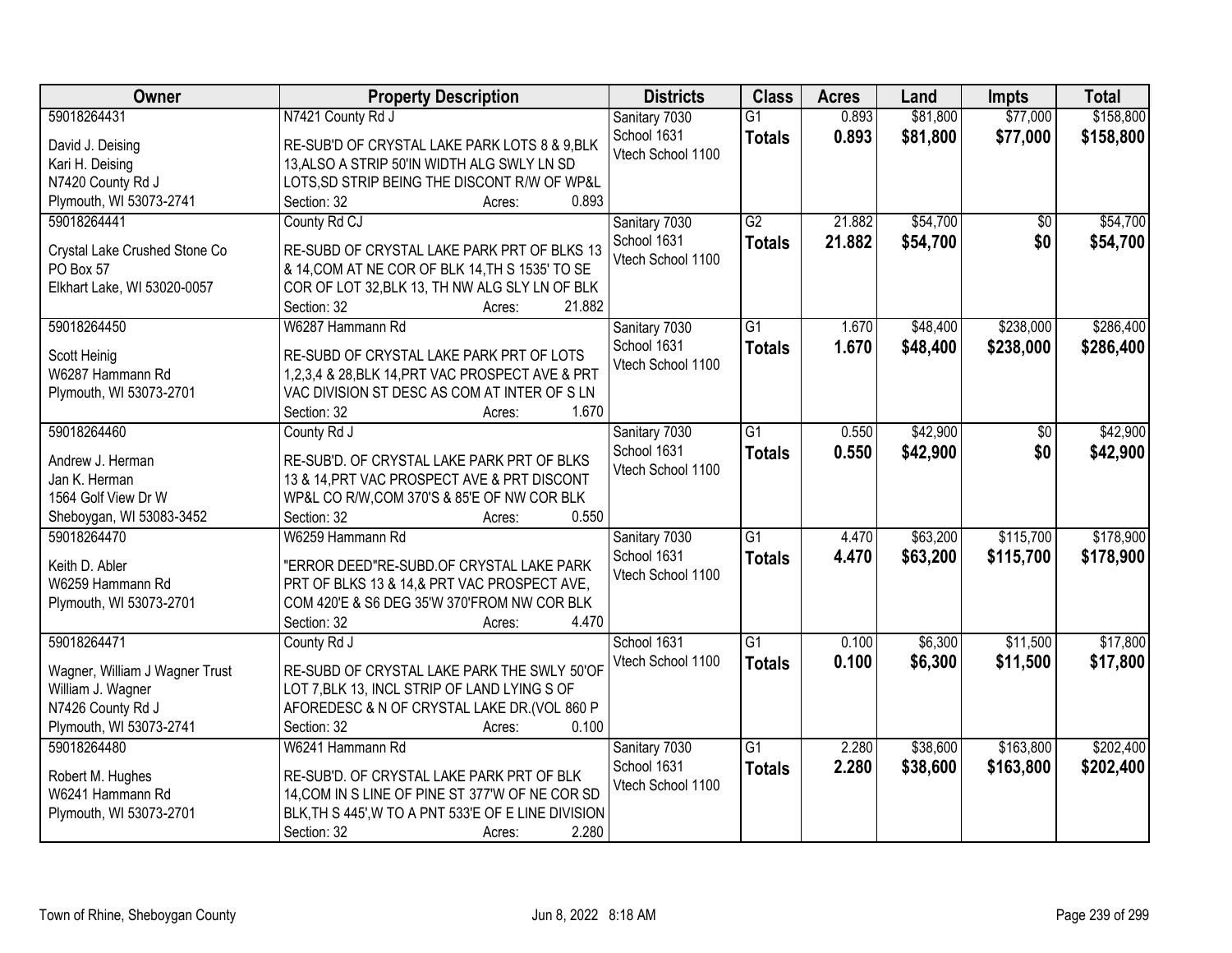| Owner                                       | <b>Property Description</b>                                          | <b>Districts</b>                 | <b>Class</b>    | <b>Acres</b> | Land      | <b>Impts</b> | <b>Total</b> |
|---------------------------------------------|----------------------------------------------------------------------|----------------------------------|-----------------|--------------|-----------|--------------|--------------|
| 59018264490                                 | W6255 Hammann Rd                                                     | Sanitary 7030                    | $\overline{G1}$ | 1.720        | \$48,600  | \$171,400    | \$220,000    |
| Robert & Marilyn Hammann Hammann            | RE-SUB'D. OF CRYSTAL LAKE PARK PRT OF BLK                            | School 1631                      | <b>Totals</b>   | 1.720        | \$48,600  | \$171,400    | \$220,000    |
| Trust                                       | 14, COM IN S LN OF PINE ST 533'E OF ITS INTER                        | Vtech School 1100                |                 |              |           |              |              |
| Robert & Marilyn Hammann                    | WITH E LN DIVISION ST, TH E 168.89', S6 DEG 25'W                     |                                  |                 |              |           |              |              |
| W6255 Hammann Rd                            | 1.720<br>Section: 32<br>Acres:                                       |                                  |                 |              |           |              |              |
| Plymouth, WI 53073-2701                     |                                                                      |                                  |                 |              |           |              |              |
| 59018264492                                 | W6273 Hammann Rd                                                     | Sanitary 7030                    | G <sub>1</sub>  | 0.950        | \$44,100  | \$159,400    | \$203,500    |
|                                             |                                                                      | School 1631                      | <b>Totals</b>   | 0.950        | \$44,100  | \$159,400    | \$203,500    |
| Chester A. Bahr                             | RE-SUBD OF CRYSTAL LAKE PARK PRT BLK 14, COM                         | Vtech School 1100                |                 |              |           |              |              |
| Luann I. Bahr                               | 307.60'E OF NW COR BLK 14, TH E 112.40', S06 DEG                     |                                  |                 |              |           |              |              |
| W6273 Hammann Rd<br>Plymouth, WI 53073-2701 | 35'W 370', W 112.40', TH N06 DEG 35'E 370'TO BEG.<br>0.950           |                                  |                 |              |           |              |              |
| 59018264493                                 | Section: 32<br>Acres:                                                |                                  | G1              |              |           |              |              |
|                                             | Hammann Rd                                                           | Sanitary 7030                    |                 | 0.950        | \$44,100  | \$0          | \$44,100     |
| Chester A. Bahr                             | RE-SUBD OF CRYSTAL LAKE PARK TR B CSM V3 P                           | School 1631<br>Vtech School 1100 | <b>Totals</b>   | 0.950        | \$44,100  | \$0          | \$44,100     |
| Luann I. Bahr                               | 29 - PRT LOTS 2,3,4 & 28, BLK 14, COM 195.20'E OF                    |                                  |                 |              |           |              |              |
| W6273 Hammann Rd                            | NW COR SD BLK, TH E 112.40', S06 DEG 35'W 370' W                     |                                  |                 |              |           |              |              |
| Plymouth, WI 53073-2701                     | Section: 32<br>0.950<br>Acres:                                       |                                  |                 |              |           |              |              |
| 59018264500                                 | W6261 Hammann Rd                                                     | Sanitary 7030                    | $\overline{G1}$ | 0.630        | \$34,400  | \$161,500    | \$195,900    |
|                                             |                                                                      | School 1631                      | <b>Totals</b>   | 0.630        | \$34,400  | \$161,500    | \$195,900    |
| Benjamin G. Broghammer                      | RE-SUB'D. OF CRYSTAL LAKE PARK PRT LOT 28, BLK                       | Vtech School 1100                |                 |              |           |              |              |
| Kathleen M. Broghammer<br>4520 W Madero Dr  | 14, COM 420'E OF NW COR BLK 14, TH E 80', S6 DEG                     |                                  |                 |              |           |              |              |
| Mequon, WI 53092-8714                       | 25'W 342', W 80', TH N6 DEG 25'E 342'TO BEG.<br>0.630<br>Section: 32 |                                  |                 |              |           |              |              |
| 59018264510                                 | Acres:<br>Memorandum                                                 | Sanitary 7030                    |                 |              |           |              |              |
|                                             |                                                                      | School 1631                      |                 |              |           |              |              |
| Vacated Portion of Re- Subd of Crystal      | VAC.PT.OF RE-SUB'D.OF CRYSTAL LAKE PARK                              | Vtech School 1100                | <b>Totals</b>   |              |           |              |              |
| Lake Park                                   | INCLUDING LOTS 32 THRU 51 OF BLK 3 & LOTS 1                          |                                  |                 |              |           |              |              |
| Na                                          | THRU 32 OF BLK 4 OF SD.CRYSTAL LAKE PARK,                            |                                  |                 |              |           |              |              |
| Na, WI 99999                                | 0.000<br>Section: 32<br>Acres:                                       |                                  |                 |              |           |              |              |
| 59018264520                                 | County Rd CJ                                                         | Sanitary 7030                    | $\overline{G1}$ | 9.120        | \$61,300  | \$16,500     | \$77,800     |
| Victoria A. Vollrath                        | VAC.PT OF RE-SUB'D OF CRYSTAL LAKE PARK THE                          | School 1631                      | <b>Totals</b>   | 9.120        | \$61,300  | \$16,500     | \$77,800     |
| N7391 County Rd Cj                          | E 600'OF LOT A & ALSO ADJ PRT LOT 18, CRYSTAL                        | Vtech School 1100                |                 |              |           |              |              |
| Plymouth, WI 53073-2734                     | LAKE HTS, NOW DESC AS COM AT THE E 1/4                               |                                  |                 |              |           |              |              |
|                                             | 9.120<br>Section: 31<br>Acres:                                       |                                  |                 |              |           |              |              |
| 59018264540                                 | N7391 County Rd CJ                                                   | Sanitary 7030                    | $\overline{G1}$ | 1.980        | \$792,000 | \$201,200    | \$993,200    |
|                                             |                                                                      | School 1631                      | <b>Totals</b>   | 1.980        | \$792,000 | \$201,200    | \$993,200    |
| Victoria A. Vollrath                        | VAC PRT OF RE-SUB'D OF CRYSTAL LAKE PARK                             | Vtech School 1100                |                 |              |           |              |              |
| N7391 County Rd Cj                          | LOTS 1 & 2 CSM V9 P 179-81 - PRT LOT B.                              |                                  |                 |              |           |              |              |
| Plymouth, WI 53073-2734                     |                                                                      |                                  |                 |              |           |              |              |
|                                             | 1.980<br>Section: 31<br>Acres:                                       |                                  |                 |              |           |              |              |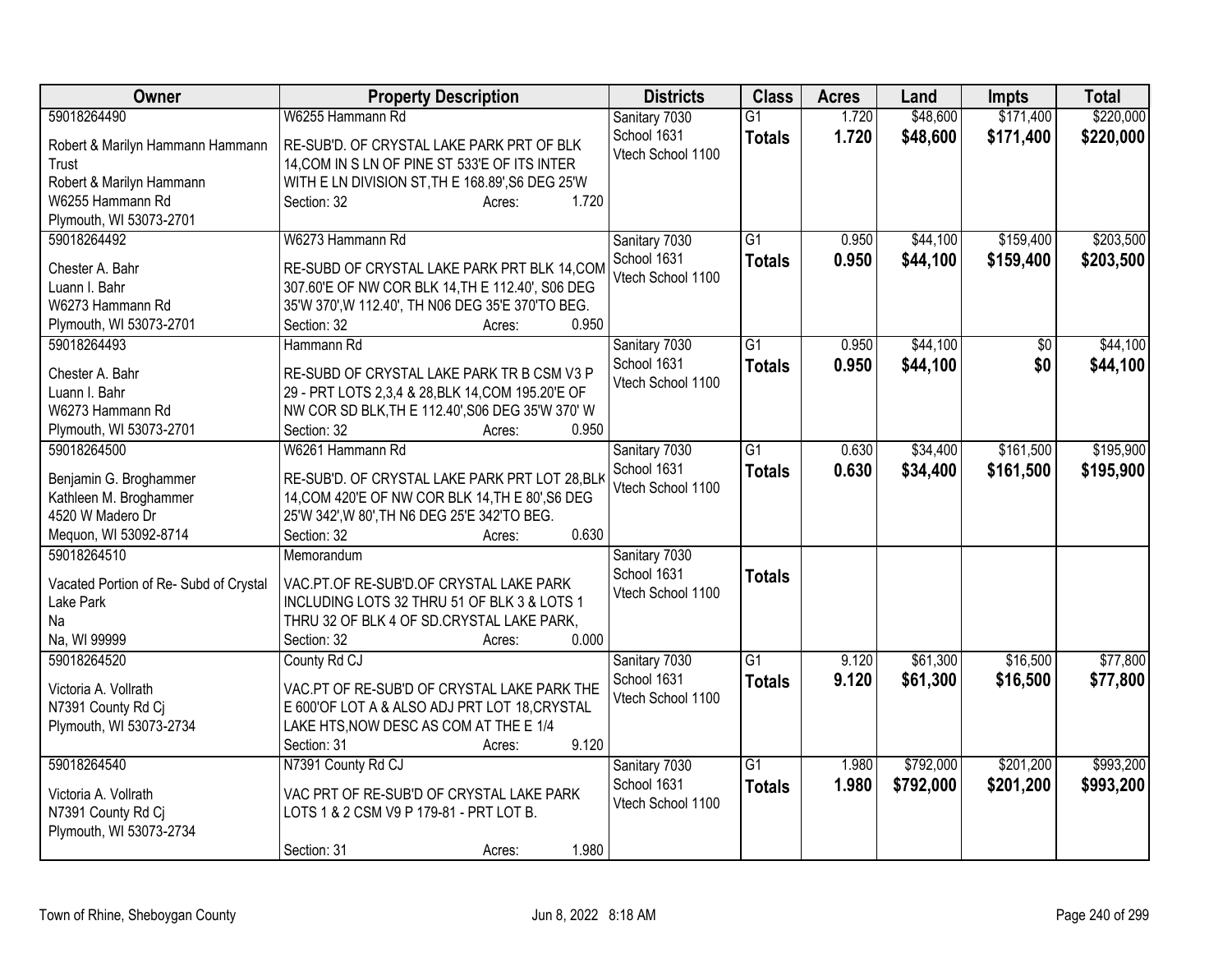| Owner                                    | <b>Property Description</b>                        | <b>Districts</b>  | <b>Class</b>    | <b>Acres</b> | Land      | <b>Impts</b>    | <b>Total</b> |
|------------------------------------------|----------------------------------------------------|-------------------|-----------------|--------------|-----------|-----------------|--------------|
| 59018264550                              | N7397 County Rd CJ                                 | Sanitary 7030     | $\overline{G1}$ | 0.640        | \$521,400 | \$234,600       | \$756,000    |
| Becker, Gail L Becker Trust              | VAC.PT OF RE-SUB'D OF CRYSTAL LAKE PARK PRT        | School 1631       | <b>Totals</b>   | 0.640        | \$521,400 | \$234,600       | \$756,000    |
| Gail L. Becker                           | LOT B, COM AT NE COR SD LOT, TH W ALG S LN OF      | Vtech School 1100 |                 |              |           |                 |              |
| 224 Durham Ct                            | CRYSTAL LAKE DR 133', SLY 254.25'TO SHORE OF       |                   |                 |              |           |                 |              |
| Naperville, IL 60540-5613                | 0.640<br>Section: 31<br>Acres:                     |                   |                 |              |           |                 |              |
| 59018264560                              | N7383 County Rd CJ                                 | Sanitary 7030     | $\overline{G1}$ | 0.880        | \$495,000 | \$669,800       | \$1,164,800  |
|                                          |                                                    | School 1631       | <b>Totals</b>   | 0.880        | \$495,000 | \$669,800       | \$1,164,800  |
| Joseph & Amy Cesarz Revocable Trust      | VAC PT OF RE-SUB'D OF CRYSTAL LAKE PARK LOT        | Vtech School 1100 |                 |              |           |                 |              |
| of 2001                                  | 2, CSM V 8 P 132 - PRT OF LOTS B & C, COM N48 DEG  |                   |                 |              |           |                 |              |
| 9942 N Valley Hill Dr                    | 57' 38"E 146.30'FROM NW COR LOT C, TH CONT N48     |                   |                 |              |           |                 |              |
| Mequon, WI 53092-5351                    | 0.880<br>Section: 31<br>Acres:                     |                   |                 |              |           |                 |              |
| 59018264570                              | N7377 County Rd CJ                                 | Sanitary 7030     | $\overline{G1}$ | 0.880        | \$495,000 | \$400,300       | \$895,300    |
| Rost, Jonathan L & Carol J Rost Trust et | VAC PT OF RE-SUB'D OF CRYSTAL LAKE PARK LOT        | School 1631       | <b>Totals</b>   | 0.880        | \$495,000 | \$400,300       | \$895,300    |
| al                                       | 1, CSM V 8 P 132 - PRT OF LOTS B & C, COM AT NW    | Vtech School 1100 |                 |              |           |                 |              |
| N7377 County Rd Cj                       | COR LOT C, TH N48 DEG 57'38"E 146.30' ALG CENLN    |                   |                 |              |           |                 |              |
| Plymouth, WI 53073-2734                  | 0.880<br>Section: 31<br>Acres:                     |                   |                 |              |           |                 |              |
| 59018264590                              | N7355 County Rd CJ                                 | Sanitary 7030     | $\overline{G1}$ | 0.000        | \$586,000 | \$181,900       | \$767,900    |
|                                          |                                                    | School 1631       | <b>Totals</b>   | 0.000        | \$586,000 | \$181,900       | \$767,900    |
| Crystal Lake, LLC                        | VAC.PT. OF RE-SUBD.OF CRYSTAL LAKE PARK            | Vtech School 1100 |                 |              |           |                 |              |
| c/o Linda M. Ellis                       | THAT PRT OF LOT D, DESC IN DEEDS REC IN V 297      |                   |                 |              |           |                 |              |
| 10252 N Range Line Rd                    | DEEDS P 436-48, EXC PRT THEREOF DESC IN V 298      |                   |                 |              |           |                 |              |
| Mequon, WI 53092                         | Section: 31<br>0.000<br>Acres:                     |                   |                 |              |           |                 |              |
| 59018264591                              | County Rd CJ                                       | Sanitary 7030     | $\overline{G1}$ | 0.056        | \$700     | $\overline{50}$ | \$700        |
| Kole, Richard L & Beverly D Kole Trust   | VAC.PT. OF RE-SUBD.OF CRYSTAL LAKE PARK            | School 1631       | <b>Totals</b>   | 0.056        | \$700     | \$0             | \$700        |
| et al                                    | THAT PRT OF LOT D, BEING PRT OF LOT 32, BLK 3      | Vtech School 1100 |                 |              |           |                 |              |
| 7450 Olivetas Ave                        | OF RE-SUBD OF CRYSTAL LAKE PARK LOCATED IN         |                   |                 |              |           |                 |              |
| La Jolla, CA 92037-4924                  | Section: 31<br>0.000<br>Acres:                     |                   |                 |              |           |                 |              |
| 59018264601                              | N7371 County Rd CJ                                 | School 1631       | $\overline{G1}$ | 0.810        | \$478,500 | \$379,800       | \$858,300    |
|                                          |                                                    | Vtech School 1100 | <b>Totals</b>   | 0.810        | \$478,500 | \$379,800       | \$858,300    |
| Baptie Joint Revocable Trust 3-20-17     | VAC PRT OF RE-SUBD OF CRYSTAL LAKE PARK LOT        |                   |                 |              |           |                 |              |
| 1165 Lone Tree Rd                        | 1, CSM V 9 P 51 - PRT LOT D, COM AT NW COR CSM V   |                   |                 |              |           |                 |              |
| Elm Grove, WI 53122-2020                 | 8 P 132, TH S49 DEG 18'01"E 311.14'TO A PNT 18'M/L |                   |                 |              |           |                 |              |
|                                          | 0.810<br>Section: 31<br>Acres:                     |                   |                 |              |           |                 |              |
| 59018264602                              | County Rd CJ                                       | School 1631       | G1              | 0.960        | \$214,500 | $\overline{50}$ | \$214,500    |
| Baptie Joint Revocable Trust 3-20-17     | VAC PRT OF RE-SUBD OF CRYSTAL LAKE PARK LOT        | Vtech School 1100 | <b>Totals</b>   | 0.960        | \$214,500 | \$0             | \$214,500    |
| 1165 Lone Tree Rd                        | 2, CSM V 9 P 51 - PRT LOT D, COM S51 DEG 20'41"W   |                   |                 |              |           |                 |              |
| Elm Grove, WI 53122-2020                 | 113.92'& SWLY 45.50'ALG CURVE FROM NW COR          |                   |                 |              |           |                 |              |
|                                          | 0.960<br>Section: 31<br>Acres:                     |                   |                 |              |           |                 |              |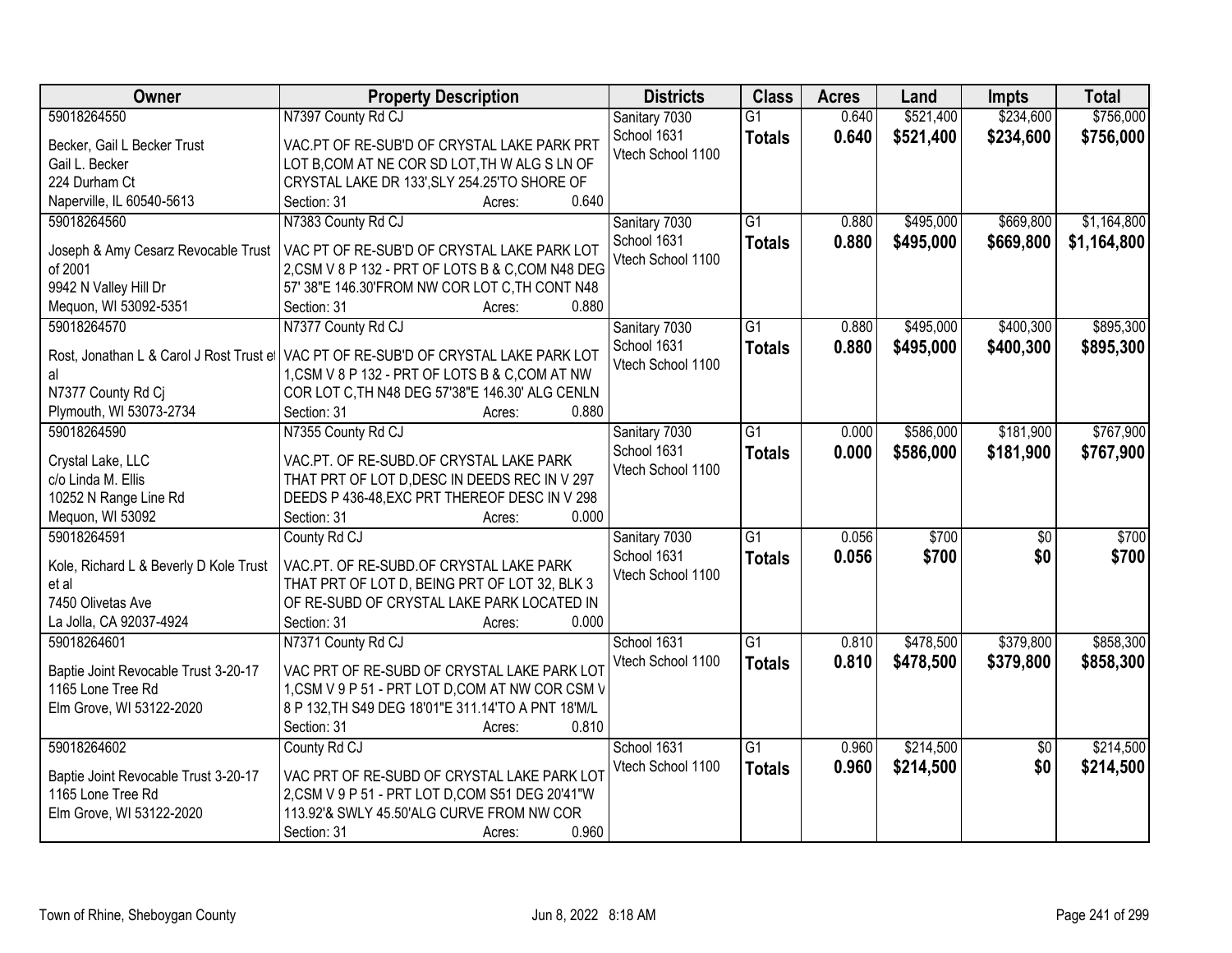| Owner                                   | <b>Property Description</b>                            | <b>Districts</b>             | <b>Class</b>    | <b>Acres</b> | Land      | Impts     | <b>Total</b> |
|-----------------------------------------|--------------------------------------------------------|------------------------------|-----------------|--------------|-----------|-----------|--------------|
| 59018264603                             | N7357 County Rd CJ                                     | School 1631                  | $\overline{G1}$ | 1.360        | \$580,800 | \$266,300 | \$847,100    |
| Christopher L. Gentine                  | VAC.PRT OF RE-SUBD OF CRYSTAL LAKE PARK LOT            | Vtech School 1100            | <b>Totals</b>   | 1.360        | \$580,800 | \$266,300 | \$847,100    |
| Julie Ann Martin Gentine                | 3, CSM V 9 P 51 - PRT LOT D, COM S51 DEG 20'41"W       |                              |                 |              |           |           |              |
| PO Box 688                              | 113.92'& SWLY 201.86'ALG CURVE FROM NW COR             |                              |                 |              |           |           |              |
| Elkhart Lake, WI 53020-0688             | 1.360<br>Section: 31<br>Acres:                         |                              |                 |              |           |           |              |
| 59018264630                             | Memorandum                                             | Sanitary 8030                |                 |              |           |           |              |
|                                         |                                                        | School 1631                  | <b>Totals</b>   |              |           |           |              |
| Schwaller's Plat of Little Elkhart Lake | SCHWALLER'S PLAT OF LITTLE ELKHART LAKE                | Vtech School 1100            |                 |              |           |           |              |
| Na                                      | LOCATED IN S1/2 OF SW1/4 OF SEC 34 & IN THE SE         |                              |                 |              |           |           |              |
| Na, WI 99999                            | SE OF S.33 T.16N. R.21E.                               |                              |                 |              |           |           |              |
|                                         | 0.000<br>Section:<br>Acres:                            |                              |                 |              |           |           |              |
| 59018264640                             | <b>Wehmeyer St</b>                                     | Sanitary 8030                | $\overline{G1}$ | 0.010        | \$1,000   | \$0       | \$1,000      |
| Plymouth Rock Mhc                       | SCHWALLER'S PLAT OF LITTLE ELKHART LAKE LOT            | School 1631                  | <b>Totals</b>   | 0.010        | \$1,000   | \$0       | \$1,000      |
| Attn: Bank of America Capital Market;   | 1, EXC E1/2 OF N 10'OF LOT 1 WHICH IS USED AS          | Vtech School 1100            |                 |              |           |           |              |
| %Corelogic Tax                          | PUBLIC R/W, EXC THAT PRT CONV BY #1717395.             |                              |                 |              |           |           |              |
| PO Box 6115                             | 0.010<br>Section: 34<br>Acres:                         |                              |                 |              |           |           |              |
| Chicago, IL 60606-0115                  |                                                        |                              |                 |              |           |           |              |
| 59018264680                             | W5563 Wehmeyer St                                      | Sanitary 8030                | $\overline{G1}$ | 0.190        | \$37,200  | \$114,900 | \$152,100    |
|                                         |                                                        | School 1631                  | <b>Totals</b>   | 0.190        | \$37,200  | \$114,900 | \$152,100    |
| <b>Neil Dreifuerst</b>                  | SCHWALLER'S PLAT OF LITTLE ELKHART LAKE LOT            | Vtech School 1100            |                 |              |           |           |              |
| Carol Bayuk                             | 5                                                      |                              |                 |              |           |           |              |
| W5563 Wehmeyer St                       |                                                        |                              |                 |              |           |           |              |
| Plymouth, WI 53073-2811                 | 0.190<br>Section: 34<br>Acres:                         |                              |                 |              |           |           |              |
| 59018264690                             | Wehmeyer St                                            | Sanitary 8030                | $\overline{G1}$ | 0.180        | \$35,300  | \$0       | \$35,300     |
| <b>Neil Dreifuerst</b>                  | SCHWALLER'S PLAT OF LITTLE ELKHART LAKE LOT            | School 1631                  | <b>Totals</b>   | 0.180        | \$35,300  | \$0       | \$35,300     |
| Carol Bayuk                             | 6                                                      | Vtech School 1100            |                 |              |           |           |              |
| W5563 Wehmeyer St                       |                                                        |                              |                 |              |           |           |              |
| Plymouth, WI 53073-2811                 | 0.180<br>Section: 34<br>Acres:                         |                              |                 |              |           |           |              |
| 59018264700                             | W5571 Wehmeyer St                                      | Sanitary 8030                | $\overline{G1}$ | 0.371        | \$61,400  | \$66,700  | \$128,100    |
| Ann Webber                              |                                                        | School 1631                  | <b>Totals</b>   | 0.371        | \$61,400  | \$66,700  | \$128,100    |
|                                         | SCHWALLER'S PLAT OF LITTLE ELKHART LAKE<br>LOTS 7 & 8. | Vtech School 1100            |                 |              |           |           |              |
| Jeffrey J. Webber<br>1705 Circle Dr     |                                                        |                              |                 |              |           |           |              |
| New Holstein, WI 53061-1607             | 0.000<br>Section: 34<br>Acres:                         |                              |                 |              |           |           |              |
| 59018264720                             | W5575 Wehmeyer St                                      |                              | $\overline{G1}$ | 0.215        | \$42,200  | \$167,100 | \$209,300    |
|                                         |                                                        | Sanitary 8030<br>School 1631 |                 |              |           |           |              |
| Jeffery R. Ritter                       | SCHWALLER'S PLAT OF LITTLE ELKHART LAKE LOT            | Vtech School 1100            | <b>Totals</b>   | 0.215        | \$42,200  | \$167,100 | \$209,300    |
| Corinne L. Ritter                       | 9                                                      |                              |                 |              |           |           |              |
| W5575 Wehmeyer St                       |                                                        |                              |                 |              |           |           |              |
| Plymouth, WI 53073-2811                 | 0.000<br>Section: 34<br>Acres:                         |                              |                 |              |           |           |              |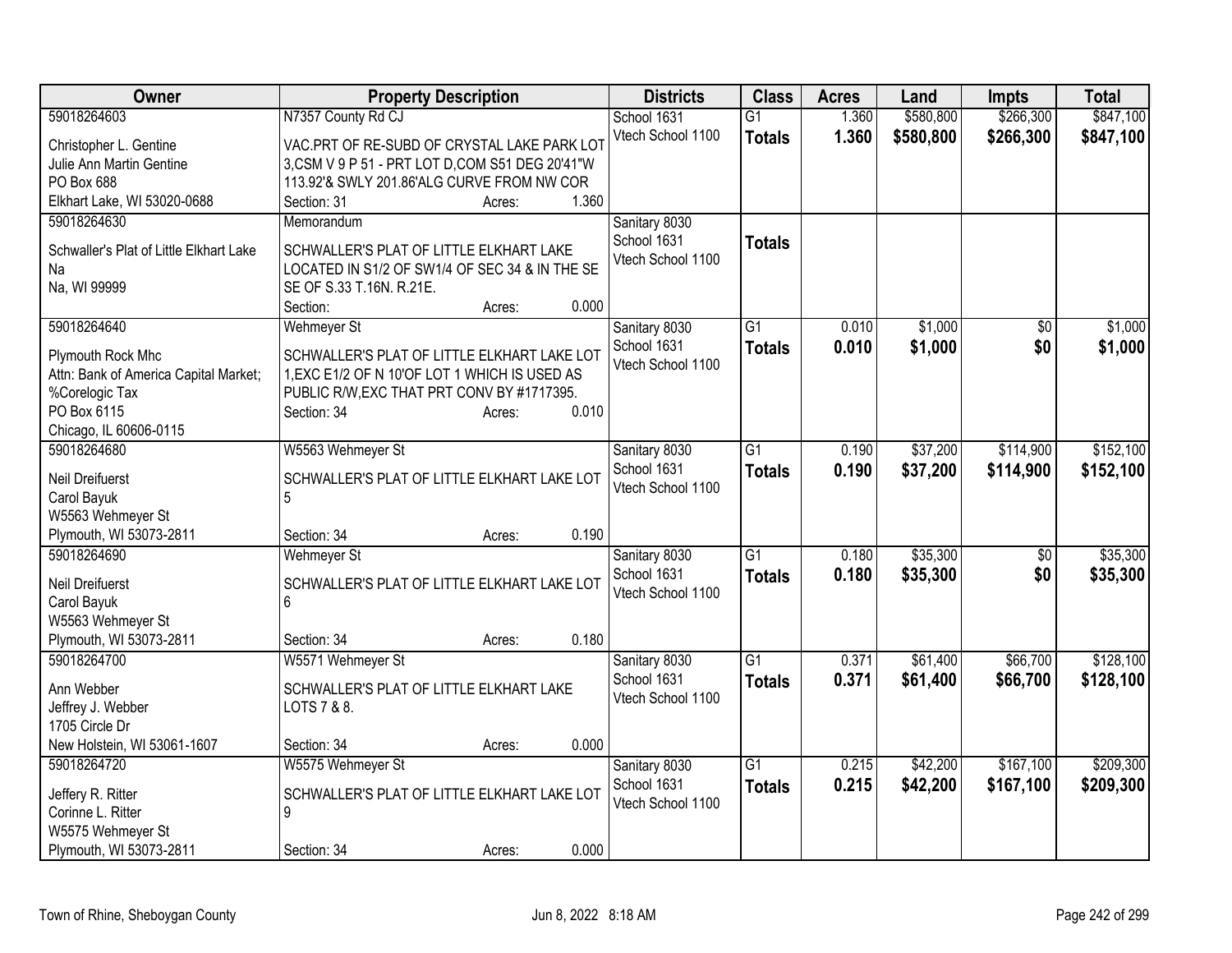| <b>Owner</b>                                                                                               | <b>Property Description</b>                                                                                                                                                                               | <b>Districts</b>                                  | <b>Class</b>                     | <b>Acres</b>   | Land                 | <b>Impts</b>           | <b>Total</b>           |
|------------------------------------------------------------------------------------------------------------|-----------------------------------------------------------------------------------------------------------------------------------------------------------------------------------------------------------|---------------------------------------------------|----------------------------------|----------------|----------------------|------------------------|------------------------|
| 59018264730<br>Jeffery R. Ritter<br>Corinne L. Ritter<br>W5575 Wehmeyer St                                 | <b>Wehmeyer St</b><br>SCHWALLER'S PLAT OF LITTLE ELKHART LAKE LOT<br>10                                                                                                                                   | Sanitary 8030<br>School 1631<br>Vtech School 1100 | $\overline{G1}$<br><b>Totals</b> | 0.215<br>0.215 | \$19,900<br>\$19,900 | $\overline{50}$<br>\$0 | \$19,900<br>\$19,900   |
| Plymouth, WI 53073-2811                                                                                    | 0.000<br>Section: 34<br>Acres:                                                                                                                                                                            |                                                   |                                  |                |                      |                        |                        |
| 59018264740<br>David J. Balz<br>Karrie L. Balz<br>W5579 Wehmeyer St<br>Plymouth, WI 53073-2811             | W5579 Wehmeyer St<br>SCHWALLER'S PLAT OF LITTLE ELKHART LAKE LOT<br>11<br>0.000<br>Section: 34<br>Acres:                                                                                                  | Sanitary 8030<br>School 1631<br>Vtech School 1100 | $\overline{G1}$<br><b>Totals</b> | 0.255<br>0.255 | \$49,600<br>\$49,600 | \$116,400<br>\$116,400 | \$166,000<br>\$166,000 |
| 59018264750                                                                                                | W5583 Wehmeyer St                                                                                                                                                                                         | Sanitary 8030                                     | $\overline{G1}$                  | 0.229          | \$44,800             | \$128,500              | \$173,300              |
| Leif A. Erickson et al<br>W5583 Wehmeyer St<br>Plymouth, WI 53073-2811                                     | SCHWALLER'S PLAT OF LITTLE ELKHART LAKE LOT<br>12                                                                                                                                                         | School 1631<br>Vtech School 1100                  | <b>Totals</b>                    | 0.229          | \$44,800             | \$128,500              | \$173,300              |
|                                                                                                            | 0.000<br>Section: 34<br>Acres:                                                                                                                                                                            |                                                   |                                  |                |                      |                        |                        |
| 59018264760<br>Leif A. Erickson<br>Sarah E. Veldman<br>W5589 Wehmeyer St                                   | W5589 Wehmeyer St<br>SCHWALLER'S PLAT OF LITTLE ELKHART LAKE<br>LOTS 13 & 14.                                                                                                                             | Sanitary 8030<br>School 1631<br>Vtech School 1100 | $\overline{G1}$<br><b>Totals</b> | 0.410<br>0.410 | \$64,400<br>\$64,400 | \$142,700<br>\$142,700 | \$207,100<br>\$207,100 |
| Plymouth, WI 53073-2811                                                                                    | 0.000<br>Section: 34<br>Acres:                                                                                                                                                                            |                                                   |                                  |                |                      |                        |                        |
| 59018264780<br>Alan D. Williams<br>W5593 Wehmeyer St<br>Plymouth, WI 53073-2811                            | W5593 Wehmeyer St<br>SCHWALLER'S PLAT OF LITTLE ELKHART LAKE PRT<br>OF LOT 15, COM AT NW COR SD LOT, TH N56 DEG<br>29'E 45', S29 DEG 25'E 175', S70 DEG 54'W 48.25', TH<br>0.000<br>Section: 34<br>Acres: | Sanitary 8030<br>School 1631<br>Vtech School 1100 | $\overline{G1}$<br><b>Totals</b> | 0.176<br>0.176 | \$34,600<br>\$34,600 | \$129,000<br>\$129,000 | \$163,600<br>\$163,600 |
| 59018264790<br>Kerry J. Walvoord<br>Kristine C. Huenink<br>W5597 Wehmeyer St<br>Plymouth, WI 53073-2811    | W5597 Wehmeyer St<br>SCHWALLER'S PLAT OF LITTLE ELKHART LAKE<br>LOTS 15 & 16 & A STRIP 10' WIDE BETWEEN SD<br>LOTS, EXC COM AT NW COR LOT 15, TH N56 DEG<br>0.000<br>Section: 34<br>Acres:                | Sanitary 8030<br>School 1631<br>Vtech School 1100 | $\overline{G1}$<br><b>Totals</b> | 0.220<br>0.220 | \$43,100<br>\$43,100 | \$89,600<br>\$89,600   | \$132,700<br>\$132,700 |
| 59018264801<br>Charles E. Hensley Jr<br>Barbara L. Hensley<br>W5613 Wehmeyer St<br>Plymouth, WI 53073-2811 | W5613 Wehmeyer St<br>SCHWALLER'S PLAT OF LITTLE ELKHART LAKE<br>LOTS 17 & 18<br>0.705<br>Section: 34<br>Acres:                                                                                            | Sanitary 8030<br>School 1631<br>Vtech School 1100 | $\overline{G1}$<br><b>Totals</b> | 0.705<br>0.705 | \$75,000<br>\$75,000 | \$258,000<br>\$258,000 | \$333,000<br>\$333,000 |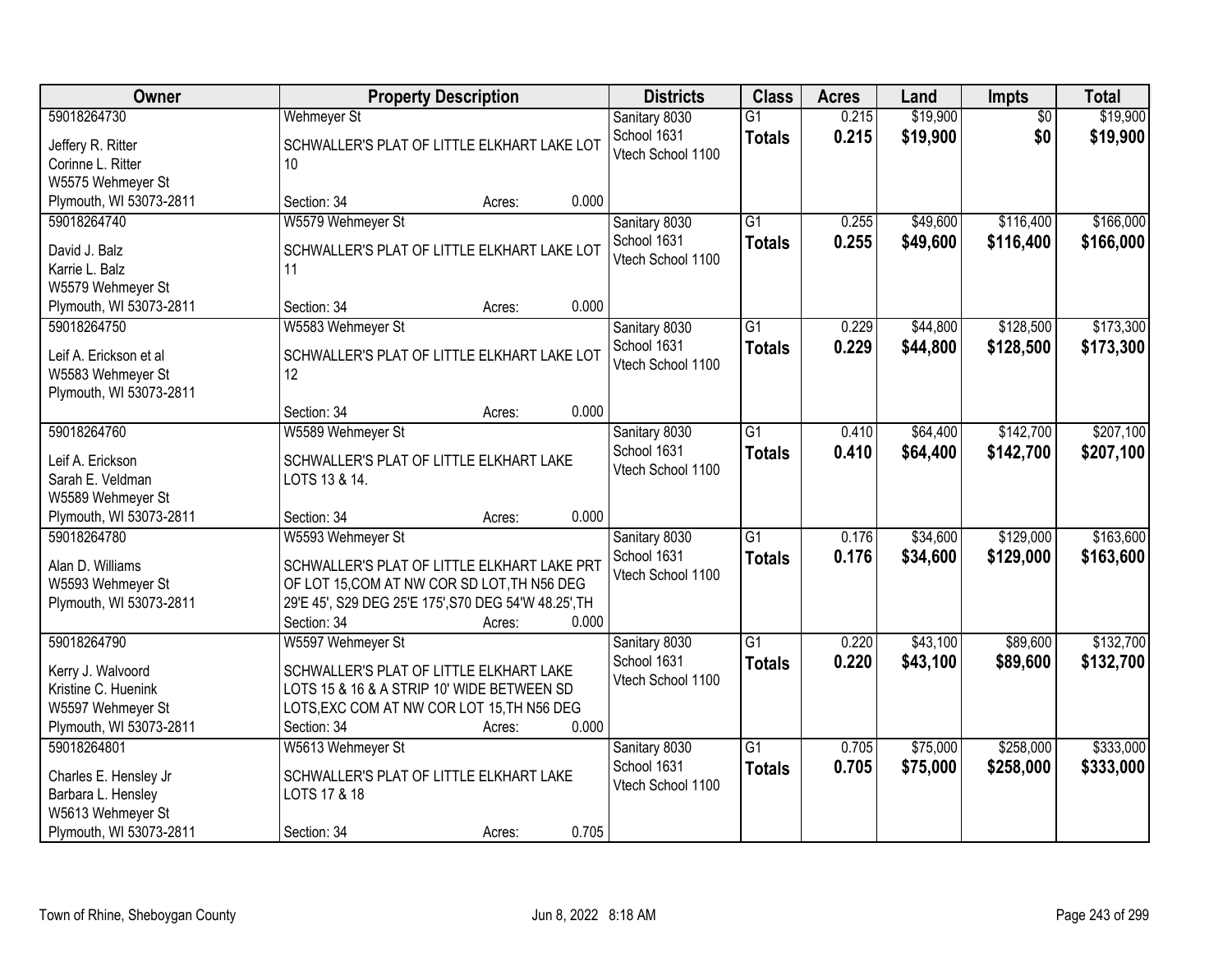| Owner                                                                             |                                                                                                                                                   | <b>Property Description</b> |       | <b>Districts</b>                                  | <b>Class</b>                     | <b>Acres</b>              | Land                 | <b>Impts</b>           | <b>Total</b>           |
|-----------------------------------------------------------------------------------|---------------------------------------------------------------------------------------------------------------------------------------------------|-----------------------------|-------|---------------------------------------------------|----------------------------------|---------------------------|----------------------|------------------------|------------------------|
| 59018264821<br>Charles E. Hensley Jr<br>Barbara L. Hensley<br>W5613 Wehmeyer St   | <b>Wehmeyer St</b><br>SCHWALLER'S PLAT OF LITTLE ELKHART LAKE<br>LOTS 19 & 20.** ASSESSED WITH 59018264801**                                      |                             |       | Sanitary 8030<br>School 1631<br>Vtech School 1100 |                                  | Assessed with 59018264801 |                      |                        |                        |
| Plymouth, WI 53073-2811                                                           | Section: 34                                                                                                                                       | Acres:                      | 0.370 |                                                   |                                  |                           |                      |                        |                        |
| 59018264850<br>Sarah Davis et al<br>1029 Carriage Ln<br>Fond Du Lac, WI 54935     | W5617 Wehmeyer St<br>SCWALLER'S PLAT OF LITTLE ELKHART LAKE LOTS<br>21 & 22<br>Section: 34                                                        | Acres:                      | 0.000 | Sanitary 8030<br>School 1631<br>Vtech School 1100 | $\overline{G1}$<br><b>Totals</b> | 0.335<br>0.335            | \$58,600<br>\$58,600 | \$76,900<br>\$76,900   | \$135,500<br>\$135,500 |
| 59018264860                                                                       | W5621 Wehmeyer St                                                                                                                                 |                             |       | Sanitary 8030                                     | G1                               | 0.384                     | \$62,400             | \$130,400              | \$192,800              |
| Robert P. Gilday<br>Sabrina W. Gilday<br>W5621 Wehmeyer St                        | SCHWALLER'S PLAT OF LITTLE ELKHART LAKE<br>LOTS 23 & 24.                                                                                          |                             |       | School 1631<br>Vtech School 1100                  | <b>Totals</b>                    | 0.384                     | \$62,400             | \$130,400              | \$192,800              |
| Plymouth, WI 53073                                                                | Section: 34                                                                                                                                       | Acres:                      | 0.000 |                                                   |                                  |                           |                      |                        |                        |
| 59018264880<br>Andrea N. Bachmann<br>W5633 Wehmeyer St<br>Plymouth, WI 53073-2811 | Wehmeyer Rd<br>SCHWALLER'S PLAT OF LITTLE ELKHART LAKE LOT<br>25                                                                                  |                             |       | Sanitary 8030<br>School 1631<br>Vtech School 1100 | $\overline{G1}$<br><b>Totals</b> | 0.221<br>0.221            | \$5,400<br>\$5,400   | $\sqrt[6]{}$<br>\$0    | \$5,400<br>\$5,400     |
|                                                                                   | Section: 34                                                                                                                                       | Acres:                      | 0.000 |                                                   |                                  |                           |                      |                        |                        |
| 59018264890<br>Andrea N. Bachmann<br>W5633 Wehmeyer St<br>Plymouth, WI 53073-2811 | Wehmeyer Rds<br>SCHWALLER'S PLAT OF LITTLE ELKHART LAKE LOT<br>26                                                                                 |                             |       | Sanitary 8030<br>School 1631<br>Vtech School 1100 | $\overline{G1}$<br><b>Totals</b> | 0.233<br>0.233            | \$14,300<br>\$14,300 | $\overline{50}$<br>\$0 | \$14,300<br>\$14,300   |
|                                                                                   | Section: 34                                                                                                                                       | Acres:                      | 0.000 |                                                   |                                  |                           |                      |                        |                        |
| 59018264900<br>Andrea N. Bachmann<br>W5633 Wehmeyer St<br>Plymouth, WI 53073-2811 | W5633 Wehmeyer St<br>SCHWALLER'S PLAT OF LITTLE ELKHART LAKE LOT<br>27                                                                            |                             |       | Sanitary 8030<br>School 1631<br>Vtech School 1100 | $\overline{G1}$<br><b>Totals</b> | 0.210<br>0.210            | \$21,000<br>\$21,000 | \$136,000<br>\$136,000 | \$157,000<br>\$157,000 |
|                                                                                   | Section: 34                                                                                                                                       | Acres:                      | 0.000 |                                                   |                                  |                           |                      |                        |                        |
| 59018264910<br>Andrea N. Bachmann<br>W5633 Wehmeyer St<br>Plymouth, WI 53073-2811 | <b>Wehmeyer St</b><br>SCHWALLER'S PLAT OF LITTLE ELKHART LAKE LOT<br>28, & ALSO PRT VAC MERLIN ST. AS DESC IN VOL<br>757 P 443-44.<br>Section: 34 | Acres:                      | 0.000 | Sanitary 8030<br>School 1631<br>Vtech School 1100 | $\overline{G1}$<br><b>Totals</b> | 0.230<br>0.230            | \$5,600<br>\$5,600   | $\overline{50}$<br>\$0 | \$5,600<br>\$5,600     |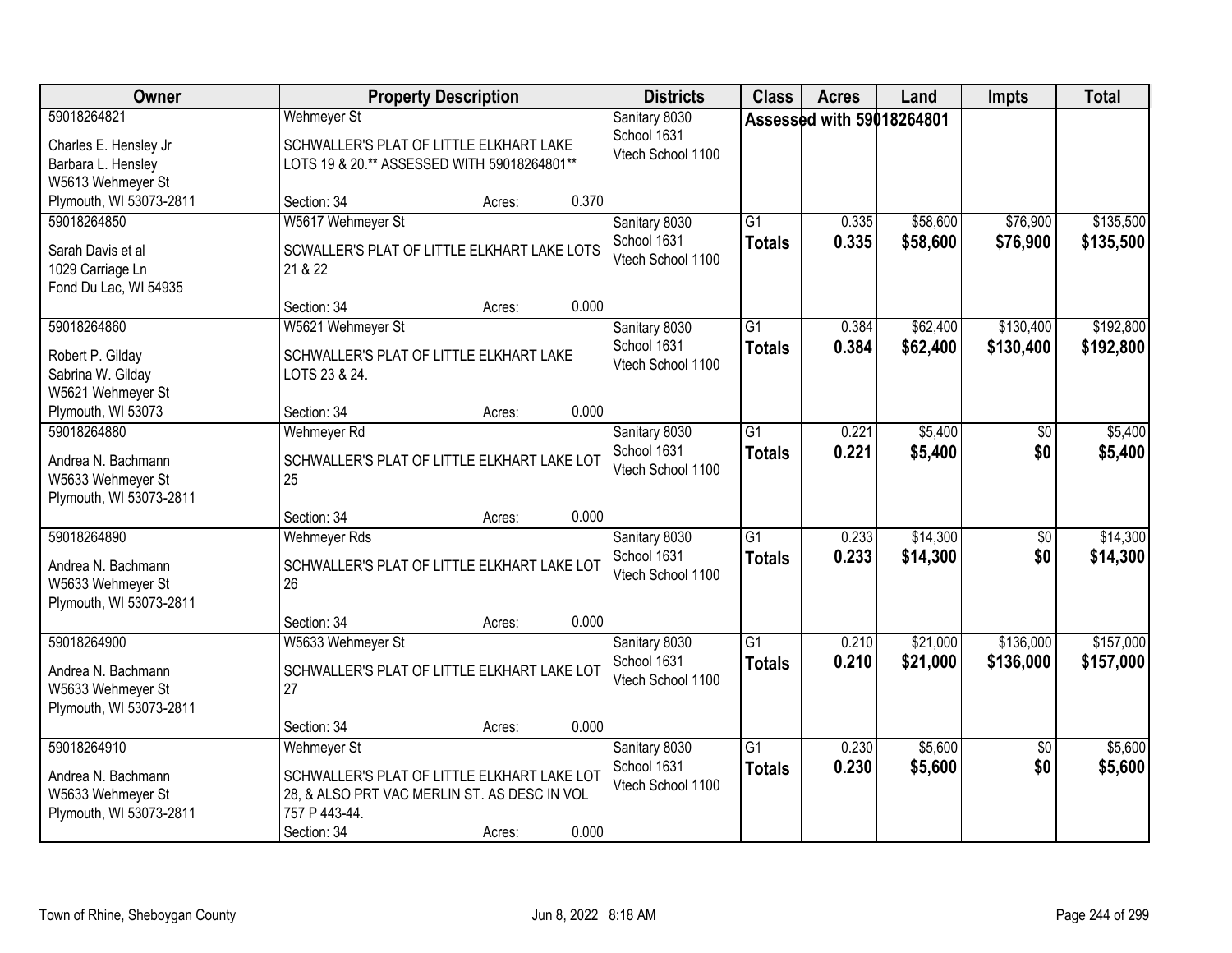| <b>Owner</b>                | <b>Property Description</b>                         | <b>Districts</b>  | <b>Class</b>    | <b>Acres</b> | Land            | Impts           | <b>Total</b>    |
|-----------------------------|-----------------------------------------------------|-------------------|-----------------|--------------|-----------------|-----------------|-----------------|
| 59018264920                 | Omer St                                             | Sanitary 8030     | X4              | 0.000        | $\overline{50}$ | $\overline{30}$ | $\overline{50}$ |
| Town of Rhine (For Road)    | SCHWALLER'S PLAT OF LITTLE ELKHART LAKE ALL         | School 1631       | <b>Totals</b>   | 0.000        | \$0             | \$0             | \$0             |
| W5250 County Rd Ff          | THAT PRT OF LOT 29 WHICH IS BEING USED FOR          | Vtech School 1100 |                 |              |                 |                 |                 |
| Elkhart Lake, WI 53020-2020 | <b>HIGHWAY PURPOSES</b>                             |                   |                 |              |                 |                 |                 |
|                             | 0.000<br>Section: 34<br>Acres:                      |                   |                 |              |                 |                 |                 |
| 59018264930                 | <b>Wehmeyer St</b>                                  | Sanitary 8030     | $\overline{G1}$ | 0.138        | \$3,400         | $\overline{50}$ | \$3,400         |
|                             |                                                     | School 1631       | <b>Totals</b>   | 0.138        | \$3,400         | \$0             | \$3,400         |
| Andrea N. Bachmann          | SCHWALLER'S PLAT OF LITTLE ELKHART LAKE LOT         | Vtech School 1100 |                 |              |                 |                 |                 |
| W5633 Wehmeyer St           | 29,& ALSO PRT VAC MERLIN ST AS DESC IN VOL 757      |                   |                 |              |                 |                 |                 |
| Plymouth, WI 53073-2811     | P 443-44, EXC THAT PRT OF SD LOT USED FOR<br>0.000  |                   |                 |              |                 |                 |                 |
|                             | Section: 34<br>Acres:                               |                   |                 |              |                 |                 |                 |
| 59018264950                 | W5643 Omer St                                       | Sanitary 8030     | G1              | 0.159        | \$20,800        | \$26,000        | \$46,800        |
| Nancy E. Wheeler            | SCHWALLER'S PLAT OF LITTLE ELKHART LAKE             | School 1631       | <b>Totals</b>   | 0.159        | \$20,800        | \$26,000        | \$46,800        |
| 111 11th St Unit 3ds        | LOTS 30 & 31,& INCL LOT 9, BLK 3 OF FIRST ADDN      | Vtech School 1100 |                 |              |                 |                 |                 |
| Racine, WI 53403-4902       | TO SCHWALLER'S PLAT.                                |                   |                 |              |                 |                 |                 |
|                             | 0.000<br>Section: 34<br>Acres:                      |                   |                 |              |                 |                 |                 |
| 59018264960                 | Omer St                                             | Sanitary 8030     | $\overline{G1}$ | 0.517        | \$47,800        | $\sqrt[6]{}$    | \$47,800        |
|                             |                                                     | School 1631       | <b>Totals</b>   | 0.517        | \$47,800        | \$0             | \$47,800        |
| Nancy E. Wheeler            | SCHWALLER'S PLAT OF LITTLE ELKHART LAKE             | Vtech School 1100 |                 |              |                 |                 |                 |
| 111 11th St Unit 3ds        | LOTS 32,33 & 34, INCL LOTS 6, 7 & 8, BLK 3 OF FIRST |                   |                 |              |                 |                 |                 |
| Racine, WI 53403-4902       | ADDN TO SCHWALLER'S PLAT.                           |                   |                 |              |                 |                 |                 |
|                             | 0.000<br>Section: 34<br>Acres:                      |                   |                 |              |                 |                 |                 |
| 59018264990                 | Omer St                                             | Sanitary 8030     | $\overline{X4}$ | 0.000        | \$0             | $\overline{50}$ | \$0             |
| Town of Rhine (Road)        | SCHWALLER'S PLAT OF LITTLE ELKHART LAKE LOT         | School 1631       | <b>Totals</b>   | 0.000        | \$0             | \$0             | \$0             |
| Attn: Road                  | 35 (USED AS TOWN ROAD)                              | Vtech School 1100 |                 |              |                 |                 |                 |
| W5250 County Rd Ff          |                                                     |                   |                 |              |                 |                 |                 |
| Elkhart Lake, WI 53020-2020 | 0.000<br>Section: 34<br>Acres:                      |                   |                 |              |                 |                 |                 |
| 59018265000                 | N7342 Birch Point Dr                                | Sanitary 8030     | $\overline{G1}$ | 0.345        | \$39,600        | \$100,200       | \$139,800       |
| Tate P. Struve              | SCHWALLER'S PLAT OF LITTLE ELKHART LAKE LOT         | School 1631       | <b>Totals</b>   | 0.345        | \$39,600        | \$100,200       | \$139,800       |
| Rebecca L. Struve           | 36 & LOT 37,& PRIV OF USING LOT 45 AS A             | Vtech School 1100 |                 |              |                 |                 |                 |
| N7342 Birch Point Dr        | DRIVEWAY, & ALSO LOTS 3 & 4, BLK 3, FIRST           |                   |                 |              |                 |                 |                 |
| Plymouth, WI 53073-2838     | 0.000<br>Section: 34<br>Acres:                      |                   |                 |              |                 |                 |                 |
| 59018265020                 | Omer St                                             | Sanitary 8030     | $\overline{G1}$ | 0.080        | \$6,000         | \$18,300        | \$24,300        |
|                             |                                                     | School 1631       | <b>Totals</b>   | 0.080        | \$6,000         | \$18,300        | \$24,300        |
| Curtis J. Quast             | SCHWALLER'S PLAT OF LITTLE ELKHART LAKE LOT         | Vtech School 1100 |                 |              |                 |                 |                 |
| Debora A. Quast             | 38                                                  |                   |                 |              |                 |                 |                 |
| W5686 Wehmeyer St           |                                                     |                   |                 |              |                 |                 |                 |
| Plymouth, WI 53073-2813     | 0.000<br>Section: 34<br>Acres:                      |                   |                 |              |                 |                 |                 |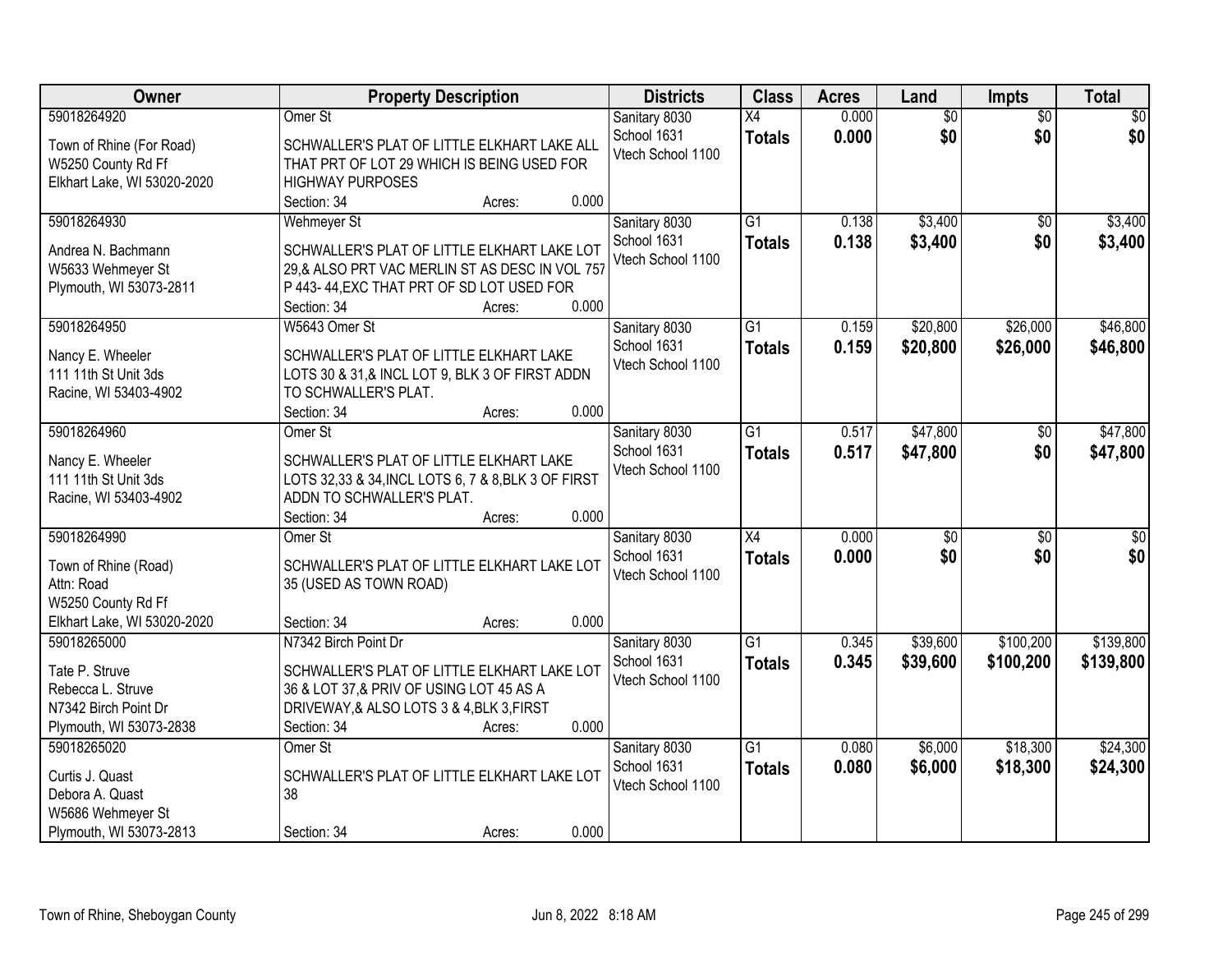| <b>Owner</b>                                                                                      | <b>Property Description</b>                                                                                 |       | <b>Districts</b>                                  | <b>Class</b>                     | <b>Acres</b>   | Land                 | <b>Impts</b>           | <b>Total</b>           |
|---------------------------------------------------------------------------------------------------|-------------------------------------------------------------------------------------------------------------|-------|---------------------------------------------------|----------------------------------|----------------|----------------------|------------------------|------------------------|
| 59018265030<br>Curtis J. Quast<br>Debora A. Quast<br>W5686 Wehmeyer St                            | Omer <sub>St</sub><br>SCHWALLER'S PLAT OF LITTLE ELKHART LAKE LOT<br>39                                     |       | Sanitary 8030<br>School 1631<br>Vtech School 1100 | $\overline{G1}$<br><b>Totals</b> | 0.080<br>0.080 | \$6,000<br>\$6,000   | $\overline{50}$<br>\$0 | \$6,000<br>\$6,000     |
| Plymouth, WI 53073-2813                                                                           | Section: 34<br>Acres:                                                                                       | 0.000 |                                                   |                                  |                |                      |                        |                        |
| 59018265040<br>Curtis J. Quast<br>Debora A. Quast<br>W5686 Wehmeyer St<br>Plymouth, WI 53073-2813 | W5686 Wehmeyer St<br>SCHWALLER'S PLAT OF LITTLE ELKHART LAKE LOT<br>40<br>Section: 34<br>Acres:             | 0.000 | Sanitary 8030<br>School 1631<br>Vtech School 1100 | $\overline{G1}$<br><b>Totals</b> | 0.080<br>0.080 | \$8,000<br>\$8,000   | \$132,400<br>\$132,400 | \$140,400<br>\$140,400 |
| 59018265080                                                                                       | W5690 Omer St                                                                                               |       | Sanitary 8030                                     | G1                               | 0.830          | \$97,500             | \$48,800               | \$146,300              |
| David S. Burks<br>Joy L. Stevenson<br>5 Jalan Kebaya                                              | SCHWALLER'S PLAT OF LITTLE ELKHART LAKE<br>LOTS 41,42,43 & 44                                               |       | School 1631<br>Vtech School 1100                  | <b>Totals</b>                    | 0.830          | \$97,500             | \$48,800               | \$146,300              |
| Hollandgrove Park 278294 Singapore                                                                | Section: 34<br>Acres:                                                                                       | 0.830 |                                                   |                                  |                |                      |                        |                        |
| 59018265090<br>Town of Rhine (Road)<br>Attn: Road<br>W5250 County Rd Ff                           | Omer St<br>SCHWALLER'S PLAT OF LITTLE ELKHART LAKE LOT<br>45 (USED AS ROAD)                                 |       | Sanitary 8030<br>School 1631<br>Vtech School 1100 | $\overline{X4}$<br><b>Totals</b> | 0.000<br>0.000 | \$0<br>\$0           | \$0<br>\$0             | \$0<br>\$0             |
| Elkhart Lake, WI 53020-2020                                                                       | Section: 34<br>Acres:                                                                                       | 0.000 |                                                   |                                  |                |                      |                        |                        |
| 59018265110<br>Miller Trust Agreement<br>805 Braeman Ct<br>Libertyville, IL 60048-5230            | W5666 Omer St<br>SCHWALLER'S PLAT OF LITTLE ELKHART LAKE<br>LOTS 46, 47 & 48.                               |       | Sanitary 8030<br>School 1631<br>Vtech School 1100 | $\overline{G1}$<br><b>Totals</b> | 0.000<br>0.000 | \$78,800<br>\$78,800 | \$90,400<br>\$90,400   | \$169,200<br>\$169,200 |
|                                                                                                   | Section: 34<br>Acres:                                                                                       | 0.000 |                                                   |                                  |                |                      |                        |                        |
| 59018265130<br>John P. Selak<br>Dorothy A. Selak<br>N7350 Birch Point Dr                          | N7350 Birch Point Dr<br>SCHWALLER'S PLAT OF LITTLE ELKHART LAKE<br>LOTS 49 & 50.                            |       | Sanitary 8030<br>School 1631<br>Vtech School 1100 | $\overline{G1}$<br><b>Totals</b> | 0.000<br>0.000 | \$72,600<br>\$72,600 | \$174,900<br>\$174,900 | \$247,500<br>\$247,500 |
| Plymouth, WI 53073-2839                                                                           | Section: 34<br>Acres:                                                                                       | 0.000 |                                                   |                                  |                |                      |                        |                        |
| 59018265160<br>Jeffrey L. Johnson<br>2707 2nd St Apt B<br>Santa Monica, CA 90405                  | N7360 Birch Point Dr<br>SCHWALLER'S PLAT OF LITTLE ELKHART LAKE<br>LOTS 51,52 & 53<br>Section: 34<br>Acres: | 0.000 | Sanitary 8030<br>School 1631<br>Vtech School 1100 | $\overline{G1}$<br><b>Totals</b> | 0.000<br>0.000 | \$87,100<br>\$87,100 | \$194,100<br>\$194,100 | \$281,200<br>\$281,200 |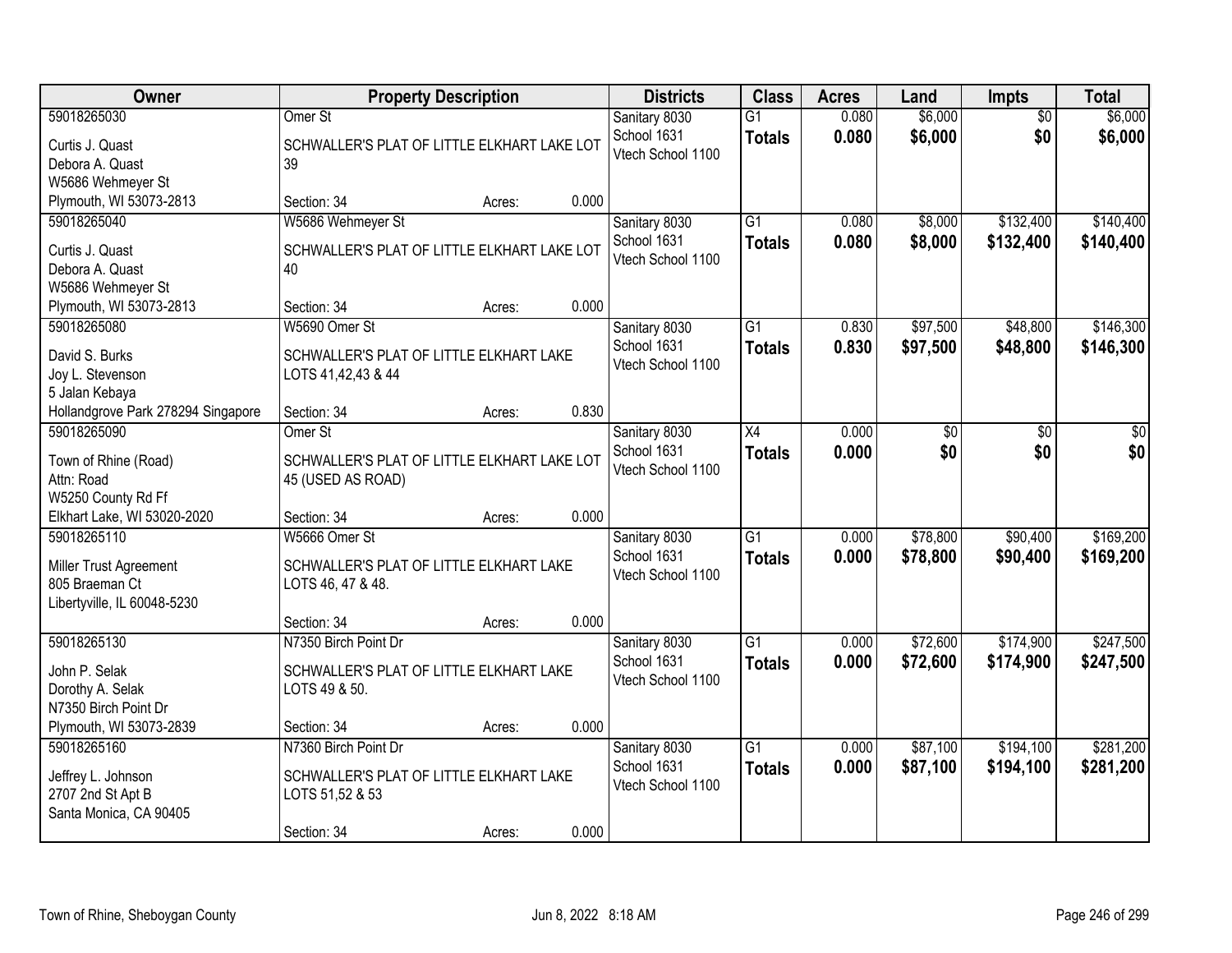| Owner                                                              | <b>Property Description</b>                                                                | <b>Districts</b>                                  | <b>Class</b>                     | <b>Acres</b>   | Land                 | <b>Impts</b>           | <b>Total</b>         |
|--------------------------------------------------------------------|--------------------------------------------------------------------------------------------|---------------------------------------------------|----------------------------------|----------------|----------------------|------------------------|----------------------|
| 59018265190<br>Susan A. Hein<br>Daniel W. Hein                     | N7374 Birch Point Dr<br>SCHWALLER'S PLAT OF LITTLE ELKHART LAKE                            | Sanitary 8030<br>School 1631<br>Vtech School 1100 | $\overline{G1}$<br><b>Totals</b> | 0.000<br>0.000 | \$82,500<br>\$82,500 | $\overline{50}$<br>\$0 | \$82,500<br>\$82,500 |
| 5028 Baronwood Way<br>Sheboygan, WI 53083-1924                     | LOTS 54, 55 & 56.<br>0.000<br>Section: 34<br>Acres:                                        |                                                   |                                  |                |                      |                        |                      |
| 59018265220                                                        | N7386 Birch Point Dr                                                                       | Sanitary 8030                                     | $\overline{G1}$                  | 0.000          | \$79,900             | \$142,800              | \$222,700            |
| Charles D. Kestell<br>Monika Kestell<br>N7386 Birch Point Dr       | SCHWALLER'S PLAT OF LITTLE ELKHART LAKE<br>LOTS 57 & 58.                                   | School 1631<br>Vtech School 1100                  | <b>Totals</b>                    | 0.000          | \$79,900             | \$142,800              | \$222,700            |
| Plymouth, WI 53073-2839                                            | 0.000<br>Section: 34<br>Acres:                                                             |                                                   |                                  |                |                      |                        |                      |
| 59018265250                                                        | N7390 Birch Point Dr                                                                       | Sanitary 8030                                     | G1                               | 0.000          | \$131,100            | \$38,500               | \$169,600            |
| Timothy J. Schwaller<br>568 N 105th St<br>Wauwatosa, WI 53226-4330 | SCHWALLER'S PLAT OF LITTLE ELKHART LAKE<br>LOTS 59, 60 & 61,& PRT RD VAC BY FILE #1167329. | School 1631<br>Vtech School 1100                  | <b>Totals</b>                    | 0.000          | \$131,100            | \$38,500               | \$169,600            |
|                                                                    | 0.000<br>Section: 34<br>Acres:                                                             |                                                   |                                  |                |                      |                        |                      |
| 59018265260                                                        | N7392 Birch Point Dr                                                                       | Sanitary 8030                                     | $\overline{G1}$                  | 0.000          | \$65,400             | \$71,300               | \$136,700            |
| Dennis A. Escher<br>N7392 Birch Point Dr                           | SCHWALLER'S PLAT OF LITTLE ELKHART LAKE<br>A-20400 & OTHER LANDS - LOT 62 & PRT LOT        | School 1631<br>Vtech School 1100                  | <b>Totals</b>                    | 0.000          | \$65,400             | \$71,300               | \$136,700            |
| Plymouth, WI 53073-2839                                            | 63, COM AT SW COR LOT 63, TH N25 DEG 34'E 30', N40<br>0.000<br>Section: 34<br>Acres:       |                                                   |                                  |                |                      |                        |                      |
| 59018265291                                                        | N7398 Birch Point Dr                                                                       | Sanitary 8030                                     | $\overline{G1}$                  | 0.660          | \$122,400            | \$224,700              | \$347,100            |
| Gerald J & Susan C Hoefs Revocable                                 | SCHWALLER'S PLAT OF LITTLE ELKHART LAKE                                                    | School 1631                                       | <b>Totals</b>                    | 0.660          | \$122,400            | \$224,700              | \$347,100            |
| Trust                                                              | LOTS 63, 64, 65 & 66, EXC COM AT SW COR LOT                                                | Vtech School 1100                                 |                                  |                |                      |                        |                      |
| N7398 Birch Point Dr                                               | 63, TH N25 DEG 34'E 30', N40 DEG W 100'M/L TO                                              |                                                   |                                  |                |                      |                        |                      |
| Plymouth, WI 53073-2839                                            | Section: 34<br>0.660<br>Acres:                                                             |                                                   |                                  |                |                      |                        |                      |
| 59018265292                                                        | <b>Birch Point Dr</b>                                                                      | Sanitary 8030                                     | $\overline{X4}$                  | 0.060          | $\overline{50}$      | $\overline{50}$        | $\overline{\$0}$     |
| Town of Rhine                                                      | SCHWALLER'S PLAT OF LITTLE ELKHART LAKE PRT                                                | School 1631                                       | <b>Totals</b>                    | 0.060          | \$0                  | \$0                    | \$0                  |
| W5250 County Rd Ff                                                 | LOT 63, BEG AT SE COR SD LOT 63, SD SUBD, TH                                               | Vtech School 1100                                 |                                  |                |                      |                        |                      |
| Elkhart Lake, WI 53020-2020                                        | N39 DEG 47'25"W 90' M/L TO WATER'S EDGE OF                                                 |                                                   |                                  |                |                      |                        |                      |
|                                                                    | 0.060<br>Section: 34<br>Acres:                                                             |                                                   |                                  |                |                      |                        |                      |
| 59018265310                                                        | N7393 Birch Point Dr                                                                       | Sanitary 8030                                     | $\overline{G1}$                  | 0.000          | \$51,100             | \$183,400              | \$234,500            |
| F Robert Stives                                                    | SCHWALLER'S PLAT OF LITTLE ELKHART LAKE LOT                                                | School 1631                                       | <b>Totals</b>                    | 0.000          | \$51,100             | \$183,400              | \$234,500            |
| Jeanne M. Stives                                                   | 67, EXC COM AT NW COR, SD LOT, TH S25 DEG 34'W                                             | Vtech School 1100                                 |                                  |                |                      |                        |                      |
| N7393 Birch Point Dr                                               | 4', S79 DEG 58'23"E 40.50', TH N74 DEG 23'28"W                                             |                                                   |                                  |                |                      |                        |                      |
| Elkhart Lake, WI 53020                                             | 0.000<br>Section: 34<br>Acres:                                                             |                                                   |                                  |                |                      |                        |                      |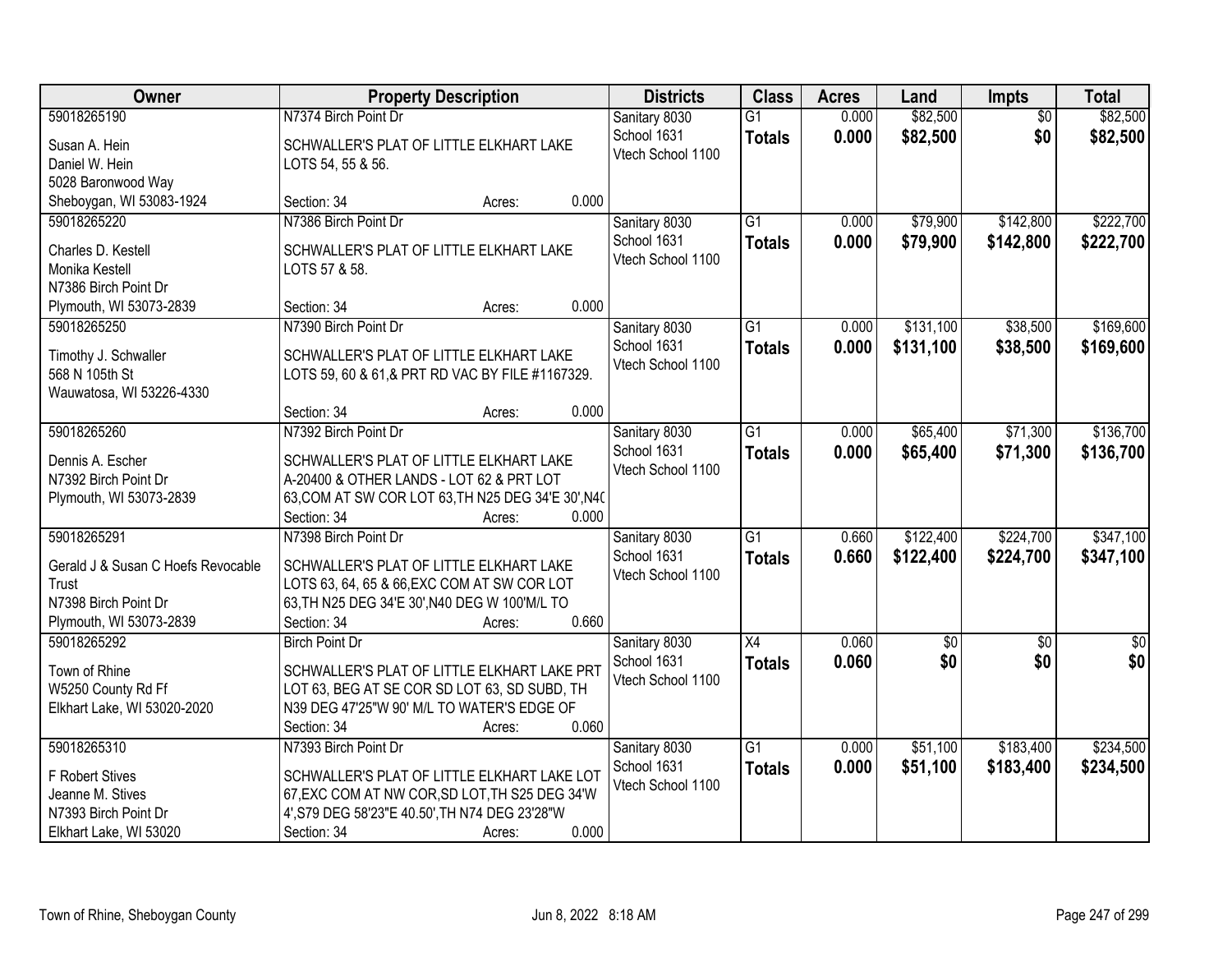| Owner                               | <b>Property Description</b>                                                          | <b>Districts</b>  | <b>Class</b>    | <b>Acres</b> | Land     | <b>Impts</b>    | <b>Total</b> |
|-------------------------------------|--------------------------------------------------------------------------------------|-------------------|-----------------|--------------|----------|-----------------|--------------|
| 59018265320                         | N7389 Birch Point Dr                                                                 | Sanitary 8030     | $\overline{G1}$ | 0.000        | \$53,900 | \$179,400       | \$233,300    |
| Joanne I. Arndt                     | SCHWALLER'S PLAT OF LITTLE ELKHART LAKE LOT                                          | School 1631       | <b>Totals</b>   | 0.000        | \$53,900 | \$179,400       | \$233,300    |
| Allen L. Arndt                      | 68,& COM AT SE MEANDER COR OF LOT 67, TH S84                                         | Vtech School 1100 |                 |              |          |                 |              |
| N7389 Birch Point Dr                | DEG 03' E 35'M/L TO SHORE OF LAKE, SWLY ALG                                          |                   |                 |              |          |                 |              |
| Plymouth, WI 53073-2840             | 0.000<br>Section: 34<br>Acres:                                                       |                   |                 |              |          |                 |              |
| 59018265330                         | N7385 Birch Point Dr                                                                 | Sanitary 8030     | $\overline{G1}$ | 0.090        | \$51,100 | \$70,300        | \$121,400    |
|                                     |                                                                                      | School 1631       | <b>Totals</b>   | 0.090        | \$51,100 | \$70,300        | \$121,400    |
|                                     | Prahl Irrevocable Trust Dated Septembe   SCHWALLER'S PLAT OF LITTLE ELKHART LAKE LOT | Vtech School 1100 |                 |              |          |                 |              |
| 1 2021                              | 69                                                                                   |                   |                 |              |          |                 |              |
| 1607 N 5th St A                     |                                                                                      |                   |                 |              |          |                 |              |
| Sheboygan, WI 53081-2837            | 0.090<br>Section: 34<br>Acres:                                                       |                   |                 |              |          |                 |              |
| 59018265340                         | N7379 Birch Point Dr                                                                 | Sanitary 8030     | G1              | 0.000        | \$51,100 | \$134,600       | \$185,700    |
| Pan, Lawrence G & Julianne-Crow Pan | SCHWALLER'S PLAT OF LITTLE ELKHART LAKE LOT                                          | School 1631       | <b>Totals</b>   | 0.000        | \$51,100 | \$134,600       | \$185,700    |
| Trust et al                         | 70                                                                                   | Vtech School 1100 |                 |              |          |                 |              |
| 9034 Stickney Ave                   |                                                                                      |                   |                 |              |          |                 |              |
| Milwaukee, WI 53226-2629            | 0.000<br>Section: 34<br>Acres:                                                       |                   |                 |              |          |                 |              |
| 59018265350                         | <b>Birch Point Dr</b>                                                                | Sanitary 8030     | G1              | 0.000        | \$37,000 | $\sqrt[6]{}$    | \$37,000     |
|                                     |                                                                                      | School 1631       | <b>Totals</b>   | 0.000        | \$37,000 | \$0             | \$37,000     |
| Pan, Lawrence G & Julianne-Crow Pan | SCHWALLER'S PLAT OF LITTLE ELKHART LAKE LOT                                          | Vtech School 1100 |                 |              |          |                 |              |
| Trust et al                         | 71                                                                                   |                   |                 |              |          |                 |              |
| 9034 Stickney Ave                   |                                                                                      |                   |                 |              |          |                 |              |
| Milwaukee, WI 53226-2629            | 0.000<br>Section: 34<br>Acres:                                                       |                   |                 |              |          |                 |              |
| 59018265360                         | N7375 Birch Point Dr                                                                 | Sanitary 8030     | $\overline{G1}$ | 0.270        | \$70,900 | \$168,900       | \$239,800    |
| Little Elkhart B&B, LLC             | SCHWALLER'S PLAT OF LITTLE ELKHART LAKE LOT                                          | School 1631       | <b>Totals</b>   | 0.270        | \$70,900 | \$168,900       | \$239,800    |
| 6545 N Range Line Rd                | 72 & 73 & THAT PORTION OF VAC RD/ALLEY LYING                                         | Vtech School 1100 |                 |              |          |                 |              |
| Milwaukee, WI 53209-3205            | W OF LOTS 72 & 73, COM AT SW COR LOT 73, TH W                                        |                   |                 |              |          |                 |              |
|                                     | 0.270<br>Section: 34<br>Acres:                                                       |                   |                 |              |          |                 |              |
| 59018265410                         | Landlocked                                                                           | Sanitary 8030     | $\overline{G1}$ | 0.000        | \$27,400 | $\overline{50}$ | \$27,400     |
|                                     |                                                                                      | School 1631       | <b>Totals</b>   | 0.000        | \$27,400 | \$0             | \$27,400     |
| Robert Wappler                      | SCHWALLER'S PLAT OF LITTLE ELKHART LAKE LOT                                          | Vtech School 1100 |                 |              |          |                 |              |
| W5640 Omer St                       | 77,& E1/2 OF VAC ALLEY LYING W OF & ADJ TO SD                                        |                   |                 |              |          |                 |              |
| Plymouth, WI 53073-2807             | LOT 77.                                                                              |                   |                 |              |          |                 |              |
|                                     | 0.000<br>Section: 34<br>Acres:                                                       |                   |                 |              |          |                 |              |
| 59018265420                         | W5640 Omer St                                                                        | Sanitary 8030     | $\overline{G1}$ | 0.000        | \$50,600 | \$63,200        | \$113,800    |
| Robert Wappler                      | SCHWALLER'S PLAT OF LITTLE ELKHART LAKE LOT                                          | School 1631       | <b>Totals</b>   | 0.000        | \$50,600 | \$63,200        | \$113,800    |
| W5640 Omer St                       | 78,& THAT PRT OF E1/2 OF VAC ALLEY LYING N OF                                        | Vtech School 1100 |                 |              |          |                 |              |
| Plymouth, WI 53073-2807             | OMER ST THAT IS W OF & ADJ TO SD LOT 78.                                             |                   |                 |              |          |                 |              |
|                                     | 0.000<br>Section: 34<br>Acres:                                                       |                   |                 |              |          |                 |              |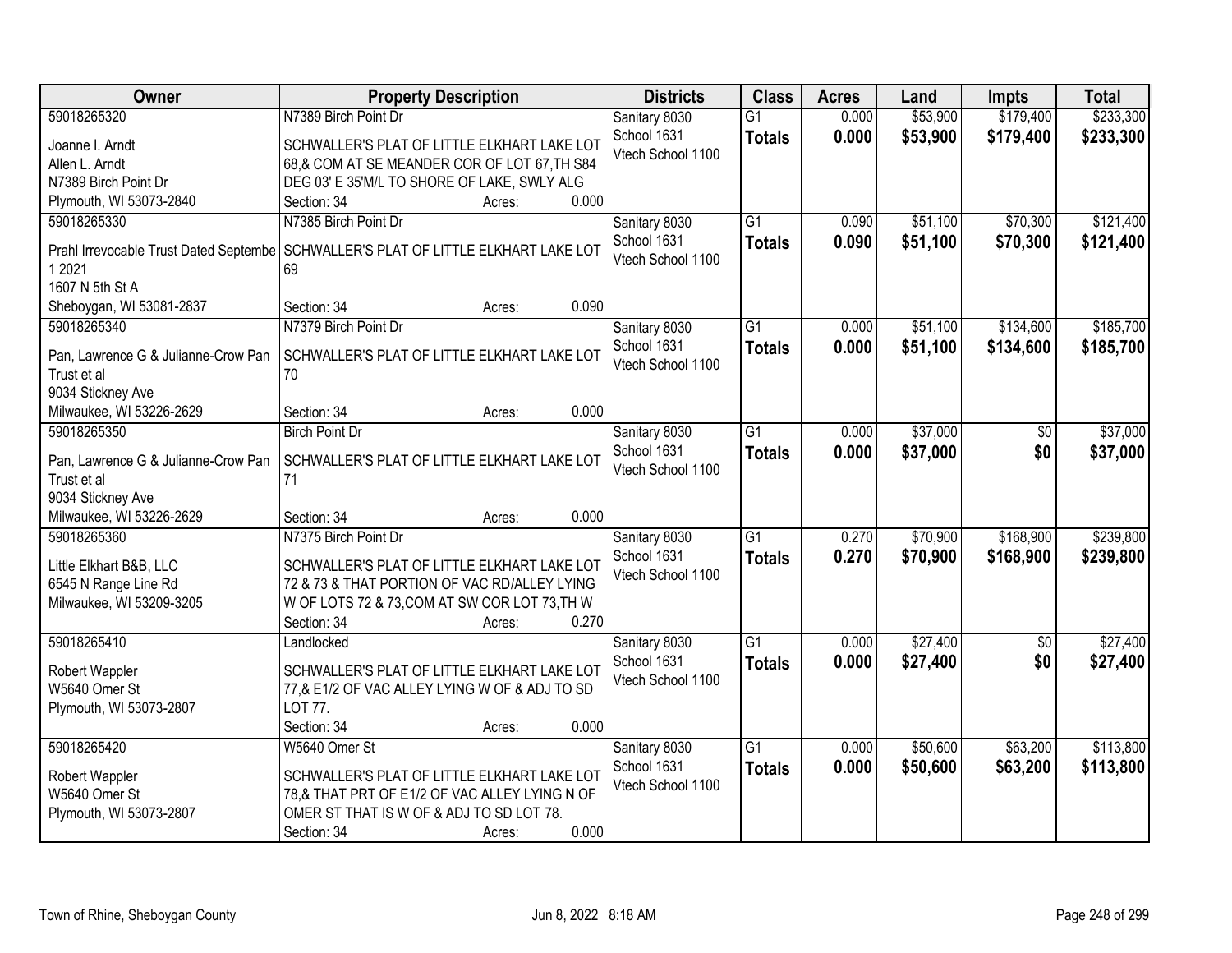| Owner                                                             | <b>Property Description</b>                      | <b>Districts</b>                 | <b>Class</b>    | <b>Acres</b> | Land     | <b>Impts</b> | <b>Total</b>    |
|-------------------------------------------------------------------|--------------------------------------------------|----------------------------------|-----------------|--------------|----------|--------------|-----------------|
| 59018265470                                                       | W5658 Omer St                                    | Sanitary 8030                    | $\overline{G1}$ | 0.773        | \$85,000 | \$29,200     | \$114,200       |
| <b>Bohan Trust</b>                                                | SCHWALLER'S PLAT OF LITTLE ELKHART LAKE LOT      | School 1631                      | <b>Totals</b>   | 0.773        | \$85,000 | \$29,200     | \$114,200       |
| 2780 N Riverside Dr Apt 601                                       | 83, EXC COM AT NE COR SD LOT, TH SWLY ALG        | Vtech School 1100                |                 |              |          |              |                 |
| Tampa, FL 33602-1000                                              | NWLY LN OF SD LOT 15', SELY TO SW COR LOT        |                                  |                 |              |          |              |                 |
|                                                                   | 0.000<br>Section: 34<br>Acres:                   |                                  |                 |              |          |              |                 |
| 59018265480                                                       | <b>Birch Point Dr</b>                            | Sanitary 8030                    | $\overline{G1}$ | 0.000        | \$72,000 | \$2,500      | \$74,500        |
|                                                                   |                                                  | School 1631                      | <b>Totals</b>   | 0.000        | \$72,000 | \$2,500      | \$74,500        |
| Matthew T. Bohan                                                  | SCHWALLER'S PLAT OF LITTLE ELKHART LAKE PRT      | Vtech School 1100                |                 |              |          |              |                 |
| Katherine K. Bohan                                                | OF LOT 83, COM AT NE COR, TH SWLY ALG NWLY LN    |                                  |                 |              |          |              |                 |
| 2780 N Riverside Dr Apt 601                                       | OF SD LOT 10', SELY TO SW COR OF LOT 84, TH N TO |                                  |                 |              |          |              |                 |
| Tampa, FL 33602-1000                                              | 0.000<br>Section: 34<br>Acres:                   |                                  |                 |              |          |              |                 |
| 59018265500                                                       | Lot $86$                                         | Sanitary 8030                    | X4              | 1.000        | \$0      | \$0          | $\overline{30}$ |
| Schwallers Plat of Little Elkhart Lake                            | SCHWALLER'S PLAT OF LITTLE ELKHART LAKE LOT      | School 1631                      | <b>Totals</b>   | 1.000        | \$0      | \$0          | \$0             |
| Playground                                                        | 86 (DEDICATED AS PLAYGROUND PER RECORDED         | Vtech School 1100                |                 |              |          |              |                 |
| Na                                                                | PLAT)                                            |                                  |                 |              |          |              |                 |
| Na, WI 99999                                                      | Section: 34<br>1.000<br>Acres:                   |                                  |                 |              |          |              |                 |
| 59018265510                                                       | Memorandum                                       | Sanitary 8030                    |                 |              |          |              |                 |
|                                                                   |                                                  | School 1631                      | <b>Totals</b>   |              |          |              |                 |
| First Addition to Schwallers Plat on Little<br><b>Elkhart Lak</b> | FIRST ADD. TO SCHWALLER'S PLAT ON LITTLE         | Vtech School 1100                |                 |              |          |              |                 |
| Na                                                                | ELKHART LAKE LOCATED IN S1/2 OF SE1/4 SEC.33 8   |                                  |                 |              |          |              |                 |
| Na, WI 99999                                                      | IN SW SW OF,<br>0.000                            |                                  |                 |              |          |              |                 |
| 59018265520                                                       | Section: 34<br>Acres:<br>Summit Woods Ln         |                                  | $\overline{G1}$ | 0.300        | \$6,500  |              | \$6,500         |
|                                                                   |                                                  | Sanitary 8030                    |                 |              |          | \$0          |                 |
| Philip Payne                                                      | FIRST ADD. TO SCHWALLER'S PLAT LOT 1 BLK 1,&     | School 1631<br>Vtech School 1100 | <b>Totals</b>   | 0.300        | \$6,500  | \$0          | \$6,500         |
| W5628 Summit Woods Ln                                             | ALSO PRT VAC MERLIN ST AS DESC IN VOL 757 P      |                                  |                 |              |          |              |                 |
| Plymouth, WI 53073-2815                                           | 443-44.                                          |                                  |                 |              |          |              |                 |
|                                                                   | Section: 34<br>0.000<br>Acres:                   |                                  |                 |              |          |              |                 |
| 59018265560                                                       | W5628 Summit Woods Ln                            | Sanitary 8030                    | $\overline{G1}$ | 0.646        | \$41,400 | \$51,200     | \$92,600        |
| Phillip J. Payne                                                  | FIRST ADD TO SCHWALLERS PLAT LOTS 2, 3, 4 &      | School 1631                      | <b>Totals</b>   | 0.646        | \$41,400 | \$51,200     | \$92,600        |
| W5628 Summit Woods Ln                                             | 5, BLK 1.                                        | Vtech School 1100                |                 |              |          |              |                 |
| Plymouth, WI 53073-2815                                           |                                                  |                                  |                 |              |          |              |                 |
|                                                                   | 0.000<br>Section: 34<br>Acres:                   |                                  |                 |              |          |              |                 |
| 59018265582                                                       | W5692 Summit Woods Ln                            | Sanitary 8030                    | $\overline{G1}$ | 0.770        | \$44,400 | \$83,400     | \$127,800       |
|                                                                   |                                                  | School 1631                      | <b>Totals</b>   | 0.770        | \$44,400 | \$83,400     | \$127,800       |
| Michael G. Neal                                                   | FIRST ADDN TO SCHWALLER'S PLAT LOTS 1, 2, 3, 4,  | Vtech School 1100                |                 |              |          |              |                 |
| W5692 Summit Woods Ln                                             | 5, & 6, BLK 2                                    |                                  |                 |              |          |              |                 |
| Plymouth, WI 53073                                                |                                                  |                                  |                 |              |          |              |                 |
|                                                                   | 0.770<br>Section: 34<br>Acres:                   |                                  |                 |              |          |              |                 |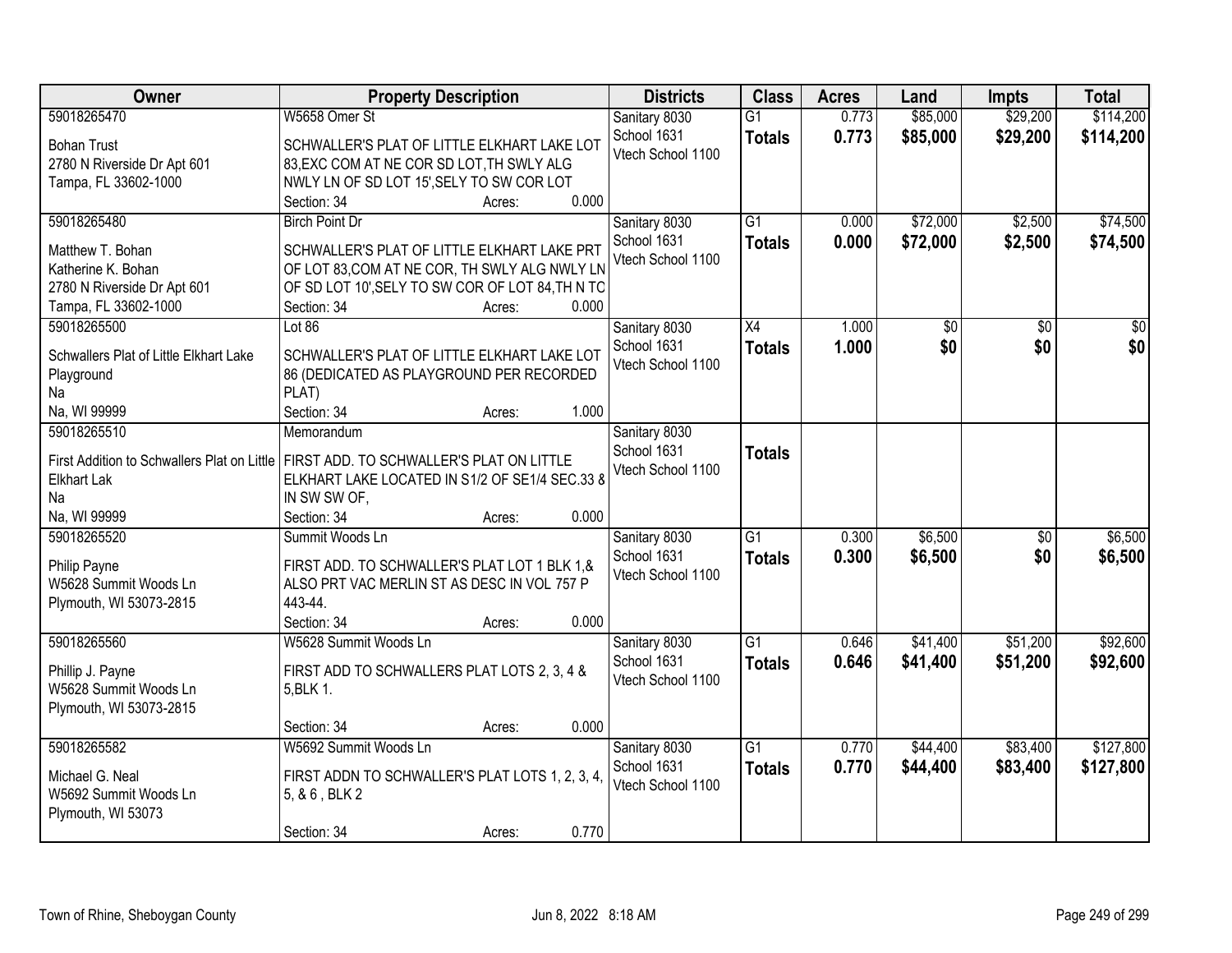| Owner                                                               | <b>Property Description</b>                                                                      |        |       | <b>Districts</b>                 | <b>Class</b>                     | <b>Acres</b>   | Land                 | <b>Impts</b>           | <b>Total</b>           |
|---------------------------------------------------------------------|--------------------------------------------------------------------------------------------------|--------|-------|----------------------------------|----------------------------------|----------------|----------------------|------------------------|------------------------|
| 59018265591                                                         | N7322 Birch Point Dr                                                                             |        |       | Sanitary 8030                    | $\overline{G1}$                  | 0.690          | \$42,500             | \$90,400               | \$132,900              |
| Todd D. Dessloch<br>N7322 Birch Point Dr<br>Plymouth, WI 53073-2875 | FIRST ADD. TO SCHWALLER'S PLAT LOTS 7,8,9 &<br>10, BLK 2                                         |        |       | School 1631<br>Vtech School 1100 | <b>Totals</b>                    | 0.690          | \$42,500             | \$90,400               | \$132,900              |
|                                                                     | Section: 34                                                                                      | Acres: | 0.690 |                                  |                                  |                |                      |                        |                        |
| 59018265600<br>Cheryl L. Reilly                                     | W5684 Summit Woods Ln<br>FIRST ADD. TO SCHWALLER'S PLAT LOTS 24-25-26                            |        |       | Sanitary 8030<br>School 1631     | $\overline{G1}$<br><b>Totals</b> | 0.592<br>0.592 | \$40,100<br>\$40,100 | \$134,900<br>\$134,900 | \$175,000<br>\$175,000 |
| Larry T. Reilly<br>W5684 Summit Woods Ln                            | & 27, BLK 2                                                                                      |        |       | Vtech School 1100                |                                  |                |                      |                        |                        |
| Plymouth, WI 53073-2817                                             | Section: 34                                                                                      | Acres: | 0.000 |                                  |                                  |                |                      |                        |                        |
| 59018265610                                                         | <b>Wehmeyer St</b>                                                                               |        |       | Sanitary 8030                    | X4                               | 0.000          | \$0                  | $\sqrt{6}$             | $\overline{30}$        |
| Town of Rhine (Road)<br>Attn: Road<br>W5250 County Rd Ff            | FIRST ADD. TO SCHWALLER'S PLAT LOTS 11 & 23<br>BLK <sub>2</sub>                                  |        |       | School 1631<br>Vtech School 1100 | <b>Totals</b>                    | 0.000          | \$0                  | \$0                    | \$0                    |
| Elkhart Lake, WI 53020-2020                                         | Section: 34                                                                                      | Acres: | 0.000 |                                  |                                  |                |                      |                        |                        |
| 59018265620                                                         | <b>Wehmeyer St</b>                                                                               |        |       | Sanitary 8030                    | G1                               | 0.177          | \$17,700             | $\sqrt[6]{3}$          | \$17,700               |
| Ralph L. Sabrowsky<br>Robin K. Sabrowsky<br>N7313 Birch Point Dr    | FIRST ADDN TO SCHWALLER'S PLAT LOT 12, BLK 2.                                                    |        |       | School 1631<br>Vtech School 1100 | <b>Totals</b>                    | 0.177          | \$17,700             | \$0                    | \$17,700               |
| Plymouth, WI 53073-2837                                             | Section: 34                                                                                      | Acres: | 0.000 |                                  |                                  |                |                      |                        |                        |
| 59018265630                                                         | <b>Wehmeyer St</b>                                                                               |        |       | Sanitary 8030                    | $\overline{G1}$                  | 0.172          | \$17,300             | $\overline{50}$        | \$17,300               |
| Ralph L. Sabrowsky                                                  | FIRST ADD. TO SCHWALLER'S PLAT LOT 13 BLK 2                                                      |        |       | School 1631<br>Vtech School 1100 | <b>Totals</b>                    | 0.172          | \$17,300             | \$0                    | \$17,300               |
| Robin K. Sabrowsky<br>N7313 Birch Point Dr                          |                                                                                                  |        |       |                                  |                                  |                |                      |                        |                        |
| Plymouth, WI 53073-2837                                             | Section: 34                                                                                      | Acres: | 0.000 |                                  |                                  |                |                      |                        |                        |
| 59018265650                                                         | W5653 Wehmeyer St                                                                                |        |       | Sanitary 8030                    | $\overline{G1}$                  | 0.602          | \$40,300             | \$161,000              | \$201,300              |
|                                                                     |                                                                                                  |        |       | School 1631                      | <b>Totals</b>                    | 0.602          | \$40,300             | \$161,000              | \$201,300              |
| Allen R Barrette Life Est<br>Elk-Rhine, LLC                         | FIRST ADDN TO SCHWALLER'S PLAT LOTS 14,15,16<br>& 17, BLK 2, & ALSO PRT VAC MERLIN ST AS DESC IN |        |       | Vtech School 1100                |                                  |                |                      |                        |                        |
| W5653 Wehmeyer St                                                   | V 757 P 443-44.                                                                                  |        |       |                                  |                                  |                |                      |                        |                        |
| Plymouth, WI 53073-2812                                             | Section: 34                                                                                      | Acres: | 0.000 |                                  |                                  |                |                      |                        |                        |
| 59018265680                                                         | Summit Woods Ln                                                                                  |        |       | Sanitary 8030                    | $\overline{G1}$                  | 0.167          | \$16,700             | $\overline{50}$        | \$16,700               |
| Ralph L. Sabrowsky                                                  | FIRST ADDN TO SCHWALLER'S PLAT LOT 18, BLK 2 8                                                   |        |       | School 1631                      | <b>Totals</b>                    | 0.167          | \$16,700             | \$0                    | \$16,700               |
| Robin K. Sabrowsky                                                  | ALSO PRT VAC MERLIN ST AS DESC IN V 757 P                                                        |        |       | Vtech School 1100                |                                  |                |                      |                        |                        |
| N7313 Birch Point Dr                                                | 443-44.                                                                                          |        |       |                                  |                                  |                |                      |                        |                        |
| Plymouth, WI 53073-2837                                             | Section: 34                                                                                      | Acres: | 0.000 |                                  |                                  |                |                      |                        |                        |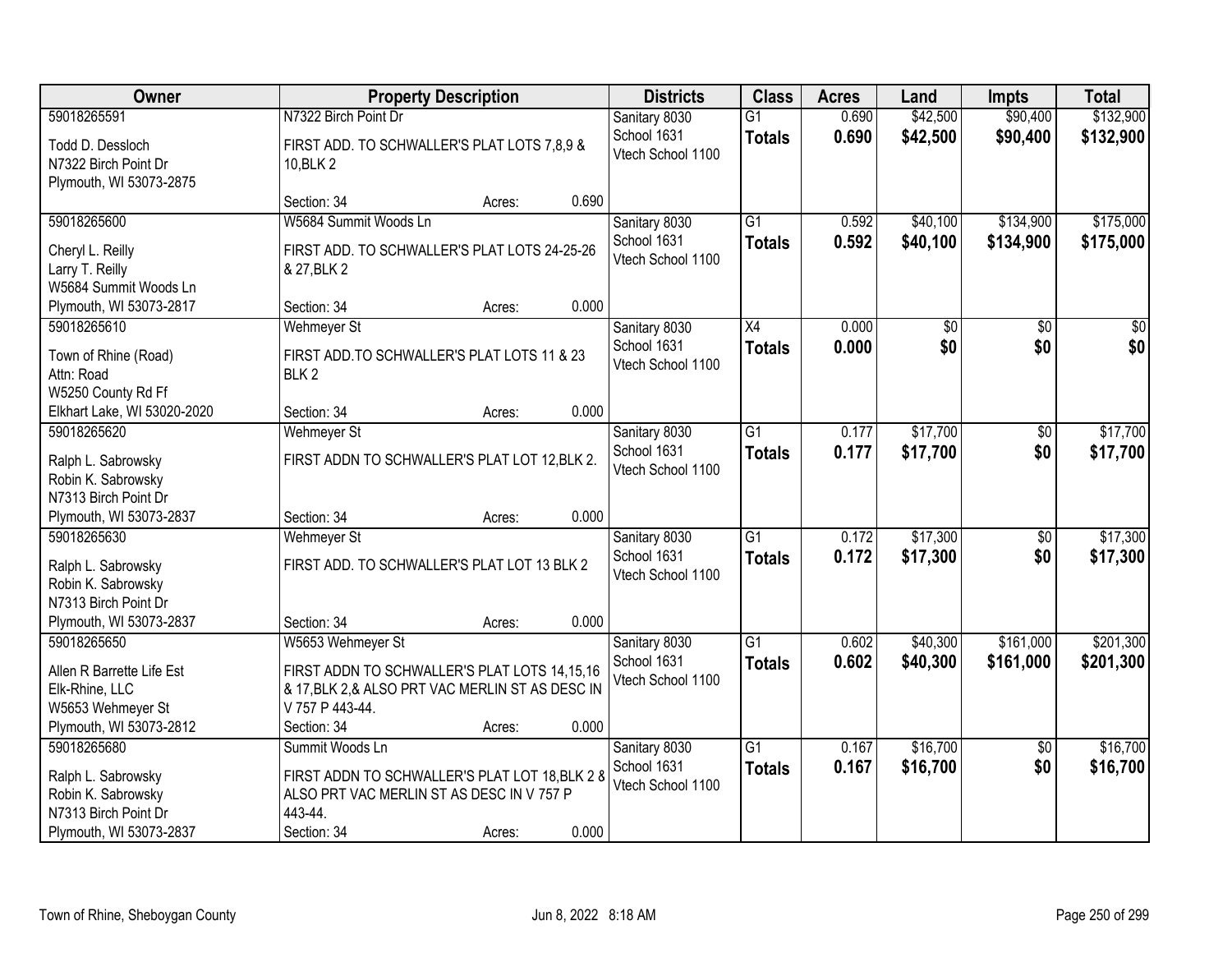| Owner                                    | <b>Property Description</b>                    | <b>Districts</b>                 | <b>Class</b>    | <b>Acres</b> | Land        | <b>Impts</b>    | <b>Total</b> |
|------------------------------------------|------------------------------------------------|----------------------------------|-----------------|--------------|-------------|-----------------|--------------|
| 59018265690                              | Summit Woods Ln                                | Sanitary 8030                    | $\overline{G1}$ | 0.167        | \$16,700    | $\overline{50}$ | \$16,700     |
| Ralph L. Sabrowsky                       | FIRST ADDN TO SCHWALLER'S PLAT LOT 19, BLK 2 8 | School 1631                      | <b>Totals</b>   | 0.167        | \$16,700    | \$0             | \$16,700     |
| Robin K. Sabrowsky                       | ALSO PRT VAC MERLIN ST AS DESC IN V 757 P      | Vtech School 1100                |                 |              |             |                 |              |
| N7313 Birch Point Dr                     | 443-44.                                        |                                  |                 |              |             |                 |              |
| Plymouth, WI 53073-2837                  | Section: 34<br>0.000<br>Acres:                 |                                  |                 |              |             |                 |              |
| 59018265700                              | Summit Woods Ln                                | Sanitary 8030                    | $\overline{G1}$ | 0.014        | \$1,400     | $\overline{50}$ | \$1,400      |
|                                          | FIRST ADDN TO SCHWALLER'S PLAT LOT 20, BLK 2.  | School 1631                      | <b>Totals</b>   | 0.014        | \$1,400     | \$0             | \$1,400      |
| Ralph L. Sabrowsky<br>Robin K. Sabrowsky |                                                | Vtech School 1100                |                 |              |             |                 |              |
| N7313 Birch Point Dr                     |                                                |                                  |                 |              |             |                 |              |
| Plymouth, WI 53073-2837                  | 0.000<br>Section: 34<br>Acres:                 |                                  |                 |              |             |                 |              |
| 59018265710                              | Summit Woods Ln                                | Sanitary 8030                    | $\overline{G1}$ | 0.325        | \$30,000    | \$0             | \$30,000     |
|                                          |                                                | School 1631                      | <b>Totals</b>   | 0.325        | \$30,000    | \$0             | \$30,000     |
| Ralph L. Sabrowsky                       | FIRST ADDN TO SCHWALLER'S PLAT LOT 21, BLK 2.  | Vtech School 1100                |                 |              |             |                 |              |
| Robin K. Sabrowsky                       |                                                |                                  |                 |              |             |                 |              |
| N7313 Birch Point Dr                     |                                                |                                  |                 |              |             |                 |              |
| Plymouth, WI 53073-2837                  | 0.000<br>Section: 34<br>Acres:                 |                                  |                 |              |             |                 |              |
| 59018265720                              | N7313 Birch Point Dr                           | Sanitary 8030                    | $\overline{G1}$ | 0.325        | \$30,000    | \$79,800        | \$109,800    |
| Ralph L. Sabrowsky                       | FIRST ADDN TO SCHWALLER'S PLAT LOT 22, BLK 2.  | School 1631                      | <b>Totals</b>   | 0.325        | \$30,000    | \$79,800        | \$109,800    |
| Robin K. Sabrowsky                       |                                                | Vtech School 1100                |                 |              |             |                 |              |
| N7313 Birch Point Dr                     |                                                |                                  |                 |              |             |                 |              |
| Plymouth, WI 53073-2837                  | 0.000<br>Section: 34<br>Acres:                 |                                  |                 |              |             |                 |              |
| 59018265730                              | <b>Wehmeyer St</b>                             | Sanitary 8030                    | $\overline{G1}$ | 0.275        | \$17,400    | \$0             | \$17,400     |
| Curtis J. Quast                          | FIRST ADDN TO SCHWALLER'S PLAT LOTS 1 & 2, BLK | School 1631                      | Totals          | 0.275        | \$17,400    | \$0             | \$17,400     |
| Debora A. Quast                          | 3.                                             | Vtech School 1100                |                 |              |             |                 |              |
| W5686 Wehmeyer St                        |                                                |                                  |                 |              |             |                 |              |
| Plymouth, WI 53073-2813                  | 0.000<br>Section: 34<br>Acres:                 |                                  |                 |              |             |                 |              |
| 59018265760                              | Wehmeyer St                                    | Sanitary 8030                    | X4              | 0.000        | $\sqrt{$0}$ | $\sqrt{6}$      | $\sqrt{50}$  |
|                                          |                                                | School 1631                      | <b>Totals</b>   | 0.000        | \$0         | \$0             | \$0          |
| Town of Rhine (Road)                     | FIRST ADD. TO SCHWALLER'S PLAT LOT 5 BLK 3     | Vtech School 1100                |                 |              |             |                 |              |
| Attn: Road                               | (USED AS TOWN ROAD)                            |                                  |                 |              |             |                 |              |
| W5250 County Rd Ff                       | 0.000                                          |                                  |                 |              |             |                 |              |
| Elkhart Lake, WI 53020-2020              | Section: 34<br>Acres:                          |                                  |                 |              |             |                 |              |
| 59018265810                              | Omer                                           | Sanitary 8030                    | $\overline{G1}$ | 0.000        | \$26,500    | $\overline{50}$ | \$26,500     |
| Paul Boocher                             | FIRST ADDN TO SCHWALLER'S PLAT LOTS 1,2 &      | School 1631<br>Vtech School 1100 | <b>Totals</b>   | 0.000        | \$26,500    | \$0             | \$26,500     |
| Mary N. Boocher                          | 3, BLK 4, EXC THE S 15'THEREOF FOR RD PURPOSES |                                  |                 |              |             |                 |              |
| W5706 Wehmeyer St                        | & ALSO INCL PRT VAC OMER ST AS DESC IN V 757 F |                                  |                 |              |             |                 |              |
| Plymouth, WI 53073-2869                  | 0.000<br>Section: 33<br>Acres:                 |                                  |                 |              |             |                 |              |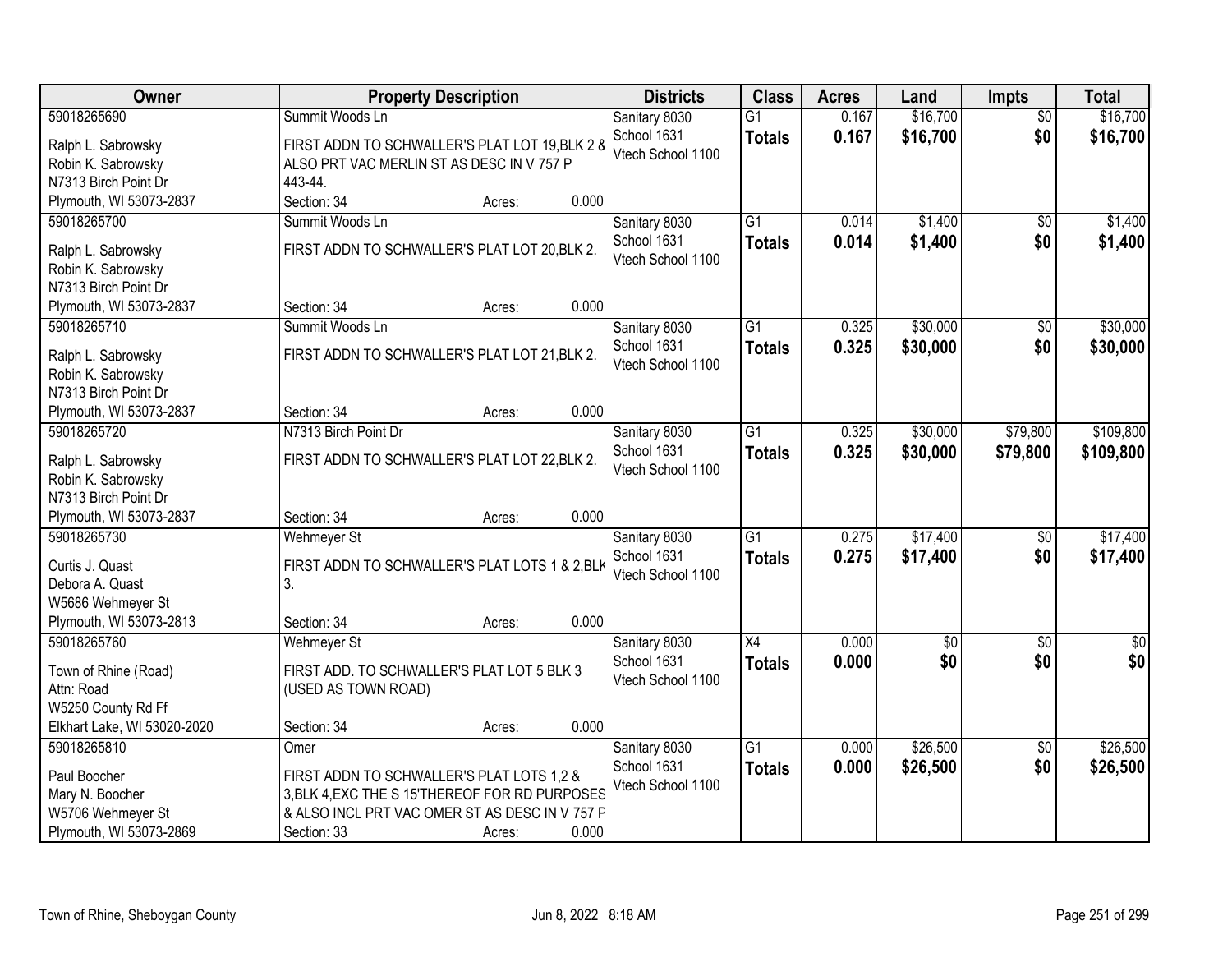| Owner                       |                                                                                       | <b>Property Description</b> |       | <b>Districts</b>  | <b>Class</b>    | <b>Acres</b> | Land     | <b>Impts</b> | <b>Total</b> |
|-----------------------------|---------------------------------------------------------------------------------------|-----------------------------|-------|-------------------|-----------------|--------------|----------|--------------|--------------|
| 59018265840                 | W5720 Omer St                                                                         |                             |       | Sanitary 8030     | $\overline{G1}$ | 0.546        | \$39,000 | \$74,300     | \$113,300    |
| Daniel Adamczyk             | FIRST ADD. TO SCHWALLER'S PLAT LOTS 4,5,6,7,8 8                                       |                             |       | School 1631       | <b>Totals</b>   | 0.546        | \$39,000 | \$74,300     | \$113,300    |
| Stacey Adamcyzk             | 9, BLK 4, EXC THE S 15'THEREOF FOR ROAD                                               |                             |       | Vtech School 1100 |                 |              |          |              |              |
| W185 S6619 Agate Dr         | PURPOSES.                                                                             |                             |       |                   |                 |              |          |              |              |
| Muskego, WI 53150-9699      | Section: 33                                                                           | Acres:                      | 0.000 |                   |                 |              |          |              |              |
| 59018265900                 | Omer St                                                                               |                             |       | Sanitary 8030     | $\overline{X4}$ | 0.000        | \$0      | \$0          | \$0          |
|                             |                                                                                       |                             |       | School 1631       | <b>Totals</b>   | 0.000        | \$0      | \$0          | \$0          |
| Town of Rhine (Road)        | FIRST ADD.TO SCHWALLER'S PLAT THE S 15' OF                                            |                             |       | Vtech School 1100 |                 |              |          |              |              |
| Attn: Road                  | LOTS 1 THRU 9, BLK 4,& THE N 15' OF LOTS 1 THRU                                       |                             |       |                   |                 |              |          |              |              |
| W5250 County Rd Ff          | 7, BLK 5, TO BE USED FOR ROAD PURPOSES.                                               |                             |       |                   |                 |              |          |              |              |
| Elkhart Lake, WI 53020-2020 | Section: 33                                                                           | Acres:                      | 0.000 |                   |                 |              |          |              |              |
| 59018265910                 | Omer St                                                                               |                             |       | Sanitary 8030     | $\overline{G1}$ | 0.149        | \$19,500 | \$0          | \$19,500     |
| Paul Boocher                | FIRST ADD TO SCHWALLER'S PLAT LOT 1 BLK 5, EXC                                        |                             |       | School 1631       | <b>Totals</b>   | 0.149        | \$19,500 | \$0          | \$19,500     |
| Mary N. Boocher             | THE N 15' THEREOF FOR ROAD PURPOSES & ALSO                                            |                             |       | Vtech School 1100 |                 |              |          |              |              |
| W5706 Wehmeyer St           | INC PRT VAC OMER ST AS DESC IN VOL 757 P                                              |                             |       |                   |                 |              |          |              |              |
| Plymouth, WI 53073-2869     | Section: 33                                                                           | Acres:                      | 0.000 |                   |                 |              |          |              |              |
| 59018265920                 | <b>Wehmeyer St</b>                                                                    |                             |       | Sanitary 8030     | $\overline{G1}$ | 0.152        | \$19,800 | \$0          | \$19,800     |
| David B. Steffen            |                                                                                       |                             |       | School 1631       | <b>Totals</b>   | 0.152        | \$19,800 | \$0          | \$19,800     |
| N7308 Hickory Tree Rd       | FIRST ADDN TO SCHWALLER'S PLAT LOT 2, BLK 5<br>EXC THE N 15' THEREOF FOR RD PURPOSES. |                             |       | Vtech School 1100 |                 |              |          |              |              |
| Plymouth, WI 53073-2762     |                                                                                       |                             |       |                   |                 |              |          |              |              |
|                             | Section: 33                                                                           | Acres:                      | 0.000 |                   |                 |              |          |              |              |
| 59018265930                 | W5714 Wehmeyer St                                                                     |                             |       | Sanitary 8030     | $\overline{G1}$ | 0.127        | \$16,700 | \$58,000     | \$74,700     |
|                             |                                                                                       |                             |       | School 1631       |                 | 0.127        | \$16,700 | \$58,000     | \$74,700     |
| David B. Steffen            | FIRST ADDN TO SCHWALLER'S PLAT LOT 3, BLK 5                                           |                             |       | Vtech School 1100 | <b>Totals</b>   |              |          |              |              |
| N7308 Hickory Tree Rd       | EXC THE N 15' THEREOF FOR RD PURPOSES.                                                |                             |       |                   |                 |              |          |              |              |
| Plymouth, WI 53073-2762     |                                                                                       |                             |       |                   |                 |              |          |              |              |
|                             | Section: 33                                                                           | Acres:                      | 0.000 |                   |                 |              |          |              |              |
| 59018265940                 | <b>Wehmeyer St</b>                                                                    |                             |       | Sanitary 8030     | $\overline{G1}$ | 0.140        | \$18,300 | $\sqrt{6}$   | \$18,300     |
| David B. Steffen            | FIRST ADDN TO SCHWALLER'S PLAT LOT 4, BLK 5                                           |                             |       | School 1631       | <b>Totals</b>   | 0.140        | \$18,300 | \$0          | \$18,300     |
| N7308 Hickory Tree Rd       | EXC THE N 15' THEREOF FOR RD PURPOSES.                                                |                             |       | Vtech School 1100 |                 |              |          |              |              |
| Plymouth, WI 53073-2762     |                                                                                       |                             |       |                   |                 |              |          |              |              |
|                             | Section: 33                                                                           | Acres:                      | 0.000 |                   |                 |              |          |              |              |
| 59018265960                 | W5706 Wehmeyer St                                                                     |                             |       | Sanitary 8030     | $\overline{G1}$ | 0.430        | \$43,900 | \$76,400     | \$120,300    |
|                             |                                                                                       |                             |       | School 1631       | <b>Totals</b>   | 0.430        | \$43,900 | \$76,400     | \$120,300    |
| Paul Boocher                | FIRST ADD. TO SCHWALLERS PLAT LOTS 5,6 & 7, BLK                                       |                             |       | Vtech School 1100 |                 |              |          |              |              |
| Mary Nowicki Boocher        | 5, EXC THE N 15'FOR RD PURPOSES.                                                      |                             |       |                   |                 |              |          |              |              |
| W5706 Wehmeyer St           |                                                                                       |                             |       |                   |                 |              |          |              |              |
| Plymouth, WI 53073-2869     | Section: 33                                                                           | Acres:                      | 0.430 |                   |                 |              |          |              |              |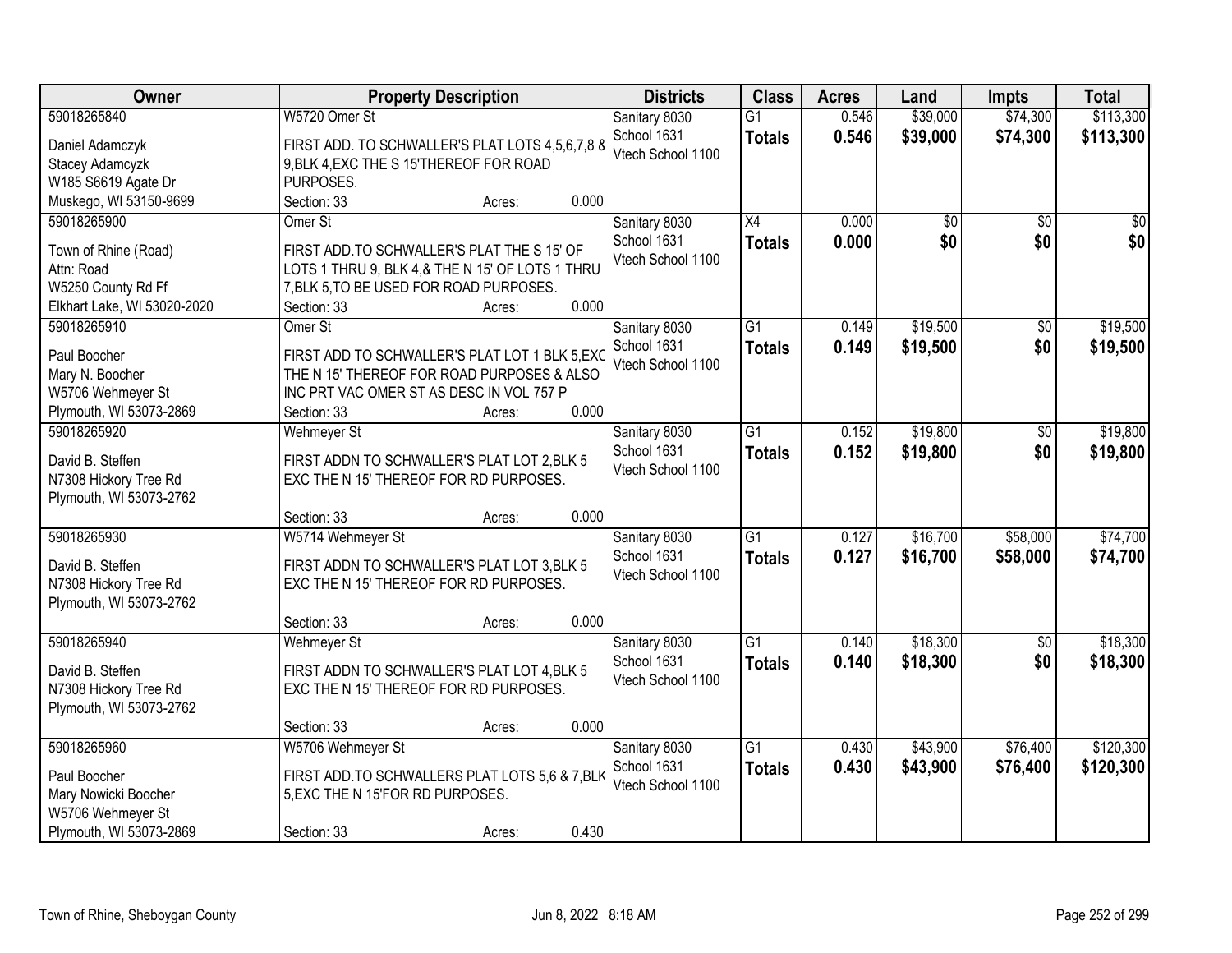| Owner                          | <b>Property Description</b>                                                       | <b>Districts</b>                 | <b>Class</b>        | <b>Acres</b> | Land            | <b>Impts</b>    | <b>Total</b>    |
|--------------------------------|-----------------------------------------------------------------------------------|----------------------------------|---------------------|--------------|-----------------|-----------------|-----------------|
| 59018265980                    | W5746 Summit Woods Ln                                                             | Sanitary 8030                    | $\overline{G1}$     | 1.060        | \$50,300        | \$68,800        | \$119,100       |
| Mary Jo Schinker               | FIRST ADDN TO SCHWALLER'S PLAT LOTS                                               | School 1631                      | <b>Totals</b>       | 1.060        | \$50,300        | \$68,800        | \$119,100       |
| W5746 Summit Woods Ln          | 1,2,3,4,14,15,16 & 17 BLK 6 & ALSO PRT VAC OMER                                   | Vtech School 1100                |                     |              |                 |                 |                 |
| Plymouth, WI 53073             | ST AS DESC IN V 757 P 443-44, & ALL OF LOTS 23 &                                  |                                  |                     |              |                 |                 |                 |
|                                | 0.000<br>Section: 33<br>Acres:                                                    |                                  |                     |              |                 |                 |                 |
| 59018266050                    | N7322 Lando St                                                                    | Sanitary 8030                    | $\overline{G1}$     | 0.666        | \$41,900        | \$173,200       | \$215,100       |
|                                |                                                                                   | School 1631                      | <b>Totals</b>       | 0.666        | \$41,900        | \$173,200       | \$215,100       |
| Gregory L. Neal                | FIRST ADD TO SCHWALLERS PLAT LOTS 5,6,7,8 & 9                                     | Vtech School 1100                |                     |              |                 |                 |                 |
| Carol A. Neal                  | <b>BLK 6.</b>                                                                     |                                  |                     |              |                 |                 |                 |
| N7322 Lando St                 |                                                                                   |                                  |                     |              |                 |                 |                 |
| Plymouth, WI 53073-2836        | 0.000<br>Section: 33<br>Acres:                                                    |                                  |                     |              |                 |                 |                 |
| 59018266081                    | W5704 Summit Woods Ln                                                             | Sanitary 8030                    | G1                  | 0.626        | \$40,900        | \$221,200       | \$262,100       |
| Jodi L. Metzler                | FIRST ADDN TO SCHWALLER'S PLAT LOTS 10, 11, 12                                    | School 1631                      | <b>Totals</b>       | 0.626        | \$40,900        | \$221,200       | \$262,100       |
| W5704 Summit Woods Ln          | & 13, BLK 6.                                                                      | Vtech School 1100                |                     |              |                 |                 |                 |
| Plymouth, WI 53073             |                                                                                   |                                  |                     |              |                 |                 |                 |
|                                | 0.000<br>Section: 33<br>Acres:                                                    |                                  |                     |              |                 |                 |                 |
| 59018266150                    | State Highway 67                                                                  | Sanitary 8030                    | G1                  | 0.293        | \$27,500        | $\sqrt[6]{}$    | \$27,500        |
|                                |                                                                                   | School 1631                      | <b>Totals</b>       | 0.293        | \$27,500        | \$0             | \$27,500        |
| Schwaller Family, LLC          | FIRST ADD. TO SCHWALLER'S PLAT LOTS 1 THRU                                        | Vtech School 1100                |                     |              |                 |                 |                 |
| N8425 Glacial Ct               | 22 INCLUSIVE BLK 7 LOTS 1 THRU 4 INC.BEING ALL                                    |                                  |                     |              |                 |                 |                 |
| Elkhart Lake, WI 53020-1950    | OF BLK 8 LOTS 1 THRU 3 INC.BEING ALL OF BLK 9 &<br>0.000<br>Section: 33<br>Acres: |                                  |                     |              |                 |                 |                 |
| 59018266160                    | Omer St                                                                           |                                  | $\overline{X4}$     | 0.000        | $\overline{50}$ | $\overline{50}$ | $\overline{50}$ |
|                                |                                                                                   | Sanitary 8030                    |                     |              |                 |                 |                 |
| Town of Rhine (Road)           | FIRST ADD. TO SCHWALLER'S PLAT PRT TAKEN                                          | School 1631<br>Vtech School 1100 | <b>Totals</b>       | 0.000        | \$0             | \$0             | \$0             |
| Attn: Road                     | FOR ROAD PURPOSES IN BLK 7 & 8 AS REC IN VOL                                      |                                  |                     |              |                 |                 |                 |
| W5250 County Rd Ff             | 399 P 85/87.                                                                      |                                  |                     |              |                 |                 |                 |
| Elkhart Lake, WI 53020-2020    | Section: 33<br>0.000<br>Acres:                                                    |                                  |                     |              |                 |                 |                 |
| 59018266170                    | N7355 Schwaller Dr                                                                | Sanitary 8030                    | $\overline{\chi_3}$ | 0.000        | $\overline{50}$ | $\overline{50}$ | $\overline{50}$ |
| Sheboygan County Planning Dept | FIRST ADD. TO SCHWALLER'S PLAT LOTS 12 THRU                                       | School 1631                      | <b>Totals</b>       | 0.000        | \$0             | \$0             | \$0             |
| 508 New York Ave Rm 335        | 17, BLK 7, EXC PRTS CONVEYED FOR RD AS DESC IN                                    | Vtech School 1100                |                     |              |                 |                 |                 |
| Sheboygan, WI 53081-4126       | VOL 399 P 88-89 & THAT PRT OF LOTS 18 & 19, BLK 7                                 |                                  |                     |              |                 |                 |                 |
|                                | 0.000<br>Section: 33<br>Acres:                                                    |                                  |                     |              |                 |                 |                 |
| 59018266180                    | W5736 Wehmeyer St                                                                 | Sanitary 8030                    | $\overline{G1}$     | 0.457        | \$45,300        | \$110,100       | \$155,400       |
|                                |                                                                                   | School 1631                      |                     | 0.457        | \$45,300        | \$110,100       | \$155,400       |
| Laura A. Senkbeil              | FIRST ADD. TO SCHWALLER'S PLAT COM AT SE COR                                      | Vtech School 1100                | <b>Totals</b>       |              |                 |                 |                 |
| W5736 Wehmeyer St              | LOT 4, BLK 8, TH N 83.3'TO SLY LN OF A ROAD, SWLY                                 |                                  |                     |              |                 |                 |                 |
| Plymouth, WI 53073-2869        | ON SD RD TO A PNT 8' NWLY OF NE COR L0T 19, BLK                                   |                                  |                     |              |                 |                 |                 |
|                                | 0.000<br>Section: 33<br>Acres:                                                    |                                  |                     |              |                 |                 |                 |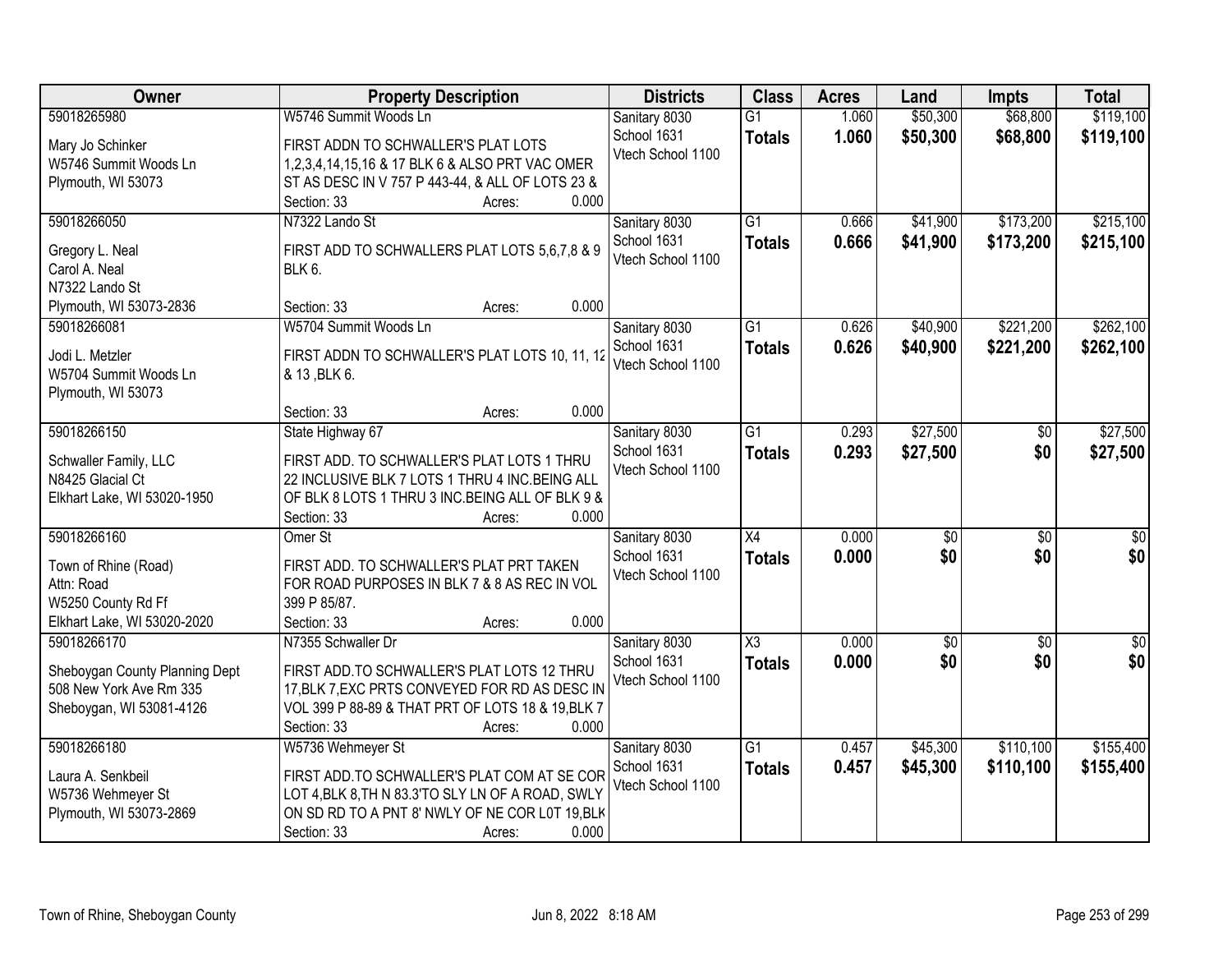| Owner                                     | <b>Property Description</b>                        | <b>Districts</b>  | <b>Class</b>    | <b>Acres</b> | Land     | <b>Impts</b>    | <b>Total</b> |
|-------------------------------------------|----------------------------------------------------|-------------------|-----------------|--------------|----------|-----------------|--------------|
| 59018266200                               | Memorandum                                         | Sanitary 8030     |                 |              |          |                 |              |
| Dorothy Schwaller                         | FIRST ADD. TO SCHWALLER'S PLAT BLKS 8 & 9 ARE      | School 1631       | <b>Totals</b>   |              |          |                 |              |
| Na                                        | INCLUDED WITH ASSESSMENT OF LOTS IN BLK 7          | Vtech School 1100 |                 |              |          |                 |              |
| Na, WI 99999                              | UNDER CODE NO. T9 33 P9 7.01 (59018266150)         |                   |                 |              |          |                 |              |
|                                           | 0.000<br>Section: 33<br>Acres:                     |                   |                 |              |          |                 |              |
| 59018266210                               | Memorandum                                         | Sanitary 8030     |                 |              |          |                 |              |
| Schwaller's Second Plat of Little Elkhart | SCHWALLER'S SECOND PLAT ON LITTLE ELKHART          | School 1631       | <b>Totals</b>   |              |          |                 |              |
| Lake                                      | LAKE. LOCATED IN THE E1/2 OF SE1/4 OF,             | Vtech School 1100 |                 |              |          |                 |              |
| Na                                        |                                                    |                   |                 |              |          |                 |              |
| Na, WI 99999                              | 0.000<br>Section: 33<br>Acres:                     |                   |                 |              |          |                 |              |
| 59018266220                               | Lake Terrace Ln                                    | Sanitary 8030     | $\overline{G1}$ | 0.115        | \$26,500 | $\overline{50}$ | \$26,500     |
|                                           |                                                    | School 1631       | <b>Totals</b>   | 0.115        | \$26,500 | \$0             | \$26,500     |
| David S. Newkirk                          | SCHWALLER'S SECOND PLAT LOT 1, BLK 1.              | Vtech School 1100 |                 |              |          |                 |              |
| Elizabeth J. Mccartney                    |                                                    |                   |                 |              |          |                 |              |
| N7399 Lake Terrace Dr                     |                                                    |                   |                 |              |          |                 |              |
| Plymouth, WI 53073-2832                   | 0.000<br>Section: 33<br>Acres:                     |                   |                 |              |          |                 |              |
| 59018266230                               | N7399 Lake Ter Dr                                  | Sanitary 8030     | $\overline{G1}$ | 0.000        | \$50,000 | \$192,200       | \$242,200    |
| David S. Newkirk                          | SCHWALLER'S SECOND PLAT LOT 2, BLK 1.              | School 1631       | <b>Totals</b>   | 0.000        | \$50,000 | \$192,200       | \$242,200    |
| Elizabeth J. Mccartney                    |                                                    | Vtech School 1100 |                 |              |          |                 |              |
| N7399 Lake Terrace Dr                     |                                                    |                   |                 |              |          |                 |              |
| Plymouth, WI 53073-2832                   | 0.000<br>Section: 33<br>Acres:                     |                   |                 |              |          |                 |              |
| 59018266241                               | N7403 Lake Ter Dr                                  | Sanitary 8030     | $\overline{G1}$ | 0.226        | \$63,800 | \$167,800       | \$231,600    |
|                                           |                                                    | School 1631       | <b>Totals</b>   | 0.226        | \$63,800 | \$167,800       | \$231,600    |
| Lisa E. Houfek                            | SCHWALLER'S SECOND PLAT LOT 3 & PRT LOT 4          | Vtech School 1100 |                 |              |          |                 |              |
| N7403 Lake Terrace Dr                     | BLK 1, EXC COM AT SW COR SD LOT 4, TH N00 DEG      |                   |                 |              |          |                 |              |
| Plymouth, WI 53073-2832                   | 00'00"E 25' TO POB, TH S88 DEG 34'09"E 138' M/L TO |                   |                 |              |          |                 |              |
|                                           | Section: 33<br>0.000<br>Acres:                     |                   |                 |              |          |                 |              |
| 59018266261                               | N7411 Lake Ter Dr                                  | Sanitary 8030     | $\overline{G1}$ | 0.250        | \$63,800 | \$56,100        | \$119,900    |
| Jack C. Finger                            | SCHWALLER'S SECOND PLAT LOT 5 BLK 1 & PRT          | School 1631       | <b>Totals</b>   | 0.250        | \$63,800 | \$56,100        | \$119,900    |
| Carrie Endicott                           | LOT 4 SD BLK 1, COM AT SW COR SD LOT 4, TH N00     | Vtech School 1100 |                 |              |          |                 |              |
| PO Box 257                                | DEG 00'00"E 25' TO POB, TH S88 DEG 34'09"E 138'    |                   |                 |              |          |                 |              |
| Ellison Bay, WI 54210-0257                | 0.000<br>Section: 33<br>Acres:                     |                   |                 |              |          |                 |              |
| 59018266270                               | N7415 Lake Ter Dr                                  | Sanitary 8030     | $\overline{G1}$ | 0.186        | \$51,100 | \$228,300       | \$279,400    |
|                                           |                                                    | School 1631       | <b>Totals</b>   | 0.186        | \$51,100 | \$228,300       | \$279,400    |
| John Y. Walz                              | SCHWALLER'S SECOND PLAT LOT 6 BLK 1                | Vtech School 1100 |                 |              |          |                 |              |
| Moira B. Walz                             |                                                    |                   |                 |              |          |                 |              |
| N7415 Lake Terrace Dr                     |                                                    |                   |                 |              |          |                 |              |
| Plymouth, WI 53073-2832                   | 0.000<br>Section: 33<br>Acres:                     |                   |                 |              |          |                 |              |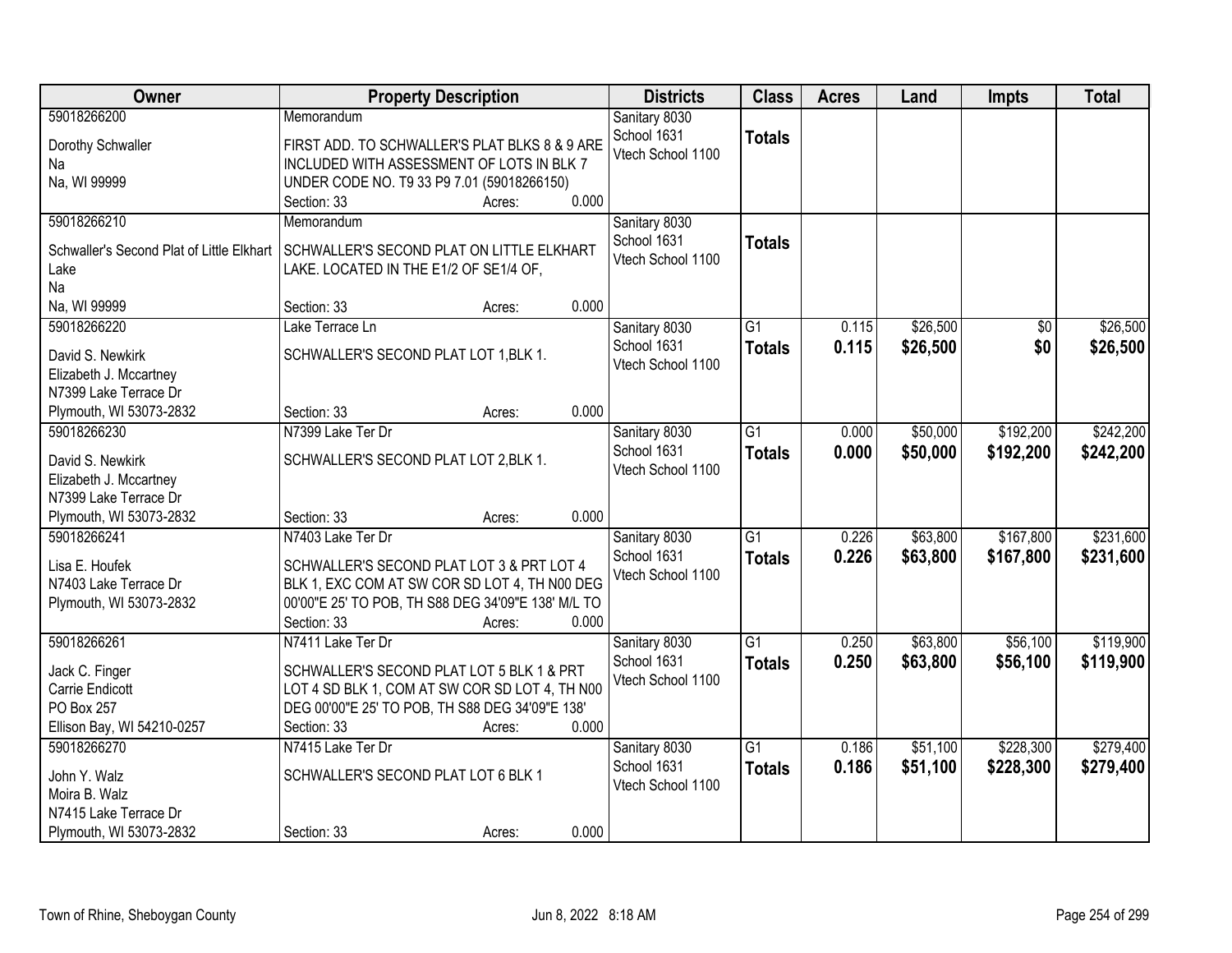| Owner                                         | <b>Property Description</b>                        |       | <b>Districts</b>  | <b>Class</b>    | <b>Acres</b> | Land     | <b>Impts</b> | <b>Total</b> |
|-----------------------------------------------|----------------------------------------------------|-------|-------------------|-----------------|--------------|----------|--------------|--------------|
| 59018266280                                   | N7419 Lake Ter Dr                                  |       | Sanitary 8030     | $\overline{G1}$ | 0.160        | \$48,000 | \$85,600     | \$133,600    |
| Cory P. Nennig                                | SCHWALLER'S SECOND PLAT LOT 7 BLK 1                |       | School 1631       | <b>Totals</b>   | 0.160        | \$48,000 | \$85,600     | \$133,600    |
| Mary J. Nennig                                |                                                    |       | Vtech School 1100 |                 |              |          |              |              |
| N7419 Lake Terrace Dr                         |                                                    |       |                   |                 |              |          |              |              |
| Plymouth, WI 53073-2833                       | Section: 33<br>Acres:                              | 0.000 |                   |                 |              |          |              |              |
| 59018266290                                   | N7423 Lake Ter Dr                                  |       | Sanitary 8030     | $\overline{G1}$ | 0.149        | \$15,000 | \$111,800    | \$126,800    |
|                                               | SCHWALLER'S SECOND PLAT LOT 8 BLK 1                |       | School 1631       | <b>Totals</b>   | 0.149        | \$15,000 | \$111,800    | \$126,800    |
| Rosshill LLC Hein, Daniel W<br>Daniel W. Hein |                                                    |       | Vtech School 1100 |                 |              |          |              |              |
| 5028 Baronwood Way                            |                                                    |       |                   |                 |              |          |              |              |
| Sheboygan, WI 53083-1924                      | Section: 33<br>Acres:                              | 0.000 |                   |                 |              |          |              |              |
| 59018266310                                   | N7429 Lake Ter Dr                                  |       | Sanitary 8030     | $\overline{G1}$ | 0.275        | \$77,500 | \$224,900    | \$302,400    |
|                                               |                                                    |       | School 1631       | <b>Totals</b>   | 0.275        | \$77,500 | \$224,900    | \$302,400    |
| Mark E. Jaberg                                | SCHWALLER'S SECOND PLAT LOTS 9 & 10, BLK 1.        |       | Vtech School 1100 |                 |              |          |              |              |
| Patricia A. Jaberg                            |                                                    |       |                   |                 |              |          |              |              |
| N7429 Lake Terrace Dr                         |                                                    |       |                   |                 |              |          |              |              |
| Plymouth, WI 53073-2833                       | Section: 33<br>Acres:                              | 0.000 |                   |                 |              |          |              |              |
| 59018266320                                   | N7437 Lake Ter Dr                                  |       | Sanitary 8030     | $\overline{G1}$ | 0.259        | \$76,400 | \$210,100    | \$286,500    |
| Jerome E. Beeck                               | SCHWALLER'S SECOND PLAT LOTS 11 & 12, BLK 1.       |       | School 1631       | <b>Totals</b>   | 0.259        | \$76,400 | \$210,100    | \$286,500    |
| <b>Beeck Revocable Trust</b>                  |                                                    |       | Vtech School 1100 |                 |              |          |              |              |
| N7437 Lake Terrace Dr                         |                                                    |       |                   |                 |              |          |              |              |
| Plymouth, WI 53073-2833                       | Section: 33<br>Acres:                              | 0.000 |                   |                 |              |          |              |              |
| 59018266360                                   | N7451 Lake Ter Dr                                  |       | Sanitary 8030     | $\overline{G1}$ | 0.350        | \$88,100 | \$90,900     | \$179,000    |
| Alan J. Ambrosius                             | SCHWALLER'S SECOND PLAT LOTS 13,14 & 15 BLK        |       | School 1631       | <b>Totals</b>   | 0.350        | \$88,100 | \$90,900     | \$179,000    |
| Carla J. Ambrosius                            |                                                    |       | Vtech School 1100 |                 |              |          |              |              |
| N7451 Lake Terrace Dr                         |                                                    |       |                   |                 |              |          |              |              |
| Plymouth, WI 53073-2871                       | Section: 33<br>Acres:                              | 0.350 |                   |                 |              |          |              |              |
| 59018266370                                   | N7455 Lake Ter Dr                                  |       | Sanitary 8030     | $\overline{G1}$ | 0.124        | \$52,200 | \$127,500    | \$179,700    |
|                                               |                                                    |       | School 1631       | <b>Totals</b>   | 0.124        | \$52,200 | \$127,500    | \$179,700    |
| Judith K. Fischer                             | SCHWALLER'S SECOND PLAT LOT 16 BLK 1               |       | Vtech School 1100 |                 |              |          |              |              |
| N7455 Lake Terrace Dr                         |                                                    |       |                   |                 |              |          |              |              |
| Plymouth, WI 53073-2871                       | Section: 33                                        | 0.000 |                   |                 |              |          |              |              |
| 59018266380                                   | Acres:<br>N7545 Schwaller Dr                       |       | Sanitary 8030     | $\overline{G1}$ | 0.389        | \$79,400 | \$173,600    | \$253,000    |
|                                               |                                                    |       | School 1631       |                 | 0.389        |          | \$173,600    |              |
| David T. Grams                                | SCHWALLER'S SECOND PLAT LOTS 17 & 18, BLK 1, &     |       | Vtech School 1100 | <b>Totals</b>   |              | \$79,400 |              | \$253,000    |
| N7545 Schwaller Dr                            | S1/2 ALLEY VAC BY V 1179 P 829-31 & LOT 9 BLK 5, 8 |       |                   |                 |              |          |              |              |
| Plymouth, WI 53073-2861                       | N1/2 ALLEY VAC BY V1179 P 829-31, EXC COM AT NE    |       |                   |                 |              |          |              |              |
|                                               | Section: 33<br>Acres:                              | 0.000 |                   |                 |              |          |              |              |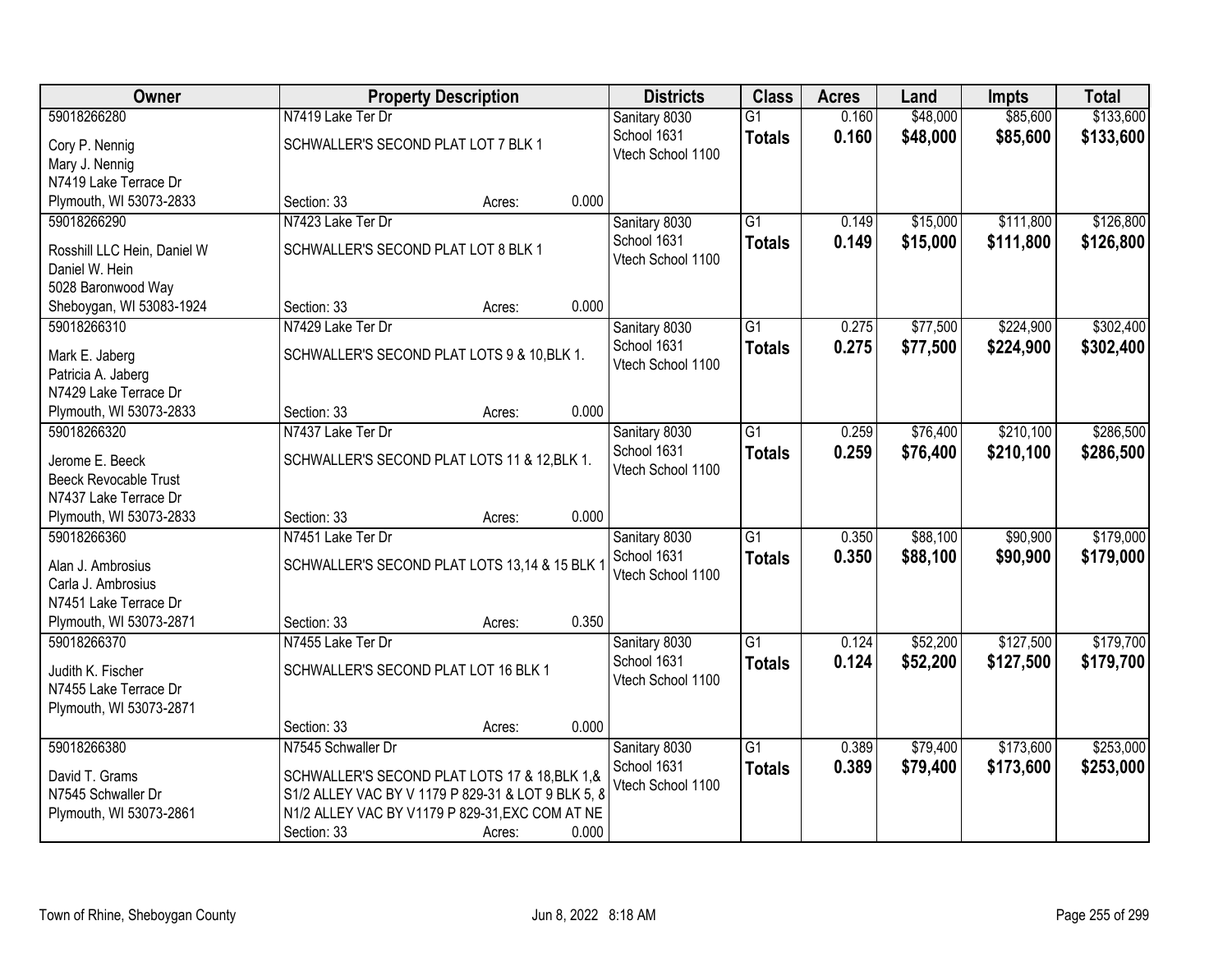| Owner                                     |                                                                                                            | <b>Property Description</b> |       | <b>Districts</b>             | <b>Class</b>    | <b>Acres</b> | Land     | <b>Impts</b>    | <b>Total</b> |
|-------------------------------------------|------------------------------------------------------------------------------------------------------------|-----------------------------|-------|------------------------------|-----------------|--------------|----------|-----------------|--------------|
| 59018266400                               | N7544 Schwaller Dr                                                                                         |                             |       | Sanitary 8030                | $\overline{G1}$ | 0.410        | \$79,300 | \$263,200       | \$342,500    |
| Kenneth R. Koppitz                        | SCHWALLER'S SECOND PLAT LOTS 1 & 2, BLK 2.                                                                 |                             |       | School 1631                  | <b>Totals</b>   | 0.410        | \$79,300 | \$263,200       | \$342,500    |
| Michelle R. Koppitz                       |                                                                                                            |                             |       | Vtech School 1100            |                 |              |          |                 |              |
| 23012 Eider Dr                            |                                                                                                            |                             |       |                              |                 |              |          |                 |              |
| Plainfield, IL 60585-4503                 | Section: 33                                                                                                | Acres:                      | 0.410 |                              |                 |              |          |                 |              |
| 59018266420                               | N7542 Schwaller Dr                                                                                         |                             |       | Sanitary 8030                | $\overline{G1}$ | 0.230        | \$75,900 | \$31,800        | \$107,700    |
| Kenneth R. Koppitz                        | SCHWALLER'S SECOND PLAT LOTS 3 & 4, BLK 2.                                                                 |                             |       | School 1631                  | <b>Totals</b>   | 0.230        | \$75,900 | \$31,800        | \$107,700    |
| Michelle R. Koppitz                       |                                                                                                            |                             |       | Vtech School 1100            |                 |              |          |                 |              |
| N7542 Schwaller Dr                        |                                                                                                            |                             |       |                              |                 |              |          |                 |              |
| Plymouth, WI 53073                        | Section: 33                                                                                                | Acres:                      | 0.230 |                              |                 |              |          |                 |              |
| 59018266450                               | N7512 Schwaller Dr                                                                                         |                             |       | Sanitary 8030                | G1              | 0.638        | \$41,200 | \$151,500       | \$192,700    |
|                                           |                                                                                                            |                             |       | School 1631                  | <b>Totals</b>   | 0.638        | \$41,200 | \$151,500       | \$192,700    |
| Quasius Living Trust                      | SCHWALLER'S SECOND PLAT LOTS 1,2,& N1/2 OF                                                                 |                             |       | Vtech School 1100            |                 |              |          |                 |              |
| 3618 N 6th St<br>Sheboygan, WI 53083-3035 | LOT 3, BLK 3, & 1/2 VAC TN RD ADJ TO SD LOT 1 AS<br>REC IN V1034 P 744-45, ALSO LOTS 1, 2, 3, & 4, BLK 4 & |                             |       |                              |                 |              |          |                 |              |
|                                           | Section: 33                                                                                                | Acres:                      | 0.000 |                              |                 |              |          |                 |              |
| 59018266460                               | N7526 Schwaller Dr                                                                                         |                             |       | Sanitary 8030                | $\overline{G1}$ | 0.301        | \$28,700 | \$68,800        | \$97,500     |
|                                           |                                                                                                            |                             |       | School 1631                  | <b>Totals</b>   | 0.301        | \$28,700 | \$68,800        | \$97,500     |
| Prahl Rentals, LLC                        | SCHWALLER'S SECOND PLAT THE S1/2 OF LOT 3,&                                                                |                             |       | Vtech School 1100            |                 |              |          |                 |              |
| N7534 Schwaller Dr                        | ALL OF LOT 4 BLK 3                                                                                         |                             |       |                              |                 |              |          |                 |              |
| Plymouth, WI 53073-2859                   |                                                                                                            |                             | 0.000 |                              |                 |              |          |                 |              |
| 59018266470                               | Section: 33<br>N7530 Schwaller Dr                                                                          | Acres:                      |       |                              | $\overline{G1}$ | 0.190        |          | \$71,500        | \$96,300     |
|                                           |                                                                                                            |                             |       | Sanitary 8030<br>School 1631 |                 |              | \$24,800 |                 |              |
| Kellie Marie Manning                      | SCHWALLER'S SECOND PLAT LOT 5 BLK 3                                                                        |                             |       | Vtech School 1100            | <b>Totals</b>   | 0.190        | \$24,800 | \$71,500        | \$96,300     |
| Dale Leroy Manning                        |                                                                                                            |                             |       |                              |                 |              |          |                 |              |
| N7530 Schwaller Dr                        |                                                                                                            |                             |       |                              |                 |              |          |                 |              |
| Plymouth, WI 53073                        | Section: 33                                                                                                | Acres:                      | 0.190 |                              |                 |              |          |                 |              |
| 59018266480                               | N7534 Schwaller Dr                                                                                         |                             |       | Sanitary 8030                | $\overline{G1}$ | 0.360        | \$40,400 | \$160,900       | \$201,300    |
| Howard A. Prahl                           | SCHWALLER'S SECOND PLAT LOTS 6 & 7 BLK 3.                                                                  |                             |       | School 1631                  | <b>Totals</b>   | 0.360        | \$40,400 | \$160,900       | \$201,300    |
| Sandra L. Prahl                           |                                                                                                            |                             |       | Vtech School 1100            |                 |              |          |                 |              |
| N7534 Schwaller Dr                        |                                                                                                            |                             |       |                              |                 |              |          |                 |              |
| Plymouth, WI 53073-2859                   | Section: 33                                                                                                | Acres:                      | 0.360 |                              |                 |              |          |                 |              |
| 59018266500                               | Schwaller Dr                                                                                               |                             |       | Sanitary 8030                | $\overline{G1}$ | 0.181        | \$23,600 | $\overline{50}$ | \$23,600     |
| Howard A. Prahl                           | SCHWALLER'S SECOND PLAT LOT 8 BLK 3                                                                        |                             |       | School 1631                  | <b>Totals</b>   | 0.181        | \$23,600 | \$0             | \$23,600     |
| Sandra L. Prahl                           |                                                                                                            |                             |       | Vtech School 1100            |                 |              |          |                 |              |
| N7534 Schwaller Dr                        |                                                                                                            |                             |       |                              |                 |              |          |                 |              |
| Plymouth, WI 53073-2859                   | Section: 33                                                                                                | Acres:                      | 0.000 |                              |                 |              |          |                 |              |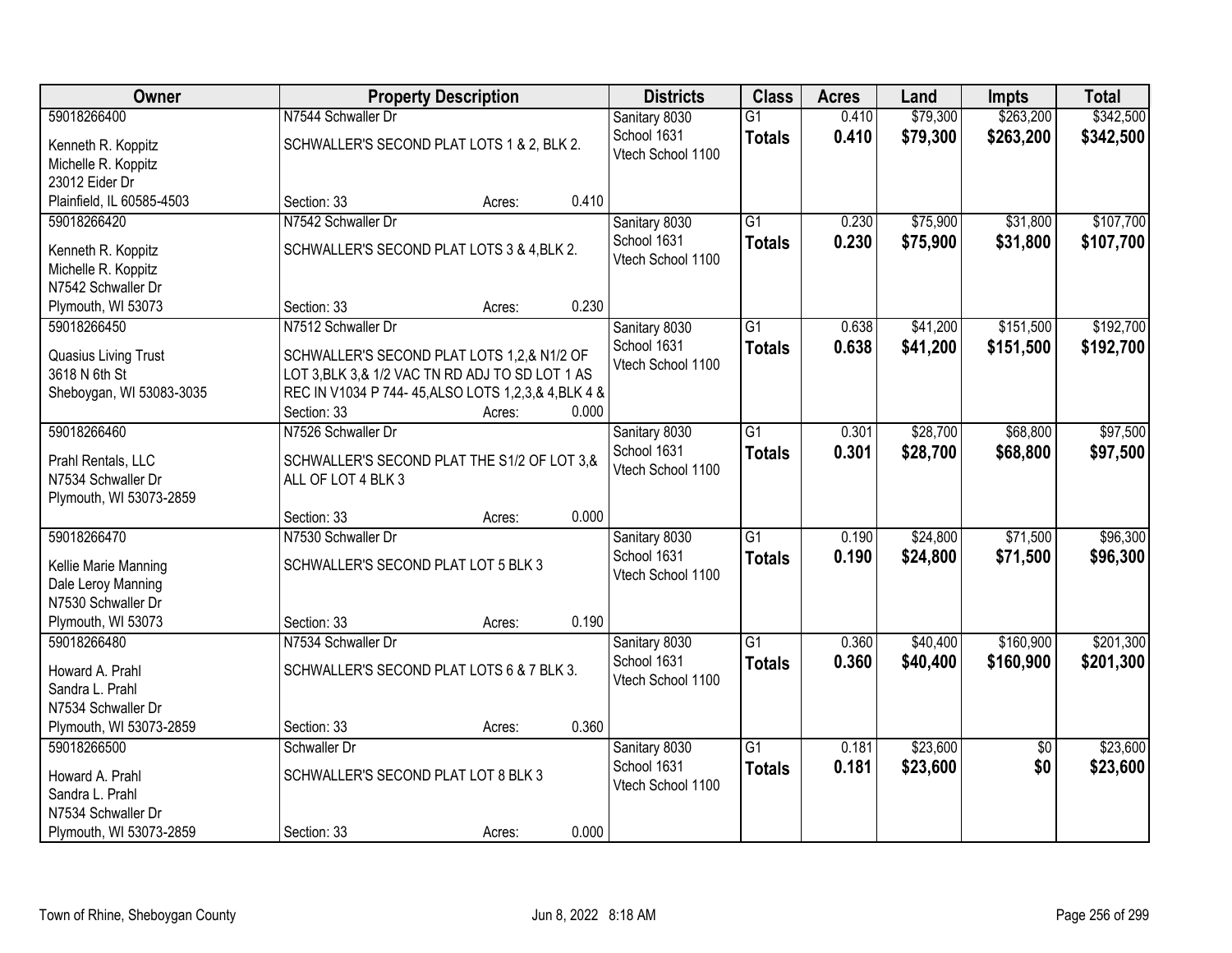| Owner                                           |                                                    | <b>Property Description</b> |       | <b>Districts</b>             | <b>Class</b>    | <b>Acres</b> | Land     | <b>Impts</b>    | <b>Total</b> |
|-------------------------------------------------|----------------------------------------------------|-----------------------------|-------|------------------------------|-----------------|--------------|----------|-----------------|--------------|
| 59018266550                                     | N7508 Schwaller Dr                                 |                             |       | Sanitary 8030                | $\overline{G1}$ | 1.270        | \$46,200 | \$154,200       | \$200,400    |
| Louis C. Marello                                | SCHWALLER'S SECOND PLAT L 5 B 4 & OL 1 CSM V4      |                             |       | School 1631                  | <b>Totals</b>   | 1.270        | \$46,200 | \$154,200       | \$200,400    |
| Barbara L. Marello                              | P282 - N1/2 SE, SEC 33 & PRT SE NE, SEC 33, COM    |                             |       | Vtech School 1100            |                 |              |          |                 |              |
| 2124 N Poplar St                                | 200' W OF SE COR SD1/4, TH N150', W285', S150', TH |                             |       |                              |                 |              |          |                 |              |
| Waukegan, IL 60087-5011                         | Section: 33                                        | Acres:                      | 1.270 |                              |                 |              |          |                 |              |
| 59018266560                                     | Schwaller Dr                                       |                             |       | Sanitary 8030                | $\overline{G1}$ | 0.172        | \$3,500  | \$0             | \$3,500      |
|                                                 |                                                    |                             |       | School 1631                  | <b>Totals</b>   | 0.172        | \$3,500  | \$0             | \$3,500      |
| Caitlin W. Garton                               | SCHWALLER'S SECOND PLAT LOT 1, BLK 5.              |                             |       | Vtech School 1100            |                 |              |          |                 |              |
| 15 Oak Grove Dr                                 |                                                    |                             |       |                              |                 |              |          |                 |              |
| Madison, WI 53717-2513                          |                                                    |                             |       |                              |                 |              |          |                 |              |
|                                                 | Section: 33                                        | Acres:                      | 0.000 |                              |                 |              |          |                 |              |
| 59018266570                                     | N7507 Schwaller Dr                                 |                             |       | Sanitary 8030                | $\overline{G1}$ | 0.194        | \$21,400 | \$72,500        | \$93,900     |
| Caitlin W. Garton                               | SCHWALLER'S SECOND PLAT LOT 2, BLK 5.              |                             |       | School 1631                  | <b>Totals</b>   | 0.194        | \$21,400 | \$72,500        | \$93,900     |
| 15 Oak Grove Dr                                 |                                                    |                             |       | Vtech School 1100            |                 |              |          |                 |              |
| Madison, WI 53717-2513                          |                                                    |                             |       |                              |                 |              |          |                 |              |
|                                                 | Section: 33                                        | Acres:                      | 0.000 |                              |                 |              |          |                 |              |
| 59018266580                                     | N7517 Schwaller Dr                                 |                             |       | Sanitary 8030                | $\overline{G1}$ | 0.238        | \$23,800 | \$0             | \$23,800     |
|                                                 |                                                    |                             |       | School 1631                  | <b>Totals</b>   | 0.238        | \$23,800 | \$0             | \$23,800     |
| Caitlin W. Garton                               | SCHWALLER'S SECOND PLAT LOT 3, BLK 5.              |                             |       | Vtech School 1100            |                 |              |          |                 |              |
| 15 Oak Grove Dr                                 |                                                    |                             |       |                              |                 |              |          |                 |              |
| Madison, WI 53717-2513                          |                                                    |                             |       |                              |                 |              |          |                 |              |
|                                                 | Section: 33                                        | Acres:                      | 0.000 |                              |                 |              |          |                 |              |
| 59018266590                                     | Schwaller Dr                                       |                             |       | Sanitary 8030                | $\overline{G1}$ | 0.238        | \$23,800 | $\overline{50}$ | \$23,800     |
| Caitlin W. Garton                               | SCHWALLER'S SECOND PLAT LOT 4 BLK 5                |                             |       | School 1631                  | <b>Totals</b>   | 0.238        | \$23,800 | \$0             | \$23,800     |
| 15 Oak Grove Dr                                 |                                                    |                             |       | Vtech School 1100            |                 |              |          |                 |              |
| Madison, WI 53717-2513                          |                                                    |                             |       |                              |                 |              |          |                 |              |
|                                                 | Section: 33                                        | Acres:                      | 0.000 |                              |                 |              |          |                 |              |
| 59018266600                                     | Schwaller Dr                                       |                             |       | Sanitary 8030                | $\overline{G1}$ | 0.246        | \$24,600 | $\sqrt{6}$      | \$24,600     |
|                                                 |                                                    |                             |       | School 1631                  | <b>Totals</b>   | 0.246        | \$24,600 | \$0             | \$24,600     |
| Howard H. Holz                                  | SCHWALLER'S SECOND PLAT LOT 5 BLK 5                |                             |       | Vtech School 1100            |                 |              |          |                 |              |
| Donna R. Holz                                   |                                                    |                             |       |                              |                 |              |          |                 |              |
| N26 W30268 Maple Ave<br>Pewaukee, WI 53072-4257 | Section: 33                                        |                             | 0.000 |                              |                 |              |          |                 |              |
| 59018266610                                     | N7529 Schwaller Dr                                 | Acres:                      |       |                              | $\overline{G1}$ | 0.254        | \$33,000 | \$72,300        | \$105,300    |
|                                                 |                                                    |                             |       | Sanitary 8030<br>School 1631 |                 |              |          |                 |              |
| Jack L. Lindberg                                | SCHWALLER'S SECOND PLAT LOT 6 BLK 5                |                             |       |                              | <b>Totals</b>   | 0.254        | \$33,000 | \$72,300        | \$105,300    |
| N7529 Schwaller Dr                              |                                                    |                             |       | Vtech School 1100            |                 |              |          |                 |              |
| Plymouth, WI 53073-2861                         |                                                    |                             |       |                              |                 |              |          |                 |              |
|                                                 | Section: 33                                        | Acres:                      | 0.000 |                              |                 |              |          |                 |              |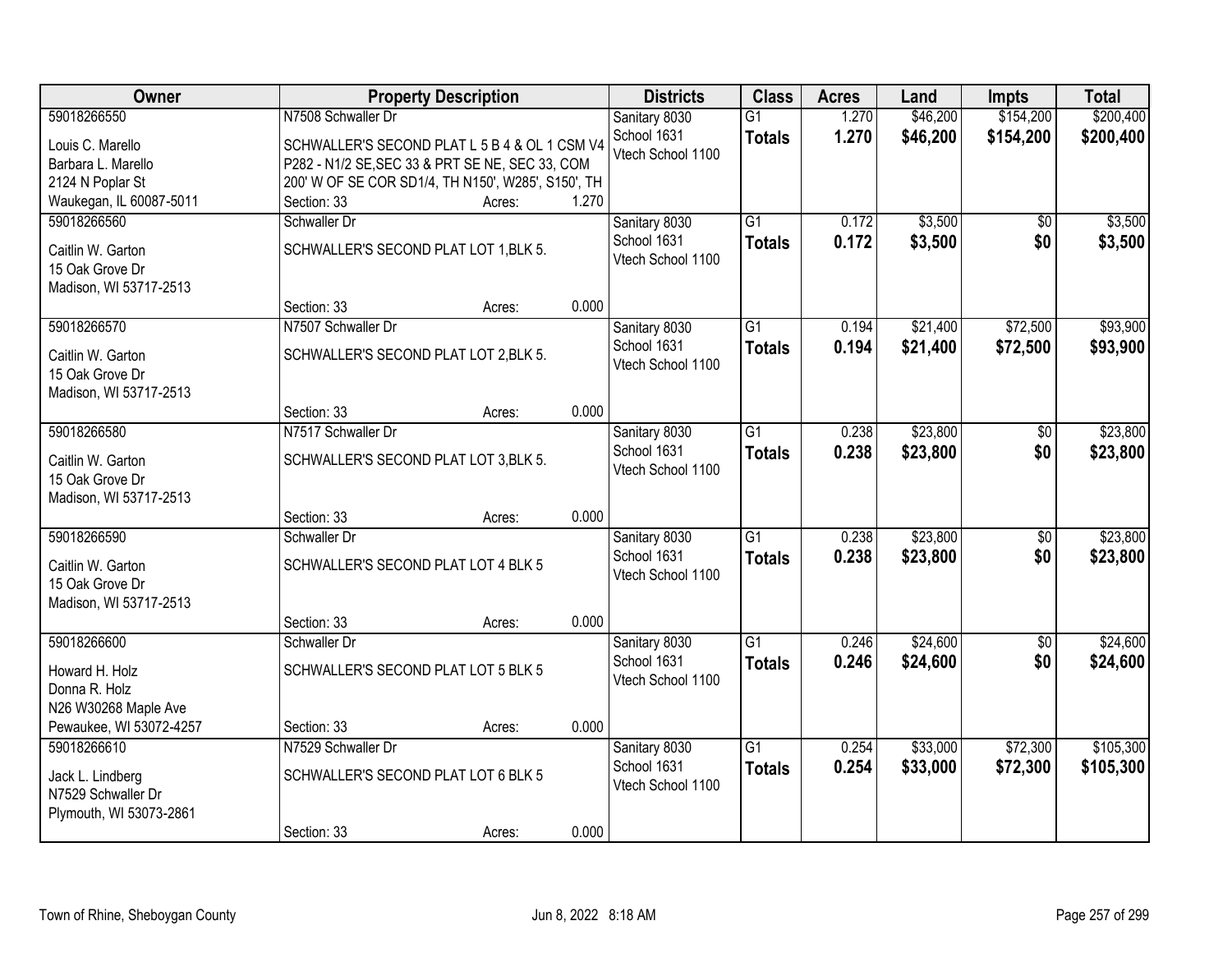| Owner                                                                 |                                       | <b>Property Description</b>                                                                                                                                      |       |                                  | <b>Class</b>                     | <b>Acres</b>   | Land                 | <b>Impts</b>           | <b>Total</b>           |
|-----------------------------------------------------------------------|---------------------------------------|------------------------------------------------------------------------------------------------------------------------------------------------------------------|-------|----------------------------------|----------------------------------|----------------|----------------------|------------------------|------------------------|
| 59018266620                                                           | N7535 Schwaller Dr                    |                                                                                                                                                                  |       | Sanitary 8030<br>School 1631     | $\overline{G1}$<br><b>Totals</b> | 0.260<br>0.260 | \$33,500<br>\$33,500 | \$92,900<br>\$92,900   | \$126,400<br>\$126,400 |
| Michael R. Henze<br>N7535 Schwaller Dr<br>Plymouth, WI 53073-2861     | SCHWALLER'S SECOND PLAT LOT 7, BLK 5. |                                                                                                                                                                  |       | Vtech School 1100                |                                  |                |                      |                        |                        |
|                                                                       | Section: 33                           | Acres:                                                                                                                                                           | 0.260 |                                  |                                  |                |                      |                        |                        |
| 59018266630                                                           | Schwaller Dr                          |                                                                                                                                                                  |       | Sanitary 8030                    | $\overline{G1}$                  | 0.270          | \$14,600             | \$0                    | \$14,600               |
| Michael R. Henze<br>N7535 Schwaller Dr<br>Plymouth, WI 53073-2861     | SCHWALLER'S SECOND PLAT LOT 8, BLK 5. |                                                                                                                                                                  |       | School 1631<br>Vtech School 1100 | <b>Totals</b>                    | 0.270          | \$14,600             | \$0                    | \$14,600               |
|                                                                       | Section: 33                           | Acres:                                                                                                                                                           | 0.270 |                                  |                                  |                |                      |                        |                        |
| 59018266641                                                           | Schwaller Dr                          |                                                                                                                                                                  |       | Sanitary 8030                    | X4                               | 0.040          | \$0                  | \$0                    | \$0                    |
| Town of Rhine<br>W5250 County Rd Ff<br>Elkhart Lake, WI 53020-2020    | Section: 33                           | SCHWALLER'S SECOND PLAT A-20000 - PRT LOT<br>9, BLK 5, COM AT NE COR SD LOT, TH S07 DEG 53'E<br>10', S89 DEG 29'46"W 118.95', S07 DEG 53'E 34.93', S82<br>Acres: | 0.040 | School 1631<br>Vtech School 1100 | <b>Totals</b>                    | 0.040          | \$0                  | \$0                    | \$0                    |
| 59018266650                                                           | N7461 Schwaller Dr                    |                                                                                                                                                                  |       | Sanitary 8030                    | $\overline{G1}$                  | 0.162          | \$16,900             | \$42,500               | \$59,400               |
| Gary L. Aschenbrenner<br>Joan Fiorenza<br>N7461 Schwaller Dr          |                                       | SCHWALLER'S SECOND PLAT A-22917 & OTHER<br>LANDS - LOT 10,& ALSO PRT LOT 9, BLK 5, BEG AT<br>SW COR SD LOT 9, TH N0 DEG 25'W 45.6'TO N LN LOT                    |       | School 1631<br>Vtech School 1100 | <b>Totals</b>                    | 0.162          | \$16,900             | \$42,500               | \$59,400               |
| Plymouth, WI 53073-2858                                               | Section: 33                           | Acres:                                                                                                                                                           | 0.000 |                                  |                                  |                |                      |                        |                        |
| 59018266660                                                           | Lake Ter Dr                           |                                                                                                                                                                  |       | Sanitary 8030<br>School 1631     | $\overline{G1}$<br><b>Totals</b> | 0.120<br>0.120 | \$15,700<br>\$15,700 | $\overline{50}$<br>\$0 | \$15,700<br>\$15,700   |
| Judith K. Fischer<br>N7455 Lake Terrace Dr<br>Plymouth, WI 53073-2871 |                                       | SCHWALLER'S SECOND PLAT LOT 11 BLK 5                                                                                                                             |       | Vtech School 1100                |                                  |                |                      |                        |                        |
|                                                                       | Section: 33                           | Acres:                                                                                                                                                           | 0.000 |                                  |                                  |                |                      |                        |                        |
| 59018266670                                                           | Lake Ter Dr                           |                                                                                                                                                                  |       | Sanitary 8030                    | $\overline{G1}$                  | 0.080          | \$1,000              | $\overline{50}$        | \$1,000                |
| Alan J. Ambrosius<br>Carla J. Ambrosius<br>N7451 Lake Terrace Dr      |                                       | SCHWALLER'S SECOND PLAT LOT 12 BLK 5                                                                                                                             |       | School 1631<br>Vtech School 1100 | <b>Totals</b>                    | 0.080          | \$1,000              | \$0                    | \$1,000                |
| Plymouth, WI 53073-2871                                               | Section: 33                           | Acres:                                                                                                                                                           | 0.080 |                                  |                                  |                |                      |                        |                        |
| 59018266680                                                           | W5743 Weber Rd                        |                                                                                                                                                                  |       | Sanitary 8030                    | $\overline{G1}$                  | 0.459          | \$36,100             | \$250,100              | \$286,200              |
| Melanie L. Wozniak<br>Sean R. Wozniak<br>W5743 Weber Rd               |                                       | SCHWALLER'S SECOND PLAT LOTS 1,2,3 & 4,BLK 6.                                                                                                                    |       | School 1631<br>Vtech School 1100 | <b>Totals</b>                    | 0.459          | \$36,100             | \$250,100              | \$286,200              |
| Plymouth, WI 53073-2854                                               | Section: 33                           | Acres:                                                                                                                                                           | 0.000 |                                  |                                  |                |                      |                        |                        |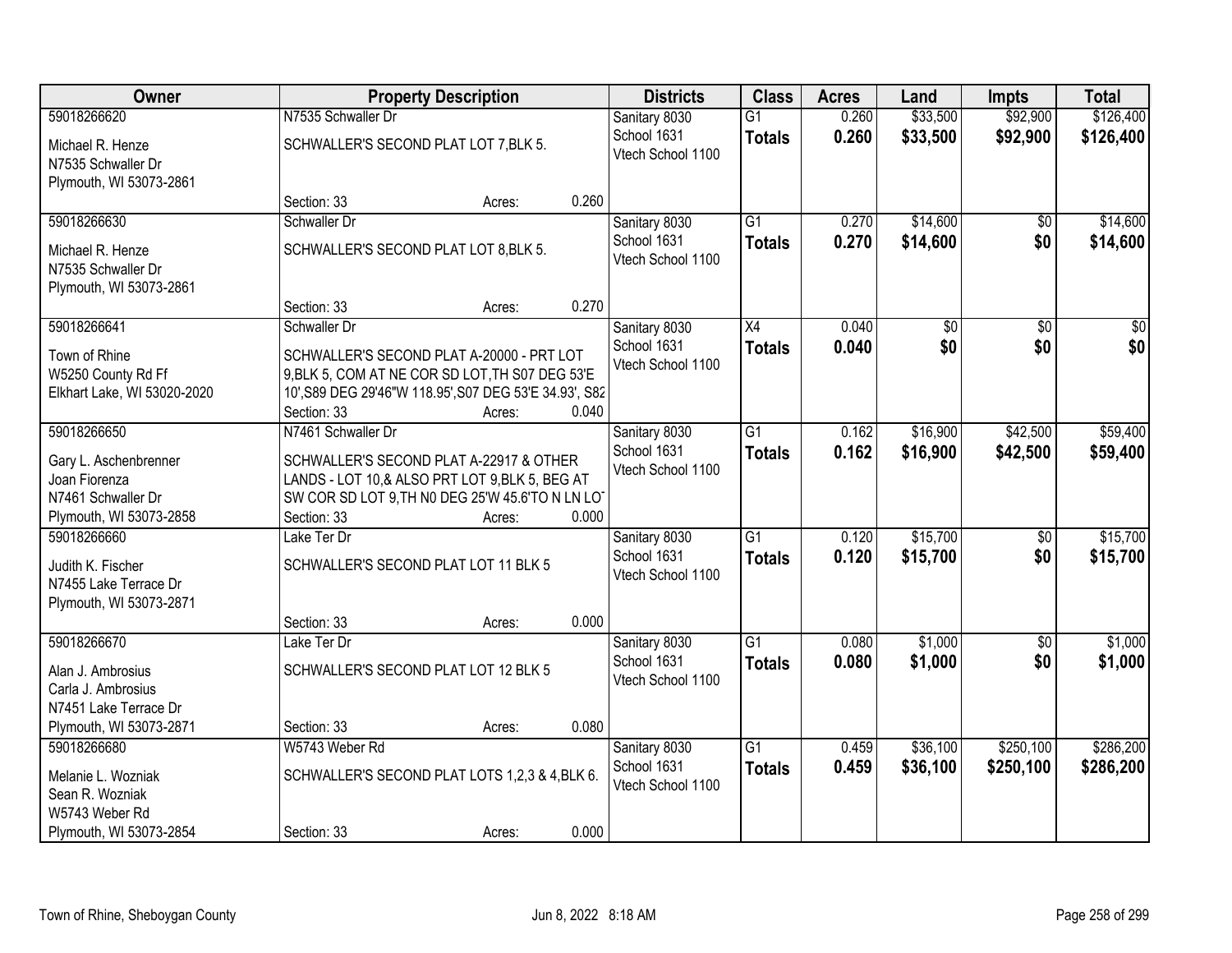| Owner                        |                                              | <b>Property Description</b> |       | <b>Districts</b>                 | <b>Class</b>    | <b>Acres</b> | Land     | <b>Impts</b>    | <b>Total</b> |
|------------------------------|----------------------------------------------|-----------------------------|-------|----------------------------------|-----------------|--------------|----------|-----------------|--------------|
| 59018266720                  | Schwaller Dr                                 |                             |       | Sanitary 8030                    | $\overline{G1}$ | 0.115        | \$11,500 | \$2,500         | \$14,000     |
| Michael P. Guse              | SCHWALLER'S SECOND PLAT LOT 5, BLK 6.        |                             |       | School 1631                      | <b>Totals</b>   | 0.115        | \$11,500 | \$2,500         | \$14,000     |
| Mary Guse                    |                                              |                             |       | Vtech School 1100                |                 |              |          |                 |              |
| N7456 Schwaller Dr           |                                              |                             |       |                                  |                 |              |          |                 |              |
| Plymouth, WI 53073-2860      | Section: 33                                  | Acres:                      | 0.000 |                                  |                 |              |          |                 |              |
| 59018266730                  | N7456 Schwaller Dr                           |                             |       | Sanitary 8030                    | $\overline{G1}$ | 0.055        | \$11,000 | \$75,100        | \$86,100     |
| Michael P. Guse              | SCHWALLER'S SECOND PLAT LOT 6, BLK 6.        |                             |       | School 1631                      | <b>Totals</b>   | 0.055        | \$11,000 | \$75,100        | \$86,100     |
| Mary Guse                    |                                              |                             |       | Vtech School 1100                |                 |              |          |                 |              |
| N7456 Schwaller Dr           |                                              |                             |       |                                  |                 |              |          |                 |              |
| Plymouth, WI 53073-2860      | Section: 33                                  | Acres:                      | 0.000 |                                  |                 |              |          |                 |              |
| 59018266740                  | N7430 Schwaller Dr                           |                             |       | Sanitary 8030                    | G1              | 0.236        | \$23,200 | \$121,400       | \$144,600    |
|                              |                                              |                             |       | School 1631                      | <b>Totals</b>   | 0.236        | \$23,200 | \$121,400       | \$144,600    |
| Robert W. Below<br>Kim Below | SCHWALLER'S SECOND PLAT LOTS 7 & 8, BLK 6.   |                             |       | Vtech School 1100                |                 |              |          |                 |              |
| N7430 Schwaller Dr           |                                              |                             |       |                                  |                 |              |          |                 |              |
| Plymouth, WI 53073-2856      | Section: 33                                  | Acres:                      | 0.000 |                                  |                 |              |          |                 |              |
| 59018266760                  | Schwaller Dr                                 |                             |       | Sanitary 8030                    | $\overline{G1}$ | 0.109        | \$8,800  | \$0             | \$8,800      |
|                              |                                              |                             |       | School 1631                      | <b>Totals</b>   | 0.109        | \$8,800  | \$0             | \$8,800      |
| Robert W. Below              | SCHWALLER'S SECOND PLAT LOT 9, BLK 6 EXC PRT |                             |       | Vtech School 1100                |                 |              |          |                 |              |
| Kim Below                    | TAKEN FOR RD AS DESC IN V 387 P 616-18.      |                             |       |                                  |                 |              |          |                 |              |
| N7430 Schwaller Dr           |                                              |                             |       |                                  |                 |              |          |                 |              |
| Plymouth, WI 53073-2856      | Section: 33                                  | Acres:                      | 0.000 |                                  |                 |              |          |                 |              |
| 59018266770                  | Schwaller Dr                                 |                             |       | Sanitary 8030                    | $\overline{G1}$ | 0.103        | \$5,100  | $\overline{30}$ | \$5,100      |
| Robert W. Below              | SCHWALLER'S SECOND PLAT LOT 10, BLK 6 EXC    |                             |       | School 1631<br>Vtech School 1100 | <b>Totals</b>   | 0.103        | \$5,100  | \$0             | \$5,100      |
| Kim Below                    | PRT TAKEN FOR RD AS DESC IN V 387 P 616-18.  |                             |       |                                  |                 |              |          |                 |              |
| N7430 Schwaller Dr           |                                              |                             |       |                                  |                 |              |          |                 |              |
| Plymouth, WI 53073-2856      | Section: 33                                  | Acres:                      | 0.000 |                                  |                 |              |          |                 |              |
| 59018266780                  | Schwaller Dr                                 |                             |       | Sanitary 8030                    | $\overline{G1}$ | 0.100        | \$3,400  | $\overline{60}$ | \$3,400      |
| Robert W. Below              | SCHWALLER'S SECOND PLAT LOT 11, BLK 6 EXC    |                             |       | School 1631                      | <b>Totals</b>   | 0.100        | \$3,400  | \$0             | \$3,400      |
| Kim Below                    | PRT TAKEN FOR RD AS DESC IN V 387 P 616-18.  |                             |       | Vtech School 1100                |                 |              |          |                 |              |
| N7430 Schwaller Dr           |                                              |                             |       |                                  |                 |              |          |                 |              |
| Plymouth, WI 53073-2856      | Section: 33                                  | Acres:                      | 0.000 |                                  |                 |              |          |                 |              |
| 59018266790                  | Schwaller Dr                                 |                             |       | Sanitary 8030                    | $\overline{G1}$ | 0.089        | \$8,700  | \$6,000         | \$14,700     |
| Robert W. Below              | SCHWALLER'S SECOND PLAT LOT 12, BLK 6 EXC    |                             |       | School 1631                      | <b>Totals</b>   | 0.089        | \$8,700  | \$6,000         | \$14,700     |
| Kim Below                    | PRT TAKEN FOR RD AS DESC IN V 387 P 616-18.  |                             |       | Vtech School 1100                |                 |              |          |                 |              |
| N7430 Schwaller Dr           |                                              |                             |       |                                  |                 |              |          |                 |              |
| Plymouth, WI 53073-2856      | Section: 33                                  | Acres:                      | 0.000 |                                  |                 |              |          |                 |              |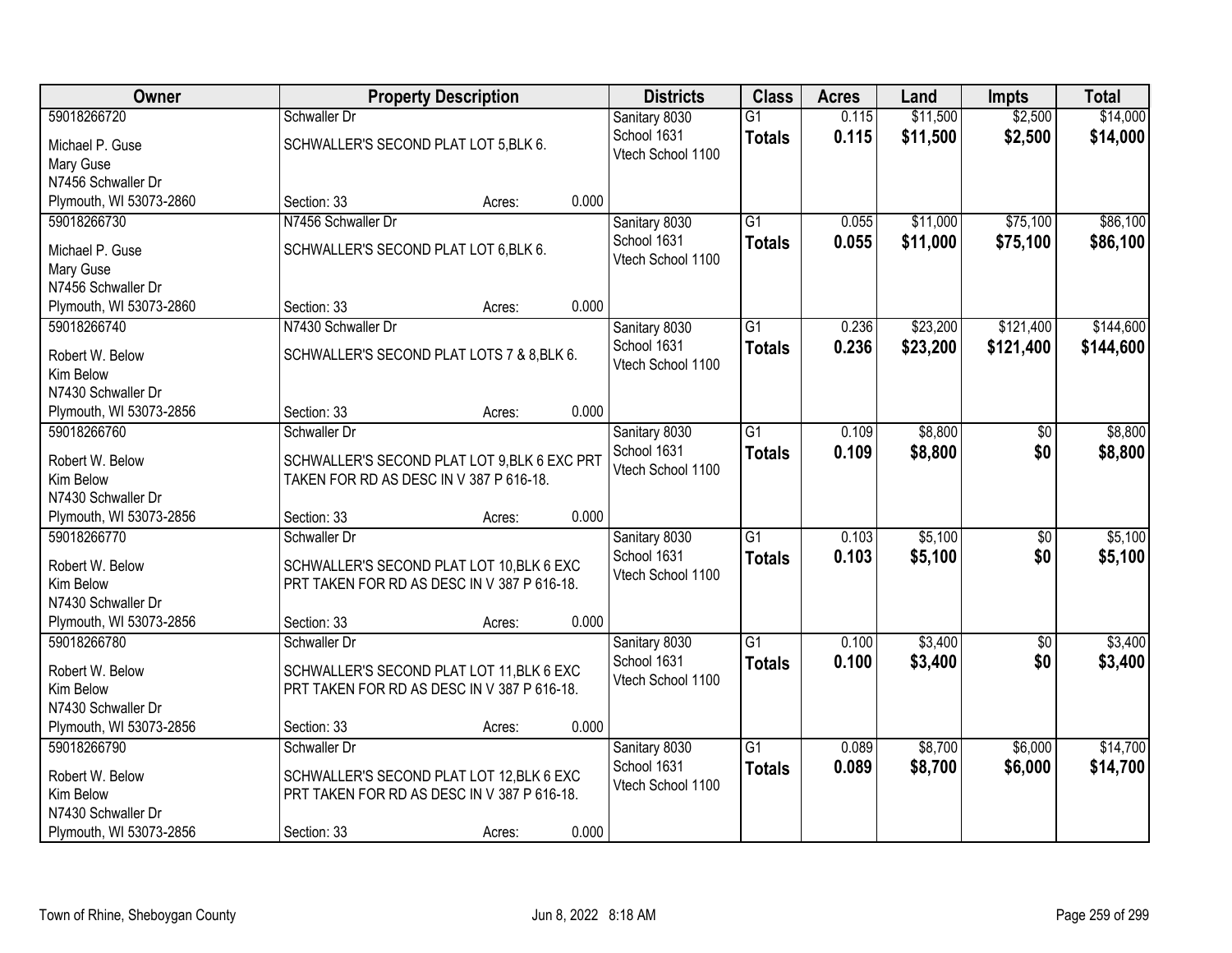| Owner                                   | <b>Property Description</b>                     |        |       | <b>Districts</b>                 | <b>Class</b>    | <b>Acres</b> | Land     | <b>Impts</b>    | <b>Total</b> |
|-----------------------------------------|-------------------------------------------------|--------|-------|----------------------------------|-----------------|--------------|----------|-----------------|--------------|
| 59018266800                             | Schwaller Dr                                    |        |       | Sanitary 8030                    | $\overline{G1}$ | 0.069        | \$6,900  | $\overline{50}$ | \$6,900      |
| Robert W. Below                         | SCHWALLER'S SECOND PLAT LOT 13, BLK 6 EXC       |        |       | School 1631<br>Vtech School 1100 | <b>Totals</b>   | 0.069        | \$6,900  | \$0             | \$6,900      |
| Kim Below                               | PRT TAKEN FOR RD AS DESC IN V 387 P 616-18.     |        |       |                                  |                 |              |          |                 |              |
| N7430 Schwaller Dr                      |                                                 |        |       |                                  |                 |              |          |                 |              |
| Plymouth, WI 53073-2856                 | Section: 33                                     | Acres: | 0.000 |                                  |                 |              |          |                 |              |
| 59018266810                             | Schwaller Dr                                    |        |       | Sanitary 8030                    | $\overline{G1}$ | 0.042        | \$4,300  | $\overline{50}$ | \$4,300      |
| Robert W. Below                         | SCHWALLER'S SECOND PLAT LOT 14, BLK 6 EXC       |        |       | School 1631                      | <b>Totals</b>   | 0.042        | \$4,300  | \$0             | \$4,300      |
| Kim Below                               | PRT TAKEN FOR RD AS DESC IN V 245 P 410-11 & V  |        |       | Vtech School 1100                |                 |              |          |                 |              |
| N7430 Schwaller Dr                      | 387 P 616-18.                                   |        |       |                                  |                 |              |          |                 |              |
| Plymouth, WI 53073-2856                 | Section: 33                                     | Acres: | 0.000 |                                  |                 |              |          |                 |              |
| 59018266860                             | N7436 Lake Ter Dr                               |        |       | Sanitary 8030                    | $\overline{G1}$ | 0.689        | \$52,100 | \$130,700       | \$182,800    |
| Travis W. Hefter                        | SCHWALLER'S SECOND PLAT LOTS 2,3,4,56 BLK 7     |        |       | School 1631                      | <b>Totals</b>   | 0.689        | \$52,100 | \$130,700       | \$182,800    |
| N7436 Lake Terrace Dr                   | & PRT OF SCHWALLER DR COM AT SW COR SD LOT      |        |       | Vtech School 1100                |                 |              |          |                 |              |
| Plymouth, WI 53073-2834                 | 6, TH E ON S LN SD LOT, 79.75', S07 DEG 59'30"W |        |       |                                  |                 |              |          |                 |              |
|                                         | Section: 33                                     | Acres: | 0.000 |                                  |                 |              |          |                 |              |
| 59018266880                             | Lake Ter Dr                                     |        |       | Sanitary 8030                    | $\overline{G1}$ | 0.138        | \$18,000 | \$0             | \$18,000     |
|                                         |                                                 |        |       | School 1631                      | <b>Totals</b>   | 0.138        | \$18,000 | \$0             | \$18,000     |
| Rosshill LLC Hein, Daniel W             | SCHWALLER'S SECOND PLAT LOT 7 BLK 7 EXC PRT     |        |       | Vtech School 1100                |                 |              |          |                 |              |
| Daniel W. Hein                          | FOR ROADWAY.                                    |        |       |                                  |                 |              |          |                 |              |
| 5028 Baronwood Way                      |                                                 |        | 0.000 |                                  |                 |              |          |                 |              |
| Sheboygan, WI 53083-1924<br>59018266890 | Section: 33<br>Lake Ter Dr                      | Acres: |       |                                  | $\overline{G1}$ | 0.138        | \$18,000 | \$0             | \$18,000     |
|                                         |                                                 |        |       | Sanitary 8030<br>School 1631     |                 |              |          |                 |              |
| Rosshill LLC Hein, Daniel W             | SCHWALLER'S SECOND PLAT LOT 8 BLK 7 EXC PRT     |        |       | Vtech School 1100                | <b>Totals</b>   | 0.138        | \$18,000 | \$0             | \$18,000     |
| Daniel W. Hein                          | FOR RD AS DESC IN VOL 387 P 623/24.             |        |       |                                  |                 |              |          |                 |              |
| 5028 Baronwood Way                      |                                                 |        |       |                                  |                 |              |          |                 |              |
| Sheboygan, WI 53083-1924                | Section: 33                                     | Acres: | 0.000 |                                  |                 |              |          |                 |              |
| 59018266900                             | Schwaller Dr                                    |        |       | Sanitary 8030                    | $\overline{G1}$ | 0.138        | \$8,200  | \$0             | \$8,200      |
| Robert L. Peltier                       | SCHWALLER'S SECOND PLAT LOT 9, BLK 7.           |        |       | School 1631                      | <b>Totals</b>   | 0.138        | \$8,200  | \$0             | \$8,200      |
| N7413 Schwaller Dr                      |                                                 |        |       | Vtech School 1100                |                 |              |          |                 |              |
| Plymouth, WI 53073-2857                 |                                                 |        |       |                                  |                 |              |          |                 |              |
|                                         | Section: 33                                     | Acres: | 0.000 |                                  |                 |              |          |                 |              |
| 59018266910                             | Schwaller Dr                                    |        |       | Sanitary 8030                    | $\overline{G1}$ | 0.138        | \$8,200  | $\overline{50}$ | \$8,200      |
| Robert L. Peltier                       | SCHWALLER'S SECOND PLAT LOT 10, BLK 7.          |        |       | School 1631                      | <b>Totals</b>   | 0.138        | \$8,200  | \$0             | \$8,200      |
| N7413 Schwaller Dr                      |                                                 |        |       | Vtech School 1100                |                 |              |          |                 |              |
| Plymouth, WI 53073-2857                 |                                                 |        |       |                                  |                 |              |          |                 |              |
|                                         | Section: 33                                     | Acres: | 0.000 |                                  |                 |              |          |                 |              |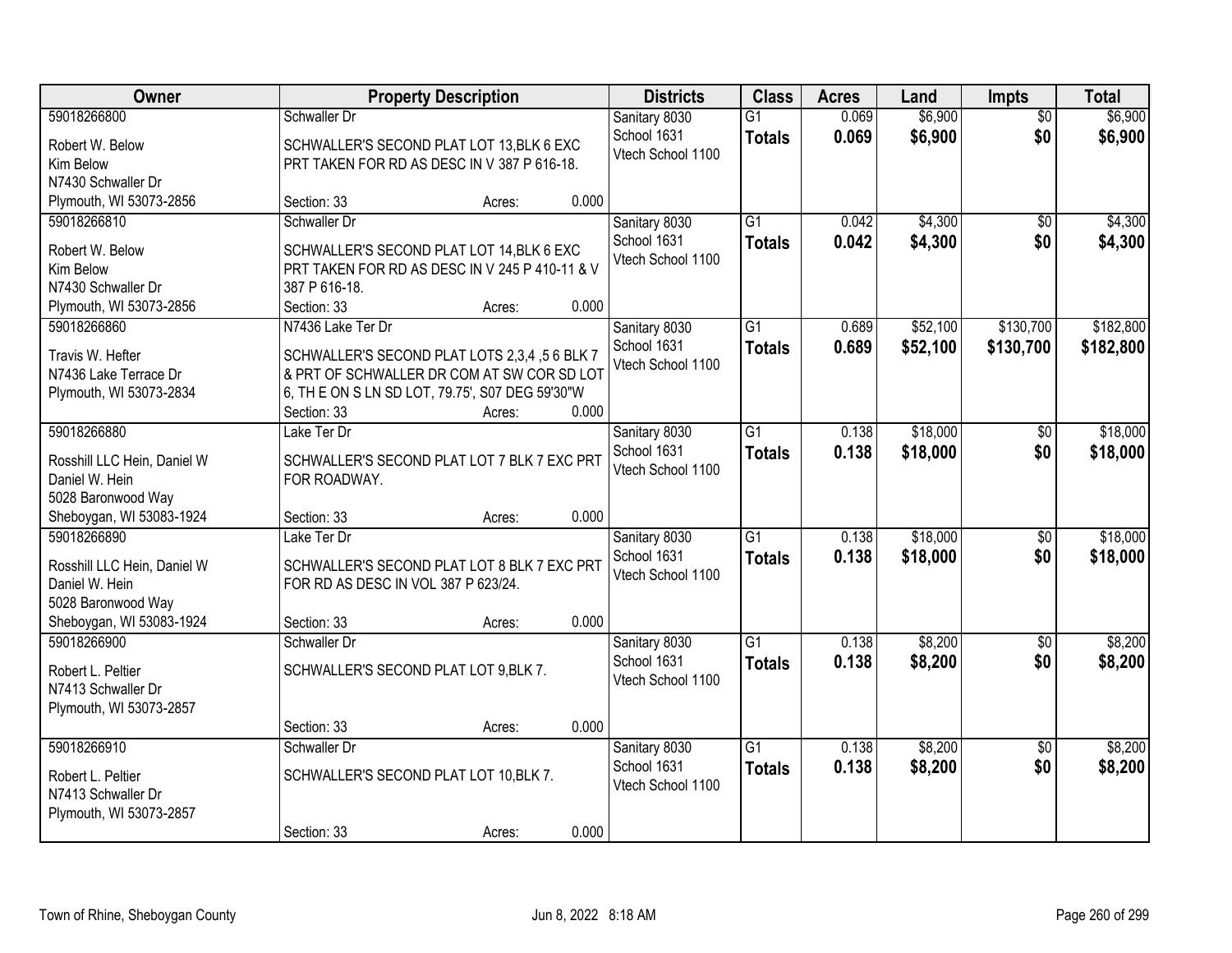| Owner                                          | <b>Property Description</b>            |                                                  |       | <b>Districts</b>                 | <b>Class</b>    | <b>Acres</b> | Land     | <b>Impts</b>    | <b>Total</b> |
|------------------------------------------------|----------------------------------------|--------------------------------------------------|-------|----------------------------------|-----------------|--------------|----------|-----------------|--------------|
| 59018266920                                    | N7413 Schwaller Dr                     |                                                  |       | Sanitary 8030                    | $\overline{G1}$ | 0.138        | \$18,000 | \$112,000       | \$130,000    |
| Robert L. Peltier<br>N7413 Schwaller Dr        | SCHWALLER'S SECOND PLAT LOT 11, BLK 7. |                                                  |       | School 1631<br>Vtech School 1100 | <b>Totals</b>   | 0.138        | \$18,000 | \$112,000       | \$130,000    |
| Plymouth, WI 53073-2857                        |                                        |                                                  | 0.000 |                                  |                 |              |          |                 |              |
| 59018266930                                    | Section: 33<br>Schwaller Dr            | Acres:                                           |       | Sanitary 8030                    | $\overline{G1}$ | 0.138        | \$16,900 | \$22,500        | \$39,400     |
|                                                |                                        |                                                  |       | School 1631                      | <b>Totals</b>   | 0.138        | \$16,900 | \$22,500        | \$39,400     |
| Robert L. Peltier                              | SCHWALLER'S SECOND PLAT LOT 12, BLK 7. |                                                  |       | Vtech School 1100                |                 |              |          |                 |              |
| N7413 Schwaller Dr                             |                                        |                                                  |       |                                  |                 |              |          |                 |              |
| Plymouth, WI 53073-2857                        |                                        |                                                  |       |                                  |                 |              |          |                 |              |
|                                                | Section: 33                            | Acres:                                           | 0.000 |                                  |                 |              |          |                 |              |
| 59018266940                                    | N7393 Lake Ter Dr                      |                                                  |       | Sanitary 8030                    | G1              | 0.117        | \$50,600 | \$150,700       | \$201,300    |
| Nelson, Janice M Nelson Trust                  |                                        | SCHWALLER'S SECOND PLAT LOTS 1 & 11, BLK 8, &    |       | School 1631<br>Vtech School 1100 | <b>Totals</b>   | 0.117        | \$50,600 | \$150,700       | \$201,300    |
| Janice M. Nelson                               |                                        | PRT ALLEY VAC BY #1675360, EXC THE E 7'OF S      |       |                                  |                 |              |          |                 |              |
| N7393 Lake Terrace Dr                          |                                        | 50'OF LOT 11, BLK 8, & W1/2 OF VAC N-S ALLEY ADJ |       |                                  |                 |              |          |                 |              |
| Plymouth, WI 53073-2832                        | Section: 33                            | Acres:                                           | 0.000 |                                  |                 |              |          |                 |              |
| 59018266950                                    | N7389 Lake Ter Dr                      |                                                  |       | Sanitary 8030                    | $\overline{G1}$ | 0.000        | \$86,500 | \$44,000        | \$130,500    |
| Jason L. Varner                                |                                        | SCHWALLER'S SECOND PLAT LOTS 2,3,4 & 5,BLK 8,8   |       | School 1631                      | <b>Totals</b>   | 0.000        | \$86,500 | \$44,000        | \$130,500    |
| Saly T. Tran                                   |                                        | PRT ALLEY VAC BY #1675360,& THE E7'OF S 50'OF    |       | Vtech School 1100                |                 |              |          |                 |              |
| 367 High St                                    |                                        | LOT 11, BLK 8, & W1/2 OF VAC N-S ALLEY ADJ TO E  |       |                                  |                 |              |          |                 |              |
| Pewaukee, WI 53072-2405                        | Section: 33                            | Acres:                                           | 0.000 |                                  |                 |              |          |                 |              |
| 59018266990                                    | Schwaller Dr                           |                                                  |       | Sanitary 8030                    | $\overline{G1}$ | 0.100        | \$55,500 | $\overline{50}$ | \$55,500     |
| Shelly L. Schmitt                              | SCHWALLER'S SECOND PLAT LOT 6 BLK 8    |                                                  |       | School 1631                      | <b>Totals</b>   | 0.100        | \$55,500 | \$0             | \$55,500     |
| Jay W. Schmitt                                 |                                        |                                                  |       | Vtech School 1100                |                 |              |          |                 |              |
| W5743 Lauretta Ct                              |                                        |                                                  |       |                                  |                 |              |          |                 |              |
| Plymouth, WI 53073-2831                        | Section: 33                            | Acres:                                           | 0.100 |                                  |                 |              |          |                 |              |
| 59018267001                                    | Schwaller Dr                           |                                                  |       | Sanitary 8030                    | $\overline{G1}$ | 0.139        | \$10,900 | $\overline{50}$ | \$10,900     |
|                                                |                                        |                                                  |       | School 1631                      | <b>Totals</b>   | 0.139        | \$10,900 | \$0             | \$10,900     |
| Lemonade, LLC                                  |                                        | SCHWALLER'S SECOND PLAT LOT 7, BLK 8 & ALSO      |       | Vtech School 1100                |                 |              |          |                 |              |
| 315 S Emerson St<br>Mt Prospect, IL 60056-3207 |                                        | INCL THE DISCONTINUED ALLEY S OF LOT 7.          |       |                                  |                 |              |          |                 |              |
|                                                | Section: 33                            | Acres:                                           | 0.139 |                                  |                 |              |          |                 |              |
| 59018267011                                    |                                        |                                                  |       | Sanitary 8030                    | $\overline{G1}$ | 0.113        | \$10,200 | $\overline{50}$ | \$10,200     |
|                                                |                                        |                                                  |       | School 1631                      | <b>Totals</b>   | 0.113        | \$10,200 | \$0             | \$10,200     |
| Lemonade, LLC                                  |                                        | SCHWALLER'S SECOND PLAT LOT 8, BLK 8 & ALSO      |       | Vtech School 1100                |                 |              |          |                 |              |
| 315 S Emerson St                               |                                        | INCL DISCONTINUED ALLEY S LOT 8 & ALSO THE E     |       |                                  |                 |              |          |                 |              |
| Mt Prospect, IL 60056-3207                     | 1/2 DISCONTINUED ALLEY WEST OF LOT 8.  |                                                  |       |                                  |                 |              |          |                 |              |
|                                                | Section: 33                            | Acres:                                           | 0.113 |                                  |                 |              |          |                 |              |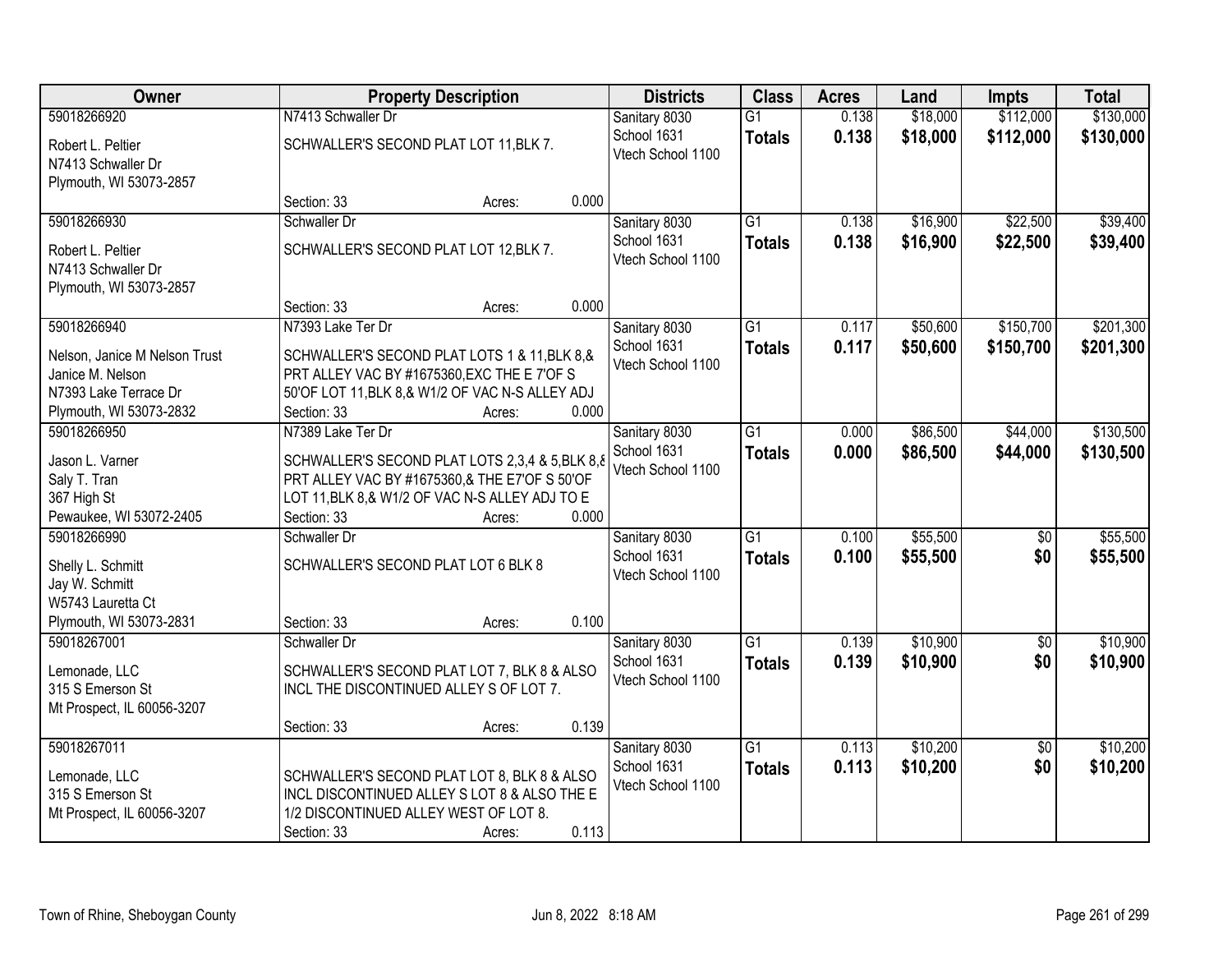| Owner                                                                                     | <b>Property Description</b>                                                                                                                                                       | <b>Districts</b>                                  | <b>Class</b>                     | <b>Acres</b>   | Land                 | Impts                  | <b>Total</b>         |
|-------------------------------------------------------------------------------------------|-----------------------------------------------------------------------------------------------------------------------------------------------------------------------------------|---------------------------------------------------|----------------------------------|----------------|----------------------|------------------------|----------------------|
| 59018267021<br>Lemonade, LLC<br>315 S Emerson St<br>Mt Prospect, IL 60056-3207            | SCHWALLER'S SECOND PLAT LOT 9, BLK 8 & ALSO<br>INCL THE E & S 1/2 OF DISCONTINUED ALLEYS W &<br>N OF LOT 9.                                                                       | Sanitary 8030<br>School 1631<br>Vtech School 1100 | $\overline{G1}$<br><b>Totals</b> | 0.141<br>0.141 | \$14,700<br>\$14,700 | $\overline{50}$<br>\$0 | \$14,700<br>\$14,700 |
| 59018267050<br>David S. Newkirk                                                           | 0.141<br>Section: 33<br>Acres:<br>Lake Terrace Ln<br>SCHWALLER'S SECOND PLAT LOT 12 BLK 8                                                                                         | Sanitary 8030<br>School 1631<br>Vtech School 1100 | $\overline{G1}$<br><b>Totals</b> | 0.138<br>0.138 | \$18,000<br>\$18,000 | \$17,500<br>\$17,500   | \$35,500<br>\$35,500 |
| Elizabeth J. Mccartney<br>N7399 Lake Terrace Dr<br>Plymouth, WI 53073-2832<br>59018267060 | 0.000<br>Section: 33<br>Acres:<br>W5743 Lauretta Ct                                                                                                                               | Sanitary 8030                                     | $\overline{G1}$                  | 0.310          | \$37,400             | \$171,500              | \$208,900            |
| Shelly L. Schmitt<br>Jay W. Schmitt<br>W5743 Lauretta Ct<br>Plymouth, WI 53073-2831       | SCHWALLER'S SECOND PLAT LOTS 10 & 13, BLK 8, &<br>ALLEY BETWEEN SD LOTS, VACATED BY V1653 P<br>390-91, #1537039<br>0.310<br>Section: 33<br>Acres:                                 | School 1631<br>Vtech School 1100                  | <b>Totals</b>                    | 0.310          | \$37,400             | \$171,500              | \$208,900            |
| 59018267071<br>Lemonade, LLC<br>315 S Emerson St<br>Mt Prospect, IL 60056-3207            | SCHWALLER'S SECOND PLAT LOT 14, BLK 8 & ALSO<br>INCL THE N 1/2 ALLEY S OF LOT 14.                                                                                                 | Sanitary 8030<br>School 1631<br>Vtech School 1100 | $\overline{G1}$<br><b>Totals</b> | 0.132<br>0.132 | \$10,600<br>\$10,600 | $\sqrt[6]{3}$<br>\$0   | \$10,600<br>\$10,600 |
| 59018267081<br>Lemonade, LLC<br>315 S Emerson St<br>Mt Prospect, IL 60056-3207            | 0.132<br>Section: 33<br>Acres:<br>SCHWALLER'S SECOND PLAT LOT 15, BLK 8 & ALSO<br>INCL THE N & E 1/2 OF DISCONTINUED ALLEYS S &<br>W OF LOT 15.<br>0.136<br>Section: 33<br>Acres: | Sanitary 8030<br>School 1631<br>Vtech School 1100 | $\overline{G1}$<br><b>Totals</b> | 0.136<br>0.136 | \$10,900<br>\$10,900 | $\overline{50}$<br>\$0 | \$10,900<br>\$10,900 |
| 59018267091<br>Lemonade, LLC<br>315 S Emerson St<br>Mt Prospect, IL 60056-3207            | SCHWALLER'S SECOND PLAT LOTS 1-2-3-4-5-6-7-8-9<br>& 10 BLK 9, EXC THAT PRT FOR ROAD AS DESC IN<br>VOL 388 P 644-6 & ALSO INCL ALL OF LAURETTA<br>1.357<br>Section: 33<br>Acres:   | Sanitary 8030<br>School 1631<br>Vtech School 1100 | $\overline{G1}$<br><b>Totals</b> | 1.357<br>1.357 | \$12,900<br>\$12,900 | $\sqrt{6}$<br>\$0      | \$12,900<br>\$12,900 |
| 59018267100<br>Memorandum<br>Na<br>Na, WI 99999                                           | SCHWALLER'S SECOND PLAT A PARCEL OF LAND<br>110' E&W.BY 185.1' N&S.LYING S.OF LOT 14 BLK 6 &<br>W.OF LOTS 9-10-11 & 12 BLK 7 DEDICATED FOR<br>0.000<br>Section: 33<br>Acres:      | Sanitary 8030<br>School 1631<br>Vtech School 1100 | <b>Totals</b>                    |                |                      |                        |                      |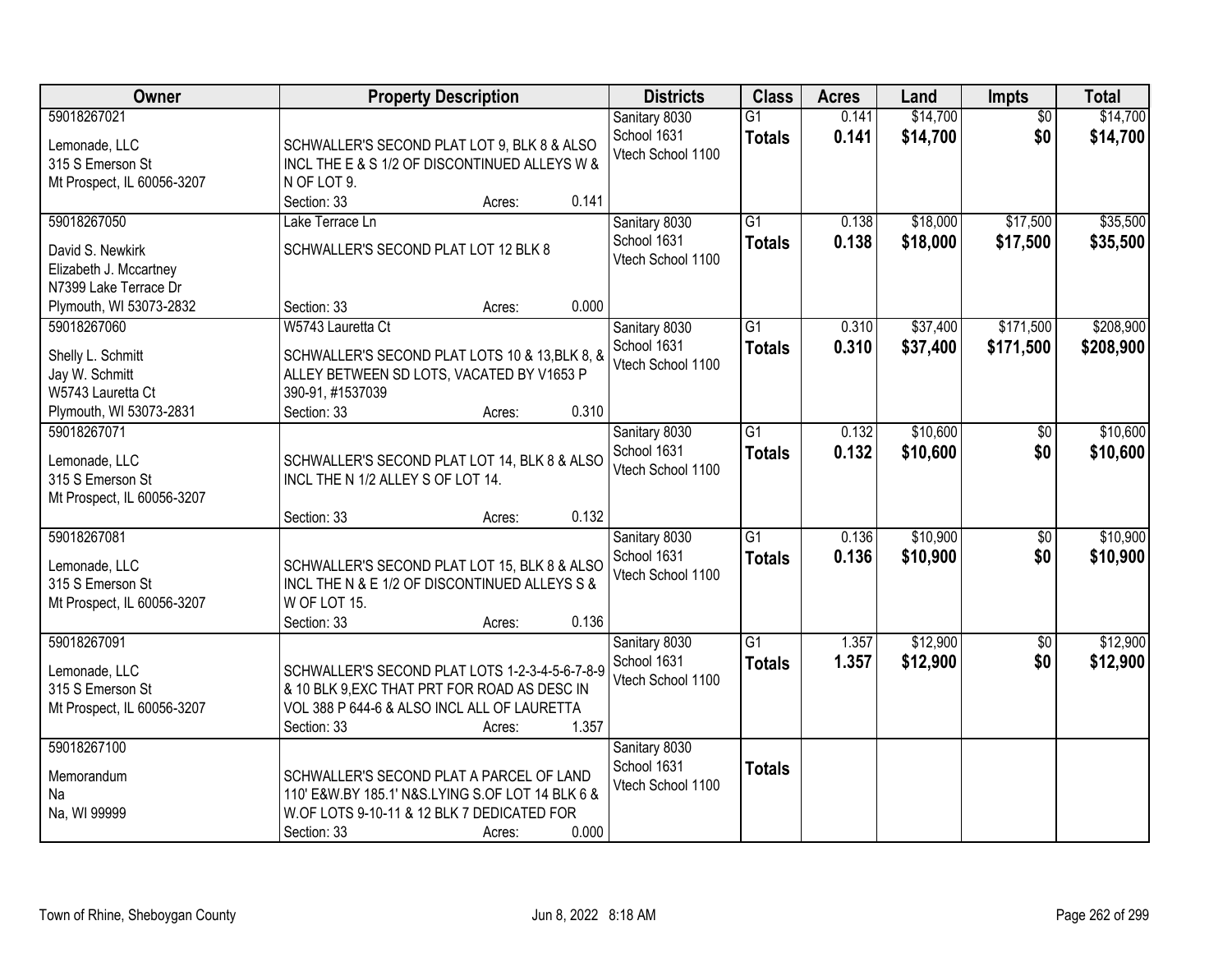| Owner                                                                                                                | <b>Property Description</b>                                                                                                                                                                                           | <b>Districts</b>                                  | <b>Class</b>                     | <b>Acres</b>   | Land                   | Impts                  | <b>Total</b>               |
|----------------------------------------------------------------------------------------------------------------------|-----------------------------------------------------------------------------------------------------------------------------------------------------------------------------------------------------------------------|---------------------------------------------------|----------------------------------|----------------|------------------------|------------------------|----------------------------|
| 59018267110<br>Town of Rhine (For Road)<br>W5250 County Rd Ff<br>Elkhart Lake, WI 53020-2020                         | SCHWALLER'S SECOND PLAT PRT OF BLK 6,7 & 9<br>FOR ROADWAY AS DESC IN VOL 387 P 616/24 & VOL<br>388 P 644-46.                                                                                                          | Sanitary 8030<br>School 1631<br>Vtech School 1100 | $\overline{X4}$<br><b>Totals</b> | 0.000<br>0.000 | $\overline{60}$<br>\$0 | $\overline{50}$<br>\$0 | \$0<br>\$0                 |
| 59018267120<br>Lake Shoreland-Elkhart<br>Na<br>Na, WI 99999                                                          | 0.000<br>Section: 33<br>Acres:<br>SHORELAND-ELKHART LAKE LOCATED ON SW.SIDE<br>OF ELKHART LAKE IN S1/2 OF SE 1/4 OF,<br>0.000<br>Section: 30                                                                          | Sanitary 8030<br>School 1631<br>Vtech School 1100 | <b>Totals</b>                    |                |                        |                        |                            |
| 59018267140<br>Richard B. Windsor<br>15 Deneveu Cir<br>Fond Du Lac, WI 54935-5457                                    | Acres:<br>W6574 E Shoreland Rd<br>SHORELAND LOTS 1 & 2, EXC THE E 3'SD LOT 1, &<br>EXC PRT LOT 2 TAKEN FOR RD AS DESC IN VOL 358<br>P 441-45, ALSO PRT GOVT LOT 5, SEC 30, CON IN E<br>0.000<br>Section: 30<br>Acres: | Sanitary 7020<br>School 1631<br>Vtech School 1100 | $\overline{G1}$<br><b>Totals</b> | 0.000<br>0.000 | \$647,200<br>\$647,200 | \$91,300<br>\$91,300   | \$738,500<br>\$738,500     |
| 59018267150<br>Town of Rhine (For Road)<br>W5250 County Rd Ff<br>Elkhart Lake, WI 53020-2020                         | E Shoreland Rd<br>SHORELAND PRT LOTS 2 & 3, COM IN NLY LN LOT 3<br>32.32'SELY OF NW COR, SD LOT, TH SELY 7.48'ON N<br>LN LOT 3, SELY 20.5'ON SD N LN, ELY 3'ON NLY LN<br>Section: 30<br>0.000<br>Acres:               | Sanitary 8030<br>School 1631<br>Vtech School 1100 | $\overline{X4}$<br><b>Totals</b> | 0.000<br>0.000 | \$0<br>\$0             | \$0<br>\$0             | \$0<br>\$0                 |
| 59018267160<br>Dale Van Ess<br>Audrey Van Ess<br>W6683 E Shoreland Rd<br>Elkhart Lake, WI 53020-1825                 | E Shoreland Rd<br>SHORELAND PRT LOTS 3 & 4, COM AT NW MEANDER<br>COR OF LOT 3, S43 DEG 57'37"E 32.32', S21 DEG 52'<br>18"W 109.99'TO S LN LOT 3, NWLY 59.90'ALG S LN<br>0.140<br>Section: 30<br>Acres:                | Sanitary 7020<br>School 1631<br>Vtech School 1100 | $\overline{G1}$<br><b>Totals</b> | 0.140<br>0.140 | \$46,400<br>\$46,400   | \$0<br>\$0             | \$46,400<br>\$46,400       |
| 59018267170<br>Schmiedel, Herb & Sharon Schmiedel<br>Trust et al<br>20840 Brook Park Dr<br>Brookfield, WI 53045-4640 | W6596 E Shoreland Rd<br>SHORELAND LOTS 4,5,6,7 & 8,EXC PRT LOT 4,COM<br>AT NW MEANDER COR LOT 3, TH N30 DEG 19'45"W<br>13.78', S30 DEG 06'39"W 134.41'TO S LN LOT 4, SELY<br>0.850<br>Section: 30<br>Acres:           | Sanitary 7020<br>School 1631<br>Vtech School 1100 | $\overline{G1}$<br><b>Totals</b> | 0.850<br>0.850 | \$784,700<br>\$784,700 | \$274,100<br>\$274,100 | \$1,058,800<br>\$1,058,800 |
| 59018267240<br>Roenitz Living Trust of 2004<br>1810 E Hampton Rd<br>Whitefish Bay, WI 53217-6036                     | W6608 E Shoreland Rd<br>SHORELAND LOTS 9,10,11,12 & 13.<br>0.840<br>Section: 30<br>Acres:                                                                                                                             | Sanitary 7020<br>School 1631<br>Vtech School 1100 | $\overline{G1}$<br><b>Totals</b> | 0.840<br>0.840 | \$723,500<br>\$723,500 | \$258,100<br>\$258,100 | \$981,600<br>\$981,600     |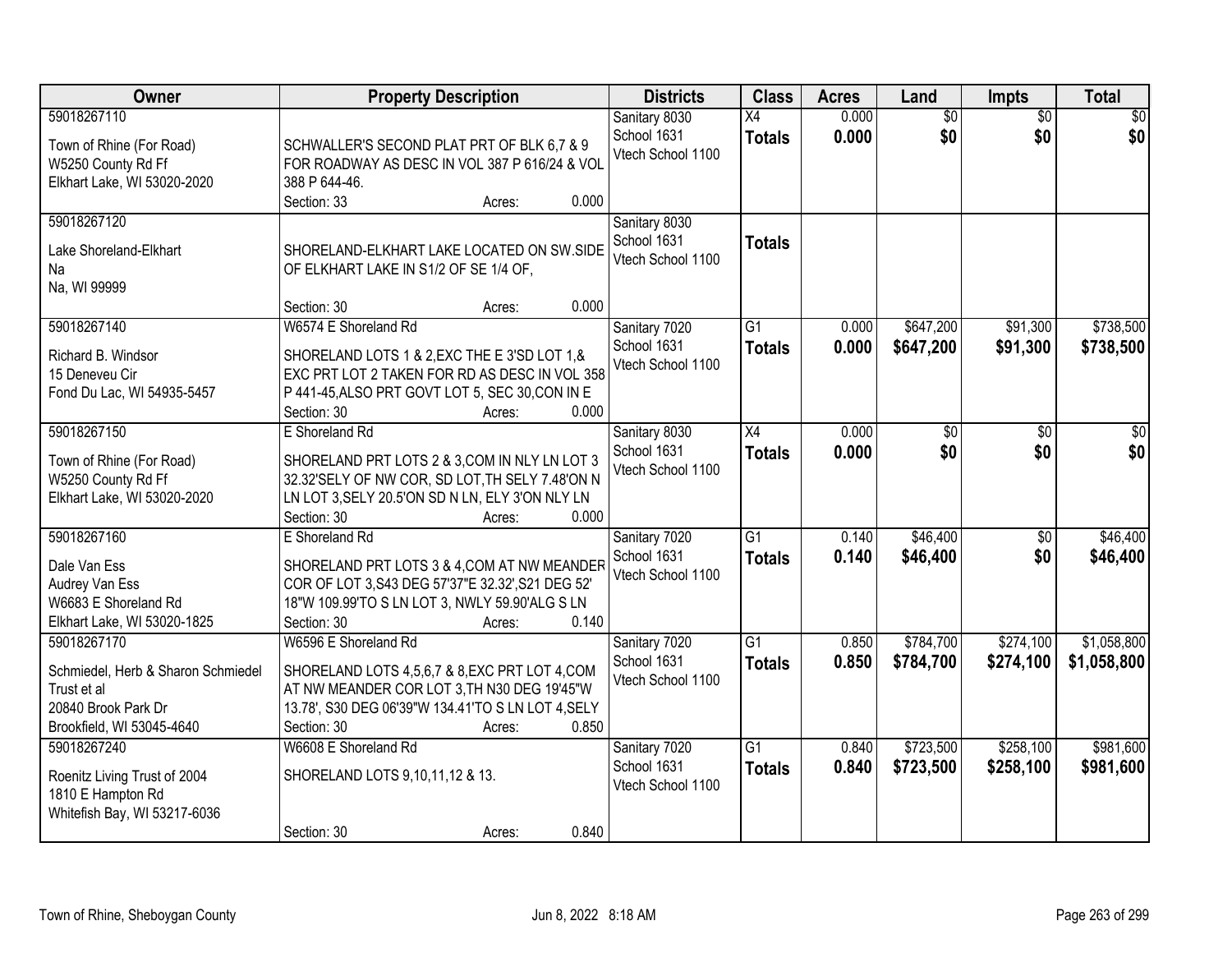| Owner                              | <b>Property Description</b>                   |        |       | <b>Districts</b>  | <b>Class</b>    | <b>Acres</b> | Land                | <b>Impts</b> | <b>Total</b> |
|------------------------------------|-----------------------------------------------|--------|-------|-------------------|-----------------|--------------|---------------------|--------------|--------------|
| 59018267281                        | W6622 E Shoreland Rd                          |        |       | Sanitary 7020     | $\overline{G1}$ | 0.000        | \$1,158,400         | \$487,900    | \$1,646,300  |
| Robert T. Sellinger                | SHORELAND LOTS 14, 15, 16 & 17 & PRT VAC ROAD |        |       | School 1631       | <b>Totals</b>   |              | $0.000$ \$1,158,400 | \$487,900    | \$1,646,300  |
| Andrea P. Sellinger                | AS REC IN VOL W OF MISC PAGES 244-245         |        |       | Vtech School 1100 |                 |              |                     |              |              |
| PO Box 567                         |                                               |        |       |                   |                 |              |                     |              |              |
| Elkhart Lake, WI 53020-0567        | Section: 30                                   | Acres: | 0.000 |                   |                 |              |                     |              |              |
| 59018267320                        | W6636 E Shoreland Rd                          |        |       | Sanitary 7020     | $\overline{G1}$ | 0.000        | \$685,300           | \$172,300    | \$857,600    |
| Charles B. Windsor                 | SHORELAND LOTS 18,19 & 20.                    |        |       | School 1631       | <b>Totals</b>   | 0.000        | \$685,300           | \$172,300    | \$857,600    |
| 4 N Point Dr                       |                                               |        |       | Vtech School 1100 |                 |              |                     |              |              |
| Sheboygan, WI 53081-2952           |                                               |        |       |                   |                 |              |                     |              |              |
|                                    | Section: 30                                   | Acres: | 0.000 |                   |                 |              |                     |              |              |
| 59018267330                        | W6640 E Shoreland Rd                          |        |       | Sanitary 7020     | $\overline{G1}$ | 0.000        | \$340,000           | \$231,700    | \$571,700    |
| C Cronin & S Linnehan, Co-Trustees | SHORELAND LOT 21                              |        |       | School 1631       | <b>Totals</b>   | 0.000        | \$340,000           | \$231,700    | \$571,700    |
| Wisconsin Real Estat et al         |                                               |        |       | Vtech School 1100 |                 |              |                     |              |              |
| c/o Mark Strigenz                  |                                               |        |       |                   |                 |              |                     |              |              |
| 8444 Ravenswood Cir                | Section: 30                                   | Acres: | 0.000 |                   |                 |              |                     |              |              |
| Wauwatosa, WI 53226-4654           |                                               |        |       |                   |                 |              |                     |              |              |
| 59018267340                        | W6646 E Shoreland Rd                          |        |       | Sanitary 7020     | $\overline{G1}$ | 0.000        | \$776,700           | \$769,900    | \$1,546,600  |
| Michael Dobrynio                   | SHORELAND LOTS 22 & 23.                       |        |       | School 1631       | <b>Totals</b>   | 0.000        | \$776,700           | \$769,900    | \$1,546,600  |
| Julie Lutz                         |                                               |        |       | Vtech School 1100 |                 |              |                     |              |              |
| W6646 E Shoreland Rd               |                                               |        |       |                   |                 |              |                     |              |              |
| Elkhart Lake, WI 53020-1824        | Section: 30                                   | Acres: | 0.000 |                   |                 |              |                     |              |              |
| 59018267360                        | W6650 E Shoreland Rd                          |        |       | Sanitary 7020     | $\overline{G1}$ | 0.000        | \$517,500           | \$613,900    | \$1,131,400  |
| Daniel J. Waibel                   | SHORELAND LOT 24                              |        |       | School 1631       | <b>Totals</b>   | 0.000        | \$517,500           | \$613,900    | \$1,131,400  |
| Jean T. Waibel                     |                                               |        |       | Vtech School 1100 |                 |              |                     |              |              |
| 65 Lake Ct                         |                                               |        |       |                   |                 |              |                     |              |              |
| Sheboygan, WI 53081-2923           | Section: 30                                   | Acres: | 0.000 |                   |                 |              |                     |              |              |
| 59018267370                        | W6652 E Shoreland Rd                          |        |       | Sanitary 7020     | $\overline{G1}$ | 0.000        | \$467,400           | \$380,900    | \$848,300    |
| Gregory P. Mccomis                 | SHORELAND LOT 25                              |        |       | School 1631       | <b>Totals</b>   | 0.000        | \$467,400           | \$380,900    | \$848,300    |
| Janet L. Mccomis                   |                                               |        |       | Vtech School 1100 |                 |              |                     |              |              |
| 8248 Schreiber Dr                  |                                               |        |       |                   |                 |              |                     |              |              |
| Munster, IN 46321-1863             | Section: 30                                   | Acres: | 0.000 |                   |                 |              |                     |              |              |
| 59018267390                        | W6656 E Shoreland Rd                          |        |       | Sanitary 7020     | $\overline{G1}$ | 0.000        | \$618,800           | \$438,900    | \$1,057,700  |
| Kevin J. Baker                     | SHORELAND LOTS 27 & 26.                       |        |       | School 1631       | <b>Totals</b>   | 0.000        | \$618,800           | \$438,900    | \$1,057,700  |
| Samantha M. Baker                  |                                               |        |       | Vtech School 1100 |                 |              |                     |              |              |
| 125 Belle Terre Dr                 |                                               |        |       |                   |                 |              |                     |              |              |
| Fond Du Lac, WI 54937-2900         | Section: 30                                   | Acres: | 0.000 |                   |                 |              |                     |              |              |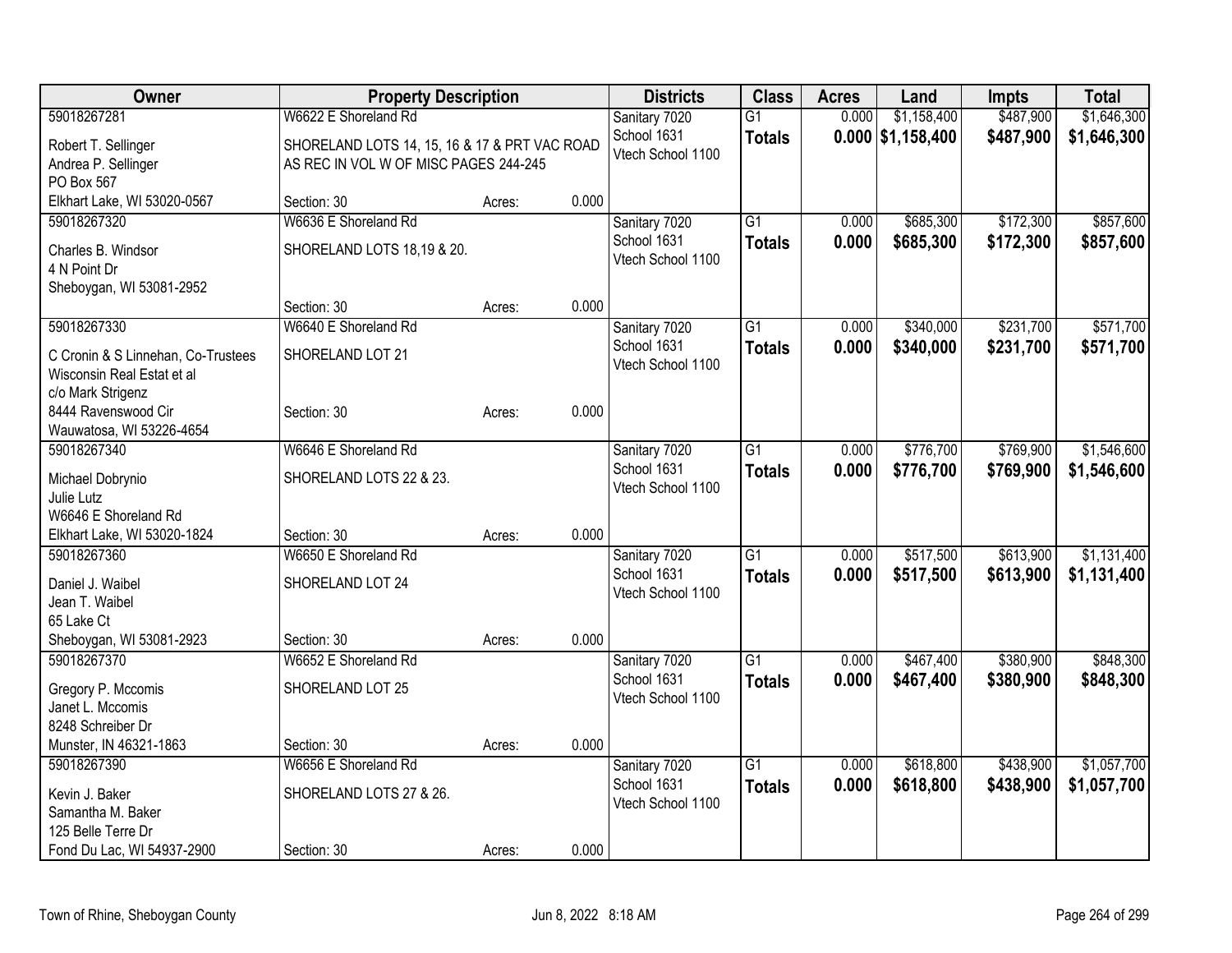| Owner                                  | <b>Property Description</b>                                                                          |        |       | <b>Districts</b>  | <b>Class</b>    | <b>Acres</b> | Land      | Impts           | <b>Total</b> |
|----------------------------------------|------------------------------------------------------------------------------------------------------|--------|-------|-------------------|-----------------|--------------|-----------|-----------------|--------------|
| 59018267400                            | E Shoreland Rd                                                                                       |        |       | Sanitary 7020     | $\overline{G1}$ | 0.150        | \$142,500 | $\overline{50}$ | \$142,500    |
| Mark F. Pfaller II                     | SHORELAND - LOT 28                                                                                   |        |       | School 1631       | <b>Totals</b>   | 0.150        | \$142,500 | \$0             | \$142,500    |
| PO Box 541                             |                                                                                                      |        |       | Vtech School 1100 |                 |              |           |                 |              |
| Elkhart Lake, WI 53020-0541            |                                                                                                      |        |       |                   |                 |              |           |                 |              |
|                                        | Section: 30                                                                                          | Acres: | 0.150 |                   |                 |              |           |                 |              |
| 59018267410                            | Memorandum                                                                                           |        |       | School 1631       |                 |              |           |                 |              |
| Acres Smoot's                          | SMOOT'S ACRES                                                                                        |        |       | Vtech School 1100 | <b>Totals</b>   |              |           |                 |              |
| Na                                     |                                                                                                      |        |       |                   |                 |              |           |                 |              |
| Na, WI 99999                           |                                                                                                      |        |       |                   |                 |              |           |                 |              |
|                                        | Section:                                                                                             | Acres: | 0.000 |                   |                 |              |           |                 |              |
| 59018267420                            | W6158 County Rd A N                                                                                  |        |       | School 1631       | G1              | 1.103        | \$31,000  | \$181,900       | \$212,900    |
| Douglas J. Salzman                     | SMOOT'S ACRES LOTS 1&2, SUBJ TO HWY CONV AS                                                          |        |       | Vtech School 1100 | <b>Totals</b>   | 1.103        | \$31,000  | \$181,900       | \$212,900    |
| Melanie E. Salzman                     | REC IN V 705 P 128-31,& PRT SE SE, SEC 20, COM AT                                                    |        |       |                   |                 |              |           |                 |              |
| W6158 County Road A N                  | NW COR SD LOT 1, TH N0 DEG 32'50"E 100', S89 DEG                                                     |        |       |                   |                 |              |           |                 |              |
| Elkhart Lake, WI 53020-2034            | Section: 20                                                                                          | Acres: | 0.000 |                   |                 |              |           |                 |              |
| 59018267440                            | W6152 County Rd A N                                                                                  |        |       | School 1631       | G1              | 0.832        | \$28,300  | \$142,300       | \$170,600    |
|                                        |                                                                                                      |        |       | Vtech School 1100 | <b>Totals</b>   | 0.832        | \$28,300  | \$142,300       | \$170,600    |
| John R. Buss                           | SMOOT'S ACRES LOT 3, SUBJ TO HWY CONV AS REC                                                         |        |       |                   |                 |              |           |                 |              |
| Lorraine E. Buss                       | IN VOL 705 P 128-31.                                                                                 |        |       |                   |                 |              |           |                 |              |
| W6154 County Road A N                  |                                                                                                      |        |       |                   |                 |              |           |                 |              |
| Elkhart Lake, WI 53020-2034            | Section: 20                                                                                          | Acres: | 0.000 |                   |                 |              |           |                 |              |
| 59018267450                            | W6140 County Rd A N                                                                                  |        |       | School 1631       | $\overline{G1}$ | 0.832        | \$28,300  | \$155,300       | \$183,600    |
| Allen H. Mauk                          | SMOOT'S ACRES LOT 4, SUBJ TO HWY CONV AS REC                                                         |        |       | Vtech School 1100 | <b>Totals</b>   | 0.832        | \$28,300  | \$155,300       | \$183,600    |
| Nancy A. Mauk                          | IN V 705 P 128-31,& PRT SE SE, SEC 20, COM AT NW                                                     |        |       |                   |                 |              |           |                 |              |
| W6140 County Road A N                  | COR SD LOT 4, TH N 100', S89 DEG 23'40"E 122', S                                                     |        |       |                   |                 |              |           |                 |              |
| Elkhart Lake, WI 53020-2034            | Section: 20                                                                                          | Acres: | 0.000 |                   |                 |              |           |                 |              |
| 59018267460                            | W6132 County Rd A N                                                                                  |        |       | School 1631       | $\overline{G1}$ | 0.832        | \$28,300  | \$134,800       | \$163,100    |
| Donald L. Smoot                        |                                                                                                      |        |       | Vtech School 1100 | <b>Totals</b>   | 0.832        | \$28,300  | \$134,800       | \$163,100    |
|                                        | SMOOT'S ACRES LOT 5, SUBJ TO HWY CONV AS REC                                                         |        |       |                   |                 |              |           |                 |              |
| Dawn B. Meyer<br>W6132 County Road A N | IN V 705 P 135-39,& PRT SE SE, SEC 20, COM AT NW<br>COR SD LOT 5, TH N 100', S89 DEG 23'40"E 122', S |        |       |                   |                 |              |           |                 |              |
| Elkhart Lake, WI 53020-2034            | Section: 20                                                                                          | Acres: | 0.000 |                   |                 |              |           |                 |              |
| 59018267470                            | W6124 County Rd A N                                                                                  |        |       | School 1631       | $\overline{G1}$ | 0.440        | \$23,300  | \$98,100        | \$121,400    |
|                                        |                                                                                                      |        |       |                   |                 |              |           |                 |              |
| Jackie Hansmann                        | SMOOT'S ACRES LOT 6, SUBJ TO HWY CONV AS REC                                                         |        |       | Vtech School 1100 | <b>Totals</b>   | 0.440        | \$23,300  | \$98,100        | \$121,400    |
| <b>Tate Kleinhans</b>                  | IN VOL 705 P 128-31.                                                                                 |        |       |                   |                 |              |           |                 |              |
| W6124 County Road A N                  |                                                                                                      |        |       |                   |                 |              |           |                 |              |
| Elkhart Lake, WI 53020-2034            | Section: 20                                                                                          | Acres: | 0.440 |                   |                 |              |           |                 |              |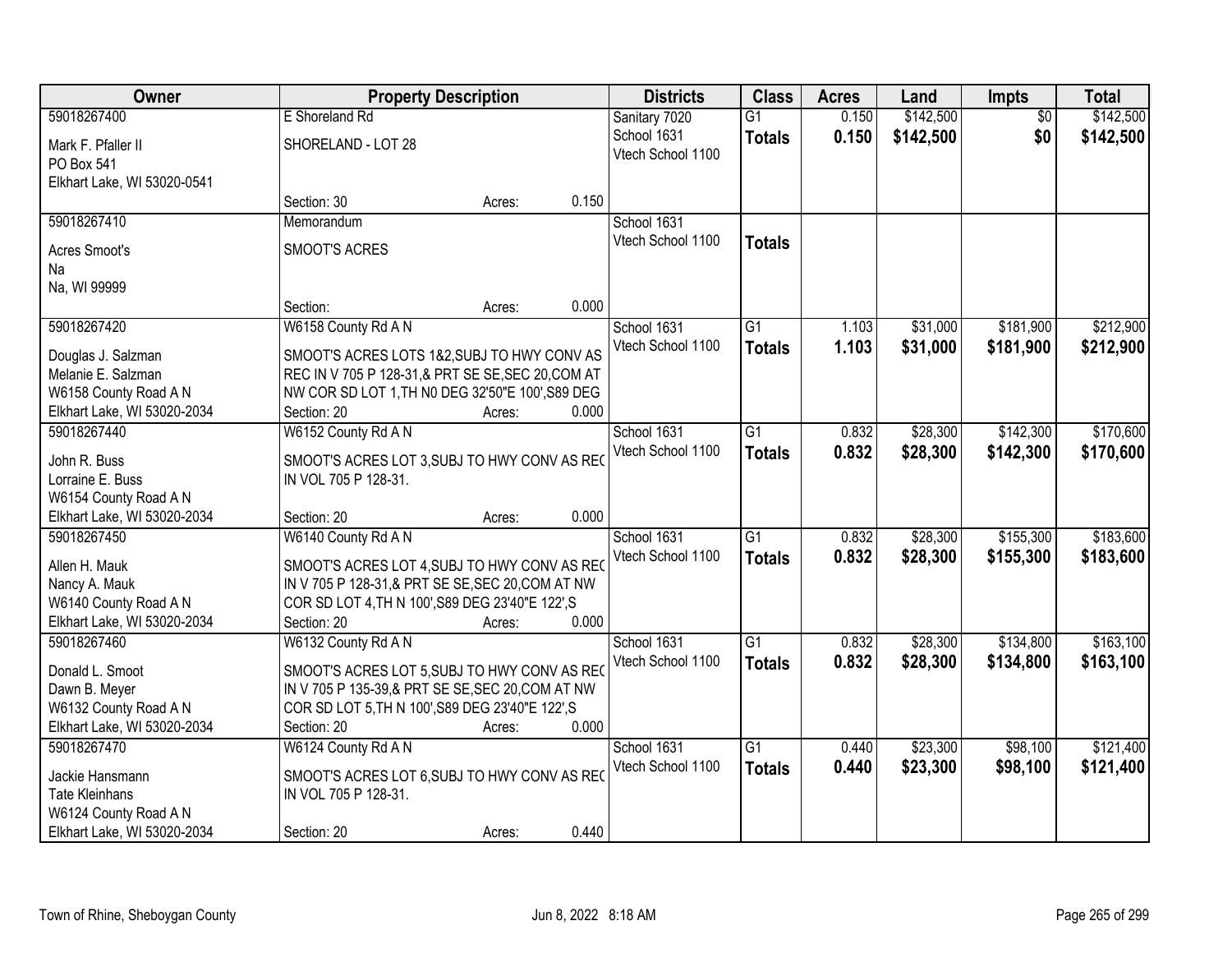| Owner                                                                           |                                                                                                                    | <b>Property Description</b> |        | <b>Districts</b>                 | <b>Class</b>                         | <b>Acres</b>     | Land                 | Impts                  | <b>Total</b>            |
|---------------------------------------------------------------------------------|--------------------------------------------------------------------------------------------------------------------|-----------------------------|--------|----------------------------------|--------------------------------------|------------------|----------------------|------------------------|-------------------------|
| 59018267480                                                                     | W6112 County Rd A N                                                                                                |                             |        | School 1631                      | $\overline{G1}$                      | 1.081            | \$30,800             | \$181,600              | \$212,400               |
| Nathan Kuchinski<br>W6112 County Road A N<br>Elkhart Lake, WI 53020-2034        | SMOOT'S ACRES LOTS 7 & 8, SUBJ TO HWY CONV AS<br>REC IN VOL 705 P 128-31.                                          |                             |        | Vtech School 1100                | <b>Totals</b>                        | 1.081            | \$30,800             | \$181,600              | \$212,400               |
|                                                                                 | Section: 20                                                                                                        | Acres:                      | 0.000  |                                  |                                      |                  |                      |                        |                         |
| 59018267500                                                                     | Memorandum                                                                                                         |                             |        | School 1631                      |                                      |                  |                      |                        |                         |
| Creek Ridge<br>Na                                                               | <b>RIDGE CREEK</b>                                                                                                 |                             |        | Vtech School 1100                | <b>Totals</b>                        |                  |                      |                        |                         |
| Na, WI 99999                                                                    |                                                                                                                    |                             |        |                                  |                                      |                  |                      |                        |                         |
|                                                                                 | Section:                                                                                                           | Acres:                      | 0.000  |                                  |                                      |                  |                      |                        |                         |
| 59018267501                                                                     | County Rd FF                                                                                                       |                             |        | School 1631                      | $\overline{G1}$                      | 7.790            | \$44,300             | $\overline{50}$        | \$44,300                |
| Lrc, LLC<br>111 Melekomo Pl<br>Lahaina, HI 96761-5756                           | RIDGE CREEK OUTLOT 1                                                                                               |                             |        | Vtech School 1100                | <b>Totals</b>                        | 7.790            | \$44,300             | \$0                    | \$44,300                |
|                                                                                 | Section: 15                                                                                                        | Acres:                      | 7.790  |                                  |                                      |                  |                      |                        |                         |
| 59018267503                                                                     | Ridge Creek Rd &                                                                                                   |                             |        | School 1631                      | $\overline{G1}$                      | 2.270            | \$30,700             | $\overline{50}$        | \$30,700                |
| Lrc, LLC<br>111 Melekomo Pl<br>Lahaina, HI 96761-5756                           | RIDGE CREEK OUTLOT 3                                                                                               |                             |        | Vtech School 1100                | <b>Totals</b>                        | 2.270            | \$30,700             | \$0                    | \$30,700                |
|                                                                                 | Section: 15                                                                                                        | Acres:                      | 2.270  |                                  |                                      |                  |                      |                        |                         |
| 59018267504<br>Sheboygan County (Park)<br>Attn: Park<br>508 New York Ave Rm 335 | RIDGE CREEK A PARCEL OF LAND IN SW1/4, SEC<br>15, RUNNING FROM N LN CTH FF TO N LN SW1/4 IS<br>DEDICATED FOR PARK. |                             |        | School 1631<br>Vtech School 1100 | $\overline{\chi_3}$<br><b>Totals</b> | 34.950<br>34.950 | \$0 <br>\$0          | $\overline{30}$<br>\$0 | $\overline{\$0}$<br>\$0 |
| Sheboygan, WI 53081-4126                                                        | Section: 15                                                                                                        | Acres:                      | 34.950 |                                  |                                      |                  |                      |                        |                         |
| 59018267505<br>Lrc, LLC<br>111 Melekomo Pl<br>Lahaina, HI 96761-5756            | Little Elkhart Lake Rd<br>RIDGE CREEK LOT 1                                                                        |                             |        | School 1631<br>Vtech School 1100 | $\overline{G1}$<br><b>Totals</b>     | 1.580<br>1.580   | \$51,000<br>\$51,000 | $\sqrt{6}$<br>\$0      | \$51,000<br>\$51,000    |
|                                                                                 | Section: 15                                                                                                        | Acres:                      | 1.580  |                                  |                                      |                  |                      |                        |                         |
| 59018267506                                                                     | W5738 Maple Dr                                                                                                     |                             |        | School 1631                      | $\overline{G1}$                      | 1.990            | \$65,000             | \$322,200              | \$387,200               |
| Richard N. Rohde<br>Karen M. Rohde<br>W5738 Maple Dr                            | RIDGE CREEK LOT 2                                                                                                  |                             |        | Vtech School 1100                | <b>Totals</b>                        | 1.990            | \$65,000             | \$322,200              | \$387,200               |
| Elkhart Lake, WI 53020-1657                                                     | Section: 15                                                                                                        | Acres:                      | 1.990  |                                  |                                      |                  |                      |                        |                         |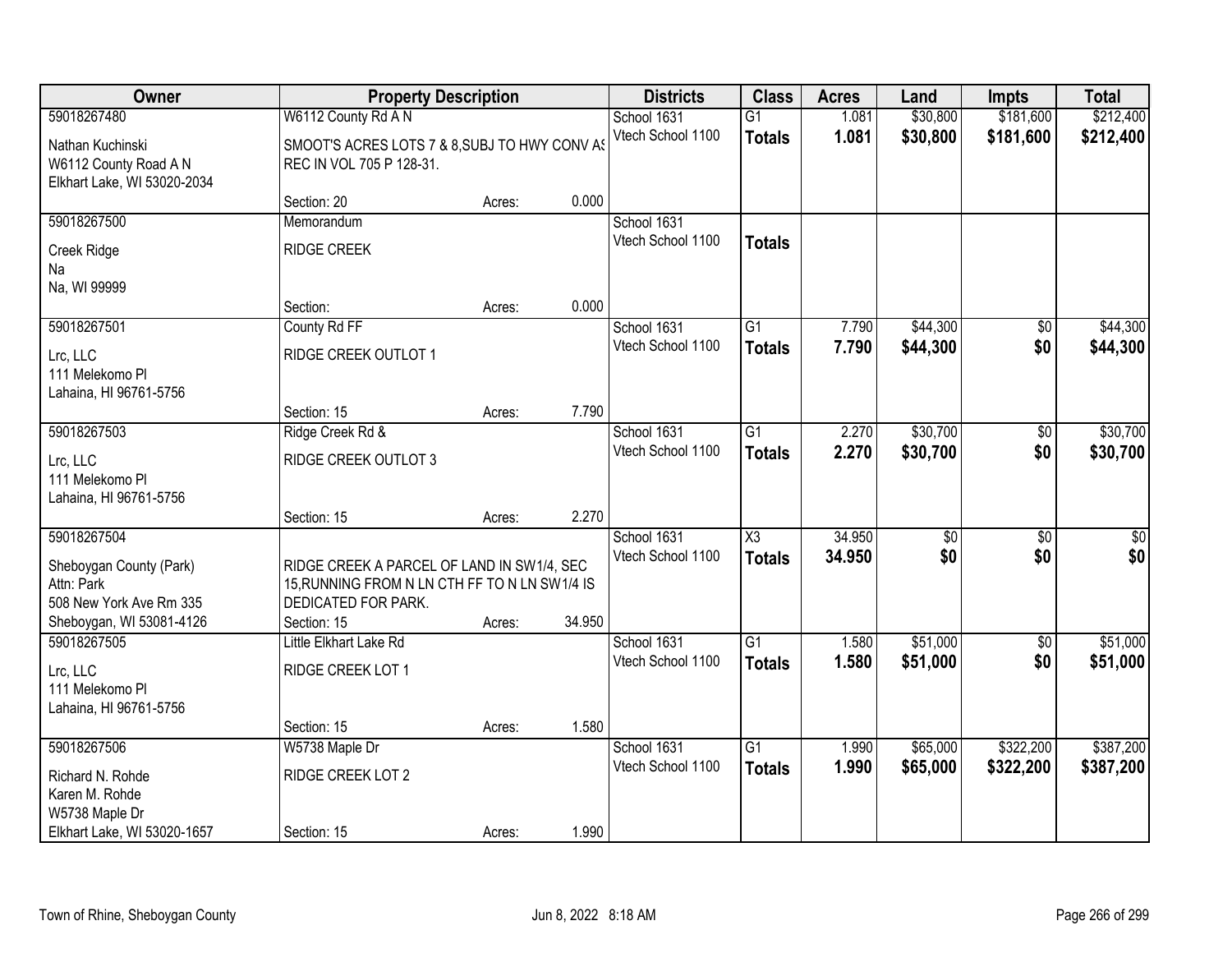| <b>Owner</b>                | <b>Property Description</b> |        |       | <b>Districts</b>  | <b>Class</b>    | <b>Acres</b> | Land     | <b>Impts</b>    | <b>Total</b> |
|-----------------------------|-----------------------------|--------|-------|-------------------|-----------------|--------------|----------|-----------------|--------------|
| 59018267507                 | W5762 Maple Dr              |        |       | School 1631       | $\overline{G1}$ | 1.550        | \$57,500 | \$290,800       | \$348,300    |
| Michael J. Lepisto          | RIDGE CREEK LOT 3           |        |       | Vtech School 1100 | <b>Totals</b>   | 1.550        | \$57,500 | \$290,800       | \$348,300    |
| Karen J. Lepisto            |                             |        |       |                   |                 |              |          |                 |              |
| W5762 Maple Dr              |                             |        |       |                   |                 |              |          |                 |              |
| Elkhart Lake, WI 53020-1657 | Section: 15                 | Acres: | 1.550 |                   |                 |              |          |                 |              |
| 59018267508                 | Maple Dr                    |        |       | School 1631       | $\overline{G1}$ | 1.320        | \$61,700 | \$0             | \$61,700     |
| Michael J. Lepisto          | RIDGE CREEK LOT 4           |        |       | Vtech School 1100 | <b>Totals</b>   | 1.320        | \$61,700 | \$0             | \$61,700     |
| Karen J. Lepisto            |                             |        |       |                   |                 |              |          |                 |              |
| W5762 Maple Dr              |                             |        |       |                   |                 |              |          |                 |              |
| Elkhart Lake, WI 53020-1657 | Section: 15                 | Acres: | 1.320 |                   |                 |              |          |                 |              |
| 59018267509                 | Maple Dr                    |        |       | School 1631       | $\overline{G1}$ | 1.650        | \$31,600 | \$0             | \$31,600     |
| Tammy L. Wackett            | RIDGE CREEK LOT 5           |        |       | Vtech School 1100 | <b>Totals</b>   | 1.650        | \$31,600 | \$0             | \$31,600     |
| Bradley H. Wackett          |                             |        |       |                   |                 |              |          |                 |              |
| W5791 Maple Dr              |                             |        |       |                   |                 |              |          |                 |              |
| Elkhart Lake, WI 53020-1657 | Section: 15                 | Acres: | 1.650 |                   |                 |              |          |                 |              |
| 59018267512                 | Maple Dr                    |        |       | School 1631       | $\overline{G1}$ | 1.290        | \$36,900 | \$0             | \$36,900     |
| Scott O. Kuznicki           | RIDGE CREEK LOT 8           |        |       | Vtech School 1100 | <b>Totals</b>   | 1.290        | \$36,900 | \$0             | \$36,900     |
| Lydia M. Kuznicki           |                             |        |       |                   |                 |              |          |                 |              |
| 3330 Pinewood Dr            |                             |        |       |                   |                 |              |          |                 |              |
| Sheboygan, WI 53083-2637    | Section: 15                 | Acres: | 1.290 |                   |                 |              |          |                 |              |
| 59018267513                 | Maple Dr                    |        |       | School 1631       | $\overline{G1}$ | 1.220        | \$61,100 | $\overline{50}$ | \$61,100     |
| Lrc, LLC                    | RIDGE CREEK LOT 9           |        |       | Vtech School 1100 | <b>Totals</b>   | 1.220        | \$61,100 | \$0             | \$61,100     |
| 111 Melekomo Pl             |                             |        |       |                   |                 |              |          |                 |              |
| Lahaina, HI 96761-5756      |                             |        |       |                   |                 |              |          |                 |              |
|                             | Section: 15                 | Acres: | 1.220 |                   |                 |              |          |                 |              |
| 59018267514                 | W5735 Maple Dr              |        |       | School 1631       | $\overline{G1}$ | 1.280        | \$33,800 | $\sqrt{6}$      | \$33,800     |
| David Thomas Schellinger    | RIDGE CREEK LOT 10          |        |       | Vtech School 1100 | <b>Totals</b>   | 1.280        | \$33,800 | \$0             | \$33,800     |
| 1206 W Victoria St Apt 4b   |                             |        |       |                   |                 |              |          |                 |              |
| Chicago, IL 60660-2796      |                             |        |       |                   |                 |              |          |                 |              |
|                             | Section: 15                 | Acres: | 1.280 |                   |                 |              |          |                 |              |
| 59018267515                 | Maple Dr & Little           |        |       | School 1631       | $\overline{G1}$ | 1.440        | \$61,900 | $\overline{50}$ | \$61,900     |
| Lrc, LLC                    | RIDGE CREEK LOT 11          |        |       | Vtech School 1100 | <b>Totals</b>   | 1.440        | \$61,900 | \$0             | \$61,900     |
| 111 Melekomo Pl             |                             |        |       |                   |                 |              |          |                 |              |
| Lahaina, HI 96761-5756      |                             |        |       |                   |                 |              |          |                 |              |
|                             | Section: 15                 | Acres: | 1.440 |                   |                 |              |          |                 |              |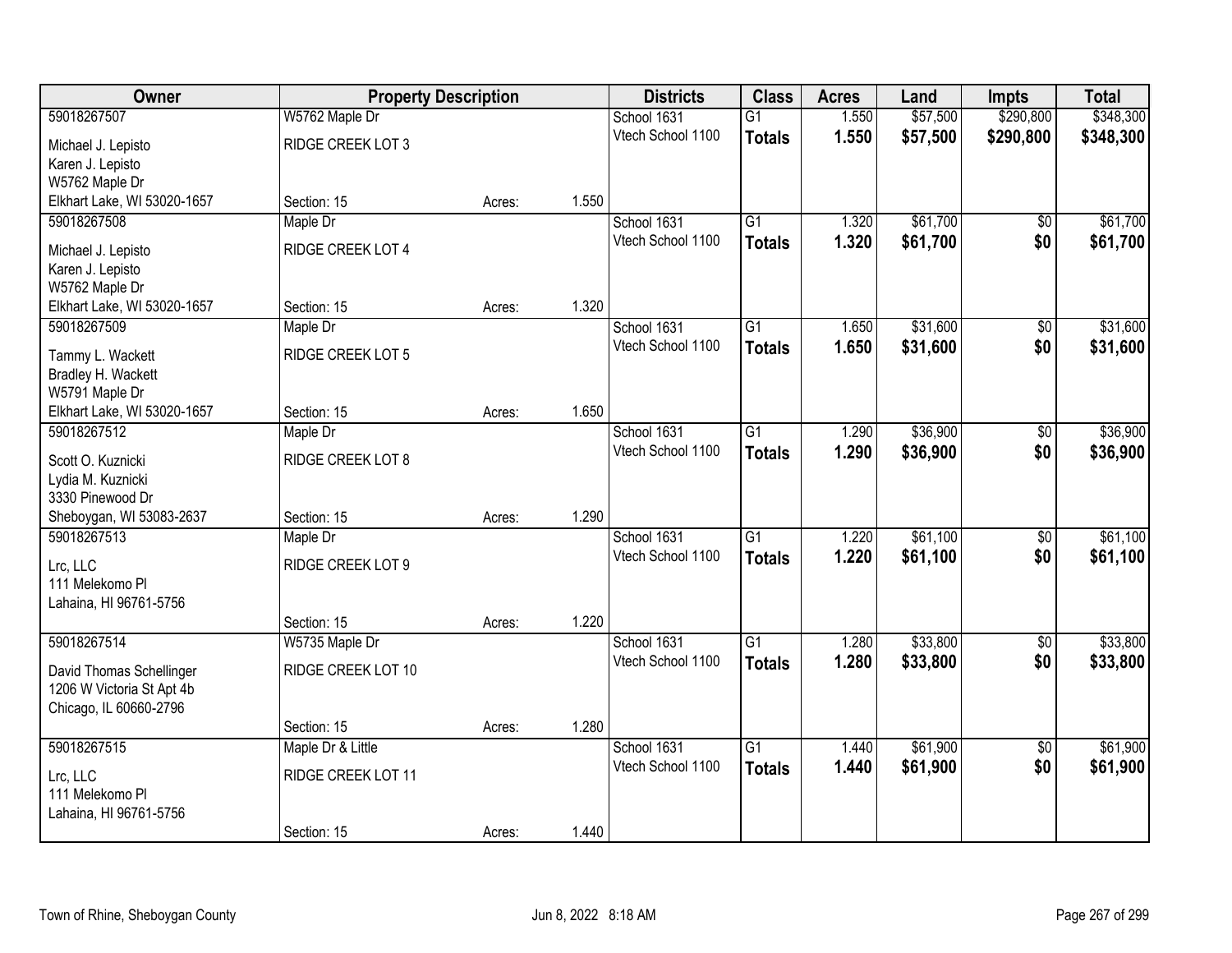| Owner                        | <b>Property Description</b>  |        |       | <b>Districts</b>  | <b>Class</b>    | <b>Acres</b> | Land     | <b>Impts</b> | <b>Total</b> |
|------------------------------|------------------------------|--------|-------|-------------------|-----------------|--------------|----------|--------------|--------------|
| 59018267516                  | N8512 Little Elkhart Lake Rd |        |       | School 1631       | $\overline{G1}$ | 1.700        | \$29,300 | \$95,000     | \$124,300    |
| Corbin L. Schad              | RIDGE CREEK LOT 12           |        |       | Vtech School 1100 | <b>Totals</b>   | 1.700        | \$29,300 | \$95,000     | \$124,300    |
| N8512 Little Elkhart Lake Rd |                              |        |       |                   |                 |              |          |              |              |
| Elkhart Lake, WI 53020-1605  |                              |        |       |                   |                 |              |          |              |              |
|                              | Section: 15                  | Acres: | 1.700 |                   |                 |              |          |              |              |
| 59018267517                  | N8643 Little Elkhart Lake Rd |        |       | School 1631       | $\overline{G1}$ | 2.230        | \$30,600 | \$154,400    | \$185,000    |
| Ryan P. Young                | RIDGE CREEK LOT 13           |        |       | Vtech School 1100 | <b>Totals</b>   | 2.230        | \$30,600 | \$154,400    | \$185,000    |
| Laura J. Young               |                              |        |       |                   |                 |              |          |              |              |
| N8643 Little Elkhart Lake Rd |                              |        |       |                   |                 |              |          |              |              |
| Elkhart Lake, WI 53020-1606  | Section: 15                  | Acres: | 2.230 |                   |                 |              |          |              |              |
| 59018267518                  | Little Elkhart Lake Rd       |        |       | School 1631       | $\overline{G1}$ | 1.970        | \$29,900 | \$0          | \$29,900     |
| Steven C. Lieffring          | RIDGE CREEK LOT 14           |        |       | Vtech School 1100 | <b>Totals</b>   | 1.970        | \$29,900 | \$0          | \$29,900     |
| Monica E. Lieffring          |                              |        |       |                   |                 |              |          |              |              |
| N8972 Jung Rd                |                              |        |       |                   |                 |              |          |              |              |
| Elkhart Lake, WI 53020-1518  | Section: 15                  | Acres: | 1.970 |                   |                 |              |          |              |              |
| 59018267519                  | N8609 Little Elkhart Lake Rd |        |       | School 1631       | $\overline{G1}$ | 1.449        | \$27,200 | \$199,900    | \$227,100    |
| Patricia A. Goetsch          | RIDGE CREEK LOT 15           |        |       | Vtech School 1100 | <b>Totals</b>   | 1.449        | \$27,200 | \$199,900    | \$227,100    |
| N8609 Little Elkhart Lake Rd |                              |        |       |                   |                 |              |          |              |              |
| Elkhart Lake, WI 53020-1606  |                              |        |       |                   |                 |              |          |              |              |
|                              | Section: 15                  | Acres: | 0.000 |                   |                 |              |          |              |              |
| 59018267520                  | N8595 Little Elkhart Lake Rd |        |       | School 1631       | $\overline{G1}$ | 1.530        | \$27,700 | \$183,200    | \$210,900    |
| William E. Wasmer            | RIDGE CREEK LOT 16           |        |       | Vtech School 1100 | <b>Totals</b>   | 1.530        | \$27,700 | \$183,200    | \$210,900    |
| N8595 Little Elkhart Lake Rd |                              |        |       |                   |                 |              |          |              |              |
| Elkhart Lake, WI 53020-1669  |                              |        |       |                   |                 |              |          |              |              |
|                              | Section: 15                  | Acres: | 1.530 |                   |                 |              |          |              |              |
| 59018267521                  | N8585 Little Elkhart Lake Rd |        |       | School 1631       | $\overline{G1}$ | 1.620        | \$28,100 | \$109,500    | \$137,600    |
| Keith Wichmann               | RIDGE CREEK LOT 17           |        |       | Vtech School 1100 | <b>Totals</b>   | 1.620        | \$28,100 | \$109,500    | \$137,600    |
| Kelly Wichmann               |                              |        |       |                   |                 |              |          |              |              |
| N8585 Little Elkhart Lake Rd |                              |        |       |                   |                 |              |          |              |              |
| Elkhart Lake, WI 53020-1669  | Section: 15                  | Acres: | 1.620 |                   |                 |              |          |              |              |
| 59018267522                  | N8573 Little Elkhart Lake Rd |        |       | School 1631       | $\overline{G1}$ | 1.720        | \$28,600 | \$147,400    | \$176,000    |
| Jacob P. Tabbert             | RIDGE CREEK LOT 18           |        |       | Vtech School 1100 | <b>Totals</b>   | 1.720        | \$28,600 | \$147,400    | \$176,000    |
| N8573 Little Elkhart Lake Rd |                              |        |       |                   |                 |              |          |              |              |
| Elkhart Lake, WI 53020-1669  |                              |        |       |                   |                 |              |          |              |              |
|                              | Section: 15                  | Acres: | 1.720 |                   |                 |              |          |              |              |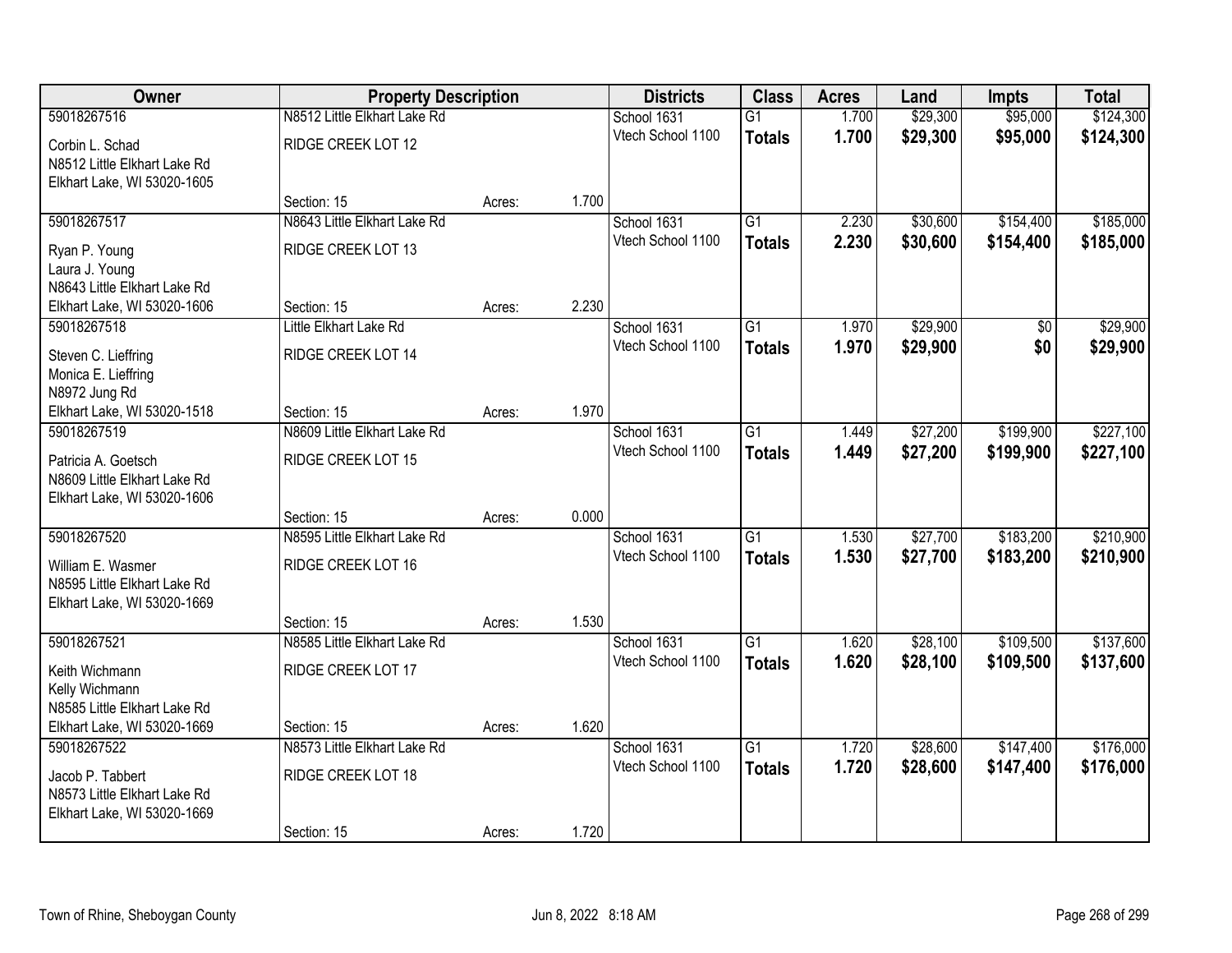| Owner                          | <b>Property Description</b>  |        |       | <b>Districts</b>  | <b>Class</b>    | <b>Acres</b> | Land     | <b>Impts</b> | <b>Total</b> |
|--------------------------------|------------------------------|--------|-------|-------------------|-----------------|--------------|----------|--------------|--------------|
| 59018267523                    | N8561 Little Elkhart Lake Rd |        |       | School 1631       | $\overline{G1}$ | 2.105        | \$30,300 | \$111,400    | \$141,700    |
| Kenneth C. Dolezal             | RIDGE CREEK LOT 19           |        |       | Vtech School 1100 | <b>Totals</b>   | 2.105        | \$30,300 | \$111,400    | \$141,700    |
| N8561 Little Elkhart Lake Rd   |                              |        |       |                   |                 |              |          |              |              |
| Elkhart Lake, WI 53020-1669    |                              |        |       |                   |                 |              |          |              |              |
|                                | Section: 15                  | Acres: | 0.000 |                   |                 |              |          |              |              |
| 59018267524                    | N8543 Little Elkhart Lake Rd |        |       | School 1631       | $\overline{G1}$ | 3.417        | \$33,500 | \$33,100     | \$66,600     |
| Shepard, Chris L Shepard Trust | RIDGE CREEK LOT 20           |        |       | Vtech School 1100 | <b>Totals</b>   | 3.417        | \$33,500 | \$33,100     | \$66,600     |
| Chris L. Shepard               |                              |        |       |                   |                 |              |          |              |              |
| 45 Courthouse Ct               |                              |        |       |                   |                 |              |          |              |              |
| Sedona, AZ 86351-7425          | Section: 15                  | Acres: | 0.000 |                   |                 |              |          |              |              |
| 59018267525                    | N8695 Ridge Creek Rd         |        |       | School 1631       | G1              | 1.300        | \$26,500 | \$162,000    | \$188,500    |
| Jerry C. Smith                 | RIDGE CREEK LOT 21           |        |       | Vtech School 1100 | <b>Totals</b>   | 1.300        | \$26,500 | \$162,000    | \$188,500    |
| Estella A. Smith               |                              |        |       |                   |                 |              |          |              |              |
| N8695 Ridge Creek Rd           |                              |        |       |                   |                 |              |          |              |              |
| Elkhart Lake, WI 53020-1665    | Section: 15                  | Acres: | 1.300 |                   |                 |              |          |              |              |
| 59018267526                    | N8683 Ridge Creek Rd         |        |       | School 1631       | G1              | 1.210        | \$26,100 | \$152,500    | \$178,600    |
| Gary Kummerow                  | RIDGE CREEK LOT 22           |        |       | Vtech School 1100 | <b>Totals</b>   | 1.210        | \$26,100 | \$152,500    | \$178,600    |
| Karen Kummerow                 |                              |        |       |                   |                 |              |          |              |              |
| N8683 Ridge Creek Rd           |                              |        |       |                   |                 |              |          |              |              |
| Elkhart Lake, WI 53020-1665    | Section: 15                  | Acres: | 1.210 |                   |                 |              |          |              |              |
| 59018267527                    | N8673 Ridge Creek Rd         |        |       | School 1631       | $\overline{G1}$ | 1.230        | \$26,200 | \$211,000    | \$237,200    |
| Rafael Gonzales                | RIDGE CREEK LOT 23           |        |       | Vtech School 1100 | <b>Totals</b>   | 1.230        | \$26,200 | \$211,000    | \$237,200    |
| Melinda Gonzales               |                              |        |       |                   |                 |              |          |              |              |
| N8673 Ridge Creek Rd           |                              |        |       |                   |                 |              |          |              |              |
| Elkhart Lake, WI 53020-1665    | Section: 15                  | Acres: | 1.230 |                   |                 |              |          |              |              |
| 59018267528                    | N8663 Ridge Creek Rd         |        |       | School 1631       | $\overline{G1}$ | 1.268        | \$26,300 | \$226,200    | \$252,500    |
| Matthew D. Lukaszewski         | RIDGE CREEK LOT 24           |        |       | Vtech School 1100 | <b>Totals</b>   | 1.268        | \$26,300 | \$226,200    | \$252,500    |
| Sheila L. Lukaszewski          |                              |        |       |                   |                 |              |          |              |              |
| N8663 Ridge Creek Rd           |                              |        |       |                   |                 |              |          |              |              |
| Elkhart Lake, WI 53020-1665    | Section: 15                  | Acres: | 0.000 |                   |                 |              |          |              |              |
| 59018267529                    | N8651 Ridge Creek Rd         |        |       | School 1631       | $\overline{G1}$ | 1.220        | \$26,100 | \$156,300    | \$182,400    |
| Dana R. Schneidewent           | RIDGE CREEK LOT 25           |        |       | Vtech School 1100 | <b>Totals</b>   | 1.220        | \$26,100 | \$156,300    | \$182,400    |
| Deborah A. Schneidewent        |                              |        |       |                   |                 |              |          |              |              |
| N8651 Ridge Creek Rd           |                              |        |       |                   |                 |              |          |              |              |
| Elkhart Lake, WI 53020-1665    | Section: 15                  | Acres: | 1.220 |                   |                 |              |          |              |              |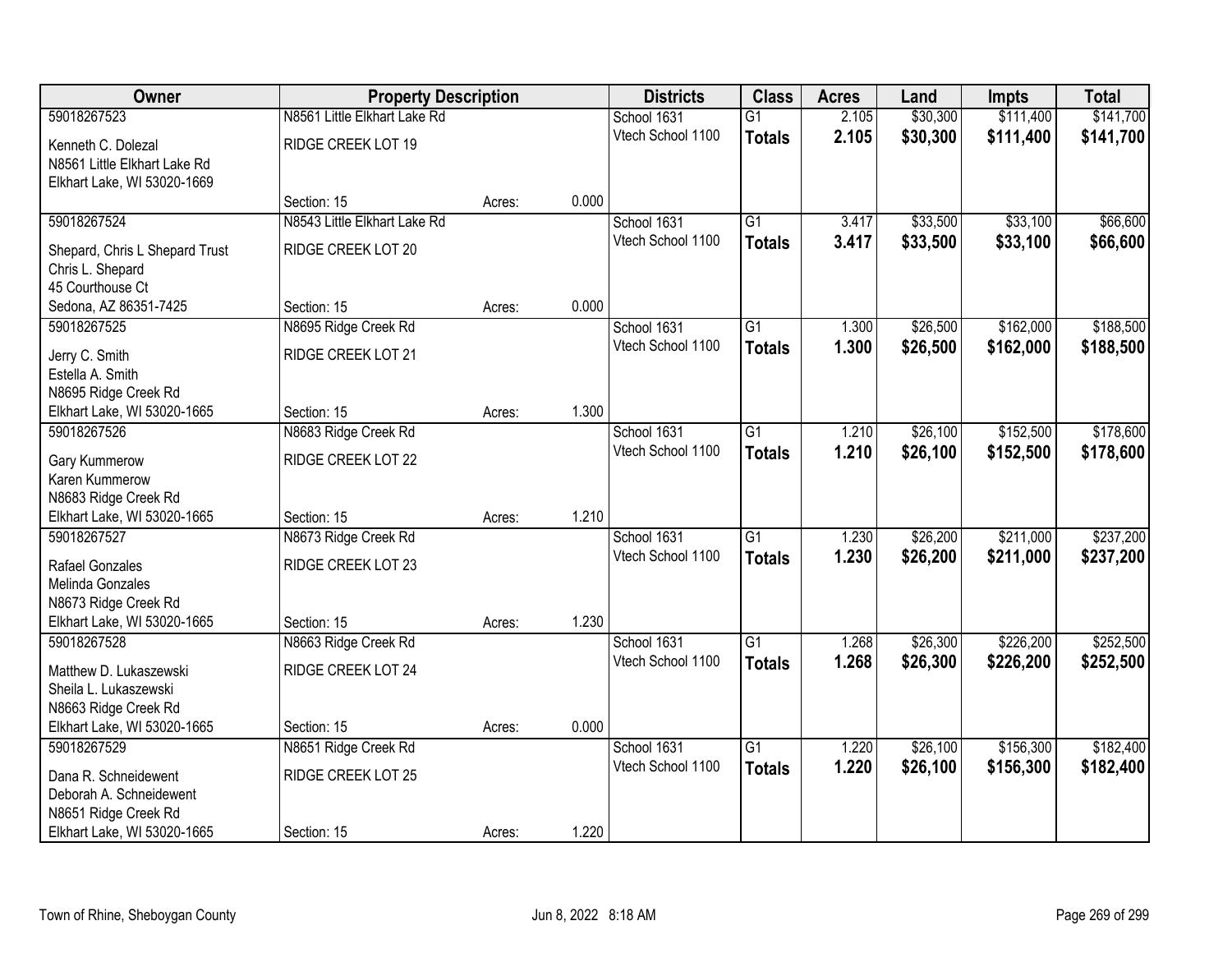| Owner                                               | <b>Property Description</b> |        |       | <b>Districts</b>  | <b>Class</b>    | <b>Acres</b> | Land     | <b>Impts</b> | <b>Total</b> |
|-----------------------------------------------------|-----------------------------|--------|-------|-------------------|-----------------|--------------|----------|--------------|--------------|
| 59018267530                                         | N8633 Ridge Creek Rd        |        |       | School 1631       | $\overline{G1}$ | 1.174        | \$25,900 | \$186,900    | \$212,800    |
| Michael E. Trimberger                               | RIDGE CREEK LOT 26          |        |       | Vtech School 1100 | <b>Totals</b>   | 1.174        | \$25,900 | \$186,900    | \$212,800    |
| Kelly J. Renzelman                                  |                             |        |       |                   |                 |              |          |              |              |
| N8633 Ridge Creek Rd                                |                             |        |       |                   |                 |              |          |              |              |
| Elkhart Lake, WI 53020                              | Section: 15                 | Acres: | 0.000 |                   |                 |              |          |              |              |
| 59018267531                                         | N8621 Ridge Creek Rd        |        |       | School 1631       | $\overline{G1}$ | 1.127        | \$25,600 | \$172,000    | \$197,600    |
| Ean Sinn                                            | RIDGE CREEK LOT 27          |        |       | Vtech School 1100 | <b>Totals</b>   | 1.127        | \$25,600 | \$172,000    | \$197,600    |
| Crystal Siemers-Peterman                            |                             |        |       |                   |                 |              |          |              |              |
| N8621 Ridge Creek Rd                                |                             |        |       |                   |                 |              |          |              |              |
| Elkhart Lake, WI 53020-1665                         | Section: 15                 | Acres: | 0.000 |                   |                 |              |          |              |              |
| 59018267532                                         | N8609 Ridge Creek Rd        |        |       | School 1631       | G1              | 1.090        | \$25,500 | \$151,300    | \$176,800    |
|                                                     | RIDGE CREEK LOT 28          |        |       | Vtech School 1100 | <b>Totals</b>   | 1.090        | \$25,500 | \$151,300    | \$176,800    |
| Kathryn A. Shoup<br>N8609 Ridge Creek Rd            |                             |        |       |                   |                 |              |          |              |              |
| Elkhart Lake, WI 53020-1665                         |                             |        |       |                   |                 |              |          |              |              |
|                                                     | Section: 15                 | Acres: | 1.090 |                   |                 |              |          |              |              |
| 59018267533                                         | N8599 Ridge Creek Rd        |        |       | School 1631       | G1              | 1.040        | \$25,200 | \$139,500    | \$164,700    |
|                                                     |                             |        |       | Vtech School 1100 | <b>Totals</b>   | 1.040        | \$25,200 | \$139,500    | \$164,700    |
| Jason M. Smith                                      | RIDGE CREEK LOT 29          |        |       |                   |                 |              |          |              |              |
| N8599 Ridge Creek Rd<br>Elkhart Lake, WI 53020-1603 |                             |        |       |                   |                 |              |          |              |              |
|                                                     | Section: 15                 | Acres: | 1.040 |                   |                 |              |          |              |              |
| 59018267534                                         | N8585 Ridge Creek Rd        |        |       | School 1631       | $\overline{G1}$ | 1.103        | \$25,500 | \$180,500    | \$206,000    |
|                                                     |                             |        |       | Vtech School 1100 | <b>Totals</b>   | 1.103        | \$25,500 | \$180,500    | \$206,000    |
| Keith J. Hohenstern                                 | RIDGE CREEK LOT 30          |        |       |                   |                 |              |          |              |              |
| Dianne M. Hohenstern                                |                             |        |       |                   |                 |              |          |              |              |
| N8585 Ridge Creek Rd                                |                             |        |       |                   |                 |              |          |              |              |
| Elkhart Lake, WI 53020-1603<br>59018267535          | Section: 15                 | Acres: | 0.000 | School 1631       | $\overline{G1}$ | 1.218        | \$26,100 | \$138,100    | \$164,200    |
|                                                     | N8577 Ridge Creek Rd        |        |       | Vtech School 1100 |                 | 1.218        | \$26,100 | \$138,100    |              |
| Ryan S. Bender                                      | RIDGE CREEK LOT 31          |        |       |                   | <b>Totals</b>   |              |          |              | \$164,200    |
| Carrie A. Bender                                    |                             |        |       |                   |                 |              |          |              |              |
| N8577 Ridge Creek Rd                                |                             |        |       |                   |                 |              |          |              |              |
| Elkhart Lake, WI 53020-1603                         | Section: 15                 | Acres: | 0.000 |                   |                 |              |          |              |              |
| 59018267536                                         | N8569 Ridge Creek Rd        |        |       | School 1631       | $\overline{G1}$ | 1.434        | \$27,200 | \$185,900    | \$213,100    |
| Jacob J. Kober                                      | RIDGE CREEK LOT 32          |        |       | Vtech School 1100 | <b>Totals</b>   | 1.434        | \$27,200 | \$185,900    | \$213,100    |
| Susan P. Kober                                      |                             |        |       |                   |                 |              |          |              |              |
| N8569 Ridge Creek Rd                                |                             |        |       |                   |                 |              |          |              |              |
| Elkhart Lake, WI 53020-1603                         | Section: 15                 | Acres: | 0.000 |                   |                 |              |          |              |              |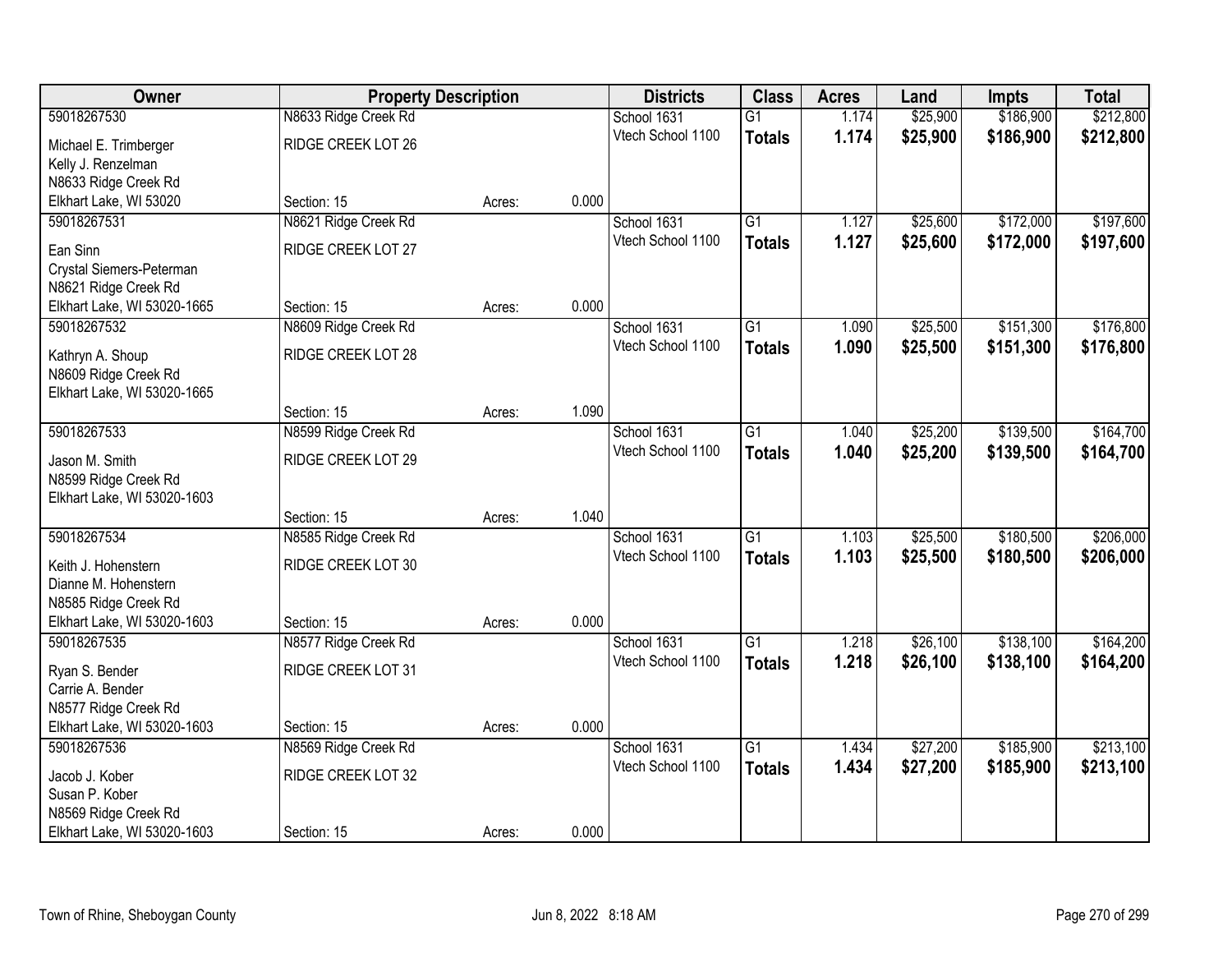| Owner                       | <b>Property Description</b> |        |       | <b>Districts</b>  | <b>Class</b>    | <b>Acres</b> | Land     | <b>Impts</b> | <b>Total</b> |
|-----------------------------|-----------------------------|--------|-------|-------------------|-----------------|--------------|----------|--------------|--------------|
| 59018267537                 | N8561 Ridge Creek Rd        |        |       | School 1631       | $\overline{G1}$ | 1.060        | \$25,300 | \$171,300    | \$196,600    |
| Ross J. Miller              | RIDGE CREEK LOT 33          |        |       | Vtech School 1100 | <b>Totals</b>   | 1.060        | \$25,300 | \$171,300    | \$196,600    |
| Erin J. Ardell              |                             |        |       |                   |                 |              |          |              |              |
| N8561 Ridge Creek Rd        |                             |        |       |                   |                 |              |          |              |              |
| Elkhart Lake, WI 53020-1603 | Section: 15                 | Acres: | 1.060 |                   |                 |              |          |              |              |
| 59018267538                 | N8551 Ridge Creek Rd        |        |       | School 1631       | $\overline{G1}$ | 1.140        | \$25,700 | \$159,100    | \$184,800    |
| Edward J. York II           | RIDGE CREEK LOT 34          |        |       | Vtech School 1100 | <b>Totals</b>   | 1.140        | \$25,700 | \$159,100    | \$184,800    |
| Jaqueline T. Stefanski      |                             |        |       |                   |                 |              |          |              |              |
| N8551 Ridge Creek Rd        |                             |        |       |                   |                 |              |          |              |              |
| Elkhart Lake, WI 53020-1603 | Section: 15                 | Acres: | 0.000 |                   |                 |              |          |              |              |
| 59018267539                 | N8535 Ridge Creek Rd        |        |       | School 1631       | $\overline{G1}$ | 0.965        | \$27,900 | \$204,500    | \$232,400    |
| Nathaniel E. Wolf           | RIDGE CREEK LOT 35          |        |       | Vtech School 1100 | <b>Totals</b>   | 0.965        | \$27,900 | \$204,500    | \$232,400    |
| Kelsey L. Wolf              |                             |        |       |                   |                 |              |          |              |              |
| N8535 Ridge Creek Rd        |                             |        |       |                   |                 |              |          |              |              |
| Elkhart Lake, WI 53020-1603 | Section: 15                 | Acres: | 0.000 |                   |                 |              |          |              |              |
| 59018267540                 | <b>Ridge Creek Rd</b>       |        |       | School 1631       | $\overline{G1}$ | 1.011        | \$25,100 | \$0          | \$25,100     |
| Lrc, LLC                    | RIDGE CREEK LOT 36          |        |       | Vtech School 1100 | <b>Totals</b>   | 1.011        | \$25,100 | \$0          | \$25,100     |
| 111 Melekomo Pl             |                             |        |       |                   |                 |              |          |              |              |
| Lahaina, HI 96761-5756      |                             |        |       |                   |                 |              |          |              |              |
|                             | Section: 15                 | Acres: | 0.000 |                   |                 |              |          |              |              |
| 59018267541                 | N8515 Ridge Creek Rd        |        |       | School 1631       | $\overline{G1}$ | 0.950        | \$27,600 | \$207,000    | \$234,600    |
| Christopher Paul Sitko      | RIDGE CREEK LOT 37          |        |       | Vtech School 1100 | <b>Totals</b>   | 0.950        | \$27,600 | \$207,000    | \$234,600    |
| Amy Jo Sitko                |                             |        |       |                   |                 |              |          |              |              |
| N8515 Ridge Creek Rd        |                             |        |       |                   |                 |              |          |              |              |
| Elkhart Lake, WI 53020-1603 | Section: 15                 | Acres: | 0.950 |                   |                 |              |          |              |              |
| 59018267542                 | Ridge Creek Rd &            |        |       | School 1631       | $\overline{G1}$ | 1.487        | \$23,300 | $\sqrt{6}$   | \$23,300     |
| Andrea G. Lopez             | RIDGE CREEK LOT 38          |        |       | Vtech School 1100 | <b>Totals</b>   | 1.487        | \$23,300 | \$0          | \$23,300     |
| 700 S 39th St               |                             |        |       |                   |                 |              |          |              |              |
| Milwaukee, WI 53215-1005    |                             |        |       |                   |                 |              |          |              |              |
|                             | Section: 15                 | Acres: | 0.000 |                   |                 |              |          |              |              |
| 59018267543                 | N8520 Ridge Creek Rd        |        |       | School 1631       | $\overline{G1}$ | 1.330        | \$26,700 | \$139,800    | \$166,500    |
| Walter D. Jones             | RIDGE CREEK LOT 39          |        |       | Vtech School 1100 | <b>Totals</b>   | 1.330        | \$26,700 | \$139,800    | \$166,500    |
| Andrea E. Jones             |                             |        |       |                   |                 |              |          |              |              |
| N8520 Ridge Creek Rd        |                             |        |       |                   |                 |              |          |              |              |
| Elkhart Lake, WI 53020-1602 | Section: 15                 | Acres: | 1.330 |                   |                 |              |          |              |              |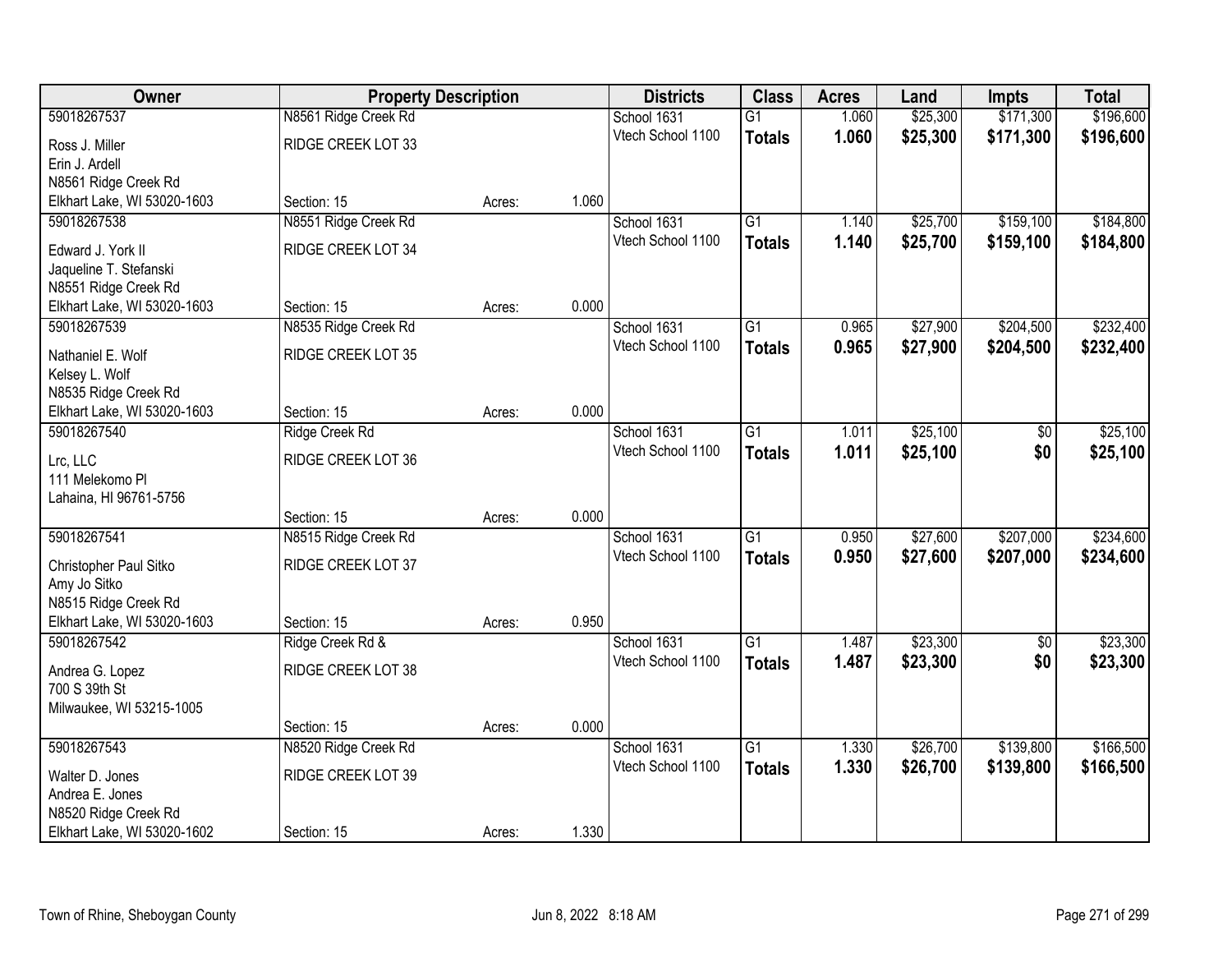| Owner                       | <b>Property Description</b> |        |       | <b>Districts</b>  | <b>Class</b>    | <b>Acres</b> | Land     | Impts           | <b>Total</b> |
|-----------------------------|-----------------------------|--------|-------|-------------------|-----------------|--------------|----------|-----------------|--------------|
| 59018267544                 | Ridge Creek Rd              |        |       | School 1631       | $\overline{G1}$ | 1.200        | \$26,000 | $\overline{50}$ | \$26,000     |
| Lrc, LLC                    | RIDGE CREEK LOT 40          |        |       | Vtech School 1100 | <b>Totals</b>   | 1.200        | \$26,000 | \$0             | \$26,000     |
| 111 Melekomo Pl             |                             |        |       |                   |                 |              |          |                 |              |
| Lahaina, HI 96761-5756      |                             |        |       |                   |                 |              |          |                 |              |
|                             | Section: 15                 | Acres: | 0.000 |                   |                 |              |          |                 |              |
| 59018267545                 | Ridge Creek Rd              |        |       | School 1631       | $\overline{G1}$ | 1.074        | \$25,400 | \$0             | \$25,400     |
| Lrc, LLC                    | RIDGE CREEK LOT 41          |        |       | Vtech School 1100 | <b>Totals</b>   | 1.074        | \$25,400 | \$0             | \$25,400     |
| 111 Melekomo Pl             |                             |        |       |                   |                 |              |          |                 |              |
| Lahaina, HI 96761-5756      |                             |        |       |                   |                 |              |          |                 |              |
|                             | Section: 15                 | Acres: | 0.000 |                   |                 |              |          |                 |              |
| 59018267546                 | N8558 Ridge Creek Rd        |        |       | School 1631       | $\overline{G1}$ | 1.024        | \$25,100 | \$244,700       | \$269,800    |
| Kevin J. Oleck              | RIDGE CREEK LOT 42          |        |       | Vtech School 1100 | <b>Totals</b>   | 1.024        | \$25,100 | \$244,700       | \$269,800    |
| Sue Ann Oleck               |                             |        |       |                   |                 |              |          |                 |              |
| N8558 Ridge Creek Rd        |                             |        |       |                   |                 |              |          |                 |              |
| Elkhart Lake, WI 53020-1602 | Section: 15                 | Acres: | 0.000 |                   |                 |              |          |                 |              |
| 59018267547                 | N8566 Ridge Creek Rd        |        |       | School 1631       | $\overline{G1}$ | 0.970        | \$28,000 | \$194,400       | \$222,400    |
| Ronald G. Gephart           | RIDGE CREEK LOT 43          |        |       | Vtech School 1100 | <b>Totals</b>   | 0.970        | \$28,000 | \$194,400       | \$222,400    |
| N8566 Ridge Creek Rd        |                             |        |       |                   |                 |              |          |                 |              |
| Elkhart Lake, WI 53020-1602 |                             |        |       |                   |                 |              |          |                 |              |
|                             | Section: 15                 | Acres: | 0.970 |                   |                 |              |          |                 |              |
| 59018267548                 | N8576 Ridge Creek Rd        |        |       | School 1631       | $\overline{G1}$ | 0.960        | \$27,800 | \$212,400       | \$240,200    |
| Willard J. Harvill          | RIDGE CREEK LOT 44          |        |       | Vtech School 1100 | <b>Totals</b>   | 0.960        | \$27,800 | \$212,400       | \$240,200    |
| N8576 Ridge Creek Rd        |                             |        |       |                   |                 |              |          |                 |              |
| Elkhart Lake, WI 53020-1602 |                             |        |       |                   |                 |              |          |                 |              |
|                             | Section: 15                 | Acres: | 0.960 |                   |                 |              |          |                 |              |
| 59018267549                 | N8582 Ridge Creek Rd        |        |       | School 1631       | $\overline{G1}$ | 1.153        | \$25,800 | \$157,400       | \$183,200    |
| Keith J. Keller             | RIDGE CREEK LOT 45          |        |       | Vtech School 1100 | <b>Totals</b>   | 1.153        | \$25,800 | \$157,400       | \$183,200    |
| Jessica L. Keller           |                             |        |       |                   |                 |              |          |                 |              |
| N8582 Ridge Creek Rd        |                             |        |       |                   |                 |              |          |                 |              |
| Elkhart Lake, WI 53020-1602 | Section: 15                 | Acres: | 0.000 |                   |                 |              |          |                 |              |
| 59018267552                 | N8682 Ridge Creek Ct        |        |       | School 1631       | $\overline{G1}$ | 1.176        | \$25,900 | \$124,100       | \$150,000    |
| Frank A. Calco              | RIDGE CREEK LOT 48          |        |       | Vtech School 1100 | <b>Totals</b>   | 1.176        | \$25,900 | \$124,100       | \$150,000    |
| N8682 Ridge Creek Ct        |                             |        |       |                   |                 |              |          |                 |              |
| Elkhart Lake, WI 53020-1668 |                             |        |       |                   |                 |              |          |                 |              |
|                             | Section: 15                 | Acres: | 0.000 |                   |                 |              |          |                 |              |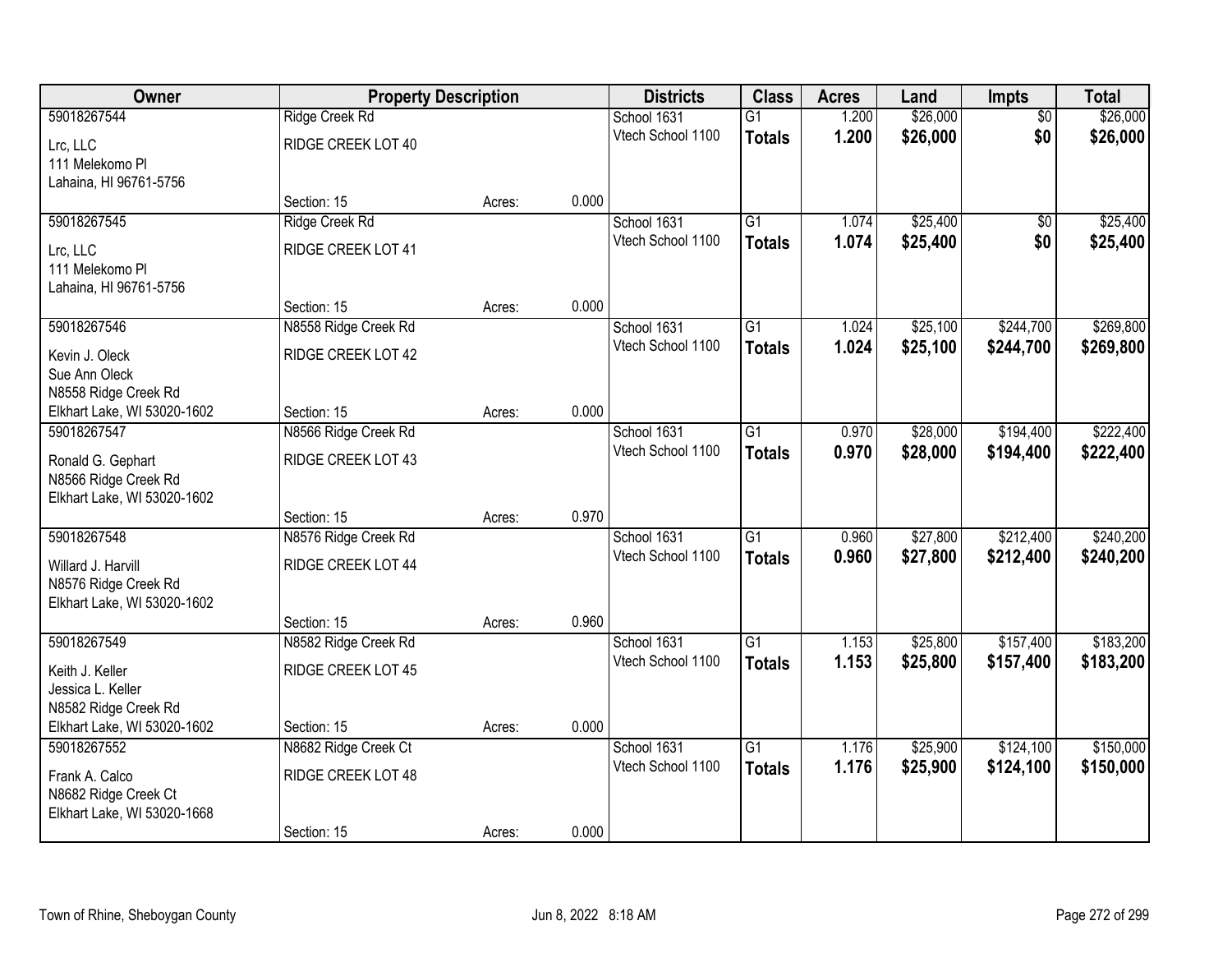| Owner                                  | <b>Property Description</b> |        |       | <b>Districts</b>  | <b>Class</b>    | <b>Acres</b> | Land     | <b>Impts</b> | <b>Total</b> |
|----------------------------------------|-----------------------------|--------|-------|-------------------|-----------------|--------------|----------|--------------|--------------|
| 59018267553                            | N8694 Ridge Creek Ct        |        |       | School 1631       | $\overline{G1}$ | 1.032        | \$25,200 | \$218,500    | \$243,700    |
| Michael J. Krause                      | RIDGE CREEK LOT 49          |        |       | Vtech School 1100 | <b>Totals</b>   | 1.032        | \$25,200 | \$218,500    | \$243,700    |
| Joan A. Krause                         |                             |        |       |                   |                 |              |          |              |              |
| N8694 Ridge Creek Ct                   |                             |        |       |                   |                 |              |          |              |              |
| Elkhart Lake, WI 53020-1668            | Section: 15                 | Acres: | 0.000 |                   |                 |              |          |              |              |
| 59018267554                            | N8708 Ridge Creek Ct        |        |       | School 1631       | $\overline{G1}$ | 1.406        | \$27,000 | \$140,400    | \$167,400    |
| Michael A. Lauer                       | RIDGE CREEK LOT 50          |        |       | Vtech School 1100 | <b>Totals</b>   | 1.406        | \$27,000 | \$140,400    | \$167,400    |
| N8708 Ridge Creek Ct                   |                             |        |       |                   |                 |              |          |              |              |
| Elkhart Lake, WI 53020-1664            |                             |        |       |                   |                 |              |          |              |              |
|                                        | Section: 15                 | Acres: | 0.000 |                   |                 |              |          |              |              |
| 59018267555                            | N8710 Ridge Creek Ct        |        |       | School 1631       | G1              | 1.137        | \$25,700 | \$131,100    | \$156,800    |
| Jerome G. Wiedmeyer                    | RIDGE CREEK LOT 51          |        |       | Vtech School 1100 | <b>Totals</b>   | 1.137        | \$25,700 | \$131,100    | \$156,800    |
| 1614 S 18th St                         |                             |        |       |                   |                 |              |          |              |              |
| Manitowoc, WI 54220-6059               |                             |        |       |                   |                 |              |          |              |              |
|                                        | Section: 15                 | Acres: | 0.000 |                   |                 |              |          |              |              |
| 59018267556                            | N8714 Ridge Creek Ct        |        |       | School 1631       | G1              | 1.128        | \$25,600 | \$166,200    | \$191,800    |
| Eva M. Bett                            | RIDGE CREEK LOT 52          |        |       | Vtech School 1100 | <b>Totals</b>   | 1.128        | \$25,600 | \$166,200    | \$191,800    |
| N8714 Ridge Creek Ct                   |                             |        |       |                   |                 |              |          |              |              |
| Elkhart Lake, WI 53020-1664            |                             |        |       |                   |                 |              |          |              |              |
|                                        | Section: 15                 | Acres: | 0.000 |                   |                 |              |          |              |              |
| 59018267557                            | N8724 Ridge Creek Ct        |        |       | School 1631       | $\overline{G1}$ | 1.262        | \$26,300 | \$195,300    | \$221,600    |
|                                        | RIDGE CREEK LOT 53          |        |       | Vtech School 1100 | <b>Totals</b>   | 1.262        | \$26,300 | \$195,300    | \$221,600    |
| Johnathan H. Dippel<br>Julie A. Dippel |                             |        |       |                   |                 |              |          |              |              |
| N8724 Ridge Creek Ct                   |                             |        |       |                   |                 |              |          |              |              |
| Elkhart Lake, WI 53020-1664            | Section: 15                 | Acres: | 0.000 |                   |                 |              |          |              |              |
| 59018267558                            | N8690 Ridge Creek Rd        |        |       | School 1631       | $\overline{G1}$ | 1.134        | \$25,700 | \$118,000    | \$143,700    |
| Brian S. Vandeloo                      | RIDGE CREEK LOT 54          |        |       | Vtech School 1100 | <b>Totals</b>   | 1.134        | \$25,700 | \$118,000    | \$143,700    |
| Patricia L. Vandeloo                   |                             |        |       |                   |                 |              |          |              |              |
| N8690 Ridge Creek Rd                   |                             |        |       |                   |                 |              |          |              |              |
| Elkhart Lake, WI 53020-1661            | Section: 15                 | Acres: | 0.000 |                   |                 |              |          |              |              |
| 59018267559                            | N8742 Ridge Creek Ct        |        |       | School 1631       | $\overline{G1}$ | 1.082        | \$25,400 | \$173,300    | \$198,700    |
|                                        | RIDGE CREEK LOT 55          |        |       | Vtech School 1100 | <b>Totals</b>   | 1.082        | \$25,400 | \$173,300    | \$198,700    |
| Jeffrey Schmidt<br>Renee K. Schmidt    |                             |        |       |                   |                 |              |          |              |              |
| N8742 Ridge Creek Ct                   |                             |        |       |                   |                 |              |          |              |              |
| Elkhart Lake, WI 53020-1664            | Section: 15                 | Acres: | 0.000 |                   |                 |              |          |              |              |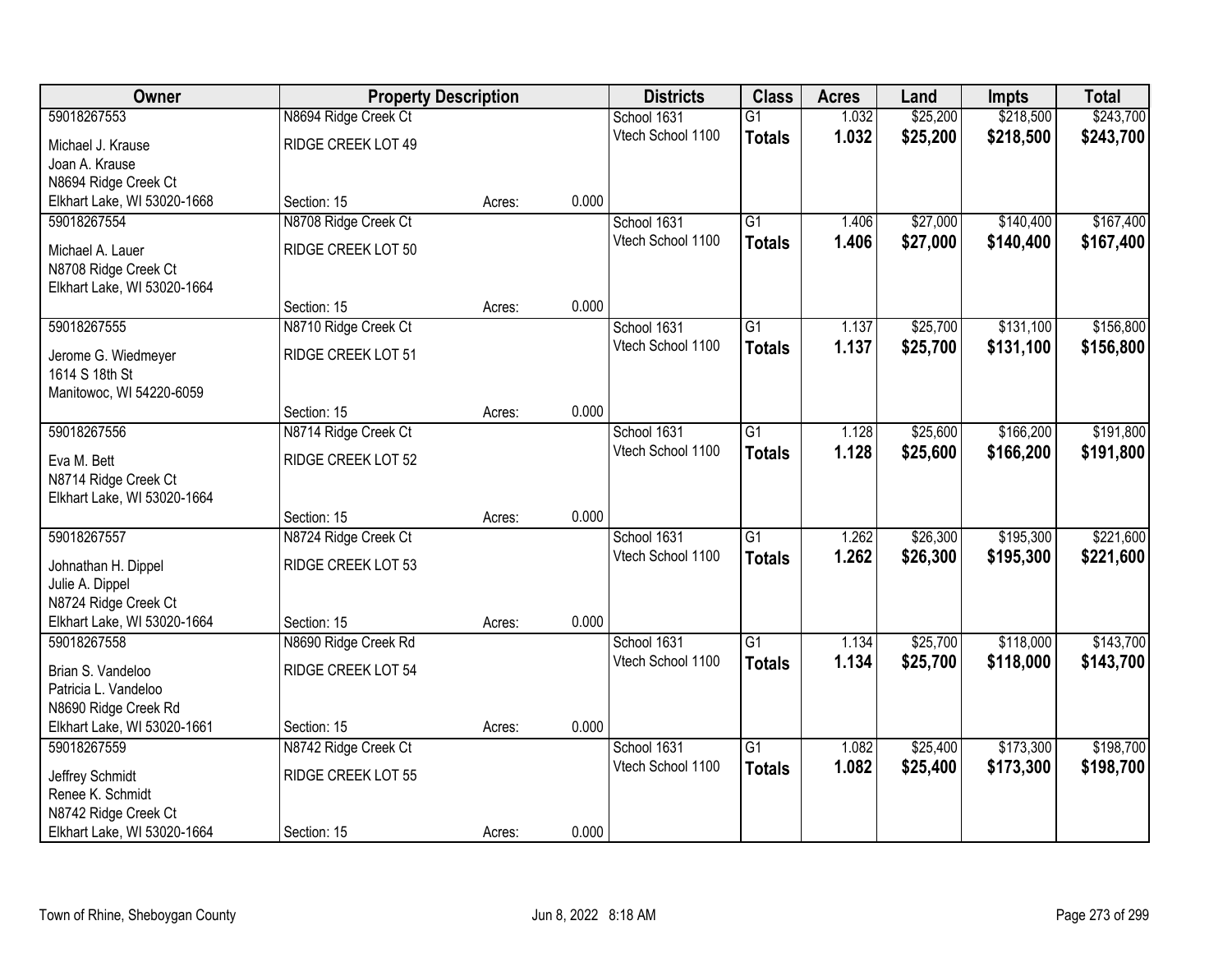| Owner                          | <b>Property Description</b>                     |        |        | <b>Districts</b>  | <b>Class</b>    | <b>Acres</b> | Land        | Impts           | <b>Total</b>    |
|--------------------------------|-------------------------------------------------|--------|--------|-------------------|-----------------|--------------|-------------|-----------------|-----------------|
| 59018267560                    | N8723 Ridge Creek Ct                            |        |        | School 1631       | $\overline{G1}$ | 0.996        | \$28,400    | $\overline{50}$ | \$28,400        |
| Abby A. Poppe                  | RIDGE CREEK LOT 56                              |        |        | Vtech School 1100 | <b>Totals</b>   | 0.996        | \$28,400    | \$0             | \$28,400        |
| Christopher M. Poppe           |                                                 |        |        |                   |                 |              |             |                 |                 |
| N7323 Willow Rd                |                                                 |        |        |                   |                 |              |             |                 |                 |
| Sheboygan Falls, WI 53085-2053 | Section: 15                                     | Acres: | 0.000  |                   |                 |              |             |                 |                 |
| 59018267561                    | N8681 Ridge Creek Ct                            |        |        | School 1631       | $\overline{G1}$ | 1.560        | \$27,800    | \$151,200       | \$179,000       |
| Billy J. Schultz               | RIDGE CREEK LOT 57                              |        |        | Vtech School 1100 | <b>Totals</b>   | 1.560        | \$27,800    | \$151,200       | \$179,000       |
| N8681 Ridge Creek Ct           |                                                 |        |        |                   |                 |              |             |                 |                 |
| Elkhart Lake, WI 53020-1668    |                                                 |        |        |                   |                 |              |             |                 |                 |
|                                | Section: 15                                     | Acres: | 0.000  |                   |                 |              |             |                 |                 |
| 59018267562                    | N8671 Ridge Creek Ct                            |        |        | School 1631       | G1              | 1.080        | \$25,400    | \$165,200       | \$190,600       |
|                                |                                                 |        |        | Vtech School 1100 | <b>Totals</b>   | 1.080        | \$25,400    | \$165,200       | \$190,600       |
| Dennis Pfeifer                 | RIDGE CREEK LOT 58                              |        |        |                   |                 |              |             |                 |                 |
| N8671 Ridge Creek Ct           |                                                 |        |        |                   |                 |              |             |                 |                 |
| Elkhart Lake, WI 53020-1668    | Section: 15                                     | Acres: | 0.000  |                   |                 |              |             |                 |                 |
| 59018267563                    | N8678 Ridge Creek Ct                            |        |        | School 1631       | G1              | 3.270        | \$33,200    | \$136,600       | \$169,800       |
|                                |                                                 |        |        | Vtech School 1100 | <b>Totals</b>   | 3.270        | \$33,200    | \$136,600       | \$169,800       |
| Steven L. Koch                 | RIDGE CREEK LOT 47 AND THAT PART OL 2 DESC      |        |        |                   |                 |              |             |                 |                 |
| Cheryl A. Koch                 | AS: COM AT SW COR SD OL2; TH N35-15-26E, 277.78 |        |        |                   |                 |              |             |                 |                 |
| N8678 Ridge Creek Ct           | TO NW COR SD OL2, SD PT BEING ON S LN RIDGE     |        |        |                   |                 |              |             |                 |                 |
| Elkhart Lake, WI 53020-1668    | Section: 15                                     | Acres: | 0.000  |                   |                 |              |             |                 |                 |
| 59018267564                    | N8604 Ridge Creek Rd                            |        |        | School 1631       | $\overline{G1}$ | 4.020        | \$35,100    | \$147,700       | \$182,800       |
| Michael J. Willmas             | RIDGE CREEK LOT 46 AND THAT PART OL2 DESC       |        |        | Vtech School 1100 | <b>Totals</b>   | 4.020        | \$35,100    | \$147,700       | \$182,800       |
| Anne M. Willmas                | AS: COM AT SE COR SD LOT 2; TH S78-27-07W,      |        |        |                   |                 |              |             |                 |                 |
| N8604 Ridge Creek Rd           | 344.15' TO S COR SD OL 2; TH ALG S LN SD OL 2,  |        |        |                   |                 |              |             |                 |                 |
| Elkhart Lake, WI 53020-1661    | Section: 15                                     | Acres: | 0.000  |                   |                 |              |             |                 |                 |
| 59018267565                    | W5791 Maple Dr                                  |        |        | School 1631       | $\overline{G1}$ | 3.440        | \$63,400    | \$249,900       | \$313,300       |
| Bradley H. Wackett             | LOT 1 CSM V29 P264-265 DOC #2090528 BEING       |        |        | Vtech School 1100 | <b>Totals</b>   | 3.440        | \$63,400    | \$249,900       | \$313,300       |
| Tammy L. Wackett               | RIDGE CREEK LOTS 6 & 7 IN SE SE, SEC 16.        |        |        |                   |                 |              |             |                 |                 |
| W5791 Maple Dr                 |                                                 |        |        |                   |                 |              |             |                 |                 |
| Elkhart Lake, WI 53020-1657    | Section: 16                                     | Acres: | 3.440  |                   |                 |              |             |                 |                 |
| 59018267600                    | Lakeside Park Rd                                |        |        | School 1631       | $\overline{X4}$ | 24.510       | $\sqrt{50}$ | $\overline{50}$ | $\overline{50}$ |
| Lakeside Park                  | CRYSTAL LAKE VILLAGE                            |        |        | Vtech School 1100 | <b>Totals</b>   | 24.510       | \$0         | \$0             | \$0             |
| Na                             |                                                 |        |        |                   |                 |              |             |                 |                 |
| Na, WI 99999                   |                                                 |        |        |                   |                 |              |             |                 |                 |
|                                | Section: 31                                     | Acres: | 24.510 |                   |                 |              |             |                 |                 |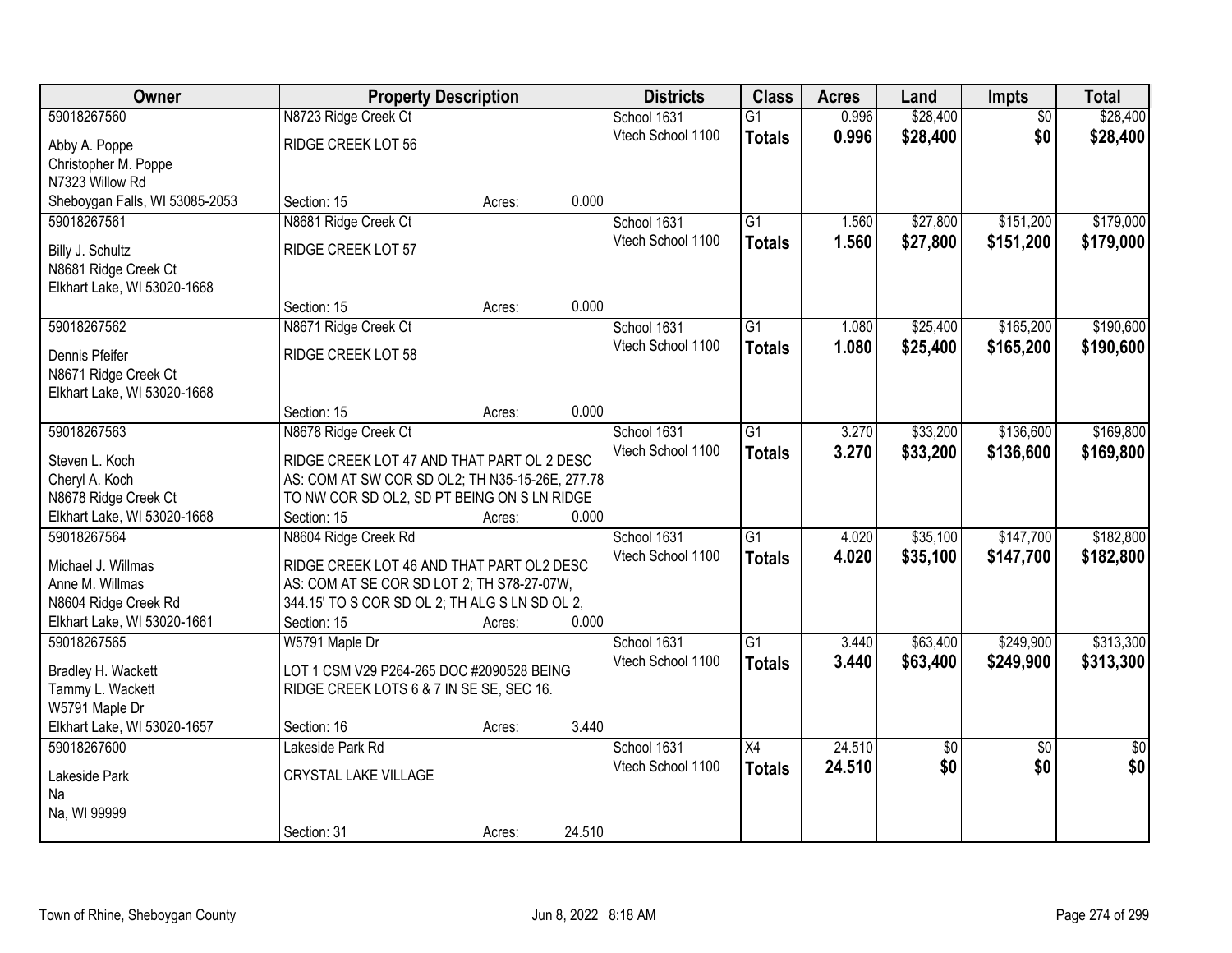| Owner                                           | <b>Property Description</b>                                                               | <b>Districts</b>                 | <b>Class</b>    | <b>Acres</b> | Land     | <b>Impts</b>    | <b>Total</b> |
|-------------------------------------------------|-------------------------------------------------------------------------------------------|----------------------------------|-----------------|--------------|----------|-----------------|--------------|
| 59018267611                                     | County Rd CJ                                                                              | Sanitary 7030                    | $\overline{G1}$ | 0.000        | \$15,000 | $\overline{30}$ | \$15,000     |
| Winter Family Limited Partnership               | CRYSTAL LAKE VILLAGE UNIT A11 & AN UNDIV INT                                              | School 1631<br>Vtech School 1100 | <b>Totals</b>   | 0.000        | \$15,000 | \$0             | \$15,000     |
| PO Box 397                                      | IN & TO COMMON & LIMITED COMMON AREAS REC                                                 |                                  |                 |              |          |                 |              |
| Elkhart Lake, WI 53020-0397                     | IN V 854 P 161-208 AMENDED V 854 P 529-32 &                                               |                                  |                 |              |          |                 |              |
|                                                 | 0.000<br>Section: 31<br>Acres:                                                            |                                  |                 |              |          |                 |              |
| 59018267612                                     | County Rd CJ                                                                              | Sanitary 7030                    | $\overline{G1}$ | 0.000        | \$15,000 | \$0             | \$15,000     |
| Winter Family Limited Partnership               | CRYSTAL LAKE VILLAGE UNIT A12 & AN UNDIV INT                                              | School 1631                      | <b>Totals</b>   | 0.000        | \$15,000 | \$0             | \$15,000     |
| PO Box 397                                      | IN & TO COMMON & LIMTED COMMON AREAS REC                                                  | Vtech School 1100                |                 |              |          |                 |              |
| Elkhart Lake, WI 53020-0397                     | IN V 854 P 161-208 AMENDED V 854 P 529-32 &                                               |                                  |                 |              |          |                 |              |
|                                                 | 0.000<br>Section: 31<br>Acres:                                                            |                                  |                 |              |          |                 |              |
| 59018267613                                     | County Rd CJ                                                                              | Sanitary 7030                    | $\overline{G1}$ | 0.000        | \$15,000 | \$0             | \$15,000     |
| Winter Family Limited Partnership               | CRYSTAL LAKE VILLAGE UNIT A13 & AN UNDIV INT                                              | School 1631                      | <b>Totals</b>   | 0.000        | \$15,000 | \$0             | \$15,000     |
| PO Box 397                                      | IN & TO COMMON & LIMITED COMMON AREAS REC                                                 | Vtech School 1100                |                 |              |          |                 |              |
| Elkhart Lake, WI 53020-0397                     | IN V 854 P 161-208 AMENDED V 854 P 529-32 &                                               |                                  |                 |              |          |                 |              |
|                                                 | 0.000<br>Section: 31<br>Acres:                                                            |                                  |                 |              |          |                 |              |
| 59018267614                                     | County Rd CJ                                                                              | Sanitary 7030                    | $\overline{G1}$ | 0.000        | \$15,000 | \$0             | \$15,000     |
| Winter Family Limited Partnership               | CRYSTAL LAKE VILLAGE UNIT A14 & AN UNDIV INT                                              | School 1631                      | <b>Totals</b>   | 0.000        | \$15,000 | \$0             | \$15,000     |
| PO Box 397                                      | IN & TO COMMON & LIMITED COMMON AREAS REC                                                 | Vtech School 1100                |                 |              |          |                 |              |
| Elkhart Lake, WI 53020-0397                     | IN V 854 P 161-208 AMENDED V 854 P 529-32 &                                               |                                  |                 |              |          |                 |              |
|                                                 | 0.000<br>Section: 31<br>Acres:                                                            |                                  |                 |              |          |                 |              |
| 59018267615                                     | N7356 County Rd CJ                                                                        | Sanitary 7030                    | $\overline{G1}$ | 0.000        | \$15,000 | \$63,500        | \$78,500     |
|                                                 |                                                                                           | School 1631                      | <b>Totals</b>   | 0.000        | \$15,000 | \$63,500        | \$78,500     |
| Winter Family Limited Partnership<br>PO Box 397 | CRYSTAL LAKE VILLAGE UNIT A15 & AN UNDIV INT<br>IN & TO COMMON & LIMITED COMMON AREAS REC | Vtech School 1100                |                 |              |          |                 |              |
| Elkhart Lake, WI 53020-0397                     | IN V 854 P 161-208 AMENDED V 854 P 529-32 &                                               |                                  |                 |              |          |                 |              |
|                                                 | 0.000<br>Section: 31<br>Acres:                                                            |                                  |                 |              |          |                 |              |
| 59018267616                                     | N7358 County Rd CJ                                                                        | Sanitary 7030                    | $\overline{G1}$ | 0.000        | \$15,000 | \$96,200        | \$111,200    |
|                                                 |                                                                                           | School 1631                      | <b>Totals</b>   | 0.000        | \$15,000 | \$96,200        | \$111,200    |
| Winter Family Limited Partnership               | CRYSTAL LAKE VILLAGE UNIT A16 & AN UNDIV INT                                              | Vtech School 1100                |                 |              |          |                 |              |
| PO Box 397                                      | IN & TO COMMON & LIMITED COMMON AREAS REC                                                 |                                  |                 |              |          |                 |              |
| Elkhart Lake, WI 53020-0397                     | IN V 854 P 161-208 AMENDED V 854 P 529-32 &<br>0.000<br>Section: 31<br>Acres:             |                                  |                 |              |          |                 |              |
| 59018267617                                     | N7360 County Rd CJ                                                                        | Sanitary 7030                    | $\overline{G1}$ | 0.000        | \$15,000 | \$74,500        | \$89,500     |
|                                                 |                                                                                           | School 1631                      | <b>Totals</b>   | 0.000        | \$15,000 | \$74,500        | \$89,500     |
| Winter Family Limited Partnership               | CRYSTAL LAKE VILLAGE UNIT A17 & AN UNDIV INT                                              | Vtech School 1100                |                 |              |          |                 |              |
| PO Box 397                                      | IN & TO COMMON & LIMITED COMMON AREAS REC                                                 |                                  |                 |              |          |                 |              |
| Elkhart Lake, WI 53020-0397                     | IN V 854 P 161-208 AMENDED V 854 P 529-32 &                                               |                                  |                 |              |          |                 |              |
|                                                 | 0.000<br>Section: 31<br>Acres:                                                            |                                  |                 |              |          |                 |              |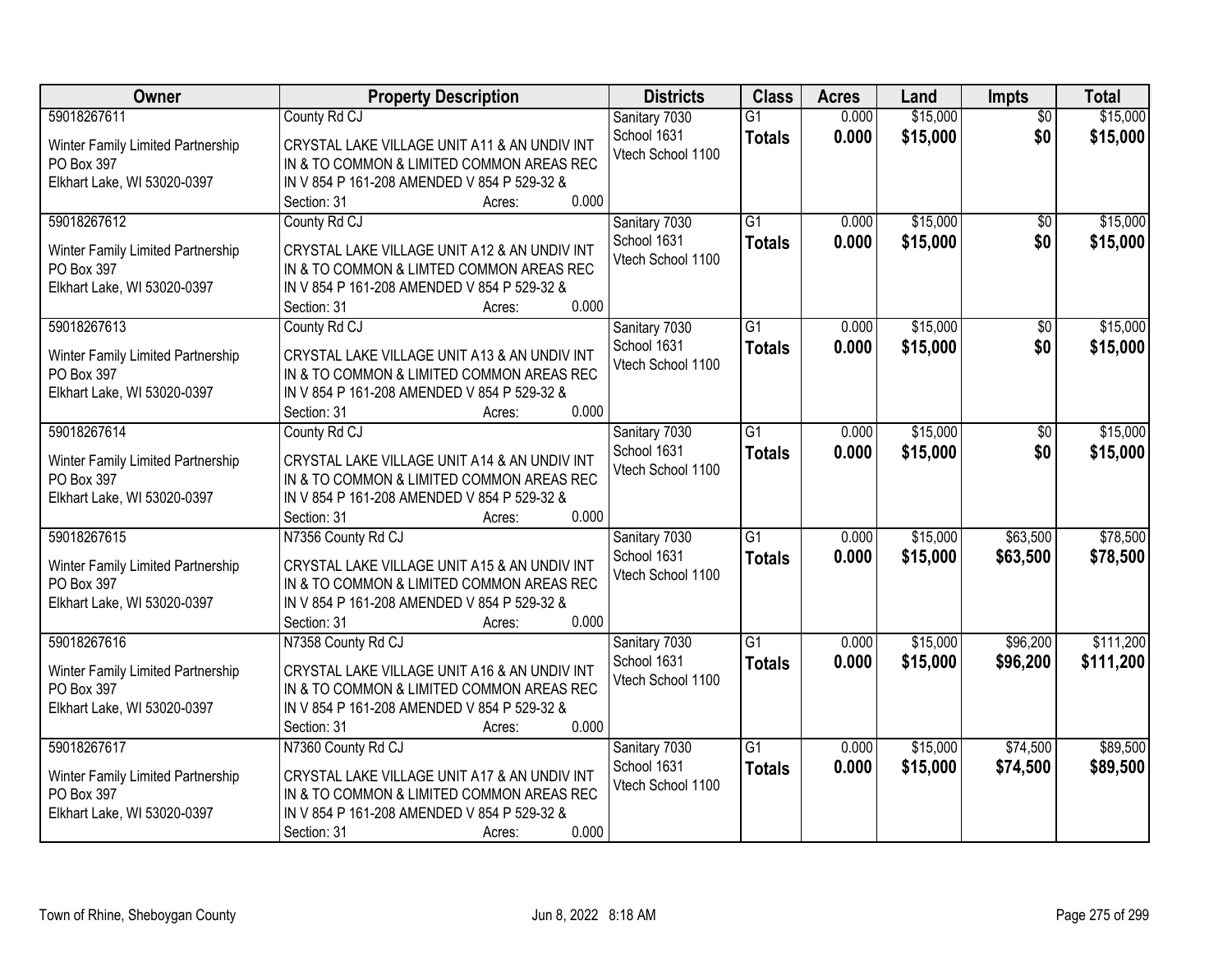| Owner                                           | <b>Property Description</b>                                                              | <b>Districts</b>                 | <b>Class</b>    | <b>Acres</b>   | Land                 | <b>Impts</b>           | <b>Total</b>         |
|-------------------------------------------------|------------------------------------------------------------------------------------------|----------------------------------|-----------------|----------------|----------------------|------------------------|----------------------|
| 59018267618                                     | County Rd CJ                                                                             | Sanitary 7030<br>School 1631     | $\overline{G1}$ | 0.000<br>0.000 | \$15,000<br>\$15,000 | $\overline{30}$<br>\$0 | \$15,000<br>\$15,000 |
| Winter Family Limited Partnership               | CRYSTAL LAKE VILLAGE UNIT B18 & AN UNDIV INT                                             | Vtech School 1100                | <b>Totals</b>   |                |                      |                        |                      |
| PO Box 397                                      | IN & TO COMMON & LIMITED COMMON AREAS REC                                                |                                  |                 |                |                      |                        |                      |
| Elkhart Lake, WI 53020-0397                     | IN V 854 P 161-208 AMENDED V 854 P 529-32 &<br>0.000<br>Section: 31                      |                                  |                 |                |                      |                        |                      |
| 59018267619                                     | Acres:<br>County Rd CJ                                                                   | Sanitary 7030                    | $\overline{G1}$ | 0.000          | \$15,000             | \$0                    | \$15,000             |
|                                                 |                                                                                          | School 1631                      |                 | 0.000          | \$15,000             | \$0                    | \$15,000             |
| Winter Family Limited Partnership               | CRYSTAL LAKE VILLAGE UNIT A19 & AN UNDIV INT                                             | Vtech School 1100                | <b>Totals</b>   |                |                      |                        |                      |
| PO Box 397                                      | IN & TO COMMON & LIMITED COMMON AREAS REC                                                |                                  |                 |                |                      |                        |                      |
| Elkhart Lake, WI 53020-0397                     | IN V 854 P 161-208 AMENDED V 854 P 529-32,&                                              |                                  |                 |                |                      |                        |                      |
|                                                 | 0.000<br>Section: 31<br>Acres:                                                           |                                  |                 |                |                      |                        |                      |
| 59018267620                                     | County Rd CJ                                                                             | Sanitary 7030                    | $\overline{G1}$ | 0.000          | \$15,000             | \$0                    | \$15,000             |
| Winter Family Limited Partnership               | CRYSTAL LAKE VILLAGE UNIT A20 & AN UNDIV INT                                             | School 1631<br>Vtech School 1100 | <b>Totals</b>   | 0.000          | \$15,000             | \$0                    | \$15,000             |
| PO Box 397                                      | IN & TO COMMON & LIMITED COMMON AREAS REC                                                |                                  |                 |                |                      |                        |                      |
| Elkhart Lake, WI 53020-0397                     | IN V 854 P 161-208 AMENDED V 854 P 529-32 &                                              |                                  |                 |                |                      |                        |                      |
|                                                 | 0.000<br>Section: 31<br>Acres:                                                           |                                  |                 |                |                      |                        |                      |
| 59018267621                                     | County Rd CJ                                                                             | Sanitary 7030                    | $\overline{G1}$ | 0.000          | \$15,000             | \$0                    | \$15,000             |
| Winter Family Limited Partnership               | CRYSTAL LAKE VILLAGE UNIT A21 & AN UNDIV INT                                             | School 1631                      | <b>Totals</b>   | 0.000          | \$15,000             | \$0                    | \$15,000             |
| PO Box 397                                      | IN & TO COMMON & LIMITED COMMON AREAS REC                                                | Vtech School 1100                |                 |                |                      |                        |                      |
| Elkhart Lake, WI 53020-0397                     | IN V 854 P 161-208 AMENDED V 854 P 529-32 &                                              |                                  |                 |                |                      |                        |                      |
|                                                 | 0.000<br>Section: 31<br>Acres:                                                           |                                  |                 |                |                      |                        |                      |
| 59018267622                                     | County Rd CJ                                                                             | Sanitary 7030                    | $\overline{G1}$ | 0.000          | \$15,000             | $\overline{50}$        | \$15,000             |
| Winter Family Limited Partnership               | CRYSTAL LAKE VILLAGE UNIT A22 & AN UNDIV INT                                             | School 1631                      | <b>Totals</b>   | 0.000          | \$15,000             | \$0                    | \$15,000             |
| PO Box 397                                      | IN & TO COMMON & LIMITED COMMON AREAS REC                                                | Vtech School 1100                |                 |                |                      |                        |                      |
| Elkhart Lake, WI 53020-0397                     | IN V 854 P 161-208 AMENDED V 854 P 529-32 &                                              |                                  |                 |                |                      |                        |                      |
|                                                 | 0.000<br>Section: 31<br>Acres:                                                           |                                  |                 |                |                      |                        |                      |
| 59018267623                                     | County Rd CJ                                                                             | Sanitary 7030                    | $\overline{G1}$ | 0.000          | \$15,000             | \$0                    | \$15,000             |
|                                                 | CRYSTAL LAKE VILLAGE UNIT A23 & AN UNDIV INT                                             | School 1631                      | <b>Totals</b>   | 0.000          | \$15,000             | \$0                    | \$15,000             |
| Winter Family Limited Partnership<br>PO Box 397 | IN & TO COMMON & LIMITED COMMON AREAS REC                                                | Vtech School 1100                |                 |                |                      |                        |                      |
| Elkhart Lake, WI 53020-0397                     | IN V 854 P 161-208 AMENDED V 854 P 529-32 &                                              |                                  |                 |                |                      |                        |                      |
|                                                 | 0.000<br>Section: 31<br>Acres:                                                           |                                  |                 |                |                      |                        |                      |
| 59018267624                                     | County Rd CJ                                                                             | Sanitary 7030                    | $\overline{G1}$ | 0.000          | \$15,000             | $\overline{30}$        | \$15,000             |
|                                                 |                                                                                          | School 1631                      | <b>Totals</b>   | 0.000          | \$15,000             | \$0                    | \$15,000             |
| Winter Family Limited Partnership               | CRYSTAL LAKE VILLAGE UNIT A24 & AN UNDIV INT                                             | Vtech School 1100                |                 |                |                      |                        |                      |
| PO Box 397<br>Elkhart Lake, WI 53020-0397       | IN & TO COMMON & LIMITED COMMON AREAS REC<br>IN V 854 P 161-208 AMENDED V 854 P 529-32 & |                                  |                 |                |                      |                        |                      |
|                                                 | 0.000<br>Section: 31<br>Acres:                                                           |                                  |                 |                |                      |                        |                      |
|                                                 |                                                                                          |                                  |                 |                |                      |                        |                      |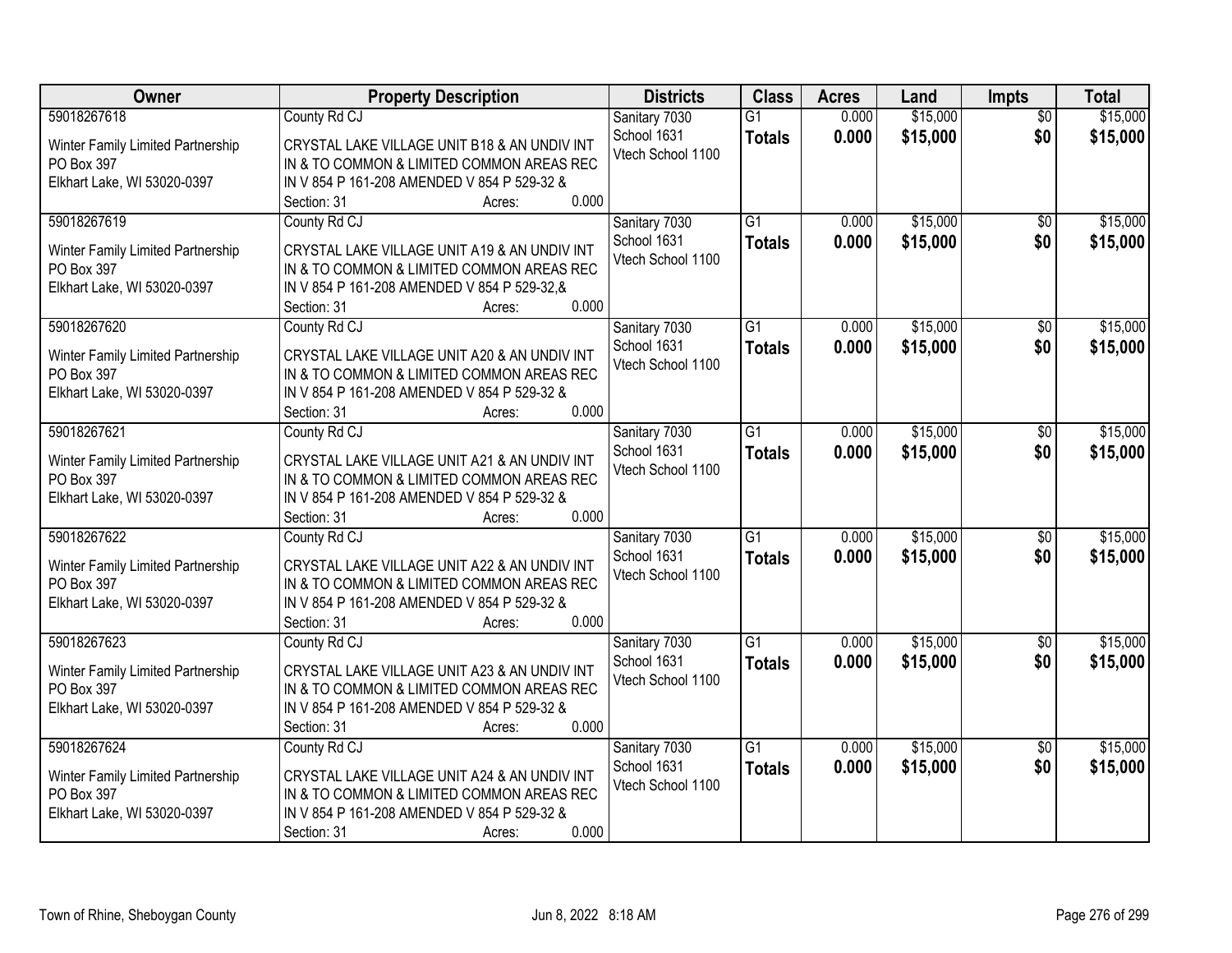| Owner                                           | <b>Property Description</b>                                                              | <b>Districts</b>                 | <b>Class</b>    | <b>Acres</b>   | Land                 | <b>Impts</b>           | <b>Total</b>         |
|-------------------------------------------------|------------------------------------------------------------------------------------------|----------------------------------|-----------------|----------------|----------------------|------------------------|----------------------|
| 59018267625                                     | County Rd CJ                                                                             | Sanitary 7030<br>School 1631     | $\overline{G1}$ | 0.000<br>0.000 | \$15,000<br>\$15,000 | $\overline{30}$<br>\$0 | \$15,000<br>\$15,000 |
| Winter Family Limited Partnership               | CRYSTAL LAKE VILLAGE UNIT A25 & AN UNDIV INT                                             | Vtech School 1100                | <b>Totals</b>   |                |                      |                        |                      |
| PO Box 397                                      | IN & TO COMMON & LIMITED COMMON AREAS REC                                                |                                  |                 |                |                      |                        |                      |
| Elkhart Lake, WI 53020-0397                     | IN V 854 P 161-208 AMENDED V 854 P 529-32 &<br>0.000<br>Section: 31                      |                                  |                 |                |                      |                        |                      |
| 59018267626                                     | Acres:<br>County Rd CJ                                                                   | Sanitary 7030                    | $\overline{G1}$ | 0.000          | \$15,000             | \$0                    | \$15,000             |
|                                                 |                                                                                          | School 1631                      |                 | 0.000          | \$15,000             | \$0                    | \$15,000             |
| Winter Family Limited Partnership               | CRYSTAL LAKE VILLAGE UNIT A26 & AN UNDIV INT                                             | Vtech School 1100                | <b>Totals</b>   |                |                      |                        |                      |
| PO Box 397                                      | IN & TO COMMON & LIMITED COMMON AREAS REC                                                |                                  |                 |                |                      |                        |                      |
| Elkhart Lake, WI 53020-0397                     | IN V 854 P 161-208 AMENDED V 854 P 529-32 &                                              |                                  |                 |                |                      |                        |                      |
|                                                 | 0.000<br>Section: 31<br>Acres:                                                           |                                  |                 |                |                      |                        |                      |
| 59018267627                                     | County Rd CJ                                                                             | Sanitary 7030                    | $\overline{G1}$ | 0.000          | \$15,000             | \$0                    | \$15,000             |
| Winter Family Limited Partnership               | CRYSTAL LAKE VILLAGE UNIT A27 & AN UNDIV INT                                             | School 1631<br>Vtech School 1100 | <b>Totals</b>   | 0.000          | \$15,000             | \$0                    | \$15,000             |
| PO Box 397                                      | IN & TO COMMON & LIMITED COMMON AREAS REC                                                |                                  |                 |                |                      |                        |                      |
| Elkhart Lake, WI 53020-0397                     | IN V 854 P 161-208 AMENDED V 854 P 529-32 &                                              |                                  |                 |                |                      |                        |                      |
|                                                 | 0.000<br>Section: 31<br>Acres:                                                           |                                  |                 |                |                      |                        |                      |
| 59018267628                                     | County Rd CJ                                                                             | Sanitary 7030                    | $\overline{G1}$ | 0.000          | \$15,000             | \$0                    | \$15,000             |
| Winter Family Limited Partnership               | CRYSTAL LAKE VILLAGE UNIT A28 & AN UNDIV INT                                             | School 1631                      | <b>Totals</b>   | 0.000          | \$15,000             | \$0                    | \$15,000             |
| PO Box 397                                      | IN & TO COMMON & LIMITED COMMON AREAS REC                                                | Vtech School 1100                |                 |                |                      |                        |                      |
| Elkhart Lake, WI 53020-0397                     | IN V 854 P 161-208 AMENDED V 854 P 529-32 &                                              |                                  |                 |                |                      |                        |                      |
|                                                 | 0.000<br>Section: 31<br>Acres:                                                           |                                  |                 |                |                      |                        |                      |
| 59018267629                                     | County Rd CJ                                                                             | Sanitary 7030                    | $\overline{G1}$ | 0.000          | \$15,000             | $\overline{50}$        | \$15,000             |
| Winter Family Limited Partnership               | CRYSTAL LAKE VILLAGE UNIT A29 & AN UNDIV INT                                             | School 1631                      | <b>Totals</b>   | 0.000          | \$15,000             | \$0                    | \$15,000             |
| PO Box 397                                      | IN & TO COMMON & LIMITED COMMON AREAS REC                                                | Vtech School 1100                |                 |                |                      |                        |                      |
| Elkhart Lake, WI 53020-0397                     | IN V 854 P 161-208 AMENDED V 854 P 529-32 &                                              |                                  |                 |                |                      |                        |                      |
|                                                 | 0.000<br>Section: 31<br>Acres:                                                           |                                  |                 |                |                      |                        |                      |
| 59018267630                                     | County Rd CJ                                                                             | Sanitary 7030                    | $\overline{G1}$ | 0.000          | \$15,000             | \$0                    | \$15,000             |
|                                                 | CRYSTAL LAKE VILLAGE UNIT A30 & AN UNDIV INT                                             | School 1631                      | <b>Totals</b>   | 0.000          | \$15,000             | \$0                    | \$15,000             |
| Winter Family Limited Partnership<br>PO Box 397 | IN & TO COMMON & LIMITED COMMON AREAS REC                                                | Vtech School 1100                |                 |                |                      |                        |                      |
| Elkhart Lake, WI 53020-0397                     | IN V 854 P 161-208 AMENDED V 854 P 529-32 &                                              |                                  |                 |                |                      |                        |                      |
|                                                 | 0.000<br>Section: 31<br>Acres:                                                           |                                  |                 |                |                      |                        |                      |
| 59018267631                                     | County Rd CJ                                                                             | Sanitary 7030                    | $\overline{G1}$ | 0.000          | \$15,000             | $\overline{30}$        | \$15,000             |
|                                                 |                                                                                          | School 1631                      | <b>Totals</b>   | 0.000          | \$15,000             | \$0                    | \$15,000             |
| Winter Family Limited Partnership               | CRYSTAL LAKE VILLAGE UNIT A31 & AN UNDIV INT                                             | Vtech School 1100                |                 |                |                      |                        |                      |
| PO Box 397<br>Elkhart Lake, WI 53020-0397       | IN & TO COMMON & LIMITED COMMON AREAS REC<br>IN V 854 P 161-208 AMENDED V 854 P 529-32 & |                                  |                 |                |                      |                        |                      |
|                                                 | 0.000<br>Section: 31<br>Acres:                                                           |                                  |                 |                |                      |                        |                      |
|                                                 |                                                                                          |                                  |                 |                |                      |                        |                      |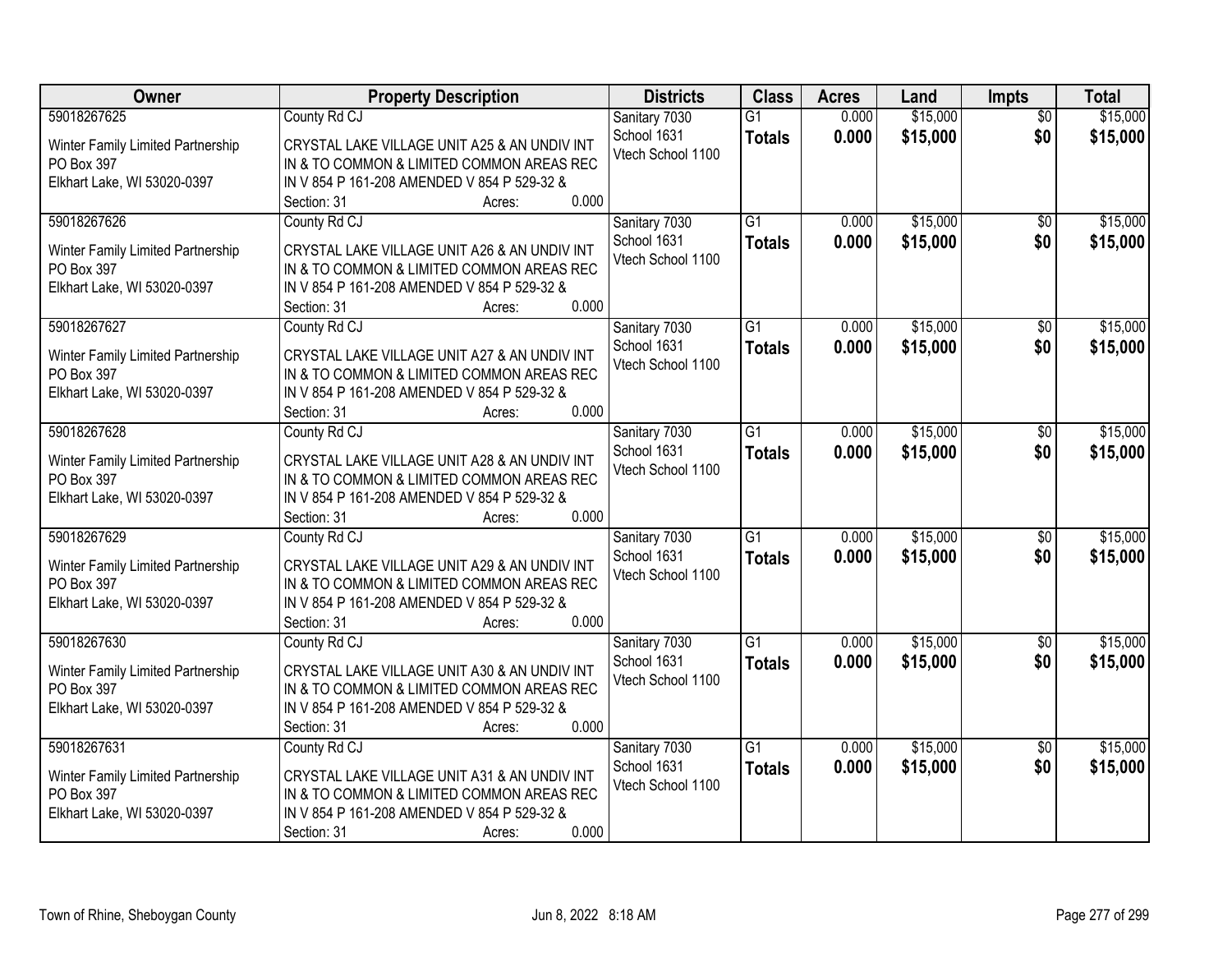| Owner                                                                                         | <b>Property Description</b>                                                                                                                                                                                                  | <b>Districts</b>                                  | <b>Class</b>                     | <b>Acres</b>   | Land                 | <b>Impts</b>           | <b>Total</b>         |
|-----------------------------------------------------------------------------------------------|------------------------------------------------------------------------------------------------------------------------------------------------------------------------------------------------------------------------------|---------------------------------------------------|----------------------------------|----------------|----------------------|------------------------|----------------------|
| 59018267632<br>Winter Family Limited Partnership<br>PO Box 397<br>Elkhart Lake, WI 53020-0397 | County Rd CJ<br>CRYSTAL LAKE VILLAGE UNIT A32 & AN UNDIV INT<br>IN & TO COMMON & LIMTED COMMON AREAS REC<br>IN V 854 P 161-208 AMENDED V 854 P 529-32 &                                                                      | Sanitary 7030<br>School 1631<br>Vtech School 1100 | $\overline{G1}$<br><b>Totals</b> | 0.000<br>0.000 | \$15,000<br>\$15,000 | $\overline{30}$<br>\$0 | \$15,000<br>\$15,000 |
| 59018267633<br>Winter Family Limited Partnership<br>PO Box 397<br>Elkhart Lake, WI 53020-0397 | 0.000<br>Section: 31<br>Acres:<br>County Rd CJ<br>CRYSTAL LAKE VILLAGE UNIT A33 & AN UNDIV INT<br>IN & TO COMMON & LIMITED COMMON AREAS REC<br>IN V 854 P 161-208 AMENDED V 854 P 529-32 &<br>0.000<br>Section: 31<br>Acres: | Sanitary 7030<br>School 1631<br>Vtech School 1100 | $\overline{G1}$<br><b>Totals</b> | 0.000<br>0.000 | \$15,000<br>\$15,000 | \$0<br>\$0             | \$15,000<br>\$15,000 |
| 59018267634<br>Winter Family Limited Partnership<br>PO Box 397<br>Elkhart Lake, WI 53020-0397 | County Rd CJ<br>CRYSTAL LAKE VILLAGE UNIT A34 & AN UNDIV INT<br>IN & TO COMMON & LIMITED COMMON AREAS REC<br>IN V 854 P 161-208 AMENDED V 854 P 529-32 &<br>0.000<br>Section: 31<br>Acres:                                   | Sanitary 7030<br>School 1631<br>Vtech School 1100 | $\overline{G1}$<br><b>Totals</b> | 0.000<br>0.000 | \$15,000<br>\$15,000 | \$0<br>\$0             | \$15,000<br>\$15,000 |
| 59018267635<br>Winter Family Limited Partnership<br>PO Box 397<br>Elkhart Lake, WI 53020-0397 | County Rd CJ<br>CRYSTAL LAKE VILLAGE UNIT A35 & AN UNDIV INT<br>IN & TO COMMON & LIMITED COMMON AREAS REC<br>IN V 854 P 161-208 AMENDED V 854 P 529-32 &<br>0.000<br>Section: 31<br>Acres:                                   | Sanitary 7030<br>School 1631<br>Vtech School 1100 | $\overline{G1}$<br><b>Totals</b> | 0.000<br>0.000 | \$15,000<br>\$15,000 | \$0<br>\$0             | \$15,000<br>\$15,000 |
| 59018267636<br>Winter Family Limited Partnership<br>PO Box 397<br>Elkhart Lake, WI 53020-0397 | County Rd CJ<br>CRYSTAL LAKE VILLAGE UNIT A36 & AN UNDIV INT<br>IN & TO COMMON & LIMITED COMMON AREAS REC<br>IN V 854 P 161-208 AMENDED V 854 P 529-32 &<br>0.000<br>Section: 31<br>Acres:                                   | Sanitary 7030<br>School 1631<br>Vtech School 1100 | $\overline{G1}$<br><b>Totals</b> | 0.000<br>0.000 | \$15,000<br>\$15,000 | $\overline{50}$<br>\$0 | \$15,000<br>\$15,000 |
| 59018267637<br>Winter Family Limited Partnership<br>PO Box 397<br>Elkhart Lake, WI 53020-0397 | County Rd CJ<br>CRYSTAL LAKE VILLAGE UNIT A37 & AN UNDIV INT<br>IN & TO COMMON & LIMITED COMMON AREAS REC<br>IN V 854 P 161-208 AMENDED V 854 P 529-32 &<br>0.000<br>Section: 31<br>Acres:                                   | Sanitary 7030<br>School 1631<br>Vtech School 1100 | $\overline{G1}$<br><b>Totals</b> | 0.000<br>0.000 | \$15,000<br>\$15,000 | \$0<br>\$0             | \$15,000<br>\$15,000 |
| 59018267638<br>Winter Family Limited Partnership<br>PO Box 397<br>Elkhart Lake, WI 53020-0397 | County Rd CJ<br>CRYSTAL LAKE VILLAGE UNIT A38 & AN UNDIV INT<br>IN & TO COMMON & LIMITED COMMON AREAS REC<br>IN V 854 P 161-208 AMENDED V 854 P 529-32 &<br>0.000<br>Section: 31<br>Acres:                                   | Sanitary 7030<br>School 1631<br>Vtech School 1100 | $\overline{G1}$<br><b>Totals</b> | 0.000<br>0.000 | \$15,000<br>\$15,000 | $\overline{30}$<br>\$0 | \$15,000<br>\$15,000 |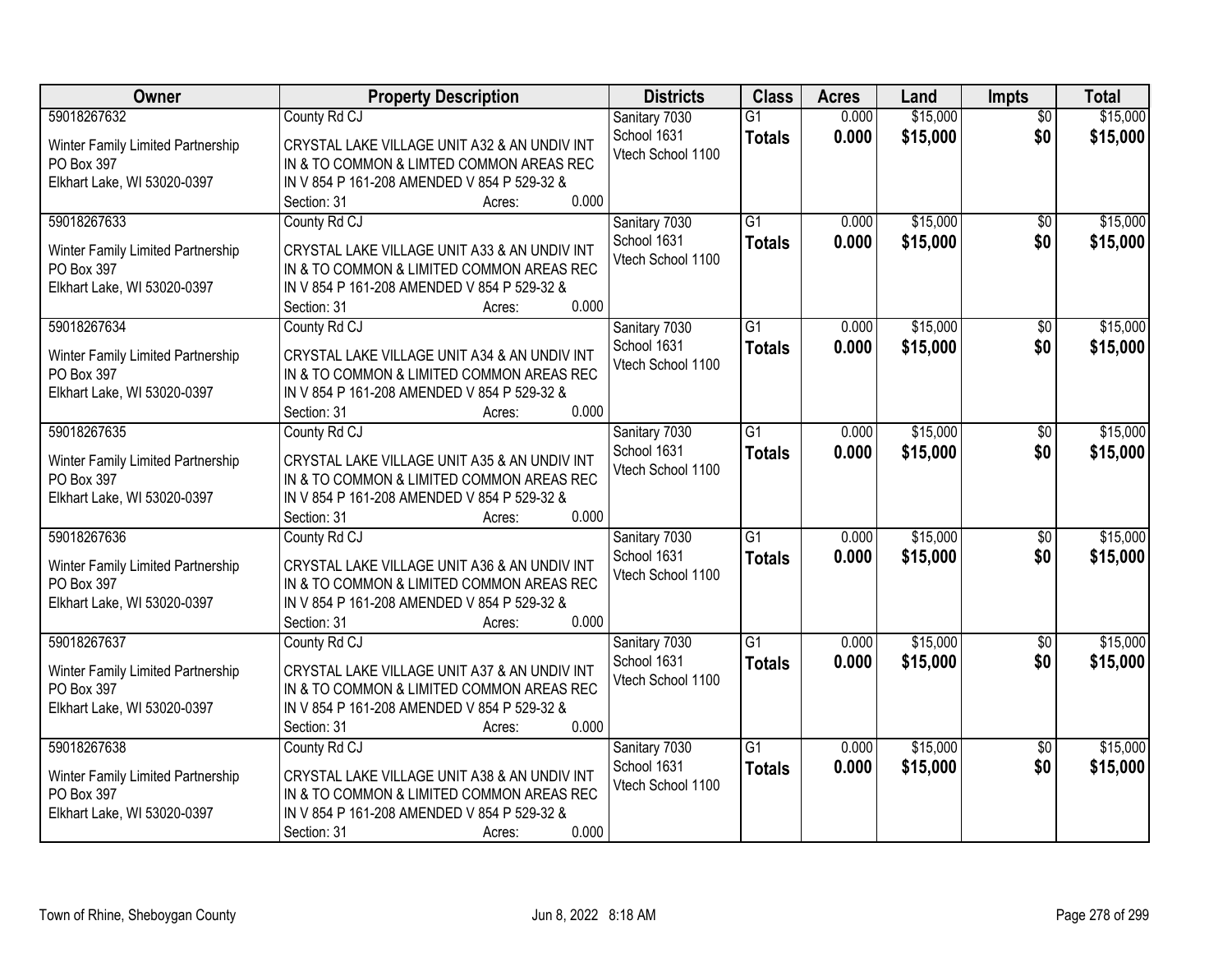| Owner                                           | <b>Property Description</b>                                                               | <b>Districts</b>                 | <b>Class</b>    | <b>Acres</b> | Land     | Impts           | <b>Total</b> |
|-------------------------------------------------|-------------------------------------------------------------------------------------------|----------------------------------|-----------------|--------------|----------|-----------------|--------------|
| 59018267639                                     | County Rd CJ                                                                              | Sanitary 7030                    | $\overline{G1}$ | 0.000        | \$15,000 | $\overline{50}$ | \$15,000     |
| Winter Family Limited Partnership               | CRYSTAL LAKE VILLAGE UNIT A39 & AN UNDIV INT                                              | School 1631<br>Vtech School 1100 | <b>Totals</b>   | 0.000        | \$15,000 | \$0             | \$15,000     |
| PO Box 397                                      | IN & TO COMMON & LIMITED COMMON AREAS REC                                                 |                                  |                 |              |          |                 |              |
| Elkhart Lake, WI 53020-0397                     | IN V 854 P 161-208 AMENDED V 854 P 529-32 &                                               |                                  |                 |              |          |                 |              |
|                                                 | 0.000<br>Section: 31<br>Acres:                                                            |                                  |                 |              |          |                 |              |
| 59018267640                                     | County Rd CJ                                                                              | Sanitary 7030                    | $\overline{G1}$ | 0.000        | \$15,000 | $\overline{50}$ | \$15,000     |
| Winter Family Limited Partnership               | CRYSTAL LAKE VILLAGE UNIT A40 & AN UNDIV INT                                              | School 1631                      | <b>Totals</b>   | 0.000        | \$15,000 | \$0             | \$15,000     |
| PO Box 397                                      | IN & TO COMMON & LIMITED COMMON AREAS REC                                                 | Vtech School 1100                |                 |              |          |                 |              |
| Elkhart Lake, WI 53020-0397                     | IN V 854 P 161-208 AMENDED V 854 P 529-32 &                                               |                                  |                 |              |          |                 |              |
|                                                 | 0.000<br>Section: 31<br>Acres:                                                            |                                  |                 |              |          |                 |              |
| 59018267641                                     | County Rd CJ                                                                              | Sanitary 7030                    | $\overline{G1}$ | 0.000        | \$500    | \$0             | \$500        |
|                                                 | CRYSTAL LAKE VILLAGE UNIT D41 & AN UNDIV INT                                              | School 1631                      | <b>Totals</b>   | 0.000        | \$500    | \$0             | \$500        |
| Winter Family Limited Partnership<br>PO Box 397 | IN & TO COMMON & LIMITED COMMON AREAS REC                                                 | Vtech School 1100                |                 |              |          |                 |              |
| Elkhart Lake, WI 53020-0397                     | IN V 854 P 161-208 AMENDED V 854 P 529-32 &                                               |                                  |                 |              |          |                 |              |
|                                                 | 0.000<br>Section: 31<br>Acres:                                                            |                                  |                 |              |          |                 |              |
| 59018267642                                     | County Rd CJ                                                                              | Sanitary 7030                    | $\overline{G1}$ | 0.000        | \$500    | $\sqrt[6]{3}$   | \$500        |
|                                                 |                                                                                           | School 1631                      | <b>Totals</b>   | 0.000        | \$500    | \$0             | \$500        |
| Winter Family Limited Partnership               | CRYSTAL LAKE VILLAGE UNIT D42 & AN UNDIV INT                                              | Vtech School 1100                |                 |              |          |                 |              |
| PO Box 397                                      | IN & TO COMMON & LIMITED COMMON AREAS REC                                                 |                                  |                 |              |          |                 |              |
| Elkhart Lake, WI 53020-0397                     | IN V 854 P 161-208 AMENDED V 854 P 529-32 &                                               |                                  |                 |              |          |                 |              |
|                                                 | 0.000<br>Section: 31<br>Acres:                                                            |                                  |                 |              |          |                 |              |
| 59018267643                                     | County Rd CJ                                                                              | Sanitary 7030                    | $\overline{G1}$ | 0.000        | \$500    | \$0             | \$500        |
| Winter Family Limited Partnership               | CRYSTAL LAKE VILLAGE UNIT D43 & AN UNDIV INT                                              | School 1631                      | <b>Totals</b>   | 0.000        | \$500    | \$0             | \$500        |
| PO Box 397                                      | IN & TO COMMON & LIMITED COMMON AREAS REC                                                 | Vtech School 1100                |                 |              |          |                 |              |
| Elkhart Lake, WI 53020-0397                     | IN V 854 P 161-208 AMENDED V 854 P 529-32 &                                               |                                  |                 |              |          |                 |              |
|                                                 | 0.000<br>Section: 31<br>Acres:                                                            |                                  |                 |              |          |                 |              |
| 59018267644                                     | County Rd CJ                                                                              | Sanitary 7030                    | $\overline{G1}$ | 0.000        | \$500    | \$0             | \$500        |
| Winter Family Limited Partnership               | CRYSTAL LAKE VILLAGE UNIT D44 & AN UNDIV INT                                              | School 1631                      | <b>Totals</b>   | 0.000        | \$500    | \$0             | \$500        |
| PO Box 397                                      | IN & TO COMMON & LIMITED COMMON AREAS REC                                                 | Vtech School 1100                |                 |              |          |                 |              |
| Elkhart Lake, WI 53020-0397                     | IN V 854 P 161-208 AMENDED V 854 P 529-32 &                                               |                                  |                 |              |          |                 |              |
|                                                 | 0.000<br>Section: 31<br>Acres:                                                            |                                  |                 |              |          |                 |              |
| 59018267645                                     | County Rd CJ                                                                              | Sanitary 7030                    | $\overline{G1}$ | 0.000        | \$500    | $\overline{30}$ | \$500        |
|                                                 |                                                                                           | School 1631                      | <b>Totals</b>   | 0.000        | \$500    | \$0             | \$500        |
| Winter Family Limited Partnership<br>PO Box 397 | CRYSTAL LAKE VILLAGE UNIT D45 & AN UNDIV INT<br>IN & TO COMMON & LIMITED COMMON AREAS REC | Vtech School 1100                |                 |              |          |                 |              |
| Elkhart Lake, WI 53020-0397                     | IN V 854 P 161-208 AMENDED V 854 P 529-32 &                                               |                                  |                 |              |          |                 |              |
|                                                 | 0.000<br>Section: 31<br>Acres:                                                            |                                  |                 |              |          |                 |              |
|                                                 |                                                                                           |                                  |                 |              |          |                 |              |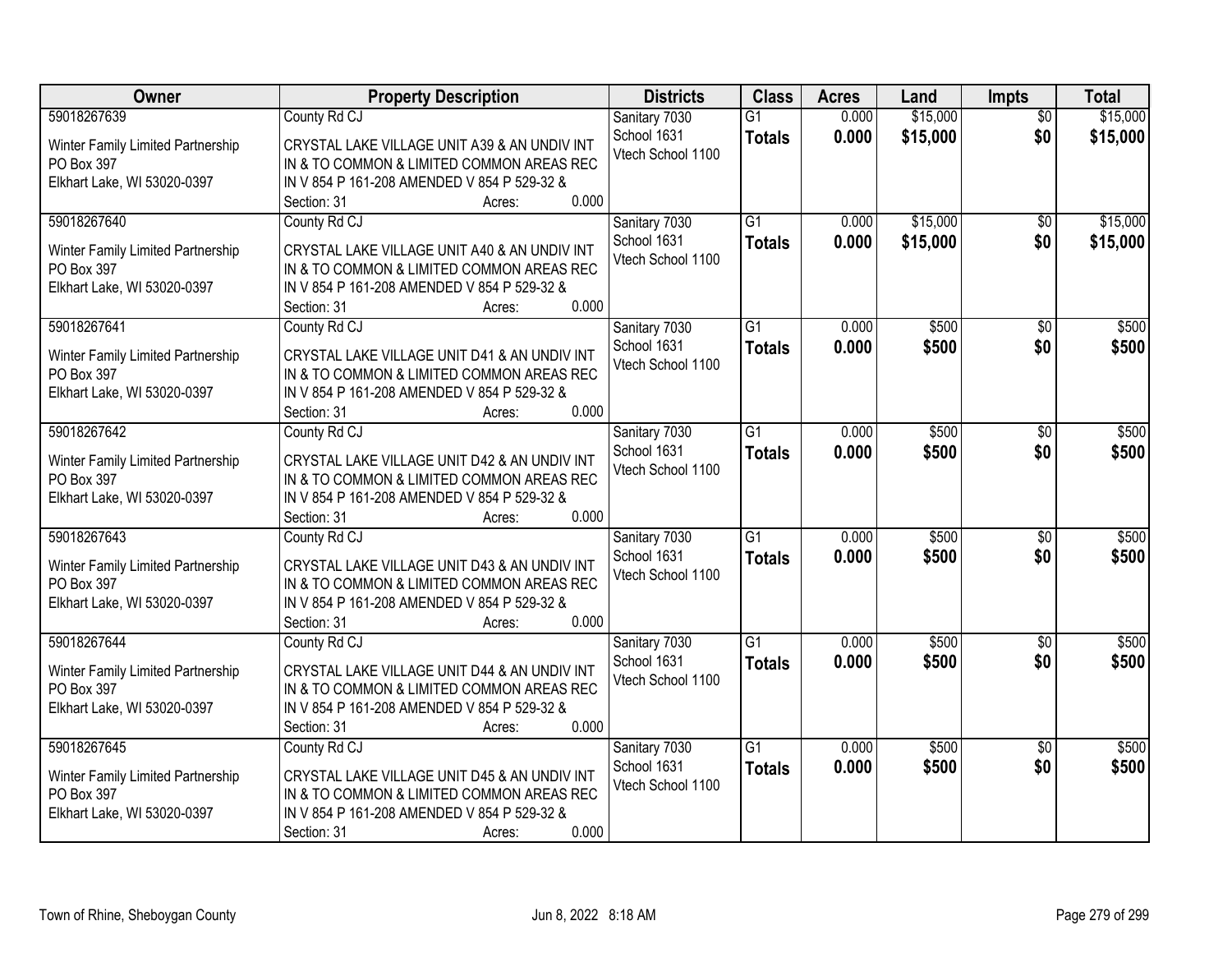| Owner                                                                                         | <b>Property Description</b>                                                                                                                                                                | <b>Districts</b>                                  | <b>Class</b>                     | <b>Acres</b>   | Land           | Impts                  | <b>Total</b>   |
|-----------------------------------------------------------------------------------------------|--------------------------------------------------------------------------------------------------------------------------------------------------------------------------------------------|---------------------------------------------------|----------------------------------|----------------|----------------|------------------------|----------------|
| 59018267646<br>Winter Family Limited Partnership<br>PO Box 397<br>Elkhart Lake, WI 53020-0397 | County Rd CJ<br>CRYSTAL LAKE VILLAGE UNIT D46 & AN UNDIV INT<br>IN & TO COMMON & LIMITED COMMON AREAS REC<br>IN V 854 P 161-208 AMENDED V 854 P 529-32 &<br>0.000<br>Section: 31<br>Acres: | Sanitary 7030<br>School 1631<br>Vtech School 1100 | $\overline{G1}$<br><b>Totals</b> | 0.000<br>0.000 | \$500<br>\$500 | $\overline{50}$<br>\$0 | \$500<br>\$500 |
| 59018267647<br>Winter Family Limited Partnership<br>PO Box 397<br>Elkhart Lake, WI 53020-0397 | County Rd CJ<br>CRYSTAL LAKE VILLAGE UNIT D47 & AN UNDIV INT<br>IN & TO COMMON & LIMITED COMMON AREAS REC<br>IN V 854 P 161-208 AMENDED V 854 P 529-32 &<br>0.000<br>Section: 31<br>Acres: | Sanitary 7030<br>School 1631<br>Vtech School 1100 | $\overline{G1}$<br><b>Totals</b> | 0.000<br>0.000 | \$500<br>\$500 | $\overline{50}$<br>\$0 | \$500<br>\$500 |
| 59018267648<br>Winter Family Limited Partnership<br>PO Box 397<br>Elkhart Lake, WI 53020-0397 | County Rd CJ<br>CRYSTAL LAKE VILLAGE UNIT D48 & AN UNDIV INT<br>IN & TO COMMON & LIMITED COMMON AREAS REC<br>IN V 854 P 161-208 AMENDED V 854 P 529-32 &<br>0.000<br>Section: 31<br>Acres: | Sanitary 7030<br>School 1631<br>Vtech School 1100 | $\overline{G1}$<br><b>Totals</b> | 0.000<br>0.000 | \$500<br>\$500 | \$0<br>\$0             | \$500<br>\$500 |
| 59018267649<br>Winter Family Limited Partnership<br>PO Box 397<br>Elkhart Lake, WI 53020-0397 | County Rd CJ<br>CRYSTAL LAKE VILLAGE UNIT D49 & AN UNDIV INT<br>IN & TO COMMON & LIMITED COMMON AREAS REC<br>IN V 854 P 161-208 AMENDED V 854 P 529-32 &<br>0.000<br>Section: 31<br>Acres: | Sanitary 7030<br>School 1631<br>Vtech School 1100 | $\overline{G1}$<br><b>Totals</b> | 0.000<br>0.000 | \$500<br>\$500 | $\sqrt[6]{3}$<br>\$0   | \$500<br>\$500 |
| 59018267650<br>Winter Family Limited Partnership<br>PO Box 397<br>Elkhart Lake, WI 53020-0397 | County Rd CJ<br>CRYSTAL LAKE VILLAGE UNIT D50 & AN UNDIV INT<br>IN & TO COMMON & LIMITED COMMON AREAS REC<br>IN V 854 P 161-208 AMENDED V 854 P 529-32 &<br>0.000<br>Section: 31<br>Acres: | Sanitary 7030<br>School 1631<br>Vtech School 1100 | $\overline{G1}$<br><b>Totals</b> | 0.000<br>0.000 | \$500<br>\$500 | \$0<br>\$0             | \$500<br>\$500 |
| 59018267651<br>Winter Family Limited Partnership<br>PO Box 397<br>Elkhart Lake, WI 53020-0397 | County Rd CJ<br>CRYSTAL LAKE VILLAGE UNIT D51 & AN UNDIV INT<br>IN & TO COMMON & LIMITED COMMON AREAS REC<br>IN V 854 P 161-208 AMENDED V 854 P 529-32 &<br>0.000<br>Section: 31<br>Acres: | Sanitary 7030<br>School 1631<br>Vtech School 1100 | $\overline{G1}$<br><b>Totals</b> | 0.000<br>0.000 | \$500<br>\$500 | \$0<br>\$0             | \$500<br>\$500 |
| 59018267652<br>Winter Family Limited Partnership<br>PO Box 397<br>Elkhart Lake, WI 53020-0397 | County Rd CJ<br>CRYSTAL LAKE VILLAGE UNIT D52 & AN UNDIV INT<br>IN & TO COMMON & LIMITED COMMON AREAS REC<br>IN V 854 P 161-208 AMENDED V 854 P 529-32 &<br>0.000<br>Section: 31<br>Acres: | Sanitary 7030<br>School 1631<br>Vtech School 1100 | $\overline{G1}$<br><b>Totals</b> | 0.000<br>0.000 | \$500<br>\$500 | $\overline{30}$<br>\$0 | \$500<br>\$500 |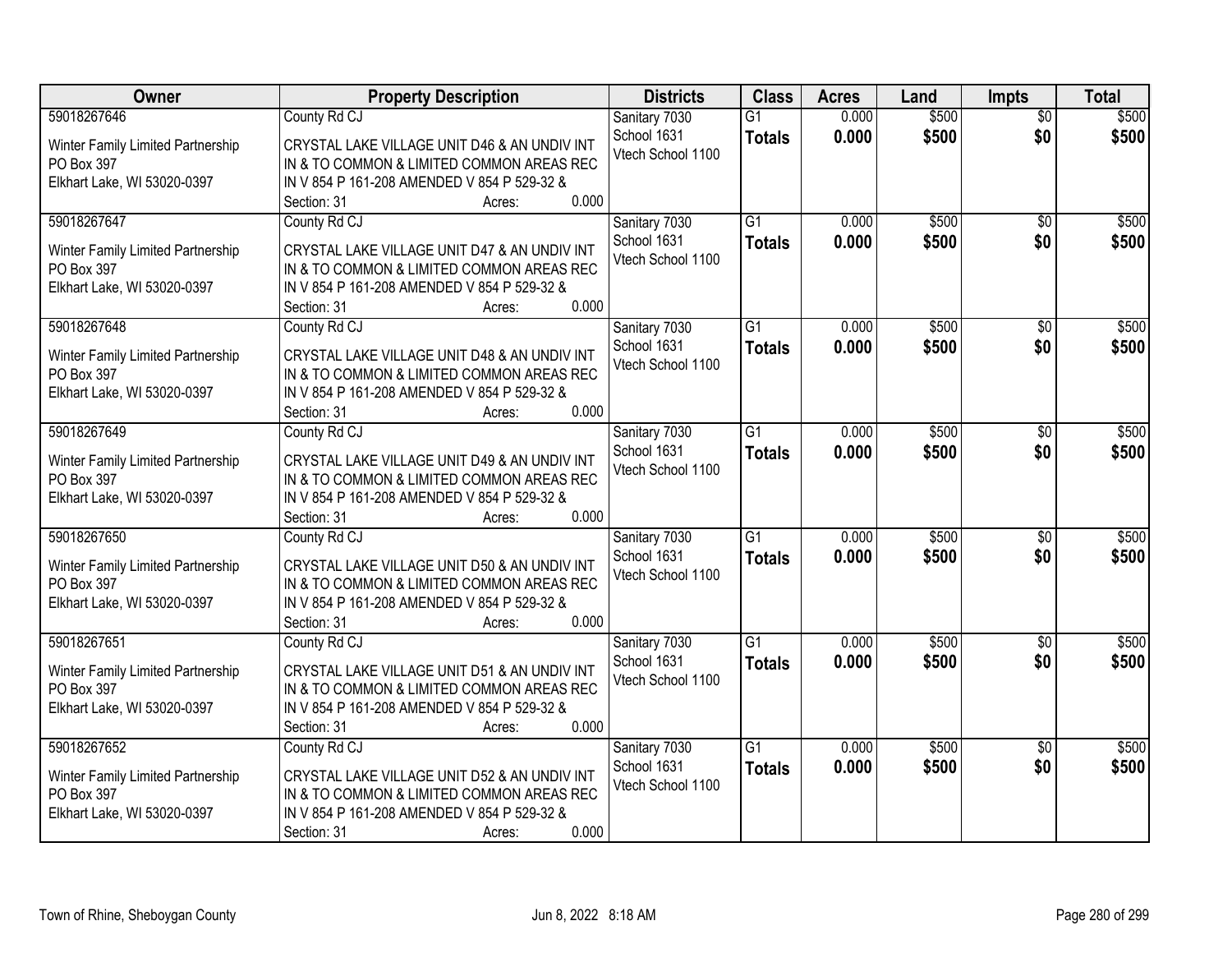| Owner                                                                                         | <b>Property Description</b>                                                                                                                                                                | <b>Districts</b>                                  | <b>Class</b>                     | <b>Acres</b>   | Land           | <b>Impts</b>           | <b>Total</b>   |
|-----------------------------------------------------------------------------------------------|--------------------------------------------------------------------------------------------------------------------------------------------------------------------------------------------|---------------------------------------------------|----------------------------------|----------------|----------------|------------------------|----------------|
| 59018267653<br>Winter Family Limited Partnership<br>PO Box 397<br>Elkhart Lake, WI 53020-0397 | County Rd CJ<br>CRYSTAL LAKE VILLAGE UNIT D53 & AN UNDIV INT<br>IN & TO COMMON & LIMITED COMMON AREAS REC<br>IN V 854 P 161-208 AMENDED V 854 P 529-32 &<br>0.000<br>Section: 31<br>Acres: | Sanitary 7030<br>School 1631<br>Vtech School 1100 | $\overline{G1}$<br><b>Totals</b> | 0.000<br>0.000 | \$500<br>\$500 | $\overline{50}$<br>\$0 | \$500<br>\$500 |
| 59018267654<br>Winter Family Limited Partnership<br>PO Box 397<br>Elkhart Lake, WI 53020-0397 | County Rd CJ<br>CRYSTAL LAKE VILLAGE UNIT D54 & AN UNDIV INT<br>IN & TO COMMON & LIMITED COMMON AREAS REC<br>IN V 854 P 161-208 AMENDED V 854 P 529-32 &<br>0.000<br>Section: 31<br>Acres: | Sanitary 7030<br>School 1631<br>Vtech School 1100 | $\overline{G1}$<br><b>Totals</b> | 0.000<br>0.000 | \$500<br>\$500 | $\overline{50}$<br>\$0 | \$500<br>\$500 |
| 59018267655<br>Winter Family Limited Partnership<br>PO Box 397<br>Elkhart Lake, WI 53020-0397 | County Rd CJ<br>CRYSTAL LAKE VILLAGE UNIT D55 & AN UNDIV INT<br>IN & TO COMMON & LIMITED COMMON AREAS REC<br>IN V 854 P 161-208 AMENDED V 854 P 529-32 &<br>0.000<br>Section: 31<br>Acres: | Sanitary 7030<br>School 1631<br>Vtech School 1100 | $\overline{G1}$<br><b>Totals</b> | 0.000<br>0.000 | \$500<br>\$500 | \$0<br>\$0             | \$500<br>\$500 |
| 59018267656<br>Winter Family Limited Partnership<br>PO Box 397<br>Elkhart Lake, WI 53020-0397 | County Rd CJ<br>CRYSTAL LAKE VILLAGE UNIT D56 & AN UNDIV INT<br>IN & TO COMMON & LIMITED COMMON AREAS REC<br>IN V 854 P 161-208 AMENDED V 854 P 529-32 &<br>0.000<br>Section: 31<br>Acres: | Sanitary 7030<br>School 1631<br>Vtech School 1100 | $\overline{G1}$<br><b>Totals</b> | 0.000<br>0.000 | \$500<br>\$500 | $\sqrt[6]{3}$<br>\$0   | \$500<br>\$500 |
| 59018267657<br>Winter Family Limited Partnership<br>PO Box 397<br>Elkhart Lake, WI 53020-0397 | County Rd CJ<br>CRYSTAL LAKE VILLAGE UNIT D57 & AN UNDIV INT<br>IN & TO COMMON & LIMITED COMMON AREAS REC<br>IN V 854 P 161-208 AMENDED V 854 P 529-32 &<br>0.000<br>Section: 31<br>Acres: | Sanitary 7030<br>School 1631<br>Vtech School 1100 | $\overline{G1}$<br><b>Totals</b> | 0.000<br>0.000 | \$500<br>\$500 | \$0<br>\$0             | \$500<br>\$500 |
| 59018267658<br>Winter Family Limited Partnership<br>PO Box 397<br>Elkhart Lake, WI 53020-0397 | County Rd CJ<br>CRYSTAL LAKE VILLAGE UNIT D58 & AN UNDIV INT<br>IN & TO COMMON & LIMITED COMMON AREAS REC<br>IN V 854 P 161-208 AMENDED V 854 P 529-32 &<br>0.000<br>Section: 31<br>Acres: | Sanitary 7030<br>School 1631<br>Vtech School 1100 | $\overline{G1}$<br><b>Totals</b> | 0.000<br>0.000 | \$500<br>\$500 | \$0<br>\$0             | \$500<br>\$500 |
| 59018267659<br>Winter Family Limited Partnership<br>PO Box 397<br>Elkhart Lake, WI 53020-0397 | County Rd CJ<br>CRYSTAL LAKE VILLAGE UNIT D59 & AN UNDIV INT<br>IN & TO COMMON & LIMITED COMMON AREAS REC<br>IN V 854 P 161-208 AMENDED V 854 P 529-32 &<br>0.000<br>Section: 31<br>Acres: | Sanitary 7030<br>School 1631<br>Vtech School 1100 | $\overline{G1}$<br><b>Totals</b> | 0.000<br>0.000 | \$500<br>\$500 | $\overline{30}$<br>\$0 | \$500<br>\$500 |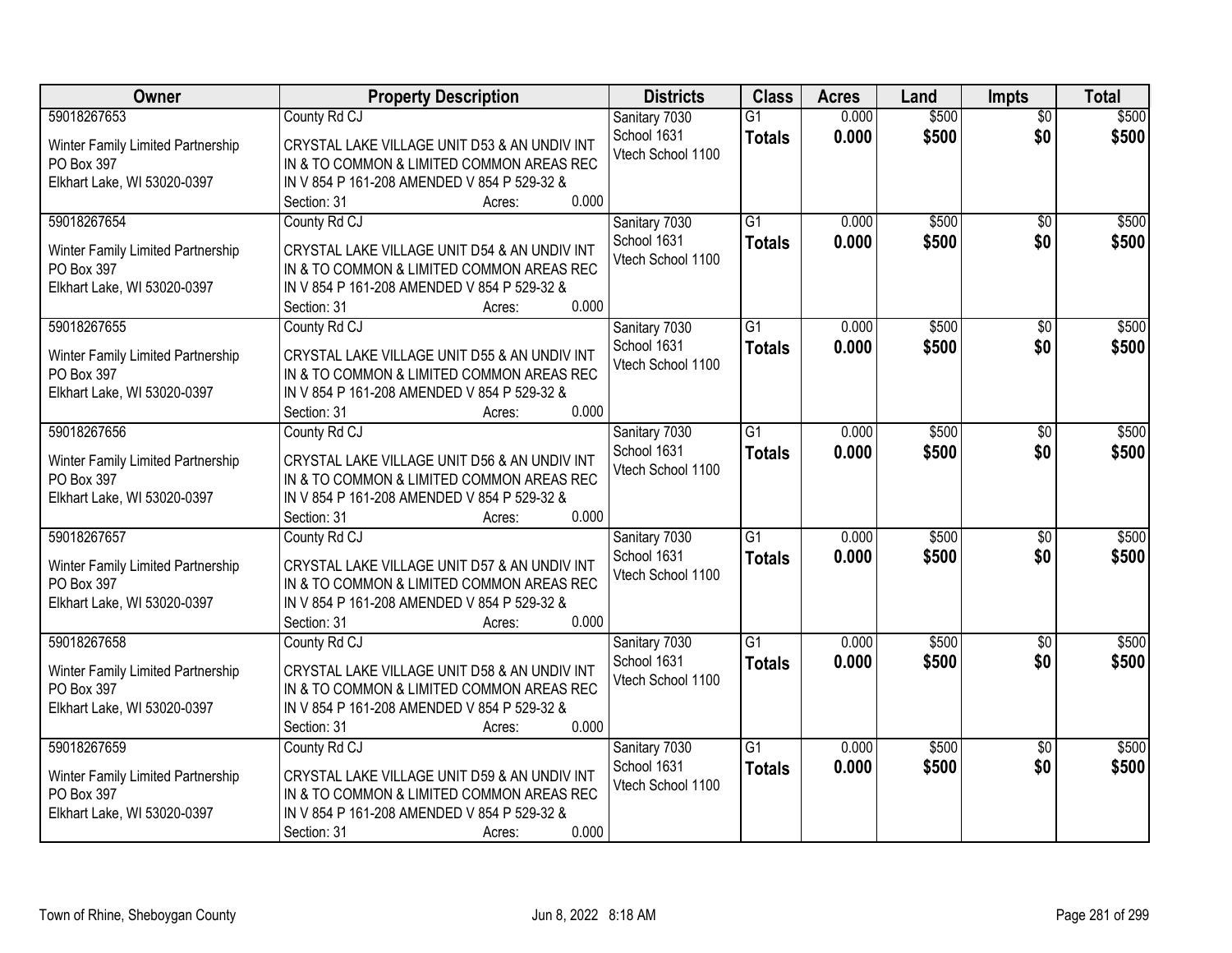| Owner                                                                                         | <b>Property Description</b>                                                                                                                                                                | <b>Districts</b>                                  | <b>Class</b>                     | <b>Acres</b>   | Land           | Impts                  | <b>Total</b>   |
|-----------------------------------------------------------------------------------------------|--------------------------------------------------------------------------------------------------------------------------------------------------------------------------------------------|---------------------------------------------------|----------------------------------|----------------|----------------|------------------------|----------------|
| 59018267660<br>Winter Family Limited Partnership<br>PO Box 397<br>Elkhart Lake, WI 53020-0397 | County Rd CJ<br>CRYSTAL LAKE VILLAGE UNIT D60 & AN UNDIV INT<br>IN & TO COMMON & LIMITED COMMON AREAS REC<br>IN V 854 P 161-208 AMENDED V 854 P 529-32 &<br>0.000<br>Section: 31<br>Acres: | Sanitary 7030<br>School 1631<br>Vtech School 1100 | $\overline{G1}$<br><b>Totals</b> | 0.000<br>0.000 | \$500<br>\$500 | $\overline{50}$<br>\$0 | \$500<br>\$500 |
| 59018267661<br>Winter Family Limited Partnership<br>PO Box 397<br>Elkhart Lake, WI 53020-0397 | County Rd CJ<br>CRYSTAL LAKE VILLAGE UNIT D61 & AN UNDIV INT<br>IN & TO COMMON & LIMITED COMMON AREAS REC<br>IN V 854 P 161-208 AMENDED V 854 P 529-32 &<br>0.000<br>Section: 31<br>Acres: | Sanitary 7030<br>School 1631<br>Vtech School 1100 | $\overline{G1}$<br><b>Totals</b> | 0.000<br>0.000 | \$500<br>\$500 | $\overline{50}$<br>\$0 | \$500<br>\$500 |
| 59018267662<br>Winter Family Limited Partnership<br>PO Box 397<br>Elkhart Lake, WI 53020-0397 | County Rd CJ<br>CRYSTAL LAKE VILLAGE UNIT D62 & AN UNDIV INT<br>IN & TO COMMON & LIMITED COMMON AREAS REC<br>IN V 854 P 161-208 AMENDED V 854 P 529-32 &<br>0.000<br>Section: 31<br>Acres: | Sanitary 7030<br>School 1631<br>Vtech School 1100 | $\overline{G1}$<br><b>Totals</b> | 0.000<br>0.000 | \$500<br>\$500 | \$0<br>\$0             | \$500<br>\$500 |
| 59018267663<br>Winter Family Limited Partnership<br>PO Box 397<br>Elkhart Lake, WI 53020-0397 | County Rd CJ<br>CRYSTAL LAKE VILLAGE UNIT D63 & AN UNDIV INT<br>IN & TO COMMON & LIMITED COMMON AREAS REC<br>IN V 854 P 161-208 AMENDED V 854 P 529-32 &<br>0.000<br>Section: 31<br>Acres: | Sanitary 7030<br>School 1631<br>Vtech School 1100 | $\overline{G1}$<br><b>Totals</b> | 0.000<br>0.000 | \$500<br>\$500 | $\sqrt[6]{3}$<br>\$0   | \$500<br>\$500 |
| 59018267664<br>Winter Family Limited Partnership<br>PO Box 397<br>Elkhart Lake, WI 53020-0397 | County Rd CJ<br>CRYSTAL LAKE VILLAGE UNIT D64 & AN UNDIV INT<br>IN & TO COMMON & LIMITED COMMON AREAS REC<br>IN V 854 P 161-208 AMENDED V 854 P 529-32 &<br>0.000<br>Section: 31<br>Acres: | Sanitary 7030<br>School 1631<br>Vtech School 1100 | $\overline{G1}$<br><b>Totals</b> | 0.000<br>0.000 | \$500<br>\$500 | \$0<br>\$0             | \$500<br>\$500 |
| 59018267665<br>Winter Family Limited Partnership<br>PO Box 397<br>Elkhart Lake, WI 53020-0397 | County Rd CJ<br>CRYSTAL LAKE VILLAGE UNIT D65 & AN UNDIV INT<br>IN & TO COMMON & LIMITED COMMON AREAS REC<br>IN V 854 P 161-208 AMENDED V 854 P 529-32 &<br>0.000<br>Section: 31<br>Acres: | Sanitary 7030<br>School 1631<br>Vtech School 1100 | $\overline{G1}$<br><b>Totals</b> | 0.000<br>0.000 | \$500<br>\$500 | \$0<br>\$0             | \$500<br>\$500 |
| 59018267666<br>Winter Family Limited Partnership<br>PO Box 397<br>Elkhart Lake, WI 53020-0397 | County Rd CJ<br>CRYSTAL LAKE VILLAGE UNIT D66 & AN UNDIV INT<br>IN & TO COMMON & LIMITED COMMON AREAS REC<br>IN V 854 P 161-208 AMENDED V 854 P 529-32,&<br>0.000<br>Section: 31<br>Acres: | Sanitary 7030<br>School 1631<br>Vtech School 1100 | $\overline{G1}$<br><b>Totals</b> | 0.000<br>0.000 | \$500<br>\$500 | $\overline{30}$<br>\$0 | \$500<br>\$500 |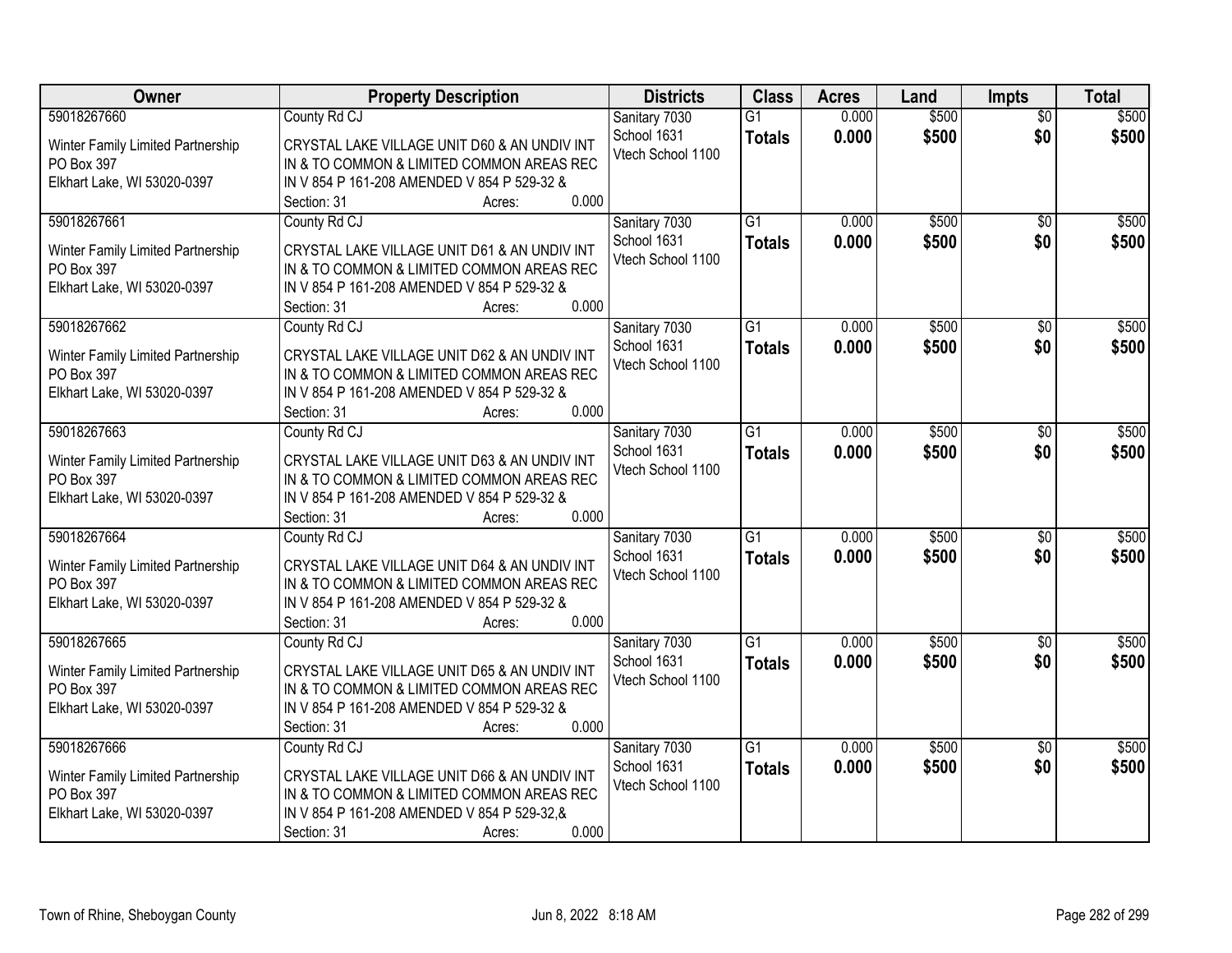| Owner                                                                                         | <b>Property Description</b>                                                                                                                                                                 | <b>Districts</b>                                  | <b>Class</b>                     | <b>Acres</b>   | Land           | Impts                  | <b>Total</b>   |
|-----------------------------------------------------------------------------------------------|---------------------------------------------------------------------------------------------------------------------------------------------------------------------------------------------|---------------------------------------------------|----------------------------------|----------------|----------------|------------------------|----------------|
| 59018267667<br>Winter Family Limited Partnership<br>PO Box 397<br>Elkhart Lake, WI 53020-0397 | County Rd CJ<br>CRYSTAL LAKE VILLAGE UNIT D67 & AN UNDIV INT<br>IN & TO COMMON & LIMITED COMMON AREAS REC<br>IN V 854 P 161-208 AMENDED V 854 P 529-32, &<br>0.000<br>Section: 31<br>Acres: | Sanitary 7030<br>School 1631<br>Vtech School 1100 | $\overline{G1}$<br><b>Totals</b> | 0.000<br>0.000 | \$500<br>\$500 | $\overline{50}$<br>\$0 | \$500<br>\$500 |
| 59018267668<br>Winter Family Limited Partnership<br>PO Box 397<br>Elkhart Lake, WI 53020-0397 | County Rd CJ<br>CRYSTAL LAKE VILLAGE UNIT D68 & AN UNDIV INT<br>IN & TO COMMON & LIMITED COMMON AREAS REC<br>IN V 854 P 161-208 AMENDED V 854 P 529-32,&<br>0.000<br>Section: 31<br>Acres:  | Sanitary 7030<br>School 1631<br>Vtech School 1100 | $\overline{G1}$<br><b>Totals</b> | 0.000<br>0.000 | \$500<br>\$500 | $\overline{50}$<br>\$0 | \$500<br>\$500 |
| 59018267669<br>Winter Family Limited Partnership<br>PO Box 397<br>Elkhart Lake, WI 53020-0397 | County Rd CJ<br>CRYSTAL LAKE VILLAGE UNIT D69 & AN UNDIV INT<br>IN & TO COMMON & LIMITED COMMON AREAS REC<br>IN V 854 P 161-208 AMENDED V 854 P 529-32, &<br>0.000<br>Section: 31<br>Acres: | Sanitary 7030<br>School 1631<br>Vtech School 1100 | $\overline{G1}$<br><b>Totals</b> | 0.000<br>0.000 | \$500<br>\$500 | \$0<br>\$0             | \$500<br>\$500 |
| 59018267670<br>Winter Family Limited Partnership<br>PO Box 397<br>Elkhart Lake, WI 53020-0397 | County Rd CJ<br>CRYSTAL LAKE VILLAGE UNIT D70 & AN UNDIV INT<br>IN & TO COMMON & LIMITED COMMON AREAS REC<br>IN V 854 P 161-208 AMENDED V 854 P 529-32,&<br>0.000<br>Section: 31<br>Acres:  | Sanitary 7030<br>School 1631<br>Vtech School 1100 | $\overline{G1}$<br><b>Totals</b> | 0.000<br>0.000 | \$500<br>\$500 | $\sqrt[6]{3}$<br>\$0   | \$500<br>\$500 |
| 59018267671<br>Winter Family Limited Partnership<br>PO Box 397<br>Elkhart Lake, WI 53020-0397 | County Rd CJ<br>CRYSTAL LAKE VILLAGE UNIT D71 & AN UNDIV INT<br>IN & TO COMMON & LIMITED COMMON AREAS REC<br>IN V 854 P 161-208 AMENDED V 854 P 529-32, &<br>0.000<br>Section: 31<br>Acres: | Sanitary 7030<br>School 1631<br>Vtech School 1100 | $\overline{G1}$<br><b>Totals</b> | 0.000<br>0.000 | \$500<br>\$500 | \$0<br>\$0             | \$500<br>\$500 |
| 59018267672<br>Winter Family Limited Partnership<br>PO Box 397<br>Elkhart Lake, WI 53020-0397 | County Rd CJ<br>CRYSTAL LAKE VILLAGE UNIT D72 & AN UNDIV INT<br>IN & TO COMMON & LIMITED COMMON AREAS REC<br>IN V 854 P 161-208 AMENDED V 854 P 529-32, &<br>0.000<br>Section: 31<br>Acres: | Sanitary 7030<br>School 1631<br>Vtech School 1100 | $\overline{G1}$<br><b>Totals</b> | 0.000<br>0.000 | \$500<br>\$500 | \$0<br>\$0             | \$500<br>\$500 |
| 59018267673<br>Winter Family Limited Partnership<br>PO Box 397<br>Elkhart Lake, WI 53020-0397 | County Rd CJ<br>CRYSTAL LAKE VILLAGE UNIT D73 & AN UNDIV INT<br>IN & TO COMMON & LIMITED COMMON AREAS REC<br>IN V 854 P 161-208 AMENDED V 854 P 529-32,&<br>0.000<br>Section: 31<br>Acres:  | Sanitary 7030<br>School 1631<br>Vtech School 1100 | $\overline{G1}$<br><b>Totals</b> | 0.000<br>0.000 | \$500<br>\$500 | $\overline{30}$<br>\$0 | \$500<br>\$500 |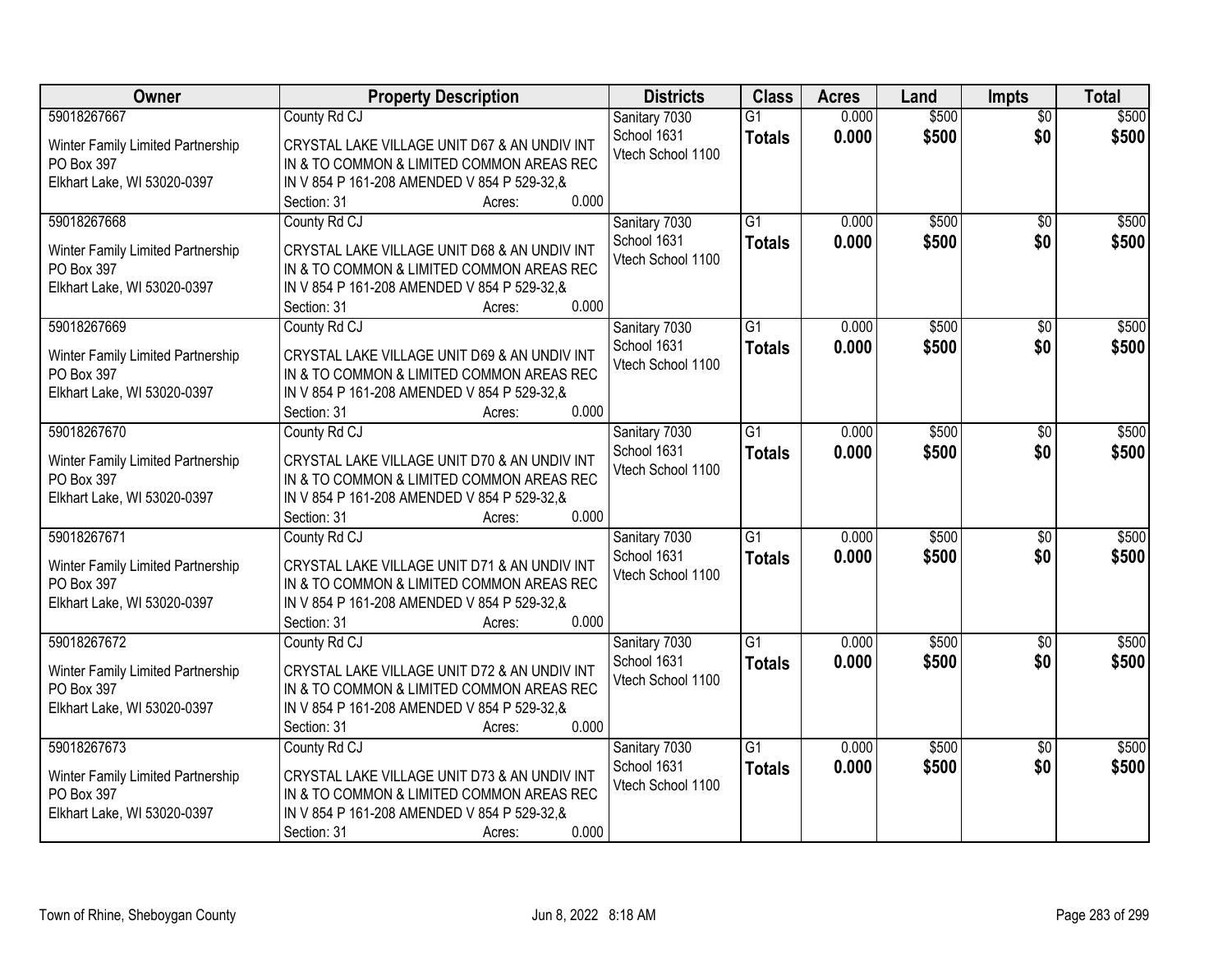| Owner                                                                                         | <b>Property Description</b>                                                                                                                                                                 | <b>Districts</b>                                  | <b>Class</b>                     | <b>Acres</b>   | Land           | <b>Impts</b>           | <b>Total</b>   |
|-----------------------------------------------------------------------------------------------|---------------------------------------------------------------------------------------------------------------------------------------------------------------------------------------------|---------------------------------------------------|----------------------------------|----------------|----------------|------------------------|----------------|
| 59018267674<br>Winter Family Limited Partnership<br>PO Box 397<br>Elkhart Lake, WI 53020-0397 | County Rd CJ<br>CRYSTAL LAKE VILLAGE UNIT D74 & AN UNDIV INT<br>IN & TO COMMON & LIMITED COMMON AREAS REC<br>IN V 854 P 161-208 AMENDED V 854 P 529-32.&<br>0.000<br>Section: 31<br>Acres:  | Sanitary 7030<br>School 1631<br>Vtech School 1100 | $\overline{G1}$<br><b>Totals</b> | 0.000<br>0.000 | \$500<br>\$500 | $\overline{50}$<br>\$0 | \$500<br>\$500 |
| 59018267675<br>Winter Family Limited Partnership<br>PO Box 397<br>Elkhart Lake, WI 53020-0397 | County Rd CJ<br>CRYSTAL LAKE VILLAGE UNIT D75 & AN UNDIV INT<br>IN & TO COMMON & LIMITED COMMON AREAS REC<br>IN V 854 P 161-208 AMENDED V 854 P 529-32, &<br>0.000<br>Section: 31<br>Acres: | Sanitary 7030<br>School 1631<br>Vtech School 1100 | $\overline{G1}$<br><b>Totals</b> | 0.000<br>0.000 | \$500<br>\$500 | $\overline{50}$<br>\$0 | \$500<br>\$500 |
| 59018267676<br>Winter Family Limited Partnership<br>PO Box 397<br>Elkhart Lake, WI 53020-0397 | County Rd CJ<br>CRYSTAL LAKE VILLAGE UNIT D76 & AN UNDIV INT<br>IN & TO COMMON & LIMITED COMMON AREAS REC<br>IN V 854 P 161-208 AMENDED V 854 P 529-32.&<br>0.000<br>Section: 31<br>Acres:  | Sanitary 7030<br>School 1631<br>Vtech School 1100 | $\overline{G1}$<br><b>Totals</b> | 0.000<br>0.000 | \$500<br>\$500 | \$0<br>\$0             | \$500<br>\$500 |
| 59018267677<br>Winter Family Limited Partnership<br>PO Box 397<br>Elkhart Lake, WI 53020-0397 | County Rd CJ<br>CRYSTAL LAKE VILLAGE UNIT D77 & AN UNDIV INT<br>IN & TO COMMON & LIMITED COMMON AREAS REC<br>IN V 854 P 161-208 AMENDED V 854 P 529-32,&<br>0.000<br>Section: 31<br>Acres:  | Sanitary 7030<br>School 1631<br>Vtech School 1100 | $\overline{G1}$<br><b>Totals</b> | 0.000<br>0.000 | \$500<br>\$500 | $\sqrt[6]{3}$<br>\$0   | \$500<br>\$500 |
| 59018267678<br>Winter Family Limited Partnership<br>PO Box 397<br>Elkhart Lake, WI 53020-0397 | County Rd CJ<br>CRYSTAL LAKE VILLAGE UNIT D78 & AN UNDIV INT<br>IN & TO COMMON & LIMITED COMMON AREAS REC<br>IN V 854 P 161-208 AMENDED V 854 P 529-32,&<br>0.000<br>Section: 31<br>Acres:  | Sanitary 7030<br>School 1631<br>Vtech School 1100 | $\overline{G1}$<br><b>Totals</b> | 0.000<br>0.000 | \$500<br>\$500 | \$0<br>\$0             | \$500<br>\$500 |
| 59018267679<br>Winter Family Limited Partnership<br>PO Box 397<br>Elkhart Lake, WI 53020-0397 | County Rd CJ<br>CRYSTAL LAKE VILLAGE UNIT D79 & AN UNDIV INT<br>IN & TO COMMON & LIMITED COMMON AREAS REC<br>IN V 854 P 161-208 AMENDED V 854 P 529-32, &<br>0.000<br>Section: 31<br>Acres: | Sanitary 7030<br>School 1631<br>Vtech School 1100 | $\overline{G1}$<br><b>Totals</b> | 0.000<br>0.000 | \$500<br>\$500 | \$0<br>\$0             | \$500<br>\$500 |
| 59018267680<br>Winter Family Limited Partnership<br>PO Box 397<br>Elkhart Lake, WI 53020-0397 | County Rd CJ<br>CRYSTAL LAKE VILLAGE UNIT D80 & AN UNDIV INT<br>IN & TO COMMON & LIMITED COMMON AREAS REC<br>IN V 854 P 161-208 AMENDED V 854 P 529-32,&<br>0.000<br>Section: 31<br>Acres:  | Sanitary 7030<br>School 1631<br>Vtech School 1100 | $\overline{G1}$<br><b>Totals</b> | 0.000<br>0.000 | \$500<br>\$500 | $\overline{30}$<br>\$0 | \$500<br>\$500 |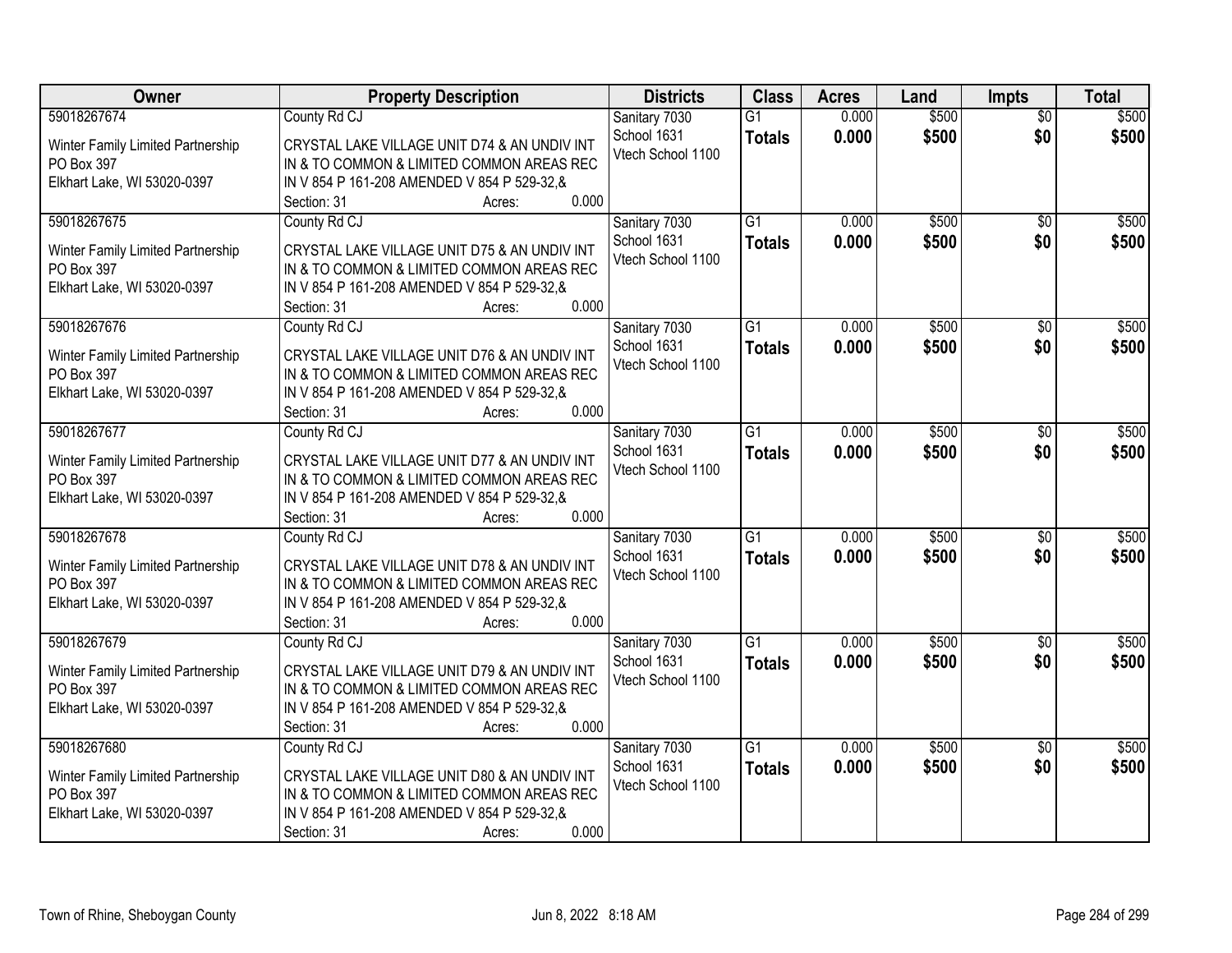| Owner                                                                                         | <b>Property Description</b>                                                                                                                                                                 | <b>Districts</b>                                  | <b>Class</b>                     | <b>Acres</b>   | Land           | Impts                  | <b>Total</b>   |
|-----------------------------------------------------------------------------------------------|---------------------------------------------------------------------------------------------------------------------------------------------------------------------------------------------|---------------------------------------------------|----------------------------------|----------------|----------------|------------------------|----------------|
| 59018267681<br>Winter Family Limited Partnership<br>PO Box 397<br>Elkhart Lake, WI 53020-0397 | County Rd CJ<br>CRYSTAL LAKE VILLAGE UNIT D81 & AN UNDIV INT<br>IN & TO COMMON & LIMITED COMMON AREAS REC<br>IN V 854 P 161-208 AMENDED V 854 P 529-32, &<br>0.000<br>Section: 31<br>Acres: | Sanitary 7030<br>School 1631<br>Vtech School 1100 | $\overline{G1}$<br><b>Totals</b> | 0.000<br>0.000 | \$500<br>\$500 | $\overline{50}$<br>\$0 | \$500<br>\$500 |
| 59018267682<br>Winter Family Limited Partnership<br>PO Box 397<br>Elkhart Lake, WI 53020-0397 | County Rd CJ<br>CRYSTAL LAKE VILLAGE UNIT D82 & AN UNDIV INT<br>IN & TO COMMON & LIMITED COMMON AREAS REC<br>IN V 854 P 161-208 AMENDED V 854 P 529-32,&<br>0.000<br>Section: 31<br>Acres:  | Sanitary 7030<br>School 1631<br>Vtech School 1100 | $\overline{G1}$<br><b>Totals</b> | 0.000<br>0.000 | \$500<br>\$500 | $\overline{50}$<br>\$0 | \$500<br>\$500 |
| 59018267683<br>Winter Family Limited Partnership<br>PO Box 397<br>Elkhart Lake, WI 53020-0397 | County Rd CJ<br>CRYSTAL LAKE VILLAGE UNIT D83 & AN UNDIV INT<br>IN & TO COMMON & LIMITED COMMON AREAS REC<br>IN V 854 P 161-208 AMENDED V 854 P 529-32, &<br>0.000<br>Section: 31<br>Acres: | Sanitary 7030<br>School 1631<br>Vtech School 1100 | $\overline{G1}$<br><b>Totals</b> | 0.000<br>0.000 | \$500<br>\$500 | \$0<br>\$0             | \$500<br>\$500 |
| 59018267684<br>Winter Family Limited Partnership<br>PO Box 397<br>Elkhart Lake, WI 53020-0397 | County Rd CJ<br>CRYSTAL LAKE VILLAGE UNIT D84 & AN UNDIV INT<br>IN & TO COMMON & LIMITED COMMON AREAS REC<br>IN V 854 P 161-208 AMENDED V 854 P 529-32,&<br>0.000<br>Section: 31<br>Acres:  | Sanitary 7030<br>School 1631<br>Vtech School 1100 | $\overline{G1}$<br><b>Totals</b> | 0.000<br>0.000 | \$500<br>\$500 | $\sqrt[6]{3}$<br>\$0   | \$500<br>\$500 |
| 59018267685<br>Winter Family Limited Partnership<br>PO Box 397<br>Elkhart Lake, WI 53020-0397 | County Rd CJ<br>CRYSTAL LAKE VILLAGE UNIT D85 & AN UNDIV INT<br>IN & TO COMMON & LIMITED COMMON AREAS REC<br>IN V 854 P 161-208 AMENDED V 854 P 529-32, &<br>0.000<br>Section: 31<br>Acres: | Sanitary 7030<br>School 1631<br>Vtech School 1100 | $\overline{G1}$<br><b>Totals</b> | 0.000<br>0.000 | \$500<br>\$500 | \$0<br>\$0             | \$500<br>\$500 |
| 59018267686<br>Winter Family Limited Partnership<br>PO Box 397<br>Elkhart Lake, WI 53020-0397 | County Rd CJ<br>CRYSTAL LAKE VILLAGE UNIT D86 & AN UNDIV INT<br>IN & TO COMMON & LIMITED COMMON AREAS REC<br>IN V 854 P 161-208 AMENDED V 854 P 529-32, &<br>0.000<br>Section: 31<br>Acres: | Sanitary 7030<br>School 1631<br>Vtech School 1100 | $\overline{G1}$<br><b>Totals</b> | 0.000<br>0.000 | \$500<br>\$500 | \$0<br>\$0             | \$500<br>\$500 |
| 59018267687<br>Winter Family Limited Partnership<br>PO Box 397<br>Elkhart Lake, WI 53020-0397 | County Rd CJ<br>CRYSTAL LAKE VILLAGE UNIT D87 & AN UNDIV INT<br>IN & TO COMMON & LIMITED COMMON AREAS REC<br>IN V 854 P 161-208 AMENDED V 854 P 529-32,&<br>0.000<br>Section: 31<br>Acres:  | Sanitary 7030<br>School 1631<br>Vtech School 1100 | $\overline{G1}$<br><b>Totals</b> | 0.000<br>0.000 | \$500<br>\$500 | $\overline{30}$<br>\$0 | \$500<br>\$500 |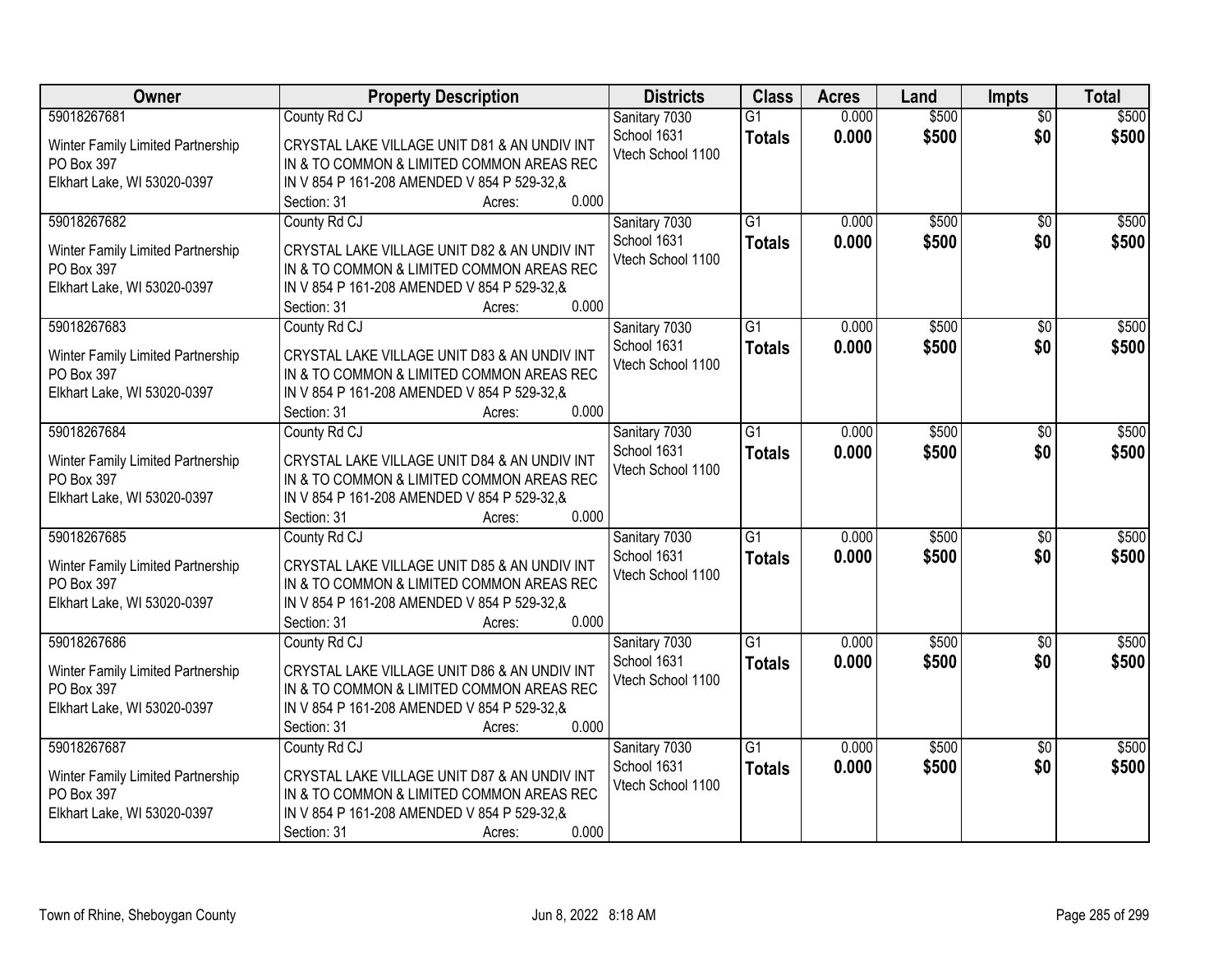| Owner                                                                                         | <b>Property Description</b>                                                                                                                                                                 | <b>Districts</b>                                  | <b>Class</b>                     | <b>Acres</b>   | Land           | Impts                  | <b>Total</b>   |
|-----------------------------------------------------------------------------------------------|---------------------------------------------------------------------------------------------------------------------------------------------------------------------------------------------|---------------------------------------------------|----------------------------------|----------------|----------------|------------------------|----------------|
| 59018267688<br>Winter Family Limited Partnership<br>PO Box 397<br>Elkhart Lake, WI 53020-0397 | County Rd CJ<br>CRYSTAL LAKE VILLAGE UNIT D88 & AN UNDIV INT<br>IN & TO COMMON & LIMITED COMMON AREAS REC<br>IN V 854 P 161-208 AMENDED V 854 P 529-32, &<br>0.000<br>Section: 31<br>Acres: | Sanitary 7030<br>School 1631<br>Vtech School 1100 | $\overline{G1}$<br><b>Totals</b> | 0.000<br>0.000 | \$500<br>\$500 | $\overline{50}$<br>\$0 | \$500<br>\$500 |
| 59018267689<br>Winter Family Limited Partnership<br>PO Box 397<br>Elkhart Lake, WI 53020-0397 | County Rd CJ<br>CRYSTAL LAKE VILLAGE UNIT D89 & AN UNDIV INT<br>IN & TO COMMON & LIMITED COMMON AREAS REC<br>IN V 854 P 161-208 AMENDED V 854 P 529-32,&<br>0.000<br>Section: 31<br>Acres:  | Sanitary 7030<br>School 1631<br>Vtech School 1100 | $\overline{G1}$<br><b>Totals</b> | 0.000<br>0.000 | \$500<br>\$500 | $\overline{50}$<br>\$0 | \$500<br>\$500 |
| 59018267690<br>Winter Family Limited Partnership<br>PO Box 397<br>Elkhart Lake, WI 53020-0397 | County Rd CJ<br>CRYSTAL LAKE VILLAGE UNIT D90 & AN UNDIV INT<br>IN & TO COMMON & LIMITED COMMON AREAS REC<br>IN V 854 P 161-208 AMENDED V 854 P 529-32, &<br>0.000<br>Section: 31<br>Acres: | Sanitary 7030<br>School 1631<br>Vtech School 1100 | $\overline{G1}$<br><b>Totals</b> | 0.000<br>0.000 | \$500<br>\$500 | \$0<br>\$0             | \$500<br>\$500 |
| 59018267691<br>Winter Family Limited Partnership<br>PO Box 397<br>Elkhart Lake, WI 53020-0397 | County Rd CJ<br>CRYSTAL LAKE VILLAGE UNIT D91 & AN UNDIV INT<br>IN & TO COMMON & LIMITED COMMON AREAS REC<br>IN V 854 P 161-208 AMENDED V 854 P 529-32,&<br>0.000<br>Section: 31<br>Acres:  | Sanitary 7030<br>School 1631<br>Vtech School 1100 | $\overline{G1}$<br><b>Totals</b> | 0.000<br>0.000 | \$500<br>\$500 | $\sqrt[6]{3}$<br>\$0   | \$500<br>\$500 |
| 59018267692<br>Winter Family Limited Partnership<br>PO Box 397<br>Elkhart Lake, WI 53020-0397 | County Rd CJ<br>CRYSTAL LAKE VILLAGE UNIT D92 & AN UNDIV INT<br>IN & TO COMMON & LIMITED COMMON AREAS REC<br>IN V 854 P 161-208 AMENDED V 854 P 529-32, &<br>0.000<br>Section: 31<br>Acres: | Sanitary 7030<br>School 1631<br>Vtech School 1100 | $\overline{G1}$<br><b>Totals</b> | 0.000<br>0.000 | \$500<br>\$500 | \$0<br>\$0             | \$500<br>\$500 |
| 59018267693<br>Winter Family Limited Partnership<br>PO Box 397<br>Elkhart Lake, WI 53020-0397 | County Rd CJ<br>CRYSTAL LAKE VILLAGE UNIT D93 & AN UNDIV INT<br>IN & TO COMMON & LIMITED COMMON AREAS REC<br>IN V 854 P 161-208 AMENDED V 854 P 529-32, &<br>0.000<br>Section: 31<br>Acres: | Sanitary 7030<br>School 1631<br>Vtech School 1100 | $\overline{G1}$<br><b>Totals</b> | 0.000<br>0.000 | \$500<br>\$500 | \$0<br>\$0             | \$500<br>\$500 |
| 59018267694<br>Winter Family Limited Partnership<br>PO Box 397<br>Elkhart Lake, WI 53020-0397 | County Rd CJ<br>CRYSTAL LAKE VILLAGE UNIT D94 & AN UNDIV INT<br>IN & TO COMMON & LIMITED COMMON AREAS REC<br>IN V 854 P 161-208 AMENDED V 854 P 529-32,&<br>0.000<br>Section: 31<br>Acres:  | Sanitary 7030<br>School 1631<br>Vtech School 1100 | $\overline{G1}$<br><b>Totals</b> | 0.000<br>0.000 | \$500<br>\$500 | $\overline{30}$<br>\$0 | \$500<br>\$500 |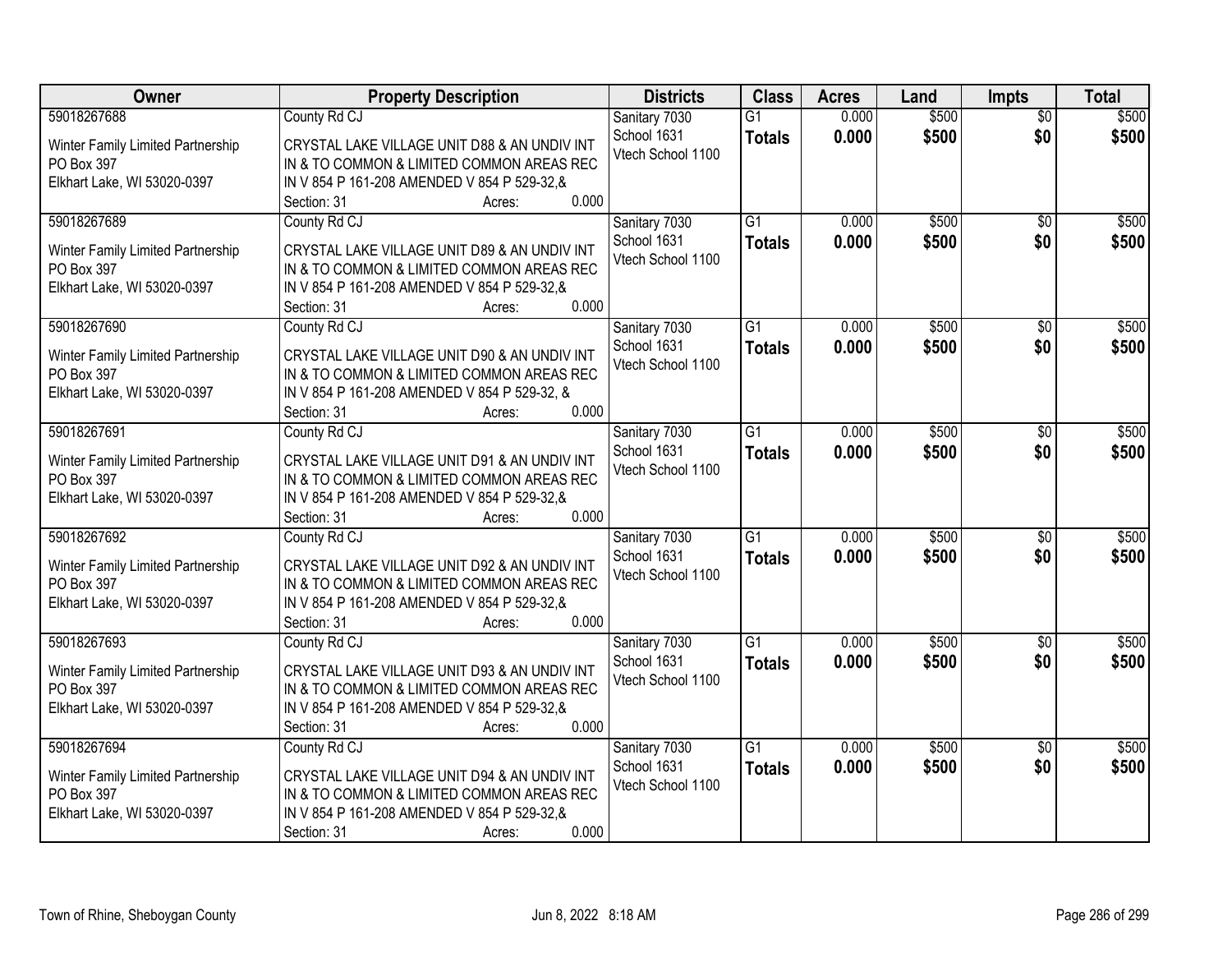| Owner                                                                                         | <b>Property Description</b>                                                                                                                                                                  | <b>Districts</b>                                  | <b>Class</b>                     | <b>Acres</b>   | Land           | <b>Impts</b>           | <b>Total</b>   |
|-----------------------------------------------------------------------------------------------|----------------------------------------------------------------------------------------------------------------------------------------------------------------------------------------------|---------------------------------------------------|----------------------------------|----------------|----------------|------------------------|----------------|
| 59018267695<br>Winter Family Limited Partnership<br>PO Box 397<br>Elkhart Lake, WI 53020-0397 | County Rd CJ<br>CRYSTAL LAKE VILLAGE UNIT D95 & AN UNDIV INT<br>IN & TO COMMON & LIMITED COMMON AREAS REC<br>IN V 854 P 161-208 AMENDED V 854 P 529-32.&<br>0.000<br>Section: 31<br>Acres:   | Sanitary 7030<br>School 1631<br>Vtech School 1100 | $\overline{G1}$<br><b>Totals</b> | 0.000<br>0.000 | \$500<br>\$500 | $\overline{50}$<br>\$0 | \$500<br>\$500 |
| 59018267696<br>Winter Family Limited Partnership<br>PO Box 397<br>Elkhart Lake, WI 53020-0397 | County Rd CJ<br>CRYSTAL LAKE VILLAGE UNIT D96 & AN UNDIV INT<br>IN & TO COMMON & LIMITED COMMON AREAS REC<br>IN V 854 P 161-208 AMENDED V 854 P 529-32, &<br>0.000<br>Section: 31<br>Acres:  | Sanitary 7030<br>School 1631<br>Vtech School 1100 | $\overline{G1}$<br><b>Totals</b> | 0.000<br>0.000 | \$500<br>\$500 | $\overline{50}$<br>\$0 | \$500<br>\$500 |
| 59018267697<br>Winter Family Limited Partnership<br>PO Box 397<br>Elkhart Lake, WI 53020-0397 | County Rd CJ<br>CRYSTAL LAKE VILLAGE UNIT D97 & AN UNDIV INT<br>IN & TO COMMON & LIMITED COMMON AREAS REC<br>IN V 854 P 161-208 AMENDED V 854 P 529-32.&<br>0.000<br>Section: 31<br>Acres:   | Sanitary 7030<br>School 1631<br>Vtech School 1100 | $\overline{G1}$<br><b>Totals</b> | 0.000<br>0.000 | \$500<br>\$500 | \$0<br>\$0             | \$500<br>\$500 |
| 59018267698<br>Winter Family Limited Partnership<br>PO Box 397<br>Elkhart Lake, WI 53020-0397 | County Rd CJ<br>CRYSTAL LAKE VILLAGE UNIT D98 & AN UNDIV INT<br>IN & TO COMMON & LIMITED COMMON AREAS REC<br>IN V 854 P 161-208 AMENDED V 854 P 529-32,&<br>0.000<br>Section: 31<br>Acres:   | Sanitary 7030<br>School 1631<br>Vtech School 1100 | G1<br><b>Totals</b>              | 0.000<br>0.000 | \$500<br>\$500 | $\sqrt[6]{3}$<br>\$0   | \$500<br>\$500 |
| 59018267699<br>Winter Family Limited Partnership<br>PO Box 397<br>Elkhart Lake, WI 53020-0397 | County Rd CJ<br>CRYSTAL LAKE VILLAGE UNIT D99 & AN UNDIV INT<br>IN & TO COMMON & LIMITED COMMON AREAS REC<br>IN V 854 P 161-208 AMENDED V 854 P 529-32,&<br>0.000<br>Section: 31<br>Acres:   | Sanitary 7030<br>School 1631<br>Vtech School 1100 | $\overline{G1}$<br><b>Totals</b> | 0.000<br>0.000 | \$500<br>\$500 | \$0<br>\$0             | \$500<br>\$500 |
| 59018267700<br>Winter Family Limited Partnership<br>PO Box 397<br>Elkhart Lake, WI 53020-0397 | County Rd CJ<br>CRYSTAL LAKE VILLAGE UNIT D100 & AN UNDIV INT<br>IN & TO COMMON & LIMITED COMMON AREAS REC<br>IN V 854 P 161-208 AMENDED V 854 P 529-32, &<br>0.000<br>Section: 31<br>Acres: | Sanitary 7030<br>School 1631<br>Vtech School 1100 | $\overline{G1}$<br><b>Totals</b> | 0.000<br>0.000 | \$500<br>\$500 | \$0<br>\$0             | \$500<br>\$500 |
| 59018267701<br>Winter Family Limited Partnership<br>PO Box 397<br>Elkhart Lake, WI 53020-0397 | County Rd CJ<br>CRYSTAL LAKE VILLAGE UNIT D101 & AN UNDIV INT<br>IN & TO COMMON & LIMITED COMMON AREAS REC<br>IN V 854 P 161-208 AMENDED V 854 P 529-32 &<br>0.000<br>Section: 31<br>Acres:  | Sanitary 7030<br>School 1631<br>Vtech School 1100 | $\overline{G1}$<br><b>Totals</b> | 0.000<br>0.000 | \$500<br>\$500 | $\overline{30}$<br>\$0 | \$500<br>\$500 |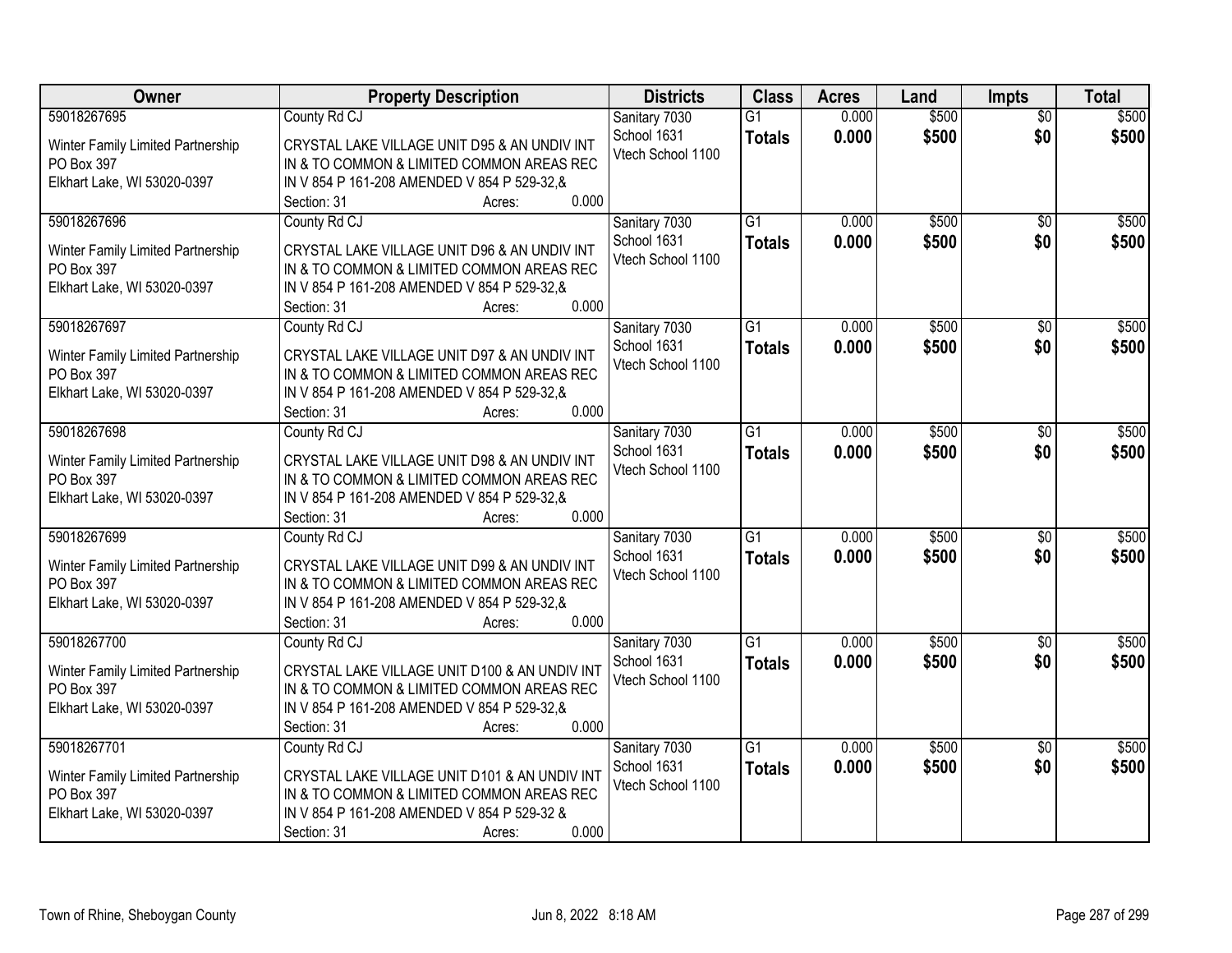| Owner                                                                                           | <b>Property Description</b>                                      |        |       | <b>Districts</b>                                  | <b>Class</b>                     | <b>Acres</b>   | Land                 | <b>Impts</b>           | <b>Total</b>           |
|-------------------------------------------------------------------------------------------------|------------------------------------------------------------------|--------|-------|---------------------------------------------------|----------------------------------|----------------|----------------------|------------------------|------------------------|
| 59018267750<br><b>Woods Summit</b><br>Na                                                        | Memorandum<br><b>SUMMIT WOODS</b>                                |        |       | Sanitary 8030<br>School 1631<br>Vtech School 1100 | <b>Totals</b>                    |                |                      |                        |                        |
| Na, WI 99999                                                                                    | Section: 34                                                      | Acres: | 0.000 |                                                   |                                  |                |                      |                        |                        |
| 59018267751<br>John R. Daul<br>W5691 Summit Woods Ln<br>Plymouth, WI 53073-2818                 | W5691 Summit Woods Ln<br>SUMMIT WOODS LOT 1                      |        |       | Sanitary 8030<br>School 1631<br>Vtech School 1100 | $\overline{G1}$<br><b>Totals</b> | 0.300<br>0.300 | \$21,300<br>\$21,300 | \$132,000<br>\$132,000 | \$153,300<br>\$153,300 |
|                                                                                                 | Section: 34                                                      | Acres: | 0.300 |                                                   |                                  |                |                      |                        |                        |
| 59018267752<br>John R. Daul<br>W5691 Summit Woods Ln<br>Plymouth, WI 53073-2818                 | Summit Woods Ln<br><b>SUMMIT WOODS LOT 2</b>                     |        |       | Sanitary 8030<br>School 1631<br>Vtech School 1100 | G1<br><b>Totals</b>              | 0.270<br>0.270 | \$20,000<br>\$20,000 | \$0<br>\$0             | \$20,000<br>\$20,000   |
|                                                                                                 | Section: 34                                                      | Acres: | 0.270 |                                                   |                                  |                |                      |                        |                        |
| 59018267753<br>Lueck-Sadiq Revocable Living Trust<br>121 East St<br>Elkhart Lake, WI 53020-2109 | W5675 Summit Woods Ln<br>SUMMIT WOODS LOT 3                      |        |       | Sanitary 8030<br>School 1631<br>Vtech School 1100 | G1<br><b>Totals</b>              | 0.270<br>0.270 | \$20,000<br>\$20,000 | \$128,300<br>\$128,300 | \$148,300<br>\$148,300 |
|                                                                                                 | Section: 34                                                      | Acres: | 0.270 |                                                   |                                  |                |                      |                        |                        |
| 59018267754<br>Scott J. Johnson<br>W5667 Summit Woods Ln<br>Plymouth, WI 53073-2816             | W5667 Summit Woods Ln<br>SUMMIT WOODS LOT 4                      |        |       | Sanitary 8030<br>School 1631<br>Vtech School 1100 | $\overline{G1}$<br><b>Totals</b> | 0.260<br>0.260 | \$19,500<br>\$19,500 | \$115,600<br>\$115,600 | \$135,100<br>\$135,100 |
|                                                                                                 | Section: 34                                                      | Acres: | 0.260 |                                                   |                                  |                |                      |                        |                        |
| 59018267755<br>Dana K. Selinski<br>W5661 Summit Woods Ln<br>Plymouth, WI 53073-2816             | W5661 Summit Woods Ln<br>SUMMIT WOODS LOT 5                      |        |       | Sanitary 8030<br>School 1631<br>Vtech School 1100 | $\overline{G1}$<br><b>Totals</b> | 0.260<br>0.260 | \$19,500<br>\$19,500 | \$148,200<br>\$148,200 | \$167,700<br>\$167,700 |
|                                                                                                 | Section: 34                                                      | Acres: | 0.260 |                                                   |                                  |                |                      |                        |                        |
| 59018267757<br>Dawn M. Williams<br>W5649 Summit Woods Ln<br>Plymouth, WI 53073-2816             | W5649 Summit Woods Ln<br>SUMMIT WOODS LOTS 7 & 6.<br>Section: 34 | Acres: | 0.520 | Sanitary 8030<br>School 1631<br>Vtech School 1100 | $\overline{G1}$<br><b>Totals</b> | 0.520<br>0.520 | \$26,800<br>\$26,800 | \$161,800<br>\$161,800 | \$188,600<br>\$188,600 |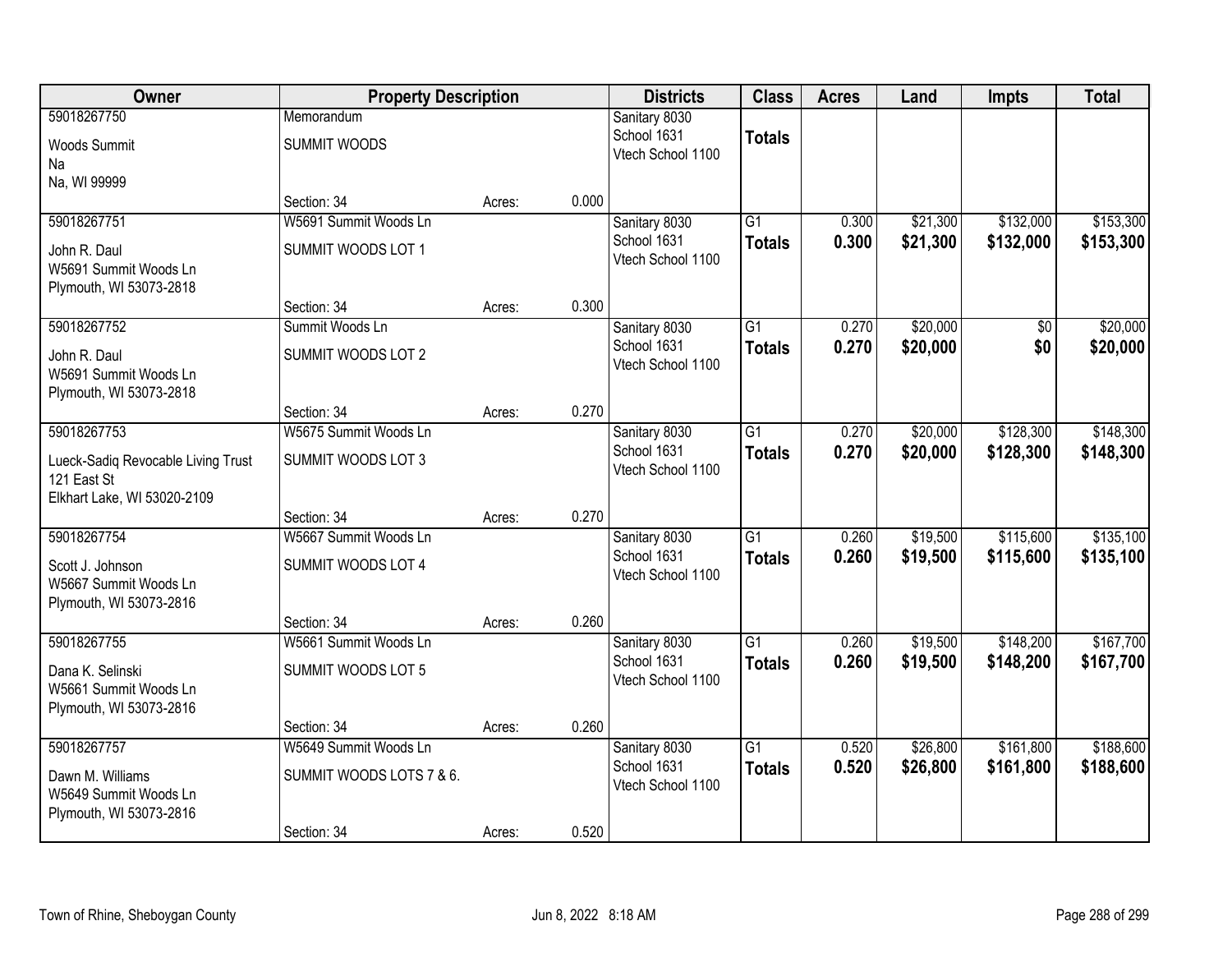| Owner                                     |                                                | <b>Property Description</b> |       | <b>Districts</b>  | <b>Class</b>    | <b>Acres</b> | Land     | <b>Impts</b> | <b>Total</b> |
|-------------------------------------------|------------------------------------------------|-----------------------------|-------|-------------------|-----------------|--------------|----------|--------------|--------------|
| 59018267758                               | W5643 Summit Woods Ln                          |                             |       | Sanitary 8030     | $\overline{G1}$ | 0.260        | \$19,500 | \$133,500    | \$153,000    |
| Mark B. Simmons                           | SUMMIT WOODS LOT 8                             |                             |       | School 1631       | <b>Totals</b>   | 0.260        | \$19,500 | \$133,500    | \$153,000    |
| Janice M. Simmons                         |                                                |                             |       | Vtech School 1100 |                 |              |          |              |              |
| W5643 Summit Woods Ln                     |                                                |                             |       |                   |                 |              |          |              |              |
| Plymouth, WI 53073-2816                   | Section: 34                                    | Acres:                      | 0.260 |                   |                 |              |          |              |              |
| 59018267759                               | W5637 Summit Woods Ln                          |                             |       | Sanitary 8030     | $\overline{G1}$ | 0.250        | \$19,100 | \$94,300     | \$113,400    |
| Gregory P. Koch                           | SUMMIT WOODS LOT 9                             |                             |       | School 1631       | <b>Totals</b>   | 0.250        | \$19,100 | \$94,300     | \$113,400    |
| W5637 Summit Woods Ln                     |                                                |                             |       | Vtech School 1100 |                 |              |          |              |              |
| Plymouth, WI 53073-2816                   |                                                |                             |       |                   |                 |              |          |              |              |
|                                           | Section: 34                                    | Acres:                      | 0.250 |                   |                 |              |          |              |              |
| 59018267760                               | Shoreland Rd                                   |                             |       | Sanitary 8030     | $\overline{G1}$ | 0.250        | \$19,100 | \$0          | \$19,100     |
| Donald C. Cvetan Jr                       | SUMMIT WOODS LOT 10                            |                             |       | School 1631       | <b>Totals</b>   | 0.250        | \$19,100 | \$0          | \$19,100     |
| 2741 N 40th St                            |                                                |                             |       | Vtech School 1100 |                 |              |          |              |              |
| Sheboygan, WI 53083-3514                  |                                                |                             |       |                   |                 |              |          |              |              |
|                                           | Section: 34                                    | Acres:                      | 0.250 |                   |                 |              |          |              |              |
| 59018267801                               | Hammann Rd                                     |                             |       | School 1631       | $\overline{G2}$ | 3.430        | \$13,700 | \$0          | \$13,700     |
| Quit Qui Oc Golf Club, Inc.               | HIGHLANDS AT QUIT-QUI-OC OUTLOT 1 CSM V17 P    |                             |       | Vtech School 1100 | <b>Totals</b>   | 3.430        | \$13,700 | \$0          | \$13,700     |
| 500 Quit Qui Oc Ln                        | 25-27 #1574426 & THE W 75' OF LOT 3 OF SD SUBD |                             |       |                   |                 |              |          |              |              |
| PO Box 236                                |                                                |                             |       |                   |                 |              |          |              |              |
| Elkhart Lake, WI 53020-0236               | Section: 32                                    | Acres:                      | 3.430 |                   |                 |              |          |              |              |
| 59018267802                               | N7533 Summit Rd                                |                             |       | School 1631       | $\overline{G1}$ | 1.200        | \$64,000 | \$310,200    | \$374,200    |
|                                           | HIGHLANDS AT QUIT-QUI-OC LOT 1                 |                             |       | Vtech School 1100 | <b>Totals</b>   | 1.200        | \$64,000 | \$310,200    | \$374,200    |
| Richard H. Strong<br>Sunday Lee R. Strong |                                                |                             |       |                   |                 |              |          |              |              |
| N7322 Highview Rd                         |                                                |                             |       |                   |                 |              |          |              |              |
| Plymouth, WI 53073-2787                   | Section: 32                                    | Acres:                      | 1.200 |                   |                 |              |          |              |              |
| 59018267803                               | N7523 Summit Rd                                |                             |       | School 1631       | $\overline{G1}$ | 1.200        | \$64,000 | \$322,300    | \$386,300    |
|                                           |                                                |                             |       | Vtech School 1100 | <b>Totals</b>   | 1.200        | \$64,000 | \$322,300    | \$386,300    |
| Paul R. Farron<br>Mary J. Farron          | HIGHLANDS AT QUIT-QUI-OC LOT 2                 |                             |       |                   |                 |              |          |              |              |
| N7523 Summit Rd                           |                                                |                             |       |                   |                 |              |          |              |              |
| Plymouth, WI 53073-2712                   | Section: 32                                    | Acres:                      | 1.200 |                   |                 |              |          |              |              |
| 59018267810                               | N7538 Royal and Ancient Dr                     |                             |       | School 1631       | $\overline{G1}$ | 1.470        | \$69,400 | \$267,200    | \$336,600    |
|                                           |                                                |                             |       | Vtech School 1100 | <b>Totals</b>   | 1.470        | \$69,400 | \$267,200    | \$336,600    |
| Richard C. Lind<br>Deborah S. Lind        | HIGHLANDS AT QUIT-QUI-OC LOTS 8 & 9            |                             |       |                   |                 |              |          |              |              |
| N7538 Royal and Ancient Dr                |                                                |                             |       |                   |                 |              |          |              |              |
| Elkhart Lake, WI 53020-1958               | Section: 32                                    | Acres:                      | 1.470 |                   |                 |              |          |              |              |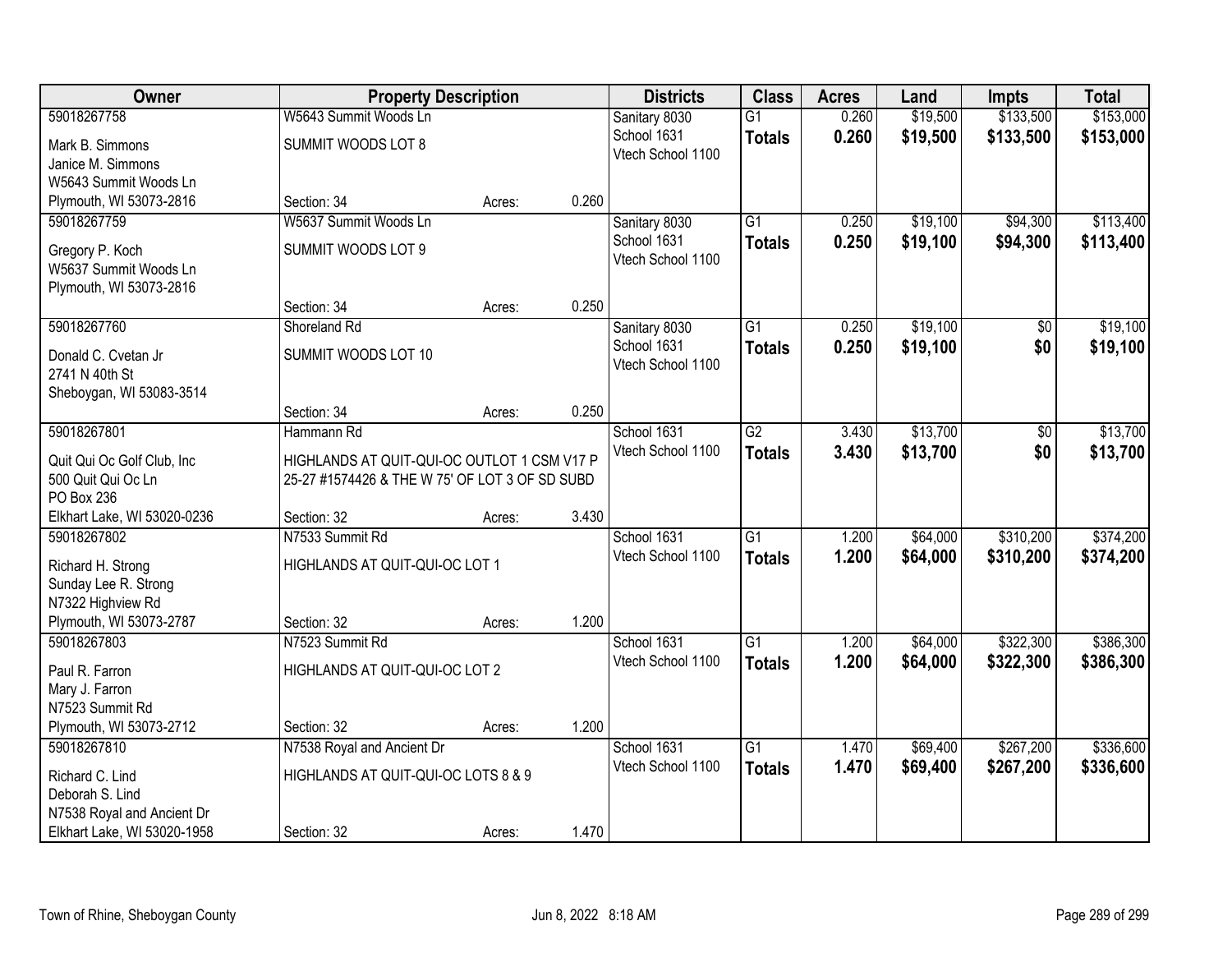| Owner                       |                                 | <b>Property Description</b> |       | <b>Districts</b>  | <b>Class</b>    | <b>Acres</b> | Land     | <b>Impts</b>    | <b>Total</b> |
|-----------------------------|---------------------------------|-----------------------------|-------|-------------------|-----------------|--------------|----------|-----------------|--------------|
| 59018267811                 | N7554 Royal and Ancient Dr      |                             |       | School 1631       | $\overline{G1}$ | 1.060        | \$61,200 | \$283,600       | \$344,800    |
| James J. Schmitz            | HIGHLANDS AT QUIT-QUI-OC LOT 10 |                             |       | Vtech School 1100 | <b>Totals</b>   | 1.060        | \$61,200 | \$283,600       | \$344,800    |
| Dori A. Schmitz             |                                 |                             |       |                   |                 |              |          |                 |              |
| N7554 Royal and Ancient Dr  |                                 |                             |       |                   |                 |              |          |                 |              |
| Elkhart Lake, WI 53020-1958 | Section: 32                     | Acres:                      | 1.060 |                   |                 |              |          |                 |              |
| 59018267812                 | N7568 Royal and Ancient Dr      |                             |       | School 1631       | G1              | 1.100        | \$62,000 | \$203,200       | \$265,200    |
| Timothy A. Petzold          | HIGHLANDS AT QUIT-QUI-OC LOT 11 |                             |       | Vtech School 1100 | <b>Totals</b>   | 1.100        | \$62,000 | \$203,200       | \$265,200    |
| Patsy L. Petzold            |                                 |                             |       |                   |                 |              |          |                 |              |
| N7568 Royal and Ancient Dr  |                                 |                             |       |                   |                 |              |          |                 |              |
| Elkhart Lake, WI 53020-1958 | Section: 32                     | Acres:                      | 1.100 |                   |                 |              |          |                 |              |
| 59018267813                 | N7582 Royal and Ancient Dr      |                             |       | School 1631       | $\overline{G1}$ | 1.060        | \$61,200 | \$283,100       | \$344,300    |
| Lyle J. Jens                | HIGHLANDS AT QUIT-QUI-OC LOT 12 |                             |       | Vtech School 1100 | <b>Totals</b>   | 1.060        | \$61,200 | \$283,100       | \$344,300    |
| Linda L. Jens               |                                 |                             |       |                   |                 |              |          |                 |              |
| N7582 Royal and Ancient Dr  |                                 |                             |       |                   |                 |              |          |                 |              |
| Elkhart Lake, WI 53020-1958 | Section: 32                     | Acres:                      | 1.060 |                   |                 |              |          |                 |              |
| 59018267814                 | N7604 Royal and Ancient Dr      |                             |       | School 1631       | $\overline{G1}$ | 1.260        | \$65,200 | \$405,300       | \$470,500    |
| Alice L. Voruz              | HIGHLANDS AT QUIT-QUI-OC LOT 13 |                             |       | Vtech School 1100 | <b>Totals</b>   | 1.260        | \$65,200 | \$405,300       | \$470,500    |
| N7604 Royal and Ancient Dr  |                                 |                             |       |                   |                 |              |          |                 |              |
| Elkhart Lake, WI 53020-1958 |                                 |                             |       |                   |                 |              |          |                 |              |
|                             | Section: 32                     | Acres:                      | 1.260 |                   |                 |              |          |                 |              |
| 59018267815                 | N7628 Royal and Ancient Dr      |                             |       | School 1631       | $\overline{G1}$ | 1.000        | \$60,000 | \$384,600       | \$444,600    |
| Graeme M. Wright            | HIGHLANDS AT QUIT-QUI-OC LOT 14 |                             |       | Vtech School 1100 | <b>Totals</b>   | 1.000        | \$60,000 | \$384,600       | \$444,600    |
| Katherine Williams          |                                 |                             |       |                   |                 |              |          |                 |              |
| N7628 Royal and Ancient Dr  |                                 |                             |       |                   |                 |              |          |                 |              |
| Elkhart Lake, WI 53020      | Section: 32                     | Acres:                      | 1.000 |                   |                 |              |          |                 |              |
| 59018267816                 | Royal and Ancient Dr            |                             |       | School 1631       | $\overline{G1}$ | 0.970        | \$59,200 | $\sqrt{6}$      | \$59,200     |
| Jason R. Miller             | HIGHLANDS AT QUIT-QUI-OC LOT 15 |                             |       | Vtech School 1100 | <b>Totals</b>   | 0.970        | \$59,200 | \$0             | \$59,200     |
| W5747 Trackside Rd          |                                 |                             |       |                   |                 |              |          |                 |              |
| Plymouth, WI 53073          |                                 |                             |       |                   |                 |              |          |                 |              |
|                             | Section: 32                     | Acres:                      | 0.970 |                   |                 |              |          |                 |              |
| 59018267817                 | County Road J & Royal           |                             |       | School 1631       | $\overline{G2}$ | 1.170        | \$4,700  | $\overline{30}$ | \$4,700      |
| Quit Qui Oc Golf Club, Inc  | HIGHLANDS AT QUIT-QUI-OC LOT 16 |                             |       | Vtech School 1100 | <b>Totals</b>   | 1.170        | \$4,700  | \$0             | \$4,700      |
| 500 Quit Qui Oc Ln          |                                 |                             |       |                   |                 |              |          |                 |              |
| PO Box 236                  |                                 |                             |       |                   |                 |              |          |                 |              |
| Elkhart Lake, WI 53020-0236 | Section: 32                     | Acres:                      | 1.170 |                   |                 |              |          |                 |              |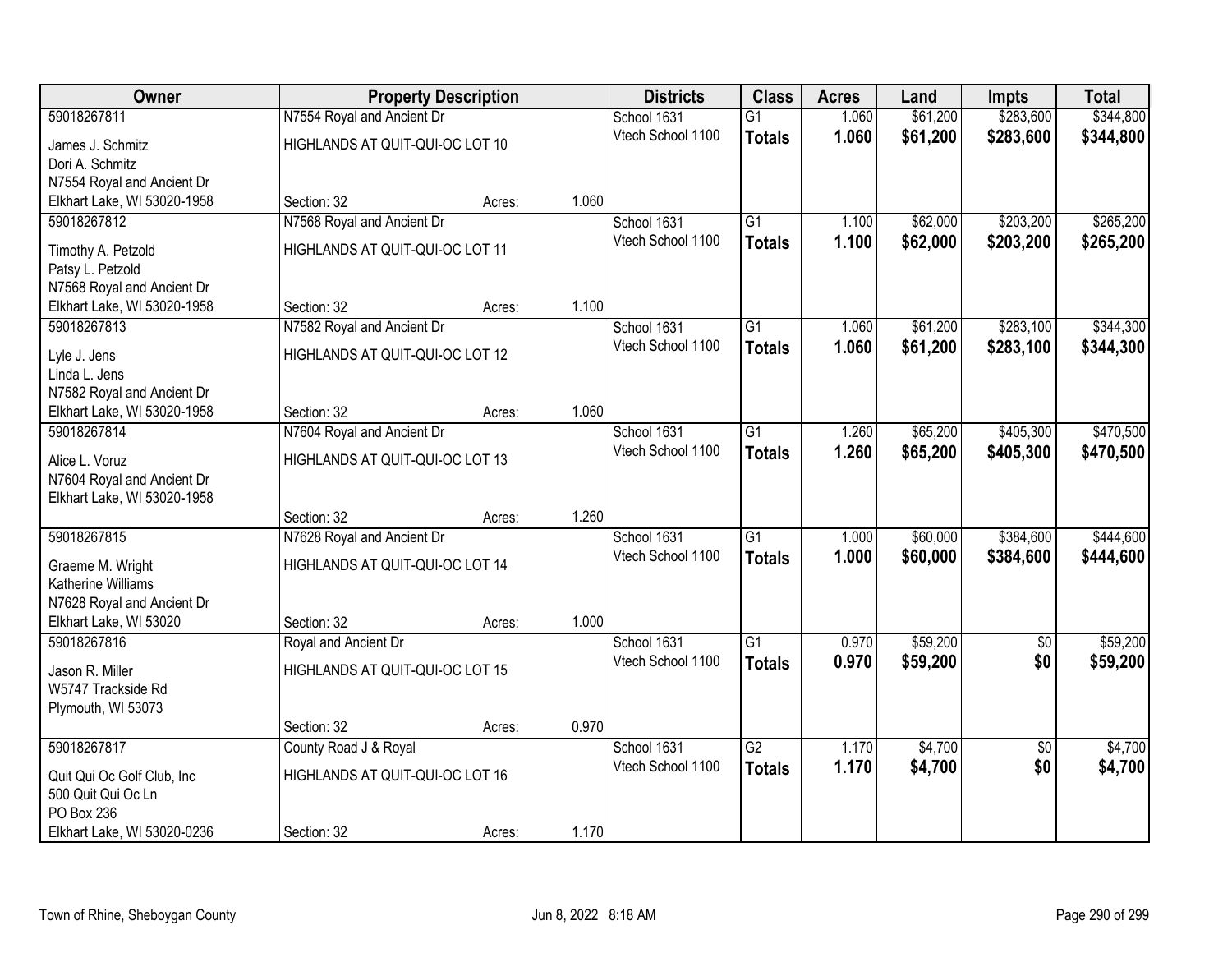| Owner                             |                                           | <b>Property Description</b> |       | <b>Districts</b>  | <b>Class</b>    | <b>Acres</b> | Land     | <b>Impts</b> | <b>Total</b> |
|-----------------------------------|-------------------------------------------|-----------------------------|-------|-------------------|-----------------|--------------|----------|--------------|--------------|
| 59018267818                       | County Road J & Royal                     |                             |       | School 1631       | $\overline{G2}$ | 2.370        | \$9,500  | \$32,500     | \$42,000     |
| Quit Qui Oc Golf Club, Inc        | HIGHLANDS AT QUIT-QUI-OC LOTS 17, 18 & 19 |                             |       | Vtech School 1100 | <b>Totals</b>   | 2.370        | \$9,500  | \$32,500     | \$42,000     |
| 500 Quit Qui Oc Ln                |                                           |                             |       |                   |                 |              |          |              |              |
| PO Box 236                        |                                           |                             |       |                   |                 |              |          |              |              |
| Elkhart Lake, WI 53020-0236       | Section: 32                               | Acres:                      | 2.370 |                   |                 |              |          |              |              |
| 59018267821                       | Royal and Ancient Dr                      |                             |       | School 1631       | G1              | 1.400        | \$68,000 | \$0          | \$68,000     |
| Dale L. Vaness                    | HIGHLANDS AT QUIT-QUI-OC LOT 20           |                             |       | Vtech School 1100 | <b>Totals</b>   | 1.400        | \$68,000 | \$0          | \$68,000     |
| Audrey L. Vaness                  |                                           |                             |       |                   |                 |              |          |              |              |
| W6683 E Shoreland Rd              |                                           |                             |       |                   |                 |              |          |              |              |
| Elkhart Lake, WI 53020-1825       | Section: 32                               | Acres:                      | 1.400 |                   |                 |              |          |              |              |
| 59018267822                       | N7633 Royal and Ancient Dr                |                             |       | School 1631       | $\overline{G1}$ | 1.490        | \$69,800 | \$258,000    | \$327,800    |
| Daniel O. Guerrero                | HIGHLANDS AT QUIT-QUI-OC LOT 21           |                             |       | Vtech School 1100 | <b>Totals</b>   | 1.490        | \$69,800 | \$258,000    | \$327,800    |
| Reyna H. Guerrero                 |                                           |                             |       |                   |                 |              |          |              |              |
| N7633 Royal and Ancient Dr        |                                           |                             |       |                   |                 |              |          |              |              |
| Elkhart Lake, WI 53020-1958       | Section: 32                               | Acres:                      | 1.490 |                   |                 |              |          |              |              |
| 59018267823                       | N7629 Royal and Ancient Dr                |                             |       | School 1631       | $\overline{G1}$ | 0.980        | \$59,500 | \$235,500    | \$295,000    |
| Paxton L. Moore                   | HIGHLANDS AT QUIT-QUI-OC LOT 22           |                             |       | Vtech School 1100 | <b>Totals</b>   | 0.980        | \$59,500 | \$235,500    | \$295,000    |
| Jennifer A. Moore                 |                                           |                             |       |                   |                 |              |          |              |              |
| N7629 Royal and Ancient Dr        |                                           |                             |       |                   |                 |              |          |              |              |
| Elkhart Lake, WI 53020-1958       | Section: 32                               | Acres:                      | 0.980 |                   |                 |              |          |              |              |
| 59018267824                       | N7625 Royal and Ancient Dr                |                             |       | School 1631       | $\overline{G1}$ | 1.050        | \$61,000 | \$317,000    | \$378,000    |
| Davor Grgic & Patricia Grgic 2003 | HIGHLANDS AT QUIT-QUI-OC LOT 23           |                             |       | Vtech School 1100 | <b>Totals</b>   | 1.050        | \$61,000 | \$317,000    | \$378,000    |
| Revocable Trust 3-27-             |                                           |                             |       |                   |                 |              |          |              |              |
| N7625 Royal and Ancient Dr        |                                           |                             |       |                   |                 |              |          |              |              |
| Elkhart Lake, WI 53020-1958       | Section: 32                               | Acres:                      | 1.050 |                   |                 |              |          |              |              |
| 59018267825                       | N7601 Royal and Ancient Dr                |                             |       | School 1631       | $\overline{G1}$ | 1.430        | \$68,600 | \$549,800    | \$618,400    |
| Gordon Martin                     | HIGHLANDS AT QUIT-QUI-OC LOT 24           |                             |       | Vtech School 1100 | <b>Totals</b>   | 1.430        | \$68,600 | \$549,800    | \$618,400    |
| <b>Betsy Perk</b>                 |                                           |                             |       |                   |                 |              |          |              |              |
| N7601 Royal and Ancient Dr        |                                           |                             |       |                   |                 |              |          |              |              |
| Elkhart Lake, WI 53020-1958       | Section: 32                               | Acres:                      | 1.430 |                   |                 |              |          |              |              |
| 59018267826                       | N7575 Royal and Ancient Dr                |                             |       | School 1631       | $\overline{G1}$ | 0.920        | \$58,000 | \$282,300    | \$340,300    |
| Dale W. Tharp                     | HIGHLANDS AT QUIT-QUI-OC LOT 25           |                             |       | Vtech School 1100 | <b>Totals</b>   | 0.920        | \$58,000 | \$282,300    | \$340,300    |
| Kay E. Granberg                   |                                           |                             |       |                   |                 |              |          |              |              |
| N7575 Royal and Ancient Dr        |                                           |                             |       |                   |                 |              |          |              |              |
| Elkhart Lake, WI 53020-1958       | Section: 32                               | Acres:                      | 0.920 |                   |                 |              |          |              |              |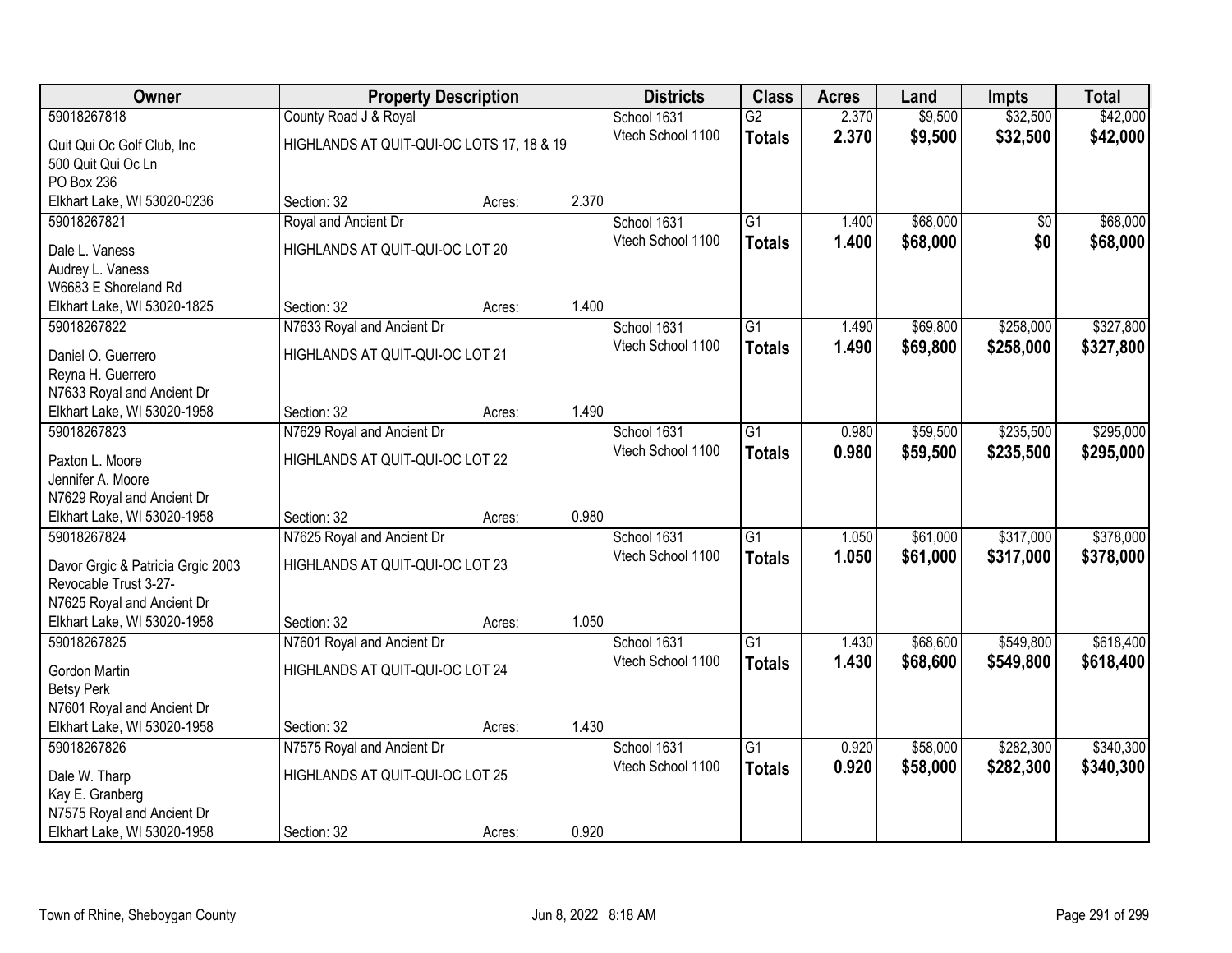| Owner                               |                                 | <b>Property Description</b> |       | <b>Districts</b>  | <b>Class</b>    | <b>Acres</b> | Land     | <b>Impts</b>    | <b>Total</b> |
|-------------------------------------|---------------------------------|-----------------------------|-------|-------------------|-----------------|--------------|----------|-----------------|--------------|
| 59018267827                         | N7561 Royal and Ancient Dr      |                             |       | School 1631       | $\overline{G1}$ | 1.540        | \$70,800 | \$331,500       | \$402,300    |
| Michael D. Toney                    | HIGHLANDS AT QUIT-QUI-OC LOT 26 |                             |       | Vtech School 1100 | <b>Totals</b>   | 1.540        | \$70,800 | \$331,500       | \$402,300    |
| Sandra J. Toney                     |                                 |                             |       |                   |                 |              |          |                 |              |
| N7561 Royal and Ancient Dr          |                                 |                             |       |                   |                 |              |          |                 |              |
| Elkhart Lake, WI 53020-1958         | Section: 32                     | Acres:                      | 1.540 |                   |                 |              |          |                 |              |
| 59018267828                         | W6241 St Andrews Ct             |                             |       | School 1631       | $\overline{G1}$ | 1.580        | \$71,600 | \$222,800       | \$294,400    |
| <b>Ulric William Wall</b>           | HIGHLANDS AT QUIT-QUI-OC LOT 27 |                             |       | Vtech School 1100 | <b>Totals</b>   | 1.580        | \$71,600 | \$222,800       | \$294,400    |
| Janice M. Wall                      |                                 |                             |       |                   |                 |              |          |                 |              |
| W6241 Saint Andrews Ct              |                                 |                             |       |                   |                 |              |          |                 |              |
| Plymouth, WI 53073-2710             | Section: 32                     | Acres:                      | 1.580 |                   |                 |              |          |                 |              |
| 59018267829                         | W6247 St Andrews Ct             |                             |       | School 1631       | $\overline{G1}$ | 1.080        | \$61,600 | \$399,200       | \$460,800    |
| David C. Bremer                     | HIGHLANDS AT QUIT-QUI-OC LOT 28 |                             |       | Vtech School 1100 | <b>Totals</b>   | 1.080        | \$61,600 | \$399,200       | \$460,800    |
| Gretchen G. Bremer                  |                                 |                             |       |                   |                 |              |          |                 |              |
| W6247 Saint Andrews Ct              |                                 |                             |       |                   |                 |              |          |                 |              |
| Plymouth, WI 53073-2710             | Section: 32                     | Acres:                      | 1.080 |                   |                 |              |          |                 |              |
| 59018267830                         | <b>St Andrews Ct</b>            |                             |       | School 1631       | $\overline{G1}$ | 0.970        | \$59,200 | \$0             | \$59,200     |
| Ernest J. Biancarelli               | HIGHLANDS AT QUIT-QUI-OC LOT 29 |                             |       | Vtech School 1100 | <b>Totals</b>   | 0.970        | \$59,200 | \$0             | \$59,200     |
| Johanna B. Garton                   |                                 |                             |       |                   |                 |              |          |                 |              |
| 3224 Newton St                      |                                 |                             |       |                   |                 |              |          |                 |              |
| Denver, CO 80211-3139               | Section: 32                     | Acres:                      | 0.970 |                   |                 |              |          |                 |              |
| 59018267831                         | W6281 St Andrews Ct             |                             |       | School 1631       | $\overline{G1}$ | 1.190        | \$63,800 | \$344,100       | \$407,900    |
| Timothy E and Melinda J Clemens Rev | HIGHLANDS AT QUIT-QUI-OC LOT 30 |                             |       | Vtech School 1100 | <b>Totals</b>   | 1.190        | \$63,800 | \$344,100       | \$407,900    |
| Trust Dtd 2-12-2022                 |                                 |                             |       |                   |                 |              |          |                 |              |
| W6281 St Andrews Ct                 |                                 |                             |       |                   |                 |              |          |                 |              |
| Plymouth, WI 53073-2710             | Section: 32                     | Acres:                      | 1.190 |                   |                 |              |          |                 |              |
| 59018267832                         | W6293 St Andrews Ct             |                             |       | School 1631       | $\overline{G1}$ | 1.150        | \$63,000 | \$245,700       | \$308,700    |
| Te Winkle Living Trust of 2017      | HIGHLANDS AT QUIT-QUI-OC LOT 31 |                             |       | Vtech School 1100 | <b>Totals</b>   | 1.150        | \$63,000 | \$245,700       | \$308,700    |
| W6293 Saint Andrews Ct              |                                 |                             |       |                   |                 |              |          |                 |              |
| Plymouth, WI 53073-2710             |                                 |                             |       |                   |                 |              |          |                 |              |
|                                     | Section: 32                     | Acres:                      | 1.150 |                   |                 |              |          |                 |              |
| 59018267833                         | <b>St Andrews Ct</b>            |                             |       | School 1631       | $\overline{G1}$ | 0.820        | \$55,500 | $\overline{50}$ | \$55,500     |
| Gem-WI, LLC                         | HIGHLANDS AT QUIT-QUI-OC LOT 32 |                             |       | Vtech School 1100 | <b>Totals</b>   | 0.820        | \$55,500 | \$0             | \$55,500     |
| PO Box q                            |                                 |                             |       |                   |                 |              |          |                 |              |
| Elkhart Lake, WI 53020              |                                 |                             |       |                   |                 |              |          |                 |              |
|                                     | Section: 32                     | Acres:                      | 0.820 |                   |                 |              |          |                 |              |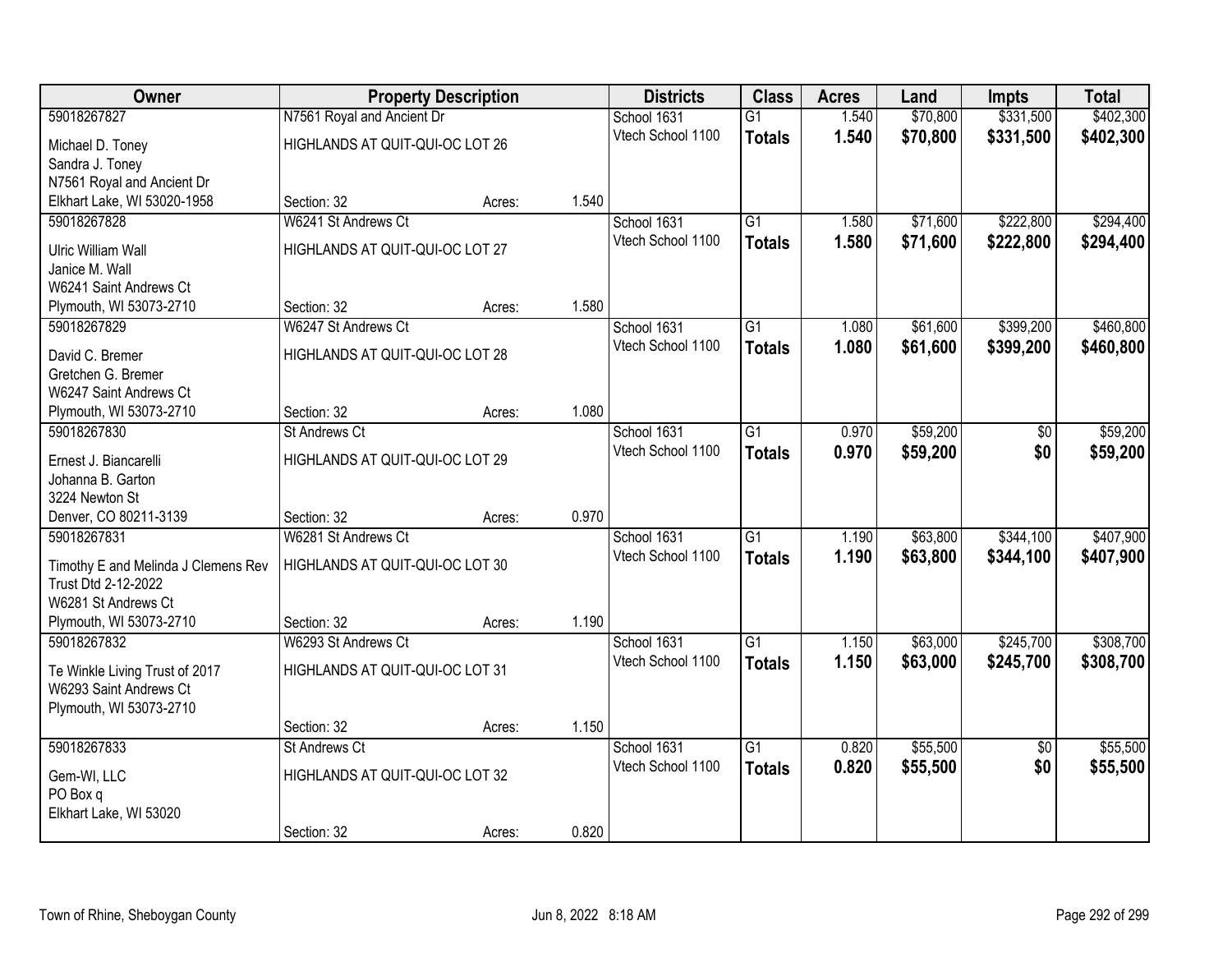| Owner                                | <b>Property Description</b>                    |        |       | <b>Districts</b>  | <b>Class</b>    | <b>Acres</b> | Land     | <b>Impts</b>   | <b>Total</b> |
|--------------------------------------|------------------------------------------------|--------|-------|-------------------|-----------------|--------------|----------|----------------|--------------|
| 59018267834                          | W6313 St Andrews Ct                            |        |       | School 1631       | $\overline{G1}$ | 0.890        | \$57,200 | \$454,500      | \$511,700    |
| Gem-WI, LLC                          | HIGHLANDS AT QUIT-QUI-OC LOT 33                |        |       | Vtech School 1100 | <b>Totals</b>   | 0.890        | \$57,200 | \$454,500      | \$511,700    |
| PO Box q                             |                                                |        |       |                   |                 |              |          |                |              |
| Elkhart Lake, WI 53020               |                                                |        |       |                   |                 |              |          |                |              |
|                                      | Section: 32                                    | Acres: | 0.890 |                   |                 |              |          |                |              |
| 59018267836                          | W6310 Hammann Rd                               |        |       | Sanitary 7030     | $\overline{G1}$ | 1.950        | \$79,000 | \$544,500      | \$623,500    |
| Judith K Grunnah Exempt Family Trust | HIGHLANDS AT QUIT-QUI-OC LOT 1 & THE E 135' OF |        |       | School 1631       | <b>Totals</b>   | 1.950        | \$79,000 | \$544,500      | \$623,500    |
| W6310 Hammann Rd                     | LOT 3 CSM V17 P 25-27, #1574426.               |        |       | Vtech School 1100 |                 |              |          |                |              |
| Plymouth, WI 53073-2713              |                                                |        |       |                   |                 |              |          |                |              |
|                                      | Section: 32                                    | Acres: | 1.950 |                   |                 |              |          |                |              |
| 59018267837                          | Hammann Rd                                     |        |       | Sanitary 7030     | $\overline{G1}$ | 1.110        | \$62,200 | $\sqrt[6]{30}$ | \$62,200     |
| Judith K Grunnah Exempt Family Trust | HIGHLANDS AT QUIT-QUI-OC LOT 2 CSM V17 P       |        |       | School 1631       | <b>Totals</b>   | 1.110        | \$62,200 | \$0            | \$62,200     |
| W6310 Hammann Rd                     | 25-27, #1574426.                               |        |       | Vtech School 1100 |                 |              |          |                |              |
| Plymouth, WI 53073-2713              |                                                |        |       |                   |                 |              |          |                |              |
|                                      | Section: 32                                    | Acres: | 1.110 |                   |                 |              |          |                |              |
| 59018267838                          | N7518 Royal and Ancient Dr                     |        |       | School 1631       | $\overline{G1}$ | 1.110        | \$62,200 | \$258,100      | \$320,300    |
| Ryan B. Wachter                      | HIGHLANDS AT QUIT-QUI-OC LOT 3 CSM V17 P       |        |       | Vtech School 1100 | <b>Totals</b>   | 1.110        | \$62,200 | \$258,100      | \$320,300    |
| Angie M. Wachter                     | 25-27, #1574426.                               |        |       |                   |                 |              |          |                |              |
| N7518 Royal and Ancient Dr           |                                                |        |       |                   |                 |              |          |                |              |
| Elkhart Lake, WI 53020-1958          | Section: 32                                    | Acres: | 1.110 |                   |                 |              |          |                |              |
| 59018267900                          | Memorandum                                     |        |       | School 2828       |                 |              |          |                |              |
| Oaks Estates White                   | WHITE OAKS ESTATES                             |        |       | Vtech School 1100 | <b>Totals</b>   |              |          |                |              |
| Na                                   |                                                |        |       |                   |                 |              |          |                |              |
| Na, WI 99999                         |                                                |        |       |                   |                 |              |          |                |              |
|                                      | Section: 3                                     | Acres: | 0.000 |                   |                 |              |          |                |              |
| 59018267901                          | W5451 Burrows Ln                               |        |       | School 2828       | $\overline{G1}$ | 5.320        | \$76,300 | \$242,200      | \$318,500    |
| Nicholas J. Kartes                   | WHITE OAKS ESTATES LOT 3                       |        |       | Vtech School 1100 | <b>Totals</b>   | 5.320        | \$76,300 | \$242,200      | \$318,500    |
| Courtney N. Kartes                   |                                                |        |       |                   |                 |              |          |                |              |
| W5451 Burrows Ln                     |                                                |        |       |                   |                 |              |          |                |              |
| Elkhart Lake, WI 53020-1677          | Section: 3                                     | Acres: | 5.320 |                   |                 |              |          |                |              |
| 59018267902                          | W5471 Burrows Ln                               |        |       | School 2828       | $\overline{G1}$ | 5.140        | \$75,800 | \$234,300      | \$310,100    |
| David K. Bergene                     | WHITE OAKS ESTATES LOT 4                       |        |       | Vtech School 1100 | <b>Totals</b>   | 5.140        | \$75,800 | \$234,300      | \$310,100    |
| Rebecca L. Bergene                   |                                                |        |       |                   |                 |              |          |                |              |
| W5471 Burrows Ln                     |                                                |        |       |                   |                 |              |          |                |              |
| Elkhart Lake, WI 53020-1677          | Section: 3                                     | Acres: | 5.140 |                   |                 |              |          |                |              |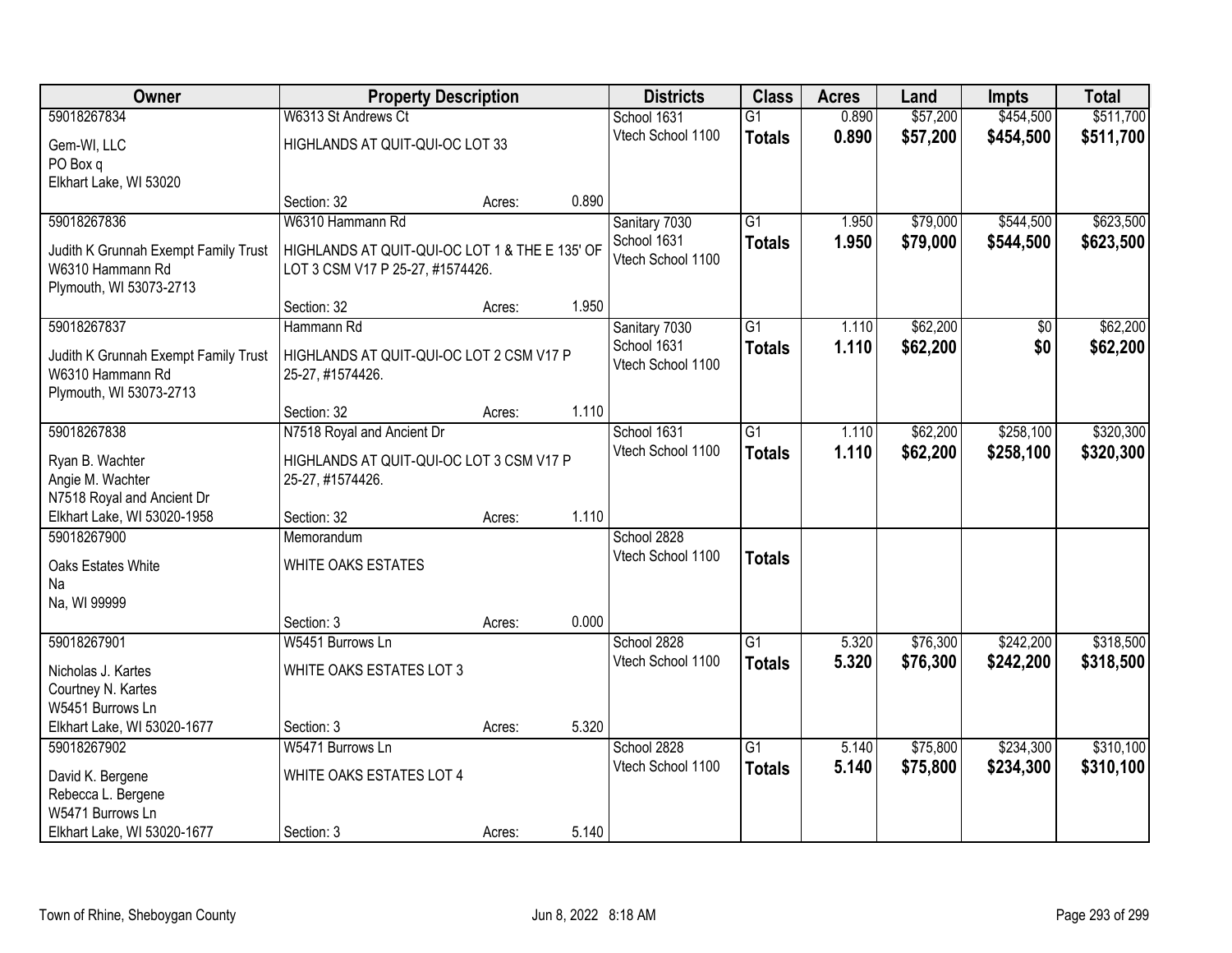| Owner                                  | <b>Property Description</b> |        |       | <b>Districts</b>  | <b>Class</b>    | <b>Acres</b> | Land     | Impts           | <b>Total</b> |
|----------------------------------------|-----------------------------|--------|-------|-------------------|-----------------|--------------|----------|-----------------|--------------|
| 59018267903                            | <b>Burrows Ln</b>           |        |       | School 2828       | $\overline{G1}$ | 5.160        | \$79,600 | $\overline{50}$ | \$79,600     |
| Rebecca Bratz                          | WHITE OAKS ESTATES LOT 5    |        |       | Vtech School 1100 | <b>Totals</b>   | 5.160        | \$79,600 | \$0             | \$79,600     |
| Jesse Bratz                            |                             |        |       |                   |                 |              |          |                 |              |
| 2129 S 21st St                         |                             |        |       |                   |                 |              |          |                 |              |
| Manitowoc, WI 54220-6377               | Section: 3                  | Acres: | 5.160 |                   |                 |              |          |                 |              |
| 59018267904                            | W5501 Burrows Ln            |        |       | School 2828       | $\overline{G1}$ | 5.060        | \$75,600 | \$208,000       | \$283,600    |
| Gordon A. Egelseer                     | WHITE OAKS ESTATES LOT 6    |        |       | Vtech School 1100 | <b>Totals</b>   | 5.060        | \$75,600 | \$208,000       | \$283,600    |
| Pam E K. Egelseer                      |                             |        |       |                   |                 |              |          |                 |              |
| W5501 Burrows Ln                       |                             |        |       |                   |                 |              |          |                 |              |
| Elkhart Lake, WI 53020-1644            | Section: 3                  | Acres: | 5.060 |                   |                 |              |          |                 |              |
| 59018267905                            | Burrows Ln                  |        |       | School 2828       | G1              | 6.380        | \$79,100 | \$0             | \$79,100     |
| Christopher A. Zugel                   | WHITE OAKS ESTATES LOT 7    |        |       | Vtech School 1100 | <b>Totals</b>   | 6.380        | \$79,100 | \$0             | \$79,100     |
| Jennifer J. Zugel                      |                             |        |       |                   |                 |              |          |                 |              |
| W1808 Highview Ct                      |                             |        |       |                   |                 |              |          |                 |              |
| Sheboygan, WI 53083-1626               | Section: 3                  | Acres: | 6.380 |                   |                 |              |          |                 |              |
| 59018267906                            | W5418 Burrows Ln            |        |       | School 2828       | G1              | 5.480        | \$76,700 | \$273,800       | \$350,500    |
| Robert J. Upson                        | WHITE OAKS ESTATES LOT 8    |        |       | Vtech School 1100 | <b>Totals</b>   | 5.480        | \$76,700 | \$273,800       | \$350,500    |
| W5418 Burrows Ln                       |                             |        |       |                   |                 |              |          |                 |              |
| Elkhart Lake, WI 53020-1677            |                             |        |       |                   |                 |              |          |                 |              |
|                                        | Section: 3                  | Acres: | 5.480 |                   |                 |              |          |                 |              |
| 59018267907                            | W5414 Burrows Ln            |        |       | School 2828       | $\overline{G1}$ | 5.040        | \$75,500 | \$211,600       | \$287,100    |
|                                        |                             |        |       | Vtech School 1100 | <b>Totals</b>   | 5.040        | \$75,500 | \$211,600       | \$287,100    |
| Daniel T. Mountain<br>Jill M. Mountain | WHITE OAKS ESTATES LOT 9    |        |       |                   |                 |              |          |                 |              |
| W5414 Burrows Ln                       |                             |        |       |                   |                 |              |          |                 |              |
| Elkhart Lake, WI 53020-1677            | Section: 3                  | Acres: | 5.040 |                   |                 |              |          |                 |              |
| 59018267908                            | W5384 Burrows Ln            |        |       | School 2828       | $\overline{G1}$ | 6.060        | \$62,600 | \$212,400       | \$275,000    |
|                                        |                             |        |       | Vtech School 1100 | <b>Totals</b>   | 6.060        | \$62,600 | \$212,400       | \$275,000    |
| Dennis F. Themar                       | WHITE OAKS ESTATES LOT 10   |        |       |                   |                 |              |          |                 |              |
| Nancy K. Themar<br>W5384 Burrows Ln    |                             |        |       |                   |                 |              |          |                 |              |
| Elkhart Lake, WI 53020-1677            | Section: 3                  | Acres: | 6.060 |                   |                 |              |          |                 |              |
| 59018267950                            | Memorandum                  |        |       | School 1631       |                 |              |          |                 |              |
|                                        |                             |        |       | Vtech School 1100 | <b>Totals</b>   |              |          |                 |              |
| Plat of the Plateau                    | PLAT OF THE PLATEAU         |        |       |                   |                 |              |          |                 |              |
| Na                                     |                             |        |       |                   |                 |              |          |                 |              |
| Na, WI 99999                           |                             |        |       |                   |                 |              |          |                 |              |
|                                        | Section: 21                 | Acres: | 0.000 |                   |                 |              |          |                 |              |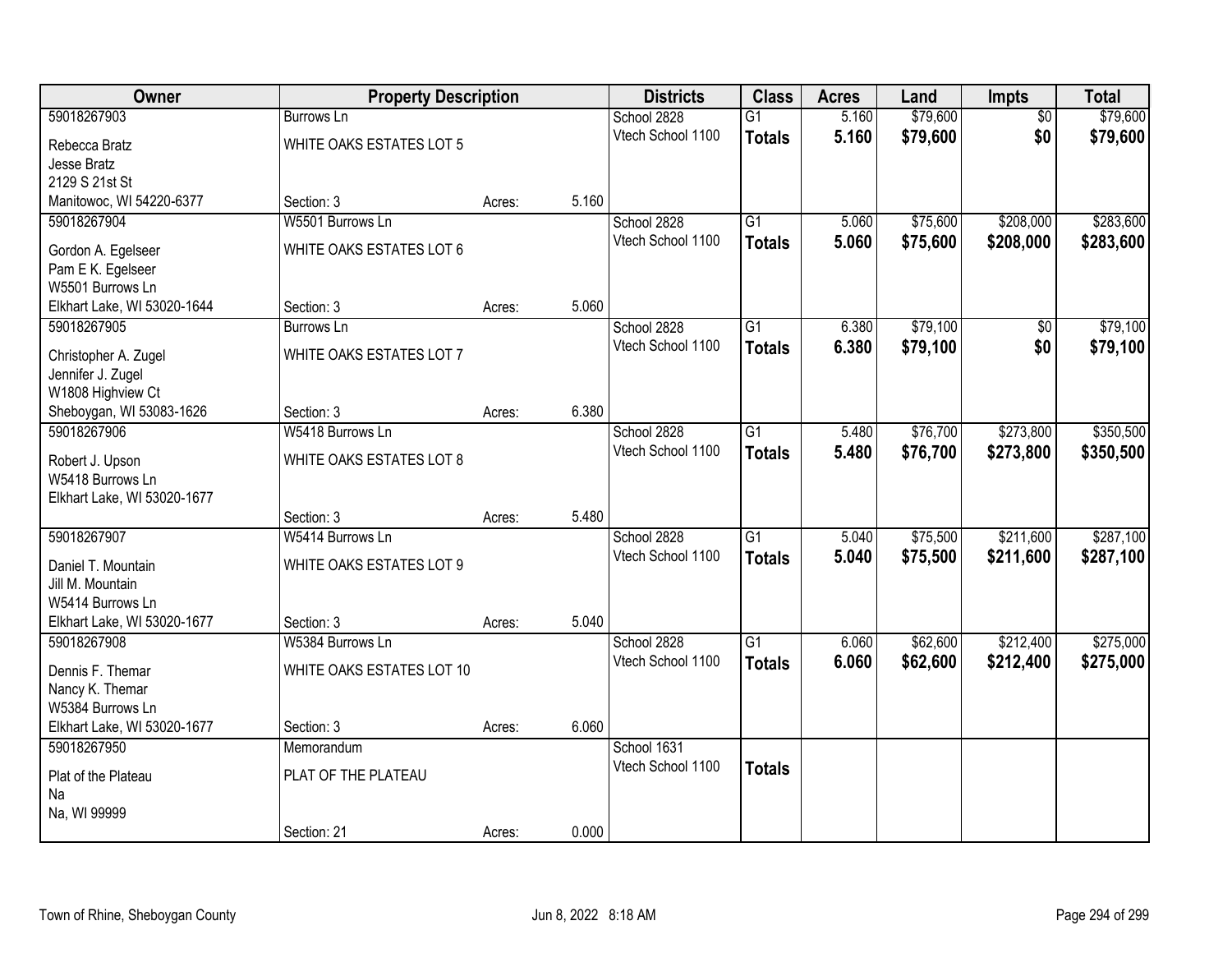| Owner                                           | <b>Property Description</b>   |        |       | <b>Districts</b>  | <b>Class</b>    | <b>Acres</b> | Land     | <b>Impts</b>    | <b>Total</b> |
|-------------------------------------------------|-------------------------------|--------|-------|-------------------|-----------------|--------------|----------|-----------------|--------------|
| 59018267951                                     | Plateau Dr & Snake Rd         |        |       | School 1631       | $\overline{G1}$ | 5.120        | \$40,300 | $\overline{50}$ | \$40,300     |
| Winter Family Limited Partnership<br>PO Box 397 | PLAT OF THE PLATEAU OUTLOT 1. |        |       | Vtech School 1100 | <b>Totals</b>   | 5.120        | \$40,300 | \$0             | \$40,300     |
| Elkhart Lake, WI 53020-0397                     |                               |        |       |                   |                 |              |          |                 |              |
|                                                 | Section: 21                   | Acres: | 0.000 |                   |                 |              |          |                 |              |
| 59018267952                                     | Snake Rd & Plateau Dr         |        |       | School 1631       | $\overline{G5}$ | 2.537        | \$1,200  | \$0             | \$1,200      |
| Winter Family Limited Partnership<br>PO Box 397 | PLAT OF THE PLATEAU OUTLOT 2. |        |       | Vtech School 1100 | <b>Totals</b>   | 2.537        | \$1,200  | \$0             | \$1,200      |
| Elkhart Lake, WI 53020-0397                     | Section: 21                   | Acres: | 0.000 |                   |                 |              |          |                 |              |
| 59018267953                                     | Plateau Dr                    |        |       | School 1631       | $\overline{G1}$ | 1.888        | \$39,100 | \$0             | \$39,100     |
|                                                 |                               |        |       | Vtech School 1100 | <b>Totals</b>   | 1.888        | \$39,100 | \$0             | \$39,100     |
| Mary Jo Vollrath                                | PLAT OF THE PLATEAU LOT 1.    |        |       |                   |                 |              |          |                 |              |
| Walter J. Vollrath<br>W5860 County Road A N     |                               |        |       |                   |                 |              |          |                 |              |
| Elkhart Lake, WI 53020-2032                     | Section: 21                   | Acres: | 0.000 |                   |                 |              |          |                 |              |
| 59018267954                                     | W5992 Plateau Dr              |        |       | School 1631       | $\overline{G1}$ | 0.689        | \$36,600 | \$148,500       | \$185,100    |
|                                                 |                               |        |       | Vtech School 1100 | <b>Totals</b>   | 0.689        | \$36,600 | \$148,500       | \$185,100    |
| Anthony J. Dohr<br>Dawn M. Dohr                 | PLAT OF THE PLATEAU LOT 2.    |        |       |                   |                 |              |          |                 |              |
| W5992 Plateau Rd                                |                               |        |       |                   |                 |              |          |                 |              |
| Elkhart Lake, WI 53020-2036                     | Section: 21                   | Acres: | 0.000 |                   |                 |              |          |                 |              |
| 59018267955                                     | W5984 Plateau Dr              |        |       | School 1631       | $\overline{G1}$ | 0.690        | \$36,600 | \$189,000       | \$225,600    |
|                                                 |                               |        |       | Vtech School 1100 | <b>Totals</b>   | 0.690        | \$36,600 | \$189,000       | \$225,600    |
| Brett W. Hassinger<br>Diane M. Hassinger        | PLAT OF THE PLATEAU LOT 3.    |        |       |                   |                 |              |          |                 |              |
| W5984 Plateau Rd                                |                               |        |       |                   |                 |              |          |                 |              |
| Elkhart Lake, WI 53020-2036                     | Section: 21                   | Acres: | 0.690 |                   |                 |              |          |                 |              |
| 59018267956                                     | W5976 Plateau Dr              |        |       | School 1631       | $\overline{G1}$ | 0.689        | \$36,600 | \$155,200       | \$191,800    |
|                                                 | PLAT OF THE PLATEAU LOT 4.    |        |       | Vtech School 1100 | <b>Totals</b>   | 0.689        | \$36,600 | \$155,200       | \$191,800    |
| Wayne J and Karen Anderson<br>W5976 Plateau Rd  |                               |        |       |                   |                 |              |          |                 |              |
| Elkhart Lake, WI 53020                          |                               |        |       |                   |                 |              |          |                 |              |
|                                                 | Section: 21                   | Acres: | 0.000 |                   |                 |              |          |                 |              |
| 59018267957                                     | W5970 Plateau Dr              |        |       | School 1631       | $\overline{G1}$ | 0.690        | \$36,600 | \$166,300       | \$202,900    |
| Mark L. Kuhn                                    | PLAT OF THE PLATEAU LOT 5.    |        |       | Vtech School 1100 | <b>Totals</b>   | 0.690        | \$36,600 | \$166,300       | \$202,900    |
| Lori A. Kuhn                                    |                               |        |       |                   |                 |              |          |                 |              |
| W5970 Plateau Rd                                |                               |        |       |                   |                 |              |          |                 |              |
| Elkhart Lake, WI 53020-2036                     | Section: 21                   | Acres: | 0.690 |                   |                 |              |          |                 |              |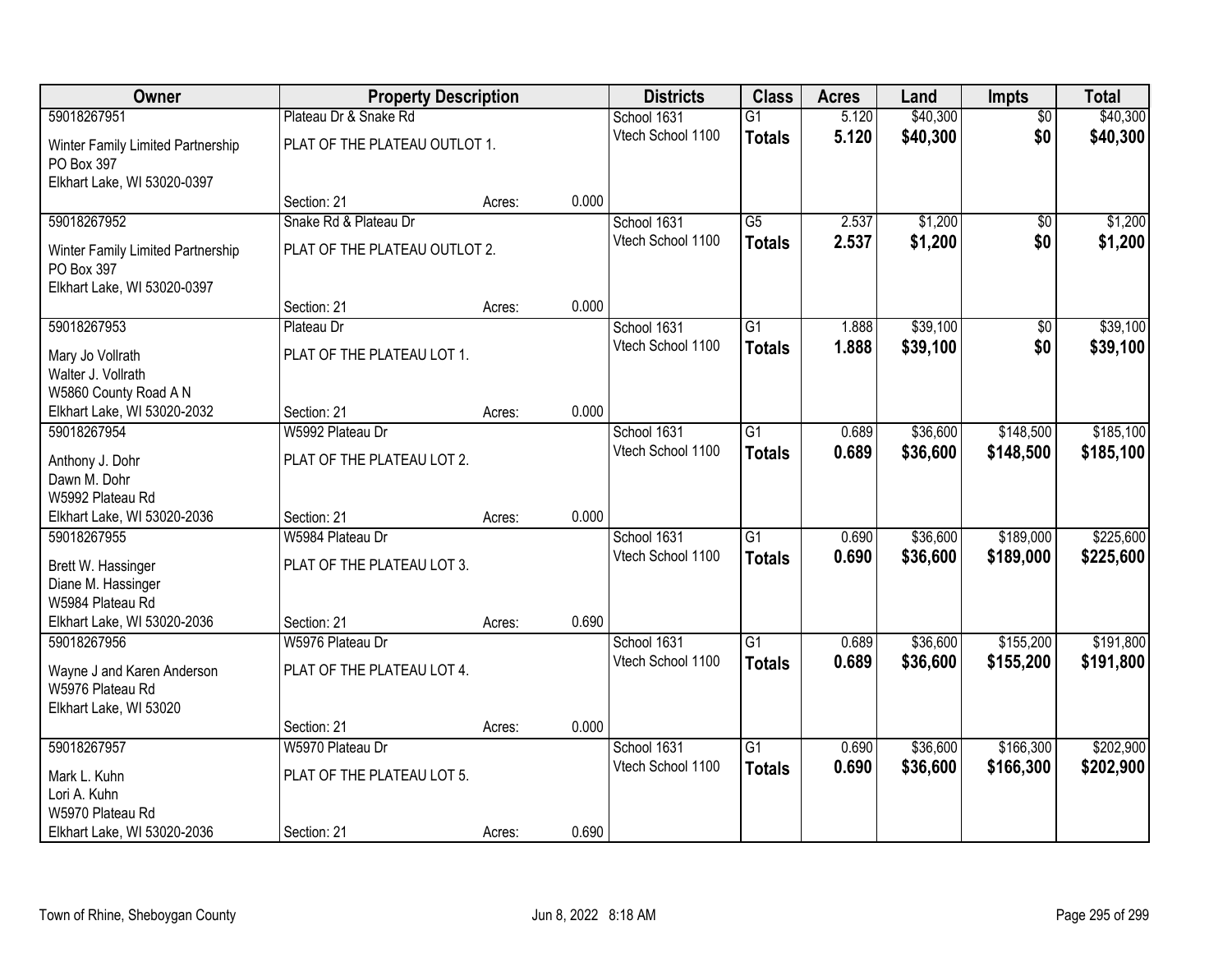| Owner                       | <b>Property Description</b> |        |       | <b>Districts</b>  | <b>Class</b>    | <b>Acres</b> | Land     | Impts     | <b>Total</b> |
|-----------------------------|-----------------------------|--------|-------|-------------------|-----------------|--------------|----------|-----------|--------------|
| 59018267958                 | W5966 Plateau Dr            |        |       | School 1631       | $\overline{G1}$ | 0.660        | \$36,300 | \$166,400 | \$202,700    |
| Lynn N. Chisholm            | PLAT OF THE PLATEAU LOT 6.  |        |       | Vtech School 1100 | <b>Totals</b>   | 0.660        | \$36,300 | \$166,400 | \$202,700    |
| W5966 Plateau Rd            |                             |        |       |                   |                 |              |          |           |              |
| Elkhart Lake, WI 53020-2036 |                             |        |       |                   |                 |              |          |           |              |
|                             | Section: 21                 | Acres: | 0.660 |                   |                 |              |          |           |              |
| 59018267959                 | W5960 Plateau Dr            |        |       | School 1631       | $\overline{G1}$ | 1.301        | \$43,000 | \$177,000 | \$220,000    |
| Conrad R. Wolf              | PLAT OF THE PLATEAU LOT 7.  |        |       | Vtech School 1100 | <b>Totals</b>   | 1.301        | \$43,000 | \$177,000 | \$220,000    |
| Carol J. Wolf               |                             |        |       |                   |                 |              |          |           |              |
| W5960 Plateau Rd            |                             |        |       |                   |                 |              |          |           |              |
| Elkhart Lake, WI 53020-2036 | Section: 21                 | Acres: | 0.000 |                   |                 |              |          |           |              |
| 59018267960                 | W5956 Plateau Dr            |        |       | School 1631       | $\overline{G1}$ | 0.787        | \$37,700 | \$245,400 | \$283,100    |
| Kurt J. Brasser             | PLAT OF THE PLATEAU LOT 8.  |        |       | Vtech School 1100 | <b>Totals</b>   | 0.787        | \$37,700 | \$245,400 | \$283,100    |
| Kristine K. Brasser         |                             |        |       |                   |                 |              |          |           |              |
| W5956 Plateau Rd            |                             |        |       |                   |                 |              |          |           |              |
| Elkhart Lake, WI 53020-2036 | Section: 21                 | Acres: | 0.000 |                   |                 |              |          |           |              |
| 59018267961                 | W5952 Plateau Dr            |        |       | School 1631       | $\overline{G1}$ | 1.134        | \$41,300 | \$158,500 | \$199,800    |
| Peter R. Meyer              | PLAT OF THE PLATEAU LOT 9.  |        |       | Vtech School 1100 | <b>Totals</b>   | 1.134        | \$41,300 | \$158,500 | \$199,800    |
| Marsha L. Meyer             |                             |        |       |                   |                 |              |          |           |              |
| W5952 Plateau Rd            |                             |        |       |                   |                 |              |          |           |              |
| Elkhart Lake, WI 53020-2036 | Section: 21                 | Acres: | 0.000 |                   |                 |              |          |           |              |
| 59018267962                 | Plateau Dr                  |        |       | School 1631       | $\overline{G1}$ | 0.872        | \$38,600 | \$0       | \$38,600     |
| Shannon L. Winter           | PLAT OF THE PLATEAU LOT 10. |        |       | Vtech School 1100 | <b>Totals</b>   | 0.872        | \$38,600 | \$0       | \$38,600     |
| 54 Lake St                  |                             |        |       |                   |                 |              |          |           |              |
| PO Box 325                  |                             |        |       |                   |                 |              |          |           |              |
| Elkhart Lake, WI 53020-0325 | Section: 21                 | Acres: | 0.000 |                   |                 |              |          |           |              |
| 59018267963                 | W5936 Plateau Dr            |        |       | School 1631       | $\overline{G1}$ | 0.775        | \$37,500 | \$240,900 | \$278,400    |
| Shannon L. Winter           | PLAT OF THE PLATEAU LOT 11. |        |       | Vtech School 1100 | <b>Totals</b>   | 0.775        | \$37,500 | \$240,900 | \$278,400    |
| Bradd L. Winter             |                             |        |       |                   |                 |              |          |           |              |
| 54 Lake St                  |                             |        |       |                   |                 |              |          |           |              |
| PO Box 325                  | Section: 21                 | Acres: | 0.000 |                   |                 |              |          |           |              |
| Elkhart Lake, WI 53020-0325 |                             |        |       |                   |                 |              |          |           |              |
| 59018267964                 | W5928 Plateau Dr            |        |       | School 1631       | $\overline{G1}$ | 1.412        | \$44,100 | \$154,000 | \$198,100    |
| Jack B. Borkenhagen         | PLAT OF THE PLATEAU LOT 12. |        |       | Vtech School 1100 | <b>Totals</b>   | 1.412        | \$44,100 | \$154,000 | \$198,100    |
| W5928 Plateau Rd            |                             |        |       |                   |                 |              |          |           |              |
| Elkhart Lake, WI 53020-2036 |                             |        |       |                   |                 |              |          |           |              |
|                             | Section: 21                 | Acres: | 0.000 |                   |                 |              |          |           |              |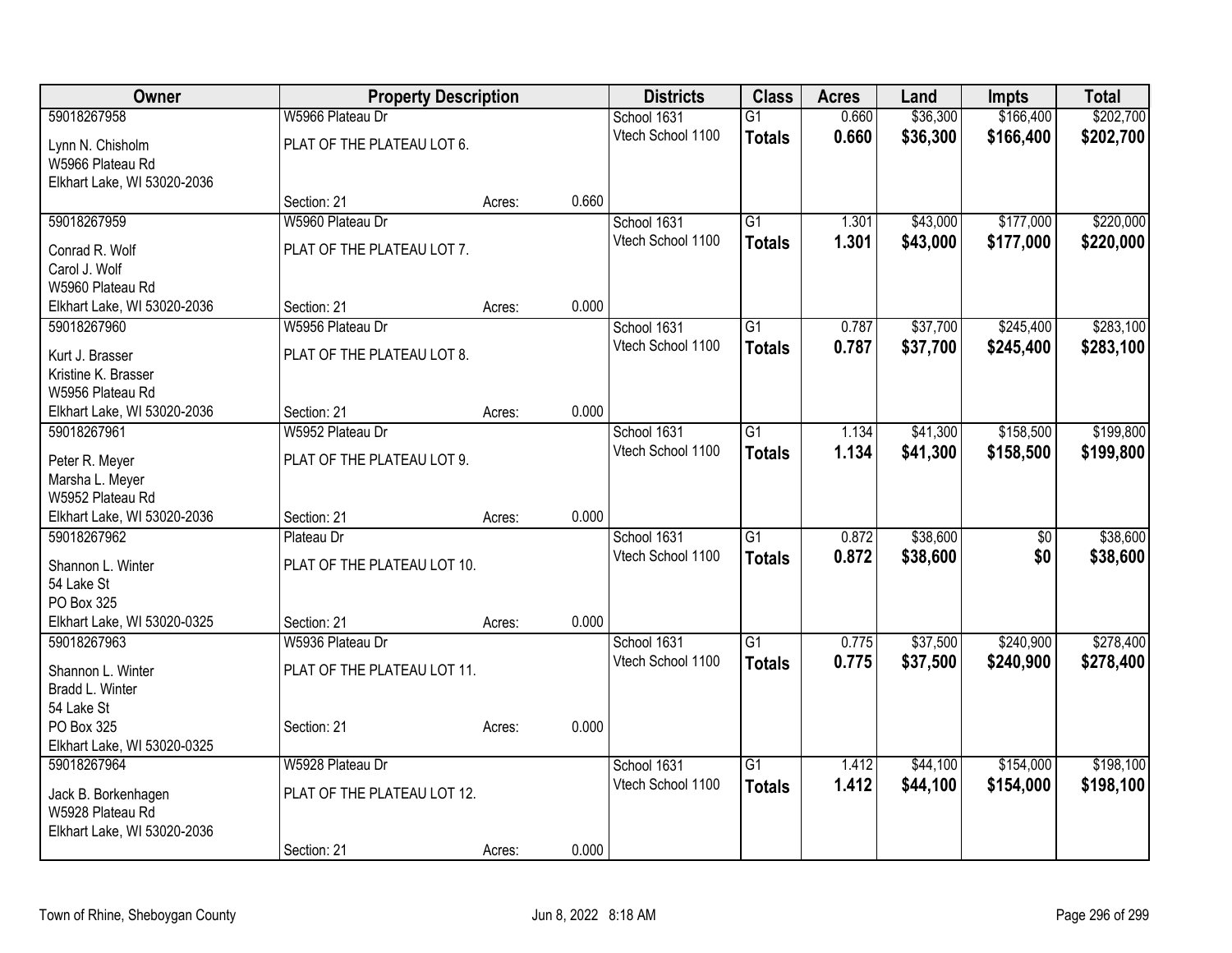| Owner                           | <b>Property Description</b> |        |       | <b>Districts</b>  | <b>Class</b>    | <b>Acres</b> | Land     | <b>Impts</b>    | <b>Total</b> |
|---------------------------------|-----------------------------|--------|-------|-------------------|-----------------|--------------|----------|-----------------|--------------|
| 59018267965                     | W5922 Plateau Dr            |        |       | School 1631       | $\overline{G1}$ | 1.652        | \$46,500 | \$136,500       | \$183,000    |
| James R Richter Revocable Trust | PLAT OF THE PLATEAU LOT 13. |        |       | Vtech School 1100 | <b>Totals</b>   | 1.652        | \$46,500 | \$136,500       | \$183,000    |
| W5922 Plateau Rd                |                             |        |       |                   |                 |              |          |                 |              |
| Elkhart Lake, WI 53020-2036     |                             |        |       |                   |                 |              |          |                 |              |
|                                 | Section: 21                 | Acres: | 0.000 |                   |                 |              |          |                 |              |
| 59018267966                     | W5916 Plateau Dr            |        |       | School 1631       | $\overline{G1}$ | 0.978        | \$39,700 | \$153,400       | \$193,100    |
| William P. Werner               | PLAT OF THE PLATEAU LOT 14. |        |       | Vtech School 1100 | <b>Totals</b>   | 0.978        | \$39,700 | \$153,400       | \$193,100    |
| W5916 Plateau Rd                |                             |        |       |                   |                 |              |          |                 |              |
| Elkhart Lake, WI 53020-2036     |                             |        |       |                   |                 |              |          |                 |              |
|                                 | Section: 21                 | Acres: | 0.000 |                   |                 |              |          |                 |              |
| 59018267967                     | W5910 Plateau Dr            |        |       | School 1631       | $\overline{G1}$ | 0.711        | \$36,800 | \$255,600       | \$292,400    |
| Gary L. Wondergem               | PLAT OF THE PLATEAU LOT 15. |        |       | Vtech School 1100 | <b>Totals</b>   | 0.711        | \$36,800 | \$255,600       | \$292,400    |
| Ann M. Wondergem                |                             |        |       |                   |                 |              |          |                 |              |
| W5910 Plateau Rd                |                             |        |       |                   |                 |              |          |                 |              |
| Elkhart Lake, WI 53020-2036     | Section: 21                 | Acres: | 0.000 |                   |                 |              |          |                 |              |
| 59018267968                     | W5902 Plateau Dr            |        |       | School 1631       | $\overline{G1}$ | 0.690        | \$36,600 | \$186,200       | \$222,800    |
| James A. Hass                   | PLAT OF THE PLATEAU LOT 16. |        |       | Vtech School 1100 | <b>Totals</b>   | 0.690        | \$36,600 | \$186,200       | \$222,800    |
| Susan K. Hass                   |                             |        |       |                   |                 |              |          |                 |              |
| W5902 Plateau Rd                |                             |        |       |                   |                 |              |          |                 |              |
| Elkhart Lake, WI 53020-2036     | Section: 21                 | Acres: | 0.690 |                   |                 |              |          |                 |              |
| 59018267969                     | W5890 Plateau Dr            |        |       | School 1631       | $\overline{G1}$ | 0.610        | \$35,700 | \$215,500       | \$251,200    |
| Henry M. Reiss                  | PLAT OF THE PLATEAU LOT 17. |        |       | Vtech School 1100 | <b>Totals</b>   | 0.610        | \$35,700 | \$215,500       | \$251,200    |
| Barbara R. Reiss                |                             |        |       |                   |                 |              |          |                 |              |
| W5890 Plateau Rd                |                             |        |       |                   |                 |              |          |                 |              |
| Elkhart Lake, WI 53020-2048     | Section: 21                 | Acres: | 0.610 |                   |                 |              |          |                 |              |
| 59018267970                     | W5880 Plateau Dr            |        |       | School 1631       | $\overline{G1}$ | 0.445        | \$33,300 | \$158,100       | \$191,400    |
| Marilyn A. Barner               | PLAT OF THE PLATEAU LOT 18. |        |       | Vtech School 1100 | <b>Totals</b>   | 0.445        | \$33,300 | \$158,100       | \$191,400    |
| W5880 Plateau Rd                |                             |        |       |                   |                 |              |          |                 |              |
| Elkhart Lake, WI 53020-2048     |                             |        |       |                   |                 |              |          |                 |              |
|                                 | Section: 21                 | Acres: | 0.000 |                   |                 |              |          |                 |              |
| 59018267971                     | Plateau Dr                  |        |       | School 1631       | $\overline{G1}$ | 0.430        | \$33,000 | $\overline{50}$ | \$33,000     |
| Clifford J. Watson              | PLAT OF THE PLATEAU LOT 19. |        |       | Vtech School 1100 | <b>Totals</b>   | 0.430        | \$33,000 | \$0             | \$33,000     |
| Helene A. Watson                |                             |        |       |                   |                 |              |          |                 |              |
| 1079 S Pointe Alexis Dr         |                             |        |       |                   |                 |              |          |                 |              |
| Tarpon Springs, FL 34689-7127   | Section: 21                 | Acres: | 0.430 |                   |                 |              |          |                 |              |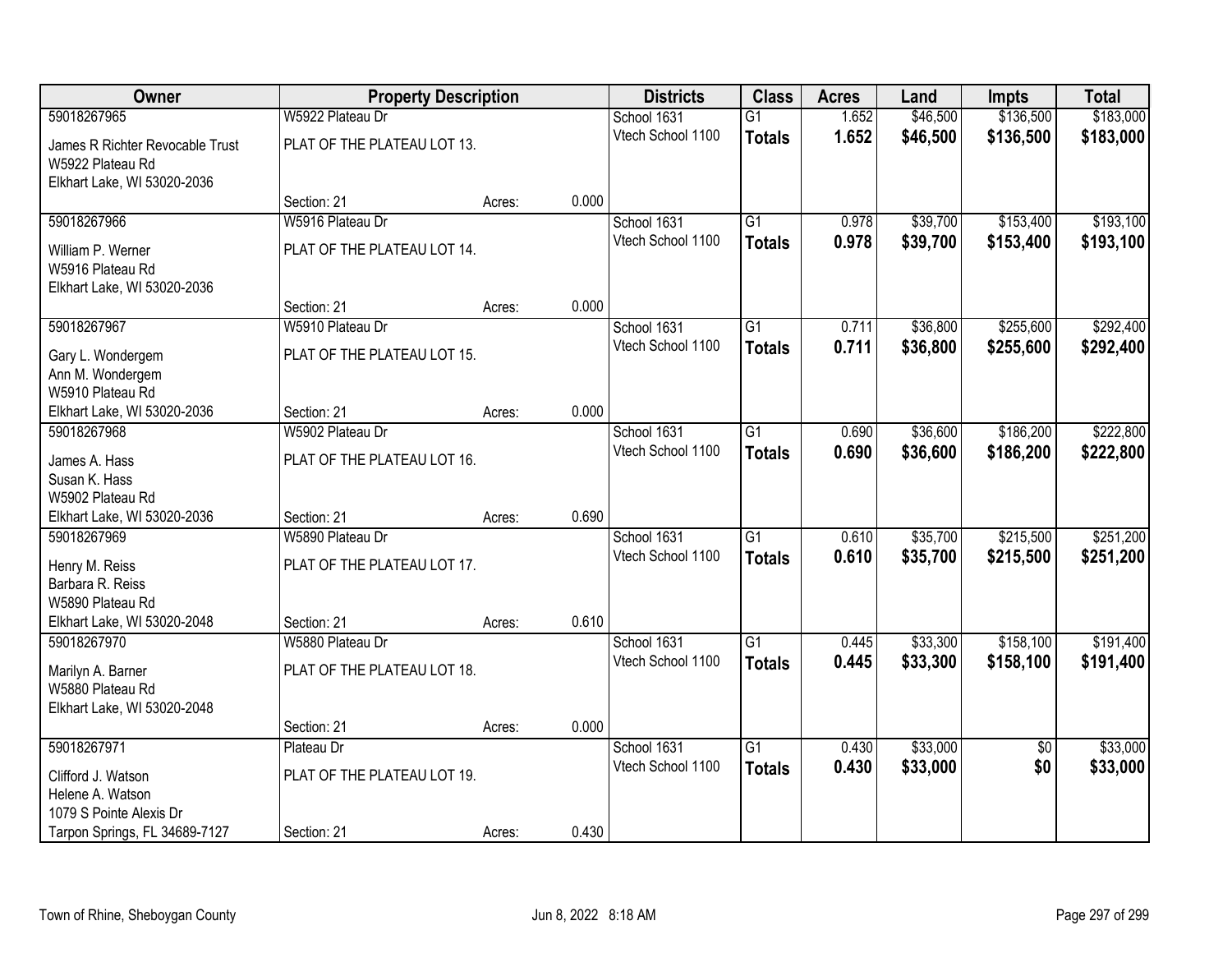| Owner                                           | <b>Property Description</b>             |        |       | <b>Districts</b>  | <b>Class</b>    | <b>Acres</b> | Land     | <b>Impts</b>    | <b>Total</b>    |
|-------------------------------------------------|-----------------------------------------|--------|-------|-------------------|-----------------|--------------|----------|-----------------|-----------------|
| 59018267972                                     | Plateau Dr                              |        |       | School 1631       | $\overline{G1}$ | 0.625        | \$35,900 | $\overline{50}$ | \$35,900        |
| Winter Family Limited Partnership<br>PO Box 397 | PLAT OF THE PLATEAU LOT 20.             |        |       | Vtech School 1100 | <b>Totals</b>   | 0.625        | \$35,900 | \$0             | \$35,900        |
| Elkhart Lake, WI 53020-0397                     |                                         |        |       |                   |                 |              |          |                 |                 |
|                                                 | Section: 21                             | Acres: | 0.000 |                   |                 |              |          |                 |                 |
| 59018267973                                     | Plateau Dr                              |        |       | School 1631       | $\overline{G1}$ | 0.521        | \$34,800 | \$0             | \$34,800        |
| Shannon L. Winter                               | PLAT OF THE PLATEAU LOT 21.             |        |       | Vtech School 1100 | <b>Totals</b>   | 0.521        | \$34,800 | \$0             | \$34,800        |
| 54 Lake St                                      |                                         |        |       |                   |                 |              |          |                 |                 |
| PO Box 325                                      |                                         |        |       |                   |                 |              |          |                 |                 |
| Elkhart Lake, WI 53020-0325                     | Section: 21                             | Acres: | 0.000 |                   |                 |              |          |                 |                 |
| 59018267974                                     | Plateau Dr                              |        |       | School 1631       | G1              | 0.530        | \$34,900 | \$0             | \$34,900        |
| Winter Family Limited Partnership               | PLAT OF THE PLATEAU LOT 22.             |        |       | Vtech School 1100 | <b>Totals</b>   | 0.530        | \$34,900 | \$0             | \$34,900        |
| PO Box 397                                      |                                         |        |       |                   |                 |              |          |                 |                 |
| Elkhart Lake, WI 53020-0397                     |                                         |        |       |                   |                 |              |          |                 |                 |
|                                                 | Section: 21                             | Acres: | 0.530 |                   |                 |              |          |                 |                 |
| 59018267975                                     | Plateau Dr                              |        |       | School 1631       | $\overline{G1}$ | 0.510        | \$34,600 | \$0             | \$34,600        |
| Winter Family Limited Partnership               | PLAT OF THE PLATEAU LOT 23.             |        |       | Vtech School 1100 | <b>Totals</b>   | 0.510        | \$34,600 | \$0             | \$34,600        |
| PO Box 397                                      |                                         |        |       |                   |                 |              |          |                 |                 |
| Elkhart Lake, WI 53020-0397                     |                                         |        |       |                   |                 |              |          |                 |                 |
|                                                 | Section: 21                             | Acres: | 0.510 |                   |                 |              |          |                 |                 |
| 59018267976                                     | Plateau Dr                              |        |       | School 1631       | $\overline{G1}$ | 0.510        | \$34,600 | $\overline{50}$ | \$34,600        |
| Winter Family Limited Partnership               | PLAT OF THE PLATEAU LOT 24.             |        |       | Vtech School 1100 | <b>Totals</b>   | 0.510        | \$34,600 | \$0             | \$34,600        |
| PO Box 397                                      |                                         |        |       |                   |                 |              |          |                 |                 |
| Elkhart Lake, WI 53020-0397                     |                                         |        |       |                   |                 |              |          |                 |                 |
|                                                 | Section: 21                             | Acres: | 0.510 |                   |                 |              |          |                 |                 |
| 59018267977                                     | Plateau Dr                              |        |       | School 1631       | $\overline{G1}$ | 0.510        | \$34,600 | $\overline{60}$ | \$34,600        |
| Winter Family Limited Partnership               | PLAT OF THE PLATEAU LOT 25.             |        |       | Vtech School 1100 | <b>Totals</b>   | 0.510        | \$34,600 | \$0             | \$34,600        |
| PO Box 397                                      |                                         |        |       |                   |                 |              |          |                 |                 |
| Elkhart Lake, WI 53020-0397                     |                                         |        |       |                   |                 |              |          |                 |                 |
|                                                 | Section: 21                             | Acres: | 0.510 |                   |                 |              |          |                 |                 |
| 59018268000                                     |                                         |        |       | School 1631       | $\overline{G1}$ | 3.100        | \$0      | $\overline{50}$ | $\overline{50}$ |
| Hills Condominium Glacier                       | GLACIER HILLS CONDOMINIUM OWNERS COMMON |        |       | Vtech School 1100 | <b>Totals</b>   | 3.100        | \$0      | \$0             | \$0             |
| Attn: Owners Common Area                        | <b>AREA</b>                             |        |       |                   |                 |              |          |                 |                 |
| Na                                              |                                         |        |       |                   |                 |              |          |                 |                 |
| Na, WI 99999                                    | Section: 20                             | Acres: | 3.100 |                   |                 |              |          |                 |                 |